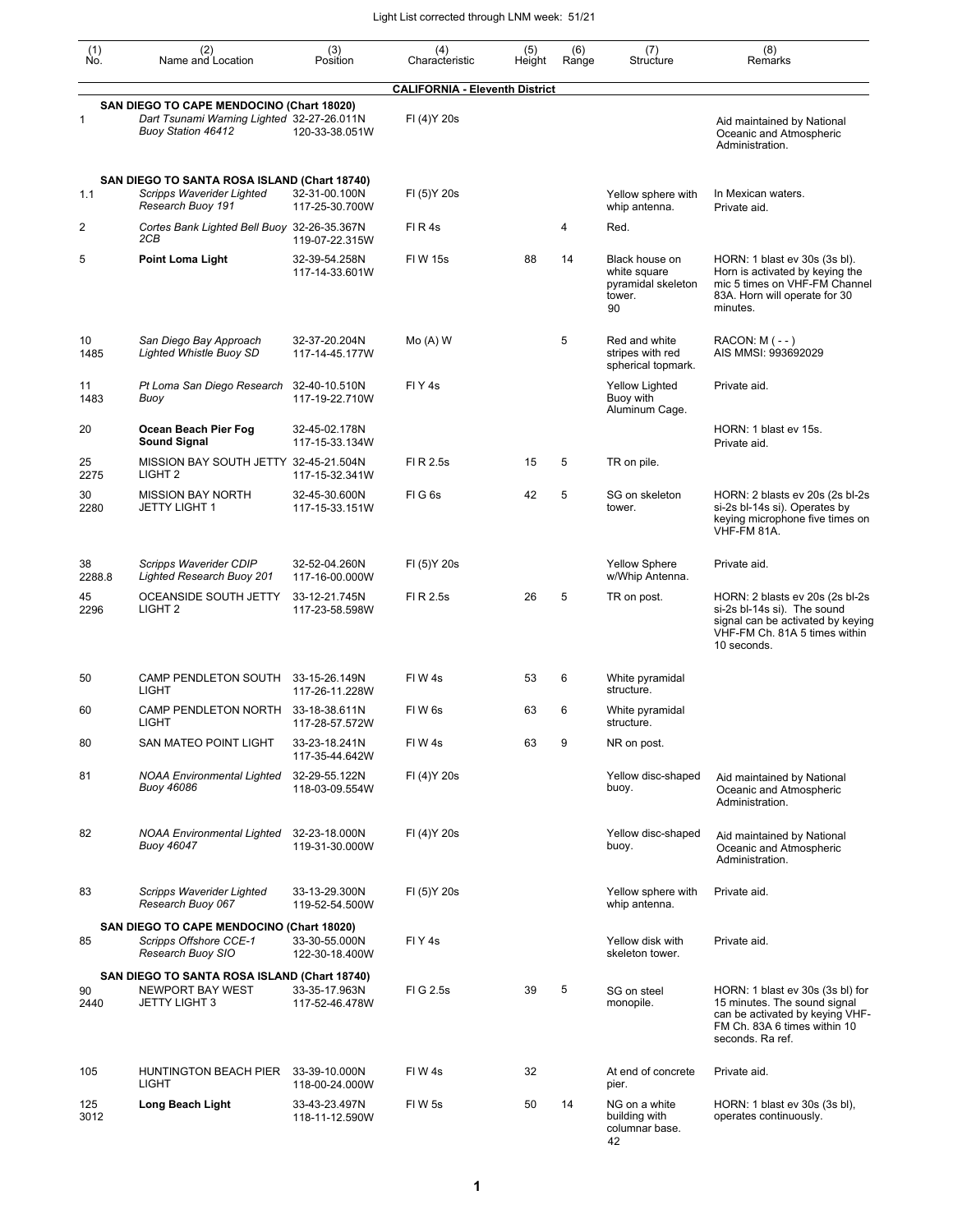| $\begin{smallmatrix} (1) \\ \mathsf{No} \end{smallmatrix}$ | (2)<br>Name and Location                                                                                    | (3)<br>Position                 | (4)<br>Characteristic                                                                   | (5)<br>Height | (6)<br>Range | (7)<br>Structure                                                                               | (8)<br>Remarks                                                                                                                                                    |
|------------------------------------------------------------|-------------------------------------------------------------------------------------------------------------|---------------------------------|-----------------------------------------------------------------------------------------|---------------|--------------|------------------------------------------------------------------------------------------------|-------------------------------------------------------------------------------------------------------------------------------------------------------------------|
|                                                            |                                                                                                             |                                 | <b>CALIFORNIA - Eleventh District</b>                                                   |               |              |                                                                                                |                                                                                                                                                                   |
| 135<br>3110                                                | SAN DIEGO TO SANTA ROSA ISLAND (Chart 18740)<br>Los Angeles Light                                           | 33-42-30.810N<br>118-15-05.984W | <b>FIG 15s</b>                                                                          | 73            | 14           | White cylindrical<br>tower with black<br>stripes on white<br>concrete block<br>building.<br>73 | Emergency light of reduced<br>intensity when main light is<br>extinguished.<br>HORN: 2 blasts ev 30s (2s bl-2s<br>si-2s bl-24s si), operates<br>continuously.     |
| 140                                                        | <b>Point Fermin Light</b>                                                                                   | 33-42-17.310N<br>118-17-38.408W | <b>FIW 10s</b>                                                                          | 120           | 13           | On pile.<br>13                                                                                 |                                                                                                                                                                   |
| 145                                                        | Point Fermin Lighted Whistle<br>Buoy 6PF                                                                    | 33-41-55.783N<br>118-17-30.106W | FIR4s                                                                                   |               | 4            | Red.                                                                                           |                                                                                                                                                                   |
| 158                                                        | Scripps Waverider Lighted<br>Research Buoy 092                                                              | 33-37-04.000N<br>118-19-01.000W | FI (5) Y 20s                                                                            |               |              | Yellow sphere with<br>whip antenna.                                                            | Private aid.                                                                                                                                                      |
| 160                                                        | Scripps Waverider CDIP<br><b>Lighted Research Buoy 213</b>                                                  | 33-34-33.200N<br>118-10-52.700W | FI (5) Y 20s                                                                            |               |              | Yellow sphere with<br>whip antenna.                                                            | Private aid.                                                                                                                                                      |
| 170                                                        | <b>Point Vicente Light</b>                                                                                  | 33-44-31.072N<br>118-24-38.314W | FI (2)W 20s                                                                             | 185           | 14           | White cylindrical<br>tower.<br>67                                                              |                                                                                                                                                                   |
| 175                                                        | Palos Verdes Point Lighted<br>Bell Buoy 10PV                                                                | 33-46-24.068N<br>118-26-43.318W | FIR4s                                                                                   |               | 4            | Red.                                                                                           |                                                                                                                                                                   |
| 181                                                        | POINT DUME TO PURISIMA POINT (Chart 18720)<br>NOAA Environmental Lighted 33-45-30.000N<br><b>Buoy 46025</b> | 119-02-40.000W                  | FI (4) Y 20s                                                                            |               |              | Yellow disc-shaped<br>buoy.                                                                    | Aid maintained by National<br>Oceanic and Atmospheric<br>Administration.                                                                                          |
| 181.3                                                      | Scripps Waverider CDIP<br>Lighted Research Buoy 203                                                         | 33-46-08.400N<br>119-33-52.900W | FI (5) Y 20s                                                                            |               |              | <b>Yellow Sphere</b><br>w/Whip.                                                                | Private aid.                                                                                                                                                      |
| 181.6                                                      | <b>NOAA Environmental Lighted</b><br><b>Buoy 46069</b>                                                      | 33-40-38.000N<br>120-12-46.000W | FI (4) Y 20s                                                                            |               |              | Yellow disc-shaped<br>buoy.                                                                    | Aid maintained by National<br>Oceanic and Atmospheric<br>Administration.                                                                                          |
| 181.8                                                      | Scripps Waverider CDIP<br>Lighted Research Buoy 138                                                         | 33-24-21.600N<br>119-40-01.200W | FI (5) Y 20s                                                                            |               |              | Yellow sphere with<br>whip antenna.                                                            | Private aid.                                                                                                                                                      |
| 182                                                        | Scripps Waverider CDIP<br><b>Lighted Research Buoy 234</b>                                                  | 33-40-45.000N<br>119-00-00.000W | FIY <sub>4s</sub>                                                                       |               |              | YELLOW 3'<br><b>DIAMETER</b><br>SPHERE BUOY<br>WITH 8' ANT.                                    | Private aid.                                                                                                                                                      |
| 185                                                        | Anacapa Island Light                                                                                        | 34-00-57.028N<br>119-21-34.460W | FI (2)W 60s                                                                             |               | 14           | White cylindrical<br>tower.<br>40                                                              | HORN: 1 blast ev 15s (2s bl),<br>operates continuously.                                                                                                           |
| 187                                                        | PLATFORM GAIL RACON                                                                                         | 34-07-30.000N<br>119-24-01.000W |                                                                                         |               |              |                                                                                                | RACON: G (--.)<br>Private aid.                                                                                                                                    |
| 190<br>3585                                                | Port Hueneme Light                                                                                          | 34-08-42.624N<br>119-12-35.919W | FI (5)W 30s<br>0.1s fl 4.9sec.<br>0.1s fl 4.9sec.<br>0.1s fl 4.9sec.<br>0.1s fl 4.9sec. | 52            | 14           | White square tower<br>on building.<br>48                                                       | Obscured from 296° to 155°.<br>HORN: 1 blast ev 30s (3 sec<br>blast). The sound signal can be<br>activated by keying VHF-FM Ch.<br>81A 5 times within 10 seconds. |
| 195                                                        | Santa Barbara Light                                                                                         | 34-23-47.004N<br>119-43-21.539W | 0.1s fl 9.9sec.<br><b>FIW 10s</b>                                                       | 142           | 14           | White tower.<br>24                                                                             | Light obscured from 090° to<br>$275^\circ$ .                                                                                                                      |
| 196                                                        | NOAA Environmental Lighted<br><b>Buoy 46053</b>                                                             | 34-14-26.000N<br>119-50-20.000W | FI (4) Y 20s                                                                            |               |              | Yellow 3 Meter<br>disc-shaped buoy                                                             | Aid maintained by National<br>Oceanic and Atmospheric<br>Administration.                                                                                          |
| 198.1                                                      | NOAA Environmental Lighted<br>Buoy 46054                                                                    | 34-16-21.000N<br>120-28-12.000W | FI (4) Y 20s                                                                            |               |              | Yellow 3 Meter<br>disc-shaped Buoy                                                             | Aid Maintained by National<br>Oceangraphic and Atmospheric<br>Administration                                                                                      |
|                                                            |                                                                                                             |                                 | POINT DUME TO PURISIMA POINT (Chart 18720)                                              |               |              |                                                                                                |                                                                                                                                                                   |
| 198.5                                                      | <b>Scripps CDIP Point</b><br><b>Conception Buoy</b>                                                         | 34-18-00.000N<br>120-48-48.000W | FIW 4s                                                                                  |               |              |                                                                                                | Private aid.                                                                                                                                                      |
|                                                            |                                                                                                             |                                 | <b>CALIFORNIA - Eleventh District</b>                                                   |               |              |                                                                                                |                                                                                                                                                                   |
| 199                                                        | POINT DUME TO PURISIMA POINT (Chart 18720)<br>Scripps SB Channel CCE-2<br>Research Buoy                     | 34-18-32.760N<br>120-48-09.000W | FI (2)W 4s                                                                              |               |              | White and orange<br>striped disc-shaped<br>buoy with<br>aluminum tower.                        | Private aid.                                                                                                                                                      |
| 200                                                        | <b>Point Conception Light</b>                                                                               | 34-26-55.063N<br>120-28-14.574W | <b>FIW30s</b>                                                                           | 133           | 14           | White tower behind<br>white building.                                                          |                                                                                                                                                                   |

52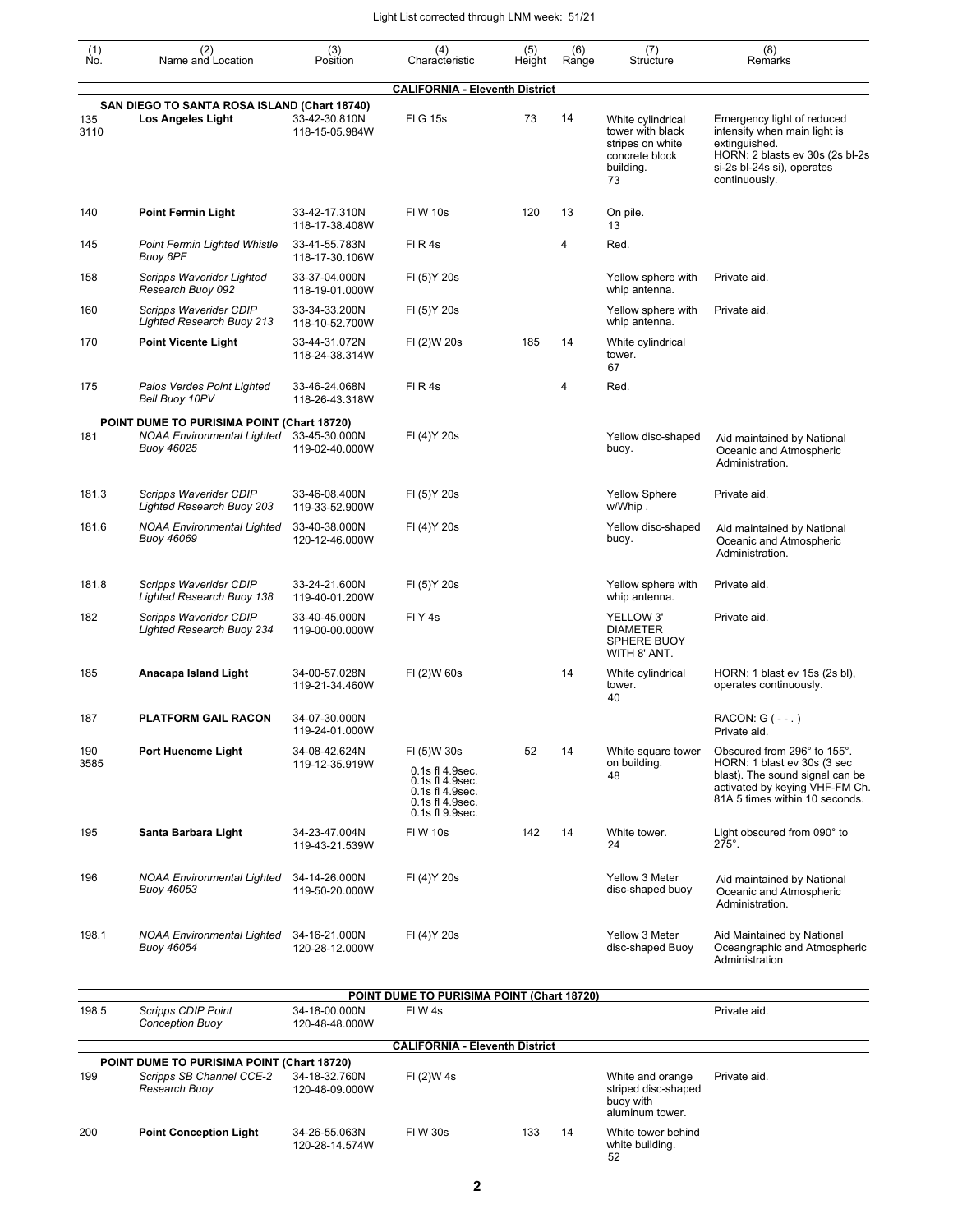| $\begin{smallmatrix} (1) \ N0. \end{smallmatrix}$ | (2)<br>Name and Location                                                                     | (3)<br>Position                 | (4)<br>Characteristic                 | (5)<br>Height | (6)<br>Range | (7)<br>Structure                                  | (8)<br>Remarks                                                                                          |
|---------------------------------------------------|----------------------------------------------------------------------------------------------|---------------------------------|---------------------------------------|---------------|--------------|---------------------------------------------------|---------------------------------------------------------------------------------------------------------|
|                                                   |                                                                                              |                                 | <b>CALIFORNIA - Eleventh District</b> |               |              |                                                   |                                                                                                         |
| 201                                               | POINT DUME TO PURISIMA POINT (Chart 18720)<br>Scripps Waverider Lighted<br>Research Buoy 071 | 34-27-15.600N<br>120-46-55.800W | FI (5) Y 20s                          |               |              | Yellow sphere with<br>whip antenna.               | Private aid.                                                                                            |
| 210                                               | POINT ARGUELLO LIGHT                                                                         | 34-34-37.452N<br>120-38-50.146W | <b>FIW 15s</b>                        | 97            | 9            | On single post.                                   |                                                                                                         |
| 214                                               | Scripps Waverider CDIP<br><b>Lighted Research Buoy 222</b>                                   | 34-46-03.000N<br>121-29-52.800W | FI (5) Y 20s                          |               |              | Yellow Sphere w/<br>Whip Antenna.                 | Private aid.                                                                                            |
| 215                                               | POINT CONCEPTION TO POINT SUR (Chart 18700)<br>NOAA Environmental Lighted<br>Buoy 46011      | 34-57-22.441N<br>121-01-07.501W | FI (4) Y 20s                          |               | 4            | Yellow disc-shaped<br>buoy.                       | Aid maintained by National<br>Oceanic and Atmospheric<br>Administration.                                |
| 220                                               | Souza Rock Lighted Gong<br>Buoy 14SR                                                         | 35-07-45.353N<br>120-44-23.485W | $FI (2+1)R 6s$                        |               | 4            | Red and green<br>bands.                           |                                                                                                         |
| 225                                               | San Luis Obispo Light                                                                        | 35-09-36.840N<br>120-45-37.822W | <b>FIW5s</b>                          | 116           | 14           | 18                                                | Lighted throughout 24 hours.                                                                            |
| 230                                               | Westdahl Rock Lighted Bell<br>Buoy 1                                                         | 35-08-45.704N<br>120-47-05.831W | FIG6s                                 |               | 5            | Green.                                            |                                                                                                         |
| 235                                               | <b>Point Buchon Lighted Whistle</b><br>Buoy 16                                               | 35-14-26.995N<br>120-54-35.047W | FIR <sub>6s</sub>                     |               | 4            | Red.                                              |                                                                                                         |
| 240<br>3835                                       | <b>MORRO BAY WEST</b><br><b>BREAKWATER LIGHT</b>                                             | 35-21-46.296N<br>120-52-11.417W | FIW4s                                 | 36            | 9            | White column.                                     | Light obscured from 176° to<br>$207^\circ$ .<br>HORN: 1 blast ev 30s (3s bl),<br>operates continuously. |
| 265                                               | <b>Piedras Blancas Light</b>                                                                 | 35-39-56.250N<br>121-17-03.639W | <b>FIW 10s</b>                        | 142           |              | White conical<br>tower with a flat<br>top.<br>142 | Private aid.                                                                                            |
| 275                                               | <b>NOAA Environmental Lighted</b><br>Buoy 46028                                              | 35-46-12.000N<br>121-54-11.000W | FI (4) Y 20s                          |               |              | Yellow disc-shaped<br>buoy.                       | Aid maintained by National<br>Oceanic and Atmospheric<br>Administration.                                |
| 280                                               | POINT SUR TO SAN FRANCISCO (Chart 18680)<br><b>Point Sur Light</b>                           | 36-18-22.513N<br>121-54-05.621W | <b>FIW 15s</b>                        | 250           | 14           | <b>Light House</b><br>48                          | Emergency light of reduced<br>intensity when main light is<br>extinguished.                             |
| 282                                               | Scripps Waverider Lighted                                                                    | 36-20-05.200N                   | FI (5) Y 20s                          |               |              | Yellow sphere with                                | Private aid.                                                                                            |
|                                                   | Research Buoy 157<br><b>Cypress Point Lighted Gong</b>                                       | 122-06-14.000W                  | FI R 2.5s                             |               | 4            | whip antenna.                                     |                                                                                                         |
| 285                                               | Buoy 22                                                                                      | 36-35-02.859N<br>121-59-06.820W |                                       |               |              | Red.                                              |                                                                                                         |
| 288                                               | Monterey Bay (MBARI)<br>Lighted Buoy (M1)                                                    | 36-45-27.600N<br>122-02-10.300W | FIY <sub>4s</sub>                     |               |              | Yellow.                                           | Private aid.                                                                                            |
| 290                                               | <b>Point Pinos Light</b>                                                                     | 36-38-00.165N<br>121-56-01.432W | Oc W <sub>4s</sub>                    | 89            | 17           | <b>Building</b><br>28                             | Emergency light of reduced<br>intensity when main light is<br>extinguished.                             |
| 295                                               | Point Pinos Lighted Bell Buoy<br>2                                                           | 36-38-50.995N<br>121-56-38.816W | $FI$ R $6s$                           |               | 4            | Red.                                              |                                                                                                         |
|                                                   | SAN DIEGO TO CAPE MENDOCINO (Chart 18020)<br>SANTA CATALINA ISLAND (Chart 18757)             |                                 |                                       |               |              |                                                   |                                                                                                         |
| 296                                               | NOAA Environmental Lighted 36-42-01.000N<br>Buoy 46044                                       | 122-23-24.000W                  | FI (4) Y 20s                          |               |              | Yellow disc-shaped<br>buoy.                       | Aid maintained by National<br>Oceanic and Atmospheric<br>Administration.                                |
| 296.1                                             | <b>NOAA Environmental Lighted</b><br>Buoy 46FLO                                              | 36-40-05.535N<br>122-33-44.143W | FI (4) Y 20s                          |               |              | Yellow disc-shaped<br>buoy.                       | Aid maintained by National<br>Oceanic and Atmospheric<br>Administration.                                |
| 297                                               | POINT SUR TO SAN FRANCISCO (Chart 18680)<br><b>NOAA Environmental Lighted</b><br>Buoy 46042  | 36-47-04.794N<br>122-23-53.894W | FI (4) Y 20s                          |               |              | Yellow disc-shaped<br>buoy.                       | Aid maintained by National<br>Oceanic and Atmospheric<br>Administration.                                |
| 298                                               | <b>NOAA Environmental Lighted</b><br>Buoy 46114                                              | 36-42-00.000N<br>122-20-33.000W | FI (5) Y 20s                          |               |              | Yellow sphere with<br>whip antenna.<br>buoy.      | Aid maintained by National<br>Oceanic and Atmospheric<br>Administration.                                |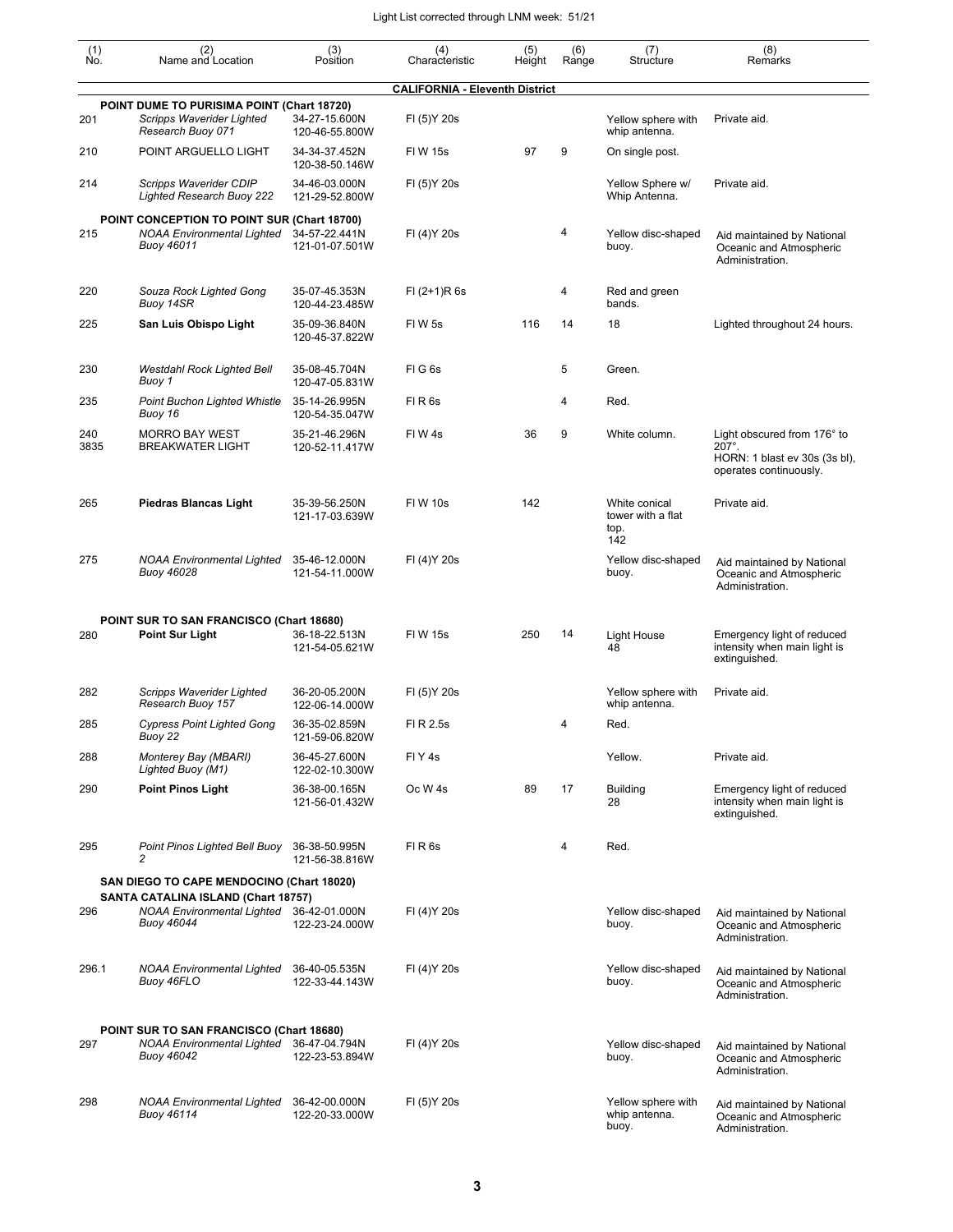| $\begin{smallmatrix} (1) \ N0. \end{smallmatrix}$ | (2)<br>Name and Location                                                                          | (3)<br>Position                 | (4)<br>Characteristic                 | (5)<br>Height | (6)<br>Range | (7)<br>Structure                                        | (8)<br>Remarks                                                           |
|---------------------------------------------------|---------------------------------------------------------------------------------------------------|---------------------------------|---------------------------------------|---------------|--------------|---------------------------------------------------------|--------------------------------------------------------------------------|
|                                                   |                                                                                                   |                                 | <b>CALIFORNIA - Eleventh District</b> |               |              |                                                         |                                                                          |
| 300<br>4085                                       | POINT SUR TO SAN FRANCISCO (Chart 18680)<br>SANTA CRUZ WEST<br><b>BREAKWATER LIGHT</b>            | 36-57-38.544N<br>122-00-07.920W | Oc G 4s                               | 60            | 8            | White cylindrical<br>structure.                         | HORN: 1 blast ev 30s (3s bl).                                            |
| 305<br>4110                                       | Santa Cruz Light                                                                                  | 36-57-05.340N<br>122-01-36.360W | FIW 5s                                | 60            |              | White lantern<br>house on brick<br>building.39.         | Light Obscured from 085 - 220<br>degrees.<br>Private aid.                |
| 315                                               | Ano Nuevo Island Lighted<br>Whistle Buoy 24                                                       | 37-05-47.825N<br>122-20-24.958W | FIR <sub>6s</sub>                     |               | 4            | Red.                                                    |                                                                          |
| 320                                               | <b>Pigeon Point Light</b>                                                                         | 37-10-54.281N<br>122-23-38.253W | <b>FIW 10s</b>                        | 148           | 14           | Cylindrical<br>110                                      |                                                                          |
| 325                                               | NOAA Environmental Lighted<br>Buoy 46012                                                          | 37-21-12.932N<br>122-52-47.834W | FI (4) Y 20s                          |               |              | Yellow disc-shaped<br>buoy.                             | Aid maintained by National<br>Oceanic and Atmospheric<br>Administration. |
| 330                                               | Pillar Point Harbor Approach<br><b>Lighted Buoy PP</b>                                            | 37-28-20.012N<br>122-30-49.555W | $Mo(A)$ W                             |               | 4            | Red and white<br>stripes with red<br>spherical topmark. |                                                                          |
| 335                                               | <b>Point Montara Light</b>                                                                        | 37-32-11.324N<br>122-31-09.447W | FIW 5s                                | 70            | 14           | White conical<br>tower.<br>30                           |                                                                          |
| 345                                               | San Francisco South Traffic<br>Lane Lighted Bell Buoy S                                           | 37-39-00.012N<br>122-41-42.055W | FIY <sub>4s</sub>                     |               | 5            | Yellow.                                                 |                                                                          |
|                                                   | SAN DIEGO TO CAPE MENDOCINO (Chart 18020)                                                         |                                 |                                       |               |              |                                                         |                                                                          |
| 346                                               | SANTA CATALINA ISLAND (Chart 18757)<br>San Francisco Approach<br>Inbound Southern TSS V-AIS<br>1S | 37-39-10.992N<br>122-39-47.275W |                                       |               |              |                                                         | Virtual<br>AIS MMSI: 993692009                                           |
| 346.5                                             | San Francisco Approach<br>Inbound Southern TSS V-AIS<br>2S                                        | 37-30-00.012N<br>122-39-54.055W |                                       |               |              |                                                         | Virtual<br>AIS MMSI: 993692010                                           |
| 347                                               | San Francisco Approach<br>Inbound VTS Southern Limit<br>TSS V-AIS 3S                              | 37-18-24.012N<br>122-39-46.075W |                                       |               |              |                                                         | Virtual<br>AIS MMSI: 993692011                                           |
| 347.5                                             | San Francisco Approach<br>Outbound VTS Southern Limit 122-43-38.035W<br>TSS V-AIS 4S              | 37-18-48.012N                   |                                       |               |              |                                                         | Virtual<br>AIS MMSI: 993692017                                           |
| 348                                               | San Francisco Approach<br>Outbound Southern TSS V-AIS 122-43-38.035W<br>5S                        | 37-30-00.012N                   |                                       |               |              |                                                         | Virtual<br>AIS MMSI: 993692018                                           |
| 348.5                                             | San Francisco Approach<br>Outbound Southern TSS V-AIS 122-43-38.035W<br>6S                        | 37-39-16.032N                   |                                       |               |              |                                                         | Virtual<br>AIS MMSI: 993692019                                           |
|                                                   | POINT SUR TO SAN FRANCISCO (Chart 18680)                                                          |                                 |                                       |               |              |                                                         |                                                                          |
| 350                                               | San Francisco West Traffic<br>Lane Lighted Gong Buoy W                                            | 37-41-27.767N<br>122-47-40.017W | FI Y 2.5s                             |               | 5            | Yellow.                                                 |                                                                          |
|                                                   | SAN DIEGO TO CAPE MENDOCINO (Chart 18020)                                                         |                                 |                                       |               |              |                                                         |                                                                          |
| 351                                               | SANTA CATALINA ISLAND (Chart 18757)<br>San Francisco Approach<br>Inbound Western TSS V-AIS<br>1W  | 37-40-43.992N<br>122-46-47.035W |                                       |               |              |                                                         | Virtual<br>AIS MMSI: 993692006                                           |
| 351.5                                             | San Francisco Approach<br>Inbound Western TSS V-AIS<br>2W                                         | 37-32-22.032N<br>123-02-47.035W |                                       |               |              |                                                         | Virtual<br>AIS MMSI: 993692007                                           |
| 352                                               | San Francisco Approach<br>Inbound VTS Western Limit<br>TSS V-AIS 3W                               | 37-29-26.232N<br>123-10-42.235W |                                       |               |              |                                                         | Virtual<br>AIS MMSI: 993692008                                           |
| 353                                               | San Francisco Approach<br>Outbound Exiting Western<br>TSS V-AIS 5W                                | 37-33-57.012N<br>123-04-08.035W |                                       |               |              |                                                         | Virtual<br>AIS MMSI: 993692015                                           |
| 353.5                                             | San Francisco Approach<br>Outbound Western TSS V-AIS 122-48-16.075W<br>6W                         | 37-42-21.012N                   |                                       |               |              |                                                         | Virtual<br>AIS MMSI: 993692016                                           |
|                                                   | POINT SUR TO SAN FRANCISCO (Chart 18680)                                                          |                                 |                                       |               |              |                                                         |                                                                          |
| 355                                               | <b>Farallon Light</b>                                                                             | 37-41-57.105N<br>123-00-06.615W | FI W 15s                              | 358           | 14           | White conical<br>tower.<br>41                           |                                                                          |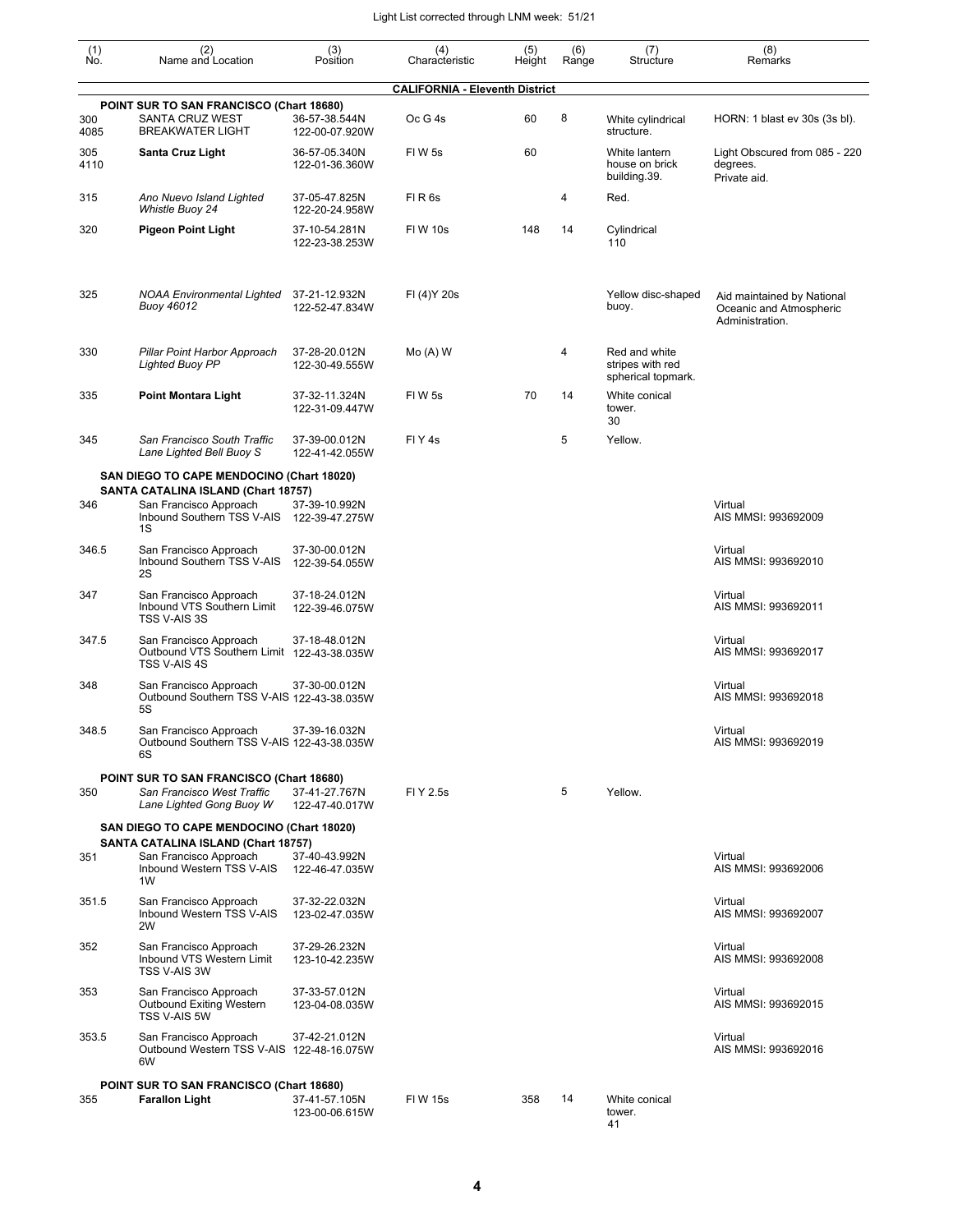| (1)<br>No.  | (2)<br>Name and Location                                                                           | (3)<br>Position                 | (4)<br>Characteristic                 | (5)<br>Height | (6)<br>Range | (7)<br>Structure                                                     | (8)<br>Remarks                                                                                                                                                                                                                                             |
|-------------|----------------------------------------------------------------------------------------------------|---------------------------------|---------------------------------------|---------------|--------------|----------------------------------------------------------------------|------------------------------------------------------------------------------------------------------------------------------------------------------------------------------------------------------------------------------------------------------------|
|             |                                                                                                    |                                 | <b>CALIFORNIA - Eleventh District</b> |               |              |                                                                      |                                                                                                                                                                                                                                                            |
| 357         | POINT SUR TO SAN FRANCISCO (Chart 18680)<br>NOAA Environmental Lighted 37-45-14.002N<br>Buoy 46026 | 122-50-20.528W                  | FI (4) Y 20s                          |               |              | Yellow disc-shaped<br>buoy.                                          | Aid maintained by National<br>Oceanic and Atmospheric<br>Administration.                                                                                                                                                                                   |
| 360         | San Francisco Approach<br><b>Lighted Whistle Buoy SF</b>                                           | 37-44-59.761N<br>122-41-33.995W | $Mo(A)$ W                             |               | 4            | Red and white<br>stripes with<br>spherical topmark.                  | RACON: M (--)<br>AIS MMSI: 993692001                                                                                                                                                                                                                       |
| 365<br>4245 | <b>Mile Rocks Light</b>                                                                            | 37-47-34.171N<br>122-30-37.405W | FIW 5s                                | 49            | 14           | On cylindrical<br>structure with<br>white and orange<br>bands.<br>49 | AIS MMSI: 993692039                                                                                                                                                                                                                                        |
| 370<br>4220 | <b>Point Bonita Light</b>                                                                          | 37-48-56.132N<br>122-31-46.321W | Oc W <sub>4s</sub>                    | 124           | 18           | White tower on<br>building.<br>33                                    | Emergency light of reduced<br>intensity when main light is<br>extinguished.<br>HORN: 2 blasts ev 30s (2s bl-2s<br>si-2s bl-24s si). The sound signal<br>can be activated by keying VHF-<br>FM Ch. 81A 5 times within 10<br>seconds.<br>AIS MMSI: 993692000 |
| 375         | San Francisco North Traffic<br>Lane Lighted Bell Buoy N                                            | 37-48-02.012N<br>122-47-55.055W | FIY <sub>4s</sub>                     |               | 5            | Yellow.                                                              |                                                                                                                                                                                                                                                            |
|             | SAN DIEGO TO CAPE MENDOCINO (Chart 18020)                                                          |                                 |                                       |               |              |                                                                      |                                                                                                                                                                                                                                                            |
| 376         | SANTA CATALINA ISLAND (Chart 18757)<br>San Francisco Approach<br>Inbound Northern TSS V-AIS<br>1N  | 37-47-10.992N<br>122-48-32.035W |                                       |               |              |                                                                      | Virtual<br>AIS MMSI: 993692003                                                                                                                                                                                                                             |
| 376.5       | San Francisco Approach<br>Inbound Northern TSS V-AIS<br>2N                                         | 37-57-16.992N<br>123-10-44.035W |                                       |               |              |                                                                      | Virtual<br>AIS MMSI: 993692004                                                                                                                                                                                                                             |
| 377         | San Francisco Approach<br>Inbound VTS Northern Limit<br>TSS V-AIS 3N                               | 38-07-28.992N<br>123-21-35.035W |                                       |               |              |                                                                      | Virtual<br>AIS MMSI: 993692005                                                                                                                                                                                                                             |
| 377.5       | San Francisco Approach<br>Outbound VTS Northern Limit 123-20-33.055W<br>TSS V-AIS 4N               | 38-09-37.032N                   |                                       |               |              |                                                                      | Virtual<br>AIS MMSI: 993692012                                                                                                                                                                                                                             |
| 378         | San Francisco Approach<br>Outbound Northern TSS V-AIS 123-09-05.035W<br>5N                         | 37-58-49.992N                   |                                       |               |              |                                                                      | Virtual<br>AIS MMSI: 993692013                                                                                                                                                                                                                             |
| 378.5       | San Francisco Approach<br>Outbound Northern TSS V-AIS 122-47-13.075W<br>6N                         | 37-48-54.012N                   |                                       |               |              |                                                                      | Virtual<br>AIS MMSI: 993692014                                                                                                                                                                                                                             |
| 380         | POINT SUR TO SAN FRANCISCO (Chart 18680)<br>Noonday Rock Lighted Bell<br>Buoy 28                   | 37-47-35.394N<br>123-10-43.734W | FIR4s                                 |               | 4            | Red                                                                  |                                                                                                                                                                                                                                                            |
| 381         | Scripps Waverider Lighted<br>Research Buoy 029                                                     | 37-56-12.060N<br>123-27-46.500W | FI (5) Y 20s                          |               |              | Yellow sphere with<br>whip antenna.                                  | Private aid.                                                                                                                                                                                                                                               |
| 382         | SAN FRANCISCO TO POINT ARENA (Chart 18640)<br>NOAA Environmental Lighted<br>Buoy 46059             | 38-02-48.634N<br>129-58-09.047W | FI (4) Y 20s                          |               |              | Yellow boat-shaped<br>buoy.                                          | Aid maintained by National<br>Oceanic and Atmospheric<br>Administration.                                                                                                                                                                                   |
| 385         | <b>Point Reyes Light</b>                                                                           | 37-59-44.205N<br>123-01-23.413W | FIW 5s                                | 265           | 14           | Cylindrical<br>structure on top of<br>square building.<br>37         | HORN: 1 blast ev 30s (3s bl),<br>operates continuously.                                                                                                                                                                                                    |
| 390         | <b>NOAA Environmental Buoy</b><br>46013                                                            | 38-15-12.000N<br>123-18-12.000W | FI (4) Y 20s                          |               | 4            | Yellow disc-shaped<br>buoy.                                          | Aid maintained by National<br>Oceanic and Atmospheric<br>Administration.                                                                                                                                                                                   |
| 395         | Bodega Head Lighted Whistle<br>Buoy 30                                                             | 38-17-08.012N<br>123-04-13.055W | FIR <sub>6s</sub>                     |               | 4            | Red.                                                                 |                                                                                                                                                                                                                                                            |
| 415         | Arena Cove Lighted Bell Buoy 38-54-39.221N<br>А                                                    | 123-43-35.029W                  | $Mo(A)$ W                             |               | 4            | Red and white<br>stripes with red<br>spherical topmark.              |                                                                                                                                                                                                                                                            |
| 420         | Point Arena Light                                                                                  | 38-57-17.139N<br>123-44-26.214W | <b>FIW 15s</b>                        | 155           | 14           | Light House<br>115                                                   |                                                                                                                                                                                                                                                            |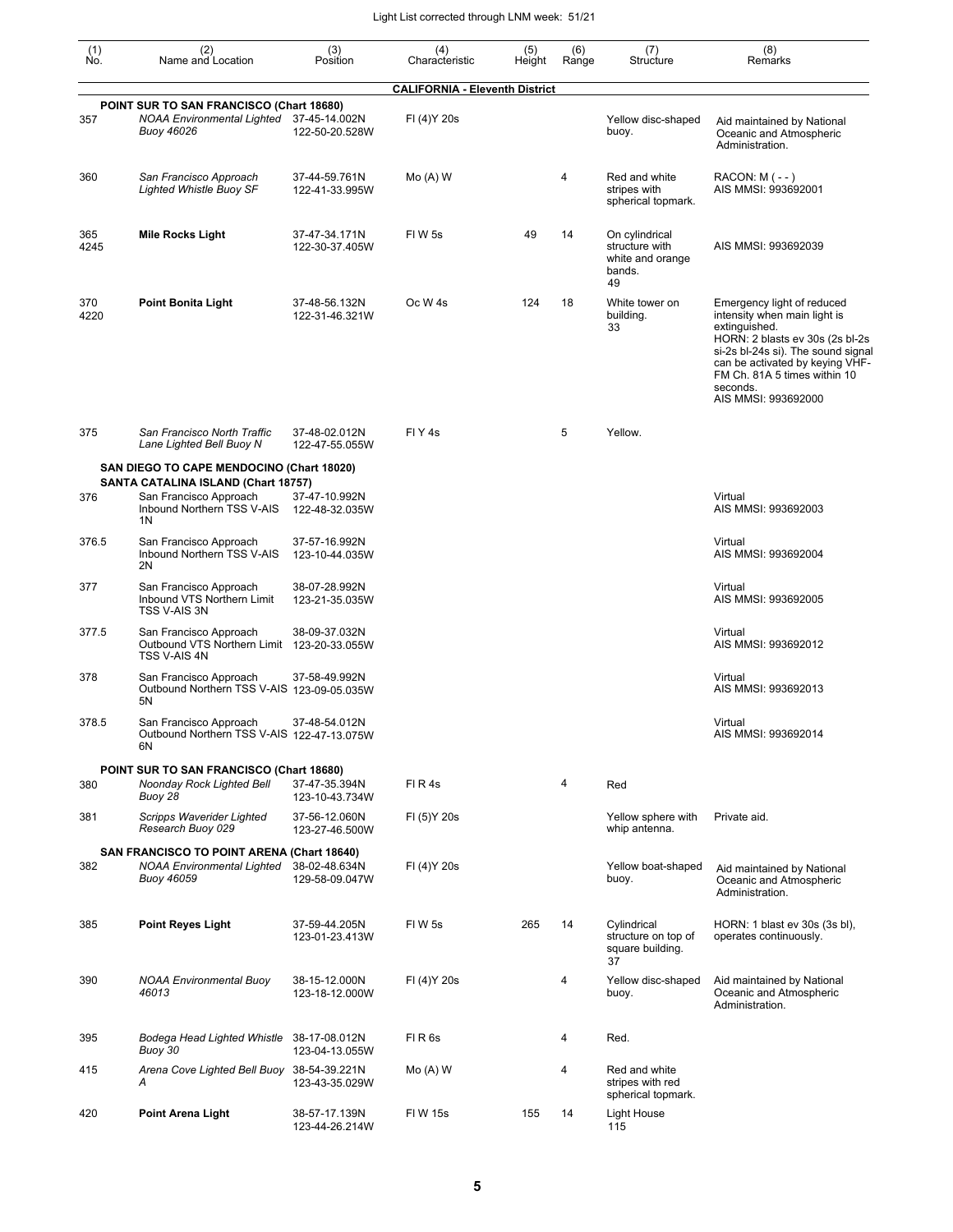| $\begin{smallmatrix} (1) \ N0. \end{smallmatrix}$ | (2)<br>Name and Location                                                                     | (3)<br>Position                 | (4)<br>Characteristic                 | (5)<br>Height | (6)<br>Range | (7)<br>Structure                                        | (8)<br>Remarks                                                                |
|---------------------------------------------------|----------------------------------------------------------------------------------------------|---------------------------------|---------------------------------------|---------------|--------------|---------------------------------------------------------|-------------------------------------------------------------------------------|
|                                                   |                                                                                              |                                 | <b>CALIFORNIA - Eleventh District</b> |               |              |                                                         |                                                                               |
| 430                                               | POINT ARENA TO TRINIDAD HEAD (Chart 18620)<br><b>Albion River Lighted Whistle</b><br>Buoy AR | 39-13-36.653N<br>123-47-18.238W | $Mo(A)$ W                             |               | 4            | Red and white<br>stripes with red<br>spherical topmark. |                                                                               |
| 435                                               | Little River Bell Buoy LR                                                                    | 39-15-57.085N<br>123-48-02.568W |                                       |               |              | Red and white<br>stripes with red<br>spherical topmark. |                                                                               |
| 440                                               | Mendocino Bay Whistle Buoy<br>MВ                                                             | 39-17-51.942N<br>123-48-44.130W |                                       |               |              | Red and white<br>stripes with red<br>spherical topmark. |                                                                               |
| 445                                               | <b>NOAA Environmental Lighted</b><br><b>Buoy 46014</b>                                       | 39-13-50.921N<br>123-58-27.430W | FI (4) Y 20s                          |               |              | Yellow disc-shaped<br>buoy.                             | Aid maintained by National<br>Oceanic and Atmospheric<br>Administration.      |
|                                                   | SAN DIEGO TO CAPE MENDOCINO (Chart 18020)                                                    |                                 |                                       |               |              |                                                         |                                                                               |
| 448                                               | Dart Tsunami Warning Lighted 39-20-06.000N<br><b>Buoy Station 46411</b>                      | 127-04-12.000W                  | FI (4) Y 20s                          |               |              |                                                         | Aid maintained by National<br>Oceanic and Atmospheric<br>Administration.      |
| 450                                               | POINT ARENA TO TRINIDAD HEAD (Chart 18620)<br><b>Point Cabrillo Light</b>                    | 39-20-54.905N<br>123-49-33.828W | <b>FIW 10s</b>                        | 81            | 22           | <b>Light House</b><br>47                                | Emergency light of reduced<br>intensity when main light is<br>extinguished.   |
| 455                                               | Noyo Approach Lighted<br>Whistle Buoy NA                                                     | 39-25-55.083N<br>123-49-59.550W | $Mo(A)$ W                             |               | 4            | Red and white<br>stripes with red<br>spherical topmark. |                                                                               |
| 465                                               | Point Delgada Lighted Whistle<br>Buoy 36                                                     | 40-00-15.330N<br>124-04-51.966W | FIR <sub>6s</sub>                     |               | 4            | Red.                                                    |                                                                               |
| 470                                               | Shelter Cove Entrance Bell<br>Buoy 1                                                         | 40-00-34.430N<br>124-03-35.464W |                                       |               |              | Green.                                                  |                                                                               |
| 478                                               | Scripps Waverider Lighted<br>Research Buoy 094                                               | 40-17-41.400N<br>124-43-54.600W | FI (5) Y 20s                          |               |              | Yellow sphere with<br>whip antenna.                     | Private aid.                                                                  |
| 485                                               | <b>Blunts Reef Lighted Bell Buoy</b><br>40                                                   | 40-26-49.048N<br>124-29-56.772W | FI R 2.5s                             |               | 5            | Red.                                                    |                                                                               |
| 490<br>8130                                       | <b>Humboldt Bay Entrance</b><br><b>Lighted Whistle Buoy HB</b>                               | 40-46-24.085N<br>124-16-13.616W | $Mo(A)$ W                             |               | 4            | Red and white<br>stripes with red<br>spherical topmark. | AIS: MMSI 993692035                                                           |
| 500                                               | <b>NOAA Environmental Lighted</b><br><b>Buoy 46022</b>                                       | 40-44-53.000N<br>124-31-37.000W | FI (4) Y 20s                          |               |              | Yellow disc-shaped<br>buoy.                             | Aid maintained by National<br>Oceanic and Atmospheric<br>Administration.      |
| 505                                               | Scripps Waverider Lighted<br>Research Buoy 168                                               | 40-53-45.660N<br>124-21-25.200W | FI (5) Y 20s                          |               |              | Yellow sphere with Private aid.<br>whip antenna.        |                                                                               |
| 510                                               | <b>NOAA Environmental Lighted</b><br><b>Buoy 46006</b>                                       | 40-45-59.186N<br>137-22-45.995W | FI (4) Y 20s                          |               | 4            | Yellow disc-shaped<br>buoy.                             | Aid maintained by National<br>Oceanic and Atmospheric<br>Administration.      |
| 515                                               | Pilot Rock Gong Buoy 2                                                                       | 41-02-37.860N<br>124-09-20.707W |                                       |               |              | Red.                                                    |                                                                               |
| 520                                               | Trinidad Harbor Bell Buoy 4                                                                  | 41-02-59.000N<br>124-08-37.656W |                                       |               |              | Red.                                                    |                                                                               |
| 525                                               | TRINIDAD HEAD TO CAPE BLANCO (Chart 18600)<br><b>Trinidad Head Light</b>                     | 41-03-06.869N<br>124-09-05.242W | Oc W <sub>4s</sub>                    | 193           | 14           | <b>Light House</b><br>25                                | Light obscured northward of<br>$140^\circ$ .<br>HORN: 1 blast ev 30s (3s bl). |
| 530                                               | Trinidad Head Lighted Whistle 41-03-01.360N<br>Buoy 42                                       | 124-10-24.446W                  | FIR <sub>6s</sub>                     |               | 4            | Red.                                                    |                                                                               |
| 535                                               | Turtle Rocks Bell Buoy 44                                                                    | 41-08-10.529N<br>124-11-47.140W |                                       |               |              | Red.                                                    |                                                                               |
| 540                                               | <b>READING ROCK LIGHT</b>                                                                    | 41-20-24.928N<br>124-10-43.137W | FIW4s                                 | 98            | 3            | NR on house.                                            |                                                                               |
| 545<br>8360                                       | <b>Crescent City Harbor Lighted</b><br>Whistle Buoy 2                                        | 41-42-59.729N<br>124-11-47.956W | FIR <sub>6s</sub>                     |               | 4            | Red.                                                    |                                                                               |
| 550<br>8370                                       | <b>CRESCENT CITY</b><br><b>ENTRANCE LIGHT</b>                                                | 41-44-11.025N<br>124-11-27.741W | FIW <sub>5s</sub>                     | 55            | 9            | On post                                                 | HORN: 1 blast ev 10s (1s bl),<br>operates continuously.                       |
| 555                                               | <b>BATTERY POINT LIGHT</b>                                                                   | 41-44-39.000N<br>124-12-11.000W | FIW 30s                               |               |              | White two story<br>structure.                           | Restored historic light.<br>Private aid.                                      |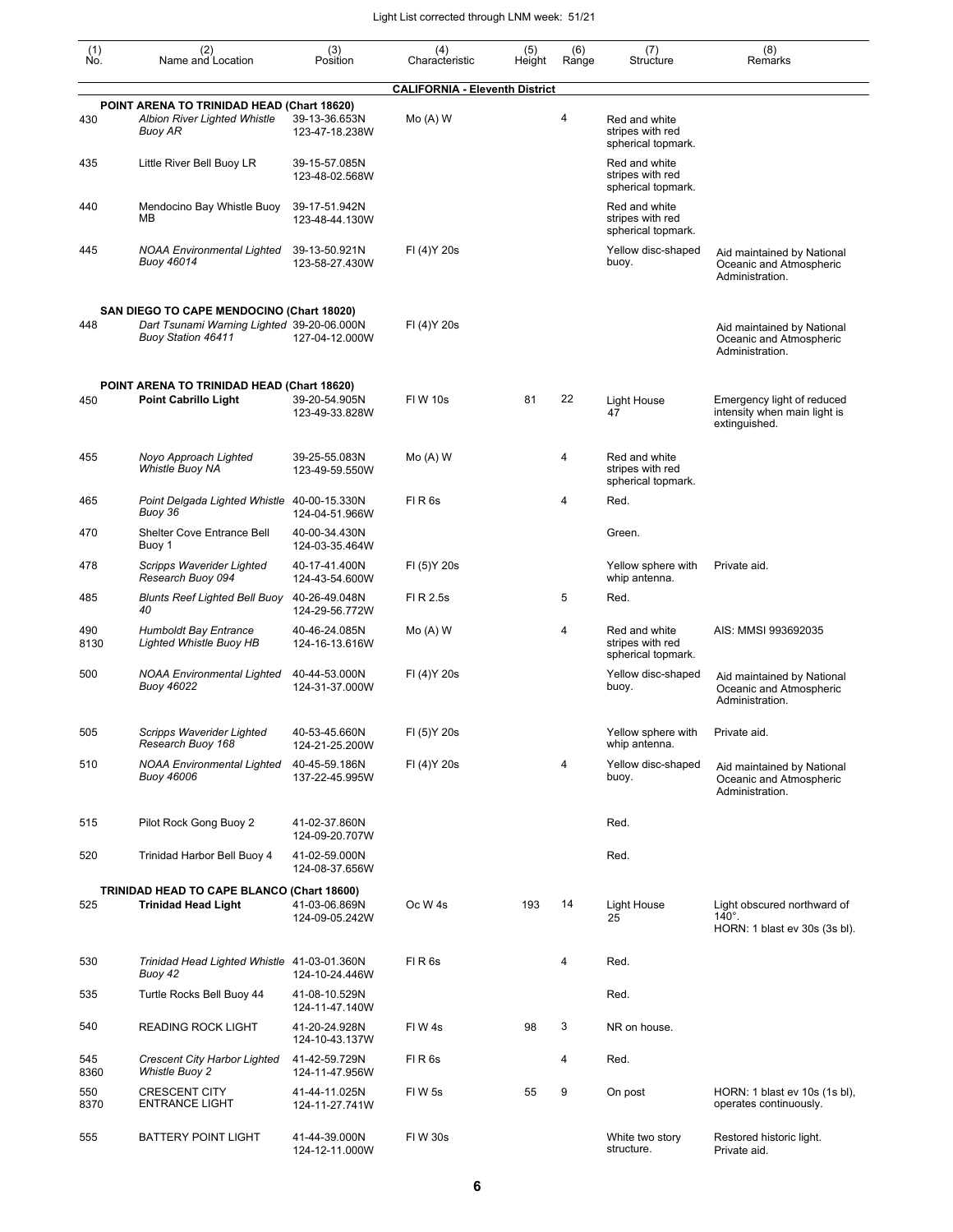| $\begin{smallmatrix} (1) \\ \mathsf{No} \end{smallmatrix}$ | (2)<br>Name and Location                                                        | (3)<br>Position                 | (4)<br>Characteristic                                                           | (5)<br>Height | (6)<br>Range | (7)<br>Structure                                                 | (8)<br>Remarks                                                                                                        |
|------------------------------------------------------------|---------------------------------------------------------------------------------|---------------------------------|---------------------------------------------------------------------------------|---------------|--------------|------------------------------------------------------------------|-----------------------------------------------------------------------------------------------------------------------|
|                                                            |                                                                                 |                                 | <b>CALIFORNIA - Eleventh District</b>                                           |               |              |                                                                  |                                                                                                                       |
| 561                                                        | TRINIDAD HEAD TO CAPE BLANCO (Chart 18600)<br>SAINT GEORGE REEF<br><b>LIGHT</b> | 41-50-14.000N<br>124-22-32.000W | FIW 12s                                                                         | 146           |              | Gray tower on<br>rock.                                           | Restored historic light<br>Private aid.                                                                               |
| 562                                                        | <b>NOAA Environmental Lighted</b><br>Buoy 46027                                 | 41-51-06.000N<br>124-22-48.000W | FI (4) Y 20s                                                                    |               |              | Yellow disc-shaped<br>buoy.                                      | Aid maintained by National<br>Oceanic and Atmospheric<br>Administration.                                              |
|                                                            |                                                                                 |                                 | <b>OREGON - Thirteenth District</b>                                             |               |              |                                                                  |                                                                                                                       |
| 565<br>8595                                                | Chetco River Approach<br><b>Lighted Whistle Buoy CR</b>                         | 42-01-40.246N<br>124-17-01.805W | $Mo(A)$ W                                                                       |               | 4            | Red and white<br>stripes.                                        | No topmark will be shown on this<br>aid as required by IALA<br>standards due to weather.                              |
| 570                                                        | <b>Pelican Bay Light</b>                                                        | 42-02-30.000N<br>124-15-45.000W | FI (3)W 20s                                                                     | 141           |              | White octagonal<br>tower attached to<br>building.<br>22          | Private aid.                                                                                                          |
| 575<br>8650                                                | Rogue River Approach Lighted 42-23-37.559N<br>Whistle Buoy R                    | 124-28-35.461W                  | $Mo(A)$ W                                                                       |               | 4            | Red and white<br>stripes.                                        | AIS: MMSI 993692038 (21). No<br>topmark will be shown on this aid<br>as required by IALA standards<br>due to weather. |
| 580                                                        | <b>Port Orford Entrance Lighted</b><br>Buoy 1                                   | 42-43-17.536N<br>124-30-39.009W | FIG4s                                                                           |               | 4            | Green.                                                           |                                                                                                                       |
| 590                                                        | <b>NOAA Environmental Lighted</b><br><b>Buoy 46015</b>                          | 42-45-09.000N<br>124-50-37.000W | FI (4) Y 20s                                                                    |               |              | Yellow disc-shaped<br>buoy.                                      | Aid maintained by National<br>Oceanic and Atmospheric<br>Administration.                                              |
| 595                                                        | <b>Cape Blanco Light</b>                                                        | 42-50-13.301N<br>124-33-49.207W | <b>FIW 20s</b>                                                                  | 245           | 26           | White conical<br>tower, with red roof<br>and ball topmark.<br>59 | Lighted throughout 24 hours.                                                                                          |
|                                                            | <b>CAPE BLANCO TO YAQUINA HEAD (Chart 18580)</b>                                |                                 |                                                                                 |               |              |                                                                  |                                                                                                                       |
| 600<br>8675                                                | Coquille River Entrance<br><b>Lighted Whistle Buoy 2</b>                        | 43-08-07.757N<br>124-27-50.720W | FIR4s                                                                           |               | 4            | Red.                                                             |                                                                                                                       |
| 610                                                        | <b>Baltimore Rock Lighted Buoy</b><br>BR                                        | 43-21-17.242N<br>124-22-59.536W | FIY <sub>4s</sub>                                                               |               | 4            | Yellow.                                                          |                                                                                                                       |
| 612                                                        | OSU Cape Arago Research<br><b>Lighted Buoy</b>                                  | 43-18-00.000N<br>124-32-00.000W | FIY <sub>4s</sub>                                                               |               |              | Yellow buoy.                                                     | Private aid.                                                                                                          |
| 613<br>8728                                                | Scripps Institute Wave<br><b>Recorder Lighted Buoy</b><br>46229/139             | 43-46-12.600N<br>124-32-54.720W | FI (5) Y 20s                                                                    |               |              | Yellow sphere<br>shaped buoy.                                    | Private aid.                                                                                                          |
| 615<br>8730                                                | Coos Bay Approach Lighted<br>Whistle Buov K                                     | 43-22-14.988N<br>124-23-05.553W | $Mo(A)$ W                                                                       |               | 4            | Red and white<br>stripes.                                        | AIS: MMSI 993692040 (21). No<br>topmark will be shown on this aid<br>as required by IALA standards<br>due to weather. |
| 620<br>9260                                                | <b>UMPQUA RIVER LIGHT</b>                                                       | 43-39-44.258N<br>124-11-54.719W | <b>AI WR 15s</b><br>0.1s W fl 4.9sec.<br>0.1s W fl 4.9sec.<br>0.1s R fl 4.9sec. |               |              | White conical<br>concrete tower.                                 | Lighted throughout 24 hours.<br>Private aid.                                                                          |
| 625<br>9220                                                | Umpqua River Approach<br>Lighted Whistle Buoy U                                 | 43-39-58.232N<br>124-14-25.484W | Mo (A) W                                                                        |               | 4            | Red and white<br>stripes.                                        | No topmark will be shown on this<br>aid as required by IALA<br>standards due to weather.                              |
| 630<br>9435                                                | Siuslaw River Approach<br><b>Lighted Whistle Buoy S</b>                         | 44-01-08.244N<br>124-09-40.071W | $Mo(A)$ W                                                                       |               | 4            | Red and white<br>stripes.                                        | No topmark will be shown on this<br>aid as required by IALA<br>standards due to weather.                              |
| 635                                                        | <b>Heceta Head Lighthouse</b>                                                   | 44-08-14.715N<br>124-07-41.582W | <b>FIW 10s</b>                                                                  | 205           |              | White conical<br>tower.<br>56                                    | Lighted throughout 24 hours.<br>Private aid.                                                                          |
| 641                                                        | <b>NOAA Environmental Lighted</b><br><b>Buoy 46050</b>                          | 44-40-08.000N<br>124-32-46.000W | FI (4) Y 20s                                                                    |               |              | Yellow disc-shaped<br>buoy.                                      | Aid maintained by National<br>Oceanic and Atmospheric<br>Administration.                                              |
| 645<br>9575                                                | Yaquina Bay Approach Lighted 44-35-52.542N<br>Whistle Buoy Y                    | 124-06-45.046W                  | $Mo(A)$ W                                                                       |               | 5            | Red and white<br>stripes.                                        | AIS: MMSI 993696002 (21). No<br>topmark will be shown on this aid<br>as required by IALA standards<br>due to weather. |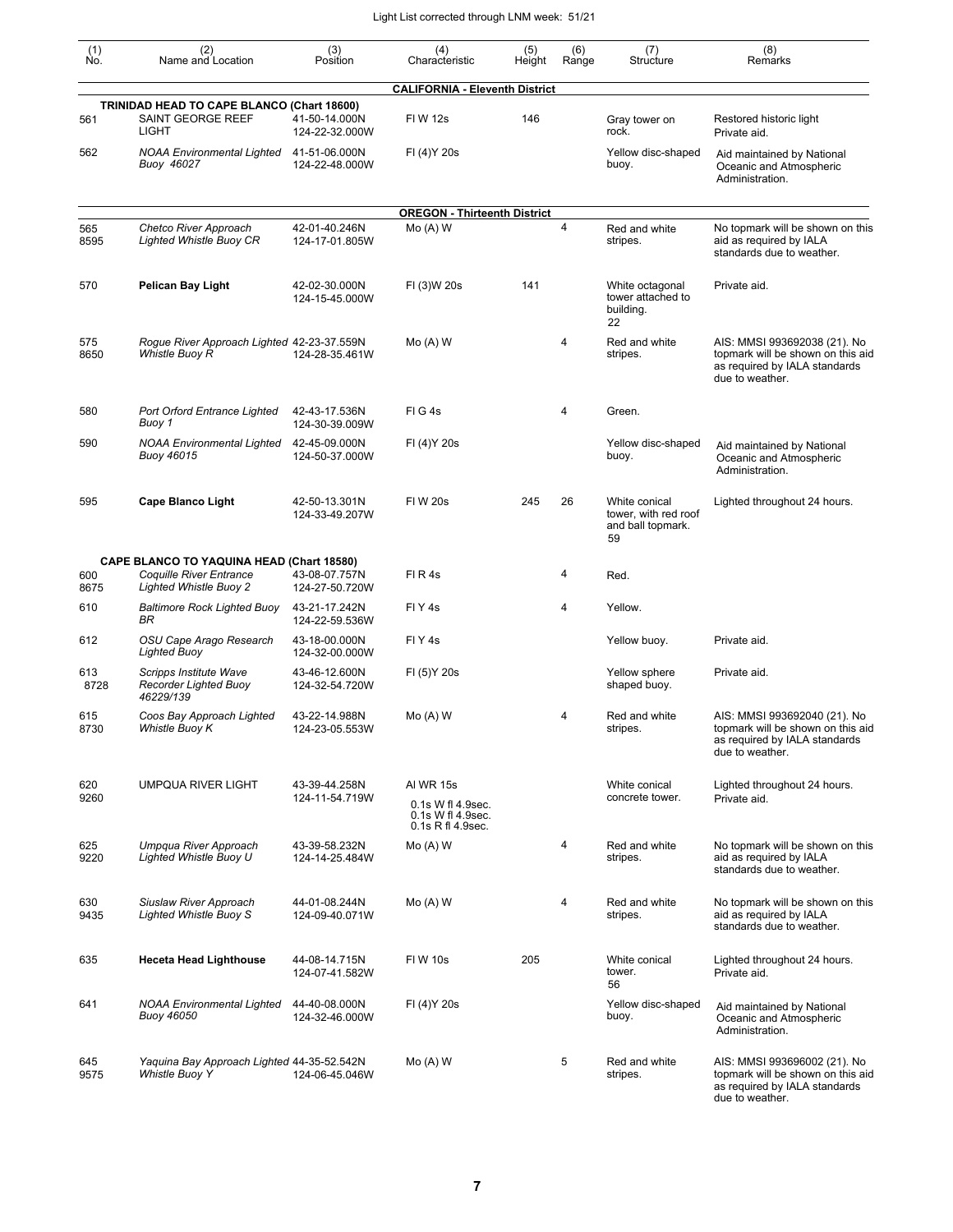|                                                   |                                                                        |                                 | (4)                                                           | (5)    | (6)          |                                                                                                            | (8)                                                                                                                                        |
|---------------------------------------------------|------------------------------------------------------------------------|---------------------------------|---------------------------------------------------------------|--------|--------------|------------------------------------------------------------------------------------------------------------|--------------------------------------------------------------------------------------------------------------------------------------------|
| $\begin{smallmatrix} (1) \ N0. \end{smallmatrix}$ | (2)<br>Name and Location                                               | (3)<br>Position                 | Characteristic                                                | Height | Range        | (7)<br>Structure                                                                                           | Remarks                                                                                                                                    |
|                                                   |                                                                        |                                 | <b>OREGON - Thirteenth District</b>                           |        |              |                                                                                                            |                                                                                                                                            |
| 650                                               | <b>CAPE BLANCO TO YAQUINA HEAD (Chart 18580)</b><br>Yaquina Head Light | 44-40-36.321N<br>124-04-46.054W | FI (2)W 20s                                                   | 162    | 18           | White conical<br>tower, with black                                                                         | Lighted throughout 24 hours.                                                                                                               |
|                                                   |                                                                        |                                 | 2s fl 2s ec.<br>2s fl 14s ec.                                 |        |              | cupola and red roof<br>with ball topmark.<br>93                                                            |                                                                                                                                            |
| 651                                               | OSU Waldport Offshore<br>Research Lighted Buoy                         | 44-22-15.000N<br>124-56-52.500W | FIY <sub>4s</sub>                                             |        |              | Yellow buoy.                                                                                               | Private aid.                                                                                                                               |
| 651.5                                             | OSU Newport Shelf Research 44-38-20.040N<br><b>Lighted Buoy</b>        | 124-18-13.680W                  | FIY <sub>4s</sub>                                             |        |              | Yellow buoy.                                                                                               | Private aid.                                                                                                                               |
| 653                                               | OSU Nye Beach Research<br><b>Lighted Buoy</b>                          | 44-39-30.168N<br>124-05-44.592W | FIY <sub>4s</sub>                                             |        |              | Yellow buoy.                                                                                               | Private aid.                                                                                                                               |
|                                                   | YAQUINA HEAD TO COLUMBIA RIVER (CHART 18520)                           |                                 |                                                               |        |              |                                                                                                            |                                                                                                                                            |
| 655<br>9780                                       | Depoe Bay Approach Lighted<br>Whistle Buoy DB                          | 44-48-29.280N<br>124-05-18.871W | $Mo(A)$ W                                                     |        | 4            | Red and white<br>stripes.                                                                                  | No topmark will be shown on this<br>aid as required by IALA<br>standards due to weather.                                                   |
| 665                                               | Cape Kiwanda Whistle Buoy<br>СK                                        | 45-12-54.790N<br>123-59-55.242W |                                                               |        |              | Yellow.                                                                                                    |                                                                                                                                            |
| 680<br>9810                                       | Tillamook Bay Approach<br>Lighted Whistle Buoy T                       | 45-35-35.373N<br>123-58-52.353W | $Mo(A)$ W                                                     |        | 4            | Red and white<br>stripes.                                                                                  | No topmark will be shown on this<br>aid as required by IALA<br>standards due to weather.                                                   |
| 687                                               | Seaside Research Lighted<br>Buoy                                       | 46-02-06.000N<br>124-14-36.000W | FIY <sub>4s</sub>                                             |        |              | Yellow.                                                                                                    | Maintained from Apr 1 to Oct 1.<br>Private aid.                                                                                            |
| 687.8                                             | <b>NOAA Environmental Lighted</b><br><b>Buoy 46T29</b>                 | 46-08-28.058N<br>124-34-28.084W | FI (4) Y 20s                                                  |        |              | Yellow disk-shaped<br>buoy.                                                                                | Aid maintained by National<br>Oceanic and Atmospheric<br>Administration.                                                                   |
| 688                                               | <b>NOAA Environmental Lighted</b><br><b>Buoy 46029</b>                 | 46-09-48.000N<br>124-29-12.000W | FI (4) Y 20s                                                  |        |              | Yellow disk-shaped<br>buoy.                                                                                | Aid maintained by National<br>Oceanic and Atmospheric<br>Administration.                                                                   |
| 689                                               | <b>NOAA Environmental Lighted</b><br>Buoy 46089                        | 45-56-12.000N<br>125-47-36.000W | FI (4) Y 20s                                                  |        |              | Yellow disc-shaped<br>buoy.                                                                                | Aid maintained by National<br>Oceanic and Atmospheric<br>Administration.                                                                   |
| 690                                               | Columbia River Approach<br><b>Lighted Whistle Buoy CR</b>              | 46-11-06.002N<br>124-11-01.354W | $Mo(A)$ W                                                     |        | 5            | Red and white<br>stripes.                                                                                  | $RACON: M (- - )$<br>AIS: MMSI 993692023 (21).<br>No topmark will be shown on this<br>aid as required by IALA<br>standards due to weather. |
| 693                                               | CMOP Research Lighted Buoy 46-10-24.000N                               | 124-07-36.000W                  | FIY <sub>4s</sub>                                             |        |              | Yellow.                                                                                                    | Maintained from Apr 1 to Oct 1.<br>Private aid.                                                                                            |
| 694                                               | Scripps Institute Wave<br>Recorder Lighted Buoy<br>46243/162           | 46-12-57.300N<br>124-07-41.280W | FI (5) Y 20s                                                  |        |              | Yellow sphere<br>shaped buoy.                                                                              | Private aid.                                                                                                                               |
|                                                   |                                                                        |                                 | <b>WASHINGTON - Thirteenth District</b>                       |        |              |                                                                                                            |                                                                                                                                            |
|                                                   | <b>COLUMBIA RIVER TO DESTRUCTION ISLAND (Chart 18500)</b>              |                                 |                                                               |        |              |                                                                                                            |                                                                                                                                            |
| 695<br>9890                                       | Cape Disappointment Light 46-16-32.844N                                | 124-03-07.831W                  | AI WR 30s<br>0.2s W fl 14.8s<br>ec.<br>0.2s R fl 14.8s        | 220    | W 21<br>R 19 | White conical<br>tower with white<br>band at top and<br>bottom, black band                                 | Lighted throughout 24 hours.                                                                                                               |
|                                                   |                                                                        |                                 | ec.                                                           |        |              | in middle, and a<br>black cupola with<br>ball topmark.                                                     |                                                                                                                                            |
| 700                                               | North Head Light                                                       | 46-17-56.078N                   | FI (2)W 30s                                                   | 194    | 19           | White conical                                                                                              | Light is obscured eastward of                                                                                                              |
|                                                   |                                                                        | 124-04-40.795W                  | 0.1s fl, 9.9s ec.<br>0.1s fl, 19.9s ec.                       |        |              | tower with black<br>roof and ball<br>topmark.                                                              | 181°. Lighted throughout 24<br>hours.                                                                                                      |
| 710                                               | Scripps Institute Wave<br>Recorder Lighted Buoy<br>46248/179           | 46-08-00.180N<br>124-38-39.360W | FI (5) Y 20s                                                  |        |              | Yellow sphere<br>shaped buoy.                                                                              | Private aid.                                                                                                                               |
| 718<br>15533                                      | Scripps Institute Wave<br>Recorder Lighted Buoy<br>46211/036           | 46-51-24.240N<br>124-14-37.800W | FI (5) Y 20s                                                  |        |              | Yellow sphere<br>shaped buoy.                                                                              | Private aid.                                                                                                                               |
| 720<br>15530                                      | <b>Grays Harbor Light</b>                                              | 46-53-17.597N<br>124-07-00.949W | AI WR 30s<br>0.1s W fl 14.9s<br>ec.<br>0.1s R fl 14.9s<br>ec. | 123    | W 20<br>R 18 | White truncated<br>octagonal pyramid<br>tower, with green<br>cupola and red<br>roof, with ball<br>topmark. | Lighted throughout 24 hours.                                                                                                               |

33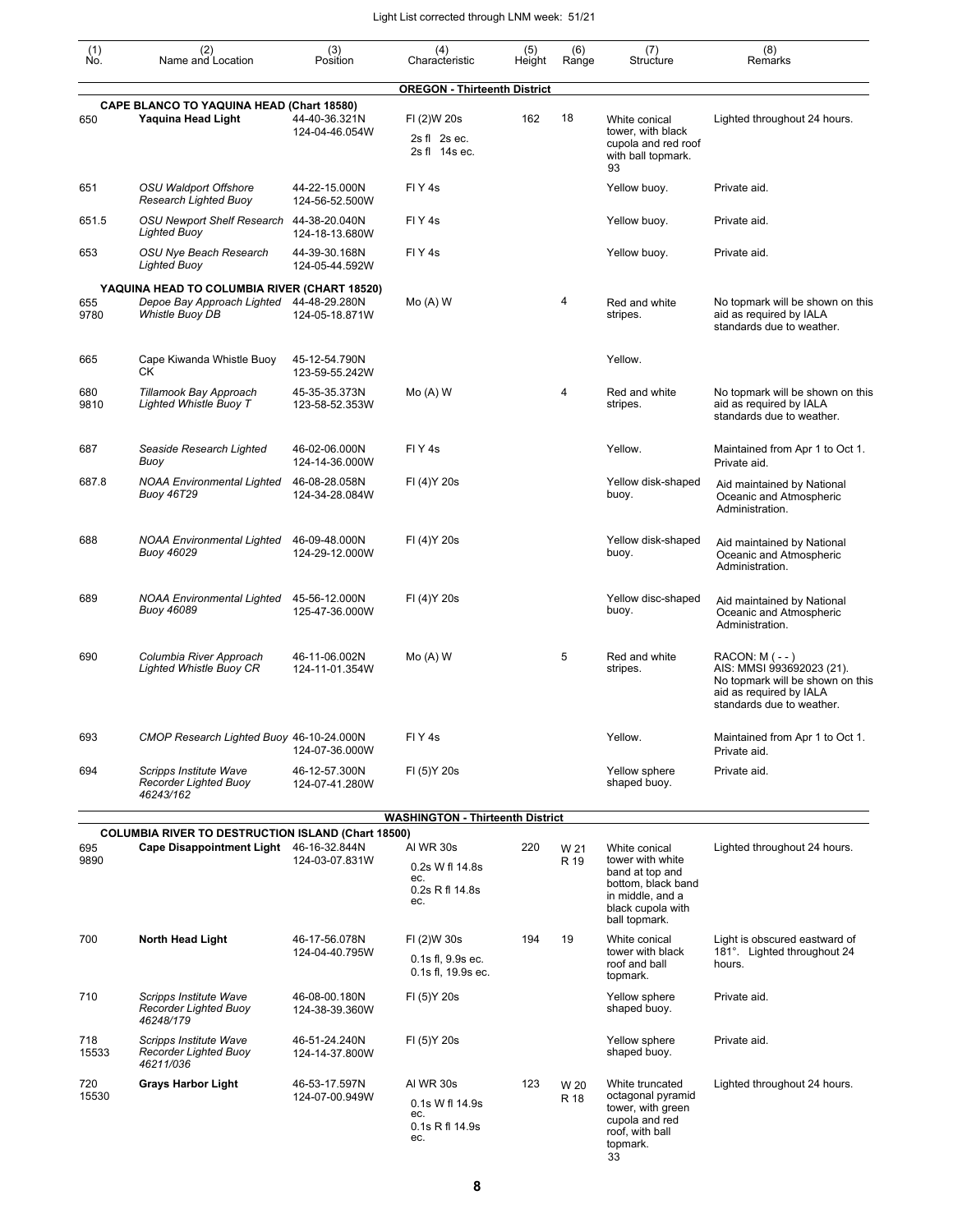| $\begin{smallmatrix} (1) \ N0. \end{smallmatrix}$ | (2)<br>Name and Location                                                                                             | (3)<br>Position                 | (4)<br>Characteristic                   | (5)<br>Height | (6)<br>Range | (7)<br>Structure                       | (8)<br>Remarks                                                                                                                              |
|---------------------------------------------------|----------------------------------------------------------------------------------------------------------------------|---------------------------------|-----------------------------------------|---------------|--------------|----------------------------------------|---------------------------------------------------------------------------------------------------------------------------------------------|
|                                                   |                                                                                                                      |                                 | <b>WASHINGTON - Thirteenth District</b> |               |              |                                        |                                                                                                                                             |
| 725<br>15535                                      | <b>COLUMBIA RIVER TO DESTRUCTION ISLAND (Chart 18500)</b><br>Grays Harbor Approach<br><b>Lighted Whistle Buoy GH</b> | 46-51-54.800N<br>124-14-25.636W | $Mo(A)$ W                               |               | 5            | Red and white<br>stripes.              | RACON: G ( - - . )<br>AIS: MMSI 993692033 (21). No<br>topmark will be shown on this aid<br>as required by IALA standards<br>due to weather. |
| 727                                               | OSU Grays Canyon Research 46-51-06.001N<br><b>Lighted Buoy</b>                                                       | 124-58-00.012W                  | FIY <sub>4s</sub>                       |               |              | Yellow buoy.                           | Private aid.                                                                                                                                |
| 728                                               | <b>OSU Westport Offshore</b><br>Research Lighted Buoy                                                                | 46-51-06.000N<br>124-57-50.000W | FIY <sub>4s</sub>                       |               |              | Yellow buoy.                           | Private aid.                                                                                                                                |
| 728.5                                             | OSU Westport Shelf Research 46-59-10.500N<br><b>Lighted Buoy</b>                                                     | 124-33-58.620W                  | FIY <sub>4s</sub>                       |               |              | Yellow buoy.                           | Private aid.                                                                                                                                |
| 730                                               | OSU Copalis Head Research<br><b>Lighted Buoy</b>                                                                     | 47-07-59.988N<br>124-16-17.760W | FIY <sub>4s</sub>                       |               |              | Yellow buoy.                           | Private aid.                                                                                                                                |
| 733                                               | <b>NOAA Environmental Lighted</b><br><b>Buoy 46041</b>                                                               | 47-21-09.907N<br>124-44-29.678W | FI (4) Y 20s                            |               |              | Yellow disc-shaped<br>buoy.            | Aid maintained by National<br>Oceanic and Atmospheric<br>Administration.                                                                    |
|                                                   | APPROACHES TO STRAIT OF JUAN DE FUCA (Chart 18480)                                                                   |                                 |                                         |               |              |                                        |                                                                                                                                             |
| 740<br>16075                                      | Quillayute River Approach<br>Lighted Whistle Buoy Q                                                                  | 47-53-24.413N<br>124-39-57.165W | $Mo(A)$ W                               |               | 4            | Red and white<br>stripes.              | No topmark will be shown on this<br>aid as required by IALA<br>standards due to weather.                                                    |
| 745<br>16080                                      | <b>JAMES ISLAND LIGHT</b>                                                                                            | 47-54-17.494N<br>124-38-50.936W | FIW <sub>6s</sub>                       | 150           | 9            | White house.                           | Light is obscured from 068° to<br>101° and from 111° to 293°.                                                                               |
| 750<br>16130                                      | Strait of Juan de Fuca Traffic<br>Separation Lane V-AIS J                                                            | 48-29-35.622N<br>125-00-00.152W |                                         |               |              |                                        | Virtual AIS: MMSI 993692200<br>$(21)$ .                                                                                                     |
| 756<br>16136                                      | Strait of Juan De Fuca Traffic<br>Separation Lane Lighted Buoy 124-43-34.591W<br>JA                                  | 48-29-35.212N                   | FI Y 2.5s                               |               | 4            | Yellow.                                | Aid maintained by National<br>Oceanic and Atmospheric<br>Administration.                                                                    |
| 760<br>16145                                      | <b>Cape Flattery Light</b>                                                                                           | 48-23-31.183N<br>124-44-13.015W | FI (2)W 20s                             | 112           | 14           | On skeleton tower.<br>9                |                                                                                                                                             |
| 763<br>16149                                      | Duntze Rock V-AIS 2                                                                                                  | 48-24-48.435N<br>124-44-41.509W |                                         |               |              |                                        | Virtual AIS: MMSI 993692201<br>$(21)$ .                                                                                                     |
|                                                   | SAN DIEGO TO ALEUTIAN ISLANDS AND HAWAIIAN ISLANDS (Chart 530)                                                       |                                 |                                         |               |              |                                        |                                                                                                                                             |
| 765.1                                             | <b>NOAA Environmental Lighted</b><br>Buoy 46002                                                                      | 42-36-09.678N<br>130-30-23.648W | FI (4) Y 20s                            |               |              | Yellow boat-shaped<br>hull.            | Aid maintained by National<br>Oceanic and Atmospheric<br>Administration.                                                                    |
| 765.2                                             | DART Tsunami Warning<br>Lighted Buoy 46407                                                                           | 42-42-18.011N<br>128-50-06.061W | FIY <sub>4s</sub>                       |               |              | Yellow disc-shaped<br>hull.            | Aid maintained by National<br>Oceanic and Atmospheric<br>Administration.                                                                    |
| 765.4                                             | DART Tsunami Warning<br>Lighted Buoy 46404                                                                           | 45-50-54.011N<br>128-46-30.064W | FIY <sub>4s</sub>                       |               |              | Yellow disc-shaped<br>hull             | Aid maintained by National<br>Oceanic and Atmospheric<br>Administration.                                                                    |
| 765.45                                            | DART Tsunami Warning<br>Lighted Buoy 46452                                                                           | 44-52-50.772N<br>125-52-14.162W | FIY <sub>4s</sub>                       |               | 3            | Yellow conical<br>shaped hull.         | Aid maintained by National<br>Oceanic and Atmospheric<br>Administration.                                                                    |
| 765.5                                             | <b>NOAA Environmental Lighted</b><br>Buoy 46005                                                                      | 46-08-24.000N<br>131-04-12.000W | FI (4) Y 20s                            |               |              | Yellow boat-shaped<br>hull.            | Aid maintained by National<br>Oceanic and Atmospheric<br>Administration.                                                                    |
| 765.7                                             | DART Tsunami Warning<br>Lighted Buoy 46419                                                                           | 48-48-17.000N<br>129-36-58.000W | FI (4) Y 20s                            |               |              | Yellow disc shaped<br>hull.            | Aid maintained by National<br>Oceanic and Atmospheric<br>Administration.                                                                    |
|                                                   | APPROACHES TO STRAIT OF JUAN DE FUCA (Chart 18480)                                                                   |                                 |                                         |               |              |                                        |                                                                                                                                             |
| 770<br>16140                                      | Carmanah Point Light (C)                                                                                             | 48-36-42.414N<br>124-45-04.866W | FIW 5s                                  | 182           | 19           | White octagonal<br>tower with red top. |                                                                                                                                             |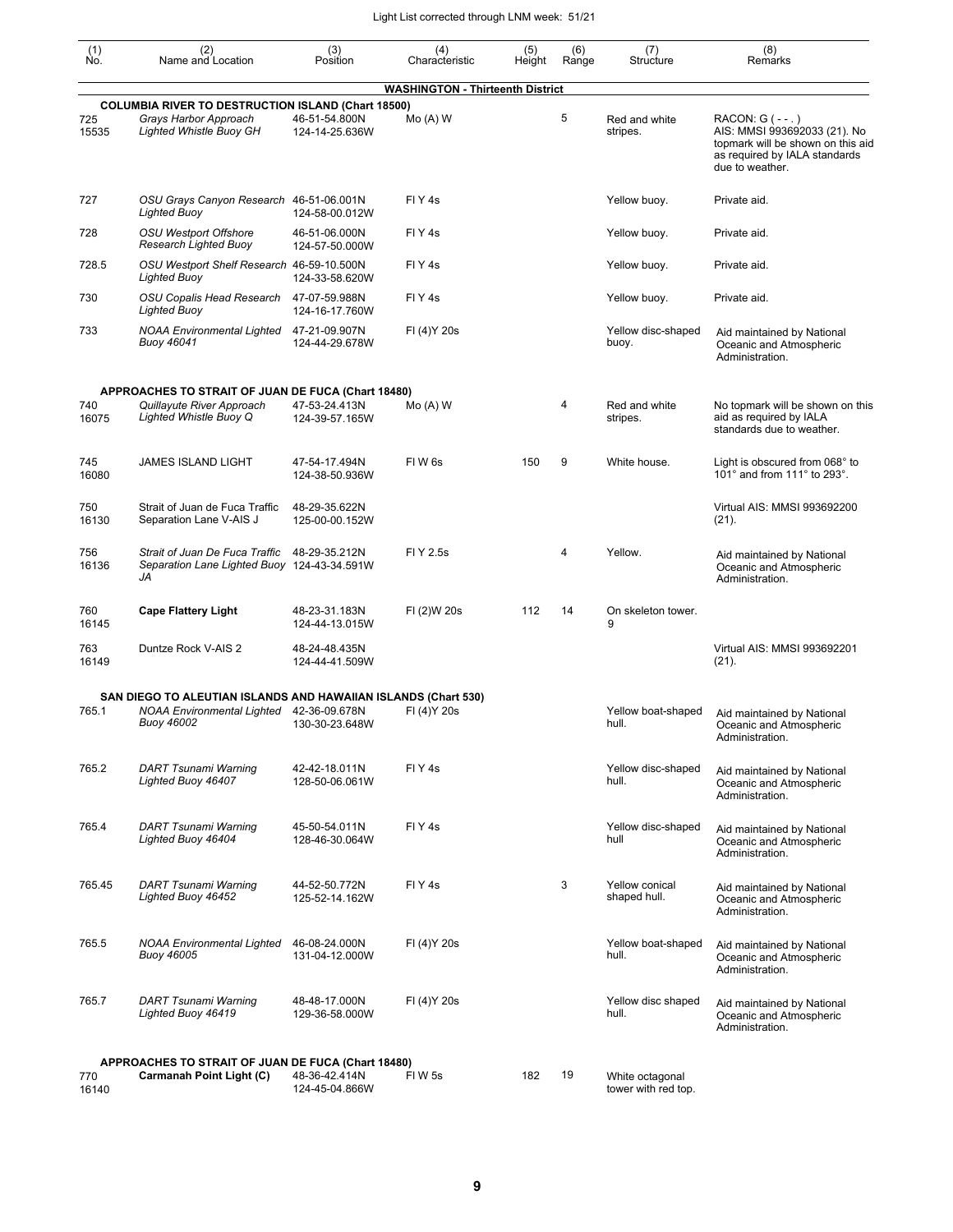| $\begin{smallmatrix} (1) \\ \mathsf{No} \end{smallmatrix}$ | (2)<br>Name and Location                                                             | (3)<br>Position                 | (4)<br>Characteristic                                               | (5)<br>Height | (6)<br>Range   | (7)<br>Structure                                                                        | (8)<br>Remarks                                                                                                     |
|------------------------------------------------------------|--------------------------------------------------------------------------------------|---------------------------------|---------------------------------------------------------------------|---------------|----------------|-----------------------------------------------------------------------------------------|--------------------------------------------------------------------------------------------------------------------|
|                                                            |                                                                                      |                                 | <b>BRITISH COLUMBIA</b>                                             |               |                |                                                                                         |                                                                                                                    |
|                                                            | JUAN DE FUCA TO QUEEN CHARLOTTE SOUND (Chart 17005)                                  |                                 |                                                                     |               |                |                                                                                         |                                                                                                                    |
| 780                                                        | PACHENA POINT LIGHT<br>(C)                                                           | 48-43-18.013N<br>125-05-48.066W | FI (2) W 7.5s<br>0.37s fl 1.25sec.<br>0.37s fl 5.5sec.              | 153           |                | White circular<br>tower.                                                                | HORN: 1 blast ev 60s (6s bl).<br>Horn points 150°.                                                                 |
| 785                                                        | <b>SEABIRD ROCKS LIGHT</b><br>(C)                                                    | 48-45-00.013N<br>125-09-12.066W | FIW 4s                                                              | 66            | 6              | White cylindrical<br>tower with red<br>band at top.                                     |                                                                                                                    |
| 790                                                        | <b>Cape Beale Light</b><br>(C)                                                       | 48-47-12.013N<br>125-12-48.066W | FIW 5s                                                              | 167           | 16             | Red square<br>skeleton tower with<br>white slatwork<br>daymark on 3<br>sides.<br>32     |                                                                                                                    |
| 795                                                        | <b>BORDELAIS ISLETS LIGHT</b><br>(C)                                                 | 48-49-06.013N<br>125-13-48.066W | FIW4s                                                               | 93            | $\overline{7}$ | White circular<br>tower with green<br>band at top.                                      |                                                                                                                    |
| 800                                                        | <b>CHROW ISLANDS LIGHT</b><br>(C)                                                    | 48-49-06.013N<br>125-28-18.066W | FIW 4s                                                              | 40            | 6              | White circular<br>tower.                                                                |                                                                                                                    |
| 805                                                        | <b>FRANCIS ISLAND LIGHT</b><br>(C)                                                   | 48-55-18.013N<br>125-31-24.066W | FI (3)W 12s<br>0.5s fl 2sec.<br>0.5s fl 2sec.<br>0.5s fl 6.5sec.    | 26            | $\overline{7}$ | Mast.                                                                                   |                                                                                                                    |
| 810                                                        | <b>Amphitrite Point Light</b><br>(C)                                                 | 48-55-18.013N<br>125-32-30.066W | <b>FIW 12s</b>                                                      | 50            | 16             | White rectangular<br>tower.<br>20                                                       | HORN: 1 blast ev 20s (2s bl).                                                                                      |
| 820                                                        | <b>Lennard Island Light</b><br>(C)                                                   | 49-06-36.013N<br>125-55-24.067W | <b>FIW 10s</b>                                                      | 114           | 23             | White circular<br>tower with red<br>band at top.<br>58                                  | HORN: 2 blasts ev 60s (3s bl-3s<br>si-3s bl-51s si). Horn points 180°<br>and 270°. Emergency light.                |
| 850                                                        | <b>Estevan Point Light</b><br>(C)                                                    | 49-23-00.013N<br>126-32-36.067W | FI (2)W 15s<br>0.38s fl 2.12sec.<br>0.38s fl 12.12sec.              | 123           | 18             | White octagonal<br>tower.<br>100                                                        | HORN: 1 blast ev 60s (5s bl).<br>Emergency light.                                                                  |
| 860                                                        | Nootka Light<br>On summit of San Rafael<br>Island. (C)                               | 49-35-36.013N<br>126-36-48.068W |                                                                     | 101           | 17             | Red square<br>skeleton tower.<br>46                                                     | HORN: 2 blasts ev 60s (3s bl-3s<br>si-3s bl-51s si). Horn points<br>southeastward.                                 |
| 905                                                        | <b>LOOKOUT ISLAND LIGHT</b><br>(C)                                                   | 49-59-54.012N<br>127-27-00.069W | FIG4s                                                               | 48            | 9              | White circular<br>tower with green<br>band at top, on<br>white rectangular<br>building. | HORN: 1 blast ev 20s (2s bl).                                                                                      |
| 925                                                        | <b>Quatsino Island Light</b><br>(C)                                                  | 50-26-28.012N<br>128-01-57.069W | FIW <sub>5s</sub>                                                   | 93            | 17             | White circular<br>tower.<br>38                                                          | HORN: 1 blast ev 30s (3s bl).<br>Horn points 140°.                                                                 |
| 930                                                        | <b>Cape Scott Light</b><br>(C)                                                       | 50-47-00.012N<br>128-25-30.070W | <b>FIW 10s</b>                                                      | 229           | 21             | Square skeleton<br>tower.<br>58                                                         | Visible from 344° to 246°.<br>HORN: 3 blasts ev 60s (2s bl-3s<br>si-2s bl-3s si-2s bl-48s si).<br>Emergency light. |
| 935                                                        | QUEEN CHARLOTTE SOUND TO DIXON ENTRANCE (Chart 17008)<br>Cape St. James Light<br>(C) | 51-56-12.010N<br>131-00-54.072W | FIW 5s                                                              | 315           | 14             | Mast.<br>15                                                                             |                                                                                                                    |
| 940                                                        | <b>FLATROCK ISLAND LIGHT</b><br>(C)                                                  | 52-06-30.010N<br>131-10-00.073W | FIW6s                                                               | 81            | 6              | Square skeleton<br>tower.                                                               |                                                                                                                    |
| 945                                                        | TASU SOUND LIGHT<br>(C)                                                              | 52-44-57.710N<br>132-05-45.774W | FI (3)W 12s<br>0.5s fl 2s ec.<br>0.5s fl 2s ec.<br>0.5s fl 6.5s ec. | 27            | 6              | Square skeleton<br>tower.                                                               |                                                                                                                    |
| 950                                                        | DAVIDSON POINT LIGHT<br>(C)                                                          | 52-44-30.010N<br>132-06-42.074W | FIW <sub>6s</sub>                                                   | 122           | $\overline{7}$ | White circular<br>tower.                                                                |                                                                                                                    |
| 955                                                        | <b>TCENAKUN POINT LIGHT</b><br>(C)                                                   | 53-09-06.009N<br>132-35-00.075W | FIW4s                                                               | 91            | 6              | Square skeleton<br>tower.                                                               |                                                                                                                    |
| 960                                                        | MARBLE ISLAND LIGHT<br>(C)                                                           | 53-12-06.009N<br>132-40-06.075W | FIW6s                                                               | 113           | 6              | Square skeleton<br>tower.                                                               |                                                                                                                    |
| 965                                                        | FREDERICK ISLAND LIGHT<br>(C)                                                        | 53-56-18.009N<br>133-11-48.076W | FIW6s                                                               | 55            | 6              | Square skeleton<br>tower.                                                               |                                                                                                                    |
| 970                                                        | HIPPA ISLAND LIGHT<br>(C)                                                            | 53-32-42.009N<br>133-00-36.076W | FIW4s                                                               | 103           | 6              | Square skeleton<br>tower.                                                               |                                                                                                                    |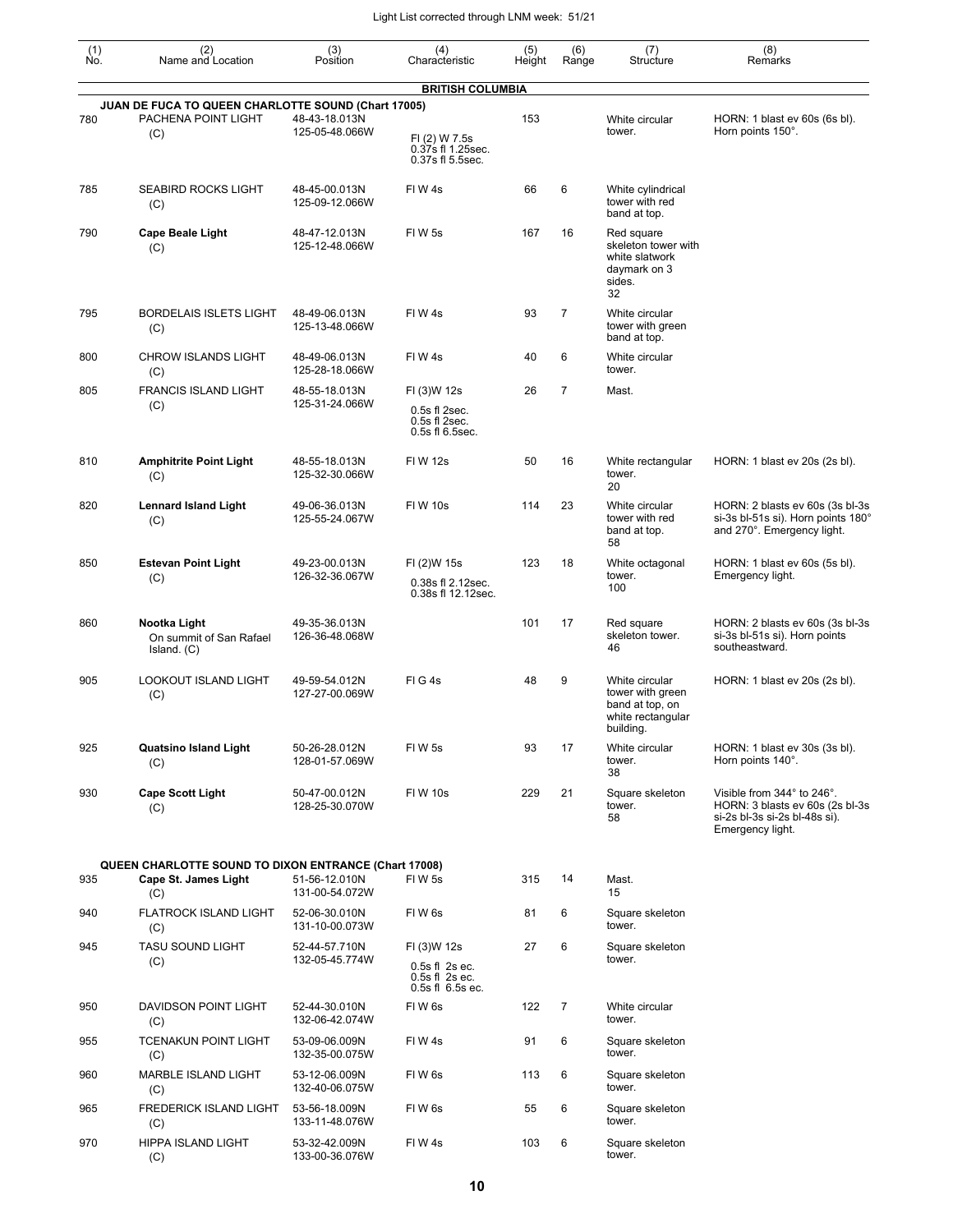| $\begin{smallmatrix} (1) \\ \mathsf{No} \end{smallmatrix}$ | (2)<br>Name and Location                                                                        | (3)<br>Position                 | (4)<br>Characteristic                       | (5)<br>Height | (6)<br>Range | (7)<br>Structure                    | (8)<br>Remarks                                                                  |
|------------------------------------------------------------|-------------------------------------------------------------------------------------------------|---------------------------------|---------------------------------------------|---------------|--------------|-------------------------------------|---------------------------------------------------------------------------------|
|                                                            |                                                                                                 |                                 | <b>BRITISH COLUMBIA</b>                     |               |              |                                     |                                                                                 |
|                                                            | QUEEN CHARLOTTE SOUND TO DIXON ENTRANCE (Chart 17008)                                           |                                 | FIW <sub>6s</sub>                           | 31            | 6            |                                     |                                                                                 |
| 975                                                        | <b>IPHIGENIA POINT LIGHT</b><br>(C)                                                             | 54-11-24.009N<br>133-00-42.077W |                                             |               |              | Square skeleton<br>tower.           |                                                                                 |
| 980                                                        | <b>LANGARA POINT LIGHT</b><br>(C)                                                               | 54-15-24.009N<br>133-03-30.077W | FIW 5s                                      | 160           | 8            | Octagonal tower.                    | Visible from 055° to 265°.<br>HORN: 1 blast ev 60s (6s bl).<br>Emergency light. |
| 982                                                        | NOAA Data Lighted Buoy<br>46080                                                                 | 57-56-51.286N<br>150-02-29.974W | FI (4) Y 20s                                |               |              | <b>Yellow Disc-</b><br>shaped hull. | Aid maintained by National<br>Oceanic and Atmospheric<br>Administration.        |
|                                                            |                                                                                                 |                                 | <b>ALASKA - Seventeenth District</b>        |               |              |                                     |                                                                                 |
|                                                            | West Coast of North America - Dixon Entrance to Unimak Pass (Chart 500)                         |                                 |                                             |               |              |                                     |                                                                                 |
| 984                                                        | NOAA Data Lighted Buoy<br>46001                                                                 | 56-13-56.000N<br>147-56-57.000W | FI (4) Y 20s                                |               |              | <b>Yellow Disc-</b><br>shaped hull. | Aid maintained by National<br>Oceanic and Atmospheric<br>Administration.        |
| 984.05                                                     | Dart Tsunami Warning Lighted 53-43-32.000N<br><b>Buoy 46414</b>                                 | 152-29-00.000W                  | FI (4) Y 20s                                |               |              | <b>Yellow Boat</b><br>Shaped Hull   |                                                                                 |
| 984.1                                                      | <b>NOAA Data Lighted Buoy</b><br>46066                                                          | 52-45-53.000N<br>155-00-32.000W | FI (4) Y 20s                                |               |              | Yellow boat-shaped<br>hull.         | Aid maintained by National<br>Oceanic and Atmospheric<br>Administration.        |
| 984.15                                                     | <b>NOAA Data Lighted Buoy</b><br>46085                                                          | 55-53-00.000N<br>142-52-55.000W | FI (4) Y 20s                                |               |              | Yellow disc-shaped<br>hull.         | Aid maintained by National<br>Oceanic and Atmospheric<br>Administration.        |
| 984.2                                                      | NOAA Tsunami Warning<br>Lighted Buoy 46403                                                      | 52-39-48.000N<br>156-46-42.000W | FI (4) Y 20s                                |               |              | Yellow disc shaped<br>hull.         | Aid maintained by National<br>Oceanic and Atmospheric<br>Administration.        |
| 984.3                                                      | <b>NOAA Tsunami Warning</b><br>Lighted Buoy 46402                                               | 50-58-42.000N<br>163-56-54.000W | FI (4) Y 20s                                |               |              | Yellow disc shaped<br>hull.         | Aid maintained by National<br>Oceanic and Atmospheric<br>Administration.        |
|                                                            |                                                                                                 |                                 | <b>Clarence Strait</b>                      |               |              |                                     |                                                                                 |
|                                                            | Bering Sea (Southern Part)(Chart 513)                                                           |                                 |                                             |               |              |                                     |                                                                                 |
| 984.4                                                      | NOAA Tsunami Warning<br>Lighted Buoy 46408                                                      | 49-39-59.000N<br>169-52-33.000W | FI (4) Y 20s                                |               |              | Yellow disc shaped<br>hull.         | Aid maintained by National<br>Oceanic and Atmospheric<br>Administration.        |
|                                                            |                                                                                                 |                                 | <b>ALASKA - Seventeenth District</b>        |               |              |                                     |                                                                                 |
| 984.5                                                      | West Coast of North America - Dixon Entrance to Unimak Pass (Chart 500)<br>NOAA Tsunami Warning | 55-18-36.000N                   | FI (4) Y 20s                                |               |              |                                     |                                                                                 |
|                                                            | Lighted Buoy 46409                                                                              | 148-33-00.000W                  |                                             |               |              | Yellow disc shaped<br>hull.         | Aid maintained by National<br>Oceanic and Atmospheric<br>Administration.        |
| 984.6                                                      | <b>NOAA Tsunami Warning</b><br>Lighted Buoy 46410                                               | 57-37-56.000N<br>143-44-59.000W | FI (4) Y 20s                                |               |              | Yellow disc shaped<br>hull.         | Aid maintained by National<br>Oceanic and Atmospheric<br>Administration.        |
|                                                            |                                                                                                 |                                 | <b>PACIFIC OCEAN - Seventeenth District</b> |               |              |                                     |                                                                                 |
|                                                            | <b>ALEUTIAN ISLANDS (Chart 16012)</b>                                                           |                                 |                                             |               |              |                                     |                                                                                 |
| 984.7                                                      | NOAA Tsunami Warning<br>Lighted Buoy 46413                                                      | 48-02-42.000N<br>173-55-00.000W | FI (4) Y 20s                                |               |              | Yellow disc shaped<br>hull.         | Aid maintained by National<br>Oceanic and Atmospheric<br>Administration.        |
| 984.8                                                      | <b>NOAA Tsunami Warning</b><br>Lighted Buoy 21414                                               | 48-56-17.000N<br>178-16-52.000E | FI (4) Y 20s                                |               |              | Yellow disc shaped<br>hull.         | Aid maintained by National<br>Oceanic and Atmospheric<br>Administration.        |
| 984.85                                                     | <b>NOAA Tsunami Warning</b><br>Lighted Buoy 21415                                               | 50-09-51.000N<br>171-56-04.000E | FI (4) Y 20s                                |               |              | Yellow disc shaped<br>hull.         | Aid maintained by National<br>Oceanic and Atmospheric<br>Administration.        |
|                                                            |                                                                                                 |                                 |                                             |               |              |                                     |                                                                                 |
|                                                            |                                                                                                 |                                 | <b>ALASKA - Seventeenth District</b>        |               |              |                                     |                                                                                 |
| 985                                                        | DIXON ENTRANCE TO CAPE ST. ELIAS (Chart 16016)<br><b>CAPE MUZON LIGHT</b>                       | 54-39-53.619N                   | FIW <sub>6s</sub>                           | 80            | 7            | NR on spindle.                      | Obscured from 089° to 297°.                                                     |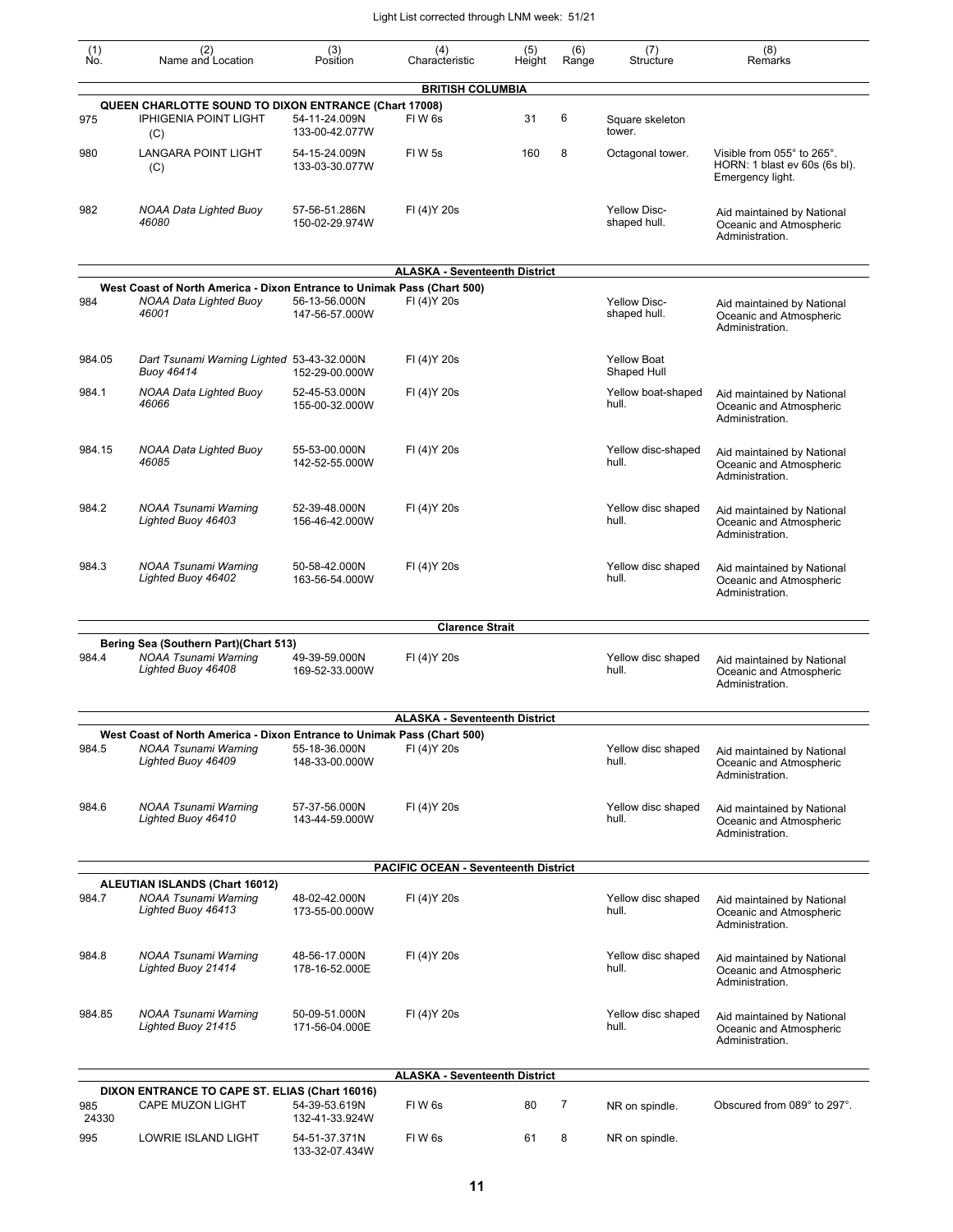| $\begin{smallmatrix} (1) \\ \mathsf{No} \end{smallmatrix}$ | (2)<br>Name and Location                                              | (3)<br>Position                 | (4)<br>Characteristic                | (5)<br>Height | (6)<br>Range   | (7)<br>Structure                    | (8)<br>Remarks                                                           |
|------------------------------------------------------------|-----------------------------------------------------------------------|---------------------------------|--------------------------------------|---------------|----------------|-------------------------------------|--------------------------------------------------------------------------|
|                                                            |                                                                       |                                 | <b>ALASKA - Seventeenth District</b> |               |                |                                     |                                                                          |
|                                                            | DIXON ENTRANCE TO CAPE ST. ELIAS (Chart 16016)                        |                                 |                                      |               |                |                                     |                                                                          |
| 1000<br>24455                                              | DIVER ISLANDS LIGHT                                                   | 55-10-40.432N<br>133-15-53.241W | FIW4s                                | 130           | 7              | NR on Spindle.                      | Obscured from 186° to 007°.                                              |
| 1005<br>24460                                              | CAPE BARTOLOME LIGHT                                                  | 55-13-50.256N<br>133-36-56.210W | FIW <sub>6s</sub>                    | 158           | $\overline{7}$ | NR on spindle.                      | Obscured from 148° to 263°.                                              |
| 1010<br>24650                                              | <b>CAPE ULITKA LIGHT</b>                                              | 55-33-45.213N<br>133-43-43.393W | FIW <sub>6s</sub>                    | 115           | 6              | NR on skeleton<br>tower.            | Obscured from 310° to 053°.                                              |
| 1015<br>23450                                              | <b>HELM POINT LIGHT</b>                                               | 55-49-35.366N<br>134-16-11.516W | FIW <sub>6s</sub>                    | 140           | 6              | NR on skeleton<br>tower.            | Obscured from 067° to 188°.                                              |
| 1020<br>23440                                              | <b>Cape Decision Light</b>                                            | 56-00-05.245N<br>134-08-09.576W | FIW 5s                               | 60            | 14             | 60                                  | Obscured from 134° to 245°.                                              |
| 1025<br>23460                                              | <b>CAPE OMMANEY LIGHT</b>                                             | 56-09-36.788N<br>134-39-40.041W | FIW <sub>6s</sub>                    | 195           | 8              | NR on spindle.                      | Obscured from 061° to 293°.                                              |
| 1028                                                       | NOAA Data Lighted Buoy<br>46084                                       | 56-37-18.000N<br>136-06-06.000W | FI (4) Y 20s                         |               |                | <b>Yellow Disc-</b><br>shaped hull. | Aid maintained by National<br>Oceanic and Atmospheric<br>Administration. |
| 1030<br>24910                                              | <b>CAPE EDGECUMBE LIGHT</b>                                           | 56-59-53.317N<br>135-51-27.509W | FIW4s                                | 100           | $\overline{7}$ | NR on skeleton<br>tower.            | Obscured from 149.5° to 321°.                                            |
| 1035<br>25165                                              | KLOKACHEF ISLAND LIGHT                                                | 57-24-12.145N<br>135-54-22.422W | FIW <sub>6s</sub>                    | 85            | $\overline{7}$ | NR on square<br>frame.              | Obscured from 155.5° to 291°.                                            |
| 1040<br>25370                                              | HILL ISLAND LIGHT                                                     | 57-43-39.166N<br>136-16-36.071W | FIW4s                                | 60            | 6              | NR on skeleton<br>tower.            | Obscured from 111° to 264°.                                              |
| 1045                                                       | Star Rock Bell Buoy SR                                                | 57-49-46.548N<br>136-28-08.222W |                                      |               |                | Green and red<br>bands.             |                                                                          |
| 1050<br>25375                                              | LISIANSKI STRAIT LIGHT 2                                              | 57-50-42.445N<br>136-26-07.719W | FIR4s                                | 53            | 4              | TR on skeleton<br>tower.            | Obscured from 024° to 210°.                                              |
| 1055                                                       | <b>GREENTOP ISLAND LIGHT</b>                                          | 57-51-20.974N<br>136-29-05.725W | FIW6s                                | 79            | 6              | NR on spindle.                      |                                                                          |
| 1060                                                       | Deer Harbor Entrance Bell<br>Buoy 1                                   | 57-56-10.645N<br>136-34-36.744W |                                      |               |                | Green.                              |                                                                          |
| 1065                                                       | <b>SURGE BAY ENTRANCE</b><br><b>LIGHT</b>                             | 57-58-35.643N<br>136-33-39.746W | FIW4s                                | 65            | 6              | NR on spindle.                      | Obscured from 176° to 016°.                                              |
| 1070<br>24240                                              | <b>Cape Spencer Light</b>                                             | 58-11-55.854N<br>136-38-25.806W | <b>FIW 10s</b>                       | 105           | 14             | 30                                  |                                                                          |
| 1075                                                       | <b>LIBBY ISLAND LIGHT</b>                                             | 58-16-24.473N<br>136-46-25.952W | FIW4s                                | 53            | 6              | NR on spindle.                      | Obscured from 089° to 206°.                                              |
| 1080                                                       | Sugarloaf Island Shoal Lighted 58-17-22.886N<br><b>Whistle Buoy 2</b> | 136-53-23.199W                  | FIR <sub>6s</sub>                    |               | 4              |                                     |                                                                          |
| 1082                                                       | NOAA Data Lighted Buoy<br>46083                                       | 58-16-12.000N<br>138-01-08.000W | FI (4) Y 20s                         |               |                | Yellow disc-shaped<br>hull.         | Aid maintained by National<br>Oceanic and Atmospheric<br>Administration. |
| 1085<br>25415                                              | OCEAN CAPE LIGHT                                                      | 59-32-08.271N<br>139-51-19.907W | FIW6s                                | 130           | 9              | NR on skeleton<br>tower.            | Obscured from 134° to 309°.                                              |
| 1090<br>25420                                              | Yakutat Bay Entrance Lighted<br><b>Whistle Buoy 2</b>                 | 59-31-59.128N<br>139-57-10.909W | FI R 2.5s                            |               | 4              | Red.                                |                                                                          |
| 1097                                                       | <b>NOAA Data Lighted Buoy</b><br>46082                                | 59-40-53.000N<br>143-22-20.000W | FI (4) Y 20s                         |               |                | Yellow disc shaped<br>hull.         | Aid maintained by National<br>Oceanic and Atmospheric<br>Administration. |
|                                                            | CAPE ST. ELIAS TO SHUMAGIN ISLANDS (Chart 16013)                      |                                 |                                      |               |                |                                     |                                                                          |
| 1100                                                       | Cape St. Elias Light                                                  | 59-47-54.103N<br>144-35-55.913W | <b>FIW 10s</b>                       | 85            | 14             | 85                                  | Obscured from 160° to 287° and<br>from 018.5 to 027°.                    |
| 1102                                                       | <b>MXAK Cape ST Elias ASTA</b>                                        | 59-47-55.738N<br>144-35-59.258W |                                      |               |                |                                     | AIS transceiver.<br>MMSI: 993032044<br>Private aid.                      |
| 1105                                                       | Cape St. Elias Buoy 2                                                 | 59-44-48.332N<br>144-38-04.492W |                                      |               |                | Red nun.                            |                                                                          |
| 1110                                                       | Wessels Reef Buoy 1                                                   | 59-47-43.430N<br>146-05-31.599W |                                      |               |                | Green can.                          |                                                                          |
| 1113                                                       | MXAK Middleton Island ASTA 59-26-16.440N                              | 146-19-32.459W                  |                                      |               |                |                                     | AIS transceiver.<br>MMSI: 993032011<br>Private aid.                      |
| 1115<br>25475                                              | Egg Island Lighted Whistle<br><b>Buoy El</b>                          | 60-17-17.595N<br>145-43-12.037W | $Mo(A)$ W                            |               | 6              | Red and white<br>stripes.           |                                                                          |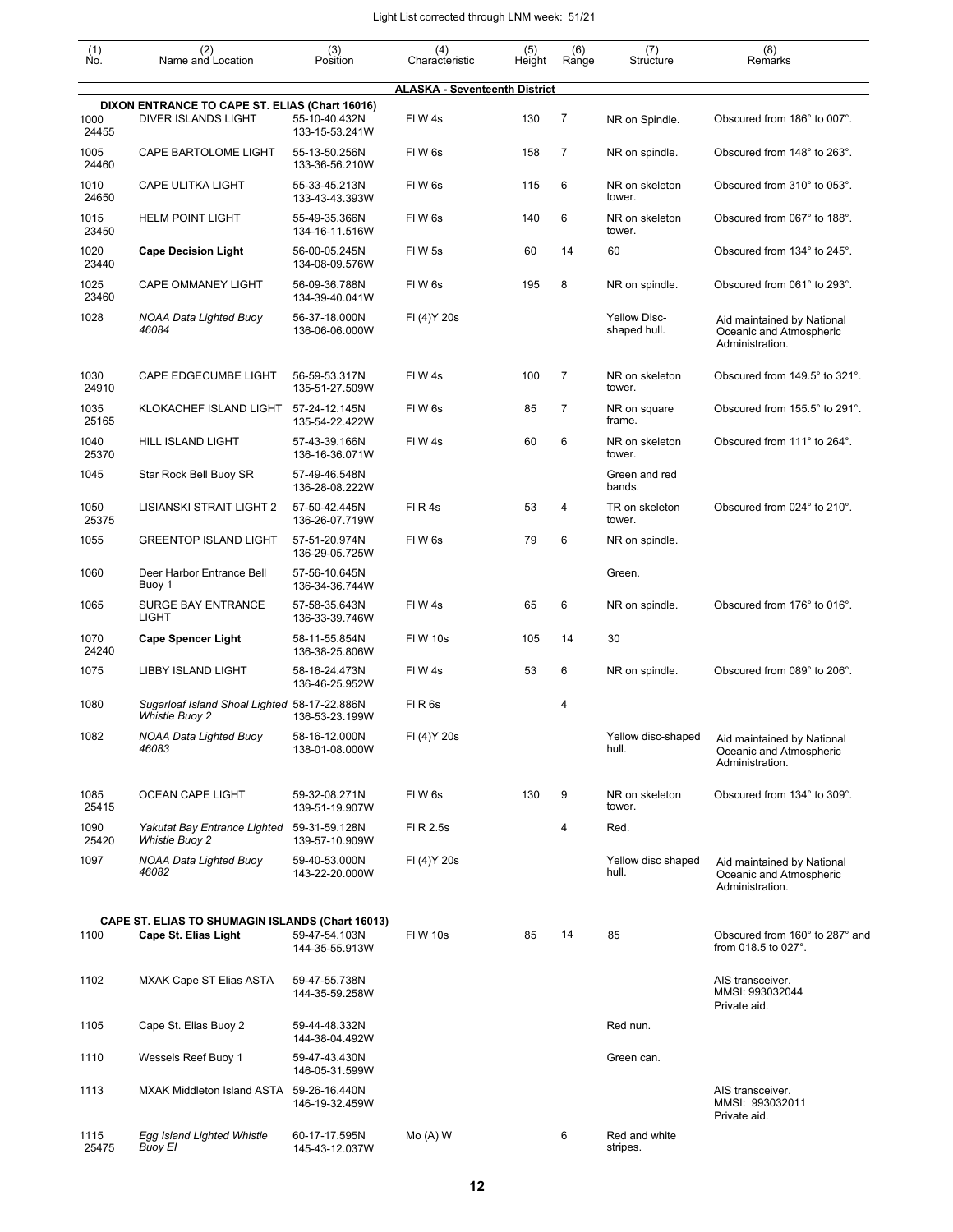| (1)<br>No.    | (2)<br>Name and Location                                                       | (3)<br>Position                                   | (4)<br>Characteristic                    | (5)<br>Height | (6)<br>Range   | (7)<br>Structure                    | (8)<br>Remarks                                                           |
|---------------|--------------------------------------------------------------------------------|---------------------------------------------------|------------------------------------------|---------------|----------------|-------------------------------------|--------------------------------------------------------------------------|
|               |                                                                                |                                                   | <b>ALASKA - Seventeenth District</b>     |               |                |                                     |                                                                          |
| 1120<br>25480 | CAPE ST. ELIAS TO SHUMAGIN ISLANDS (Chart 16013)<br>EGG ISLAND LIGHT E         | 60-21-59.094N<br>145-45-18.871W                   | FIW <sub>6s</sub>                        | 33            | 9              | NR on skeleton<br>tower.            |                                                                          |
| 1125          | <b>Cape Hinchinbrook Light</b>                                                 | 60-14-15.012N<br>146-38-47.724W                   | <b>FIW 15s</b>                           | 235           | 14             | 70                                  | Obscured from 134° to 135° and<br>138° to 283°.                          |
| 1130<br>25515 | <b>SEAL ROCKS LIGHT</b>                                                        | 60-09-46.903N<br>146-50-17.818W                   | FIW <sub>6s</sub>                        | 48            | 8              | NR on skeleton<br>tower.            | RACON: K ( - . - )                                                       |
| 1131          | <b>NOAA Data Lighted Buoy</b><br>46061                                         | 60-14-17.000N<br>146-49-58.000W                   | FI (4) Y 20s                             |               |                | Yellow boat-shaped<br>hull.         | Aid maintained by National<br>Oceanic and Atmospheric<br>Administration. |
| 1135<br>25520 | Seal Rocks Shoal Lighted<br><b>Whistle Buoy 1</b>                              | 60-09-57.749N<br>146-44-53.031W                   | FIG4s                                    |               | 4              | Green.                              |                                                                          |
| 1140<br>25985 | RUGGED ISLAND LIGHT                                                            | 59-50-17.687N<br>149-22-26.383W                   | FIW <sub>6s</sub>                        | 438           | $\overline{7}$ | NR on skeleton<br>tower.            | Obscured from 059° to 111° and<br>from $114^\circ$ to $221^\circ$ .      |
| 1145          | PILOT ROCK LIGHT                                                               | 59-44-31.506N<br>149-28-12.283W                   | FIW 4s                                   | 100           | 6              | NR on skeleton<br>tower.            |                                                                          |
| 1150          | <b>SEAL ROCKS LIGHT</b>                                                        | 59-31-14.313N<br>149-37-47.175W                   | FIW <sub>6s</sub>                        | 285           | 8              | NR on skeleton<br>tower.            |                                                                          |
| 1155<br>26065 | <b>EAST CHUGACH LIGHT</b>                                                      | 59-06-22.671N<br>151-26-37.173W                   | FIW <sub>6s</sub>                        | 325           | $\overline{7}$ | NR on skeleton<br>tower.            | Obscured from 118° to 227°.                                              |
| 1160<br>26100 | <b>EAST AMATULI ISLAND</b><br><b>LIGHT</b>                                     | 58-54-56.594N<br>151-57-07.909W                   | FIW <sub>6s</sub>                        | 120           | 8              | NR on skeleton<br>tower.            | Obscured from 076° to 147°.                                              |
| 1165<br>27045 | <b>LATAX ROCKS LIGHT</b>                                                       | 58-41-28.543N<br>152-29-00.890W                   | FIW 4s                                   | 40            | 8              | NR on spindle.                      |                                                                          |
| 1170<br>26460 | <b>TONKI CAPE LIGHT</b>                                                        | 58-21-08.877N<br>151-59-11.658W                   | FIW 4s                                   | 75            | 8              | NR on skeleton<br>tower.            |                                                                          |
| 1175<br>26545 | <b>Williams Reef Lighted Whistle</b><br>Buoy 1                                 | 57-50-16.591N<br>152-09-27.825W                   | FIG4s                                    |               | 5              | Green.                              |                                                                          |
| 1180<br>26850 | Humpback Rock Lighted<br>Whistle Buoy 1                                        | 57-42-47.754N<br>152-14-13.079W                   | FIG4s                                    |               | 5              | Green.                              |                                                                          |
| 1185          | <b>CAPE CHINIAK LIGHT</b>                                                      | 57-37-40.623N<br>152-09-12.370W                   | FIW <sub>6s</sub>                        | 120           | 8              | NR on skeleton<br>tower.            |                                                                          |
| 1187          | <b>NOAA Data Lighted Buoy</b><br>46078                                         | 55-33-22.000N<br>152-34-55.000W                   | FI (4) Y 20s                             |               |                | Yellow boat-shaped<br>buoy.         | Aid maintained by National<br>Oceanic and Atmospheric<br>Administration. |
| 1195<br>26915 | <b>WHIRLPOOL POINT LIGHT</b>                                                   | 56-36-59.918N<br>154-05-42.601W                   | FI W 2.5s                                | 51            | 8              | NR on skeleton<br>tower.            |                                                                          |
| 1197          | NOAA Data Lighted Buoy<br>46075                                                | 53-58-08.000N<br>160-47-38.000W                   | FI (4) Y 20s                             |               |                | Yellow boat-shaped<br>buoy.         | Aid maintained by National<br>Oceanic and Atmospheric<br>Administration. |
|               |                                                                                |                                                   | <b>BERING SEA - Seventeenth District</b> |               |                |                                     |                                                                          |
| 1198          | <b>NOAA Data Lighted Buoy</b><br>46035                                         | 57-00-56.000N<br>177-42-11.000W                   | FI (4) Y 20s                             |               |                | Yellow disc shaped<br>hull.         | Aid maintained by National<br>Oceanic and Atmospheric<br>Administration. |
| 1198.1        | <b>NOAA Data Lighted Buoy</b><br>46070                                         | 55-00-30.000N<br>175-10-59.000E                   | FI (4) Y 20s                             |               |                | Yellow boat shaped<br>hull.         | Aid maintained by National<br>Oceanic and Atmospheric<br>Administration. |
| 1199          | NOAA Data Lighted Buoy<br>46073                                                | 55-00-34.000N<br>172-00-07.000W                   | FI (4) Y 20s                             |               |                | Yellow disc-shaped<br>hull.         | Aid maintained by National<br>Oceanic and Atmospheric<br>Administration. |
|               |                                                                                |                                                   | <b>ALASKA - Seventeenth District</b>     |               |                |                                     |                                                                          |
| 1200          | ALASKA PENINSULA AND ALEUTIAN ISLANDS (Chart 16011)<br><b>HAGUE ROCK LIGHT</b> | 54-33-01.060N                                     | FIW4s                                    | 60            | 6              | NR on skeleton                      |                                                                          |
| 1205          | Pankof Breaker Buoy 1                                                          | 162-24-04.932W<br>54-42-53.210N<br>162-59-56.517W |                                          |               |                | tower.<br>Green can.                |                                                                          |
| 1220          | SCOTCH CAP LIGHT                                                               | 54-23-41.108N<br>164-44-38.920W                   | FIW <sub>6s</sub>                        | 110           | 9              | NR on skeleton<br>tower.            | Obscured from 104° to 276°.                                              |
| 1225          | UGAMAK ISLAND LIGHT                                                            | 54-13-44.871N<br>164-48-01.797W                   | FIW4s                                    | 98            | 8              | Spindle tower<br>without dayboards. | Position Approximate.                                                    |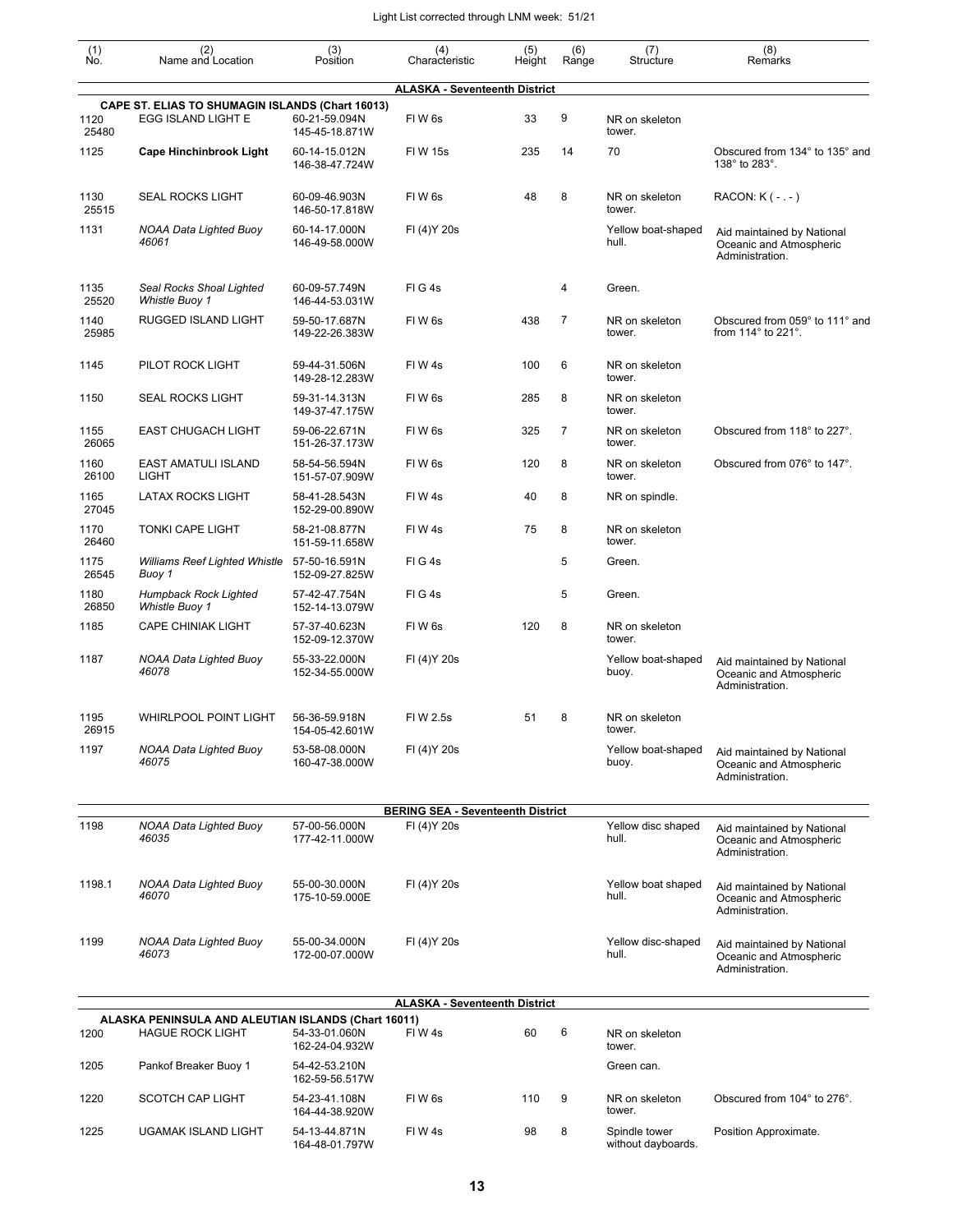| $\begin{smallmatrix} (1) \\ \mathsf{No} \end{smallmatrix}$ | (2)<br>Name and Location                                                          | (3)<br>Position                 | (4)                                  | (5)    | (6)            | (7)<br>Structure         | (8)<br>Remarks                                                                 |
|------------------------------------------------------------|-----------------------------------------------------------------------------------|---------------------------------|--------------------------------------|--------|----------------|--------------------------|--------------------------------------------------------------------------------|
|                                                            |                                                                                   |                                 | Characteristic                       | Height | Range          |                          |                                                                                |
|                                                            |                                                                                   |                                 | <b>ALASKA - Seventeenth District</b> |        |                |                          |                                                                                |
| 1230                                                       | ALASKA PENINSULA AND ALEUTIAN ISLANDS (Chart 16011)<br><b>CAPE SARICHEF LIGHT</b> | 54-35-53.612N<br>164-55-39.624W | FIW 2.5s                             | 170    | 8              | NR on skeleton<br>tower. | Obscured from 223.5° to 018.5°.                                                |
| 1235                                                       | <b>BILLINGS HEAD LIGHT</b>                                                        | 54-17-48.063N<br>165-31-27.909W | FIW4s                                | 210    | 6              | NR on skeleton<br>tower. | Obscured from 256.5° to 090.5°.                                                |
| 1240                                                       | NORTH HEAD LIGHT                                                                  | 54-13-15.639N<br>165-58-49.655W | FIW <sub>6s</sub>                    | 60     | 6              | NR on spindle.           | Obscured from 257° to 054°.                                                    |
| 1245                                                       | <b>SEALION ROCKS LIGHT</b>                                                        | 55-27-52.113N<br>163-12-11.155W | FIW <sub>6s</sub>                    | 94     | $\overline{7}$ | On skeleton tower.       |                                                                                |
| 1250                                                       | <b>CAPE SENIAVIN LIGHT</b>                                                        | 56-23-57.031N<br>160-08-47.052W | FIW <sub>6s</sub>                    | 175    | $\overline{7}$ | NR on skeleton<br>tower. |                                                                                |
| 1255<br>27760                                              | <b>SMOKY POINT LIGHT</b>                                                          | 57-36-44.423N<br>157-41-25.964W | FIW4s                                | 40     | 6              | NR on skeleton<br>tower. |                                                                                |
| 1260                                                       | <b>CAPE GREIG LIGHT</b>                                                           | 57-43-29.987N<br>157-41-47.276W | FIW <sub>6s</sub>                    | 350    | 6              | NR on skeleton<br>tower. |                                                                                |
| 1285                                                       | <b>CAPE MOHICAN LIGHT</b>                                                         | 60-12-40.883N<br>167-27-28.201W | FIW <sub>6s</sub>                    | 285    | 7              | NR on skeleton<br>tower. | Maintained from July 1 to Nov.<br>1.                                           |
| 1287                                                       | CAPE ETOLIN LIGHT                                                                 | 60-25-48.431N<br>166-09-37.977W | FIW6s                                | 40     | 6              | NR on skeleton<br>tower. | Maintained from July 1 to Nov. 1                                               |
| 1290                                                       | <b>BLACK RIVER ENTRANCE</b><br><b>LIGHT</b>                                       | 62-21-19.583N<br>165-20-50.468W | FIW4s                                | 20     | $\overline{7}$ | NR on skeleton<br>tower. | Maintained from July 1 to Nov.<br>1.                                           |
| 1293<br>27859.5                                            | SHELDON POINT LIGHT                                                               | 62-32-21.197N<br>165-01-13.245W | FIW 2.5s                             | 18     | 6              | NR on skeleton<br>tower. | Maintained from July 1 to Nov.<br>1.                                           |
| 1295<br>27860                                              | YUKON RIVER SOUTH<br><b>ENTRANCE LIGHT</b>                                        | 62-35-24.323N<br>164-57-44.316W | FIW <sub>6s</sub>                    | 20     | 8              | NR on skeleton<br>tower. | Maintained from July 1 to Nov.<br>1.<br>Ra ref.<br>Position Approximate.       |
| 1300<br>27865                                              | <b>KWIGUK PASS ENTRANCE</b><br><b>LIGHT</b>                                       | 62-48-07.031N<br>164-52-04.108W | FIW 2.5s                             | 18     | 8              | NR on skeleton<br>tower. | Maintained from July 1 to Nov.<br>1.<br>Ra ref.                                |
| 1305<br>27870                                              | YUKON RIVER MIDDLE<br><b>ENTRANCE LIGHT</b>                                       | 63-04-25.205N<br>164-38-01.726W | FIW4s                                | 18     | 8              | NR on skeleton<br>tower. | Obscured from 176° to 266°.<br>Maintained from July 1 to Nov.<br>1.<br>Ra ref. |
| 1309<br>27874                                              | <b>KAKUKTAHUK PASS</b><br><b>ENTRANCE LIGHT</b>                                   | 63-08-50.016N<br>163-35-11.610W | FI W 2.5s                            | 18     | 8              | NR on skeleton<br>tower. | Maintained from July 1 to Nov.<br>1.                                           |
| 1310<br>27875                                              | YUKON RIVER NORTH<br><b>ENTRANCE LIGHT</b>                                        | 63-02-26.556N<br>163-22-46.416W | FIW <sub>6s</sub>                    | 19     | 8              | NR on skeleton<br>tower. | Obscured from 286° to 161°.<br>Maintained from July 1 to Nov.<br>1.<br>Ra ref. |
| 1312                                                       | MXAK Savoonga ASTA                                                                | 63-41-46.889N<br>170-28-36.862W |                                      |        |                |                          | AIS transceiver.<br>MMSI: 993032033<br>Private aid.                            |
| 1313                                                       | <b>MXAK Gambell ASTA</b>                                                          | 63-46-36.887N<br>171-42-55.116W |                                      |        |                |                          | AIS transceiver.<br>MMSI: 993032032<br>Private aid.                            |
| 1315<br>27895                                              | POINT ROMANOF LIGHT                                                               | 63-11-59.484N<br>162-50-00.403W | FIW <sub>6s</sub>                    | 25     | 7              | NR on skeleton<br>tower. | Maintained from July 1 to Nov.<br>1.                                           |
| 1320<br>27900                                              | <b>CAPE STEPHENS LIGHT</b>                                                        | 63-32-27.168N<br>162-18-49.148W | FIW4s                                | 200    | 6              | NR on skeleton<br>tower. | Maintained from July 1 to Nov.<br>1.                                           |
| 1325<br>27910                                              | <b>EGG ISLAND LIGHT</b>                                                           | 63-36-39.541N<br>161-44-35.349W | FIW <sub>6s</sub>                    | 90     | $\overline{7}$ | NR on skeleton<br>tower. | Maintained from July 1 to Nov.<br>1.                                           |
| 1335<br>27955                                              | ROCKY POINT LIGHT                                                                 | 64-23-52.920N<br>163-08-59.704W | FIW 2.5s                             | 175    | 7              | NR on skeleton<br>tower. | Maintained from July 1 to Nov.<br>1.                                           |
| 1340                                                       | SLEDGE ISLAND LIGHT                                                               | 64-29-46.003N<br>166-11-55.967W | FIW <sub>6s</sub>                    | 32     | 7              | NR on skeleton<br>tower. | Obscured from 326° to 080°.<br>Maintained from July 1 to Nov.<br>1.            |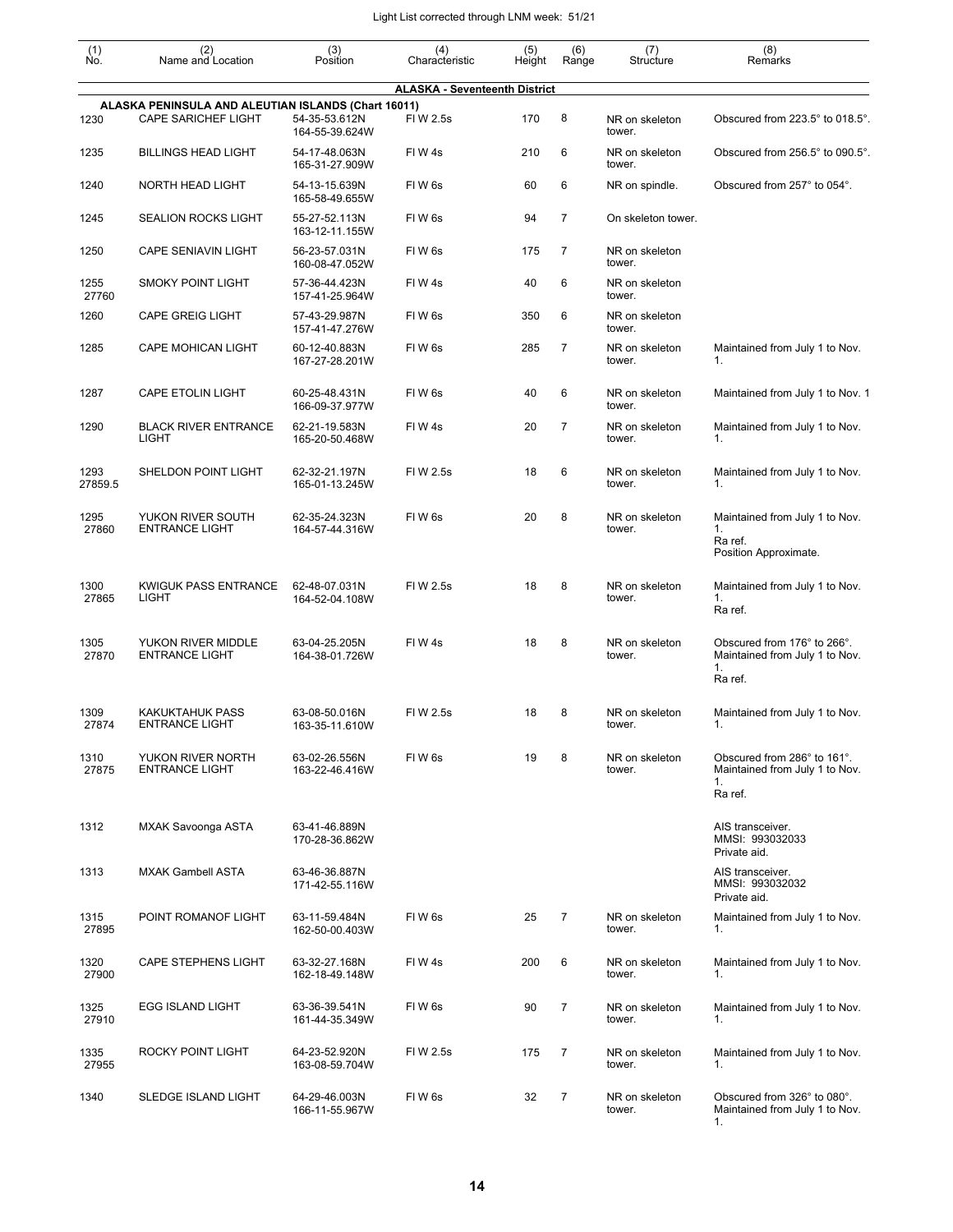| $\begin{smallmatrix} (1) \ N0. \end{smallmatrix}$ | (2)<br>Name and Location                                                                   | (3)<br>Position                 | (4)<br>Characteristic                 | (5)<br>Height | (6)<br>Range   | (7)<br>Structure                                                  | (8)<br>Remarks                                                                                                                                                          |
|---------------------------------------------------|--------------------------------------------------------------------------------------------|---------------------------------|---------------------------------------|---------------|----------------|-------------------------------------------------------------------|-------------------------------------------------------------------------------------------------------------------------------------------------------------------------|
|                                                   |                                                                                            |                                 | <b>ALASKA - Seventeenth District</b>  |               |                |                                                                   |                                                                                                                                                                         |
|                                                   | ALASKA PENINSULA AND ALEUTIAN ISLANDS (Chart 16011)                                        |                                 |                                       |               |                |                                                                   |                                                                                                                                                                         |
| 1345                                              | <b>CAPE RODNEY LIGHT</b>                                                                   | 64-38-34.569N<br>166-23-47.216W | FIW4s                                 | 24            | $\overline{7}$ | NR on skeleton<br>tower.                                          | Maintained from July 1 to Nov.<br>1.                                                                                                                                    |
| 1350<br>27975                                     | POINT SPENCER LIGHT                                                                        | 65-16-37.905N<br>166-50-56.338W | FIW <sub>6s</sub>                     | 22            | $\overline{7}$ | NR on skeleton<br>tower.                                          | Maintained from Jul. 1 to Nov. 1.                                                                                                                                       |
| 1353                                              | <b>MXAK Wales ASTA</b>                                                                     | 65-36-18.666N<br>168-05-08.329W |                                       |               |                |                                                                   | AIS transceiver.<br>MMSI: 993032005<br>Private aid.                                                                                                                     |
| 1355                                              | <b>CAPE PRINCE OF WALES TO POINT BARROW (Chart 16005)</b><br>CAPE PRINCE OF WALES<br>LIGHT | 65-38-00.573N<br>168-07-09.281W | FIW4s                                 | 20            | $\overline{7}$ | NR on skeleton<br>tower.                                          | Maintained from July 1 to Nov.<br>1.                                                                                                                                    |
| 1360                                              | SHISHMAREF LIGHT                                                                           | 66-15-31.679N<br>166-02-24.684W | FIW <sub>4s</sub>                     | 20            | 6              | NR on skeleton<br>tower.                                          | Maintained from July 1 to Nov.<br>1.                                                                                                                                    |
| 1365                                              | NORTHWEST CORNER<br><b>LIGHT</b>                                                           | 66-34-50.008N<br>164-24-24.581W | FIW <sub>6s</sub>                     | 75            | $\overline{7}$ | NR on skeleton<br>tower.                                          | Maintained from July 1 to Nov.<br>1.                                                                                                                                    |
|                                                   |                                                                                            |                                 | <b>CALIFORNIA - Eleventh District</b> |               |                |                                                                   |                                                                                                                                                                         |
|                                                   | APPROACHES TO SAN DIEGO BAY (CHART 18765)                                                  |                                 |                                       |               |                |                                                                   |                                                                                                                                                                         |
| 1483<br>11                                        | San Diego Bay<br>Pt Loma San Diego Research 32-40-10.510N<br>Buoy                          | 117-19-22.710W                  | FIY <sub>4s</sub>                     |               |                | <b>Yellow Lighted</b><br>Buoy with<br>Aluminum Cage.              | Private aid.                                                                                                                                                            |
| 1485<br>10                                        | - Approach Lighted Whistle<br><b>Buoy SD</b>                                               | 32-37-20.204N<br>117-14-45.177W | $Mo(A)$ W                             |               | 5              | Red and white<br>stripes with red<br>spherical topmark.           | $RACON: M (- - )$<br>AIS MMSI: 993692029                                                                                                                                |
| 1490                                              | - Approach Lighted Buoy 3                                                                  | 32-38-13.207N<br>117-14-13.034W | FIG6s                                 |               | 4              | Green.                                                            |                                                                                                                                                                         |
| 1493                                              | - Approach Lighted Bell Buoy<br>4                                                          | 32-38-02.013N<br>117-13-18.996W | Q R                                   |               | 4              | Red.                                                              |                                                                                                                                                                         |
| 1495                                              | - Channel Lighted Buoy 5                                                                   | 32-39-08.202N<br>117-13-38.175W | FIG 2.5s                              |               | 3              | Green.                                                            |                                                                                                                                                                         |
|                                                   | SAN DIEGO BAY (Chart 18773)                                                                |                                 |                                       |               |                |                                                                   |                                                                                                                                                                         |
| 1500                                              | San Diego Bay<br>- ENTRANCE RANGE<br><b>FRONT LIGHT</b>                                    | 32-42-17.966N<br>117-14-00.951W | Q G                                   | 25            |                | KRW on white<br>column.                                           | Visible 1.5° each side of the<br>rangeline. HORN: 1blast ev 10s<br>(1s bl). The sound signal can be<br>activated by keying VHF-FM Ch.<br>81A 5 times within 10 seconds. |
| 1505                                              | - ENTRANCE RANGE REAR 32-42-32.549N<br>LIGHT<br>495 yards, 353.0° from front<br>light.     | 117-14-03.065W                  | Iso G 6s                              | 55            |                | KRW on skeleton<br>tower.                                         | Visible 1.5° each side of the<br>rangeline.                                                                                                                             |
| 1510                                              | - Channel Lighted Buoy 6                                                                   | 32-39-09.202N<br>117-13-29.175W | FIR4s                                 |               | 3              | Red.                                                              |                                                                                                                                                                         |
| 1515                                              | - Channel Lighted Buoy 7                                                                   | 32-39-54.200N<br>117-13-44.676W | FIG4s                                 |               | 4              | Green.                                                            |                                                                                                                                                                         |
|                                                   | Zuniga Jetty                                                                               |                                 |                                       |               |                |                                                                   |                                                                                                                                                                         |
| 1520                                              | - LIGHT Z                                                                                  | 32-40-00.798N<br>117-13-23.125W | FIW 2.5s                              | 28            | 6              | NW labeled<br><b>DANGER</b><br>SUBMERGED<br>JETTY on post.        | HORN: 1 blast ev 10s (1s bl).<br>Operates continuously.                                                                                                                 |
| 1525                                              | - LIGHT Y                                                                                  | 32-40-15.156N<br>117-13-23.449W | FIW4s                                 | 18            | 6              | NW labeled<br><b>DANGER</b><br>SUBMERGED<br>JETTY on post.        |                                                                                                                                                                         |
| 1530                                              | - LIGHT X                                                                                  | 32-40-29.040N<br>117-13-23.869W | FIW4s                                 | 18            | 6              | NW labeled<br><b>DANGER</b><br>SUBMERGED<br>JETTY on post.        |                                                                                                                                                                         |
| 1535                                              | - LIGHT W                                                                                  | 32-40-41.916N<br>117-13-24.283W | FIW4s                                 | 18            | 6              | NW labeled<br><b>DANGER</b><br><b>SUBMERGED</b><br>JETTY on post. |                                                                                                                                                                         |
| 1540                                              | - LIGHT V                                                                                  | 32-40-54.768N<br>117-13-24.667W | FIW4s                                 | 17            | 6              | NW labeled<br><b>DANGER</b><br><b>SUBMERGED</b><br>JETTY on post. |                                                                                                                                                                         |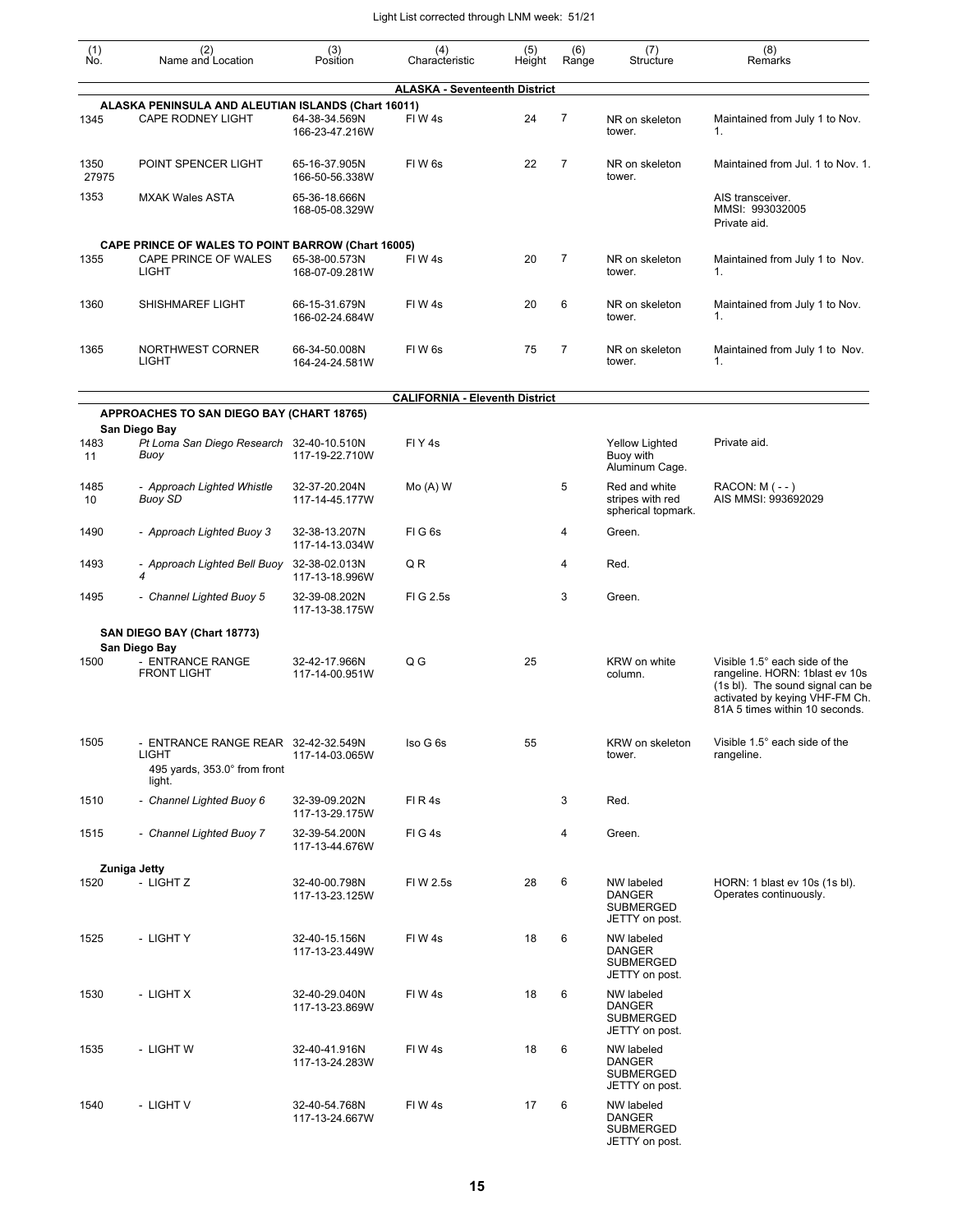| $\begin{smallmatrix} (1) \\ \mathsf{No} \end{smallmatrix}$ | (2)<br>Name and Location                     | $(3)$<br>Position               | (4)<br>Characteristic                 | (5)<br>Height | (6)<br>Range | (7)<br>Structure                                                   | (8)<br>Remarks                                                                                                                |
|------------------------------------------------------------|----------------------------------------------|---------------------------------|---------------------------------------|---------------|--------------|--------------------------------------------------------------------|-------------------------------------------------------------------------------------------------------------------------------|
|                                                            |                                              |                                 | <b>CALIFORNIA - Eleventh District</b> |               |              |                                                                    |                                                                                                                               |
|                                                            | SAN DIEGO BAY (Chart 18773)<br>San Diego Bay |                                 |                                       |               |              |                                                                    |                                                                                                                               |
| 1545                                                       | - Channel Lighted Buoy 8                     | 32-39-55.221N<br>117-13-35.541W | FI R 2.5s                             |               | 3            | Red.                                                               |                                                                                                                               |
| 1550                                                       | - Channel Lighted Buoy 9                     | 32-40-24.699N<br>117-13-48.976W | FIG 2.5s                              |               | 3            | Green.                                                             |                                                                                                                               |
| 1555                                                       | - Channel Lighted Buoy 10                    | 32-40-25.766N<br>117-13-39.614W | FIR4s                                 |               | 4            | Red.                                                               |                                                                                                                               |
| 1560                                                       | - Channel Lighted Buoy 11                    | 32-40-54.878N<br>117-13-53.747W | FIG4s                                 |               | 4            | Green.                                                             |                                                                                                                               |
| 1565                                                       | - Channel Lighted Buoy 12                    | 32-40-56.568N<br>117-13-44.401W | FI R 2.5s                             |               | 3            | Red.                                                               |                                                                                                                               |
| 1567                                                       | - SUBMERGED JETTY<br>LIGHT E                 | 32-41-12.162N<br>117-13-39.192W | FI W 2.5s                             | 15            | 4            | NW on pile labeled:<br><b>DANGER</b><br><b>SUBMERGED</b><br>JETTY. |                                                                                                                               |
| 1568                                                       | - SUBMERGED JETTY<br>LIGHT M                 | 32-41-10.602N<br>117-13-36.721W | FIW4s                                 | 15            | 3            | NW on pile labeled:<br><b>DANGER</b><br><b>SUBMERGED</b><br>JETTY. |                                                                                                                               |
| 1570                                                       | <b>BALLAST POINT LIGHT B</b>                 | 32-41-10.800N<br>117-13-58.027W | FIW 4s                                | 16            | 9            | NG on platform on<br>dolphin.                                      | HORN: 1 blast ev 15s (2s)<br>bl). The sound signal can be<br>activated by keying VHF-FM Ch.<br>81A 5 times within 10 seconds. |
| 1571                                                       | <b>Ballast Point Shoal Buoy</b>              | 32-41-12.717N<br>117-14-01.350W |                                       |               |              | White can labeled<br>SHOAL, with<br>orange bands.                  |                                                                                                                               |
| 1585                                                       | - Channel Lighted Buoy 14                    | 32-41-44.197N<br>117-13-51.577W | QR                                    |               | 3            | Red.                                                               |                                                                                                                               |
| 1590                                                       | - Channel Lighted Buoy 15                    | 32-41-44.897N<br>117-13-59.178W | FIG 2.5s                              |               | 3            | Green.                                                             |                                                                                                                               |
|                                                            | <b>Shelter Island Yacht Basin</b>            |                                 |                                       |               |              |                                                                    |                                                                                                                               |
| 1593                                                       | Shelter Island Lighted Buoy 2                | 32-42-16.152N<br>117-14-01.886W | FI(2)R5s                              |               | 3            | Red.                                                               |                                                                                                                               |
| 1594                                                       | SHELTER ISLAND WEST<br><b>SHOAL LIGHT</b>    | 32-42-21.150N<br>117-14-00.690W | F W                                   | 18            |              | White sign labeled<br>DANGER SHOAL.<br>with orange border.         | Private aid.                                                                                                                  |
| 1595                                                       | SHELTER ISLAND WEST<br><b>END LIGHT 4</b>    | 32-42-28.314N<br>117-14-06.121W | FI R 2.5s                             | 15            | 4            | TR on pile.                                                        |                                                                                                                               |
| 1596                                                       | Shelter Island Cove Buoy 5                   | 32-42-31.000N<br>117-14-10.000W |                                       |               |              | Green can.                                                         | Private aid.                                                                                                                  |
| 1597                                                       | Shelter Island Cove Lighted<br>Buoy 6        | 32-42-31.000N<br>117-14-08.000W | FIR4s                                 |               |              | Red.                                                               | Private aid.                                                                                                                  |
| 1598                                                       | Shelter Island Cove Buoy 7                   | 32-42-38.000N<br>117-14-09.000W |                                       |               |              | Green can.                                                         | Private aid.                                                                                                                  |
| 1599                                                       | Shelter Island Cove Buoy 8                   | 32-42-37.000N<br>117-14-06.000W |                                       |               |              | Red nun.                                                           | Private aid.                                                                                                                  |
|                                                            | San Diego North Island Shallow Water Habitat |                                 |                                       |               |              |                                                                    |                                                                                                                               |
| 1616                                                       | - LIGHT A                                    | 32-42-08.895N<br>117-13-33.481W | FIW4s                                 | 15            | 4            | NW labeled<br>DANGER ROCKS<br>on pile.                             |                                                                                                                               |
| 1617                                                       | - Daybeacon B                                | 32-42-12.209N<br>117-13-31.838W |                                       |               |              | NW labeled<br>DANGER ROCKS<br>on pile.                             |                                                                                                                               |
| 1618                                                       | - Daybeacon C                                | 32-42-14.478N<br>117-13-29.302W |                                       |               |              | NW labeled<br>DANGER ROCKS<br>on pile.                             |                                                                                                                               |
| 1619                                                       | - LIGHT D                                    | 32-42-17.299N<br>117-13-26.571W | FIW4s                                 | 15            | 4            | NW labeled<br>DANGER ROCKS<br>on pile.                             |                                                                                                                               |
|                                                            | San Diego Bay                                |                                 |                                       |               |              |                                                                    |                                                                                                                               |
| 1620                                                       | - Channel Lighted Buoy 16                    | 32-42-06.396N<br>117-13-45.277W | FI R 2.5s                             |               | 3            | Red.                                                               |                                                                                                                               |
| 1625                                                       | - Channel Lighted Buoy 16A                   | 32-42-22.696N<br>117-13-34.177W | QR                                    |               | 3            | Red.                                                               |                                                                                                                               |
| 1630                                                       | - Channel Lighted Buoy 17                    | 32-42-19.196N<br>117-13-47.078W | FIG4s                                 |               | 4            | Green.                                                             |                                                                                                                               |
| 1635                                                       | NORTH ISLAND LIGHT NW                        | 32-42-29.892N<br>117-13-11.593W | FI W 2.5s                             | 23            | 4            | NR on post.                                                        |                                                                                                                               |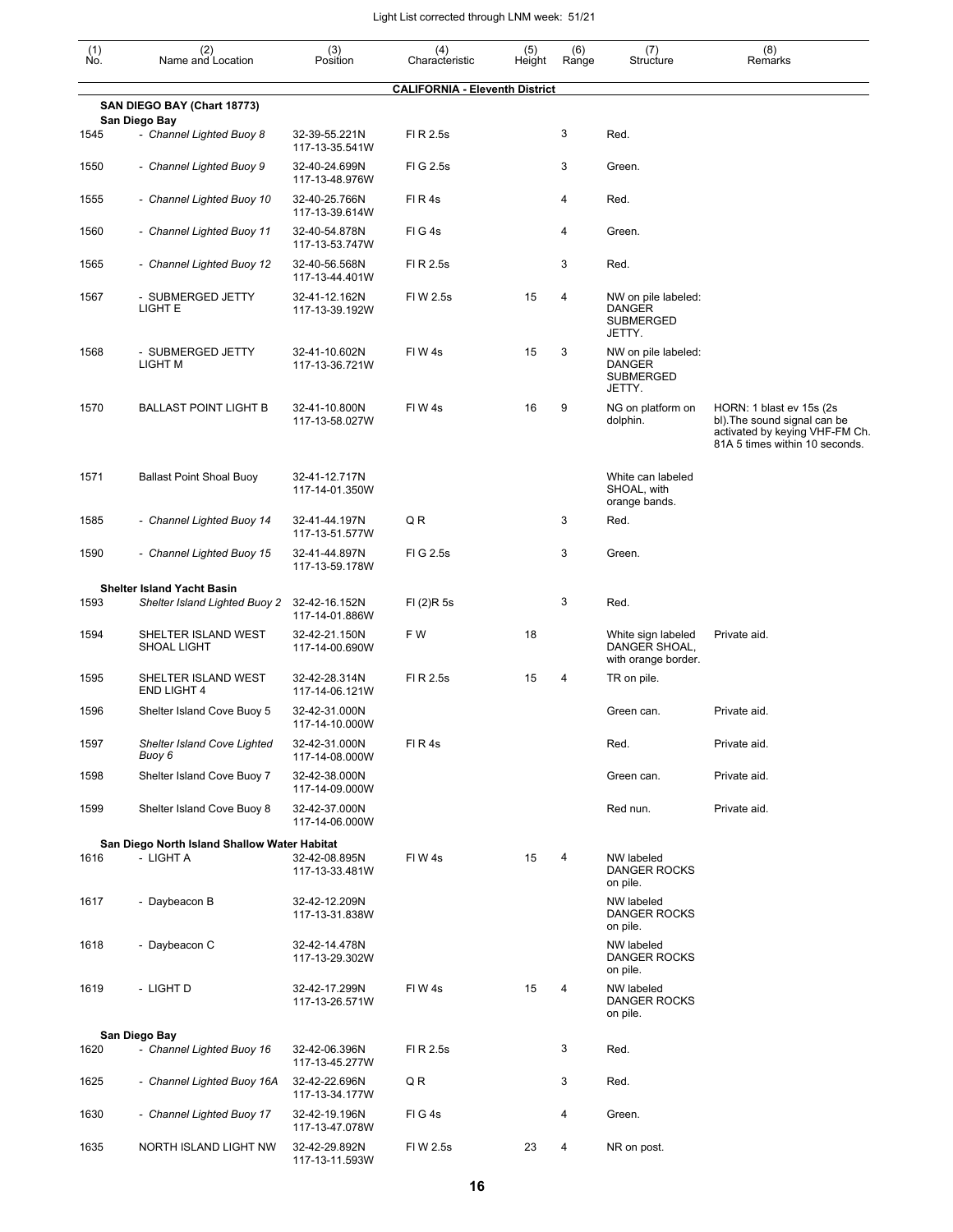| $\begin{smallmatrix} (1) \ N0. \end{smallmatrix}$ | (2)<br>Name and Location                   | (3)<br>Position                 | (4)<br>Characteristic                 | (5)<br>Height | (6)<br>Range | (7)<br>Structure                                           | (8)<br>Remarks                   |
|---------------------------------------------------|--------------------------------------------|---------------------------------|---------------------------------------|---------------|--------------|------------------------------------------------------------|----------------------------------|
|                                                   |                                            |                                 | <b>CALIFORNIA - Eleventh District</b> |               |              |                                                            |                                  |
|                                                   | SAN DIEGO BAY (Chart 18773)                |                                 |                                       |               |              |                                                            |                                  |
| 1645                                              | San Diego Bay<br>- Channel Lighted Buoy 18 | 32-42-47.196N<br>117-13-02.176W | FIR4s                                 |               | 3            | Red.                                                       |                                  |
| 1650                                              | - Channel Lighted Buoy 19                  | 32-42-53.847N<br>117-13-06.336W | Q G                                   |               | 3            | Green.                                                     |                                  |
|                                                   | <b>Americas Cup Harbor</b>                 |                                 |                                       |               |              |                                                            |                                  |
| 1654                                              | SHELTER ISLAND EAST<br><b>SHOAL LIGHT</b>  | 32-43-08.000N<br>117-13-04.460W | FIW4s                                 |               |              | White Sign Labeled<br>DANGER SHOAL,<br>with orange border. | Private aid.                     |
| 1655                                              | - Lighted Buoy 1                           | 32-43-09.195N<br>117-13-02.176W | FIG4s                                 |               | 4            | Green can                                                  |                                  |
| 1662                                              | - LIGHT B                                  | 32-43-16.693N<br>117-13-16.388W | $FI (2+1)R 6s$                        | 17            |              |                                                            | Private aid.                     |
| 1665                                              | - Daybeacon 2                              | 32-43-13.713N<br>117-13-23.838W |                                       |               |              |                                                            | Private aid.                     |
| 1670                                              | - Daybeacon 4                              | 32-43-16.193N<br>117-13-27.908W |                                       |               |              |                                                            | Private aid.                     |
| 1675                                              | - Daybeacon 6                              | 32-43-19.023N<br>117-13-32.569W |                                       |               |              |                                                            | Private aid.                     |
| 1685                                              | - Daybeacon 3                              | 32-43-19.673N<br>117-13-21.198W |                                       |               |              |                                                            | Private aid.                     |
| 1690                                              | - Daybeacon 5                              | 32-43-22.542N<br>117-13-25.818W |                                       |               |              |                                                            | Private aid.                     |
| 1695                                              | - Daybeacon 7                              | 32-43-22.562N<br>117-13-29.548W |                                       |               |              |                                                            | Private aid.                     |
|                                                   | San Diego Bay                              |                                 |                                       |               |              |                                                            |                                  |
| 1700                                              | HARBOR ISLAND LIGHT                        | 32-43-27.048N<br>117-12-47.455W | FIW4s                                 | 56            | 8            | On top of red<br>roofed building.                          |                                  |
| 1705                                              | NORTH ISLAND LIGHT N                       | 32-42-50.814N<br>117-12-33.175W | Q W                                   | 20            | 3            | NR on post on<br>concrete platform.                        |                                  |
| 1710                                              | - Channel Lighted Buoy 20                  | 32-43-00.196N<br>117-12-24.975W | Q R                                   |               | 3            | Red.                                                       |                                  |
| 1715                                              | - Channel Lighted Buoy 21                  | 32-43-08.595N<br>117-11-37.372W | Q G                                   |               | 3            | Green.                                                     |                                  |
| 1720                                              | Navy Lighted Mooring Buoy                  | 32-43-16.200N<br>117-11-24.840W | FIW4s                                 |               |              | White with blue<br>band.                                   | Navy Maintained.<br>Private aid. |
|                                                   | <b>Harbor Island East Basin</b>            |                                 |                                       |               |              |                                                            |                                  |
| 1760                                              | - Channel Buoy 1                           | 32-43-27.493N<br>117-11-13.123W |                                       |               |              | Green can.                                                 | Private aid.                     |
| 1765                                              | - Channel Buoy 2                           | 32-43-28.903N<br>117-11-10.123W |                                       |               |              | Red nun.                                                   | Private aid.                     |
| 1775                                              | - Channel Buoy 4                           | 32-43-37.103N<br>117-11-17.123W |                                       |               |              | Red nun.                                                   | Private aid.                     |
| 1780                                              | - Channel Buoy 6                           | 32-43-37.463N<br>117-11-23.123W |                                       |               |              | Red nun.                                                   | Private aid.                     |
| 1785                                              | - Channel Buoy 8                           | 32-43-37.822N<br>117-11-28.123W |                                       |               |              | Red nun.                                                   | Private aid.                     |
| 1790                                              | - Channel Buoy 10                          | 32-43-38.182N<br>117-11-33.124W |                                       |               |              | Red nun.                                                   | Private aid.                     |
| 1795                                              | - Channel Buoy 12                          | 32-43-38.532N<br>117-11-38.124W |                                       |               |              | Red nun.                                                   | Private aid.                     |
|                                                   | San Diego Bay                              |                                 |                                       |               |              |                                                            |                                  |
| 1810                                              | - Safety Zone Northeast Buoy 32-43-36.371N | 117-10-44.579W                  |                                       |               |              | Yellow can.                                                |                                  |
| 1815                                              | - Safety Zone Southeast Buoy 32-43-20.395N | 117-10-52.671W                  |                                       |               |              | Yellow can.                                                |                                  |
| 1820                                              | - Safety Zone Southwest<br>Buoy            | 32-43-25.895N<br>117-11-07.771W |                                       |               |              | Yellow can.                                                |                                  |
| 1821.1                                            | - Safety Zone West Buoy                    | 32-43-29.512N<br>117-11-06.149W |                                       |               |              | Yellow can.                                                |                                  |
| 1822                                              | - Safety Zone Northwest<br>Daybeacon       | 32-43-35.922N<br>117-11-02.743W |                                       |               |              | NY on post.                                                |                                  |
| 1825                                              | - Channel Buoy 22A                         | 32-42-11.198N<br>117-10-28.169W |                                       |               |              | Red nun.                                                   |                                  |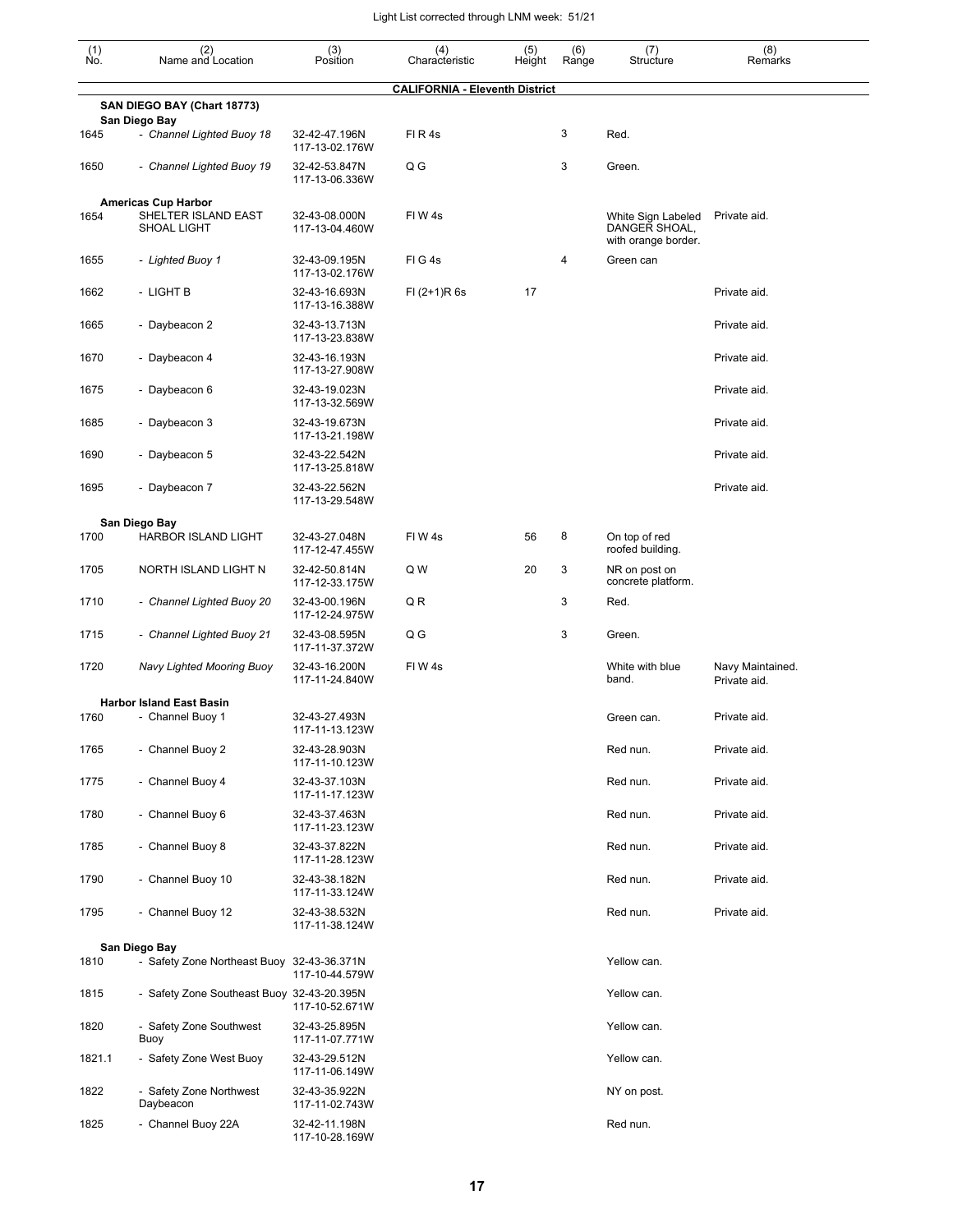| (1)<br>No. | (2)<br>Name and Location                                                                   | (3)<br>Position                 | (4)<br>Characteristic                 | (5)<br>Height | (6)<br>Range | (7)<br>Structure | (8)<br>Remarks                                                       |
|------------|--------------------------------------------------------------------------------------------|---------------------------------|---------------------------------------|---------------|--------------|------------------|----------------------------------------------------------------------|
|            |                                                                                            |                                 | <b>CALIFORNIA - Eleventh District</b> |               |              |                  |                                                                      |
|            | SAN DIEGO BAY (Chart 18773)                                                                |                                 |                                       |               |              |                  |                                                                      |
| 1830       | San Diego Bay<br>- Channel Lighted Buoy 22                                                 | 32-42-31.297N<br>117-10-43.270W | FIR4s                                 |               | 3            | Red.             |                                                                      |
| 1835       | - Channel Lighted Buoy 23                                                                  | 32-42-14.098N<br>117-10-09.069W | FIG4s                                 |               | 4            | Green.           |                                                                      |
| 1840       | - Channel Lighted Buoy 24                                                                  | 32-41-54.885N<br>117-09-54.085W | FIR4s                                 |               | 3            | Red.             |                                                                      |
| 1845       | - Channel Lighted Buoy 26                                                                  | 32-40-59.901N<br>117-08-39.364W | FIR4s                                 |               | 3            | Red.             |                                                                      |
| 1847       | - Channel Lighted Buoy 26A                                                                 | 32-40-47.771N<br>117-08-19.888W | FIR <sub>6s</sub>                     |               | 3            | Red.             |                                                                      |
| 1850       | <b>TENTH AVENUE PIER</b><br><b>NORTH LIGHT</b>                                             | 32-42-03.000N<br>117-09-41.000W | F G                                   | 10            |              | On pier.         | Private aid.                                                         |
| 1855       | <b>TENTH AVENUE PIER</b><br><b>SOUTH LIGHT</b>                                             | 32-41-47.000N<br>117-09-17.000W | FG                                    | 10            |              | On pier.         | Private aid.                                                         |
| 1857       | <b>TENTH AVENUE MARINE</b><br><b>TERMINAL LIGHT 5</b>                                      | 32-41-43.740N<br>117-09-12.790W | F G                                   | 12            |              | On pole.         | Private aid.                                                         |
| 1859       | <b>SAN DIEGO-CORONADO</b><br><b>BAY BRIDGE RACON T</b><br>West span, center of<br>channel. | 32-41-23.600N<br>117-09-11.310W |                                       |               |              |                  | $RACON: T(-)$<br>Private aid.                                        |
| 1860       | San Diego-Coronado Bay<br><b>Bridge Fog Signal</b>                                         | 32-41-25.500N<br>117-09-08.900W |                                       |               |              | Bridge pier.     | HORN (2): 1 blast ev 10s (1s bl).<br>Simultaneously.<br>Private aid. |
| 1861       | <b>SAN DIEGO-CORONADO</b><br><b>BAY BRIDGE RACON C</b><br>East span, center of<br>channel. | 32-41-28.470N<br>117-09-06.560W |                                       |               |              |                  | RACON: $C$ ( - . - . )<br>Private aid.                               |
|            | Glorietta Bay                                                                              |                                 |                                       |               |              |                  |                                                                      |
| 1865       | - Channel Lighted Buoy 1                                                                   | 32-41-11.173N<br>117-09-11.176W | FIG4s                                 |               | 4            | Green.           |                                                                      |
| 1875       | - CHANNEL RANGE FRONT<br><b>LIGHT</b>                                                      | 32-40-35.075N<br>117-10-09.017W | Q G                                   | 11            |              | KRW on pile.     | Visible all around.                                                  |
| 1880       | - CHANNEL RANGE REAR<br><b>LIGHT</b><br>On shore, 68 yards, 231.4°<br>from front light.    | 32-40-33.819N<br>117-10-10.877W | Iso G 6s                              | 20            |              | KRW on pile.     | Visible all around.                                                  |
| 1885       | - Channel Buoy 2                                                                           | 32-41-09.878N<br>117-09-22.110W |                                       |               |              | Red nun.         |                                                                      |
| 1892       | - Channel Buoy 5                                                                           | 32-40-33.960N<br>117-10-01.140W |                                       |               |              | Green can        | Private aid.                                                         |
| 1900       | - Channel Lighted Buoy 8                                                                   | 32-40-41.188N<br>117-10-06.618W | Q R                                   |               |              | Red.             | Private aid.                                                         |
|            | San Diego Bay                                                                              |                                 |                                       |               |              |                  |                                                                      |
| 1980       | - Channel Lighted Buoy 28                                                                  | 32-40-36.202N<br>117-08-00.662W | FIR4s                                 |               | 3            | Red.             |                                                                      |
| 2005       | - Channel Lighted Buoy 30                                                                  | 32-40-08.403N<br>117-07-39.661W | FIR4s                                 |               | 3            | Red.             |                                                                      |
| 2010       | - Channel Lighted Buoy 32                                                                  | 32-39-47.248N<br>117-07-34.200W | FIR4s                                 |               | 3            | Red.             |                                                                      |
| 2014       | - Wreck Buoy WR32A                                                                         | 32-39-31.100N<br>117-07-38.400W | Q R                                   |               |              |                  | Private aid.                                                         |
| 2015       | - Channel Lighted Buoy 33                                                                  | 32-39-30.904N<br>117-07-23.560W | FI G 2.5s                             |               | 3            | Green.           |                                                                      |
| 2020       | - Channel Lighted Buoy 34                                                                  | 32-39-24.204N<br>117-07-37.160W | FI R 2.5s                             |               | 3            | Red.             |                                                                      |
| 2025       | NATIONAL CITY BERTH<br>LIGHT                                                               | 32-39-24.640N<br>117-07-20.950W | F G                                   | 10            |              |                  | Private aid.                                                         |
| 2035       | - Channel Lighted Buoy 36                                                                  | 32-39-18.627N<br>117-07-27.327W | FIR4s                                 |               | 3            | Red.             |                                                                      |
| 2040       | - Channel Lighted Buoy 38                                                                  | 32-39-03.582N<br>117-07-23.423W | FI R 2.5s                             |               | 3            | Red.             |                                                                      |
| 2042       | - Channel Lighted Buoy 39                                                                  | 32-38-50.205N<br>117-07-13.159W | Q G                                   |               | 3            | Green.           |                                                                      |
| 2045       | - Channel Lighted Buoy 40                                                                  | 32-38-42.905N<br>117-07-27.459W | FIR4s                                 |               | 3            | Red.             |                                                                      |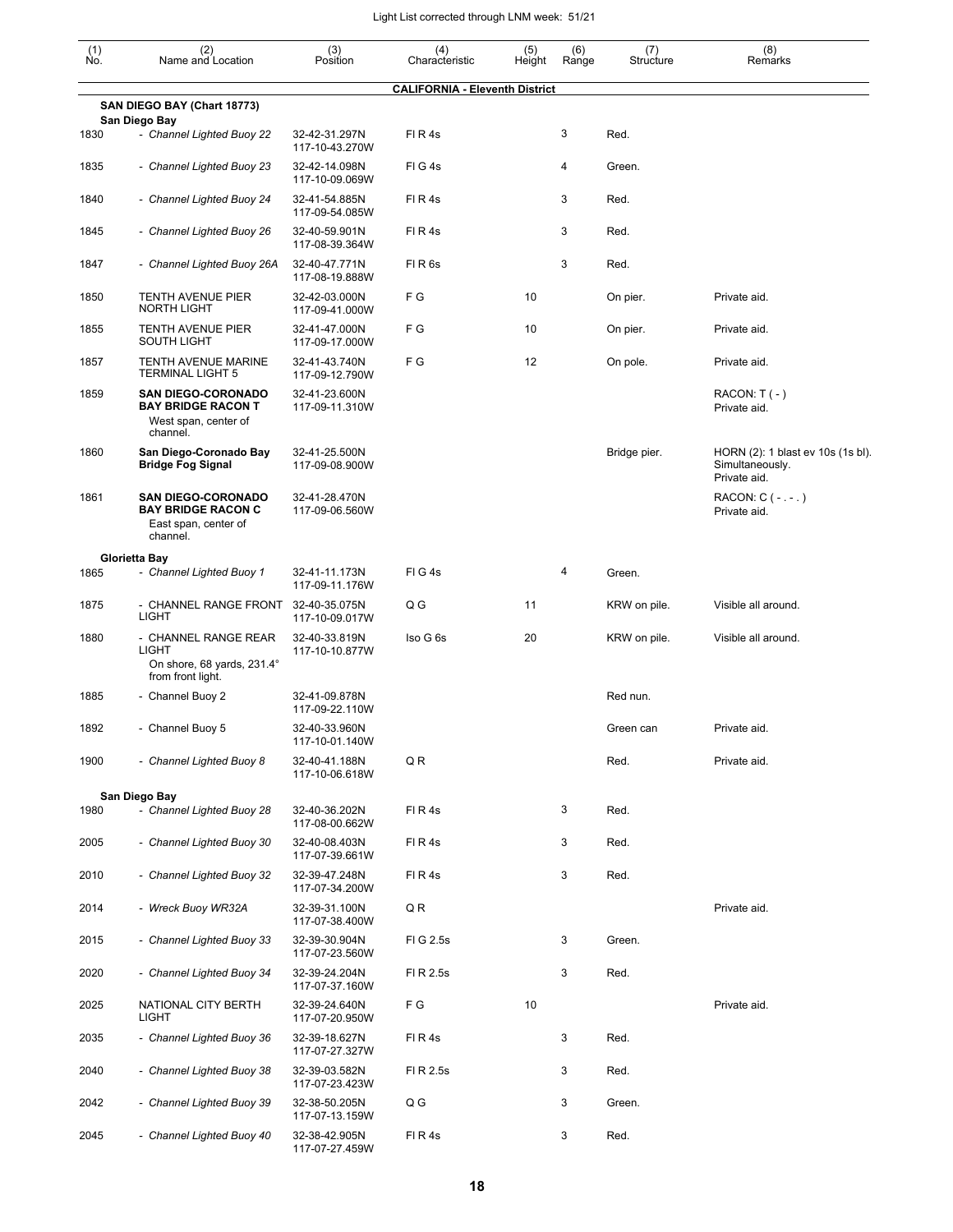| $\begin{smallmatrix} (1) \ N0. \end{smallmatrix}$ | (2)<br>Name and Location                               | (3)<br>Position                 | (4)<br>Characteristic                 | (5)<br>Height  | (6)<br>Range | (7)<br>Structure                                               | (8)<br>Remarks |
|---------------------------------------------------|--------------------------------------------------------|---------------------------------|---------------------------------------|----------------|--------------|----------------------------------------------------------------|----------------|
|                                                   |                                                        |                                 | <b>CALIFORNIA - Eleventh District</b> |                |              |                                                                |                |
|                                                   | SAN DIEGO BAY (Chart 18773)                            |                                 |                                       |                |              |                                                                |                |
| 2052.1                                            | San Diego Bay<br>- SPEED CONTROL LIGHT A 32-38-33.850N | 117-07-37.830W                  | FIW4s                                 | 11             |              |                                                                | Private aid.   |
| 2052.2                                            | - SPEED CONTROL LIGHT B 32-38-29.680N                  | 117-07-45.780W                  | FIW4s                                 | 11             |              |                                                                | Private aid.   |
| 2052.3                                            | - SPEED CONTROL LIGHT<br>C                             | 32-38-25.510N<br>117-07-53.730W | FIW4s                                 | 11             |              | White sign with<br>orange border on<br>pile.                   | Private aid.   |
|                                                   | <b>Sweetwater Channel</b>                              |                                 |                                       |                |              |                                                                |                |
| 2053                                              | - LIGHT 2                                              | 32-38-46.210N<br>117-07-10.340W | FIR4s                                 | 11             |              | TR on pile.                                                    | Private aid.   |
| 2054                                              | - LIGHT 4                                              | 32-38-49.630N<br>117-07-01.820W | FIR4s                                 | 11             |              | TR on pile.                                                    | Private aid.   |
| 2056                                              | - LIGHT 6                                              | 32-38-52.110N<br>117-06-52.040W | FIR4s                                 | 11             |              | TR on pile.                                                    | Private aid.   |
| 2058                                              | - LIGHT 8                                              | 32-38-54.580N<br>117-06-44.050W | FIR4s                                 | 11             |              | TR on pile.                                                    | Private aid.   |
|                                                   | <b>Coronado Cays Channel</b>                           |                                 |                                       |                |              |                                                                |                |
| 2060                                              | - LIGHT 1                                              | 32-38-20.300N<br>117-07-58.300W | FIG 2.5s                              | 8              |              | SG on pile.                                                    | Private aid.   |
| 2065                                              | - LIGHT 2                                              | 32-38-19.000N<br>117-08-00.500W | FI R 2.5s                             | 8              |              | TR on pile.                                                    | Private aid.   |
| 2070                                              | - Daybeacon 3                                          | 32-38-13.000N<br>117-07-58.000W |                                       |                |              | SG on pile.                                                    | Private aid.   |
| 2075                                              | - Daybeacon 4                                          | 32-38-14.000N<br>117-08-00.500W |                                       |                |              | TR on pile.                                                    | Private aid.   |
| 2080                                              | - Daybeacon 5                                          | 32-38-05.300N<br>117-07-57.800W |                                       |                |              | SG on pile.                                                    | Private aid.   |
| 2085                                              | - Daybeacon 6                                          | 32-38-05.400N<br>117-08-00.500W |                                       |                |              | TR on pile.                                                    | Private aid.   |
| 2090                                              | - LIGHT 7                                              | 32-38-01.000N<br>117-07-57.900W | Q G                                   | 8              |              | SG on pile.                                                    | Private aid.   |
| 2095                                              | - LIGHT 8                                              | 32-38-00.100N<br>117-08-00.300W | QR                                    | 8              |              | TR on pile.                                                    | Private aid.   |
| 2096                                              | - Daybeacon 9                                          | 32-37-56.000N<br>117-07-53.100W |                                       |                |              | SG on pile.                                                    | Private aid.   |
| 2100                                              | - LIGHT 10                                             | 32-37-53.200N<br>117-07-54.100W | Q R                                   | 8              |              | TR on pile.                                                    | Private aid.   |
| 2105                                              | - LIGHT 11                                             | 32-37-53.200N<br>117-07-50.500W | Q G                                   | 9              |              | SG on pile.                                                    | Private aid.   |
| 2110                                              | - LIGHT 13                                             | 32-37-49.900N<br>117-07-47.600W | Q G                                   | 14             |              | SG on pile.                                                    | Private aid.   |
|                                                   | <b>Chula Vista Channel</b>                             |                                 |                                       |                |              |                                                                |                |
| 2159                                              | - SHOAL LIGHT A                                        | 32-38-43.200N<br>117-07-19.200W | FIW4s                                 | 11             |              | Diamond-shaped<br>dayboard labeled<br>DANGER SHOAL<br>on pile. | Private aid.   |
| 2159.1                                            | - SHOAL LIGHT B                                        | 32-38-43.620N<br>117-07-13.740W | FIW4s                                 | 11             |              | Diamond-shaped<br>dayboard labeled<br>DANGER SHOAL<br>on pile. | Private aid.   |
| 2160                                              | - LIGHT 2                                              | 32-38-38.990N<br>117-07-28.110W | FIR4s                                 | $\overline{7}$ |              | TR on pile.                                                    | Private aid.   |
| 2165                                              | - LIGHT 3                                              | 32-38-32.540N<br>117-07-20.670W | FIG4s                                 | 6              |              | SG on pile.                                                    | Private aid.   |
| 2170                                              | - LIGHT 4                                              | 32-38-30.880N<br>117-07-25.780W | FIR4s                                 | $\overline{7}$ |              | TR on pile.                                                    | Private aid.   |
| 2175                                              | - LIGHT 5                                              | 32-38-21.410N<br>117-07-15.860W | FIG4s                                 | $\overline{7}$ |              | SG on pile.                                                    | Private aid.   |
| 2180                                              | - LIGHT 6                                              | 32-38-19.870N<br>117-07-21.590W | FIR4s                                 | $\overline{7}$ |              | TR on pile.                                                    | Private aid.   |
| 2185                                              | - LIGHT 7                                              | 32-38-12.300N<br>117-07-12.130W | FIG 2.5s                              | $\overline{7}$ |              | SG on pile.                                                    | Private aid.   |
| 2190                                              | - LIGHT 8                                              | 32-38-08.770N<br>117-07-17.560W | FI R 2.5s                             | $\overline{7}$ |              | TR on pile.                                                    | Private aid.   |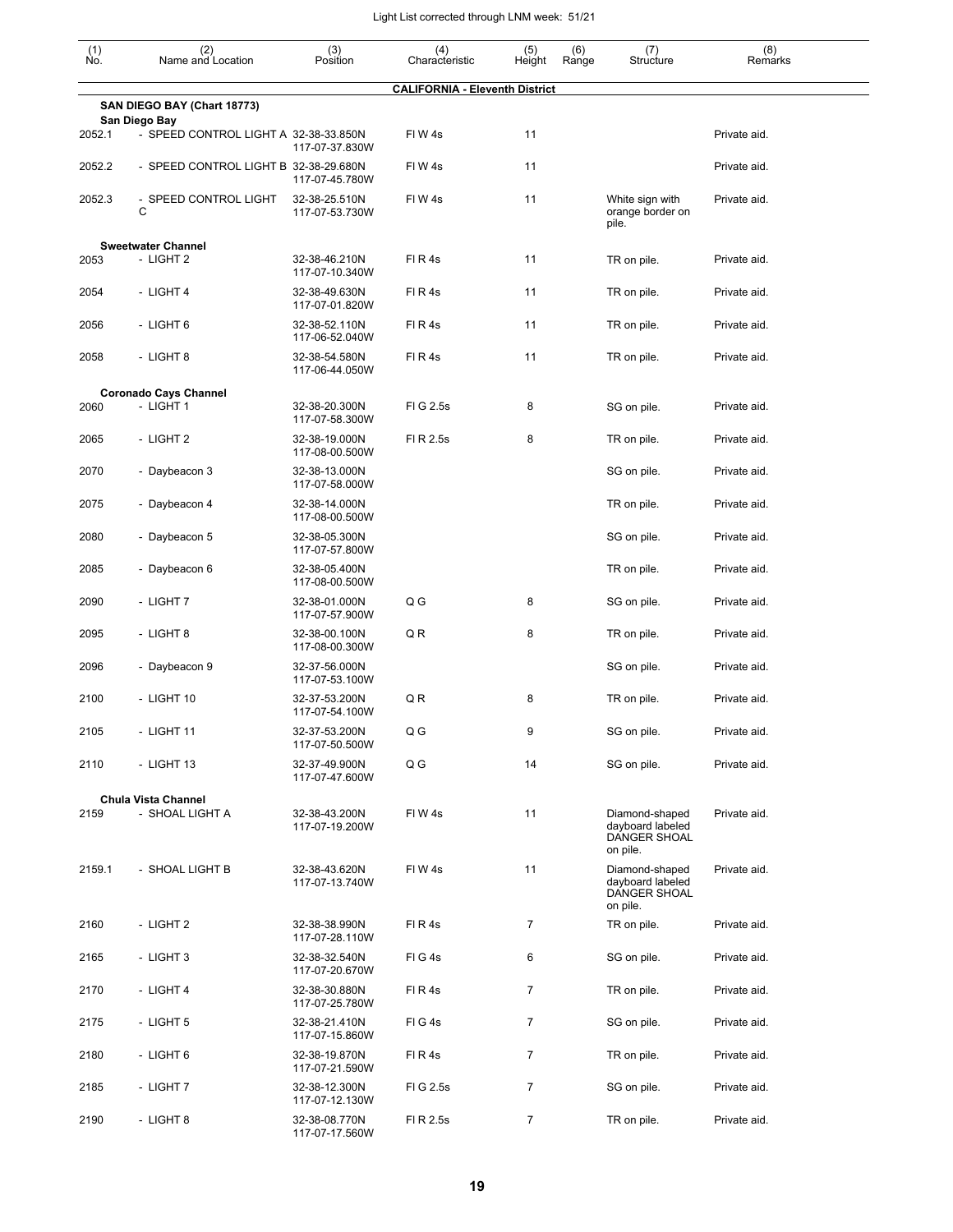| (1)<br>No.   | (2)<br>Name and Location                                                         | (3)<br>Position                 | (4)<br>Characteristic                 | (5)<br>Height  | (6)<br>Range | (7)<br>Structure                                                  | (8)<br>Remarks                                                                                                     |
|--------------|----------------------------------------------------------------------------------|---------------------------------|---------------------------------------|----------------|--------------|-------------------------------------------------------------------|--------------------------------------------------------------------------------------------------------------------|
|              |                                                                                  |                                 | <b>CALIFORNIA - Eleventh District</b> |                |              |                                                                   |                                                                                                                    |
|              | SAN DIEGO BAY (Chart 18773)<br>San Diego Bay<br><b>Chula Vista Channel</b>       |                                 |                                       |                |              |                                                                   |                                                                                                                    |
| 2195         | - LIGHT 9                                                                        | 32-38-11.160N<br>117-07-01.100W | FIG4s                                 | 7              |              | SG on pile.                                                       | Private aid.                                                                                                       |
| 2200         | - LIGHT 10                                                                       | 32-38-08.310N<br>117-07-09.970W | FI R 2.5s                             | 10             |              | TR on pile.                                                       | Private aid.                                                                                                       |
| 2202         | - LIGHT 10A                                                                      | 32-38-07.790N<br>117-07-01.410W | FIR4s                                 | 7              |              | TR on pile.                                                       | Private aid.                                                                                                       |
| 2207         | - LIGHT 11                                                                       | 32-38-09.950N<br>117-06-49.610W | Q G                                   | 7              |              | SG on pile.                                                       | Private aid.                                                                                                       |
| 2210         | - LIGHT 12                                                                       | 32-38-07.110N<br>117-06-52.540W | QR                                    | 10             |              | TR on pile.                                                       | Private aid.                                                                                                       |
| 2215         | - LIGHT "13"                                                                     | 32-37-59.260N<br>117-06-43.530W | FIG 2.5s                              | $\overline{7}$ |              | SG on pile.                                                       | Private aid.                                                                                                       |
| 2220         | - LIGHT 14                                                                       | 32-37-57.620N<br>117-06-47.530W | FI R 2.5s                             | $\overline{7}$ |              | TR on pile.                                                       | Private aid.                                                                                                       |
| 2225         | - LIGHT 15                                                                       | 32-37-48.490N<br>117-06-37.410W | FIG4s                                 | 7              |              | SG on pile.                                                       | Private aid.                                                                                                       |
| 2230         | - LIGHT 16                                                                       | 32-37-46.760N<br>117-06-41.840W | FIR4s                                 | $\overline{7}$ |              | TR on pile.                                                       | Private aid.                                                                                                       |
| 2240         | - LIGHT 18                                                                       | 32-37-38.690N<br>117-06-36.310W | FIR4s                                 | 7              |              | TR on pile.                                                       | Private aid.                                                                                                       |
| 2245         | - LIGHT 19                                                                       | 32-37-32.190N<br>117-06-27.510W | FIG 2.5s                              | 6              |              | SG on pile.                                                       | Private aid.                                                                                                       |
| 2250         | - LIGHT 20                                                                       | 32-37-30.860N<br>117-06-29.760W | FI R 2.5s                             | 6              |              | TR on pile.                                                       | Private aid.                                                                                                       |
| 2255         | - LIGHT 21                                                                       | 32-37-27.990N<br>117-06-24.510W | FIG4s                                 | 6              |              | SG on pile.                                                       | Private aid.                                                                                                       |
| 2260         | - LIGHT 22                                                                       | 32-37-26.840N<br>117-06-26.510W | FIR4s                                 | 10             |              | TR on pile.                                                       | Private aid.                                                                                                       |
| 2262         | - LIGHT 22A                                                                      | 32-37-20.400N<br>117-06-21.310W | QR                                    | 11             |              | TR on pile.                                                       | Private aid.                                                                                                       |
| 2265         | CHULA VISTA BASIN<br><b>NORTH LIGHT</b>                                          | 32-37-24.295N<br>117-06-18.306W | FIG4s                                 | 19             |              | On post.                                                          | Private aid.                                                                                                       |
| 2270         | CHULA VISTA BASIN SOUTH 32-37-22.995N<br><b>LIGHT</b>                            | 117-06-14.706W                  | FIR4s                                 | 18             |              | On post.                                                          | Private aid.                                                                                                       |
|              | APPROACHES TO SAN DIEGO BAY (CHART 18765)<br><b>Mission Bay</b>                  |                                 |                                       |                |              |                                                                   |                                                                                                                    |
| 2275<br>25   | - SOUTH JETTY LIGHT 2                                                            | 32-45-21.504N<br>117-15-32.341W | FI R 2.5s                             | 15             | 5            | TR on pile.                                                       |                                                                                                                    |
| 2280<br>30   | - NORTH JETTY LIGHT 1                                                            | 32-45-30.600N<br>117-15-33.151W | FIG6s                                 | 42             | 5            | SG on skeleton<br>tower.                                          | HORN: 2 blasts ev 20s (2s bl-2s<br>si-2s bl-14s si). Operates by<br>keying microphone five times on<br>VHF-FM 81A. |
| 2282         | - WIER LIGHT WEST END                                                            | 32-45-25.446N<br>117-15-01.345W | FIW 2.5s                              | 19             | 4            | NW labeled<br><b>DANGER</b><br><b>SUBMERGED</b><br>JETTY on pile. |                                                                                                                    |
| 2283         | - WIER LIGHT EAST END                                                            | 32-45-26.148N<br>117-14-55.831W | FIW 2.5s                              | 19             | 4            | NW labeled<br><b>DANGER</b><br>SUBMERGED<br>JETTY on pile.        |                                                                                                                    |
| 2287         | - LIGHT 6                                                                        | 32-45-45.587N<br>117-14-32.000W | FIR4s                                 | 26             | 4            | TR on pole.                                                       |                                                                                                                    |
| 2288         | Scripps Waverider Lighted<br>Research Buoy 220                                   | 32-45-05.700N<br>117-30-02.700W | FI (5) Y 20s                          |                |              | Yellow sphere with<br>whip antenna.                               | Private aid.                                                                                                       |
| 2288.8<br>38 | Scripps Waverider CDIP<br>Lighted Research Buoy 201                              | 32-52-04.260N<br>117-16-00.000W | FI (5) Y 20s                          |                |              | Yellow Sphere w/<br>Whip Antenna                                  | Private aid.                                                                                                       |
| 2289.1       | Scripps Waverider Lighted<br>Research Buoy 100                                   | 32-55-58.800N<br>117-23-26.600W | FI (5) Y 20s                          |                |              | Yellow sphere with<br>whip antenna.                               | Private aid.                                                                                                       |
| 2289.3       | Scripps Del Mar Lighted<br>Research Buoy                                         | 32-55-37.000N<br>117-18-54.000W | FIY <sub>4s</sub>                     |                |              |                                                                   | Private aid.                                                                                                       |
| 2289.4       | GULF OF SANTA CATALINA (Chart 18774)<br>Scripps "CORDC" Lighted<br>Research Buoy | 32-54-09.000N<br>117-24-30.000W | FIY <sub>4</sub> s                    |                |              | Yellow disk with<br>skeleton tower.                               | Private aid.                                                                                                       |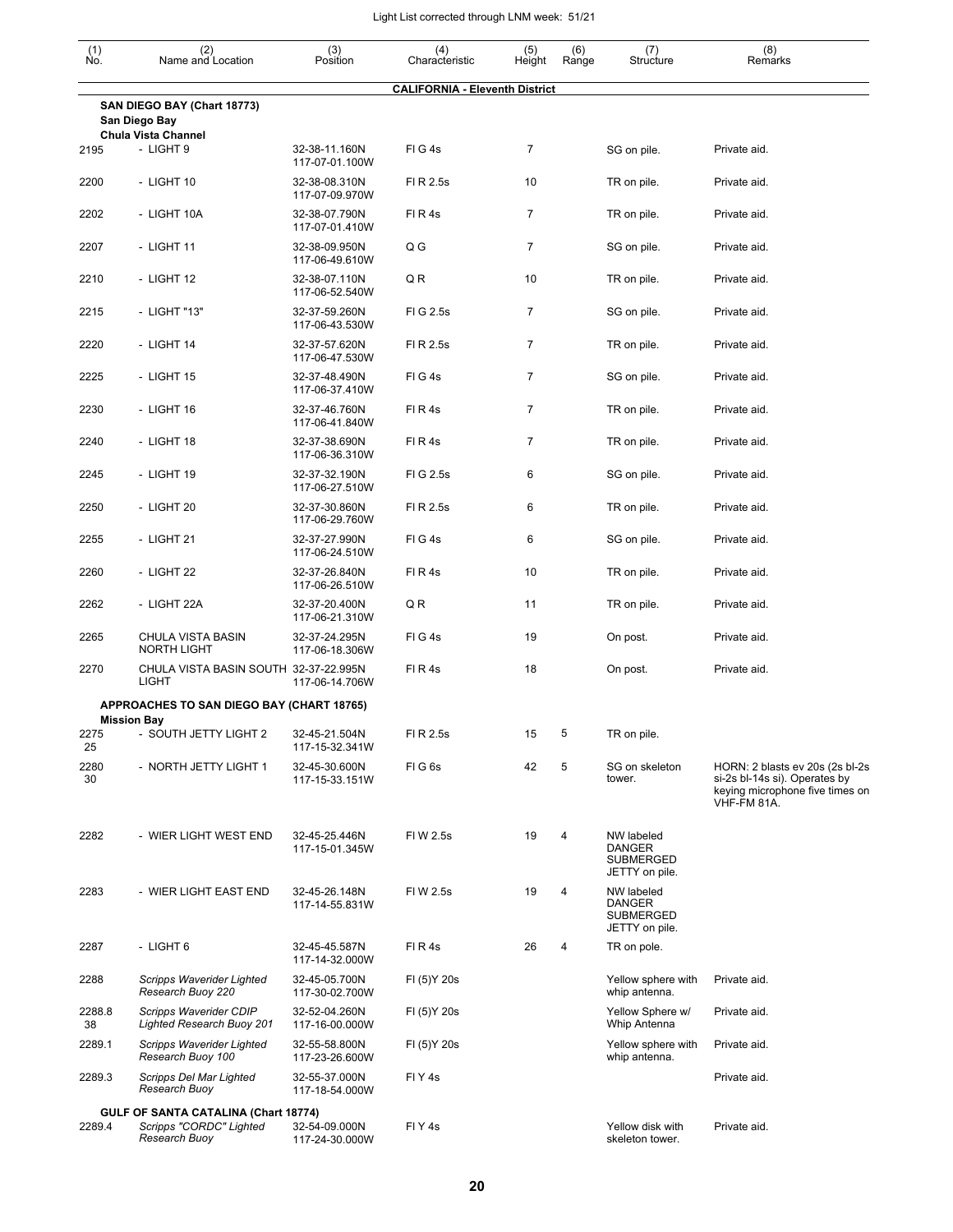| (1)<br>No. | (2)<br>Name and Location                                                               | (3)<br>Position                 | (4)<br>Characteristic                 | (5)<br>Height | (6)<br>Range | (7)<br>Structure                                        | (8)<br>Remarks                                                                                                                                       |
|------------|----------------------------------------------------------------------------------------|---------------------------------|---------------------------------------|---------------|--------------|---------------------------------------------------------|------------------------------------------------------------------------------------------------------------------------------------------------------|
|            |                                                                                        |                                 | <b>CALIFORNIA - Eleventh District</b> |               |              |                                                         |                                                                                                                                                      |
| 2289.5     | GULF OF SANTA CATALINA (Chart 18774)<br>Scripps Waverider Lighted<br>Research Buoy 045 | 33-10-40.400N<br>117-28-19.800W | FI (5) Y 20s                          |               |              | Yellow sphere with<br>whip antenna.                     | Private aid.                                                                                                                                         |
| 2289.6     | Scripps Waverider Lighted<br>Research Buoy 043                                         | 33-13-11.400N<br>117-26-22.200W | FI (5) Y 20s                          |               |              | Yellow sphere with<br>whip antenna.                     | Private aid.                                                                                                                                         |
| 2290       | Oceanside<br>- Approach Lighted Whistle<br><b>Buoy OC</b>                              | 33-12-06.142N<br>117-24-29.193W | $Mo(A)$ W                             |               | 5            | Red and white<br>stripes.                               | No topmark will be shown on this<br>aid as required by IALA<br>standards due to weather.                                                             |
| 2295       | - BREAKWATER LIGHT 1                                                                   | 33-12-19.928N<br>117-24-09.897W | FIG 2.5s                              | 30            | 5            | SG on pile.                                             |                                                                                                                                                      |
| 2296<br>45 | - SOUTH JETTY LIGHT 2                                                                  | 33-12-21.745N<br>117-23-58.598W | FI R 2.5s                             | 26            | 5            | TR on post.                                             | HORN: 2 blasts ev 20s (2s bl-2s<br>si-2s bl-14s si). The sound signal<br>can be activated by keying VHF-<br>FM Ch. 81A 5 times within 10<br>seconds. |
| 2300       | - Junction Lighted Buoy                                                                | 33-12-28.432N<br>117-24-06.227W | $FI (2+1)G 6s$                        |               | 4            | Green and red<br>bands.                                 |                                                                                                                                                      |
| 2305       | - Harbor Lighted Buoy 3                                                                | 33-12-29.546N<br>117-24-01.379W | FIG4s                                 |               | 4            | Green.                                                  |                                                                                                                                                      |
| 2310       | - LIGHT 4                                                                              | 33-12-26.089N<br>117-23-59.126W | Q R                                   | 26            | 4            | TR on pile.                                             |                                                                                                                                                      |
| 2315       | - Lighted Buoy 5                                                                       | 33-12-30.329N<br>117-23-51.267W | FIG 2.5s                              |               | 4            | Green Can.                                              |                                                                                                                                                      |
| 2317       | - Danger Buoy                                                                          | 33-12-30.386N<br>117-23-57.228W |                                       |               |              | White can labeled<br><b>ROCKS with</b><br>orange bands. |                                                                                                                                                      |
| 2320       | - Daybeacon 6                                                                          | 33-12-27.769N<br>117-23-47.030W |                                       |               |              | TR on pile.                                             |                                                                                                                                                      |
| 2325       | - LIGHT 7                                                                              | 33-12-31.537N<br>117-23-45.080W | FIG4s                                 | 28            | 4            | SG on pile.                                             |                                                                                                                                                      |
|            | Del Mar Boat Basin                                                                     |                                 |                                       |               |              |                                                         |                                                                                                                                                      |
| 2345       | - Buoy 1                                                                               | 33-12-34.088N<br>117-24-16.178W |                                       |               |              | Green can.                                              |                                                                                                                                                      |
| 2350       | - Lighted Buoy 2                                                                       | 33-12-35.542N<br>117-24-13.192W | FI (2)R 5s                            |               | 3            | Red nun.                                                |                                                                                                                                                      |
| 2360       | - Buoy 4                                                                               | 33-12-42.241N<br>117-24-15.792W |                                       |               |              | Red nun.                                                |                                                                                                                                                      |
| 2365       | - Lighted Buoy 5                                                                       | 33-12-46.989N<br>117-24-17.900W | FIG 2.5s                              |               | 4            | Green can.                                              |                                                                                                                                                      |
| 2370       | - Buoy 6                                                                               | 33-12-45.948N<br>117-24-14.851W |                                       |               |              | Red nun.                                                |                                                                                                                                                      |
| 2375       | - Daybeacon 7                                                                          | 33-12-54.391N<br>117-24-11.798W |                                       |               |              | SG on white<br>skeleton tower.                          |                                                                                                                                                      |
| 2380       | - Daybeacon 8                                                                          | 33-12-49.519N<br>117-24-07.892W |                                       |               |              | TR on white<br>skeleton tower.                          |                                                                                                                                                      |
|            | San Onofre                                                                             |                                 |                                       |               |              |                                                         |                                                                                                                                                      |
| 2383.3     | - Unit 2 Intake Buoy                                                                   | 33-21-38.460N<br>117-33-44.800W |                                       |               |              | White nun with<br>orange diamond<br>marked DANGER.      | Private aid.                                                                                                                                         |
| 2383.4     | - Unit 3 Intake Buoy                                                                   | 33-21-34.800N<br>117-33-38.100W |                                       |               |              | White nun with<br>orange diamond<br>marked DANGER.      | Private aid.                                                                                                                                         |
|            | SAN PEDRO CHANNEL (CHART 18746)                                                        |                                 |                                       |               |              |                                                         |                                                                                                                                                      |
| 2387       | Dana Point<br>- Lighted Buoy 1                                                         | 33-27-05.324N<br>117-41-54.309W | FIG 2.5s                              |               | 3            | Green.                                                  |                                                                                                                                                      |
| 2390       | - Lighted Buoy 2                                                                       | 33-27-12.114N<br>117-41-17.235W | FI R 2.5s                             |               | 3            | Red.                                                    |                                                                                                                                                      |
| 2395       | - BREAKWATER LIGHT 3                                                                   | 33-27-15.703N<br>117-41-29.625W | FIG4s                                 | 32            | 5            | SG on post.                                             | HORN: 1 blast ev 10s (1s bl).<br>The sound signal can be<br>activated by keying VHF-FM Ch.<br>81A 5 times within 10 seconds.                         |
| 2400       | - JETTY LIGHT 4                                                                        | 33-27-24.479N                   | FIR4s                                 | 28            | 5            | TR on post.                                             |                                                                                                                                                      |

117-41-31.298W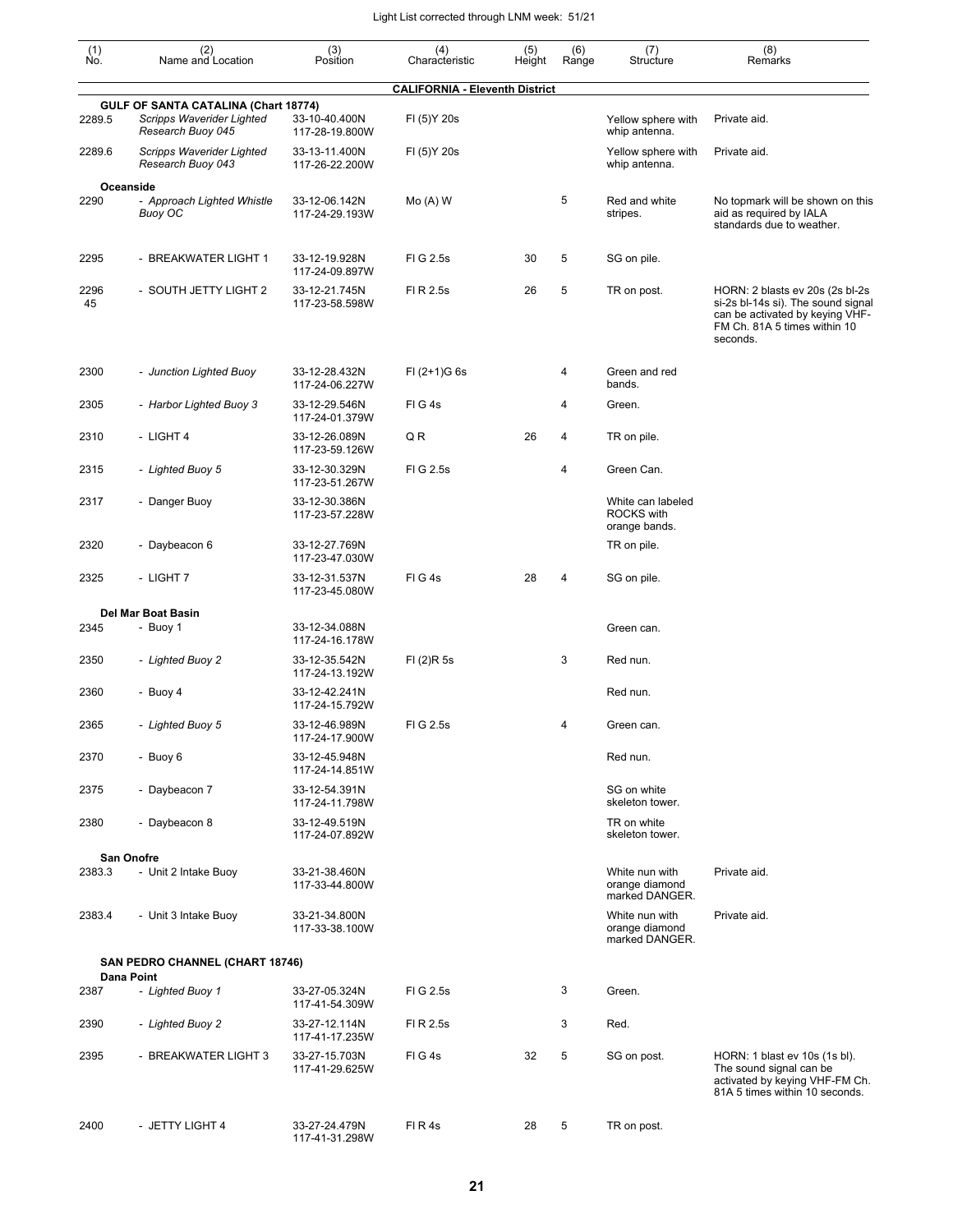| (1)        | (2)                                                                                                                                         | (3)                             | (4)                                   | (5)    | (6)   | (7)                       | (8)                                                                                                                                                     |
|------------|---------------------------------------------------------------------------------------------------------------------------------------------|---------------------------------|---------------------------------------|--------|-------|---------------------------|---------------------------------------------------------------------------------------------------------------------------------------------------------|
| Ño.        | Name and Location                                                                                                                           | Position                        | Characteristic                        | Height | Range | Structure                 | Remarks                                                                                                                                                 |
|            | SAN PEDRO CHANNEL (CHART 18746)                                                                                                             |                                 | <b>CALIFORNIA - Eleventh District</b> |        |       |                           |                                                                                                                                                         |
| 2405       | <b>Anaheim Bay</b><br>Dana Point Harbor Daybeacon 33-27-24.000N<br>6                                                                        | 117-41-40.000W                  |                                       |        |       | TR on pile.               | Private aid.                                                                                                                                            |
| 2410       | Dana Point Harbor Daybeacon 33-27-26.000N                                                                                                   | 117-41-48.000W                  |                                       |        |       | TR on pile.               | Private aid.                                                                                                                                            |
| 2415       | Dana Point Harbor Daybeacon 33-27-28.000N<br>10                                                                                             | 117-41-56.000W                  |                                       |        |       | TR on pile.               | Private aid.                                                                                                                                            |
| 2420       | Dana Point Harbor Daybeacon 33-27-30.000N<br>12                                                                                             | 117-42-04.001W                  |                                       |        |       | TR on pile.               | Private aid.                                                                                                                                            |
| 2425       | Dana Point Harbor Daybeacon 33-27-32.000N<br>14                                                                                             | 117-42-12.200W                  |                                       |        |       | TR on pile.               | Private aid.                                                                                                                                            |
| 2430       | San Juan Rocks Lighted<br>Whistle Buoy 2SJR                                                                                                 | 33-27-18.115N<br>117-43-15.240W | FI R 2.5s                             |        | 4     | Red.                      |                                                                                                                                                         |
|            | <b>NEWPORT BAY (Chart 18754)</b>                                                                                                            |                                 |                                       |        |       |                           |                                                                                                                                                         |
| 2435       | <b>Newport Bay</b><br>Anchorage buoys maintained from May 15 to Sept. 15.<br><b>Newport Harbor Entrance</b><br><b>Lighted Bell Buoy NWP</b> | 33-35-03.795N<br>117-52-41.555W | $Mo(A)$ W                             |        | 5     | Red and white<br>stripes. |                                                                                                                                                         |
| 2440<br>90 | - WEST JETTY LIGHT 3                                                                                                                        | 33-35-17.963N<br>117-52-46.478W | FIG 2.5s                              | 39     | 5     | SG on steel<br>monopile.  | HORN: 1 blast ev 30s (3s bl) for<br>15 minutes. The sound signal<br>can be activated by keying VHF-<br>FM Ch. 83A 6 times within 10<br>seconds. Ra ref. |
| 2445       | - EAST JETTY LIGHT 4                                                                                                                        | 33-35-22.694N<br>117-52-38.754W | FIR4s                                 | 39     | 5     | TR on post.               |                                                                                                                                                         |
| 2450       | - CHANNEL LIGHT 5                                                                                                                           | 33-35-56.127N<br>117-52-57.796W | FI G 2.5s                             | 12     | 5     | SG on pile.               |                                                                                                                                                         |
| 2455       | - CHANNEL LIGHT 6                                                                                                                           | 33-35-56.431N<br>117-52-50.978W | FIR4s                                 | 18     | 4     | TR on pile.               |                                                                                                                                                         |
| 2460       | - Channel Lighted Buoy 8                                                                                                                    | 33-36-05.253N<br>117-53-14.319W | FIR4s                                 |        | 3     | Red                       |                                                                                                                                                         |
| 2465       | - CHANNEL LIGHT 10                                                                                                                          | 33-36-14.263N<br>117-53-47.954W | FI R 2.5s                             | 24     | 5     | TR on Dolphin.            |                                                                                                                                                         |
| 2470       | - Channel Lighted Buoy 11                                                                                                                   | 33-36-29.134N<br>117-54-15.378W | FIG4s                                 |        | 5     |                           |                                                                                                                                                         |
| 2475       | - CHANNEL LIGHT 12                                                                                                                          | 33-36-42.097N<br>117-54-29.063W | FI R 2.5s                             | 15     | 3     | TR on pile.               |                                                                                                                                                         |
| 2525       | <b>SAN CLEMENTE ISLAND (Chart 18762)</b><br>CHINA POINT LIGHT                                                                               | 32-48-13.062N<br>118-25-33.410W | FIW 2.5s                              | 112    | 4     | NR on pile.               | Visible from 260° to 128°<br>partially obscured by hills<br>elsewhere.                                                                                  |
| 2530       | PYRAMID HEAD LIGHT                                                                                                                          | 32-49-13.440N<br>118-21-12.440W | FIW 6s                                | 226    | 4     | NR on post.               | Visible from 147° to 095°,<br>partially obscured by hills<br>elsewhere.                                                                                 |
| 2540       | NAVY ANCHORAGE SOUTH 32-58-30.702N<br><b>END LIGHT</b>                                                                                      | 118-31-54.572W                  | FI W 2.5s                             | 140    | 4     | NR on post.               | Visible from 150° to 320°,<br>partially obscured by hills<br>elsewhere.                                                                                 |
|            | <b>Wilson Cove</b>                                                                                                                          |                                 |                                       |        |       |                           |                                                                                                                                                         |
| 2545       | - LIGHT                                                                                                                                     | 33-00-14.070N<br>118-33-10.148W | FIW4s                                 | 125    | 4     | NR on post.               | Visible from 155° to 317°,<br>partially obscured by hills<br>elsewhere.                                                                                 |
| 2565       | - NORTH END LIGHT                                                                                                                           | 33-01-25.422N<br>118-33-49.934W | FIW 6s                                | 60     | 3     | NR on post.               | Visible from 139° to 330°,<br>partially obscured by hills<br>elsewhere.                                                                                 |
|            | SAN CLEMENTE ISLAND (Chart 18762)                                                                                                           |                                 |                                       |        |       |                           |                                                                                                                                                         |
| 2575       | SAN CLEMENTE ISLAND<br><b>LIGHT</b>                                                                                                         | 33-01-49.998N<br>118-35-46.760W | FIW4s                                 | 202    | 4     | NR on post.               | Visible from 341° to 276°,<br>partially obscured by hills<br>elsewhere.                                                                                 |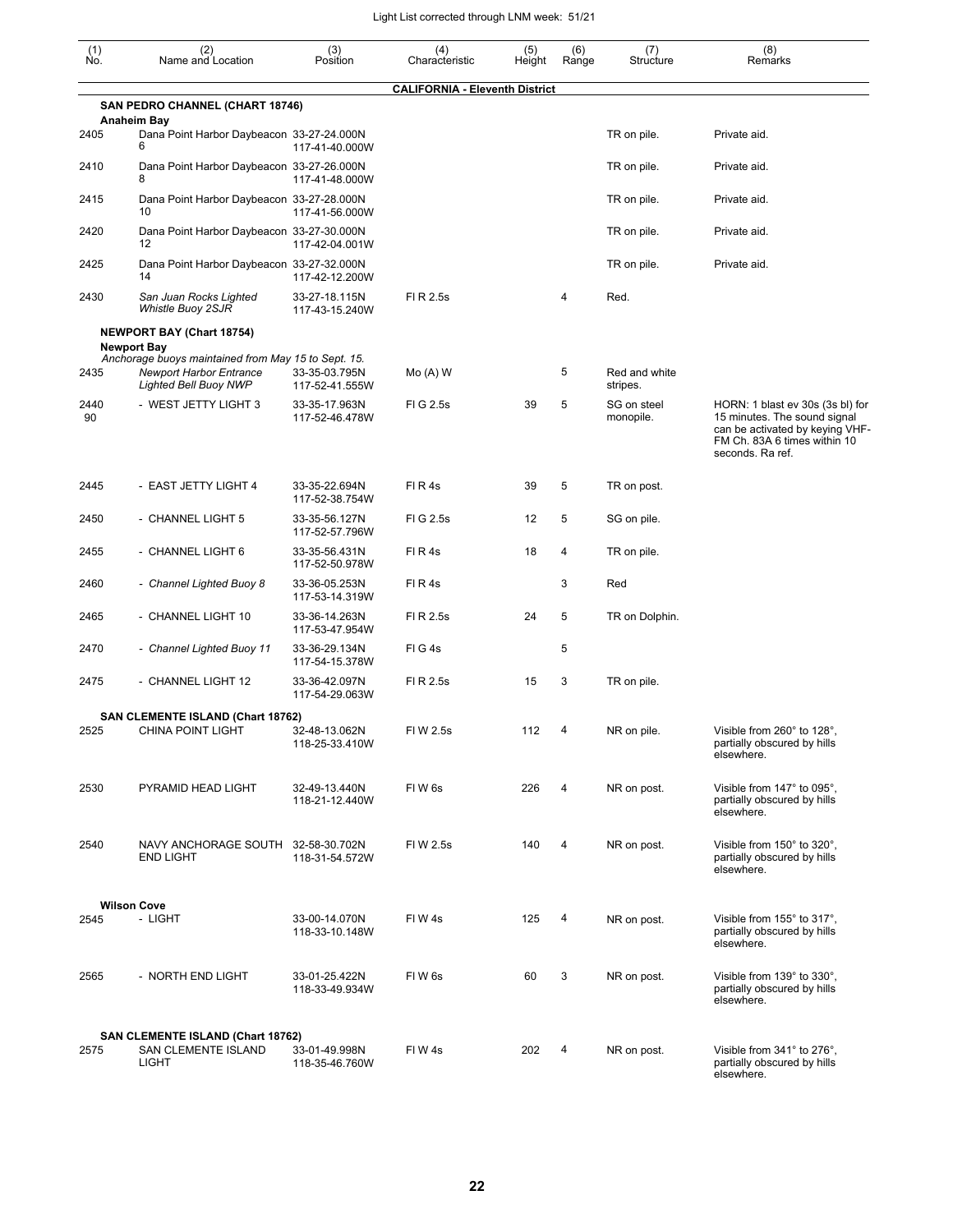| $\begin{smallmatrix} (1) \\ \mathsf{No} \end{smallmatrix}$ | (2)<br>Name and Location                                                              | (3)<br>Position                 | (4)<br>Characteristic                 | (5)<br>Height | (6)<br>Range   | (7)<br>Structure                          | (8)<br>Remarks                                                             |
|------------------------------------------------------------|---------------------------------------------------------------------------------------|---------------------------------|---------------------------------------|---------------|----------------|-------------------------------------------|----------------------------------------------------------------------------|
|                                                            |                                                                                       |                                 | <b>CALIFORNIA - Eleventh District</b> |               |                |                                           |                                                                            |
|                                                            | SAN NICOLAS ISLAND (Chart 18755)<br>San Nicolas Island                                |                                 |                                       |               |                |                                           |                                                                            |
| 2590                                                       | - EAST END LIGHT                                                                      | 33-13-47.123N<br>119-26-07.430W | FIW 2.5s                              | 55            | 5              | On post.                                  | Visible from 145° to 005°,<br>partially obscured by hills<br>elsewhere.    |
| 2595                                                       | <b>NAVFAC Lighted Research</b><br>Buoy                                                | 33-17-50.000N<br>119-31-16.000W | FI (5) Y 20s                          |               |                | Yellow                                    | Navy Maintained.<br>Private aid.                                           |
| 2597                                                       | PMSR SURV BUOY SCI/SNI                                                                | 33-21-45.000N<br>119-35-45.600W | FIY <sub>2s</sub>                     |               |                | 35" diameter yellow<br>buoy with 30"mast. | Private aid.                                                               |
| 2605                                                       | SANTA CATALINA ISLAND (Chart 18757)<br>SANTA CATALINA ISLAND<br><b>EAST END LIGHT</b> | 33-18-06.984N<br>118-19-03.470W | FIW <sub>6s</sub>                     | 212           | 9              |                                           | Visible from 253° to 068°,<br>partially obscured by hills<br>elsewhere.    |
| 2606                                                       | Quarry North Outer Lighted<br><b>Mooring Buoy</b>                                     | 33-19-12.424N<br>118-17-57.558W | FIW 4s                                |               |                | White with blue<br>band.                  | Private aid.                                                               |
| 2606.2                                                     | Quarry South Outer Lighted<br><b>Mooring Buoy</b>                                     | 33-18-47.295N<br>118-17-57.448W | FIW4s                                 |               |                | White with blue<br>band.                  | Private aid.                                                               |
| 2615                                                       | <b>AVALON BAY LIGHT 1</b>                                                             | 33-20-42.379N<br>118-19-19.317W | FIG 2.5s                              | 30            | 5              | SG on post.                               |                                                                            |
| 2620                                                       | <b>AVALON BAY LIGHT 2</b>                                                             | 33-20-54.216N<br>118-19-26.096W | FIR4s                                 | 30            | 4              | TR on post.                               |                                                                            |
| 2625                                                       | LONG POINT LIGHT                                                                      | 33-24-22.790N<br>118-21-59.447W | FIW <sub>6s</sub>                     | 71            | 9              | On post.                                  | Obscured from 021° to 070°.                                                |
| 2630                                                       | <b>CATALINA HARBOR LIGHT</b>                                                          | 33-25-24.144N<br>118-30-50.084W | FIW4s                                 | 400           | $\overline{7}$ | On post.                                  | Obscured from 104° to 288°.<br>Higher intensity beam on bearing<br>030°.   |
| 2635                                                       | SHIP ROCK LIGHT                                                                       | 33-27-47.526N<br>118-29-30.086W | FIW4s                                 | 75            | 5              | On Post.                                  |                                                                            |
| 2641                                                       | <b>ISTHMUS COVE HARBOR</b><br><b>REEFS LIGHT</b>                                      | 33-26-51.102N<br>118-29-23.294W | FIW 2.5s                              | 21            | 5              | NW on post.                               |                                                                            |
| 2645                                                       | <b>Isthmus Cove North Entrance</b><br><b>Lighted Buoy 1</b>                           | 33-26-56.908N<br>118-29-36.334W | FIG4s                                 |               | 4              | Green.                                    |                                                                            |
| 2650                                                       | <b>Isthmus Cove Northwest</b><br>Entrance Buoy 2                                      | 33-27-39.407N<br>118-30-27.136W |                                       |               |                | Red.                                      |                                                                            |
| 2670                                                       | SANTA CATALINA ISLAND<br><b>WEST END LIGHT</b>                                        | 33-28-43.002N<br>118-36-20.720W | FIW <sub>6s</sub>                     | 76            | 9              | On post.                                  | Visible from 336° to 266°.<br>partially obscured by hills<br>elsewhere.    |
|                                                            |                                                                                       |                                 |                                       |               |                |                                           | MMSI: 993692196<br>Short Name: W End Lt<br>Encoded: Light, Without Sectors |
| 2675                                                       | SANTA BARBARA ISLAND (Chart 18756)<br>SANTA BARBARA ISLAND<br><b>LIGHT</b>            | 33-29-14.547N<br>119-01-48.930W | FIW 5s                                | 195           | 9              | On post.                                  | Visible from 089° to 353°.<br>partially obscured by hills<br>elsewhere.    |
|                                                            | SANTA CRUZ CHANNEL (Chart 18728)                                                      |                                 |                                       |               |                |                                           |                                                                            |
| 2755                                                       | SOUTH POINT LIGHT                                                                     | 33-53-50.442N<br>120-07-08.163W | FIW <sub>6s</sub>                     | 530           | 8              | Small white house.                        | Visible from 272° to 115°,<br>partially obscured by hills<br>elsewhere.    |
| 2760                                                       | SANTA ROSA ISLAND PIER<br>LIGHT (A)                                                   | 34-00-30.900N<br>120-02-49.000W | FR                                    | 16            |                |                                           | Pier light.<br>Private aid.                                                |
| 2761                                                       | SANTA ROSA ISLAND PIER<br>LIGHT (B)                                                   | 34-00-31.000N<br>120-02-49.000W | FR.                                   | 16            |                |                                           | Pier light.<br>Private aid.                                                |
| 2762                                                       | SANTA ROSA ISLAND PIER<br>LIGHT (C)                                                   | 34-00-30.900N<br>120-02-48.800W | FR                                    | 16            |                |                                           | Pier light.<br>Private aid.                                                |
|                                                            |                                                                                       |                                 | <b>Humboldt Bay</b>                   |               |                |                                           |                                                                            |
|                                                            | <b>ANACAPA PASSAGE (Chart 18729)</b>                                                  |                                 |                                       |               |                |                                           |                                                                            |
| 2764.1                                                     | <b>San Pedro East Channel</b><br>Catalina Sea Ranch Nomad<br>Buoy                     | 33-36-28.000N<br>118-06-28.000W | FIY <sub>4s</sub>                     |               |                |                                           | Private aid.                                                               |
| 2764.2                                                     | Catalina Sea Ranch NW Buoy 33-36-49.000N                                              | 118-06-28.000W                  | FIY <sub>4s</sub>                     |               |                |                                           | Private aid.                                                               |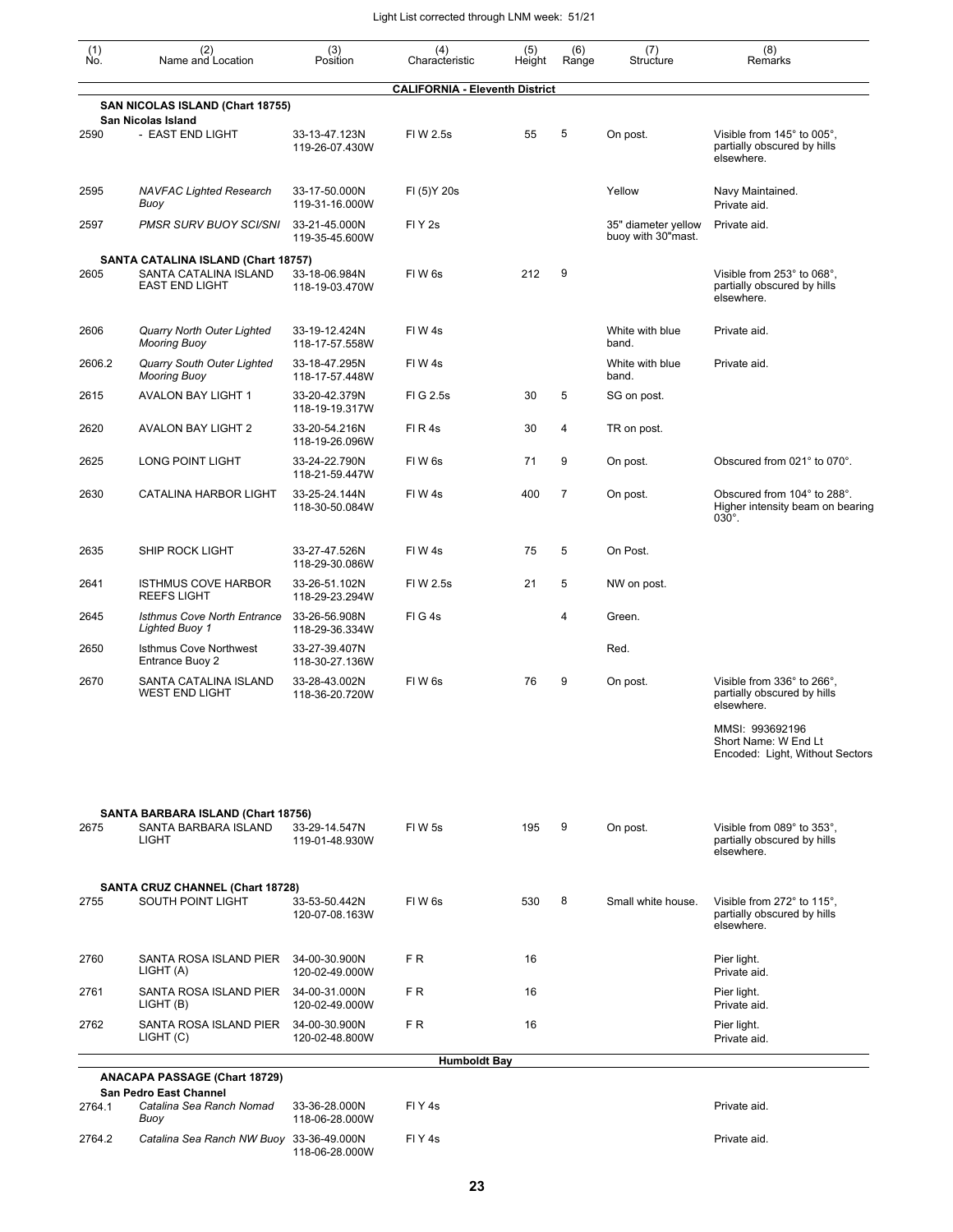| (1)<br>No. | (2)<br>Name and Location                                                                      | (3)<br>Position                 | (4)<br>Characteristic                 | (5)<br>Height | (6)<br>Range | (7)<br>Structure          | (8)<br>Remarks                                                                                                                      |
|------------|-----------------------------------------------------------------------------------------------|---------------------------------|---------------------------------------|---------------|--------------|---------------------------|-------------------------------------------------------------------------------------------------------------------------------------|
|            |                                                                                               |                                 | <b>Humboldt Bay</b>                   |               |              |                           |                                                                                                                                     |
|            | <b>ANACAPA PASSAGE (Chart 18729)</b><br>San Pedro East Channel                                |                                 |                                       |               |              |                           |                                                                                                                                     |
| 2764.3     | Catalina Sea Ranch NE Buoy                                                                    | 33-36-49.000N<br>118-06-04.000W | FIY4s                                 |               |              |                           | Private aid.                                                                                                                        |
| 2764.4     | Catalina Sea Ranch SE Buoy                                                                    | 33-36-28.000N<br>118-06-04.000W | FIY <sub>4s</sub>                     |               |              |                           | Private aid.                                                                                                                        |
|            | SAN PEDRO BAY (Chart 18749)                                                                   |                                 | <b>CALIFORNIA - Eleventh District</b> |               |              |                           |                                                                                                                                     |
|            | Anaheim Bay                                                                                   |                                 |                                       |               |              |                           |                                                                                                                                     |
| 2770       | - Entrance Lighted Bell Buoy 1 33-43-00.227N<br>50 feet outside channel limit. 118-06-42.305W |                                 | FIG4s                                 |               | 4            | Green.                    |                                                                                                                                     |
| 2775       | - Entrance Lighted Whistle<br>Buoy 2<br>50 feet outside channel limit.                        | 33-42-54.993N<br>118-06-33.687W | Q R                                   |               | 3            | Red.                      |                                                                                                                                     |
| 2780       | - RANGE FRONT LIGHT                                                                           | 33-44-12.888N<br>118-05-32.304W | Q G                                   | 39            |              | KRW on skeleton<br>tower. | Visible 4° each side of the<br>rangeline. Lighted throughout 24<br>hours.                                                           |
| 2785       | - RANGE REAR LIGHT<br>200 yards, 036.4° from front 118-05-28.085W<br>light.                   | 33-44-17.664N                   | Iso G 6s                              | 56            |              | KRW on skeleton<br>tower. | Visible 4° each side of the<br>rangeline. Lighted throughout 24<br>hours.                                                           |
| 2790       | - Entrance Buoy 3<br>50 feet outside channel limit. 118-06-22.088W                            | 33-43-23.569N                   |                                       |               |              | Green.                    |                                                                                                                                     |
| 2795       | - Entrance Buoy 4<br>50 feet outside channel limit. 118-06-13.463W                            | 33-43-18.353N                   |                                       |               |              | Red.                      |                                                                                                                                     |
| 2800       | - WEST JETTY LIGHT 5                                                                          | 33-43-39.093N<br>118-06-06.756W | FIG 2.5s                              | 31            | 4            | SG on post.               | HORN: 1 blast ev 15s (2s bl).<br>The sound signal can be<br>activated by keying VHF-FM Ch.<br>81A 5 times within 10 seconds.        |
| 2805       | - EAST JETTY LIGHT 6                                                                          | 33-43-36.048N<br>118-06-00.312W | FI R 2.5s                             | 27            | 5            | TR on post.               |                                                                                                                                     |
| 2810       | - Channel Buoy 7                                                                              | 33-43-51.167N<br>118-05-55.131W |                                       |               |              | Green.                    |                                                                                                                                     |
| 2815       | - Channel Buoy 8                                                                              | 33-43-43.152N<br>118-05-54.023W |                                       |               |              | Red.                      |                                                                                                                                     |
| 2820       | - CHANNEL LIGHT 9                                                                             | 33-44-06.354N<br>118-05-42.881W | FIG4s                                 | 15            | 4            | SG on pile.               |                                                                                                                                     |
| 2825       | - CHANNEL LIGHT 10                                                                            | 33-44-03.223N<br>118-05-37.874W | FIR4s                                 | 15            | 4            | TR on dolphin.            |                                                                                                                                     |
| 2826       | - CHANNEL LIGHT 11                                                                            | 33-44-02.857N<br>118-05-34.028W | FIG 2.5s                              | 19            | 4            | SG on pile.               |                                                                                                                                     |
| 2827       | - CHANNEL LIGHT 13                                                                            | 33-44-00.010N<br>118-05-27.985W | FIG4s                                 | 15            | 3            | SG on pile.               |                                                                                                                                     |
| 2829       | - CHANNEL LIGHT 17                                                                            | 33-43-56.080N<br>118-05-19.490W | Q G                                   | 15            | 3            |                           | SG on pile.                                                                                                                         |
|            | <b>Alamitos Bay</b>                                                                           |                                 |                                       |               |              |                           |                                                                                                                                     |
| 2830       | - EAST JETTY LIGHT 2                                                                          | 33-44-11.277N<br>118-07-13.193W | FI R 2.5s                             | 25            | 5            | TR on Pile.               |                                                                                                                                     |
| 2835       | - WEST JETTY LIGHT 1                                                                          | 33-44-14.257N<br>118-07-19.564W | FIG 2.5s                              | 16            | 4            | SG on post.               | BELL: 1 Stroke ev 15s. The<br>sound signal can be activated by<br>keying VHF-FM Ch. 81A 5 times<br>within 10 seconds.               |
| 2840       | - CHANNEL LIGHT 3                                                                             | 33-44-43.357N<br>118-06-59.954W | FIG 2.5s                              | 16            | 5            | SG on post.               |                                                                                                                                     |
| 2843       | - BAFFLE LIGHT A                                                                              | 33-45-08.062N<br>118-06-45.232W | F W                                   | 10            |              | On post.                  | Private aid.                                                                                                                        |
| 2844       | - BAFFLE LIGHT B                                                                              | 33-45-14.062N<br>118-06-45.233W | F W                                   | 10            |              | On post.                  | Private aid.                                                                                                                        |
|            | SAN PEDRO BAY (Chart 18749)                                                                   |                                 |                                       |               |              |                           |                                                                                                                                     |
| 2845       | LONG BEACH BREAKWATER 33-43-23.479N<br><b>EAST END LIGHT 1</b>                                | 118-08-13.386W                  | FIG6s                                 | 43            | 5            | SG on skeleton<br>tower.  | HORN: 1 blast ev 15s (2s)<br>bl). The sound signal<br>can be activated by<br>keying VHF-FM Ch. 81A<br>5 times within 10<br>seconds. |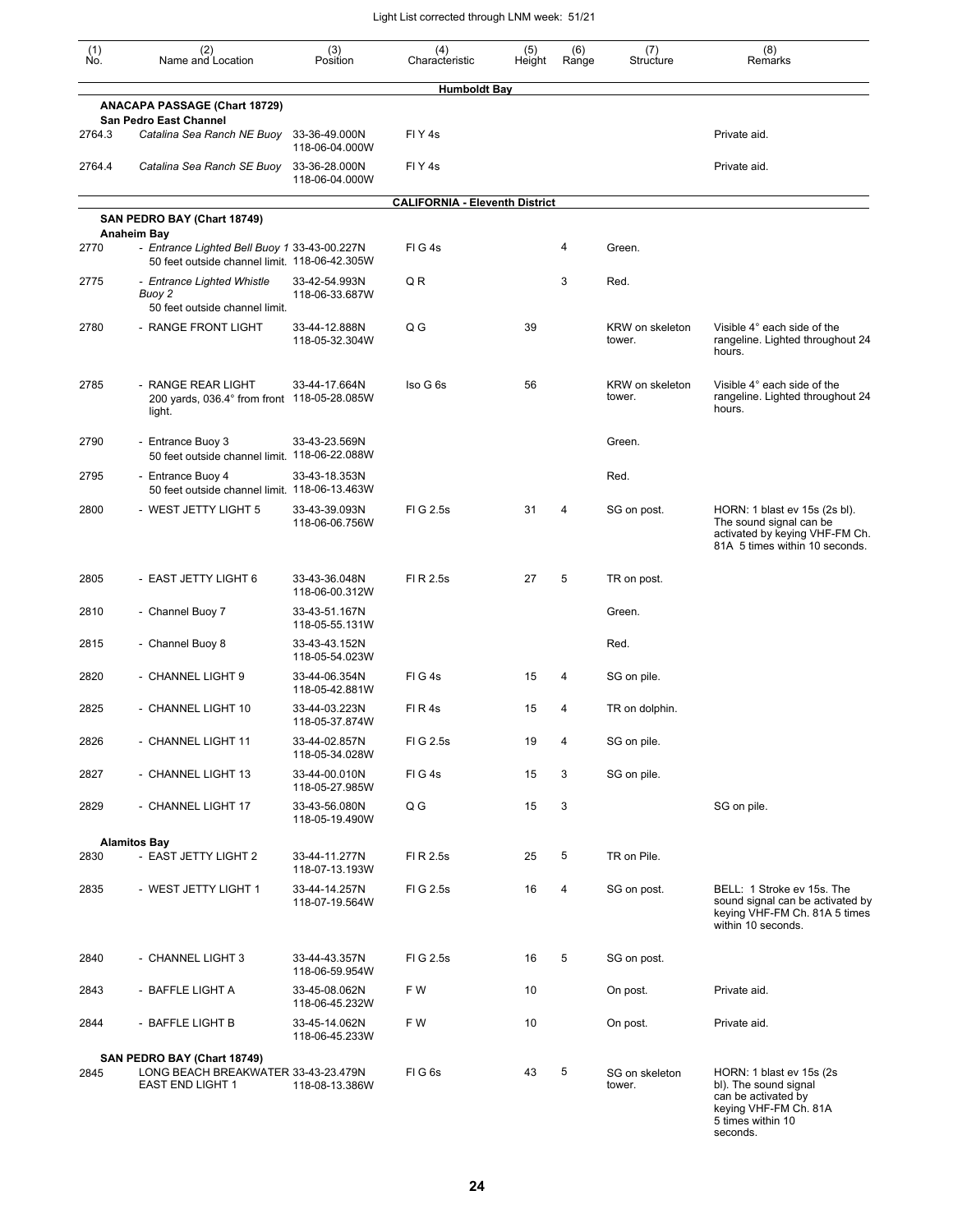| $\begin{smallmatrix} (1) \ N0. \end{smallmatrix}$ | (2)<br>Name and Location                                                                                  | (3)<br>Position                 | (4)<br>Characteristic                 | (5)<br>Height | (6)<br>Range | (7)<br>Structure         | (8)<br>Remarks                       |  |  |  |
|---------------------------------------------------|-----------------------------------------------------------------------------------------------------------|---------------------------------|---------------------------------------|---------------|--------------|--------------------------|--------------------------------------|--|--|--|
|                                                   |                                                                                                           |                                 | <b>CALIFORNIA - Eleventh District</b> |               |              |                          |                                      |  |  |  |
| 2847                                              | SAN PEDRO BAY (Chart 18749)<br>Long Beach Harbor Bait Barge 33-43-30.000N<br>LMB "NB"                     | 118-08-30.000W                  | FIW4s                                 |               |              | White with blue<br>band. | Private aid.                         |  |  |  |
| 2848                                              | LOS ANGELES AND LONG BEACH HARBORS (Chart 18751)<br>Harbor Bait Barge Lighted<br><b>Mooring Buoy "LB"</b> | 33-43-30.000N<br>118-08-19.000W | FIW4s                                 |               |              | White with blue<br>band. | Private aid.                         |  |  |  |
| 2856                                              | SAN PEDRO BAY (Chart 18749)<br>Long Beach Harbor Mooring<br>Buoy S-1                                      | 33-44-32.000N<br>118-09-02.000W | FIW <sub>2s</sub>                     |               |              | White with blue<br>band  | Private aid.                         |  |  |  |
| 2860                                              | Long Beach Harbor Harley<br>Marine Mooring Buoy "H"                                                       | 33-44-38.000N<br>118-09-12.000W | FIW 2s                                |               |              | White with blue<br>band. | Private aid.                         |  |  |  |
| 2861                                              | Long Beach Harbor Lighted<br><b>Mooring Buoy S-2</b>                                                      | 33-44-25.200N<br>118-09-21.000W | FIW 2s                                |               |              | White with blue<br>band. | Private aid.                         |  |  |  |
| 2866                                              | Long Beach Harbor Manson<br><b>Lighted Mooring Buoy M-1</b>                                               | 33-44-23.000N<br>118-08-48.000W | FIW <sub>2s</sub>                     |               |              | White with blue<br>band. | Private aid.                         |  |  |  |
| 2867                                              | Long Beach Harbor Manson<br><b>Lighted Mooring Buoy M-2</b>                                               | 33-44-42.000N<br>118-09-29.000W | FIW <sub>2s</sub>                     |               |              | White with blue<br>band. | Private aid.                         |  |  |  |
| 2867.2                                            | Long Beach Harbor Manson<br><b>Lighted Mooring Buoy M-3</b>                                               | 33-44-48.000N<br>118-09-53.000W | FIW <sub>2s</sub>                     |               |              | White with blue<br>band. | Private aid.                         |  |  |  |
| 2870.1                                            | Long Beach Harbor Manson<br><b>Lighted Mooring Buoy M-4</b>                                               | 33-44-50.200N<br>118-10-00.500W | FIW <sub>2s</sub>                     |               |              | White with blue<br>band. | Private aid.                         |  |  |  |
| 2871                                              | Long Beach Harbor Brusco<br><b>Lighted Mooring Buoy</b>                                                   | 33-44-53.000N<br>118-10-09.000W | FIW <sub>2s</sub>                     |               |              | White with blue<br>band. | Private aid.                         |  |  |  |
| 2872                                              | Long Beach Harbor Lighted<br><b>Mooring Buoy PT</b>                                                       | 33-44-33.000N<br>118-10-10.200W | FIW4s                                 |               |              | White with blue<br>band. | Private aid.                         |  |  |  |
| 2875                                              | LONG BEACH HARBOR BAIT 33-44-39.000N<br>BARGE LIGHTED MOORING 118-10-01.000W<br>BUOY "FI"                 |                                 | FIW4s                                 |               |              | White with blue<br>band. | Private aid.                         |  |  |  |
| LOS ANGELES AND LONG BEACH HARBORS (Chart 18751)  |                                                                                                           |                                 |                                       |               |              |                          |                                      |  |  |  |
| 2885                                              | SHORELINE MARINA JETTY 33-45-38.064N<br>LIGHT                                                             | 118-10-51.243W                  | FIW4s                                 | 10            |              | On post.                 | Private aid.                         |  |  |  |
| 2890                                              | SHORELINE MARINA<br>BREAKWATER LIGHT EAST                                                                 | 33-45-27.064N<br>118-10-55.243W | FIG4s                                 | 4             |              | On post.                 | HORN: 1 blast ev 10s<br>Private aid. |  |  |  |
| 2895                                              | SHORELINE MARINA<br>BREAKWATER LIGHT WEST 118-10-59.243W                                                  | 33-45-23.064N                   | FIR4s                                 | 4             |              | On post.                 | Private aid.                         |  |  |  |
| 2900                                              | SHORELINE MARINA<br><b>ENTRANCE LIGHT EAST</b>                                                            | 33-45-31.064N<br>118-10-58.243W | Q R                                   | 10            |              | On post.                 | Private aid.                         |  |  |  |
| 2905                                              | SHORELINE MARINA<br><b>ENTRANCE LIGHT WEST</b>                                                            | 33-45-29.064N<br>118-11-01.243W | FIG4s                                 | 10            |              | On post.                 | Private aid.                         |  |  |  |
| 2910                                              | SHORELINE MARINA MOLE 33-45-28.064N<br>LIGHT                                                              | 118-11-25.244W                  | FIW4s                                 | 10            |              | On post.                 | Private aid.                         |  |  |  |
| 2915                                              | <b>RAINBOW HARBOR</b><br><b>ENTRANCE LIGHT EAST</b>                                                       | 33-45-35.064N<br>118-11-32.245W | FR.                                   | 10            |              | On post.                 | Private aid.                         |  |  |  |
| 2920                                              | <b>RAINBOW HARBOR</b><br><b>ENTRANCE LIGHT WEST</b>                                                       | 33-45-35.064N<br>118-11-36.245W | F G                                   | 10            |              | On post.                 | Private aid.                         |  |  |  |
| 2960                                              | CATALINA LANDING EAST<br>LIGHT                                                                            | 33-45-41.000N<br>118-11-58.000W | FIR <sub>6s</sub>                     | 31            |              | On post.                 | Private aid.                         |  |  |  |
| 2965                                              | CATALINA LANDING WEST<br>LIGHT                                                                            | 33-45-42.000N<br>118-12-00.000W | F G                                   | 27            |              | On post.                 | Private aid.                         |  |  |  |
| 2980                                              | <b>QUEEN MARY CRUISE</b><br><b>TERMINAL SOUTH LIGHT</b>                                                   | 33-44-58.800N<br>118-11-13.600W | FIW4s                                 | 20            |              | On post.                 | Private aid.                         |  |  |  |
| 2985                                              | <b>QUEEN MARY CRUISE</b><br><b>TERMINAL NORTH LIGHT</b>                                                   | 33-45-10.800N<br>118-11-13.600W | Q W                                   | 20            |              | On post.                 | Private aid.                         |  |  |  |
| 3006                                              | LONG BEACH HARBOR PIER 33-43-59.197N<br>J LIGHT J                                                         | 118-11-07.880W                  | FIW4s                                 | 32            | 5            | NR on post.              |                                      |  |  |  |
| 3007                                              | Long Beach Channel Pier J<br><b>Lighted Buoy 2</b>                                                        | 33-44-26.503N<br>118-10-37.680W | FIR4s                                 |               | 4            | Red.                     |                                      |  |  |  |
| 3008                                              | LONG BEACH HARBOR PIER 33-44-11.313N<br>J JETTY LIGHT 3                                                   | 118-10-55.450W                  | FIG 2.5s                              | 25            | 5            | SG on pole.              |                                      |  |  |  |
| 3009                                              | LONG BEACH HARBOR PIER 33-44-17.913N<br>J LIGHT 4                                                         | 118-10-56.150W                  | FI R 2.5s                             | 25            | 5            | TR on pole.              |                                      |  |  |  |
| 3009.1                                            | <b>Downtown Marina</b><br>PIER J SOUTH FRONT<br><b>RANGE LIGHT</b>                                        | 33-44-13.920N<br>118-11-41.640W | F G                                   | 64            |              |                          | On Cosco Building.<br>Private aid.   |  |  |  |
| 3009.2                                            | PIER J SOUTH REAR<br><b>RANGE LIGHT</b>                                                                   | 33-44-13.920N<br>118-11-46.680W | F G                                   | 80            |              |                          | On 74ft tower.<br>Private aid.       |  |  |  |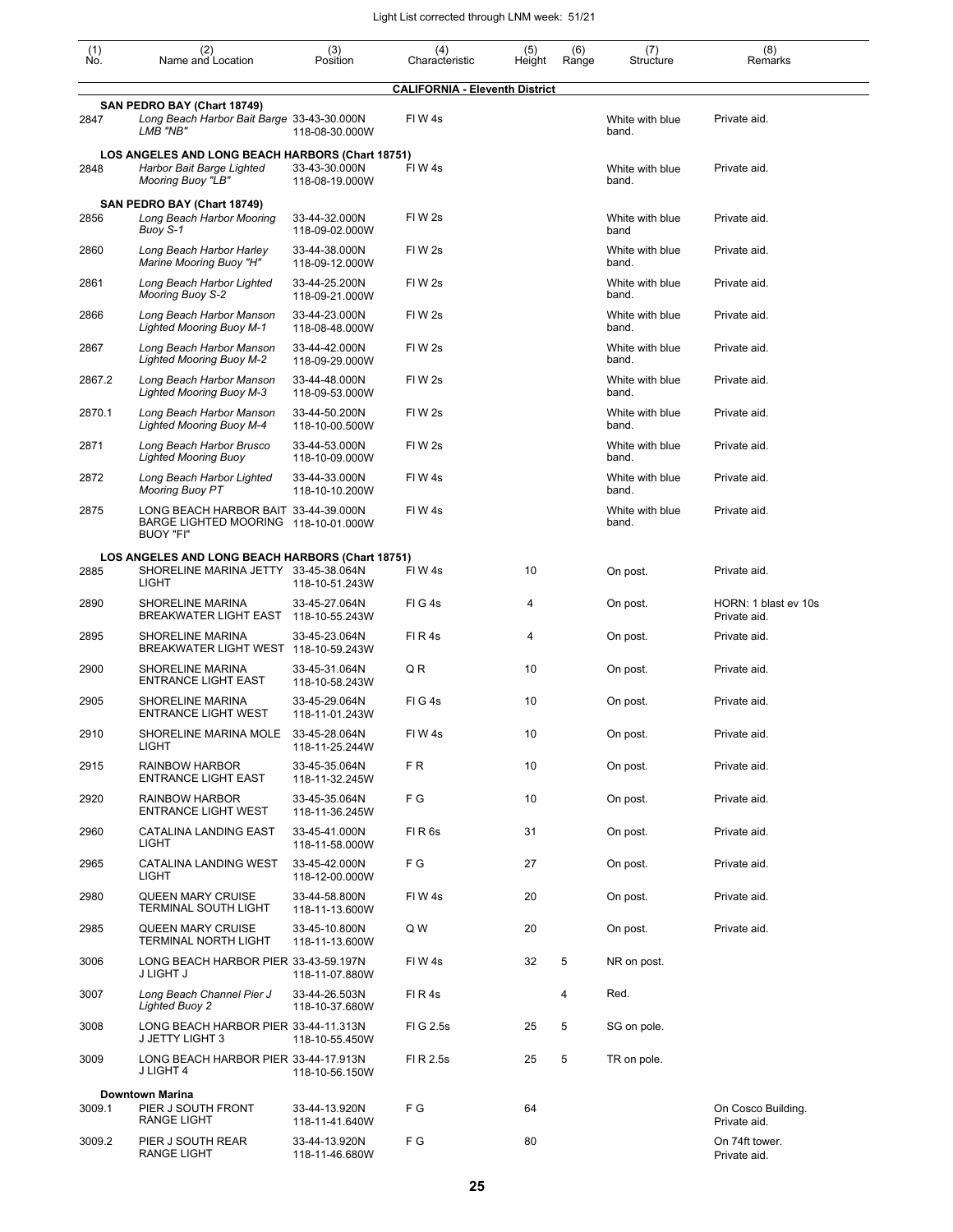| (1)<br>Ño.  | (2)<br>Name and Location                                                           | (3)<br>Position                 | (4)<br>Characteristic                 | (5)<br>Height | (6)<br>Range | (7)<br>Structure                                                                                            | (8)<br>Remarks                                                                                                                                                                                                                    |
|-------------|------------------------------------------------------------------------------------|---------------------------------|---------------------------------------|---------------|--------------|-------------------------------------------------------------------------------------------------------------|-----------------------------------------------------------------------------------------------------------------------------------------------------------------------------------------------------------------------------------|
|             | LOS ANGELES AND LONG BEACH HARBORS (Chart 18751)                                   |                                 | <b>CALIFORNIA - Eleventh District</b> |               |              |                                                                                                             |                                                                                                                                                                                                                                   |
| 3010        | <b>Long Beach Channel</b><br>- Approach Lighted Whistle                            | 33-41-24.013N                   | $Mo(A)$ W                             |               | 5            | Red and white                                                                                               | $RACON: C (-, -, )$                                                                                                                                                                                                               |
|             | Buoy LB                                                                            | 118-11-01.050W                  |                                       |               |              | stripes.                                                                                                    | AIS: MMSI 993692036                                                                                                                                                                                                               |
| 3011        | Scripps Waverider Lighted<br>Research Buoy 215                                     | 33-42-01.200N<br>118-12-02.400W | FI (5) Y 20s                          |               |              |                                                                                                             | Private aid.                                                                                                                                                                                                                      |
| 3012<br>125 | Long Beach Light                                                                   | 33-43-23.497N<br>118-11-12.590W | <b>FIW5s</b>                          | 50            | 14           | NG on a white<br>building with<br>columnar base.<br>42                                                      | HORN: 1 blast ev 30s (3s bl),<br>operates continuously.                                                                                                                                                                           |
| 3015        | - ENTRANCE LIGHT 2                                                                 | 33-43-23.593N<br>118-10-50.072W | FI R 2.5s                             | 41            | 5            | TR on pile.                                                                                                 |                                                                                                                                                                                                                                   |
| 3016        | LONG BEACH APPROACH<br>CHANNEL RANGE FRONT<br><b>LIGHT</b>                         | 33-44-05.450N<br>118-11-05.501W | Iso R 2s                              | 30            |              | KRW on pile.                                                                                                | Visible 1.5° each side of the<br>rangeline. Lighted throughout 24<br>hours.                                                                                                                                                       |
| 3017        | LONG BEACH APPROACH<br>CHANNEL RANGE REAR<br>LIGHT<br>573 yards, 355.3° from front | 33-44-22.396N<br>118-11-07.178W | Iso R 6s                              | 59            |              | KRW on pile.                                                                                                | Visible 1.5° each side of the<br>rangeline. Lighted throughout 24<br>hours.                                                                                                                                                       |
|             | light.                                                                             |                                 |                                       |               |              |                                                                                                             |                                                                                                                                                                                                                                   |
| 3020        | - Lighted Buoy 3                                                                   | 33-43-36.382N<br>118-11-31.699W | FIG4s                                 |               | 4            | Green.                                                                                                      |                                                                                                                                                                                                                                   |
| 3021        | - LIGHT 4                                                                          | 33-43-58.843N<br>118-11-44.714W | FIR4s                                 | 30            | 4            | TR on post.                                                                                                 |                                                                                                                                                                                                                                   |
| 3022        | - LIGHT 6                                                                          | 33-44-11.161N<br>118-12-08.348W | FIR <sub>6s</sub>                     | 30            | 5            | TR on post.                                                                                                 |                                                                                                                                                                                                                                   |
| 3023        | - LIGHT 8                                                                          | 33-44-19.303N<br>118-12-17.288W | FI R 2.5s                             | 26            | 5            | TR on post.                                                                                                 |                                                                                                                                                                                                                                   |
| 3024        | LONG BEACH PIER F LIGHT<br>F                                                       | 33-44-25.351N<br>118-12-24.098W | Iso W 6s                              | 25            | 5            | NR on post.                                                                                                 |                                                                                                                                                                                                                                   |
| 3026        | - LIGHT 9                                                                          | 33-44-40.020N<br>118-13-03.100W | FIG 2.5s                              | 26            | 5            | SG on post.                                                                                                 |                                                                                                                                                                                                                                   |
| 3027        | - LIGHT 10                                                                         | 33-44-47.039N<br>118-12-55.848W | FI R 2.5s                             | 20            | 5            | TR on post.                                                                                                 | HORN: 1 blast ev 15s (2s bl).<br>Sound Signal operated by<br>Jacobson Pilot Service at 562-<br>432-0664.                                                                                                                          |
| 3028        | PIER F FIREBOAT PIER<br><b>LIGHT</b>                                               | 33-44-51.066N<br>118-12-56.948W | F W                                   | 18            |              | On pile.                                                                                                    | Private aid.                                                                                                                                                                                                                      |
| 3035        | - LIGHT 12                                                                         | 33-45-26.761N<br>118-12-58.676W | FI R 2.5s                             | 20            | 5            | TR on post.                                                                                                 |                                                                                                                                                                                                                                   |
| 3040        | SOUTHEAST BASIN<br><b>ENTRANCE LIGHT 1</b>                                         | 33-44-26.185N<br>118-12-22.586W | Q G                                   | 14            | 4            | SG on post.                                                                                                 |                                                                                                                                                                                                                                   |
| 3050        | <b>LONG BEACH BACK</b><br>CHANNEL SOUTH SECTOR<br>LIGHT                            | 33-44-58.780N<br>118-12-47.900W |                                       | 120           |              | On 3 leg tower,<br>Visible white light<br>in center of the<br>outbound channel<br>(less than $0.1^\circ$ ). | FI R (158.5 $^{\circ}$ - 159 $^{\circ}$ )<br>F R (157° - 158.5°<br>AI WR (156.5° - 157°)<br>F W (156.5°)<br>AI WG (156.5° - 156.5°)<br>$FG (154.5^{\circ} - 156^{\circ})$<br>FI G $(154^{\circ} - 154.5^{\circ})$<br>Private aid. |
| 3055        | LONG BEACH BACK<br>CHANNEL NORTH SECTOR 118-13-30.020W<br><b>LIGHT</b>             | 33-46-19.740N                   |                                       | 105           |              | On 3 leg tower,<br>Visible white light<br>in center of the<br>inbound channel<br>(less than $0.1^\circ$ ).  | FI R $(334^{\circ} - 334.5^{\circ})$<br>$F R (334.5^{\circ} - 335.5^{\circ})$<br>AI WR (335.5° 336.5°)<br>F W (336.5°)<br>AI WG (336.5° 337.5°)<br>F G (337.5° 338.5°)<br>FI G (338.5° 339°)<br>Private aid.                      |
| 3085        | <b>INNER HARBOR INTAKE</b><br>SOUTH LIGHT                                          | 33-45-57.065N<br>118-13-20.250W | Q W                                   | 7             |              | On deck of pier.                                                                                            | Private aid.                                                                                                                                                                                                                      |
| 3090        | <b>INNER HARBOR INTAKE</b><br>NORTH LIGHT                                          | 33-45-59.065N<br>118-13-21.250W | Q W                                   | 7             |              | On deck of pier.                                                                                            | Private aid.                                                                                                                                                                                                                      |
| 3096        | Los Angeles Harbor<br>- Connolly Mooring Buoy LA-1 33-43-51.000N                   | 118-14-03.000W                  |                                       |               |              | White with blue<br>band.                                                                                    | Private aid.                                                                                                                                                                                                                      |
| 3097        | - Connolly Mooring Buoy LA-2 33-43-58.000N                                         | 118-14-06.000W                  |                                       |               |              | White with blue<br>band.                                                                                    | Private aid.                                                                                                                                                                                                                      |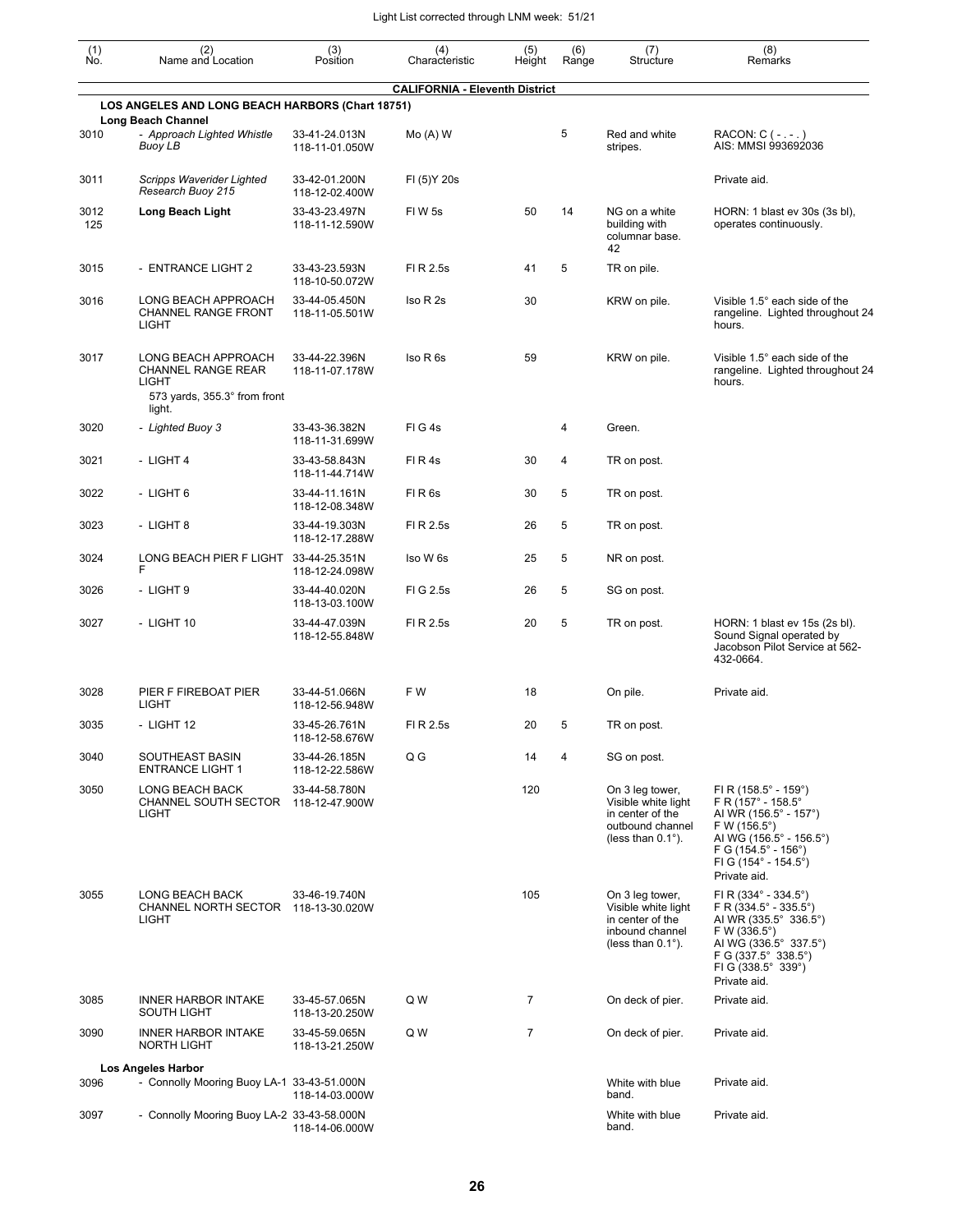| $\begin{smallmatrix} (1) \\ \mathsf{No} \end{smallmatrix}$ | (2)<br>Name and Location                                                | (3)<br>Position                 | (4)<br>Characteristic                 | (5)<br>Height | (6)<br>Range | (7)<br>Structure                                                                               | (8)<br>Remarks                                                                                                                                                |
|------------------------------------------------------------|-------------------------------------------------------------------------|---------------------------------|---------------------------------------|---------------|--------------|------------------------------------------------------------------------------------------------|---------------------------------------------------------------------------------------------------------------------------------------------------------------|
|                                                            |                                                                         |                                 | <b>CALIFORNIA - Eleventh District</b> |               |              |                                                                                                |                                                                                                                                                               |
|                                                            | LOS ANGELES AND LONG BEACH HARBORS (Chart 18751)                        |                                 |                                       |               |              |                                                                                                |                                                                                                                                                               |
| 3098                                                       | <b>Los Angeles Harbor</b><br>- Connolly Mooring Buoy LA-3 33-44-05.000N | 118-14-09.000W                  |                                       |               |              | White with blue<br>band.                                                                       | Private aid.                                                                                                                                                  |
| 3099                                                       | - Connolly Mooring Buoy LA-4 33-44-12.000N                              | 118-14-12.000W                  |                                       |               |              | White with blue<br>band.                                                                       | Private aid.                                                                                                                                                  |
| 3100                                                       | - Connolly Mooring Buoy LA-5 33-44-19.000N                              | 118-14-15.000W                  |                                       |               |              | White with blue<br>band.                                                                       | Private aid.                                                                                                                                                  |
|                                                            | Los Angeles Approach Channel                                            |                                 |                                       |               |              |                                                                                                |                                                                                                                                                               |
| 3105                                                       | - Lighted Buoy 1                                                        | 33-39-25.212N<br>118-13-33.050W | FIG 2.5s                              |               | 4            | Green.                                                                                         |                                                                                                                                                               |
| 3106                                                       | - Lighted Buoy 2                                                        | 33-40-23.982N<br>118-13-44.390W | FI R 2.5s                             |               | 4            | Red.                                                                                           |                                                                                                                                                               |
| 3107                                                       | - Lighted Whistle Buoy 3                                                | 33-41-16.012N<br>118-14-24.050W | Q G                                   |               | 4            | Green.                                                                                         | RACON: 0 (---)                                                                                                                                                |
| 3108                                                       | - Lighted Buoy 5                                                        | 33-41-50.642N<br>118-14-40.300W | FIG 2.5s                              |               | 4            | Green.                                                                                         |                                                                                                                                                               |
| 3109                                                       | - Lighted Buoy 6                                                        | 33-41-55.012N<br>118-14-27.050W | FIR4s                                 |               | 4            | Red.                                                                                           |                                                                                                                                                               |
| 3110<br>135                                                | <b>Los Angeles Light</b>                                                | 33-42-30.810N<br>118-15-05.984W | <b>FIG 15s</b>                        | 73            | 14           | White cylindrical<br>tower with black<br>stripes on white<br>concrete block<br>building.<br>73 | Emergency light of reduced<br>intensity when main light is<br>extinguished.<br>HORN: 2 blasts ev 30s (2s bl-2s<br>si-2s bl-24s si), operates<br>continuously. |
|                                                            | Los Angeles Main Channel                                                |                                 |                                       |               |              |                                                                                                |                                                                                                                                                               |
| 3115                                                       | - ENTRANCE LIGHT 8                                                      | 33-42-38.934N<br>118-14-40.742W | FI R 2.5s                             | 42            | 4            | TR on pile.                                                                                    |                                                                                                                                                               |
| 3117                                                       | - Lighted Buoy 11                                                       | 33-42-50.180N<br>118-15-43.698W | FIG 2.5s                              |               | 4            | Green.                                                                                         |                                                                                                                                                               |
| 3118                                                       | - Lighted Buoy 10                                                       | 33-42-55.784N<br>118-15-29.532W | Q R                                   |               | 4            | Red.                                                                                           |                                                                                                                                                               |
| 3122                                                       | - RANGE FRONT LIGHT                                                     | 33-43-09.711N<br>118-16-17.158W | Q Y                                   | 43            |              | On skeleton tower.                                                                             | Visible 4° each side of the<br>rangeline. Lighted throughout 24<br>hours.                                                                                     |
| 3123                                                       | - RANGE REAR LIGHT<br>93 yards, 295.8° from front<br>light.             | 33-43-10.910N<br>118-16-20.125W | Iso Y 6s                              | 58            |              | On skeleton tower.                                                                             | Visible 4° each side of the<br>rangeline. Lighted throughout 24<br>hours.                                                                                     |
| 3127                                                       | PIER 400 LIGHT E                                                        | 33-43-40.009N<br>118-14-13.934W | FIW4s                                 | 35            |              | NR on post.                                                                                    |                                                                                                                                                               |
|                                                            | <b>Terminal Island Channel</b>                                          |                                 |                                       |               |              |                                                                                                |                                                                                                                                                               |
| 3127.1                                                     | PIER 400 LIGHT A                                                        | 33-43-10.176N<br>118-14-02.461W | FIW 2.5s                              | 15            | 5            | NW on post.                                                                                    |                                                                                                                                                               |
| 3127.2                                                     | PIER 400 LIGHT B                                                        | 33-43-05.522N<br>118-14-18.986W | FIW4s                                 | 15            | 5            | NW on post.                                                                                    |                                                                                                                                                               |
| 3127.3                                                     | PIER 400 LIGHT C                                                        | 33-43-06.755N<br>118-14-23.154W | FIW 2.5s                              | 15            | 5            | NW on post.                                                                                    |                                                                                                                                                               |
|                                                            | Los Angeles Main Channel                                                |                                 |                                       |               |              |                                                                                                |                                                                                                                                                               |
| 3128                                                       | PIER 400 LIGHT S                                                        | 33-42-57.402N<br>118-14-45.812W | FIW6s                                 | 45            | 5            | NR on post.                                                                                    |                                                                                                                                                               |
| 3129                                                       | PIER 400 LIGHT T                                                        | 33-42-57.694N<br>118-15-03.917W | Iso W 2s                              | 50            | 5            | NR on post.                                                                                    |                                                                                                                                                               |
| 3132                                                       | <b>Terminal Island Channel</b><br>- Lighted Buoy 1                      | 33-43-17.040N<br>118-15-51.858W | FIG4s                                 |               | 4            | Green.                                                                                         |                                                                                                                                                               |
| 3134                                                       | - Lighted Buoy 3                                                        | 33-43-22.233N<br>118-15-50.332W | FIG 2.5s                              |               | 3            | Green.                                                                                         |                                                                                                                                                               |
| 3138                                                       | - Lighted Buoy 5                                                        | 33-43-45.648N<br>118-15-56.424W | Q G                                   |               | 4            | Green.                                                                                         |                                                                                                                                                               |
| 3145                                                       | Los Angeles Main Channel<br>- LIGHT 12                                  | 33-43-18.522N<br>118-16-03.572W | FI R 2.5s                             | 20            | 5            | TR on post.                                                                                    | HORN: 1 blast ev 15s (2s bl).<br>The sound signal can be<br>activated by keving VHE-FM Ch                                                                     |

activated by keying VHF-FM Ch. 81A 5 times within 10 seconds.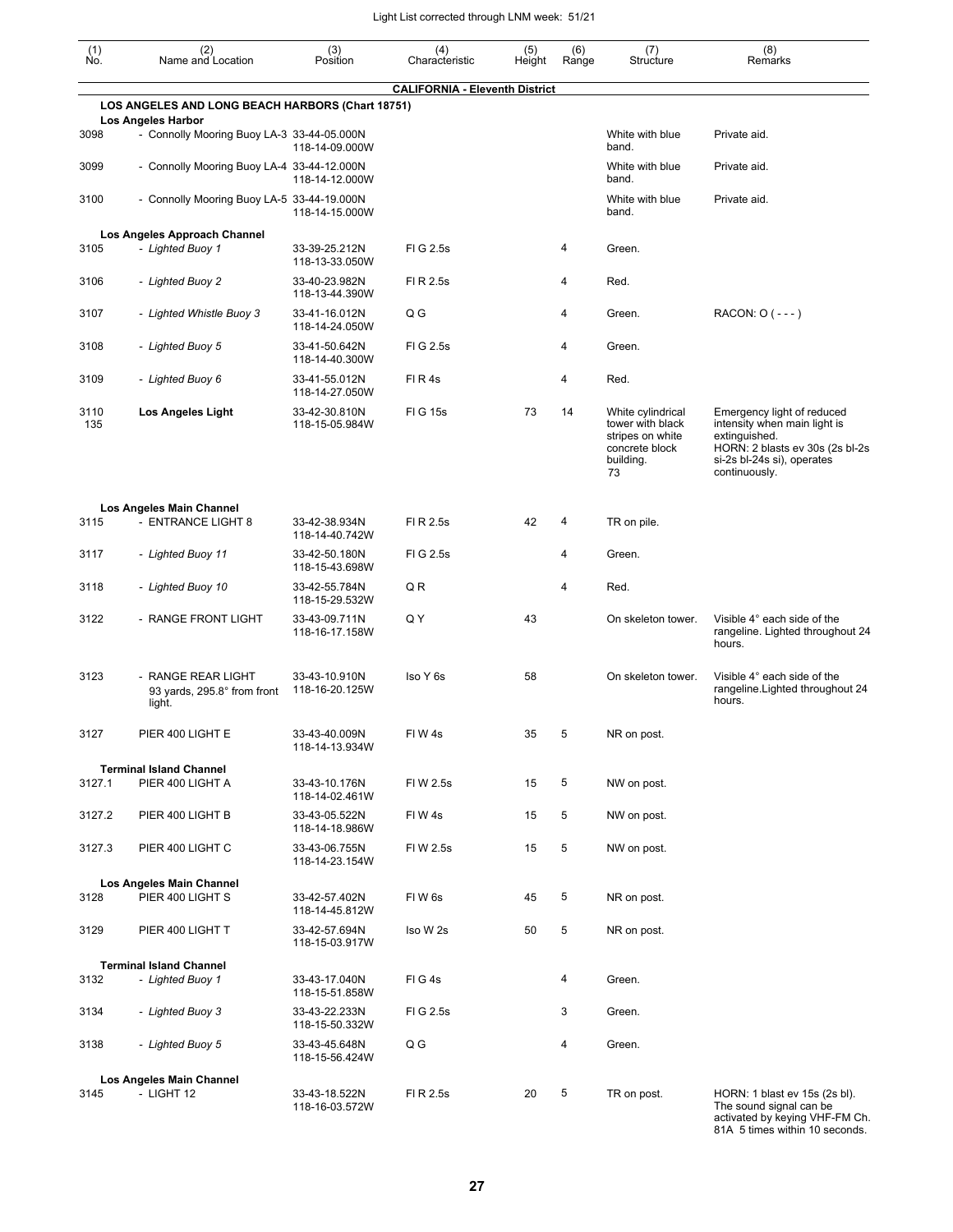| $\begin{smallmatrix} (1) \\ \mathsf{No} \end{smallmatrix}$ | (2)<br>Name and Location                                                                 | (3)<br>Position                 | (4)<br>Characteristic                 | (5)<br>Height | (6)<br>Range | (7)<br>Structure                                                                                                                   | (8)<br>Remarks                                                                                                               |
|------------------------------------------------------------|------------------------------------------------------------------------------------------|---------------------------------|---------------------------------------|---------------|--------------|------------------------------------------------------------------------------------------------------------------------------------|------------------------------------------------------------------------------------------------------------------------------|
|                                                            |                                                                                          |                                 |                                       |               |              |                                                                                                                                    |                                                                                                                              |
|                                                            | LOS ANGELES AND LONG BEACH HARBORS (Chart 18751)                                         |                                 | <b>CALIFORNIA - Eleventh District</b> |               |              |                                                                                                                                    |                                                                                                                              |
| 3165                                                       | Los Angeles East Basin Channel<br>- LIGHT 1                                              | 33-45-10.927N                   | FIG4s                                 | 34            | 5            | SG on pile.                                                                                                                        |                                                                                                                              |
|                                                            |                                                                                          | 118-16-02.516W                  |                                       |               |              |                                                                                                                                    |                                                                                                                              |
| 3170                                                       | - LIGHT 2                                                                                | 33-45-57.055N<br>118-15-11.186W | FIR4s                                 | 15            | 5            | TR on pile.                                                                                                                        |                                                                                                                              |
| 3175                                                       | - Buoy 4                                                                                 | 33-46-21.121N<br>118-14-55.394W |                                       |               |              | Red nun.                                                                                                                           |                                                                                                                              |
|                                                            | <b>Cerritos Channel</b>                                                                  |                                 |                                       |               |              |                                                                                                                                    |                                                                                                                              |
| 3180                                                       | - Lighted Buoy 1                                                                         | 33-45-47.580N<br>118-15-06.304W | FIG4s                                 |               | 4            | Green.                                                                                                                             |                                                                                                                              |
|                                                            | Los Angeles Outer Harbor                                                                 |                                 |                                       |               |              |                                                                                                                                    |                                                                                                                              |
| 3185                                                       | - LIGHT A                                                                                | 33-42-38.412N<br>118-15-24.650W | FIW 2.5s                              | 15            | 5            | NW on post.                                                                                                                        |                                                                                                                              |
| 3186                                                       | - LIGHT B                                                                                | 33-42-46.513N<br>118-15-48.039W | FIW4s                                 | 15            | 5            | NW on post.                                                                                                                        |                                                                                                                              |
| 3187                                                       | - LIGHT C                                                                                | 33-42-42.376N<br>118-16-06.627W | FIW 2.5s                              | 20            | 4            | NW on post.                                                                                                                        |                                                                                                                              |
| 3187.1                                                     | LOS ANGELES SHALLOW<br><b>WATER HABITAT MARKER</b><br><b>LIGHT</b>                       | 33-42-34.210N<br>118-16-10.760W | Oc W 3s                               | 25            |              | NW on post.                                                                                                                        | Private aid.                                                                                                                 |
| 3187.5                                                     | - LIGHT D                                                                                | 33-42-39.671N<br>118-16-22.274W | FIW4s                                 | 20            | 4            | NW on post.                                                                                                                        |                                                                                                                              |
| 3188                                                       | - LIGHT E                                                                                | 33-42-46.048N<br>118-16-32.759W | FIW 2.5s                              | 20            | 4            | NW on post.                                                                                                                        |                                                                                                                              |
| 3189                                                       | - LIGHT F                                                                                | 33-42-52.387N<br>118-16-42.941W | FIW4s                                 | 20            | 4            | NW on post.                                                                                                                        |                                                                                                                              |
| 3190                                                       | San Pedro Bait Company<br><b>Lighted Mooring Buoy</b>                                    | 33-42-51.060N<br>118-16-18.000W | FIW4s                                 |               |              | White sphere with<br>blue horizontal<br>band.                                                                                      | Private aid.                                                                                                                 |
|                                                            | <b>Fish Harbor</b>                                                                       |                                 |                                       |               |              |                                                                                                                                    |                                                                                                                              |
| 3225                                                       | - CHANNEL LIGHT 1                                                                        | 33-43-48.900N<br>118-15-56.114W | FIG 2.5s                              | 25            | 4            | SG on post.                                                                                                                        |                                                                                                                              |
| 3230                                                       | - CHANNEL LIGHT 2                                                                        | 33-43-51.200N<br>118-15-53.534W | FIR4s                                 | 25            | 4            | TR on post.                                                                                                                        |                                                                                                                              |
| 3250                                                       | - CHANNEL LIGHT 4                                                                        | 33-44-02.080N<br>118-16-00.304W | FI R 2.5s                             | 15            | 4            | TR on post.                                                                                                                        |                                                                                                                              |
| 3255                                                       | - CHANNEL LIGHT 3                                                                        | 33-44-01.712N<br>118-16-03.450W | FIG4s                                 | 25            | 4            | SG on pile.                                                                                                                        |                                                                                                                              |
| 3279                                                       | San Pedro West Channel<br>- LIGHT 4                                                      | 33-42-49.558N                   | FIR4s                                 | 42            | 5            | TR on post.                                                                                                                        |                                                                                                                              |
|                                                            |                                                                                          | 118-16-24.211W                  |                                       |               |              |                                                                                                                                    |                                                                                                                              |
| 3290                                                       | CABRILLO BEACH LAUNCH<br>RAMP LIGHT NORTH                                                | 33-42-49.000N<br>118-16-58.000W | FIW4s                                 | 11            |              | On post.                                                                                                                           | Private aid.                                                                                                                 |
| 3295                                                       | CABRILLO BEACH LAUNCH<br>RAMP LIGHT SOUTH                                                | 33-42-46.800N<br>118-16-58.200W | FIW4s                                 | 15            |              | On post.                                                                                                                           | Private aid.                                                                                                                 |
| 3305                                                       | CABRILLO WAY MARINA<br><b>LIGHT</b>                                                      | 33-42-57.069N<br>118-16-42.255W | FIW4s                                 | 22            |              | On post.                                                                                                                           | Private aid.                                                                                                                 |
| 3325                                                       | SANTA MONICA BAY (Chart 18744)<br>Redondo Harbor Entrance<br><b>Lighted Bell Buoy RB</b> | 33-50-21.366N<br>118-23-47.318W | $Mo(A)$ W                             |               | 5            | Red and white<br>stripes. No<br>topmark will be<br>shown on this aid<br>as required by<br><b>IALA</b> standards<br>due to weather. |                                                                                                                              |
| 3330                                                       | REDONDO BEACH WEST<br><b>JETTY LIGHT 3</b>                                               | 33-50-27.978N<br>118-23-43.785W | FIG4s                                 | 35            | 4            | SG on post.                                                                                                                        |                                                                                                                              |
| 3335                                                       | REDONDO BEACH EAST<br><b>JETTY LIGHT 2</b>                                               | 33-50-30.690N<br>118-23-38.986W | FIR4s                                 | 20            | 5            | TR on post.                                                                                                                        | HORN: 1 blast ev 10s (1s bl).<br>The sound signal can be<br>activated by keying VHF-FM Ch.<br>81A 5 times within 10 seconds. |
| 3336                                                       | <b>SCRIPPS WAVERIDER</b><br>LIGHTED RESEARCH BUOY 118-38-03.800W<br>028                  | 33-51-19.300N                   | FI (5) Y 20s                          |               |              | Yellow sphere with<br>whip antenna.                                                                                                | Private aid.                                                                                                                 |
| 3337                                                       | <b>King Harbor</b><br>- Channel Buoy 1                                                   | 33-50-27.053N                   |                                       |               |              | Green can.                                                                                                                         | Private aid.                                                                                                                 |
|                                                            |                                                                                          |                                 |                                       |               |              |                                                                                                                                    |                                                                                                                              |

118-23-41.268W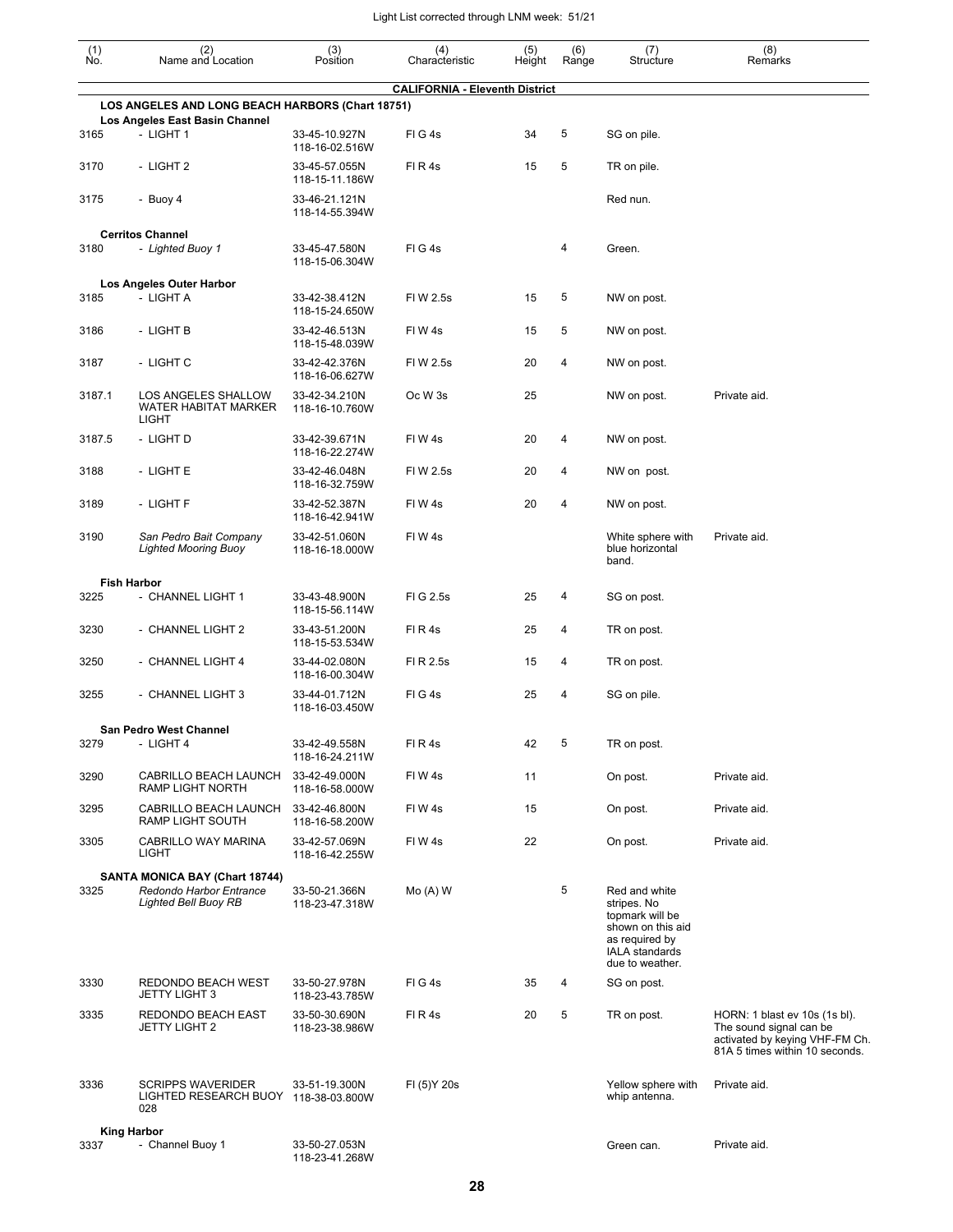| $\begin{smallmatrix} (1) \ N0. \end{smallmatrix}$ | (2)<br>Name and Location                             | (3)<br>Position                 | (4)<br>Characteristic                 | (5)<br>Height | (6)<br>Range | (7)<br>Structure                                      | (8)<br>Remarks                                                                                                                                                           |
|---------------------------------------------------|------------------------------------------------------|---------------------------------|---------------------------------------|---------------|--------------|-------------------------------------------------------|--------------------------------------------------------------------------------------------------------------------------------------------------------------------------|
|                                                   |                                                      |                                 | <b>CALIFORNIA - Eleventh District</b> |               |              |                                                       |                                                                                                                                                                          |
|                                                   | SANTA MONICA BAY (Chart 18744)<br><b>King Harbor</b> |                                 |                                       |               |              |                                                       |                                                                                                                                                                          |
| 3338                                              | - Channel Buoy 2                                     | 33-50-29.053N<br>118-23-38.268W |                                       |               |              | Red nun.                                              | Private aid.                                                                                                                                                             |
| 3339.1                                            | - Units 7 & 8 Discharge Buoy                         | 33-50-33.600N<br>118-23-37.600W |                                       |               |              | White can with<br>orange bands and<br>orange diamond. | Private aid.                                                                                                                                                             |
| 3339.2                                            | REDONDO HARBOR LIGHT                                 | 33-50-58.000N<br>118-23-39.268W | FIW <sub>5s</sub>                     | 165           |              | On generation<br>station.                             | Private aid.                                                                                                                                                             |
| 3340                                              | - MOLE LIGHT                                         | 33-50-38.000N<br>118-23-47.000W | FR                                    | 17            |              | On post.                                              | Private aid.                                                                                                                                                             |
| 3342                                              | - Channel Buoy 3                                     | 33-50-35.053N<br>118-23-51.268W |                                       |               |              | Green can.                                            | Private aid.                                                                                                                                                             |
| 3343                                              | - Channel Buoy 4                                     | 33-50-38.053N<br>118-23-48.268W |                                       |               |              | Red nun.                                              | Private aid.                                                                                                                                                             |
| 3345                                              | - PORTOFINO LIGHT 1                                  | 33-50-49.053N<br>118-23-55.268W | F G                                   | 5             |              | On post.                                              | Private aid.                                                                                                                                                             |
| 3350                                              | - PORTOFINO LIGHT 2                                  | 33-50-48.053N<br>118-23-53.268W | FR.                                   | 5             |              | On post.                                              | Private aid.                                                                                                                                                             |
| 3352                                              | - Channel Buoy 5                                     | 33-50-45.053N<br>118-23-57.268W |                                       |               |              | Green can.                                            | Private aid.                                                                                                                                                             |
| 3353                                              | - Channel Buoy 6                                     | 33-50-45.053N<br>118-23-53.268W |                                       |               |              | Red nun.                                              | Private aid.                                                                                                                                                             |
| 3355                                              | - BASIN 1 LIGHT 1                                    | 33-50-56.000N<br>118-24-02.000W | F G                                   | 17            |              | On post.                                              | Private aid.                                                                                                                                                             |
| 3360                                              | - BASIN 1 LIGHT 2                                    | 33-50-54.053N<br>118-23-59.268W | FR.                                   | 5             |              | On post.                                              | Private aid.                                                                                                                                                             |
| 3362                                              | - Channel Buoy 7                                     | 33-50-53.053N<br>118-24-03.269W |                                       |               |              | Green can.                                            | Private aid.                                                                                                                                                             |
| 3363                                              | - Channel Buoy 8                                     | 33-50-54.053N<br>118-24-00.268W |                                       |               |              | Red nun.                                              | Private aid.                                                                                                                                                             |
| 3365                                              | - Unit 6 Intake Danger Buoy                          | 33-50-42.200N<br>118-23-59.300W |                                       |               |              | White can with<br>orange band.                        | Private aid.                                                                                                                                                             |
| 3370                                              | - Unit 5 Intake Danger Buoy                          | 33-50-40.600N<br>118-23-59.000W |                                       |               |              | White can with<br>orange band.                        | Private aid.                                                                                                                                                             |
| 3375                                              | Hermosa Beach Pier Fog<br>Signal                     | 33-51-41.051N<br>118-24-19.270W |                                       |               |              |                                                       | HORN: 1 blast ev 15s (2s bl).<br>Private aid.                                                                                                                            |
|                                                   | El Segundo                                           |                                 |                                       |               |              |                                                       |                                                                                                                                                                          |
| 3380                                              | - Lighted Bell Buoy 2ES                              | 33-54-42.000N<br>118-27-32.000W | FIR4s                                 |               |              | Red.                                                  | Private aid.                                                                                                                                                             |
| 3390                                              | - NRG Energy Buoy 4ES                                | 33-54-25.000N<br>118-25-56.000W |                                       |               |              | Red nun labeled<br>DANGER BELOW.                      | Private aid.                                                                                                                                                             |
| 3400                                              | - NRG Energy Buoy 6ES                                | 33-54-28.000N<br>118-26-03.274W |                                       |               |              | Red nun labeled<br>DANGER BELOW.                      | Private aid.                                                                                                                                                             |
| 3410                                              | Scattergood Intake Buoy 8ES                          | 33-54-59.046N<br>118-26-11.276W |                                       |               |              | Red nun.                                              | Private aid.                                                                                                                                                             |
| 3415                                              | - LIGHT                                              | 33-54-37.190N<br>118-25-42.120W | FIW 2.5s                              | 24            |              | NR on pile.                                           | Private aid.                                                                                                                                                             |
| 3420                                              | <b>Hyperion Lighted Gong Buoy</b><br>10 ES           | 33-55-13.400N<br>118-26-30.300W | QR                                    |               |              | Red.                                                  | Private aid.                                                                                                                                                             |
|                                                   | <b>Hyperion</b>                                      |                                 |                                       |               |              |                                                       |                                                                                                                                                                          |
| 3425                                              | - Outfall Buoy 12ES                                  | 33-55-05.045N<br>118-26-54.277W |                                       |               |              | Red nun.                                              | Private aid.                                                                                                                                                             |
|                                                   | Marina del Rey                                       |                                 |                                       |               |              |                                                       |                                                                                                                                                                          |
| 3445                                              | - BREAKWATER SOUTH<br>LIGHT <sub>1</sub>             | 33-57-30.075N<br>118-27-37.802W | FIG6s                                 | 30            | 5            | SG on post.                                           |                                                                                                                                                                          |
| 3450                                              | - BREAKWATER NORTH<br>LIGHT <sub>2</sub>             | 33-57-48.704N<br>118-27-51.822W | FIR <sub>6s</sub>                     | 23            | 4            | TR on post.                                           |                                                                                                                                                                          |
| 3455                                              | - LIGHT 3                                            | 33-57-46.114N<br>118-27-42.512W | FIG4s                                 | 45            | 5            | SG on post.                                           | Obscured 151° to 331°. HORN:<br>1 blast ev 30s (2s bl-2s si-26s)<br>si). The sound signal<br>can be activated by keying VHF-<br>FM Ch. 81A 5 times within 10<br>seconds. |
| 3460                                              | - LIGHT 4                                            | 33-57-37.895N                   | FIR4s                                 | 45            | 4            | TR on post.                                           |                                                                                                                                                                          |

118-27-36.832W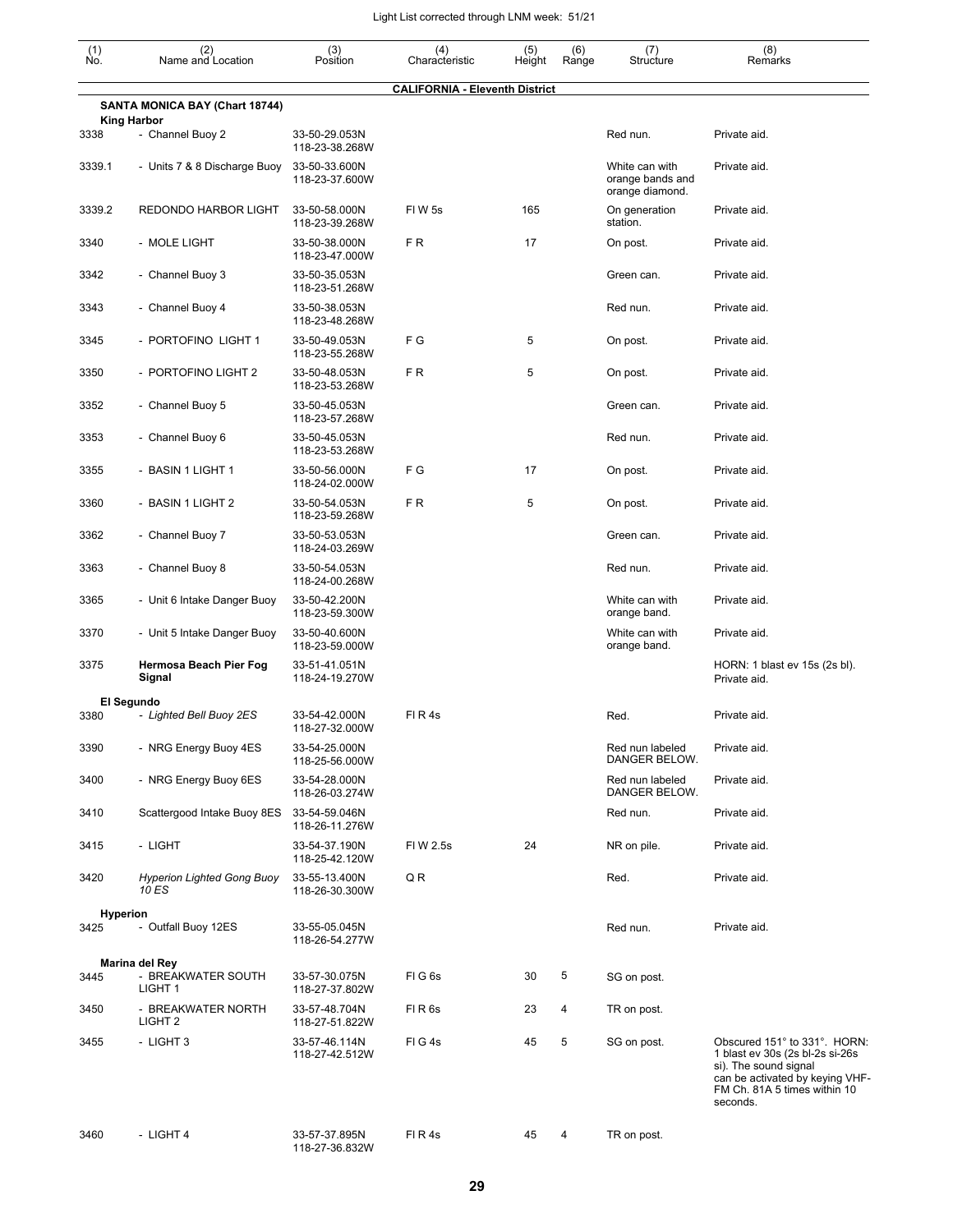| (1)<br>No.  | (2)<br>Name and Location                                                    | (3)<br>Position                 | (4)<br>Characteristic                                                                                      | (5)<br>Height | (6)<br>Range | (7)<br>Structure                                                                                                                   | (8)<br>Remarks                                                                                                                                                    |
|-------------|-----------------------------------------------------------------------------|---------------------------------|------------------------------------------------------------------------------------------------------------|---------------|--------------|------------------------------------------------------------------------------------------------------------------------------------|-------------------------------------------------------------------------------------------------------------------------------------------------------------------|
|             |                                                                             |                                 | <b>CALIFORNIA - Eleventh District</b>                                                                      |               |              |                                                                                                                                    |                                                                                                                                                                   |
|             | SANTA MONICA BAY (Chart 18744)<br>Marina del Rey                            |                                 |                                                                                                            |               |              |                                                                                                                                    |                                                                                                                                                                   |
| 3465        | - PIER LIGHT                                                                | 33-58-12.487N<br>118-26-48.621W | FIR4s                                                                                                      | 15            | 5            | NR on post.                                                                                                                        |                                                                                                                                                                   |
| 3555        | Santa Monica<br>- Pier Fog Signal                                           | 34-00-26.900N<br>118-29-58.700W |                                                                                                            |               |              |                                                                                                                                    | Horn:1 blast ev 20s.<br>Private aid.                                                                                                                              |
|             | PORT HUENEME TO SANTA BARBARA (Chart 18725)<br><b>Port Hueneme</b>          |                                 |                                                                                                            |               |              |                                                                                                                                    |                                                                                                                                                                   |
| 3585<br>190 | - Light                                                                     | 34-08-42.624N<br>119-12-35.919W | FI (5)W 30s<br>0.1s fl 4.9sec.<br>0.1s fl 4.9sec.<br>0.1s fl 4.9sec.<br>0.1s fl 4.9sec.<br>0.1s fl 9.9sec. | 52            | 14           | White square tower<br>on building.<br>48                                                                                           | Obscured from 296° to 155°.<br>HORN: 1 blast ev 30s (3 sec<br>blast). The sound signal can be<br>activated by keying VHF-FM Ch.<br>81A 5 times within 10 seconds. |
| 3590        | Ormond Beach Intake Buoy<br>OB <sub>2</sub>                                 | 34-07-22.000N<br>119-10-32.000W |                                                                                                            |               |              | Red nun.                                                                                                                           | Private aid.                                                                                                                                                      |
| 3595        | - Entrance Lighted Whistle<br><b>Buoy PH</b>                                | 34-08-16.030N<br>119-13-01.440W | $Mo(A)$ W                                                                                                  |               | 5            | Red and white<br>stripes. No<br>topmark will be<br>shown on this aid<br>as required by<br><b>IALA</b> standards<br>due to weather. |                                                                                                                                                                   |
| 3600        | - EAST JETTY LIGHT 4                                                        | 34-08-35.160N<br>119-12-42.861W | FI R 2.5s                                                                                                  | 31            | 5            | TR on post,<br><b>Restricted Area</b><br>Warning Sign.                                                                             |                                                                                                                                                                   |
| 3605        | - RANGE FRONT LIGHT                                                         | 34-09-07.926N<br>119-12-20.764W | Q R                                                                                                        | 63            |              | KRW on pile.                                                                                                                       | Visible 4° each side of the<br>rangeline. Lighted throughout 24<br>hours.                                                                                         |
| 3610        | - RANGE REAR LIGHT<br>245 yards, 037.0° from front 119-12-15.503W<br>light. | 34-09-13.731N                   | Iso R 6s                                                                                                   | 87            |              | KRW on pile.                                                                                                                       | Visible 4° each side of the<br>rangeline. Lighted throughout 24<br>hours.                                                                                         |
| 3615        | - WEST JETTY LIGHT 3                                                        | 34-08-38.340N<br>119-12-58.581W | FIG 2.5s                                                                                                   | 42            | 5            | SG on post.<br>Restricted Area.                                                                                                    |                                                                                                                                                                   |
| 3620        | - Channel Lighted Buoy 5                                                    | 34-08-44.306N<br>119-12-44.398W | FIG4s                                                                                                      |               | 4            | Green.                                                                                                                             |                                                                                                                                                                   |
| 3625        | - Channel Lighted Buoy 6                                                    | 34-08-42.344N<br>119-12-41.253W | FIR4s                                                                                                      |               | 4            | Red.                                                                                                                               |                                                                                                                                                                   |
|             | <b>Channel Islands Harbor</b>                                               |                                 |                                                                                                            |               |              |                                                                                                                                    |                                                                                                                                                                   |
| 3630        | - BREAKWATER SOUTH<br>LIGHT 1                                               | 34-09-16.314N<br>119-13-49.248W | FIG <sub>6s</sub>                                                                                          | 54            | 5            | SG on pile.                                                                                                                        |                                                                                                                                                                   |
| 3635        | - BREAKWATER NORTH<br><b>LIGHT</b>                                          | 34-09-35.029N<br>119-14-03.443W | FIW4s                                                                                                      | 35            | 5            | NR on square<br>platform on white<br>column.                                                                                       |                                                                                                                                                                   |
| 3640        | - SOUTH JETTY LIGHT 2                                                       | 34-09-21.726N<br>119-13-38.667W | FI R 2.5s                                                                                                  | 35            | 5            | TR on post.                                                                                                                        | HORN: 1 blast ev 30s (1s bl).<br>The sound signal can be<br>activated by keying VHF-FM Ch.<br>83A 5 times within 10 seconds.                                      |
| 3645        | - NORTH JETTY LIGHT 3                                                       | 34-09-26.016N<br>119-13-42.129W | FIG4s                                                                                                      | 35            | 5            | SG on post.                                                                                                                        |                                                                                                                                                                   |
| 3650        | - SOUTH JETTY LIGHT 4                                                       | 34-09-28.860N<br>119-13-27.357W | FIR4s                                                                                                      | 39            | 5            | TR on post.                                                                                                                        | Obscured from 230° to 060°.                                                                                                                                       |
| 3655        | - NORTH JETTY LIGHT 5                                                       | 34-09-32.233N<br>119-13-29.980W | FIG4s                                                                                                      | 39            | 5            | SG on post.                                                                                                                        |                                                                                                                                                                   |
| 3656        | Scripps Waverider Lighted<br>Research Buoy 111                              | 34-10-02.400N<br>119-26-06.000W | FI (5) Y 20s                                                                                               |               |              | Yellow sphere with<br>whip antenna.                                                                                                | Private aid.                                                                                                                                                      |
|             | Ventura Marina                                                              |                                 |                                                                                                            |               |              |                                                                                                                                    |                                                                                                                                                                   |
| 3675        | - Entrance Lighted Whistle<br>Buoy 2V                                       | 34-14-26.612N<br>119-16-44.851W | FI R 2.5s                                                                                                  |               | 4            | Red.                                                                                                                               |                                                                                                                                                                   |
| 3685        | - SOUTH BREAKWATER<br>LIGHT <sub>3</sub>                                    | 34-14-44.850N<br>119-16-23.589W | FIG 2.5s                                                                                                   | 26            | 5            | SG on post.                                                                                                                        |                                                                                                                                                                   |
| 3690        | - Buoy 4                                                                    | 34-14-32.952N<br>119-16-26.571W |                                                                                                            |               |              | Red nun.                                                                                                                           |                                                                                                                                                                   |
| 3695        | - North Jetty Daybeacon                                                     | 34-14-52.282N<br>119-16-20.601W |                                                                                                            |               |              | NW on concrete<br>pile.                                                                                                            |                                                                                                                                                                   |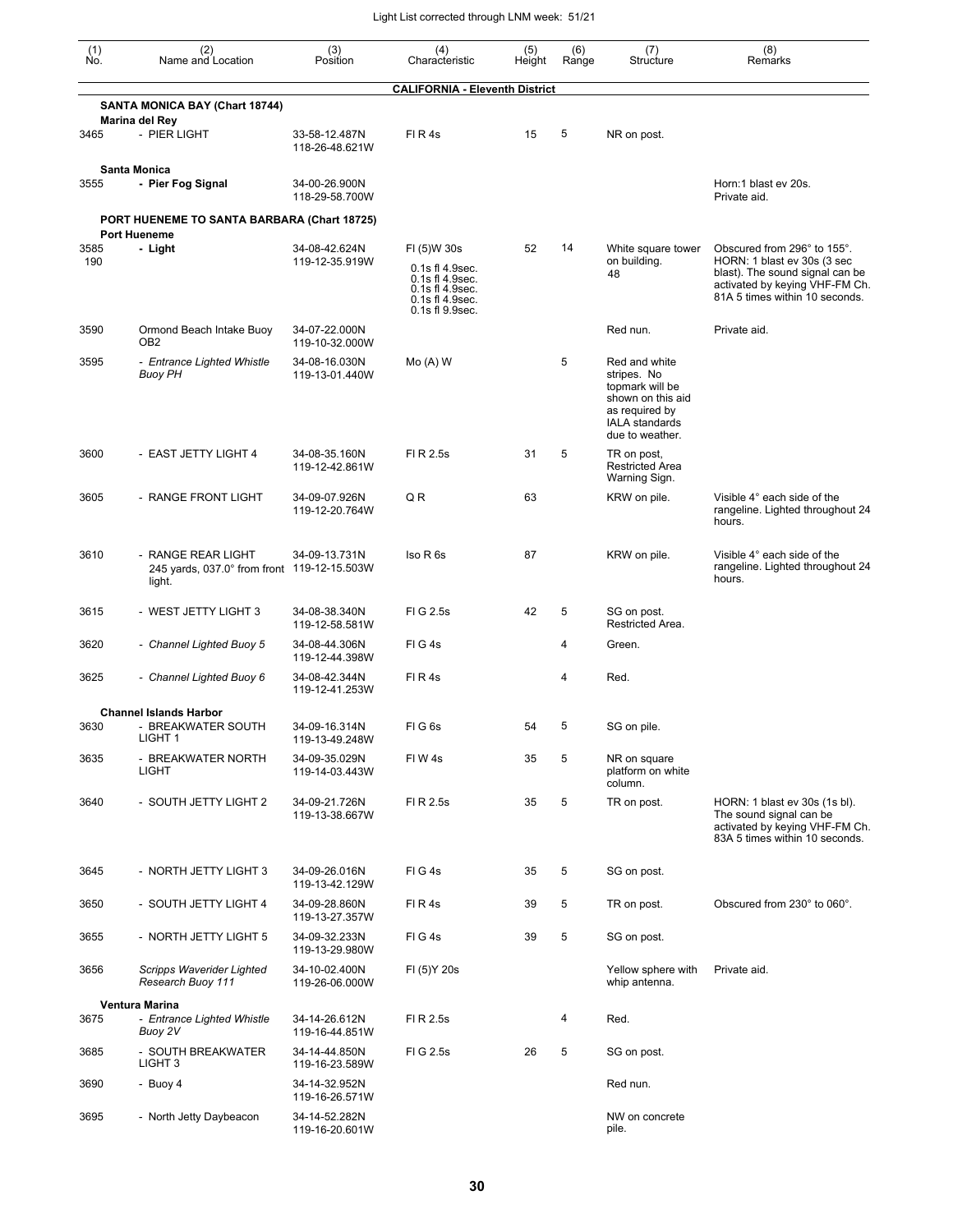| $\begin{smallmatrix} (1) \ N0. \end{smallmatrix}$ | (2)<br>Name and Location                       | (3)<br>Position                 | (4)<br>Characteristic                 | (5)<br>Height | (6)<br>Range | (7)<br>Structure                                                                                                                   | (8)<br>Remarks                                                                                                                                   |
|---------------------------------------------------|------------------------------------------------|---------------------------------|---------------------------------------|---------------|--------------|------------------------------------------------------------------------------------------------------------------------------------|--------------------------------------------------------------------------------------------------------------------------------------------------|
|                                                   |                                                |                                 | <b>CALIFORNIA - Eleventh District</b> |               |              |                                                                                                                                    |                                                                                                                                                  |
|                                                   | PORT HUENEME TO SANTA BARBARA (Chart 18725)    |                                 |                                       |               |              |                                                                                                                                    |                                                                                                                                                  |
| 3700                                              | <b>Ventura Marina</b><br>- SOUTH JETTY LIGHT 6 | 34-14-46.374N<br>119-16-12.969W | FIR4s                                 | 26            | 5            | TR on pile.                                                                                                                        | HORN: 1 blast ev 10s (1s bl).<br>The sound signal can be<br>activated by keying VHF-FM Ch.<br>81A 5 times within 10 seconds.                     |
| 3705                                              | - NORTH JETTY LIGHT 7                          | 34-14-52.128N<br>119-16-16.785W | $FI$ G 4s                             | 26            | 4            | SG on pole.                                                                                                                        |                                                                                                                                                  |
| 3715                                              | - Channel Buoy 8                               | 34-14-52.536N<br>119-16-09.855W |                                       |               |              | Red nun.                                                                                                                           | Buoy may be frequently<br>relocated due to changing<br>conditions.                                                                               |
| 3720                                              | - Channel Buoy 9                               | 34-14-57.184N<br>119-16-10.183W |                                       |               |              | Green can.                                                                                                                         | Buoy may be frequently<br>relocated due to changing<br>conditions.                                                                               |
| 3725                                              | - Channel Buoy 10                              | 34-14-57.761N<br>119-16-05.344W |                                       |               |              | Red nun.                                                                                                                           | Buoy may be frequently<br>relocated due to changing<br>conditions.                                                                               |
|                                                   | Santa Barbara Harbor                           |                                 |                                       |               |              |                                                                                                                                    |                                                                                                                                                  |
| 3750                                              | - BREAKWATER LIGHT                             | 34-24-17.376N<br>119-41-16.312W | FIW 2.5s                              | 35            | 8            | NG on pile.                                                                                                                        | HORN: 2 blasts ev 20s (2s bl-2s<br>si-2s bl-14s si). The sound<br>signal can be activated upon<br>request to the Santa Barbara<br>Harbor Patrol. |
| 3755                                              | - Lighted Bell Buoy SB                         | 34-24-04.002N<br>119-40-45.531W | $Mo(A)$ W                             |               | 5            | Red and white<br>stripes. No<br>topmark will be<br>shown on this aid<br>as required by<br><b>IALA</b> standards<br>due to weather. |                                                                                                                                                  |
| 3760                                              | - Lighted Buoy 3                               | 34-24-17.617N<br>119-41-02.702W | FIG 2.5s                              |               | 4            | Green.                                                                                                                             |                                                                                                                                                  |
| 3765                                              | - LIGHT 4                                      | 34-24-29.010N<br>119-41-06.352W | FIR6s                                 | 25            | 5            | TR on post.                                                                                                                        |                                                                                                                                                  |
| 3767                                              | SANTA BARBARA<br>BREAKWATER EXTENSION<br>LIGHT | 34-24-27.948N<br>119-41-16.312W | FIW 4s                                | 20            | 5            | NG on post.                                                                                                                        |                                                                                                                                                  |
| 3770                                              | - Lighted Buoy 5                               | 34-24-26.078N<br>119-41-09.775W | FIG4s                                 |               | 3            | Green.                                                                                                                             | Buoy may be frequently<br>relocated due to changing<br>conditions.                                                                               |
| 3772                                              | - Lighted Buoy 6                               | 34-24-31.037N<br>119-41-09.508W | FI R 2.5s                             |               | 3            | Red.                                                                                                                               | Buoy may be frequently<br>relocated due to changing<br>conditions.                                                                               |
| 3775                                              | - Lighted Buoy 7                               | 34-24-29.604N<br>119-41-12.298W | FIG6s                                 |               | 4            | Green.                                                                                                                             | Buoy may be frequently<br>relocated due to changing<br>conditions.                                                                               |
| 3780                                              | - Lighted Buoy 8                               | 34-24-33.119N<br>119-41-12.628W | FIR6s                                 |               | 3            | Red.                                                                                                                               | Buoy may be frequently<br>relocated due to changing<br>conditions.                                                                               |
| 3785                                              | - Lighted Buoy 11                              | 34-24-30.757N<br>119-41-16.630W | Q G                                   |               | 3            | Green.                                                                                                                             | Buoy may be frequently<br>relocated due to changing<br>conditions.                                                                               |
| 3790                                              | - Lighted Buoy 10                              | 34-24-32.836N<br>119-41-16.574W | FIR4s                                 |               | 3            | Red.                                                                                                                               | Buoy may be frequently<br>relocated due to changing<br>conditions.                                                                               |
| 3792                                              | - Lighted Buoy 12                              | 34-24-29.541N<br>119-41-21.472W | FI R 2.5s                             |               | 3            | Red.                                                                                                                               | Buoy may be frequently<br>relocated due to changing<br>conditions.                                                                               |
| 3795                                              | - LIGHT 14                                     | 34-24-25.956N<br>119-41-27.388W | Q R                                   | 15            | 4            | TR on post.                                                                                                                        |                                                                                                                                                  |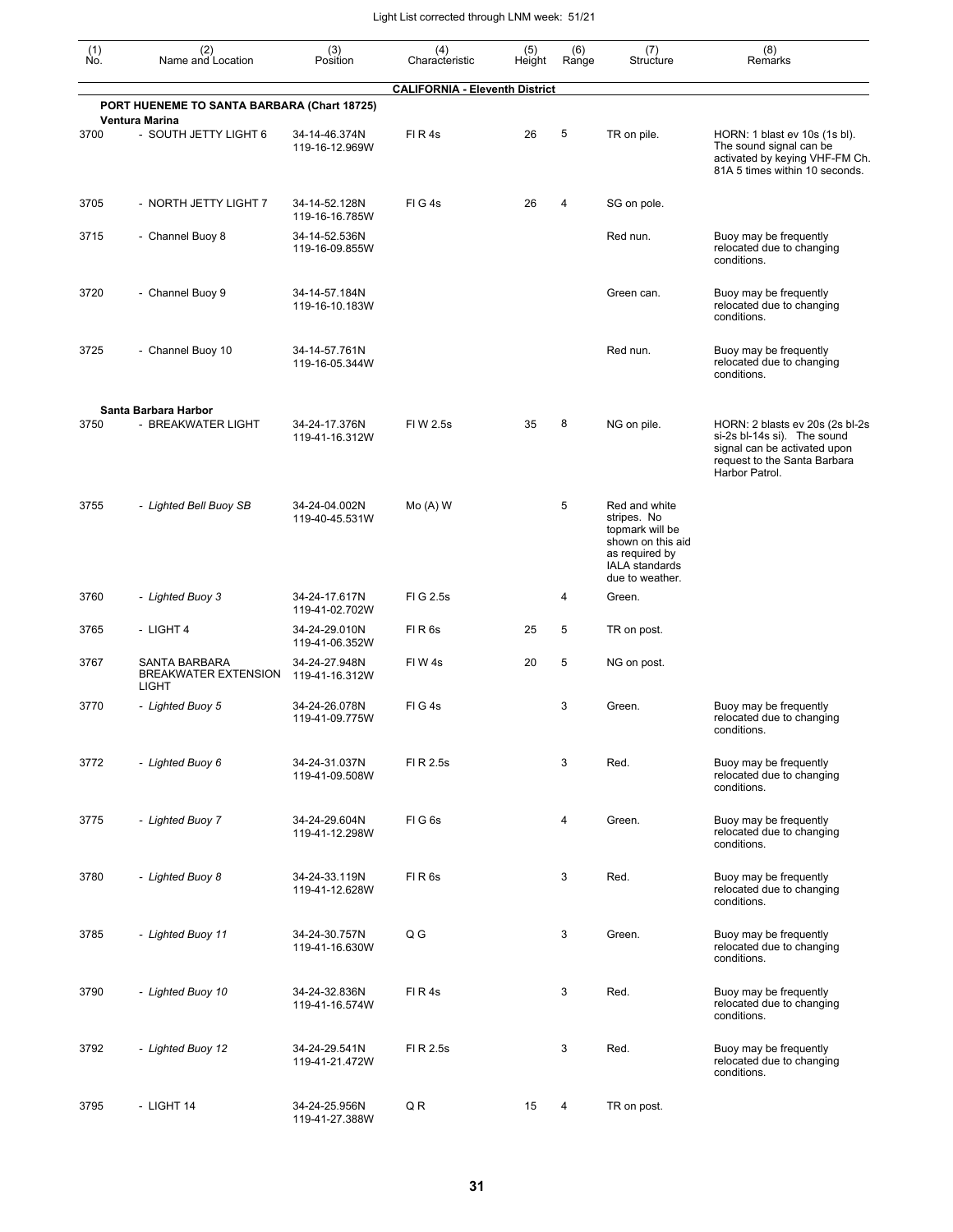| $\begin{smallmatrix} (1) \\ \mathsf{No}. \end{smallmatrix}$ | (2)<br>Name and Location                                                         | (3)<br>Position                 | (4)<br>Characteristic                 | (5)<br>Height | (6)<br>Range | (7)<br>Structure                                                                                                                   | (8)<br>Remarks                                                                                          |
|-------------------------------------------------------------|----------------------------------------------------------------------------------|---------------------------------|---------------------------------------|---------------|--------------|------------------------------------------------------------------------------------------------------------------------------------|---------------------------------------------------------------------------------------------------------|
|                                                             |                                                                                  |                                 | <b>CALIFORNIA - Eleventh District</b> |               |              |                                                                                                                                    |                                                                                                         |
|                                                             | <b>ESTERO BAY (Chart 18703)</b><br>Port San Luis                                 |                                 |                                       |               |              |                                                                                                                                    |                                                                                                         |
| 3815                                                        | - Lighted Whistle Buoy 3                                                         | 35-09-13.970N<br>120-44-56.581W | $FI$ G 4s                             |               | 4            | Green.                                                                                                                             |                                                                                                         |
| 3820.1                                                      | - Channel Lighted Buoy 4                                                         | 35-09-38.280N<br>120-44-48.120W | FI R 2.5s                             |               |              | Red.                                                                                                                               | Private aid.                                                                                            |
| 3820.2                                                      | - Channel Lighted Buoy 5                                                         | 35-09-36.500N<br>120-44-51.000W | FIG 2.5s                              |               |              | Green.                                                                                                                             | Private aid.                                                                                            |
| 3820.3                                                      | - Channel Buoy 6                                                                 | 35-09-44.220N<br>120-44-53.300W |                                       |               |              | Red nun.                                                                                                                           | Private aid.                                                                                            |
| 3820.4                                                      | - Channel Buoy 7                                                                 | 35-09-42.500N<br>120-44-56.300W |                                       |               |              | Green can.                                                                                                                         | Private aid.                                                                                            |
| 3820.5                                                      | - Channel Buoy 8                                                                 | 35-09-50.160N<br>120-44-58.600W | FIR4s                                 |               |              | Red nun.                                                                                                                           | Private aid.                                                                                            |
| 3820.6                                                      | - Channel Buoy 9                                                                 | 35-09-50.480N<br>120-45-01.560W | FIG4s                                 |               |              | Green can.                                                                                                                         | Private aid.                                                                                            |
| 3820.7                                                      | - Channel Buoy 10                                                                | 35-09-56.100N<br>120-45-03.900W |                                       |               |              | Red nun.                                                                                                                           | Private aid.                                                                                            |
| 3820.8                                                      | - Channel Buoy 11                                                                | 35-09-54.400N<br>120-45-06.800W |                                       |               |              | Green can.                                                                                                                         | Private aid.                                                                                            |
| 3820.9                                                      | - Channel Lighted Buoy 12                                                        | 35-10-02.040N<br>120-45-09.100W | FIR4s                                 |               |              | Red nun.                                                                                                                           | Private aid.                                                                                            |
| 3821                                                        | - Channel Lighted Buoy 13                                                        | 35-10-00.000N<br>120-45-12.000W | $FI$ G 4s                             |               |              | Green can.                                                                                                                         | Private aid.                                                                                            |
| 3832                                                        | AVILA BEACH CAL POLY<br>PIER LIGHT                                               | 35-10-11.100N<br>120-44-27.600W | F W                                   | 24            |              | On post.                                                                                                                           | Private aid.                                                                                            |
| 3833                                                        | Scripps Waverider Lighted<br>Research Buoy 076                                   | 35-12-13.800N<br>120-51-33.600W | FI (5) Y 20s                          |               |              | Yellow sphere with<br>whip antenna.                                                                                                | Private aid.                                                                                            |
| 3835<br>240                                                 | <b>MORRO BAY WEST</b><br><b>BREAKWATER LIGHT</b>                                 | 35-21-46.296N<br>120-52-11.417W | FIW4s                                 | 36            | 9            | White column.                                                                                                                      | Light obscured from 176° to<br>$207^\circ$ .<br>HORN: 1 blast ev 30s (3s bl),<br>operates continuously. |
| 3840                                                        | <b>Morro Bay Channel</b><br>Morro Bay Approach Lighted<br><b>Whistle Buoy MB</b> | 35-21-35.358N<br>120-52-49.871W | $Mo(A)$ W                             |               | 5            | Red and white<br>stripes. No<br>topmark will be<br>shown on this aid<br>as required by<br><b>IALA</b> standards<br>due to weather. | AIS: MMSI 993692037                                                                                     |
| 3845                                                        | - Lighted Buoy 2                                                                 | 35-21-36.614N<br>120-52-30.697W | FIR4s                                 |               | 4            | Red nun.                                                                                                                           |                                                                                                         |
| 3850                                                        | - Lighted Buoy 3                                                                 | 35-21-45.610N<br>120-52-08.131W | FIG 2.5s                              |               | 4            | Green.                                                                                                                             | Buoy may be frequently<br>relocated due to changing<br>conditions.                                      |
| 3855                                                        | - Lighted Buoy 4                                                                 | 35-21-44.800N<br>120-52-01.820W | FI R 2.5s                             |               | 3            | Red.                                                                                                                               | Buoy may be frequently<br>relocated due to changing<br>conditions.                                      |
| 3856                                                        | - Lighted Buoy 4A                                                                | 35-21-56.033N<br>120-51-56.923W | FIR4s                                 |               | 3            | Red.                                                                                                                               | Buoy may be frequently<br>relocated due to changing<br>conditions.                                      |
| 3860                                                        | - Lighted Buoy 5                                                                 | 35-21-57.184N<br>120-52-00.876W | FIG4s                                 |               | 4            | Green.                                                                                                                             | Buoy may be frequently<br>relocated due to changing<br>conditions.                                      |
| 3865                                                        | - Lighted Buoy 6                                                                 | 35-22-06.477N<br>120-51-49.517W | FIR <sub>6s</sub>                     |               | 4            | Red.                                                                                                                               | Buoy may be frequently<br>relocated due to changing<br>conditions.                                      |
| 3870                                                        | - Lighted Buoy 7                                                                 | 35-22-05.047N<br>120-51-53.627W | FIG6s                                 |               | 4            | Green.                                                                                                                             | Buoy may be frequently<br>relocated due to changing<br>conditions.                                      |
| 3875                                                        | - Lighted Buoy 8                                                                 | 35-22-13.891N<br>120-51-38.625W | FI R 2.5s                             |               | 3            | Red.                                                                                                                               | Buoy may be frequently<br>relocated due to changing<br>conditions.                                      |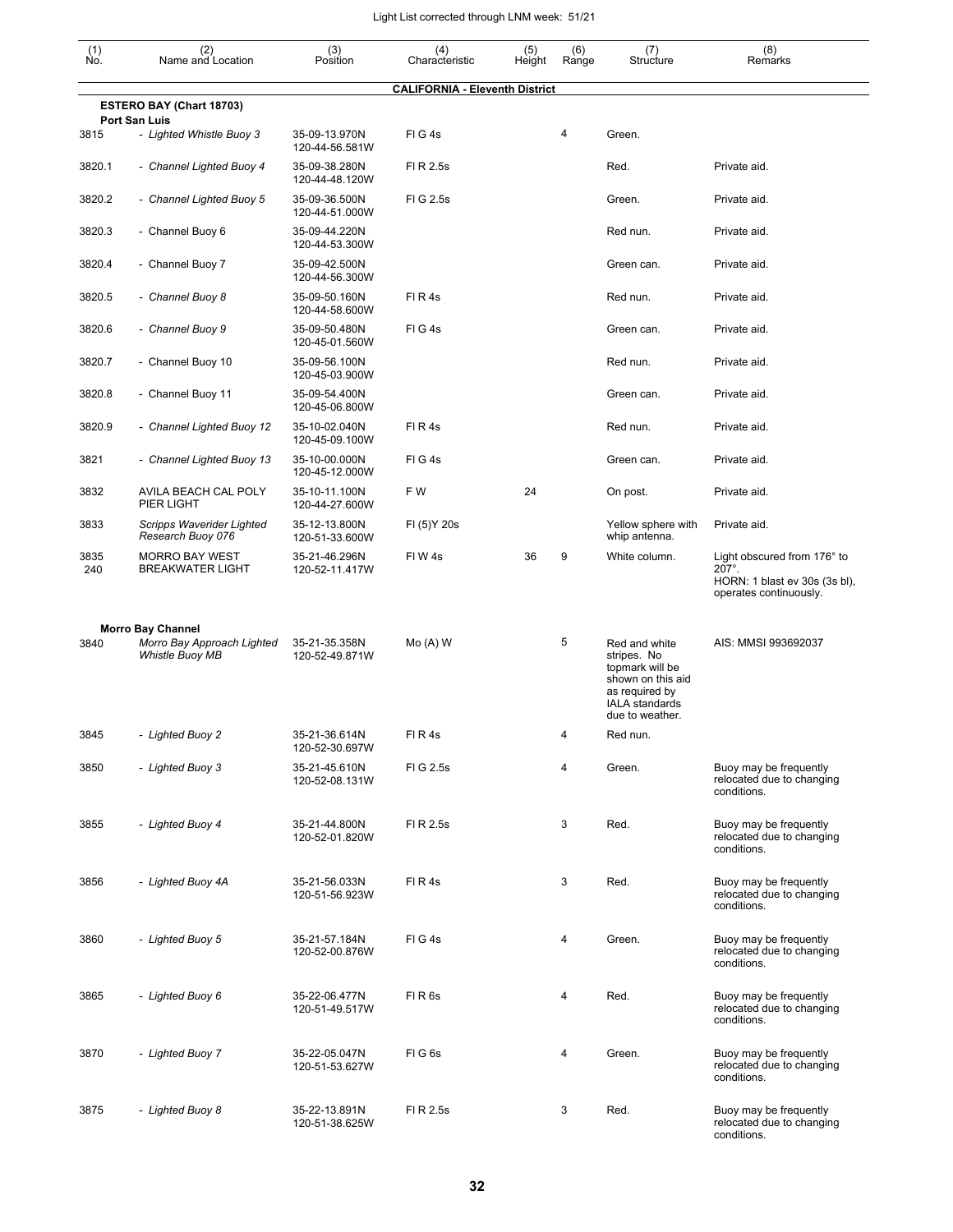| $\begin{smallmatrix} (1) \ N0. \end{smallmatrix}$ | (2)<br>Name and Location                                                | (3)<br>Position                 | (4)<br>Characteristic                 | (5)<br>Height | (6)<br>Range | (7)<br>Structure                    | (8)<br>Remarks                                                                                                                                        |
|---------------------------------------------------|-------------------------------------------------------------------------|---------------------------------|---------------------------------------|---------------|--------------|-------------------------------------|-------------------------------------------------------------------------------------------------------------------------------------------------------|
|                                                   |                                                                         |                                 | <b>CALIFORNIA - Eleventh District</b> |               |              |                                     |                                                                                                                                                       |
|                                                   | ESTERO BAY (Chart 18703)                                                |                                 |                                       |               |              |                                     |                                                                                                                                                       |
| 3877                                              | <b>Morro Bay Channel</b><br>MORRO BAY ROUGH BAR<br><b>WARNING LIGHT</b> | 35-22-15.372N<br>120-51-31.588W | Q Y                                   | 40            |              | NW labeled<br>ROUGH BAR on<br>pier. | Lights flash when seas exceed<br>four feet in height.<br>Lights extinguished for lesser bar<br>conditions, but with no guarantee<br>that bar is safe. |
| 3880                                              | - Buoy 10                                                               | 35-22-09.094N<br>120-51-26.452W | $FI$ R 4s                             |               | 3            | Red.                                | Buoy may be frequently<br>relocated due to changing<br>conditions.                                                                                    |
| 3885                                              | - Daybeacon 12                                                          | 35-21-59.604N<br>120-51-17.723W |                                       |               |              | TR on pile.                         |                                                                                                                                                       |
| 3890                                              | - Daybeacon 14                                                          | 35-21-45.342N<br>120-51-12.647W |                                       |               |              | TR on pile.                         |                                                                                                                                                       |
| 3895                                              | - Daybeacon 16                                                          | 35-21-29.688N<br>120-51-07.631W |                                       |               |              | TR on pile.                         |                                                                                                                                                       |
| 3900                                              | - Daybeacon 17                                                          | 35-21-17.685N<br>120-50-55.266W |                                       |               |              | SG on pile.                         |                                                                                                                                                       |
| 3905                                              | - Daybeacon 18                                                          | 35-21-16.461N<br>120-50-57.604W |                                       |               |              | TR on pile.                         |                                                                                                                                                       |
| 3910                                              | - Daybeacon 20                                                          | 35-21-05.772N<br>120-50-48.045W |                                       |               |              | TR on pile.                         |                                                                                                                                                       |
|                                                   | <b>Estero Bay</b>                                                       |                                 |                                       |               |              |                                     |                                                                                                                                                       |
| 3955                                              | Mouse Rock Bell Buoy 3MR                                                | 35-26-18.916N<br>120-54-31.507W |                                       |               |              | Green.                              |                                                                                                                                                       |
| 3960                                              | Constantine Rock Buoy 1CR                                               | 35-26-08.654N<br>120-56-48.239W |                                       |               |              | Green can.                          |                                                                                                                                                       |
|                                                   | <b>MONTEREY BAY (Chart 18685)</b><br><b>Monterey</b>                    |                                 |                                       |               |              |                                     |                                                                                                                                                       |
| 3964                                              | <b>Santa Cruz</b><br>Scripps Waverider Lighted<br>Research Buoy 158     | 36-37-34.500N<br>121-54-25.560W | FI (5) Y 20s                          |               |              | Yellow sphere with<br>whip antenna  | Private aid.                                                                                                                                          |
| 3965                                              | Monterey Bay Lighted Bell<br>Buoy 4                                     | 36-37-28.546N<br>121-53-45.419W | FIR4s                                 |               | 4            | Red.                                |                                                                                                                                                       |
| 3970                                              | MONTEREY HARBOR LIGHT<br>6                                              | 36-36-30.542N<br>121-53-22.947W | Oc R 4s                               | 20            | 6            | TR on pile.                         | HORN: 1 blast ev 30s (3s bl).                                                                                                                         |
|                                                   | <b>Monterey Harbor</b>                                                  |                                 |                                       |               |              |                                     |                                                                                                                                                       |
| 3972.1                                            | - Junction Lighted Buoy A                                               | 36-36-28.140N<br>121-53-19.500W | $FI (2+1)R 6s$                        |               |              | Red and green<br>bands.             | Private aid.                                                                                                                                          |
| 3972.2                                            | - North Channel Lighted Buoy 36-36-29.500N<br>1                         | 121-53-25.300W                  | FIG4s                                 |               |              | Green.                              | Private aid.                                                                                                                                          |
| 3973.1                                            | - Main Channel Lighted Buoy<br>$\overline{c}$                           | 36-36-24.800N<br>121-53-22.200W | FIR4s                                 |               |              | Red.                                | Private aid.                                                                                                                                          |
| 3973.2                                            | - Main Channel Lighted Buoy<br>3                                        | 36-36-23.800N<br>121-53-20.100W | FIG4s                                 |               |              | Green.                              | Private aid.                                                                                                                                          |
| 3973.3                                            | - Main Channel Lighted Buoy<br>4                                        | 36-36-21.300N<br>121-53-25.800W | FIR <sub>6s</sub>                     |               |              | Red.                                | Private aid.                                                                                                                                          |
| 3973.4                                            | - Main Channel Lighted Buoy<br>5                                        | 36-36-19.900N<br>121-53-25.600W | FIG4s                                 |               |              | Green.                              | Private aid.                                                                                                                                          |
| 3973.5                                            | - Main Channel Lighted Buoy 36-36-19.300N<br>6                          | 121-53-28.100W                  | FIR4s                                 |               |              | Red.                                | Private aid.                                                                                                                                          |
| 3973.6                                            | - MAIN CHANNEL LIGHT 7                                                  | 36-36-16.860N<br>121-53-29.760W | FIG6s                                 |               |              | On corner of<br><b>Breakwater</b>   | Private aid.                                                                                                                                          |
| 3975.1                                            | - Mooring Area Lighted Marker 36-36-19.800N<br>Buoy W                   | 121-53-18.300W                  | FIY <sub>4s</sub>                     |               |              | Yellow.                             | Private aid.                                                                                                                                          |
| 3975.2                                            | - Mooring Area Lighted Marker 36-36-19.800N<br>Buoy X                   | 121-53-13.080W                  | FIY <sub>4s</sub>                     |               |              | Yellow.                             | Private aid.                                                                                                                                          |
| 3975.3                                            | - Mooring Area Lighted Marker 36-36-12.120N<br>Buoy Y                   | 121-53-19.740W                  | FIY <sub>4s</sub>                     |               |              | Yellow.                             | Private aid.                                                                                                                                          |
| 3975.4                                            | - Mooring Area Lighted Marker 36-36-10.500N<br>Buoy Z                   | 121-53-13.080W                  | FIY <sub>4s</sub>                     |               |              | Yellow.                             | Private aid.                                                                                                                                          |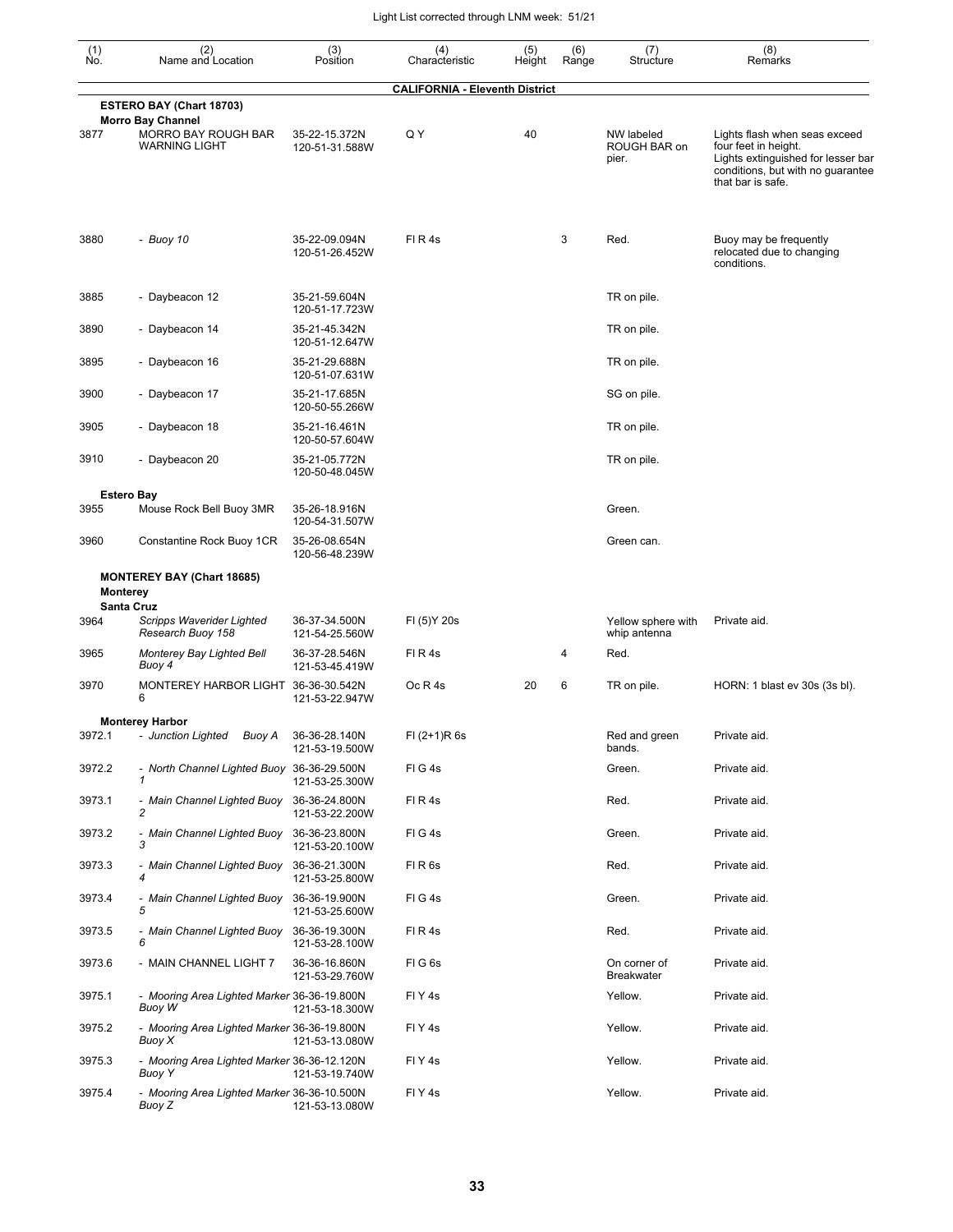| (1)<br>Ño.  | (2)<br>Name and Location                                                               | (3)<br>Position                 | (4)<br>Characteristic                 | (5)<br>Height | (6)<br>Range | (7)<br>Structure                                        | (8)<br>Remarks                                                                                         |
|-------------|----------------------------------------------------------------------------------------|---------------------------------|---------------------------------------|---------------|--------------|---------------------------------------------------------|--------------------------------------------------------------------------------------------------------|
|             |                                                                                        |                                 | <b>CALIFORNIA - Eleventh District</b> |               |              |                                                         |                                                                                                        |
|             | <b>MONTEREY BAY (Chart 18685)</b>                                                      |                                 |                                       |               |              |                                                         |                                                                                                        |
| 3990        | <b>Moss Landing</b><br>- Harbor Entrance Lighted Bell 36-47-56.154N<br><b>Buoy MLA</b> | 121-48-05.699W                  | $Mo(A)$ W                             |               | 4            | Red and white<br>stripes with red<br>spherical topmark. |                                                                                                        |
| 4000        | - HARBOR ENTRANCE<br><b>RANGE FRONT LIGHT</b>                                          | 36-48-33.663N<br>121-47-07.802W | Q G                                   | 15            |              | KRW on red pile.                                        | Visible 5.5° each side of the<br>rangeline.                                                            |
| 4005        | - HARBOR ENTRANCE<br>RANGE REAR LIGHT<br>64 yards, 052.5° from front<br>light.         | 36-48-34.818N<br>121-47-05.932W | Iso G 6s                              | 25            |              | KRW on red pile.                                        | Visible 5.5° each side of the<br>rangeline.                                                            |
| 4010        | - Harbor Channel Buoy 1                                                                | 36-48-20.854N<br>121-47-33.412W |                                       |               |              | Green can.                                              |                                                                                                        |
| 4020        | - HARBOR ENTRANCE<br>LIGHT <sub>3</sub>                                                | 36-48-25.014N<br>121-47-27.516W | FIG4s                                 | 22            | 4            | SG on pile.                                             | Ra ref.                                                                                                |
| 4025        | - HARBOR ENTRANCE<br>LIGHT <sub>2</sub>                                                | 36-48-20.934N<br>121-47-22.061W | Oc R 4s                               | 22            | 4            | TR on pile.                                             | HORN: 2 blasts ev 30s (2s bl-2s<br>si-2s bl-24s si), operates<br>continuously.<br>Ra ref.              |
| 4030        | - HARBOR CHANNEL LIGHT 36-48-30.027N<br>4                                              | 121-47-11.479W                  | FIR4s                                 | 15            | 3            | TR on pile.                                             |                                                                                                        |
| 4035        | - Harbor Channel Daybeacon 36-48-31.269N<br>5                                          | 121-47-05.986W                  |                                       |               |              | SG on pile.                                             |                                                                                                        |
| 4040        | - Harbor Channel Buoy 6                                                                | 36-48-29.833N<br>121-47-08.557W |                                       |               |              | Red nun.                                                |                                                                                                        |
| 4045        | - HARBOR CHANNEL LIGHT 36-48-27.807N<br>8                                              | 121-47-07.720W                  | FI R 2.5s                             | 15            | 3            | TR on pile.                                             |                                                                                                        |
| 4050        | - Harbor Channel Buoy 9                                                                | 36-48-22.511N<br>121-47-06.654W |                                       |               |              | Green can.                                              |                                                                                                        |
| 4055        | - Harbor Channel Buoy 11                                                               | 36-48-18.762N<br>121-47-06.714W |                                       |               |              | Green can.                                              |                                                                                                        |
| 4080        | <b>Santa Cruz</b><br>- Lighted Whistle Buoy SC                                         | 36-56-20.377N<br>122-00-34.656W | $Mo(A)$ W                             |               | 4            | Red and white<br>stripes.                               | No topmark will be shown on this<br>aid as required by IALA<br>standards due to weather.               |
|             | <b>Monterey</b>                                                                        |                                 |                                       |               |              |                                                         |                                                                                                        |
| 4082        | <b>Santa Cruz</b><br>UCSD CDIP Wave Buoy 254                                           | 36-56-04.000N<br>122-02-02.000W | FI (5) Y 20s                          |               |              |                                                         | Private aid.                                                                                           |
| 4085<br>300 | <b>Santa Cruz</b><br>- WEST BREAKWATER<br><b>LIGHT</b>                                 | 36-57-38.544N<br>122-00-07.920W | Oc G 4s                               | 60            | 8            | White cylindrical<br>structure.                         | HORN: 1 blast ev 30s (3s bl).                                                                          |
| 4090        | - Harbor Buoy 1                                                                        | 36-57-40.898N<br>122-00-07.817W |                                       |               |              | Green can.                                              | Maintained from May 1 to Nov.<br>1. Buoy may be frequently<br>relocated due to changing<br>conditions. |
| 4095        | - Harbor Lighted Buoy 2                                                                | 36-57-41.089N<br>122-00-05.671W | FIR4s                                 |               | 3            | Red.                                                    | Maintained from May 1 to Nov.<br>1. Buoy may be frequently<br>relocated due to changing<br>conditions. |
| 4100        | - Harbor Buoy 3                                                                        | 36-57-46.279N<br>122-00-08.436W |                                       |               |              | Green can.                                              | Maintained from May 1 to Nov.<br>1. Buoy may be frequently<br>relocated due to changing<br>conditions. |
| 4105        | - Harbor Buoy 4                                                                        | 36-57-46.423N<br>122-00-06.950W |                                       |               |              | Red nun.                                                | Maintained from May 1 to Nov.<br>1. Buoy may be frequently<br>relocated due to changing<br>conditions. |
| 4110<br>305 | - Light                                                                                | 36-57-05.340N<br>122-01-36.360W | FIW 5s                                | 60            |              | White lantern<br>house on brick<br>building. 39.        | Light obscured from 085-220<br>degrees.<br>Private aid.                                                |
| 4115        | - Municipal Wharf Signal                                                               | 36-57-25.940N<br>122-01-01.930W |                                       |               |              |                                                         | HORN : 1 blast ev 15s (2s bl).<br>Private aid.                                                         |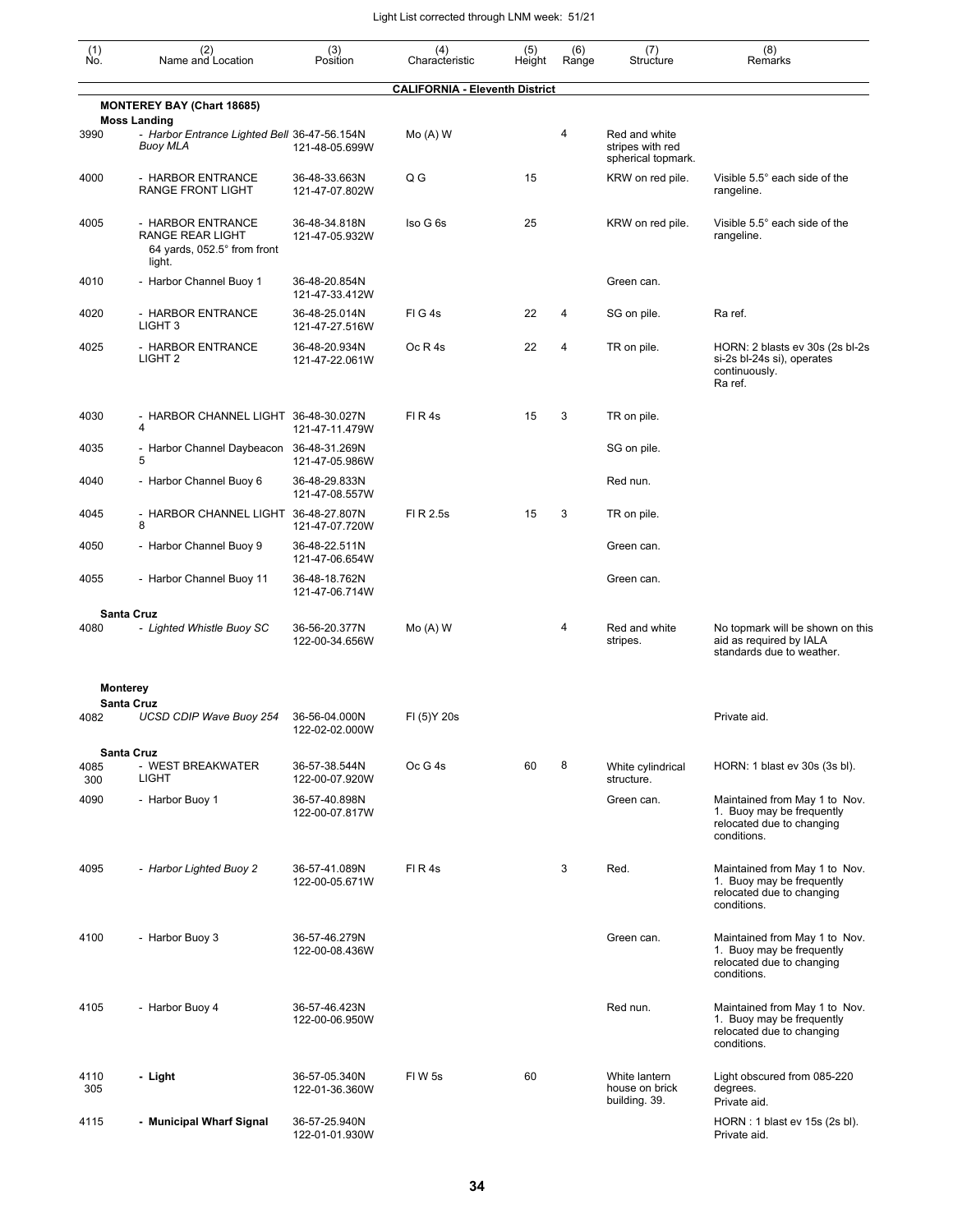| (1)<br>Ño.  | (2)<br>Name and Location                                                                         | (3)<br>Position                 | (4)<br>Characteristic                 | (5)<br>Height | (6)<br>Range | (7)<br>Structure                    | (8)<br>Remarks                                                                                                                                                                                                                                             |
|-------------|--------------------------------------------------------------------------------------------------|---------------------------------|---------------------------------------|---------------|--------------|-------------------------------------|------------------------------------------------------------------------------------------------------------------------------------------------------------------------------------------------------------------------------------------------------------|
|             |                                                                                                  |                                 | <b>CALIFORNIA - Eleventh District</b> |               |              |                                     |                                                                                                                                                                                                                                                            |
| 4125        | HALF MOON BAY (Chart 18682)<br>Southeast Reef Southern End 37-27-52.901N<br>Lighted Gong Buoy 1S | 122-28-11.003W                  | FIG <sub>6s</sub>                     |               | 5            | Green.                              |                                                                                                                                                                                                                                                            |
| 4130        | <b>Pillar Point Harbor</b><br>- Entrance Lighted Gong Buoy 37-29-10.422N<br>1                    | 122-30-21.959W                  | FIG 2.5s                              |               | 4            | Green.                              |                                                                                                                                                                                                                                                            |
| 4135        | - Entrance Lighted Buoy 2                                                                        | 37-28-22.251N<br>122-29-02.835W | FIR4s                                 |               | 4            | Red.                                |                                                                                                                                                                                                                                                            |
| 4140        | - Entrance Lighted Bell Buoy 3 37-28-53.491N                                                     | 122-28-58.995W                  | FIG4s                                 |               | 5            | Green.                              |                                                                                                                                                                                                                                                            |
| 4145        | - ENTRANCE LIGHT                                                                                 | 37-29-38.485N<br>122-29-05.003W | FIW <sub>5s</sub>                     | 50            | 9            | White cylindrical<br>structure.     | Obscured from 355° to 102°.<br>HORN: 1 blast ev 10s (1s bl),<br>operates continuously.                                                                                                                                                                     |
| 4150        | - LIGHT 6                                                                                        | 37-29-43.226N<br>122-29-08.517W | FIR <sub>6s</sub>                     | 30            | 4            | TR on skeleton<br>tower.            |                                                                                                                                                                                                                                                            |
| 4151        | PILLAR POINT INNER<br><b>HARBOR LIGHT 2</b>                                                      | 37-30-00.787N<br>122-29-04.540W | FI R 2.5s                             | 16            |              | TR on breakwater.                   | Private aid.                                                                                                                                                                                                                                               |
| 4153        | PILLAR POINT INNER<br><b>HARBOR LIGHT 1</b>                                                      | 37-30-00.270N<br>122-28-46.640W | FI G 2.5s                             | 16            |              | SG on breakwater.                   | Private aid.                                                                                                                                                                                                                                               |
|             | GULF OF THE FARALLONES (Chart 18645)<br><b>Gulf of the Farallones</b>                            |                                 |                                       |               |              |                                     |                                                                                                                                                                                                                                                            |
| 4155        | Colorado Reef Lighted Buoy<br>26                                                                 | 37-32-10.035N<br>122-33-09.066W | FI R 2.5s                             |               | 4            | Red.                                |                                                                                                                                                                                                                                                            |
|             | <b>ENTRANCE TO SAN FRANCISCO BAY (Chart 18649)</b>                                               |                                 |                                       |               |              |                                     |                                                                                                                                                                                                                                                            |
| 4160        | San Francisco Main Ship Channel<br>- Lighted Bell Buoy 1                                         | 37-46-11.197N<br>122-37-55.998W | Q G                                   |               | 5            | Green.                              | AIS: 993699998                                                                                                                                                                                                                                             |
| 4165        | - Lighted Whistle Buoy 2                                                                         | 37-45-48.020N<br>122-37-44.551W | Q R                                   |               | 5            | Red.                                | AIS: 993692278                                                                                                                                                                                                                                             |
| 4170        | - Lighted Buoy 3                                                                                 | 37-46-24.819N<br>122-37-08.009W | FIG4s                                 |               | 4            | Green.                              |                                                                                                                                                                                                                                                            |
| 4175        | - Lighted Buoy 4                                                                                 | 37-46-01.660N<br>122-36-57.399W | FIR4s                                 |               | 4            | Red.                                |                                                                                                                                                                                                                                                            |
| 4180        | - Lighted Bell Buoy 5                                                                            | 37-46-38.110N<br>122-36-22.100W | FIG <sub>6s</sub>                     |               | 4            | Green.                              |                                                                                                                                                                                                                                                            |
| 4185        | - Lighted Buoy 6                                                                                 | 37-46-14.940N<br>122-36-10.826W | FIR <sub>6s</sub>                     |               | 4            | Red.                                |                                                                                                                                                                                                                                                            |
| 4187        | Scripps Waverider Lighted<br>Research Buoy 142                                                   | 37-47-10.200N<br>122-38-03.000W | FI (5) Y 20s                          |               |              | Yellow sphere with<br>whip antenna. | Private aid.                                                                                                                                                                                                                                               |
| 4190        | - Lighted Bell Buoy 7                                                                            | 37-46-54.729N<br>122-35-23.674W | FIG 2.5s                              |               | 4            | Green.                              |                                                                                                                                                                                                                                                            |
| 4195        | - Lighted Whistle Buoy 8                                                                         | 37-46-31.449N<br>122-35-14.273W | FI R 2.5s                             |               | 4            | Red.                                |                                                                                                                                                                                                                                                            |
| 4200        | DRAKES BAY (Chart 18647)<br><b>Drakes Bay Lighted Whistle</b>                                    | 37-58-57.753N                   | FIG <sub>6s</sub>                     |               | 5            | Green.                              |                                                                                                                                                                                                                                                            |
| 4205        | Buoy 1<br>Duxbury Reef Lighted Buoy                                                              | 122-57-21.042W<br>37-51-36.600N | FIG6s                                 |               | 5            | Green.                              |                                                                                                                                                                                                                                                            |
|             | 1DR<br><b>ENTRANCE TO SAN FRANCISCO BAY (Chart 18649)</b>                                        | 122-41-43.479W                  |                                       |               |              |                                     |                                                                                                                                                                                                                                                            |
|             | <b>Bonita Channel</b>                                                                            |                                 |                                       |               | 18           |                                     |                                                                                                                                                                                                                                                            |
| 4220<br>370 | <b>Point Bonita Light</b>                                                                        | 37-48-56.132N<br>122-31-46.321W | Oc W <sub>4s</sub>                    | 124           |              | White tower on<br>building.<br>33   | Emergency light of reduced<br>intensity when main light is<br>extinguished.<br>HORN: 2 blasts ev 30s (2s bl-2s<br>si-2s bl-24s si). The sound signal<br>can be activated by keying VHF-<br>FM Ch. 81A 5 times within 10<br>seconds.<br>AIS MMSI: 993692000 |
| 4225        | - Lighted Whistle Buoy 2                                                                         | 37-50-00.953N<br>122-34-05.841W | FIR <sub>6s</sub>                     |               | 4            | Red.                                |                                                                                                                                                                                                                                                            |
| 4230        | - Buoy 4                                                                                         | 37-49-23.504N<br>122-33-15.458W |                                       |               |              | Red.                                |                                                                                                                                                                                                                                                            |
| 4235        | - Lighted Bell Buoy 3                                                                            | 37-49-35.604N<br>122-33-03.507W | FIG4s                                 |               | 5            | Green.                              |                                                                                                                                                                                                                                                            |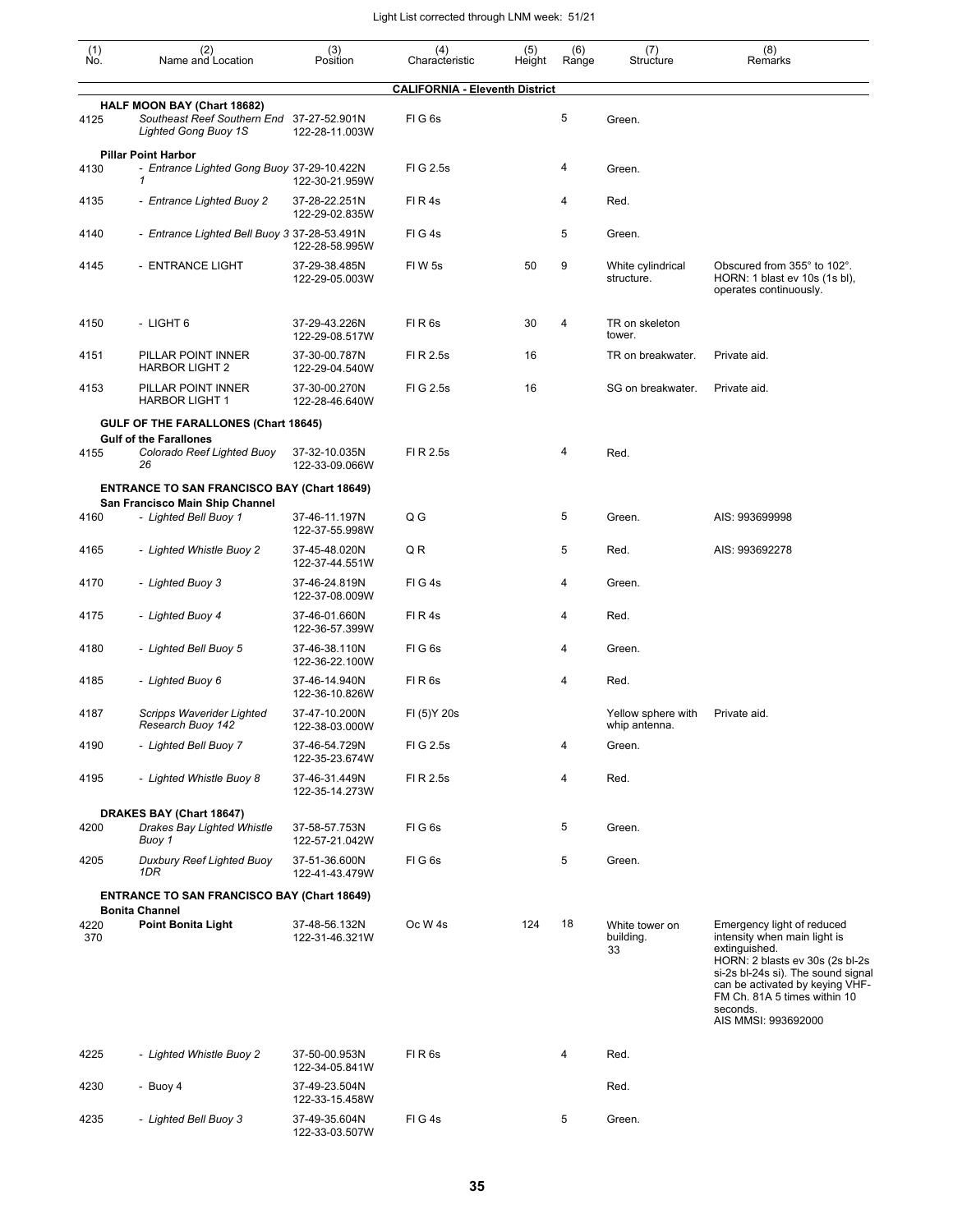| $\begin{smallmatrix} (1) \\ \mathsf{No} \end{smallmatrix}$ | (2)<br>Name and Location                                                                                  | (3)<br>Position                 | (4)<br>Characteristic                 | (5)<br>Height | (6)<br>Range | (7)<br>Structure                                                     | (8)<br>Remarks                                                                                                                                      |
|------------------------------------------------------------|-----------------------------------------------------------------------------------------------------------|---------------------------------|---------------------------------------|---------------|--------------|----------------------------------------------------------------------|-----------------------------------------------------------------------------------------------------------------------------------------------------|
|                                                            |                                                                                                           |                                 | <b>CALIFORNIA - Eleventh District</b> |               |              |                                                                      |                                                                                                                                                     |
| 4240                                                       | <b>ENTRANCE TO SAN FRANCISCO BAY (Chart 18649)</b><br>Four Fathom Bank Lighted Bell 37-48-45.767N<br>Buoy | 122-32-27.663W                  | $FI (2+1)R 6s$                        |               | 4            | Red and green<br>bands.                                              |                                                                                                                                                     |
| 4245<br>365                                                | <b>Mile Rocks Light</b>                                                                                   | 37-47-34.171N<br>122-30-37.405W | FIW <sub>5s</sub>                     | 49            | 14           | On cylindrical<br>structure with<br>white and orange<br>bands.<br>49 | AIS MMSI: 993692039                                                                                                                                 |
| 4250                                                       | POINT DIABLO LIGHT                                                                                        | 37-49-12.438N<br>122-29-58.057W | Iso W 6s                              | 85            | 9            | White square<br>house.                                               | HORN: 1 blast ev 15s (2s bl),<br>operates continuously.                                                                                             |
|                                                            | Golden Gate Bridge                                                                                        |                                 |                                       |               |              |                                                                      |                                                                                                                                                     |
| 4255                                                       | - Buoy 2                                                                                                  | 37-48-46.517N<br>122-28-49.579W |                                       |               |              | Red.                                                                 |                                                                                                                                                     |
| 4260                                                       | - SOUTH PIER LIGHT                                                                                        | 37-48-51.600N<br>122-28-39.860W | FI R 15s                              |               |              |                                                                      | HORN(2): Sound simultaneously<br>1 blast ev 20s (2s bl).<br>Private aid.                                                                            |
| 4262                                                       | - RACON G<br>Mid-span, center of channel. 122-28-42.870W                                                  | 37-49-11.030N                   |                                       |               |              |                                                                      | RACON: $G$ ( $-$ -.)<br>Private aid.                                                                                                                |
| 4265                                                       | - Midchannel Fog Signal                                                                                   | 37-49-00.000N<br>122-28-42.870W |                                       |               |              |                                                                      | DIAPHONE: 2 blast ev 40s (1s)<br>bl-2s si-1s bl-36s si)<br>Private aid.                                                                             |
| 4270                                                       | LIME POINT LIGHT                                                                                          | 37-49-31.622N<br>122-28-41.834W | FIW4s                                 | 15            | 8            | On post.                                                             |                                                                                                                                                     |
| 4280                                                       | San Francisco Bay<br>YELLOW BLUFF LIGHT                                                                   | 37-50-11.516N<br>122-28-19.988W | FIW <sub>6s</sub>                     | 75            | 7            | NR on single pile.                                                   |                                                                                                                                                     |
| 4285                                                       | PRESIDIO SHOAL LIGHT 2                                                                                    | 37-48-26.755N<br>122-27-38.754W | FI R 2.5s                             | 15            | 3            | TR on pile.                                                          |                                                                                                                                                     |
| 4290                                                       | <b>ANITA ROCK LIGHT</b>                                                                                   | 37-48-29.974N<br>122-27-12.774W | Q W                                   | 20            | 4            | NR on cylindrical<br>structure.                                      |                                                                                                                                                     |
| 4300                                                       | SAN FRANCISCO WEST<br>YACHT HARBOR LIGHT 2                                                                | 37-48-31.742N<br>122-26-23.897W | Q R                                   | 21            |              | TR on post                                                           | Private aid.                                                                                                                                        |
|                                                            | <b>ENTRANCE TO SAN FRANCISCO BAY (CHART 18649)</b>                                                        |                                 |                                       |               |              |                                                                      |                                                                                                                                                     |
| 4303                                                       | San Francisco Bay<br>San Francisco Marina West                                                            | 37-48-30.400N                   | <b>FIG5s</b>                          | 9             |              | On Post North end                                                    | Private aid.                                                                                                                                        |
|                                                            | Basin Light 1                                                                                             | 122-26-22.100W                  |                                       |               |              | floating wave<br>barrier.                                            |                                                                                                                                                     |
| 4303.1                                                     | <b>SAN FRANCISCO MARINA</b><br><b>WEST BASIN LIGHT 2</b>                                                  | 37-48-28.700N<br>122-26-20.400W | FIR <sub>5s</sub>                     | 9             |              | On Post South end<br>floating wave<br>barrier.                       | Private aid.                                                                                                                                        |
| 4303.2                                                     | SAN FRANCISCO MARINA<br><b>WEST BASIN LIGHT 3</b>                                                         | 37-48-27.200N<br>122-26-25.300W | FIG5s                                 | 9             |              | On Post North end<br>breakwater.                                     | Private aid.                                                                                                                                        |
| 4303.3                                                     | SAN FRANCISCO MARINA<br><b>WEST BASIN LIGHT A</b>                                                         | 37-48-25.400N<br>122-26-24.900W | FIW <sub>5s</sub>                     | 9             |              | On post.                                                             | Private aid.                                                                                                                                        |
|                                                            | <b>ENTRANCE TO SAN FRANCISCO BAY (Chart 18649)</b>                                                        |                                 |                                       |               |              |                                                                      |                                                                                                                                                     |
| 4305                                                       | San Francisco Bay<br>SAN FRANCISCO EAST<br>YACHT HARBOR LIGHT 2                                           | 37-48-28.740N<br>122-25-58.460W | Iso R 6s                              | 13            |              | On post.                                                             | Private aid.                                                                                                                                        |
| 4306                                                       | AQUATIC PARK ENTRANCE 37-48-38.276N<br>LIGHT 1                                                            | 122-25-25.151W                  | FIG4s                                 | 18            | 4            | SG on post.                                                          |                                                                                                                                                     |
| 4307                                                       | <b>FISHERMANS WHARF</b><br><b>BREAKWATER LIGHT A</b>                                                      | 37-48-40.398N<br>122-25-21.535W | FI Y 2.5s                             | 21            | 4            | On post.                                                             |                                                                                                                                                     |
| 4308                                                       | <b>FISHERMANS WHARF</b><br><b>BREAKWATER LIGHT B</b>                                                      | 37-48-42.414N<br>122-25-16.438W | FI Y 2.5s                             | 21            | 4            | On post.                                                             |                                                                                                                                                     |
| 4309                                                       | <b>FISHERMANS WHARF</b><br><b>BREAKWATER LIGHT 2</b>                                                      | 37-48-43.206N<br>122-25-11.353W | FI R 2.5s                             | 21            | 3            | TR on post.                                                          |                                                                                                                                                     |
| 4310                                                       | Alcatraz Lighted Bell Buoy<br>"AZ"                                                                        | 37-49-39.618N<br>122-25-41.513W | $FI (2+1)G 6s$                        |               | 4            | Green and red<br>bands.                                              |                                                                                                                                                     |
| 4315                                                       | <b>Alcatraz Light</b>                                                                                     | 37-49-34.424N<br>122-25-19.710W | FIW 5s                                | 214           | 20           | Gray octagonal<br>tower.<br>84                                       | Emergency light of lower<br>intensity when main light is<br>extinguished.                                                                           |
| 4325                                                       | <b>Alcatraz North Fog Signal</b>                                                                          | 37-49-41.262N<br>122-25-31.842W |                                       |               |              | Lighted white<br>square house.                                       | HORN: 2 blast ev 30s (2s bl-2s<br>si-2s bl-24s si). The sound signal<br>can be activated by keying VHF-<br>FM Ch. 81A 5 times within 10<br>seconds. |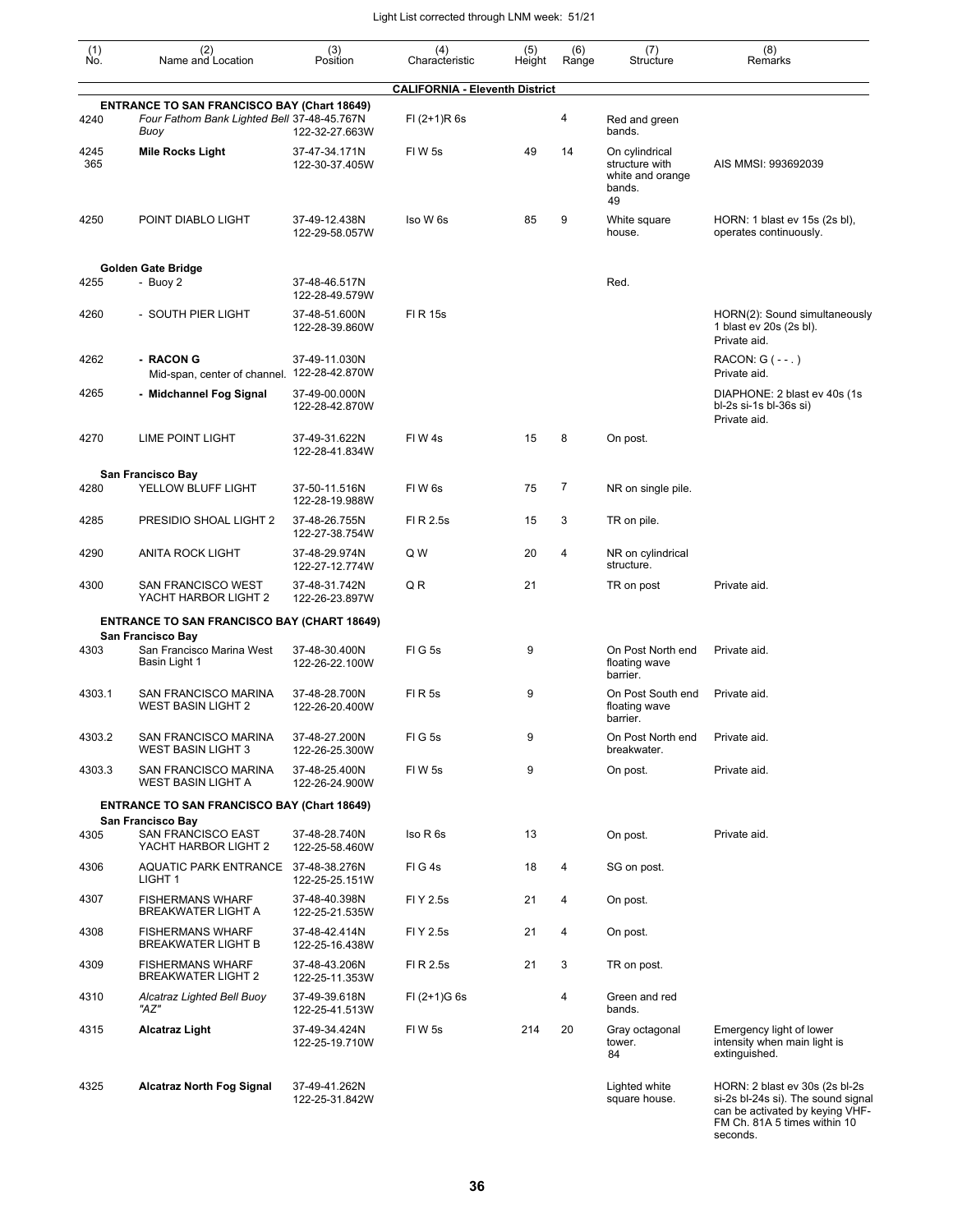| (1)<br>No. | (2)<br>Name and Location                                                                                                                  | $(3)$<br>Position               | (4)<br>Characteristic                 | (5)<br>Height | (6)<br>Range | (7)<br>Structure             | (8)<br>Remarks                                                            |
|------------|-------------------------------------------------------------------------------------------------------------------------------------------|---------------------------------|---------------------------------------|---------------|--------------|------------------------------|---------------------------------------------------------------------------|
|            |                                                                                                                                           |                                 | <b>CALIFORNIA - Eleventh District</b> |               |              |                              |                                                                           |
|            | <b>ENTRANCE TO SAN FRANCISCO BAY (Chart 18649)</b>                                                                                        |                                 |                                       |               |              |                              |                                                                           |
| 4330       | San Francisco Bay<br><b>Harding Rock Lighted Buoy</b><br>HR                                                                               | 37-50-17.661N<br>122-26-45.579W | $FI (2+1)R 6s$                        |               | 5            | Red and green<br>bands.      | RACON: K (-.-)<br>AIS: MMSI 993692020                                     |
| 4335       | <b>Point Blunt Light</b>                                                                                                                  | 37-51-11.584N<br>122-25-09.150W | FIG5s                                 | 60            | 13           | White square<br>house.<br>60 | HORN: 1 blast ev 15s (2s bl).                                             |
|            | <b>Raccoon Strait</b>                                                                                                                     |                                 |                                       |               |              |                              |                                                                           |
| 4340       | - Lighted Buoy 1                                                                                                                          | 37-50-37.771N<br>122-27-12.085W | FIG4s                                 |               | 4            | Green.                       |                                                                           |
| 4350       | - Lighted Buoy 4                                                                                                                          | 37-51-40.632N<br>122-26-50.215W | FI R 2.5s                             |               | 3            | Red.                         |                                                                           |
| 4355       | BELVEDERE COVE LIGHT 1                                                                                                                    | 37-52-14.548N<br>122-27-16.956W | FIG4s                                 | 15            | 4            | SG on pile.                  |                                                                           |
| 4356       | BELVEDERE COVE LIGHT                                                                                                                      | 37-52-18.000N<br>122-27-39.000W | FIG 2.5s                              | 16            |              | Metal pole on<br>breakwater. | Private aid.                                                              |
| 4370       | - Lighted Buoy 3                                                                                                                          | 37-51-40.781N<br>122-27-27.190W | FIG4s                                 |               | 4            | Green.                       |                                                                           |
| 4375       | - LIGHT 5                                                                                                                                 | 37-52-49.164N<br>122-26-19.471W | FIG4s                                 | 20            | 4            | SG on pile.                  |                                                                           |
| 4380       | <b>Richardson Bay</b><br><b>CONE ROCK LIGHT</b>                                                                                           | 37-51-50.475N<br>122-28-11.072W | Q W                                   | 17            | 5            | NR on pile.                  |                                                                           |
|            | <b>Sausalito Channel</b>                                                                                                                  |                                 |                                       |               |              |                              |                                                                           |
| 4385       | - LIGHT 2                                                                                                                                 | 37-51-21.385N<br>122-28-07.256W | FIR4s                                 | 14            | 3            | TR on MPS.                   |                                                                           |
| 4390       | - LIGHT 4                                                                                                                                 | 37-51-41.196N<br>122-28-43.580W | FIR <sub>6s</sub>                     | 15            | 4            |                              |                                                                           |
| 4400       | - LIGHT 6                                                                                                                                 | 37-51-55.502N<br>122-29-11.189W | FIR4s                                 | 15            | 4            |                              |                                                                           |
|            | <b>Richardson Bay</b>                                                                                                                     |                                 |                                       |               |              |                              |                                                                           |
| 4401       | - Daybeacon 8                                                                                                                             | 37-52-01.000N<br>122-29-23.000W |                                       |               |              | TR on pile.                  | Private aid.                                                              |
| 4402       | - Daybeacon 9                                                                                                                             | 37-52-08.000N<br>122-29-33.000W |                                       |               |              | SG on pile.                  | Private aid.                                                              |
| 4403       | - Daybeacon 10                                                                                                                            | 37-52-09.000N<br>122-29-31.000W |                                       |               |              | TR on pile.                  | Private aid.                                                              |
| 4404       | - Daybeacon 11                                                                                                                            | 37-52-19.500N<br>122-29-45.500W |                                       |               |              | SG on pile.                  | Private aid.                                                              |
| 4405       | - Daybeacon 12                                                                                                                            | 37-52-20.500N<br>122-29-44.000W |                                       |               |              | TR on pile.                  | Private aid.                                                              |
| 4406       | - Daybeacon 13                                                                                                                            | 37-52-32.000N<br>122-29-59.000W |                                       |               |              | SG on pile.                  | Private aid.                                                              |
| 4407       | - Daybeacon 14                                                                                                                            | 37-52-33.000N<br>122-29-57.000W |                                       |               |              | TR on pile.                  | Private aid.                                                              |
| 4408       | - Daybeacon 15                                                                                                                            | 37-52-35.000N<br>122-30-08.500W |                                       |               |              | SG on pile.                  | Private aid.                                                              |
| 4409       | - Daybeacon 16                                                                                                                            | 37-52-34.000N<br>122-30-02.000W |                                       |               |              | TR on pile.                  | Private aid.                                                              |
| 4410       | - Daybeacon 18                                                                                                                            | 37-52-35.000N<br>122-30-04.000W |                                       |               |              | TR on pile.                  | Private aid.                                                              |
| 4411       | - Daybeacon 20                                                                                                                            | 37-52-37.500N<br>122-30-10.000W |                                       |               |              | TR on pile.                  | Private aid.                                                              |
|            | San Francisco-Oakland Bay Bridge West Crossing                                                                                            |                                 |                                       |               |              |                              |                                                                           |
| 4415       | Aids to navigation on bridge maintained by California Department of Transportation.<br><b>Blossom Rock Lighted Bell</b><br><b>Buoy BR</b> | 37-49-06.153N<br>122-24-12.411W | $FI (2+1)G 6s$                        |               | 4            | Green and red<br>bands.      |                                                                           |
| 4420       | San Francisco-Oakland Bay<br><b>Bridge Pier A Fog Signal</b>                                                                              | 37-47-27.900N<br>122-23-09.090W |                                       |               |              |                              | HORN: 1 blast ev 30s (1s bl).<br>Private aid.                             |
| 4421       | San Francisco-Oakland Bay<br>Bridge Pier A V-AIS                                                                                          | 37-47-26.695N<br>122-23-08.946W |                                       |               |              |                              | Virtual<br>AIS MMSI: 993692024                                            |
| 4425       | San Francisco-Oakland Bay<br><b>Bridge Pier B Fog Signal</b>                                                                              | 37-47-45.180N<br>122-22-50.390W |                                       |               |              |                              | HORN: 2 blasts ev 30s (1s bl-<br>1.5s si-1s bl-26.5s si).<br>Private aid. |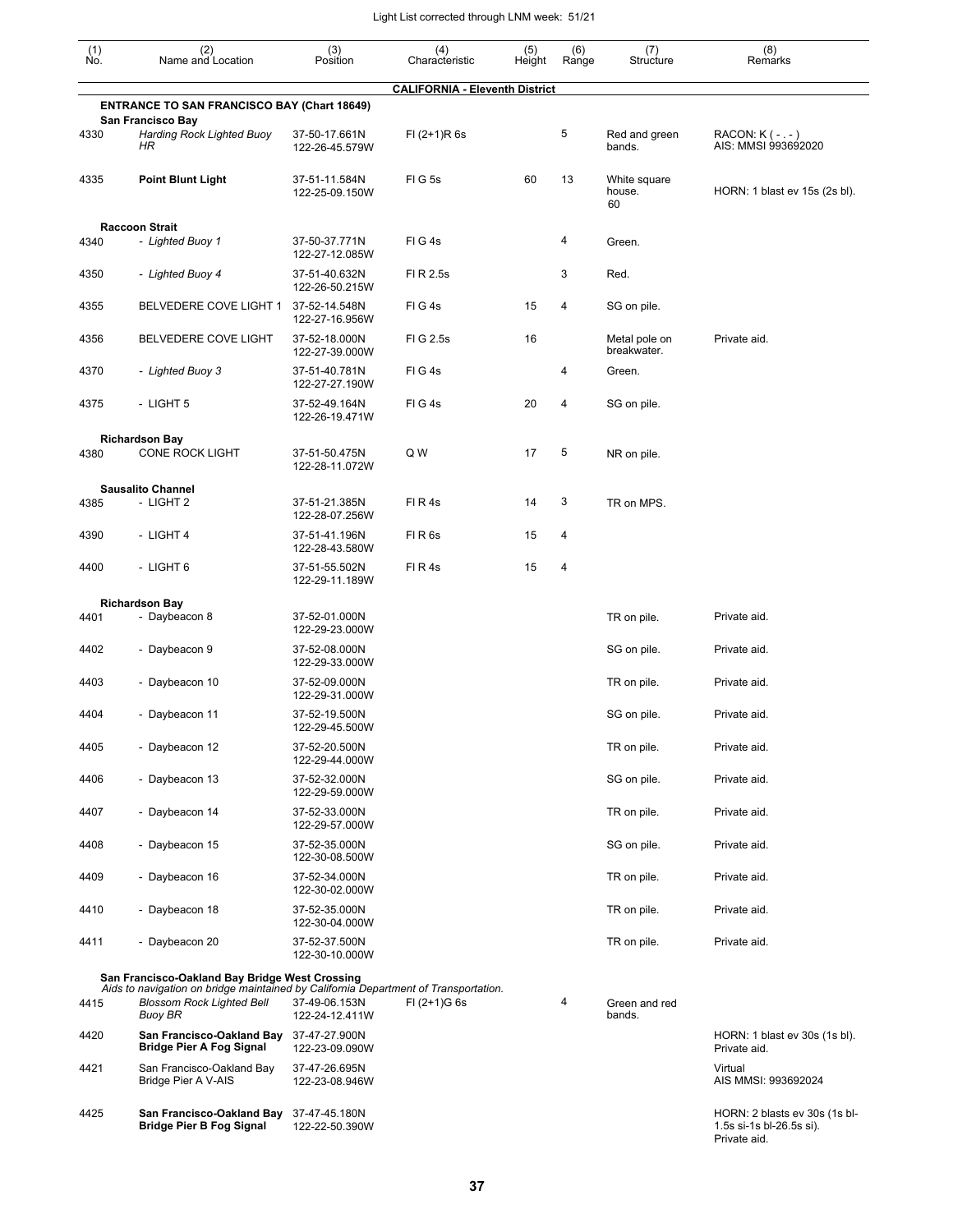| (1)<br>No. | (2)<br>Name and Location                                                                                                                                    | (3)<br>Position                 | (4)<br>Characteristic                 | (5)<br>Height | (6)<br>Range | (7)<br>Structure             | (8)<br>Remarks                                                                        |
|------------|-------------------------------------------------------------------------------------------------------------------------------------------------------------|---------------------------------|---------------------------------------|---------------|--------------|------------------------------|---------------------------------------------------------------------------------------|
|            |                                                                                                                                                             |                                 | <b>CALIFORNIA - Eleventh District</b> |               |              |                              |                                                                                       |
|            | <b>ENTRANCE TO SAN FRANCISCO BAY (Chart 18649)</b><br>San Francisco-Oakland Bay Bridge West Crossing                                                        |                                 |                                       |               |              |                              |                                                                                       |
| 4426       | Aids to navigation on bridge maintained by California Department of Transportation.<br><b>SAN FRANCISCO-</b><br><b>OAKLAND BAY BRIDGE</b><br><b>RACON N</b> | 37-47-35.600N<br>122-22-59.900W |                                       |               |              |                              | $RACON: N (-.)$<br>Private aid.                                                       |
|            | A-B span, center of channel.                                                                                                                                |                                 |                                       |               |              |                              |                                                                                       |
| 4427       | San Francisco-Oakland Bay<br>Bridge Pier B V-AIS                                                                                                            | 37-47-44.096N<br>122-22-50.308W |                                       |               |              |                              | Virtual<br>AIS MMSI: 993692025                                                        |
| 4430       | Pier B North Buoy                                                                                                                                           | 37-47-47.055N<br>122-22-53.600W |                                       |               |              | Green and red<br>bands; can. |                                                                                       |
| 4435       | San Francisco-Oakland Bay<br><b>Bridge Pier C East Side Fog</b><br>Signal                                                                                   | 37-47-53.750N<br>122-22-39.280W |                                       |               |              |                              | BELL: 1 stroke every 30s.<br>Private aid.                                             |
| 4440       | San Francisco-Oakland Bay<br><b>Bridge Pier C West Side</b><br><b>Fog Signal</b>                                                                            | 37-47-54.490N<br>122-22-40.420W |                                       |               |              |                              | BELL: 2 strokes every 30s.<br>Private aid.                                            |
| 4441       | San Francisco-Oakland Bay<br>Bridge Pier C V-AIS                                                                                                            | 37-47-53.475N<br>122-22-40.263W |                                       |               |              |                              | Virtual<br>AIS MMSI: 993692026                                                        |
| 4445       | San Francisco-Oakland Bay<br><b>Bridge Pier D Fog Signal</b>                                                                                                | 37-48-04.000N<br>122-22-29.700W |                                       |               |              |                              | HORN: 3 blasts ev 30s (1s bl-<br>1.5s si-1s bl-1.5s si-1s bl-24s si).<br>Private aid. |
| 4446       | <b>SAN FRANCISCO</b><br><b>OAKLAND BAY BRIDGE</b><br><b>RACON B</b><br>C-D span, center of                                                                  | 37-47-59.000N<br>122-22-34.000W |                                       |               |              |                              | $RACON: B(-)$<br>Private aid.                                                         |
| 4447       | channel.<br>San Francisco-Oakland Bay<br>Bridge Pier D V-AIS                                                                                                | 37-48-02.851N<br>122-22-30.217W |                                       |               |              |                              | Virtual<br>AIS MMSI: 993692027                                                        |
| 4450       | Pier D North Buoy                                                                                                                                           | 37-48-05.554N<br>122-22-33.649W |                                       |               |              | Red and green<br>bands; nun. |                                                                                       |
| 4455       | Pier D South Buoy                                                                                                                                           | 37-48-00.235N<br>122-22-26.516W |                                       |               |              | Red and green<br>bands; nun. |                                                                                       |
| 4460       | San Francisco-Oakland Bay<br><b>Bridge Pier E Fog Signal</b>                                                                                                | 37-48-21.010N<br>122-22-11.790W |                                       |               |              |                              | HORN: 2 blast every 30s (2s bl-<br>1.5s si-1s bl-25.5s si).<br>Private aid.           |
| 4461       | <b>SAN FRANCISCO</b><br><b>OAKLAND BAY BRIDGE</b><br><b>RACONY</b><br>D-E span, center of channel.                                                          | 37-48-12.000N<br>122-22-21.000W |                                       |               |              |                              | RACON: Y ( - . - - )<br>Private aid.                                                  |
| 4462       | San Francisco-Oakland Bay<br>Bridge Pier E V-AIS                                                                                                            | 37-48-20.252N<br>122-22-11.574W |                                       |               |              |                              | Virtual<br>AIS MMSI: 993692028                                                        |
|            | San Francisco-Oakland Bay Bridge East Crossing                                                                                                              |                                 |                                       |               |              |                              |                                                                                       |
| 4465       | Aids to navigation on bridge maintained by California Department of Transportation.<br>San Francisco - Oakland<br><b>Bay Bridge Pier G Fog</b><br>Signal    | 37-48-55.389N<br>122-21-30.164W |                                       |               |              |                              | HORN: 1 blast ev 20s (1s bl).<br>Private aid.                                         |
| 4470       | San Francisco-Oakland Bay<br><b>Bridge Pier H Fog Signal</b>                                                                                                | 37-49-02.510N<br>122-21-19.267W |                                       |               |              |                              | HORN: 2 blasts every 20s (1s)<br>bl-1.5s si-3s bl-14.5s si).<br>Private aid.          |
| 4475       | San Francisco-Oakland Bay<br><b>Bridge Pier I Fog Signal</b>                                                                                                | 37-49-04.206N<br>122-21-12.441W |                                       |               |              |                              | BELL: 3 strokes every 20s.<br>Private aid.                                            |
| 4480       | Anchorage 6 Lighted Mooring<br>Buoy A                                                                                                                       | 37-49-43.430N<br>122-21-11.390W | FIW4s                                 |               |              | White with blue<br>band.     | Private aid.                                                                          |
| 4480.1     | Anchorage 6 Lighted Mooring<br>Buoy B                                                                                                                       | 37-49-55.300N<br>122-21-16.460W | FIW4s                                 |               |              | White with blue<br>band.     | Private aid.                                                                          |
| 4480.3     | Anchorage 6 Lighted Mooring<br>Buoy H                                                                                                                       | 37-49-57.360N<br>122-21-07.800W | FIW4s                                 |               |              |                              | Private aid.                                                                          |
| 4480.4     | Anchorage 6 Lighted Mooring<br>Buoy I                                                                                                                       | 37-49-48.000N<br>122-21-03.000W | FIW4s                                 |               |              |                              | Private aid.                                                                          |
| 4480.5     | Anchorage 6 Lighted Mooring<br>Buoy F                                                                                                                       | 37-49-44.100N<br>122-21-21.930W | FIW4s                                 |               |              | White with blue<br>band.     | Private aid.                                                                          |
| 4480.6     | Anchorage 6 Lighted Mooring<br>Buoy G                                                                                                                       | 37-49-52.170N<br>122-21-27.650W | FIW4s                                 |               |              | White with blue<br>band.     | Private aid.                                                                          |
| 4480.7     | Anchorage 6 Lighted Mooring<br>Buoy J                                                                                                                       | 37-49-43.200N<br>122-21-11.400W | FIW 4s                                |               |              |                              | Private aid.                                                                          |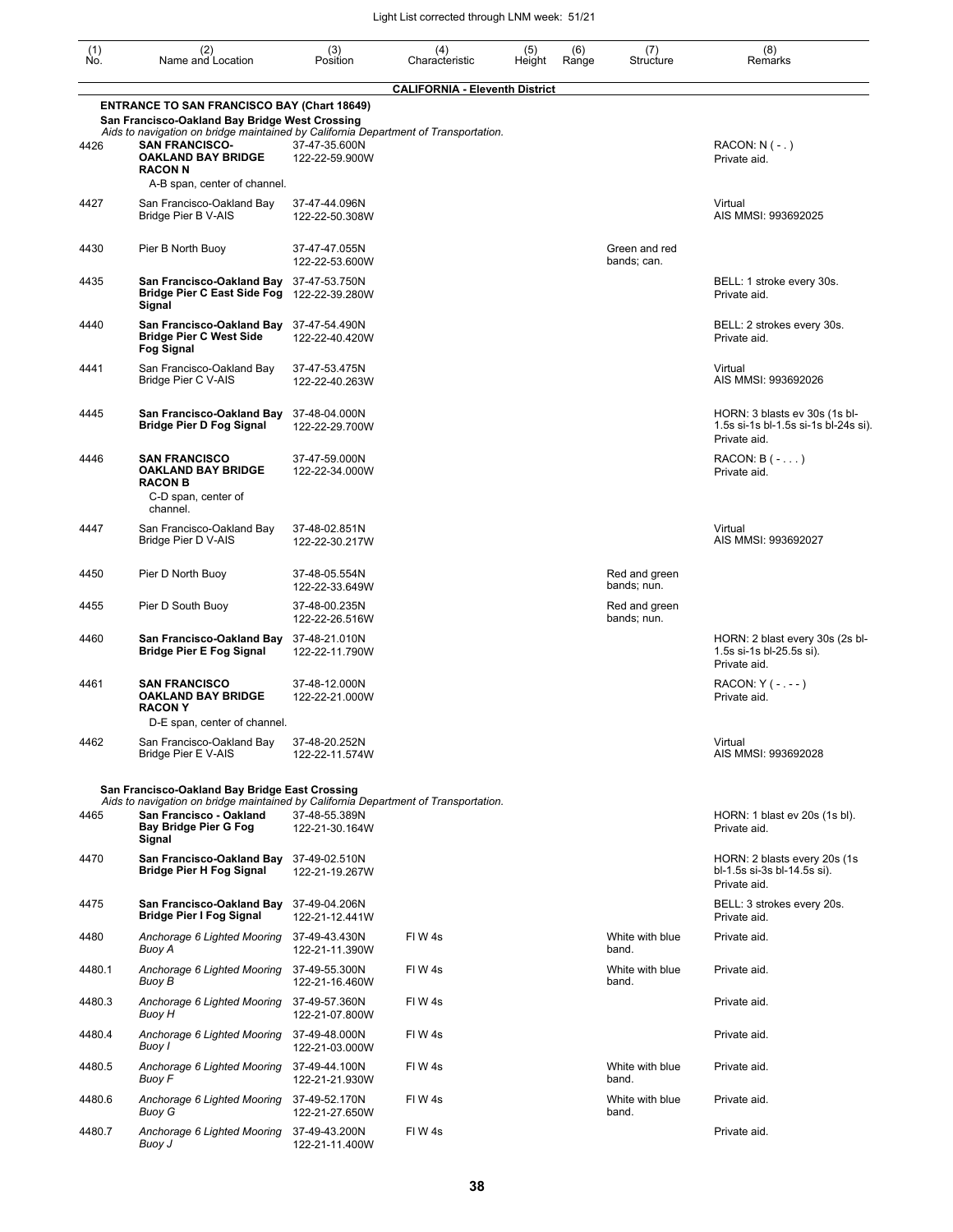| $\begin{smallmatrix} (1) \\ \mathsf{No} \end{smallmatrix}$ | (2)<br>Name and Location                                                                                                                                                                    | (3)<br>Position                 | (4)<br>Characteristic                 | (5)<br>Height | (6)<br>Range | (7)<br>Structure                | (8)<br>Remarks                                                                                               |
|------------------------------------------------------------|---------------------------------------------------------------------------------------------------------------------------------------------------------------------------------------------|---------------------------------|---------------------------------------|---------------|--------------|---------------------------------|--------------------------------------------------------------------------------------------------------------|
|                                                            |                                                                                                                                                                                             |                                 | <b>CALIFORNIA - Eleventh District</b> |               |              |                                 |                                                                                                              |
|                                                            | <b>ENTRANCE TO SAN FRANCISCO BAY (Chart 18649)</b><br>San Francisco-Oakland Bay Bridge East Crossing<br>Aids to navigation on bridge maintained by California Department of Transportation. |                                 |                                       |               |              |                                 |                                                                                                              |
| 4480.8                                                     | Anchorage 6 Lighted Mooring 37-49-36.360N<br>Buoy K                                                                                                                                         | 122-21-09.000W                  | FIW4s                                 |               |              |                                 | Private aid.                                                                                                 |
| Pier 39                                                    | <b>San Francisco Waterfront</b>                                                                                                                                                             |                                 |                                       |               |              |                                 |                                                                                                              |
| 4500                                                       | - BREAKWATER LIGHT 4                                                                                                                                                                        | 37-48-40.470N<br>122-24-41.370W | FI R 4s                               | 14            |              | TR on breakwater.               | Private aid.                                                                                                 |
| 4515                                                       | - BREAKWATER LIGHT A                                                                                                                                                                        | 37-48-41.441N<br>122-24-36.596W | FIW4s                                 | 14            |              | On breakwater.                  | Private aid.                                                                                                 |
| 4525                                                       | - BREAKWATER LIGHT C                                                                                                                                                                        | 37-48-40.641N<br>122-24-30.696W | Q W                                   | 14            |              | NB on breakwater.               | Private aid.                                                                                                 |
| 4535                                                       | - BREAKWATER LIGHT E                                                                                                                                                                        | 37-48-36.142N<br>122-24-28.996W | FIW 2.5s                              | 14            |              | On breakwater.                  | Private aid.                                                                                                 |
| 4545                                                       | - MARINA LIGHT 2                                                                                                                                                                            | 37-48-31.642N<br>122-24-27.296W | FI R 2.5s                             | 14            |              | TR on post.                     | Private aid.                                                                                                 |
|                                                            | <b>South Beach Harbor</b>                                                                                                                                                                   |                                 |                                       |               |              |                                 |                                                                                                              |
| 4576                                                       | - NORTH ENTRANCE LIGHT 37-46-54.744N<br>2                                                                                                                                                   | 122-23-05.517W                  | QR                                    | 18            |              | TR on breakwater.               | Private aid.                                                                                                 |
| 4577                                                       | - NORTH ENTRANCE LIGHT 37-46-55.223N<br>$\mathbf{1}$                                                                                                                                        | 122-23-04.213W                  | FIG 2.5s                              | 14            |              | SG on breakwater.               | Private aid.                                                                                                 |
| 4577.1                                                     | - BREAKWATER LIGHT A                                                                                                                                                                        | 37-46-49.931N<br>122-23-03.717W | FIW 2.5s                              | 14            |              | NW on breakwater.               | Private aid.                                                                                                 |
| 4577.2                                                     | - BREAKWATER LIGHT B                                                                                                                                                                        | 37-46-44.872N<br>122-23-03.254W | FIW 2.5s                              | 14            |              | NW on breakwater.               | Private aid.                                                                                                 |
| 4578                                                       | - SOUTH ENTRANCE LIGHT<br>$\mathbf{1}$                                                                                                                                                      | 37-46-42.289N<br>122-23-07.202W | FIG 2.5s                              | 18            |              | SG on breakwater.               | Private aid.                                                                                                 |
| 4579                                                       | - SOUTH ENTRANCE LIGHT 37-46-41.495N<br>$\overline{2}$                                                                                                                                      | 122-23-06.538W                  | FIR4s                                 | 14            |              | TR on breakwater.               | Private aid.                                                                                                 |
| 4595                                                       | Yerba Buena Island Light                                                                                                                                                                    | 37-48-26.287N<br>122-21-43.932W | Oc W 4s                               | 95            | 14           | White octagonal<br>tower.<br>95 | Emergency light of reduced<br>intensity when main light is<br>extinguished.<br>HORN: 1 blast ev 30s (3s bl). |
| 4600                                                       | YERBA BUENA ISLAND<br><b>WHARF LIGHT</b>                                                                                                                                                    | 37-48-29.214N<br>122-21-39.871W | FR.                                   | 18            | 6            | On post.                        |                                                                                                              |
| 4605                                                       | Oakland Harbor Bar Channel<br><b>Lighted Bell Buoy 1</b><br>100 feet outside of channel<br>limit.                                                                                           | 37-48-15.338N<br>122-21-21.675W | FIG 2.5s                              |               | 4            | Green.                          |                                                                                                              |
| 4606                                                       | Oakland Harbor Bar Channel<br><b>Lighted Buoy 2</b><br>100 feet outside of channel<br>limit.                                                                                                | 37-47-58.278N<br>122-21-38.002W | FI R 2.5s                             |               | 4            | Red.                            |                                                                                                              |
| 4607                                                       | <b>Oakland Outer Harbor</b><br>Oakland Harbor Bar Channel<br>Lighted Buoy 2A<br>100 feet outside of channel<br>limit.                                                                       | 37-48-04.112N<br>122-21-09.055W | FI R 2.5s                             |               | 4            | Red.                            |                                                                                                              |
| 4610                                                       | - RANGE B FRONT LIGHT                                                                                                                                                                       | 37-48-57.438N<br>122-19-29.183W | QR                                    | 30            |              | KRW on pile.                    | Visible 4° each side of the<br>rangeline.                                                                    |
| 4615                                                       | - RANGE B REAR LIGHT<br>328 yards, 055.8° from front<br>light.                                                                                                                              | 37-49-02.908N<br>122-19-19.035W | Iso R 6s                              | 40            |              | KRW on pile.                    | Visible 4° each side of the<br>rangeline.                                                                    |
| 4617                                                       | - CENTERLINE RANGE<br><b>FRONT LIGHT</b>                                                                                                                                                    | 37-48-57.769N<br>122-19-34.016W | Q Y                                   | 26            |              | KBW on pile.                    | Visible 4° each side of the<br>rangeline.                                                                    |
| 4618                                                       | - CENTERLINE RANGE<br><b>REAR LIGHT</b><br>265 yards, 056.8° from front<br>light.                                                                                                           | 37-49-02.077N<br>122-19-25.720W | Iso Y 6s                              | 44            | Υ            | KBW on pile.                    | Visible 4° each side of the<br>rangeline.                                                                    |
| 4620                                                       | - RANGE A FRONT LIGHT                                                                                                                                                                       | 37-48-56.336N<br>122-19-42.012W | Q G                                   | 22            |              | KRW on white pile.              | Visible 4° each side of the<br>rangeline.                                                                    |
| 4625                                                       | - RANGE A REAR LIGHT<br>348 yards, 057.3° from front<br>light.                                                                                                                              | 37-49-01.906N<br>122-19-31.066W | Iso G 6s                              | 34            |              | KRW on white pile.              | Visible 4° each side of the<br>rangeline.                                                                    |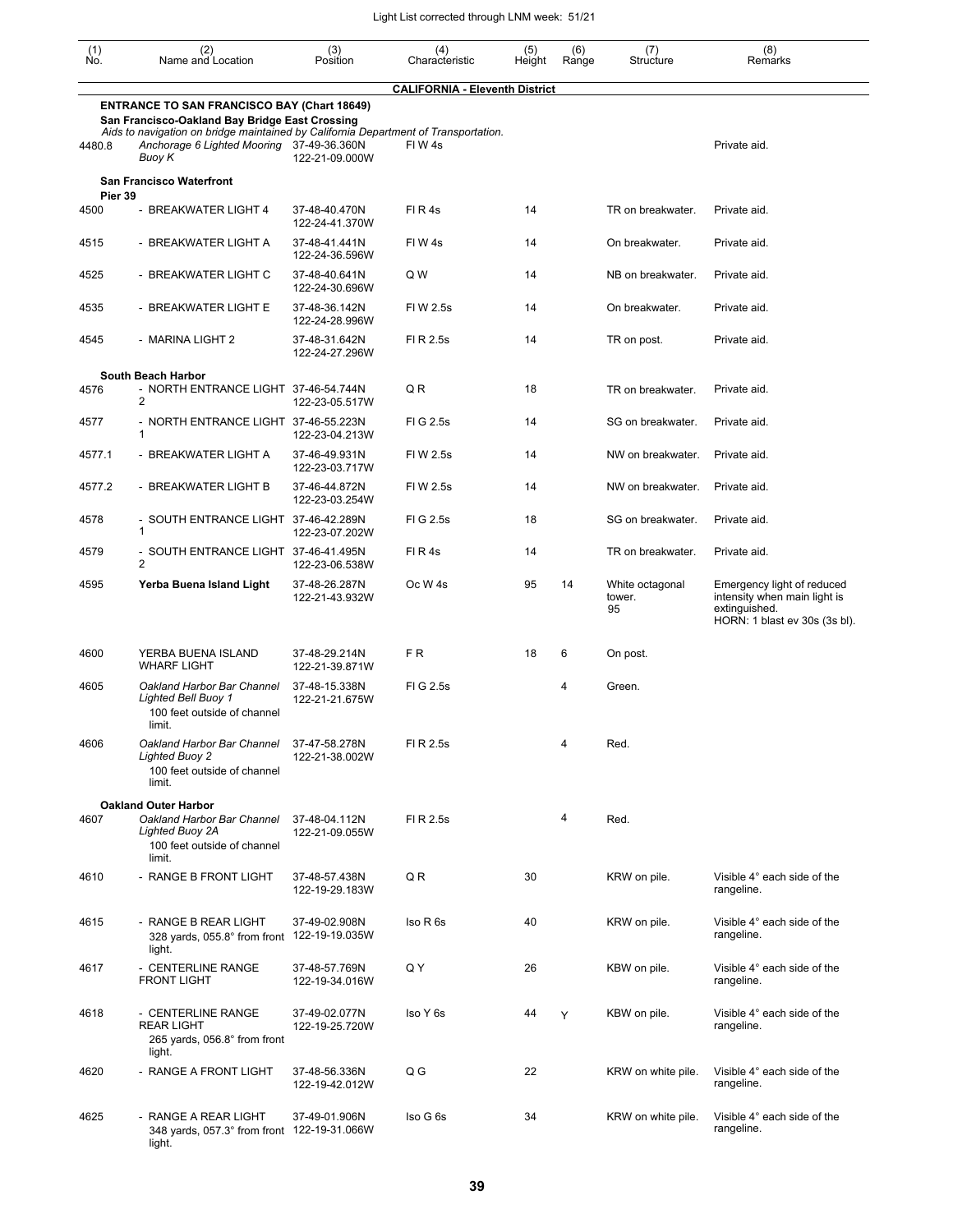| $\begin{smallmatrix} (1) \ N0. \end{smallmatrix}$ | (2)<br>Name and Location                                                          | (3)<br>Position                 | (4)<br>Characteristic                 | (5)<br>Height | (6)<br>Range | (7)<br>Structure | (8)<br>Remarks |
|---------------------------------------------------|-----------------------------------------------------------------------------------|---------------------------------|---------------------------------------|---------------|--------------|------------------|----------------|
|                                                   |                                                                                   |                                 | <b>CALIFORNIA - Eleventh District</b> |               |              |                  |                |
|                                                   | <b>ENTRANCE TO SAN FRANCISCO BAY (Chart 18649)</b><br><b>Oakland Outer Harbor</b> |                                 |                                       |               |              |                  |                |
| 4630                                              | - Lighted Buoy 3                                                                  | 37-48-29.401N<br>122-20-39.644W | FIG4s                                 |               | 5            | Green.           |                |
| 4635                                              | OAKLAND 7TH STREET<br><b>TERMINAL LIGHT 2</b>                                     | 37-48-20.530N<br>122-20-33.360W | FI R 2.5s                             | 19            |              |                  | Private aid.   |
| 4644                                              | - LIGHT 5                                                                         | 37-48-38.003N<br>122-20-22.389W | FIG 2.5s                              | 15            | 4            |                  |                |
| 4645                                              | - LIGHT 7                                                                         | 37-48-48.608N<br>122-19-59.085W | FIG4s                                 | 15            | 4            |                  |                |
| 4650                                              | - LIGHT 9                                                                         | 37-48-52.566N<br>122-19-36.296W | FIG 2.5s                              | 15            | 4            |                  |                |
| 4651                                              | - LIGHT 11                                                                        | 37-48-54.735N<br>122-19-30.045W | FIG 2.5s                              | 15            | 4            |                  |                |
| 4655                                              | - LIGHT 13                                                                        | 37-48-55.543N<br>122-19-18.692W | FIG4s                                 | 15            | 4            |                  |                |
| 4660                                              | OAKLAND 7TH STREET<br><b>TERMINAL LIGHT 1</b>                                     | 37-48-13.170N<br>122-20-28.690W | FIG 2.5s                              | 19            |              | On post.         | Private aid.   |
|                                                   | <b>Oakland Inner Harbor</b>                                                       |                                 |                                       |               |              |                  |                |
| 4669                                              | - Lighted Buoy 4<br>100 feet outside channel<br>limit.                            | 37-48-03.547N<br>122-20-51.977W | FIR4s                                 |               | 4            | Red.             |                |
| 4670                                              | - SHALLOW WATER<br><b>HABITAT LIGHT A</b>                                         | 37-48-06.753N<br>122-20-17.095W | FIW <sub>2s</sub>                     |               |              |                  | Private aid.   |
| 4670.1                                            | - SHALLOW WATER<br><b>HABITAT LIGHT B</b>                                         | 37-48-00.376N<br>122-19-52.211W | FIW <sub>2s</sub>                     |               |              |                  | Private aid.   |
| 4672                                              | - Lighted Buoy 6                                                                  | 37-47-56.812N<br>122-20-23.955W | FIR6s                                 |               | 4            | Red.             |                |
| 4675                                              | - LIGHT 8                                                                         | 37-47-51.613N<br>122-19-57.407W | FI R 2.5s                             | 15            | 4            | TR on pile.      |                |
| 4680                                              | - LIGHT 10                                                                        | 37-47-27.354N<br>122-18-09.245W | FI R 2.5s                             | 15            | 3            | TR on pile.      | Ra ref.        |
| 4683                                              | - TURN BASIN LIGHT A                                                              | 37-47-42.405N<br>122-17-21.925W | Iso W 6s                              | 25            | 4            | NG on pile.      |                |
| 4684                                              | - TURN BASIN LIGHT B                                                              | 37-47-25.906N<br>122-17-20.304W | Iso W 6s                              | 30            | 4            | NR on pile.      |                |
|                                                   | <b>Brooklyn Basin</b>                                                             |                                 |                                       |               |              |                  |                |
| 4685                                              | - PREFERRED SOUTH<br><b>CHANNEL LIGHT S</b>                                       | 37-47-02.717N<br>122-15-21.805W | $FI (2+1)G 6s$                        | 15            | 4            | JG on pile.      |                |
| 4690                                              | - NORTH CHANNEL LIGHT<br>$\overline{2}$                                           | 37-47-07.395N<br>122-15-21.268W | FI R 2.5s                             | 15            | 3            | TR on pile.      |                |
| 4695                                              | - NORTH CHANNEL LIGHT<br>4                                                        | 37-47-10.425N<br>122-15-12.877W | FIR4s                                 | 15            | 3            | TR on pile.      |                |
| 4700                                              | - NORTH CHANNEL LIGHT<br>6                                                        | 37-47-11.054N<br>122-15-05.657W | FI R 2.5s                             | 15            | 3            | TR on pile.      |                |
| 4705                                              | - NORTH CHANNEL LIGHT<br>8                                                        | 37-47-09.261N<br>122-14-58.627W | FIR4s                                 | 15            | 3            | TR on pile.      |                |
| 4710                                              | - NORTH CHANNEL LIGHT<br>10                                                       | 37-47-00.553N<br>122-14-45.888W | FIR6s                                 | 15            | 4            | TR on pile.      |                |
| 4715                                              | - North Channel Daybeacon<br>12                                                   | 37-46-57.389N<br>122-14-44.150W |                                       |               |              | TR on pile.      |                |
| 4720                                              | San Leandro Bay<br>- Tidal Canal Daybeacon 1                                      | 37-45-31.705N                   |                                       |               |              | SG on pile.      |                |
| 4725                                              | - Airport Channel Daybeacon                                                       | 122-13-24.940W<br>37-44-56.047N |                                       |               |              | SG on pile.      |                |
|                                                   | 3                                                                                 | 122-13-23.715W                  |                                       |               |              |                  |                |
| 4730                                              | - Airport Channel Daybeacon<br>4                                                  | 37-44-55.222N<br>122-13-24.462W |                                       |               |              | TR on pile.      |                |
| 4735                                              | - Airport Channel Daybeacon<br>5                                                  | 37-44-26.577N<br>122-12-48.458W |                                       |               |              | SG on pile.      |                |
| 4740                                              | - Airport Channel Daybeacon 37-44-27.991N<br>6                                    | 122-12-52.370W                  |                                       |               |              | TR on pile.      |                |
|                                                   | <b>Alameda Naval Air Station Channel</b>                                          |                                 |                                       |               |              |                  |                |
| 4745                                              | - Entrance Lighted Bell Buoy 1 37-46-38.136N                                      | 122-20-28.759W                  | FIG4s                                 |               | 5            | Green.           |                |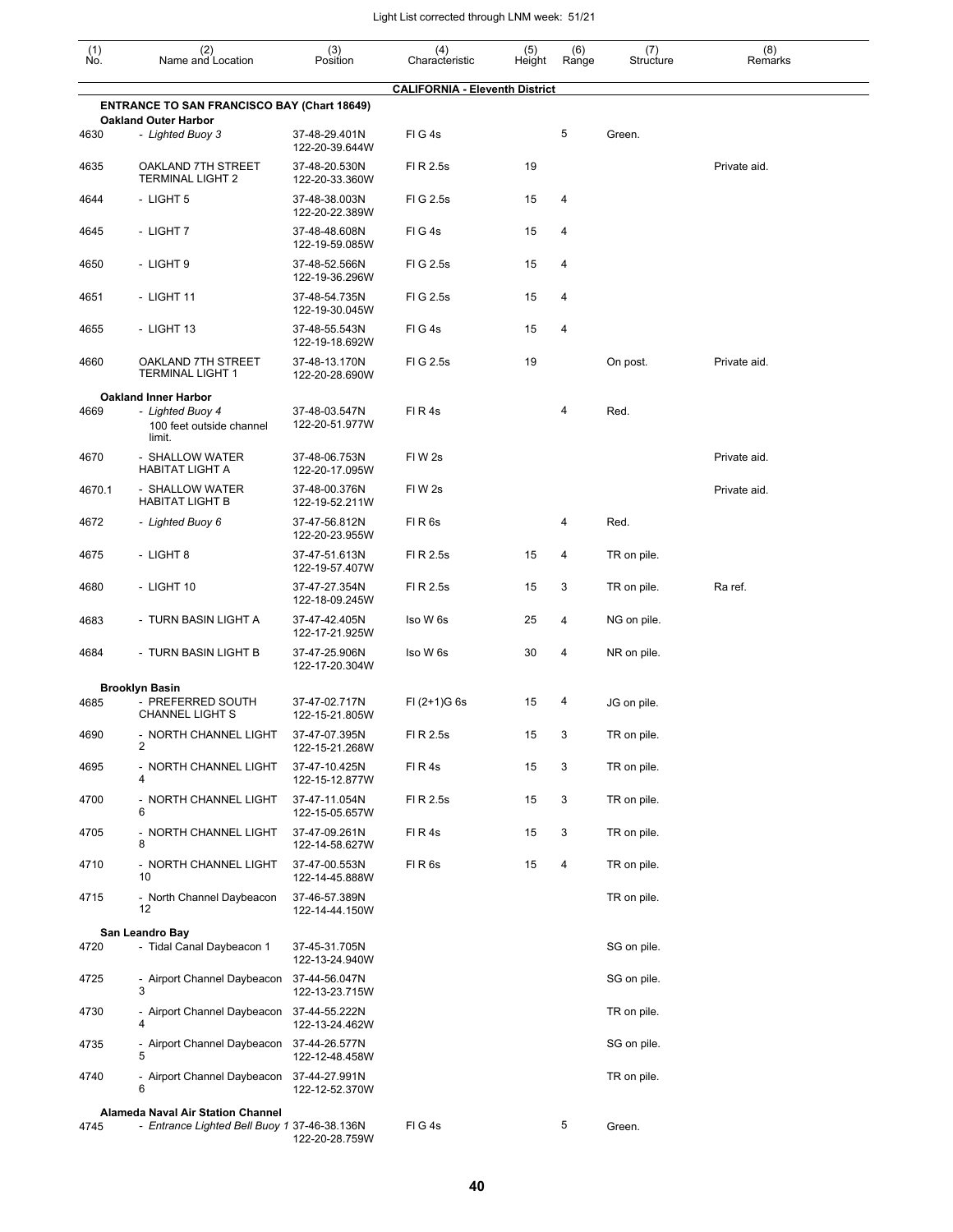| $\begin{smallmatrix} (1) \\ \mathsf{No} \end{smallmatrix}$ | (2)<br>Name and Location                                                                       | (3)<br>Position                 | (4)<br>Characteristic                 | (5)<br>Height | (6)<br>Range | (7)<br>Structure                                   | (8)<br>Remarks                                                                   |
|------------------------------------------------------------|------------------------------------------------------------------------------------------------|---------------------------------|---------------------------------------|---------------|--------------|----------------------------------------------------|----------------------------------------------------------------------------------|
|                                                            |                                                                                                |                                 | <b>CALIFORNIA - Eleventh District</b> |               |              |                                                    |                                                                                  |
|                                                            | <b>ENTRANCE TO SAN FRANCISCO BAY (Chart 18649)</b><br><b>Alameda Naval Air Station Channel</b> |                                 |                                       |               |              |                                                    |                                                                                  |
| 4745.5                                                     | <b>Harley Marine Mooring Buoy</b>                                                              | 37-46-50.340N<br>122-20-15.180W | FIW <sub>2s</sub>                     |               |              | 9'x6' Cylindrical<br><b>White Mooring</b><br>Buoy. | with words "HARLEY MARINE".<br>Private aid.                                      |
| 4750                                                       | - Entrance Lighted Buoy 2                                                                      | 37-46-27.107N<br>122-20-27.818W | FIR4s                                 |               | 4            | Red.                                               |                                                                                  |
| 4755                                                       | - LIGHT 3                                                                                      | 37-46-36.454N<br>122-19-51.874W | FIG 2.5s                              | 15            | 3            | SG on pile.                                        | Ra ref.                                                                          |
| 4760                                                       | - LIGHT 4                                                                                      | 37-46-24.102N<br>122-19-48.590W | FIR4s                                 | 12            | 3            | TR on pile.                                        | Ra ref.                                                                          |
| 4765                                                       | - LIGHT 5                                                                                      | 37-46-34.105N<br>122-19-06.046W | FIG 2.5s                              | 15            | 4            | SG on pile.                                        | Ra ref.                                                                          |
| 4770                                                       | - LIGHT 6                                                                                      | 37-46-21.476N<br>122-19-07.226W | FIR4s                                 | 15            | 4            | TR on pile.                                        | Ra ref.                                                                          |
| 4775                                                       | - Daybeacon 8                                                                                  | 37-46-09.706N<br>122-18-20.516W |                                       |               |              | TR on pile.                                        |                                                                                  |
|                                                            | <b>Ballena Bay Harbor</b>                                                                      |                                 |                                       |               |              |                                                    |                                                                                  |
| 4820                                                       | San Francisco Bay Preferred<br>Channel Lighted Buoy SC                                         | 37-46-32.012N<br>122-21-57.055W | $FI (2+1)G 6s$                        |               | 4            | Green and red<br>bands.                            |                                                                                  |
| 4826                                                       | San Francisco Entrance Bay Farm Island<br>BAY FARM ISLAND LIGHT 1                              | 37-44-13.320N<br>122-16-13.440W | FIG4s                                 | 14            |              | SG on pile.                                        | Private aid.                                                                     |
| 4826.1                                                     | BAY FARM ISLAND LIGHT 2                                                                        | 37-44-08.640N<br>122-16-15.220W | FIR4s                                 | 14            |              | TR on pile.                                        | Private aid.                                                                     |
| 4826.15                                                    | BAY FARM ISLAND LIGHT 3                                                                        | 37-44-11.700N<br>122-15-59.020W | FIG4s                                 | 14            |              | SG on pile.                                        | Private aid.                                                                     |
| 4826.2                                                     | BAY FARM ISLAND LIGHT 4                                                                        | 37-44-06.180N<br>122-16-05.590W | FIR4s                                 | 14            |              | TR on pile.                                        | Private aid.                                                                     |
| 4826.3                                                     | BAY FARM ISLAND LIGHT 6                                                                        | 37-44-01.680N<br>122-15-29.100W | FIR4s                                 | 14            |              | TR on pile.                                        | Private aid.                                                                     |
| 4827.1                                                     | Anchorage 9 Lighted Mooring<br>Buoy A                                                          | 37-46-16.173N<br>122-19-38.044W | FIW <sub>2s</sub>                     |               |              |                                                    | Private aid.                                                                     |
| 4828.1                                                     | Anchorage 9 Lighted Mooring<br>Buoy B                                                          | 37-46-07.632N<br>122-19-25.763W | FIW <sub>2s</sub>                     |               |              |                                                    | Private aid.                                                                     |
|                                                            | SAN FRANCISCO BAY - SOUTHERN PART (Chart 18651)                                                |                                 |                                       |               |              |                                                    |                                                                                  |
| 4829                                                       | San Leandro Marina Channel<br>- DIRECTIONAL LIGHT                                              | 37-41-43.246N                   | FWRG                                  | 19            | W 13         | On pile.                                           | Red from $045.5^\circ$ to $046.5^\circ$ , white                                  |
|                                                            |                                                                                                | 122-11-29.202W                  |                                       |               | G 10<br>R 10 |                                                    | from 046.5° to 047°, green from<br>047° to 048°.                                 |
| 4830                                                       | - LIGHT 1                                                                                      | 37-40-16.888N<br>122-13-21.894W | FIG4s                                 | 14            | 5            | SG on pile.                                        | HORN: 1 blast ev 30s (3s bl),<br>operates continuously from Oct.<br>1 to Apr. 1. |
| 4835                                                       | - LIGHT 2                                                                                      | 37-40-15.421N<br>122-13-20.088W | FIR4s                                 | 15            | 3            | TR on pile.                                        |                                                                                  |
| 4845                                                       | - Daybeacon 3                                                                                  | 37-40-29.325N<br>122-13-05.865W |                                       |               |              | SG on pile.                                        |                                                                                  |
| 4850                                                       | - Daybeacon 4                                                                                  | 37-40-27.873N<br>122-13-04.079W |                                       |               |              | TR on pile.                                        |                                                                                  |
| 4855                                                       | - Daybeacon 5                                                                                  | 37-40-45.103N<br>122-12-45.601W |                                       |               |              | SG on pile.                                        |                                                                                  |
| 4860                                                       | - LIGHT 6                                                                                      | 37-40-43.665N<br>122-12-43.808W | FI R 2.5s                             | 15            | 3            | TR on pile.                                        |                                                                                  |
| 4865                                                       | - Daybeacon 7                                                                                  | 37-40-58.295N<br>122-12-28.645W |                                       |               |              | SG on pile.                                        |                                                                                  |
| 4870                                                       | - Daybeacon 8                                                                                  | 37-40-56.980N<br>122-12-26.900W |                                       |               |              | TR on pile.                                        |                                                                                  |
| 4875                                                       | - Daybeacon 9                                                                                  | 37-41-13.433N<br>122-12-09.221W |                                       |               |              | SG on pile.                                        |                                                                                  |
| 4880                                                       | - LIGHT 10                                                                                     | 37-41-11.970N<br>122-12-07.425W | FIR4s                                 | 15            | 3            | TR on pile.                                        |                                                                                  |
| 4885                                                       | - Daybeacon 11                                                                                 | 37-41-29.468N<br>122-11-48.645W |                                       |               |              | SG on pile.                                        |                                                                                  |
| 4890                                                       | - LIGHT 12                                                                                     | 37-41-28.000N<br>122-11-46.836W | FIR <sub>6s</sub>                     | 15            | 4            | TR on pile.                                        |                                                                                  |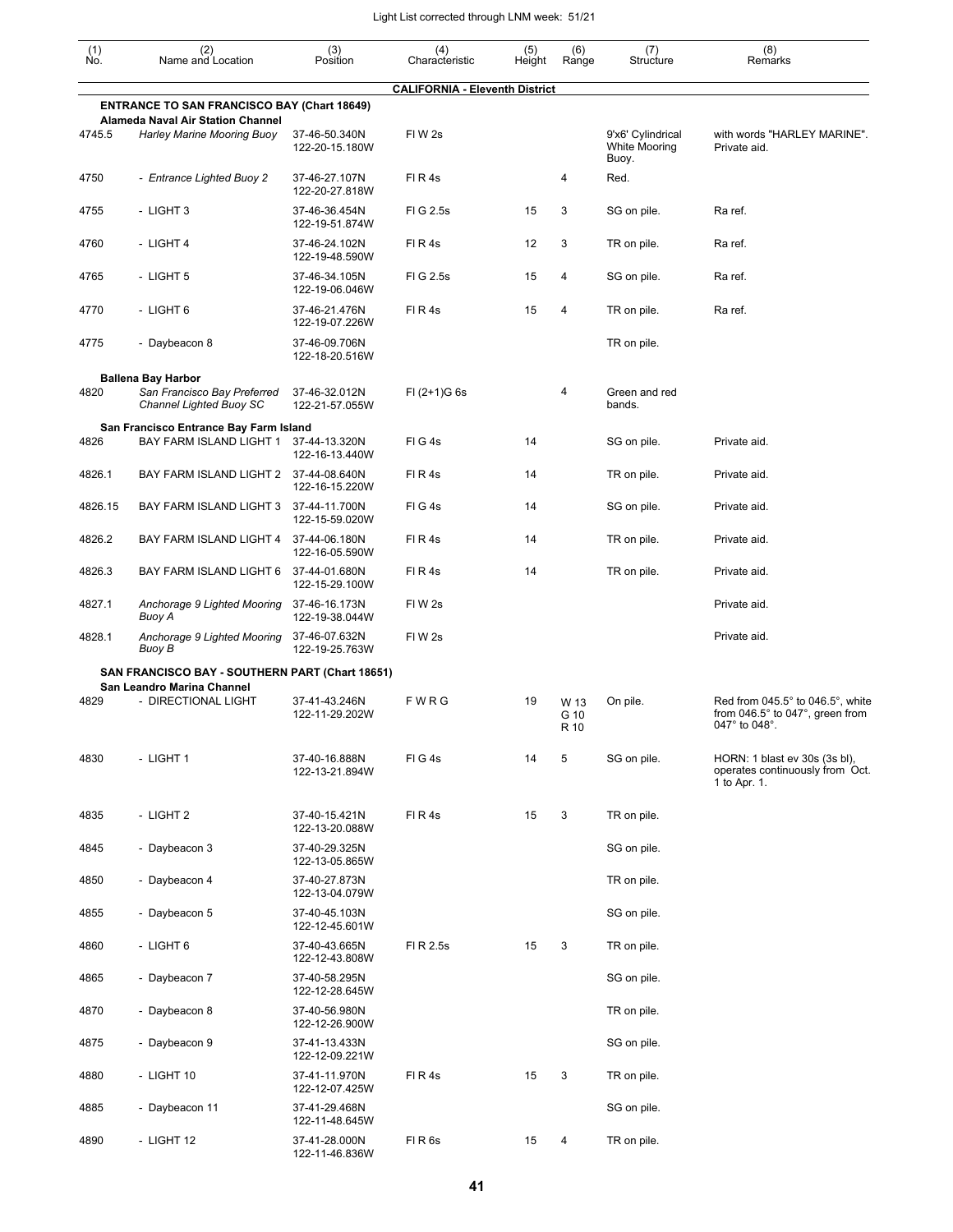| $\begin{smallmatrix} (1) \\ \mathsf{No} \end{smallmatrix}$ | (2)<br>Name and Location                                                | (3)<br>Position                 | (4)<br>Characteristic                 | (5)<br>Height | (6)<br>Range | (7)<br>Structure | (8)<br>Remarks                                                                   |
|------------------------------------------------------------|-------------------------------------------------------------------------|---------------------------------|---------------------------------------|---------------|--------------|------------------|----------------------------------------------------------------------------------|
|                                                            |                                                                         |                                 | <b>CALIFORNIA - Eleventh District</b> |               |              |                  |                                                                                  |
|                                                            | SAN FRANCISCO BAY - SOUTHERN PART (Chart 18651)                         |                                 |                                       |               |              |                  |                                                                                  |
| 4895                                                       | San Leandro Marina Channel<br>- LIGHT 14                                | 37-41-38.875N<br>122-11-32.409W | FI R 2.5s                             | 15            | 3            | TR on pile.      |                                                                                  |
| 4900                                                       | - Daybeacon 15                                                          | 37-41-40.315N<br>122-11-34.653W |                                       |               |              | SG on pile.      |                                                                                  |
|                                                            | <b>ENTRANCE TO SAN FRANCISCO BAY (Chart 18649)</b>                      |                                 |                                       |               |              |                  |                                                                                  |
| 4910                                                       | <b>Hunters Point</b><br>Lash Terminal Approach<br><b>Lighted Buoy 3</b> | 37-44-39.761N<br>122-22-09.948W | FIG4s                                 |               | 4            | Green.           |                                                                                  |
|                                                            | Pier 94/96                                                              |                                 |                                       |               |              |                  |                                                                                  |
| 4912                                                       | Lash Terminal Approach<br><b>Lighted Buoy 2</b>                         | 37-45-29.699N<br>122-22-06.060W | FI R 2.5s                             |               | 3            | Red.             |                                                                                  |
| 4929                                                       | Lash Terminal Approach<br><b>Lighted Buoy 5</b>                         | 37-44-22.261N<br>122-21-35.648W | FIG4s                                 |               | 4            | Green.           |                                                                                  |
| 4938                                                       | <b>Hunters Point</b><br>POINT AVISEDERO LIGHT                           | 37-43-43.000N                   | FIW <sub>2s</sub>                     | 12            |              | On pier          | Private aid.                                                                     |
|                                                            |                                                                         | 122-21-25.000W                  |                                       |               |              |                  |                                                                                  |
| 4940                                                       | - PIER 1 LIGHT                                                          | 37-42-57.000N<br>122-21-32.000W | FIW4s                                 | 12            |              | On pier.         | Private aid.                                                                     |
|                                                            | SAN FRANCISCO BAY - SOUTHERN PART (Chart 18651)                         |                                 |                                       |               |              |                  |                                                                                  |
| 4945                                                       | <b>San Bruno Shoal</b><br>- CHANNEL LIGHT 1                             | 37-41-44.731N<br>122-20-22.009W | FIG4s                                 | 15            | 3            | SG on Dolphin.   | HORN: 1 blast ev 30s (3s bl),<br>operates continuously from Oct.<br>1 to Apr. 1. |
| 4950                                                       | - Channel Lighted Buoy 2                                                | 37-41-41.766N<br>122-20-29.048W | FIR4s                                 |               | 4            | Red.             |                                                                                  |
| 4955                                                       | - CHANNEL LIGHT 3                                                       | 37-40-11.307N<br>122-19-33.306W | FI G 2.5s                             | 15            | 3            | SG on pile.      |                                                                                  |
| 4960                                                       | - CHANNEL LIGHT 4                                                       | 37-40-06.193N<br>122-19-42.147W | FI R 2.5s                             | 20            | 3            | TR on pile.      |                                                                                  |
| 4965                                                       | - CHANNEL LIGHT 5                                                       | 37-38-38.635N<br>122-18-47.491W | FIG4s                                 | 15            | 3            | SG on Dolphin.   | HORN: 1 blast ev 10s (1s bl),<br>operates continuously from Oct.<br>1 to Apr. 1. |
| 4970                                                       | - CHANNEL LIGHT 6                                                       | 37-38-35.175N<br>122-18-56.199W | FIR4s                                 | 15            | 3            | TR on pile.      |                                                                                  |
|                                                            | <b>Brisbane Marina</b>                                                  |                                 |                                       |               |              |                  |                                                                                  |
| 4980                                                       | - LIGHT 1                                                               | 37-40-19.058N<br>122-22-10.095W | $FI$ G 4s                             | 13            |              | SG on pile.      | Private aid.                                                                     |
| 4985                                                       | - LIGHT 2                                                               | 37-40-20.458N<br>122-22-10.595W | FI R 2.5s                             | 13            |              | TR on pile.      | Private aid.                                                                     |
| 4995                                                       | - LIGHT 4                                                               | 37-40-16.858N<br>122-22-24.895W | FIR4s                                 | 13            |              | TR on pile.      | Private aid.                                                                     |
| 5000                                                       | - LIGHT 5                                                               | 37-40-11.458N<br>122-22-40.295W | FIG 2.5s                              | 13            |              | SG on pile.      | Private aid.<br>Private aid.                                                     |
| 5005                                                       | - LIGHT 6                                                               | 37-40-13.358N<br>122-22-39.095W | FI R 2.5s                             | 13            |              | TR on pile.      | Private aid.                                                                     |
| 5010                                                       | - LIGHT 7                                                               | 37-40-15.558N<br>122-22-45.395W | FIG4s                                 | 13            |              | SG on pile.      | Private aid.                                                                     |
| 5015                                                       | - LIGHT 8                                                               | 37-40-16.858N<br>122-22-43.595W | FIR4s                                 | 13            |              | TR on pile.      | Private aid.                                                                     |
| 5020                                                       | - LIGHT 9                                                               | 37-40-18.358N<br>122-22-44.995W | FIG4s                                 | 13            |              | SG on pile.      | Private aid.                                                                     |
|                                                            | <b>Oyster Cove Marina</b>                                               |                                 |                                       |               |              |                  |                                                                                  |
| 5025                                                       | - LIGHT 1                                                               | 37-40-10.558N<br>122-22-43.395W | FIG4s                                 | 6             |              | SG on pile.      | Ra ref.<br>Private aid.                                                          |
| 5030                                                       | - LIGHT 2                                                               | 37-40-12.058N<br>122-22-43.695W | FIR4s                                 | 6             |              | TR on pile.      | Ra ref.<br>Private aid.                                                          |
| 5035                                                       | - LIGHT 3                                                               | 37-40-09.658N<br>122-22-48.096W | FIG4s                                 | 6             |              | SG on pile.      | Ra ref.<br>Private aid.                                                          |
| 5040                                                       | - LIGHT 4                                                               | 37-40-11.058N<br>122-22-48.496W | FIR4s                                 | 6             |              | TR on pile.      | Ra ref.<br>Private aid.                                                          |
| 5045                                                       | - LIGHT 5                                                               | 37-40-08.658N<br>122-22-52.896W | FIG4s                                 | 6             |              | SG on pile.      | Ra ref.<br>Private aid.                                                          |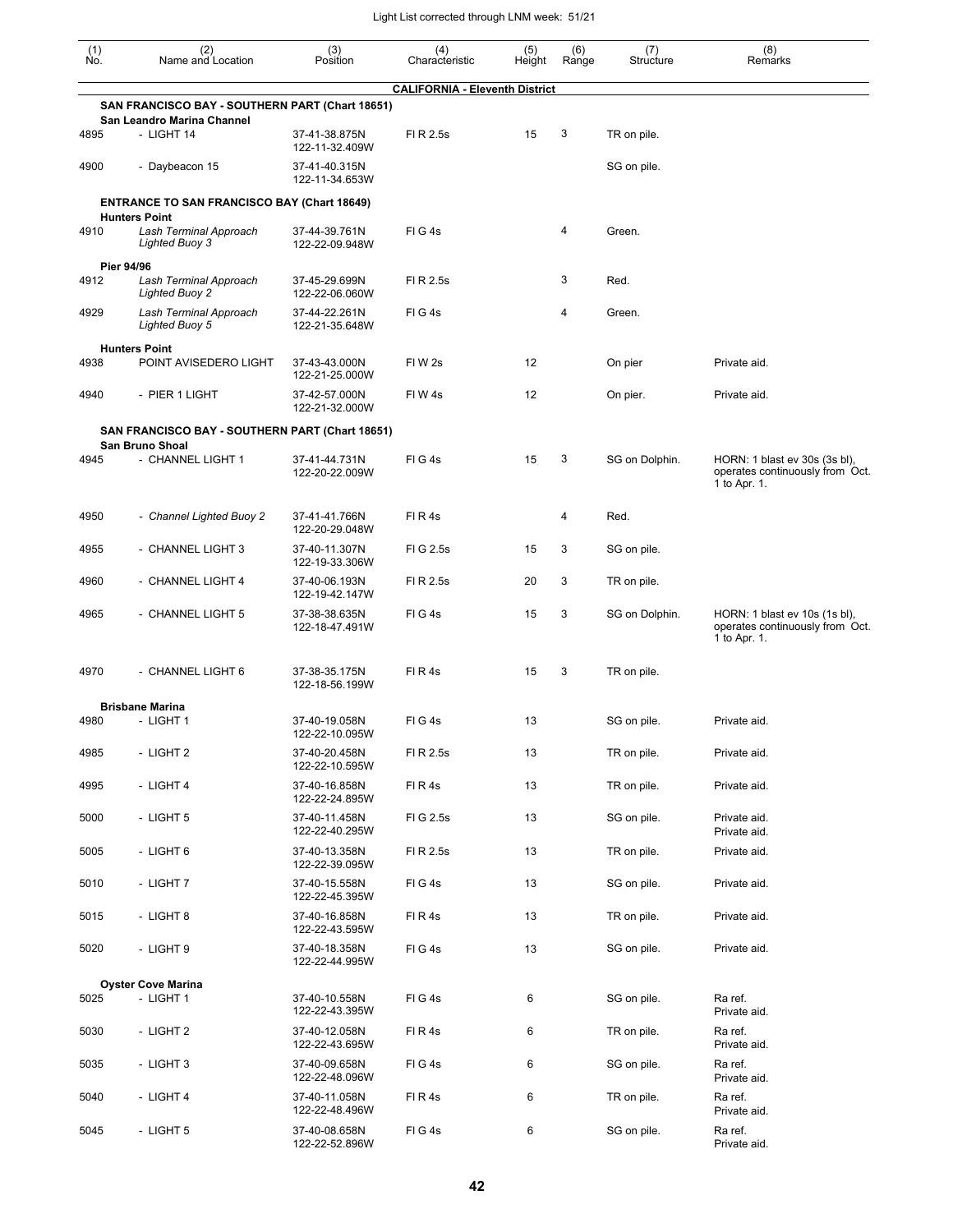| $\begin{smallmatrix} (1) \\ \mathsf{No} \end{smallmatrix}$ | (2)<br>Name and Location                                                          | (3)<br>Position                 | (4)<br>Characteristic                 | (5)<br>Height | (6)<br>Range | (7)<br>Structure      | (8)<br>Remarks                                       |
|------------------------------------------------------------|-----------------------------------------------------------------------------------|---------------------------------|---------------------------------------|---------------|--------------|-----------------------|------------------------------------------------------|
|                                                            |                                                                                   |                                 | <b>CALIFORNIA - Eleventh District</b> |               |              |                       |                                                      |
|                                                            | SAN FRANCISCO BAY - SOUTHERN PART (Chart 18651)                                   |                                 |                                       |               |              |                       |                                                      |
| 5050                                                       | <b>Oyster Cove Marina</b><br>- LIGHT 6                                            | 37-40-10.058N<br>122-22-53.296W | FIR4s                                 | 6             |              | TR on pile.           | Ra ref.<br>Private aid.                              |
| 5055                                                       | - LIGHT 7                                                                         | 37-40-07.658N<br>122-22-57.696W | FIG4s                                 | 6             |              | SG on pile.           | Ra ref.<br>Private aid.                              |
| 5060                                                       | - LIGHT 8                                                                         | 37-40-09.058N<br>122-22-58.196W | FIR4s                                 | 6             |              | TR on pile.           | Ra ref.<br>Private aid.                              |
| 5065                                                       | - LIGHT 9                                                                         | 37-40-06.659N<br>122-23-02.496W | FIG4s                                 | 6             |              | SG on pile.           | Ra ref.<br>Private aid.                              |
| 5070                                                       | - LIGHT 10                                                                        | 37-40-08.158N<br>122-23-02.996W | FIR4s                                 | 6             |              | TR on pile.           | Ra ref.<br>Private aid.                              |
| 5075                                                       | - LIGHT 11                                                                        | 37-40-05.460N<br>122-23-07.000W | FIG4s                                 | 6             |              | SG on pile.           | Ra ref.<br>Private aid.                              |
| 5080                                                       | - LIGHT 12                                                                        | 37-40-06.860N<br>122-23-07.700W | FIR4s                                 | 6             |              | TR on pile.           | Ra ref.<br>Private aid.                              |
| 5085                                                       | - LIGHT 13                                                                        | 37-40-03.959N<br>122-23-12.496W | FIG4s                                 | 6             |              | SG on pile.           | Ra ref.<br>Private aid.                              |
| 5090                                                       | - LIGHT 14                                                                        | 37-40-05.059N<br>122-23-13.096W | FIR4s                                 | 6             |              | TR on pile.           | Ra ref.<br>Private aid.                              |
| 5095                                                       | - LIGHT 16                                                                        | 37-40-03.959N<br>122-23-13.096W | FIR4s                                 | 6             |              | TR on pile.           | Ra ref.<br>Private aid.                              |
|                                                            | <b>Oyster Point Marina</b>                                                        |                                 |                                       |               |              |                       |                                                      |
| 5100                                                       | - LIGHT 1                                                                         | 37-39-50.640N<br>122-22-09.180W | FIG4s                                 | 17            |              | <b>Tripod Dolphin</b> | Private aid.                                         |
| 5105                                                       | - LIGHT 2                                                                         | 37-39-51.780N<br>122-22-09.240W | FIR4s                                 | 20            |              | <b>Tripod Dolphin</b> | Private aid.                                         |
| 5108                                                       | - LIGHT 3                                                                         | 37-39-50.820N<br>122-22-25.260W | Q G                                   | 10            |              | SG on seawall         | Private aid.                                         |
| 5110                                                       | - LIGHT 4                                                                         | 37-39-51.600N<br>122-22-24.120W | Q R                                   | 10            |              | TR on seawall         | Private aid.                                         |
| 5115                                                       | - LIGHT 5                                                                         | 37-39-50.820N<br>122-22-27.240W | FIG4s                                 | 10            |              | SG on seawall         | Private aid.                                         |
| 5120                                                       | - LIGHT A                                                                         | 37-39-53.460N<br>122-22-28.140W | FIW4s                                 | 10            |              | NR on seawall.        | Private aid.                                         |
| 5125                                                       | - LIGHT 6                                                                         | 37-39-52.200N<br>122-22-28.200W | FIR4s                                 | 10            |              | TR on seawall.        | Private aid.                                         |
| 5130                                                       | <b>SAN FRANCISCO BAY</b><br>SOUTH CHANNEL LIGHT 8                                 | 37-36-16.634N<br>122-17-29.063W | FIR4s                                 | 15            | 4            | TR on pile.           |                                                      |
| 5135                                                       | <b>San Francisco Airport</b><br>- Daybeacon 1                                     | 37-37-56.102N<br>122-22-43.516W |                                       |               |              | SG on pile.           |                                                      |
|                                                            | <b>Coyote Point</b>                                                               |                                 |                                       |               |              |                       |                                                      |
| 5140                                                       | - LIGHT 1                                                                         | 37-35-37.766N<br>122-18-45.889W | FIG4s                                 | 12            |              | On pile.              | Private aid.                                         |
| 5145                                                       | - LIGHT 2                                                                         | 37-35-37.766N<br>122-18-47.889W | <b>FIR5s</b>                          | 12            |              | On pile.              | Private aid.                                         |
|                                                            | San Francisco Bay South Channel                                                   |                                 |                                       |               |              |                       |                                                      |
| 5150                                                       | - Daybeacon 8A                                                                    | 37-35-19.803N<br>122-16-10.984W |                                       |               |              | TR on pile.           |                                                      |
| 5155                                                       | San Mateo-Hayward Bridge<br><b>Fog Signal</b>                                     | 37-35-03.950N<br>122-15-02.510W |                                       |               |              |                       | HORN: 2 blasts ev 30s (3s bl-3s<br>si-3s bl-21s si). |
| 5156                                                       | <b>SAN MATEO-HAYWARD</b><br><b>BRIDGE RACON M</b><br>Mid span, center of channel. | 37-35-02.000N<br>122-15-08.000W |                                       |               |              |                       | Private aid.<br>$RACON: M (- - )$<br>Private aid.    |
| 5160                                                       | - Buoy $10$                                                                       | 37-35-01.814N<br>122-15-13.822W |                                       |               |              | Red.                  |                                                      |
| 5165                                                       | - Buoy 11                                                                         | 37-34-57.596N<br>122-14-53.065W |                                       |               |              | Green.                |                                                      |
| 5175                                                       | - LIGHT 12                                                                        | 37-33-35.378N<br>122-12-37.932W | FIR4s                                 | 15            | 4            | TR on pile.           | Ra ref.                                              |
|                                                            | <b>Redwood Creek</b>                                                              |                                 |                                       |               |              |                       |                                                      |
| 5180                                                       | - ENTRANCE LIGHT 2                                                                | 37-33-10.400N<br>122-11-47.508W | Q R                                   | 15            | 3            | TR on pile.           |                                                      |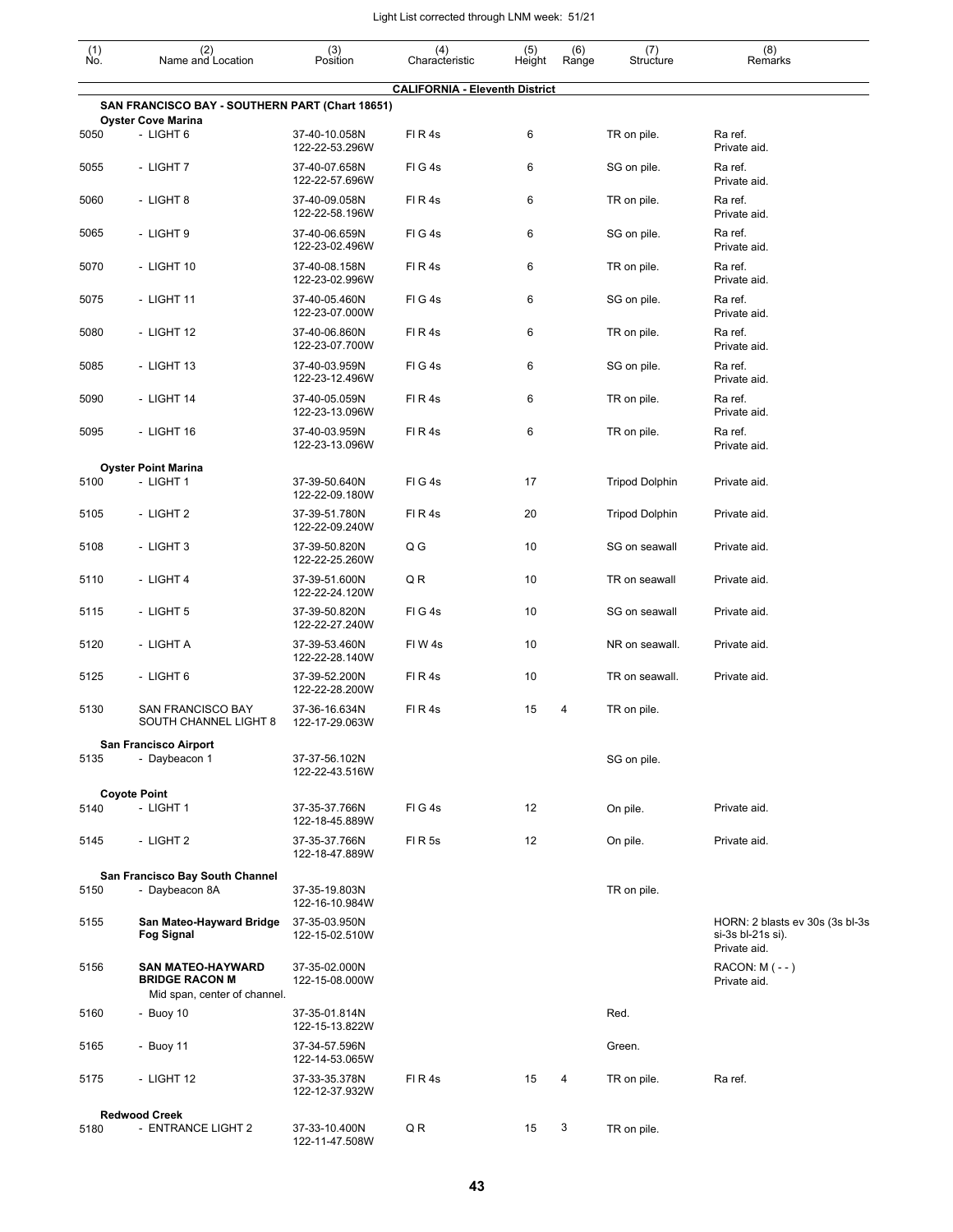| $\begin{smallmatrix} (1) \\ \mathsf{No} \end{smallmatrix}$ | (2)<br>Name and Location                                                | (3)<br>Position                 | (4)<br>Characteristic                 | (5)<br>Height | (6)<br>Range | (7)<br>Structure | (8)<br>Remarks                                |
|------------------------------------------------------------|-------------------------------------------------------------------------|---------------------------------|---------------------------------------|---------------|--------------|------------------|-----------------------------------------------|
|                                                            |                                                                         |                                 | <b>CALIFORNIA - Eleventh District</b> |               |              |                  |                                               |
|                                                            | SAN FRANCISCO BAY - SOUTHERN PART (Chart 18651)<br><b>Redwood Creek</b> |                                 |                                       |               |              |                  |                                               |
| 5185                                                       | - ENTRANCE LIGHT 3                                                      | 37-32-59.780N<br>122-11-36.131W | FIG4s                                 | 15            | 4            | SG on Pile.      |                                               |
| 5190                                                       | - ENTRANCE LIGHT 4                                                      | 37-32-49.461N<br>122-11-42.320W | FI R 2.5s                             | 15            | 3            | TR on pile.      |                                               |
| 5195                                                       | - LIGHT 5                                                               | 37-32-25.742N<br>122-11-33.797W | FIG4s                                 | 15            | 4            | SG on pile.      |                                               |
| 5200                                                       | - LIGHT 6                                                               | 37-32-25.601N<br>122-11-39.692W | FIR4s                                 | 15            | 3            | TR on pile.      |                                               |
| 5205                                                       | - LIGHT 8                                                               | 37-32-00.894N<br>122-11-37.976W | Q R                                   | 15            | 3            | TR on pile.      |                                               |
| 5210                                                       | - LIGHT 7                                                               | 37-31-58.954N<br>122-11-31.991W | FIG 2.5s                              | 15            | 3            | SG on pile.      | Ra ref.                                       |
| 5215                                                       | - LIGHT 10                                                              | 37-31-44.747N<br>122-11-46.348W | FIR4s                                 | 15            | 3            | TR on pile.      |                                               |
| 5220                                                       | - LIGHT 9                                                               | 37-31-42.812N<br>122-11-40.597W | FIG4s                                 | 15            | 4            | SG on pile.      |                                               |
| 5225                                                       | - LIGHT 11                                                              | 37-31-31.044N<br>122-11-56.900W | FIG4s                                 | 15            | 4            | SG on pile.      |                                               |
| 5230                                                       | - LIGHT 12                                                              | 37-31-32.786N<br>122-12-01.756W | FIR <sub>6s</sub>                     | 15            | 4            | TR on pile.      |                                               |
| 5235                                                       | - LIGHT 14                                                              | 37-31-18.053N<br>122-12-21.680W | FIR4s                                 | 15            | 3            | TR on pile.      | Ra ref.                                       |
| 5240                                                       | - LIGHT 13                                                              | 37-31-14.937N<br>122-12-17.839W | FIG 2.5s                              | 15            | 3            | SG on pile.      | Ra ref.                                       |
| 5245                                                       | - LIGHT 15                                                              | 37-31-03.541N<br>122-12-23.676W | FIG4s                                 | 15            | 4            | SG on Dolphin.   | Ra ref.                                       |
| 5250                                                       | - LIGHT 16                                                              | 37-31-01.253N<br>122-12-33.070W | FIR <sub>6s</sub>                     | 15            | 4            | TR on pile.      |                                               |
| 5255                                                       | - LIGHT 18                                                              | 37-30-48.403N<br>122-12-43.940W | FIR4s                                 | 15            | 3            | TR on pile.      | Ra ref.                                       |
| 5260                                                       | - LIGHT 20                                                              | 37-30-34.416N<br>122-12-48.861W | FIR4s                                 | 15            | 3            | TR on pile.      |                                               |
| 5265                                                       | - LIGHT 21                                                              | 37-30-22.613N<br>122-12-56.870W | FIG4s                                 | 17            | 4            | SG on pile       |                                               |
|                                                            | San Francisco Bay South Channel                                         |                                 |                                       |               |              |                  |                                               |
| 5270                                                       | - LIGHT 14                                                              | 37-30-49.501N<br>122-08-05.796W | FIR4s                                 | 15            | 4            | TR on pile.      | Ra ref.                                       |
| 5275                                                       | Dumbarton Highway Bridge 37-30-21.870N<br><b>Fog Signal</b>             | 122-07-09.620W                  |                                       |               |              |                  | HORN: 1 blast ev 20s (2s bl).<br>Private aid. |
| 5305                                                       | - Daybeacon 16                                                          | 37-29-34.269N<br>122-05-13.040W |                                       |               |              | TR on pile.      | Ra ref.                                       |
| 5310                                                       | - Daybeacon A                                                           | 37-28-43.480N<br>122-04-37.369W |                                       |               |              | NW on pile.      | <b>SHOAL</b><br>"END OF CHANNEL"              |
| 5315                                                       | - Daybeacon B                                                           | 37-28-12.083N<br>122-03-50.007W |                                       |               |              | NW on pile.      | SHOAL<br>"USE CAUTION"                        |
| 5320                                                       | - Daybeacon C                                                           | 37-27-26.613N<br>122-03-01.006W |                                       |               |              | NW on pile.      | SHOAL<br>"USE CAUTION"                        |
|                                                            | <b>ENTRANCE TO SAN FRANCISCO BAY (CHART 18649)</b>                      |                                 |                                       |               |              |                  |                                               |
| 5348                                                       | San Francisco Bay<br>- North Channel Lighted Buoy 37-49-55.258N<br>1    | 122-24-31.134W                  | FIG6s                                 |               | 5            | Green.           |                                               |
| 5350                                                       | - North Channel Lighted Buoy 37-49-59.941N<br>2                         | 122-23-47.181W                  | FIR <sub>6s</sub>                     |               | 4            | Red.             |                                               |
| 5355                                                       | - North Channel Lighted Buoy 37-51-01.750N<br>3                         | 122-25-02.953W                  | Q G                                   |               | 4            | Green.           |                                               |
|                                                            | <b>Emeryville Marina</b>                                                |                                 |                                       |               |              |                  |                                               |
| 5360                                                       | - LIGHT 1                                                               | 37-50-36.738N<br>122-19-18.986W | FIG <sub>2s</sub>                     | 14            |              | SG on pile.      | Private aid.                                  |
| 5365                                                       | - LIGHT 2                                                               | 37-50-35.324N                   | FIR <sub>2s</sub>                     | 14            |              | TR on pile.      | Private aid.                                  |

122-19-18.748W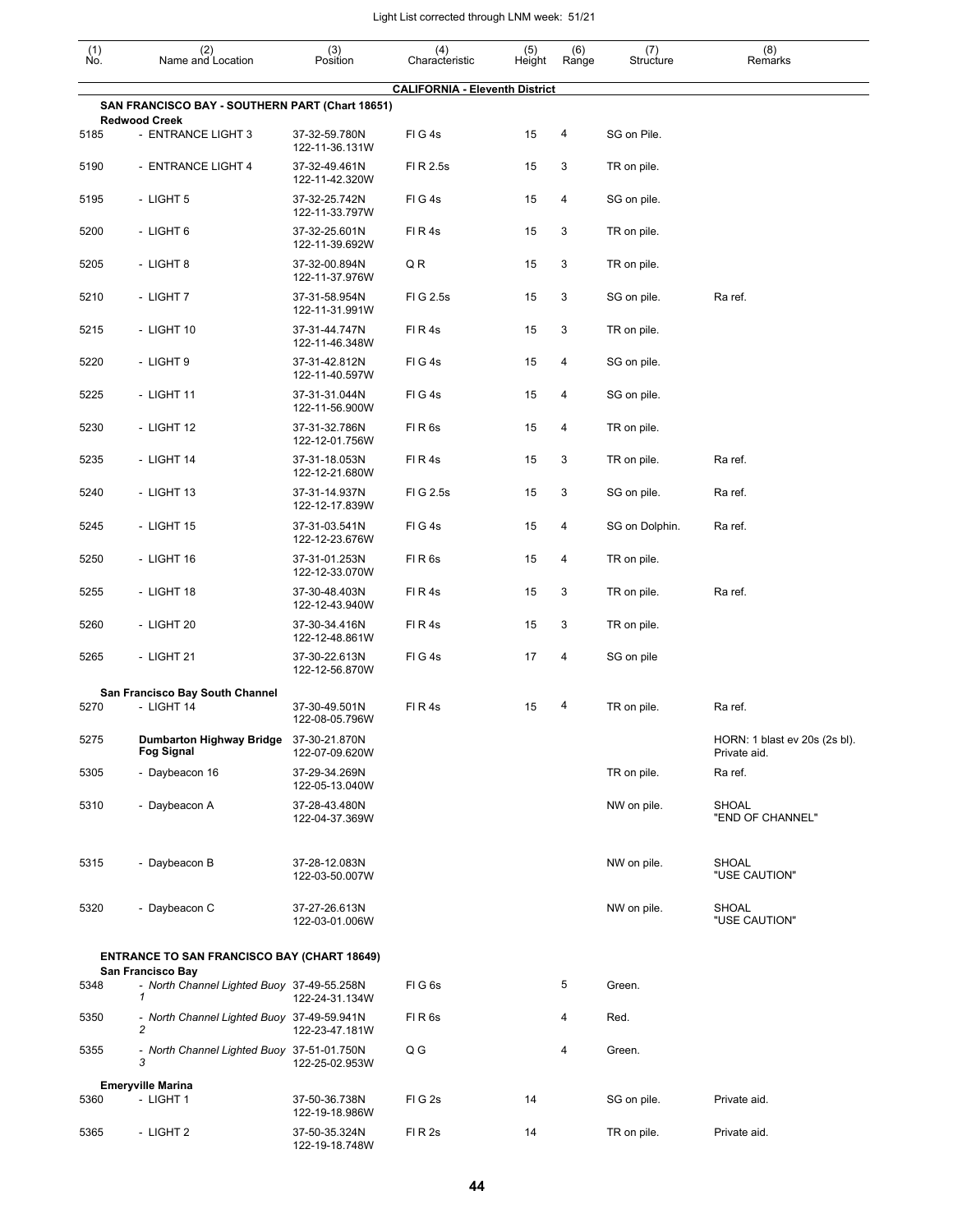| $\begin{smallmatrix} (1) \\ \mathsf{No} \end{smallmatrix}$ | (2)<br>Name and Location                           | (3)<br>Position                 | (4)<br>Characteristic                 | (5)<br>Height | (6)<br>Range | (7)<br>Structure                                        | (8)<br>Remarks                                |
|------------------------------------------------------------|----------------------------------------------------|---------------------------------|---------------------------------------|---------------|--------------|---------------------------------------------------------|-----------------------------------------------|
|                                                            |                                                    |                                 | <b>CALIFORNIA - Eleventh District</b> |               |              |                                                         |                                               |
|                                                            | <b>ENTRANCE TO SAN FRANCISCO BAY (CHART 18649)</b> |                                 |                                       |               |              |                                                         |                                               |
| 5370                                                       | <b>Emeryville Marina</b><br>- LIGHT 3              | 37-50-36.888N<br>122-18-57.842W | FIG4s                                 | 14            |              | SG on pile.                                             | Private aid.                                  |
| 5375                                                       | - LIGHT 4                                          | 37-50-35.414N<br>122-18-58.047W | FIR4s                                 | 14            |              | TR on pile.                                             | Private aid.                                  |
| 5380                                                       | - LIGHT 5                                          | 37-50-36.914N<br>122-18-33.929W | FIG4s                                 | 14            |              | SG on pile.                                             | Private aid.                                  |
| 5385                                                       | - LIGHT 6                                          | 37-50-35.508N<br>122-18-36.892W | FIR4s                                 | 14            |              | TR on pile.                                             | Private aid.                                  |
| 5390                                                       | - LIGHT 7                                          | 37-50-31.100N<br>122-18-37.030W | FIG4s                                 | 17            |              | SG on breakwater.                                       | Private aid.                                  |
| 5395                                                       | - LIGHT 8                                          | 37-50-31.770N<br>122-18-38.050W | FIR4s                                 | 17            |              | TR end of<br>breakwater.                                | Private aid.                                  |
|                                                            | San Francisco Bay                                  |                                 |                                       |               |              |                                                         |                                               |
| 5400                                                       | - North Channel Lighted Buoy 37-50-49.350N<br>4    | 122-23-47.292W                  | FI R 2.5s                             |               | 4            | Red.                                                    |                                               |
| 5405                                                       | - NORTH CHANNEL LIGHT<br>5                         | 37-51-45.177N<br>122-25-08.397W | FIG 2.5s                              | 30            | 3            | SG on pile.                                             |                                               |
| 5410                                                       | - North Channel Lighted Buoy 37-51-51.033N<br>Α    | 122-24-31.956W                  | $Mo(A)$ W                             |               | 4            | Red and white<br>stripes with red<br>spherical topmark. |                                               |
| 5415                                                       | - North Channel Lighted Bell<br>Buoy 6             | 37-51-39.148N<br>122-23-47.292W | FIR4s                                 |               | 4            | Red.                                                    |                                               |
| 5420                                                       | TREASURE ISLAND NORTH<br><b>END LIGHT 6</b>        | 37-49-59.626N<br>122-22-21.020W | FI R 2.5s                             | 30            | 5            | TR on pile.                                             |                                               |
| <b>Berkeley</b>                                            |                                                    |                                 |                                       |               |              |                                                         |                                               |
| 5430                                                       | - MARINA CHANNEL LIGHT<br>$\overline{2}$           | 37-50-51.858N<br>122-21-38.038W | FIR4s                                 | 15            | 4            | TR on pile.                                             |                                               |
| 5435                                                       | - MARINA CHANNEL LIGHT<br>3                        | 37-51-27.648N<br>122-20-57.850W | FIG4s                                 | 15            | 4            | SG on pile.                                             |                                               |
| 5440                                                       | - BREAKWATER LIGHT 1                               | 37-51-54.566N<br>122-19-08.587W | Q G                                   | 15            | 4            | SG on post.                                             |                                               |
| 5445                                                       | - BREAKWATER CENTER<br><b>LIGHT</b>                | 37-51-57.936N<br>122-19-10.577W | Q W                                   | 12            | 6            | On post.                                                |                                               |
| 5450                                                       | - BREAKWATER LIGHT 2                               | 37-52-01.222N<br>122-19-12.480W | FI R 2.5s                             | 22            | 5            | TR on post.                                             |                                               |
| 5455                                                       | - NORTH BREAKWATER<br>LIGHT 3                      | 37-52-01.860N<br>122-19-16.898W | FIG4s                                 | 21            | 5            | SG on pile.                                             |                                               |
| 5460                                                       | - NORTH BREAKWATER<br>LIGHT 4                      | 37-52-05.945N<br>122-19-13.753W | FIR4s                                 | 23            |              | TR on pile.                                             |                                               |
| 5465                                                       | - MARINA NORTH LIGHT                               | 37-52-01.680N<br>122-19-05.880W | FIG 10s                               | 35            |              | On post.                                                | Private aid.                                  |
| 5470                                                       | - MARINA SOUTH LIGHT                               | 37-51-57.940N<br>122-19-04.580W | FI R 10s                              | 35            |              | On post.                                                | HORN: 1 blast ev 17s (4s bl).<br>Private aid. |
| 5475                                                       | - REEF LIGHT 1                                     | 37-52-27.155N<br>122-20-00.578W | FIG 2.5s                              | 13            | 3            | SG on pile.                                             |                                               |
|                                                            | San Francisco Bay                                  |                                 |                                       |               |              |                                                         |                                               |
| 5480                                                       | SOUTHAMPTON SHOAL<br>LIGHT                         | 37-52-54.993N<br>122-24-00.892W | Iso R 6s                              | 32            | 6            | White cylindrical<br>tower.                             | BELL: 1 Strike ev 10s                         |
| 5485                                                       | - North Channel Lighted Buoy 37-52-46.912N<br>8    | 122-24-53.755W                  | FI R 2.5s                             |               | 4            | Red.                                                    |                                               |
| 5490                                                       | - NORTH CHANNEL LIGHT<br>9                         | 37-53-39.212N<br>122-26-58.955W | FIG4s                                 | 25            | 4            | SG on pile.                                             |                                               |
| 5495                                                       | - North Preferred Channel<br>Lighted Buoy B        | 37-54-13.992N<br>122-26-40.861W | $FI (2+1)G 6s$                        |               | 5            | Green, Red, Green<br>Preferred channel<br>buoy          |                                               |
| 5500                                                       | - North Channel Lighted Bell<br>Buoy 10            | 37-54-02.744N<br>122-26-09.956W | FIR4s                                 |               | 4            | Red.                                                    |                                               |
| 5505                                                       | - North Channel Lighted Buoy 37-54-48.943N<br>12   | 122-26-42.557W                  | FI R 2.5s                             |               | 4            | Red.                                                    |                                               |
| 5510                                                       | - North Preferred Channel<br>Lighted Buoy C        | 37-54-46.667N<br>122-26-57.824W | $FI (2+1)G 6s$                        |               | 5            | Green, Red, Green<br>Preferred channel<br>buoy          |                                               |
| 5515                                                       | - North Channel Lighted Buoy 37-55-49.741N<br>14   | 122-26-36.357W                  | FIR4s                                 |               | 3            | Red.                                                    |                                               |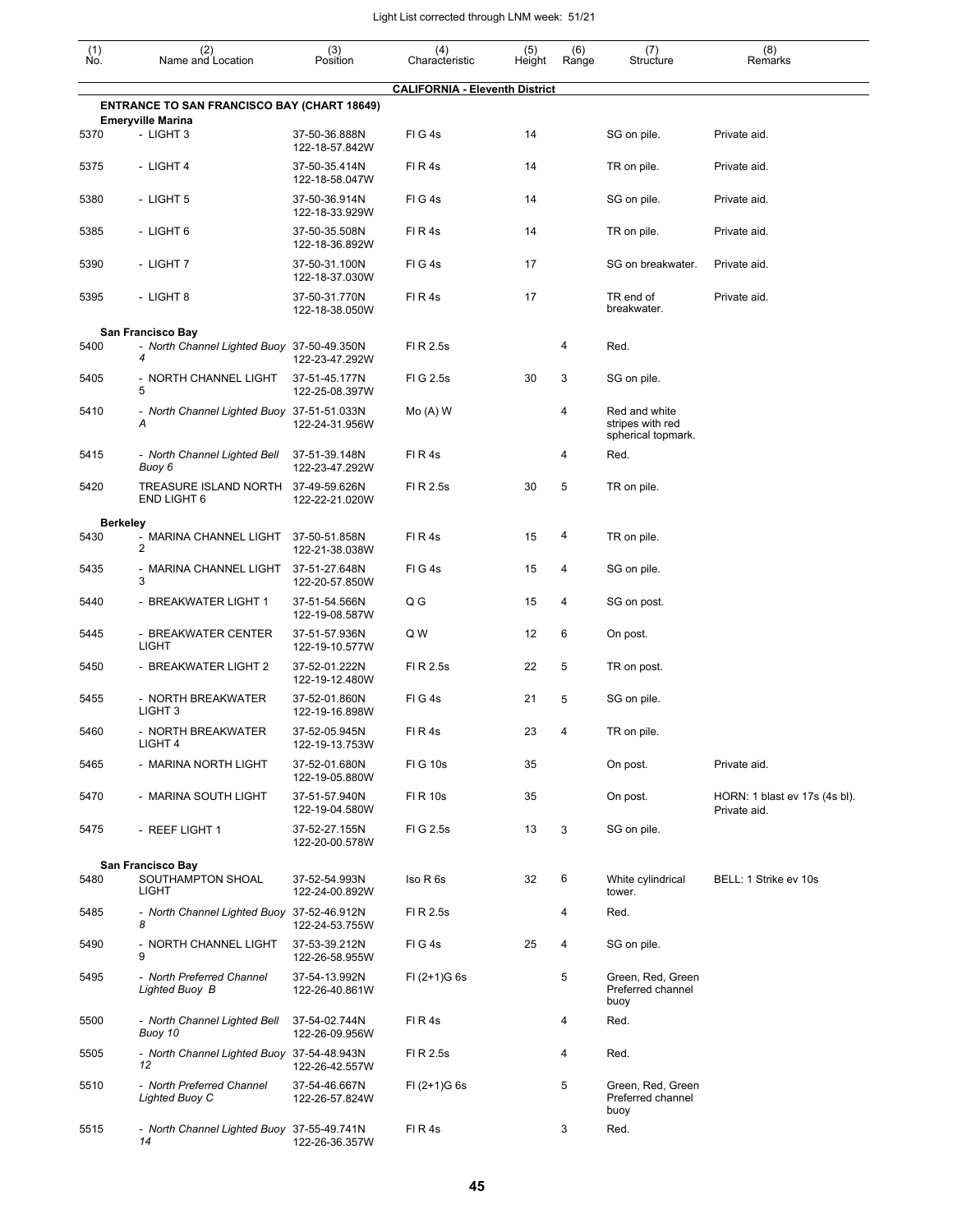| $\begin{smallmatrix} (1) \\ \mathsf{No}. \end{smallmatrix}$ | (2)<br>Name and Location                                   | (3)<br>Position                 | (4)<br>Characteristic                 | (5)<br>Height | (6)<br>Range | (7)<br>Structure | (8)<br>Remarks                                                                                   |
|-------------------------------------------------------------|------------------------------------------------------------|---------------------------------|---------------------------------------|---------------|--------------|------------------|--------------------------------------------------------------------------------------------------|
|                                                             |                                                            |                                 | <b>CALIFORNIA - Eleventh District</b> |               |              |                  |                                                                                                  |
|                                                             | <b>ENTRANCE TO SAN FRANCISCO BAY (CHART 18649)</b>         |                                 |                                       |               |              |                  |                                                                                                  |
| 5518.1                                                      | San Francisco Bay<br>PARADISE CAY LIGHT 1                  | 37-54-57.000N<br>122-28-21.000W | FIG <sub>2s</sub>                     |               |              | SG on pile.      | Private aid.                                                                                     |
| 5518.2                                                      | PARADISE CAY LIGHT 3                                       | 37-54-57.000N<br>122-28-24.000W | FIG3s                                 |               |              | SG on pile.      | Private aid.                                                                                     |
| 5518.3                                                      | PARADISE CAY LIGHT 5                                       | 37-54-56.000N<br>122-28-28.000W | FIG4s                                 |               |              | SG on pile.      | Private aid.                                                                                     |
|                                                             | <b>Corte Madera Channel</b>                                |                                 |                                       |               |              |                  |                                                                                                  |
| 5520                                                        | - LIGHT 2                                                  | 37-55-41.729N<br>122-28-06.904W | Iso R 6s                              | 9             |              | TR on pile.      | Ra ref.<br>Private aid.                                                                          |
| 5525                                                        | - LIGHT 3                                                  | 37-55-44.601N<br>122-28-20.691W | FIG 2.5s                              |               |              |                  | Private aid.                                                                                     |
| 5530                                                        | - LIGHT 4                                                  | 37-55-46.500N<br>122-28-19.880W | FIR4s                                 | 9             |              | TR on pile.      | Ra ref.<br>Private aid.                                                                          |
| 5535                                                        | - LIGHT 5                                                  | 37-55-50.708N<br>122-28-36.811W | FIG 2.5s                              | 9             |              | SG on pile.      | Ra ref.<br>Private aid.                                                                          |
| 5536                                                        | - LIGHT 6                                                  | 37-55-55.228N<br>122-28-41.904W | FIR4s                                 | 9             |              | TR on pole.      | Ra Ref.<br>Private aid.                                                                          |
| 5540                                                        | - LIGHT 7                                                  | 37-56-02.728N<br>122-29-07.905W | FIG 2.5s                              | 9             |              | SG on pile.      | Private aid.                                                                                     |
| 5545                                                        | - LIGHT 8                                                  | 37-56-04.500N<br>122-29-02.000W | FIR4s                                 | 9             |              | TR on pile.      | Ra ref.<br>Private aid.                                                                          |
| 5550                                                        | - LIGHT 9                                                  | 37-56-10.228N<br>122-29-28.906W | FIG 2.5s                              | 9             |              | SG on pile.      | Private aid.                                                                                     |
| 5555                                                        | - LIGHT 10                                                 | 37-56-14.000N<br>122-29-27.906W | FIR4s                                 | 9             |              | TR on pile.      | Ra ref.<br>Private aid.                                                                          |
| 5560                                                        | - LIGHT 11                                                 | 37-56-18.120N<br>122-29-51.360W | FIG 2.5s                              | 9             |              | SG on pile.      | Private aid.                                                                                     |
| 5565                                                        | - LIGHT 12                                                 | 37-56-20.500N<br>122-29-47.880W | FIR4s                                 | 9             |              | TR on pile.      | Ra ref.<br>Private aid.                                                                          |
| 5570                                                        | - LIGHT 13                                                 | 37-56-25.000N<br>122-30-02.000W | FIG 2.5s                              | 9             |              | SG on pile.      | Private aid.                                                                                     |
| 5575                                                        | - LIGHT 14                                                 | 37-56-27.728N<br>122-30-00.907W | FIR4s                                 |               |              | TR on pile.      | Re-established.<br>Private aid.                                                                  |
| 5580                                                        | - LIGHT 15                                                 | 37-56-31.227N<br>122-30-14.407W | FIG 2.5s                              | 9             |              | SG on pile.      | Ra ref.<br>Private aid.                                                                          |
| 5585                                                        | - LIGHT 16                                                 | 37-56-34.500N<br>122-30-13.880W | FIR4s                                 | 9             |              | TR on pile.      | Ra ref.<br>Private aid.                                                                          |
| 5590                                                        | - LIGHT 17                                                 | 37-56-32.640N<br>122-30-21.060W | FIG4s                                 | 9             |              | SG on pile.      | Private aid.                                                                                     |
| 5595                                                        | - LIGHT CM                                                 | 37-56-33.727N<br>122-30-25.408W | $FI (2+1)G 6s$                        | 9             |              | JG on pile.      | Ra ref.<br>Private aid.                                                                          |
| 5628                                                        | <b>RICHMOND-SAN RAFAEL</b><br><b>BRIDGE RACON Q</b>        | 37-56-06.700N<br>122-26-40.600W |                                       |               |              |                  | RACON: $Q(--.)$<br>BANDS: 20s (ev 30s).<br>Private aid.                                          |
| 5629                                                        | <b>RICHMOND-SAN RAFAEL</b><br><b>BRIDGE RACON T</b>        | 37-56-01.800N<br>122-25-37.500W |                                       |               |              |                  | $RACON: T(-)$<br>BANDS: 20s (ev 30s).<br>Private aid.                                            |
|                                                             | San Francisco Bay                                          |                                 |                                       |               |              |                  |                                                                                                  |
| 5630                                                        | <b>Richmond-San Rafael</b><br><b>Bridge Fog Signal (2)</b> | 37-56-06.400N<br>122-26-40.350W |                                       |               |              |                  | HORN(2): Sound simultaneously<br>2 blasts ev 30s (1s bl-1s si-1s bl-<br>27s si).<br>Private aid. |
| 5635                                                        | - North Channel Buoy 15                                    | 37-56-14.275N<br>122-26-46.990W |                                       |               |              | Green can.       |                                                                                                  |
|                                                             | <b>Southampton Shoal Channel</b>                           |                                 |                                       |               |              |                  |                                                                                                  |
| 5640                                                        | - Lighted Buoy 1                                           | 37-53-24.908N<br>122-25-13.464W | FIG4s                                 |               | 4            | Green.           |                                                                                                  |
| 5645                                                        | - Lighted Buoy 2                                           | 37-53-26.058N<br>122-25-03.574W | FI R 2.5s                             |               | 3            | Red.             |                                                                                                  |
| 5650                                                        | - Lighted Buoy 3                                           | 37-54-12.970N<br>122-25-22.384W | FIG 2.5s                              |               | 4            | Green.           |                                                                                                  |
| 5655                                                        | - Lighted Buoy 4                                           | 37-54-14.069N<br>122-25-12.553W | FIR4s                                 |               | 4            | Red.             |                                                                                                  |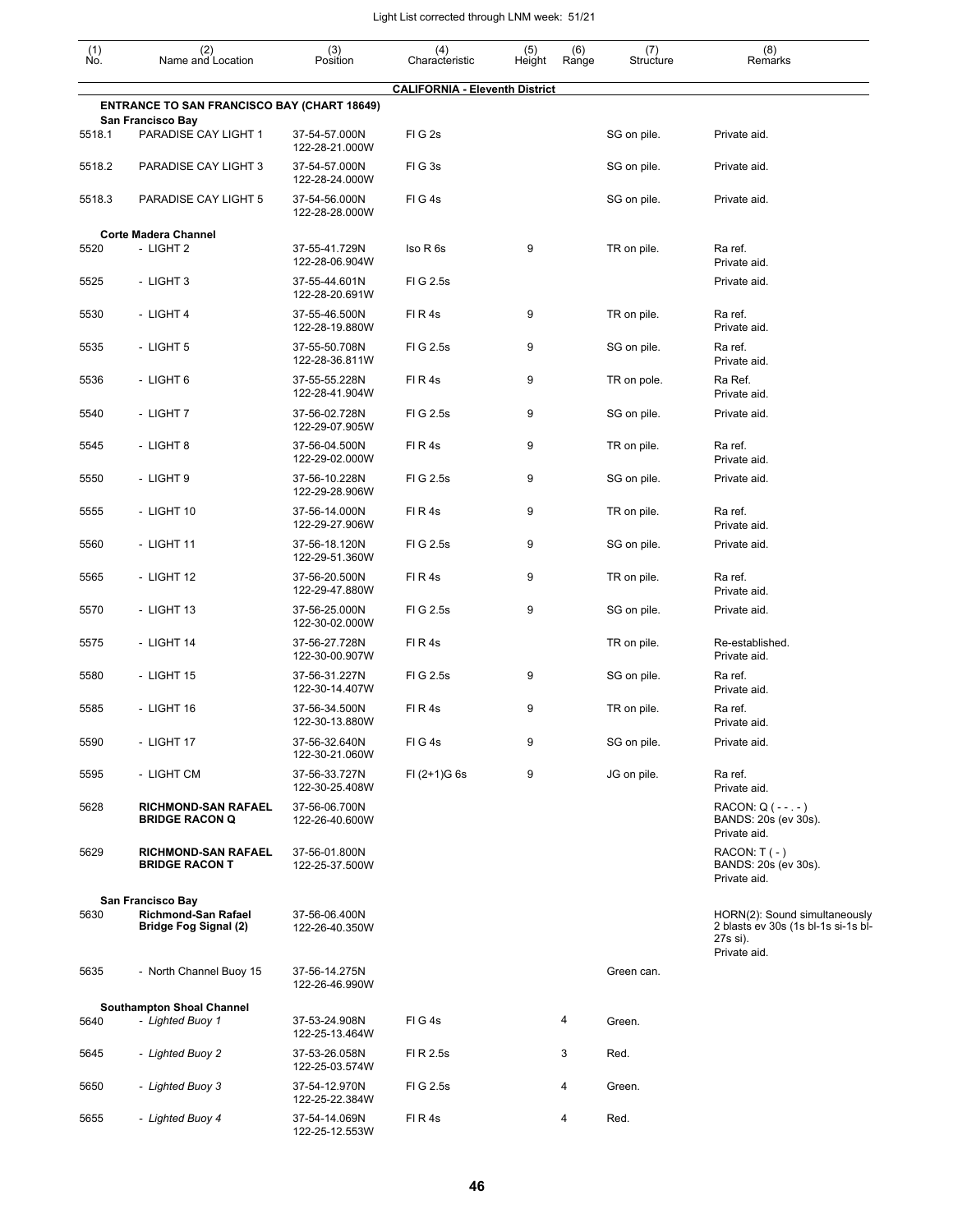| $\begin{smallmatrix} (1) \ N0. \end{smallmatrix}$ | (2)<br>Name and Location                                                                      | (3)<br>Position                 | (4)<br>Characteristic                 | (5)<br>Height | (6)<br>Range   | (7)<br>Structure                                                                    | (8)<br>Remarks                                                       |
|---------------------------------------------------|-----------------------------------------------------------------------------------------------|---------------------------------|---------------------------------------|---------------|----------------|-------------------------------------------------------------------------------------|----------------------------------------------------------------------|
|                                                   |                                                                                               |                                 | <b>CALIFORNIA - Eleventh District</b> |               |                |                                                                                     |                                                                      |
|                                                   | <b>ENTRANCE TO SAN FRANCISCO BAY (CHART 18649)</b>                                            |                                 |                                       |               |                |                                                                                     |                                                                      |
| 5657                                              | <b>Southampton Shoal Channel</b><br>- Lighted Buoy 5                                          | 37-54-57.579N<br>122-25-30.780W | FIG4s                                 |               | 4              | Green.                                                                              |                                                                      |
| 5659                                              | - Lighted Buoy 6                                                                              | 37-54-58.483N<br>122-25-20.448W | FI R 2.5s                             |               | 4              | Red.                                                                                |                                                                      |
| 5660                                              | - Lighted Buoy 7                                                                              | 37-55-28.728N<br>122-25-36.832W | FIG 2.5s                              |               | 4              | Green.                                                                              |                                                                      |
| 5661                                              | Southampton Shoal Outfall<br><b>Lighted Buoy 1</b>                                            | 37-54-44.746N<br>122-25-13.535W | FIW4s                                 |               |                | White with orange<br>bands.                                                         | RACON: $K(-,-)$<br>Private aid.                                      |
| 5662                                              | Southampton Shoal Outfall<br><b>Lighted Buoy 2</b>                                            | 37-54-44.746N<br>122-24-55.000W | FIW4s                                 |               |                | White with orange<br>bands.                                                         | Private aid.                                                         |
|                                                   | <b>Richmond Harbor Channel</b>                                                                |                                 |                                       |               |                |                                                                                     |                                                                      |
| 5665                                              | - Lighted Buoy 2                                                                              | 37-55-05.494N<br>122-25-02.975W | Q R                                   |               | 3              | Red.                                                                                |                                                                      |
| 5670                                              | - APPROACH RANGE<br><b>FRONT LIGHT</b>                                                        | 37-54-02.725N<br>122-23-29.578W | Q W                                   | 23            |                | KRW on pile.                                                                        | Visible all around with higher<br>intensity on rangeline.            |
| 5675                                              | - APPROACH RANGE REAR 37-53-55.570N<br><b>LIGHT</b><br>358 yards, 132.3° from front<br>light. | 122-23-19.654W                  | Iso W 6s                              | 36            |                | KRW on Dolphin.                                                                     | Visible all around with higher<br>intensity on rangeline.            |
| 5680                                              | - Lighted Buoy 3                                                                              | 37-54-54.628N<br>122-24-35.792W | FIG4s                                 |               | 4              | Green.                                                                              |                                                                      |
| 5685                                              | - LIGHT 4                                                                                     | 37-54-22.064N<br>122-24-03.374W | QR                                    | 15            | 3              | TR on pile.                                                                         |                                                                      |
| 5690                                              | - Lighted Buoy 5                                                                              | 37-54-30.494N<br>122-24-00.573W | FIG 2.5s                              |               | 3              | Green.                                                                              |                                                                      |
| 5695                                              | - Jetty Daybeacon                                                                             | 37-54-13.463N<br>122-23-31.530W |                                       |               |                | NR on pile.                                                                         |                                                                      |
| 5700                                              | - Lighted Buoy 6                                                                              | 37-54-20.430N<br>122-23-38.767W | FIR4s                                 |               | 3              | Red.                                                                                |                                                                      |
| 5705                                              | - Lighted<br>Buoy 7                                                                           | 37-54-23.743N<br>122-23-10.452W | FIG4s                                 |               | 4              | Green.                                                                              |                                                                      |
| 5710                                              | - LIGHT 8                                                                                     | 37-54-15.983N<br>122-23-06.024W | FIR <sub>6s</sub>                     | 15            | 4              | TR on pile.                                                                         | Ra ref.                                                              |
| 5715                                              | BRICKYARD COVE HARBOR 37-54-25.620N<br>LIGHT <sub>1</sub>                                     | 122-22-58.340W                  | F G                                   | 8             |                | On pile.                                                                            | Private aid.                                                         |
| 5720                                              | BRICKYARD COVE HARBOR 37-54-24.830N<br>LIGHT <sub>2</sub>                                     | 122-22-57.510W                  | FR                                    | 8             |                | On pile.                                                                            | Private aid.                                                         |
| 5725                                              | - LIGHT 9                                                                                     | 37-54-18.981N<br>122-22-31.603W | FIG4s                                 | 10            | 4              | SG on pile.                                                                         | Ra ref.                                                              |
| 5730                                              | - LIGHT 10                                                                                    | 37-54-12.146N<br>122-22-33.606W | FIR4s                                 | 15            | 3              | TR on pile.                                                                         | Ra ref.                                                              |
| 5735                                              | - LIGHT 12                                                                                    | 37-54-05.995N<br>122-22-01.130W | FI R 2.5s                             | 25            | $\overline{4}$ | TR on pile.                                                                         | Ra ref.                                                              |
| 5739                                              | - LIGHT 14                                                                                    | 37-54-08.749N<br>122-21-36.791W | QR                                    | 17            | 3              | TR on pile. On<br>same structure as<br>Point Potrero<br>Reach Range<br>Front Light. |                                                                      |
| 5740                                              | POINT POTRERO REACH<br><b>RANGE FRONT LIGHT</b>                                               | 37-54-08.767N<br>122-21-36.819W | QR                                    | 23            |                | KRW on pile. On<br>same structure as<br>Richmond Harbor<br>Channel Light 14.        | Visible 1.5° each side of the<br>rangeline.                          |
| 5741                                              | POINT POTRERO REACH<br><b>RANGE REAR LIGHT</b><br>311 yards, 098.5° from front<br>light.      | 37-54-07.404N<br>122-21-25.312W | Iso R 6s                              | 46            |                | KRW on pile.                                                                        | Visible 1.5° each side of the<br>rangeline.                          |
| 5745                                              | - Daybeacon 16                                                                                | 37-54-21.015N<br>122-21-34.471W |                                       |               |                | TR on pile.                                                                         |                                                                      |
| 5750                                              | - LIGHT 18                                                                                    | 37-54-27.742N<br>122-21-36.950W | FI R 2.5s                             | 15            | 3              | TR on pile                                                                          |                                                                      |
| 5760                                              | <b>Richmond Long Wharf Fog</b><br>Signal                                                      | 37-55-20.000N<br>122-24-36.000W |                                       |               |                | Building on wharf.                                                                  | HORN: 2 blasts ev 30s (3s bl-2s<br>si-1s bl-24s si).<br>Private aid. |
| 5765                                              | <b>Richmond Long Wharf</b><br>Inner Fog Signal                                                | 37-55-30.000N<br>122-24-20.000W |                                       |               |                | On wharf.                                                                           | Private aid.                                                         |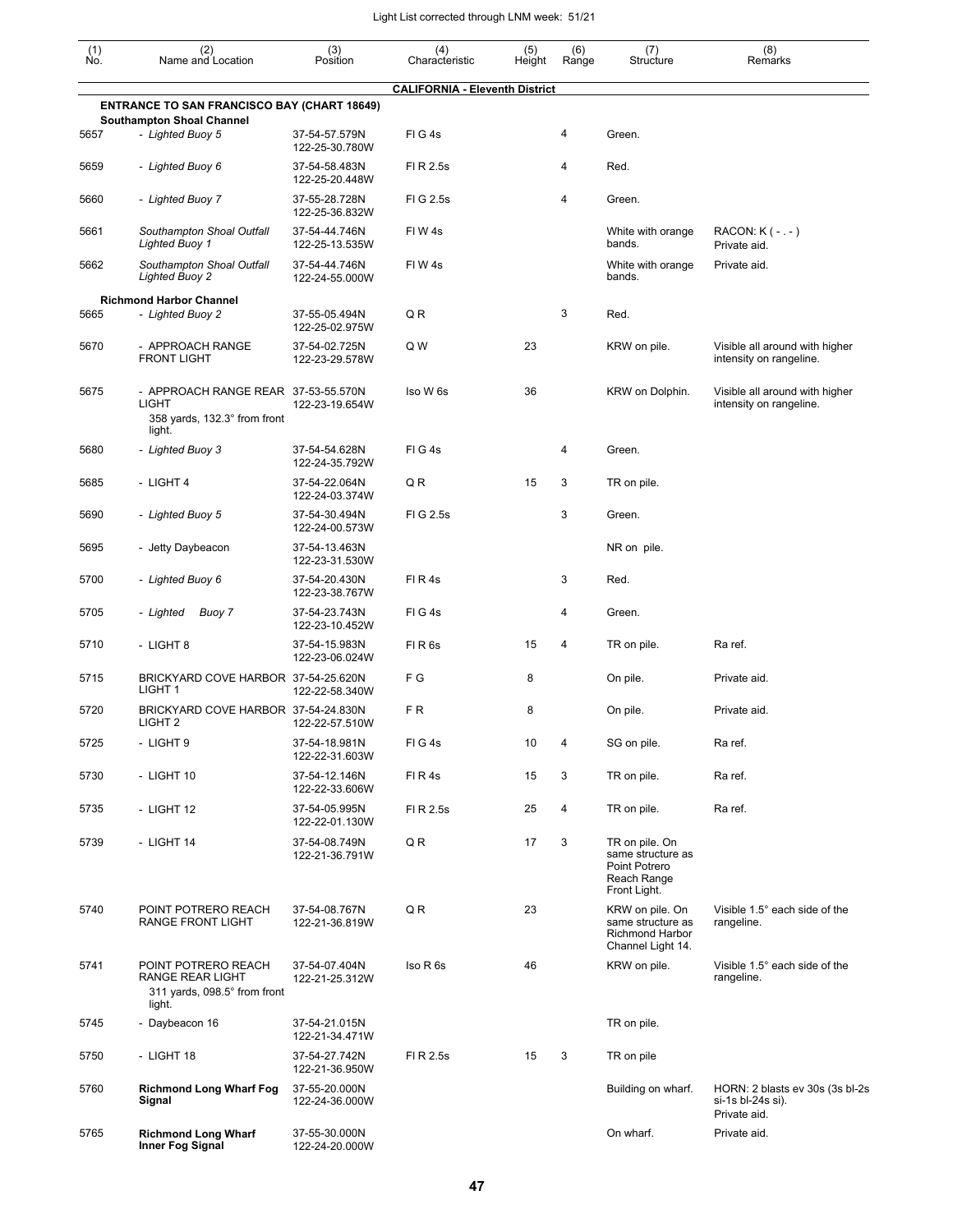| $\begin{smallmatrix} (1) \\ \mathsf{No} \end{smallmatrix}$ | (2)<br>Name and Location                                                    | (3)<br>Position                 | (4)<br>Characteristic                 | (5)<br>Height | (6)<br>Range | (7)<br>Structure                              | (8)<br>Remarks                                                                   |
|------------------------------------------------------------|-----------------------------------------------------------------------------|---------------------------------|---------------------------------------|---------------|--------------|-----------------------------------------------|----------------------------------------------------------------------------------|
|                                                            |                                                                             |                                 | <b>CALIFORNIA - Eleventh District</b> |               |              |                                               |                                                                                  |
|                                                            | <b>ENTRANCE TO SAN FRANCISCO BAY (CHART 18649)</b>                          |                                 |                                       |               |              |                                               |                                                                                  |
| 5775                                                       | Richmond-San Rafael Bridge East Channel<br>Castro Rocks Lighted Buoy<br>2CR | 37-55-53.991N<br>122-25-15.205W | FIR4s                                 |               | 3            | Red.                                          |                                                                                  |
| 5780                                                       | - Fog Signal (2)                                                            | 37-56-01.940N<br>122-25-37.350W |                                       |               |              |                                               | <b>HORN: 1 BLAST EV 15S (1S</b><br>BL).<br>Private aid.                          |
| 5785                                                       | - Buoy 6                                                                    | 37-56-11.500N<br>122-25-33.606W |                                       |               |              | Red nun.                                      |                                                                                  |
| 5815                                                       | San Francisco Bay North<br>Channel Lighted Buoy 16                          | 37-57-17.438N<br>122-26-28.608W | QR                                    |               | 3            | Red.                                          |                                                                                  |
| 5820                                                       | San Francisco Bay North<br>Channel Lighted Bell Buoy 18                     | 37-57-35.037N<br>122-26-24.458W | FI R 2.5s                             |               | 4            | Red.                                          |                                                                                  |
| 5825                                                       | <b>SAN FRANCISCO BAY</b><br>NORTH CHANNEL LIGHT 17                          | 37-57-26.420N<br>122-27-25.879W | FIG4s                                 | 15            | 4            | SG on pile.                                   |                                                                                  |
|                                                            | <b>San Rafael Creek</b>                                                     |                                 |                                       |               |              |                                               |                                                                                  |
| 5830                                                       | - RANGE FRONT LIGHT                                                         | 37-58-15.173N<br>122-29-48.070W | QR                                    | 15            |              | KRW on pile.                                  | Visible all around higher intensity<br>on rangeline.                             |
| 5835                                                       | - REAR RANGE LIGHT<br>332 yards, 293.2° from front<br>light.                | 37-58-19.053N<br>122-29-59.493W | Oc R 4s                               | 56            |              | KRW on pile.                                  | Visible all around with higher<br>intensity on rangeline.                        |
| 5840                                                       | - LIGHT 1                                                                   | 37-57-41.970N<br>122-28-12.492W | FIG 2.5s                              | 20            | 4            | SG on pile.                                   |                                                                                  |
| 5845                                                       | - LIGHT 3                                                                   | 37-57-50.047N<br>122-28-36.471W | FIG4s                                 | 20            | 4            | SG on pile.                                   |                                                                                  |
| 5850                                                       | - LIGHT 5                                                                   | 37-57-59.156N<br>122-29-03.401W | FIG6s                                 | 15            | 4            | SG on a pile.                                 |                                                                                  |
| 5855                                                       | - LIGHT 6                                                                   | 37-58-07.022N<br>122-29-22.051W | FIR4s                                 | 16            | 3            | TR on pile.                                   | Ra ref.                                                                          |
| 5860                                                       | - LIGHT 7                                                                   | 37-58-11.444N<br>122-29-37.955W | FIG 2.5s                              | 10            | 3            | SG on pile.                                   |                                                                                  |
| 5865                                                       | <b>East Brother Light</b>                                                   | 37-57-47.543N<br>122-26-00.657W | FIW 5s                                | 61            | 14           | Buff square tower.<br>61                      | HORN: 1 blast ev 30s (3s bl),<br>operates continuously from Oct.<br>1 to Apr. 1. |
|                                                            | SAN PABLO BAY (Chart 18654)                                                 |                                 |                                       |               |              |                                               |                                                                                  |
| 5875                                                       | San Pablo Bay<br>- Lighted Buoy 2                                           | 37-58-04.037N<br>122-25-45.287W | FIR4s                                 |               | 4            | Red.                                          |                                                                                  |
| 5877                                                       | San Rafael Rock Quarry<br>Mooring Buoy A                                    | 37-58-42.702N<br>122-26-38.616W |                                       |               |              | White with<br>horizontal blue<br>band.        | Private aid.                                                                     |
| 5877.1                                                     | San Rafael Rock Quarry<br>Mooring Buoy B                                    | 37-58-51.354N<br>122-26-37.584W |                                       |               |              | White with<br>horizontal blue<br>band.        | Private aid.                                                                     |
| 5877.2                                                     | San Rafael Rock Quarry<br>Mooring Buoy C                                    | 37-58-52.524N<br>122-26-27.258W |                                       |               |              | White with<br>horizontal blue<br>band.        | Private aid.                                                                     |
| 5877.3                                                     | San Rafael Rock Quarry<br>Mooring Buoy D                                    | 37-58-59.346N<br>122-26-24.948W |                                       |               |              | White with<br>horizontal blue<br>band.        | Private aid.                                                                     |
| 5877.4                                                     | San Rafael Rock Quarry<br>Mooring Buoy E                                    | 37-59-01.092N<br>122-26-36.894W |                                       |               |              | White with<br>horizontal blue<br>band.        | Private aid.                                                                     |
| 5877.5                                                     | San Rafael Rock Quarry<br>Mooring Buoy F                                    | 37-59-08.358N<br>122-26-23.226W |                                       |               |              | White with<br>horizontal blue<br>band.        | Private aid.                                                                     |
| 5880                                                       | - LIGHT 4                                                                   | 37-58-52.376N<br>122-25-03.731W | FIR <sub>6s</sub>                     | 15            | 4            | TR on pile.                                   |                                                                                  |
| 5885                                                       | - CHANNEL LIGHT 5                                                           | 38-00-42.943N<br>122-24-54.960W | FIG 2.5s                              | 15            | 3            | SG on pile.                                   | Ra ref.                                                                          |
| 5890                                                       | - Preferred Channel Lighted<br>Buoy E                                       | 38-00-35.510N<br>122-24-16.150W | $FI (2+1)R 6s$                        |               | 5            | Red, Green, Red,<br>Preferred channel<br>buoy |                                                                                  |
| 5895                                                       | POINT PINOLE LIGHT P                                                        | 38-00-59.649N<br>122-22-02.906W | FIW 2.5s                              | 15            | 5            | NR on pile.                                   | Ra ref.                                                                          |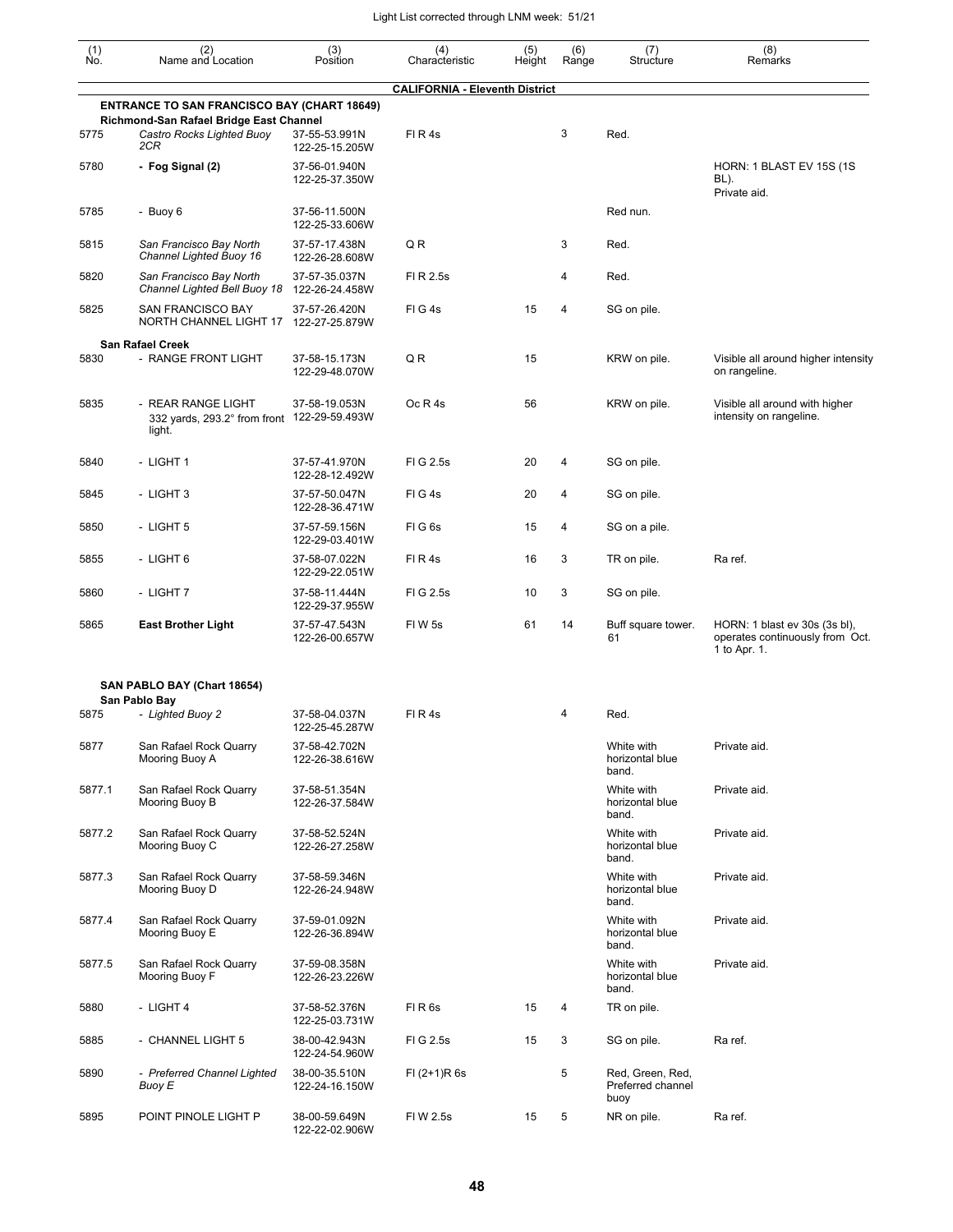| (1)<br>Ńó. | (2)<br>Name and Location                                                          | (3)<br>Position                 | (4)<br>Characteristic                 | (5)<br>Height | (6)<br>Range | (7)<br>Structure         | (8)<br>Remarks                                                                              |
|------------|-----------------------------------------------------------------------------------|---------------------------------|---------------------------------------|---------------|--------------|--------------------------|---------------------------------------------------------------------------------------------|
|            |                                                                                   |                                 | <b>CALIFORNIA - Eleventh District</b> |               |              |                          |                                                                                             |
|            | SAN PABLO BAY (Chart 18654)                                                       |                                 |                                       |               |              |                          |                                                                                             |
| 5900       | San Pablo Bay<br>- Channel Lighted Buoy 7                                         | 38-01-51.916N<br>122-22-26.887W | FIG4s                                 |               | 4            | Green.                   |                                                                                             |
| 5905       | - Channel Lighted Buoy 8                                                          | 38-01-45.284N<br>122-22-18.783W | FIR4s                                 |               | 4            | Red.                     |                                                                                             |
| 5910       | - Channel Lighted Buoy 9                                                          | 38-02-30.336N<br>122-21-10.339W | FIG <sub>6s</sub>                     |               | 4            | Green.                   |                                                                                             |
| 5915       | - Channel Lighted Buoy 10                                                         | 38-02-22.110N<br>122-21-03.839W | FIR <sub>6s</sub>                     |               | 4            | Red.                     |                                                                                             |
| 5920       | - CHANNEL LIGHT 11                                                                | 38-03-10.839N<br>122-19-50.622W | Q G                                   | 15            | 3            | SG on pile.              |                                                                                             |
| 5922       | PINOLE SHOAL RANGE<br><b>FRONT LIGHT</b>                                          | 38-03-15.767N<br>122-19-26.236W | FIG 2.5s                              | 26            |              | KRW on pile.             | Visible 4° each side of the<br>rangeline.                                                   |
| 5923       | PINOLE SHOAL RANGE<br><b>REAR LIGHT</b><br>266 yards, 059.2° from front<br>light. | 38-03-19.939N<br>122-19-17.751W | Iso G 6s                              | 55            |              | KRW on pile.             | Visible 4° each side of rangeline.                                                          |
| 5925       | - CHANNEL LIGHT 12                                                                | 38-02-58.951N<br>122-19-46.997W | FI R 2.5s                             | 15            | 3            | TR on pile<br>structure. | MMSI: 993692052                                                                             |
| 5930       | - CHANNEL LIGHT 13                                                                | 38-03-21.917N<br>122-18-30.428W | FIG4s                                 | 23            | 4            | SG on pile<br>structure. | Ra ref.                                                                                     |
| 5935       | - CHANNEL LIGHT 14                                                                | 38-03-13.865N<br>122-18-28.976W | FIR4s                                 | 15            | 3            | TR on pile<br>structure. | Ra ref.                                                                                     |
| 5940       | - CHANNEL LIGHT 15                                                                | 38-03-32.854N<br>122-17-27.651W | FIG 2.5s                              | 15            | 3            | SG on pile.              | HORN: 1 blast ev 10s (1s bl),<br>operates continuously from Oct.<br>1 to Apr. 1.<br>Ra ref. |
| 5960       | OLEUM WHARF WEST<br>LIGHTS (4)                                                    | 38-03-23.215N<br>122-15-49.890W | FR.                                   | 12            |              | On end of wharf.         | BELL: 1 stroke ev 8s<br>Private aid.                                                        |
| 5965       | OLEUM WHARF EAST<br>LIGHTS (4)                                                    | 38-03-25.715N<br>122-15-32.590W | FR.                                   | 12            |              | On end of wharf.         | HORN: 1 blast ev 18S (2S BL).<br>Private aid.                                               |
| 5970       | - LIGHT 17                                                                        | 38-04-08.499N<br>122-15-10.709W | FIG <sub>6s</sub>                     | 30            | 4            | SG on post.              |                                                                                             |
| 5975       | Petaluma River<br>- ENTRANCE LIGHT 1                                              | 38-02-42.653N<br>122-25-43.602W | FIG4s                                 | 15            | 4            | SG on pile.              |                                                                                             |
| 5980       | - ENTRANCE LIGHT 2                                                                | 38-02-56.685N<br>122-25-19.369W | FI R 2.5s                             | 10            | 4            | TR on pile.              |                                                                                             |
| 5985       | - Entrance Channel<br>Daybeacon 3                                                 | 38-03-29.205N<br>122-25-46.688W |                                       |               |              | SG on pile.              |                                                                                             |
| 5990       | - ENTRANCE CHANNEL<br>LIGHT <sub>4</sub>                                          | 38-03-31.044N<br>122-25-26.311W | FIR4s                                 | 15            | 3            | TR on pile.              |                                                                                             |
| 5995       | - Entrance Channel<br>Daybeacon 5                                                 | 38-04-15.436N<br>122-25-42.773W |                                       |               |              | SG on pile.              |                                                                                             |
| 6000       | - ENTRANCE CHANNEL<br>LIGHT 6                                                     | 38-04-15.891N<br>122-25-36.962W | FI R 2.5s                             | 15            | 3            | TR on pile.              |                                                                                             |
| 6005       | - Entrance Channel<br>Daybeacon 7                                                 | 38-04-47.706N<br>122-26-07.442W |                                       |               |              | SG on pile.              |                                                                                             |
| 6010       | - ENTRANCE CHANNEL<br>LIGHT <sub>8</sub>                                          | 38-04-49.611N<br>122-26-04.222W | FIR4s                                 | 15            | 3            | TR on pile.              | Ra ref.                                                                                     |
| 6015       | - Entrance Channel<br>Daybeacon 9                                                 | 38-05-19.344N<br>122-26-32.897W |                                       |               |              | SG on pile.              |                                                                                             |
| 6020       | - ENTRANCE CHANNEL<br>LIGHT 10                                                    | 38-05-20.542N<br>122-26-29.507W | FIR4s                                 | 10            | 3            | TR on pile.              |                                                                                             |
| 6025       | - Entrance Channel<br>Daybeacon 11                                                | 38-05-49.551N<br>122-26-57.450W |                                       |               |              | SG on pile.              |                                                                                             |
| 6030       | - ENTRANCE CHANNEL<br>LIGHT 12                                                    | 38-05-51.245N<br>122-26-54.342W | FIR4s                                 | 10            | 3            | TR on pile.              |                                                                                             |
| 6035       | - Entrance Channel<br>Daybeacon 13                                                | 38-06-18.722N<br>122-27-22.870W |                                       |               |              | SG on pile.              |                                                                                             |
| 6040       | - ENTRANCE CHANNEL<br>LIGHT 14                                                    | 38-06-18.678N<br>122-27-16.905W | FIR4s                                 | 20            | 3            | TR on pile.              |                                                                                             |
| 6045       | - Entrance Channel<br>Daybeacon 15                                                | 38-06-34.198N<br>122-27-56.939W |                                       |               |              | SG on pile.              |                                                                                             |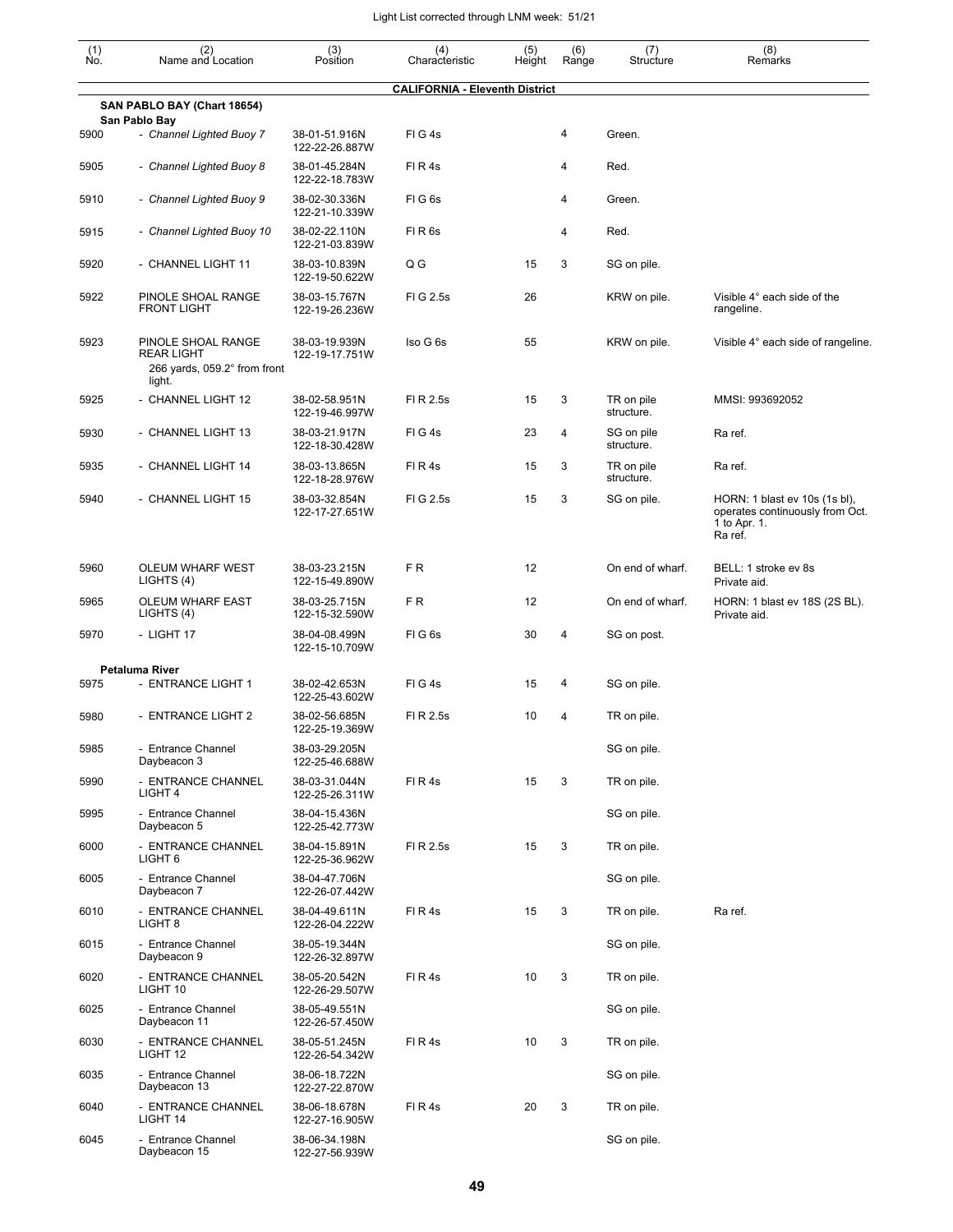| (1)<br>No. | (2)<br>Name and Location                                  | (3)<br>Position                 | (4)<br>Characteristic                 | (5)<br>Height  | (6)<br>Range   | (7)<br>Structure          | (8)<br>Remarks                           |
|------------|-----------------------------------------------------------|---------------------------------|---------------------------------------|----------------|----------------|---------------------------|------------------------------------------|
|            |                                                           |                                 | <b>CALIFORNIA - Eleventh District</b> |                |                |                           |                                          |
|            | SAN PABLO BAY (Chart 18654)<br><b>Petaluma River</b>      |                                 |                                       |                |                |                           |                                          |
| 6050       | - ENTRANCE CHANNEL<br>LIGHT 16                            | 38-06-36.474N<br>122-27-56.586W | FIR4s                                 | 12             | 3              | TR on pile.               |                                          |
| 6055       | - Entrance Channel<br>Daybeacon 17                        | 38-06-37.122N<br>122-28-26.372W |                                       |                |                | SG on pile.               |                                          |
| 6060       | - ENTRANCE CHANNEL<br>LIGHT 18                            | 38-06-40.354N<br>122-28-26.254W | FIR <sub>6s</sub>                     | 15             | 3              | TR on pile.               | Ra ref.                                  |
| 6065       | - Entrance Channel<br>Daybeacon 19                        | 38-06-37.465N<br>122-29-07.645W |                                       |                |                | SG on pile.               |                                          |
| 6070       | - ENTRANCE CHANNEL<br>LIGHT <sub>20</sub>                 | 38-06-41.143N<br>122-29-07.514W | FIR4s                                 | 15             | 3              | TR on pile.               |                                          |
| 6075       | - Buoy 2                                                  | 38-11-50.696N<br>122-33-40.806W |                                       |                |                | Red nun.                  |                                          |
| 6080       | - Buoy 4                                                  | 38-11-53.678N<br>122-33-49.302W |                                       |                |                | Red nun.                  |                                          |
| 6085       | - Daybeacon 5                                             | 38-12-13.101N<br>122-34-10.630W |                                       |                |                | SG on pile.               |                                          |
| 6087       | - OUTFALL LIGHT                                           | 38-12-32.000N<br>122-34-55.000W | FIW <sub>2s</sub>                     | 13             |                | On pile.                  | Two lights 15 feet apart<br>Private aid. |
|            | <b>Mare Island Strait</b>                                 |                                 |                                       |                |                |                           |                                          |
| 6090       | - Lighted Buoy 1                                          | 38-04-15.540N<br>122-14-51.061W | FIG 2.5s                              |                | 4              | Green                     |                                          |
| 6095       | - LIGHT 2                                                 | 38-04-10.740N<br>122-14-41.444W | FI R 2.5s                             | 20             | 3              | TR on pile.               |                                          |
| 6100       | - LIGHT 3                                                 | 38-04-24.883N<br>122-14-46.057W | Q G                                   | 15             | 3              | SG on pile.               |                                          |
| 6105       | - LIGHT 4                                                 | 38-04-25.254N<br>122-14-38.975W | Q R                                   | 20             | 3              | TR on pile.               |                                          |
| 6106       | - Lighted Buoy 5                                          | 38-04-47.903N<br>122-14-56.310W | FIG 2.5s                              |                | 4              | Green.                    |                                          |
| 6108       | - Lighted Buoy 7                                          | 38-05-12.224N<br>122-15-14.231W | FIG4s                                 |                | 4              | Green.                    |                                          |
| Vallejo    |                                                           |                                 |                                       |                |                |                           |                                          |
| 6110       | - YACHT CLUB LIGHT 1                                      | 38-06-17.100N<br>122-16-03.900W | FIG4s                                 | 5              |                | Pile.                     | Private aid.                             |
| 6115       | - YACHT CLUB LIGHT 2                                      | 38-06-16.600N<br>122-16-03.400W | FIR4s                                 | 5              |                | Pile.                     | Private aid.                             |
| 6120       | - MARINA SOUTH<br>ENTRANCE LIGHT 2                        | 38-06-23.300N<br>122-16-09.200W | FIR6s                                 | $\overline{7}$ |                | On post on<br>breakwater. | Private aid.                             |
| 6125       | - MARINA SOUTH<br><b>ENTRANCE LIGHT 1</b>                 | 38-06-24.200N<br>122-16-10.000W | FIG6s                                 | $\overline{7}$ |                | On post on<br>breakwater. | Private aid.                             |
| 6136       | - MARINA NORTH<br><b>ENTRANCE LIGHT 2</b>                 | 38-06-35.900N<br>122-16-20.000W | FIR4s                                 | $\overline{7}$ |                | On post on<br>breakwater. | Private aid.                             |
| 6137       | - MARINA NORTH<br><b>ENTRANCE LIGHT 1</b>                 | 38-06-37.100N<br>122-16-21.000W | FIG4s                                 | $\overline{7}$ |                | On post on<br>breakwater. | Private aid.                             |
|            | Napa River                                                |                                 |                                       |                |                |                           |                                          |
| 6140       | - Daybeacon 2                                             | 38-07-48.680N<br>122-16-44.691W |                                       |                |                | TR on pile.               |                                          |
| 6145       | - LIGHT 3                                                 | 38-08-28.710N<br>122-17-01.359W | FIG4s                                 | 19             | $\overline{4}$ | SG on pile.               |                                          |
| 6150       | - Wreck Buoy WR4                                          | 38-09-20.330N<br>122-17-36.101W |                                       |                |                | Red nun.                  | Buoy marks wreck.                        |
| 6153       | - LIGHT 6                                                 | 38-10-23.652N<br>122-17-28.855W | FI R 2.5s                             | 15             | 3              |                           |                                          |
| 6155       | PACIFIC GAS AND<br>ELECTRIC COMPANY<br><b>TOWER LIGHT</b> | 38-09-15.300N<br>122-17-52.740W | Q W                                   | 10             |                | Transmission<br>tower.    | Private aid.                             |
| 6160       | - LIGHT 7                                                 | 38-10-34.213N<br>122-17-41.868W | FIG4s                                 | 15             | $\overline{4}$ | SG on pile.               |                                          |
| 6165       | - LIGHT 8                                                 | 38-10-50.818N<br>122-17-57.193W | FIR4s                                 | 15             | 3              | TR on pile.               |                                          |
| 6170       | - LIGHT 9                                                 | 38-10-49.773N<br>122-18-22.079W | FIG 2.5s                              | 15             | 3              | SG on pile.               |                                          |
| 6175       | - LIGHT 11                                                | 38-10-59.412N<br>122-18-44.726W | FIG4s                                 | 15             | 4              | SG on pile.               |                                          |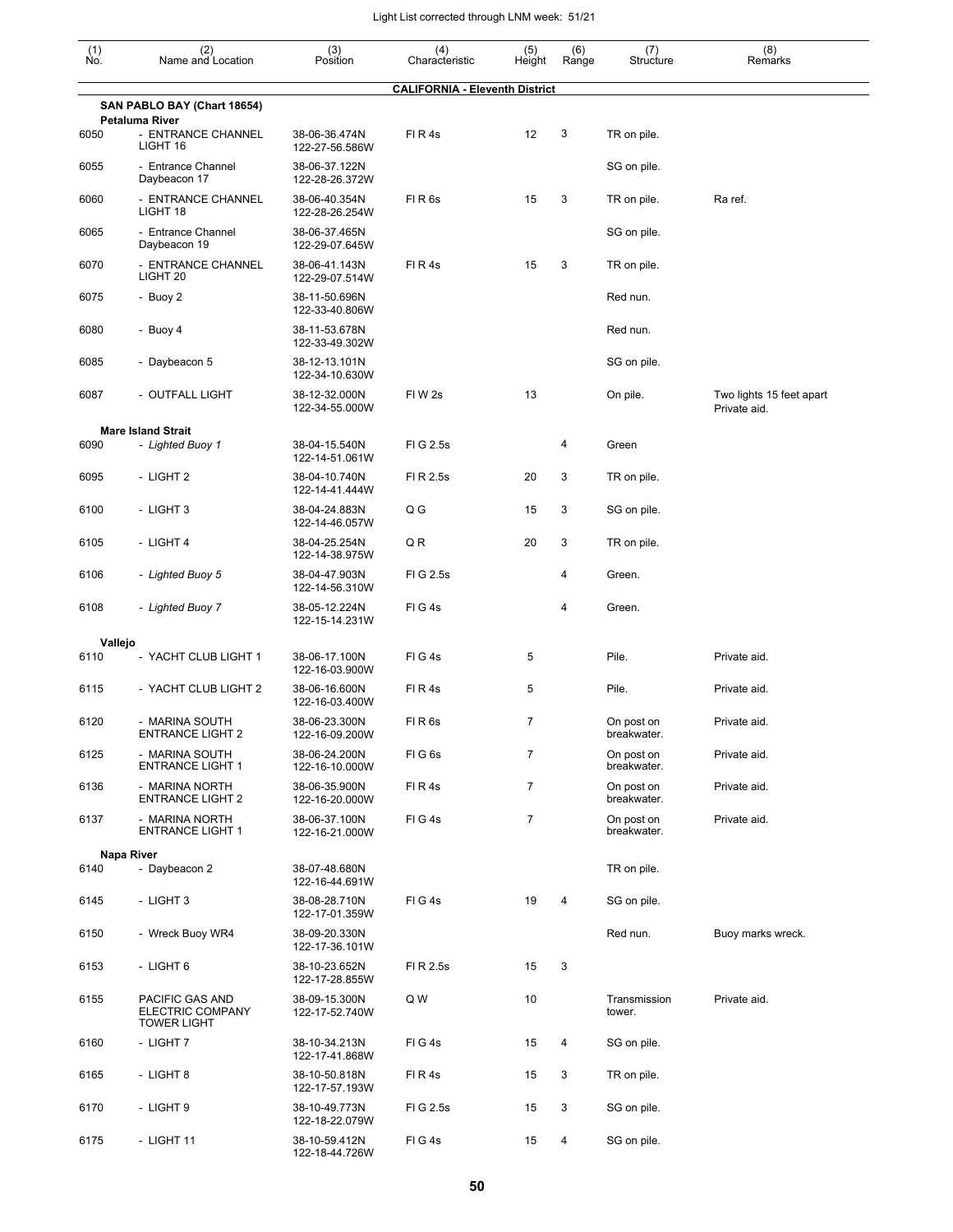| $\begin{smallmatrix} (1) \ N0. \end{smallmatrix}$ | (2)<br>Name and Location                                                    | (3)<br>Position                 | (4)<br>Characteristic                 | (5)<br>Height | (6)<br>Range | (7)<br>Structure        | (8)<br>Remarks                                                                                           |
|---------------------------------------------------|-----------------------------------------------------------------------------|---------------------------------|---------------------------------------|---------------|--------------|-------------------------|----------------------------------------------------------------------------------------------------------|
|                                                   |                                                                             |                                 | <b>CALIFORNIA - Eleventh District</b> |               |              |                         |                                                                                                          |
|                                                   | SAN PABLO BAY (Chart 18654)                                                 |                                 |                                       |               |              |                         |                                                                                                          |
| 6180                                              | Napa River<br>- LIGHT 13                                                    | 38-11-32.987N<br>122-18-51.280W | FIG4s                                 | 15            | 4            | SG on pile.             |                                                                                                          |
| 6185                                              | - RANGE FRONT LIGHT 14                                                      | 38-12-20.344N<br>122-18-25.745W | Q W                                   | 15            |              | KRW and TR on<br>pile.  | Visible all around: higher intensity<br>on rangeline. Ra ref.                                            |
| 6190                                              | - RANGE REAR LIGHT<br>132 yards, 183.0° from front 122-18-26.086W<br>light. | 38-12-16.439N                   | Iso W 6s                              | 22            |              | KRW on pile.            | Visible all around; higher intensity<br>on rangeline. Ra ref.                                            |
| 6195                                              | - LIGHT 15                                                                  | 38-13-25.231N<br>122-18-34.388W | FIG4s                                 | 15            | 4            | SG on pile.             |                                                                                                          |
| 6196                                              | - Wreck Lighted Buoy WR16                                                   | 38-13-55.013N<br>122-17-34.055W | Q R                                   |               | 3            | Red.                    | Buoy marks wreck                                                                                         |
| 6200                                              | - LIGHT 16                                                                  | 38-13-56.499N<br>122-17-17.772W | FIR4s                                 | 15            | 3            | TR on pile.             |                                                                                                          |
| 6201                                              | - LIGHT 18                                                                  | 38-14-47.035N<br>122-17-03.146W | FIR4s                                 | 15            | 3            | TR on pile.             |                                                                                                          |
| 6202                                              | - LIGHT 20                                                                  | 38-15-12.860N<br>122-17-04.098W | FIR4s                                 | 15            | 3            | TR on pile.             |                                                                                                          |
| 6203                                              | - Daybeacon 23                                                              | 38-16-06.970N<br>122-17-12.015W |                                       |               |              | SG on pile.             |                                                                                                          |
| 6204                                              | - LIGHT 25                                                                  | 38-16-16.821N<br>122-17-14.659W | FIG4s                                 | 15            | 4            | SG on pile.             |                                                                                                          |
| 6205                                              | - LIGHT 26                                                                  | 38-16-22.080N<br>122-17-07.315W | FIR4s                                 | 15            | 3            | TR on pile.             |                                                                                                          |
| 6206                                              | - LIGHT 28                                                                  | 38-16-30.629N<br>122-16-57.890W | FIR4s                                 | 15            | 3            | TR on pile.             |                                                                                                          |
| 6207                                              | - LIGHT 30                                                                  | 38-16-43.124N<br>122-16-55.045W | FIR4s                                 | 15            | 3            | TR on pile.             |                                                                                                          |
| 6207.1                                            | - LIGHT 32                                                                  | 38-16-47.279N<br>122-17-00.577W | FIR4s                                 | 15            | 3            | TR on pile.             |                                                                                                          |
| 6207.2                                            | - LIGHT 34                                                                  | 38-17-02.635N<br>122-17-09.356W | FIR4s                                 | 15            | 3            | TR on pile.             |                                                                                                          |
| 6208                                              | - Daybeacon 36                                                              | 38-17-11.931N<br>122-17-00.409W |                                       |               |              | TR on pile.             |                                                                                                          |
| 6209                                              | - LIGHT 38                                                                  | 38-17-22.754N<br>122-16-57.609W | FIR4s                                 | 15            | 3            | TR on pile.             |                                                                                                          |
| 6210                                              | - LIGHT 40                                                                  | 38-17-32.882N<br>122-16-52.618W | FIR4s                                 | 15            | 3            | TR on pile.             |                                                                                                          |
| 6210.1                                            | - LIGHT 42                                                                  | 38-17-42.045N<br>122-16-56.872W | FIR4s                                 | 15            | 3            | TR on pile.             |                                                                                                          |
| 6210.2                                            | - LIGHT 44                                                                  | 38-17-47.323N<br>122-16-54.111W | FIR4s                                 | 15            | 3            | TR on pile.             |                                                                                                          |
| 6210.3                                            | - Daybeacon 46                                                              | 38-17-51.402N<br>122-16-58.019W |                                       |               |              | TR on pile.             |                                                                                                          |
|                                                   | SUISUN BAY (Chart 18656)                                                    |                                 |                                       |               |              |                         |                                                                                                          |
| 6211                                              | <b>Carquinez Strait</b><br>SHORE OIL WHARF EAST<br>LIGHT                    | 38-03-32.050N<br>122-14-27.630W | Q W                                   | 10            |              | On wharf.               | Private aid.                                                                                             |
| 6212                                              | SHORE OIL WHARF WEST<br><b>LIGHT</b>                                        | 38-03-31.740N<br>122-14-30.370W | Q W                                   | 10            |              | On wharf.               | Private aid.                                                                                             |
| 6214                                              | - Buoy BP                                                                   | 38-03-39.593N<br>122-13-38.791W |                                       |               |              | Red and green<br>bands. |                                                                                                          |
| 6215                                              | - Bridge Center Fog Signal                                                  | 38-03-38.200N<br>122-13-31.600W |                                       |               |              | On center pier.         | BELL: 1 stroke ev 10s. On north<br>side of center pier.<br>HORN: 1 blast ev 30s (2s bl).<br>Private aid. |
| 6216                                              | - BRIDGE NORTH<br><b>CHANNEL RACON N</b><br>Mid-span on north channel.      | 38-03-46.600N<br>122-13-31.300W |                                       |               |              |                         | $RACON: N (-.)$<br>BANDS: Alternating 20s (X 10s,<br>S 10s).<br>Private aid.                             |
| 6217                                              | - BRIDGE SOUTH<br><b>CHANNEL RACON C</b><br>Mid-span on south channel.      | 38-03-33.120N<br>122-13-29.760W |                                       |               |              |                         | RACON: $C$ ( $- -$ .)<br>BANDS: Alternating 20s (X 10s,<br>S 10s).<br>Private aid.                       |
| 6220                                              | - Bridge South Channel<br><b>Fog Signal</b>                                 | 38-03-27.720N<br>122-13-30.120W |                                       |               |              | On south pier.          | Private aid.                                                                                             |

122-13-30.120W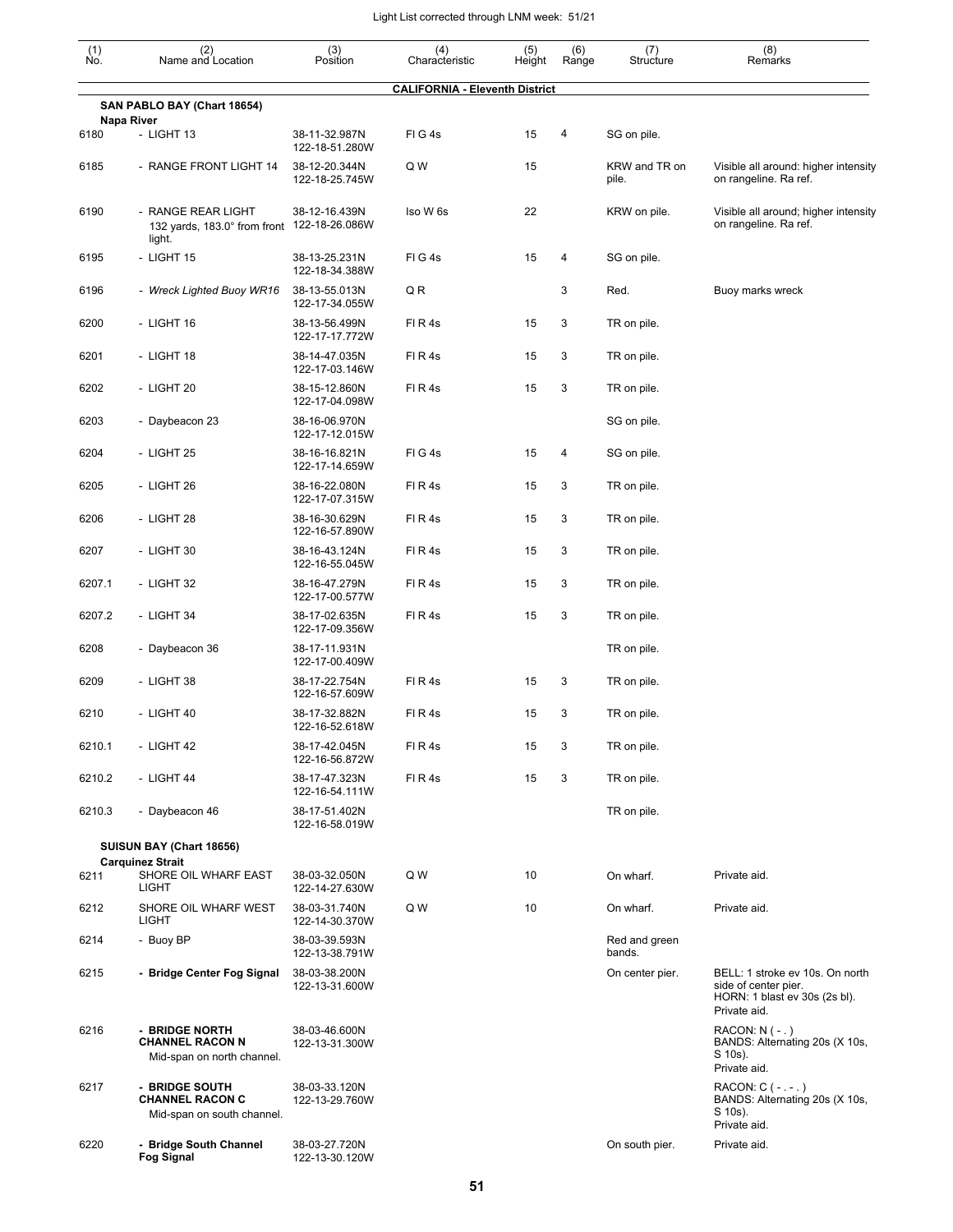| $\begin{smallmatrix} (1) \ N0. \end{smallmatrix}$ | (2)<br>Name and Location                                                                | (3)<br>Position                 | (4)<br>Characteristic                 | (5)<br>Height  | (6)<br>Range | (7)<br>Structure           | (8)<br>Remarks                                                       |
|---------------------------------------------------|-----------------------------------------------------------------------------------------|---------------------------------|---------------------------------------|----------------|--------------|----------------------------|----------------------------------------------------------------------|
|                                                   |                                                                                         |                                 | <b>CALIFORNIA - Eleventh District</b> |                |              |                            |                                                                      |
|                                                   | SUISUN BAY (Chart 18656)<br><b>Carquinez Strait</b>                                     |                                 |                                       |                |              |                            |                                                                      |
| 6222                                              | <b>GLENCOVE MARINA</b><br><b>ENTRANCE LIGHT 1</b>                                       | 38-03-58.000N<br>122-12-50.000W | FIG4s                                 | 14             |              | On pile.                   | Private aid.                                                         |
| 6223                                              | <b>GLENCOVE MARINA</b><br><b>ENTRANCE LIGHT 2</b>                                       | 38-03-58.000N<br>122-12-49.000W | FIR4s                                 | 14             |              | On pile.                   | Private aid.                                                         |
| 6225                                              | - LIGHT 21                                                                              | 38-03-35.901N<br>122-11-39.323W | FIG4s                                 | 20             | 4            | SG on pile.                |                                                                      |
| 6230                                              | - LIGHT 20                                                                              | 38-03-14.236N<br>122-11-44.228W | FIR4s                                 | 16             | 3            | TR on pile.                |                                                                      |
| 6232                                              | - Lighted Buoy 21A                                                                      | 38-03-22.104N<br>122-10-53.352W | FIG 2.5s                              |                | 3            | Green.                     |                                                                      |
| 6240                                              | - LIGHT 23                                                                              | 38-02-36.674N<br>122-10-02.893W | FIG4s                                 | 20             | 4            | SG on pile.                |                                                                      |
| 6245                                              | - Lighted Buoy 25                                                                       | 38-01-59.729N<br>122-09-42.934W | Q G                                   |                | 3            | Green.                     |                                                                      |
| 6247                                              | <b>BENICIA MARINA LIGHT 1</b>                                                           | 38-02-31.610N<br>122-09-27.580W | FIG5s                                 | 5              |              | SG on post.                | Private aid.                                                         |
| 6248                                              | <b>BENICIA MARINA LIGHT 2</b>                                                           | 38-02-31.330N<br>122-09-26.510W | <b>FIR5s</b>                          | 5              |              | TR on post.                | Private aid.                                                         |
| 6250                                              | <b>BENICIA WHARF LIGHT</b>                                                              | 38-02-24.176N<br>122-08-18.517W | FIG4s                                 | 12             | 5            | Corner of pier.            |                                                                      |
| 6255                                              | MARTINEZ MARINA LIGHT 1                                                                 | 38-01-40.860N<br>122-08-17.610W | FIG4s                                 | $\overline{7}$ |              | On pile.                   | Private aid.                                                         |
| 6260                                              | MARTINEZ MARINA LIGHT 2 38-01-40.040N                                                   | 122-08-18.230W                  | FIR4s                                 | $\overline{7}$ |              | On pile.                   | Private aid.                                                         |
| 6265                                              | SHELL OIL WHARF WEST<br><b>END LIGHT</b>                                                | 38-01-48.430N<br>122-08-02.570W | QR                                    | 24             |              | Mooring dolphin.           | Private aid.                                                         |
| 6270                                              | Shell Oil Wharf Fog Signal                                                              | 38-01-53.000N<br>122-07-50.000W |                                       |                |              |                            | HORN: 1 blast ev 20s (5s bl).<br>Private aid.                        |
| 6275                                              | SHELL OIL WHARF EAST<br><b>END LIGHT</b>                                                | 38-01-57.950N<br>122-07-43.875W | Oc R 2.4s                             | 24             |              | Mooring dolphin.           | Private aid.                                                         |
| 6280                                              | AMORCO WHARF WEST<br>LIGHT                                                              | 38-02-03.715N<br>122-07-30.875W | FR.                                   | 26             |              | On post above<br>dolphins. | BELL near center of Pier: 2<br>strokes ev 15s<br>Private aid.        |
| 6281                                              | AMORCO WHARF EAST<br><b>LIGHTS</b>                                                      | 38-02-09.000N<br>122-07-20.000W | FR.                                   | 26             |              | On post above<br>dolphins. | Private aid.                                                         |
| 6285                                              | <b>Benicia-Martinez Highway</b><br><b>Bridge Main Channel Fog</b><br>Signal             | 38-02-18.100N<br>122-07-16.800W |                                       |                |              |                            | HORN: 1 blast ev 20s (1.5s bl).<br>Private aid.                      |
| 6286                                              | <b>BENICIA-MARTINEZ</b><br><b>HIGHWAY BRIDGE RACON</b><br>в                             | 38-02-18.100N<br>122-07-16.800W |                                       |                |              |                            | $RACON: B(-)$<br>Private aid.                                        |
|                                                   | Mid-span, center of channel.                                                            |                                 |                                       |                |              |                            |                                                                      |
| 6290                                              | <b>Benicia-Martinez Highway</b><br><b>Bridge Secondary Channel</b><br><b>Fog Signal</b> | 38-02-35.800N<br>122-07-31.000W |                                       |                |              |                            | HORN: 2 blasts ev 20s (1s bl-1s<br>si-1s bl-17s si).<br>Private aid. |
| 6295                                              | Benicia-Martinez Rail Road<br><b>Bridge Pier 13 Fog Signal</b>                          | 38-02-20.700N<br>122-07-16.000W |                                       |                |              |                            | Private aid.                                                         |
| 6300                                              | <b>Benecia-Martinez Rail Road</b><br><b>Bridge Pier 17 Fog Signal</b>                   | 38-02-38.500N<br>122-07-29.700W |                                       |                |              |                            | Private aid.                                                         |
| 6305                                              | <b>Suisun Bay</b><br>- Channel Buoy 2                                                   | 38-02-14.638N<br>122-07-19.060W |                                       |                |              | Red nun.                   |                                                                      |
| 6310                                              | - Channel Buoy 3                                                                        | 38-02-18.274N<br>122-07-22.477W |                                       |                |              | Green can.                 |                                                                      |
| 6315                                              | - Buoy 2A                                                                               | 38-02-20.635N<br>122-07-03.247W |                                       |                |              | Red nun.                   |                                                                      |
| 6320                                              | - Buoy 3A                                                                               | 38-02-25.885N<br>122-07-07.381W |                                       |                |              | Green can.                 |                                                                      |
| 6325                                              | - NORTH CHANNEL LIGHT<br>$\overline{2}$                                                 | 38-02-52.701N<br>122-06-43.084W | FI R 2.5s                             | 15             | 3            | TR on pile.                | Ra ref.                                                              |
| 6330                                              | - NORTH CHANNEL LIGHT<br>4                                                              | 38-03-53.367N<br>122-05-48.128W | FIR <sub>6s</sub>                     | 15             | 4            | TR on pile.                |                                                                      |
| 6335                                              | - NORTH CHANNEL LIGHT<br>6                                                              | 38-04-47.342N<br>122-04-55.828W | FIR4s                                 | 15             | 3            | TR on pile.                | Ra ref.                                                              |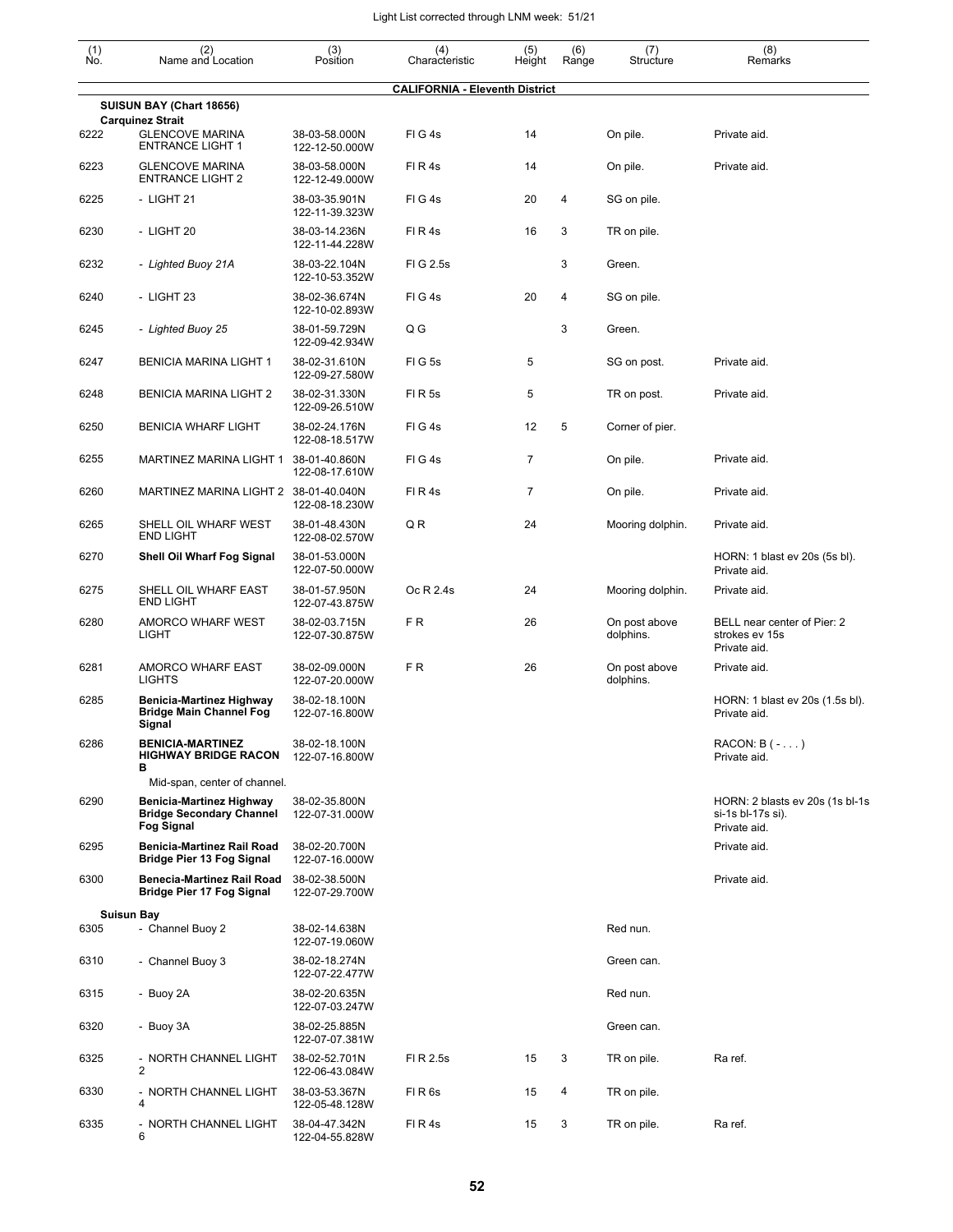| $\begin{smallmatrix} (1) \\ \mathsf{No} \end{smallmatrix}$ | (2)<br>Name and Location                                                                                | (3)<br>Position                 | (4)<br>Characteristic                 | (5)<br>Height | (6)<br>Range | (7)<br>Structure   | (8)<br>Remarks                                                |
|------------------------------------------------------------|---------------------------------------------------------------------------------------------------------|---------------------------------|---------------------------------------|---------------|--------------|--------------------|---------------------------------------------------------------|
|                                                            |                                                                                                         |                                 | <b>CALIFORNIA - Eleventh District</b> |               |              |                    |                                                               |
|                                                            | SUISUN BAY (Chart 18656)<br><b>Suisun Slough Entrance</b>                                               |                                 |                                       |               |              |                    |                                                               |
| 6345                                                       | - LIGHT 9                                                                                               | 38-06-29.358N<br>122-03-22.250W | FIG4s                                 | 15            | 4            | SG on pile.        |                                                               |
| 6350                                                       | - LIGHT 10                                                                                              | 38-07-08.637N<br>122-03-43.748W | FIR4s                                 | 15            | 3            | TR on pile.        |                                                               |
|                                                            | <b>Suisun Bay</b>                                                                                       |                                 |                                       |               |              |                    |                                                               |
| 6355                                                       | - Channel Lighted Buoy 6                                                                                | 38-02-30.751N<br>122-06-42.705W | FIR4s                                 |               | 3            | Red.               |                                                               |
| 6356                                                       | - PLAINS PRODUCTS PIER<br>LIGHT (A)                                                                     | 38-02-41.500N<br>122-06-09.390W | FIR4s                                 | 18            |              | West End of Piier. | Private aid.                                                  |
| 6357                                                       | - PLAINS PRODUCTS PIER<br>LIGHT (B)                                                                     | 38-02-43.330N<br>122-06-06.330W | FIR4s                                 | 18            |              | On Pier.           | Private aid.                                                  |
| 6358                                                       | - PLAINS PRODUCTS PIER<br>LIGHT (C)                                                                     | 38-02-45.060N<br>122-06-02.280W | FIR4s                                 | 18            |              | On Pier.           | Private aid.                                                  |
| 6359                                                       | - PLAINS PRODUCTS PIER<br>LIGHT (D)                                                                     | 38-02-46.000N<br>122-05-59.930W | FI R 4s                               | 18            |              | East End of Pier.  | Private aid.                                                  |
| 6360                                                       | - Channel Lighted Buoy 7                                                                                | 38-02-54.230N<br>122-05-58.050W | FIG4s                                 |               | 4            | Green.             |                                                               |
| 6362                                                       | <b>AVON TURNING BASIN</b><br>SOUTH LIGHT                                                                | 38-02-50.000N<br>122-05-47.000W | FIW4s                                 | 18            |              | Single pile.       | Private aid.                                                  |
| 6363                                                       | AVON TURNING BASIN<br><b>NORTH LIGHT</b>                                                                | 38-03-06.000N<br>122-05-56.000W | FIW4s                                 | 18            |              | Single pile.       | Private aid.                                                  |
| 6365                                                       | AVON WHARF WEST<br><b>LIGHTS</b>                                                                        | 38-02-53.000N<br>122-05-37.000W | FR.                                   | 16            |              | On wharf.          | HORN (2s blast every 10s),<br>Private aid.                    |
| 6370                                                       | AVON WHARF EAST LIGHT                                                                                   | 38-02-57.000N<br>122-05-25.000W | FR.                                   | 21            |              | On wharf.          | HORN (2s blast every 15s),<br>Private aid.                    |
| 6375                                                       | POINT EDITH CROSSING<br>SOUTH RANGE FRONT<br><b>LIGHT</b>                                               | 38-02-56.119N<br>122-05-23.325W | Q W                                   | 25            |              | KRW on pile.       | Visible all around; higher intensity<br>on rangeline. Ra ref. |
| 6380                                                       | POINT EDITH CROSSING<br>SOUTH RANGE REAR LIGHT 122-05-36.909W<br>436 yards, 236.2° from front<br>light. | 38-02-48.924N                   | Iso W 6s                              | 31            |              | KRW on pile.       | Visible all around; higher intensity<br>on rangeline. Ra ref. |
| 6385                                                       | - Channel Lighted Buoy 9                                                                                | 38-03-13.946N<br>122-04-54.412W | FIG 2.5s                              |               | 3            | Green.             |                                                               |
|                                                            | Seal Islands Channel                                                                                    |                                 |                                       |               |              |                    |                                                               |
| 6390                                                       | - LIGHT 2                                                                                               | 38-03-12.998N<br>122-04-16.292W | FIR <sub>6s</sub>                     | 20            | 4            | TR on pile.        |                                                               |
| 6395                                                       | - LIGHT 3                                                                                               | 38-03-22.094N<br>122-03-55.748W | FIG <sub>6s</sub>                     | 20            | 4            | SG on pile.        |                                                               |
| 6400                                                       | - Daybeacon 4                                                                                           | 38-03-14.497N<br>122-03-54.885W |                                       |               |              | TR on pile.        |                                                               |
| 6405                                                       | - Daybeacon 5                                                                                           | 38-03-12.898N<br>122-03-22.296W |                                       |               |              | SG on pile.        |                                                               |
| 6410                                                       | - Daybeacon 6                                                                                           | 38-03-07.586N<br>122-03-22.256W |                                       |               |              | TR on pile.        |                                                               |
| 6420                                                       | - Daybeacon 9                                                                                           | 38-03-32.190N<br>122-02-21.723W |                                       |               |              | SG on pile.        |                                                               |
|                                                            | <b>Suisun Bay</b>                                                                                       |                                 |                                       |               |              |                    |                                                               |
| 6425                                                       | - Channel Lighted Buoy 10                                                                               | 38-03-28.185N<br>122-04-17.416W | FI R 2.5s                             |               | 3            | Red.               |                                                               |
| 6433                                                       | POINT EDITH CROSSING<br>RANGE FRONT LIGHT                                                               | 38-03-55.100N<br>122-03-31.630W | Q W                                   | 18            |              | KRW on pile.       | Visible all around; higher intensity<br>on rangeline.         |
| 6434                                                       | POINT EDITH CROSSING<br>RANGE REAR LIGHT<br>334 yards, 056.2° from front<br>light.                      | 38-04-00.607N<br>122-03-21.232W | Iso W 6s                              | 30            |              | KRW on Dolphin.    | Visible all around; higher intensity<br>on rangeline.         |
| 6440                                                       | - CHANNEL LIGHT 11                                                                                      | 38-05-18.354N<br>121-44-29.603W | FIG4s                                 | 16            | 4            | SG on pile.        | Ra ref.                                                       |
| 6445                                                       | - Channel Lighted Buoy 12                                                                               | 38-03-46.995N<br>122-03-41.919W | FIR4s                                 |               | 3            | Red.               |                                                               |
| 6450                                                       | - Channel Lighted Buoy 13                                                                               | 38-03-59.209N<br>122-03-12.783W | Q G                                   |               | 3            | Green.             |                                                               |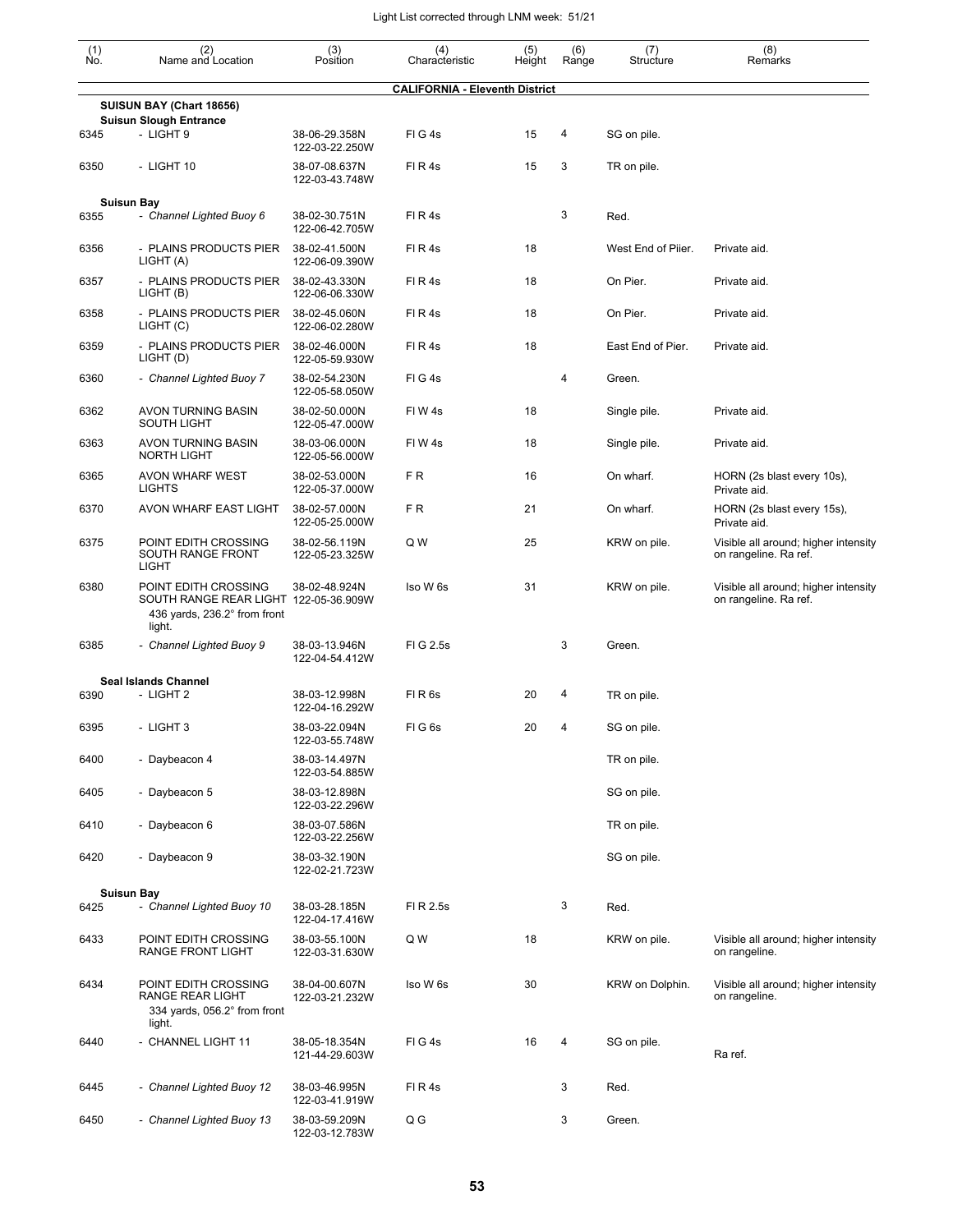| $\begin{smallmatrix} (1) \\ \mathsf{No} \end{smallmatrix}$ | (2)<br>Name and Location                                                         | (3)<br>Position                 | (4)<br>Characteristic                 | (5)<br>Height | (6)<br>Range | (7)<br>Structure        | (8)<br>Remarks                                |
|------------------------------------------------------------|----------------------------------------------------------------------------------|---------------------------------|---------------------------------------|---------------|--------------|-------------------------|-----------------------------------------------|
|                                                            |                                                                                  |                                 | <b>CALIFORNIA - Eleventh District</b> |               |              |                         |                                               |
|                                                            | SUISUN BAY (Chart 18656)                                                         |                                 |                                       |               |              |                         |                                               |
| 6455                                                       | <b>Suisun Bay</b><br>- Channel Lighted Buoy 14                                   | 38-03-54.701N<br>122-03-11.835W | QR                                    |               | 3            | Red.                    |                                               |
| 6460                                                       | - Channel Lighted Buoy 15                                                        | 38-04-00.287N<br>122-02-36.124W | FIG4s                                 |               | 4            | Green.                  |                                               |
| 6465                                                       | - CHANNEL LIGHT 16                                                               | 38-03-55.904N<br>122-02-36.819W | FIR4s                                 | 15            | 3            | TR on pile.             | Ra ref.                                       |
| 6467                                                       | - Channel Lighted Buoy 16A                                                       | 38-03-47.764N<br>122-01-55.769W | FIR <sub>6s</sub>                     |               | 4            | Red.                    |                                               |
| 6470                                                       | ROE ISLAND CHANNEL<br>RANGE FRONT LIGHT                                          | 38-04-00.348N<br>122-02-48.011W | Q W                                   | 23            |              | KRW on pile.            | Visible 10° on each side of the<br>rangeline. |
| 6475                                                       | ROE ISLAND CHANNEL<br>RANGE REAR LIGHT<br>495 yards, 284.1° from front<br>light. | 38-04-03.921N<br>122-03-06.010W | Iso W 6s                              | 36            |              | KRW on Dolphin.         | Visible 10° on each side of the<br>rangeline. |
| 6505                                                       | - Channel Lighted Buoy 17                                                        | 38-03-44.223N<br>122-01-13.281W | FIG 2.5s                              |               | 3            | Green.                  |                                               |
| 6506                                                       | - Buoy A                                                                         | 38-03-49.972N<br>122-00-53.579W |                                       |               |              |                         | Yellow can.                                   |
| 6507                                                       | - Buoy B                                                                         | 38-03-44.005N<br>122-00-20.030W |                                       |               |              |                         | Yellow can.                                   |
| 6510                                                       | - Channel Lighted Buoy 19                                                        | 38-03-37.792N<br>122-00-03.711W | Q G                                   |               | 3            | Green.                  |                                               |
| 6520                                                       | MIDDLE POINT LIGHT                                                               | 38-03-17.643N<br>121-59-32.847W | FIW4s                                 | 20            | 5            | NR on pile              |                                               |
| 6525                                                       | - Channel Lighted Buoy 20                                                        | 38-03-33.648N<br>121-59-31.443W | FIR4s                                 |               | 3            | Red.                    |                                               |
| 6530                                                       | - Restricted Area Buoy A                                                         | 38-03-21.324N<br>121-59-17.118W |                                       |               |              | Yellow nun.             |                                               |
| 6535                                                       | - Channel Lighted Buoy 21                                                        | 38-03-38.332N<br>121-58-58.044W | FIG4s                                 |               | 4            | Green.                  |                                               |
| 6540                                                       | - Channel Lighted Buoy 22                                                        | 38-03-34.330N<br>121-58-58.158W | QR                                    |               | 3            | Red.                    |                                               |
| 6542                                                       | - Channel Lighted Buoy 23                                                        | 38-03-30.980N<br>121-57-45.165W | FIG 2.5s                              |               | 3            | Green.                  |                                               |
| 6555                                                       | - Channel Lighted Buoy 24                                                        | 38-03-26.643N<br>121-57-46.425W | FI R 2.5s                             |               | 3            | Red.                    |                                               |
| 6557                                                       | - CHANNEL LIGHT 24A                                                              | 38-03-18.310N<br>121-57-15.598W | FIR4s                                 | 15            | 3            | TR on pile.             | Ra ref.                                       |
| 6570                                                       | - CHANNEL LIGHT 26                                                               | 38-03-03.269N<br>121-57-00.003W | FIR4s                                 | 16            | 3            | TR on pile.             |                                               |
| 6575                                                       | - CHANNEL LIGHT 27                                                               | 38-03-11.580N<br>121-56-06.729W | FIG4s                                 | 20            | 4            | SG on white pile.       | Ra ref.                                       |
| 6580                                                       | - CHANNEL LIGHT 28                                                               | 38-02-33.065N<br>121-55-06.857W | FI R 2.5s                             | 20            | 3            | TR on pile.             | Higher intensity beam up and<br>down channel. |
| 6585                                                       | - Channel Lighted Buoy 30                                                        | 38-02-39.317N<br>121-53-24.654W | QR                                    |               | 4            | Red.                    |                                               |
| 6590                                                       | New York Slough Lighted Buoy 38-02-40.325N<br><b>NY</b>                          | 121-53-08.706W                  | $FI (2+1)G 6s$                        |               | 3            | Green and red<br>bands. |                                               |
| 6595                                                       | - LIGHT 31                                                                       | 38-02-58.005N<br>121-53-15.518W | FIG6s                                 | 15            | 4            | SG on pile.             |                                               |
| 6600                                                       | NEW YORK SLOUGH LIGHT<br>2                                                       | 38-02-34.021N<br>121-53-11.672W | FIR4s                                 | 20            | 4            | TR on pile.             |                                               |
| 6602                                                       | <b>Pittsburg Marina</b><br>- WEST BASIN LIGHT 1                                  | 38-02-26.880N<br>121-53-07.950W | FIG4s                                 | 8             |              | SG on pile.             | Private aid.                                  |
| 6603                                                       | - WEST BASIN LIGHT 2                                                             | 38-02-26.960N<br>121-53-08.800W | FIR4s                                 | 8             |              | TR on pile.             | Private aid.                                  |
| 6605                                                       | - EAST BASIN LIGHT 1                                                             | 38-02-11.070N<br>121-52-54.190W | FIG4s                                 | 11            |              | On breakwater.          | Private aid.                                  |
| 6610                                                       | - EAST BASIN LIGHT 2                                                             | 38-02-11.980N<br>121-52-55.440W | FIR4s                                 | 11            |              | On breakwater.          | Private aid.                                  |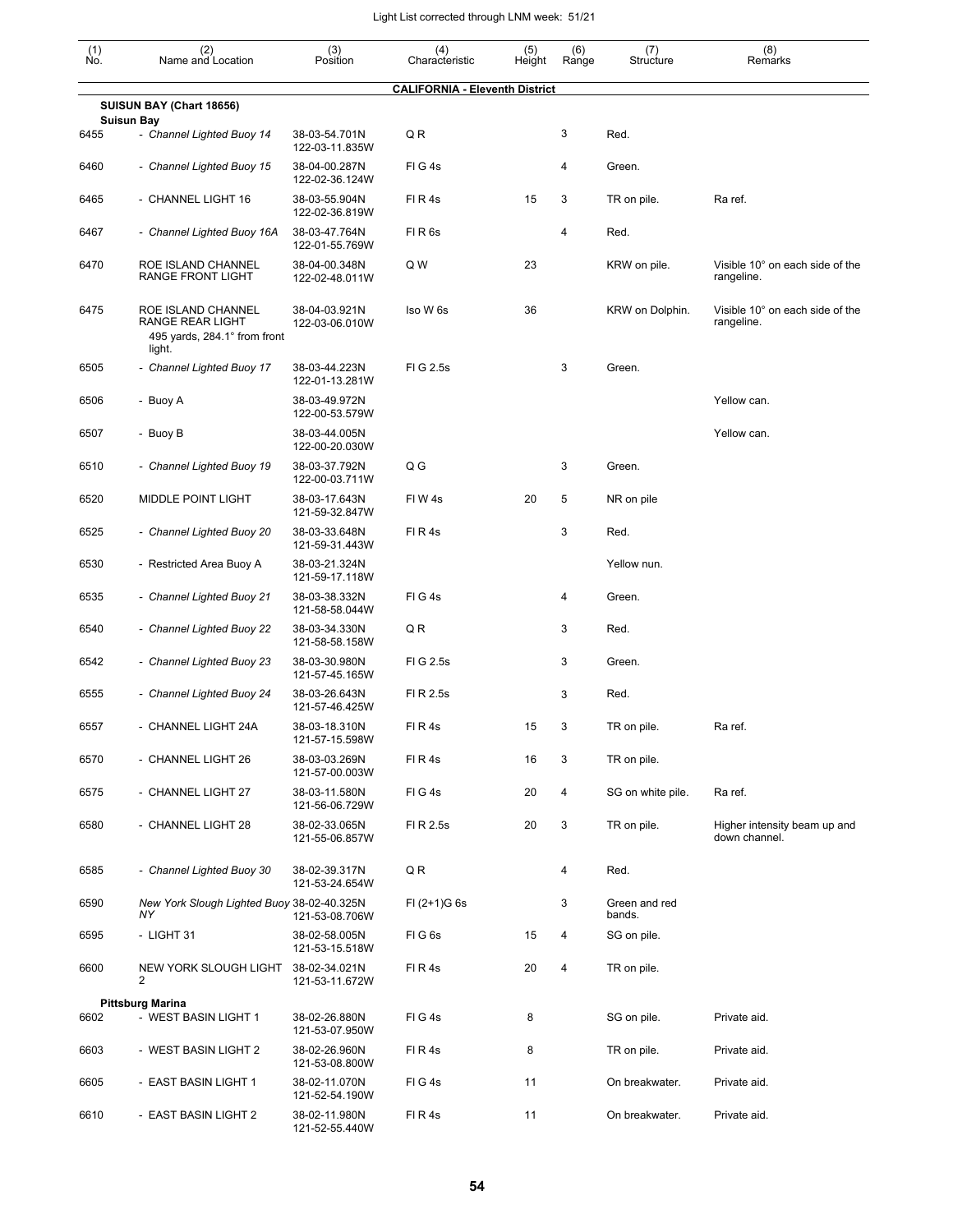| (1)<br>No. | (2)<br>Name and Location                                  | (3)<br>Position                 | (4)<br>Characteristic                 | (5)<br>Height | (6)<br>Range | (7)<br>Structure            | (8)<br>Remarks |
|------------|-----------------------------------------------------------|---------------------------------|---------------------------------------|---------------|--------------|-----------------------------|----------------|
|            |                                                           |                                 | <b>CALIFORNIA - Eleventh District</b> |               |              |                             |                |
|            | SUISUN BAY (Chart 18656)<br><b>Suisun Bay</b>             |                                 |                                       |               |              |                             |                |
| 6615       | <b>Pittsburg Marina</b><br>- EAST BASIN LIGHT 4           | 38-02-10.500N<br>121-52-55.000W | FIR4s                                 | 11            |              | On breakwater.              | Private aid.   |
| 6620       | <b>New York Slough</b><br>- LIGHT 3                       | 38-02-15.864N<br>121-52-47.769W | FIG4s                                 | 20            | 4            | SG on pile.                 |                |
| 6623       | - KOCH WEST LIGHT                                         | 38-01-56.460N<br>121-52-18.000W | F W                                   | 20            |              | On dolphin.                 | Private aid.   |
| 6624       | - KOCH EAST LIGHT                                         | 38-01-54.790N<br>121-52-13.750W | F W                                   | 20            |              | On dolphin.                 | Private aid.   |
| 6625       | - LIGHT 5                                                 | 38-01-57.507N<br>121-52-04.355W | FIG 2.5s                              | 18            | 4            | SG on pile.                 |                |
| 6630       | - LIGHT 7                                                 | 38-01-55.059N<br>121-51-27.741W | FIG4s                                 | 15            | 4            | SG on pile.                 |                |
| 6635       | - LIGHT 8                                                 | 38-01-49.118N<br>121-51-14.229W | FI R 2.5s                             | 20            | 4            | TR on pile.                 |                |
| 6640       | - LIGHT 10                                                | 38-01-37.048N<br>121-50-47.326W | FIR4s                                 | 15            | 3            | TR on pile.                 |                |
| 6645       | - LIGHT 11                                                | 38-01-42.117N<br>121-50-36.281W | FIG 2.5s                              | 18            | 4            | SG on pile.                 |                |
| 6645.5     | Delta Diablo Outfall Lighted<br>Buoy                      | 38-01-36.520N<br>121-50-24.660W | FIW4s                                 |               |              | White with orange<br>bands. | Private aid.   |
| 6646       | - Lighted Buoy 13                                         | 38-01-43.532N<br>121-50-00.821W | Q G                                   |               | 3            | Green.                      |                |
|            | <b>Suisun Bay</b>                                         |                                 |                                       |               |              |                             |                |
| 6650       | - LIGHT 33                                                | 38-03-39.896N<br>121-52-18.642W | FIG 2.5s                              | 15            | 4            | SG on pile.                 |                |
| 6655       | - LIGHT 34                                                | 38-03-29.702N<br>121-52-02.920W | FI R 2.5s                             | 16            | 3            | TR on pile.                 | Ra ref.        |
|            | SUISUN BAY (Chart 18659)                                  |                                 |                                       |               |              |                             |                |
| 6658       | San Joaquin River<br>Broad Slough Dutra Mooring<br>Buoy   | 38-03-04.000N<br>121-50-38.000W |                                       |               |              | Mooring Buoy.               | Private aid.   |
| 6660       | Point Beenar Daybeacon                                    | 38-01-50.457N<br>121-50-15.430W |                                       |               |              | NB on pile.                 |                |
| 6665       | - Daybeacon 1                                             | 38-01-49.144N<br>121-49-47.332W |                                       |               |              |                             |                |
| 6670       | - LIGHT 2                                                 | 38-01-37.227N<br>121-49-46.487W | FI R 2.5s                             | 20            | 3            | TR on pile.                 |                |
| 6675       | - LIGHT 3                                                 | 38-01-43.347N<br>121-49-29.917W | FIG 2.5s                              | 16            | 3            | SG on pile.                 |                |
| 6677       | <b>ANTIOCH MARINA</b><br><b>ENTRANCE LIGHT 1</b>          | 38-01-16.392N<br>121-49-16.442W | Q G                                   | 11            |              | On pile.                    | Private aid.   |
| 6678       | <b>ANTIOCH MARINA</b><br><b>ENTRANCE LIGHT 2</b>          | 38-01-16.000N<br>121-49-17.843W | Q R                                   | 11            |              | On pile.                    | Private aid.   |
| 6680       | - LIGHT 5                                                 | 38-01-26.003N<br>121-49-03.535W | FIG4s                                 | 20            | 4            | SG on pile.                 | Ra ref.        |
| 6685       | - LIGHT 8                                                 | 38-01-14.412N<br>121-48-24.177W | Q R                                   | 15            | 3            | TR on pile.                 |                |
| 6690       | - LIGHT 7                                                 | 38-01-20.868N<br>121-48-26.056W | FIG4s                                 | 20            | 4            | SG on pile.                 |                |
|            | SACRAMENTO AND SAN JOAQUIN RIVERS (Chart 18661)           |                                 |                                       |               |              |                             |                |
| 6691       | San Joaquin River<br>Gaylord Turning Basin<br>Daybeacon 3 | 38-01-03.000N<br>121-46-47.000W |                                       |               |              | SG on pile.                 | Private aid.   |
| 6692       | <b>Gaylord Turning Basin</b><br>Daybeacon 5               | 38-01-07.000N<br>121-46-36.000W |                                       |               |              | SG on pile.                 | Private aid.   |
| 6693       | Gaylord Turning Basin<br>Daybeacon 7                      | 38-01-09.000N<br>121-46-28.000W |                                       |               |              | SG on pile.                 | Private aid.   |
| 6695       | - LIGHT 9                                                 | 38-01-30.737N<br>121-47-27.454W | FIG4s                                 | 20            | 4            | SG on pile.                 |                |
| 6700       | - LIGHT 11                                                | 38-01-46.688N<br>121-46-00.050W | FIG4s                                 | 18            | 4            | SG on pile.                 |                |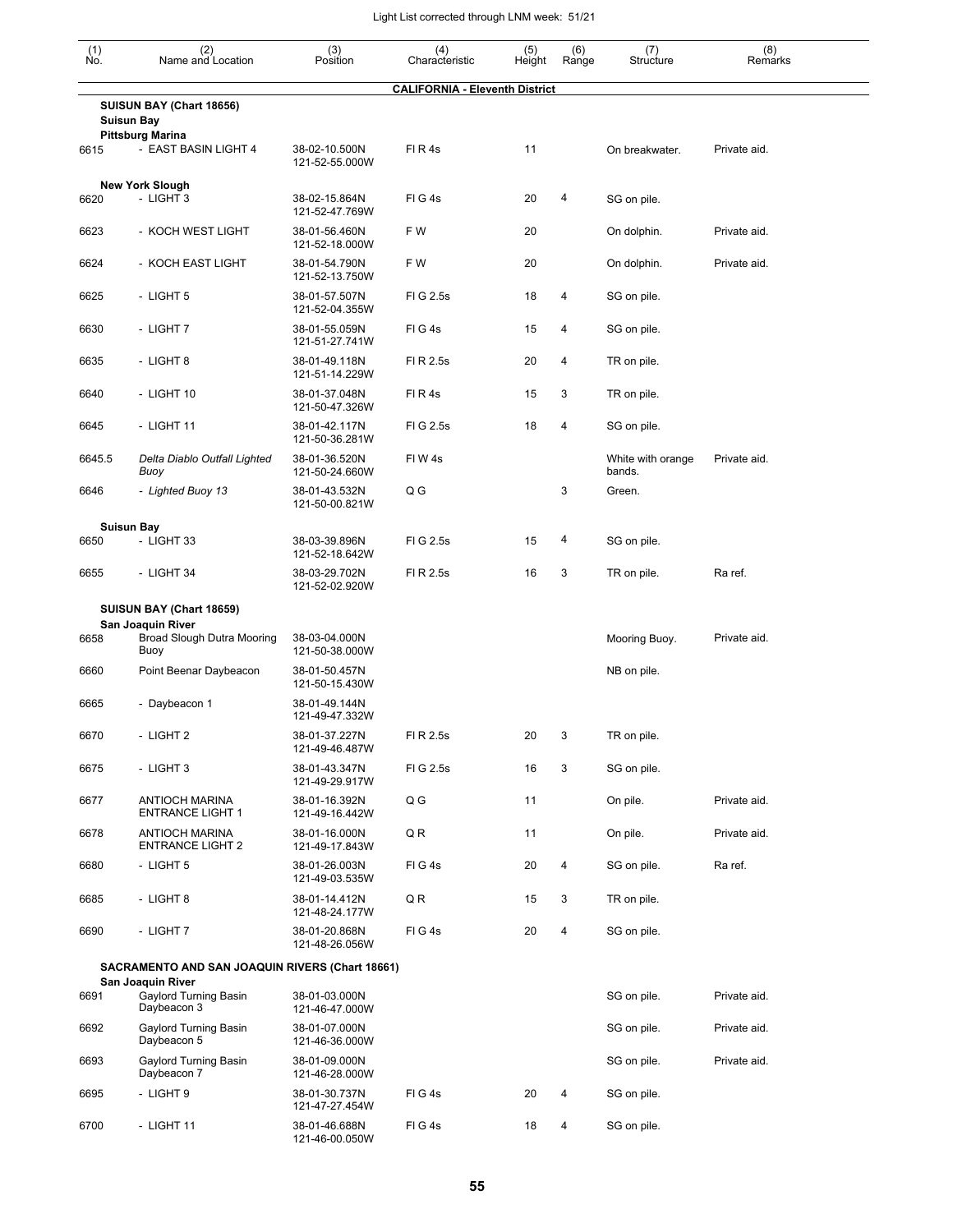| $\begin{smallmatrix} (1) \\ \mathsf{No} \end{smallmatrix}$ | (2)<br>Name and Location                               | (3)<br>Position                 | (4)<br>Characteristic                 | (5)<br>Height | (6)<br>Range   | (7)<br>Structure               | (8)<br>Remarks                     |
|------------------------------------------------------------|--------------------------------------------------------|---------------------------------|---------------------------------------|---------------|----------------|--------------------------------|------------------------------------|
|                                                            |                                                        |                                 | <b>CALIFORNIA - Eleventh District</b> |               |                |                                |                                    |
|                                                            | <b>SACRAMENTO AND SAN JOAQUIN RIVERS (Chart 18661)</b> |                                 |                                       |               |                |                                |                                    |
| 6705                                                       | San Joaquin River<br>- LIGHT 10                        | 38-01-38.645N<br>121-46-10.579W | FIR4s                                 | 15            | 3              | TR on pile.                    |                                    |
| 6710                                                       | - Buoy 13                                              | 38-01-42.730N<br>121-45-13.672W |                                       |               |                | Green can.                     |                                    |
| 6715                                                       | - Buoy 14                                              | 38-01-37.775N<br>121-45-13.689W |                                       |               |                | Red nun.                       |                                    |
| 6717                                                       | <b>ANTIOCH BRIDGE RACON</b><br>z                       | 38-01-39.300N<br>121-45-04.900W |                                       |               |                |                                | RACON: $Z$ ( - - )<br>Private aid. |
|                                                            | Mid span, center of channel.                           |                                 |                                       |               |                |                                |                                    |
| 6720                                                       | - Buoy 15                                              | 38-01-42.430N<br>121-44-54.893W |                                       |               |                | Green can.                     |                                    |
| 6725                                                       | - Buoy 16                                              | 38-01-37.475N<br>121-44-54.890W |                                       |               |                | Red nun.                       |                                    |
| 6730                                                       | - LIGHT 17                                             | 38-01-44.912N<br>121-44-20.756W | FIG4s                                 | 19            | 4              | SG on pile.                    |                                    |
| 6733                                                       | - LIGHT 17A                                            | 38-02-00.117N<br>121-43-34.078W | FIG 2.5s                              | 15            | 3              | SG on pile.                    |                                    |
| 6735                                                       | - LIGHT 18                                             | 38-01-37.782N<br>121-44-14.036W | FIR4s                                 | 15            | 3              | TR on pile.                    |                                    |
| 6739                                                       | - LIGHT 18A                                            | 38-01-55.900N<br>121-43-12.429W | FIR4s                                 | 25            | 4              | TR on post.                    |                                    |
| 6740                                                       | - LIGHT 19                                             | 38-02-11.095N<br>121-42-26.422W | FIG 2.5s                              | 15            | 3              | SG on pile.                    | Ra ref.                            |
| 6745                                                       | - LIGHT 21                                             | 38-02-29.168N<br>121-42-00.744W | FIG6s                                 | 20            | 4              | SG on pile.                    |                                    |
| 6750                                                       | - LIGHT 23                                             | 38-02-44.324N<br>121-41-47.324W | FIG4s                                 | 15            | 4              | SG on pile.                    |                                    |
| 6755                                                       | - LIGHT 24                                             | 38-03-07.263N<br>121-41-19.827W | FI R 2.5s                             | 20            | 3              | TR on white<br>skeleton tower. |                                    |
| 6760                                                       | - LIGHT 25                                             | 38-03-37.615N<br>121-40-49.359W | FIG 2.5s                              | 16            | 3              | SG on pile.                    |                                    |
| 6765                                                       | - LIGHT 26                                             | 38-03-57.649N<br>121-40-31.485W | FIR4s                                 | 15            | 3              | TR on pile.                    |                                    |
| 6767                                                       | - LIGHT 27                                             | 38-04-26.627N<br>121-40-42.876W | FIG4s                                 | 15            | 4              | SG on pile.                    | Ra ref.                            |
| 6770                                                       | - LIGHT 28                                             | 38-05-00.242N<br>121-40-40.999W | FIR4s                                 | 15            | 4              | TR on pile.                    | Ra ref.                            |
| 6775                                                       | THREEMILE SLOUGH LIGHT 38-05-08.270N<br>1              | 121-41-10.629W                  | FIG4s                                 | 15            | 4              | SG on pile.                    |                                    |
| 6780                                                       | - LIGHT 29                                             | 38-05-18.141N<br>121-40-57.499W | FIG4s                                 | 15            | $\overline{4}$ | SG on pile.                    | Ra ref.                            |
| 6785                                                       | - LIGHT 30                                             | 38-05-28.201N<br>121-40-36.793W | FIR4s                                 | 15            | 3              | TR on pile.                    |                                    |
| 6790                                                       | - LIGHT 32                                             | 38-05-40.310N<br>121-40-24.242W | FI R 2.5s                             | 15            | 4              | TR on pile.                    |                                    |
| 6795                                                       | - LIGHT 33                                             | 38-05-50.856N<br>121-40-08.887W | FIG4s                                 | 15            | 4              | SG on pile.                    | Ra ref.                            |
| 6797                                                       | - LIGHT 33A                                            | 38-05-36.860N<br>121-39-19.580W | FIG4s                                 | 15            | 4              | SG on pile.                    |                                    |
| 6800                                                       | - LIGHT 34                                             | 38-05-23.541N<br>121-39-15.903W | FIR4s                                 | 15            | 3              | TR on pile.                    |                                    |
| 6805                                                       | - LIGHT 35                                             | 38-05-23.007N<br>121-38-56.642W | FIG 2.5s                              | 15            | 3              | SG on pile.                    | Ra ref.                            |
| 6810                                                       | - LIGHT 35A                                            | 38-05-17.000N<br>121-38-36.727W | FIG6s                                 | 15            | 4              | SG on pile.                    | Ra ref.                            |
| 6815                                                       | - LIGHT 36                                             | 38-05-08.084N<br>121-38-28.976W | FIR4s                                 | 15            | 3              | TR on pile.                    | Ra ref.                            |
| 6820                                                       | - LIGHT 37                                             | 38-05-24.170N<br>121-38-09.673W | FIG4s                                 | 15            | 4<br>G         | SG on pile.                    | Ra ref.                            |
| 6825                                                       | - LIGHT 38                                             | 38-05-47.391N<br>121-37-45.271W | FIR6s                                 | 15            | 4              | TR on pile.                    | Ra ref.                            |
| 6830                                                       | - LIGHT 39                                             | 38-06-07.659N<br>121-37-38.426W | FIG4s                                 | 17            | R<br>4         | SG on pile.                    |                                    |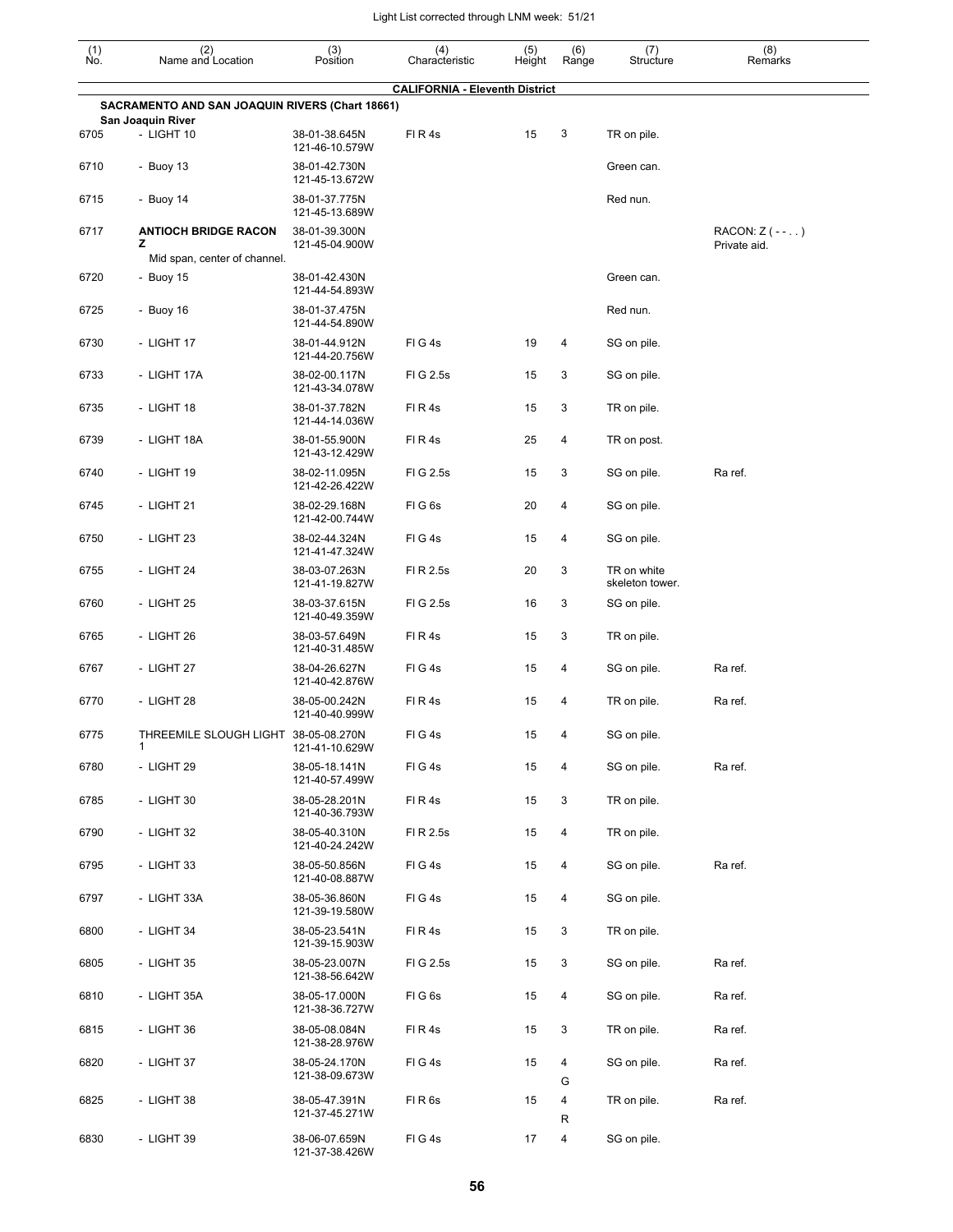| $\begin{smallmatrix} (1) \\ \mathsf{No}. \end{smallmatrix}$ | (2)<br>Name and Location                                                      | (3)<br>Position                 | (4)<br>Characteristic                 | (5)<br>Height | (6)<br>Range | (7)<br>Structure        | (8)<br>Remarks                                            |
|-------------------------------------------------------------|-------------------------------------------------------------------------------|---------------------------------|---------------------------------------|---------------|--------------|-------------------------|-----------------------------------------------------------|
|                                                             |                                                                               |                                 | <b>CALIFORNIA - Eleventh District</b> |               |              |                         |                                                           |
|                                                             | SACRAMENTO AND SAN JOAQUIN RIVERS (Chart 18661)<br>San Joaquin River          |                                 |                                       |               |              |                         |                                                           |
| 6833                                                        | - LIGHT 40                                                                    | 38-06-09.344N<br>121-36-57.344W | FIR4s                                 | 15            | 3            | TR on pile.             |                                                           |
| 6835                                                        | $-$ LIGHT 41                                                                  | 38-06-19.510N<br>121-36-57.724W | FIG4s                                 | 15            | 4            | SG on pile.             | Ra ref.                                                   |
| 6840                                                        | - LIGHT 42                                                                    | 38-06-03.111N<br>121-36-09.689W | FIR4s                                 | 15            | 4            | TR on pile.             |                                                           |
| 6845                                                        | $-$ LIGHT 43                                                                  | 38-06-04.218N<br>121-35-42.399W | FIG 2.5s                              | 18            | 3            | SG on pile.             | Ra ref.                                                   |
| 6850                                                        | - LIGHT 44                                                                    | 38-05-49.684N<br>121-35-14.043W | FI R 2.5s                             | 15            | 3            | TR on pile.             | Ra ref.                                                   |
| 6853                                                        | - LIGHT 45                                                                    | 38-05-56.482N<br>121-35-00.189W | FIG 2.5s                              | 15            | 3            | SG on pile.             | Ra ref.                                                   |
| 6855                                                        | - LIGHT 46                                                                    | 38-05-46.306N<br>121-34-53.163W | Q R                                   | 15            | 3            | TR on pile.             | Ra ref.                                                   |
| 6857                                                        | - LIGHT 48                                                                    | 38-05-34.488N<br>121-34-37.056W | FIR4s                                 | 15            | 3            | TR on pile.             | Ra ref.                                                   |
| 6860                                                        | - LIGHT 49                                                                    | 38-05-30.544N<br>121-34-25.034W | FIG4s                                 | 15            | 4            | SG on pile.             |                                                           |
| 6865                                                        | - LIGHT 47                                                                    | 38-05-44.197N<br>121-34-34.421W | Q G                                   | 15            | 4            | SG on pile.             | Ra ref.                                                   |
| 6870                                                        | - LIGHT 51                                                                    | 38-05-03.490N<br>121-34-19.809W | FIG 2.5s                              | 15            | 3            | SG on pile.             | Ra ref.                                                   |
| 6872                                                        | - LIGHT 52                                                                    | 38-05-01.917N<br>121-34-28.776W | FIR4s                                 | 15            | 3            | TR on pile.             | Ra ref.                                                   |
| 6875                                                        | - LIGHT 53                                                                    | 38-04-48.474N<br>121-34-09.672W | FIG4s                                 | 15            | 4<br>G       | SG on pile.             |                                                           |
| 6880                                                        | - LIGHT 54                                                                    | 38-04-34.262N<br>121-34-06.254W | FI R 2.5s                             | 15            | 3            | TR on pile.             |                                                           |
| 6885                                                        | - LIGHT 55                                                                    | 38-04-33.522N<br>121-33-48.708W | FIG4s                                 | 15            | 4            | SG on column.           |                                                           |
| 6890                                                        | - LIGHT 56                                                                    | 38-04-06.090N<br>121-33-40.482W | FIR4s                                 | 15            | 3            | TR on pile.             |                                                           |
| 6891.1                                                      | - LIGHT 57                                                                    | 38-04-07.553N<br>121-33-31.815W | FIG4s                                 | 15            | 3            | SG on pile.             |                                                           |
| 6895                                                        | - LIGHT 59                                                                    | 38-03-38.699N<br>121-33-19.830W | FIG4s                                 | 15            | 4            | SG on pile.             | Ra ref.                                                   |
| 6900                                                        | - LIGHT 58                                                                    | 38-03-30.796N<br>121-33-24.514W | Q R                                   | 15            | 3            | TR on pile.             |                                                           |
|                                                             | <b>Stockton Channel</b>                                                       |                                 |                                       |               |              |                         |                                                           |
| 6905                                                        | - RANGE B FRONT LIGHT                                                         | 38-03-11.185N<br>121-30-32.687W | Q W                                   | 21            |              | KRW on white<br>column. | Visible all around; higher intensity<br>on the rangeline. |
| 6910                                                        | - RANGE B REAR LIGHT<br>275 yards, 098.3° from front 121-30-22.478W<br>light. | 38-03-10.013N                   | Iso W 6s                              | 35            |              | KRW on white<br>column. | Visible all around; higher intensity<br>on the rangeline. |
| 6913                                                        | - LIGHT 1                                                                     | 38-03-29.822N<br>121-32-47.641W | FIG4s                                 | 15            | 4            | SG on pile.             | Ra ref.                                                   |
| 6915                                                        | - LIGHT 2                                                                     | 38-03-24.796N<br>121-32-48.511W | FIR4s                                 | 16            | 3            | TR on pile.             | Ra ref.                                                   |
| 6920                                                        | - LIGHT 3                                                                     | 38-03-22.436N<br>121-31-50.480W | FIG4s                                 | 30            | 4            | SG on pile.             |                                                           |
| 6925                                                        | - LIGHT 4                                                                     | 38-03-16.862N<br>121-31-46.298W | FIR4s                                 | 19            | 3            | TR on pile.             | Ra ref.                                                   |
| 6930                                                        | - LIGHT 5                                                                     | 38-03-17.154N<br>121-30-56.239W | FIG4s                                 | 25            | 4            | SG on pile.             |                                                           |
| 6935                                                        | - LIGHT 6                                                                     | 38-03-11.686N<br>121-30-57.281W | FIR4s                                 | 22            | 4            | TR on pile.             |                                                           |
| 6940                                                        | - LIGHT 8                                                                     | 38-03-06.165N<br>121-30-34.565W | FIR4s                                 | 20            | 4            | TR on pile.             |                                                           |
| 6945                                                        | - LIGHT 9                                                                     | 38-02-52.425N<br>121-30-10.270W | FIG4s                                 | 15            | 4            | SG on pile.             |                                                           |
| 6950                                                        | - LIGHT 10                                                                    | 38-02-50.388N<br>121-30-14.520W | FIR4s                                 | 16            | 4            | TR on pile.             |                                                           |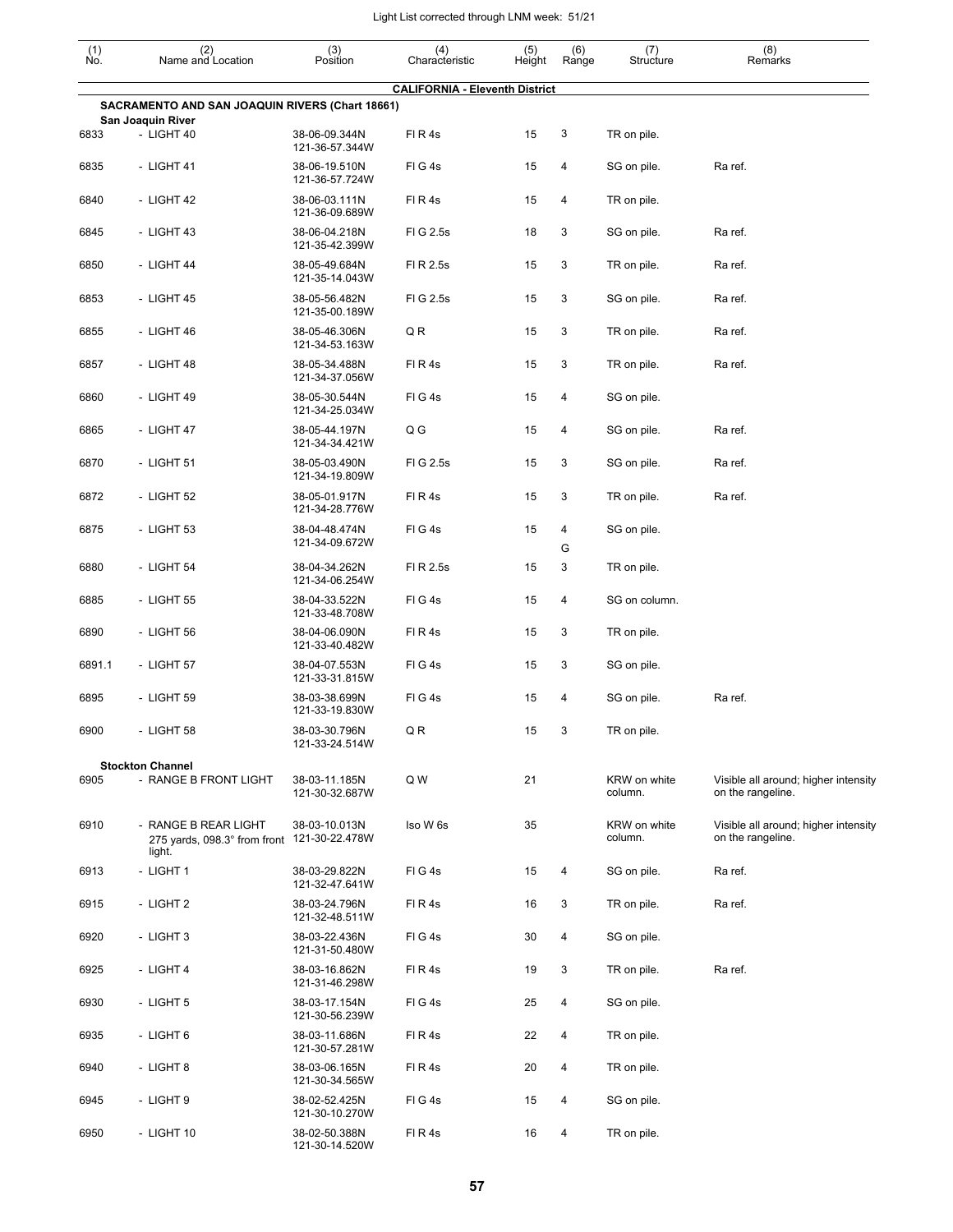| $\begin{smallmatrix} (1) \\ \mathsf{No} \end{smallmatrix}$ | (2)<br>Name and Location                                                   | (3)<br>Position                 | (4)<br>Characteristic                 | (5)<br>Height | (6)<br>Range | (7)<br>Structure | (8)<br>Remarks                                            |
|------------------------------------------------------------|----------------------------------------------------------------------------|---------------------------------|---------------------------------------|---------------|--------------|------------------|-----------------------------------------------------------|
|                                                            |                                                                            |                                 | <b>CALIFORNIA - Eleventh District</b> |               |              |                  |                                                           |
|                                                            | SACRAMENTO AND SAN JOAQUIN RIVERS (Chart 18661)<br><b>Stockton Channel</b> |                                 |                                       |               |              |                  |                                                           |
| 6955                                                       | - LIGHT 11                                                                 | 38-02-35.797N<br>121-29-54.063W | FIG4s                                 | 22            | 4            | SG on pile.      |                                                           |
| 6960                                                       | - LIGHT 12                                                                 | 38-02-32.530N<br>121-29-56.919W | FIR4s                                 | 24            | 4            | TR on pile.      |                                                           |
| 6965                                                       | - RANGE C FRONT LIGHT                                                      | 38-02-42.042N<br>121-30-08.561W | Q W                                   | 22            |              | KRW on Dolphin.  | Visible all around; higher intensity<br>on rangeline.     |
| 6970                                                       | - RANGE C REAR LIGHT<br>310 yards, 306° from front<br>light.               | 38-02-47.489N<br>121-30-17.918W | Iso W 6s                              | 39            |              | KRW on Dolphin.  | Visible all around; higher intensity<br>on rangeline.     |
| 6975                                                       | - LIGHT 13                                                                 | 38-02-03.951N<br>121-28-59.167W | FIG4s                                 | 19            | 4            | SG on pile.      |                                                           |
| 6980                                                       | - LIGHT 14                                                                 | 38-02-00.662N<br>121-29-02.314W | FIR4s                                 | 20            | 4            | TR on pile.      |                                                           |
| 6985                                                       | - LIGHT 16                                                                 | 38-01-32.392N<br>121-28-13.231W | FIR4s                                 | 17            | 4            | TR on pile.      |                                                           |
| 6990                                                       | - LIGHT 18                                                                 | 38-01-18.736N<br>121-27-58.200W | FIR4s                                 | 16            | 4            | TR on pile.      |                                                           |
| 6995                                                       | - RANGE D FRONT LIGHT                                                      | 38-01-33.373N<br>121-28-05.670W | Q W                                   | 28            |              | KRW on pile.     | Visible all around; higher intensity<br>on rangeline.     |
| 7000                                                       | - RANGE D REAR LIGHT<br>603 yards, 330° from front<br>light.               | 38-01-48.718N<br>121-28-17.255W | Iso W 6s                              | 40            |              | KRW on Dolphin.  | Visible all around; higher intensity<br>on rangeline.     |
| 7005                                                       | - RANGE E FRONT LIGHT                                                      | 38-01-24.325N<br>121-27-55.428W | Q G                                   | 23            |              | KRW on pile.     | Visible all around; higher intensity<br>on rangeline.     |
| 7010                                                       | - RANGE E REAR LIGHT<br>166 yards, 126° from front<br>light.               | 38-01-21.404N<br>121-27-50.421W | Iso G 6s                              | 35            |              | KRW on Dolphin.  | Visible all around; higher intensity<br>on the rangeline. |
| 7015                                                       | <b>ACKER ISLAND LIGHT</b>                                                  | 37-59-51.737N<br>121-26-49.028W | Q W                                   | 29            | 5            | NR on pile.      |                                                           |
| 7020                                                       | - LIGHT 19                                                                 | 38-00-41.246N<br>121-27-22.454W | FIG4s                                 | 20            | 4            | SG on pile.      |                                                           |
| 7025                                                       | - LIGHT 20                                                                 | 38-00-38.098N<br>121-27-27.334W | FIR4s                                 | 20            | 4            | TR on pile.      |                                                           |
| 7030                                                       | - LIGHT 21                                                                 | 38-00-07.708N<br>121-26-57.690W | FIG4s                                 | 19            | 4            | SG on pile.      |                                                           |
| 7035                                                       | - LIGHT 22                                                                 | 38-00-04.489N<br>121-27-02.010W | FIR4s                                 | 20            | 4            | TR on pile.      |                                                           |
| 7040                                                       | - LIGHT 23                                                                 | 37-59-52.381N<br>121-26-38.213W | FIG4s                                 | 25            | 4            | SG on pile.      |                                                           |
| 7045                                                       | - LIGHT 24                                                                 | 37-59-48.814N<br>121-26-41.874W | FIR4s                                 | 25            | 4            | TR on pile.      |                                                           |
| 7050                                                       | - LIGHT 25                                                                 | 37-59-44.349N<br>121-26-22.842W | FIG4s                                 | 20            | 4            | SG on pile.      |                                                           |
| 7055                                                       | - LIGHT 26                                                                 | 37-59-40.188N<br>121-26-25.754W | FIR4s                                 | 24            | 4            | TR on pile.      |                                                           |
| 7060                                                       | - LIGHT 27                                                                 | 37-59-40.180N<br>121-25-57.292W | FIG4s                                 | 20            | 4            | SG on pile.      |                                                           |
| 7065                                                       | - LIGHT 28                                                                 | 37-59-34.847N<br>121-25-57.379W | FIR4s                                 | 15            | 3            | TR on pile.      |                                                           |
| 7070                                                       | - LIGHT 29                                                                 | 37-59-43.176N<br>121-25-33.483W | FIG4s                                 | 20            | 4            | SG on pile.      |                                                           |
| 7075                                                       | - LIGHT 30                                                                 | 37-59-39.112N<br>121-25-32.780W | FIR4s                                 | 25            | 4            | TR on pile.      |                                                           |
| 7080                                                       | - LIGHT 31                                                                 | 37-59-44.714N<br>121-25-05.127W | FIG4s                                 | 20            | 4            | SG on pile.      |                                                           |
| 7085                                                       | - LIGHT 32                                                                 | 37-59-40.940N<br>121-25-05.238W | FIR4s                                 | 20            | 3            | TR on pile.      |                                                           |
| 7090                                                       | - LIGHT 33                                                                 | 37-59-40.959N<br>121-24-46.873W | FIG4s                                 | 20            | 4            | SG on pile.      |                                                           |
| 7095                                                       | - LIGHT 34                                                                 | 37-59-36.611N<br>121-24-49.924W | FIR4s                                 | 25            | 4            | TR on pile.      |                                                           |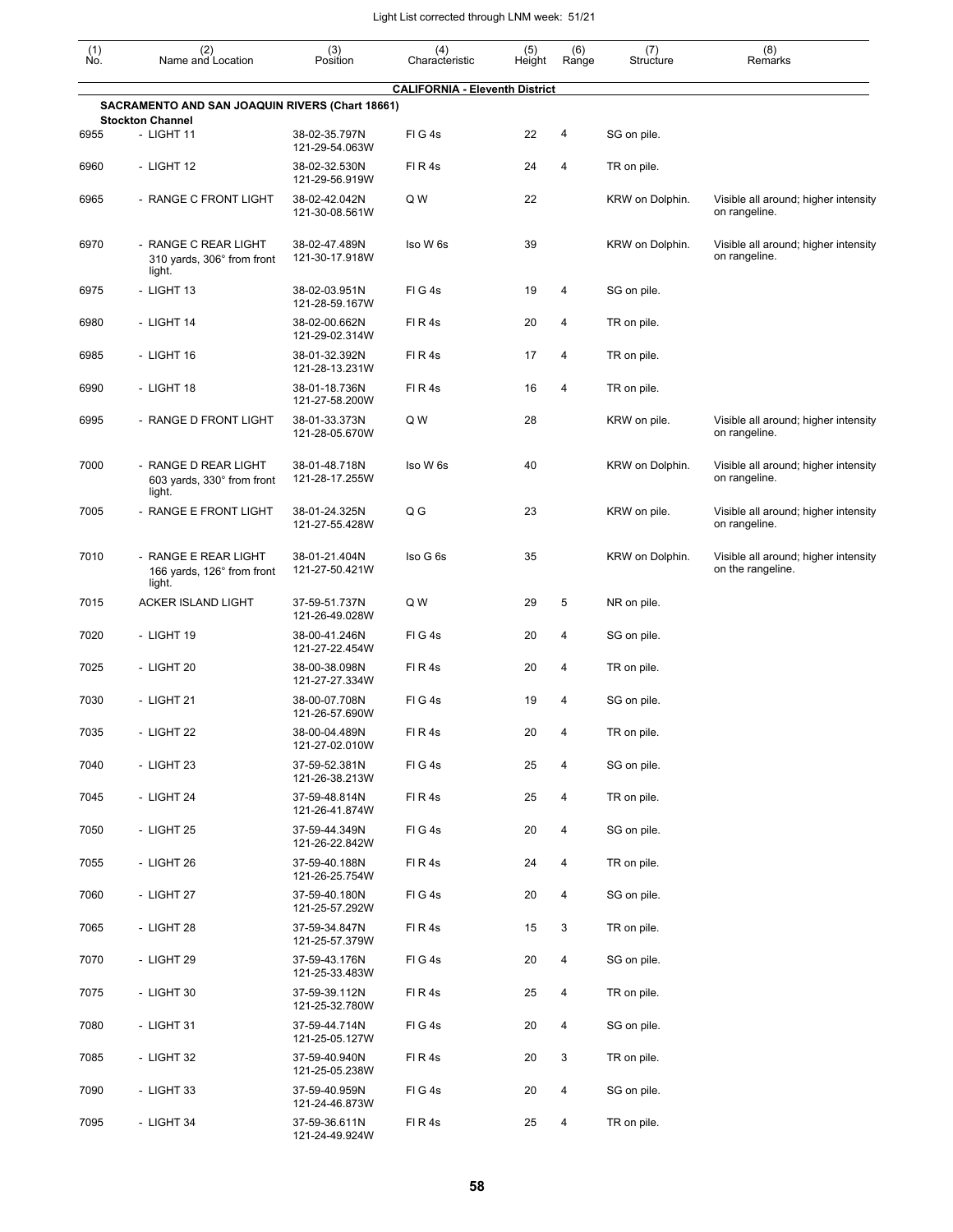| $\begin{smallmatrix} (1) \\ \mathsf{No} \end{smallmatrix}$ | (2)<br>Name and Location                                                      | (3)<br>Position                 | (4)<br>Characteristic                 | (5)<br>Height | (6)<br>Range | (7)<br>Structure          | (8)<br>Remarks                                            |
|------------------------------------------------------------|-------------------------------------------------------------------------------|---------------------------------|---------------------------------------|---------------|--------------|---------------------------|-----------------------------------------------------------|
|                                                            |                                                                               |                                 | <b>CALIFORNIA - Eleventh District</b> |               |              |                           |                                                           |
|                                                            | SACRAMENTO AND SAN JOAQUIN RIVERS (Chart 18661)<br><b>Stockton Channel</b>    |                                 |                                       |               |              |                           |                                                           |
| 7100                                                       | - RANGE H FRONT LIGHT                                                         | 37-59-05.650N<br>121-23-19.636W | Q G                                   | 26            |              | KRW on pile.              | Visible all around; higher intensity<br>on the rangeline. |
| 7105                                                       | - RANGE H REAR LIGHT<br>460 yards, 115.0° from front 121-23-04.755W<br>light. | 37-59-00.103N                   | Iso G 6s                              | 43            |              | KRW on skeleton<br>tower. | Visible all around; higher intensity<br>on the rangeline. |
| 7110                                                       | - LIGHT 36                                                                    | 37-59-11.354N<br>121-23-39.045W | FIR4s                                 | 20            | 4            | TR on pile.               |                                                           |
| 7115                                                       | - LIGHT 38                                                                    | 37-59-00.693N<br>121-23-21.547W | FIR4s                                 | 20            | 3            | TR on pile.               |                                                           |
| 7120                                                       | - RANGE J FRONT LIGHT                                                         | 37-59-12.016N<br>121-23-31.883W | Q W                                   | 21            |              | KRW on pile.              | Visible all around; higher intensity<br>on the rangeline. |
| 7125                                                       | - RANGE J REAR LIGHT<br>507 yards, 317.5° from front<br>light.                | 37-59-23.971N<br>121-23-45.734W | Iso W 6s                              | 57            |              | KRW on skeleton<br>tower. | Visible all around; higher intensity<br>on the rangeline. |
| 7130                                                       | - LIGHT 39                                                                    | 37-58-42.743N<br>121-22-54.692W | FIG4s                                 | 20            | 4            | SG on pile.               |                                                           |
| 7135                                                       | - LIGHT 40                                                                    | 37-58-36.841N<br>121-22-53.828W | FIR4s                                 | 20            | 3            | TR on pile.               |                                                           |
| 7140                                                       | - LIGHT 41                                                                    | 37-58-09.165N<br>121-22-16.262W | FIG4s                                 | 20            | 4            | SG on pile.               |                                                           |
| 7145                                                       | - LIGHT 42                                                                    | 37-58-06.907N<br>121-22-19.619W | FIR4s                                 | 20            | 3            | TR on pile.               |                                                           |
| 7150                                                       | - LIGHT 43                                                                    | 37-57-32.966N<br>121-21-31.820W | FIG4s                                 | 20            | 4            | SG on pile.               |                                                           |
| 7155                                                       | - LIGHT 45                                                                    | 37-57-26.785N<br>121-21-14.743W | FIG4s                                 | 15            | 4            | SG on pile.               |                                                           |
| 7160                                                       | <b>STOCKTON ROD &amp; GUN</b><br><b>CLUB LIGHT</b>                            | 37-57-15.000N<br>121-20-38.100W | F G                                   | 10            |              | Pile on dock.             | Private aid.                                              |
| 7165                                                       | - LIGHT 48                                                                    | 37-57-05.771N<br>121-20-16.629W | FIR4s                                 | 20            | 4            | TR on pile.               |                                                           |
|                                                            | SUISUN BAY (Chart 18659)                                                      |                                 |                                       |               |              |                           |                                                           |
| 7170                                                       | Sacramento River Deep Water Ship Channel<br>- LIGHT 1                         | 38-03-53.844N<br>121-51-03.951W | FIG4s                                 | 15            | 4            | SG on pile.               |                                                           |
| 7175                                                       | - Lighted Buoy 2<br>50 feet outside channel limit. 121-51-03.216W             | 38-03-46.997N                   | FIR4s                                 |               | 3            | Red.                      |                                                           |
| 7180                                                       | - LIGHT 3                                                                     | 38-03-58.214N<br>121-50-34.645W | FI G 2.5s                             | 15            | 3            | SG on pile.               | Ra ref.                                                   |
| 7185                                                       | - LIGHT 5                                                                     | 38-03-56.810N<br>121-50-09.008W | FIG 2.5s                              | 15            | 3            | SG on pile.               |                                                           |
| 7190                                                       | - LIGHT 6                                                                     | 38-03-51.276N<br>121-50-06.445W | FI R 2.5s                             | 15            | 3            | TR on pile.               | Ra ref.                                                   |
| 7195                                                       | - LIGHT 7                                                                     | 38-03-44.163N<br>121-48-31.775W | FIG4s                                 | 15            | 4            | SG on pile.               | Ra ref.                                                   |
| 7200                                                       | - LIGHT 8                                                                     | 38-03-34.529N<br>121-48-30.748W | FIR4s                                 | 15            | 4            | TR on pile.               |                                                           |
|                                                            | SACRAMENTO AND SAN JOAQUIN RIVER (Chart 18661)                                |                                 |                                       |               |              |                           |                                                           |
| 7205                                                       | Sacramento River Deep Water Ship Channel<br>- Lighted Buoy 9                  | 38-03-41.168N<br>121-47-57.919W | FIG4s                                 |               | 4            | Green.                    |                                                           |
| 7210                                                       | - LIGHT 10                                                                    | 38-03-35.060N<br>121-47-59.701W | FI R 2.5s                             | 15            | 3            | TR on pile.               | Ra ref.                                                   |
| 7215                                                       | - LIGHT 11                                                                    | 38-03-51.573N<br>121-47-38.183W | FIG6s                                 | 20            | 4            | SG on pile.               | Ra ref.                                                   |
| 7220                                                       | - LIGHT 12                                                                    | 38-03-44.841N<br>121-47-32.132W | FIR6s                                 | 15            | 4            | TR on pile.               |                                                           |
| 7225                                                       | - LIGHT 13                                                                    | 38-04-40.585N<br>121-46-02.311W | FIG 2.5s                              | 15            | 4            | SG on pile.               |                                                           |
| 7230                                                       | - LIGHT 14                                                                    | 38-04-35.011N<br>121-45-57.523W | FI R 2.5s                             | 15            | 4            | TR on pile.               |                                                           |
| 7235                                                       | - LIGHT 15                                                                    | 38-05-23.489N<br>121-44-33.604W | FIG4s                                 | 15            | 4            | SG on pile.               |                                                           |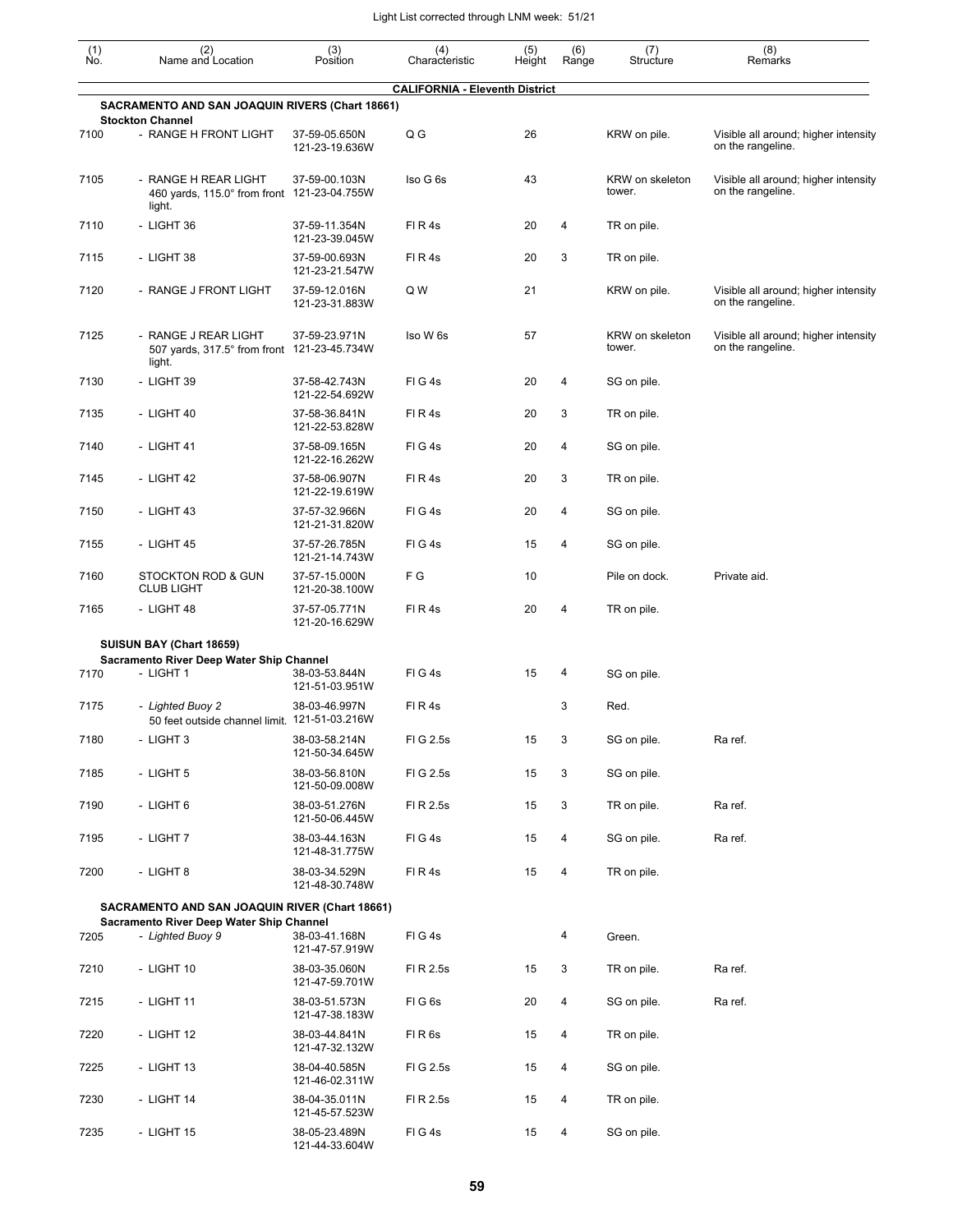| $\begin{smallmatrix} (1) \\ \mathsf{No} \end{smallmatrix}$ | (2)<br>Name and Location                                                                   | (3)<br>Position                                   | (4)<br>Characteristic                 | (5)<br>Height | (6)<br>Range | (7)<br>Structure | (8)<br>Remarks                                                                                                   |
|------------------------------------------------------------|--------------------------------------------------------------------------------------------|---------------------------------------------------|---------------------------------------|---------------|--------------|------------------|------------------------------------------------------------------------------------------------------------------|
|                                                            |                                                                                            |                                                   | <b>CALIFORNIA - Eleventh District</b> |               |              |                  |                                                                                                                  |
|                                                            | SACRAMENTO AND SAN JOAQUIN RIVER (Chart 18661)<br>Sacramento River Deep Water Ship Channel |                                                   |                                       |               |              |                  |                                                                                                                  |
| 7240                                                       | - LIGHT 16                                                                                 | 38-05-18.354N<br>121-44-29.603W                   | FIR4s                                 | 15            | 4            | TR on pile.      | Ra ref.                                                                                                          |
| 7245                                                       | - LIGHT 17                                                                                 | 38-05-39.123N<br>121-44-11.681W                   | FIG6s                                 | 15            | 4            | SG on pile.      | Ra ref.                                                                                                          |
| 7250                                                       | - LIGHT 18                                                                                 | 38-05-34.431N<br>121-44-06.842W                   | FIR6s                                 | 15            | 4            | TR on pile.      | Ra ref.                                                                                                          |
| 7255                                                       | - LIGHT 19                                                                                 | 38-06-47.448N<br>121-42-36.848W                   | FIG4s                                 | 15            | 4            | SG on pile.      |                                                                                                                  |
| 7260                                                       | - LIGHT 20                                                                                 | 38-06-42.664N<br>121-42-32.631W                   | FIR4s                                 | 15            | 4            | TR on pile.      |                                                                                                                  |
| 7265                                                       | - LIGHT 21                                                                                 | 38-07-01.507N<br>121-42-20.906W                   | FIG 2.5s                              | 15            | 3            | SG on pile.      | Ra ref.                                                                                                          |
| 7270                                                       | - LIGHT 22                                                                                 | 38-06-57.818N<br>121-42-15.121W                   | FI R 2.5s                             | 15            | 3            | TR on pile.      | Ra ref.                                                                                                          |
| 7275                                                       | - LIGHT 23                                                                                 | 38-07-28.608N<br>121-41-57.474W                   | FIG6s                                 | 15            | 4            | SG on pile.      | Ra ref.                                                                                                          |
| 7280                                                       | - LIGHT 24                                                                                 | 38-07-26.732N<br>121-41-49.741W                   | FI R 2.5s                             | 15            | 4            | TR on pile.      |                                                                                                                  |
| 7285                                                       | - LIGHT 25                                                                                 | 38-08-00.260N<br>121-41-42.877W                   | FIG4s                                 | 15            | 4            | SG on pile.      | Ra ref.                                                                                                          |
| 7290                                                       | - LIGHT 26                                                                                 | 38-07-59.155N<br>121-41-36.445W                   | FIR4s                                 | 15            | 4            | TR on pile.      |                                                                                                                  |
| 7295                                                       | - LIGHT 27                                                                                 | 38-08-57.754N<br>121-41-26.154W                   | FIG 2.5s                              | 15            | 4            | SG on pile       |                                                                                                                  |
| 7305                                                       | - LIGHT 28                                                                                 | 38-08-56.570N<br>121-41-20.187W                   | FI R 2.5s                             | 15            | 4            | TR on post.      |                                                                                                                  |
| 7310                                                       | - LIGHT 29                                                                                 | 38-09-13.637N<br>121-41-20.392W                   | FIG4s                                 | 15            | 4            | SG on pile.      | Ra ref.                                                                                                          |
| 7315                                                       | - LIGHT 30                                                                                 | 38-09-11.795N<br>121-41-13.207W                   | FIR4s                                 | 15            | 4            | TR on pile.      |                                                                                                                  |
| 7320                                                       | - LIGHT 32                                                                                 | 38-09-19.181N<br>121-41-08.848W                   | QR                                    | 15            | 3            | TR on pile.      | Ra ref.                                                                                                          |
| 7325                                                       | - Buoy 34                                                                                  | 38-09-26.854N<br>121-41-04.193W                   |                                       |               |              | Red nun.         |                                                                                                                  |
| 7330                                                       | Rio Vista Bridge Fog Signal                                                                | 38-09-34.200N<br>121-41-04.600W                   |                                       |               |              |                  | HORN (2): 1 blast ev 20s (3s bl).<br>Horns sound simulataneously.<br>Operated only upon request.<br>Private aid. |
| 7331                                                       | <b>RIO VISTA BRIDGE RACON</b><br>т                                                         | 38-09-33.200N<br>122-41-02.400W                   |                                       |               |              |                  | $RACON: T(-)$<br>Private aid.                                                                                    |
|                                                            | Mid-span, center of channel.                                                               |                                                   |                                       |               |              |                  |                                                                                                                  |
| 7335                                                       | - LIGHT 36                                                                                 | 38-09-52.956N<br>121-40-41.291W                   | FI R 2.5s                             | 15            | 3            | TR on pile.      | Ra ref.                                                                                                          |
| 7340                                                       | - Buoy 35                                                                                  | 38-09-36.573N<br>121-41-01.813W                   |                                       |               |              | Green can.       |                                                                                                                  |
|                                                            | SUISUN BAY (Chart 18659)<br>Sacramento River Deep Water Ship Channel                       |                                                   |                                       |               |              |                  |                                                                                                                  |
| 7345                                                       | - LIGHT 36A                                                                                | 38-10-19.397N<br>121-40-16.843W                   | FIR4s                                 | 15            | 3            | TR on pile.      |                                                                                                                  |
|                                                            | SACRAMENTO AND SAN JOAQUIN RIVER (Chart 18661)                                             |                                                   |                                       |               |              |                  |                                                                                                                  |
| 7350                                                       | Sacramento River Deep Water Ship Channel<br>- LIGHT 37                                     | 38-10-41.641N                                     | FIG4s                                 | 15            | 4            | SG on pile.      | Ra ref.                                                                                                          |
| 7355                                                       | - LIGHT 39                                                                                 | 121-40-09.340W<br>38-11-09.699N<br>121-39-44.617W | FIG4s                                 | 25            | 4            | SG on pile.      |                                                                                                                  |
| 7360                                                       | - LIGHT 40                                                                                 | 38-11-18.651N<br>121-39-30.877W                   | FIR4s                                 | 25            | 4            | TR on pile.      |                                                                                                                  |
| 7365                                                       | - LIGHT 41                                                                                 | 38-11-38.484N<br>121-39-28.799W                   | FIG4s                                 | 15            | 4            | SG on pile.      | Ra ref.                                                                                                          |
| 7370                                                       | - LIGHT 42                                                                                 | 38-11-52.921N<br>121-39-20.588W                   | FIR4s                                 | 25            | 4            | TR on pile.      |                                                                                                                  |
| 7375                                                       | - LIGHT 43                                                                                 | 38-12-17.576N<br>121-39-35.635W                   | FIG4s                                 | 25            | 4            | SG on pile.      |                                                                                                                  |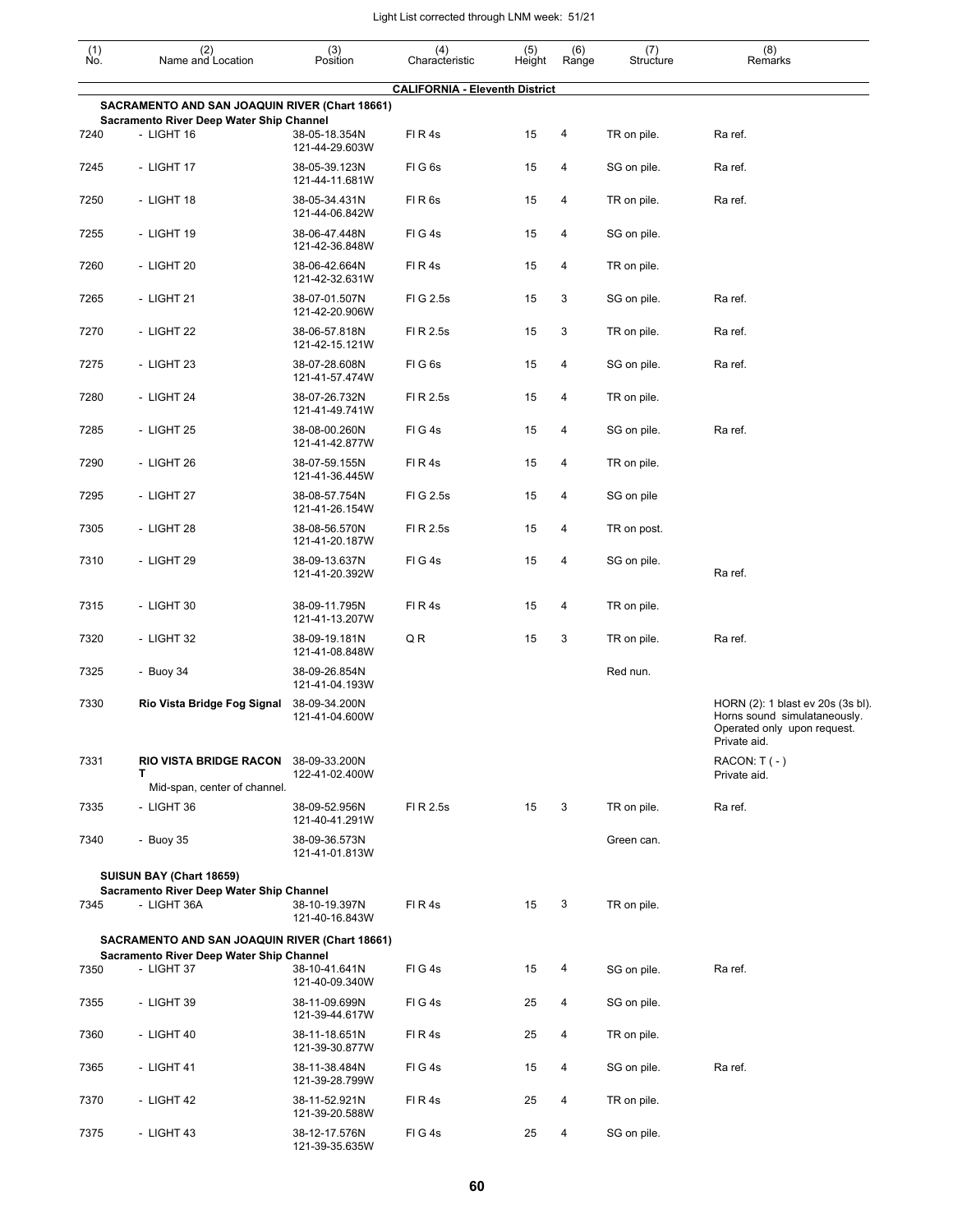| $\begin{smallmatrix} (1) \\ \mathsf{No} \end{smallmatrix}$ | (2)<br>Name and Location                                                                   | (3)<br>Position                                  | (4)<br>Characteristic                 | (5)<br>Height | (6)<br>Range | (7)<br>Structure                          | (8)<br>Remarks                                                                                 |
|------------------------------------------------------------|--------------------------------------------------------------------------------------------|--------------------------------------------------|---------------------------------------|---------------|--------------|-------------------------------------------|------------------------------------------------------------------------------------------------|
|                                                            |                                                                                            |                                                  | <b>CALIFORNIA - Eleventh District</b> |               |              |                                           |                                                                                                |
|                                                            | SACRAMENTO AND SAN JOAQUIN RIVER (Chart 18661)<br>Sacramento River Deep Water Ship Channel |                                                  |                                       |               |              |                                           |                                                                                                |
| 7380                                                       | - LIGHT 44                                                                                 | 38-12-43.563N<br>121-39-49.459W                  | FIR4s                                 | 25            | 4            | TR on pile.                               |                                                                                                |
| 7385                                                       | - LIGHT 45                                                                                 | 38-12-58.604N<br>121-40-16.211W                  | FIG4s                                 | 25            | 4            | SG on pile.                               |                                                                                                |
| 7390                                                       | - LIGHT 46                                                                                 | 38-13-02.356N<br>121-40-07.967W                  | FIR4s                                 | 25            | 4            | TR on pile.                               |                                                                                                |
| 7395                                                       | - LIGHT 47                                                                                 | 38-13-23.844N<br>121-40-28.535W                  | FIG4s                                 | 15            | 4            | SG on pile                                |                                                                                                |
| 7400                                                       | - LIGHT 48                                                                                 | 38-13-24.190N<br>121-40-20.654W                  | FIR4s                                 | 25            | 4            | TR on pile.                               |                                                                                                |
| 7405                                                       | - LIGHT 49                                                                                 | 38-13-42.270N<br>121-40-32.629W                  | Q G                                   | 15            | 3            | SG on Dolphin.                            |                                                                                                |
| 7410                                                       | - LIGHT 49A                                                                                | 38-14-00.221N<br>121-40-30.079W                  | FIG4s                                 | 15            | 3            | SG on pile.                               | Ra ref.                                                                                        |
| 7415                                                       | $-$ LIGHT 50                                                                               | 38-13-43.723N<br>121-40-25.096W                  | FIR4s                                 | 12            | 3            | TR on pile.                               |                                                                                                |
| 7420                                                       | - LIGHT 51                                                                                 | 38-14-14.692N<br>121-40-26.155W                  | Q G                                   | 25            | 4            | SG on pile.                               |                                                                                                |
| 7425                                                       | - LIGHT 52                                                                                 | 38-14-13.488N<br>121-40-19.833W                  | QR                                    | 25            | 4            | TR on pile.                               |                                                                                                |
|                                                            | <b>SACRAMENTO RIVER (Chart 18662)</b>                                                      |                                                  |                                       |               |              |                                           |                                                                                                |
|                                                            | Sacramento River Deep Water Ship Channel                                                   |                                                  |                                       |               | 4            |                                           |                                                                                                |
| 7430<br>7435                                               | - LIGHT 53<br>- LIGHT 54                                                                   | 38-15-23.239N<br>121-40-05.227W<br>38-15-21.530N | FIG4s<br>FIR4s                        | 25<br>15      | 4            | SG on pile.<br>TR on pile.                |                                                                                                |
|                                                            |                                                                                            | 121-39-58.961W                                   |                                       |               |              |                                           |                                                                                                |
| 7440                                                       | - LIGHT 55                                                                                 | 38-16-32.802N<br>121-39-43.790W                  | FIG4s                                 | 25            | 4            | SG on pile.                               |                                                                                                |
| 7445                                                       | - LIGHT 56                                                                                 | 38-16-31.516N<br>121-39-37.625W                  | FIR4s                                 | 25            | 4            | TR on pile.                               |                                                                                                |
| 7450                                                       | - LIGHT 57                                                                                 | 38-18-24.259N<br>121-39-17.407W                  | FIG4s                                 | 23            | 4            | SG on pile.                               |                                                                                                |
| 7455                                                       | - LIGHT 58                                                                                 | 38-18-23.339N<br>121-39-11.058W                  | FIR4s                                 | 25            | 4            | TR on pile.                               |                                                                                                |
| 7460                                                       | - RANGE A FRONT LIGHT<br>59                                                                | 38-20-00.838N<br>121-38-54.343W                  | Q W                                   | 26            |              | KRW on piles; SG<br>facing<br>downstream. | Light changes to Q G when<br>abeam proceeding upstream.<br>Higher intensity on leading line.   |
| 7465                                                       | - RANGE A REAR LIGHT<br>536 yards, 200.1° from front 121-39-01.266W<br>light.              | 38-19-45.922N                                    | Iso W 6s                              | 41            |              | KRW on pile.                              | Visible 5° each side of rangeline.                                                             |
| 7470                                                       | - LIGHT 60                                                                                 | 38-19-59.738N<br>121-38-47.874W                  | FIR4s                                 | 25            | 4            | TR on pile.                               |                                                                                                |
| 7475                                                       | - RANGE B FRONT LIGHT<br>61                                                                | 38-20-31.197N<br>121-38-43.787W                  | Q W                                   | 27            |              | KRW on pile; SG<br>facing upstream.       | Light changes to Q G when<br>abeam proceeding downstream.<br>Higher intensity on leading line. |
| 7480                                                       | - RANGE B REAR LIGHT<br>614 yards, 010.6° from front 121-38-39.520W<br>light.              | 38-20-49.094N                                    | Iso W 6s                              | 38            |              | KRW on pile.                              | Visible 5° each side of rangeline.                                                             |
| 7485                                                       | - LIGHT 62                                                                                 | 38-20-29.433N<br>121-38-37.641W                  | FIR4s                                 | 25            | 4            | TR on pile.                               |                                                                                                |
| 7490                                                       | - LIGHT 63                                                                                 | 38-22-24.915N<br>121-37-50.719W                  | FIG4s                                 | 19            | 4            | SG on pile.                               |                                                                                                |
| 7495                                                       | - LIGHT 64                                                                                 | 38-22-23.283N<br>121-37-44.656W                  | FIR4s                                 | 19            | 4            | TR on pile.                               |                                                                                                |
| 7500                                                       | - LIGHT 65                                                                                 | 38-24-18.115N<br>121-37-00.267W                  | FIG4s                                 | 18            | 4            | SG on pile.                               |                                                                                                |
| 7505                                                       | - LIGHT 66                                                                                 | 38-24-16.010N<br>121-36-52.413W                  | FIR4s                                 | 18            | 4            | TR on pile.                               |                                                                                                |
| 7515                                                       | - LIGHT 68                                                                                 | 38-26-08.801N<br>121-36-00.671W                  | FIR4s                                 | 18            | 3            | TR on pile.                               |                                                                                                |
| 7520                                                       | - LIGHT 69                                                                                 | 38-28-12.119N<br>121-35-10.232W                  | FIG4s                                 | 18            | 4            | SG on pile.                               |                                                                                                |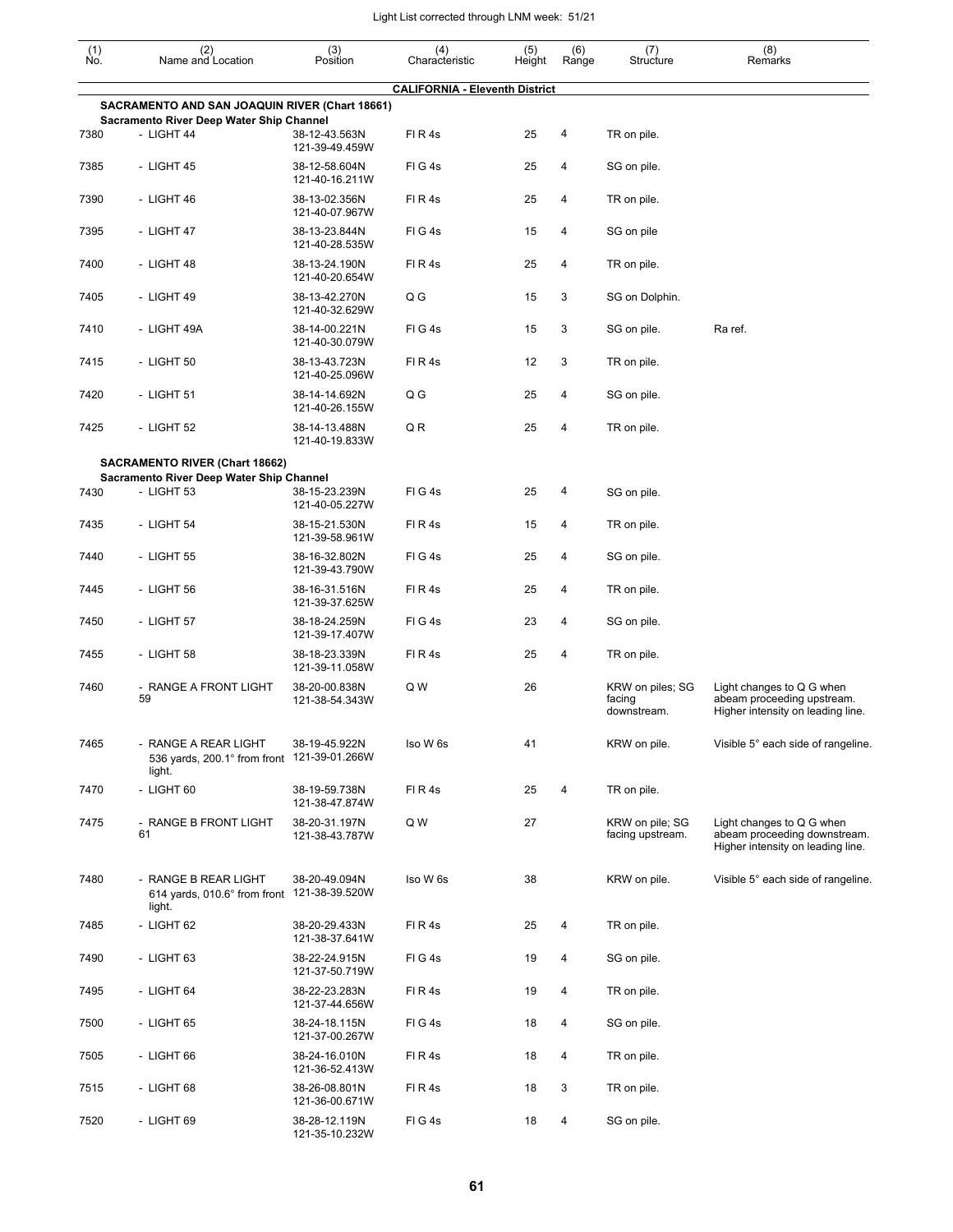| (1)<br>No. | (2)<br>Name and Location                                                          | (3)<br>Position                 | (4)<br>Characteristic                 | (5)<br>Height | (6)<br>Range | (7)<br>Structure                         | (8)<br>Remarks                                                                                    |
|------------|-----------------------------------------------------------------------------------|---------------------------------|---------------------------------------|---------------|--------------|------------------------------------------|---------------------------------------------------------------------------------------------------|
|            |                                                                                   |                                 | <b>CALIFORNIA - Eleventh District</b> |               |              |                                          |                                                                                                   |
|            | <b>SACRAMENTO RIVER (Chart 18662)</b><br>Sacramento River Deep Water Ship Channel |                                 |                                       |               |              |                                          |                                                                                                   |
| 7525       | - RANGE C FRONT LIGHT<br>70                                                       | 38-28-10.369N<br>121-35-03.982W | Q W                                   | 21            |              | KRW on pile; TR<br>facing<br>downstream. | Light changes to Q R when<br>abeam proceeding upstream.<br>Higher intensity W on leading<br>line. |
| 7530       | - RANGE C REAR LIGHT<br>394 yards, 179.9° from front 121-35-03.952W<br>light.     | 38-27-58.674N                   | Iso W 6s                              | 47            |              | KRW on pile.                             | Visible 5° each side of rangeline.                                                                |
| 7535       | - LIGHT 71                                                                        | 38-28-25.307N<br>121-35-00.672W | FIG4s                                 | 18            | 4            | SG on pile.                              |                                                                                                   |
| 7540       | - LIGHT 72                                                                        | 38-28-25.303N<br>121-35-00.625W | FI R 2.5s                             | 23            | 4            | KRW on pile; TR<br>facing upstream.      |                                                                                                   |
| 7541       | - RANGE D FRONT LIGHT                                                             | 38-28-25.283N<br>121-35-00.665W | Q W                                   | 23            |              | KRW on pile; TR<br>facing upstream.      | Visible 4° each side of rangeline.<br>Passing light FI R 2.5s.                                    |
| 7545       | - RANGE D REAR LIGHT<br>712 yards, 020.1° from front 121-34-51.448W<br>light.     | 38-28-45.110N                   | Iso W 6s                              | 55            |              | KRW on pile.                             | Visible 5° each side of rangeline.                                                                |
| 7550       | - LIGHT 73                                                                        | 38-30-22.450N<br>121-35-07.769W | FIG4s                                 | 22            | 4            | SG on pile.                              |                                                                                                   |
| 7555       | - LIGHT 74                                                                        | 38-30-22.495N<br>121-35-00.994W | FIR4s                                 | 22            | 4            | TR on pile.                              |                                                                                                   |
| 7560       | - LIGHT 75                                                                        | 38-32-15.367N<br>121-35-08.152W | FIG4s                                 | 22            | 4            | SG on pile.                              |                                                                                                   |
| 7565       | - LIGHT 76                                                                        | 38-32-15.261N<br>121-35-01.267W | FIR4s                                 | 22            | 4            | TR on pile.                              |                                                                                                   |
| 7570       | - RANGE E FRONT LIGHT<br>77                                                       | 38-32-38.407N<br>121-35-04.760W | Q W                                   | 22            |              | KRW on pile; SG<br>facing upstream.      | Visible all around; higher intensity<br>on rangeline.                                             |
| 7575       | - RANGE E REAR LIGHT<br>362 yards, 359.8° from front 121-35-04.804W<br>light.     | 38-32-49.137N                   | Iso W 6s                              | 45            |              | KRW on pile.                             | Visible all around; higher intensity<br>on the rangeline.                                         |
| 7580       | - LIGHT 79                                                                        | 38-32-48.052N<br>121-35-01.098W | FIG4s                                 | 22            | 4            | SG on pile.                              |                                                                                                   |
| 7585       | - LIGHT 80                                                                        | 38-32-46.228N<br>121-34-54.772W | FI R 2.5s                             | 22            | 4            | TR on pile.                              |                                                                                                   |
| 7590       | - LIGHT 81                                                                        | 38-33-16.563N<br>121-34-39.379W | FIG4s                                 | 22            | 4            | SG on pile.                              |                                                                                                   |
| 7595       | - LIGHT 82                                                                        | 38-33-13.006N<br>121-34-34.369W | Q R                                   | 22            | 3            | TR on pile.                              |                                                                                                   |
| 7600       | - LIGHT 83                                                                        | 38-33-36.008N<br>121-34-04.805W | FIG4s                                 | 22            | 4            | SG on pile.                              |                                                                                                   |
| 7605       | - LIGHT 84                                                                        | 38-33-31.389N<br>121-34-02.294W | FIR4s                                 | 22            | 4            | TR on pile.                              |                                                                                                   |
| 7610       | - LIGHT 85                                                                        | 38-33-43.013N<br>121-33-24.610W | FIG4s                                 | 22            | 4            | SG on pile.                              |                                                                                                   |
| 7615       | - LIGHT 86                                                                        | 38-33-37.881N<br>121-33-23.446W | FIR4s                                 | 22            | 4            | TR on pile.                              |                                                                                                   |
|            | SACRAMENTO AND SAN JOAQUIN RIVER (Chart 18661)                                    |                                 |                                       |               |              |                                          |                                                                                                   |
| 7620       | <b>Sacramento River</b><br>- LIGHT 2                                              | 38-10-38.112N                   | QR                                    | 15            | 3            | TR on pile.                              |                                                                                                   |
| 7625       | - LIGHT 1                                                                         | 121-39-53.292W<br>38-10-40.721N | FIG4s                                 | 30            | 4            | SG on pile.                              |                                                                                                   |
| 7645       | - LIGHT 4                                                                         | 121-39-49.353W<br>38-11-33.988N | FIR4s                                 | 15            | 3            | TR on pile.                              |                                                                                                   |
|            | <b>SACRAMENTO RIVER (Chart 18662)</b>                                             | 121-33-55.841W                  |                                       |               |              |                                          |                                                                                                   |
|            | <b>Sacramento River</b>                                                           |                                 |                                       |               |              |                                          |                                                                                                   |
| 7665       | - LIGHT 6                                                                         | 38-21-44.059N<br>121-31-12.812W | FIR4s                                 | 30            | 3            | TR on pile.                              |                                                                                                   |
| 7670       | - LIGHT 7                                                                         | 38-25-55.775N<br>121-31-58.761W | FIG4s                                 | 25            | 4            | SG on pile.                              |                                                                                                   |
| 7690       | - LIGHT 9                                                                         | 38-28-25.573N<br>121-31-24.133W | FIG4s                                 | 15            | 4            | SG on pile.                              |                                                                                                   |
| 7715       | - LIGHT 10                                                                        | 38-30-45.741N<br>121-33-09.330W | FIR4s                                 | 25            | 3            | TR on pile.                              |                                                                                                   |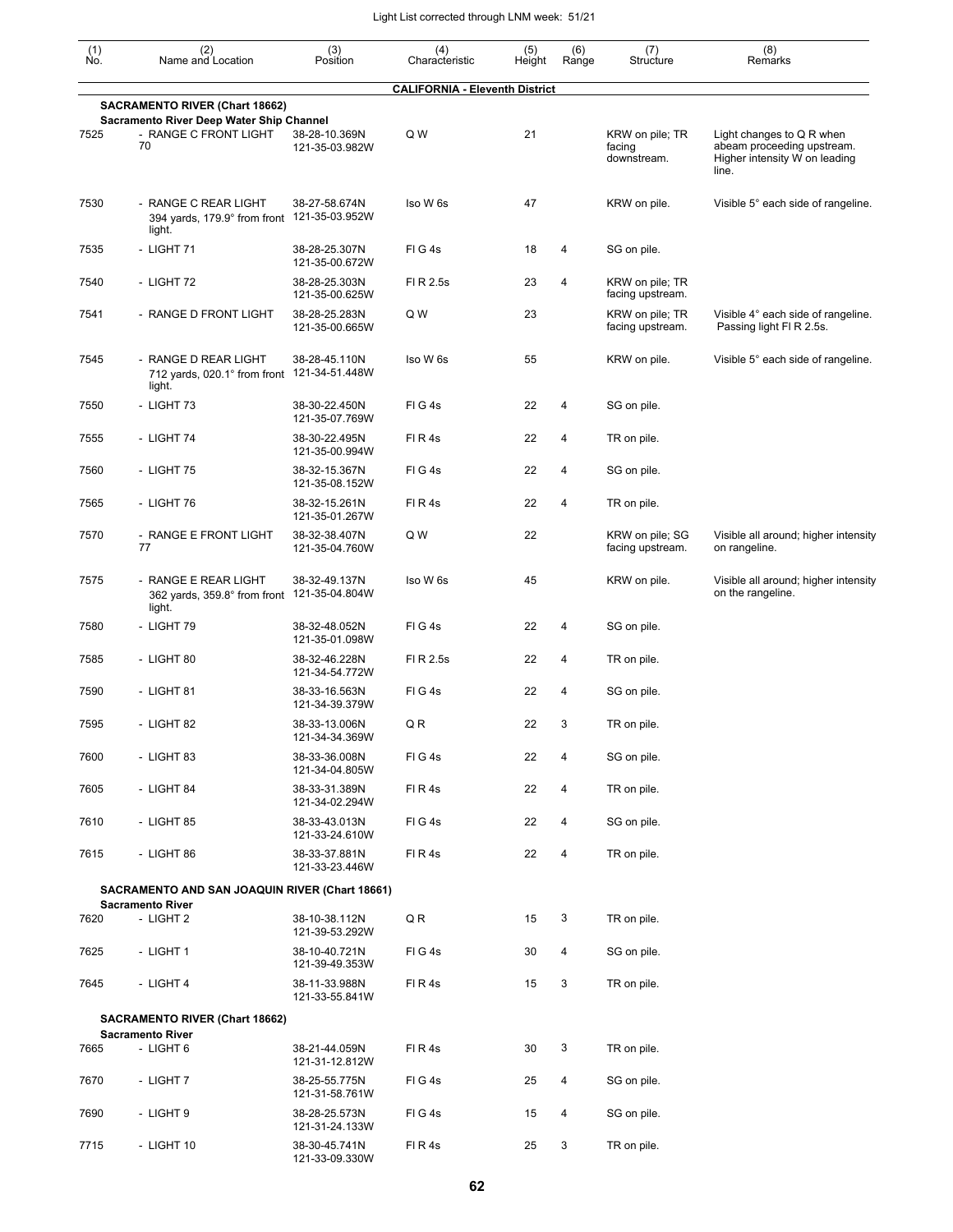| (1)<br>No. | (2)<br>Name and Location                                                                                                                     | (3)<br>Position                 | (4)<br>Characteristic                 | (5)<br>Height | (6)<br>Range | (7)<br>Structure                                        | (8)<br>Remarks                                            |
|------------|----------------------------------------------------------------------------------------------------------------------------------------------|---------------------------------|---------------------------------------|---------------|--------------|---------------------------------------------------------|-----------------------------------------------------------|
|            |                                                                                                                                              |                                 | <b>CALIFORNIA - Eleventh District</b> |               |              |                                                         |                                                           |
|            | <b>SACRAMENTO RIVER (Chart 18662)</b><br><b>Sacramento River</b>                                                                             |                                 |                                       |               |              |                                                         |                                                           |
| 7740       | - LIGHT 12                                                                                                                                   | 38-32-45.095N<br>121-30-38.500W | FIR4s                                 | 25            | 3            | TR on dolphin.                                          |                                                           |
| 7755       | - LIGHT 14                                                                                                                                   | 38-33-30.025N<br>121-30-53.851W | FIR4s                                 | 25            | 3            | TR on pile.                                             |                                                           |
|            | <b>BODEGA AND TOMALES BAY (Chart 18643)</b>                                                                                                  |                                 |                                       |               |              |                                                         |                                                           |
| 7765       | Bodega Bay<br>Bodega Harbor Approach<br><b>Lighted Gong Buoy BA</b>                                                                          | 38-17-12.716N<br>123-02-21.851W | $Mo(A)$ W                             |               | 4            | Red and white<br>stripes with red<br>spherical topmark. |                                                           |
| 7770       | <b>BODEGA HEAD LIGHT</b>                                                                                                                     | 38-18-00.618N<br>123-03-14.172W | FIW <sub>6s</sub>                     | 110           | 6            | NR on pile.                                             | Light obscured from 047° to<br>$205^\circ$ .              |
|            | Bodega Harbor                                                                                                                                |                                 |                                       |               |              |                                                         |                                                           |
| 7775       | - ENTRANCE LIGHT                                                                                                                             | 38-18-17.638N<br>123-02-57.614W | FIW4s                                 | 20            | 5            | NG on pile.                                             | HORN: 1 blast ev 10s (1s bl),<br>operates continuously.   |
| 7780       | - CHANNEL LIGHT 2                                                                                                                            | 38-18-20.066N<br>123-03-17.608W | Q R                                   | 15            | 3            | TR on pile.                                             |                                                           |
| 7785       | - CHANNEL RANGE A<br><b>FRONT LIGHT 3</b>                                                                                                    | 38-18-19.181N<br>123-03-24.656W | Q G                                   | 18            |              | KRW on pile, SG<br>facing upstream.                     | Visible all around; higher intensity<br>on the rangeline. |
| 7790       | - CHANNEL RANGE AB<br><b>REAR LIGHT</b><br>151 yards, 269.1° from,<br>Range A Front Light. 191<br>yards, 209.6° from Range B<br>Front Light. | 38-18-19.113N<br>123-03-30.334W | Iso G 6s                              | 30            |              | KRW on frame.                                           | Visible all around; higher intensity<br>on the rangeline. |
| 7795       | <b>BODEGA BAY HARBOR</b><br>LIGHT 4                                                                                                          | 38-18-21.559N<br>123-03-20.769W | FI R 2.5s                             | 15            | 3            | TR on pile.                                             |                                                           |
| 7800       | - CHANNEL RANGE B<br><b>FRONT LIGHT 5</b>                                                                                                    | 38-18-24.034N<br>123-03-26.787W | $Q$ $G$                               | 18            |              | KRW on pile, SG<br>facing<br>downstream.                | Visible all around; higher intensity<br>on the rangeline. |
| 7810       | - CHANNEL LIGHT 6                                                                                                                            | 38-18-27.637N<br>123-03-22.756W | QR                                    | 15            | 3            | TR on pile.                                             |                                                           |
| 7815       | - Channel Daybeacon 7                                                                                                                        | 38-18-28.570N<br>123-03-25.199W |                                       |               |              | SG on pile.                                             |                                                           |
| 7820       | - Channel Daybeacon 8                                                                                                                        | 38-18-32.558N<br>123-03-19.143W |                                       |               |              | TR on pile.                                             |                                                           |
| 7825       | - Channel Daybeacon 9                                                                                                                        | 38-18-33.524N<br>123-03-21.368W |                                       |               |              | SG on pile.                                             |                                                           |
| 7830       | - Channel Daybeacon 10                                                                                                                       | 38-18-38.617N<br>123-03-14.860W |                                       |               |              | TR on pile.                                             |                                                           |
| 7835       | - CHANNEL LIGHT 11                                                                                                                           | 38-18-39.784N<br>123-03-17.027W | FIG 2.5s                              | 15            | 3            | SG on pile.                                             |                                                           |
| 7840       | - Channel Daybeacon 13                                                                                                                       | 38-18-44.784N<br>123-03-13.009W |                                       |               |              | SG on pile.                                             |                                                           |
| 7845       | - CHANNEL RANGE C<br><b>FRONT LIGHT 14</b>                                                                                                   | 38-18-47.459N<br>123-03-07.978W | QR                                    | 18            |              | KRW on piles, TR<br>facing<br>downstream.               | Visible all around; higher intensity<br>on the rangeline. |
| 7850       | - CHANNEL RANGE C REAR 38-18-41.691N<br>LIGHT<br>195 yards, 179.3° from front<br>light.                                                      | 123-03-07.889W                  | Iso R 6s                              | 32            |              | KRW on pile.                                            | Visible all around; higher intensity<br>on the rangeline. |
| 7855       | - Channel Daybeacon 15                                                                                                                       | 38-18-49.959N<br>123-03-09.342W |                                       |               |              | SG on pile.                                             |                                                           |
| 7860       | - CHANNEL LIGHT 16                                                                                                                           | 38-18-50.003N<br>123-03-06.757W | FIR4s                                 | 15            | 3            | TR on pile.                                             |                                                           |
| 7861       | - Channel Daybeacon 17                                                                                                                       | 38-18-57.323N<br>123-03-09.260W |                                       |               |              | SG on pile.                                             |                                                           |
| 7865       | - Channel Daybeacon 18                                                                                                                       | 38-18-57.358N<br>123-03-07.048W |                                       |               |              | TR on pile.                                             |                                                           |
| 7870       | - CHANNEL LIGHT 19                                                                                                                           | 38-19-03.486N<br>123-03-09.344W | FIG6s                                 | 15            | 4            | SG on pile.                                             |                                                           |
| 7875       | - Channel Daybeacon 20                                                                                                                       | 38-19-03.517N<br>123-03-07.009W |                                       |               |              | TR on pile.                                             |                                                           |
| 7880       | - Channel Daybeacon 21                                                                                                                       | 38-19-09.564N<br>123-03-09.403W |                                       |               |              | SG on pile.                                             |                                                           |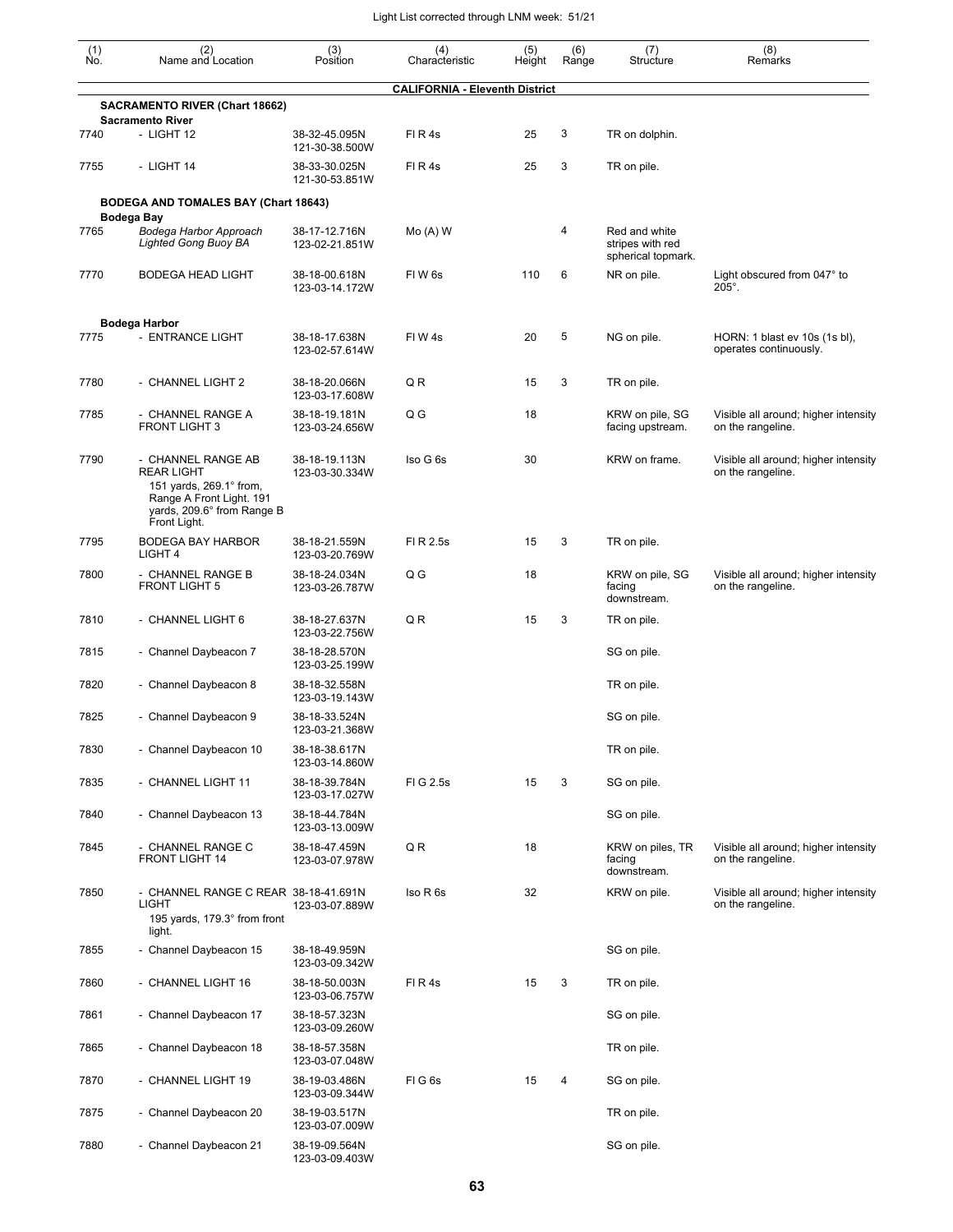| $\begin{smallmatrix} (1) \\ \mathsf{No}. \end{smallmatrix}$ | (2)<br>Name and Location                                                             | (3)<br>Position                 | (4)<br>Characteristic                 | (5)<br>Height | (6)<br>Range | (7)<br>Structure                    | (8)<br>Remarks                                            |
|-------------------------------------------------------------|--------------------------------------------------------------------------------------|---------------------------------|---------------------------------------|---------------|--------------|-------------------------------------|-----------------------------------------------------------|
|                                                             |                                                                                      |                                 | <b>CALIFORNIA - Eleventh District</b> |               |              |                                     |                                                           |
|                                                             | BODEGA AND TOMALES BAY (Chart 18643)<br><b>Bodega Harbor</b>                         |                                 |                                       |               |              |                                     |                                                           |
| 7885                                                        | - Channel Daybeacon 22                                                               | 38-19-09.628N<br>123-03-07.103W |                                       |               |              | TR on pile.                         |                                                           |
| 7890                                                        | - Channel Daybeacon 23                                                               | 38-19-15.670N<br>123-03-09.494W |                                       |               |              | SG on pile.                         |                                                           |
| 7895                                                        | - CHANNEL LIGHT 24                                                                   | 38-19-16.067N<br>123-03-07.344W | FIR4s                                 | 15            | 3            | TR on pile.                         |                                                           |
| 7900                                                        | - Channel Daybeacon 25                                                               | 38-19-21.684N<br>123-03-09.597W |                                       |               |              | SG on pile.                         |                                                           |
| 7905                                                        | - Channel Daybeacon 26                                                               | 38-19-22.347N<br>123-03-07.353W |                                       |               |              | TR on pile.                         |                                                           |
| 7910                                                        | - CHANNEL LIGHT 27                                                                   | 38-19-28.352N<br>123-03-09.723W | FIG4s                                 | 15            | 4            | SG on pile.                         |                                                           |
| 7915                                                        | - Channel Daybeacon 28                                                               | 38-19-28.352N<br>123-03-07.436W |                                       |               |              | TR on pile.                         |                                                           |
| 7920                                                        | - Channel Daybeacon 29                                                               | 38-19-33.845N<br>123-03-09.779W |                                       |               |              | SG on pile.                         |                                                           |
| 7925                                                        | - Channel Daybeacon 30                                                               | 38-19-34.161N<br>123-03-07.532W |                                       |               |              | TR on pile.                         |                                                           |
| 7930                                                        | - Channel Daybeacon 31                                                               | 38-19-40.094N<br>123-03-09.916W |                                       |               |              | SG on pile.                         |                                                           |
| 7935                                                        | - CHANNEL LIGHT 32                                                                   | 38-19-40.252N<br>123-03-07.627W | FI R 2.5s                             | 15            | 3            | TR on pile.                         |                                                           |
| 7940                                                        | - CHANNEL LIGHT 33                                                                   | 38-19-48.905N<br>123-03-10.155W | FIG 2.5s                              | 13            | 3            | SG on pile.                         |                                                           |
| 7945                                                        | - Channel Daybeacon 34                                                               | 38-19-48.849N<br>123-03-07.800W |                                       |               |              | TR on pile.                         |                                                           |
|                                                             | <b>Spud Point Marina</b>                                                             |                                 |                                       |               |              |                                     |                                                           |
| 7946                                                        | - LIGHT 1                                                                            | 38-19-50.404N<br>123-03-12.219W | Q G                                   | 15            | 3            | SG on pile.                         |                                                           |
| 7947                                                        | - LIGHT 2                                                                            | 38-19-52.355N<br>123-03-12.239W | Q R                                   | 15            | 3            | TR on pile.                         |                                                           |
| 7948                                                        | - Buoy 3                                                                             | 38-19-50.457N<br>123-03-15.815W |                                       |               |              | Green can.                          |                                                           |
| 7949                                                        | - Buoy 4                                                                             | 38-19-51.781N<br>123-03-16.110W |                                       |               |              | Red nun.                            |                                                           |
| 7951                                                        | - Buoy 6                                                                             | 38-19-51.929N<br>123-03-22.561W |                                       |               |              | Red nun.                            |                                                           |
| 7952                                                        | - LIGHT 5                                                                            | 38-19-49.912N<br>123-03-22.159W | FIG4s                                 |               |              | SG on pile.                         |                                                           |
|                                                             | <b>Bodega Harbor</b>                                                                 |                                 |                                       |               |              |                                     |                                                           |
| 7954                                                        | - Channel Daybeacon 35                                                               | 38-19-53.795N<br>123-03-09.998W |                                       |               |              | SG on pile.                         |                                                           |
| 7955                                                        | - CHANNEL LIGHT 36                                                                   | 38-19-52.534N<br>123-03-07.475W | QR                                    |               | 3            | TR on pile.                         |                                                           |
| 7960                                                        | - CHANNEL RANGE D<br><b>FRONT LIGHT 37</b>                                           | 38-19-57.358N<br>123-03-09.054W | Q G                                   | 14            |              | KRW on pile; SG<br>facing upstream. | Visible all around; higher intensity<br>on the rangeline. |
| 7970                                                        | - CHANNEL RANGE D REAR 38-20-05.308N<br><b>LIGHT</b><br>268 yards, 359.2° from front | 123-03-09.195W                  | Iso G 6s                              | 28            |              | KRW on pile.                        | Visible all around; higher intensity<br>on the rangeline. |
|                                                             | light.                                                                               |                                 |                                       |               |              |                                     |                                                           |
| 7975                                                        | - Channel Daybeacon 38                                                               | 38-19-53.746N<br>123-03-01.494W |                                       |               |              | TR on pile.                         |                                                           |
| 7980                                                        | - CHANNEL LIGHT 40                                                                   | 38-19-53.621N<br>123-02-57.363W | FIR4s                                 | 15            | 3            | TR on pile.                         |                                                           |
| 7985                                                        | - Channel Daybeacon 42                                                               | 38-19-48.028N<br>123-02-52.008W |                                       |               |              | TR on pile.                         |                                                           |
| 7990                                                        | - Channel Daybeacon 44                                                               | 38-19-43.920N<br>123-02-47.916W |                                       |               |              | TR on pile.                         |                                                           |
| 7995                                                        | - Channel Daybeacon 46                                                               | 38-19-38.776N<br>123-02-41.021W |                                       |               |              | TR on pile.                         |                                                           |
| 8000                                                        | - Channel Daybeacon 48                                                               | 38-19-34.045N<br>123-02-34.142W |                                       |               |              | TR on pile.                         |                                                           |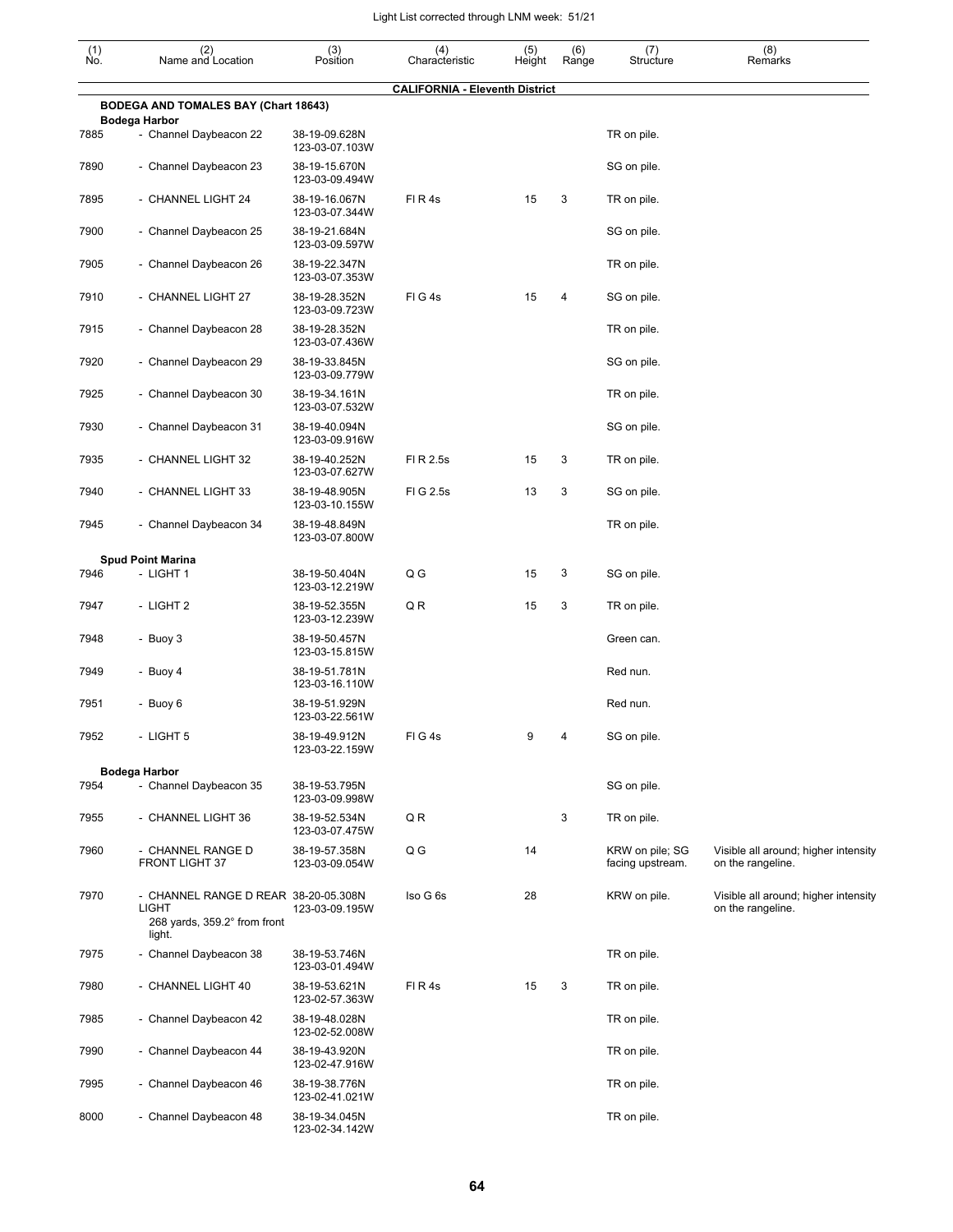| $\begin{smallmatrix} (1) \\ \mathsf{No} \end{smallmatrix}$ | (2)<br>Name and Location                                          | (3)<br>Position                 | (4)<br>Characteristic                 | (5)<br>Height | (6)<br>Range | (7)<br>Structure                                        | (8)<br>Remarks                                                                                                                                                                |
|------------------------------------------------------------|-------------------------------------------------------------------|---------------------------------|---------------------------------------|---------------|--------------|---------------------------------------------------------|-------------------------------------------------------------------------------------------------------------------------------------------------------------------------------|
|                                                            | <b>BODEGA AND TOMALES BAY (Chart 18643)</b>                       |                                 | <b>CALIFORNIA - Eleventh District</b> |               |              |                                                         |                                                                                                                                                                               |
|                                                            | <b>Bodega Harbor</b>                                              |                                 |                                       |               |              |                                                         |                                                                                                                                                                               |
| 8005                                                       | - Channel Daybeacon 50                                            | 38-19-29.483N<br>123-02-31.920W |                                       |               |              | TR on pile.                                             |                                                                                                                                                                               |
| 8010                                                       | - Channel Daybeacon 52                                            | 38-19-25.913N<br>123-02-29.345W |                                       |               |              | TR on pile.                                             |                                                                                                                                                                               |
| 8015                                                       | - Channel Daybeacon                                               | 38-19-25.220N<br>123-02-27.797W |                                       |               |              | NB on pile.                                             |                                                                                                                                                                               |
|                                                            | <b>Tomales Bay</b>                                                |                                 |                                       |               |              |                                                         |                                                                                                                                                                               |
| 8020                                                       | <b>Tomales Point Lighted Bell</b><br>Buoy 2                       | 38-15-07.328N<br>123-00-11.777W | FIR <sub>6s</sub>                     |               | 4            | Red.                                                    |                                                                                                                                                                               |
| 8025                                                       | - Outside Bar Gong Buoy TB                                        | 38-14-35.199N<br>122-59-16.685W |                                       |               |              | Red and white<br>stripes with red<br>spherical topmark. |                                                                                                                                                                               |
| 8035                                                       | - Buoy 3                                                          | 38-13-37.396N<br>122-58-30.272W |                                       |               |              | Green can.                                              |                                                                                                                                                                               |
| 8060                                                       | - Daybeacon 5                                                     | 38-12-49.858N<br>122-57-35.434W |                                       |               |              | SG on pile.                                             |                                                                                                                                                                               |
| 8065                                                       | Hog Island Daybeacon                                              | 38-12-01.963N<br>122-56-36.591W |                                       |               |              | JG on pile.                                             |                                                                                                                                                                               |
| 8070                                                       | - Daybeacon 7                                                     | 38-11-44.470N<br>122-56-35.241W |                                       |               |              | SG on pile.                                             |                                                                                                                                                                               |
| 8075                                                       | - Daybeacon 10                                                    | 38-11-17.646N<br>122-55-51.094W |                                       |               |              | TR on pile.                                             |                                                                                                                                                                               |
|                                                            | ELK TO FORT BRAGG (Chart 18626)<br><b>Albion River</b>            |                                 |                                       |               |              |                                                         |                                                                                                                                                                               |
| 8080                                                       | - LIGHT 1                                                         | 39-13-41.412N<br>123-46-26.660W | Q G                                   | 35            | 3            | SG on pile.                                             | HORN: 1 blast ev 30s (3s bl)<br>Operates by keying microphone<br>five times on VHF-FM Chan.<br>22A                                                                            |
|                                                            |                                                                   |                                 | <b>ANACAPA PASSAGE (Chart 18729)</b>  |               |              |                                                         |                                                                                                                                                                               |
|                                                            | ELK TO FORT BRAGG (Chart 18626)                                   |                                 |                                       |               |              |                                                         |                                                                                                                                                                               |
| 8085                                                       | <b>Noyo River</b><br>- Entrance Lighted Bell Buoy 2 39-25-47.038N | 123-49-21.105W                  | FI R 2.5s                             |               | 3            | Red.                                                    |                                                                                                                                                                               |
| 8090                                                       | - Entrance Lighted Buoy 3                                         | 39-25-46.217N<br>123-49-01.694W | FIG 2.5s                              |               | 3            | Green.                                                  |                                                                                                                                                                               |
| 8095                                                       | - ENTRANCE LIGHT 4                                                | 39-25-38.918N<br>123-48-36.113W | FIR4s                                 | 17            | 4            | TR on pile.                                             |                                                                                                                                                                               |
| 8100                                                       | - ENTRANCE LIGHT 5                                                | 39-25-41.202N<br>123-48-37.323W | Oc G 4s                               | 28            | 4            | SG on pile.                                             |                                                                                                                                                                               |
| 8101                                                       | - Sound Signal                                                    | 39-25-41.202N<br>123-48-37.323W |                                       |               |              | On pile.                                                | HORN: 1 blast ev 30s (3s bl).<br>operates continuously.                                                                                                                       |
| 8105                                                       | - DIRECTIONAL LIGHT                                               | 39-25-38.280N<br>123-48-27.192W | FWRG                                  | 17            |              | On pile.                                                | White light in center of channel<br>(103.5°-106.5°). Red light when<br>right of inbound channel (100°-<br>103.5°). Green light when left of<br>inbound channel (106.5°-110°). |
| 8110                                                       | - LIGHT 8                                                         | 39-25-38.305N<br>123-48-21.971W | FIR4s                                 | 15            | 4            | TR on pile.                                             |                                                                                                                                                                               |
| 8115                                                       | - LIGHT 9                                                         | 39-25-39.664N<br>123-48-20.431W | FIG 2.5s                              | 15            | 3            | SG on post.                                             |                                                                                                                                                                               |
| 8116                                                       | - ENTRANCE SMALL BOAT<br><b>WARNING LIGHT</b>                     | 39-25-39.656N<br>123-48-20.285W | Q Y                                   | 15            | 8            | NR labeled<br>ROUGH BAR on<br>tower.                    | Lights flash when seas exceed<br>eight feet in height. Lights<br>extinguished for lesser sea<br>conditions, but with no guarantee<br>that bar is safe.                        |
| 8120                                                       | - LIGHT 10                                                        | 39-25-37.014N<br>123-48-20.488W | FI R 2.5s                             | 15            | 4            | TR on pile.                                             |                                                                                                                                                                               |
| 8125                                                       | - LIGHT 12                                                        | 39-25-26.322N                   | FIR4s                                 | 5             | 3            | TR on pile.                                             |                                                                                                                                                                               |

123-48-08.637W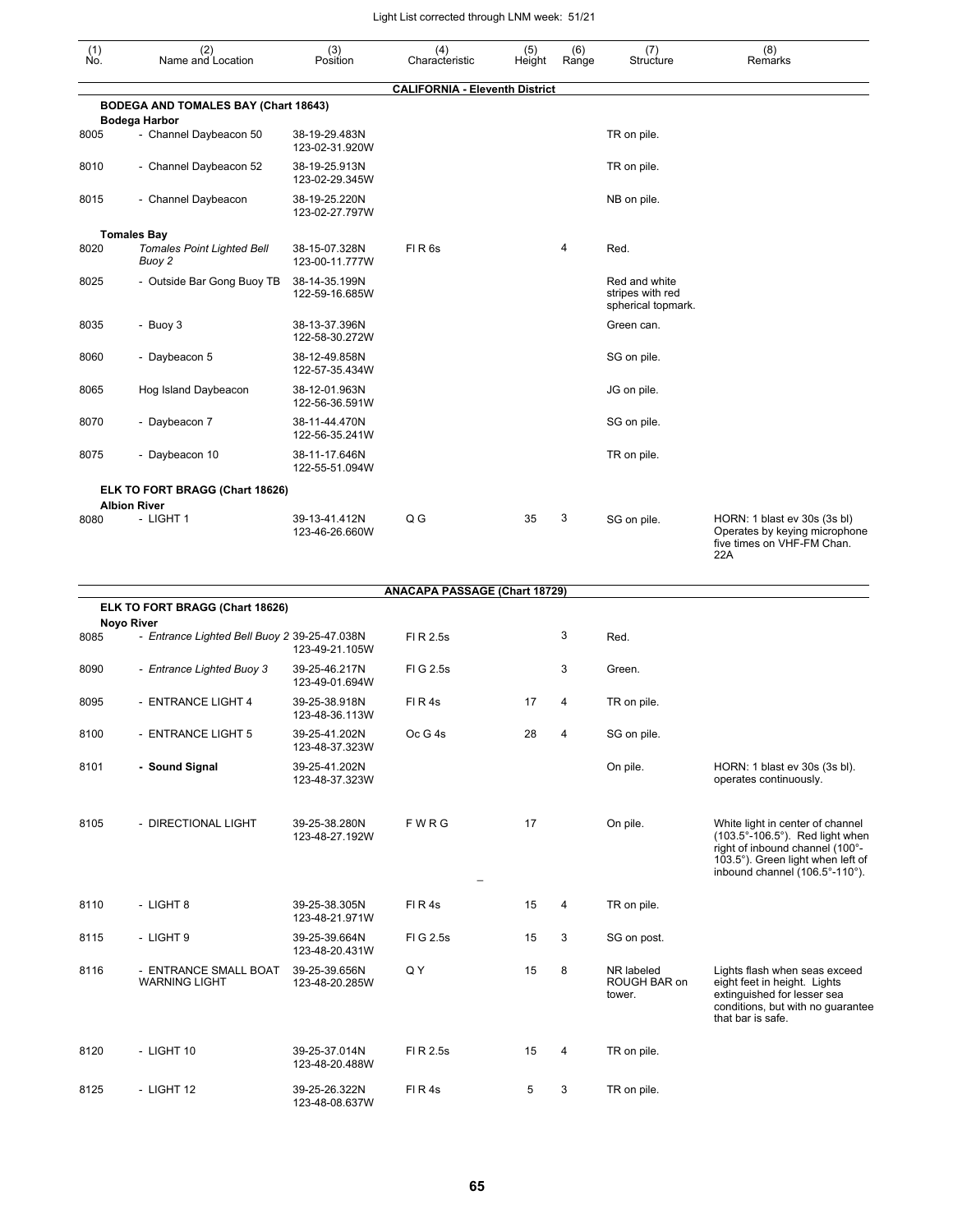| (1)<br>No.  | (2)<br>Name and Location                                                                      | (3)<br>Position                 | (4)<br>Characteristic                 | (5)<br>Height | (6)<br>Range | (7)<br>Structure                                        | (8)<br>Remarks                                                                                                                                                                                                                                              |
|-------------|-----------------------------------------------------------------------------------------------|---------------------------------|---------------------------------------|---------------|--------------|---------------------------------------------------------|-------------------------------------------------------------------------------------------------------------------------------------------------------------------------------------------------------------------------------------------------------------|
|             |                                                                                               |                                 | <b>CALIFORNIA - Eleventh District</b> |               |              |                                                         |                                                                                                                                                                                                                                                             |
|             | <b>HUMBOLDT BAY (Chart 18622)</b><br><b>Humboldt Bay</b>                                      |                                 |                                       |               |              |                                                         |                                                                                                                                                                                                                                                             |
| 8130<br>490 | - Entrance Lighted Whistle<br><b>Buoy HB</b>                                                  | 40-46-24.085N<br>124-16-13.616W | $Mo(A)$ W                             |               | 4            | Red and white<br>stripes with red<br>spherical topmark. | AIS: MMSI 993692035                                                                                                                                                                                                                                         |
| 8135        | - Lighted Bell Buoy 2                                                                         | 40-45-56.815N<br>124-14-57.512W | FIR4s                                 |               | 3            | Red.                                                    | Seasonal Aid 01 May to 31 Oct.<br>AIS active year round: MMSI:<br>993692213                                                                                                                                                                                 |
| 8136        | - ENTRANCE SMALL BOAT<br><b>WARNING SIGN LIGHT</b><br>Located at CG station.                  | 40-46-01.662N<br>124-13-00.574W | Q Y                                   | 12            | 3            |                                                         | Lights flash when seas exceed<br>six feet in height. Hazardous<br>Bar Conditions Advisory will also<br>be broadcast when seas exceed<br>ten feet in height. Lights<br>extinguished for lesser sea<br>conditions, but with no<br>guarantee that bar is safe. |
| 8140        | - APPROACH RANGE<br><b>FRONT LIGHT</b>                                                        | 40-45-52.612N<br>124-13-53.396W | Q W                                   | 39            |              | KRW on Dolphin.                                         | Visible 4° each side of the<br>rangeline. Horn: 2 Blasts ev 20s<br>(2s bl-2s si-2s bl-14s si). Light<br>and Horn operate throughout 24<br>hours.                                                                                                            |
| 8145        | - APPROACH RANGE REAR 40-45-51.442N<br>LIGHT<br>150 yards, 105.3° from front<br>light.        | 124-13-47.762W                  | Oc W <sub>4s</sub>                    | 57            |              | KRW on pile.                                            | Visible 4° each side of the<br>rangeline. Lighted throughout 24<br>hours.                                                                                                                                                                                   |
| 8150        | - ENTRANCE LIGHT 3                                                                            | 40-46-07.902N<br>124-14-19.610W | FIG 2.5s                              | 37            | 5            | SG on white<br>cylindrical structure<br>labeled NORTH.  |                                                                                                                                                                                                                                                             |
| 8155        | - ENTRANCE LIGHT 4                                                                            | 40-45-52.572N<br>124-14-37.798W | FI R 2.5s                             | 57            | 5            | TR on white<br>cylindrical structure<br>labeled SOUTH.  | HORN: 1 blast ev 10s (1s bl),<br>operates continuously.                                                                                                                                                                                                     |
| 8165        | - ENTRANCE RANGE<br><b>FRONT LIGHT</b>                                                        | 40-45-05.529N<br>124-13-35.572W | Q G                                   | 22            |              | KRW on Dolphin.                                         | Visible 1.5° each side of the<br>rangeline. Lighted throughout 24<br>hours.                                                                                                                                                                                 |
| 8170        | - ENTRANCE RANGE REAR 40-44-59.407N<br><b>LIGHT</b><br>269 yards, 140.3° from front<br>light. | 124-13-28.879W                  | Oc G 4s                               | 41            |              | KRW on Dolphin.                                         | Visible 1.5° each side of the<br>rangeline. Lighted throughout 24<br>hours.                                                                                                                                                                                 |
| 8175        | - Lighted Bell Buoy 5                                                                         | 40-45-25.997N<br>124-13-50.679W | FIG4s                                 |               | 4            | Green.                                                  |                                                                                                                                                                                                                                                             |
| 8180        | - LIGHT 6                                                                                     | 40-45-23.754N<br>124-14-04.154W | FIR4s                                 | 30            | 3            | TR on pile.                                             |                                                                                                                                                                                                                                                             |
| 8185        | - Lighted Bell Buoy 7                                                                         | 40-45-21.036N<br>124-13-38.303W | FIG4s                                 |               | 4            | Green.                                                  |                                                                                                                                                                                                                                                             |
| 8190        | - Lighted Bell Buoy 8                                                                         | 40-45-08.665N<br>124-13-30.281W | Q R                                   |               | 3            | Red.                                                    |                                                                                                                                                                                                                                                             |
| 8195        | - Lighted Buoy 9                                                                              | 40-45-26.816N<br>124-13-25.427W | FI G 2.5s                             |               | 4            | Green.                                                  |                                                                                                                                                                                                                                                             |
| 8195.1      | - LIGHT 9                                                                                     | 40-45-26.441N<br>124-13-25.363W | FIG 2.5s                              |               | 4            |                                                         | FIG 2.5S                                                                                                                                                                                                                                                    |
| 8200        | - Lighted Buoy 10                                                                             | 40-45-30.596N<br>124-13-10.283W | FIR4s                                 |               | 3            | Red.                                                    |                                                                                                                                                                                                                                                             |
| 8205        | - LIGHT 11                                                                                    | 40-45-35.504N<br>124-13-16.473W | FIG4s                                 | 35            | 4            | SG on pile.                                             |                                                                                                                                                                                                                                                             |
| 8210        | - LIGHT 12                                                                                    | 40-45-54.198N<br>124-12-51.976W | FIR6s                                 | 15            | 4            | TR on Dolphin.                                          |                                                                                                                                                                                                                                                             |
| 8216        | - LIGHT 13                                                                                    | 40-46-03.815N<br>124-12-55.397W | FIG6s                                 | 20            | 4            | SG on pile.                                             |                                                                                                                                                                                                                                                             |
| 8220        | - LIGHT 14                                                                                    | 40-46-05.598N<br>124-12-38.754W | FI R 2.5s                             | 15            | 3            | TR on pile.                                             |                                                                                                                                                                                                                                                             |
| 8225        | - Lighted Buoy 15                                                                             | 40-46-28.424N<br>124-12-13.498W | FIG4s                                 |               | 4            | Green.                                                  |                                                                                                                                                                                                                                                             |
| 8230        | - LIGHT 16                                                                                    | 40-46-24.521N<br>124-12-07.631W | FIR4s                                 | 15            | 4            | TR on pile.                                             |                                                                                                                                                                                                                                                             |
| 8235        | - Lighted Buoy 17                                                                             | 40-46-45.442N<br>124-11-55.933W | FIG 2.5s                              |               | 3            | Green.                                                  |                                                                                                                                                                                                                                                             |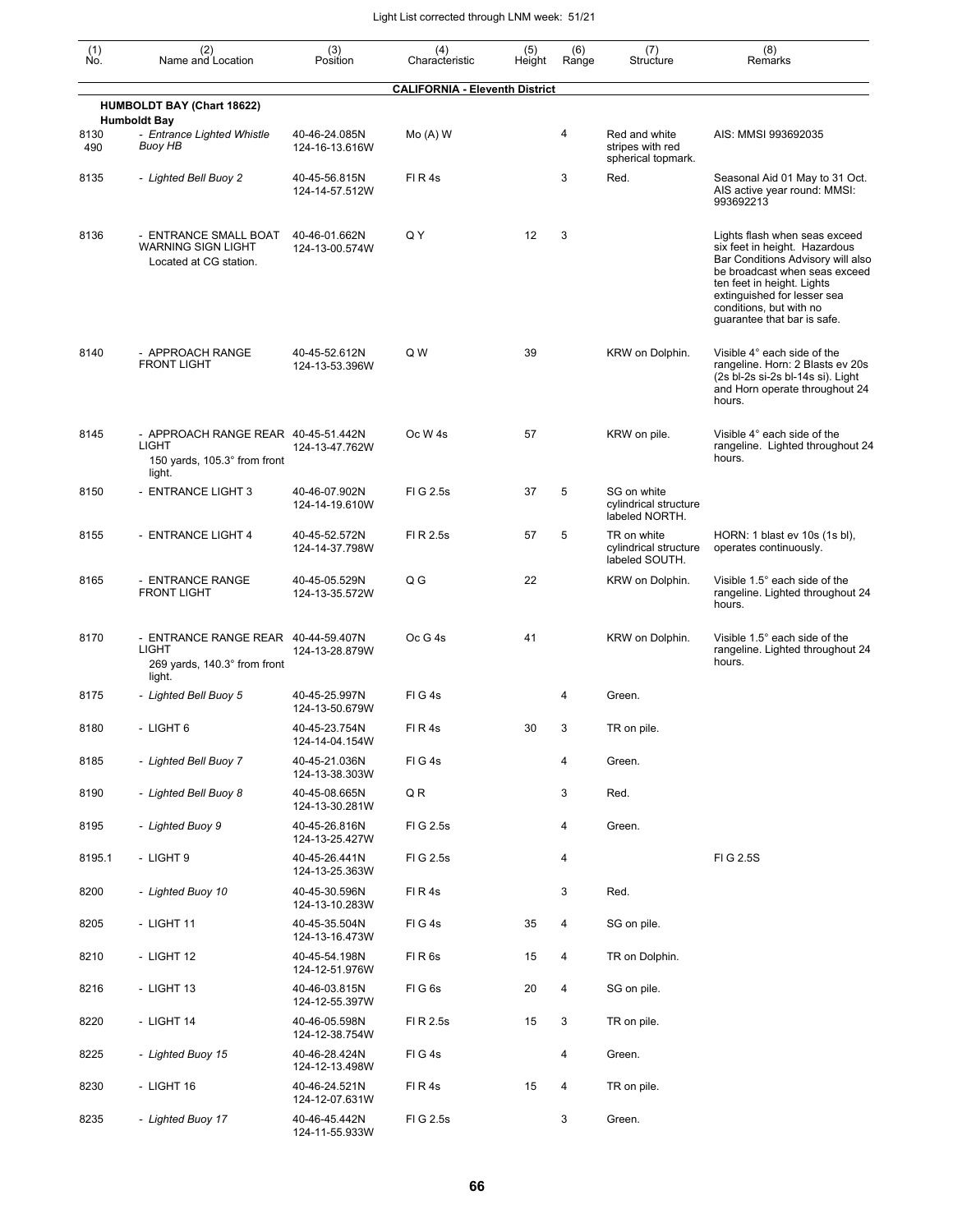| $\begin{smallmatrix} (1) \\ \mathsf{No} \end{smallmatrix}$ | (2)<br>Name and Location                                     | (3)<br>Position                 | (4)<br>Characteristic                 | (5)<br>Height | (6)<br>Range | (7)<br>Structure       | (8)<br>Remarks                                            |
|------------------------------------------------------------|--------------------------------------------------------------|---------------------------------|---------------------------------------|---------------|--------------|------------------------|-----------------------------------------------------------|
|                                                            |                                                              |                                 | <b>CALIFORNIA - Eleventh District</b> |               |              |                        |                                                           |
|                                                            | <b>HUMBOLDT BAY (Chart 18622)</b><br><b>Humboldt Bay</b>     |                                 |                                       |               |              |                        |                                                           |
| 8237                                                       | DEL NORTE STREET PIER<br>LIGHT A                             | 40-47-26.000N<br>124-11-20.000W | FIR4s                                 | 10            |              | On post.               | Private aid.                                              |
| 8245                                                       | SAMOA CHANNEL LIGHT 2                                        | 40-48-07.643N<br>124-11-10.789W | FI R 2.5s                             | 15            | 3            | TR on pile.            | Ra ref.                                                   |
| 8248.1                                                     | - Seaweed Farm Danger Buoy 40-48-31.590N<br>$\mathbf{1}$     | 124-11-10.390W                  | FIY <sub>4s</sub>                     |               |              |                        | Private aid.                                              |
| 8248.2                                                     | - Seaweed Farm Danger Buoy 40-48-29.410N<br>$\overline{c}$   | 124-11-11.320W                  | FIW4s                                 |               |              |                        | Private aid.                                              |
| 8248.3                                                     | - Seaweed Farm Danger Buoy 40-48-26.470N<br>3                | 124-11-12.370W                  | FIY <sub>4s</sub>                     |               |              |                        | Private aid.                                              |
| 8248.4                                                     | - Seaweed Farm Danger Buoy 40-48-31.590N<br>4                | 124-11-10.010W                  | FIY <sub>4s</sub>                     |               |              |                        | Private aid.                                              |
| 8248.5                                                     | - Seaweed Farm Danger Buoy 40-48-29.260N<br>5                | 124-11-10.540W                  | FIY <sub>4s</sub>                     |               |              |                        | Private aid.                                              |
| 8248.6                                                     | - Seaweed Farm Danger Buoy 40-48-26.460N<br>6                | 124-11-11.570W                  | FIY <sub>4s</sub>                     |               |              |                        | Private aid.                                              |
| 8248.7                                                     | - Seaweed Farm Danger Buoy 40-48-23.590N<br>$\overline{7}$   | 124-11-13.380W                  | FIY <sub>4s</sub>                     |               |              |                        | Private aid.                                              |
| 8248.8                                                     | - Seaweed Farm Danger Buoy 40-48-23.590N<br>8                | 124-11-13.010W                  | FIY <sub>4s</sub>                     |               |              |                        | Private aid.                                              |
| 8250                                                       | SAMOA CHANNEL LIGHT 3                                        | 40-48-33.041N<br>124-11-06.563W | FIG4s                                 | 15            | 4            | SG on pile.            |                                                           |
| 8255                                                       | SAMOA CHANNEL LIGHT 4                                        | 40-48-50.172N<br>124-10-46.144W | FIR4s                                 | 15            | 3            | TR on pile.            |                                                           |
| 8260                                                       | SAMOA TURNING BASIN<br>LIGHT <sub>6</sub>                    | 40-49-00.901N<br>124-10-29.637W | FI R 2.5s                             | 15            | 3            | TR on pile.            |                                                           |
| 8265                                                       | - LIGHT 19                                                   | 40-48-13.436N<br>124-10-58.098W | FIG4s                                 | 20            | 4            | SG on pile.            |                                                           |
| 8270                                                       | - LIGHT 21                                                   | 40-48-26.142N<br>124-10-09.970W | FIG 2.5s                              | 15            | 3            | SG on pile.            | Ra ref.                                                   |
| 8275                                                       | WOODLEY ISLAND MARINA<br><b>LIGHT</b>                        | 40-48-25.230N<br>124-10-00.220W | FIG4s                                 |               |              | SG on pile.            | On floating breakwater.<br>Private aid.                   |
|                                                            | <b>Humboldt Bay</b>                                          |                                 |                                       |               |              |                        |                                                           |
|                                                            | <b>Hookton Channel</b>                                       |                                 |                                       |               |              |                        |                                                           |
| 8280                                                       | - Lighted Buoy 1                                             | 40-44-53.790N<br>124-13-20.878W | FIG4s                                 |               | 4            | Green.                 |                                                           |
| 8285                                                       | - LIGHT 2                                                    | 40-44-56.688N<br>124-13-28.258W | FIR4s                                 | 15            | 3            | TR on pile.            |                                                           |
| 8290                                                       | - LIGHT 3                                                    | 40-44-38.465N<br>124-13-28.231W | FIG 2.5s                              | 20            | 4            | SG on pile.            |                                                           |
| 8295                                                       | - RANGE FRONT LIGHT 4                                        | 40-44-32.957N<br>124-13-37.496W | QR                                    | 20            |              | KRW and TR on<br>pile. | Visible all around; higher intensity<br>on the rangeline. |
| 8300                                                       | - RANGE REAR LIGHT<br>103 yards, 327.9° from front<br>light. | 40-44-35.513N<br>124-13-39.725W | Iso R 6s                              | 30            |              | KRW on pile.           | Visible all around; higher intensity<br>on the rangeline. |
| 8305                                                       | - LIGHT 5                                                    | 40-44-32.484N<br>124-13-30.256W | FIG4s                                 | 15            | 4            | SG on pile             |                                                           |
| 8310                                                       | - LIGHT 6                                                    | 40-44-24.672N<br>124-13-33.892W | FI R 2.5s                             | 15            | 3            | TR on pile.            |                                                           |
| 8315                                                       | - LIGHT 7                                                    | 40-44-26.267N<br>124-13-28.593W | FIG4s                                 | 20            | 4            | SG on pile.            |                                                           |
| 8320                                                       | - LIGHT 8                                                    | 40-44-15.564N<br>124-13-25.312W | FIR <sub>6s</sub>                     | 15            | 4            | TR on pile.            |                                                           |
| 8325                                                       | PACIFIC GAS AND<br><b>ELECTRIC DIKE LIGHT</b>                | 40-44-10.454N<br>124-13-12.219W | FIW4s                                 | 18            |              | Dolphin.               | Private aid.                                              |
| 8330                                                       | - LIGHT 10                                                   | 40-44-01.524N<br>124-13-14.086W | FIR4s                                 | 15            | 3            | TR on pile.            | Ra ref.                                                   |
| 8335                                                       | - Daybeacon 9                                                | 40-44-04.301N<br>124-13-08.882W |                                       |               |              | SG on pile.            |                                                           |
| 8340                                                       | - LIGHT 12                                                   | 40-43-52.086N<br>124-13-14.014W | FI R 2.5s                             | 15            | 3            | TR on pile.            |                                                           |
| 8345                                                       | - LIGHT 13                                                   | 40-43-34.800N                   | FIG 2.5s                              | 15            | 3            | SG on pile             |                                                           |

124-13-19.456W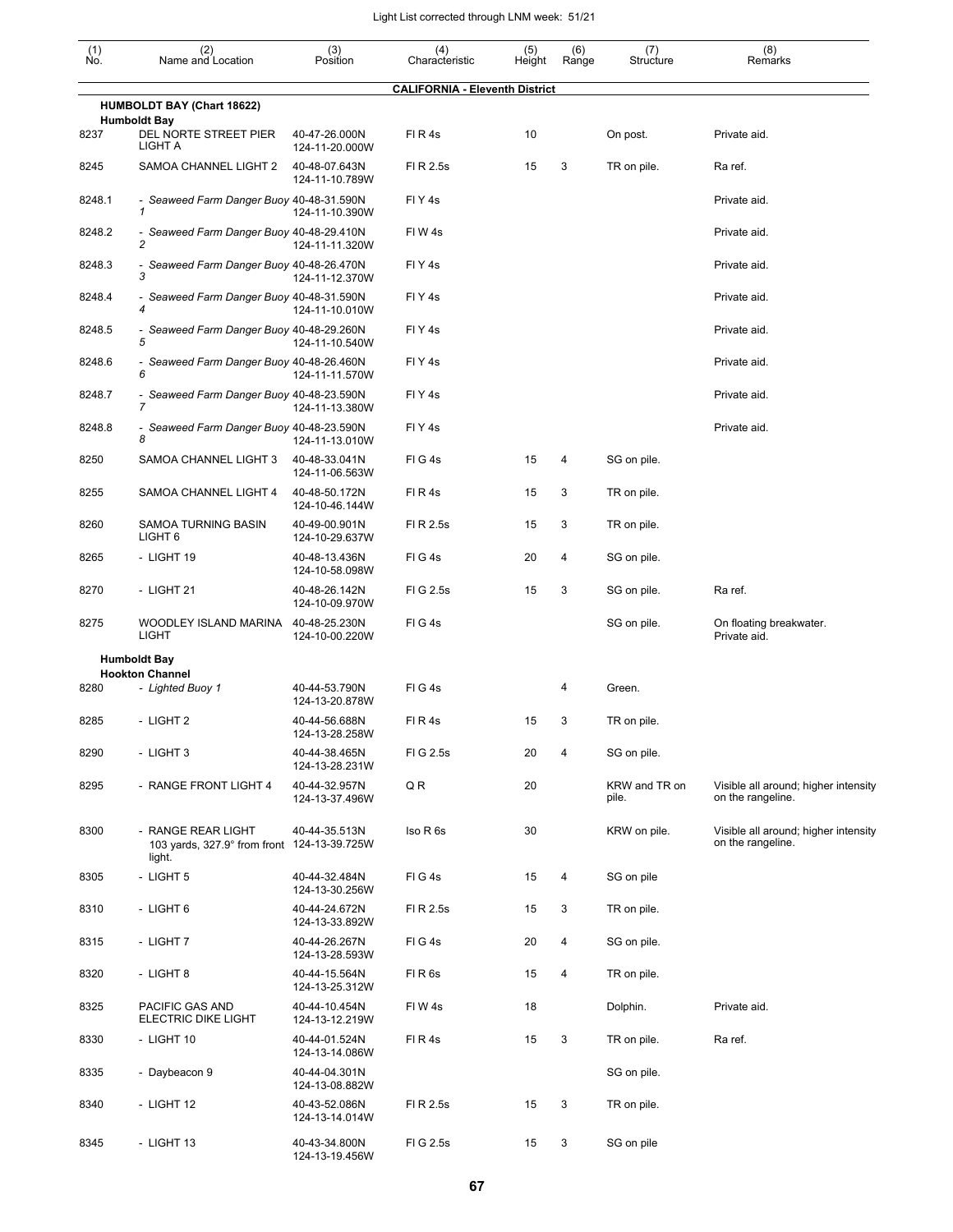| $\begin{smallmatrix} (1) \\ \mathsf{No} \end{smallmatrix}$ | (2)<br>Name and Location                                                              | (3)<br>Position                 | (4)<br>Characteristic                 | (5)<br>Height | (6)<br>Range | (7)<br>Structure                | (8)<br>Remarks                                          |
|------------------------------------------------------------|---------------------------------------------------------------------------------------|---------------------------------|---------------------------------------|---------------|--------------|---------------------------------|---------------------------------------------------------|
|                                                            |                                                                                       |                                 | <b>CALIFORNIA - Eleventh District</b> |               |              |                                 |                                                         |
|                                                            | <b>Humboldt Bay</b><br><b>Hookton Channel</b>                                         |                                 |                                       |               |              |                                 |                                                         |
| 8350                                                       | - LIGHT 14                                                                            | 40-43-19.974N<br>124-13-34.262W | FIR4s                                 | 15            | 3            | TR on pile.                     | Ra ref.                                                 |
|                                                            | ST. GEORGE REEF AND CRESCENT CITY HARBOR (Chart 18603)<br><b>Crescent City Harbor</b> |                                 |                                       |               |              |                                 |                                                         |
| 8355                                                       | - Buoy 1                                                                              | 41-44-13.427N<br>124-12-49.349W |                                       |               |              | Green can.                      |                                                         |
| 8360<br>545                                                | - Lighted Whistle Buoy 2                                                              | 41-42-59.729N<br>124-11-47.956W | FIR6s                                 |               | 4            | Red.                            |                                                         |
| 8365                                                       | - Lighted Whistle Buoy 4                                                              | 41-43-34.428N<br>124-11-19.346W | FIR4s                                 |               | 4            | Red.                            |                                                         |
| 8370<br>550                                                | <b>CRESCENT CITY</b><br><b>ENTRANCE LIGHT</b>                                         | 41-44-11.025N<br>124-11-27.741W | FIW <sub>5s</sub>                     | 55            | 9            | On post                         | HORN: 1 blast ev 10s (1s bl),<br>operates continuously. |
| 8375                                                       | - Lighted Bell Buoy 6                                                                 | 41-44-14.427N<br>124-11-19.346W | FI R 2.5s                             |               | 4            | Red.                            |                                                         |
| 8380                                                       | - Lighted Buoy 7                                                                      | 41-44-16.427N<br>124-11-23.346W | FIG 2.5s                              |               | 4            | Green.                          |                                                         |
| 8385                                                       | <b>CRESCENT CITY INNER</b><br><b>BREAKWATER LIGHT 8</b>                               | 41-44-36.504N<br>124-11-17.884W | FIR4s                                 | 30            | 5            | TR on pile.                     |                                                         |
| 8386                                                       | - LIGHT 9                                                                             | 41-44-41.313N<br>124-11-12.858W | FIG 2.5s                              | 15            | 3            | SG on pile.                     |                                                         |
| 8387                                                       | - LIGHT 10                                                                            | 41-44-39.213N<br>124-11-08.758W | FI R 2.5s                             | 15            | 3            | TR on pile.                     |                                                         |
| 8388                                                       | - LIGHT 11                                                                            | 41-44-43.913N<br>124-11-06.858W | FIG4s                                 | 15            | 4            | SG on pile.                     |                                                         |
| 8390                                                       | - RANGE FRONT LIGHT                                                                   | 41-44-59.802N<br>124-11-21.171W | FIG 2.5s                              | 23            |              | KRG on pile.                    | Visible 4° each side of the<br>rangeline.               |
| 8395                                                       | - RANGE REAR LIGHT<br>79 yards, 359.9° from front<br>light.                           | 41-45-02.146N<br>124-11-21.175W | Oc G 4s                               | 39            |              | KRG on pile.                    | Visible 4° each side of the<br>rangeline.               |
|                                                            |                                                                                       |                                 | <b>LAKE TAHOE - Eleventh District</b> |               |              |                                 |                                                         |
|                                                            | LAKE TAHOE (Chart 18665)                                                              |                                 |                                       |               |              |                                 |                                                         |
| 8403                                                       | LAKE TAHOE LONG PIER<br><b>LIGHT</b>                                                  | 39-09-04.000N<br>120-08-25.000W | FIR6s                                 | 30            |              | On post.                        | Private aid.                                            |
| 8405                                                       | SUGAR PINE POINT LIGHT                                                                | 39-03-40.532N<br>120-06-50.197W | FIW4s                                 | 15            | 8            | NR on post.                     |                                                         |
|                                                            | Lake Tahoe                                                                            |                                 |                                       |               |              |                                 |                                                         |
| 8410                                                       | - Buoy A                                                                              | 39-13-10.291N<br>120-00-16.206W |                                       |               |              | White can with<br>orange bands. |                                                         |
| 8415                                                       | - Lighted Danger Buoy B                                                               | 39-13-03.349N<br>120-00-36.285W | FIW 2.5s                              |               | 3            | White can with<br>orange bands. |                                                         |
| 8420                                                       | - Buoy C                                                                              | 39-13-13.292N<br>120-00-43.164W |                                       |               |              | White can with<br>orange bands. |                                                         |
| 8425                                                       | - Buoy D                                                                              | 39-14-01.890N<br>120-02-20.579W |                                       |               |              | White can with<br>orange bands. |                                                         |
| 8430                                                       | - Buoy E                                                                              | 39-12-24.092N<br>120-05-18.295W |                                       |               |              | White can with<br>orange bands. |                                                         |
| 8435                                                       | - Lighted Danger Buoy G                                                               | 39-11-04.630N<br>120-05-31.249W | FIW4s                                 |               | 3            | White can with<br>orange bands. |                                                         |
| 8436                                                       | - Buoy H                                                                              | 39-10-39.868N<br>120-06-10.467W |                                       |               |              | White can with<br>orange bands. |                                                         |
| 8440                                                       | - Buoy I                                                                              | 39-10-32.010N<br>120-06-52.894W |                                       |               |              | White can with<br>orange bands. |                                                         |
| 8442                                                       | - Buoy J                                                                              | 39-10-06.189N<br>120-08-07.050W |                                       |               |              | White can with<br>orange bands. |                                                         |
| 8462                                                       | - Buoy 0                                                                              | 38-56-42.894N<br>120-00-46.938W |                                       |               |              | White can with<br>orange bands. |                                                         |
| 8464                                                       | Emerald Bay Entrance Lighted 38-57-53.314N<br>Buoy 1                                  | 120-04-54.027W                  | FIG4s                                 |               | 3            | Green.                          |                                                         |
| 8465                                                       | Emerald Bay Entrance Lighted 38-57-54.037N<br>Buoy 2                                  | 120-04-55.737W                  | FI R 2.5s                             |               | 3            | Red.                            |                                                         |
| 8470                                                       | Emerald Bay Entrance Buoy 3 38-57-50.667N                                             | 120-04-55.818W                  |                                       |               |              | Green can.                      |                                                         |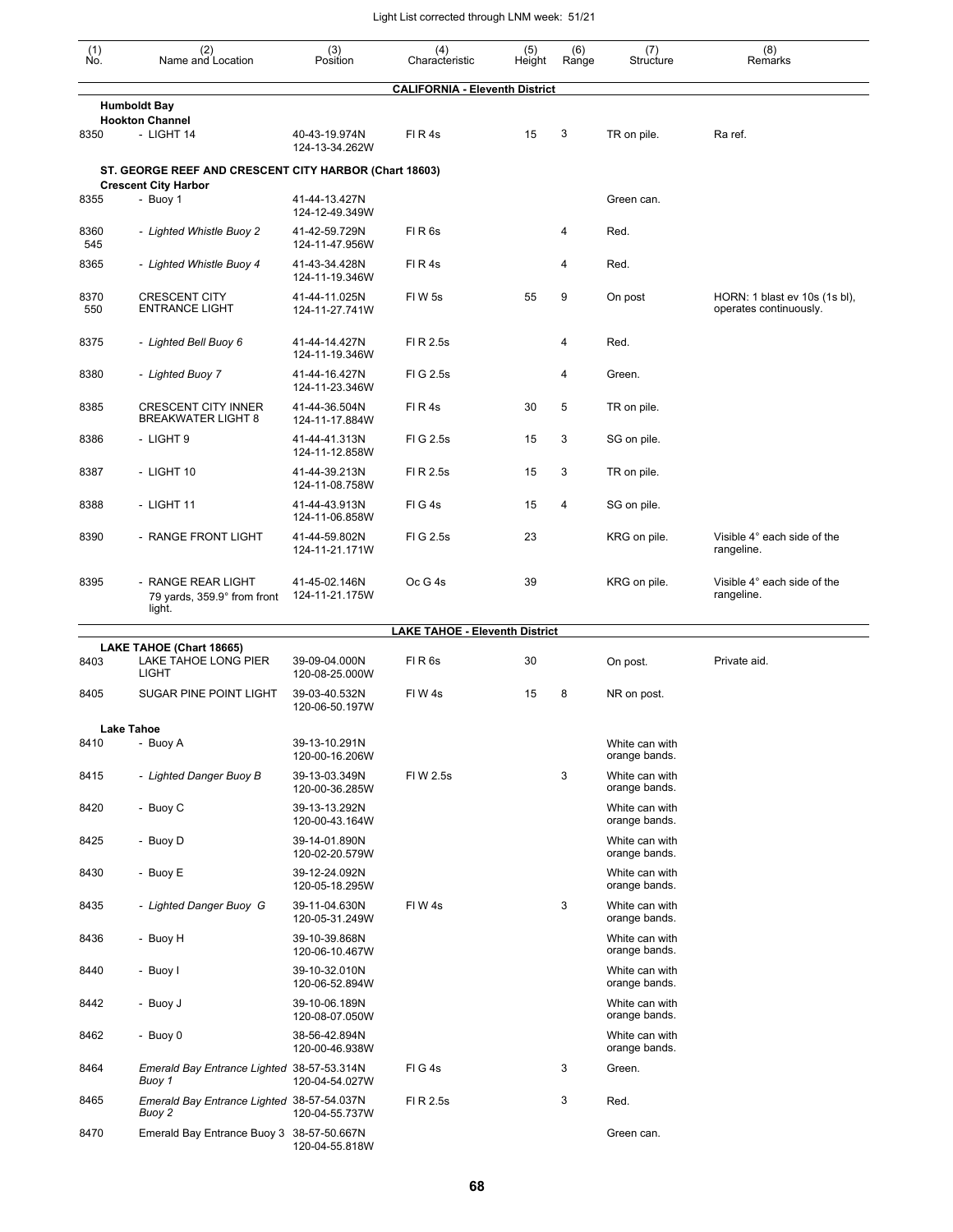| $\begin{smallmatrix} (1) \\ \mathsf{No} \end{smallmatrix}$ | (2)<br>Name and Location                                      | (3)<br>Position                 | (4)<br>Characteristic                 | (5)<br>Height | (6)<br>Range | (7)<br>Structure                | (8)<br>Remarks |
|------------------------------------------------------------|---------------------------------------------------------------|---------------------------------|---------------------------------------|---------------|--------------|---------------------------------|----------------|
|                                                            | LAKE TAHOE (Chart 18665)                                      |                                 | <b>LAKE TAHOE - Eleventh District</b> |               |              |                                 |                |
| 8475                                                       | <b>Lake Tahoe</b><br>Emerald Bay Entrance Buoy 4              | 38-57-52.129N                   |                                       |               |              | Red nun.                        |                |
|                                                            |                                                               | 120-04-58.419W                  |                                       |               |              |                                 |                |
| 8480                                                       | - Buoy P                                                      | 38-57-14.522N<br>119-59-09.667W |                                       |               |              | White can with<br>orange bands. |                |
| 8485                                                       | - Lighted Danger Buoy Q                                       | 39-00-50.288N<br>119-57-33.463W | FIW4s                                 |               | 3            | White can with<br>orange bands. |                |
| 8486                                                       | - Buoy R                                                      | 39-01-58.485N<br>119-57-12.625W |                                       |               |              | White can with<br>orange bands. |                |
| 8488                                                       | - Buoy S                                                      | 39-02-17.113N<br>119-57-13.184W |                                       |               |              | White can with<br>orange bands. |                |
| 8490                                                       | - Buoy T                                                      | 39-02-29.713N<br>119-57-07.844W |                                       |               |              | White can with<br>orange bands. |                |
| 8495                                                       | - Buoy U                                                      | 39-04-02.809N<br>119-56-57.620W |                                       |               |              | White can with<br>orange bands  |                |
| 8500                                                       | - Buoy V                                                      | 39-04-14.581N<br>119-57-01.712W |                                       |               |              | White can with<br>orange bands. |                |
| 8505                                                       | - Buoy W                                                      | 39-04-22.092N<br>119-57-01.058W |                                       |               |              | White can with<br>orange bands. |                |
| 8510                                                       | - Buoy X                                                      | 39-08-44.682N<br>119-56-27.722W |                                       |               |              | White can with<br>orange bands. |                |
| 8512                                                       | - Buoy Y                                                      | 39-09-54.832N<br>119-56-07.750W |                                       |               |              | White can with<br>orange bands. |                |
| 8515                                                       | - Buoy Z                                                      | 39-11-40.156N<br>119-56-12.706W |                                       |               |              | White can with<br>orange bands. |                |
| 8520                                                       | - Lighted Danger Buoy AA                                      | 39-11-51.182N<br>119-56-12.727W | FIW <sub>6s</sub>                     |               | 3            | White can with<br>orange bands. |                |
| 8525                                                       | - Buoy AB                                                     | 39-12-05.182N<br>119-56-01.927W |                                       |               |              | White can with<br>orange bands. |                |
| 8530                                                       | - Restricted Area Daybeacon<br>Α                              | 38-56-41.237N<br>120-04-09.152W |                                       |               |              | NW on white pile.               |                |
| 8535                                                       | - Restricted Area Daybeacon<br>в                              | 38-56-35.997N<br>120-03-52.395W |                                       |               |              | NW on white pile.               |                |
| 8540                                                       | - Restricted Area Daybeacon<br>С                              | 38-56-30.591N<br>120-03-35.695W |                                       |               |              | NW on white pile.               |                |
| 8545                                                       | - Restricted Area Daybeacon<br>D                              | 38-56-31.498N<br>120-03-22.817W |                                       |               |              | NW on white pile.               |                |
| 8550                                                       | - Restricted Area Daybeacon<br>Ε                              | 38-56-32.168N<br>120-03-13.087W |                                       |               |              | NW on white pile.               |                |
| 8555                                                       | - Restricted Area Daybeacon<br>F                              | 38-56-26.859N<br>120-02-51.028W |                                       |               |              | NW on white pile.               |                |
| 8560                                                       | - Restricted Area Daybeacon<br>G                              | 38-56-18.555N<br>120-02-02.978W |                                       |               |              | NW on white pile.               |                |
| 8565                                                       | - Restricted Area Daybeacon<br>н                              | 38-56-16.941N<br>120-01-45.435W |                                       |               |              | NW on white pile.               |                |
| 8570                                                       | - Restricted Area Daybeacon<br>ı                              | 38-56-16.032N<br>120-01-27.760W |                                       |               |              | NW on white pile.               |                |
| 8575                                                       | - Restricted Area Daybeacon<br>J                              | 38-56-14.828N<br>120-01-09.984W |                                       |               |              | NW on white pile.               |                |
| 8590                                                       | - Restricted Area Daybeacon<br>м                              | 38-58-54.919N<br>119-57-22.527W |                                       |               |              | NW on white pile.               |                |
| 8591                                                       | - NASA-JPL Lighted Research 39-06-36.700N<br>Buoy TB3         | 120-04-31.300W                  | FIY <sub>4</sub> s                    |               |              |                                 | Private aid.   |
| 8591.1                                                     | - NASA-JPL Lighted Research 39-06-33.700N<br>Buoy TB2         | 120-00-38.700W                  | FIY4s                                 |               |              |                                 | Private aid.   |
| 8591.2                                                     | - NASA-JPL Lighted Research 39-09-10.800N<br>Buoy TB1         | 120-00-01.200W                  | FIY <sub>4</sub> s                    |               |              |                                 | Private aid.   |
| 8591.3                                                     | - NASA-JPL Lighted Research 39-09-18.000N<br>Buoy TB4         | 120-04-19.800W                  | FIY <sub>4</sub> s                    |               |              |                                 | Private aid.   |
| 8591.4                                                     | - UC Davis Lighted Research 39-02-28.800N<br>Buoy TDR1        | 120-04-48.600W                  | FIY <sub>4</sub> s                    |               |              |                                 | Private aid.   |
| 8591.5                                                     | - UC Davis Lighted Research 38-59-22.800N<br><b>Buoy TDR2</b> | 120-03-03.000W                  | FIY4s                                 |               |              |                                 | Private aid.   |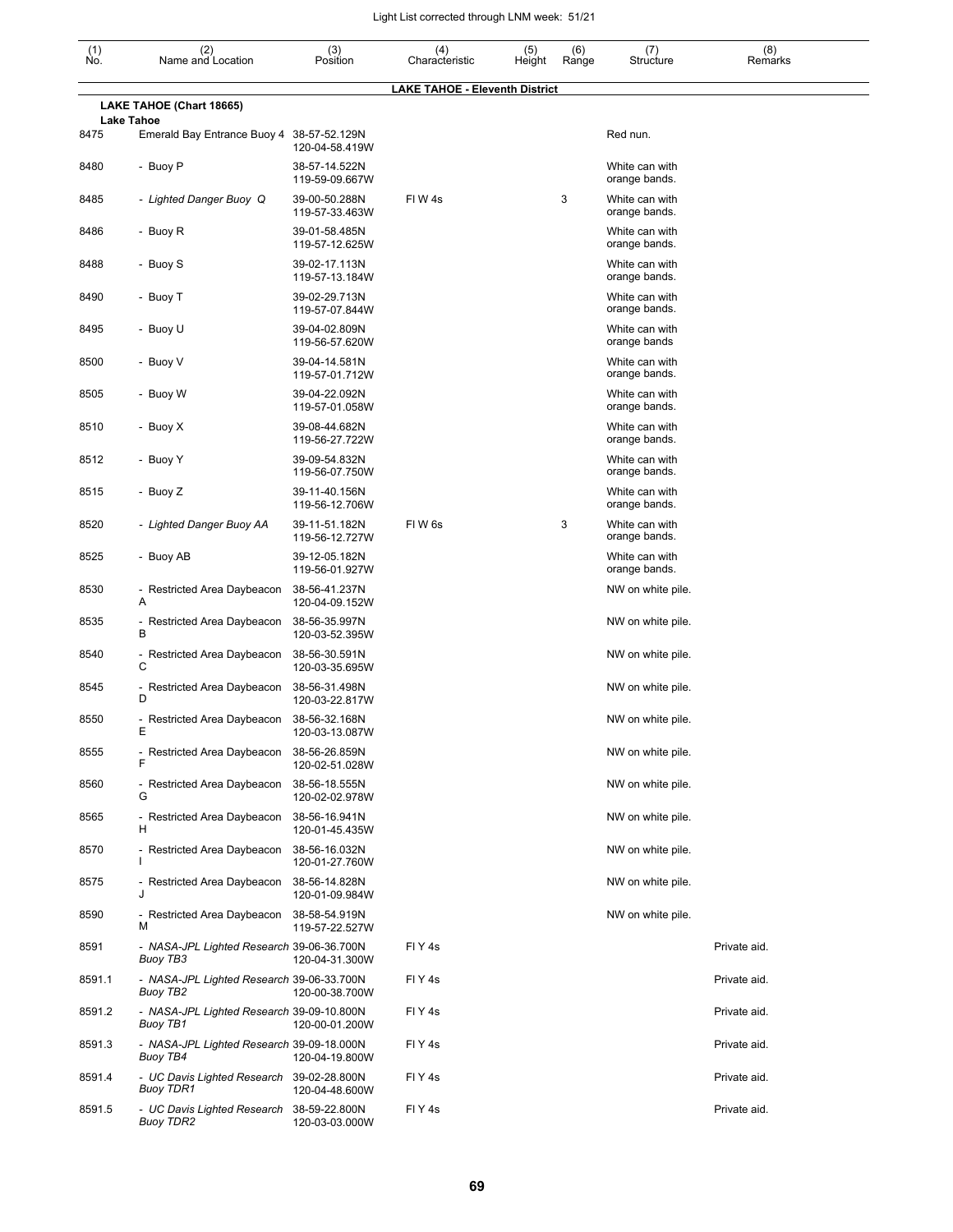| (1)<br>Ñó.  | (2)<br>Name and Location                                                               | (3)<br>Position                 | (4)<br>Characteristic               | (5)<br>Height | (6)<br>Range   | (7)<br>Structure             | (8)<br>Remarks                                                                                                                                                                                                                                                               |
|-------------|----------------------------------------------------------------------------------------|---------------------------------|-------------------------------------|---------------|----------------|------------------------------|------------------------------------------------------------------------------------------------------------------------------------------------------------------------------------------------------------------------------------------------------------------------------|
|             | PYRAMID POINT TO CAPE SEBASTIAN (Chart 18602)                                          |                                 | <b>OREGON - Thirteenth District</b> |               |                |                              |                                                                                                                                                                                                                                                                              |
| 8595<br>565 | <b>Chetco River</b><br>- Approach Lighted Whistle<br>Buoy CR                           | 42-01-40.246N<br>124-17-01.805W | $Mo(A)$ W                           |               | 4              | Red and white<br>stripes.    | No topmark will be shown on this<br>aid as required by IALA                                                                                                                                                                                                                  |
|             |                                                                                        |                                 |                                     |               |                |                              | standards due to weather.                                                                                                                                                                                                                                                    |
| 8605        | - Entrance Lighted Bell Buoy 2 42-02-05.140N                                           | 124-16-36.603W                  | FIR4s                               |               | 4              | Red.                         |                                                                                                                                                                                                                                                                              |
| 8610        | - ENTRANCE RANGE<br><b>FRONT LIGHT</b>                                                 | 42-02-54.143N<br>124-16-04.797W | QR                                  | 38            |                | KRB on skeleton<br>tower.    | Visible 4° each side of rangeline.                                                                                                                                                                                                                                           |
| 8615        | - ENTRANCE RANGE REAR 42-03-00.574N<br>LIGHT<br>249 yards, 029.5° from front<br>light. | 124-15-59.920W                  | Iso R <sub>6s</sub>                 | 65            |                | KRB on skeleton<br>tower.    | Visible 4° each side of rangeline.                                                                                                                                                                                                                                           |
| 8625        | - ENTRANCE LIGHT 5                                                                     | 42-02-35.623N<br>124-16-21.011W | FIG4s                               | 23            | $\overline{4}$ | Green pile<br>structure.     | Due to weather conditions the<br>dayboards have been removed<br>from this aid.                                                                                                                                                                                               |
| 8627        | - Sound Signal                                                                         | 42-02-39.613N<br>124-16-13.259W |                                     |               |                |                              | HORN: 1 blast ev 30s (3s bl).<br>HORN is activated by keying the<br>mic 5 times on VHF-FM Channel<br>83A (157.175MHz). HORN will<br>operate for 45 minutes.                                                                                                                  |
| 8630        | - REGULATED NAVIGATION 42-02-50.005N<br>AREA WARNING SIGN (2)                          | 124-16-04.937W                  | QY                                  | 13            |                | NW worded<br>ROUGH BAR.      | Lights flashing when bar is<br>restricted to recreational and<br>uninspected passenger vessels.<br>Contact the nearest US Coast<br>Guard unit for further information.                                                                                                       |
| 8635        | - ENTRANCE LIGHT 9                                                                     | 42-02-45.475N<br>124-16-13.091W | FIG 2.5s                            | 12            | 4              | SG on pile.                  |                                                                                                                                                                                                                                                                              |
| 8640        | - ENTRANCE LIGHT 11                                                                    | 42-02-51.393N<br>124-16-09.179W | Q G                                 | 16            | 4              | SG on pedestal<br>structure. |                                                                                                                                                                                                                                                                              |
|             | <b>CAPE SEBASTIAN TO HUMBUG MOUNTAIN (Chart 18601)</b><br><b>Rogue River</b>           |                                 |                                     |               |                |                              |                                                                                                                                                                                                                                                                              |
| 8650<br>575 | - Approach Lighted Whistle<br>Buoy R                                                   | 42-23-37.559N<br>124-28-35.461W | $Mo(A)$ W                           |               | 4              | Red and white<br>stripes.    | AIS: MMSI 993692038 (21). No<br>topmark will be shown on this aid<br>as required by IALA standards<br>due to weather.                                                                                                                                                        |
| 8655        | - Entrance Buoy 1                                                                      | 42-24-45.251N<br>124-26-42.645W |                                     |               |                | Green can.                   |                                                                                                                                                                                                                                                                              |
| 8660        | - NORTH JETTY LIGHT 3                                                                  | 42-25-13.794N<br>124-25-58.767W | FIG 2.5s                            | 23            | 4              | SG on skeleton<br>structure. | Light and sound signal<br>maintained from May 20 to Oct.<br>1.                                                                                                                                                                                                               |
|             |                                                                                        |                                 |                                     |               |                |                              | HORN: 1 blast ev 30s (3s bl).<br>Operates continuously.                                                                                                                                                                                                                      |
| 8663        | - Danger Rock Buoy                                                                     | 42-25-34.245N<br>124-25-29.040W |                                     |               |                | NW worded<br>DANGER ROCK.    | Maintained from May 20 to Oct.<br>1.                                                                                                                                                                                                                                         |
| 8665        | - Buoy 5                                                                               | 42-25-31.769N<br>124-25-21.313W |                                     |               |                | Green can.                   | Maintained from May 20 to Oct.<br>1.                                                                                                                                                                                                                                         |
| 8670        | - REGULATED NAVIGATION 42-25-35.773N<br>AREA WARNING SIGN (2)                          | 124-25-29.081W                  | Q Y                                 | 15            |                | NW worded<br>ROUGH BAR.      | Lights flashing when bar is<br>restricted to recreational and<br>uninspected passenger vessels.<br>Contact the nearest US Coast<br>Guard unit for further information.<br>Maintained during the seasonal<br>operation of the US Coast Guard<br>Search and Rescue Detachment. |
| 8672        | Port of Gold Beach Channel<br>Buoys (8)                                                | 42-25-25.000N<br>124-25-10.000W |                                     |               |                | Red or green<br>drums.       | Private aid.                                                                                                                                                                                                                                                                 |
|             | <b>COQUILLE RIVER ENTRANCE (Chart 18588)</b><br><b>Coquille River</b>                  |                                 |                                     |               |                |                              |                                                                                                                                                                                                                                                                              |
| 8675<br>600 | - Entrance Lighted Whistle<br>Buoy 2                                                   | 43-08-07.757N<br>124-27-50.720W | FIR4s                               |               | 4              | Red.                         |                                                                                                                                                                                                                                                                              |
| 8680        | - Entrance Lighted Buoy 4                                                              | 43-07-41.495N<br>124-27-03.790W | FIR <sub>6s</sub>                   |               | 4              | Red.                         |                                                                                                                                                                                                                                                                              |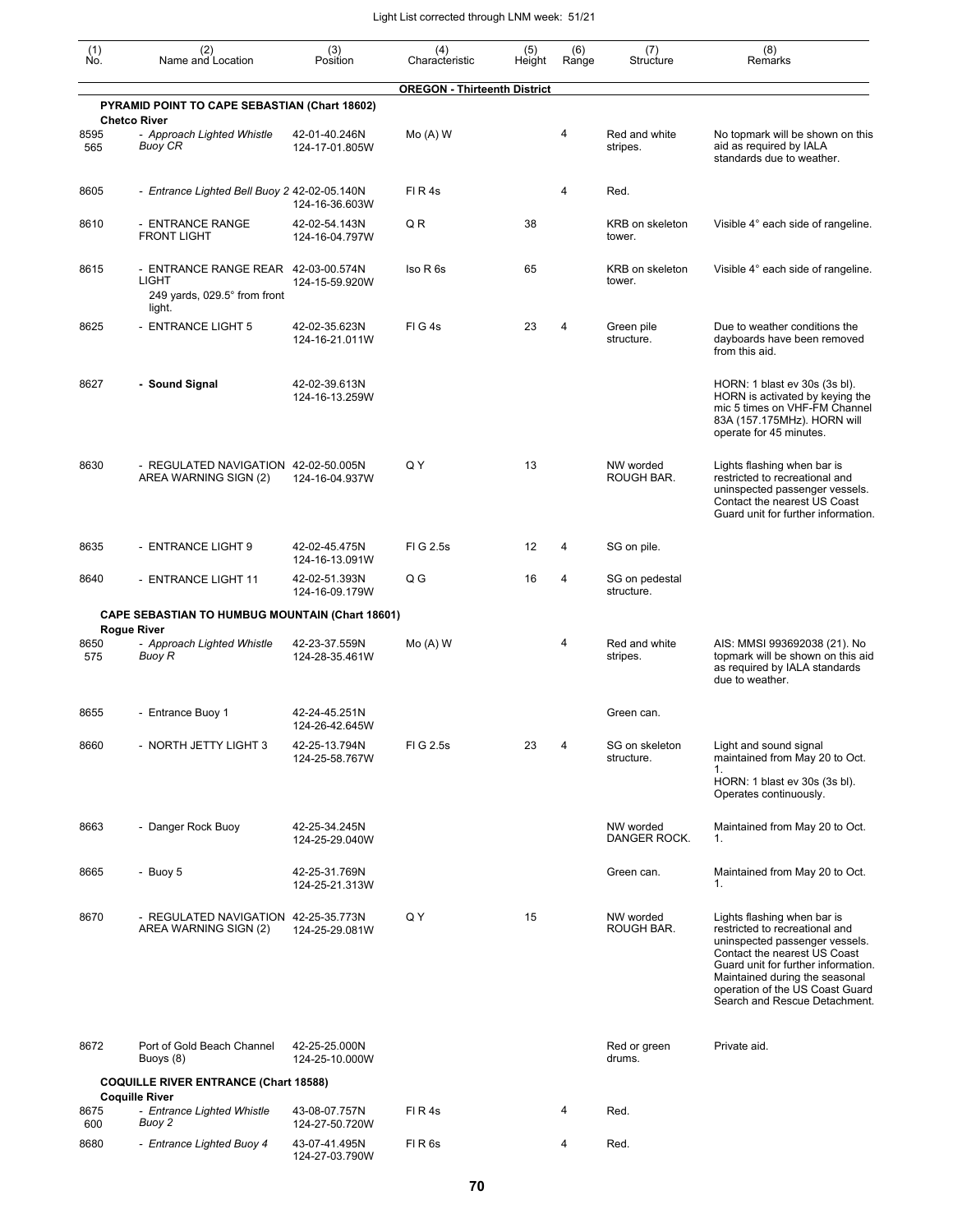| (1)<br>No.              | (2)<br>Name and Location                                                               | (3)<br>Position                 | (4)<br>Characteristic               | (5)<br>Height | (6)<br>Range   | (7)<br>Structure                                                                                                         | (8)<br>Remarks                                                                                                                                                                                                                                                               |
|-------------------------|----------------------------------------------------------------------------------------|---------------------------------|-------------------------------------|---------------|----------------|--------------------------------------------------------------------------------------------------------------------------|------------------------------------------------------------------------------------------------------------------------------------------------------------------------------------------------------------------------------------------------------------------------------|
|                         |                                                                                        |                                 | <b>OREGON - Thirteenth District</b> |               |                |                                                                                                                          |                                                                                                                                                                                                                                                                              |
|                         | <b>COQUILLE RIVER ENTRANCE (Chart 18588)</b>                                           |                                 |                                     |               |                |                                                                                                                          |                                                                                                                                                                                                                                                                              |
| 8690                    | <b>Coquille River</b><br>- ENTRANCE RANGE<br><b>FRONT LIGHT</b>                        | 43-07-15.057N<br>124-24-44.819W | Q W                                 | 21            |                | KRB on skeleton<br>tower.                                                                                                | Visible 4° each side of rangeline.                                                                                                                                                                                                                                           |
| 8695                    | - ENTRANCE RANGE REAR 43-07-13.209N<br>LIGHT<br>304 yards, 101.8° from front<br>light. | 124-24-32.783W                  | Iso W 6s                            | 46            |                | KRB on skeleton<br>tower.                                                                                                | Visible 14° each side of<br>rangeline.                                                                                                                                                                                                                                       |
| 8700                    | - SOUTH JETTY LIGHT 8                                                                  | 43-07-22.005N<br>124-25-47.356W | FIR4s                               | 30            | 5              | TR on white<br>masonry building.                                                                                         | HORN: 1 blast ev 30s (3s bl).<br>HORN is activated by keying the<br>mic 5 times on VHF-FM Channel<br>83A (157.175MHz). HORN will<br>operate for 30 minutes.                                                                                                                  |
| 8705                    | - REGULATED NAVIGATION 43-07-14.845N<br>AREA WARNING SIGN (2)                          | 124-25-02.886W                  | Q Y                                 | 29            |                | NW worded<br>ROUGH BAR.                                                                                                  | Lights flashing when bar is<br>restricted to recreational and<br>uninspected passenger vessels.<br>Contact the nearest US Coast<br>Guard unit for further information.<br>Maintained during the seasonal<br>operation of the US Coast Guard<br>Search and Rescue Detachment. |
| 8710                    | - Rock Buoy 11                                                                         | 43-07-20.479N<br>124-25-06.278W |                                     |               |                | Green can.                                                                                                               | Maintained from May 20 to Oct.<br>1.                                                                                                                                                                                                                                         |
| 8712                    | - Dike Buoy 11A                                                                        | 43-07-18.234N<br>124-24-57.509W |                                     |               |                | Green can.                                                                                                               | Maintained from May 20 to Oct.<br>1.                                                                                                                                                                                                                                         |
| 8715                    | - DIKE LIGHT 13<br>Jetty extends 25 yards<br>south of light.                           | 43-07-19.447N<br>124-24-56.634W | FIG 2.5s                            | 16            | 4              | SG on multi-pile<br>structure.                                                                                           |                                                                                                                                                                                                                                                                              |
| 8718                    | DIKE DANGER LIGHT<br>Marks northeast corner of<br>jetty.                               | 43-07-21.085N<br>124-24-56.556W | FIW4s                               | 16            | 4              | NW on multi-pile<br>structure worded<br>"DANGER DIKE".                                                                   |                                                                                                                                                                                                                                                                              |
| 8720                    | - LIGHT 14                                                                             | 43-07-16.693N<br>124-24-42.000W | FIR4s                               | 15            | 4              | TR on breakwater.                                                                                                        |                                                                                                                                                                                                                                                                              |
| 8725                    | - Buoy 15                                                                              | 43-07-19.639N<br>124-24-42.375W |                                     |               |                | Green can.                                                                                                               | Maintained from May 20 to Oct.<br>1.                                                                                                                                                                                                                                         |
| 8727                    | <b>Bullards Highway Bridge</b><br>Coquille River mile: 3.5                             | 43-08-49.000N<br>124-23-44.000W |                                     |               |                | Vertical lift bridge.                                                                                                    |                                                                                                                                                                                                                                                                              |
| 8728<br>613             | Scripps Institute Wave<br>Recorder Lighted Buoy<br>46229/139                           | 43-46-12.600N<br>124-32-54.720W | FI (5) Y 20s                        |               |                | Yellow sphere<br>shaped buoy.                                                                                            | Private aid.                                                                                                                                                                                                                                                                 |
|                         | <b>COOS BAY (Chart 18587)</b>                                                          |                                 |                                     |               |                |                                                                                                                          |                                                                                                                                                                                                                                                                              |
| Coos Bay<br>8730<br>615 | - Approach Lighted Whistle<br>Buoy K                                                   | 43-22-14.988N<br>124-23-05.553W | $Mo(A)$ W                           |               | 4              | Red and white<br>stripes.                                                                                                | AIS: MMSI 993692040 (21). No<br>topmark will be shown on this aid<br>as required by IALA standards<br>due to weather.                                                                                                                                                        |
| 8735                    | - Entrance Lighted Bell Buoy 1 43-21-51.603N                                           | 124-21-47.937W                  | FIG 2.5s                            |               | 4              | Green.                                                                                                                   |                                                                                                                                                                                                                                                                              |
| 8740                    | - ENTRANCE RANGE<br><b>FRONT LIGHT</b>                                                 | 43-20-58.566N<br>124-19-31.718W | QR.                                 | 26            |                | KRB on skeleton<br>tower, on multi-pile<br>structure. On same<br>structure as Coos<br>Bay Inside Range<br>A Front Light. | Visible 4° each side of rangeline.<br>Lighted throughout 24 hours.                                                                                                                                                                                                           |
| 8745                    | - ENTRANCE RANGE REAR 43-20-49.083N<br>LIGHT<br>733 yards, 115.9° from front<br>light. | 124-19-04.919W                  | Iso R 6s                            | 64            |                | KRB on skeleton<br>tower, on multi-pile<br>structure.                                                                    | Visible 4° each side of rangeline.<br>Lighted throughout 24 hours.                                                                                                                                                                                                           |
| 8750                    | - Entrance Lighted Buoy 2                                                              | 43-21-28.140N<br>124-21-09.450W | FIR4s                               |               | 4              | Red.                                                                                                                     |                                                                                                                                                                                                                                                                              |
| 8755                    | - North Jetty Lighted Whistle<br>Buoy 3                                                | 43-21-43.066N<br>124-21-18.599W | FIG4s                               |               | 4              | Green.                                                                                                                   |                                                                                                                                                                                                                                                                              |
| 8760                    | - NORTH JETTY LIGHT 3A                                                                 | 43-21-30.289N<br>124-20-39.228W | FIG 2.5s                            | 23            | $\overline{4}$ | Green pile<br>structure.                                                                                                 | Due to weather conditions the<br>dayboards have been removed<br>from this aid.                                                                                                                                                                                               |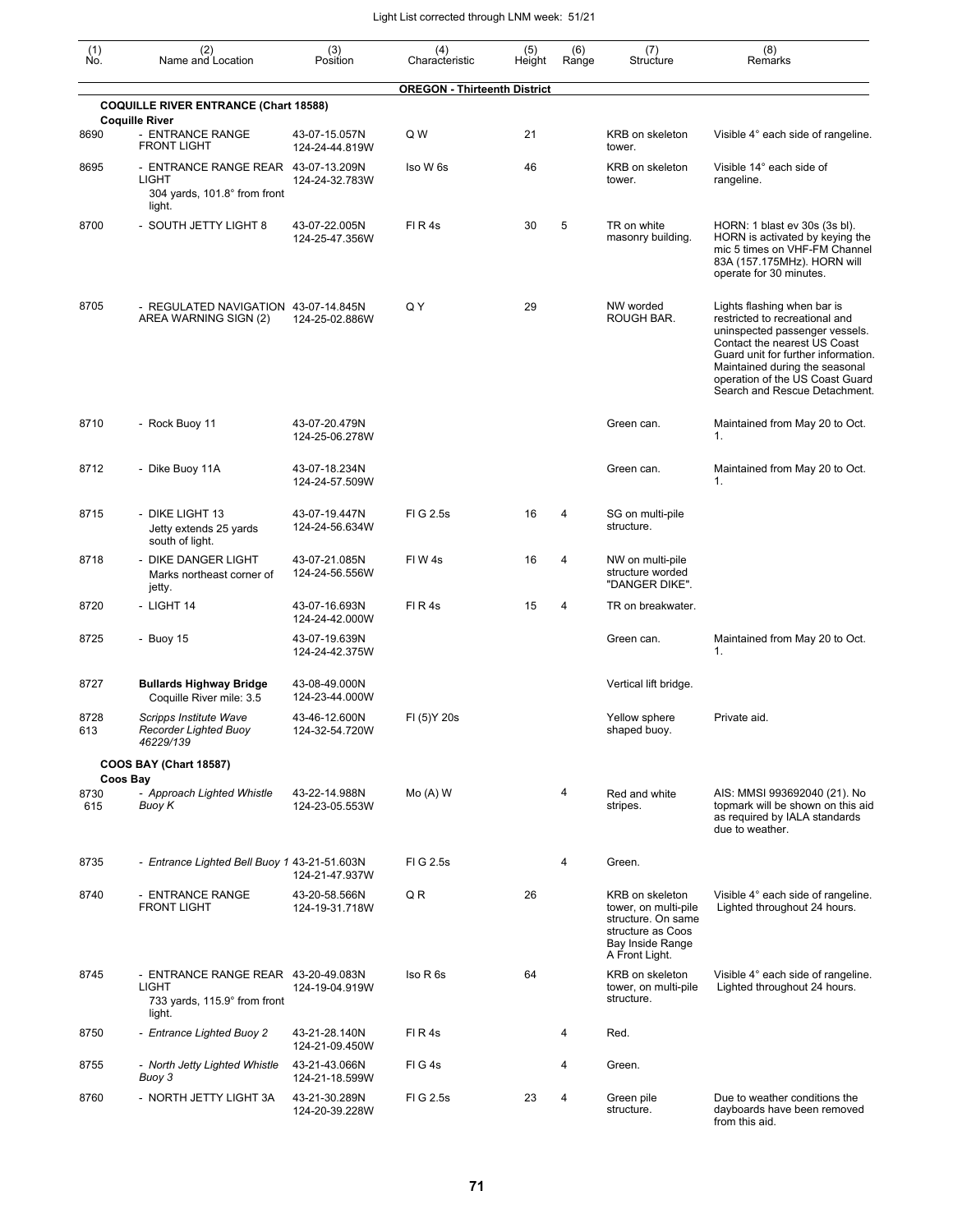| (1)<br>Ño. | (2)<br>Name and Location                                                      | (3)<br>Position                 | (4)<br>Characteristic               | (5)<br>Height | (6)<br>Range | (7)<br>Structure                                                                                                                | (8)<br>Remarks                                                                                  |
|------------|-------------------------------------------------------------------------------|---------------------------------|-------------------------------------|---------------|--------------|---------------------------------------------------------------------------------------------------------------------------------|-------------------------------------------------------------------------------------------------|
|            | <b>COOS BAY (Chart 18587)</b>                                                 |                                 | <b>OREGON - Thirteenth District</b> |               |              |                                                                                                                                 |                                                                                                 |
|            | Coos Bay                                                                      |                                 |                                     |               |              |                                                                                                                                 |                                                                                                 |
| 8762       | - North Jetty Sound Signal                                                    | 43-21-30.660N<br>124-20-40.915W |                                     |               |              |                                                                                                                                 | HORN: 1 blast ev 30s (3s bl).<br>Sound signal sounded<br>continuously from May 20 to<br>Oct. 1. |
| 8765       | Guano Rock Lighted Whistle<br>Buoy 4                                          | 43-21-14.908N<br>124-20-25.771W | FIR4s                               |               | 4            | Red.                                                                                                                            |                                                                                                 |
| 8775       | - Channel Lighted Bell Buoy 5 43-21-12.874N                                   | 124-19-55.126W                  | Q G                                 |               | 4            | Green.                                                                                                                          |                                                                                                 |
| 8780       | - Channel Lighted Buoy 5A                                                     | 43-21-16.871N<br>124-19-35.743W | FIG4s                               |               | 4            | Green.                                                                                                                          |                                                                                                 |
| 8785       | - INSIDE RANGE A FRONT<br><b>LIGHT</b>                                        | 43-20-58.581N<br>124-19-31.665W | Q G                                 | 32            |              | KRB on skeleton<br>tower, on multi-pile<br>structure. On same<br>structure as Coos<br><b>Bay Entrance</b><br>Range Front Light. | Visible 4° each side of rangeline.                                                              |
| 8790       | - INSIDE RANGE A REAR<br>LIGHT<br>184 yards, 203.3° from front<br>light.      | 43-20-53.591N<br>124-19-34.619W | Iso G 6s                            | 50            |              | KRB on pile<br>structure.                                                                                                       | Visible 10° each side of<br>rangeline.                                                          |
| 8792       | - Channel Lighted Buoy 6                                                      | 43-21-03.901N<br>124-19-52.141W | FI R 2.5s                           |               | 4            | Red.                                                                                                                            |                                                                                                 |
| 8794       | - Channel Lighted Buoy 6A                                                     | 43-21-12.988N<br>124-19-22.010W | QR                                  |               | 4            | Red.                                                                                                                            |                                                                                                 |
| 8800       | - CHANNEL LIGHT 7                                                             | 43-21-29.917N<br>124-19-18.408W | FIG6s                               | 16            | 4            | SG on multi-pile<br>structure.                                                                                                  |                                                                                                 |
| 8805       | - INSIDE RANGE B FRONT<br><b>LIGHT</b>                                        | 43-22-08.535N<br>124-18-50.465W | Q W                                 | 24            |              | KRB on multi-pile<br>structure.                                                                                                 | Visible 4° each side of rangeline.                                                              |
| 8810       | - INSIDE RANGE B REAR<br>LIGHT<br>234 yards, 023.3° from front<br>light.      | 43-22-14.914N<br>124-18-46.703W | Iso W 6s                            | 43            |              | KRB on skeleton<br>tower, on multi-pile<br>structure.                                                                           | Visible 5.5° each side of<br>rangeline.                                                         |
| 8815       | - RANGE A FRONT LIGHT                                                         | 43-21-40.068N<br>124-19-14.011W | Q W                                 | 15            |              | KRG on multi-pile<br>structure                                                                                                  | Visible 4° each side of rangeline.                                                              |
| 8820       | - RANGE A REAR LIGHT<br>333 yards, 223.7° from front 124-19-23.342W<br>light. | 43-21-32.943N                   | Iso W 6s                            | 37            |              | KRG on multi-pile<br>structure.                                                                                                 | Visible 5.5° each side of<br>rangeline.                                                         |
| 8825       | - Channel Lighted Buoy 8                                                      | 43-21-42.069N<br>124-19-03.151W | FIR <sub>6s</sub>                   |               | 4            | Red.                                                                                                                            |                                                                                                 |
| 8830       | - Channel Lighted Buoy 10                                                     | 43-21-54.014N<br>124-18-51.880W | FIR4s                               |               | 4            | Red.                                                                                                                            |                                                                                                 |
| 8831       | - Channel Lighted Buoy 10A                                                    | 43-22-12.292N<br>124-18-28.288W | FIR4s                               |               | 4            | Red.                                                                                                                            |                                                                                                 |
| 8835       | - Channel Lighted Buoy 11                                                     | 43-22-37.708N<br>124-18-03.070W | FIG4s                               |               | 4            | Green.                                                                                                                          |                                                                                                 |
| 8840       | - Channel Lighted Buoy 12                                                     | 43-22-58.235N<br>124-17-28.298W | Q R                                 |               | 4            | Red.                                                                                                                            |                                                                                                 |
| 8845       | - RANGE B FRONT LIGHT                                                         | 43-23-15.497N<br>124-17-08.772W | QR                                  | 28            |              | KRW on multi-pile<br>structure.                                                                                                 | Visible 1.5° each side of<br>rangeline.                                                         |
| 8850       | - RANGE B REAR LIGHT<br>534 yards, 043.8° from front 124-16-53.763W<br>light. | 43-23-26.904N                   | Iso R <sub>6s</sub>                 | 39            |              | KRW on skeleton<br>tower, on multi-pile<br>structure. On same<br>structure as Jarvis<br>Lower Range A<br>Rear Light.            | Visible 1.5° each side of<br>rangeline.                                                         |
|            | <b>Empire Range</b>                                                           |                                 |                                     |               |              |                                                                                                                                 |                                                                                                 |
| 8855       | - A FRONT LIGHT                                                               | 43-22-30.171N<br>124-17-49.008W | Q R                                 | 22            |              | KRB on multi-pile<br>structure.                                                                                                 | Visible 1.5° each side of<br>rangeline.                                                         |
| 8860       | - A REAR LIGHT<br>276 yards, 204.8° from front 124-17-53.710W<br>light.       | 43-22-22.761N                   | Iso R 6s                            | 35            |              | KRB on skeleton<br>tower on multi-pile<br>structure.                                                                            | Visible 1.5° each side of<br>rangeline.                                                         |
| 8865       | - B FRONT LIGHT                                                               | 43-24-49.413N<br>124-16-20.671W | QR                                  | 20            |              | KRB on multi-pile<br>structure.                                                                                                 | Visible 4° each side of rangeline.                                                              |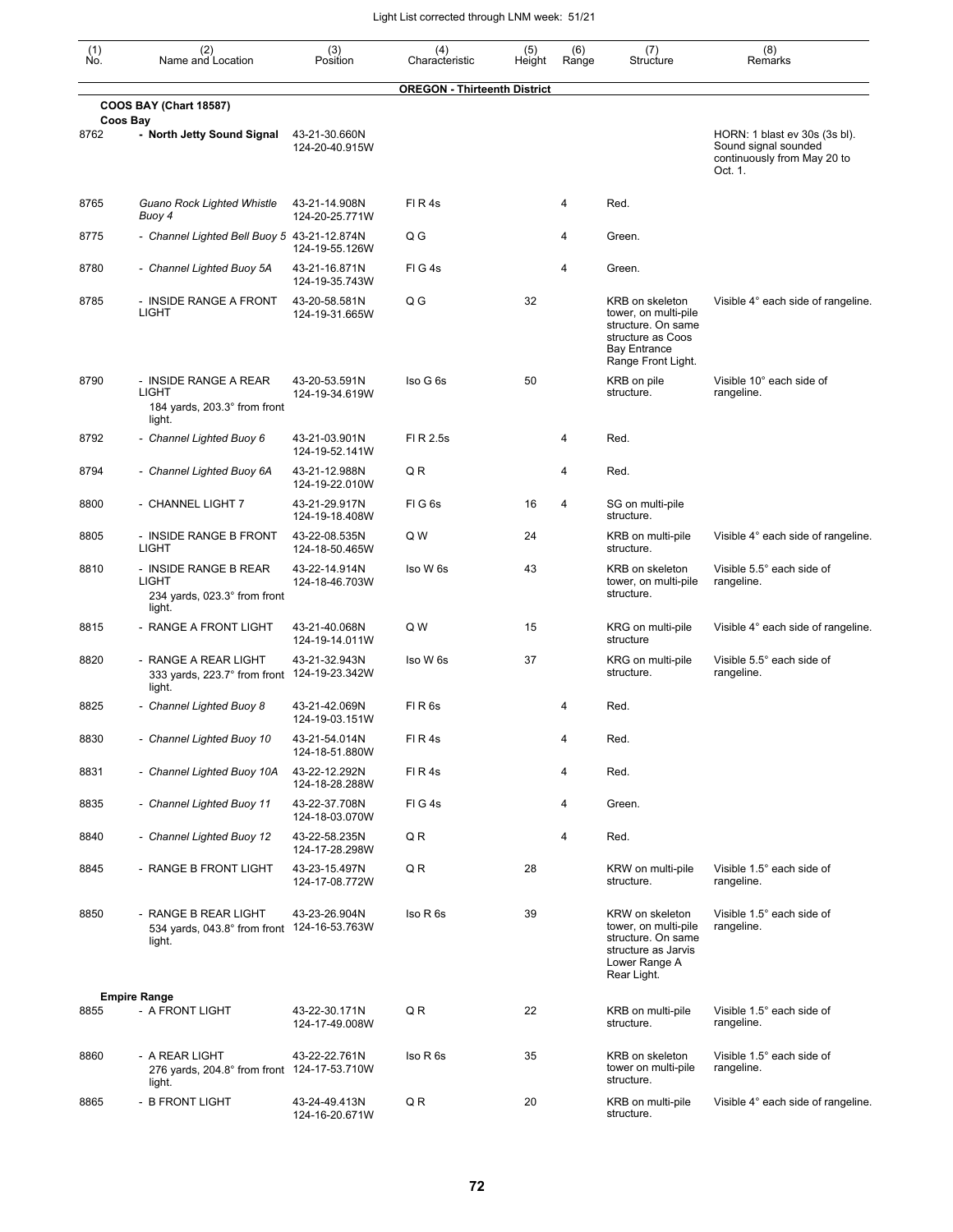| (1)<br>Ño. | (2)<br>Name and Location                                                                       | (3)<br>Position                 | (4)<br>Characteristic               | (5)<br>Height | (6)<br>Range | (7)<br>Structure                                                                                                | (8)<br>Remarks                          |
|------------|------------------------------------------------------------------------------------------------|---------------------------------|-------------------------------------|---------------|--------------|-----------------------------------------------------------------------------------------------------------------|-----------------------------------------|
|            |                                                                                                |                                 | <b>OREGON - Thirteenth District</b> |               |              |                                                                                                                 |                                         |
|            | <b>COOS BAY (Chart 18587)</b>                                                                  |                                 |                                     |               |              |                                                                                                                 |                                         |
| 8870       | <b>Empire Range</b><br>- B REAR LIGHT<br>509 yards, 024.8° from front 124-16-11.983W<br>light. | 43-25-03.101N                   | Iso R 6s                            | 38            |              | KRB on skeleton<br>tower on multi-pile<br>structure.                                                            | Visible 4° each side of rangeline.      |
| 8875       | Coos Bay<br>- Channel Lighted Buoy 14                                                          | 43-23-31.076N                   | FIR <sub>6s</sub>                   |               | 4            | Red.                                                                                                            |                                         |
|            |                                                                                                | 124-17-06.617W                  |                                     |               |              |                                                                                                                 |                                         |
| 8890       | - Channel Lighted Buoy 15                                                                      | 43-23-57.616N<br>124-16-58.478W | FIG <sub>6s</sub>                   |               | 4            | Green.                                                                                                          |                                         |
| 8905       | - Channel Lighted Buoy 16                                                                      | 43-24-01.696N<br>124-16-44.937W | FIR4s                               |               | 4            | Red.                                                                                                            |                                         |
| 8910       | JARVIS LOWER RANGE A<br><b>FRONT LIGHT</b>                                                     | 43-23-35.020N<br>124-16-52.039W | QR                                  | 23            |              | KRB on multi-pile<br>structure.                                                                                 | Visible 4° each side of rangeline.      |
| 8915       | JARVIS LOWER RANGE A<br><b>REAR LIGHT</b><br>275 yards, 188.6° from front<br>light.            | 43-23-26.951N<br>124-16-53.720W | Iso R 6s                            | 40            |              | KRB on skeleton<br>tower on multi-pile<br>structure. On same<br>structure as Coos<br>Bay Range B Rear<br>Light. | Visible 4° each side of rangeline.      |
| 8920       | - LIGHT 17                                                                                     | 43-24-16.147N<br>124-16-50.028W | $FI$ G 4s                           | 17            | 4            | SG on dolphin.                                                                                                  |                                         |
| 8925       | JARVIS LOWER RANGE B<br><b>FRONT LIGHT</b>                                                     | 43-25-07.710N<br>124-16-32.764W | Q R                                 | 16            |              | KRB on multi-pile<br>structure.                                                                                 | Visible 4° each side of rangeline.      |
| 8930       | JARVIS LOWER RANGE B<br><b>REAR LIGHT</b><br>292 yards, 008.7° from front<br>light.            | 43-25-16.273N<br>124-16-30.961W | Iso R 6s                            | 48            |              | <b>KRB</b> on skeleton<br>tower. On same<br>structure as Jarvis<br>Upper Range A<br>Rear Light.                 | Visible 4° each side of rangeline.      |
| 8935       | - Channel Lighted Buoy 18                                                                      | 43-24-46.477N<br>124-16-33.717W | QR                                  |               | 4            | Red.                                                                                                            |                                         |
| 8940       | JARVIS DIKE LIGHT 19                                                                           | 43-25-01.352N<br>124-16-35.546W | FIG4s                               | 16            | 4            | SG on multi-pile<br>structure.                                                                                  |                                         |
| 8942       | - Channel Lighted Buoy 20                                                                      | 43-24-59.536N<br>124-16-23.269W | FIR4s                               |               | 3            | Red.                                                                                                            |                                         |
| 8945       | JARVIS UPPER RANGE A<br><b>FRONT LIGHT</b>                                                     | 43-25-18.006N<br>124-16-18.490W | Q R                                 | 14            |              | KRB on multi-pile<br>structure.                                                                                 | Visible 1.5° each side of<br>rangeline. |
| 8950       | JARVIS UPPER RANGE A<br><b>REAR LIGHT</b><br>312 yards, 259.4° from front<br>light.            | 43-25-16.300N<br>124-16-30.948W | Iso R <sub>6s</sub>                 | 48            |              | <b>KRB on skeleton</b><br>tower. On same<br>structure as Jarvis<br>Lower Range B<br>Rear Light.                 | Visible 1.5° each side of<br>rangeline. |
| 8951       | - Channel Lighted Buoy 21                                                                      | 43-25-14.121N<br>124-16-20.289W | FIG4s                               |               | 4            | Green.                                                                                                          |                                         |
| 8952       | - Channel Lighted Buoy 22                                                                      | 43-25-11.483N<br>124-16-09.431W | FI R 2.5s                           |               | 3            | Red.                                                                                                            |                                         |
| 8955       | - Channel Lighted Buoy 23                                                                      | 43-25-22.780N<br>124-16-00.409W | FIG 2.5s                            |               | 4            | Green.                                                                                                          |                                         |
| 8960       | JARVIS UPPER RANGE B<br><b>FRONT LIGHT</b>                                                     | 43-25-41.823N<br>124-13-24.102W | Q W                                 | 22            |              | KRB on multi-pile<br>structure.                                                                                 | Visible 5.5° each side of<br>rangeline. |
| 8965       | JARVIS UPPER RANGE B<br><b>REAR LIGHT</b><br>433 yards, 079.4° from front<br>light.            | 43-25-44.182N<br>124-13-06.789W | Iso W 6s                            | 45            |              | KRB on skeleton<br>tower on multi-pile<br>structure.                                                            | Visible 4° each side of rangeline.      |
| 8970       | NORTH BEND OUTFALL<br><b>LIGHT</b>                                                             | 43-25-12.000N<br>124-15-36.000W | <b>FIY 10s</b>                      | 12            |              | On dolphin at end<br>of submerged<br>outfall pipe.                                                              | Private aid.                            |
| 8975       | DOUGLAS FIR DOCK LIGHT<br>A                                                                    | 43-25-28.620N<br>124-15-36.360W | FIY4s                               |               |              | On dolphin.                                                                                                     | Private aid.                            |
| 8976       | DOUGLAS FIR DOCK LIGHT 43-25-29.460N<br>В                                                      | 124-15-31.020W                  | FIY4s                               |               |              | On pier.                                                                                                        | Private aid.                            |
| 8977       | DOUGLAS FIR DOCK LIGHT<br>С                                                                    | 43-25-29.880N<br>124-15-26.160W | FIY4s                               |               |              | On pier.                                                                                                        | Private aid.                            |
| 8978       | DOUGLAS FIR DOCK LIGHT<br>D                                                                    | 43-25-31.200N<br>124-15-17.640W | FIY <sub>4s</sub>                   |               |              | On pier.                                                                                                        | Private aid.                            |
| 8985       | - CHANNEL LIGHT 25<br>250 feet outside channel<br>limit.                                       | 43-25-33.465N<br>124-15-02.178W | FIG4s                               | 15            | 4            | SG on multi-pile<br>structure.                                                                                  |                                         |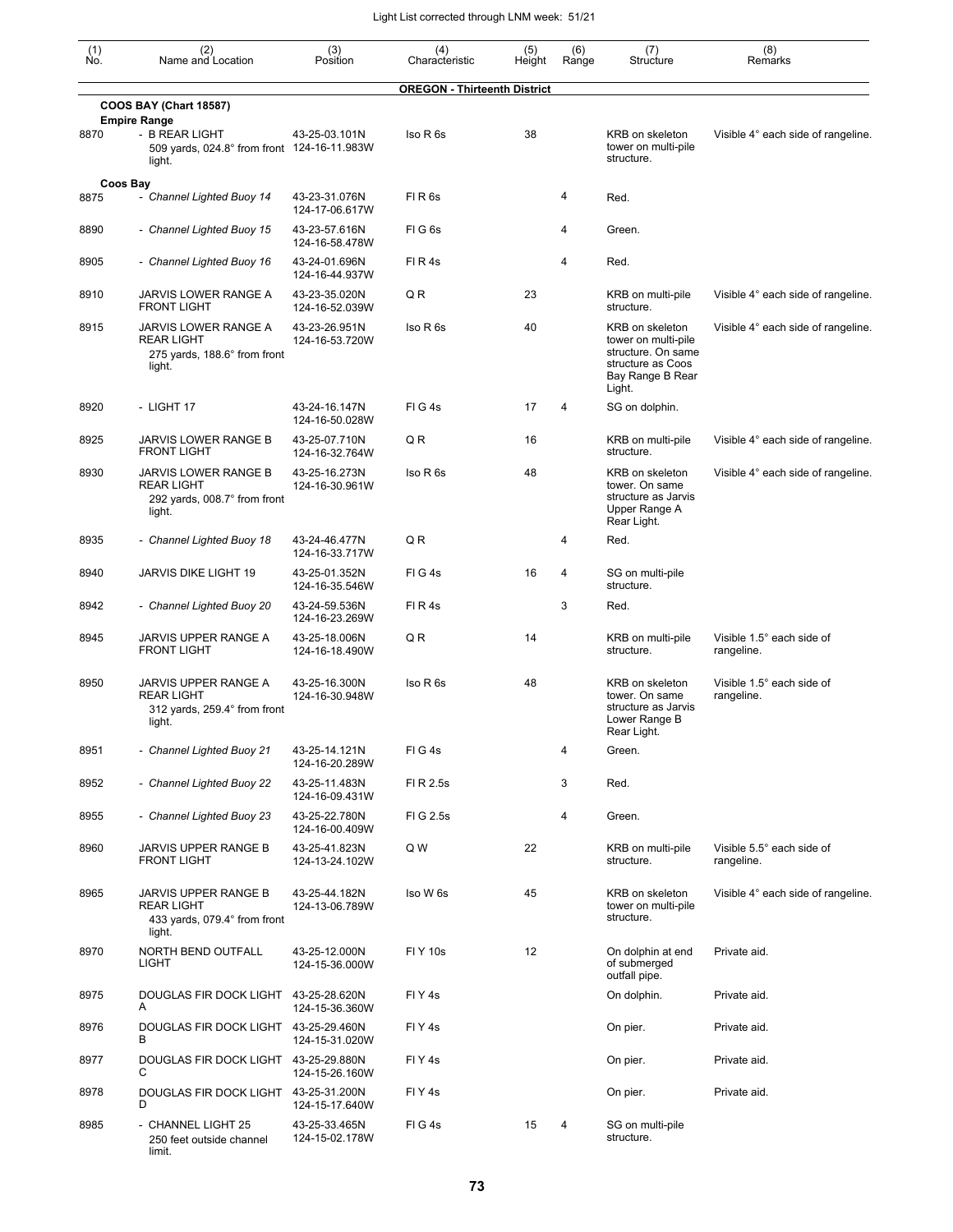| $\begin{smallmatrix} (1) \\ \mathsf{No} \end{smallmatrix}$ | (2)<br>Name and Location                                                                          | (3)<br>Position                 | (4)<br>Characteristic               | (5)<br>Height | (6)<br>Range   | (7)<br>Structure                                                                                                             | (8)<br>Remarks                                                       |
|------------------------------------------------------------|---------------------------------------------------------------------------------------------------|---------------------------------|-------------------------------------|---------------|----------------|------------------------------------------------------------------------------------------------------------------------------|----------------------------------------------------------------------|
|                                                            |                                                                                                   |                                 | <b>OREGON - Thirteenth District</b> |               |                |                                                                                                                              |                                                                      |
|                                                            | <b>COOS BAY (Chart 18587)</b>                                                                     |                                 |                                     |               |                |                                                                                                                              |                                                                      |
| 8990                                                       | Coos Bay<br>- Railroad Bridge<br>Coos Bay mile: 9.0                                               | 43-25-37.000N<br>124-14-09.000W |                                     |               |                | Swing bridge.                                                                                                                |                                                                      |
| 9000                                                       | - CHANNEL LIGHT 28<br>75 feet outside channel limit. 124-13-43.483W                               | 43-25-34.370N                   | FIR4s                               | 15            | 4              | TR on dolphin.                                                                                                               |                                                                      |
| 9005                                                       | - Channel Lighted Buoy 29                                                                         | 43-25-43.102N<br>124-13-38.575W | Q G                                 |               | 3              | Green.                                                                                                                       |                                                                      |
| 9009                                                       | <b>McCullough Highway</b><br>Bridge<br>Coos Bay mile: 9.5                                         | 43-25-35.000N<br>124-13-20.000W |                                     |               |                | Fixed bridge.                                                                                                                |                                                                      |
| 9010                                                       | NORTH BEND LOWER<br><b>RANGE FRONT LIGHT</b>                                                      | 43-25-29.826N<br>124-13-01.468W | Q G                                 | 15            |                | KRB on multi-pile<br>structure.                                                                                              | Visible all around; higher intensity<br>1.5° each side of rangeline. |
| 9015                                                       | NORTH BEND LOWER<br>RANGE REAR LIGHT<br>159 yards, 112.2° from front<br>light.                    | 43-25-28.045N<br>124-12-55.474W | Iso G 6s                            | 30            |                | KRB on skeleton<br>tower on multi-pile<br>structure. On same<br>structure as North<br><b>Bend Range Rear</b><br>Light.       | Visible all around.                                                  |
| 9020                                                       | <b>NORTH BEND RANGE</b><br><b>FRONT LIGHT</b>                                                     | 43-25-23.166N<br>124-12-56.554W | Q G                                 | 18            |                | KRB on multi-pile<br>structure.                                                                                              | Visible all around; higher intensity<br>1.5° each side of rangeline. |
| 9025                                                       | NORTH BEND RANGE REAR 43-25-28.045N<br><b>LIGHT</b><br>167 yards, 009.2° from front<br>light.     | 124-12-55.474W                  | Iso G 6s                            | 30            |                | KRB on skeleton<br>tower on multi-pile<br>structure. On same<br>structure as North<br><b>Bend Lower Range</b><br>Rear Light. | Visible all around.                                                  |
| 9030                                                       | - CHANNEL LIGHT 35                                                                                | 43-24-36.397N<br>124-13-02.293W | FIG 2.5s                            | 16            | $\overline{4}$ | SG on dolphin.                                                                                                               |                                                                      |
| 9035                                                       | - CHANNEL LIGHT 36                                                                                | 43-24-29.981N<br>124-13-12.947W | FIR4s                               | 16            | 4              | TR on multi-pile<br>structure.                                                                                               |                                                                      |
| 9040                                                       | NORTH BEND UPPER<br><b>RANGE FRONT LIGHT</b>                                                      | 43-23-32.943N<br>124-12-50.085W | Q G                                 | 20            |                | KRB on multi-pile<br>structure.                                                                                              | Visible 4° each side of rangeline.                                   |
| 9045                                                       | NORTH BEND UPPER<br><b>RANGE REAR LIGHT</b><br>236 yards, 163.7° from front<br>light.             | 43-23-26.230N<br>124-12-47.400W | Iso G 6s                            | 33            |                | KRB on skeleton<br>tower on multi-pile<br>structure.                                                                         | Visible 4° each side of rangeline.                                   |
| 9050                                                       | FERNDALE LOWER RANGE 43-24-03.247N<br><b>FRONT LIGHT</b>                                          | 124-12-51.559W                  | Q W                                 | 19            |                | KRB on multi-pile<br>structure.                                                                                              | Visible 14° each side of<br>rangeline.                               |
| 9055                                                       | FERNDALE LOWER RANGE 43-24-13.020N<br><b>REAR LIGHT</b><br>338 yards, 012.9° from front<br>light. | 124-12-48.479W                  | Iso W 6s                            | 33            |                | KRB on skeleton<br>tower on multi-pile<br>structure.                                                                         | Visible 14° each side of<br>rangeline.                               |
| 9060                                                       | - CHANNEL LIGHT 37                                                                                | 43-23-00.956N<br>124-13-02.285W | FIG 2.5s                            | 16            | 4              | SG on pile.                                                                                                                  |                                                                      |
| 9065                                                       | <b>FERNDALE UPPER RANGE</b><br><b>FRONT LIGHT</b>                                                 | 43-22-22.359N<br>124-12-25.896W | Q G                                 | 15            |                | KRB on multi-pile<br>structure.                                                                                              | Visible all around.                                                  |
| 9070                                                       | FERNDALE UPPER RANGE<br><b>REAR LIGHT</b><br>199 yards, 140.1° from front<br>light.               | 43-22-17.847N<br>124-12-20.720W | Iso G 6s                            | 26            |                | KRB on skeleton<br>tower.                                                                                                    | Visible 4° each side of rangeline.                                   |
| 9075                                                       | MARSHFIELD RANGE<br><b>FRONT LIGHT</b>                                                            | 43-22-34.766N<br>124-12-25.740W | Q G                                 | 15            |                | KRB on multi-pile<br>structure.                                                                                              | Visible all around.                                                  |
| 9080                                                       | MARSHFIELD RANGE REAR 43-22-41.430N<br><b>LIGHT</b><br>237 yards, 018.5° from front<br>light.     | 124-12-22.680W                  | Iso G 6s                            | 33            |                | KRB on skeleton<br>tower.                                                                                                    | Visible all around.                                                  |
| 9085                                                       | ISTHMUS SLOUGH LIGHT 43 43-21-51.237N                                                             | 124-12-31.393W                  | FIG4s                               | 15            | 4              | SG on dolphin.                                                                                                               |                                                                      |
| 9087                                                       | <b>Isthmus Slough Highway</b><br><b>Bridge</b><br>Isthmus Slough mile: 1.0                        | 43-21-23.000N<br>124-11-38.000W |                                     |               |                | Bascule bridge.                                                                                                              |                                                                      |
| 9089                                                       | <b>Coos City Highway Bridge</b><br>Isthmus Slough mile: 6.0                                       | 43-18-03.000N<br>124-12-30.000W |                                     |               |                | Bascule bridge.                                                                                                              |                                                                      |
|                                                            | <b>Coos River</b>                                                                                 |                                 |                                     |               |                |                                                                                                                              |                                                                      |
| 9090                                                       | MARSHFIELD CHANNEL<br>RANGE FRONT LIGHT                                                           | 43-22-27.909N<br>124-10-54.763W | Q R                                 | 20            |                | KRB on dolphin.                                                                                                              | Visible all around.                                                  |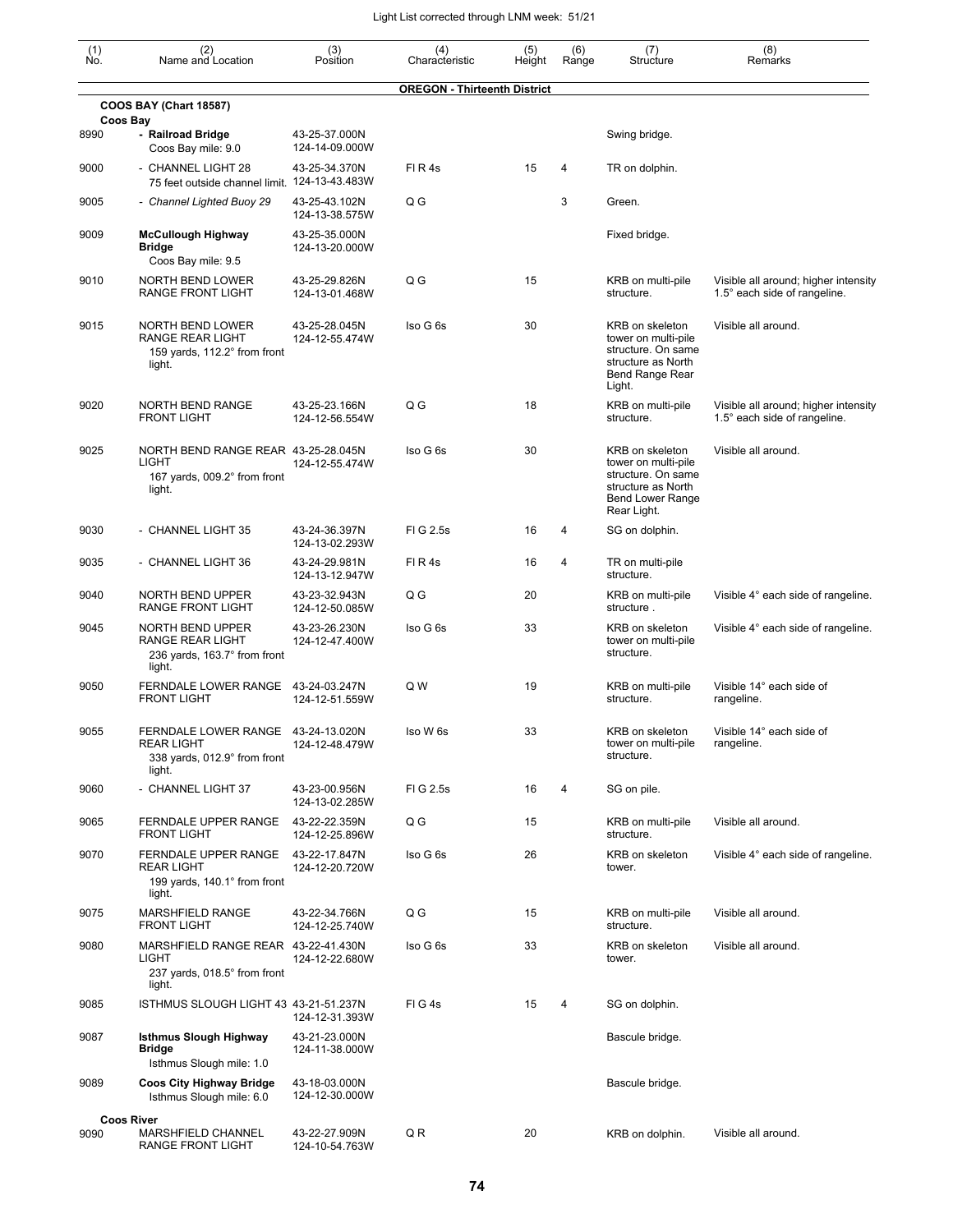| $\begin{smallmatrix} (1) \\ \mathsf{No} \end{smallmatrix}$ | (2)<br>Name and Location                                                           | (3)<br>Position                 | (4)<br>Characteristic               | (5)<br>Height | (6)<br>Range | (7)<br>Structure                   | (8)<br>Remarks                                                                                                                                                         |
|------------------------------------------------------------|------------------------------------------------------------------------------------|---------------------------------|-------------------------------------|---------------|--------------|------------------------------------|------------------------------------------------------------------------------------------------------------------------------------------------------------------------|
|                                                            |                                                                                    |                                 | <b>OREGON - Thirteenth District</b> |               |              |                                    |                                                                                                                                                                        |
|                                                            | <b>COOS BAY (Chart 18587)</b><br><b>Coos River</b>                                 |                                 |                                     |               |              |                                    |                                                                                                                                                                        |
| 9095                                                       | MARSHFIELD CHANNEL<br>RANGE REAR LIGHT<br>492 yards, 090.2° from front<br>light.   | 43-22-27.870N<br>124-10-34.735W | Iso W 6s                            | 29            |              | KRB on skeleton<br>tower.          | Visible all around.                                                                                                                                                    |
| 9101                                                       | - ENTRANCE LIGHT 1                                                                 | 43-22-30.607N<br>124-11-15.204W | FIG4s                               | 14            | 4            | SG on pile.                        |                                                                                                                                                                        |
| 9103                                                       | - Channel Buoy 1A                                                                  | 43-22-39.240N<br>124-10-46.650W |                                     |               |              | Green can.                         | Position may be shifted with<br>changing conditions.                                                                                                                   |
| 9105                                                       | - Channel Buoy 3                                                                   | 43-22-37.446N<br>124-10-42.270W |                                     |               |              | Green can.                         | Position may be shifted with<br>changing conditions.                                                                                                                   |
| 9120                                                       | - CHANNEL LIGHT 8                                                                  | 43-22-09.508N<br>124-10-39.862W | FIR4s                               | 14            | 4            | TR on dolphin.                     |                                                                                                                                                                        |
| 9125                                                       | <b>Chandler Highway Bridge</b><br>Coos River mile: 2.2                             | 43-21-58.000N<br>124-09-11.000W |                                     |               |              | Vertical lift bridge.              |                                                                                                                                                                        |
| 9130                                                       | <b>Anson Rogers Highway</b><br><b>Bridge</b><br>South Fork Coos River mile:<br>2.2 | 43-21-56.000N<br>124-04-57.000W |                                     |               |              | Fixed bridge.                      |                                                                                                                                                                        |
|                                                            | South Slough                                                                       |                                 |                                     |               |              |                                    |                                                                                                                                                                        |
| 9135                                                       | - LIGHT 1                                                                          | 43-21-18.097N<br>124-19-07.140W | FIG 2.5s                            | 17            | 4            | SG on multi-pile<br>structure.     |                                                                                                                                                                        |
| 9140                                                       | - Lighted Buoy 2                                                                   | 43-21-17.746N<br>124-19-11.580W | FI R 2.5s                           |               | 3            | Red.                               |                                                                                                                                                                        |
| 9145                                                       | - LIGHT 4<br>20 feet outside channel limit. 124-19-07.566W                         | 43-21-10.309N                   | FIR4s                               | 15            | 4            | TR on multi-pile<br>structure.     |                                                                                                                                                                        |
| 9150                                                       | - REGULATED NAVIGATION 43-20-51.391N<br>AREA WARNING SIGN                          | 124-19-16.176W                  | QY                                  | 12            |              | NW worded<br>ROUGH BAR on<br>pile. | Lights flashing when bar is<br>restricted to recreational and<br>uninspected passenger vessels.<br>Contact the nearest US Coast<br>Guard unit for further information. |
| 9155                                                       | - Lighted Buoy 6<br>50 feet outside channel limit. 124-19-09.004W                  | 43-21-02.807N                   | FIR6s                               |               | 4            | Red.                               | Position frequently shifted with<br>changing conditions.                                                                                                               |
| 9160                                                       | - Buoy 5                                                                           | 43-21-05.648N<br>124-19-04.432W |                                     |               |              | Green can.                         | Position frequently shifted with<br>changing conditions.                                                                                                               |
| 9165                                                       | - LIGHT 8<br>75 feet outside channel limit. 124-19-11.897W                         | 43-20-51.532N                   | FI R 2.5s                           | 16            | 4            | TR on pile.                        | Obscured from 055° to 160°.                                                                                                                                            |
| 9170                                                       | $-$ LIGHT 9<br>50 feet outside channel limit. 124-19-08.546W                       | 43-20-47.451N                   | FIG4s                               | 16            | 4            | SG on pile.                        |                                                                                                                                                                        |
| 9175                                                       | - Daybeacon 10<br>50 feet outside channel limit. 124-19-16.266W                    | 43-20-37.099N                   |                                     |               |              | TR on multi-pile<br>structure.     |                                                                                                                                                                        |
| 9180                                                       | - Highway Bridge<br>South Slough mile: 0.7                                         | 43-20-20.000N<br>124-19-16.000W |                                     |               |              | Bascule bridge.                    |                                                                                                                                                                        |
|                                                            | <b>North Slough</b>                                                                |                                 |                                     |               |              |                                    |                                                                                                                                                                        |
| 9185                                                       | - Channel Daybeacon 4                                                              | 43-26-06.000N<br>124-14-00.000W |                                     |               |              | TR on pile.                        | Private aid.                                                                                                                                                           |
|                                                            | <b>Haynes Inlet</b>                                                                |                                 |                                     |               |              |                                    |                                                                                                                                                                        |
| 9195                                                       | - Channel Daybeacon 1                                                              | 43-26-06.000N<br>124-13-42.000W |                                     |               |              | SG on pile.                        | Private aid.                                                                                                                                                           |
| 9200                                                       | - Channel Daybeacon 4                                                              | 43-26-36.000N<br>124-12-54.000W |                                     |               |              | TR on pile.                        | Private aid.                                                                                                                                                           |
| 9205                                                       | - Channel Daybeacon 5                                                              | 43-26-48.000N<br>124-12-42.000W |                                     |               |              | SG on pile.                        | Private aid.                                                                                                                                                           |
| 9210                                                       | - Channel Daybeacon 7                                                              | 43-26-54.000N<br>124-12-30.000W |                                     |               |              | SG on pile.                        | Private aid.                                                                                                                                                           |
| 9215                                                       | - Channel Daybeacon 8                                                              | 43-26-54.000N<br>124-12-00.000W |                                     |               |              | TR on pile.                        | Private aid.                                                                                                                                                           |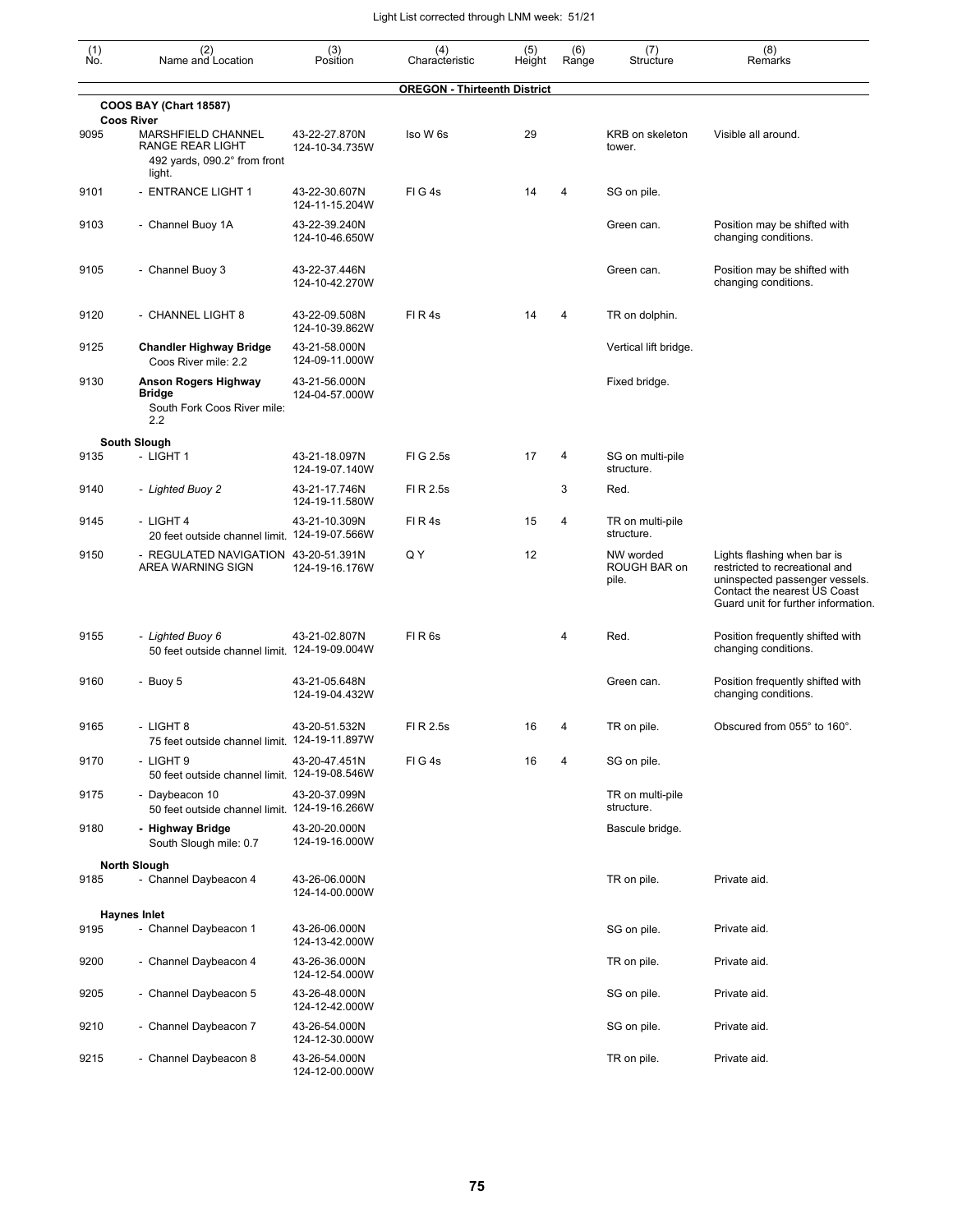| (1)         | (2)<br>Name and Location                                                        | (3)                             | (4)                                                                      | (5)    | (6)   | (7)                                                                                                                  | (8)                                                                                                                                                                    |
|-------------|---------------------------------------------------------------------------------|---------------------------------|--------------------------------------------------------------------------|--------|-------|----------------------------------------------------------------------------------------------------------------------|------------------------------------------------------------------------------------------------------------------------------------------------------------------------|
| No.         |                                                                                 | Position                        | Characteristic                                                           | Height | Range | Structure                                                                                                            | Remarks                                                                                                                                                                |
|             | <b>UMPQUA RIVER (Chart 18584)</b>                                               |                                 | <b>OREGON - Thirteenth District</b>                                      |        |       |                                                                                                                      |                                                                                                                                                                        |
| 9220<br>625 | <b>Umpqua River</b><br>- Approach Lighted Whistle<br>Buoy U                     | 43-39-58.232N<br>124-14-25.484W | $Mo(A)$ W                                                                |        | 4     | Red and white<br>stripes.                                                                                            | No topmark will be shown on this<br>aid as required by IALA<br>standards due to weather.                                                                               |
| 9230        | - Entrance Lighted Buoy 2                                                       | 43-39-58.381N<br>124-13-46.006W | FIR4s                                                                    |        | 4     | Red.                                                                                                                 |                                                                                                                                                                        |
| 9235        | - BAR RANGE FRONT<br><b>LIGHT</b>                                               | 43-40-05.349N<br>124-12-08.273W | QR                                                                       | 24     |       | KRB on skeleton<br>tower.                                                                                            | Visible 1.5° each side of<br>rangeline.                                                                                                                                |
| 9240        | - BAR RANGE REAR LIGHT<br>292 yards, 086.1° from front 124-11-56.371W<br>light. | 43-40-05.946N                   | Iso R 6s                                                                 | 47     |       | KRB on skeleton<br>tower.                                                                                            | Visible 1.5° each side of<br>rangeline.                                                                                                                                |
| 9245        | - SOUTH JETTY LIGHT 2A                                                          | 43-39-57.805N<br>124-13-07.080W | FI R 2.5s                                                                | 15     | 4     | Red pile structure.                                                                                                  | AIS: MMSI 993692063 (21). Due<br>to weather conditions, dayboards<br>are not displayed on this aid.                                                                    |
| 9247        | - South Jetty Sound Signal                                                      | 43-39-58.761N<br>124-13-09.820W |                                                                          |        |       |                                                                                                                      | HORN: 1 blast ev 15s (2s bl).<br>Maintained from May 20 to Oct<br>1.                                                                                                   |
| 9250        | - REGULATED NAVIGATION 43-40-10.597N<br>AREA WARNING SIGN                       | 124-11-55.896W                  | Q Y                                                                      | 16     |       | NW worded<br>ROUGH BAR. On<br>same structure as<br><b>Umpqua River</b><br>Light 6.                                   | Lights flashing when bar is<br>restricted to recreational and<br>uninspected passenger vessels.<br>Contact the nearest US Coast<br>Guard unit for further information. |
| 9255        | - LIGHT 6                                                                       | 43-40-10.597N<br>124-11-55.896W | FIR4s                                                                    | 32     | 5     | TR on single steel<br>pile. On same<br>structure as<br>Umpqua River<br>Regulated<br>Navigation Area<br>Warning Sign. |                                                                                                                                                                        |
| 9260<br>620 | - LIGHT                                                                         | 43-39-44.258N<br>124-11-54.719W | AI WR 15s<br>0.1s W fl 4.9sec.<br>0.1s W fl 4.9sec.<br>0.1s R fl 4.9sec. |        |       | White conical<br>concrete tower.                                                                                     | Lighted throughout 24 hours.<br>Private aid.                                                                                                                           |
| 9265        | - CHANNEL RANGE FRONT 43-41-20.534N<br><b>LIGHT</b>                             | 124-11-08.187W                  | Q W                                                                      | 24     |       | KRB on multi-pile<br>structure.                                                                                      | Visible 10° each side of<br>rangeline.                                                                                                                                 |
| 9270        | - CHANNEL RANGE REAR<br>LIGHT<br>394 yards, 026.7° from front<br>light.         | 43-41-30.959N<br>124-11-00.965W | Iso W 6s                                                                 | 39     |       | KRB on skeleton<br>tower.                                                                                            | Visible 10° each side of<br>rangeline.                                                                                                                                 |
| 9275        | - LIGHT 6A                                                                      | 43-40-29.100N<br>124-11-38.208W | FIR6s                                                                    | 16     | 4     | TR on pile.                                                                                                          |                                                                                                                                                                        |
| 9280        | - LIGHT 8                                                                       | 43-40-57.222N<br>124-11-12.545W | FI R 2.5s                                                                | 22     | 4     | TR on pile<br>structure.                                                                                             |                                                                                                                                                                        |
| 9285        | Winchester Bay Harbor<br>Entrance Daybeacon 1                                   | 43-41-00.520N<br>124-11-08.023W |                                                                          |        |       | SG on pile.                                                                                                          |                                                                                                                                                                        |
| 9287        | Winchester Bay West Basin<br>Regulatory Lighted Buoy A                          | 43-40-58.260N<br>124-11-03.000W | FIW4s                                                                    |        |       | White and orange.                                                                                                    | Maintained from Jun. 1 to Sep<br>30.<br>Private aid.                                                                                                                   |
| 9289        | Winchester Bay West Basin<br>Regulatory Lighted Buoy B                          | 43-40-55.680N<br>124-10-57.960W | FIW4s                                                                    |        |       | White and orange.                                                                                                    | Maintained from Jun. 1 to Sep<br>30.<br>Private aid.                                                                                                                   |
| 9290        | <b>SALMON HARBOR</b><br><b>ENTRANCE LIGHT 1</b>                                 | 43-41-09.043N<br>124-10-49.938W | FIG4s                                                                    | 15     | 4     | SG on multi-pile<br>structure.                                                                                       |                                                                                                                                                                        |
| 9295        | <b>SALMON HARBOR</b><br><b>ENTRANCE LIGHT 2</b>                                 | 43-41-07.585N<br>124-10-54.528W | FIR4s                                                                    | 15     | 4     | TR on multi-pile<br>structure.                                                                                       |                                                                                                                                                                        |
| 9297        | Winchester Bay East Basin<br>Regulatory Lighted Buoy A                          | 43-41-01.740N<br>124-10-46.380W | FIW4s                                                                    |        |       | White and orange.                                                                                                    | Maintained from Jun. 1 to Sep<br>30.<br>Private aid.                                                                                                                   |
| 9299        | Winchester Bay East Basin<br>Regulatory Lighted Buoy B                          | 43-41-00.960N<br>124-10-46.380W | FIW4s                                                                    |        |       | White and orange.                                                                                                    | Maintained from Jun. 1 to Sep<br>30.<br>Private aid.                                                                                                                   |
| 9300        | - LIGHT 12                                                                      | 43-42-58.523N<br>124-09-11.430W | FIR4s                                                                    | 22     | 4     | TR on multi-pile<br>structure.                                                                                       |                                                                                                                                                                        |
| 9305        | <b>BARRETTS RANGE FRONT</b><br><b>LIGHT</b>                                     | 43-43-52.011N<br>124-09-58.857W | Q W                                                                      | 19     |       | KRB on multi-pile<br>structure.                                                                                      | Visible all around.                                                                                                                                                    |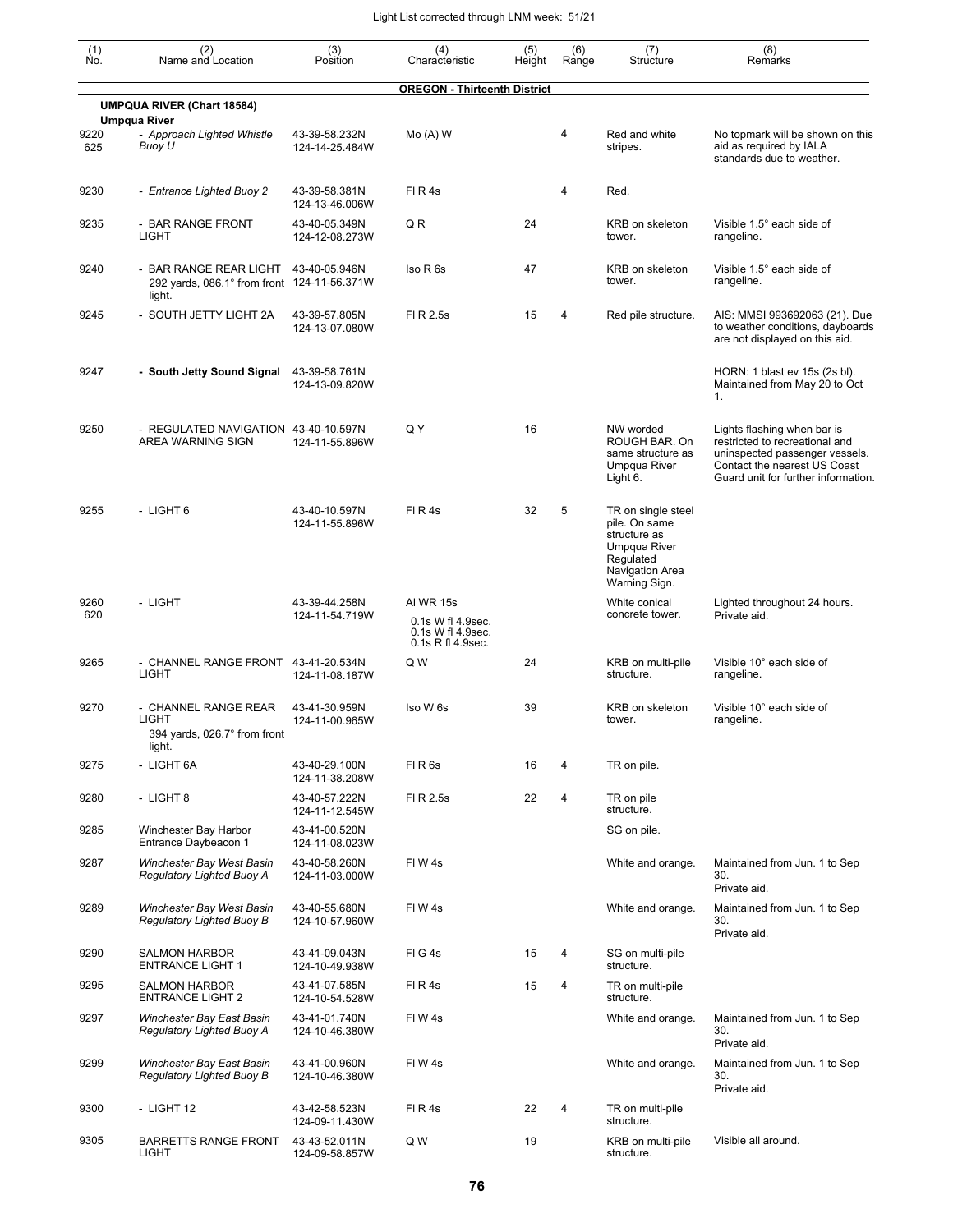| $\begin{smallmatrix} (1) \\ \mathsf{No} \end{smallmatrix}$ | (2)<br>Name and Location                                                               | (3)<br>Position                 | (4)<br>Characteristic               | (5)<br>Height | (6)<br>Range | (7)<br>Structure                                                                              | (8)<br>Remarks                                                                                 |
|------------------------------------------------------------|----------------------------------------------------------------------------------------|---------------------------------|-------------------------------------|---------------|--------------|-----------------------------------------------------------------------------------------------|------------------------------------------------------------------------------------------------|
|                                                            |                                                                                        |                                 | <b>OREGON - Thirteenth District</b> |               |              |                                                                                               |                                                                                                |
|                                                            | <b>UMPQUA RIVER (Chart 18584)</b><br><b>Umpqua River</b>                               |                                 |                                     |               |              |                                                                                               |                                                                                                |
| 9310                                                       | <b>BARRETTS RANGE REAR</b><br>LIGHT<br>264 yards, 331.2° from front                    | 43-43-58.880N<br>124-10-04.062W | Iso W 6s                            | 40            |              | <b>KRB</b> on skeleton<br>tower.                                                              | Visible 1.5° each side of<br>rangeline.                                                        |
| 9315                                                       | light.<br>- LIGHT 15                                                                   | 43-43-26.155N<br>124-09-46.922W | FIG4s                               | 15            | 4            | SG on pile.                                                                                   |                                                                                                |
| 9320                                                       | - DIKE LIGHT 17                                                                        | 43-44-03.585N<br>124-09-52.929W | FIG 2.5s                            | 16            | 4            | SG on pile.                                                                                   |                                                                                                |
| 9321                                                       | - LIGHT 19                                                                             | 43-44-43.595N<br>124-09-07.645W | FIG <sub>6s</sub>                   | 15            | 4            | SG on pile.                                                                                   |                                                                                                |
| 9325                                                       | - LIGHT 20                                                                             | 43-44-52.896N<br>124-08-21.378W | FIR <sub>6s</sub>                   | 15            | 4            | TR on pile.                                                                                   |                                                                                                |
| 9335                                                       | - LIGHT 21                                                                             | 43-44-55.137N<br>124-07-54.194W | FI G 2.5s                           | 16            | 4            | SG on multi-pile<br>structure.                                                                |                                                                                                |
| 9340                                                       | - CHANNEL LIGHT 22                                                                     | 43-44-48.433N<br>124-07-58.879W | FIR <sub>6s</sub>                   | 16            | 4            | TR on pile.                                                                                   | Ra ref.                                                                                        |
| 9345                                                       | - DIKE LIGHT 23                                                                        | 43-44-32.029N<br>124-07-46.578W | FIG4s                               | 17            | 4            | SG on pile<br>structure.                                                                      |                                                                                                |
| 9346                                                       | LEEDS ISLAND RANGE<br><b>FRONT LIGHT</b>                                               | 43-43-20.459N<br>124-07-36.991W | Q W                                 | 21            |              | KRB on skeleton<br>tower.                                                                     | Visible 5.5° each side of<br>rangeline.                                                        |
| 9347                                                       | LEEDS ISLAND RANGE<br><b>REAR LIGHT</b><br>400 yards, 172.6° from front<br>light.      | 43-43-08.697N<br>124-07-34.878W | Iso W 6s                            | 35            |              | KRB on skeleton<br>tower.                                                                     | Visible 5.5° each side of<br>rangeline.                                                        |
| 9350                                                       | - DIKE LIGHT 24                                                                        | 43-44-06.626N<br>124-07-51.451W | FI R 2.5s                           | 16            | 4            | TR on multi-pile<br>structure.                                                                |                                                                                                |
| 9360                                                       | - LIGHT 26                                                                             | 43-43-22.359N<br>124-07-35.808W | FIR4s                               | 15            | 4            | TR on multi-pile<br>structure.                                                                |                                                                                                |
| 9365                                                       | - Channel Daybeacon 28                                                                 | 43-43-02.810N<br>124-07-07.815W |                                     |               |              | TR on pile.                                                                                   |                                                                                                |
| 9367                                                       | <b>Reedsport Highway 101</b><br><b>Bridge</b><br>Umpqua River mile: 11.1               | 43-42-35.000N<br>124-06-04.000W |                                     |               |              | Swing bridge.                                                                                 |                                                                                                |
| 9369                                                       | <b>Central Oregon and Pacific</b><br><b>Railroad Bridge</b><br>Umpqua River mile: 11.5 | 43-42-26.000N<br>124-05-45.000W |                                     |               |              | Swing bridge.                                                                                 |                                                                                                |
| 9370                                                       | Scholfield Creek Channel<br>Daybeacon 2                                                | 43-42-36.459N<br>124-06-23.608W |                                     |               |              | TR on dolphin.                                                                                | Ra ref.                                                                                        |
| 9375                                                       | Scholfield Creek Channel<br>Daybeacon 3                                                | 43-42-35.667N<br>124-06-22.401W |                                     |               |              | SG on dolphin.                                                                                |                                                                                                |
| 9380                                                       | <b>GARDINER PAPER MILL</b><br><b>DOCK LIGHT</b>                                        | 43-44-28.000N<br>124-07-15.000W | FY.                                 | 13            |              | On dock.                                                                                      | Private aid.                                                                                   |
| 9395                                                       | SMITH RIVER LIGHT 2                                                                    | 43-42-22.615N<br>124-05-12.912W | FIR4s                               | 16            | 4            | TR on skeleton<br>tower.                                                                      |                                                                                                |
|                                                            | SIUSLAW RIVER (Chart 18583)                                                            |                                 |                                     |               |              |                                                                                               |                                                                                                |
| 9435<br>630                                                | <b>Siuslaw River</b><br>- Approach Lighted Whistle<br>Buoy S                           | 44-01-08.244N<br>124-09-40.071W | $Mo(A)$ W                           |               | 4            | Red and white<br>stripes.                                                                     | No topmark will be shown on this<br>aid as required by IALA<br>standards due to weather.       |
| 9440                                                       | - ENTRANCE RANGE<br><b>FRONT LIGHT</b>                                                 | 44-01-01.454N<br>124-07-49.630W | QR                                  | 35            |              | KRB on skeleton<br>tower. On same<br>structure as<br>Siuslaw River Inner<br>Range Rear Light. | Visible 4.5° each side of<br>rangeline.                                                        |
| 9445                                                       | - ENTRANCE RANGE REAR 44-01-00.793N<br>LIGHT<br>296 yards, 094.3° from front<br>light. | 124-07-37.499W                  | Iso R 6s                            | 61            |              | KRB on skeleton<br>tower.                                                                     | Visible 4° each side of rangeline.                                                             |
| 9451                                                       | - NORTH JETTY LIGHT 3                                                                  | 44-01-08.839N<br>124-08-46.512W | FIG 2.5s                            | 15            | 4            | Green pile<br>structure.                                                                      | Due to weather conditions, the<br>dayboards have been<br>permanently removed from this<br>aid. |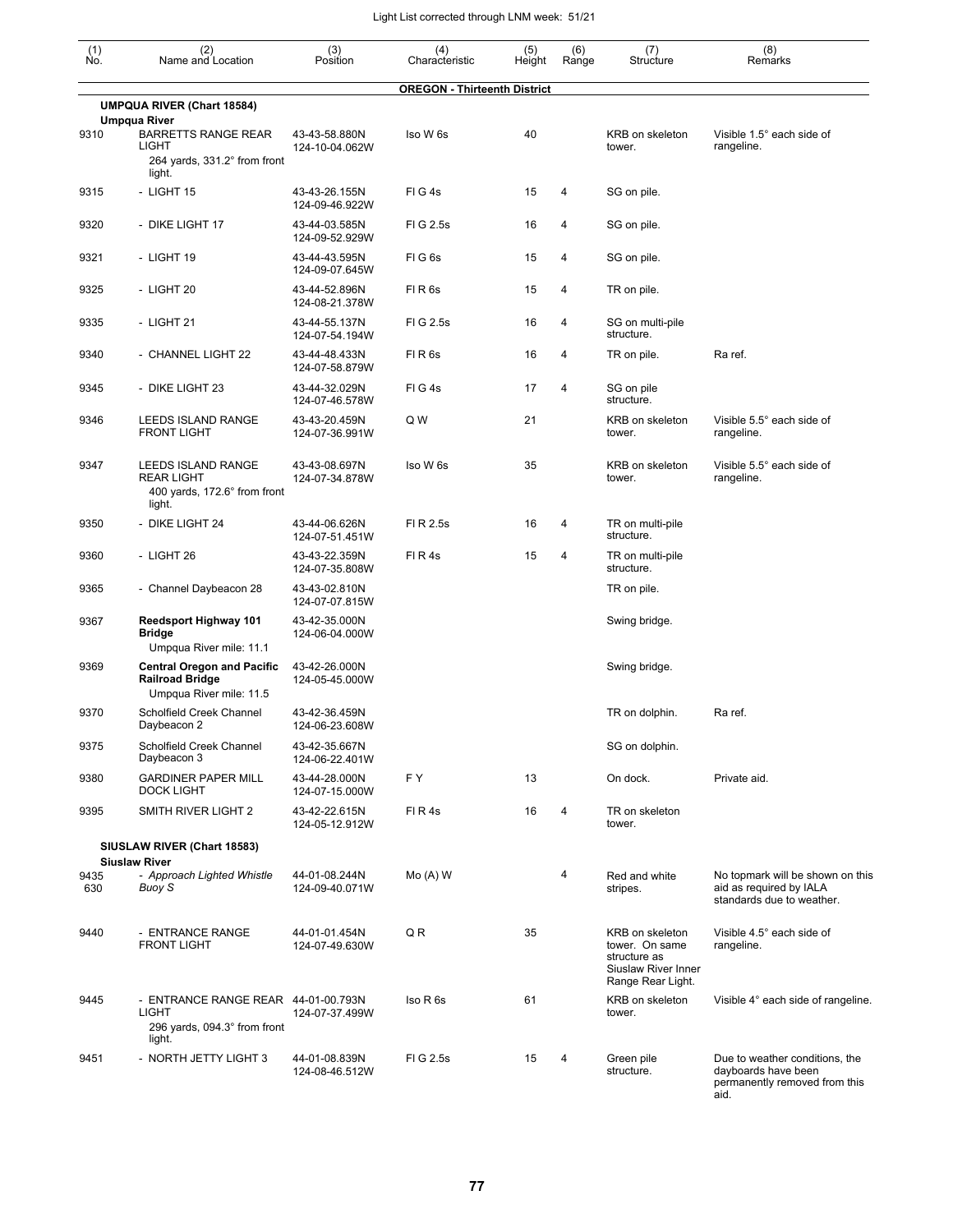| (1)<br>No. | (2)<br>Name and Location                                                    | (3)<br>Position                 | (4)<br>Characteristic               | (5)<br>Height | (6)<br>Range   | (7)<br>Structure                                                                                                   | (8)<br>Remarks                                                                                                                                                         |
|------------|-----------------------------------------------------------------------------|---------------------------------|-------------------------------------|---------------|----------------|--------------------------------------------------------------------------------------------------------------------|------------------------------------------------------------------------------------------------------------------------------------------------------------------------|
|            |                                                                             |                                 | <b>OREGON - Thirteenth District</b> |               |                |                                                                                                                    |                                                                                                                                                                        |
|            | SIUSLAW RIVER (Chart 18583)<br><b>Siuslaw River</b>                         |                                 |                                     |               |                |                                                                                                                    |                                                                                                                                                                        |
| 9452       | - North Jetty Sound Signal                                                  | 44-01-08.713N<br>124-08-46.260W |                                     |               |                |                                                                                                                    | Maintained from May 20 to Oct.<br>1.<br>HORN: 1 blast ev 30s (3s bl).                                                                                                  |
| 9453       | - Channel Buoy 4                                                            | 44-00-59.068N<br>124-08-02.329W |                                     |               |                | Red nun.                                                                                                           |                                                                                                                                                                        |
| 9455       | - REGULATED NAVIGATION 44-01-06.871N<br>AREA WARNING SIGN                   | 124-08-10.578W                  | Q Y                                 | 37            |                | NW worded<br>ROUGH BAR.                                                                                            | Lights flashing when bar is<br>restricted to recreational and<br>uninspected passenger vessels.<br>Contact the nearest US Coast<br>Guard unit for further information. |
| 9465       | - LIGHT 5                                                                   | 44-01-00.950N<br>124-07-57.914W | FIG4s                               | 15            | 4              | SG on concrete<br>platform.                                                                                        |                                                                                                                                                                        |
| 9470       | - INNER RANGE FRONT<br><b>LIGHT</b>                                         | 44-00-58.691N<br>124-07-49.681W | FIW 2.5s                            | 21            |                | KRB on skeleton<br>tower.                                                                                          | Visible all around; high intensity<br>1.5° each side of rangeline.                                                                                                     |
| 9475       | - INNER RANGE REAR<br><b>LIGHT</b><br>92 yards, 001.4° from front<br>light. | 44-01-01.417N<br>124-07-49.590W | Iso W 6s                            | 34            |                | KRB on skeleton<br>tower. On same<br>structure as<br><b>Siuslaw River</b><br><b>Entrance Range</b><br>Front Light. | Visible 10° each side of<br>rangeline.                                                                                                                                 |
| 9480       | - Channel Buoy 6                                                            | 44-00-53.813N<br>124-07-54.327W |                                     |               |                | Red nun.                                                                                                           |                                                                                                                                                                        |
| 9485       | - Channel Buoy 7                                                            | 44-00-53.356N<br>124-07-50.023W |                                     |               |                | Green can.                                                                                                         |                                                                                                                                                                        |
| 9490       | - LIGHT 8                                                                   | 44-00-29.791N<br>124-07-51.306W | FIR4s                               | 16            | $\overline{4}$ | TR on pile.                                                                                                        |                                                                                                                                                                        |
| 9495       | - CHANNEL LIGHT 9<br>100 feet outside channel<br>limit.                     | 44-00-27.919N<br>124-07-45.378W | FIG4s                               | 15            | 4              | SG on pile.                                                                                                        | Ra ref.                                                                                                                                                                |
| 9501       | - Channel Buoy 11                                                           | 44-00-16.903N<br>124-07-37.308W |                                     |               |                | Green can.                                                                                                         |                                                                                                                                                                        |
| 9505       | - CHANNEL LIGHT 12                                                          | 44-00-06.551N<br>124-07-28.492W | FI R 2.5s                           | 15            | 4              | TR on pile.                                                                                                        |                                                                                                                                                                        |
| 9510       | - CHANNEL LIGHT 13                                                          | 44-00-10.079N<br>124-07-25.444W | FIG 2.5s                            | 20            | 5              | SG on multi-pile<br>structure.                                                                                     | Visible all around; higher intensity<br>upstream.                                                                                                                      |
| 9520       | - CHANNEL LIGHT 14                                                          | 43-59-19.397N<br>124-07-17.061W | FIR4s                               | 19            | 4              | TR on pile.                                                                                                        |                                                                                                                                                                        |
| 9535       | - Dike Daybeacon 16<br>100 feet outside channel<br>limit.                   | 43-58-58.484N<br>124-07-34.989W |                                     |               |                | TR on pile.                                                                                                        |                                                                                                                                                                        |
| 9536       | - LIGHT 18                                                                  | 43-58-49.387N<br>124-07-37.584W | FIR4s                               | 15            | 4              | TR on pile.                                                                                                        |                                                                                                                                                                        |
| 9540       | - Dike Daybeacon 20<br>40 feet outside channel limit. 124-07-37.608W        | 43-58-39.415N                   |                                     |               |                | TR on pile.                                                                                                        |                                                                                                                                                                        |
| 9545       | - Dike Daybeacon 22                                                         | 43-58-21.484N<br>124-07-29.733W |                                     |               |                | TR on pile.                                                                                                        |                                                                                                                                                                        |
| 9550       | - CHANNEL LIGHT 23                                                          | 43-58-14.658N<br>124-07-14.960W | FIG4s                               | 18            | $\overline{4}$ | SG on pile.                                                                                                        |                                                                                                                                                                        |
| 9555       | - Channel Daybeacon 25<br>50 feet outside channel limit. 124-07-01.887W     | 43-58-05.513N                   |                                     |               |                | SG on pile.                                                                                                        |                                                                                                                                                                        |
| 9558       | Florence Highway 101<br>Bridge<br>Siuslaw River mile: 4.5                   | 43-57-52.000N<br>124-06-31.000W |                                     |               |                | Bascule bridge.                                                                                                    |                                                                                                                                                                        |
| 9560       | - Channel Daybeacon 26<br>100 feet outside channel<br>limit.                | 43-57-53.448N<br>124-06-16.486W |                                     |               |                | TR on pile.                                                                                                        | Ra ref.                                                                                                                                                                |
| 9565       | - Channel Daybeacon 28<br>50 feet outside channel limit. 124-06-04.310W     | 43-57-59.659N                   |                                     |               |                | TR on pile.                                                                                                        |                                                                                                                                                                        |
| 9567       | RESTROOM FLOAT PILING<br>LIGHT A                                            | 43-57-59.292N<br>124-05-47.508W | FIY <sub>6s</sub>                   |               |                | NY on single steel<br>pile.                                                                                        | Private aid.                                                                                                                                                           |
| 9568       | <b>RESTROOM FLOAT PILING</b><br>LIGHT B                                     | 43-57-59.290N<br>124-05-47.150W | FIY <sub>6s</sub>                   |               |                | NY on single steel<br>pile.                                                                                        | Private aid.                                                                                                                                                           |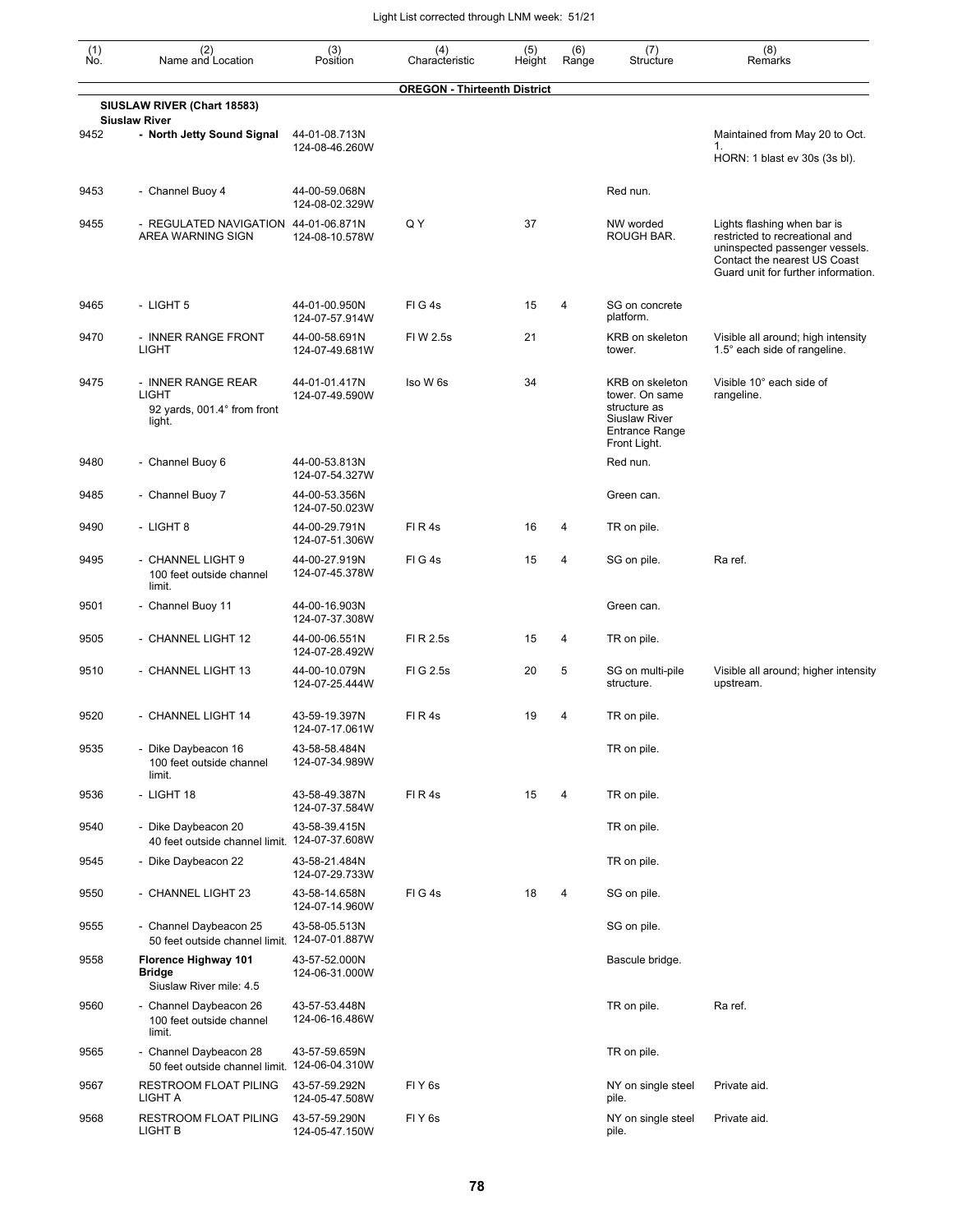| (1)<br>Ño.  | (2)<br>Name and Location                                                                    | (3)<br>Position                 | (4)<br>Characteristic               | (5)<br>Height | (6)<br>Range   | (7)<br>Structure                                                                                               | (8)<br>Remarks                                                                                                                                                             |
|-------------|---------------------------------------------------------------------------------------------|---------------------------------|-------------------------------------|---------------|----------------|----------------------------------------------------------------------------------------------------------------|----------------------------------------------------------------------------------------------------------------------------------------------------------------------------|
|             |                                                                                             |                                 | <b>OREGON - Thirteenth District</b> |               |                |                                                                                                                |                                                                                                                                                                            |
|             | SIUSLAW RIVER (Chart 18583)<br><b>Siuslaw River</b>                                         |                                 |                                     |               |                |                                                                                                                |                                                                                                                                                                            |
| 9570        | - Channel Daybeacon 29                                                                      | 43-58-07.314N<br>124-04-54.254W |                                     |               |                | SG on pile.                                                                                                    |                                                                                                                                                                            |
| 9573        | <b>Cushman Railroad Bridge</b><br>Siuslaw River mile: 8.0                                   | 43-59-01.000N<br>124-02-43.000W |                                     |               |                | Swing bridge.                                                                                                  |                                                                                                                                                                            |
|             | APPROACHES TO YAQUINA AND DEPOE BAY (Chart 18561)                                           |                                 |                                     |               |                |                                                                                                                |                                                                                                                                                                            |
| 9574        | Alsea Bay<br>- Highway 101 Bridge<br>Alsea Bay mile: 2.0                                    | 44-26-01.000N<br>124-04-20.000W |                                     |               |                | Fixed bridge.                                                                                                  |                                                                                                                                                                            |
|             | Yaquina Bay                                                                                 |                                 |                                     |               |                |                                                                                                                |                                                                                                                                                                            |
| 9575<br>645 | - Approach Lighted Whistle<br>Buoy Y                                                        | 44-35-52.542N<br>124-06-45.046W | $Mo(A)$ W                           |               | 5              | Red and white<br>stripes.                                                                                      | AIS: MMSI 993696002 (21). No<br>topmark will be shown on this aid<br>as required by IALA standards<br>due to weather.                                                      |
| 9580        | - ENTRANCE RANGE<br><b>FRONT LIGHT</b>                                                      | 44-37-08.031N<br>124-03-34.113W | Q R                                 | 25            |                | KRB on multi-pile<br>structure. On same<br>structure as<br>Yaquina Bay<br>Channel Light 8.                     | Visible 1.5° each side of<br>rangeline.                                                                                                                                    |
| 9585        | - ENTRANCE RANGE REAR 44-37-13.579N<br><b>LIGHT</b><br>386 yards, 061° from front<br>light. | 124-03-20.099W                  | Iso R 6s                            | 52            |                | KRB on skeleton<br>tower on multi-pile<br>structure.                                                           | Visible 1.5° each side of<br>rangeline.                                                                                                                                    |
| 9590        | - Entrance Lighted Gong Buoy 44-36-13.112N<br>1                                             | 124-06-03.622W                  | FIG 2.5s                            |               | 4              | Green.                                                                                                         | AIS: MMSI 993696003 (21).                                                                                                                                                  |
| 9595        | - Entrance V-AIS 2                                                                          | 44-36-07.665N<br>124-06-01.030W |                                     |               |                |                                                                                                                | Virtual AIS: MMSI 993696004<br>(21).                                                                                                                                       |
| 9600        | - Entrance Lighted Buoy 3                                                                   | 44-36-27.053N<br>124-05-25.642W | FIG4s                               |               | 4              | Green.                                                                                                         | AIS: MMSI 993696005 (21),<br>maintained all year.<br>Buoy maintained from May 1 to<br>Oct. 1.                                                                              |
| 9605        | - SOUTH JETTY LIGHT 4                                                                       | 44-36-33.895N<br>124-04-45.739W | FI R 2.5s                           | 17            | 4              | Red pile structure<br>on jetty.                                                                                | AIS: MMSI 993696006 (21). Due<br>to heavy weather conditions, the<br>dayboards have been<br>permanently removed from this<br>aid.                                          |
| 9607        | - South Jetty Sound Signal                                                                  | 44-36-35.527N<br>124-04-42.283W |                                     |               |                |                                                                                                                | HORN 1 blast ev 15s (2s bl).<br>Operates continuously<br>Maintained from May 20 to Oct.<br>1.                                                                              |
| 9608        | - North Jetty V-AIS 5                                                                       | 44-36-43.573N<br>124-04-50.120W |                                     |               |                |                                                                                                                | Virtual AIS: MMSI 993696007<br>$(21)$ .                                                                                                                                    |
| 9610        | - Channel Lighted Buoy 7                                                                    | 44-37-03.985N<br>124-03-51.245W | FIG 2.5s                            |               | $\overline{4}$ | Green.                                                                                                         |                                                                                                                                                                            |
| 9613        | OLD YAQUINA BAY<br><b>LIGHTHOUSE</b>                                                        | 44-37-26.983N<br>124-03-46.866W | F W                                 | 165           |                | On white tower.                                                                                                | Private aid.                                                                                                                                                               |
| 9615        | - CHANNEL LIGHT 8                                                                           | 44-37-07.881N<br>124-03-34.157W | FIR4s                               | 25            | 4              | TR on multi-pile<br>structure. On same<br>structure as<br>Yaguina Bay<br><b>Entrance Range</b><br>Front Light. |                                                                                                                                                                            |
| 9620        | - INNER RANGE FRONT<br>LIGHT                                                                | 44-37-44.249N<br>124-02-59.011W | Q R                                 | 17            |                | KRB on multi-pile<br>structure.                                                                                | Visible 4° each side of rangeline.                                                                                                                                         |
| 9625        | - INNER RANGE REAR<br>LIGHT<br>136 yards, 040.8° from front<br>light.                       | 44-37-47.290N<br>124-02-55.332W | Iso R 6s                            | 30            |                | KRB on skeleton<br>tower on multi-pile<br>structure.                                                           | Visible 10° each side of<br>rangeline.                                                                                                                                     |
| 9627        | - Highway 101 Bridge<br>Yaquina Bay mile: 0.7                                               | 44-37-22.000N<br>124-03-26.000W |                                     |               |                | Fixed bridge.                                                                                                  |                                                                                                                                                                            |
| 9630        | - ENTRANCE REGULATED<br><b>NAVIGATION AREA</b><br><b>WARNING SIGN</b>                       | 44-37-29.071N<br>124-03-26.629W | Q Y                                 | 22            |                | NW worded<br>ROUGH BAR on<br>skeleton tower.                                                                   | Lights (4) flashing when bar is<br>restricted to recreational and<br>uninspected passenger vessels.<br>Contact the nearest US Coast<br>Guard unit for further information. |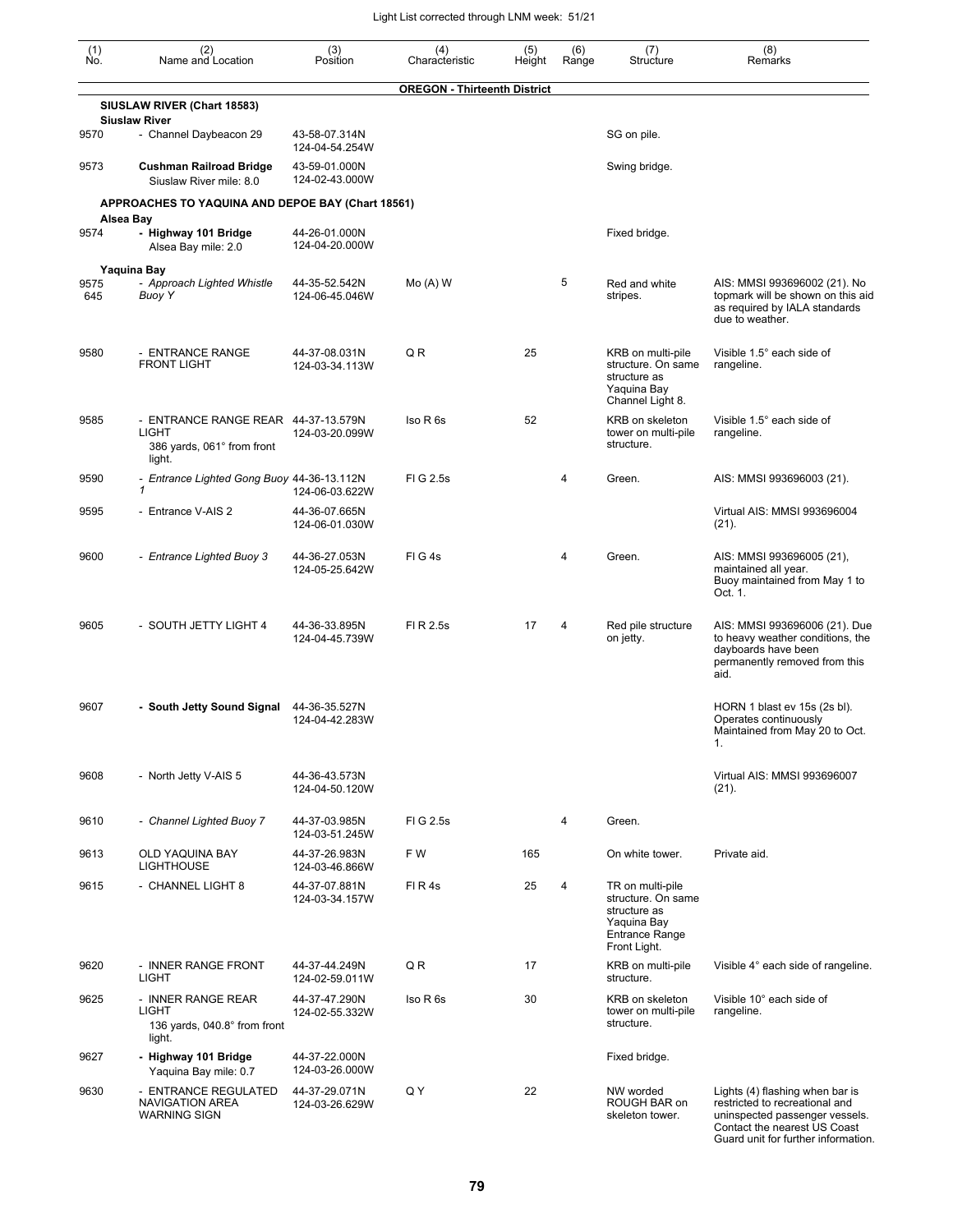| $\begin{smallmatrix} (1) \\ \mathsf{No} \end{smallmatrix}$ | (2)<br>Name and Location                                    | (3)<br>Position                 | (4)<br>Characteristic               | (5)<br>Height | (6)<br>Range | (7)<br>Structure                                                 | (8)<br>Remarks |
|------------------------------------------------------------|-------------------------------------------------------------|---------------------------------|-------------------------------------|---------------|--------------|------------------------------------------------------------------|----------------|
|                                                            | APPROACHES TO YAQUINA AND DEPOE BAY (Chart 18561)           |                                 | <b>OREGON - Thirteenth District</b> |               |              |                                                                  |                |
|                                                            | Yaquina Bay                                                 |                                 |                                     |               |              |                                                                  |                |
| 9635                                                       | SOUTHBEACH MARINA<br>LIGHT <sub>2</sub>                     | 44-37-25.939N<br>124-03-14.791W | FIR4s                               | 14            | 4            | TR on pile.                                                      |                |
| 9640                                                       | Southbeach Marina<br>Daybeacon 3                            | 44-37-27.175N<br>124-03-12.194W |                                     |               |              | SG on pole on<br>jetty.                                          |                |
| 9644                                                       | - Channel Lighted Buoy 9                                    | 44-37-34.962N<br>124-03-14.984W | FIG 2.5s                            |               | 4            | Green.                                                           |                |
| 9646                                                       | NOAA PIER LIGHT A                                           | 44-37-32.448N<br>124-03-05.254W | FIY <sub>4s</sub>                   |               |              | Yellow.                                                          | Private aid.   |
| 9647                                                       | NOAA PIER LIGHT B                                           | 44-37-34.288N<br>124-02-58.575W | FIY <sub>4s</sub>                   |               |              | Yellow.                                                          | Private aid.   |
| 9648                                                       | NOAA PIER LIGHT C                                           | 44-37-34.877N<br>124-02-55.078W | FIY <sub>4s</sub>                   |               |              | Yellow.                                                          | Private aid.   |
| 9649                                                       | NOAA PIER LIGHT D                                           | 44-37-34.470N<br>124-02-47.888W | FIY <sub>4s</sub>                   |               |              | Yellow.                                                          | Private aid.   |
| 9650                                                       | - Channel Lighted Buoy 11                                   | 44-37-40.365N<br>124-02-56.343W | FIG4s                               |               | 4            | Green.                                                           |                |
| 9652                                                       | <b>OSU DOCK LIGHT</b>                                       | 44-37-30.600N<br>124-02-37.200W | F Y                                 |               |              | On steel pile.                                                   | Private aid.   |
| 9657                                                       | Boat Basin Warning Marker                                   | 44-37-48.000N<br>124-03-06.000W |                                     |               |              | NW on pile worded<br><b>DANGER</b><br><b>SUBMERGED</b><br>JETTY. | Private aid.   |
| 9660                                                       | - BOAT BASIN WEST LIGHT 44-37-48.073N                       | 124-03-03.901W                  | FIY <sub>4s</sub>                   | 15            | 5            | NY on pile.                                                      |                |
| 9665                                                       | - BOAT BASIN EAST LIGHT                                     | 44-37-42.360N<br>124-02-27.747W | FIY <sub>6s</sub>                   | 15            | 5            | NY on pile.                                                      |                |
| 9670                                                       | - LIGHT 12<br>75 feet outside channel limit. 124-02-23.857W | 44-37-25.603N                   | FI R 2.5s                           | 15            | 4            | TR on multi-pile<br>structure.                                   |                |
| 9671                                                       | - Channel Daybeacon 12A                                     | 44-37-17.251N<br>124-02-04.039W |                                     |               |              | TR on multi-pile<br>structure.                                   |                |
| 9675                                                       | - LIGHT 14                                                  | 44-36-53.903N<br>124-01-17.140W | FIR4s                               | 15            | 4            | TR on pile.                                                      |                |
|                                                            | <b>Yaquina River</b>                                        |                                 |                                     |               |              |                                                                  |                |
| 9680                                                       | - LIGHT 17                                                  | 44-36-22.831N<br>124-00-37.639W | FIG4s                               | 15            | 4            | SG on pile.                                                      |                |
| 9690                                                       | - LIGHT 20                                                  | 44-35-23.582N<br>124-01-22.637W | FIR4s                               | 16            | 4            | TR on pile.                                                      |                |
| 9695                                                       | - Daybeacon 21                                              | 44-35-12.195N<br>124-01-17.963W |                                     |               |              | SG on pile.                                                      |                |
| 9705                                                       | - LIGHT 22                                                  | 44-35-03.689N<br>124-01-26.020W | FIR4s                               | 16            | 4            | TR on multi-pile<br>structure.                                   |                |
| 9707                                                       | - Lighted Buoy WR 23                                        | 44-35-04.269N<br>124-01-19.666W | Q G                                 |               | 4            | Green.                                                           |                |
| 9710                                                       | - LIGHT 25                                                  | 44-34-59.560N<br>124-00-44.522W | FIG4s                               | 16            | 4            | SG on pile.                                                      |                |
| 9716                                                       | - Daybeacon 26                                              | 44-34-47.525N<br>124-00-07.512W |                                     |               |              | TR on pile.                                                      |                |
| 9720                                                       | - Daybeacon 28                                              | 44-34-29.781N<br>123-59-16.338W |                                     |               |              | TR on pile.                                                      |                |
| 9725                                                       | - Daybeacon 30                                              | 44-34-18.054N<br>123-58-43.470W |                                     |               |              | TR on pile.                                                      |                |
| 9735                                                       | - Daybeacon 31                                              | 44-34-21.250N<br>123-58-06.342W |                                     |               |              | SG on pile.                                                      |                |
| 9740                                                       | - LIGHT 32                                                  | 44-34-17.429N<br>123-58-00.382W | FIR4s                               | 16            | 4            | TR on multi-pile<br>stucture.                                    |                |
| 9743                                                       | - Daybeacon 34                                              | 44-34-41.073N<br>123-57-53.277W |                                     |               |              | TR on pile.                                                      |                |
| 9745                                                       | - LIGHT 37                                                  | 44-35-01.069N<br>123-57-49.939W | FIG4s                               | 14            | 4            | SG on pile.                                                      |                |
| 9750                                                       | - LIGHT 38                                                  | 44-35-04.343N<br>123-57-29.209W | FI R 2.5s                           | 16            | 4            | TR on pile.                                                      |                |
| 9755                                                       | - LIGHT 42                                                  | 44-35-15.039N<br>123-56-40.811W | FIR4s                               | 20            | 4            | TR on pile.                                                      |                |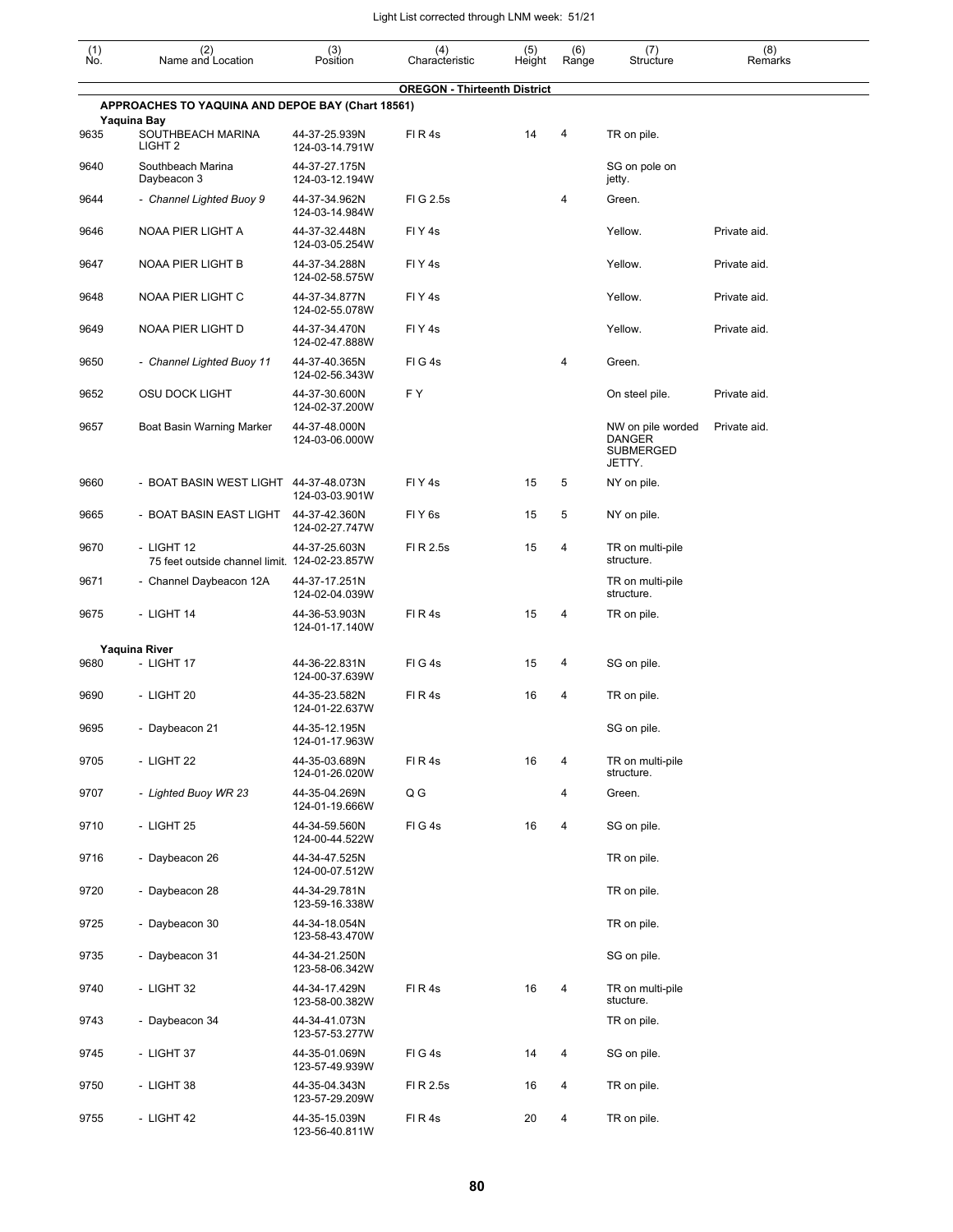| $\begin{smallmatrix} (1) \\ \mathsf{No} \end{smallmatrix}$ | (2)<br>Name and Location                                                              | (3)<br>Position                 | (4)<br>Characteristic               | (5)<br>Height | (6)<br>Range | (7)<br>Structure                             | (8)<br>Remarks                                                                                                                                                                                       |
|------------------------------------------------------------|---------------------------------------------------------------------------------------|---------------------------------|-------------------------------------|---------------|--------------|----------------------------------------------|------------------------------------------------------------------------------------------------------------------------------------------------------------------------------------------------------|
|                                                            |                                                                                       |                                 | <b>OREGON - Thirteenth District</b> |               |              |                                              |                                                                                                                                                                                                      |
|                                                            | APPROACHES TO YAQUINA AND DEPOE BAY (Chart 18561)                                     |                                 |                                     |               |              |                                              |                                                                                                                                                                                                      |
| 9760                                                       | <b>Yaquina River</b><br>- Daybeacon 43                                                | 44-35-22.319N<br>123-56-24.561W |                                     |               |              | SG on pile.                                  |                                                                                                                                                                                                      |
| 9765                                                       | - LIGHT 44                                                                            | 44-35-29.239N<br>123-56-15.085W | FIR4s                               | 20            | 4            | TR on pile.                                  |                                                                                                                                                                                                      |
| 9770                                                       | - Daybeacon 45                                                                        | 44-35-39.332N<br>123-56-15.521W |                                     |               |              | SG on pile.                                  |                                                                                                                                                                                                      |
| 9775                                                       | - LIGHT 47                                                                            | 44-35-50.735N<br>123-56-24.530W | FIG4s                               | 16            | 4            | SG on pile.                                  |                                                                                                                                                                                                      |
|                                                            | Depoe Bay                                                                             |                                 |                                     |               |              |                                              |                                                                                                                                                                                                      |
| 9780<br>655                                                | - Approach Lighted Whistle<br>Buoy DB                                                 | 44-48-29.280N<br>124-05-18.871W | $Mo(A)$ W                           |               | 4            | Red and white<br>stripes.                    | No topmark will be shown on this<br>aid as required by IALA<br>standards due to weather.                                                                                                             |
| 9785                                                       | - Entrance Lighted Bell Buoy 2 44-48-28.572N                                          | 124-04-31.793W                  | FIR4s                               |               | 4            | Red.                                         |                                                                                                                                                                                                      |
| 9790                                                       | - Sound Signal                                                                        | 44-48-32.371N<br>124-03-44.827W |                                     |               |              | White square<br>house.                       | HORN: 1 blast ev 30s (3s bl).<br>HORN is activated by keying the<br>mic 5 times on VHF-FM Channel<br>83A (157.175MHz). HORN will<br>operate for 15 minutes.                                          |
| 9795                                                       | - ENTRANCE RANGE<br><b>FRONT LIGHT</b>                                                | 44-48-33.500N<br>124-03-42.877W | Q R                                 | 34            |              | KWR on skeleton<br>tower.                    | Visible 4° each side of rangeline.<br>Lighted throughout 24 hours.                                                                                                                                   |
| 9800                                                       | - ENTRANCE RANGE REAR 44-48-33.518N<br>LIGHT<br>16 yards, 086.2° from front<br>light. | 124-03-42.231W                  | Iso R 6s                            | 46            |              | KWR on skeleton<br>tower.                    | Visible 4° each side of rangeline.<br>Lighted throughout 24 hours.                                                                                                                                   |
| 9805                                                       | - REGULATED NAVIGATION 44-48-36.109N<br>AREA WARNING SIGN                             | 124-03-42.133W                  | Q Y                                 | 25            |              | NW worded<br>ROUGH BAR.                      | Lights flashing when bar is<br>restricted to recreational and<br>uninspected passenger vessels.<br>Contact the nearest US Coast<br>Guard unit for further information.<br>Visible from 017° to 263°. |
|                                                            | YAQUINA HEAD TO COLUMBIA RIVER (CHART 18520)                                          |                                 |                                     |               |              |                                              |                                                                                                                                                                                                      |
| 9807                                                       | <b>Siletz Bay</b><br>Kernville Highway 101<br><b>Bridge</b><br>Siletz River mile: 2.0 | 44-54-01.000N<br>124-00-28.000W |                                     |               |              | Fixed bridge.                                |                                                                                                                                                                                                      |
|                                                            | TILLAMOOK BAY (Chart 18558)                                                           |                                 |                                     |               |              |                                              |                                                                                                                                                                                                      |
| 9810<br>680                                                | <b>Tillamook Bay</b><br>- Approach Lighted Whistle<br>Buoy T                          | 45-35-35.373N<br>123-58-52.353W | $Mo(A)$ W                           |               | 4            | Red and white<br>stripes.                    | No topmark will be shown on this<br>aid as required by IALA<br>standards due to weather.                                                                                                             |
| 9817                                                       | - Entrance Lighted Bell Buoy 2 45-34-15.251N                                          | 123-58-20.275W                  | Q R                                 |               | 4            | Red.                                         |                                                                                                                                                                                                      |
| 9820                                                       | - NORTH JETTY LIGHT 3                                                                 | 45-34-13.719N<br>123-57-51.282W | FIG 2.5s                            | 26            | 4            | Green pile<br>structure.                     | Due to weather conditions the<br>dayboards have been<br>permanently removed from this<br>aid.                                                                                                        |
| 9822                                                       | - North Jetty Sound Signal                                                            | 45-34-14.113N<br>123-57-50.662W |                                     |               |              |                                              | HORN: 1 blast ev 15s (2s bl).<br>Maintained from Jun 1 to Oct. 1.                                                                                                                                    |
| 9825                                                       | - ENTRANCE REGULATED<br>NAVIGATION AREA<br><b>WARNING SIGN</b>                        | 45-34-13.013N<br>123-57-22.062W | Q Y                                 | 15            |              | NW worded<br>ROUGH BAR on<br>skeleton tower. | Lights flashing when bar is<br>restricted to recreational and<br>uninspected passenger vessels.<br>Contact the nearest US Coast<br>Guard unit for futher information.                                |
| 9830                                                       | - ENTRANCE SECTOR<br><b>LIGHT</b>                                                     | 45-34-05.538N<br>123-56-28.048W | F W<br>(G & R Sectors)              | 79            |              | On skeleton tower.                           | Centerline bearing 094.5°. White<br>visible 0.5° each side of<br>centerline. Green visible from<br>095°to 096.5°. Red visible from<br>092.5° to 094.0°                                               |
|                                                            | Garibaldi Channel                                                                     |                                 |                                     |               |              |                                              |                                                                                                                                                                                                      |
| 9835                                                       | - LIGHT 6                                                                             | 45-33-54.847N<br>123-56-53.762W | FIR4s                               | 17            | 4            | TR on concrete<br>platform.                  |                                                                                                                                                                                                      |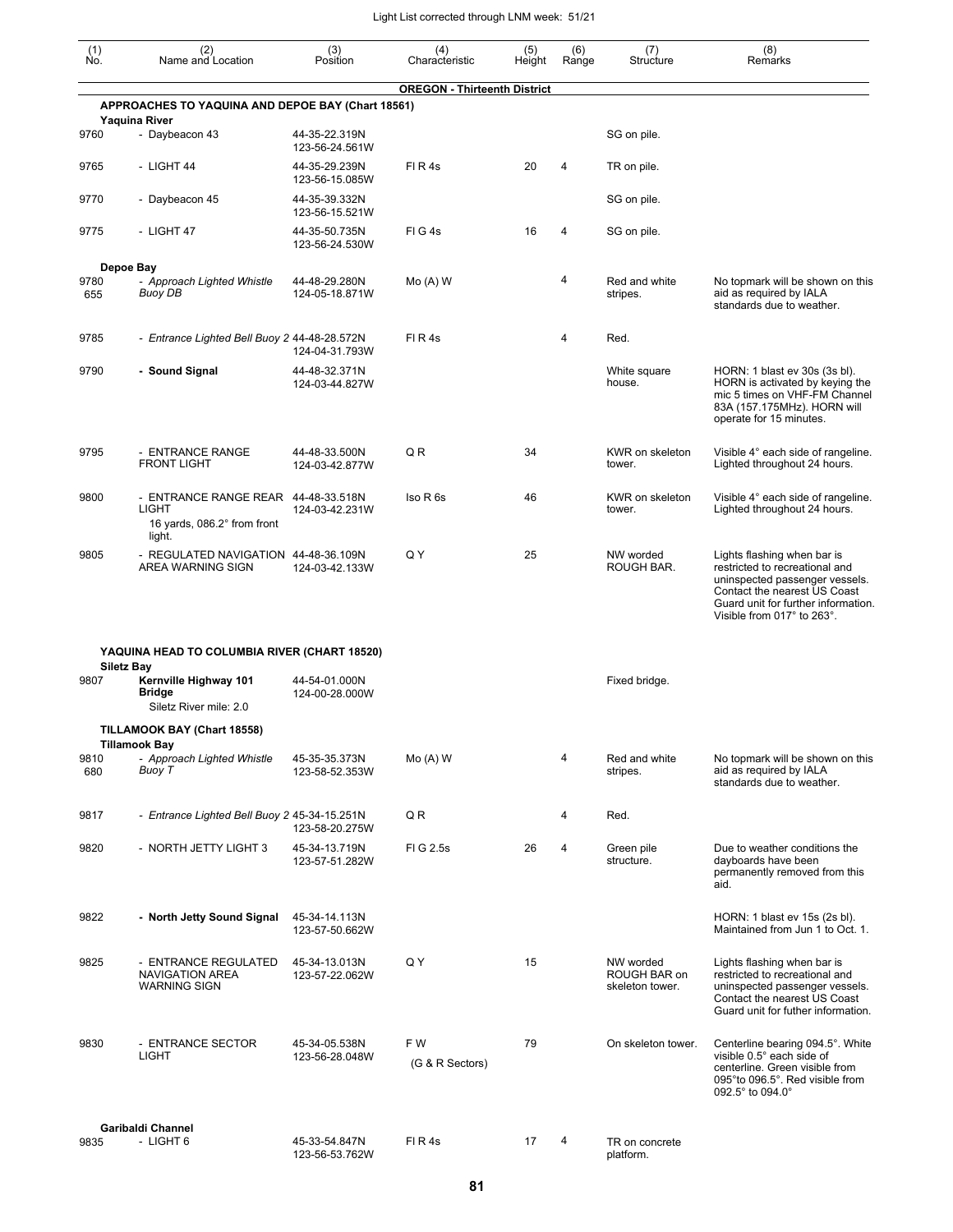| $\begin{smallmatrix} (1) \\ \mathsf{No} \end{smallmatrix}$ | (2)<br>Name and Location                                                                                                                                                                                                   | (3)<br>Position                 | (4)<br>Characteristic               | (5)<br>Height | (6)<br>Range   | (7)<br>Structure                                            | (8)<br>Remarks                                                                                                                                                         |
|------------------------------------------------------------|----------------------------------------------------------------------------------------------------------------------------------------------------------------------------------------------------------------------------|---------------------------------|-------------------------------------|---------------|----------------|-------------------------------------------------------------|------------------------------------------------------------------------------------------------------------------------------------------------------------------------|
|                                                            |                                                                                                                                                                                                                            |                                 | <b>OREGON - Thirteenth District</b> |               |                |                                                             |                                                                                                                                                                        |
|                                                            | TILLAMOOK BAY (Chart 18558)<br><b>Tillamook Bay</b><br><b>Garibaldi Channel</b>                                                                                                                                            |                                 |                                     |               |                |                                                             |                                                                                                                                                                        |
| 9840                                                       | $-$ LIGHT 10                                                                                                                                                                                                               | 45-33-28.647N<br>123-56-03.359W | FI R 2.5s                           | 18            | 4              | TR on multi-pile<br>structure.                              |                                                                                                                                                                        |
| 9846                                                       | - LIGHT 11                                                                                                                                                                                                                 | 45-33-16.418N<br>123-55-41.444W | Q G                                 | 18            | 3              | SG on multi-pile<br>structure.                              |                                                                                                                                                                        |
| 9850                                                       | - LIGHT 12                                                                                                                                                                                                                 | 45-33-11.354N<br>123-55-47.637W | QR                                  | 18            | 4              | TR on multi-pile<br>structure.                              |                                                                                                                                                                        |
| 9851                                                       | - LIGHT 13                                                                                                                                                                                                                 | 45-33-15.423N<br>123-55-22.561W | FIG 2.5s                            | 18            | $\overline{4}$ | SG on multi-pile<br>structure.                              |                                                                                                                                                                        |
| 9856                                                       | - LIGHT 14                                                                                                                                                                                                                 | 45-33-11.005N<br>123-55-12.110W | FIR4s                               | 18            | $\overline{4}$ | TR on multi-pile<br>structure.                              |                                                                                                                                                                        |
| 9865                                                       | - BOAT BASIN REGULATED 45-33-16.013N<br><b>NAVIGATION AREA</b><br><b>WARNING SIGN</b>                                                                                                                                      | 123-55-08.062W                  | Q Y                                 | 12            |                | NW worded<br>ROUGH BAR on<br>boat house.                    | Lights flashing when bar is<br>restricted to recreational and<br>uninspected passenger vessels.<br>Contact the nearest US Coast<br>Guard unit for further information. |
| 9870                                                       | - LIGHT 19                                                                                                                                                                                                                 | 45-33-13.086N<br>123-54-52.680W | $FI$ G 4s                           | 18            | 5              | SG on multi-pile<br>structure.                              |                                                                                                                                                                        |
|                                                            | <b>NEHALEM RIVER (Chart 18556)</b><br><b>Nehalem River</b>                                                                                                                                                                 |                                 |                                     |               |                |                                                             |                                                                                                                                                                        |
| 9880                                                       | - Entrance Range Front<br>Daybeacon                                                                                                                                                                                        | 45-39-23.900N<br>123-55-50.980W |                                     |               |                | KRW on multi-pile<br>structure.                             | Due to seasonal changes in<br>entrance channel, use only with<br>local knowledge.<br>Private aid.                                                                      |
| 9885                                                       | - Entrance Range Rear<br>Daybeacon<br>120 yards, 085° from front<br>daybeacon.                                                                                                                                             | 45-39-24.370N<br>123-55-46.030W |                                     |               |                | KRW on multi-pile<br>structure.                             | Private aid.                                                                                                                                                           |
| 9890<br>695                                                | and buoys may be extinguished or dragged off station. Under such conditions vessel operators should consult local authorities before attempting to<br>navigate in these waters.<br>Cape Disappointment Light 46-16-32.844N | 124-03-07.831W                  | AI WR 30s<br>0.2s W fl 14.8s        | 220           | W 21<br>R 19   | White conical<br>tower with white<br>band at top and        | Lighted throughout 24 hours.                                                                                                                                           |
|                                                            |                                                                                                                                                                                                                            |                                 | ec.<br>0.2s R fl 14.8s<br>ec.       |               |                | bottom, black band<br>in middle, and a<br>black cupola with |                                                                                                                                                                        |
| 9895                                                       | - ENTRANCE RANGE                                                                                                                                                                                                           | 46-16-33.262N                   | FR.                                 | 196           |                | ball topmark.<br>KWB on skeleton                            | Visible 3.0° each side of                                                                                                                                              |
|                                                            | <b>FRONT LIGHT</b>                                                                                                                                                                                                         | 124-03-05.387W                  |                                     |               |                | tower.                                                      | rangeline.<br>Lighted throughout 24 hours.                                                                                                                             |
| 9900                                                       | - ENTRANCE RANGE REAR 46-16-46.369N<br><b>LIGHT</b>                                                                                                                                                                        | 124-02-46.379W                  | FG                                  | 260           |                | KWB on skeleton<br>tower.                                   | Visible 3.0° each side of<br>rangeline.                                                                                                                                |
|                                                            | 628 yards, 045.2° from front<br>light.                                                                                                                                                                                     |                                 |                                     |               |                |                                                             | Lighted throughout 24 hours.                                                                                                                                           |
| 9905                                                       | - Entrance Lighted Bell Buoy 1 46-13-23.946N                                                                                                                                                                               | 124-10-59.984W                  | FIG4s                               |               | 4              | Green.                                                      |                                                                                                                                                                        |
| 9910                                                       | - Entrance Lighted Whistle<br>Buoy 2                                                                                                                                                                                       | 46-12-45.853N<br>124-08-03.525W | FIR4s                               |               | 4              | Red.                                                        |                                                                                                                                                                        |
| 9911                                                       | - Entrance Lighted Buoy 3                                                                                                                                                                                                  | 46-14-15.513N<br>124-08-39.563W | FIG4s                               |               | 4              | Green.                                                      |                                                                                                                                                                        |
| 9915                                                       | Clatsop Spit Lighted Whistle<br>Buoy 4<br>100 yards outside channel<br>limit.                                                                                                                                              | 46-13-30.770N<br>124-06-55.295W | FI R 2.5s                           |               | 4              | Red.                                                        |                                                                                                                                                                        |
| 9920                                                       | - South Jetty Bell Buoy 2SJ                                                                                                                                                                                                | 46-14-01.875N<br>124-05-45.414W |                                     |               |                | Red.                                                        |                                                                                                                                                                        |
| 9925                                                       | Clatsop Spit Lighted Whistle<br>Buoy 6<br>325 yards outside channel<br>limit.                                                                                                                                              | 46-14-14.909N<br>124-05-51.169W | FIR4s                               |               | 4              | Red.                                                        |                                                                                                                                                                        |
| 9930                                                       | Peacock Spit Lighted Buoy 7                                                                                                                                                                                                | 46-15-07.085N<br>124-06-03.161W | Q G                                 |               | 4              | Green.                                                      |                                                                                                                                                                        |
| 9935                                                       | <b>Clatsop Spit Lighted Whistle</b><br>Buoy 8                                                                                                                                                                              | 46-14-55.333N<br>124-04-46.585W | Q R                                 |               | 4              | Red.                                                        | AIS: MMSI 993692045 (21).                                                                                                                                              |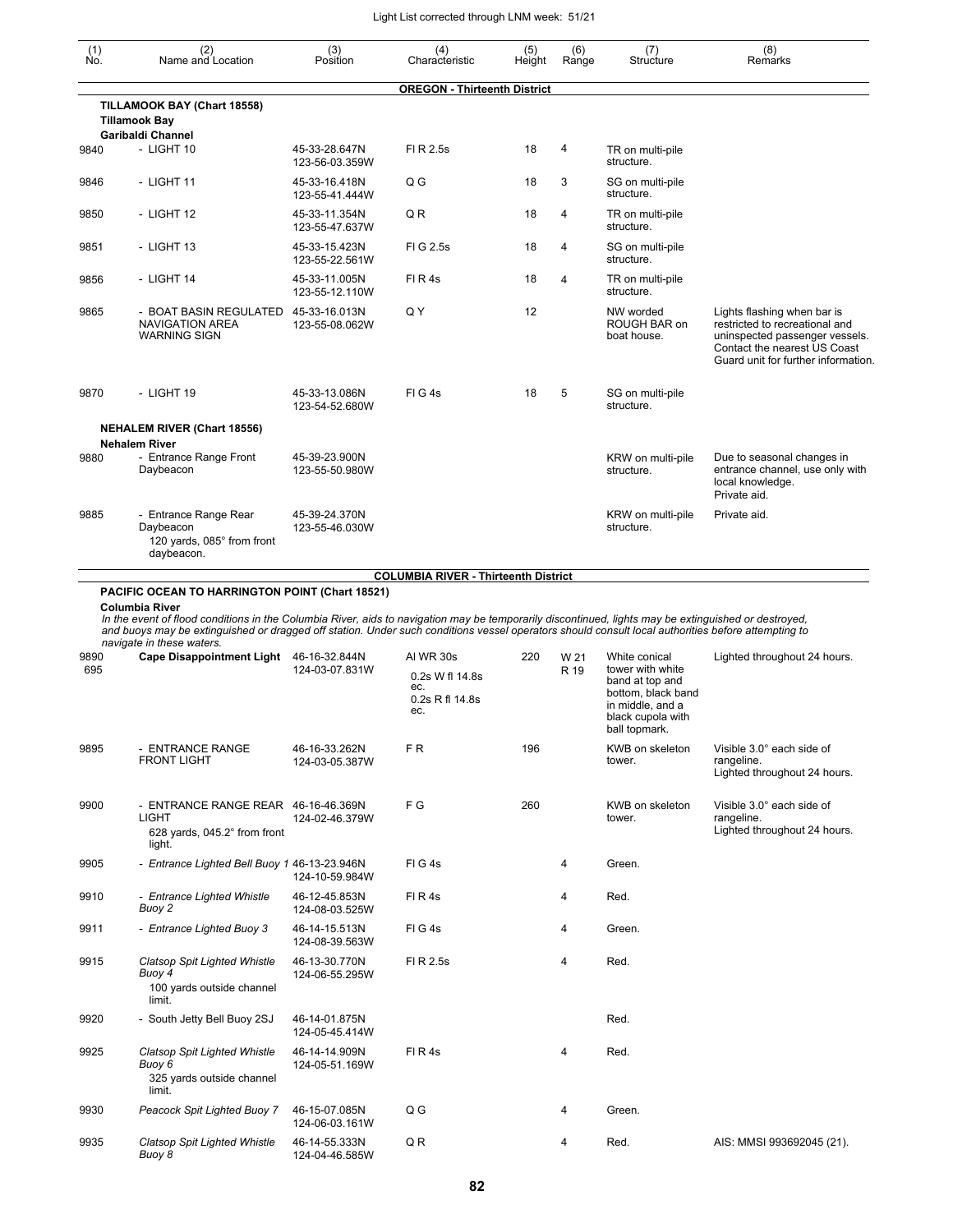| (1)<br>Ño. | (2)<br>Name and Location                                                                                                                                                                                                                                                                                                                                                        | (3)<br>Position                 | (4)<br>Characteristic                       | (5)<br>Height | (6)<br>Range   | (7)<br>Structure                                     | (8)<br>Remarks                                                       |
|------------|---------------------------------------------------------------------------------------------------------------------------------------------------------------------------------------------------------------------------------------------------------------------------------------------------------------------------------------------------------------------------------|---------------------------------|---------------------------------------------|---------------|----------------|------------------------------------------------------|----------------------------------------------------------------------|
|            |                                                                                                                                                                                                                                                                                                                                                                                 |                                 | <b>COLUMBIA RIVER - Thirteenth District</b> |               |                |                                                      |                                                                      |
|            | PACIFIC OCEAN TO HARRINGTON POINT (Chart 18521)<br>Columbia River<br>In the event of flood conditions in the Columbia River, aids to navigation may be temporarily discontinued, lights may be extinguished or destroyed,<br>and buoys may be extinguished or dragged off station. Under such conditions vessel operators should consult local authorities before attempting to |                                 |                                             |               |                |                                                      |                                                                      |
| 9940       | navigate in these waters.<br>- North Jetty Lighted Bell<br>Buoy 9                                                                                                                                                                                                                                                                                                               | 46-15-35.563N<br>124-05-05.659W | FIG4s                                       |               | 4              | Green.                                               |                                                                      |
| 9945       | SAND ISLAND RANGE<br><b>FRONT LIGHT</b>                                                                                                                                                                                                                                                                                                                                         | 46-15-56.977N<br>123-59-34.468W | Q G                                         | 41            |                | KRW on skeleton<br>tower on multi-pile<br>structure. | Visible 4° each side of rangeline.                                   |
| 9950       | SAND ISLAND RANGE REAR 46-16-02.281N<br>LIGHT<br>1,014 yards, 079.8° from<br>front light.                                                                                                                                                                                                                                                                                       | 123-58-51.715W                  | Iso G 6s                                    | 64            |                | KRW on skeleton<br>tower on multi-pile<br>structure. | Visible 4° each side of rangeline.                                   |
| 9955       | <b>Clatsop Spit Lighted Whistle</b><br>Buoy 10                                                                                                                                                                                                                                                                                                                                  | 46-15-14.258N<br>124-03-14.401W | FIR4s                                       |               | 4              | Red.                                                 |                                                                      |
| 9960       | Peacock Spit Lighted Bell<br>Buoy 11                                                                                                                                                                                                                                                                                                                                            | 46-15-43.351N<br>124-02-20.867W | FIG 2.5s                                    |               | 4              | Green.                                               |                                                                      |
| 9965       | <b>Clatsop Spit Lighted Whistle</b><br>Buoy 12                                                                                                                                                                                                                                                                                                                                  | 46-15-05.298N<br>124-01-55.017W | FI R 2.5s                                   |               | 4              | Red.                                                 |                                                                      |
| 9970       | Clatsop Spit Lighted Whistle<br>Buoy 14                                                                                                                                                                                                                                                                                                                                         | 46-14-56.023N<br>124-00-41.323W | Q R                                         |               | 4              | Red.                                                 | AIS: MMSI 993692348 (21).                                            |
| 9980       | Desdemona Sands<br>- Channel Lighted Bell Buoy                                                                                                                                                                                                                                                                                                                                  | 46-14-12.017N                   | FI R 2.5s                                   |               | 4              | Red.                                                 |                                                                      |
|            | 20                                                                                                                                                                                                                                                                                                                                                                              | 123-59-33.357W                  |                                             |               |                |                                                      |                                                                      |
| 9985       | - Channel Lighted Bell Buoy<br>21                                                                                                                                                                                                                                                                                                                                               | 46-14-07.208N<br>123-58-53.720W | FIG 2.5s                                    |               | 4              | Green.                                               |                                                                      |
| 9990       | - Channel Lighted Buoy 22<br>70 yards outside channel<br>limit.                                                                                                                                                                                                                                                                                                                 | 46-13-30.483N<br>123-58-26.327W | FIR4s                                       |               | 4              | Red.                                                 |                                                                      |
| 9995       | - LIGHT                                                                                                                                                                                                                                                                                                                                                                         | 46-13-32.499N<br>123-57-18.552W | FIW 4s                                      | 23            | 4              | NB on multi-pile<br>structure.                       |                                                                      |
| 10000      | - Channel Lighted Buoy 25<br>250 yards outside channel<br>limit.                                                                                                                                                                                                                                                                                                                | 46-12-47.518N<br>123-56-47.228W | FIG4s                                       |               | $\overline{4}$ | Green.                                               |                                                                      |
| 10005      | <b>FORT STEVENS WHARF</b><br>LIGHT <sub>26</sub>                                                                                                                                                                                                                                                                                                                                | 46-12-26.700N<br>123-57-04.796W | FIR <sub>6s</sub>                           | 35            | 4              | TR on multi-pile<br>structure.                       |                                                                      |
| 10010      | - Lighted Buoy 27<br>285 yards outside channel<br>limit.                                                                                                                                                                                                                                                                                                                        | 46-11-51.759N<br>123-55-18.667W | FI G 2.5s                                   |               | 4              | Green.                                               |                                                                      |
| 10015      | - Lighted Buoy 29<br>100 yards outside channel<br>limit.                                                                                                                                                                                                                                                                                                                        | 46-11-31.391N<br>123-54-10.584W | Q G                                         |               | 4              | Green.                                               |                                                                      |
| 10020      | Desdemona Lower Sands<br><b>Lighted Gong Buoy 31</b><br>90 feet outside channel limit.                                                                                                                                                                                                                                                                                          | 46-11-35.460N<br>123-53-07.623W | FIG <sub>6s</sub>                           |               | 4              | Green.                                               |                                                                      |
|            | <b>Tansy Point</b>                                                                                                                                                                                                                                                                                                                                                              |                                 |                                             |               |                |                                                      |                                                                      |
| 10025      | - RANGE FRONT LIGHT                                                                                                                                                                                                                                                                                                                                                             | 46-11-19.664N<br>123-55-10.106W | Q R                                         | 35            |                | KRB on skeleton<br>tower on multi-pile<br>structure. | Visible all around; higher intensity<br>1.5° each side of rangeline. |
| 10035      | - RANGE REAR LIGHT<br>501 yards, 264.3° from front 123-55-31.365W<br>light.                                                                                                                                                                                                                                                                                                     | 46-11-18.172N                   | Iso R 6s                                    | 59            |                | KRB on skeleton<br>tower.                            | Visible 5.5° each side of<br>rangeline.                              |
| 10040      | - Range Lighted Buoy 33                                                                                                                                                                                                                                                                                                                                                         | 46-11-40.394N<br>123-52-01.580W | FIG4s                                       |               | 4              | Green.                                               |                                                                      |
| 10045      | - Range Buoy 35A<br>68 yards outside channel<br>limit.                                                                                                                                                                                                                                                                                                                          | 46-11-40.744N<br>123-51-24.189W |                                             |               |                | Green can.                                           |                                                                      |
| Astoria    |                                                                                                                                                                                                                                                                                                                                                                                 |                                 |                                             |               |                |                                                      |                                                                      |
| 10075      | - WEST BASIN LIGHT 1                                                                                                                                                                                                                                                                                                                                                            | 46-11-26.640N<br>123-51-20.040W | FIG4s                                       |               |                | On breakwater.                                       | Private aid.                                                         |
| 10080      | - WEST BASIN LIGHT 2                                                                                                                                                                                                                                                                                                                                                            | 46-11-26.940N<br>123-51-21.780W | FIR4s                                       |               |                | On breakwater.                                       | Private aid.                                                         |
| 10083      | - WEST BASIN LIGHT 3                                                                                                                                                                                                                                                                                                                                                            | 46-11-26.100N<br>123-51-20.760W | FIG4s                                       |               |                | On breakwater.                                       | Private aid.                                                         |
| 10084      | - WEST BASIN<br><b>BREAKWATER LIGHT</b>                                                                                                                                                                                                                                                                                                                                         | 46-11-26.700N<br>123-51-18.280W | FIY <sub>4</sub> s                          |               |                | On breakwater.                                       | Private aid.                                                         |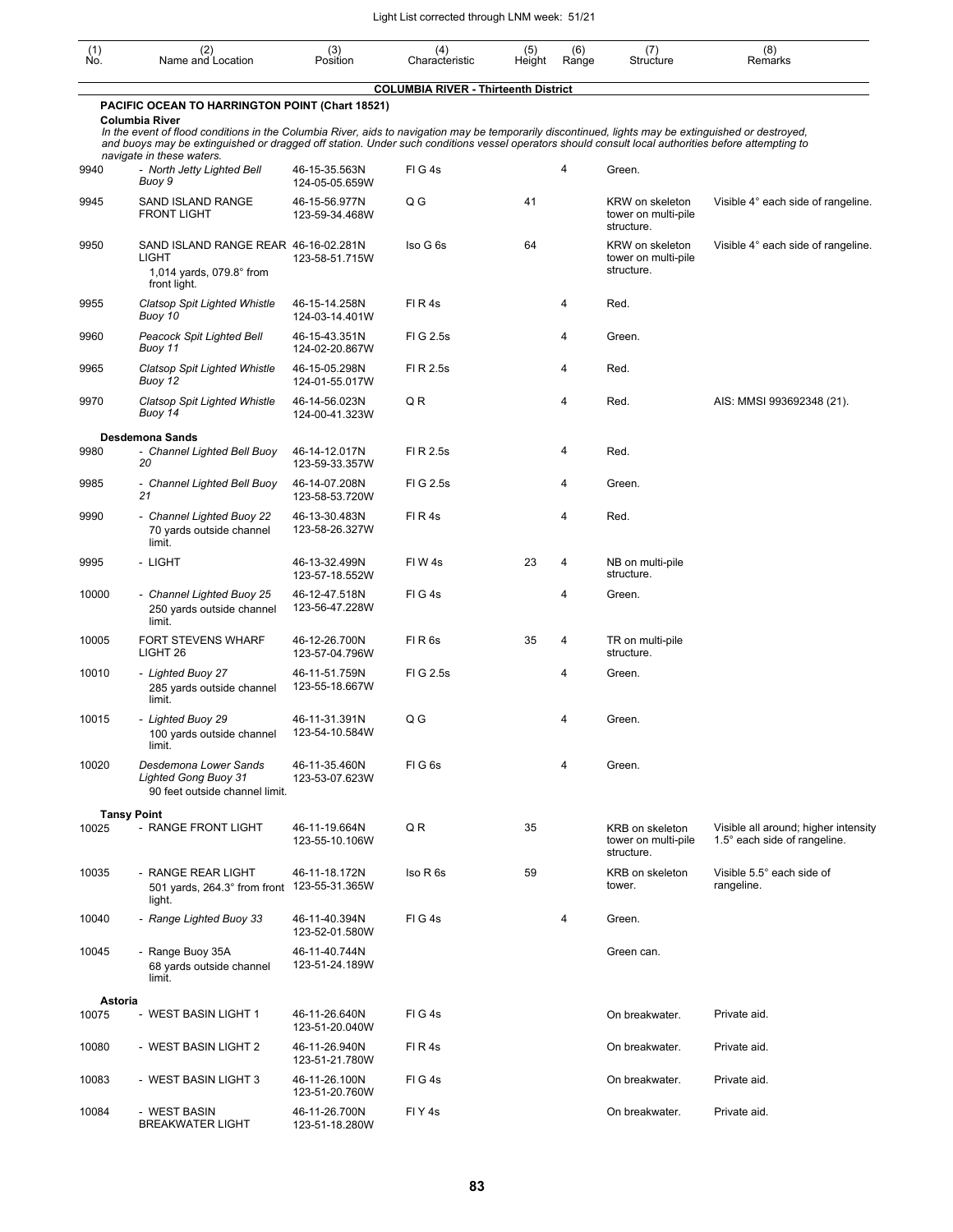| $\begin{smallmatrix} (1) \\ \mathsf{No} \end{smallmatrix}$ | (2)<br>Name and Location                                                                     | (3)<br>Position                 | (4)<br>Characteristic                       | (5)<br>Height | (6)<br>Range | (7)<br>Structure                                         | (8)<br>Remarks                                                           |
|------------------------------------------------------------|----------------------------------------------------------------------------------------------|---------------------------------|---------------------------------------------|---------------|--------------|----------------------------------------------------------|--------------------------------------------------------------------------|
|                                                            | PACIFIC OCEAN TO HARRINGTON POINT (Chart 18521)                                              |                                 | <b>COLUMBIA RIVER - Thirteenth District</b> |               |              |                                                          |                                                                          |
| Astoria                                                    |                                                                                              |                                 |                                             |               |              |                                                          |                                                                          |
| 10086                                                      | - Highway Bridge (south<br>channel)<br>Columbia River mile: 13.5                             | 46-11-38.000N<br>123-51-04.000W |                                             |               |              | Fixed bridge.                                            |                                                                          |
| 10090                                                      | Tansy Point Range Buoy 35B<br>68 yards outside channel<br>limit.                             | 46-11-43.655N<br>123-50-46.508W |                                             |               |              | Green can.                                               |                                                                          |
| 10095                                                      | - LIGHT 36                                                                                   | 46-11-32.738N<br>123-50-44.439W | QR                                          | 30            | 4            | TR on pier.                                              |                                                                          |
| 10100                                                      | - Crossing Lighted Buoy 37                                                                   | 46-11-45.656N<br>123-50-00.697W | FIG4s                                       |               | 3            | Green.                                                   |                                                                          |
| 10105                                                      | - LOWER RANGE FRONT<br><b>LIGHT</b>                                                          | 46-11-29.534N<br>123-50-08.091W | Iso R 2s                                    | 45            |              | KRB on skeleton<br>tower on multi-pile<br>structure.     | Visible 1.5 ° each side of<br>rangeline. Lighted throughout 24<br>hours. |
| 10110                                                      | - LOWER RANGE REAR<br><b>LIGHT</b><br>627 yards, $241.2^\circ$ from front<br>light.          | 46-11-20.583N<br>123-50-31.528W | Oc R 4s                                     | 176           |              | KRB on wooden<br>skeleton tower.                         | Visible 1.5 ° each side of<br>rangeline. Lighted throughout 24<br>hours. |
| 10115                                                      | - Range Lighted Buoy 39<br>180 yards outside channel<br>limit.                               | 46-11-57.597N<br>123-49-19.766W | $Q$ $G$                                     |               | 4            | Green.                                                   |                                                                          |
| 10120                                                      | - Range Lighted Buoy 40                                                                      | 46-11-52.727N<br>123-48-47.154W | QR                                          |               | 4            | Red.                                                     |                                                                          |
| 10122                                                      | <b>EAST BASIN WEST</b><br><b>ENTRANCE LIGHT 1</b>                                            | 46-11-45.000N<br>123-48-25.020W | FIG4s                                       |               |              | On breakwater.                                           | Private aid.                                                             |
| 10123                                                      | <b>EAST BASIN WEST</b><br><b>ENTRANCE LIGHT 2</b>                                            | 46-11-43.740N<br>123-48-28.200W | FI R 2.5s                                   |               |              | On breakwater.                                           | Private aid.                                                             |
| 10124                                                      | <b>EAST BASIN WEST</b><br><b>ENTRANCE LIGHT 3</b>                                            | 46-11-43.560N<br>123-48-25.800W | FIG4s                                       |               |              | On breakwater.                                           | Private aid.                                                             |
| 10125                                                      | <b>EAST BASIN WEST</b><br><b>ENTRANCE LIGHT 4</b>                                            | 46-11-42.180N<br>123-48-25.800W | FI R 2.5s                                   |               |              | On breakwater.                                           | Private aid.                                                             |
| 10126                                                      | <b>EAST BASIN EAST</b><br><b>ENTRANCE LIGHT 1</b>                                            | 46-11-49.740N<br>123-47-58.140W | FIG 2.5s                                    |               |              | On breakwater.                                           | Private aid.                                                             |
| 10127                                                      | <b>EAST BASIN EAST</b><br><b>ENTRANCE LIGHT 2</b>                                            | 46-11-51.060N<br>123-47-56.880W | FIR4s                                       |               |              | On breakwater.                                           | Private aid.                                                             |
| 10128                                                      | East Basin Boat Ramp Buoy 1 46-11-44.000N                                                    | 123-48-07.000W                  |                                             |               |              | Green can.                                               | Private aid.                                                             |
| 10129                                                      | East Basin Boat Ramp Buoy 2 46-11-44.000N                                                    | 123-48-09.000W                  |                                             |               |              | Red nun.                                                 | Private aid.                                                             |
| 10130                                                      | East Basin Boat Ramp Buoy 3 46-11-43.000N                                                    | 123-48-07.000W                  |                                             |               |              | Green can.                                               | Private aid.                                                             |
| 10131                                                      | East Basin Boat Ramp Buoy 4 46-11-43.000N                                                    | 123-48-09.000W                  |                                             |               |              | Red nun.                                                 | Private aid.                                                             |
| 10145                                                      | - Rock Buoy                                                                                  | 46-11-56.080N<br>123-47-42.876W |                                             |               |              | White can with<br>orange bands<br>worded DANGER<br>ROCK. |                                                                          |
| 10150                                                      | - Range Lighted Buoy 42<br>200 yards outside channel<br>limit.                               | 46-12-36.179N<br>123-46-45.062W | FIR4s                                       |               | 3            | Red.                                                     |                                                                          |
| 10155                                                      | Tongue Point Channel Lighted 46-13-02.400N<br>Buoy 43<br>50 yards outside channel<br>limit.  | 123-46-16.271W                  | FIG4s                                       |               | 4            | Green.                                                   |                                                                          |
| 10160                                                      | Tongue Point Channel Lighted 46-13-06.001N<br>Buoy 44<br>100 yards outside channel<br>limit. | 123-45-23.770W                  | FI R 2.5s                                   |               | 3            | Red.                                                     |                                                                          |
| 10165                                                      | Tongue Point Channel Lighted 46-13-39.661N<br>Buoy 47<br>30 yards outside channel<br>limit.  | 123-44-14.088W                  | Q G                                         |               | 3            | Green.                                                   |                                                                          |
|                                                            | <b>Harrington Point</b>                                                                      |                                 |                                             |               |              |                                                          |                                                                          |
| 10170                                                      | - Range Lighted Buoy 50<br>25 yards outside channel<br>limit.                                | 46-13-37.171N<br>123-43-51.627W | FIR4s                                       |               | 4            | Red.                                                     |                                                                          |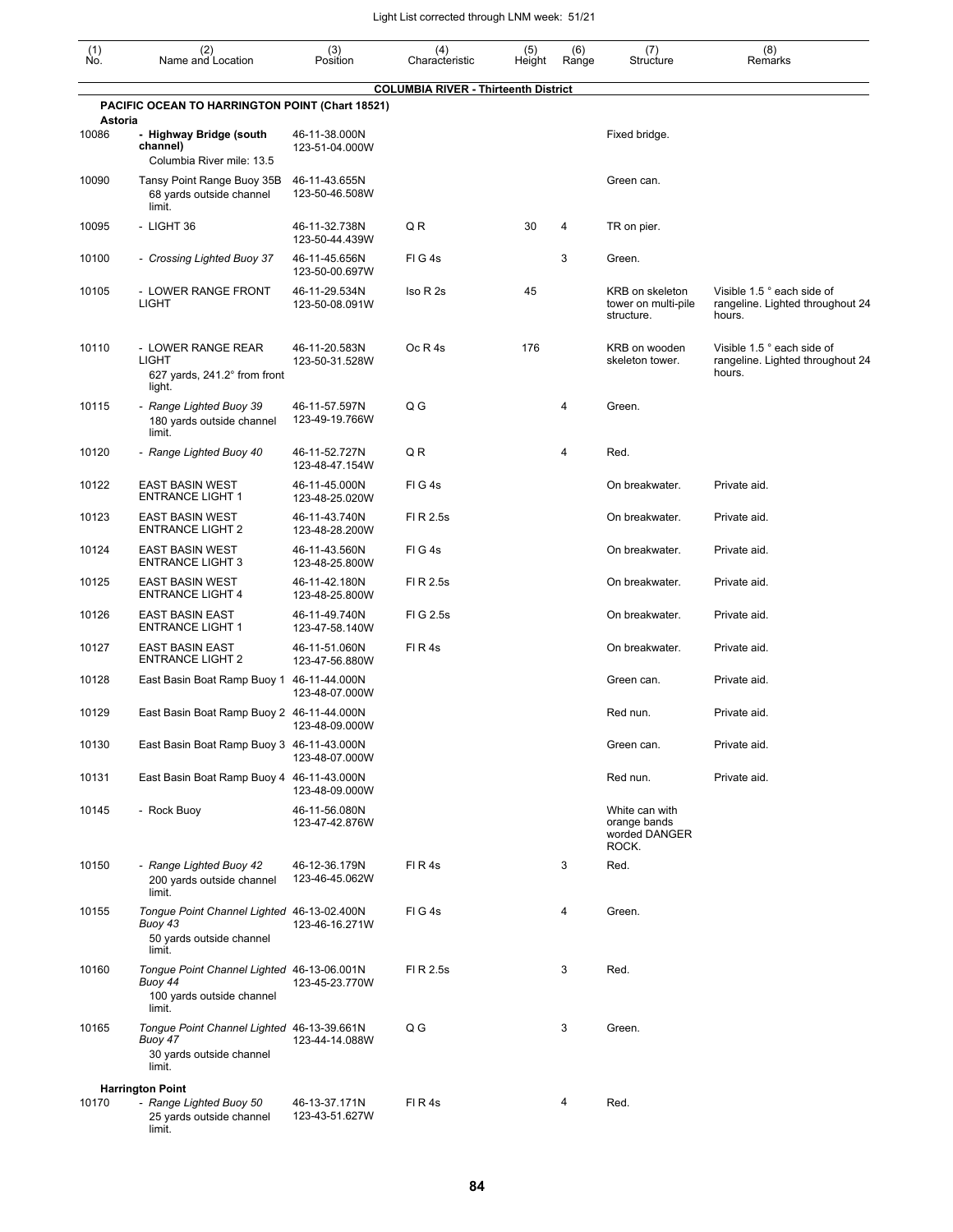| (1)<br>Ńó. | (2)<br>Name and Location                                                              | (3)<br>Position                 | (4)<br>Characteristic                       | (5)<br>Height | (6)<br>Range | (7)<br>Structure                                                                                                | (8)<br>Remarks                          |
|------------|---------------------------------------------------------------------------------------|---------------------------------|---------------------------------------------|---------------|--------------|-----------------------------------------------------------------------------------------------------------------|-----------------------------------------|
|            | PACIFIC OCEAN TO HARRINGTON POINT (Chart 18521)                                       |                                 | <b>COLUMBIA RIVER - Thirteenth District</b> |               |              |                                                                                                                 |                                         |
|            | <b>Harrington Point</b>                                                               |                                 |                                             |               |              |                                                                                                                 |                                         |
| 10175      | - RANGE FRONT LIGHT                                                                   | 46-15-21.280N<br>123-40-37.227W | Q W                                         | 36            |              | KRB on multi-pile<br>structure.                                                                                 | Visible 5.5° each side of<br>rangeline. |
| 10180      | - RANGE REAR LIGHT<br>1,193 yards, $053.4^{\circ}$ from<br>front light.               | 46-15-42.362N<br>123-39-56.240W | Iso W 6s                                    | 61            |              | KRB on skeleton<br>tower on pile<br>structure.                                                                  | Visible 14° each side of<br>rangeline.  |
| 10182      | - PASSING LIGHT                                                                       | 46-15-42.362N<br>123-39-56.240W | FI W 2.5s                                   | 48            | 3            | KRB on skeleton<br>tower on pile<br>structure. On same<br>structure as<br>Harrington Point<br>Range Rear Light. | Obscurred from 000° to 210°.            |
| 10185      | - CHANNEL LIGHT 52<br>175 yards outside channel<br>limit.                             | 46-14-03.154N<br>123-42-51.045W | Iso R 2s                                    | 17            | 4            | TR on multi-pile<br>structure.                                                                                  |                                         |
| 10186      | TONGUE POINT CHANNEL<br>RANGE FRONT LIGHT                                             | 46-13-58.612N<br>123-42-48.702W | Q R                                         | 31            |              | KRB on skeleton<br>tower on multi-pile<br>structure.                                                            | Visible 1.5° each side of<br>rangeline. |
| 10187      | TONGUE POINT CHANNEL<br>RANGE REAR LIGHT<br>702 yards, 067.5° from front<br>light.    | 46-14-06.549N<br>123-42-20.933W | Iso R 6s                                    | 62            |              | KRB on skeleton<br>tower on multi-pile<br>structure.                                                            | Visible 1.5° each side of<br>rangeline. |
| 10190      | - Channel Lighted Buoy 54<br>75 feet outside channel limit. 123-41-51.945W            | 46-14-38.682N                   | Q R                                         |               | 4            | Red.                                                                                                            |                                         |
|            | <b>HARRINGTON POINT TO CRIMS ISLAND (Chart 18523)</b>                                 |                                 |                                             |               |              |                                                                                                                 |                                         |
| 10195      | <b>Miller Sands</b><br>- RANGE FRONT LIGHT                                            | 46-15-44.705N<br>123-38-11.996W | Q G                                         | 30            |              | KRB on multi-pile<br>structure.                                                                                 | Visible 4° each side of rangeline.      |
| 10200      | - RANGE REAR LIGHT<br>669 yards, 070.6° from front 123-37-45.043W<br>light.           | 46-15-51.295N                   | Iso G 6s                                    | 48            |              | KRB on skeleton<br>tower.                                                                                       | Visible 4° each side of rangeline.      |
|            | PACIFIC OCEAN TO HARRINGTON POINT (Chart 18521)                                       |                                 |                                             |               |              |                                                                                                                 |                                         |
| 10205      | <b>Miller Sands</b><br>- Channel Lighted Buoy 2<br>75 yards outside channel<br>limit. | 46-14-58.907N<br>123-40-50.184W | FI R 2.5s                                   |               | 4            | Red.                                                                                                            |                                         |
| 10210      | - Channel Lighted Buoy 3<br>33 yards outside channel<br>limit.                        | 46-15-05.417N<br>123-41-06.554W | FIG 2.5s                                    |               | 4            | Green.                                                                                                          |                                         |
|            | <b>HARRINGTON POINT TO CRIMS ISLAND (Chart 18523)</b>                                 |                                 |                                             |               |              |                                                                                                                 |                                         |
| 10215      | <b>Miller Sands</b><br>- DIKE LIGHT 5<br>83 yards outside channel<br>limit.           | 46-15-23.486N<br>123-40-06.818W | FIG4s                                       | 15            | 4            | SG on multi-pile<br>structure.                                                                                  |                                         |
| 10220      | - Channel Lighted Buoy 6<br>50 yards outside channel<br>limit.                        | 46-15-15.563N<br>123-39-52.912W | FIR4s                                       |               | 4            | Red.                                                                                                            |                                         |
| 10225      | - Channel Lighted Buoy 10                                                             | 46-15-27.603N<br>123-38-55.600W | Q R                                         |               | 4            | Red.                                                                                                            |                                         |
| 10230      | - DIKE LIGHT 11                                                                       | 46-15-40.265N<br>123-38-31.097W | FIG6s                                       | 19            | 5            | SG on multi-pile<br>structure.                                                                                  |                                         |
| 10235      | PILLAR ROCK LOWER<br><b>RANGE FRONT LIGHT</b>                                         | 46-15-09.930N<br>123-32-36.323W | Q W                                         | 38            |              | KRB on pile<br>structure.                                                                                       | Visible 5.5° each side of<br>rangeline. |
| 10240      | PILLAR ROCK LOWER<br>RANGE REAR LIGHT<br>1188 yards, 096° from front<br>light.        | 46-15-06.248N<br>123-31-45.772W | Iso W 6s                                    | 79            |              | KRB on skeleton<br>tower on multi-pile<br>structure.                                                            | Visible 5.5° each side of<br>rangeline. |
| 10245      | - Channel Lighted Buoy 12                                                             | 46-15-27.346N<br>123-38-18.701W | FIR6s                                       |               | 4            | Red.                                                                                                            |                                         |
| 10250      | <b>Elliot Point Lighted Buoy 13</b>                                                   | 46-15-33.394N<br>123-37-03.517W | FIG4s                                       |               | 4            | Green.                                                                                                          |                                         |
| 10252      | <b>Elliot Point Research Lighted</b><br>Buoy                                          | 46-15-33.600N<br>123-36-30.000W | FIY <sub>4s</sub>                           |               |              | Yellow foam buoy.                                                                                               | Private aid.                            |
|            | <b>Pillar Rock</b>                                                                    |                                 |                                             |               |              |                                                                                                                 |                                         |
| 10255      | - Lower Range Lighted Buoy<br>14                                                      | 46-15-23.895N<br>123-37-08.247W | FIR4s                                       |               | 4            | Red.                                                                                                            |                                         |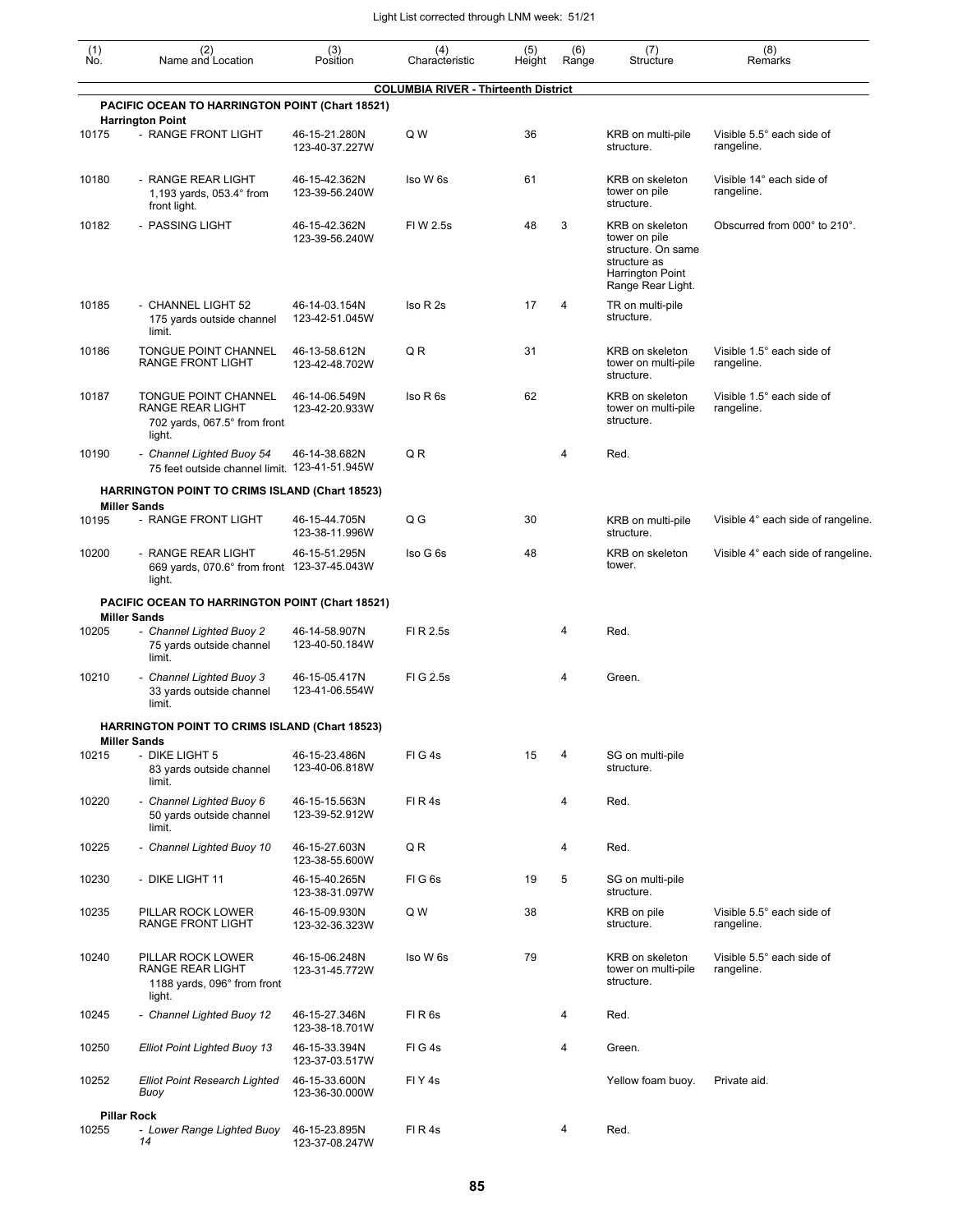| (1)<br>No.         | (2)<br>Name and Location                                                              | (3)<br>Position                 | (4)<br>Characteristic                       | (5)<br>Height | (6)<br>Range | (7)<br>Structure                                                                                                        | (8)<br>Remarks                                                         |
|--------------------|---------------------------------------------------------------------------------------|---------------------------------|---------------------------------------------|---------------|--------------|-------------------------------------------------------------------------------------------------------------------------|------------------------------------------------------------------------|
|                    |                                                                                       |                                 | <b>COLUMBIA RIVER - Thirteenth District</b> |               |              |                                                                                                                         |                                                                        |
| <b>Pillar Rock</b> | <b>HARRINGTON POINT TO CRIMS ISLAND (Chart 18523)</b>                                 |                                 |                                             |               |              |                                                                                                                         |                                                                        |
| 10260              | - DIKE LIGHT 14A                                                                      | 46-15-15.494N<br>123-35-29.867W | FI R 2.5s                                   | 12            | 4            | TR on multi-pile<br>structure.                                                                                          |                                                                        |
| 10265              | - Lighted Buoy 15                                                                     | 46-15-27.030N<br>123-35-14.005W | Q G                                         |               | 4            | Green.                                                                                                                  |                                                                        |
| 10270              | - LIGHT 17                                                                            | 46-15-29.018N<br>123-35-13.547W | Iso G 6s                                    | 25            | 5            | SG on building.                                                                                                         |                                                                        |
| 10275              | - UPPER RANGE FRONT<br><b>LIGHT</b>                                                   | 46-15-38.628N<br>123-30-56.016W | Q R                                         | 40            |              | KRB on multi-pile<br>structure.                                                                                         | Visible 4° each side of rangeline.                                     |
| 10280              | - UPPER RANGE REAR<br>LIGHT<br>1,075 yards, $083.7^\circ$ from<br>front light.        | 46-15-42.136N<br>123-30-10.384W | Iso R 6s                                    | 57            |              | KRB on skeleton<br>tower on multi-pile<br>structure.                                                                    | Visible 4° each side of rangeline.                                     |
| 10285              | - Upper Range Lighted Buoy<br>18                                                      | 46-15-21.307N<br>123-33-50.790W | FIR4s                                       |               | 4            | Red.                                                                                                                    |                                                                        |
| 10295              | Brookfield Point Lighted Buoy<br>19                                                   | 46-15-29.705N<br>123-33-38.680W | FIG 2.5s                                    |               | 4            | Green.                                                                                                                  |                                                                        |
| 10300              | <b>Brookfield Point Lighted Buoy</b><br>21                                            | 46-15-33.131N<br>123-33-02.701W | Q G                                         |               | 4            | Green.                                                                                                                  |                                                                        |
| 10305              | <b>Brookfield Point Lighted Buoy</b><br>22                                            | 46-15-27.854N<br>123-32-34.142W | Q R                                         |               | 4            | Red.                                                                                                                    |                                                                        |
| 10307              | <b>Welch Island</b><br>- Channel Lighted Buoy 22A                                     | 46-15-44.714N<br>123-31-37.442W | FIR4s                                       |               | 4            | Red.                                                                                                                    |                                                                        |
| 10310              | THREE TREE POINT LIGHT<br>23                                                          | 46-16-01.484N<br>123-31-12.998W | FIG4s                                       | 40            | 4            | SG on platform on<br>rock.                                                                                              |                                                                        |
| 10315              | - Channel Lighted Buoy 26                                                             | 46-16-01.038N<br>123-30-40.846W | FI R 2.5s                                   |               | 4            | Red.                                                                                                                    |                                                                        |
| 10320              | ROCKLAND LIGHT 27                                                                     | 46-16-17.613N<br>123-30-21.674W | FIG 2.5s                                    | 15            | 4            | SG on pile.                                                                                                             |                                                                        |
| 10325              | - Channel Lighted Buoy 28                                                             | 46-16-14.008N<br>123-29-56.965W | Q R                                         |               | 4            | Red.                                                                                                                    |                                                                        |
| 10330              | <b>BAYVIEW LIGHT 29</b>                                                               | 46-16-26.278N<br>123-29-15.515W | Iso G 2s                                    | 15            | 5            | SG on pile.                                                                                                             |                                                                        |
| 10335              | - Channel Lighted Buoy 30                                                             | 46-16-14.841N<br>123-28-54.688W | FIR4s                                       |               | 4            | Red.                                                                                                                    |                                                                        |
| 10340              | SKAMOKAWA LIGHT 31                                                                    | 46-16-20.363N<br>123-28-19.281W | Q G                                         | 15            | 4            | SG on multi-pile<br>structure.                                                                                          |                                                                        |
| 10345              | - Channel Lighted Buoy 32                                                             | 46-15-59.358N<br>123-28-01.545W | Q R                                         |               | 4            | Red.                                                                                                                    |                                                                        |
| 10350              | SKAMOKAWA CREEK LIGHT 46-15-57.636N<br>33                                             | 123-27-30.143W                  | FIG 2.5s                                    | 15            | 4            | SG on multi-pile<br>structure.                                                                                          |                                                                        |
| 10355              | SKAMOKAWA RANGE<br><b>FRONT LIGHT</b>                                                 | 46-14-04.715N<br>123-25-26.302W | Q W                                         | 26            |              | KRB on multi-pile<br>structure.                                                                                         | Visible all around; higher intensity<br>1.5° either side of rangeline. |
| 10360              | SKAMOKAWA RANGE REAR 46-13-54.916N<br>LIGHT<br>427 yards, 140.7° from front<br>light. | 123-25-14.766W                  | Iso W 6s                                    | 48            |              | KRB on skeleton<br>tower on multi-pile<br>structure on same<br>structure as Puget<br><b>Island Range Rear</b><br>Light. | Visible 14° each side of<br>rangeline.                                 |
| 10365              | PRICE ISLAND LIGHT 35                                                                 | 46-15-16.358N<br>123-26-40.268W | FIG4s                                       | 12            | 4            | SG on multi-pile<br>structure.                                                                                          |                                                                        |
| 10370              | Steamboat Slough Lighted<br>Buoy 36                                                   | 46-14-45.410N<br>123-26-21.532W | FI R 2.5s                                   |               | 4            | Red.                                                                                                                    |                                                                        |
| 10375              | Steamboat Slough Lighted<br>Buoy 37                                                   | 46-14-39.605N<br>123-25-53.999W | FIG4s                                       |               | 4            | Green.                                                                                                                  |                                                                        |
| 10378              | Steamboat Slough V-AIS 38                                                             | 46-13-44.626N<br>123-25-42.838W |                                             |               |              |                                                                                                                         | Virtual AIS: MMSI 993692032<br>(21).                                   |
| 10380              | HUNTING ISLAND LIGHT 39                                                               | 46-13-46.874N<br>123-25-23.174W | FIG 2.5s                                    | 15            | 4            | SG on multi-pile<br>structure.                                                                                          |                                                                        |
| 10385              | <b>Puget Island</b><br>- RANGE FRONT LIGHT                                            | 46-13-39.711N<br>123-25-18.254W | Q W                                         | 32            |              | KRB on skeleton<br>tower on multi-pile<br>structure.                                                                    | Visible 4° each side of rangeline.                                     |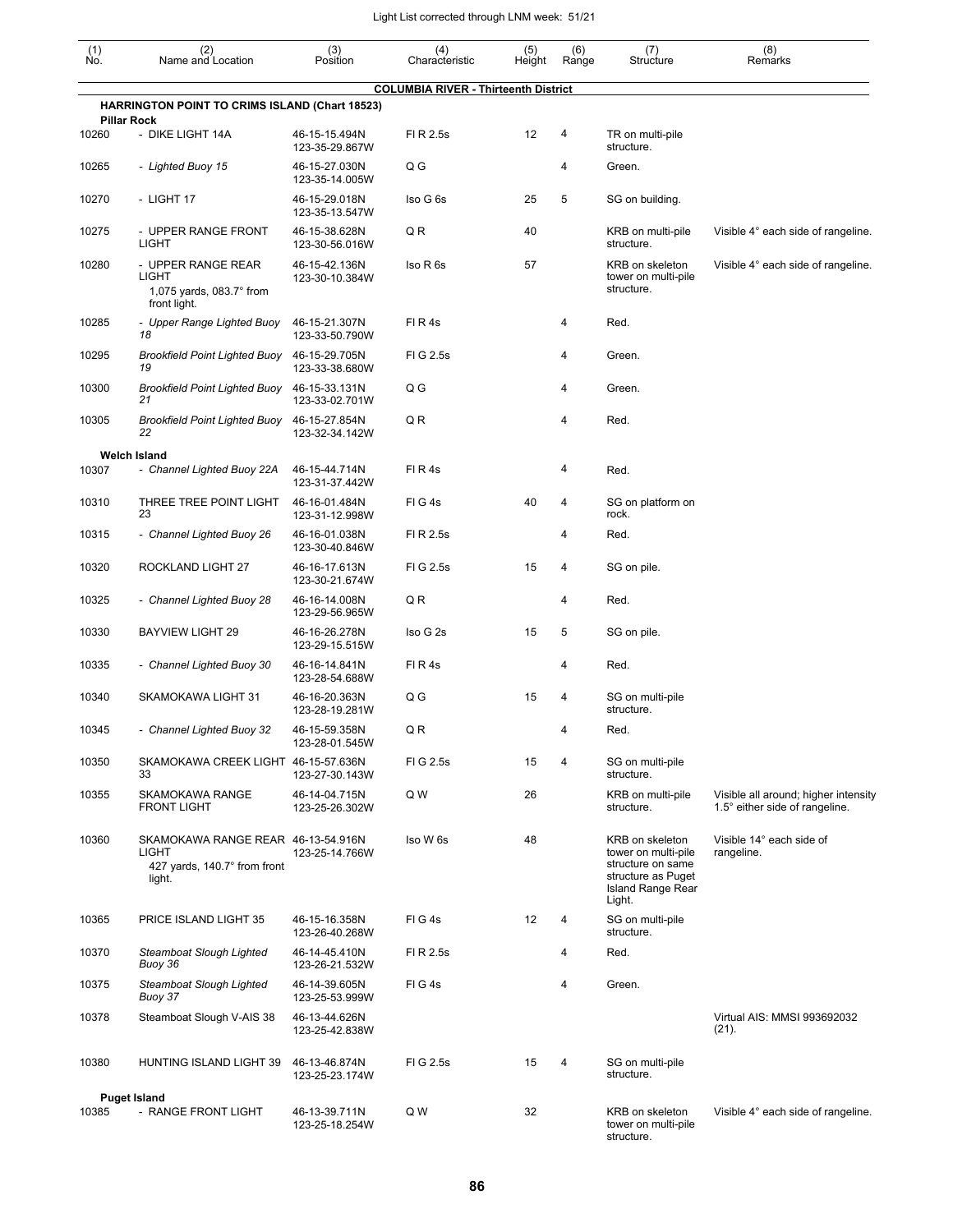| (1)<br>Ño. | (2)<br>Name and Location                                                                           | (3)<br>Position                 | (4)<br>Characteristic                       | (5)<br>Height | (6)<br>Range   | (7)<br>Structure                                                                                               | (8)<br>Remarks                                                       |
|------------|----------------------------------------------------------------------------------------------------|---------------------------------|---------------------------------------------|---------------|----------------|----------------------------------------------------------------------------------------------------------------|----------------------------------------------------------------------|
|            | <b>HARRINGTON POINT TO CRIMS ISLAND (Chart 18523)</b>                                              |                                 | <b>COLUMBIA RIVER - Thirteenth District</b> |               |                |                                                                                                                |                                                                      |
| 10390      | <b>Puget Island</b><br>- RANGE REAR LIGHT<br>519 yards, 009.6° from front 123-25-14.753W<br>light. | 46-13-54.872N                   | Iso W 6s                                    | 48            |                | KRB on skeleton<br>tower on multi-pile<br>structure. On same<br>structure as<br>Skamokawa Range<br>Rear Light. | Visible 4° each side of rangeline.                                   |
| 10395      | - Range Lighted Buoy 41                                                                            | 46-13-09.890N<br>123-25-22.138W | FIG4s                                       |               | 4              | Green.                                                                                                         |                                                                      |
| 10400      | <b>CLIFTON DIKE LIGHT 42</b>                                                                       | 46-12-21.080N<br>123-25-52.305W | FIR4s                                       | 20            | 4              | TR on dolphin.                                                                                                 |                                                                      |
| 10401      | - LIGHT 43                                                                                         | 46-12-19.082N<br>123-25-29.132W | FIG 2.5s                                    | 20            | 4              | SG on pile.                                                                                                    |                                                                      |
| 10405      | <b>CLIFTON DIKE LIGHT 44</b>                                                                       | 46-12-07.650N<br>123-26-08.085W | FIR <sub>6s</sub>                           | 20            | 4              | TR on multi-pile<br>structure.                                                                                 |                                                                      |
| 10410      | HUNTS MILL POINT LIGHT<br>44A                                                                      | 46-11-36.153N<br>123-26-01.945W | FI R 2.5s                                   | 12            | $\overline{4}$ | TR on pipe.                                                                                                    |                                                                      |
| 10415      | <b>BUGBY HOLE LIGHT 46</b>                                                                         | 46-10-54.317N<br>123-25-56.962W | QR                                          | 15            | 3              | TR on multi-pile<br>structure.                                                                                 |                                                                      |
| 10420      | - LIGHT 47                                                                                         | 46-10-55.385N<br>123-25-32.600W | Q G                                         | 15            | 3              | SG on skeleton<br>tower.                                                                                       |                                                                      |
| 10425      | - LIGHT 49                                                                                         | 46-10-33.204N<br>123-25-11.167W | FIG4s                                       | 17            | 4              | SG on multi-pile<br>structure.                                                                                 |                                                                      |
| Wauna      |                                                                                                    |                                 |                                             |               |                |                                                                                                                |                                                                      |
| 10428      | - Mill Water Outfall Lighted<br>Buoy B                                                             | 46-10-06.000N<br>123-24-54.000W | FIY <sub>4s</sub>                           |               |                | Yellow.                                                                                                        | Private aid.                                                         |
| 10430      | - RANGE FRONT LIGHT                                                                                | 46-08-48.809N<br>123-23-09.061W | QR                                          | 36            |                | KRB on skeleton<br>tower on multi-pile<br>structure.                                                           | Visible 5.5° each side of<br>rangeline.                              |
| 10435      | - RANGE REAR LIGHT<br>498 yards, 138.2° from front<br>light.                                       | 46-08-37.821N<br>123-22-54.903W | Iso R 6s                                    | 63            |                | KRB on skeleton<br>tower on multi-pile<br>structure.                                                           | Visible 10° each side of<br>rangeline.                               |
| 10440      | - Mill Water Intake Lighted<br>Buoy A                                                              | 46-09-08.541N<br>123-23-50.144W | FIY <sub>4s</sub>                           |               |                | Yellow.                                                                                                        | Private aid.                                                         |
| 10445      | UNITIZING DOCK LIGHT                                                                               | 46-09-42.000N<br>123-24-30.000W | F Y                                         |               |                | On pier.                                                                                                       | Private aid.                                                         |
| 10455      | CHIP DOCK LIGHT                                                                                    | 46-09-20.935N<br>123-24-01.644W | F Y                                         |               |                | On dolphin.                                                                                                    | Private aid.                                                         |
| 10456      | Westport Slough Buoy 56                                                                            | 46-08-53.072N<br>123-23-13.193W |                                             |               |                | Red nun.                                                                                                       |                                                                      |
| 10460      | - DIKE LIGHT 57                                                                                    | 46-09-08.585N<br>123-23-07.779W | Q G                                         | 20            | 4              | SG on dolphin.                                                                                                 |                                                                      |
| 10465      | DRISCOLL RANGE FRONT<br>LIGHT                                                                      | 46-09-02.897N<br>123-23-41.650W | FI R 2.5s                                   | 23            |                | KRB on multi-pile<br>structure.                                                                                | Visible all around; higher intensity<br>1.5° each side of rangeline. |
| 10470      | DRISCOLL RANGE REAR<br>LIGHT<br>406 yards, 284.5° from front<br>light.                             | 46-09-05.910N<br>123-23-58.380W | Iso R 6s                                    | 46            |                | KRB on skeleton<br>tower.                                                                                      | Visible 10° each side of range<br>line.                              |
|            | Westport                                                                                           |                                 |                                             |               |                |                                                                                                                |                                                                      |
| 10475      | - DIKE LIGHT 58                                                                                    | 46-08-48.038N<br>123-22-47.918W | FI R 2.5s                                   | 15            | 4              | TR on dolphin.                                                                                                 |                                                                      |
| 10480      | PANCAKE POINT DIKE<br>LIGHT <sub>59</sub>                                                          | 46-08-58.053N<br>123-22-24.821W | FIG6s                                       | 24            | 4              | SG on multi-pile<br>structure.                                                                                 |                                                                      |
| 10485      | - DIKE LIGHT 60                                                                                    | 46-08-40.070N<br>123-22-03.131W | FIR <sub>6s</sub>                           | 15            | 4              | TR on multi-pile<br>structure.                                                                                 |                                                                      |
| 10490      | - RANGE FRONT LIGHT                                                                                | 46-08-31.006N<br>123-21-14.180W | Q W                                         | 32            |                | KRB on multi-pile<br>structure.                                                                                | Visible all around; higher intensity<br>1.5° each side of rangeline. |
| 10495      | - RANGE REAR LIGHT<br>517 yards, 269.7° from front 123-21-36.194W<br>light.                        | 46-08-30.915N                   | Iso W 6s                                    | 47            |                | KRB on skeleton<br>tower.                                                                                      | Visible 14° each side of<br>rangeline.                               |
| 10500      | - DIKE LIGHT 62                                                                                    | 46-08-28.707N<br>123-20-49.541W | FIR4s                                       | 19            | 4              | TR on multi-pile<br>structure.                                                                                 |                                                                      |
| 10505      | - DIKE LIGHT 64                                                                                    | 46-08-26.343N<br>123-19-50.285W | FIR <sub>6s</sub>                           | 15            | 4              | TR on wooden<br>multi-pile structure.                                                                          |                                                                      |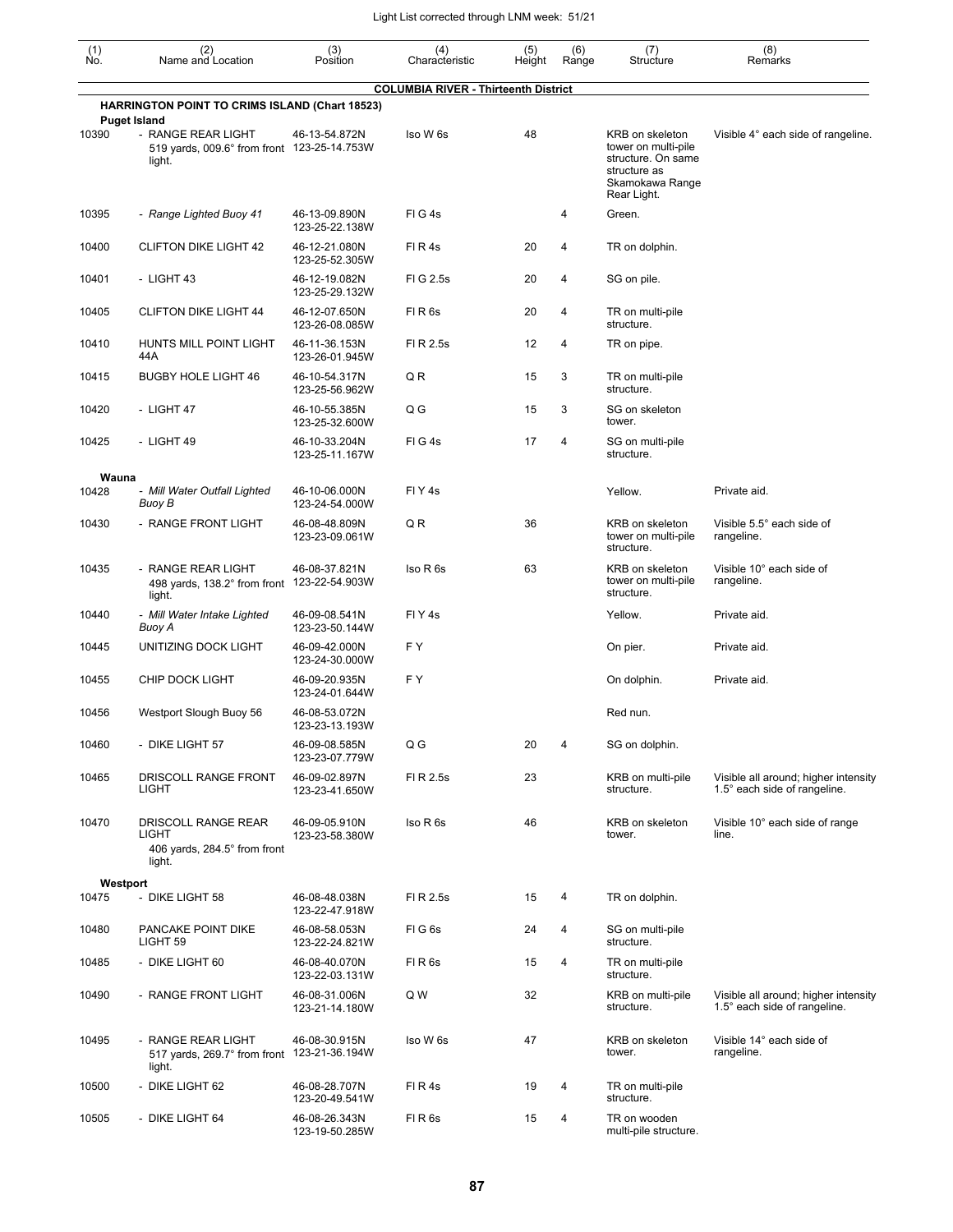| $\begin{smallmatrix} (1) \\ \mathsf{No} \end{smallmatrix}$ | (2)<br>Name and Location                                                        | (3)<br>Position                 | (4)<br>Characteristic                       | (5)<br>Height | (6)<br>Range | (7)<br>Structure                | (8)<br>Remarks                                                       |
|------------------------------------------------------------|---------------------------------------------------------------------------------|---------------------------------|---------------------------------------------|---------------|--------------|---------------------------------|----------------------------------------------------------------------|
|                                                            |                                                                                 |                                 | <b>COLUMBIA RIVER - Thirteenth District</b> |               |              |                                 |                                                                      |
|                                                            | <b>HARRINGTON POINT TO CRIMS ISLAND (Chart 18523)</b>                           |                                 |                                             |               |              |                                 |                                                                      |
| 10510                                                      | Westport<br>- DIKE LIGHT 66                                                     | 46-08-26.528N<br>123-18-48.505W | QR                                          | 15            | 4            | TR on multi-pile<br>structure.  |                                                                      |
| 10520                                                      | CATHLAMET DIKE LIGHT 67 46-08-53.269N                                           | 123-17-52.412W                  | FIG4s                                       | 19            | 4            | SG on multi-pile<br>structure.  |                                                                      |
| 10525                                                      | - Channel Lighted Buoy 68                                                       | 46-08-38.714N<br>123-17-23.570W | FI R 2.5s                                   |               | 4            | Red.                            |                                                                      |
| 10530                                                      | <b>Cathlamet Channel</b><br>- Daybeacon 2                                       | 46-12-23.757N<br>123-24-41.503W |                                             |               |              | TR on multi-pile<br>structure.  |                                                                      |
| 10535                                                      | Elochoman Buoy 1                                                                | 46-12-15.733N<br>123-23-23.687W |                                             |               |              | Green can.                      |                                                                      |
| 10540                                                      | Elochoman Daybeacon 2                                                           | 46-12-29.450N<br>123-23-18.733W |                                             |               |              | TR on pile.                     |                                                                      |
| 10545                                                      | <b>Puget Island Highway</b><br><b>Bridge</b><br>Chathlamet Channel mile:<br>2.7 | 46-11-45.000N<br>123-23-02.000W |                                             |               |              | Fixed bridge.                   |                                                                      |
| 10555                                                      | - LIGHT 8                                                                       | 46-09-00.787N<br>123-17-50.990W | FI R 2.5s                                   | 15            | 4            | TR on dolphin.                  |                                                                      |
| Eureka                                                     |                                                                                 |                                 |                                             |               |              |                                 |                                                                      |
| 10560                                                      | <b>WATERFORD LIGHT 69</b>                                                       | 46-09-10.241N<br>123-16-01.364W | FIG4s                                       | 30            | 4            | SG on concrete<br>platform.     |                                                                      |
| 10565                                                      | - CHANNEL LIGHT 70                                                              | 46-08-54.278N<br>123-15-41.480W | FIR4s                                       | 15            | 3            | TR on multi-pile<br>structure.  | Ra ref.                                                              |
| 10570                                                      | <b>COOPER POINT LIGHT 71</b>                                                    | 46-09-26.190N<br>123-15-15.433W | Q G                                         | 23            | 6            | SG on skeleton<br>tower.        |                                                                      |
| 10575                                                      | - Channel Lighted Buoy 73                                                       | 46-09-43.970N<br>123-14-33.022W | FIG4s                                       |               | 4            | Green.                          |                                                                      |
| 10580                                                      | - DIKE LIGHT 76                                                                 | 46-09-47.290N<br>123-14-00.007W | QR                                          | 21            | 4            | TR on multi-pile<br>structure.  |                                                                      |
| 10585                                                      | - DIKE LIGHT 77                                                                 | 46-10-10.190N<br>123-13-44.780W | FIG 2.5s                                    | 15            | 4            | SG on multi-pile<br>structure.  |                                                                      |
| 10590                                                      | - DIKE LIGHT 78                                                                 | 46-09-59.339N<br>123-13-30.685W | FIR4s                                       | 20            | 4            | TR on multi-pile<br>structure.  |                                                                      |
| 10595                                                      | - DIKE LIGHT 80                                                                 | 46-10-06.819N<br>123-13-04.070W | FIR <sub>6s</sub>                           | 13            | 4            | TR on multi-pile<br>structure.  |                                                                      |
| 10600                                                      | - DIKE LIGHT 79                                                                 | 46-10-28.144N<br>123-12-53.897W | FIG4s                                       | 21            | 4            | SG on multi-pile<br>structure.  |                                                                      |
| 10625                                                      | <b>Oak Point</b><br>BEAVER PIER WEST END<br><b>LIGHT</b>                        | 46-10-51.460N<br>123-11-06.220W | FY                                          |               |              | On corner of pier.              | Private aid.                                                         |
| 10630                                                      | BEAVER PIER EAST END<br>LIGHT                                                   | 46-10-56.370N<br>123-10-50.780W | FY                                          |               |              | On corner of pier.              | Private aid.                                                         |
| 10633                                                      | <b>COLUMBIA RIVER</b><br><b>GEODETIC SURVEY LIGHT</b>                           | 46-11-06.000N<br>123-11-12.000W | <b>FIY 10s</b>                              | 10            |              | On steel dolphin.               | Maintained by U.S. Geological<br>Survey.<br>Private aid.             |
| 10635                                                      | - LIGHT 81                                                                      | 46-11-11.952N<br>123-10-55.956W | FIG4s                                       | 14            | 4            | SG on tower on<br>concrete pad. |                                                                      |
| 10640                                                      | ABERNATHY POINT LIGHT<br>83                                                     | 46-11-25.034N<br>123-10-03.920W | FIG 2.5s                                    | 20            | 4            | SG on pole.                     |                                                                      |
| 10645                                                      | Crims Island Lighted Buoy 84                                                    | 46-11-18.511N<br>123-09-30.093W | QR                                          |               | 3            | Red.                            |                                                                      |
| 10650                                                      | CRIMS ISLAND TO ST. HELENS (Chart 18524)<br><b>BUNKER HILL LIGHT 85</b>         | 46-11-21.891N<br>123-08-22.561W | FIG4s                                       | 17            | 4            | SG on skeleton<br>tower.        | Higher intensity beam up<br>channel.                                 |
| 10655                                                      | Crims Island Lighted Buoy 86                                                    | 46-11-09.312N<br>123-07-42.369W | QR                                          |               | 4            | Red.                            |                                                                      |
| 10660                                                      | STELLA RANGE FRONT<br><b>LIGHT</b>                                              | 46-11-16.994N<br>123-07-27.160W | FIG 2.5s                                    | 31            |              | KRB on multi-pile<br>structure. | Visible all around; higher intensity<br>1.5° each side of rangeline. |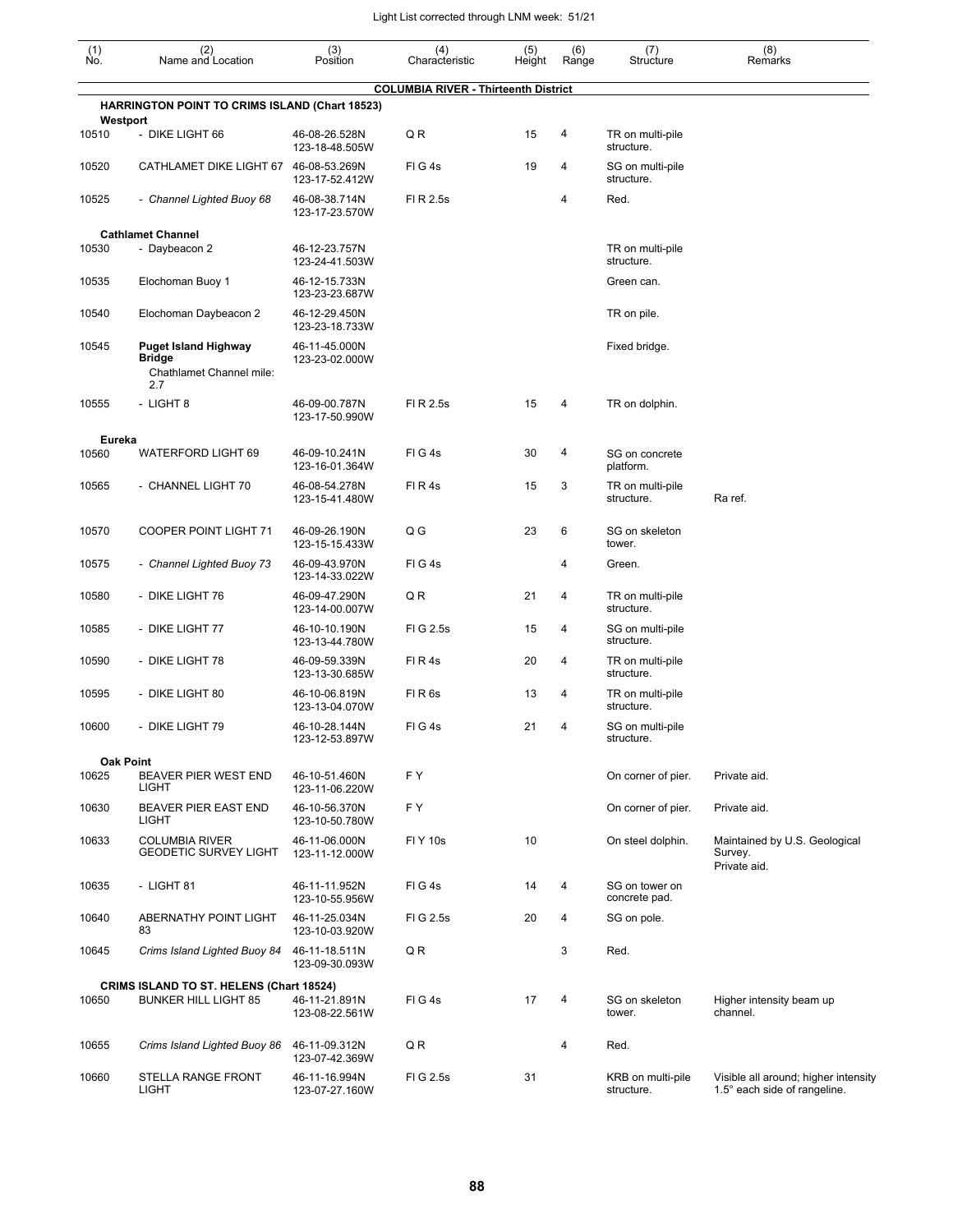| (1)<br>No. | (2)<br>Name and Location                                                                                             | (3)<br>Position                 | (4)<br>Characteristic                       | (5)<br>Height | (6)<br>Range | (7)<br>Structure                                     | (8)<br>Remarks                                           |
|------------|----------------------------------------------------------------------------------------------------------------------|---------------------------------|---------------------------------------------|---------------|--------------|------------------------------------------------------|----------------------------------------------------------|
|            |                                                                                                                      |                                 | <b>COLUMBIA RIVER - Thirteenth District</b> |               |              |                                                      |                                                          |
| 10665      | <b>CRIMS ISLAND TO ST. HELENS (Chart 18524)</b><br>STELLA RANGE REAR<br><b>LIGHT</b><br>253 yards, 308.3° from front | 46-11-21.628N<br>123-07-35.640W | Iso G 6s                                    | 55            |              | KRB on skeleton<br>tower on multi-pile<br>structure. | Visible 10° each side of<br>rangeline.                   |
| 10670      | light.<br><b>CLEAVELAND LIGHT 1</b><br>340 feet outside channel<br>limit.                                            | 46-11-05.055N<br>123-06-51.110W | FIG 2.5s                                    | 12            | 4            | SG on multi-pile<br>structure.                       |                                                          |
|            | <b>Crims Island</b>                                                                                                  |                                 |                                             |               |              |                                                      |                                                          |
| 10675      | - DIKE LIGHT 2                                                                                                       | 46-10-44.089N<br>123-07-30.090W | FIR <sub>6s</sub>                           | 12            | 4            | TR on pile.                                          |                                                          |
| 10685      | - DIKE LIGHT 6                                                                                                       | 46-10-18.380N<br>123-06-32.834W | FIR4s                                       | 21            | 4            | TR on pile.                                          |                                                          |
|            | <b>CRIMS ISLAND TO ST. HELENS (Chart 18524)</b>                                                                      |                                 |                                             |               |              |                                                      |                                                          |
| 10715      | CLEAVELAND DIKE LIGHT 3 46-10-39.620N                                                                                | 123-06-06.182W                  | FIG4s                                       | 23            | 4            | SG on pile.                                          |                                                          |
| 10717      | <b>WILLOW GROVE BOAT</b><br><b>LAUNCH LIGHT 1</b>                                                                    | 46-10-23.300N<br>123-05-04.600W | FIG4s                                       |               |              | On breakwall.                                        | Private aid.                                             |
| 10718      | <b>WILLOW GROVE BOAT</b><br><b>LAUNCH LIGHT 2</b>                                                                    | 46-10-24.300N<br>123-05-03.400W | FIR4s                                       |               |              | On breakwall.                                        | Private aid.                                             |
| 10719      | <b>WILLOW GROVE</b><br>DEFLECTION BOOM LIGHT<br>& WARNING SIGN                                                       | 46-10-23.200N<br>123-05-02.500W | FIW4s                                       |               |              | NW on pile worded<br><b>DANGER LOG</b><br>BOOM.      | Private aid.                                             |
| 10720      | <b>Fisher Island Channel Lighted</b><br>Buoy 5                                                                       | 46-09-43.973N<br>123-04-24.700W | Q G                                         |               | 4            | Green.                                               |                                                          |
| 10725      | FISHER ISLAND LIGHT 7                                                                                                | 46-09-34.435N<br>123-03-45.906W | FIG4s                                       | 13            | 4            | SG on multi-pile<br>structure.                       |                                                          |
| 10730      | FISHER ISLAND LIGHT 9                                                                                                | 46-09-27.249N<br>123-03-19.736W | FIG 2.5s                                    | 15            | 4            | SG on multi-pile<br>structure.                       |                                                          |
| 10735      | <b>Fisher Island Channel Lighted</b><br>Buoy 10                                                                      | 46-09-16.414N<br>123-03-29.478W | QR                                          |               | 4            | Red.                                                 |                                                          |
| Longview   |                                                                                                                      |                                 |                                             |               |              |                                                      |                                                          |
| 10745      | WALKER ISLAND LIGHT 12                                                                                               | 46-08-51.940N<br>123-02-40.768W | QR                                          | 15            | 4            | TR on multi-pile<br>structure.                       |                                                          |
| 10750      | <b>BARLOW POINT LIGHT 13</b>                                                                                         | 46-08-39.254N<br>123-01-50.102W | Q G                                         | 10            | 4            | SG on multi-pile<br>structure.                       |                                                          |
| 10755      | - Channel Lighted Buoy 17                                                                                            | 46-08-12.956N<br>123-00-36.961W | FIG 2.5s                                    |               | 4            | Green.                                               |                                                          |
| 10760      | - DOCK LIGHT A                                                                                                       | 46-08-08.000N<br>123-00-11.000W | F Y                                         |               |              | On pier.                                             | Private aid.                                             |
| 10761      | - DOCK LIGHT B                                                                                                       | 46-08-05.000N<br>123-00-04.000W | FY                                          |               |              | On pier.                                             | Private aid.                                             |
| 10762      | - DOCK LIGHT C                                                                                                       | 46-08-03.000N<br>122-59-59.000W | FY                                          |               |              | On pier.                                             | Private aid.                                             |
| 10765      | La Du Rock Lighted Buoy 19                                                                                           | 46-07-51.076N<br>122-59-48.269W | FIG4s                                       |               | 4            | Green.                                               |                                                          |
| 10770      | LORD ISLAND LIGHT 20                                                                                                 | 46-07-37.394N<br>122-59-59.882W | FIR4s                                       | 25            | 4            | TR on multi-pile<br>structure.                       |                                                          |
| 10780      | - RANGE FRONT LIGHT                                                                                                  | 46-07-28.098N<br>122-58-49.310W | FR.                                         | 38            |              | KWR on monopole.                                     | Visible 1.75° each side of<br>rangeline.<br>Private aid. |
| 10785      | - RANGE REAR LIGHT<br>393 yards, 117.5° from front 122-58-34.226W<br>light.                                          | 46-07-23.036N                   | FR.                                         | 76            |              | KWR on monopole.                                     | Visible 1.75° each side of<br>rangeline.<br>Private aid. |
| 10800      | Slaughters Channel Lighted<br>Buoy 23                                                                                | 46-07-29.967N<br>122-59-27.178W | FIG 2.5s                                    |               | 4            | Green.                                               |                                                          |
| 10805      | DIBBLEE DIKE LIGHT 22<br>190 feet outside channel<br>limit.                                                          | 46-07-04.151N<br>122-59-14.303W | FIR <sub>6s</sub>                           | 15            | 4            | TR on multi-pile<br>structure.                       |                                                          |
| 10811      | <b>Lewis and Clark Bridge</b><br>- Approach Buoy 1                                                                   | 46-06-22.765N<br>122-57-40.385W |                                             |               |              | Green can.                                           | Private aid.                                             |
| 10812      | - Approach Buoy 2                                                                                                    | 46-06-13.243N<br>122-57-50.013W |                                             |               |              | Red nun.                                             | Private aid.                                             |
| 10812.5    | <b>Lewis and Clark Highway</b><br><b>Bridge</b><br>Columbia River mile: 66.0                                         | 46-06-18.000N<br>122-57-42.000W |                                             |               |              | Fixed bridge.                                        |                                                          |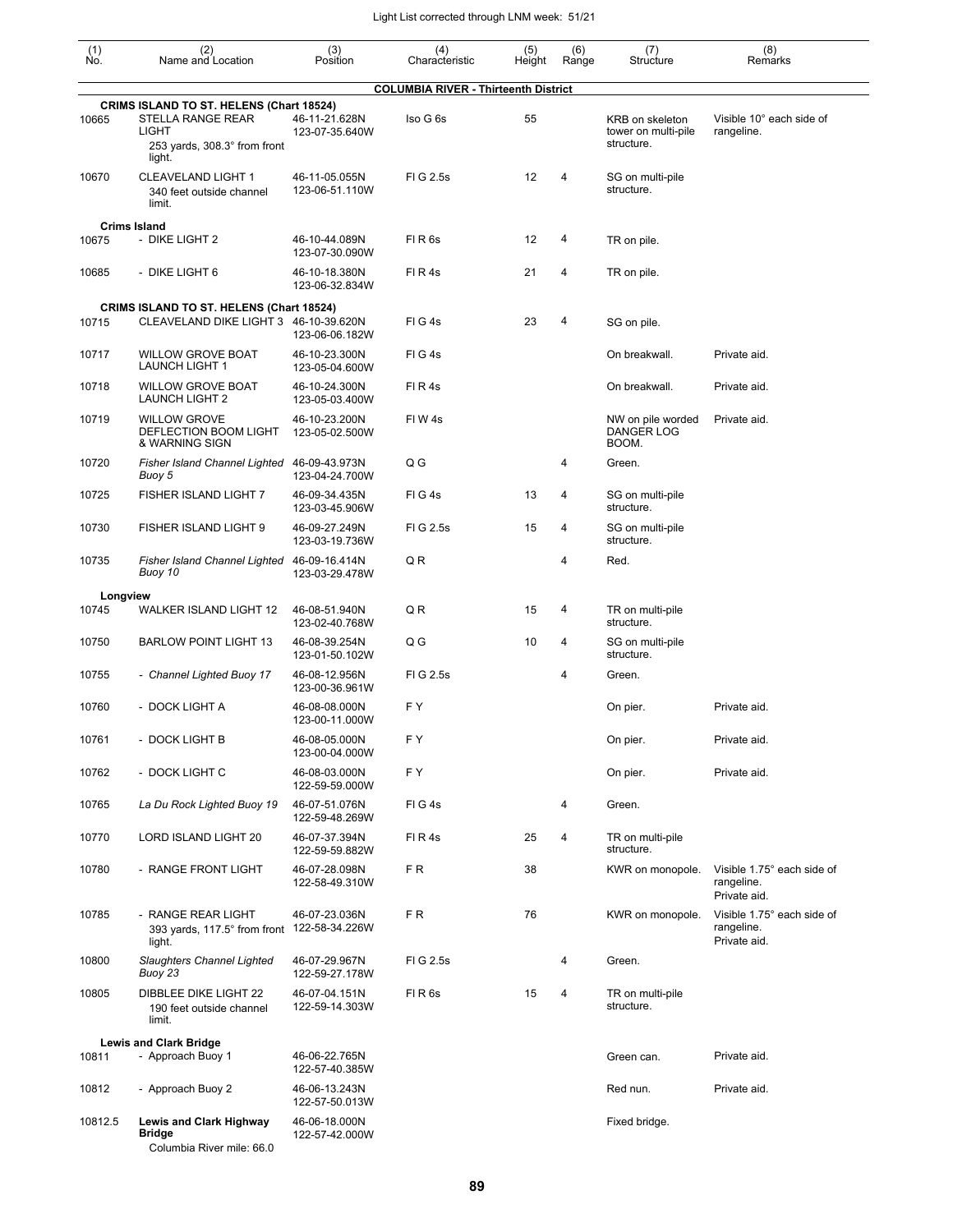| (1)<br>No. | (2)<br>Name and Location                                                                 | (3)<br>Position                                   | (4)<br>Characteristic                       | (5)<br>Height | (6)<br>Range | (7)<br>Structure                                     | (8)<br>Remarks                                                 |
|------------|------------------------------------------------------------------------------------------|---------------------------------------------------|---------------------------------------------|---------------|--------------|------------------------------------------------------|----------------------------------------------------------------|
|            |                                                                                          |                                                   | <b>COLUMBIA RIVER - Thirteenth District</b> |               |              |                                                      |                                                                |
| Longview   | <b>CRIMS ISLAND TO ST. HELENS (Chart 18524)</b>                                          |                                                   |                                             |               |              |                                                      |                                                                |
|            | <b>Lewis and Clark Bridge</b>                                                            |                                                   |                                             |               |              |                                                      |                                                                |
| 10813      | - Approach Buoy 3                                                                        | 46-06-20.306N<br>122-57-35.029W                   |                                             |               |              | Green can.                                           | Private aid.                                                   |
| 10814      | - Approach Buoy 4                                                                        | 46-06-10.814N<br>122-57-44.481W                   |                                             |               |              | Red nun.                                             | Private aid.                                                   |
| Longview   |                                                                                          |                                                   |                                             |               |              |                                                      |                                                                |
| 10815.1    | TERMINAL 9 LIGHT A                                                                       | 46-05-59.900N<br>122-56-26.200W                   | FIY4s                                       |               |              | NY on dolphin.                                       | Private aid.                                                   |
| 10815.2    | <b>TERMINAL 9 LIGHT B</b>                                                                | 46-05-59.400N<br>122-56-25.000W                   | FIY4s                                       |               |              | NY on dolphin.                                       | Private aid.                                                   |
| 10815.4    | <b>TERMINAL 9 LIGHT D</b>                                                                | 46-05-57.800N<br>122-56-21.000W                   | FIY4s                                       |               |              | NY on dolphin.                                       | Private aid.                                                   |
| 10815.5    | TERMINAL 9 LIGHT E                                                                       | 46-05-57.100N<br>122-56-18.600W                   | FIY4s                                       |               |              | NY on dolphin.                                       | Private aid.                                                   |
| 10815.6    | <b>TERMINAL 9 LIGHT F</b>                                                                | 46-05-56.300N<br>122-56-16.500W                   | FIY4s                                       |               |              | NY on dolphin.                                       | Private aid.                                                   |
| 10815.7    | <b>TERMINAL 9 LIGHT G</b>                                                                | 46-05-55.600N<br>122-56-14.900W                   | FIY4s                                       |               |              | NY on dolphin.                                       | Private aid.                                                   |
| 10815.8    | <b>TERMINAL 9 LIGHT H</b>                                                                | 46-05-55.700N<br>122-56-13.600W                   | FIY <sub>4s</sub>                           |               |              | NY on dolphin.                                       | Private aid.                                                   |
| 10815.9    | <b>TERMINAL 9 LIGHT J</b>                                                                | 46-05-55.600N                                     | FIY4s                                       |               |              | NY on dolphin.                                       | Private aid.                                                   |
| 10816      | Cowlitz River Lighted Buoy 25 46-05-36.371N                                              | 122-56-12.400W                                    | FIG6s                                       |               | 4            | Green.                                               |                                                                |
| 10820      | COTTONWOOD ISLAND<br>LOWER RANGE FRONT<br><b>LIGHT</b>                                   | 122-55-32.546W<br>46-04-59.277N<br>122-53-51.950W | Q W                                         | 32            |              | KRB on skeleton<br>tower on multi-pile<br>structure. | Visible 4° each side of rangeline.                             |
| 10825      | COTTONWOOD ISLAND<br>LOWER RANGE REAR<br>LIGHT<br>329 yards, 115.8° from front<br>light. | 46-04-55.043N<br>122-53-39.350W                   | Iso W 6s                                    | 63            |              | KRB on skeleton<br>tower.                            | Visible 4° each side of rangeline.                             |
| 10828      | Rainier Anchorange Lighted<br>Buoy "RR"                                                  | 46-05-40.914N<br>122-56-21.166W                   | FIW <sub>6s</sub>                           |               |              | White with blue<br>band.                             | Mintained by U.S. Army Corps of<br>Engineers.<br>Private aid.  |
| 10830      | Rainier Anchorage Lighted<br>Buoy R                                                      | 46-05-31.466N<br>122-55-48.110W                   | FIW <sub>6s</sub>                           |               |              | White with blue<br>band.                             | Maintained by U.S. Army Corps<br>of Engineers.<br>Private aid. |
| 10832      | SHAVER TRANSPORTATION 46-05-25.961N<br><b>MOORING BARGE LIGHTS</b><br>(2)                | 122-55-55.891W                                    | FI Y 2.5s                                   |               |              | On mooring barge.                                    | Private aid.                                                   |
|            | <b>Cottonwood Island</b>                                                                 |                                                   |                                             |               |              |                                                      |                                                                |
| 10845      | - DIKE LIGHT 31                                                                          | 46-05-18.368N<br>122-54-33.486W                   | FIG 2.5s                                    | 15            | 4            | SG on multi-pile<br>structure.                       |                                                                |
| 10850      | - DIKE LIGHT 33                                                                          | 46-05-03.761N<br>122-54-04.234W                   | FIG4s                                       | 12            | 4            | SG on multi-pile<br>structure.                       |                                                                |
| 10860      | - LIGHT 35                                                                               | 46-04-42.901N<br>122-53-36.105W                   | FIG4s                                       | 15            | 4            | SG on multi-pile<br>structure.                       |                                                                |
| 10865      | - Turn Lighted Buoy 36<br>66 yards outside channel<br>limit.                             | 46-04-24.971N<br>122-53-36.715W                   | Q R                                         |               | 4            | Red.                                                 |                                                                |
| 10870      | - DIKE LIGHT 37                                                                          | 46-04-17.858N<br>122-53-12.962W                   | FIG4s                                       | 15            | 4            | SG on pile.                                          |                                                                |
| 10875      | - UPPER RANGE FRONT<br>LIGHT                                                             | 46-03-55.606N<br>122-52-56.378W                   | Q W                                         | 19            |              | KRB on multi-pile<br>structure.                      | Visible 10° each side of<br>rangeline.                         |
| 10880      | - UPPER RANGE REAR<br>LIGHT<br>331 yards, 356.2° from front<br>light.                    | 46-04-05.399N<br>122-52-57.319W                   | Iso W 6s                                    | 52            |              | KRB on skeleton<br>tower.                            | Visible 10° each side of<br>rangeline.                         |
| 10885      | - LIGHT 39                                                                               | 46-03-57.911N<br>122-53-00.399W                   | FIG4s                                       | 26            | 4            | SG on pile.                                          |                                                                |
| 10890      | - LIGHT 41                                                                               | 46-03-20.401N<br>122-52-46.204W                   | Q G                                         | 20            | 4            | SG on multi-pile<br>structure.                       |                                                                |
| 10891      | PORT OF KALAMA DOCK<br>LIGHT A                                                           | 46-02-39.900N<br>122-52-35.160W                   | FIY <sub>6s</sub>                           |               |              | On mooring<br>dolphin.                               | Private aid.                                                   |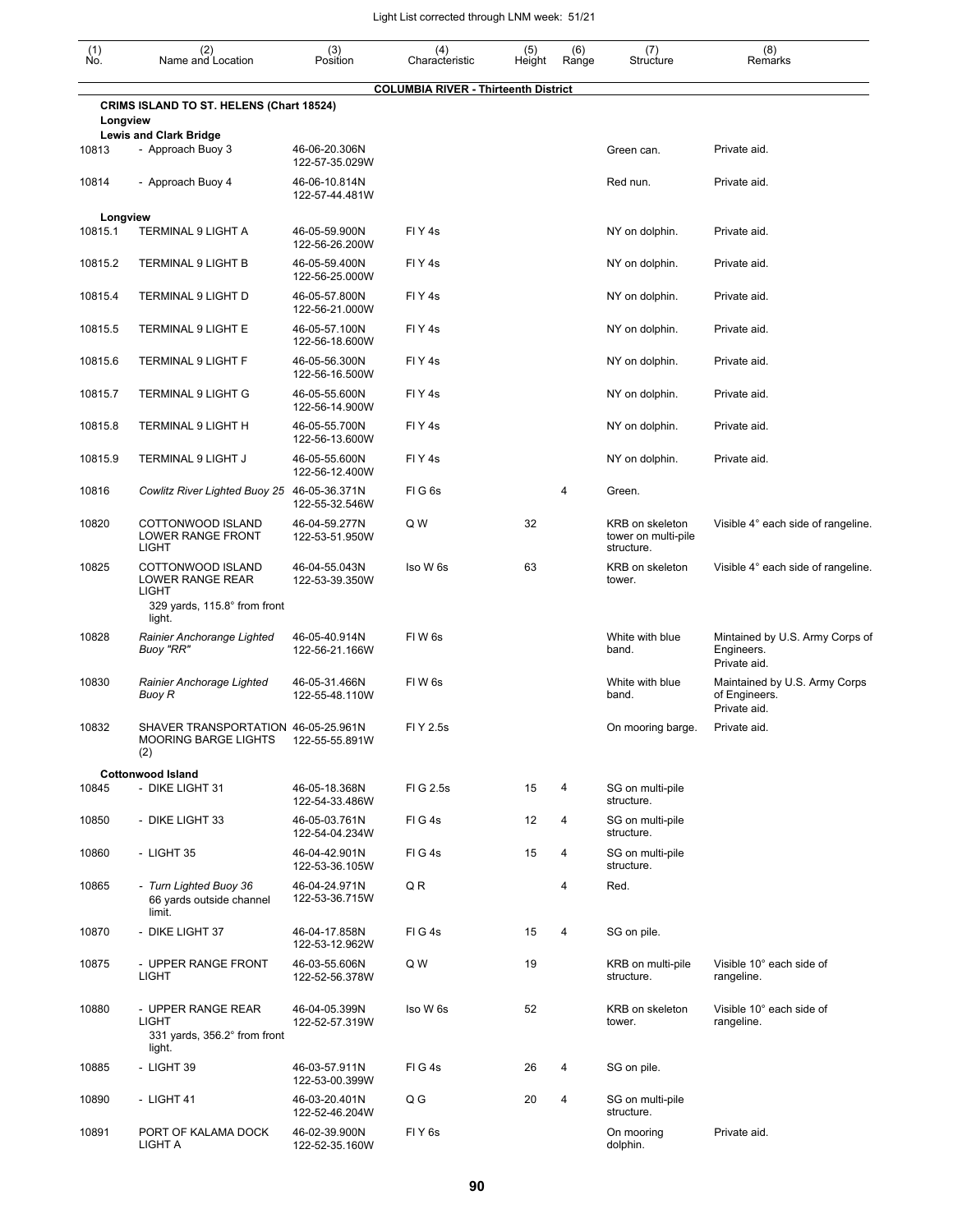| $\begin{smallmatrix} (1) \\ \mathsf{No} \end{smallmatrix}$ | (2)<br>Name and Location                                                     | (3)<br>Position                 | (4)<br>Characteristic                       | (5)<br>Height | (6)<br>Range | (7)<br>Structure                                        | (8)<br>Remarks                                                       |
|------------------------------------------------------------|------------------------------------------------------------------------------|---------------------------------|---------------------------------------------|---------------|--------------|---------------------------------------------------------|----------------------------------------------------------------------|
|                                                            |                                                                              |                                 | <b>COLUMBIA RIVER - Thirteenth District</b> |               |              |                                                         |                                                                      |
|                                                            | <b>CRIMS ISLAND TO ST. HELENS (Chart 18524)</b>                              |                                 |                                             |               |              |                                                         |                                                                      |
| 10892                                                      | <b>Cottonwood Island</b><br>PORT OF KALAMA DOCK<br><b>LIGHT B</b>            | 46-02-38.700N<br>122-52-35.940W | FIY <sub>6s</sub>                           |               |              | On mooring<br>dolphin.                                  | Private aid.                                                         |
| 10893                                                      | PORT OF KALAMA DOCK<br>LIGHT <sub>C</sub>                                    | 46-02-32.640N<br>122-52-35.640W | FIY <sub>6s</sub>                           |               |              | On mooring<br>dolphin.                                  | Private aid.                                                         |
| 10894                                                      | PORT OF KALAMA DOCK<br>LIGHT D                                               | 46-02-30.780N<br>122-52-34.680W | FIY <sub>6s</sub>                           |               |              | On mooring<br>dolphin.                                  | Private aid.                                                         |
| 10894.5                                                    | <b>Prescott Anchorage Lighted</b><br><b>Buoy P</b>                           | 46-02-45.804N<br>122-52-58.402W | FIW <sub>6s</sub>                           |               |              | White with blue<br>band.                                | Maintained by U.S. Army Corps<br>of Engineers.<br>Private aid.       |
| Kalama                                                     |                                                                              |                                 |                                             |               |              |                                                         |                                                                      |
| 10895                                                      | <b>COFFIN ROCK LIGHT</b>                                                     | 46-02-02.180N<br>122-52-51.566W | Q W                                         | 20            | 4            | NB on pole.                                             |                                                                      |
| 10900                                                      | - RIVER LIGHT 43                                                             | 46-02-00.718N<br>122-52-30.867W | FIG 2.5s                                    | 18            | 4            | SG on multi-pile<br>structure.                          |                                                                      |
| 10905                                                      | - LOWER RANGE FRONT<br><b>LIGHT</b>                                          | 46-00-33.583N<br>122-50-58.567W | QR                                          | 38            |              | KRW on skeleton<br>tower.                               | Visible 1.5° each side of<br>rangeline.                              |
| 10910                                                      | - LOWER RANGE REAR<br><b>LIGHT</b><br>774 yards, 138.2° from front<br>light. | 46-00-16.490N<br>122-50-36.642W | Iso R 6s                                    | 97            |              | KRW on skeleton<br>tower.                               | Visible 1.5° each side of<br>rangeline.                              |
| 10915                                                      | - UPPER RANGE FRONT<br>LIGHT                                                 | 45-58-40.735N<br>122-50-22.006W | Q W                                         | 24            |              | KRB on multi-pile<br>structure.                         | Visible all around; higher intensity<br>1.5° each side of rangeline. |
| 10920                                                      | - UPPER RANGE REAR<br><b>LIGHT</b><br>732 yards, 163.4° from front<br>light. | 45-58-19.960N<br>122-50-13.129W | Iso W 6s                                    | 53            |              | <b>KRB</b> on skeleton<br>tower.                        | Visible 14° each side of<br>rangeline.                               |
|                                                            | <b>CRIMS ISLAND TO ST. HELENS (Chart 18524)</b>                              |                                 |                                             |               |              |                                                         |                                                                      |
| 10925                                                      | KALAMA DIKE LIGHT 47A                                                        | 46-00-33.092N<br>122-51-03.938W | FIG 2.5s                                    | 32            | 5            | SG on pile.                                             |                                                                      |
| 10928                                                      | Sandy Island Anchorage<br>Lighted Buoy "S"                                   | 45-59-58.759N<br>122-51-07.946W | FIW <sub>6s</sub>                           |               |              | White with blue<br>band.                                | Maintained by U.S. Army Corps<br>of Engineers.<br>Private aid.       |
| 10930                                                      | AHLE POINT LIGHT 49                                                          | 45-59-53.278N<br>122-50-41.394W | FIG4s                                       | 20            | 4            | SG on pile.                                             |                                                                      |
| 10935                                                      | <b>HUNTER BAR LIGHT 1</b>                                                    | 45-59-30.134N<br>122-51-11.402W | FIG 2.5s                                    | 20            | 4            | SG on pile.                                             |                                                                      |
| 10940                                                      | <b>HUNTER DIKE LIGHT 52</b>                                                  | 45-59-17.701N<br>122-50-56.758W | FIR4s                                       | 15            | 5            | TR on multi-pile<br>structure.                          |                                                                      |
| 10942                                                      | <b>TIDEWATER MOORING</b><br><b>BARGE LIGHTS (2)</b>                          | 45-59-23.640N<br>122-50-28.860W | FIY <sub>6s</sub>                           |               |              | Spudded mooring<br>barge.                               | Private aid.                                                         |
| 10943.1                                                    | <b>TEMCO MARINE FACILITY</b><br>LIGHT A                                      | 45-58-57.034N<br>122-50-00.885W | FIY4s                                       |               |              | NY on mooring<br>dolphin.                               | Private aid.                                                         |
| 10943.2                                                    | <b>TEMCO MARINE FACILITY</b><br>LIGHT B                                      | 45-58-59.274N<br>122-50-03.284W | FIY4s                                       |               |              | NY on concrete<br>dock.                                 | Private aid.                                                         |
| 10943.3                                                    | <b>TEMCO MARINE FACILITY</b><br>LIGHT C                                      | 45-59-01.517N<br>122-50-05.001W | FIY4s                                       |               |              | NY on concrete<br>dock.                                 | Private aid.                                                         |
| 10943.4                                                    | <b>TEMCO MARINE FACILITY</b><br>LIGHT D                                      | 45-59-03.983N<br>122-50-06.906W | FIY4s                                       |               |              | NY on mooring<br>dolphin.                               | Private aid.                                                         |
| 10943.5                                                    | <b>TEMCO MARINE FACILITY</b><br>LIGHT E                                      | 45-59-06.273N<br>122-50-08.908W | FIY <sub>4s</sub>                           |               |              | NY on mooring<br>dolphin.                               | Private aid.                                                         |
| 10943.6                                                    | <b>TEMCO MARINE FACILITY</b><br>LIGHT F                                      | 45-59-08.482N<br>122-50-10.341W | FIY4s                                       |               |              | NY on mooring<br>dolphin.                               | Private aid.                                                         |
| 10943.7                                                    | <b>TEMCO MARINE FACILITY</b><br>LIGHT G                                      | 45-59-10.572N<br>122-50-11.942W | FIY4s                                       |               |              | NY on mooring<br>dolphin.                               | Private aid.                                                         |
| 10943.8                                                    | <b>TEMCO MARINE FACILITY</b><br>LIGHT H                                      | 45-59-13.359N<br>122-50-14.076W | FIY4s                                       |               |              | NY on mooring<br>dolphin.                               | Private aid.                                                         |
| 10944                                                      | Kalama Shoal Isolated Danger 45-59-06.490N<br>Lighted Buoy K                 | 122-50-24.700W                  | FI(2)W 5s                                   |               |              | Black and red with<br>two black spherical<br>top marks. | Private aid.                                                         |
| 10945                                                      | <b>HUNTER DIKE LIGHT 54</b>                                                  | 45-58-56.482N<br>122-50-36.354W | Q R                                         | 20            | 4            | TR on multi-pile<br>structure.                          |                                                                      |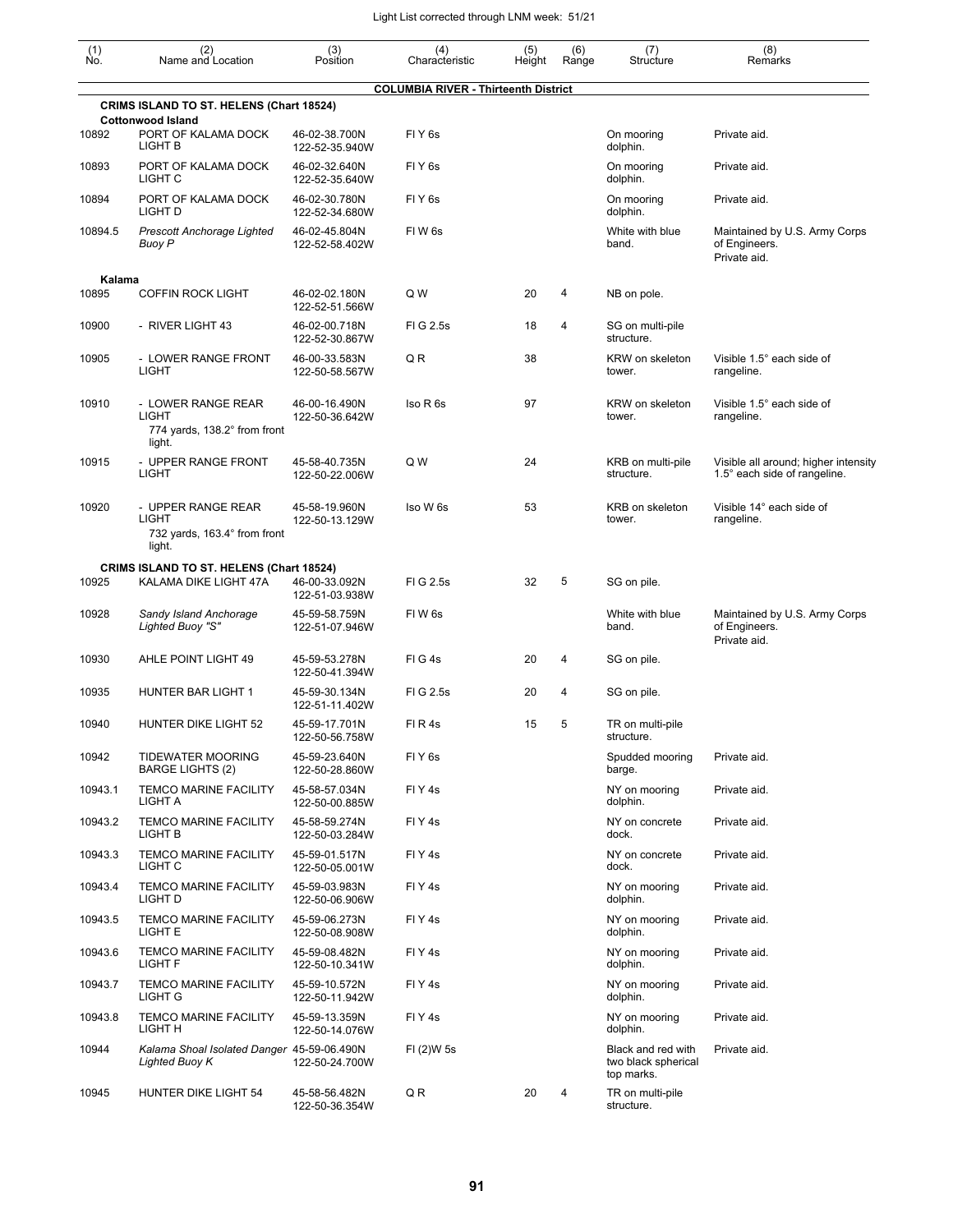| (1)<br>Ño. | (2)<br>Name and Location                                                                 | (3)<br>Position                 | (4)<br>Characteristic                       | (5)<br>Height | (6)<br>Range | (7)<br>Structure                                      | (8)<br>Remarks                                                       |
|------------|------------------------------------------------------------------------------------------|---------------------------------|---------------------------------------------|---------------|--------------|-------------------------------------------------------|----------------------------------------------------------------------|
|            | <b>CRIMS ISLAND TO ST. HELENS (Chart 18524)</b>                                          |                                 | <b>COLUMBIA RIVER - Thirteenth District</b> |               |              |                                                       |                                                                      |
|            | <b>Martin Island</b>                                                                     |                                 |                                             |               |              |                                                       |                                                                      |
| 10950      | <b>BYBEE LEDGE CHANNEL</b><br>RANGE FRONT LIGHT                                          | 45-57-25.765N<br>122-48-28.708W | Q W                                         | 29            |              | KRB on multi-pile<br>structure.                       | Visible all around; higher intensity<br>1.5° each side of rangeline. |
| 10955      | <b>BYBEE LEDGE CHANNEL</b><br>RANGE REAR LIGHT<br>214 yards, 137.6° from front<br>light. | 45-57-21.095N<br>122-48-22.570W | Iso W 6s                                    | 50            |              | KRB on skeleton<br>tower on multi-pile<br>structure.  | Visible 14° each side of<br>rangeline.                               |
| 10960      | Bybee Ledge Lighted Buoy 59 45-58-14.581N                                                | 122-49-27.189W                  | FIG4s                                       |               | 4            | Green.                                                |                                                                      |
| 10965      | - Bluff Lighted Buoy 60                                                                  | 45-57-36.325N<br>122-48-53.770W | QR                                          |               | 4            | Red.                                                  |                                                                      |
| 10970      | DEER ISLAND LOWER DIKE 45-57-26.750N<br>LIGHT 62                                         | 122-49-07.760W                  | FIR <sub>6s</sub>                           | 16            | 4            | TR on multi-pile<br>structure.                        |                                                                      |
| 10975      | - DIKE LIGHT 63                                                                          | 45-57-09.975N<br>122-48-23.693W | FIG 2.5s                                    | 23            | 4            | SG on multi-pile<br>structure.                        |                                                                      |
| 10980      | - MIDDLE DIKE LIGHT 65                                                                   | 45-56-40.700N<br>122-48-14.492W | FIG4s                                       | 15            | 4            | SG on multi-pile<br>structure.                        |                                                                      |
| 10985      | - RANGE FRONT LIGHT                                                                      | 45-56-18.683N<br>122-48-09.221W | Q W                                         | 36            |              | KRB on multi-pile<br>structure.                       | Visible all around; higher intensity<br>1.5° each side of rangeline. |
| 10990      | - RANGE REAR LIGHT<br>200 yards, 011.2° from front 122-48-07.577W<br>light.              | 45-56-24.487N                   | Iso W 6s                                    | 54            |              | KRB on skeleton<br>tower, on multi-pile<br>structure. | Visible 5.5° each side of<br>rangeline.                              |
| 11000      | <b>BURKE DIKE LIGHT 69</b>                                                               | 45-55-53.534N<br>122-48-08.882W | FIG 2.5s                                    | 17            | 5            | SG on multi-pile<br>structure.                        |                                                                      |
| 11005      | DEER ISLAND UPPER DIKE<br>LIGHT 72                                                       | 45-55-12.278N<br>122-48-44.270W | FIR4s                                       | 23            | 4            | TR on multi-pile<br>structure.                        |                                                                      |
| 11010      | <b>CAPLES DIKE LIGHT 73</b>                                                              | 45-55-01.397N<br>122-48-17.275W | FIG4s                                       | 10            | 4            | SG on multi-pile<br>structure.                        |                                                                      |
| 11015      | DYNO NOBEL DOCK LIGHTS 45-54-48.750N<br>(2)                                              | 122-48-53.240W                  | FΥ                                          |               |              | On dock.                                              | Private aid.                                                         |
| 11020      | - Channel Lighted Buoy 75                                                                | 45-54-29.946N<br>122-48-26.636W | Q G                                         |               | 4            | Green.                                                |                                                                      |
| 11025      | <b>COLUMBIA CITY LIGHT 76</b>                                                            | 45-53-31.387N<br>122-48-22.449W | Q R                                         | 22            | 4            | TR on pile.                                           |                                                                      |
| 11027      | Columbia City Lighted Buoy<br>75A                                                        | 45-53-43.982N<br>122-48-12.037W | FIG 2.5s                                    |               | 4            | Green.                                                | Maintained from Aug 15 to Oct 1.                                     |
|            | St. Helens                                                                               |                                 |                                             |               |              |                                                       |                                                                      |
| 11030      | RANGE FRONT LIGHT                                                                        | 45-51-55.200N<br>122-46-58.631W | Q W                                         | 37            |              | KRB on skeleton<br>tower on multi-pile<br>structure.  | Visible all around; higher intensity<br>on rangeline.                |
| 11035      | - RANGE REAR LIGHT<br>619 yards, 150.5° from front 122-46-45.701W<br>light.              | 45-51-39.255N                   | Iso W 6s                                    | 58            |              | KRB on skeleton<br>tower.                             | Visible 14° each side of<br>rangeline.                               |
| 11040      | - JETTY LOWER LIGHT 77                                                                   | 45-53-04.673N<br>122-47-45.383W | Q G                                         | 35            | 4            | SG on multi-pile<br>structure.                        |                                                                      |
| 11045      | - Junction Lighted Buoy                                                                  | 45-52-52.377N<br>122-47-51.569W | $FI (2+1)R 6s$                              |               | 4            | Red and green<br>bands.                               |                                                                      |
| 11050      | - JETTY LIGHT 79                                                                         | 45-52-13.485N<br>122-47-06.429W | FIG4s                                       | 22            | 4            | SG on multi-pile<br>structure.                        |                                                                      |
| 11055      | - DIKE LIGHT 80                                                                          | 45-51-47.787N<br>122-47-20.616W | Q R                                         | 34            | 3            | TR on multi-pile<br>structure.                        |                                                                      |
|            | ST. HELENS TO VANCOUVER (Chart 18525)                                                    |                                 |                                             |               |              |                                                       |                                                                      |
|            | <b>Warrior Rock</b>                                                                      |                                 |                                             |               |              |                                                       |                                                                      |
| 11060      | - LIGHT                                                                                  | 45-50-55.034N<br>122-47-17.582W | FIW4s                                       | 28            | 5            | White octagonal<br>tower on square<br>structure.      |                                                                      |
| 11065      | - RANGE FRONT LIGHT                                                                      | 45-51-18.209N<br>122-46-46.823W | Q W                                         | 46            |              | KRW on skeleton<br>tower.                             | Visible 10° each side of<br>rangeline.                               |
| 11070      | - RANGE REAR LIGHT<br>146 yards, 021.3° from front 122-46-44.578W<br>light.              | 45-51-22.227N                   | Iso W 6s                                    | 62            |              | KRW on skeleton<br>tower.                             | Visible 5.5° each side of<br>rangeline.                              |
| 11073      | - Turn Lighted Buoy 1                                                                    | 45-50-50.028N                   | FIG4s                                       |               | 4            | Green.                                                |                                                                      |

122-46-57.144W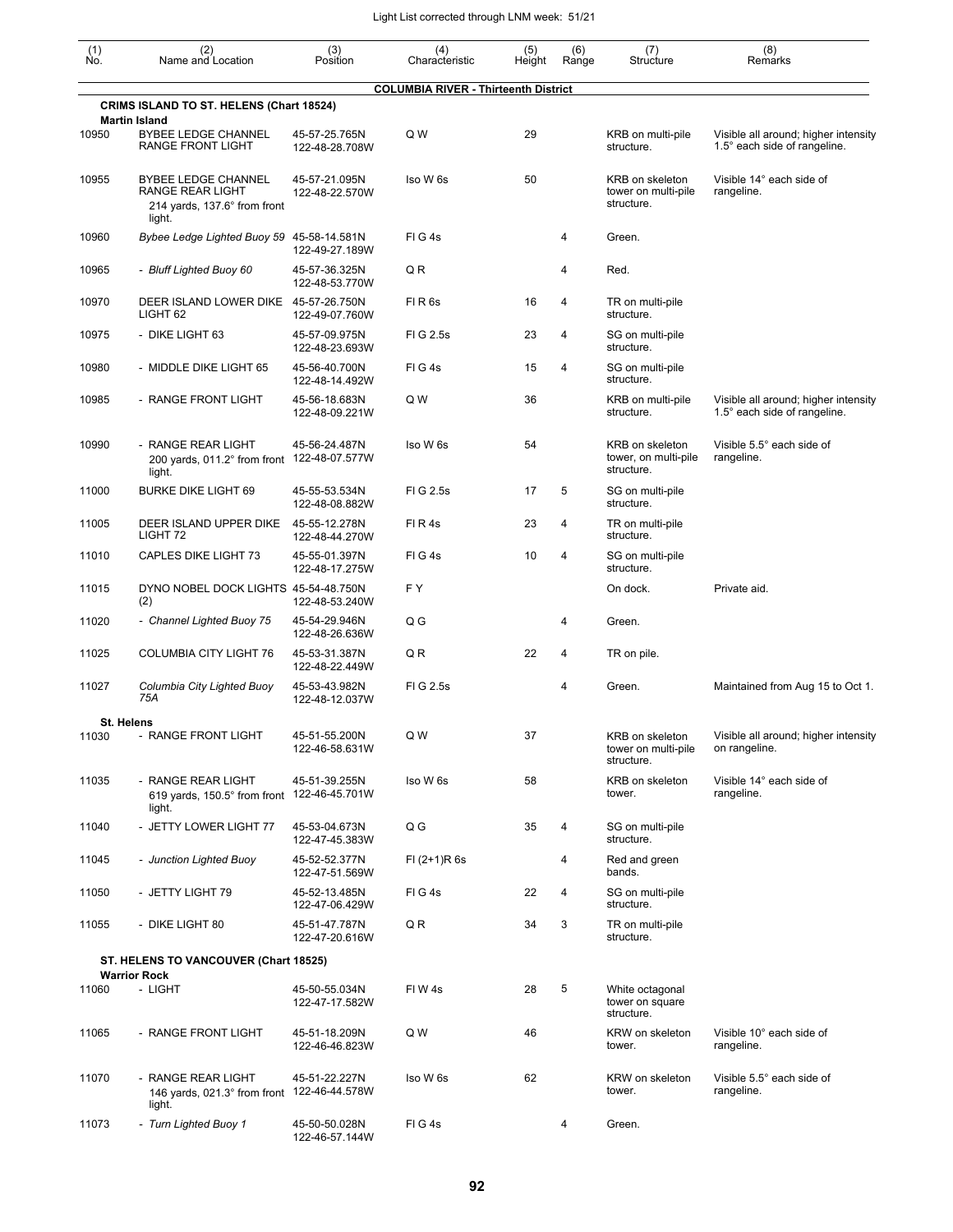| (1)<br>Ño. | (2)<br>Name and Location                                                     | (3)<br>Position                 | (4)<br>Characteristic                       | (5)<br>Height | (6)<br>Range | (7)<br>Structure                                                                                                           | (8)<br>Remarks                                                         |
|------------|------------------------------------------------------------------------------|---------------------------------|---------------------------------------------|---------------|--------------|----------------------------------------------------------------------------------------------------------------------------|------------------------------------------------------------------------|
|            |                                                                              |                                 | <b>COLUMBIA RIVER - Thirteenth District</b> |               |              |                                                                                                                            |                                                                        |
|            | ST. HELENS TO VANCOUVER (Chart 18525)                                        |                                 |                                             |               |              |                                                                                                                            |                                                                        |
| 11075      | <b>Warrior Rock</b><br>- Reef Lighted Buoy 4                                 | 45-50-26.264N<br>122-47-21.222W | QR                                          |               | 4            | Red.                                                                                                                       |                                                                        |
| 11080      | DUCK CLUB LIGHT 4A                                                           | 45-49-45.182N<br>122-47-48.194W | FIR <sub>6s</sub>                           | 23            | 4            | TR on pile.                                                                                                                |                                                                        |
| 11085      | <b>DUCK CLUB LIGHT 6</b>                                                     | 45-49-26.662N<br>122-47-53.009W | QR                                          | 22            | 4            | TR on multi-pile<br>structure.                                                                                             |                                                                        |
| Henrici    |                                                                              |                                 |                                             |               |              |                                                                                                                            |                                                                        |
| 11090      | - Channel Lighted Buoy 7                                                     | 45-48-58.227N<br>122-47-41.400W | Q G                                         |               | 4            | Green.                                                                                                                     |                                                                        |
| 11095      | DUCK CLUB LIGHT 8                                                            | 45-48-57.080N<br>122-47-55.346W | FI R 2.5s                                   | 23            | 3            | TR on pile.                                                                                                                |                                                                        |
| 11100      | - RANGE FRONT LIGHT                                                          | 45-48-40.822N<br>122-47-53.024W | Q W                                         | 37            |              | KRB on skeleton<br>tower, on multi-pile<br>structure.                                                                      | Visible all around; higher intensity<br>1.5° each side of rangeline.   |
| 11105      | - RANGE REAR LIGHT<br>300 yards, 328.3° from front 122-47-59.701W<br>light.  | 45-48-48.392N                   | Iso W 6s                                    | 56            |              | KRB on skeleton<br>tower.                                                                                                  | Visible 10° each side of<br>rangeline.                                 |
| 11110      | - LANDING LIGHT 10                                                           | 45-48-29.804N<br>122-47-48.914W | FIR4s                                       | 24            | 3            | TR on multi-pile<br>structure.                                                                                             |                                                                        |
| 11115      | - CROSSING LIGHT 12                                                          | 45-48-11.120N<br>122-47-39.878W | FI R 2.5s                                   | 24            | 4            | TR on pile.                                                                                                                |                                                                        |
| 11120      | BACHELOR POINT LIGHT 13 45-47-31.162N                                        | 122-46-39.663W                  | FIG <sub>6s</sub>                           | 17            | 4            | SG on multi-pile<br>structure.                                                                                             |                                                                        |
| 11125      | <b>BACHELOR DIKE LIGHT 15</b>                                                | 45-47-04.088N<br>122-46-17.120W | FIG4s                                       | 22            | 4            | SG on multi-pile<br>structure.                                                                                             |                                                                        |
| 11130      | <b>FALES LIGHT 17</b>                                                        | 45-46-20.354N<br>122-45-44.162W | Q G                                         | 36            | 6            | SG on multi-pile<br>structure                                                                                              |                                                                        |
| 11135      | <b>KNAPP POINT LIGHT 19</b>                                                  | 45-44-43.730N<br>122-45-31.562W | FIG4s                                       | 36            | 4            | SG on multi-pile<br>structure.                                                                                             |                                                                        |
| Willow     |                                                                              |                                 |                                             |               |              |                                                                                                                            |                                                                        |
| 11140      | - LOWER RANGE FRONT<br>LIGHT                                                 | 45-44-30.565N<br>122-45-26.990W | Q W                                         | 29            |              | KRB on multi-pile<br>structure.                                                                                            | Visible all around; higher intensity<br>1.5° each side of rangeline.   |
| 11145      | - LOWER RANGE REAR<br><b>LIGHT</b><br>263 yards, 013.9° from front<br>light. | 45-44-38.129N<br>122-45-24.318W | Iso W 6s                                    | 50            |              | KRB on skeleton<br>tower.                                                                                                  | Visible 5.5° each side of<br>rangeline.                                |
| 11150      | - DIKE LIGHT 23                                                              | 45-43-58.052N<br>122-45-28.202W | FIG 2.5s                                    | 23            | 4            | SG on pile.                                                                                                                |                                                                        |
| 11155      | - UPPER RANGE FRONT<br><b>LIGHT</b>                                          | 45-41-01.257N<br>122-46-40.286W | Q W                                         | 37            |              | KRB on skeleton<br>tower, on multi-pile<br>structure. On same<br>structure as<br>Morgan Upper<br>Range Front Light.        | Visible all around; higher intensity<br>1.5° either side of rangeline. |
| 11160      | - UPPER RANGE REAR<br><b>LIGHT</b><br>343 yards, 193.7° from front<br>light. | 45-40-51.374N<br>122-46-43.725W | Iso W 6s                                    | 51            |              | KRB on skeleton<br>tower.                                                                                                  | Visible 14° each side of<br>rangeline.                                 |
| 11165      | - DIKE LIGHT 26                                                              | 45-43-25.923N<br>122-45-57.775W | FIR4s                                       | 26            | 4            | TR on multi-pile<br>structure.                                                                                             |                                                                        |
| 11170      | <b>REEDER POINT LIGHT 28</b>                                                 | 45-42-34.865N<br>122-46-13.964W | FIR <sub>6s</sub>                           | 36            | 4            | TR on multi-pile<br>structure.                                                                                             | Ra ref.                                                                |
| 11175      | HUTCHINSON DIKE LIGHT<br>30                                                  | 45-42-00.014N<br>122-46-26.762W | FIR4s                                       | 37            | 3            | TR on multi-pile<br>structure.                                                                                             |                                                                        |
| Morgan     |                                                                              |                                 |                                             |               |              |                                                                                                                            |                                                                        |
| 11180      | - DIKE LIGHT 32                                                              | 45-41-26.534N<br>122-46-37.112W | FI R 2.5s                                   | 26            | 4            | TR on multi-pile<br>structure.                                                                                             |                                                                        |
| 11185      | <b>HEWLETT DIKE LIGHT 33</b>                                                 | 45-41-10.271N<br>122-46-09.181W | FIG4s                                       | 26            | 4            | SG on pile.                                                                                                                |                                                                        |
| 11190      | - UPPER RANGE FRONT<br><b>LIGHT</b>                                          | 45-41-01.257N<br>122-46-40.286W | Q W                                         | 37            |              | KRB on skeleton<br>tower, on multi-pile<br>structure. On same<br>structure as Willow<br><b>Upper Range Front</b><br>Light. | Visible all around; higher intensity<br>1.5° either side of rangeline. |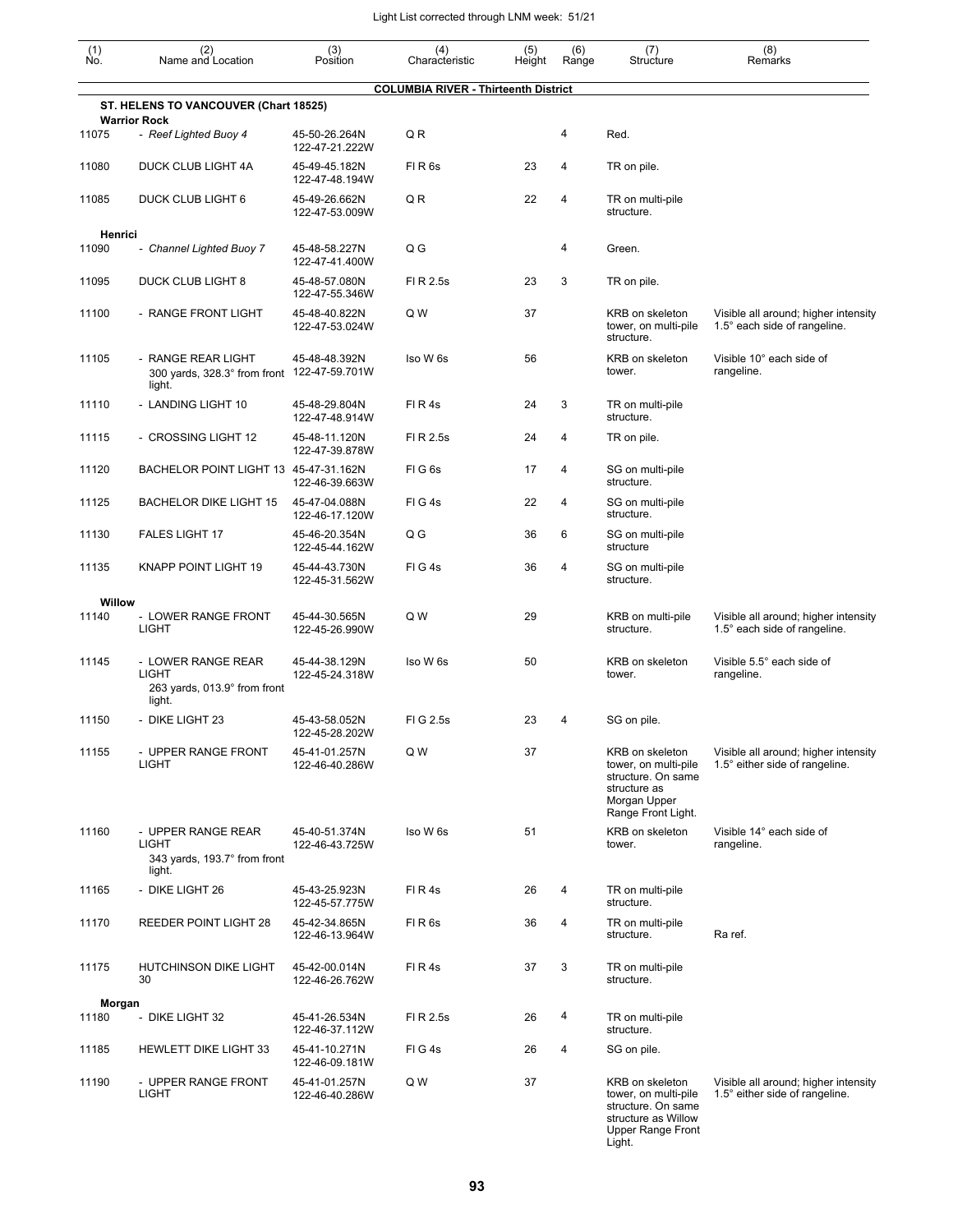| $\begin{smallmatrix} (1) \\ \mathsf{No} \end{smallmatrix}$ | (2)<br>Name and Location                                                     | (3)<br>Position                 | (4)<br>Characteristic                       | (5)<br>Height | (6)<br>Range | (7)<br>Structure                                                                                              | (8)<br>Remarks                                                                                                                                           |
|------------------------------------------------------------|------------------------------------------------------------------------------|---------------------------------|---------------------------------------------|---------------|--------------|---------------------------------------------------------------------------------------------------------------|----------------------------------------------------------------------------------------------------------------------------------------------------------|
|                                                            | ST. HELENS TO VANCOUVER (Chart 18525)                                        |                                 | <b>COLUMBIA RIVER - Thirteenth District</b> |               |              |                                                                                                               |                                                                                                                                                          |
| Morgan<br>11195                                            | - UPPER RANGE REAR<br><b>LIGHT</b><br>239 yards, 341.2° from front<br>light. | 45-41-07.948N<br>122-46-43.543W | Iso W 6s                                    | 53            |              | KRB on skeleton<br>tower.                                                                                     | Visible 14° each side of<br>rangeline.                                                                                                                   |
| 11200                                                      | - DIKE LIGHT 36                                                              | 45-40-35.822N<br>122-46-34.495W | FI R 2.5s                                   | 26            | 4            | TR on multi-pile<br>structure.                                                                                |                                                                                                                                                          |
| 11205                                                      | - Dike Daybeacon 39                                                          | 45-40-05.174N<br>122-45-50.221W |                                             |               |              | SG on multi-pile<br>structure.                                                                                |                                                                                                                                                          |
| 11207                                                      | Lower Vancouver Anchorage<br><b>Lighted Buoy V</b>                           | 45-40-05.103N<br>122-46-02.921W | FIW <sub>6s</sub>                           |               |              | White with blue<br>band.                                                                                      | Maintained by U.S. Army Corps<br>of Engineers.<br>Private aid.                                                                                           |
| 11210                                                      | - DIKE LIGHT 40                                                              | 45-39-52.145N<br>122-46-15.209W | FIR4s                                       | 34            | 4            | TR on multi-pile<br>structure.                                                                                |                                                                                                                                                          |
| 11211                                                      | - CHANNEL LIGHT 42                                                           | 45-39-27.176N<br>122-46-01.099W | QR                                          | 25            | 4            | On multi-pile<br>structure with<br>skeleton tower.<br>On same structure<br>as Vancouver<br>Directional Light. |                                                                                                                                                          |
|                                                            | Vancouver                                                                    |                                 |                                             |               |              |                                                                                                               |                                                                                                                                                          |
| 11215                                                      | - DIRECTION LIGHT                                                            | 45-39-27.169N<br>122-46-01.178W | Iso W 6s<br>(G & R sectors)                 | 50            | W<br>G<br>R  | On skeleton tower<br>on multi-pile<br>structure. On same<br>structure as<br>Morgan Channel<br>Light 42.       | Centerline bearing 308°. White<br>visible 0.5° each side of<br>centerline. Red visible from<br>305.9° to 307.5°. Green visible<br>from 308.5° to 310.1°. |
| 11225<br>14850                                             | <b>KELLEY POINT JUNCTION</b><br><b>LIGHT</b>                                 | 45-39-10.946N<br>122-45-46.201W | $FI (2+1)R 6s$                              | 39            | 4            | JR on multi-pile<br>structure.                                                                                |                                                                                                                                                          |
| 11230                                                      | - Channel Lighted Buoy 47<br>75 feet outside channel limit. 122-44-49.011W   | 45-38-53.131N                   | Q G                                         |               | 3            | Green.                                                                                                        |                                                                                                                                                          |
| 11243                                                      | Hayden Island Anchorage<br>Lighted Buoy A                                    | 45-38-40.000N<br>122-44-30.000W | FIW <sub>6s</sub>                           |               |              | White with blue<br>band.                                                                                      | Maintained by U.S. Army Corps<br>of Engineers.<br>Private aid.                                                                                           |
| 11244                                                      | Hayden Island Anchorage<br>Lighted Buoy B                                    | 45-38-21.000N<br>122-43-28.000W | FIW <sub>6s</sub>                           |               |              | White with blue<br>band.                                                                                      | Maintained by U.S. Army Corps<br>of Engineers.<br>Private aid.                                                                                           |
| 11245                                                      | - Upper Anchorage Lighted<br>Buoy "VV"                                       | 45-37-59.556N<br>122-42-30.230W | FIW <sub>6s</sub>                           |               |              | White with blue<br>band.                                                                                      | Maintained by U.S. Army Corps<br>of Engineers.<br>Private aid.                                                                                           |
| 11247                                                      | Hayden Island Water<br><b>Monitoring Lighted Buoy A</b>                      | 45-37-31.598N<br>122-41-39.803W | FIY <sub>4s</sub>                           |               |              | <b>Yellow Buoy</b>                                                                                            | Private aid.                                                                                                                                             |
| 11250                                                      | - Railroad Bridge<br>Columbia River mile 105.6                               | 45-37-34.000N<br>122-41-23.000W |                                             |               |              | Swing Bridge.                                                                                                 |                                                                                                                                                          |
|                                                            | VANCOUVER TO BONNEVILLE (Chart 18531)                                        |                                 |                                             |               |              |                                                                                                               |                                                                                                                                                          |
| 11252                                                      | <b>Vancouver to Bonneville</b><br>GRANT STREET PIER LIGHT 45-37-25.092N<br>A | 122-40-52.713W                  | FIY <sub>6s</sub>                           |               |              | Steel pier.                                                                                                   | Private aid.                                                                                                                                             |
| 11253                                                      | GRANT STREET PIER LIGHT 45-37-24.940N<br>в                                   | 122-40-52.576W                  | FIY <sub>6s</sub>                           |               |              | Steel pier.                                                                                                   | Private aid.                                                                                                                                             |
| 11255                                                      | Interstate-5 Alternate Barge<br>Channel Buoy 2                               | 45-37-05.782N<br>122-40-42.428W |                                             |               |              | Red nun.                                                                                                      |                                                                                                                                                          |
| 11256                                                      | Interstate-5 Alternate Barge<br>Channel Buoy 3                               | 45-37-03.700N<br>122-40-24.990W |                                             |               |              | Green can.                                                                                                    |                                                                                                                                                          |
| 11258                                                      | Interstate 5 Highway Bridge<br>Columbia River mile: 106.5                    | 45-37-07.000N<br>122-40-30.000W |                                             |               |              | Vertical lift bridge.                                                                                         |                                                                                                                                                          |
| 11260                                                      | Interstate-5 Bridge Approach<br>Buoy 2                                       | 45-37-14.255N<br>122-40-33.881W |                                             |               |              | Red nun.                                                                                                      |                                                                                                                                                          |
| 11265                                                      | Interstate-5 Bridge Approach<br>Buoy 4                                       | 45-37-10.736N<br>122-40-21.191W |                                             |               |              | Red nun.                                                                                                      |                                                                                                                                                          |
| 11270                                                      | VANCOUVER CHANNEL<br>DIKE LIGHT 51                                           | 45-38-29.930N<br>122-43-10.861W | FIG 2.5s                                    | 24            | 4            | SG on multi-pile<br>structure.                                                                                |                                                                                                                                                          |
| 11275                                                      | <b>Ryan Point Junction Lighted</b><br>Buoy                                   | 45-36-55.356N<br>122-39-33.890W | $FI (2+1)R 6s$                              |               | 4            | Red and green<br>bands.                                                                                       |                                                                                                                                                          |
|                                                            | Oregon Slough                                                                |                                 |                                             |               |              |                                                                                                               |                                                                                                                                                          |
| 11281                                                      | - Daybeacon 1                                                                | 45-36-16.872N<br>122-40-18.018W |                                             |               |              | SG on multi-pile<br>structure.                                                                                |                                                                                                                                                          |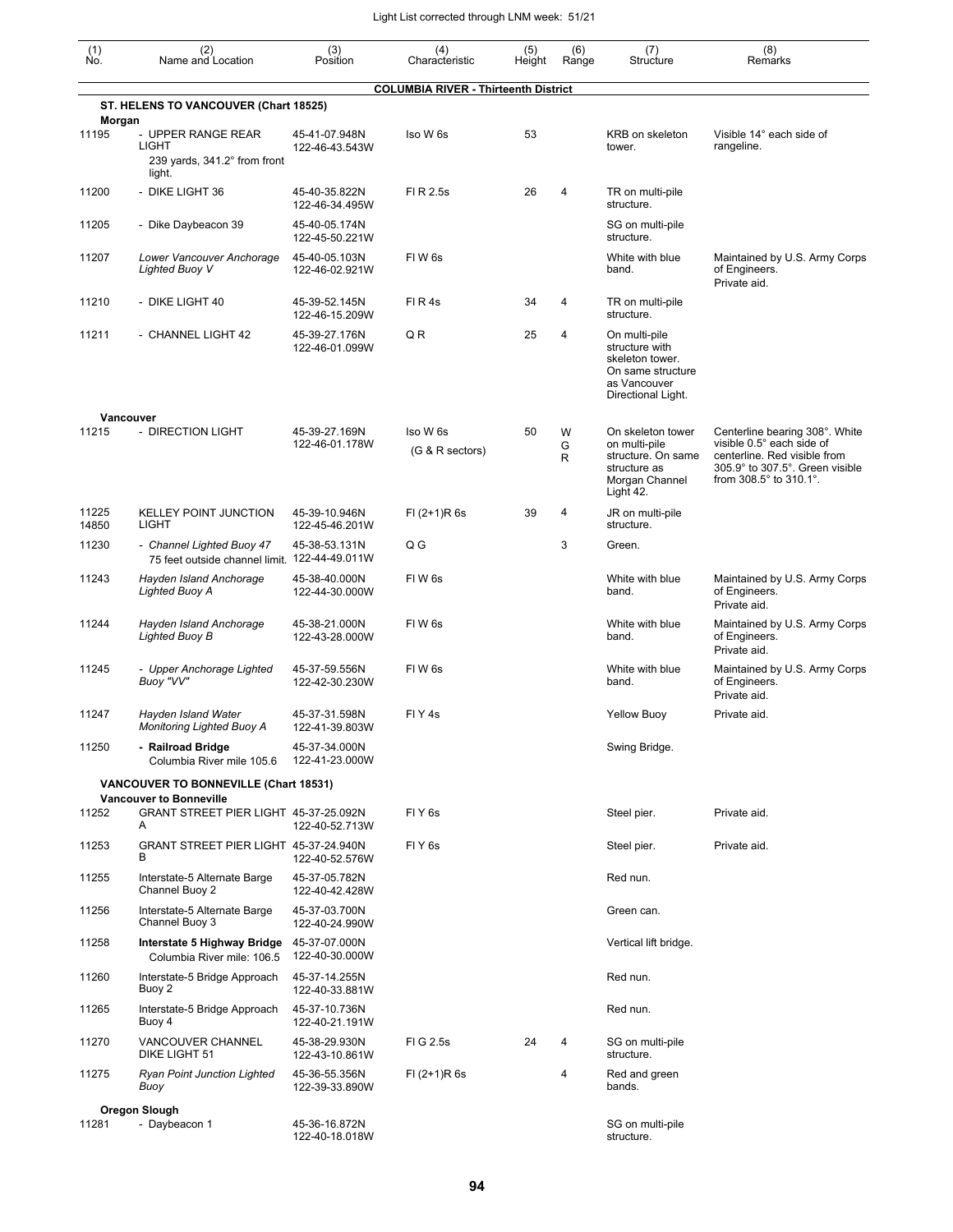| $\begin{smallmatrix} (1) \ N0. \end{smallmatrix}$ | (2)<br>Name and Location                                                                                                             | (3)<br>Position                 | (4)<br>Characteristic                       | (5)<br>Height | (6)<br>Range | (7)<br>Structure                                     | (8)<br>Remarks                          |
|---------------------------------------------------|--------------------------------------------------------------------------------------------------------------------------------------|---------------------------------|---------------------------------------------|---------------|--------------|------------------------------------------------------|-----------------------------------------|
|                                                   |                                                                                                                                      |                                 | <b>COLUMBIA RIVER - Thirteenth District</b> |               |              |                                                      |                                         |
|                                                   | <b>VANCOUVER TO BONNEVILLE (Chart 18531)</b><br><b>Vancouver to Bonneville</b>                                                       |                                 |                                             |               |              |                                                      |                                         |
| 11286                                             | Oregon Slough<br>- LIGHT 2                                                                                                           | 45-36-04.716N<br>122-38-27.228W | FI R 2.5s                                   | 25            | 4            | TR on multi-pile<br>structure.                       |                                         |
| 11294                                             | - LIGHT 4                                                                                                                            | 45-36-12.342N<br>122-38-06.768W | FIR4s                                       | 25            | 4            | TR on multi-pile<br>structure.                       |                                         |
| 11297                                             | - Interstate 5 Highway<br>Bridge<br>Oregon Slough mile: 4.5                                                                          | 45-36-26.000N<br>122-40-53.000W |                                             |               |              | Fixed bridge.                                        |                                         |
| 11298                                             | - Railroad Bridge                                                                                                                    | 45-36-51.000N<br>122-42-08.000W |                                             |               |              | Swing bridge.                                        |                                         |
| 11300                                             | Oregon Slough mile: 3.2<br>Vancouver Upper Bar Channel 45-36-23.347N<br><b>Lighted Buoy 14</b><br>25 yards outside channel<br>limit. | 122-37-32.487W                  | FI R 2.5s                                   |               | 3            | Red.                                                 |                                         |
| 11303                                             | <b>MARINE PARK OUTFALL</b><br>LIGHT                                                                                                  | 45-36-34.440N<br>122-37-09.940W | <b>FIY 10s</b>                              |               |              | NY on pile.                                          | Private aid.                            |
| 11304                                             | Marine Park Outfall<br>Daybeacon                                                                                                     | 45-36-36.500N<br>122-37-09.000W |                                             |               |              | NY on pile.                                          | Private aid.                            |
| 11305                                             | PORTLAND AIRPORT DIKE<br>LIGHT 16                                                                                                    | 45-36-03.813N<br>122-36-00.846W | FIR4s                                       | 25            | 4            | TR on multi-pile<br>structure.                       |                                         |
| 11307                                             | AIRPORT BAR RANGE<br><b>FRONT LIGHT</b>                                                                                              | 45-36-00.539N<br>122-33-38.184W | Q G                                         | 33            |              | KRW on skeleton<br>tower on multi-pile<br>structure. | Visible all around.                     |
| 11308                                             | AIRPORT BAR RANGE REAR 45-35-59.801N<br>LIGHT<br>311 yards, 094.6° from front<br>light.                                              | 122-33-25.111W                  | Iso G 6s                                    | 52            |              | KRW on skeleton<br>tower on multi-pile<br>structure. | Visible 4° each side of rangeline.      |
| 11385                                             | VANCOUVER TO BONNEVILLE (Chart 18531)<br>Lieser Point Channel Lighted<br>Buoy 18<br>25 yards outside channel<br>limit.               | 45-36-00.939N<br>122-34-15.122W | FIR <sub>6s</sub>                           |               | 4            | Red.                                                 |                                         |
| 11390                                             | Interstate-205 Bridge Approach 45-35-51.626N<br>Buoy 19                                                                              | 122-33-07.091W                  |                                             |               |              | Green can.                                           |                                         |
| 11392                                             | Interstate 205 Highway<br>Bridge (north channel)<br>Columbia River mile: 112.7                                                       | 45-35-48.000N<br>122-33-01.000W |                                             |               |              | Fixed bridge.                                        |                                         |
| 11393                                             | Interstate 205 Highway<br>Bridge (south channel)<br>Columbia River mile: 112.7                                                       | 45-34-38.000N<br>122-32-41.000W |                                             |               |              | Fixed bridge.                                        |                                         |
| 11395                                             | Interstate-205 Bridge Approach 45-35-48.584N<br>Buoy 21                                                                              | 122-32-53.841W                  |                                             |               |              | Green can.                                           |                                         |
| 11405                                             | <b>Government Island</b><br>- MIDDLE RANGE FRONT<br>LIGHT                                                                            | 45-35-14.400N<br>122-31-54.945W | Q R                                         | 40            |              | KRB on multi-pile<br>structure.                      | Visible all around.                     |
| 11410                                             | - MIDDLE RANGE REAR<br>LIGHT<br>247 yards, 277.9° from front<br>light.                                                               | 45-35-15.407N<br>122-32-05.284W | Iso R 6s                                    | 53            |              | KRB on multi-pile<br>structure.                      | Visible 4° each side of rangeline.      |
| 11415                                             | - LOWER RANGE FRONT<br><b>LIGHT</b>                                                                                                  | 45-34-50.578N<br>122-29-55.942W | Q R                                         | 41            |              | KRW on multi-pile<br>structure.                      | Visible 4° each side of rangeline.      |
| 11420                                             | - LOWER RANGE REAR<br><b>LIGHT</b><br>401 yards, 114.7° from front<br>light.                                                         | 45-34-45.617N<br>122-29-40.597W | Iso R 6s                                    | 60            |              | KRW on skeleton<br>tower.                            | Visible 4° each side of rangeline.      |
| 11430                                             | VANCOUVER TO BONNEVILLE (Chart 18531)<br>FISHER QUARRY CHANNEL 45-34-37.772N<br><b>RANGE FRONT LIGHT</b>                             | 122-28-05.515W                  | Q G                                         | 39            |              | KRB on multi-pile<br>structure.                      | Visible all around.                     |
| 11435                                             | FISHER QUARRY CHANNEL 45-34-34.923N<br>RANGE REAR LIGHT<br>272 yards, 110.7° from front<br>light.                                    | 122-27-54.771W                  | Iso G 6s                                    | 59            |              | KRB on skeleton<br>tower.                            | Visible 5.5° each side of<br>rangeline. |
|                                                   | <b>Camas Slough</b><br><b>HASSALO ROCK LIGHT 2</b>                                                                                   |                                 | FIR4s                                       | 23            | 4            |                                                      |                                         |
| 11445                                             |                                                                                                                                      | 45-34-48.686N<br>122-27-58.279W |                                             |               |              | TR on pile.                                          |                                         |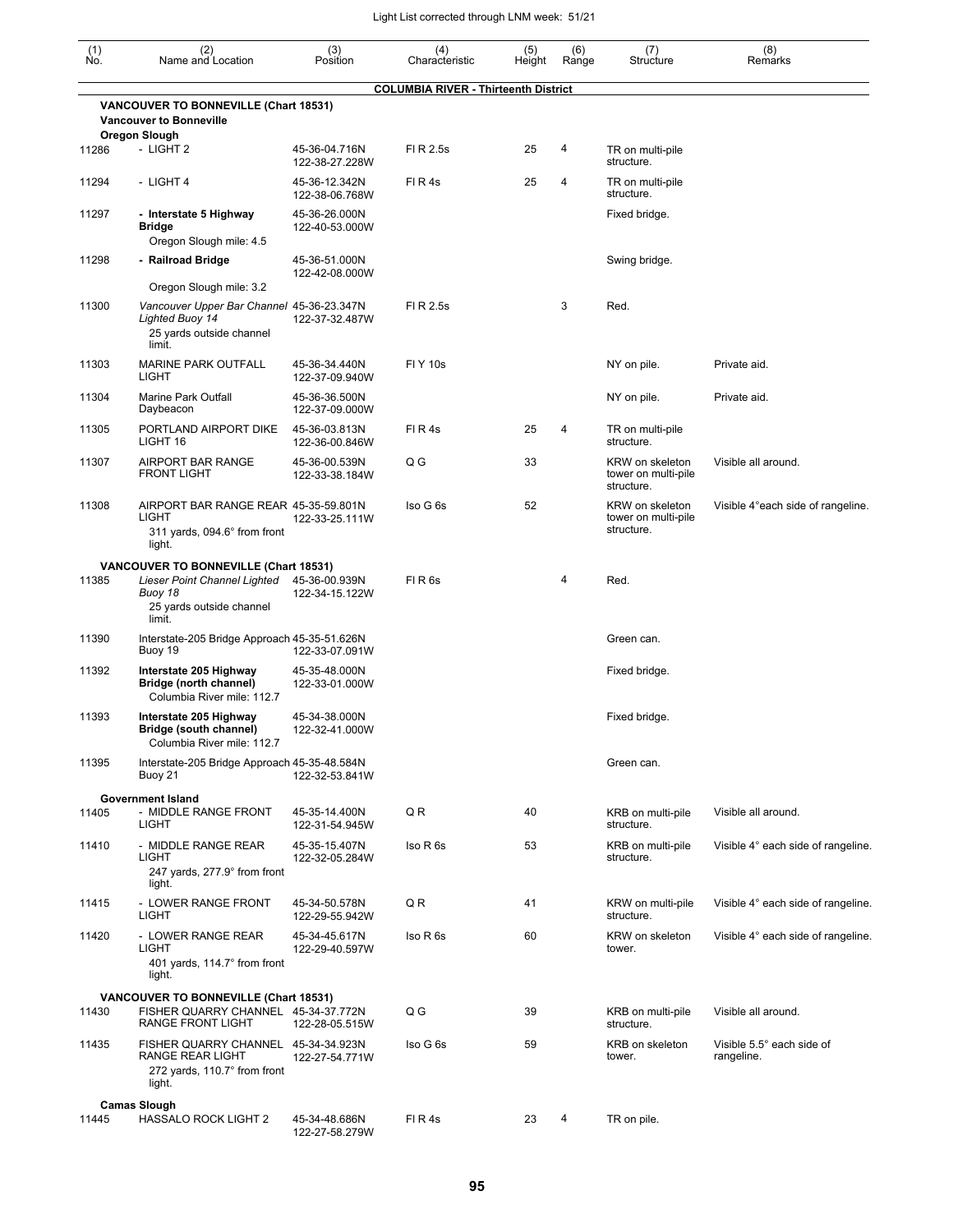| $\begin{smallmatrix} (1) \ N0. \end{smallmatrix}$ | (2)<br>Name and Location                                                    | (3)<br>Position                 | (4)<br>Characteristic                       | (5)<br>Height | (6)<br>Range | (7)<br>Structure                                                                            | (8)<br>Remarks                                                            |
|---------------------------------------------------|-----------------------------------------------------------------------------|---------------------------------|---------------------------------------------|---------------|--------------|---------------------------------------------------------------------------------------------|---------------------------------------------------------------------------|
|                                                   |                                                                             |                                 | <b>COLUMBIA RIVER - Thirteenth District</b> |               |              |                                                                                             |                                                                           |
|                                                   | VANCOUVER TO BONNEVILLE (Chart 18531)<br><b>Camas Slough</b>                |                                 |                                             |               |              |                                                                                             |                                                                           |
| 11450                                             | <b>CAMAS LIGHT 4</b>                                                        | 45-34-33.155N<br>122-26-41.523W | FIR4s                                       | 21            | 5            | TR on concrete<br>pile.                                                                     |                                                                           |
| 11451                                             | - Buoy 6                                                                    | 45-34-30.360N<br>122-26-25.500W |                                             |               |              | Red nun.                                                                                    | Private aid.                                                              |
| 11452                                             | - Buoy 7                                                                    | 45-34-30.060N<br>122-26-12.960W |                                             |               |              | Green can.                                                                                  | Private aid.                                                              |
| 11453                                             | - Buoy 9                                                                    | 45-34-29.760N<br>122-26-08.820W |                                             |               |              | Green can.                                                                                  | Private aid.                                                              |
| 11454                                             | - Buoy 11                                                                   | 45-34-29.640N<br>122-26-08.400W |                                             |               |              | Green can.                                                                                  | Private aid.                                                              |
| 11455                                             | - RANGE FRONT LIGHT                                                         | 45-34-27.139N<br>122-26-10.394W | QR                                          | 36            |              | KRB on multi-pile<br>structure.                                                             | Visible all around.                                                       |
| 11460                                             | - RANGE REAR LIGHT<br>126 yards, 111.9° from front 122-26-05.468W<br>light. | 45-34-25.743N                   | Iso R 6s                                    | 43            |              | KRB on skeleton<br>tower.                                                                   | Visible 14° each side of<br>rangeline.                                    |
| 11462                                             | - Highway Bridge<br>Camas Slough mile: 1.1                                  | 45-34-40.000N<br>122-25-23.000W |                                             |               |              | Fixed bridge.                                                                               |                                                                           |
| 11463                                             | Lady Island Highway Bridge 45-34-38.000N<br>Camas Slough mile: 2.2          | 122-24-12.000W                  |                                             |               |              | Fixed bridge.                                                                               |                                                                           |
| 11465                                             | <b>Government Island</b><br>- RANGE FRONT LIGHT                             | 45-33-47.311N                   | Q W                                         | 31            |              | KRB on skeleton                                                                             | White light visible 1.5° each side                                        |
|                                                   |                                                                             | 122-26-45.939W                  | QR                                          | 31            |              | tower on multi-pile<br>structure. On same<br>structure as Lady<br><b>Island Range Front</b> | of rangeline, red light visible all<br>around.                            |
|                                                   |                                                                             |                                 |                                             |               |              | Light.                                                                                      |                                                                           |
| 11470                                             | - RANGE REAR LIGHT<br>268 yards, 128.6° from front 122-26-37.094W<br>light. | 45-33-42.357N                   | Iso W 6s                                    | 51            |              | KRB on skeleton<br>tower on multi-pile<br>structure.                                        | Visible 4° each side of rangeline.                                        |
| 11475                                             | MCGUIRE ISLAND MIDDLE<br>DIKE LIGHT 34                                      | 45-33-58.364N<br>122-27-11.923W | FIR4s                                       | 40            | 3            | TR on multi-pile<br>structure.                                                              |                                                                           |
| 11480                                             | - UPPER RANGE FRONT<br>LIGHT                                                | 45-34-09.859N<br>122-27-41.772W | QR                                          | 44            |              | KRB on skeleton<br>tower.                                                                   | Visible 14° each side of<br>rangeline.                                    |
| 11485                                             | - UPPER RANGE REAR<br>LIGHT<br>171 yards, 290.4° from front<br>light.       | 45-34-11.626N<br>122-27-48.524W | Iso R 6s                                    | 65            |              | KRB on skeleton<br>tower.                                                                   | Visible 5.5° each side of<br>rangeline.                                   |
| 11486                                             | - Upper Range Lighted Buoy 45-33-55.818N<br>35                              | 122-26-29.370W                  | FIG 2.5s                                    |               | 4            | Green.                                                                                      |                                                                           |
|                                                   | Lady Island                                                                 |                                 |                                             |               |              |                                                                                             |                                                                           |
| 11490                                             | - RANGE FRONT LIGHT                                                         | 45-33-47.311N<br>122-26-45.939W | Q W                                         | 31<br>31      |              | KRB on skeleton<br>tower on multi-pile                                                      | White light visible 1.5° each side<br>of rangeline, red light visible all |
|                                                   |                                                                             |                                 | Q R                                         |               |              | structure. On same<br>structure as<br>Government Island<br>Range Front Light.               | around.                                                                   |
| 11495                                             | - RANGE REAR LIGHT<br>430 yards, 256° from front<br>light.                  | 45-33-44.226N<br>122-27-03.526W | Iso W 6s                                    | 59            |              | KRB on skeleton<br>tower on multi-pile<br>structure.                                        | Visible 1.3° each side of<br>rangeline.                                   |
| 11497                                             | CHINOOK LANDING MARINE 45-33-39.660N<br>PARK LIGHT 1                        | 122-26-40.320W                  | FIG4s                                       |               |              | On pile.                                                                                    | Private aid.                                                              |
| 11498                                             | CHINOOK LANDING MARINE 45-33-39.000N<br>PARK LIGHT 2                        | 122-26-42.060W                  | FIR4s                                       |               |              | On pile.                                                                                    | Private aid.                                                              |
| 11500                                             | Ione Reef Buoy 1                                                            | 45-33-57.031N<br>122-24-49.985W |                                             |               |              | Green can.                                                                                  |                                                                           |
| 11505                                             | - UPPER LIGHT 43                                                            | 45-34-19.925N<br>122-24-06.673W | FIG4s                                       | 28            | 4            | SG on pole.                                                                                 |                                                                           |
| 11510                                             | - UPPER RANGE FRONT<br>LIGHT                                                | 45-34-25.808N<br>122-24-04.076W | $Q$ $G$                                     | 42            |              | KRB on skeleton<br>tower.                                                                   | Visible 4° each side of rangeline.                                        |
| 11515                                             | - UPPER RANGE REAR<br>LIGHT<br>266 yards, 262.2° from front<br>light.       | 45-34-24.737N<br>122-24-15.208W | Iso G 6s                                    | 55            |              | KRB on skeleton<br>tower.                                                                   | Visible 4° each side of rangeline.                                        |
| 11520                                             | - Shoal Buoy 46                                                             | 45-34-26.532N<br>122-23-21.611W |                                             |               |              | Red nun.                                                                                    |                                                                           |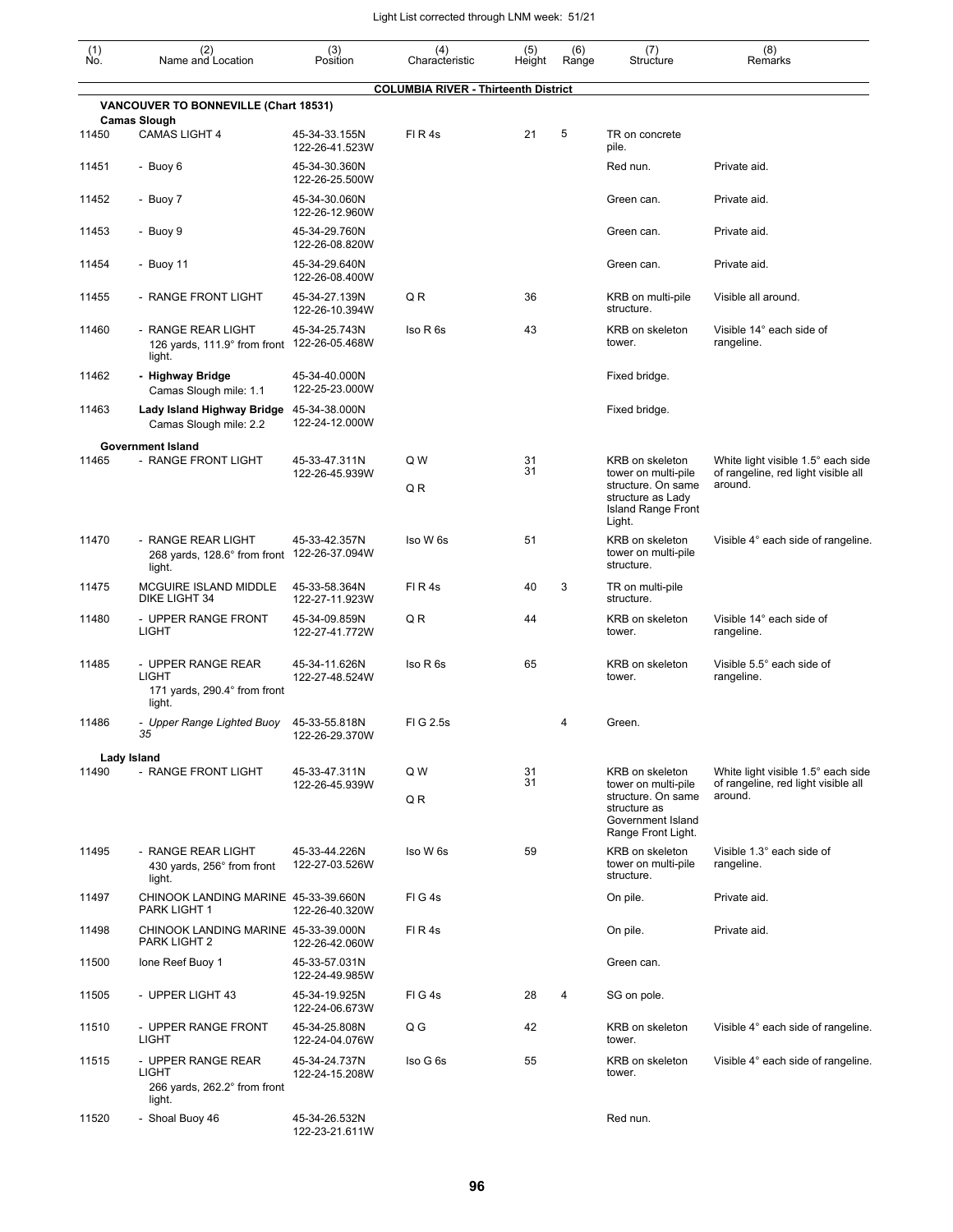| (1)<br>No. | (2)<br>Name and Location                                                                   | (3)<br>Position                 | (4)<br>Characteristic                       | (5)<br>Height | (6)<br>Range | (7)<br>Structure                                                                                                          | (8)<br>Remarks                          |
|------------|--------------------------------------------------------------------------------------------|---------------------------------|---------------------------------------------|---------------|--------------|---------------------------------------------------------------------------------------------------------------------------|-----------------------------------------|
|            |                                                                                            |                                 | <b>COLUMBIA RIVER - Thirteenth District</b> |               |              |                                                                                                                           |                                         |
|            | VANCOUVER TO BONNEVILLE (Chart 18531)<br>Washougal                                         |                                 |                                             |               |              |                                                                                                                           |                                         |
| 11525      | - Buoy 48                                                                                  | 45-34-17.011N<br>122-21-53.391W |                                             |               |              | Red nun.                                                                                                                  |                                         |
| 11530      | - LOWER RANGE FRONT<br><b>LIGHT</b>                                                        | 45-34-02.413N<br>122-20-37.186W | FIG 2.5s                                    | 44            |              | KRB on multi-pile<br>structure.                                                                                           | Visible all around.                     |
| 11535      | - LOWER RANGE REAR<br><b>LIGHT</b><br>438 yards, 108.1° from front<br>light.               | 45-33-58.381N<br>122-20-19.908W | Iso G 6s                                    | 62            |              | <b>KRB</b> on skeleton<br>tower.                                                                                          | Visible 5.5° each side of<br>rangeline. |
| 11540      | Ough Reef Buoy 49                                                                          | 45-34-18.612N<br>122-21-38.030W |                                             |               |              | Green can.                                                                                                                |                                         |
| 11545      | - LIGHT 50                                                                                 | 45-34-06.995N<br>122-21-20.042W | FI R 2.5s                                   | 36            | 4            | TR on dolphin.                                                                                                            |                                         |
| 11550      | - UPPER RANGE FRONT<br><b>LIGHT</b>                                                        | 45-33-06.498N<br>122-20-23.387W | QR                                          | 39            |              | KRB on skeleton<br>tower, on multi-pile<br>structure. On same<br>structure as Reed<br><b>Island Range Front</b><br>Light. | Visible all around.                     |
| 11555      | - UPPER RANGE REAR<br><b>LIGHT</b><br>389 yards, 154.4° from front<br>light.               | 45-32-56.115N<br>122-20-16.315W | Iso R 6s                                    | 59            |              | KRB on skeleton<br>tower on multi-pile<br>structure.                                                                      | Visible 4° each side of rangeline.      |
|            | <b>VANCOUVER TO BONNEVILLE (Chart 18531)</b>                                               |                                 |                                             |               |              |                                                                                                                           |                                         |
| 11560      | <b>GARY ISLAND DIKE LIGHT</b><br>52                                                        | 45-33-36.545N<br>122-20-50.331W | FIR4s                                       | 16            | 4            | TR on dolphin.                                                                                                            |                                         |
| 11565      | Gary Island Dike Daybeacon<br>54                                                           | 45-33-21.014N<br>122-20-39.061W |                                             |               |              | TR on dolphin.                                                                                                            |                                         |
| 11570      | REED ISLAND RANGE<br><b>FRONT LIGHT</b>                                                    | 45-33-06.498N<br>122-20-23.387W | QR                                          | 39            |              | KRB on skeleton<br>tower, on multi-pile<br>structure. On same<br>structure as<br>Washougal Upper<br>Range Front Light.    | Visible all around.                     |
| 11575      | REED ISLAND RANGE REAR 45-33-08.110N<br>LIGHT<br>284 yards, 281.0° from front<br>light.    | 122-20-35.131W                  | Iso R 6s                                    | 61            |              | KRB on skeleton<br>tower on multi-pile<br>structure.                                                                      | Visible 4° each side of rangeline.      |
| 11580      | Reed Island Reach Lighted<br>Buoy 61<br>Marks shoaling in the<br>channel to the northwest. | 45-32-46.318N<br>122-18-02.052W | FIG 2.5s                                    |               | 4            | Green.                                                                                                                    |                                         |
| 11590      | TUNNEL POINT LIGHT 64                                                                      | 45-32-34.305N<br>122-16-31.747W | FI R 2.5s                                   | 30            | 3            | TR on skeleton<br>tower.                                                                                                  |                                         |
| 11595      | Point Vancouver Buoy 65                                                                    | 45-32-45.031N<br>122-16-06.317W |                                             |               |              | Green can.                                                                                                                |                                         |
| 11600      | SAND ISLAND LIGHT 66                                                                       | 45-33-02.413N<br>122-14-09.721W | FIR4s                                       | 18            | 4            | TR on multi-pile<br>structure.                                                                                            |                                         |
|            | <b>Cape Horn</b>                                                                           |                                 |                                             |               |              |                                                                                                                           |                                         |
| 11605      | - LIGHT 67                                                                                 | 45-33-45.072N<br>122-12-42.162W | FIG4s                                       | 31            | 4            | SG on pole.                                                                                                               |                                         |
| 11610      | - Buoy $68$                                                                                | 45-33-54.891N<br>122-11-53.708W |                                             |               |              | Red nun.                                                                                                                  |                                         |
| 11615      | - RANGE FRONT LIGHT                                                                        | 45-34-04.750N<br>122-11-36.275W | QR                                          | 43            |              | KRB on multi-pile<br>structure.                                                                                           | Visible all around. Ra ref.             |
| 11620      | - RANGE REAR LIGHT<br>780 yards, 062.2° from front 122-11-07.183W<br>light.                | 45-34-15.504N                   | Iso R 6s                                    | 60            |              | KRB on skeleton<br>tower on mult-pile<br>structure.                                                                       | Visible 5.5° each side of<br>rangeline. |
| 11625      | Candiana Lighted Buoy 70                                                                   | 45-34-18.290N<br>122-11-15.806W | FI R 2.5s                                   |               | 4            | Red.                                                                                                                      |                                         |
|            | <b>Fashion Reef</b>                                                                        |                                 |                                             |               |              |                                                                                                                           |                                         |
| 11630      | - LOWER RANGE FRONT<br>LIGHT                                                               | 45-35-06.421N<br>122-07-37.727W | Q G                                         | 40            |              | KRB on skeleton<br>tower on multi-pile<br>structure.                                                                      |                                         |
| 11635      | - LOWER RANGE REAR<br><b>LIGHT</b><br>684 yards, 077.9° from front<br>light.               | 45-35-10.673N<br>122-07-09.506W | Iso G 6s                                    | 58            |              | KRB on skeleton<br>tower on multi-pile<br>structure.                                                                      | Visible 4° each side of rangeline.      |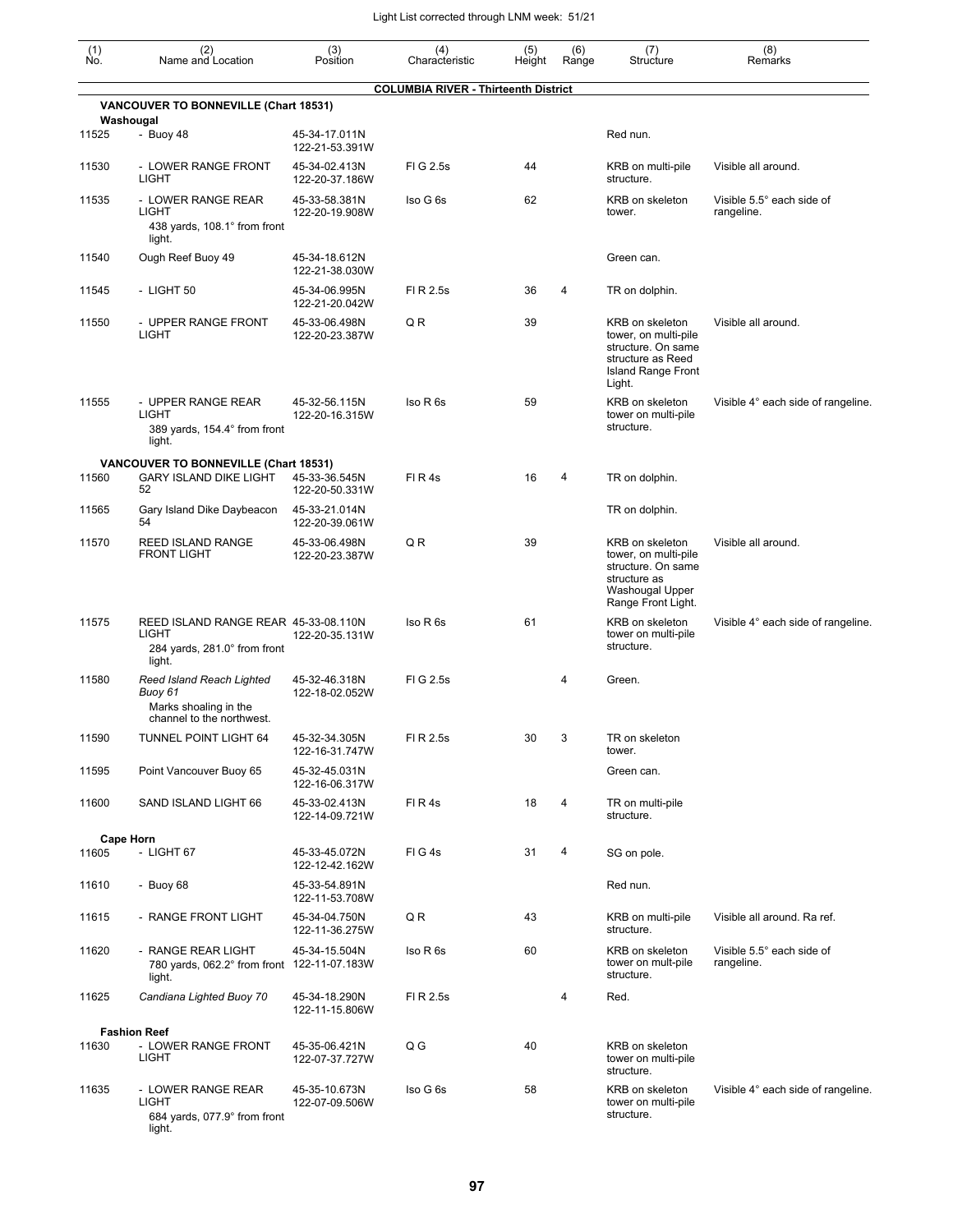| $\begin{smallmatrix} (1) \\ \mathsf{No} \end{smallmatrix}$ | (2)<br>Name and Location                                                        | (3)<br>Position                                   | (4)<br>Characteristic                       | (5)<br>Height | (6)<br>Range   | (7)<br>Structure                                                                                                               | (8)<br>Remarks                                                                                    |
|------------------------------------------------------------|---------------------------------------------------------------------------------|---------------------------------------------------|---------------------------------------------|---------------|----------------|--------------------------------------------------------------------------------------------------------------------------------|---------------------------------------------------------------------------------------------------|
|                                                            |                                                                                 |                                                   | <b>COLUMBIA RIVER - Thirteenth District</b> |               |                |                                                                                                                                |                                                                                                   |
|                                                            | VANCOUVER TO BONNEVILLE (Chart 18531)<br><b>Fashion Reef</b>                    |                                                   |                                             |               |                |                                                                                                                                |                                                                                                   |
| 11640                                                      | CAPE HORN DIKE LIGHT 71                                                         | 45-34-44.552N<br>122-10-32.649W                   | FIG 2.5s                                    | 16            | 4              | SG on dolphin.                                                                                                                 |                                                                                                   |
| 11645                                                      | PRINDLE DIKE LIGHT 73                                                           | 45-34-57.351N<br>122-09-29.928W                   | FIG <sub>6s</sub>                           | 15            | 4              | SG on dolphin.                                                                                                                 |                                                                                                   |
| 11655                                                      | - Buoy 75                                                                       | 45-35-02.744N<br>122-08-28.314W                   |                                             |               |                | Green can.                                                                                                                     |                                                                                                   |
| 11660                                                      | - Lighted Buoy 76                                                               | 45-34-57.750N<br>122-08-01.576W                   | FI R 2.5s                                   |               | 4              | Red.                                                                                                                           |                                                                                                   |
|                                                            | <b>Multnomah Falls</b>                                                          |                                                   |                                             |               |                |                                                                                                                                |                                                                                                   |
| 11665                                                      | - BAR RANGE FRONT<br><b>LIGHT</b>                                               | 45-34-50.673N<br>122-06-28.852W                   | QR                                          | 53            |                | KRB on skeleton<br>tower on multi-pile<br>structure.                                                                           | Visible 4° each side of rangeline.                                                                |
| 11670                                                      | - BAR RANGE REAR LIGHT<br>233 yards, 098.5° from front 122-06-19.134W<br>light. | 45-34-49.648N                                     | Iso R 6s                                    | 72            |                | KRB on skeleton<br>tower.                                                                                                      | Visible 4° each side of rangeline.                                                                |
| 11675                                                      | - Buoy 79                                                                       | 45-34-58.559N<br>122-07-31.013W                   |                                             |               |                | Green can.                                                                                                                     |                                                                                                   |
| 11680                                                      | - DIKE LIGHT 82                                                                 | 45-34-54.692N<br>122-06-24.829W                   | $FI$ R 4s                                   | 18            | 4              | TR on dolphin.                                                                                                                 |                                                                                                   |
| 11685                                                      | - Lighted Buoy 83                                                               | 45-34-58.439N<br>122-06-32.371W                   | FIG4s                                       |               | 4              | Green.                                                                                                                         |                                                                                                   |
| 11690                                                      | - Lighted Buoy 83A                                                              | 45-35-10.839N<br>122-05-50.470W                   | FIG 2.5s                                    |               | 4              | Green.                                                                                                                         |                                                                                                   |
| 11695                                                      | - DIKE LIGHT 84                                                                 | 45-35-10.286N<br>122-05-29.689W                   | FI R 2.5s                                   | 38            | 4              | TR on multi-pile<br>structure.                                                                                                 |                                                                                                   |
| 11700                                                      | - UPPER RANGE FRONT<br><b>LIGHT</b>                                             | 45-36-49.679N<br>122-02-05.553W                   | Q W                                         | 38            |                | KRB on skeleton<br>tower on multi-pile<br>structure. On same<br>structure as<br>Warrendale Lower<br>Range Front Light.         | AIS: MMSI 993692061 (21).<br>Visible all around; higher intensity<br>1.5° each side of rangeline. |
| 11705                                                      | - UPPER RANGE REAR<br>LIGHT<br>1172 yards, $057.1^\circ$ from<br>front light.   | 45-37-08.545N<br>122-01-24.060W                   | Iso W 6s                                    | 90            |                | <b>KRB</b> on skeleton<br>tower.                                                                                               | AIS: MMSI 993692062 (21).<br>Visible 4° each side of range line.                                  |
| 11710                                                      | <b>SKAMANIA LIGHT 85</b>                                                        | 45-36-25.214N<br>122-03-20.521W                   | FIG4s                                       | 19            | $\overline{4}$ | SG on multi-pile<br>structure.                                                                                                 |                                                                                                   |
|                                                            | Warrendale                                                                      |                                                   |                                             |               |                |                                                                                                                                |                                                                                                   |
| 11715                                                      | - LOWER RANGE FRONT<br>LIGHT                                                    | 45-36-49.679N<br>122-02-05.553W                   | Q W                                         | 38            |                | KRB on skeleton<br>tower on multi-pile<br>structure. On same<br>structure as<br>Multnomah Falls<br>Upper Range Front<br>Light. | AIS: MMSI 993692061 (21).<br>Visible all around; higher intensity<br>1.5° each side of rangeline. |
| 11720                                                      | - LOWER RANGE REAR<br>LIGHT<br>235 yards, 263.9° from front                     | 45-36-48.954N<br>122-02-15.480W                   | Iso W 6s                                    | 67            |                | KRB on skeleton<br>tower, on multi-pile<br>structure.                                                                          | Visible 5.5° each side of range<br>line.                                                          |
| 11725                                                      | light.<br><b>MCGOWANS LIGHT 88</b>                                              | 45-36-42.554N                                     | FIR4s                                       | 30            | 3              | TR on skeleton<br>tower.                                                                                                       |                                                                                                   |
| 11730                                                      | - UPPER RANGE FRONT<br>LIGHT                                                    | 122-01-40.021W<br>45-36-51.740N<br>122-00-34.966W | Q W                                         | 52            |                | KRB on skeleton<br>tower.                                                                                                      | Visible all around.                                                                               |
| 11735                                                      | - UPPER RANGE REAR<br>LIGHT<br>246 yards, 245.7° from front<br>light.           | 45-36-48.736N<br>122-00-44.402W                   | Iso W 6s                                    | 80            |                | KRB on skeleton<br>tower.                                                                                                      | Visible 14° each side of range<br>line.                                                           |
| 11740                                                      | <b>IVES ISLAND LIGHT 91</b>                                                     | 45-37-24.410N<br>121-59-10.981W                   | FIG4s                                       | 20            | 4              | SG on multi-pile<br>structure.                                                                                                 |                                                                                                   |
| 11745                                                      | MOFFETTS CREEK LIGHT<br>92                                                      | 45-37-19.266N<br>121-59-02.888W                   | FIR4s                                       | 27            | 4              | TR on skeleton<br>tower.                                                                                                       |                                                                                                   |
| 11747                                                      | <b>BONNEVILLE LOCK</b><br><b>ENTRANCE LIGHT 93</b>                              | 45-38-10.575N<br>121-57-25.741W                   | FIG6s                                       | 40            | 4              | SG on skeleton<br>tower.                                                                                                       |                                                                                                   |
| 11749                                                      | <b>BONNEVILLE LOCK</b><br><b>ENTRANCE LIGHT 94</b>                              | 45-38-03.135N<br>121-57-37.081W                   | FIR4s                                       | 50            | 3              | TR on skeleton<br>tower.                                                                                                       |                                                                                                   |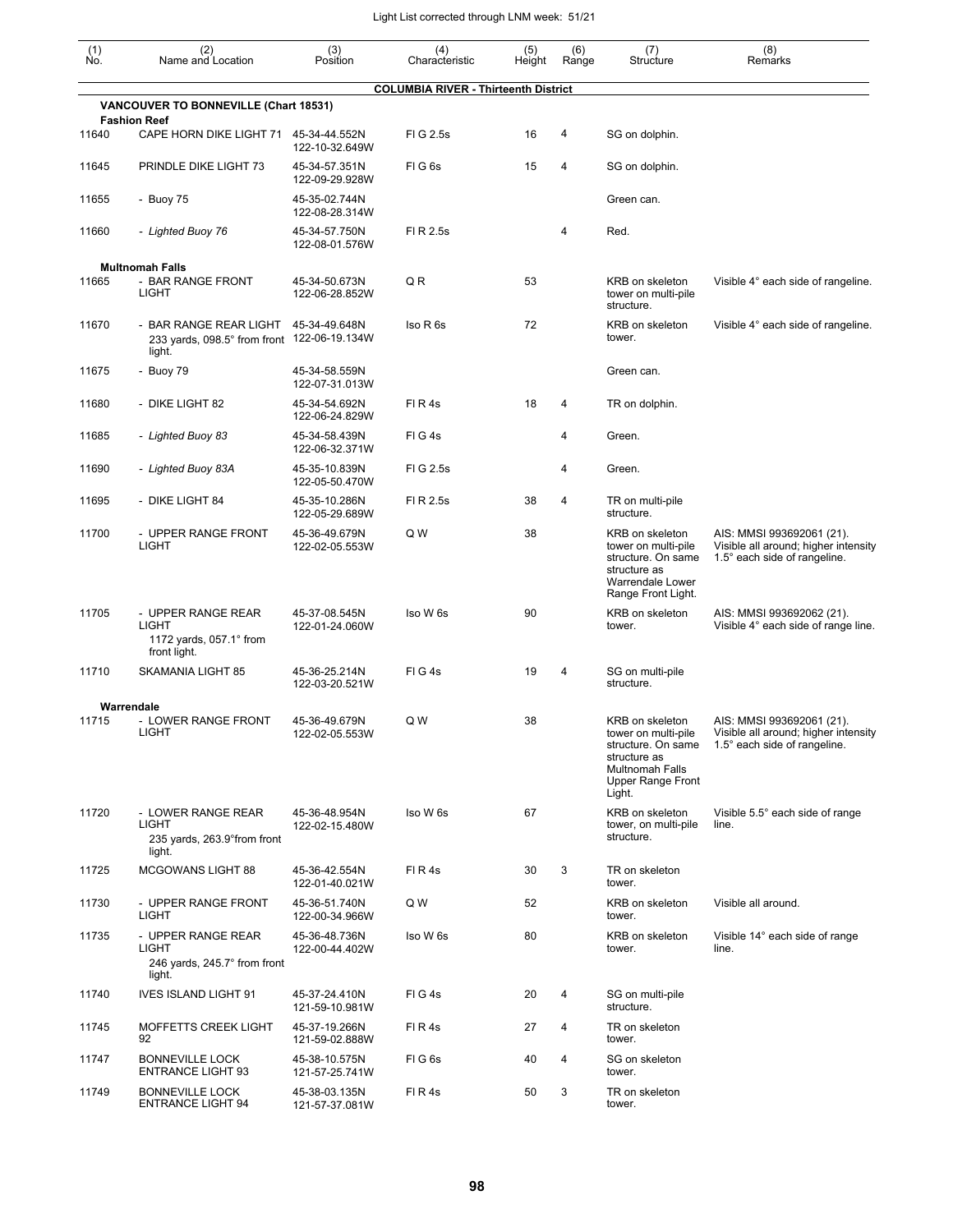| (1)<br>Ño. | (2)<br>Name and Location                                                                | (3)<br>Position                 | (4)<br>Characteristic                       | (5)<br>Height | (6)<br>Range   | (7)<br>Structure                                                               | (8)<br>Remarks                                                       |
|------------|-----------------------------------------------------------------------------------------|---------------------------------|---------------------------------------------|---------------|----------------|--------------------------------------------------------------------------------|----------------------------------------------------------------------|
|            |                                                                                         |                                 | <b>COLUMBIA RIVER - Thirteenth District</b> |               |                |                                                                                |                                                                      |
|            | VANCOUVER TO BONNEVILLE (Chart 18531)<br><b>Bonneville Pool</b>                         |                                 |                                             |               |                |                                                                                |                                                                      |
| 11760      | <b>Bonneville Lock Highway</b><br>Bridge                                                | 45-38-19.000N<br>121-56-55.000W |                                             |               |                | Swing bridge.                                                                  |                                                                      |
|            | Columbia River mile: 147.0                                                              |                                 |                                             |               |                |                                                                                |                                                                      |
| 11765      | - LIGHT 3                                                                               | 45-38-29.244N<br>121-56-08.589W | FIG4s                                       | 40            | 4              | SG on skeleton<br>tower.                                                       |                                                                      |
| 11768      | - Lighted Buoy 4                                                                        | 45-38-29.026N<br>121-55-58.069W | FIR <sub>4s</sub>                           |               | 4              | Red.                                                                           |                                                                      |
| 11775      | - LIGHT 5                                                                               | 45-38-43.575N<br>121-55-46.021W | FIG <sub>6s</sub>                           | 15            | 4              | SG on skeleton<br>tower.                                                       |                                                                      |
| 11790      | - LIGHT 7                                                                               | 45-39-18.495N<br>121-54-38.041W | FIG4s                                       | 19            | $\overline{4}$ | SG on skeleton<br>tower.                                                       |                                                                      |
|            | <b>BONNEVILLE TO THE DALLES (Chart 18532)</b>                                           |                                 |                                             |               |                |                                                                                |                                                                      |
|            | <b>Cascade Rapids</b>                                                                   |                                 |                                             |               |                |                                                                                |                                                                      |
| 11795      | - LOWER RANGE FRONT<br>LIGHT <sub>8</sub>                                               | 45-39-32.661N<br>121-54-02.152W | QR                                          | 43            |                | KRB on skeleton<br>tower, TR oriented<br>down channel.                         | Visible all around; higher intensity<br>1.5° each side of rangeline. |
| 11800      | - LOWER RANGE REAR<br>LIGHT<br>120 yards, 176.2° from front<br>light.                   | 45-39-29.111N<br>121-54-01.820W | Iso R 6s                                    | 69            |                | KRB on skeleton<br>tower.                                                      | Visible 10° each side of<br>rangeline.                               |
| 11801      | Bridge of the Gods Highway 45-39-45.000N<br><b>Bridge</b><br>Columbia River mile: 148.3 | 121-54-05.000W                  |                                             |               |                | Fixed bridge.                                                                  |                                                                      |
| 11802      | Cascade Locks Warning Sign                                                              | 45-41-12.000N<br>121-51-57.000W |                                             |               |                | Sign on dolphin<br>worded WARNING<br><b>WASTEWATER</b><br><b>OUTFALL PIPE.</b> | Private aid.                                                         |
| 11805      | - UPPER RANGE FRONT<br>LIGHT 15                                                         | 45-41-18.392N<br>121-53-06.694W | Q G                                         | 29            |                | KRB on multi-pile<br>structure, SG<br>oriented upstream.                       | Visible all around.                                                  |
| 11810      | - UPPER RANGE REAR<br>LIGHT<br>429 yards, 031.3° from front<br>light.                   | 45-41-29.246N<br>121-52-57.295W | Iso G 6s                                    | 48            |                | KRB on skeleton<br>tower.                                                      | Visible 14° each side of<br>rangeline.                               |
|            | <b>Bonneville Pool</b>                                                                  |                                 |                                             |               |                |                                                                                |                                                                      |
| 11815      | - LIGHT 12                                                                              | 45-40-13.988N<br>121-53-51.398W | FIR <sub>4s</sub>                           | 25            | 3              | TR on skeleton<br>tower.                                                       |                                                                      |
| 11820      | - LIGHT 14                                                                              | 45-40-55.086N<br>121-53-17.070W | QR                                          | 20            | 4              | TR on multi-pile<br>structure.                                                 |                                                                      |
| 11825      | STEVENSON LOWER<br><b>RANGE FRONT LIGHT</b>                                             | 45-40-42.002N<br>121-53-58.535W | Q W                                         | 22            |                | KRB on multi-pile<br>structure.                                                | Visible 4° each side of rangeline.                                   |
| 11830      | <b>STEVENSON LOWER</b><br>RANGE REAR LIGHT<br>945 yards, 237.8° from front<br>light.    | 45-40-27.400N<br>121-54-31.654W | Iso W 6s                                    | 44            |                | KRB on skeleton<br>tower on multi-pile<br>structure.                           | Visible 4° each side of rangeline.                                   |
| 11835      | - Lighted Buoy 16                                                                       | 45-41-30.706N<br>121-52-03.596W | FI R 2.5s                                   |               | 4              | Red.                                                                           |                                                                      |
| 11840      | WIND MOUNTAIN LOWER<br>RANGE FRONT LIGHT 17                                             | 45-42-05.879N<br>121-50-48.596W | $Q$ $G$                                     | 30            |                | KRB on multi-pile<br>structure. SG<br>oriented up and<br>downstream.           |                                                                      |
| 11845      | WIND MOUNTAIN LOWER<br>RANGE REAR LIGHT<br>868 yards, 274.9° from front<br>light.       | 45-42-08.064N<br>121-51-25.141W | Iso G 6s                                    | 62            |                | KRB on skeleton<br>tower.                                                      | Visible 14° each side of<br>rangeline.                               |
| 11850      | - Buoy 18                                                                               | 45-41-51.286N<br>121-50-43.043W |                                             |               |                | Red nun.                                                                       |                                                                      |
| 11855      | - LIGHT 22                                                                              | 45-41-53.715N<br>121-48-37.321W | FIR4s                                       | 15            | 4              | TR on concrete<br>pillars.                                                     |                                                                      |
| 11857.1    | <b>Wind River Regulatory</b><br>Daybeacon A                                             | 45-42-50.651N<br>121-49-02.499W |                                             |               |                | <b>NW</b>                                                                      | Private aid.                                                         |
| 11857.2    | <b>Wind River Regulatory</b><br>Daybeacon B                                             | 45-42-48.863N<br>121-48-42.135W |                                             |               |                | <b>NW</b>                                                                      | Private aid.                                                         |
| 11857.3    | <b>Wind River Regulatory</b><br>Daybeacon C                                             | 45-42-47.104N<br>121-48-31.532W |                                             |               |                | <b>NW</b>                                                                      | Private aid.                                                         |
| 11857.4    | Wind River Regulatory Buoy D 45-42-39.060N                                              | 121-48-23.340W                  |                                             |               |                | White and orange<br>ball.                                                      | Private aid.                                                         |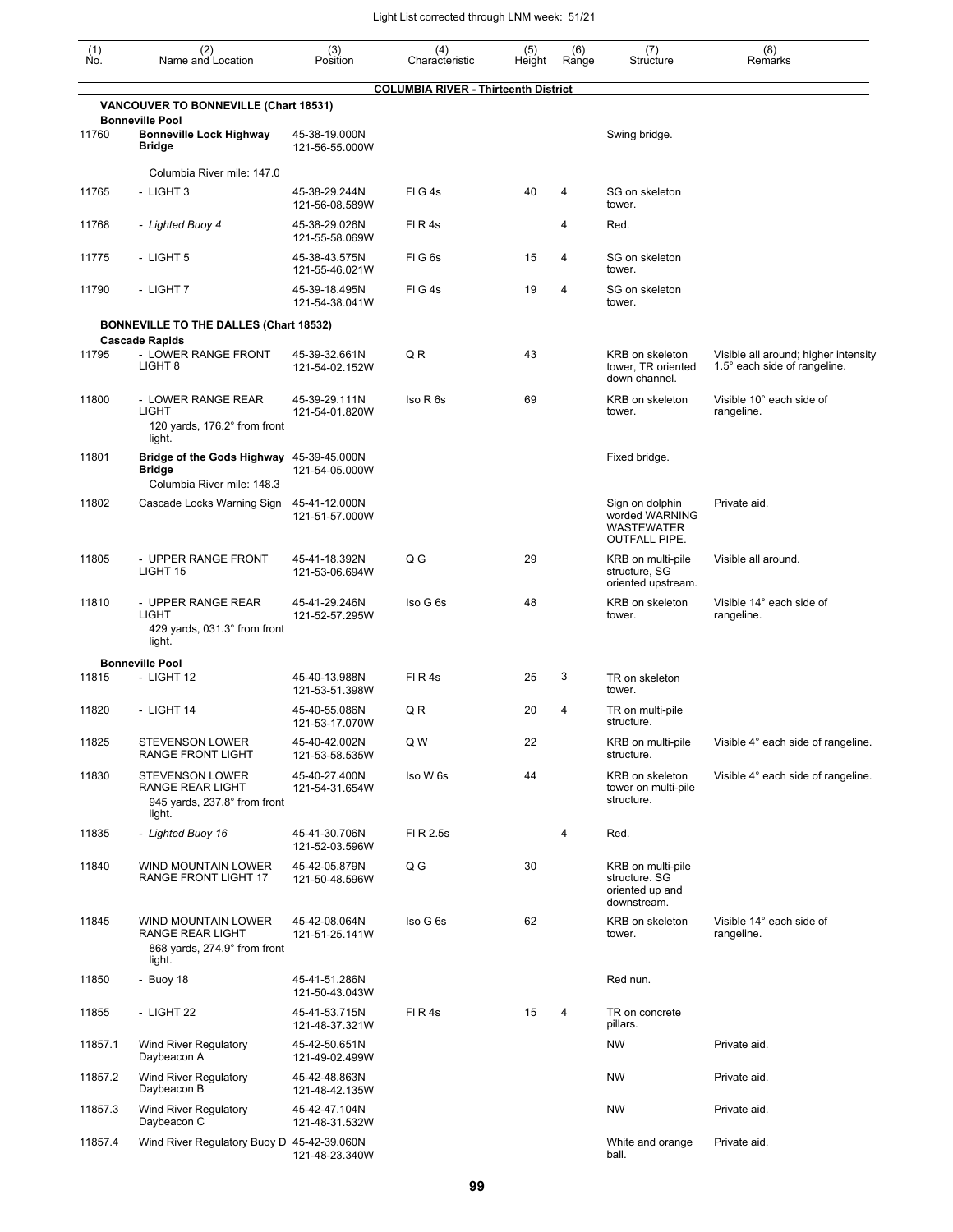| $\begin{smallmatrix} (1) \ N0. \end{smallmatrix}$ | (2)<br>Name and Location                                                                             | (3)<br>Position                 | (4)<br>Characteristic                       | (5)<br>Height | (6)<br>Range | (7)<br>Structure                                         | (8)<br>Remarks                          |
|---------------------------------------------------|------------------------------------------------------------------------------------------------------|---------------------------------|---------------------------------------------|---------------|--------------|----------------------------------------------------------|-----------------------------------------|
|                                                   |                                                                                                      |                                 | <b>COLUMBIA RIVER - Thirteenth District</b> |               |              |                                                          |                                         |
|                                                   | <b>BONNEVILLE TO THE DALLES (Chart 18532)</b><br><b>Bonneville Pool</b>                              |                                 |                                             |               |              |                                                          |                                         |
| 11857.5                                           | Wind River Regulatory Buoy E 45-42-35.040N                                                           | 121-48-01.560W                  |                                             |               |              | White and orange<br>ball.                                | Private aid.                            |
| 11857.6                                           | Wind River Regulatory Buoy F 45-42-31.198N                                                           | 121-47-40.560W                  |                                             |               |              | White and orange<br>ball.                                | Private aid.                            |
| 11857.7                                           | Wind River Regulatory Buoy G 45-42-28.260N                                                           | 121-47-24.840W                  |                                             |               |              | White and orange<br>ball.                                | Private aid.                            |
| 11857.8                                           | Wind River Regulatory Buoy H 45-42-26.340N                                                           | 121-47-01.440W                  |                                             |               |              | White and orange<br>ball.                                | Private aid.                            |
| 11857.9                                           | <b>Wind River Regulatory</b><br>Daybeacon J                                                          | 45-42-31.270N<br>121-47-00.235W |                                             |               |              | <b>NW</b>                                                | Private aid.                            |
| 11858                                             | WYETH BOAT RAMP<br><b>BREAKWATER LIGHT 1</b>                                                         | 45-41-40.231N<br>121-46-26.742W | FIG4s                                       |               |              | SG on breakwater.                                        | Private aid.                            |
| 11859                                             | WYETH BOAT RAMP<br><b>BREAKWATER LIGHT 2</b>                                                         | 45-41-40.335N<br>121-46-24.479W | FIR4s                                       |               |              | TR on breakwater.                                        | Private aid.                            |
| 11860                                             | - LIGHT 23                                                                                           | 45-41-48.291N<br>121-44-14.035W | FIG6s                                       | 15            | 4            | SG on dolphin.                                           |                                         |
| 11865                                             | - LIGHT 25                                                                                           | 45-41-50.313N<br>121-42-23.863W | FIG4s                                       | 31            | 4            | SG on concrete<br>pillar.                                |                                         |
| 11870                                             | WIND MOUNTAIN UPPER<br>RANGE FRONT LIGHT 26                                                          | 45-41-34.443N<br>121-42-09.203W | QR                                          | 29            |              | KRB on multi-pile<br>structure, TR<br>oriented upstream. | Visible all around.                     |
| 11875                                             | <b>WIND MOUNTAIN UPPER</b><br>RANGE REAR LIGHT<br>837 yards, 095.0° from front<br>light.             | 45-41-31.222N<br>121-41-16.530W | Iso R 6s                                    | 61            |              | KRB on skeleton<br>tower on multi-pile<br>structure.     | Visible 5.5° each side of<br>rangeline. |
| 11880                                             | <b>COOK POINT RANGE</b><br><b>FRONT LIGHT</b>                                                        | 45-42-29.746N<br>121-39-41.324W | Q W                                         | 29            |              | KRB on rock face.                                        | Visible all around.                     |
| 11885                                             | COOK POINT RANGE REAR<br>LIGHT<br>1,010 yards, 067.5° from<br>front light.                           | 45-42-41.173N<br>121-39-01.854W | Iso W 6s                                    | 58            |              | KRB on skeleton<br>tower.                                | Visible 4° each side of rangeline.      |
| 11890                                             | - Daybeacon 28                                                                                       | 45-42-02.213N<br>121-40-08.188W |                                             |               |              | TR on pile.                                              |                                         |
| 11895                                             | LITTLE WHITE SALMON<br>UPPER RANGE FRONT<br>LIGHT 30                                                 | 45-42-18.178N<br>121-36-45.721W | Q R                                         | 33            |              | KRB on rock face,<br>TR oriented up<br>channel.          | Visible all around.                     |
| 11900                                             | LITTLE WHITE SALMON<br>UPPER RANGE REAR LIGHT 121-36-25.899W<br>470 yards, 087° from front<br>light. | 45-42-18.894N                   | Iso R 6s                                    | 56            |              | KRB on skeleton<br>tower.                                | Visible 4° each side of rangeline.      |
| 11905                                             | - Lighted Buoy 32                                                                                    | 45-42-33.525N<br>121-35-53.136W | FIR4s                                       |               | 4            | Red.                                                     |                                         |
| 11910                                             | - Lighted Buoy 34                                                                                    | 45-43-22.543N<br>121-32-39.565W | FI R 2.5s                                   |               | 4            | Red.                                                     |                                         |
| 11912                                             | White Salmon Shoal Lighted<br>Buoy 33                                                                | 45-43-32.514N<br>121-31-24.960W | FI G 2.5s                                   |               |              | Green.                                                   | Private aid.                            |
| 11915                                             | <b>HOOD RIVER RANGE</b><br><b>FRONT LIGHT</b>                                                        | 45-43-26.740N<br>121-29-51.486W | Q W                                         | 32            |              | KRB on skeleton<br>tower.                                | Visible all around.                     |
| 11920                                             | HOOD RIVER RANGE REAR 45-43-26.512N<br>LIGHT<br>289 yards, 091.5° from front<br>light.               | 121-29-39.286W                  | Iso W 6s                                    | 52            |              | KRB on skeleton<br>tower.                                | Visible 4° each side of rangeline.      |
| 11925                                             | - LIGHT 35                                                                                           | 45-43-37.767N<br>121-30-41.773W | FIG4s                                       | 14            | 4            | SG on skeleton<br>tower.                                 |                                         |
|                                                   | <b>Hood River</b>                                                                                    |                                 |                                             |               |              |                                                          |                                         |
| 11930                                             | - Bridge Approach Buoy 35A                                                                           | 45-43-10.497N<br>121-29-42.891W |                                             |               |              | Green can.                                               |                                         |
| 11932                                             | - Lighted Buoy 36                                                                                    | 45-43-22.136N<br>121-30-32.223W | FIR4s                                       |               | 4            | Red.                                                     |                                         |
| 11933                                             | - Highway Bridge<br>Columbia River mile: 169.8                                                       | 45-43-07.000N<br>121-29-40.000W |                                             |               |              | Vertical lift bridge.                                    |                                         |
| 11935                                             | - Bridge Approach Buoy 37                                                                            | 45-43-06.033N<br>121-29-34.504W |                                             |               |              | Green can.                                               |                                         |
| 11940                                             | - Bridge Approach Buoy 38                                                                            | 45-43-02.251N                   |                                             |               |              | Red nun.                                                 |                                         |

121-29-36.910W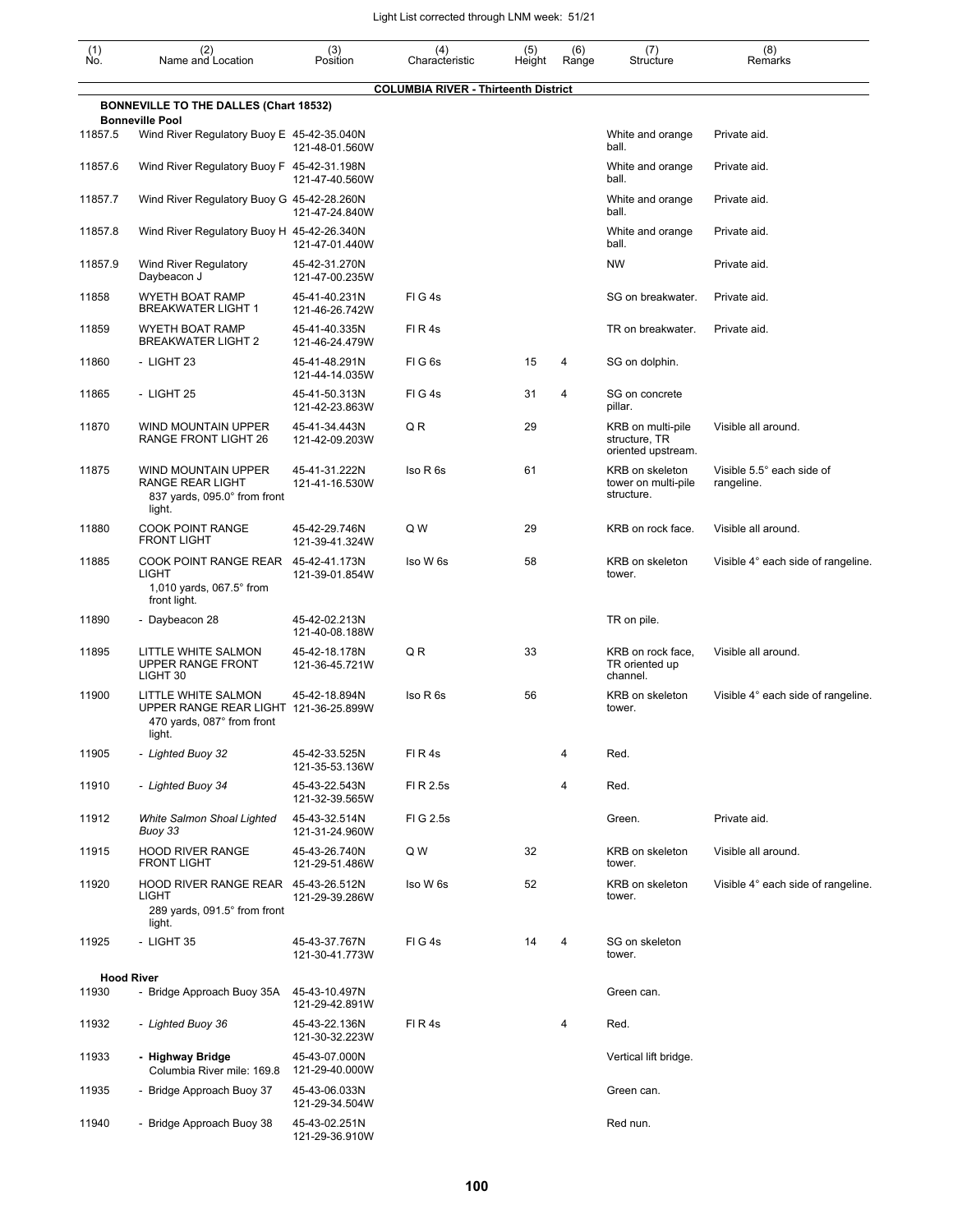| (1)<br>Ño. | (2)<br>Name and Location                                                                      | (3)<br>Position                 | (4)<br>Characteristic                       | (5)<br>Height | (6)<br>Range | (7)<br>Structure                                       | (8)<br>Remarks                          |
|------------|-----------------------------------------------------------------------------------------------|---------------------------------|---------------------------------------------|---------------|--------------|--------------------------------------------------------|-----------------------------------------|
|            |                                                                                               |                                 | <b>COLUMBIA RIVER - Thirteenth District</b> |               |              |                                                        |                                         |
|            | <b>BONNEVILLE TO THE DALLES (Chart 18532)</b>                                                 |                                 |                                             |               |              |                                                        |                                         |
| 11960      | <b>Hood River</b><br>- BREAKWATER LIGHT                                                       | 45-42-54.000N<br>121-30-24.000W | F Y                                         | 13            |              | On pipe.                                               | Private aid.                            |
| 11965      | - MARINA ENTRANCE<br><b>WEST LIGHT</b>                                                        | 45-42-58.000N<br>121-30-03.000W | FIR4s                                       | 13            |              | On pipe.                                               | Private aid.                            |
| 11970      | - MARINA ENTRANCE EAST 45-42-50.000N<br>LIGHT                                                 | 121-29-59.000W                  | FIG4s                                       | 13            |              | On pile.                                               | Private aid.                            |
|            | <b>Bonneville Pool</b>                                                                        |                                 |                                             |               |              |                                                        |                                         |
| 11985      | - Lighted Buoy 39                                                                             | 45-42-13.345N<br>121-27-42.854W | FIG4s                                       |               | 4            | Green.                                                 |                                         |
| 11990      | <b>BINGEN RANGE FRONT</b><br><b>LIGHT</b>                                                     | 45-41-42.049N<br>121-26-41.465W | QR                                          | 27            |              | KRB on skeleton<br>tower.                              | Visible 4° each side of rangeline.      |
| 11995      | <b>BINGEN RANGE REAR</b><br><b>LIGHT</b><br>1,590 yards, $123.9^{\circ}$ from<br>front light. | 45-41-15.786N<br>121-25-45.669W | Iso R 6s                                    | 57            |              | KRB on skeleton<br>tower.                              | Visible 5.5° each side of<br>rangeline. |
| 12000      | <b>BINGEN BOAT BASIN</b><br><b>ENTRANCE LIGHT 3</b>                                           | 45-42-14.655N<br>121-27-15.721W | FIG <sub>6s</sub>                           | 27            | 4            | SG on pile.                                            |                                         |
| 12005      | <b>Bingen Boat Basin Entrance</b><br>Daybeacon 4                                              | 45-42-15.294N<br>121-27-11.656W |                                             |               |              | TR on pile.                                            |                                         |
| 12010      | - LIGHT 41                                                                                    | 45-41-55.803N<br>121-25-27.703W | FIG 2.5s                                    | 11            | 4            | SG on pole on<br>rock.                                 |                                         |
| 12015      | - Lighted Buoy 42                                                                             | 45-41-51.386N<br>121-25-58.859W | FI R 2.5s                                   |               | 4            |                                                        |                                         |
| 12020      | - LIGHT 45                                                                                    | 45-41-50.535N<br>121-23-45.421W | FIG4s                                       | 29            | 4            | SG on skeleton<br>tower.                               |                                         |
| 12025      | - Buoy 45A                                                                                    | 45-41-55.357N<br>121-23-15.967W |                                             |               |              | Green can.                                             | Ra ref.                                 |
| 12030      | - LIGHT 47                                                                                    | 45-42-22.671N<br>121-22-40.087W | FIG <sub>6s</sub>                           | 39            | 4            | SG on multi-pile<br>structure.                         |                                         |
| 12035      | <b>COLUMBIA VIEW</b><br>ORCHARDS WATER INTAKE 121-22-09.090W<br>PIPE WARNING LIGHT            | 45-42-01.223N                   | FIW <sub>6s</sub>                           |               |              | NW on pile<br>structure worded<br>DANGER.              | Private aid.                            |
| 12040      | - LIGHT 48                                                                                    | 45-42-04.479N<br>121-21-55.375W | FIR4s                                       | 26            | 3            | TR on skeleton<br>tower.                               |                                         |
| 12045      | - LIGHT 50                                                                                    | 45-42-15.238N<br>121-20-28.462W | FIR <sub>6s</sub>                           | 26            | 4            | TR on multi-pile<br>structure.                         |                                         |
| 12051      | - Daybeacon 51                                                                                | 45-42-19.113N<br>121-20-25.129W |                                             |               |              | SG on single steel<br>pile.                            |                                         |
| 12055      | MEMALOOSE ISLAND<br>SOUTH LIGHT 1                                                             | 45-42-07.017N<br>121-20-29.772W | FIG 2.5s                                    | 28            | 4            | SG on tower.                                           |                                         |
| 12060      | Memaloose Island South<br>Daybeacon 2                                                         | 45-42-02.517N<br>121-20-29.281W |                                             |               |              | TR on pile.                                            | Ra ref.                                 |
| 12065      | - LIGHT 53                                                                                    | 45-42-18.297N<br>121-20-09.853W | FIG4s                                       | 26            | 4            | SG on skeleton<br>tower.                               |                                         |
| 12070      | - LIGHT 54                                                                                    | 45-41-38.997N<br>121-18-21.673W | FIR4s                                       | 21            | 4            | TR on cylinder.                                        |                                         |
| 12075      | - Daybeacon 55                                                                                | 45-41-37.719N<br>121-17-50.931W |                                             |               |              | SG on dolphin.                                         | Ra ref.                                 |
| 12080      | - LIGHT 56                                                                                    | 45-41-06.650N<br>121-17-10.747W | FI R 2.5s                                   | 26            | 5            | TR on skeleton<br>tower.                               |                                         |
| 12085      | - LIGHT 57                                                                                    | 45-41-17.489N<br>121-17-11.691W | FIG 2.5s                                    | 30            | 4            | SG on skeleton<br>tower.                               |                                         |
| 12090      | - LIGHT 57A                                                                                   | 45-40-33.520N<br>121-14-04.400W | FIG4s                                       | 35            | 4            | SG on skeleton<br>tower.                               |                                         |
| 12095      | - Lighted Buoy 58                                                                             | 45-40-16.730N<br>121-13-34.249W | FIR4s                                       |               | 4            | Red.                                                   |                                         |
| 12100      | - LIGHT 60                                                                                    | 45-39-51.904N<br>121-12-59.517W | FIR6s                                       | 22            | 4            | TR on skeleton<br>tower on concrete<br>pile structure. |                                         |
| 12105      | - LIGHT 62                                                                                    | 45-38-55.641N<br>121-12-06.739W | FI R 2.5s                                   | 40            | 4            | TR on skelton<br>tower.                                |                                         |
| 12110      | - LIGHT 64                                                                                    | 45-37-35.475N<br>121-11-48.061W | FIR4s                                       | 17            | 4            | TR on pole on<br>concrete crib.                        |                                         |
| 12111.1    | DALLESPORT BOAT BASIN<br>LIGHT 1                                                              | 45-37-02.060N<br>121-11-41.370W | FIG4s                                       |               |              | On rock<br>breakwater.                                 | Private aid.                            |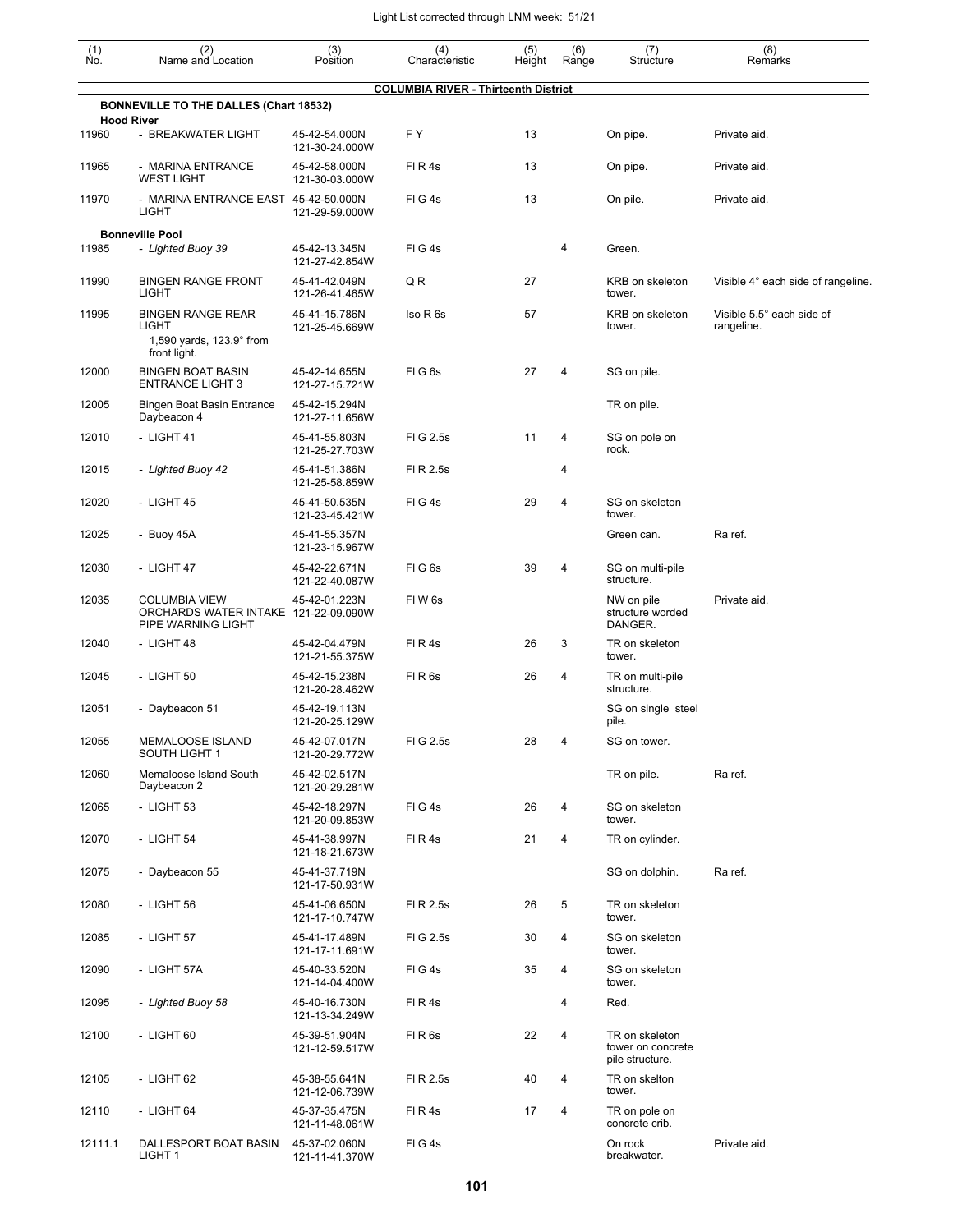| (1)<br>Ño. | (2)<br>Name and Location                                                         | (3)<br>Position                 | (4)<br>Characteristic                       | (5)<br>Height | (6)<br>Range | (7)<br>Structure                                                                                   | (8)<br>Remarks                                     |
|------------|----------------------------------------------------------------------------------|---------------------------------|---------------------------------------------|---------------|--------------|----------------------------------------------------------------------------------------------------|----------------------------------------------------|
|            | <b>BONNEVILLE TO THE DALLES (Chart 18532)</b>                                    |                                 | <b>COLUMBIA RIVER - Thirteenth District</b> |               |              |                                                                                                    |                                                    |
| 12111.2    | <b>Bonneville Pool</b><br>DALLESPORT BOAT BASIN                                  | 45-37-01.490N                   | FIR4s                                       |               |              | On cliff.                                                                                          | Private aid.                                       |
|            | LIGHT <sub>2</sub>                                                               | 121-11-39.740W                  |                                             |               |              |                                                                                                    |                                                    |
| 12111.3    | DALLESPORT BOAT BASIN<br>DOCK LIGHT A                                            | 45-37-01.610N<br>121-11-40.750W | FIY <sub>6s</sub>                           |               |              | On float dock.                                                                                     | Private aid.                                       |
| 12112      | The Dalles Commercial Dock<br>Lighted Buoy A                                     | 45-36-19.104N<br>121-11-00.386W | FI Y 2.5s                                   |               |              | Yellow.                                                                                            | Private aid.                                       |
| 12114      | THE DALLES COMMERCIAL 45-36-17.745N<br><b>DOCK LIGHT B</b>                       | 121-10-59.657W                  | FIY <sub>4s</sub>                           |               |              | <b>NY</b>                                                                                          | Private aid.                                       |
| 12116      | THE DALLES COMMERCIAL 45-36-17.043N<br>DOCK LIGHT C                              | 121-10-57.555W                  | FIY <sub>4s</sub>                           |               |              | <b>NY</b>                                                                                          | Private aid.                                       |
| 12118      | THE DALLES COMMERCIAL 45-36-16.418N<br>DOCK LIGHT D                              | 121-10-55.806W                  | FIY <sub>4s</sub>                           |               |              | NY                                                                                                 | Private aid.                                       |
| 12119      | The Dalles Outfall Daybeacon 45-36-12.254N                                       | 121-10-40.270W                  |                                             |               |              | NW on piling.                                                                                      | Private aid.                                       |
| 12120      | THE DALLES BOAT BASIN<br>LIGHT <sub>2</sub>                                      | 45-36-07.995N<br>121-10-26.521W | FIR4s                                       | 19            | 4            | TR on dolphin.                                                                                     |                                                    |
| 12130      | - Lighted Buoy 69                                                                | 45-36-33.343N<br>121-08-52.330W | FIG 2.5s                                    |               | 4            | Green.                                                                                             |                                                    |
| 12133      | SR 197 Highway Bridge<br>Columbia River mile: 191.6                              | 45-36-39.000N<br>121-08-25.000W |                                             |               |              | Fixed bridge.                                                                                      |                                                    |
|            | LAKE CELILO (Chart 18533)<br>The Dalles to John Day Dam<br><b>The Dalles Dam</b> |                                 |                                             |               |              |                                                                                                    |                                                    |
| 12135      | - Buoy A<br>Marks restricted area.                                               | 45-37-04.520N<br>121-07-58.191W |                                             |               |              | White can with<br>orange bands and<br>orange diamond<br>with orange center<br>cross worded<br>DAM. | Aid maintained by U.S. Army<br>Corps of Engineers. |
| 12140      | - Buoy B<br>Marks restricted area.                                               | 45-37-07.432N<br>121-07-45.338W |                                             |               |              | White can with<br>orange bands and<br>orange diamond<br>with orange center<br>cross worded<br>DAM. | Aid maintained by U.S. Army<br>Corps of Engineers. |
| 12145      | - Buoy C<br>Marks restricted area.                                               | 45-37-10.028N<br>121-07-34.350W |                                             |               |              | White can with<br>orange bands and<br>orange diamond<br>with orange center<br>cross worded<br>DAM. | Aid maintained by U.S. Army<br>Corps of Engineers. |
| 12150      | - Buoy D<br>Marks restricted area.                                               | 45-37-11.980N<br>121-07-25.820W |                                             |               |              | White can with<br>orange bands and<br>orange diamond<br>with orange center<br>cross worded<br>DAM. | Aid maintained by U.S. Army<br>Corps of Engineers. |
|            | <b>Lake Celilo</b>                                                               |                                 |                                             |               |              |                                                                                                    |                                                    |
| 12155      | - LIGHT 1                                                                        | 45-37-31.449N<br>121-07-19.405W | FIG4s                                       | 21            | 4            | SG on pole.                                                                                        |                                                    |
| 12160      | - LIGHT 3                                                                        | 45-37-54.864N<br>121-06-41.100W | FIG6s                                       | 21            | 5            | SG on concrete<br>pillar.                                                                          |                                                    |
| 12165      | - LIGHT 4                                                                        | 45-38-16.242N<br>121-05-41.418W | FIR4s                                       | 15            | 5            | TR on concrete<br>pillar.                                                                          |                                                    |
| 12170      | - Daybeacon 6                                                                    | 45-38-40.143N<br>121-05-10.111W |                                             |               |              | TR on multi-pile.                                                                                  |                                                    |
| 12175      | - LIGHT 7                                                                        | 45-39-08.703N<br>121-04-45.619W | FIG 2.5s                                    | 17            | 3            | SG on concrete<br>pillar.                                                                          |                                                    |
| 12180      | - Buoy 8                                                                         | 45-39-14.654N<br>121-03-59.630W |                                             |               |              | Red nun.                                                                                           |                                                    |
| 12185      | - LIGHT 9                                                                        | 45-39-25.586N<br>121-03-30.113W | FIG4s                                       | 23            | 4            | SG on concrete<br>pillar.                                                                          |                                                    |
| 12190      | - LIGHT 10                                                                       | 45-39-24.969N<br>121-02-21.319W | FIR4s                                       | 31            | 4            | TR on multi-pile<br>structure.                                                                     |                                                    |
| 12195      | - Lighted Buoy 11                                                                | 45-39-34.561N<br>121-01-38.853W | FIG6s                                       |               | 4            |                                                                                                    |                                                    |
| 12200      | - LIGHT 12                                                                       | 45-39-10.305N<br>121-00-34.171W | FI R 2.5s                                   | 15            | 3            | TR on pile.                                                                                        |                                                    |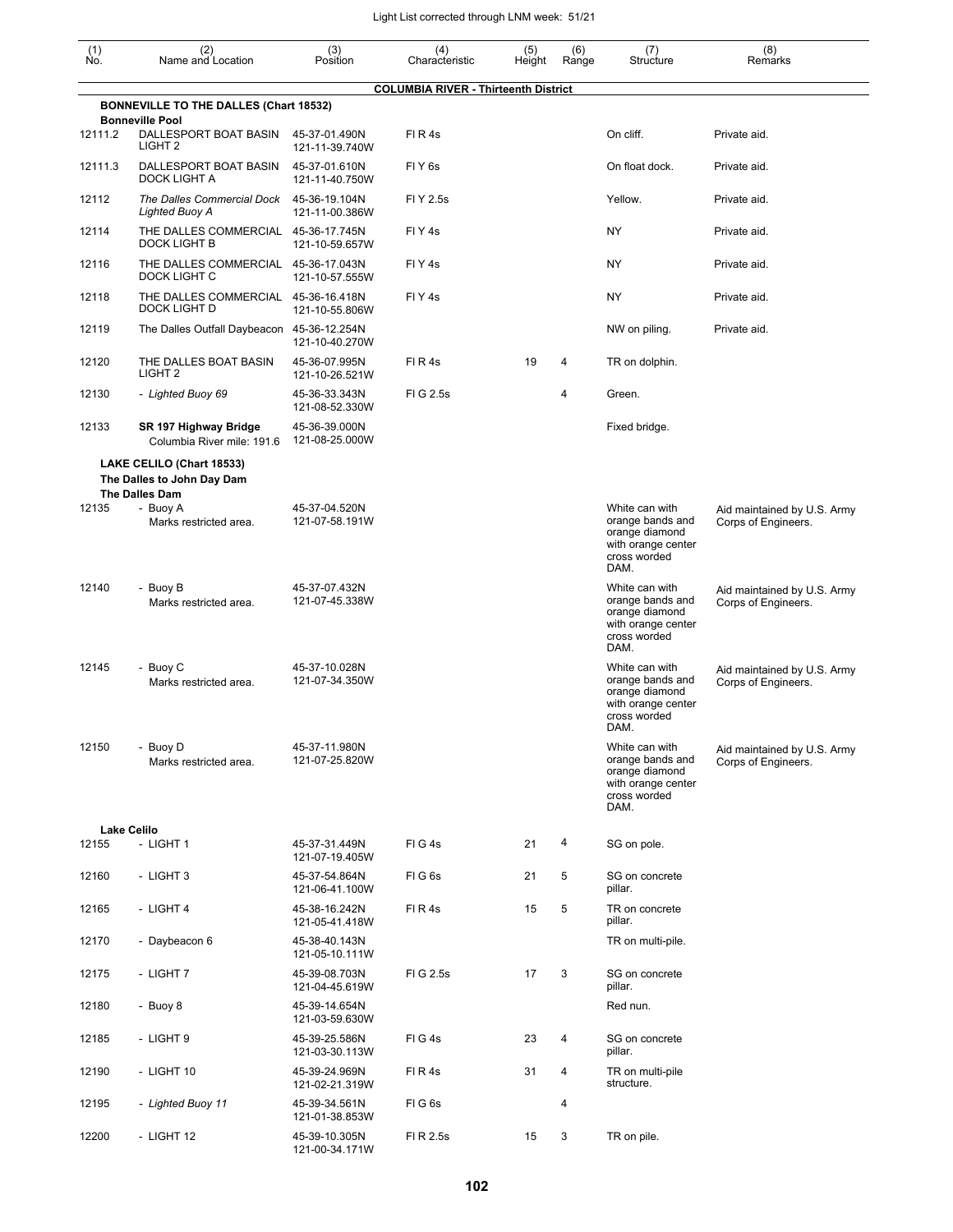| (1)<br>No. | (2)<br>Name and Location                                                                              | (3)<br>Position                 | (4)<br>Characteristic                       | (5)<br>Height | (6)<br>Range | (7)<br>Structure               | (8)<br>Remarks                     |
|------------|-------------------------------------------------------------------------------------------------------|---------------------------------|---------------------------------------------|---------------|--------------|--------------------------------|------------------------------------|
|            |                                                                                                       |                                 | <b>COLUMBIA RIVER - Thirteenth District</b> |               |              |                                |                                    |
|            | LAKE CELILO (Chart 18533)<br><b>Lake Celilo</b>                                                       |                                 |                                             |               |              |                                |                                    |
| 12203      | <b>Celilo Railroad Bridge</b><br>Columbia River mile: 201.2                                           | 45-38-56.000N<br>120-58-54.000W |                                             |               |              | Vertical lift bridge.          |                                    |
| 12205      | - LIGHT 18                                                                                            | 45-38-44.175N<br>120-58-20.281W | FIR4s                                       | 15            | 4            | TR on concrete<br>pillar.      |                                    |
| 12210      | - Daybeacon 20                                                                                        | 45-38-55.155N<br>120-58-01.021W |                                             |               |              | TR on pillar.                  |                                    |
| 12215      | - BOAT BASIN LIGHT 22                                                                                 | 45-39-00.687N<br>120-57-51.481W | Q R                                         | 17            | 4            | TR on concrete<br>pillar.      |                                    |
| 12220      | Hells Gate Range A Front<br>Daybeacon                                                                 | 45-39-19.199N<br>120-54-18.306W |                                             |               |              | KGB on skeleton<br>tower.      |                                    |
| 12225      | Hells Gate Range A Rear<br>Daybeacon<br>222 yards, 091.9° from front<br>daybeacon.                    | 45-39-18.977N<br>120-54-08.918W |                                             |               |              | KGB on skeleton<br>tower.      |                                    |
| 12230      | - Daybeacon 27                                                                                        | 45-39-44.079N<br>120-53-07.313W |                                             |               |              | SG on pile.                    |                                    |
| 12235      | MILLER ISLAND SOUTH<br>CHANNEL RANGE A FRONT<br><b>LIGHT</b>                                          | 45-39-39.528N<br>120-56-47.582W | Q G                                         | 39            |              | KRB on skeleton<br>tower.      | Visible all around.                |
| 12240      | MILLER ISLAND SOUTH<br>CHANNEL RANGE A REAR<br><b>LIGHT</b><br>226 yards, 323.4° from front<br>light. | 45-39-44.897N<br>120-56-53.262W | Iso G 6s                                    | 52            |              | KRB on skeleton<br>tower.      | Visible 4° each side of rangeline. |
| 12245      | - SOUTH CHANNEL LIGHT 2 45-38-53.013N                                                                 | 120-56-06.373W                  | FIR6s                                       | 19            | 5            | TR on skeleton<br>tower.       |                                    |
| 12251      | - SOUTH CHANNEL LIGHT 3 45-38-51.057N                                                                 | 120-55-45.097W                  | FIG4s                                       | 19            | 4            | SG on multi-pile<br>structure. |                                    |
| 12255      | MILLER ISLAND SOUTH<br>CHANNEL RANGE B FRONT 120-54-01.557W<br><b>LIGHT</b>                           | 45-38-15.176N                   | Q G                                         | 45            |              | KRB on skeleton<br>tower.      | Visible 4° each side of rangeline. |
| 12260      | MILLER ISLAND SOUTH<br>CHANNEL RANGE B REAR<br><b>LIGHT</b><br>249 yards, 113.2° from front<br>light. | 45-38-12.268N<br>120-53-51.909W | Iso G 6s                                    | 81            |              | KRB on skeleton<br>tower.      | Visible 4° each side of rangeline. |
| 12265      | - South Channel Daybeacon 4 45-38-21.375N                                                             | 120-55-05.821W                  |                                             |               |              | TR on multi-pile.              |                                    |
| 12270      | - South Channel Daybeacon 5 45-38-34.473N                                                             | 120-54-20.791W                  |                                             |               |              | SG on pile.                    | Ra ref.                            |
| 12275      | MILLER ISLAND SOUTH<br>CHANNEL RANGE C FRONT<br>LIGHT                                                 | 45-38-08.449N<br>120-54-44.461W | Q G                                         | 48            |              | KRB on skeleton<br>tower.      | Visible 4° each side of rangeline. |
| 12280      | MILLER ISLAND SOUTH<br>CHANNEL RANGE C REAR<br>LIGHT<br>460 yards, 231° from front<br>light.          | 45-37-59.861N<br>120-54-59.560W | Iso G 6s                                    | 81            |              | KRB on skeleton<br>tower.      | Visible 4° each side of rangeline. |
| 12285      | Hells Gate Range B Front<br>Daybeacon                                                                 | 45-39-47.395N<br>120-51-24.342W |                                             |               |              | KGB on skeleton<br>tower.      |                                    |
| 12290      | Hells Gate Range B Rear<br>Daybeacon<br>465 yards, 092.3° from front<br>daybeacon.                    | 45-39-46.840N<br>120-51-04.735W |                                             |               |              | KGB on skeleton<br>tower.      |                                    |
| 12295      | - Buoy 29                                                                                             | 45-39-53.970N<br>120-51-59.016W |                                             |               |              | Green can.                     |                                    |
| 12300      | - Lighted Buoy 31                                                                                     | 45-40-18.015N<br>120-51-26.061W | FIG4s                                       |               | 4            | Green.                         |                                    |
| 12306      | <b>TIDEWATER MOORING</b><br><b>BARGE LIGHT A</b>                                                      | 45-40-09.550N<br>120-50-39.590W | <b>FIY 10s</b>                              | 13            |              | On mooring barge.              | Private aid.                       |
| 12311      | <b>TIDEWATER MOORING</b><br><b>BARGE LIGHT B</b>                                                      | 45-40-08.100N<br>120-50-42.750W | <b>FIY 10s</b>                              | 13            |              | On mooring barge.              | Private aid.                       |
| 12320      | - Buoy 32                                                                                             | 45-40-21.048N<br>120-50-39.124W |                                             |               |              | Red nun.                       |                                    |
|            | Maryhill-Biggs Bridge Approach                                                                        |                                 |                                             |               |              |                                |                                    |
| 12325      | - Buoy 33                                                                                             | 45-40-35.789N<br>120-50-17.308W |                                             |               |              | Green can.                     |                                    |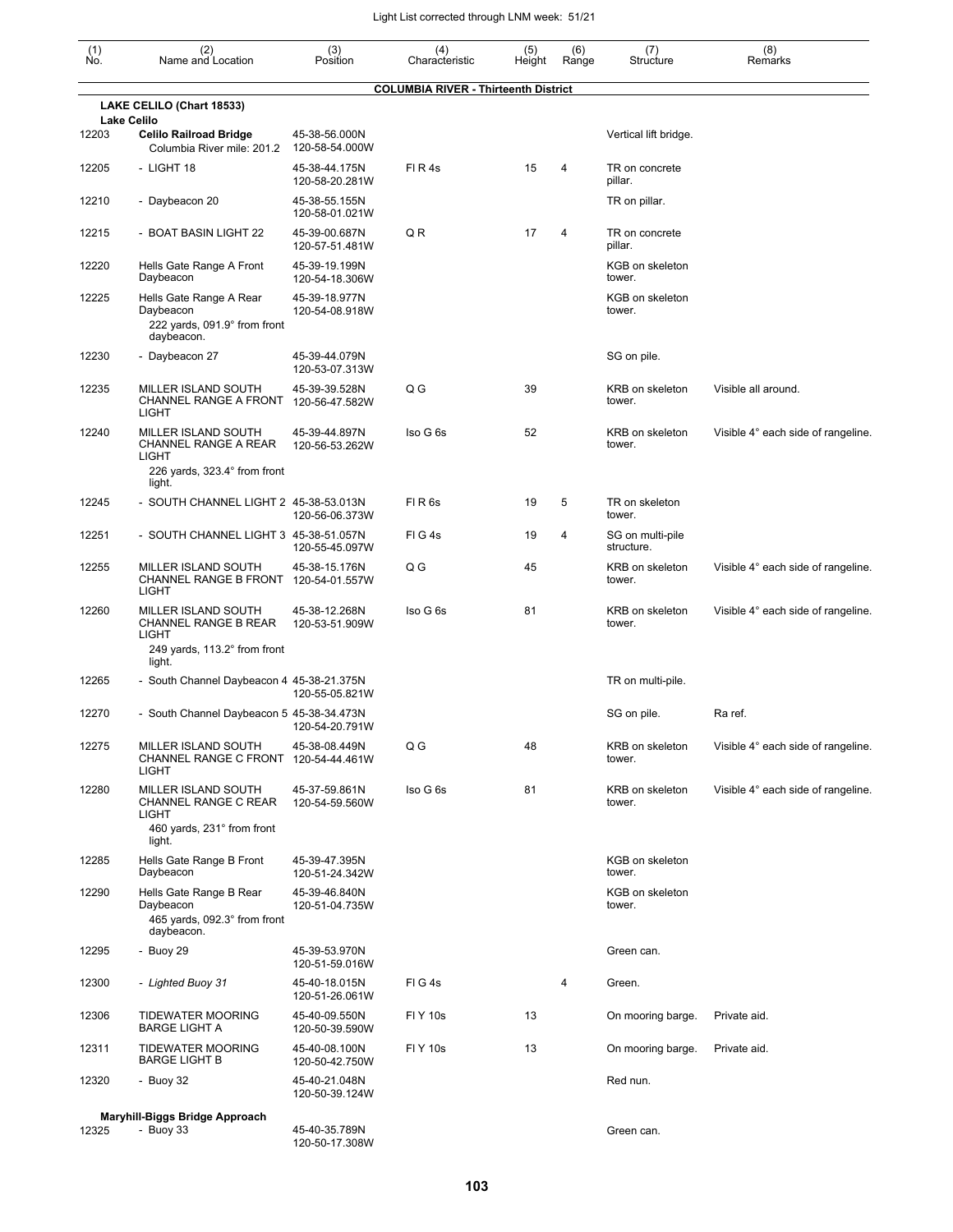| $\begin{smallmatrix} (1) \\ \mathsf{No} \end{smallmatrix}$ | (2)<br>Name and Location                                                     | (3)<br>Position                                   | (4)<br>Characteristic                       | (5)<br>Height | (6)<br>Range | (7)<br>Structure                                                                                   | (8)<br>Remarks                                                 |
|------------------------------------------------------------|------------------------------------------------------------------------------|---------------------------------------------------|---------------------------------------------|---------------|--------------|----------------------------------------------------------------------------------------------------|----------------------------------------------------------------|
|                                                            |                                                                              |                                                   | <b>COLUMBIA RIVER - Thirteenth District</b> |               |              |                                                                                                    |                                                                |
|                                                            | LAKE CELILO (Chart 18533)<br><b>Lake Celilo</b>                              |                                                   |                                             |               |              |                                                                                                    |                                                                |
| 12330                                                      | Maryhill-Biggs Bridge Approach<br>- Buoy 34                                  | 45-40-31.297N<br>120-50-16.427W                   |                                             |               |              | Red nun.                                                                                           |                                                                |
| 12333                                                      | <b>Biggs-Maryhill Highway</b><br><b>Bridge</b><br>Columbia River mile: 209.2 | 45-40-36.000N<br>120-50-11.000W                   |                                             |               |              | Fixed bridge.                                                                                      |                                                                |
| 12335                                                      | - Buoy 35                                                                    | 45-40-38.742N                                     |                                             |               |              | Green can.                                                                                         |                                                                |
| 12340                                                      | - Buoy 36                                                                    | 120-50-04.567W<br>45-40-33.923N<br>120-50-01.516W |                                             |               |              | Red nun.                                                                                           |                                                                |
|                                                            | <b>Lake Celilo</b>                                                           |                                                   |                                             |               |              |                                                                                                    |                                                                |
| 12345                                                      | - Daybeacon 40                                                               | 45-40-59.349N<br>120-47-50.125W                   |                                             |               |              | TR on multi-pile<br>structure.                                                                     |                                                                |
| 12350                                                      | - LIGHT 41                                                                   | 45-41-22.557N<br>120-47-19.825W                   | FIG4s                                       | 15            | 4            | SG on pole.                                                                                        |                                                                |
| 12355                                                      | - Daybeacon 42                                                               | 45-41-31.343N<br>120-45-51.810W                   |                                             |               |              | TR on pile.                                                                                        |                                                                |
| 12360                                                      | - Buoy 45                                                                    | 45-42-20.468N<br>120-43-50.608W                   |                                             |               |              | Green can.                                                                                         |                                                                |
| 12365                                                      | - Daybeacon JD                                                               | 45-42-16.119N<br>120-43-22.801W                   |                                             |               |              | NB on concrete<br>pillar.                                                                          |                                                                |
|                                                            | JOHN DAY DAM TO BLALOCK (Chart 18535)                                        |                                                   |                                             |               |              |                                                                                                    |                                                                |
| 12370                                                      | John Day<br>LAKE CELILO LIGHT 46<br>100 feet outside channel<br>limit.       | 45-42-34.665N<br>120-43-01.465W                   | FIR <sub>6s</sub>                           | 28            | 5            | TR on multi-pile<br>structure.                                                                     |                                                                |
| 12375                                                      | - RANGE FRONT LIGHT                                                          | 45-42-55.883N<br>120-42-15.819W                   | Q G                                         | 19            |              | KRB on lock wall.                                                                                  | Visible 5.5° each side of<br>rangeline.                        |
| 12380                                                      | - RANGE REAR LIGHT<br>269 yards, 060.7° from front 120-42-05.910W<br>light.  | 45-42-59.770N                                     | Iso G 6s                                    | 37            |              | KRB on skeleton<br>tower.                                                                          | Visible 5.5° each side of<br>rangeline.                        |
| 12385                                                      | - DAM LOWER<br><b>BREAKWATER LIGHT 2</b>                                     | 45-42-55.904N<br>120-42-15.801W                   | FIR <sub>2s</sub>                           |               |              | On breakwater.                                                                                     | Maintained by U.S. Army Corps<br>of Engineers.<br>Private aid. |
| 12390                                                      | - DAM LOWER GUIDEWALL<br>LIGHT A<br>700 feet below lock gate.                | 45-43-02.129N<br>120-42-03.546W                   | F Y                                         |               |              | On guidewall.                                                                                      | Maintained by U.S. Army Corps<br>of Engineers.<br>Private aid. |
|                                                            | Lake Umatilla                                                                |                                                   |                                             |               |              |                                                                                                    |                                                                |
| 12395                                                      | - LIGHT 1                                                                    | 45-43-24.555N<br>120-41-23.521W                   | FIG 2.5s                                    | 20            | 5            | SG on pile.                                                                                        | On rock pinnacle.                                              |
| 12400                                                      | - Lighted Buoy 2<br>Marks restricted area.                                   | 45-43-21.324N<br>120-41-14.523W                   | FIR4s                                       |               | 3            | Red.                                                                                               |                                                                |
| 12405                                                      | John Day Dam Buoy A<br>Marks restricted area.                                | 45-43-14.088N<br>120-41-10.105W                   |                                             |               |              | White can with<br>orange bands and<br>orange diamond<br>with orange center<br>cross worded<br>DAM. | Aid maintained by U.S. Army<br>Corps of Engineers.             |
| 12410                                                      | John Day Dam Buoy B<br>Marks restricted area.                                | 45-43-10.130N<br>120-41-05.232W                   |                                             |               |              | White can with<br>orange bands and<br>orange diamond<br>with orange center<br>cross worded<br>DAM. | Aid maintained by U.S. Army<br>Corps of Engineers.             |
| 12415                                                      | John Day Dam Buoy C<br>Marks restricted area.                                | 45-43-04.155N<br>120-40-58.857W                   |                                             |               |              | White can with<br>orange bands and<br>orange diamond<br>with orange center<br>cross worded<br>DAM. | Aid maintained by U.S. Army<br>Corps of Engineers.             |
| 12420                                                      | - Daybeacon 4                                                                | 45-44-09.015N<br>120-38-45.661W                   |                                             |               |              | TR on skeleton<br>tower.                                                                           |                                                                |
| 12425                                                      | - LIGHT 5                                                                    | 45-45-02.877N<br>120-37-40.135W                   | FIG4s                                       | 27            | 4            | SG on skeleton<br>tower.                                                                           |                                                                |
| 12430                                                      | - LIGHT 6                                                                    | 45-44-13.089N<br>120-34-36.061W                   | FI R 2.5s                                   | 61            | 4            | TR on platform.                                                                                    |                                                                |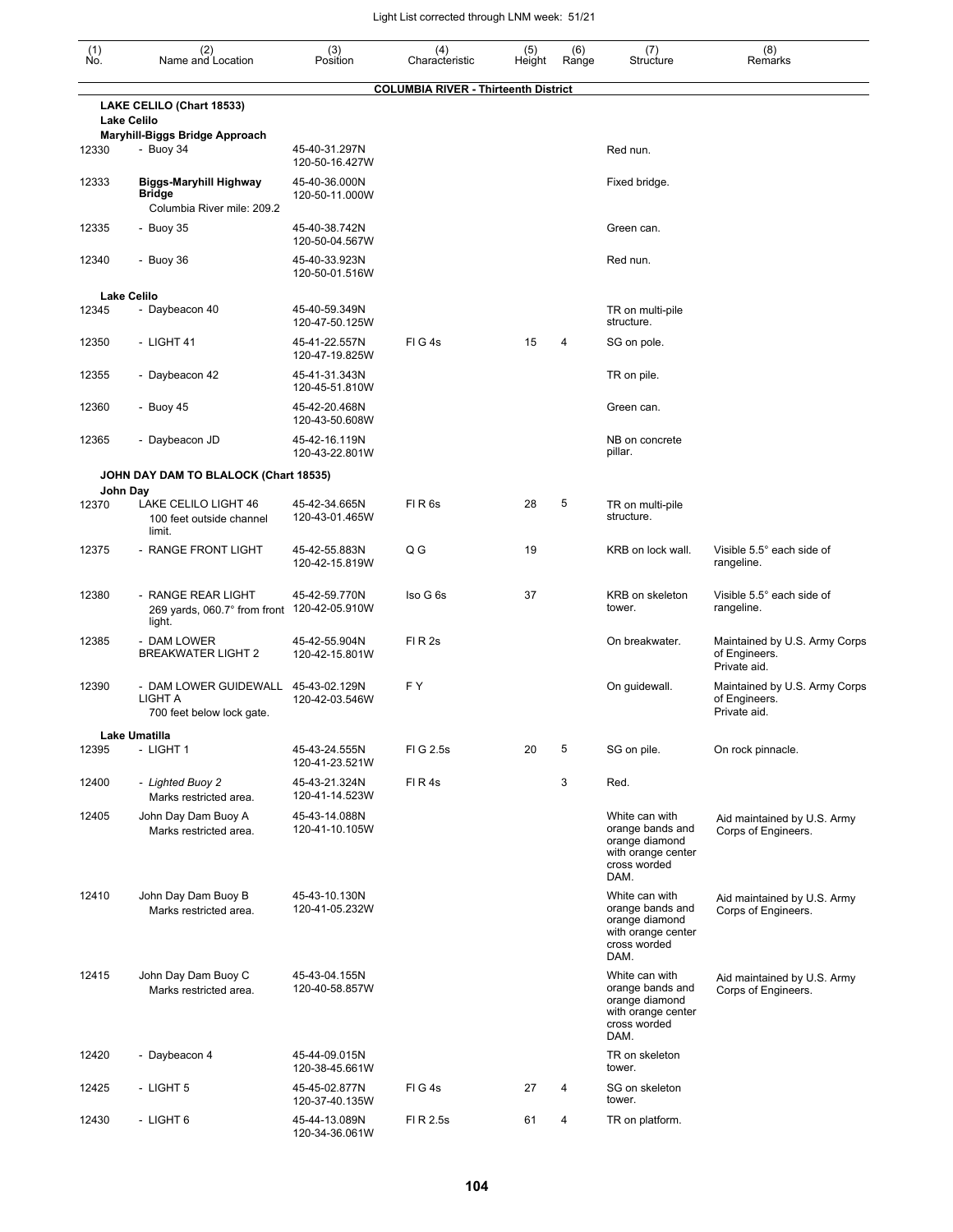| (1)<br>No. | (2)<br>Name and Location                               | (3)<br>Position                 | (4)<br>Characteristic                       | (5)<br>Height | (6)<br>Range   | (7)<br>Structure                    | (8)<br>Remarks                                                                                                    |
|------------|--------------------------------------------------------|---------------------------------|---------------------------------------------|---------------|----------------|-------------------------------------|-------------------------------------------------------------------------------------------------------------------|
|            |                                                        |                                 | <b>COLUMBIA RIVER - Thirteenth District</b> |               |                |                                     |                                                                                                                   |
|            | JOHN DAY DAM TO BLALOCK (Chart 18535)<br>Lake Umatilla |                                 |                                             |               |                |                                     |                                                                                                                   |
| 12435      | - Lighted Buoy 8                                       | 45-42-32.050N<br>120-31-20.260W | FIR4s                                       |               | 4              | Red.                                |                                                                                                                   |
| 12440      | - LIGHT 9                                              | 45-42-18.555N<br>120-30-10.500W | FIG4s                                       | 22            | $\overline{4}$ | SG on skeleton<br>tower.            |                                                                                                                   |
| 12445      | - Lighted Buoy 10                                      | 45-41-50.377N<br>120-30-18.926W | FIR <sub>6s</sub>                           |               | 4              | Red.                                |                                                                                                                   |
| 12450      | - LIGHT 12                                             | 45-41-28.695N<br>120-27-55.440W | FI R 2.5s                                   | 15            | 4              | TR on pile.                         |                                                                                                                   |
| 12455      | - LIGHT 11                                             | 45-42-09.375N<br>120-27-37.680W | FIG <sub>6s</sub>                           | 55            | 4              | SG on skeleton<br>tower.            |                                                                                                                   |
| 12460      | - LIGHT 13                                             | 45-42-02.432N<br>120-26-30.178W | FIG 2.5s                                    | 15            | 4              | SG on multi-pile<br>structure.      |                                                                                                                   |
| 12465      | - LIGHT 15                                             | 45-42-24.015N<br>120-23-15.780W | FIG4s                                       | 28            | 4              | SG on skeleton<br>tower.            |                                                                                                                   |
|            | <b>SUNDALE TO HEPPNER JUNCTION (Chart 18536)</b>       |                                 |                                             |               |                |                                     |                                                                                                                   |
| 12470      | Lake Umatilla<br>- LIGHT 17                            | 45-42-46.515N<br>120-20-24.660W | FIG6s                                       | 69            | 4              | SG on skeleton<br>tower.            |                                                                                                                   |
| 12475      | - LIGHT 18                                             | 45-42-59.115N<br>120-17-01.320W | FI R 4s                                     | 35            | 4              | TR on skeleton<br>tower.            |                                                                                                                   |
| 12481      | PORT OF ARLINGTON<br><b>MARINA LIGHT 1</b>             | 45-43-17.220N<br>120-12-35.220W | FIG6s                                       |               |                | SG on pipe pole.                    | Private aid.                                                                                                      |
| 12482      | PORT OF ARLINGTON<br><b>MARINA LIGHT 2</b>             | 45-43-18.660N<br>120-12-40.320W | FIR <sub>6s</sub>                           |               |                | TR on pipe pole.                    | Private aid.                                                                                                      |
| 12485      | ARLINGTON GRAIN TOWER 45-43-26.200N<br>LIGHT           | 120-12-21.060W                  | FIY <sub>6s</sub>                           |               |                | Loading tower of<br>grain elevator. | Private aid.                                                                                                      |
| 12490      | - LIGHT 21                                             | 45-44-09.805N<br>120-12-00.917W | FIG 2.5s                                    | 15            | 4              | SG on multi-pile<br>structure.      |                                                                                                                   |
| 12495      | - LIGHT 22                                             | 45-45-14.841N<br>120-10-07.311W | FIR4s                                       | 10            | 4              | TR on skeleton<br>tower.            |                                                                                                                   |
| 12500      | - Daybeacon 23                                         | 45-45-15.795N<br>120-11-21.900W |                                             |               |                | SG on skeleton<br>tower.            |                                                                                                                   |
| 12505      | - LIGHT 23A                                            | 45-46-56.325N<br>120-07-49.764W | FIG6s                                       | 27            | 4              | SG on skeleton<br>tower.            |                                                                                                                   |
| 12510      | - LIGHT 25                                             | 45-47-16.174N<br>120-05-28.740W | FIG4s                                       | 34            | 4              | SG on skeleton<br>tower.            |                                                                                                                   |
| 12515      | - LIGHT 26                                             | 45-47-36.616N<br>120-01-55.560W | FIR <sub>6s</sub>                           | 37            | 4              | TR on skeleton<br>tower.            |                                                                                                                   |
| 12520      | - LIGHT 27                                             | 45-49-00.736N<br>119-59-46.320W | FIG 2.5s                                    | 29            | 4              | SG on skeleton<br>tower.            |                                                                                                                   |
|            | ALDERDALE TO BLALOCK ISLANDS (Chart 18537)             |                                 |                                             |               |                |                                     |                                                                                                                   |
| 12525      | Lake Umatilla<br>- LIGHT 28                            | 45-49-02.254N<br>119-58-04.548W | FIR4s                                       | 15            | 4              | TR on pile.                         |                                                                                                                   |
| 12530      | - LIGHT 29                                             | 45-49-48.632N<br>119-56-17.001W | FIG4s                                       | 15            | 4              | SG on multi-pile<br>structure.      |                                                                                                                   |
| 12535      | - LIGHT 30                                             | 45-49-26.812N<br>119-55-52.830W | FI R 2.5s                                   | 15            | 4              | TR on multi-pile<br>structure.      |                                                                                                                   |
| 12540      | - LIGHT 31                                             | 45-50-32.752N<br>119-51-37.867W | FIG <sub>6s</sub>                           | 15            | 4              | SG on multi-pile<br>structure.      |                                                                                                                   |
| 12545      | - LIGHT 32                                             | 45-50-09.638N<br>119-51-15.217W | FIR <sub>6s</sub>                           | 15            | 4              | TR on multi-pile<br>structure.      |                                                                                                                   |
| 12550      | - LIGHT 34                                             | 45-50-38.092N<br>119-49-02.304W | FIR4s                                       | 15            | 5              | TR on dolphin.                      |                                                                                                                   |
| 12555      | - LIGHT 35                                             | 45-51-03.976N<br>119-48-36.060W | FIG4s                                       | 55            | 4              | SG on skeleton<br>tower.            |                                                                                                                   |
| 12560      | - LIGHT 36                                             | 45-50-42.563N<br>119-46-58.881W | FIR <sub>6s</sub>                           | 15            | 4              | TR on multi-pile<br>structure.      |                                                                                                                   |
| 12565      | - LIGHT 37                                             | 45-51-08.200N<br>119-45-34.734W | FIG6s                                       | 15            | 4              | SG on multi-pile<br>structure.      |                                                                                                                   |
| 12570      | <b>MESSNER LOWER RANGE</b><br><b>FRONT LIGHT</b>       | 45-51-01.146N<br>119-41-36.080W | FI W 2.5s<br>(NIGHT)<br>FIW 2.5s<br>(DAY)   | 41            |                | Skeleton tower.                     | Range visible 1.5° each side of<br>rangeline. Lighted throughout 24<br>hours, higher intensity during<br>daytime. |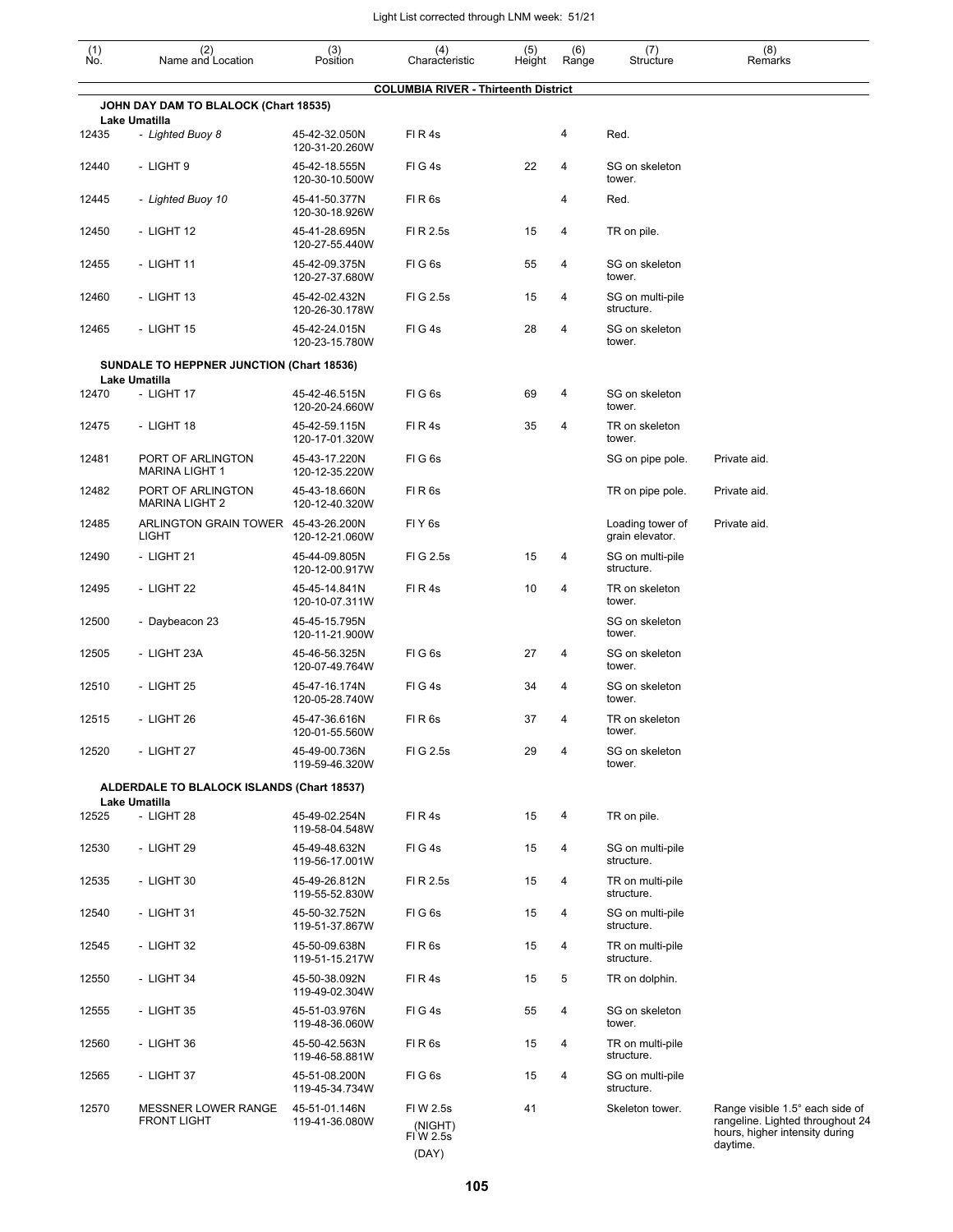| (1)<br>Ño. | (2)<br>Name and Location                                                                         | (3)<br>Position                 | (4)<br>Characteristic                       | (5)<br>Height | (6)<br>Range   | (7)<br>Structure                                                               | (8)<br>Remarks                                                                                                    |
|------------|--------------------------------------------------------------------------------------------------|---------------------------------|---------------------------------------------|---------------|----------------|--------------------------------------------------------------------------------|-------------------------------------------------------------------------------------------------------------------|
|            |                                                                                                  |                                 | <b>COLUMBIA RIVER - Thirteenth District</b> |               |                |                                                                                |                                                                                                                   |
|            | <b>ALDERDALE TO BLALOCK ISLANDS (Chart 18537)</b><br><b>Lake Umatilla</b>                        |                                 |                                             |               |                |                                                                                |                                                                                                                   |
| 12575      | MESSNER LOWER RANGE<br><b>REAR LIGHT</b><br>183 yards, 088° from front<br>light.                 | 45-51-01.341N<br>119-41-28.299W | Iso W 6s<br>(NIGHT)<br>lso W 6s<br>(DAY)    | 64            |                | Skeleton tower.                                                                | Range visible 1.5° each side of<br>rangeline. Lighted throughout 24<br>hours, higher intensity during<br>daytime. |
| 12580      | - LIGHT 39                                                                                       | 45-51-06.176N<br>119-43-07.273W | FI G 2.5s                                   | 15            | 4              | SG on multi-pile<br>structure.                                                 |                                                                                                                   |
| 12585      | <b>BOARDMAN MARINE PARK</b><br><b>ENTRANCE LIGHT 1</b>                                           | 45-50-42.297N<br>119-42-47.361W | FIG4s                                       | 17            | $\overline{4}$ | SG on platform.                                                                |                                                                                                                   |
| 12590      | <b>BOARDMAN MARINE PARK</b><br><b>ENTRANCE LIGHT 2</b>                                           | 45-50-43.431N<br>119-42-49.515W | FIR4s                                       | 17            | 4              | TR on platform.                                                                |                                                                                                                   |
| 12595      | MESSNER MIDDLE RANGE<br><b>FRONT LIGHT</b>                                                       | 45-51-34.880N<br>119-39-34.015W | Q W                                         | 37            |                | KRB on square<br>wooden tower.                                                 | Visible all around; higher intensity<br>1.5° each side of rangeline.                                              |
| 12600      | MESSNER MIDDLE RANGE<br><b>REAR LIGHT</b><br>134 yards, 076.2° from front<br>light.              | 45-51-35.826N<br>119-39-28.520W | Iso W 6s                                    | 55            |                | KRB on skeleton<br>tower.                                                      | Visible 5.5° each side of<br>rangeline.                                                                           |
| 12605      | - LIGHT 40                                                                                       | 45-51-10.936N<br>119-41-25.740W | FIR4s                                       | 15            | 4              | TR on pile.                                                                    |                                                                                                                   |
| 12610      | $-$ LIGHT 41                                                                                     | 45-51-29.785N<br>119-40-27.975W | FIG4s                                       | 15            | 5              | SG on multi-pile<br>structure.                                                 |                                                                                                                   |
| 12615      | MESSNER UPPER RANGE<br><b>FRONT LIGHT</b>                                                        | 45-51-17.595N<br>119-39-58.954W | Q R                                         | 12            |                | KRB on multi-pile<br>structure.                                                | Visible 5.5° each side of<br>rangeline.                                                                           |
| 12620      | <b>MESSNER UPPER RANGE</b><br><b>REAR LIGHT</b><br>301 yards, $211.2^\circ$ from front<br>light. | 45-51-09.971N<br>119-40-05.561W | Iso R 6s                                    | 42            |                | KRB on skeleton<br>tower on multi-pile<br>structure.                           | Visible 4° each side of rangeline.                                                                                |
| 12625      | - LIGHT 43                                                                                       | 45-51-56.248N<br>119-39-41.340W | FIG <sub>6s</sub>                           | 17            | 4              | SG on multi-pile<br>structure.                                                 |                                                                                                                   |
| 12626.5    | Boardman Water Intake Pipe<br>Lighted Buoy A                                                     | 45-51-49.210N<br>119-39-22.460W | FIW4s                                       |               |                | White and orange<br>can.                                                       | Private aid.                                                                                                      |
| 12627      | Boardman Water Intake Pipe<br>Lighted Buoy B                                                     | 45-51-51.321N<br>119-39-21.502W | FIW4s                                       |               |                | White and orange<br>can.                                                       | Private aid.                                                                                                      |
| 12627.5    | Boardman Water Intake Pipe<br>Lighted Buoy C                                                     | 45-51-52.940N<br>119-39-19.200W | FIW4s                                       |               |                | White and orange<br>can.                                                       | Private aid.                                                                                                      |
| 12630      | - LIGHT 45                                                                                       | 45-52-23.836N<br>119-39-11.436W | FIG4s                                       | 15            | 5              | SG on multi-pile<br>structure.                                                 |                                                                                                                   |
| 12635      | - Daybeacon 46                                                                                   | 45-52-52.888N<br>119-38-16.122W |                                             |               |                | TR on pile.                                                                    |                                                                                                                   |
|            | BLALOCK ISLAND TO MCNARY DAM (CHART 18539)                                                       |                                 |                                             |               |                |                                                                                |                                                                                                                   |
| 12640      | <b>Lake Umatilla</b><br>- LIGHT 49                                                               | 45-53-20.176N<br>119-38-25.620W | FIG6s                                       | 15            | 4              | SG on pile.                                                                    |                                                                                                                   |
| 12645      | - LIGHT 50                                                                                       | 45-53-42.256N<br>119-37-34.800W | FIR4s                                       | 19            | 4              | TR on pile.                                                                    |                                                                                                                   |
| 12650      | - LIGHT 51                                                                                       | 45-54-52.998N<br>119-36-48.492W | Q G                                         | 15            | 4              | SG on multi-pile<br>structure.                                                 |                                                                                                                   |
| 12655      | - LIGHT 53                                                                                       | 45-55-20.941N<br>119-35-46.551W | FIG4s                                       | 15            | 4              | SG on multi-pile<br>structure.                                                 |                                                                                                                   |
| 12660      | - LIGHT 55                                                                                       | 45-55-29.776N<br>119-35-07.620W | FIG6s                                       | 15            | 4              | SG on pile.                                                                    |                                                                                                                   |
| 12665      | <b>IRRIGON LOWER RANGE</b><br>FRONT LIGHT 60                                                     | 45-54-08.893N<br>119-30-50.138W | Q R                                         | 23            |                | KRW on skeleton<br>tower, on multi-pile<br>structure. TR<br>oriented upstream. | Visible all around; higher intensity<br>1.5° each side of rangeline.                                              |
| 12670      | <b>IRRIGON LOWER RANGE</b><br><b>REAR LIGHT</b><br>353 yards, 117.4° from front<br>light.        | 45-54-04.081N<br>119-30-36.825W | Iso R 6s                                    | 43            |                | KRW on skeleton<br>tower.                                                      | Visible 4° each side of rangeline.                                                                                |
| 12680      | - LIGHT 57                                                                                       | 45-54-44.868N<br>119-32-18.721W | FIG4s                                       | 16            | $\sqrt{5}$     | SG on multi-pile<br>structure.                                                 |                                                                                                                   |
| 12685      | - LIGHT 59                                                                                       | 45-54-27.144N<br>119-31-14.799W | FI G 2.5s                                   | 17            | 4              | SG on multi-pile<br>structure.                                                 |                                                                                                                   |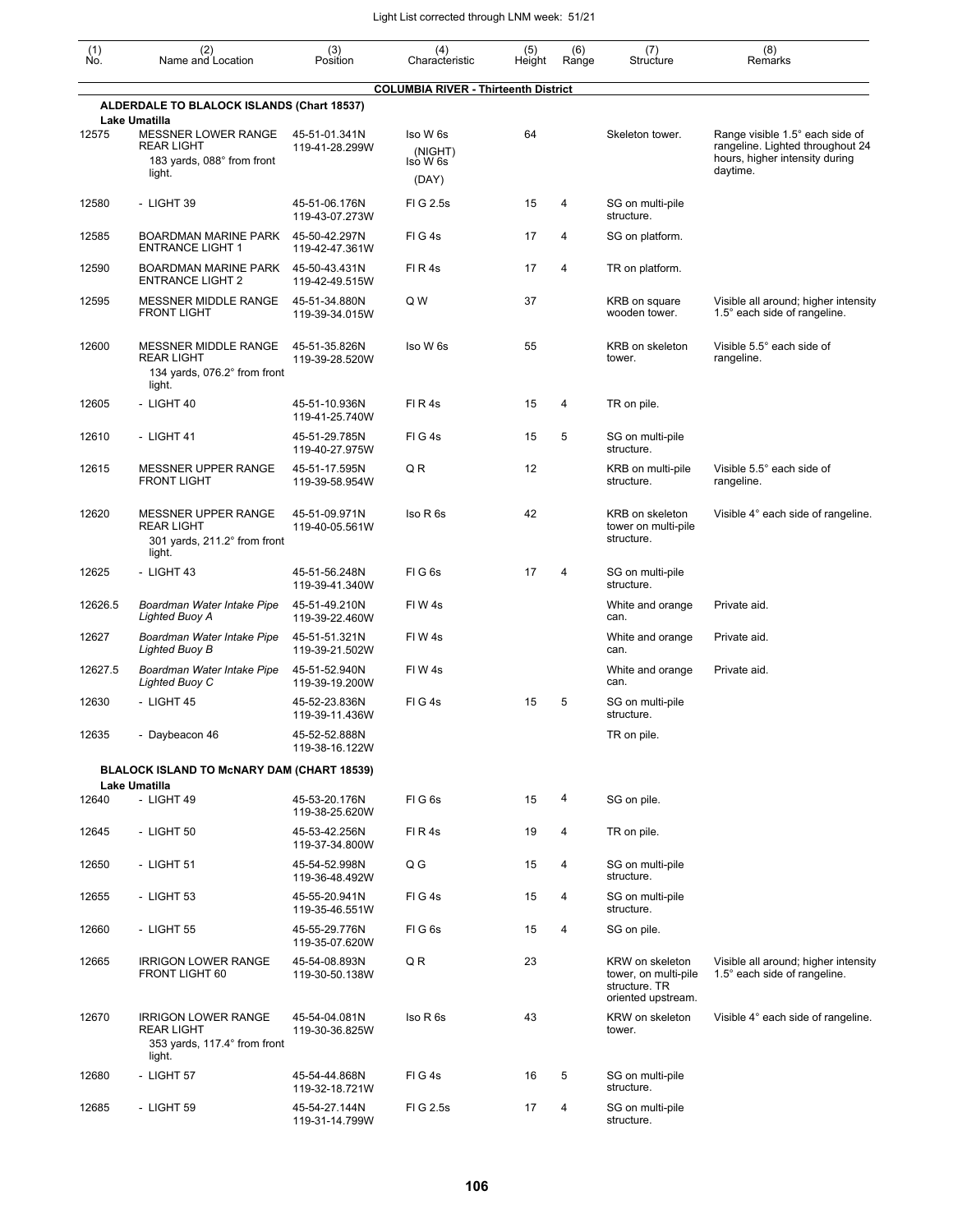| (1)<br>Ño. | (2)<br>Name and Location                                                                   | (3)<br>Position                 | (4)<br>Characteristic                       | (5)<br>Height | (6)<br>Range | (7)<br>Structure                        | (8)<br>Remarks                                                       |
|------------|--------------------------------------------------------------------------------------------|---------------------------------|---------------------------------------------|---------------|--------------|-----------------------------------------|----------------------------------------------------------------------|
|            | BLALOCK ISLAND TO McNARY DAM (CHART 18539)                                                 |                                 | <b>COLUMBIA RIVER - Thirteenth District</b> |               |              |                                         |                                                                      |
| 12690      | Lake Umatilla<br><b>IRRIGON MIDDLE RANGE</b>                                               | 45-55-19.217N                   | Q G                                         | 47            |              | KRW on skeleton                         |                                                                      |
|            | FRONT LIGHT 67                                                                             | 119-26-32.636W                  |                                             |               |              | tower, SG oriented<br>upstream.         | Visible all around; higher intensity<br>1.5° each side of rangeline. |
| 12695      | <b>IRRIGON MIDDLE RANGE</b><br><b>REAR LIGHT</b><br>317 yards, 064.4° from front<br>light. | 45-55-23.267N<br>119-26-20.512W | Iso G 6s                                    | 73            |              | KRW on skeleton<br>tower.               | Visible 14° each side of<br>rangeline.                               |
| 12700      | - LIGHT 62                                                                                 | 45-54-18.511N<br>119-29-00.444W | FI R 2.5s                                   | 17            | 4            | TR on pile.                             |                                                                      |
| 12705      | - LIGHT 64                                                                                 | 45-54-44.562N<br>119-27-55.305W | FIR4s                                       | 18            | 4            | TR on multi-pile<br>structure.          |                                                                      |
| 12710      | PUMP STATION INTAKE<br><b>LIGHT</b>                                                        | 45-54-52.000N<br>119-25-53.000W | <b>FIR10s</b>                               |               |              | On end of intake<br>pipe.               | Private aid.                                                         |
| 12715      | <b>IRRIGON UPPER RANGE</b><br><b>FRONT LIGHT</b>                                           | 45-55-09.065N<br>119-27-29.945W | Q W                                         | 49            |              | KRB on skeleton<br>tower.               | Visible 4° each side of rangeline.                                   |
| 12720      | <b>IRRIGON UPPER RANGE</b><br><b>REAR LIGHT</b><br>663 yards, 268.6° from front<br>light.  | 45-55-08.575N<br>119-27-58.089W | Iso W 6s                                    | 79            |              | KRB on skeleton<br>tower.               | Visible 5.5° each side of<br>rangeline.                              |
| 12725      | - Buoy 70                                                                                  | 45-55-07.494N<br>119-24-33.132W |                                             |               |              | Red nun.                                |                                                                      |
| 12730      | - LIGHT 72                                                                                 | 45-54-58.132N<br>119-23-39.228W | FIR4s                                       | 25            | 4            | TR on multi-pile<br>structure.          |                                                                      |
| 12735      | - LIGHT 73                                                                                 | 45-55-33.973N<br>119-21-46.397W | FIG4s                                       | 23            | 5            | SG on pile.                             |                                                                      |
| 12740      | UMATILLA MARINA<br><b>ENTRANCE LIGHT 1</b>                                                 | 45-55-35.373N<br>119-19-56.013W | FIG <sub>6s</sub>                           | 15            | 4            | SG on end of<br>wooden marina<br>jetty. |                                                                      |
| 12745      | - Buoy 75                                                                                  | 45-55-48.314N<br>119-19-59.984W |                                             |               |              | Green can.                              |                                                                      |
| 12750      | - Buoy 76                                                                                  | 45-55-49.343N<br>119-19-46.003W |                                             |               |              | Red nun.                                |                                                                      |
| 12752      | I-82 Highway Bridge (south<br>bound)<br>Columbia River mile: 290.5                         | 45-55-51.000N<br>119-19-41.000W |                                             |               |              | Fixed bridge.                           |                                                                      |
| 12753      | I-82 Highway Bridge (north<br>bound)<br>Columbia River mile: 290.5                         | 45-55-51.000N<br>119-19-41.000W |                                             |               |              | Fixed bridge.                           |                                                                      |
| 12755      | - Buoy 77                                                                                  | 45-55-58.520N<br>119-19-38.115W |                                             |               |              | Green can.                              |                                                                      |
| 12760      | - Buoy 78                                                                                  | 45-55-53.360N<br>119-19-35.683W |                                             |               |              | Red nun.                                |                                                                      |
| 12765      | <b>MCNARY RANGE FRONT</b><br><b>LIGHT</b>                                                  | 45-56-21.586N<br>119-18-37.032W | Q G                                         | 58            |              | KRW on skeleton<br>tower.               | Visible 4° each side of rangeline.                                   |
| 12770      | <b>MCNARY RANGE REAR</b><br>LIGHT<br>435 yards, 058.8° from front<br>light.                | 45-56-28.249N<br>119-18-21.252W | Iso G 6s                                    | 84            |              | KRW on skeleton<br>tower.               | Visible 4° each side of rangeline.                                   |
| 12775.1    | MCNARY DAM OUTFALL<br>PIPE LIGHT A                                                         | 45-56-10.640N<br>119-18-21.971W | FIY <sub>2s</sub>                           |               |              | NY on end of<br>outfall.                | Private aid.                                                         |
| 12775.2    | MCNARY DAM OUTFALL<br>PIPE LIGHT B                                                         | 45-56-07.991N<br>119-18-20.942W | FIY <sub>4s</sub>                           |               |              | On outfall pipe.                        | Private aid.                                                         |
| 12775.3    | MCNARY DAM OUTFALL<br>PIPE LIGHT C                                                         | 45-56-05.370N<br>119-18-19.929W | FIY <sub>4s</sub>                           |               |              | On outfall pipe.                        | Private aid.                                                         |
| 12775.4    | MCNARY DAM OUTFALL<br>PIPE LIGHT D                                                         | 45-56-02.748N<br>119-18-18.916W | FIY <sub>4s</sub>                           |               |              | On outfall pipe.                        | Private aid.                                                         |
| 12775.5    | MCNARY DAM OUTFALL<br>PIPE LIGHT E                                                         | 45-56-00.127N<br>119-18-17.903W | FIY <sub>4s</sub>                           |               |              | On outfall pipe.                        | Private aid.                                                         |
| 12780      | <b>Mcnary Lock Highway</b><br>Bridge<br>Columbia River mile: 292.5                         | 45-56-26.000N<br>119-17-56.000W |                                             |               |              | Bascule bridge.                         |                                                                      |
|            | <b>MCNARY DAM TO JUNIPER (Chart 18541)</b><br>Lake Wallula                                 |                                 |                                             |               |              |                                         |                                                                      |
| 12815      | <b>McNary Boat Ramp</b><br>Lake Wallula Lighted Buoy 2                                     | 45-56-27.768N                   | FIR4s                                       |               | 4            | Red.                                    |                                                                      |
|            |                                                                                            | 119-17-16.291W                  |                                             |               |              |                                         |                                                                      |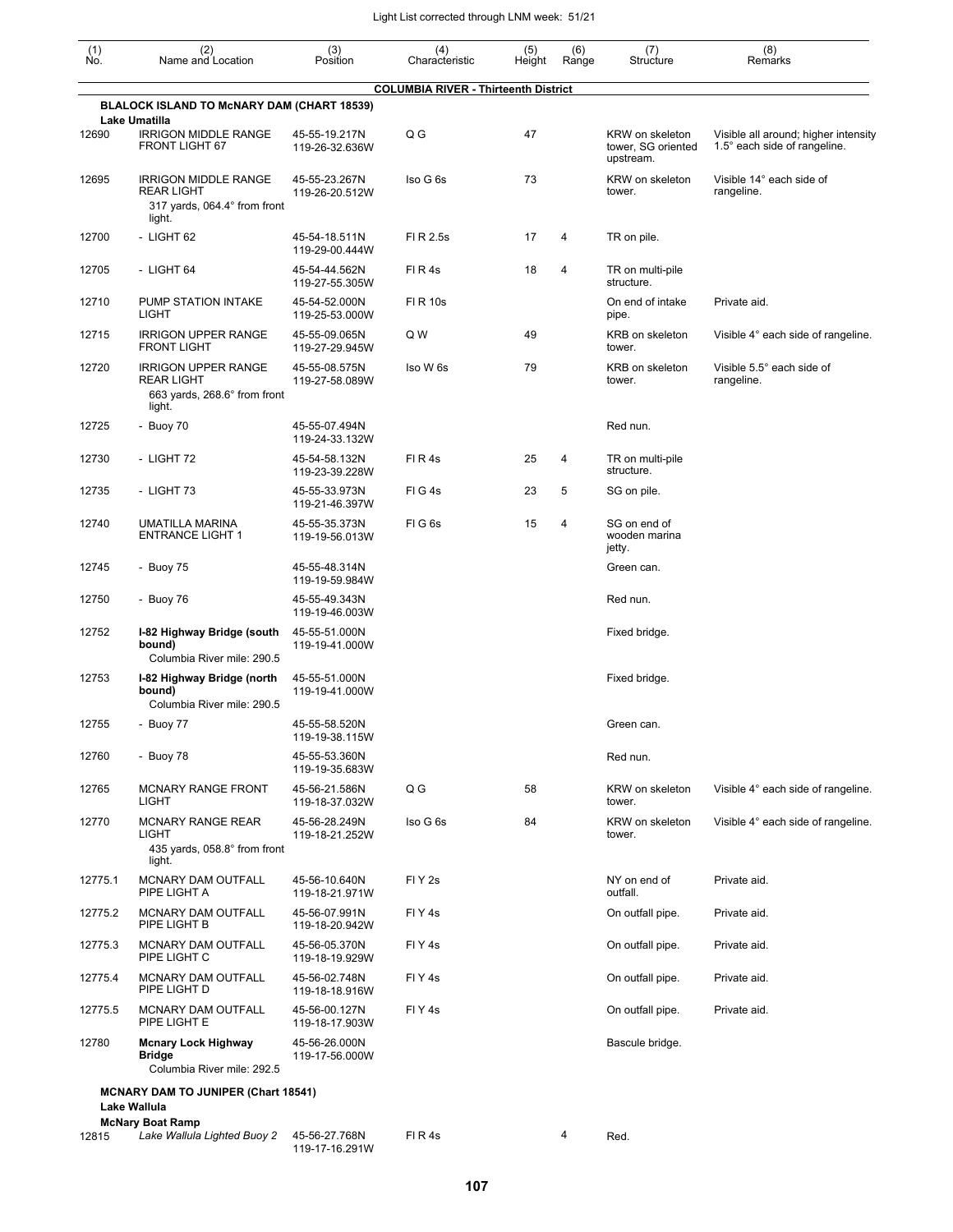| (1)<br>No. | (2)<br>Name and Location                                                                                       | (3)<br>Position                 | (4)<br>Characteristic                       | (5)<br>Height | (6)<br>Range | (7)<br>Structure                                                                                   | (8)<br>Remarks                                     |
|------------|----------------------------------------------------------------------------------------------------------------|---------------------------------|---------------------------------------------|---------------|--------------|----------------------------------------------------------------------------------------------------|----------------------------------------------------|
|            |                                                                                                                |                                 | <b>COLUMBIA RIVER - Thirteenth District</b> |               |              |                                                                                                    |                                                    |
|            | <b>MCNARY DAM TO JUNIPER (Chart 18541)</b><br>Lake Wallula<br><b>McNary Dam</b><br>Buoys mark restricted area. |                                 |                                             |               |              |                                                                                                    |                                                    |
| 12820      | - Buoy A                                                                                                       | 45-56-27.806N<br>119-17-26.158W |                                             |               |              | White can with<br>orange bands and<br>orange diamond<br>with orange center<br>cross worded A.      | Aid maintained by U.S. Army<br>Corps of Engineers. |
| 12825      | - Buoy B                                                                                                       | 45-56-21.000N<br>119-17-17.897W |                                             |               |              | White can with<br>orange bands and<br>orange diamond<br>with orange center<br>cross worded B.      | Aid maintained by U.S. Army<br>Corps of Engineers. |
| 12830      | - Buoy C                                                                                                       | 45-56-14.998N<br>119-17-19.498W |                                             |               |              | White can with<br>orange bands and<br>orange diamond<br>with orange center<br>cross worded C.      | Aid maintained by U.S. Army<br>Corps of Engineers. |
| 12835      | - Buoy D                                                                                                       | 45-56-08.394N<br>119-17-20.816W |                                             |               |              | White can with<br>orange bands and<br>orange diamond<br>with orange center<br>cross worded D.      | Aid maintained by U.S. Army<br>Corps of Engineers. |
| 12840      | - Buoy E                                                                                                       | 45-56-01.884N<br>119-17-22.209W |                                             |               |              | White can with<br>orange bands and<br>orange diamond<br>with orange center<br>cross worded E.      | Aid maintained by U.S. Army<br>Corps of Engineers. |
| 12845      | - Buoy F                                                                                                       | 45-55-55.552N<br>119-17-24.015W |                                             |               |              | White can with<br>orange bands and<br>orange diamond<br>with orange center<br>cross worded<br>DAM. | Aid maintained by U.S. Army<br>Corps of Engineers. |
| 12850      | - Buoy G                                                                                                       | 45-55-51.760N<br>119-17-28.800W |                                             |               |              | White can with<br>orange bands and<br>orange diamond<br>with orange center<br>cross worded<br>DAM. | Aid maintained by U.S. Army<br>Corps of Engineers. |
| 12855      | - Buoy H                                                                                                       | 45-55-47.532N<br>119-17-33.340W |                                             |               |              | White can with<br>orange bands and<br>orange diamond<br>with orange center<br>cross worded<br>DAM. | Aid maintained by U.S. Army<br>Corps of Engineers. |
| 12860      | <b>McNary Research Lighted</b><br>Float                                                                        | 45-56-15.250N<br>119-17-07.700W | FIY <sub>6s</sub>                           |               |              | On float.                                                                                          | Private aid.                                       |
| 12865      | Lake Wallula<br>- LIGHT 1                                                                                      | 45-56-46.093N<br>119-16-44.817W | FIG4s                                       | 12            | 4            | SG on tower.                                                                                       |                                                    |
| 12870      | - LIGHT 4                                                                                                      | 45-55-16.720N<br>119-09-58.098W | FIR <sub>6s</sub>                           | 17            | 6            | TR on tower.                                                                                       |                                                    |
| 12873      | - Pump Station Lighted Buoys 45-55-24.540N<br>(5)                                                              | 119-07-19.350W                  | FIW4s                                       |               |              | White with orange<br>bands and orange<br>diamond with cross<br>worded DANGER<br>CLOSED AREA.       | Private aid.                                       |
| 12875      | - LIGHT 7                                                                                                      | 45-56-44.014N<br>119-06-27.102W | FIG6s                                       | 34            | 4            | SG on tower.                                                                                       |                                                    |
| 12880      | - Daybeacon 9                                                                                                  | 45-57-40.570N<br>119-04-15.960W |                                             |               |              | SG on tower.                                                                                       |                                                    |
| 12885      | - Daybeacon 11                                                                                                 | 45-57-48.568N<br>119-03-58.704W |                                             |               |              | SG on tower.                                                                                       |                                                    |
| 12890      | - LIGHT 13                                                                                                     | 45-58-24.598N<br>119-01-58.464W | FIG4s                                       | 29            | 4            | SG on tower.                                                                                       |                                                    |
| 12895      | - LIGHT 14                                                                                                     | 45-59-40.564N<br>118-59-00.810W | FIR4s                                       | 80            | 4            | TR on tower.                                                                                       |                                                    |
|            | <b>JUNIPER TO PASCO (Chart 18542)</b>                                                                          |                                 |                                             |               |              |                                                                                                    |                                                    |
| 12900      | Port Kelley Range A Front                                                                                      | 46-01-35.481N                   |                                             |               |              | KRB on skeleton                                                                                    | Private aid.                                       |
|            | Lake Wallula<br>Daybeacon                                                                                      | 118-56-10.004W                  |                                             |               |              | tower.                                                                                             |                                                    |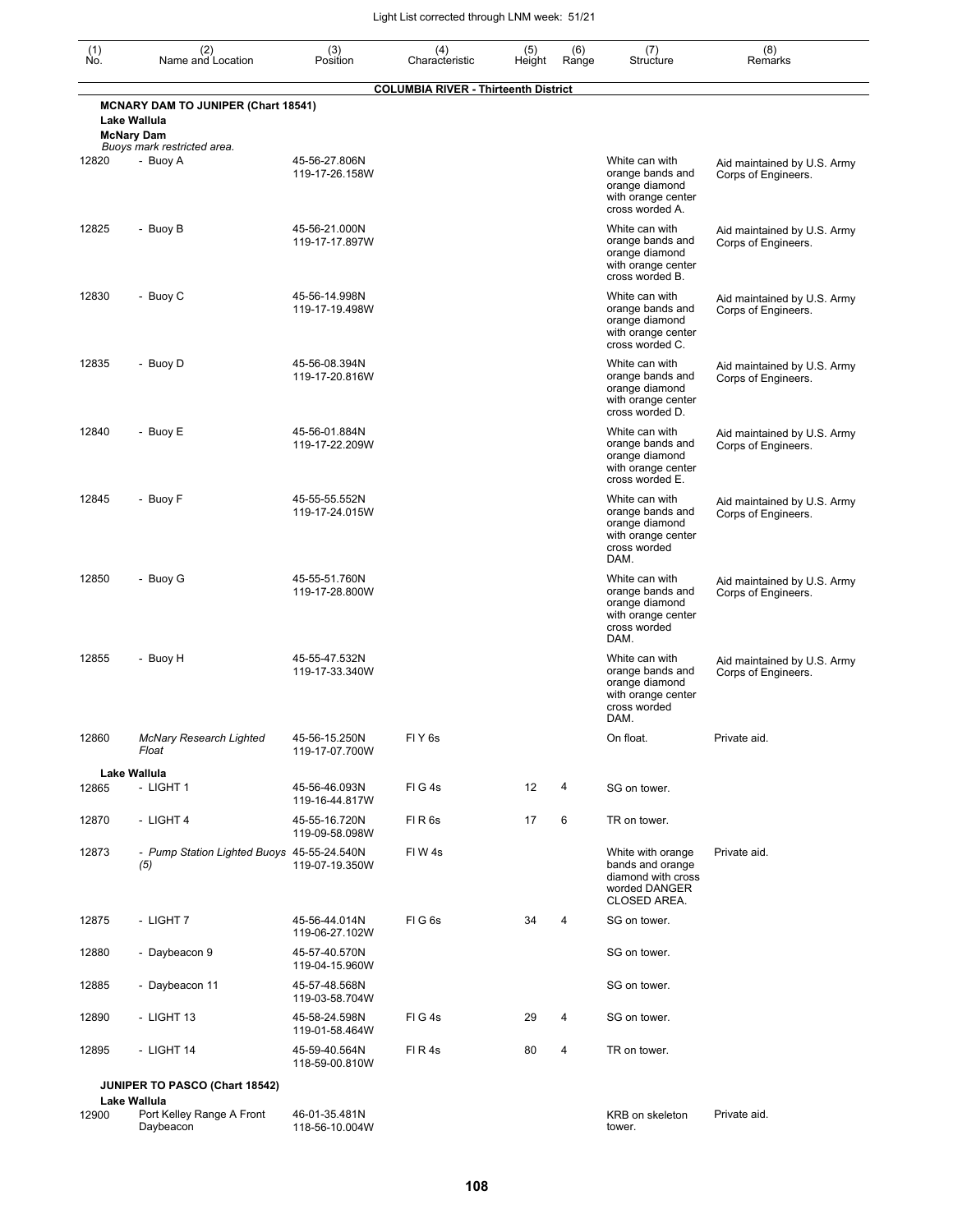| (1)<br>Ńó. | (2)<br>Name and Location                                                            | (3)<br>Position                 | (4)<br>Characteristic                       | (5)<br>Height | (6)<br>Range | (7)<br>Structure               | (8)<br>Remarks                                                             |
|------------|-------------------------------------------------------------------------------------|---------------------------------|---------------------------------------------|---------------|--------------|--------------------------------|----------------------------------------------------------------------------|
|            |                                                                                     |                                 | <b>COLUMBIA RIVER - Thirteenth District</b> |               |              |                                |                                                                            |
|            | JUNIPER TO PASCO (Chart 18542)<br>Lake Wallula                                      |                                 |                                             |               |              |                                |                                                                            |
| 12905      | Port Kelley Range A Rear<br>Daybeacon<br>235 yards, 075.5° from front<br>daybeacon. | 46-01-41.481N<br>118-56-16.004W |                                             |               |              | KRB on skeleton<br>tower.      | Private aid.                                                               |
| 12907      | WALLA WALLA YACHT CLUB 46-01-41.880N<br><b>BREAKWATER LIGHT</b>                     | 118-56-09.085W                  | FΥ                                          | 10            |              | On floating<br>breakwater.     | Private aid.                                                               |
| 12910      | - LIGHT 20                                                                          | 46-02-42.297N<br>118-56-25.765W | FIR <sub>6s</sub>                           | 22            | 5            | TR on tower.                   |                                                                            |
| 12915      | - LIGHT 22                                                                          | 46-03-45.027N<br>118-56-20.005W | FIR4s                                       | 17            | 4            | TR on pile.                    |                                                                            |
| 12942      | WALLULA WATER INTAKE<br>LIGHT A                                                     | 46-05-05.514N<br>118-55-26.317W | FIY4s                                       |               |              | On steel structure.            | Private aid.                                                               |
| 12965      | - LIGHT 23                                                                          | 46-03-56.168N<br>118-57-00.627W | FIG4s                                       | 16            | 4            | SG on platform.                |                                                                            |
| 12970      | - LIGHT 26                                                                          | 46-06-05.898N<br>118-57-03.853W | FIR6s                                       | 17            | 4            | TR on pile.                    |                                                                            |
| 12975      | - LIGHT 27                                                                          | 46-06-22.959N<br>118-57-55.963W | FIG <sub>6s</sub>                           | 17            | 4            | SG on pile.                    |                                                                            |
| 12980      | - WEST CHANNEL<br>JUNCTION LIGHT W                                                  | 46-07-34.114N<br>118-58-18.996W | $FI (2+1)G 6s$                              | 24            | 4            | JG on multi-pile<br>structure. |                                                                            |
| 12985      | HOMLY CENTER CHANNEL<br>LIGHT <sub>1</sub>                                          | 46-08-06.052N<br>118-58-59.557W | FIG4s                                       | 17            | 4            | SG on pile.                    |                                                                            |
| 12991      | HOMLY CENTER CHANNEL<br>LIGHT <sub>2</sub>                                          | 46-09-07.227N<br>118-59-41.785W | FIR4s                                       | 17            | 4            | TR on pile.                    |                                                                            |
| 12995      | - LIGHT 30                                                                          | 46-07-51.499N<br>118-57-50.962W | FI R 2.5s                                   | 23            | 4            | TR on dolphin.                 |                                                                            |
| 13000      | - LIGHT 34                                                                          | 46-08-52.781N<br>118-58-40.700W | FIR4s                                       | 23            | 4            | TR on dolphin.                 |                                                                            |
| 13005      | - Daybeacon 36                                                                      | 46-09-11.028N<br>118-59-02.965W |                                             |               |              | TR on pile.                    |                                                                            |
| 13010      | - Junction Daybeacon                                                                | 46-09-28.969N<br>118-59-53.809W |                                             |               |              | JG on pile.                    |                                                                            |
| 13015      | - LIGHT 38                                                                          | 46-10-03.298N<br>118-59-57.546W | FIR <sub>6s</sub>                           | 40            | 5            | TR on skeleton<br>tower.       |                                                                            |
| 13020      | HEDGES TERMINAL WHARF 46-10-33.000N<br><b>NORTH LIGHT</b>                           | 119-01-14.000W                  | F Y                                         | 17            |              | On dolphin.                    | Private aid.                                                               |
| 13025      | HEDGES TERMINAL WHARF 46-10-30.000N<br>SOUTH LIGHT                                  | 119-01-10.000W                  | FΥ                                          | 17            |              | On dolphin.                    | Private aid.                                                               |
| 13027      | Kalan Railroad Bridge<br>Columbia River mile: 323.4                                 | 46-10-41.000N<br>119-01-07.000W |                                             |               |              | Vertical lift bridge.          |                                                                            |
| 13027.5    | KALAN RAILROAD BRIDGE 46-10-40.780N<br><b>RACON K</b>                               | 119-01-07.410W                  |                                             |               |              | On center of lift<br>span.     | RACON: K ( - . - )<br>Energized when bridge fully<br>open.<br>Private aid. |
| 13030      | - Daybeacon 42                                                                      | 46-11-27.873N<br>119-01-32.582W |                                             |               |              | TR on pile.                    | Ra ref.                                                                    |
| 13040      | SNAKE RIVER JUNCTION<br>LIGHT S                                                     | 46-11-52.786N<br>119-02-22.848W | $FI (2+1)G 6s$                              | 16            | 4            | JG on platform.                |                                                                            |
| 13045      | - Daybeacon 44                                                                      | 46-12-09.868N<br>119-03-31.128W |                                             |               |              | TR on pile.                    | Ra ref.                                                                    |
| 13050      | - LIGHT 46                                                                          | 46-12-32.372N<br>119-04-45.045W | FIR6s                                       | 16            | 5            | TR on pile.                    |                                                                            |
| 13051      | Kennewick-Pasco Railroad<br><b>Bridge</b><br>Columbia River mile: 328               | 46-12-57.000N<br>119-05-48.000W |                                             |               |              | Vertical lift bridge.          |                                                                            |
|            | PASCO TO RICHLAND (Chart 18543)                                                     |                                 |                                             |               |              |                                |                                                                            |
| 13052      | Lake Wallula<br><b>KENNEWICK WATER</b><br>INTAKE LIGHTS (2)                         | 46-12-53.291N<br>119-06-16.564W | FY                                          |               |              | On corners of<br>water intake. | Private aid.                                                               |
|            | <b>JUNIPER TO PASCO (Chart 18542)</b><br>Lake Wallula                               |                                 |                                             |               |              |                                |                                                                            |
| 13052.5    | Pasco-Kennewick Highway<br><b>Bridge</b><br>Columbia River mile: 328.4              | 46-13-03.000N<br>119-06-19.000W |                                             |               |              | Fixed bridge.                  |                                                                            |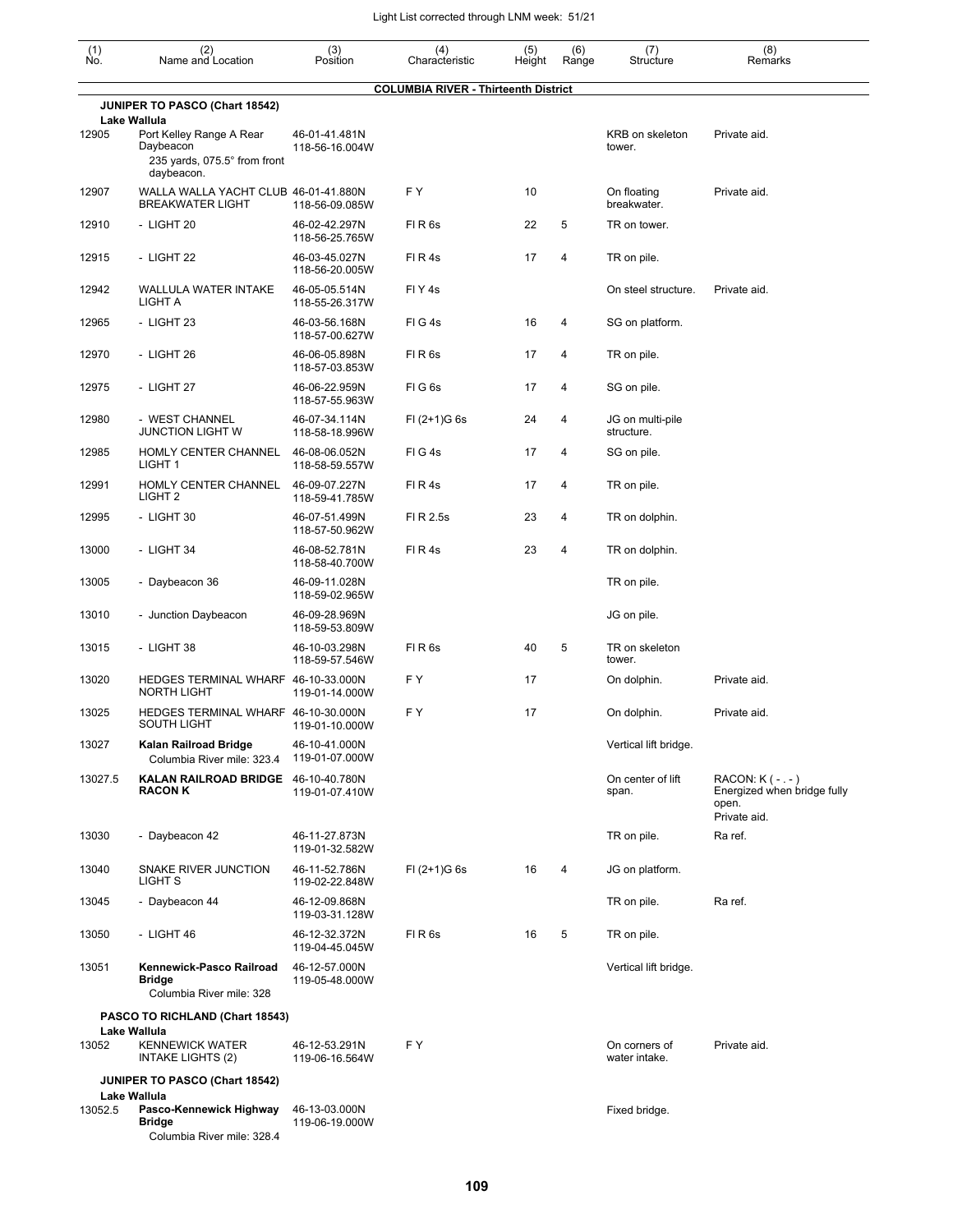| $\begin{smallmatrix} (1) \\ \mathsf{No} \end{smallmatrix}$ | (2)<br>Name and Location                                                              | (3)<br>Position                 | (4)<br>Characteristic                       | (5)<br>Height | (6)<br>Range | (7)<br>Structure                  | (8)<br>Remarks                                                       |
|------------------------------------------------------------|---------------------------------------------------------------------------------------|---------------------------------|---------------------------------------------|---------------|--------------|-----------------------------------|----------------------------------------------------------------------|
|                                                            |                                                                                       |                                 | <b>COLUMBIA RIVER - Thirteenth District</b> |               |              |                                   |                                                                      |
|                                                            | PASCO TO RICHLAND (Chart 18543)                                                       |                                 |                                             |               |              |                                   |                                                                      |
| 13053                                                      | Lake Wallula<br><b>CLOVER ISLAND</b><br><b>LIGHTHOUSE</b>                             | 46-13-03.570N<br>119-06-58.610W | FIW <sub>4s</sub>                           | 35            |              | Black and tan<br>conical tower.   | Private aid.                                                         |
| 13055                                                      | - LIGHT 49                                                                            | 46-13-17.458N<br>119-07-13.158W | FIG4s                                       | 12            | 4            | SG on pile.                       |                                                                      |
| 13057                                                      | US-395 12 Blue Highway<br><b>Bridge</b><br>Columbia River mile 330.0                  | 46-13-29.000N<br>119-08-09.000W |                                             |               |              | Fixed bridge.                     |                                                                      |
| 13060                                                      | - LIGHT 52                                                                            | 46-14-02.086N<br>119-11-26.310W | FIR4s                                       | 10            | 4            | TR on pile.                       |                                                                      |
| 13071                                                      | - LIGHT 56                                                                            | 46-14-16.023N<br>119-12-20.961W | FI R 2.5s                                   | 17            | 4            | TR on pile.                       |                                                                      |
| 13075                                                      | - LIGHT 59                                                                            | 46-14-22.624N<br>119-12-51.696W | FIG 2.5s                                    | 17            | 4            | SG on pile.                       |                                                                      |
|                                                            | JUNIPER TO PASCO (Chart 18542)                                                        |                                 |                                             |               |              |                                   |                                                                      |
| 13080                                                      | Lake Wallula<br>Interstate 182 Highway<br><b>Bridge</b><br>Columbia River mile: 336.0 | 46-15-52.000N<br>119-14-33.000W |                                             |               |              | Fixed bridge.                     |                                                                      |
|                                                            | PASCO TO RICHLAND (Chart 18543)                                                       |                                 |                                             |               |              |                                   |                                                                      |
| 13081                                                      | Lake Wallula<br>Pasco Water Intake Lighted<br>Warning Buoy A                          | 46-15-56.691N<br>119-14-29.863W | FIW4s                                       |               |              | White and orange<br>buoy.         | Private aid.                                                         |
| 13082                                                      | Pasco Water Intake Warning<br>Daybeacon B                                             | 46-15-57.738N<br>119-14-28.508W |                                             |               |              | White and orange<br>dayboard.     | Private aid.                                                         |
| 13083                                                      | Pasco Water Intake Lighted<br><b>Warning Buoy C</b>                                   | 46-15-56.849N<br>119-14-30.049W | FIW <sub>4s</sub>                           |               |              | White and orange<br>buoy.         | Private aid.                                                         |
| 13084                                                      | Pasco Water Intake Warning<br>Daybeacon D                                             | 46-15-57.717N<br>119-14-28.484W |                                             |               |              | White and orange<br>dayboard.     | Private aid.                                                         |
| 13085                                                      | - Daybeacon 68                                                                        | 46-16-21.526N<br>119-15-43.266W |                                             |               |              | TR on dolphin.                    | Ra ref.                                                              |
| 13100                                                      | RICHLAND WATER INTAKE<br>LIGHTS (2)                                                   | 46-18-55.000N<br>119-15-33.000W | FY                                          | 10            |              | White building.                   | Private aid.                                                         |
| 13101                                                      | Port Of Benton Barge Slip<br>Buoy A                                                   | 46-20-53.876N<br>119-15-54.838W |                                             |               |              | White can with<br>orange diamond. | Private aid.                                                         |
| 13102                                                      | Port Of Benton Barge Slip<br>Buoy B                                                   | 46-20-55.010N<br>119-15-54.806W |                                             |               |              | White can with<br>orange diamond. | Private aid.                                                         |
| 13103                                                      | <b>Rock Island Pool</b><br><b>Olds Station Highway</b>                                | 47-28-16.000N                   |                                             |               |              | Fixed bridge.                     |                                                                      |
|                                                            | <b>Bridge</b><br>Columbia River mile: 469.1                                           | 120-19-00.000W                  |                                             |               |              |                                   |                                                                      |
|                                                            |                                                                                       |                                 | <b>SNAKE RIVER - Thirteenth District</b>    |               |              |                                   |                                                                      |
|                                                            | LAKE SACAJAWEA (Chart 18545)<br><b>Snake River</b>                                    |                                 |                                             |               |              |                                   |                                                                      |
| 13105                                                      | Mileage from mouth of Snake River in statute miles.<br>- MILE 1 RANGE FRONT<br>LIGHT  | 46-12-18.904N<br>119-02-09.300W | Q W                                         | 26            |              | <b>KRB</b> on skeleton<br>tower.  | Visible 14° each side of<br>rangeline.                               |
| 13110                                                      | - MILE 1 RANGE REAR<br><b>LIGHT</b><br>391 yards, 346° from front<br>light.           | 46-12-30.134N<br>119-02-13.326W | Iso W 6s                                    | 43            |              | KRB on skeleton<br>tower.         | Visible 14° each side of<br>rangeline.                               |
| 13112                                                      | <b>East Pasco Railroad Bridge</b><br>Snake River mile: 1.5                            | 46-12-26.000N<br>119-01-53.000W |                                             |               |              | Vertical lift bridge.             |                                                                      |
| 13113                                                      | SR-12 Highway Bridge (east 46-12-57.000N<br>bound)<br>Snake River mile: 2.2           | 119-01-21.000W                  |                                             |               |              | Fixed bridge.                     |                                                                      |
| 13113.5                                                    | SR-12 Highway Bridge (west 46-12-57.000N<br>bound)<br>Snake River mile: 2.2           | 119-01-21.000W                  |                                             |               |              | Fixed bridge.                     |                                                                      |
| 13115                                                      | - Buoy 3                                                                              | 46-13-19.781N<br>119-00-26.198W |                                             |               |              | Green can.                        |                                                                      |
| 13120                                                      | - MILE 4 RANGE FRONT<br>LIGHT                                                         | 46-13-33.637N<br>118-59-33.053W | Q R                                         | 44            |              | KRW on skeleton<br>tower.         | Visible all around; higher intensity<br>1.5° each side of rangeline. |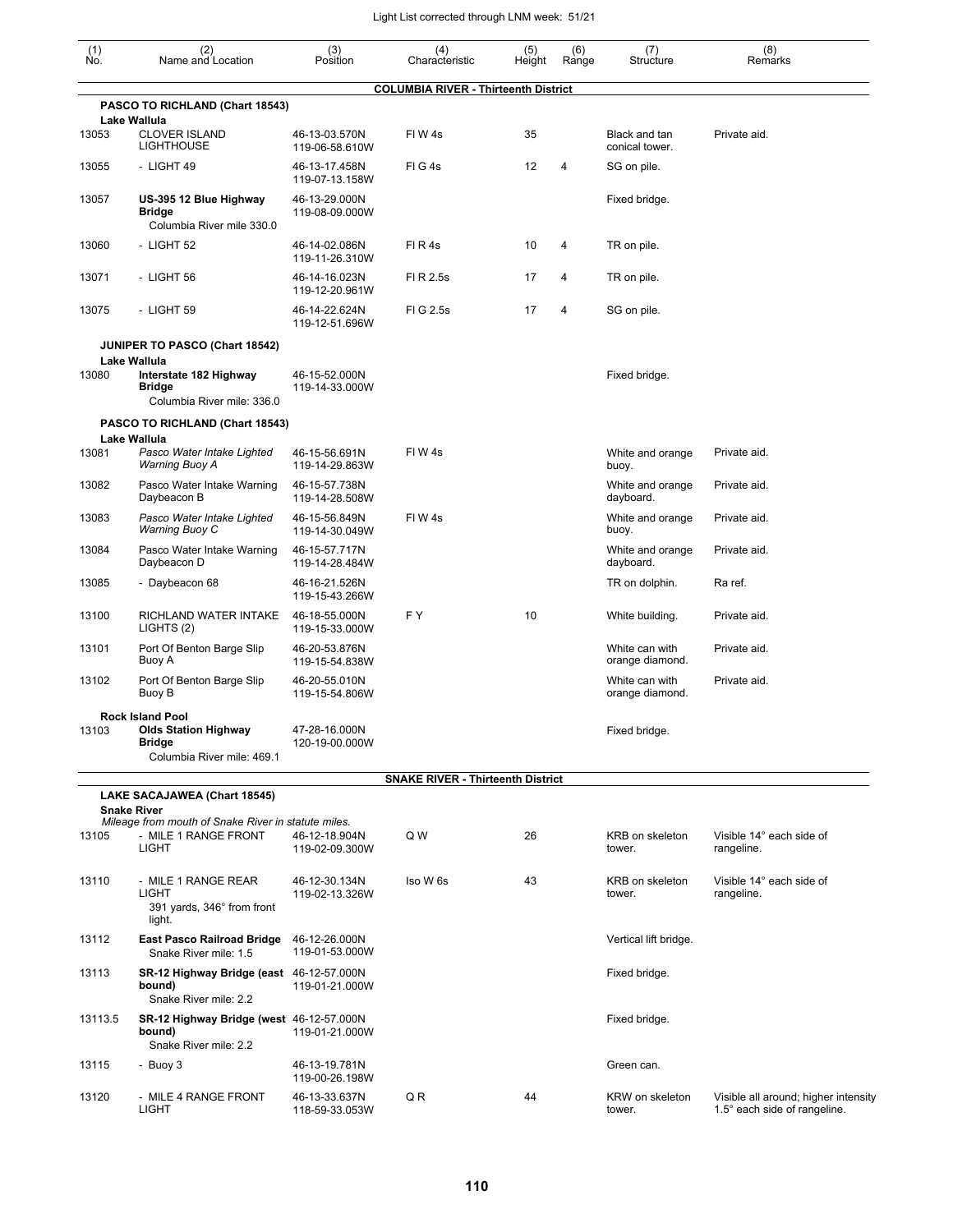| $(n)$<br>No. | (2)<br>Name and Location                                                                                                            | (3)<br>Position                 | (4)<br>Characteristic                    | (5)<br>Height | (6)<br>Range | (7)<br>Structure                                                                                    | (8)<br>Remarks                                                 |
|--------------|-------------------------------------------------------------------------------------------------------------------------------------|---------------------------------|------------------------------------------|---------------|--------------|-----------------------------------------------------------------------------------------------------|----------------------------------------------------------------|
|              |                                                                                                                                     |                                 | <b>SNAKE RIVER - Thirteenth District</b> |               |              |                                                                                                     |                                                                |
|              | LAKE SACAJAWEA (Chart 18545)<br><b>Snake River</b>                                                                                  |                                 |                                          |               |              |                                                                                                     |                                                                |
| 13125        | Mileage from mouth of Snake River in statute miles.<br>- MILE 4 RANGE REAR<br><b>LIGHT</b><br>92 yards, 066.6° from front<br>light. | 46-13-34.717N<br>118-59-29.461W | Iso R 6s                                 | 56            |              | KRW on platform<br>on bluff.                                                                        | Visible 5.5° each side of<br>rangeline.                        |
| 13130        | - MILE 5 RANGE FRONT<br><b>LIGHT</b>                                                                                                | 46-14-28.639N<br>118-58-24.033W | Q G                                      | 97            |              | KRW on skeleton<br>tower.                                                                           | Visible 4° each side of rangeline.                             |
| 13135        | - MILE 5 RANGE REAR<br><b>LIGHT</b><br>270 yards, 043.5° from front<br>light.                                                       | 46-14-34.440N<br>118-58-16.105W | Iso G 6s                                 | 128           |              | KRW on skeleton<br>tower.                                                                           | Visible 4° each side of rangeline.                             |
| 13140        | - Daybeacon 4                                                                                                                       | 46-13-42.529N<br>118-59-23.988W |                                          |               |              | TR on pile.                                                                                         |                                                                |
| 13145        | - Lighted Buoy 5                                                                                                                    | 46-14-05.902N<br>118-58-57.798W | FIG 2.5s                                 |               | 4            | Green.                                                                                              |                                                                |
| 13150        | - Buoy 6                                                                                                                            | 46-14-16.502N<br>118-58-13.076W |                                          |               |              | Red nun.                                                                                            |                                                                |
| 13155        | - Buoy 7                                                                                                                            | 46-14-19.610N<br>118-58-14.474W |                                          |               |              | Green can.                                                                                          |                                                                |
| 13160        | - MILE 6 RANGE FRONT<br><b>LIGHT</b>                                                                                                | 46-14-25.295N<br>118-57-51.541W | Q W                                      | 26            |              | KRW on skeleton<br>tower.                                                                           | Visible 4° each side of rangeline.                             |
| 13165        | - MILE 6 RANGE REAR<br><b>LIGHT</b><br>673 yards, 065.5° from front<br>light.                                                       | 46-14-33.547N<br>118-57-25.391W | Iso W 6s                                 | 45            |              | KRW on skeleton<br>tower.                                                                           | Visible 4° each side of rangeline.                             |
| 13170        | - Lighted Buoy 8                                                                                                                    | 46-14-23.153N<br>118-57-28.474W | FIR4s                                    |               | 3            | Red.                                                                                                |                                                                |
| 13175        | - LIGHT 9                                                                                                                           | 46-14-27.472N<br>118-57-13.566W | FIG 2.5s                                 | 28            | 4            | SG on skeleton<br>tower.                                                                            |                                                                |
| 13180        | - Buoy $10$<br>On rock ledge.                                                                                                       | 46-14-25.024N<br>118-57-08.604W |                                          |               |              | Red nun.                                                                                            | Buoy depth significantly less<br>than channel depth.           |
| 13185        | - LIGHT 11                                                                                                                          | 46-14-33.928N<br>118-56-25.064W | FIG <sub>6s</sub>                        | 15            | 4            | SG on tower.                                                                                        |                                                                |
| 13190        | - Buoy $12$<br>Near rock ledge.                                                                                                     | 46-14-30.155N<br>118-56-23.530W |                                          |               |              | Red nun.                                                                                            |                                                                |
| 13195        | - Buoy $14$<br>On rock ledge.                                                                                                       | 46-14-35.285N<br>118-55-48.047W |                                          |               |              | Red nun.                                                                                            | Buoy depth significantly less<br>than channel depth.           |
| 13200        | - Buoy 16<br>On rock ledge.                                                                                                         | 46-14-41.469N<br>118-55-06.309W |                                          |               |              | Red nun.                                                                                            | Buoy depth significantly less<br>than channel depth.           |
| 13205        | - LIGHT 17                                                                                                                          | 46-14-46.263N<br>118-54-59.836W | FIG4s                                    | 15            | 4            | SG on tower.                                                                                        |                                                                |
| 13210        | - Buoy 18<br>On rock ledge.                                                                                                         | 46-14-47.165N<br>118-54-26.797W |                                          |               |              | Red nun.                                                                                            | Buoy depth significantly less<br>than channel depth.           |
| 13215        | - LIGHT 19                                                                                                                          | 46-14-53.266N<br>118-54-12.042W | FIG 2.5s                                 | 15            | 4            | SG on pole.                                                                                         |                                                                |
| 13220        | - Buoy 20<br>On rock ledge.                                                                                                         | 46-14-54.145N<br>118-53-46.313W |                                          |               |              | Red nun.                                                                                            | Buoy depth significantly less<br>than channel depth.           |
| 13222        | <b>ICE HARBOR LOCK</b><br>APPROACH COFFER CELL<br>LIGHT 22                                                                          | 46-14-59.362N<br>118-53-15.382W | FI R 2.5s                                |               |              | TR on coffer cell.                                                                                  | Maintained by U.S. Army Corps<br>of Engineers.<br>Private aid. |
|              | Lake Sacajawea                                                                                                                      |                                 |                                          |               |              |                                                                                                     |                                                                |
| 13225        | Ice Harbor Dam<br>- Buoy A<br>Marks restricted area.                                                                                | 46-15-04.992N<br>118-52-31.678W |                                          |               |              | White can with<br>orange bands and<br>orange diamond<br>with orange center<br>cross, worded<br>DAM. | Aid maintained by U.S. Army<br>Corps of Engineers.             |
| 13230        | - Buoy B<br>Marks restricted area.                                                                                                  | 46-15-04.472N<br>118-52-24.982W |                                          |               |              | White can with<br>orange bands and<br>orange diamond<br>with orange center<br>cross, worded<br>DAM. | Aid maintained by U.S. Army<br>Corps of Engineers.             |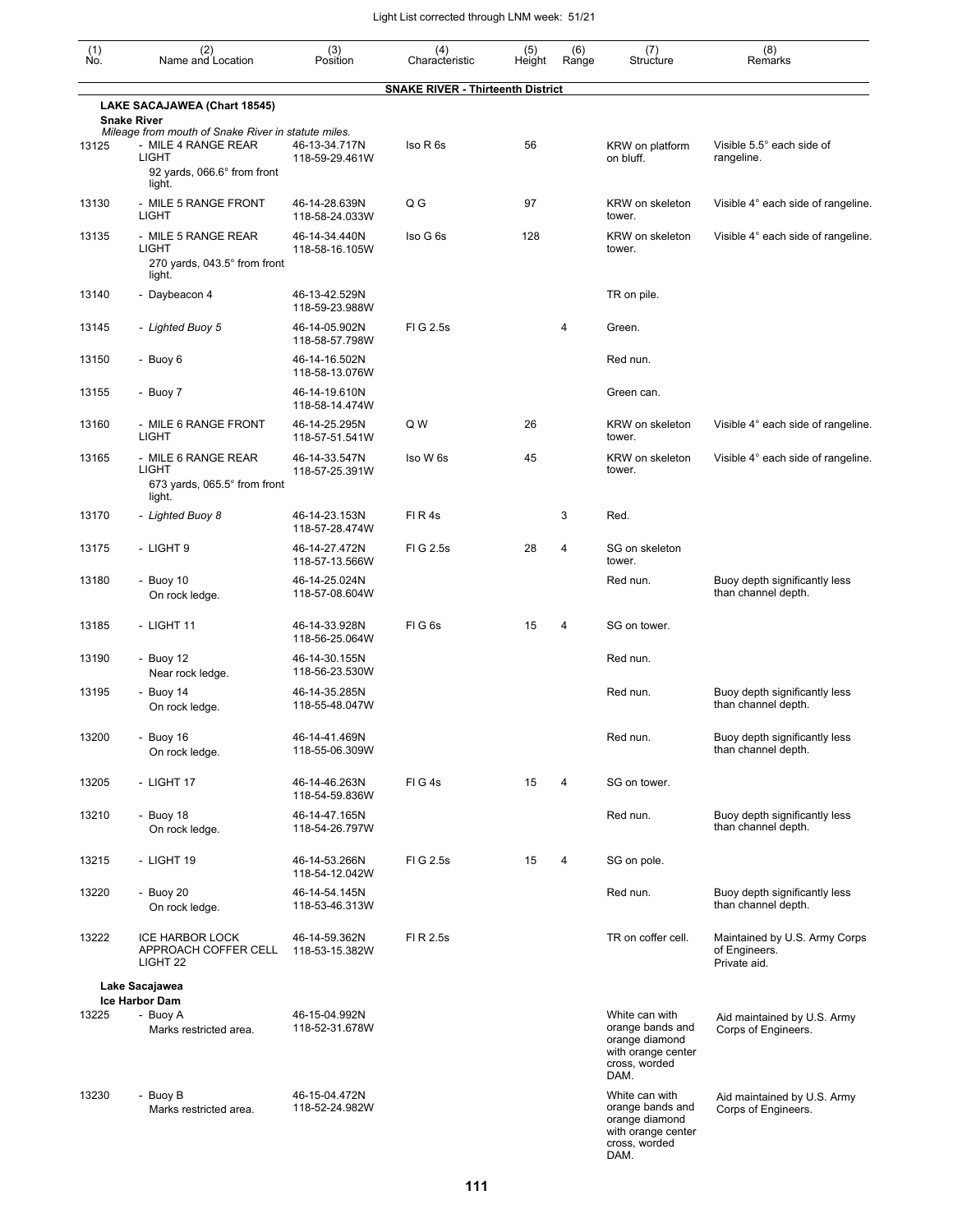| (1)<br>No. | (2)<br>Name and Location                             | (3)<br>Position                 | (4)<br>Characteristic                    | (5)<br>Height  | (6)<br>Range   | (7)<br>Structure                                                                                    | (8)<br>Remarks                                     |
|------------|------------------------------------------------------|---------------------------------|------------------------------------------|----------------|----------------|-----------------------------------------------------------------------------------------------------|----------------------------------------------------|
|            | LAKE SACAJAWEA (Chart 18545)<br>Lake Sacajawea       |                                 | <b>SNAKE RIVER - Thirteenth District</b> |                |                |                                                                                                     |                                                    |
| 13235      | Ice Harbor Dam<br>- Buoy C<br>Marks restricted area. | 46-15-00.278N<br>118-52-12.952W |                                          |                |                | White can with<br>orange bands and<br>orange diamond<br>with orange center<br>cross, worded<br>DAM. | Aid maintained by U.S. Army<br>Corps of Engineers. |
|            | Lake Sacajawea                                       |                                 |                                          |                |                |                                                                                                     |                                                    |
| 13255      | - Daybeacon 1                                        | 46-15-11.740N<br>118-52-19.764W |                                          |                |                | SG on post.                                                                                         |                                                    |
| 13260      | - Lighted Buoy 2                                     | 46-15-05.255N<br>118-52-14.388W | FIR4s                                    |                | 4              | Red.                                                                                                |                                                    |
| 13263      | Ice Harbor Research Lighted<br>Float                 | 46-15-00.510N<br>118-52-05.080W | FIY <sub>6s</sub>                        |                |                | Yellow pontoon<br>float.                                                                            | Private aid.                                       |
| 13265      | - LIGHT 3                                            | 46-15-30.856N<br>118-51-21.030W | FIG 2.5s                                 | 15             | 4              | SG on tower.                                                                                        |                                                    |
| 13275      | - LIGHT 5                                            | 46-16-37.126N<br>118-50-05.616W | FIG4s                                    | 19             | 4              | SG on pole.                                                                                         |                                                    |
| 13280      | - LIGHT 6                                            | 46-17-03.490N<br>118-48-46.260W | FI R 2.5s                                | 41             | 4              | TR on tower.                                                                                        |                                                    |
| 13290      | - LIGHT 9                                            | 46-17-28.000N<br>118-46-51.408W | FIG4s                                    | 20             | 4              | SG on pile.                                                                                         |                                                    |
| 13295      | - LIGHT 10                                           | 46-18-02.002N<br>118-45-43.230W | FIR4s                                    | 30             | 3              | TR on tower.                                                                                        |                                                    |
| 13300      | - LIGHT 11                                           | 46-18-36.342N<br>118-46-30.038W | FIG <sub>6s</sub>                        | $\overline{7}$ | $\overline{4}$ | SG on metal<br>frame.                                                                               |                                                    |
| 13310      | - LIGHT 13                                           | 46-20-03.830N<br>118-45-41.224W | FIG 2.5s                                 | 28             | 4              | SG on tower.                                                                                        |                                                    |
| 13325      | - LIGHT 17                                           | 46-21-26.627N<br>118-44-57.376W | FIG4s                                    | 20             | 4              | SG on tower.                                                                                        |                                                    |
| 13330      | - LIGHT 22                                           | 46-21-32.764N<br>118-42-02.868W | FIR6s                                    | 35             | 4              | TR on tower.                                                                                        |                                                    |
| 13335      | - LIGHT 23                                           | 46-22-01.828N<br>118-42-02.352W | FIG 2.5s                                 | 21             | $\overline{4}$ | SG on tower.                                                                                        |                                                    |
| 13340      | - LIGHT 25                                           | 46-22-57.622N<br>118-41-37.740W | FIG4s                                    | 20             | 5              | SG on tower.                                                                                        |                                                    |
| 13350      | - LIGHT 27                                           | 46-23-37.948N<br>118-40-06.717W | FIG <sub>6s</sub>                        | 21             | 4              | SG on tower.                                                                                        |                                                    |
| 13355      | - Buoy 28                                            | 46-24-15.532N<br>118-39-12.381W |                                          |                |                | Red nun.                                                                                            |                                                    |
| 13360      | - Buoy 29                                            | 46-24-47.614N<br>118-38-15.021W |                                          |                |                | Green can.                                                                                          |                                                    |
| 13370      | - LIGHT 32                                           | 46-24-42.400N<br>118-37-59.724W | FIR6s                                    | 46             | 4              | TR on pole.                                                                                         |                                                    |
| 13371      | - Buoy 32A<br>Marks shoal.                           | 46-25-07.114N<br>118-37-54.021W |                                          |                |                | Red nun.                                                                                            |                                                    |
| 13375      | - LIGHT 33                                           | 46-25-27.647N<br>118-38-12.272W | FIG4s                                    | 21             | 4              | SG on tower.                                                                                        |                                                    |
| 13380      | - Buoy 34                                            | 46-26-11.619N<br>118-38-27.385W |                                          |                |                | Red nun.                                                                                            |                                                    |
| 13385      | - LIGHT 35                                           | 46-26-07.863N<br>118-38-38.783W | FIG 2.5s                                 | 21             | 4              | SG on tower.                                                                                        |                                                    |
| 13390      | - Buoy 38                                            | 46-26-36.436N<br>118-38-22.882W |                                          |                |                | Red nun.                                                                                            |                                                    |
| 13395      | - Buoy 40                                            | 46-27-14.145N<br>118-37-49.612W |                                          |                |                | Red nun.                                                                                            |                                                    |
| 13400      | - Buoy 42                                            | 46-27-30.106N<br>118-37-33.771W |                                          |                |                | Red nun.                                                                                            |                                                    |
| 13405      | - LIGHT 43                                           | 46-27-47.586N<br>118-37-39.736W | FIG6s                                    | 21             | 4              | SG on tower.                                                                                        |                                                    |
| 13410      | - Buoy $44$                                          | 46-28-28.563N<br>118-37-17.382W |                                          |                |                | Red nun.                                                                                            |                                                    |
| 13415      | - LIGHT 45                                           | 46-28-05.678N<br>118-37-29.082W | FIG4s                                    | 21             | 4              | SG on tower.                                                                                        |                                                    |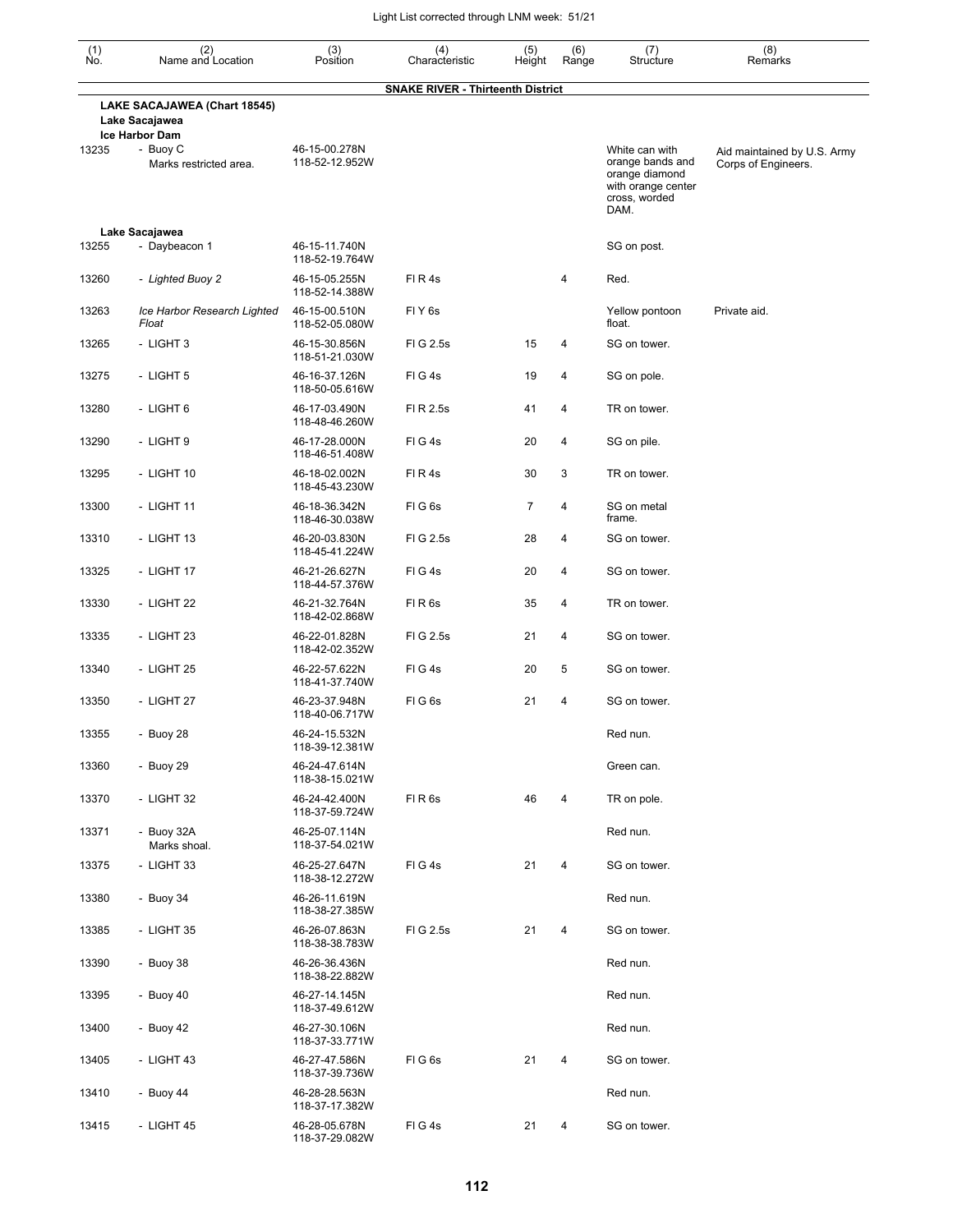| $(n)$<br>No. | (2)<br>Name and Location                                                            | (3)<br>Position                                   | (4)<br>Characteristic                    | (5)    | (6)<br>Range | (7)<br>Structure                                                                                   | (8)<br>Remarks                                     |
|--------------|-------------------------------------------------------------------------------------|---------------------------------------------------|------------------------------------------|--------|--------------|----------------------------------------------------------------------------------------------------|----------------------------------------------------|
|              |                                                                                     |                                                   | <b>SNAKE RIVER - Thirteenth District</b> | Height |              |                                                                                                    |                                                    |
|              | LAKE SACAJAWEA (Chart 18545)                                                        |                                                   |                                          |        |              |                                                                                                    |                                                    |
| 13420        | Lake Sacajawea<br>- Buoy 46                                                         | 46-28-50.866N                                     |                                          |        |              | Red nun.                                                                                           |                                                    |
| 13425        | - LIGHT 47                                                                          | 118-37-18.981W<br>46-30-01.587N                   | FIG 2.5s                                 | 18     | 5            | SG on platform.                                                                                    |                                                    |
| 13430        | - Buoy 48                                                                           | 118-37-13.611W<br>46-30-07.707N<br>118-36-57.505W |                                          |        |              | Red nun.                                                                                           |                                                    |
| 13435        | - Buoy 50                                                                           | 46-30-22.178N<br>118-36-44.340W                   |                                          |        |              | Red nun.                                                                                           |                                                    |
| 13440        | - Buoy 51                                                                           | 46-31-11.908N<br>118-35-54.018W                   |                                          |        |              | Green can.                                                                                         |                                                    |
| 13445        | <b>WINDUST RANGE FRONT</b><br><b>LIGHT</b>                                          | 46-31-58.833N<br>118-34-51.831W                   | Q W                                      | 25     |              | <b>KRB</b> on skeleton<br>tower.                                                                   | Visible 4° each side of range<br>line.             |
| 13450        | <b>WINDUST RANGE REAR</b><br><b>LIGHT</b><br>322 yards, 039.9° from front<br>light. | 46-32-06.142N<br>118-34-42.980W                   | Iso W 6s                                 | 30     |              | KRB on skeleton<br>tower.                                                                          | Visible 4.5° each side of<br>rangeline.            |
| 13465        | - LIGHT 55                                                                          | 46-32-07.645N<br>118-34-00.531W                   | FIG4s                                    | 20     | 4            | SG on multi-pile<br>structure.                                                                     |                                                    |
| 13470        | - LIGHT 56                                                                          | 46-31-58.229N<br>118-33-59.742W                   | FI R 4s                                  | 13     | 5            | TR on platform.                                                                                    |                                                    |
| 13475        | - Buoy 58                                                                           | 46-32-14.015N<br>118-33-41.615W                   |                                          |        |              | Red nun.                                                                                           |                                                    |
| 13480        | - LIGHT 59                                                                          | 46-33-21.166N<br>118-33-03.726W                   | FIG 2.5s                                 | 13     | 4            | SG on tower.                                                                                       |                                                    |
| 13482.1      | LOWER MONUMENTAL DAM 46-33-24.430N<br>FISH BYPASS PIPE LIGHT A 118-32-51.990W       |                                                   | FIY <sub>2s</sub>                        |        |              | NY on end of pipe.                                                                                 | Private aid.                                       |
| 13482.2      | LOWER MONUMENTAL DAM 46-33-25.020N<br>FISH BYPASS PIPE LIGHT B 118-32-53.160W       |                                                   | FIY <sub>4s</sub>                        |        |              | On pipe.                                                                                           | Private aid.                                       |
| 13482.3      | LOWER MONUMENTAL DAM 46-33-25.650N<br>FISH BYPASS PIPE LIGHT C 118-32-54.460W       |                                                   | FIY <sub>4s</sub>                        |        |              | On pipe.                                                                                           | Private aid.                                       |
| 13482.4      | LOWER MONUMENTAL DAM 46-33-26.260N<br>FISH BYPASS PIPE LIGHT D 118-32-55.660W       |                                                   | FIY <sub>4s</sub>                        |        |              | On pipe.                                                                                           | Private aid.                                       |
|              | <b>Lower Monumental Dam</b><br>Buoys mark restricted area.                          |                                                   |                                          |        |              |                                                                                                    |                                                    |
| 13485        | - Buoy A                                                                            | 46-33-50.486N<br>118-31-57.333W                   |                                          |        |              | White can with<br>orange bands and<br>orange diamond<br>with orange center<br>cross worded<br>DAM. | Aid maintained by U.S. Army<br>Corps of Engineers. |
| 13490        | - Buoy B                                                                            | 46-33-55.885N<br>118-31-58.377W                   |                                          |        |              | White can with<br>orange bands and<br>orange diamond<br>with orange center<br>cross worded<br>DAM. | Aid maintained by U.S. Army<br>Corps of Engineers. |
| 13495        | - Buoy C                                                                            | 46-34-00.560N<br>118-32-02.924W                   |                                          |        |              | White can with<br>orange bands and<br>orange diamond<br>with orange center<br>cross worded<br>DAM. | Aid maintained by U.S. Army<br>Corps of Engineers. |
| 13500        | - Buoy D                                                                            | 46-33-58.226N<br>118-32-09.590W                   |                                          |        |              | White can with<br>orange bands and<br>orange diamond<br>with orange center<br>cross worded<br>DAM. | Aid maintained by U.S. Army<br>Corps of Engineers. |
| 13505        | Lower Monumental Lighted<br>Buoy 3                                                  | 46-33-52.092N<br>118-31-53.637W                   | FIG4s                                    |        | 4            | Green.                                                                                             |                                                    |
| 13507        | Lower Monumental Research 46-33-54.100N<br><b>Lighted Float</b>                     | 118-31-56.470W                                    | FIY <sub>6s</sub>                        |        |              | Yellow pontoon<br>float.                                                                           | Private aid.                                       |
|              | LAKE HERBERT G. WEST (Chart 18546)<br><b>Lower Monumental</b>                       |                                                   |                                          |        |              |                                                                                                    |                                                    |
| 13510        | - LIGHT 4                                                                           | 46-34-11.579N<br>118-30-39.480W                   | FI R 4s                                  | 10     | 4            | TR on platform.                                                                                    |                                                    |
| 13515        | - LIGHT 5                                                                           | 46-34-44.405N                                     | FIG 2.5s                                 | 15     | 4            | SG on pile.                                                                                        |                                                    |

118-29-46.350W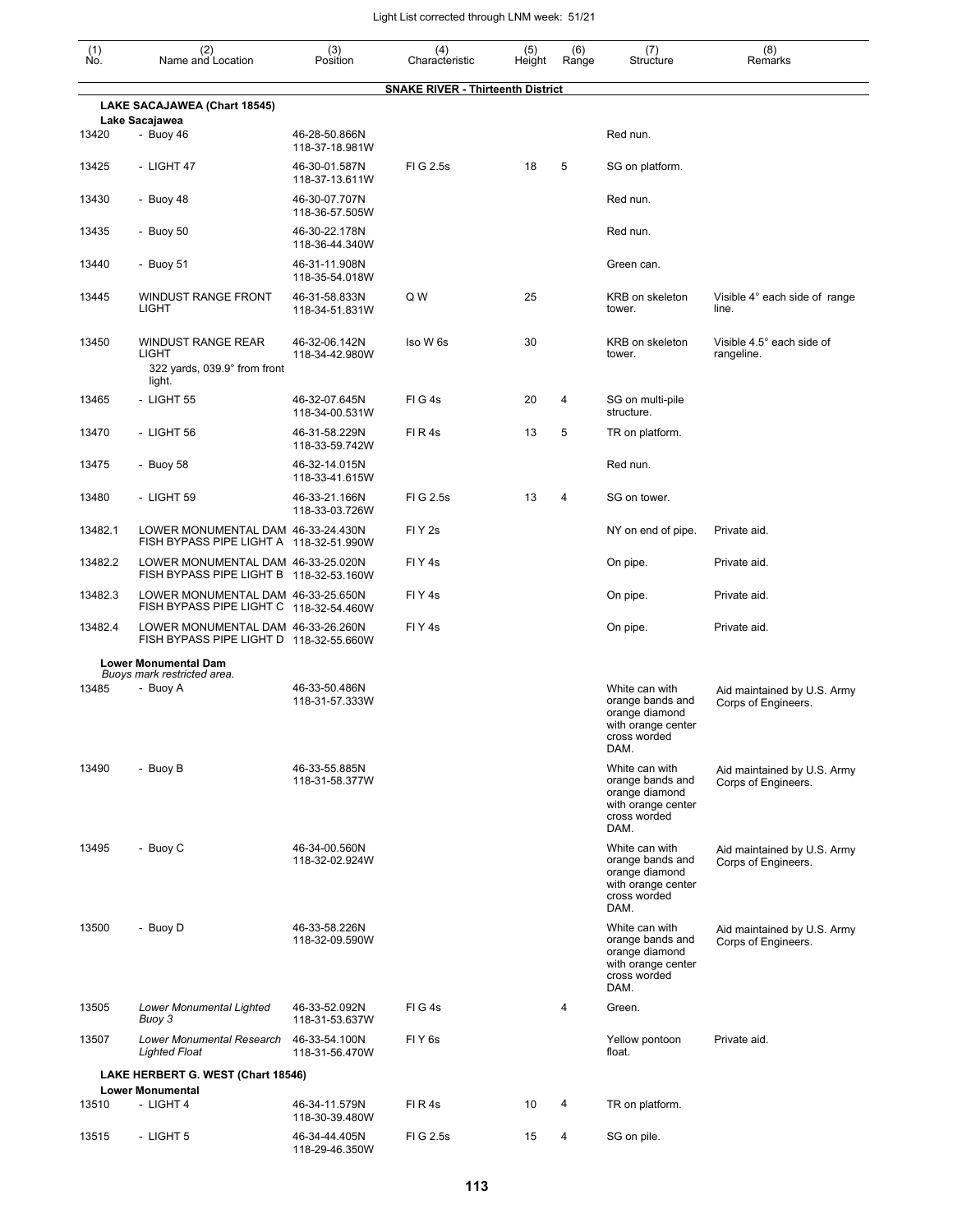| (1)<br>No. | (2)<br>Name and Location                                       | (3)<br>Position                 | (4)<br>Characteristic                    | (5)<br>Height | (6)<br>Range | (7)<br>Structure                    | (8)<br>Remarks                                                       |
|------------|----------------------------------------------------------------|---------------------------------|------------------------------------------|---------------|--------------|-------------------------------------|----------------------------------------------------------------------|
|            |                                                                |                                 | <b>SNAKE RIVER - Thirteenth District</b> |               |              |                                     |                                                                      |
|            | LAKE HERBERT G. WEST (Chart 18546)                             |                                 |                                          |               |              |                                     |                                                                      |
| 13520      | <b>Lower Monumental</b><br>- LIGHT 6                           | 46-34-40.049N<br>118-29-05.628W | FIR6s                                    | 45            | 4            | TR on skeleton<br>tower.            |                                                                      |
| 13525      | - LIGHT 7                                                      | 46-35-09.305N<br>118-29-09.108W | FIG4s                                    | 63            | 4            | SG on platform.                     |                                                                      |
| 13530      | - LIGHT 9                                                      | 46-35-51.368N<br>118-28-39.786W | FIG6s                                    | 16            | 4            | SG on platform.                     |                                                                      |
| 13535      | - LIGHT 10                                                     | 46-35-44.831N<br>118-27-59.196W | FI R 2.5s                                | 16            | 4            | TR on platform.                     |                                                                      |
| 13540      | - LIGHT 11                                                     | 46-36-03.389N<br>118-27-48.828W | FIG 2.5s                                 | 16            | 5            | SG on platform.                     |                                                                      |
| 13545      | - LIGHT 13                                                     | 46-35-07.709N<br>118-25-04.374W | FIG4s                                    | 20            | 4            | SG on skeleton<br>tower.            |                                                                      |
| 13550      | - LIGHT 14                                                     | 46-34-47.186N<br>118-24-54.716W | FIR4s                                    | 17            | 4            | TR on platform.                     |                                                                      |
| 13555      | - LIGHT 16                                                     | 46-34-38.723N<br>118-23-33.282W | FI R 2.5s                                | 12            | 4            | TR on platform.                     |                                                                      |
| 13560      | - LIGHT 17                                                     | 46-35-01.667N<br>118-23-30.858W | FIG 2.5s                                 | 24            | 4            | SG on skeleton<br>tower.            |                                                                      |
| 13565      | - LIGHT 18                                                     | 46-34-43.319N<br>118-22-58.374W | FIR6s                                    | 15            | 4            | TR on platform.                     |                                                                      |
| 13570      | - LIGHT 19                                                     | 46-35-46.265N<br>118-22-11.490W | FIG <sub>6s</sub>                        | 12            | 4            | SG on platform.                     |                                                                      |
| 13575      | - LIGHT 20                                                     | 46-36-06.965N<br>118-19-57.612W | FIR4s                                    | 10            | 4            | TR on skeleton<br>tower.            |                                                                      |
| 13580      | - LIGHT 21                                                     | 46-36-31.223N<br>118-18-39.124W | FIG 2.5s                                 | 18            | 4            | SG on platform.                     |                                                                      |
| 13585      | - LIGHT 22                                                     | 46-35-59.821N<br>118-18-04.641W | FIR6s                                    | 60            | 4            | TR on platform.                     |                                                                      |
| 13590      | - LIGHT 24                                                     | 46-35-28.523N<br>118-16-48.666W | FI R 2.5s                                | 10            | 4            | TR on platform.                     |                                                                      |
| 13600      | - LIGHT 27                                                     | 46-36-09.821N<br>118-14-53.954W | FIG 2.5s                                 | 17            | 4            | SG on platform.                     |                                                                      |
| 13605      | - LIGHT 28                                                     | 46-35-56.237N<br>118-14-41.352W | FIR4s                                    | 24            | 4            | TR on skeleton<br>tower.            |                                                                      |
| 13607      | <b>Joso Railroad Bridge</b><br>Snake River mile: 58.5          | 46-35-35.000N<br>118-13-44.000W |                                          |               |              | Fixed bridge.                       |                                                                      |
| 13610      | LYONS FERRY MARINA<br><b>ENTRANCE LIGHT 2</b>                  | 46-35-14.626N<br>118-13-21.073W | FIR6s                                    | 7             | 4            | TR on pole.                         |                                                                      |
| 13612      | Lyons Ferry Highway<br><b>Bridge</b><br>Snake River mile: 59.2 | 46-35-23.000N<br>118-13-10.000W |                                          |               |              | Fixed bridge.                       |                                                                      |
| 13615      | - LIGHT 29                                                     | 46-34-57.833N<br>118-12-12.582W | FIG4s                                    | 35            | 4            | SG on platform.                     |                                                                      |
| 13617      | <b>Sargent Railroad Bridge</b><br>Snake River mile: 61.8       | 46-33-53.000N<br>118-10-58.000W |                                          |               |              | Fixed bridge.                       |                                                                      |
| 13625      | - LIGHT 34                                                     | 46-33-19.326N<br>118-10-19.266W | FI R 2.5s                                | 26            | 3            | TR on platform on<br>side of cliff. |                                                                      |
| 13630      | - LIGHT 35                                                     | 46-33-35.000N<br>118-08-11.299W | FIG <sub>6s</sub>                        | 14            | 4            | SG on platform.                     |                                                                      |
| 13635      | - LIGHT 37                                                     | 46-33-36.504N<br>118-06-47.930W | FIG4s                                    | 80            | 4            | SG on platform.                     |                                                                      |
| 13640      | - LIGHT 38                                                     | 46-33-25.955N<br>118-06-33.906W | FIR4s                                    | 14            | 4            | TR on platform.                     |                                                                      |
| 13645      | - LIGHT 39                                                     | 46-34-30.521N<br>118-05-50.928W | FIG 2.5s                                 | 20            | 4            | SG on platform.                     |                                                                      |
| 13650      | - LIGHT 40                                                     | 46-34-25.157N<br>118-05-23.586W | FIR <sub>6s</sub>                        | 16            | 4            | TR on platform.                     |                                                                      |
| 13655      | MCGUIRE RANGE FRONT<br>LIGHT                                   | 46-34-25.005N<br>118-04-35.699W | QR                                       | 23            |              | KRB on multi-pile<br>structure.     | Visible all around; higher intensity<br>1.5° each side of rangeline. |
| 13660      | MCGUIRE RANGE REAR<br>LIGHT                                    | 46-34-23.839N<br>118-04-42.674W | Iso R 6s                                 | 56            |              | KRB on skeleton<br>tower.           | Visible 10° each side of<br>rangeline.                               |

145 yards, 256.4° from front light.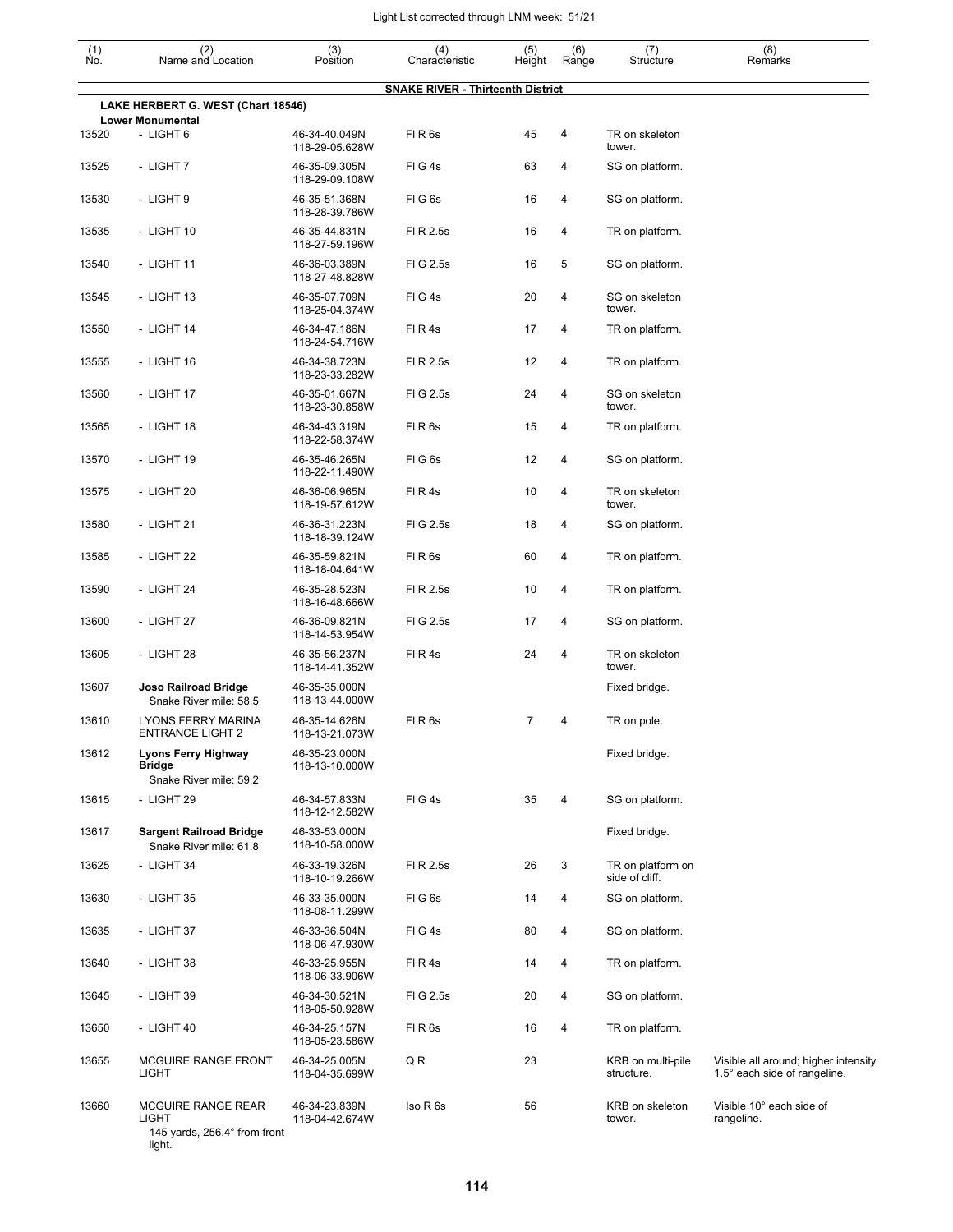| (1)<br>No. | (2)<br>Name and Location                                      | (3)<br>Position                 | (4)<br>Characteristic                    | (5)<br>Height | (6)<br>Range | (7)<br>Structure                                                                            | (8)<br>Remarks                                     |
|------------|---------------------------------------------------------------|---------------------------------|------------------------------------------|---------------|--------------|---------------------------------------------------------------------------------------------|----------------------------------------------------|
|            |                                                               |                                 | <b>SNAKE RIVER - Thirteenth District</b> |               |              |                                                                                             |                                                    |
|            | LAKE HERBERT G. WEST (Chart 18546)                            |                                 |                                          |               |              |                                                                                             |                                                    |
| 13665      | <b>Lower Monumental</b><br>- LIGHT 41                         | 46-34-32.653N<br>118-04-11.039W | FIG4s                                    | 18            | 4            | SG on skeleton<br>tower.                                                                    |                                                    |
| 13670      | - LIGHT 43                                                    | 46-34-47.867N<br>118-03-02.730W | FIG6s                                    | 20            | 4            | SG on tower.                                                                                |                                                    |
| 13672.1    | LITTLE GOOSE DAM FISH<br><b>BYPASS PIPE LIGHT A</b>           | 46-35-02.340N<br>118-01-59.450W | FIY <sub>2s</sub>                        |               |              | NY on end of<br>outfall pipe.                                                               | Private aid.                                       |
| 13672.2    | LITTLE GOOSE DAM FISH<br><b>BYPASS PIPE LIGHT B</b>           | 46-35-02.110N<br>118-01-59.560W | FIY <sub>4</sub> s                       |               |              | Marks outfall pipe.                                                                         | Private aid.                                       |
| 13672.3    | LITTLE GOOSE DAM FISH<br><b>BYPASS PIPE LIGHT C</b>           | 46-35-01.352N<br>118-01-59.139W | FIY <sub>4</sub> s                       |               |              | Marks outfall pipe.                                                                         | Private aid.                                       |
| 13672.4    | LITTLE GOOSE DAM FISH<br><b>BYPASS PIPE LIGHT D</b>           | 46-35-00.389N<br>118-01-58.880W | FIY <sub>4</sub> s                       |               |              | Marks outfall pipe.                                                                         | Private aid.                                       |
| 13672.5    | LITTLE GOOSE DAM FISH<br><b>BYPASS PIPE LIGHT E</b>           | 46-34-59.428N<br>118-01-58.370W | FIY <sub>4s</sub>                        |               |              | Marks outfall pipe.                                                                         | Private aid.                                       |
| 13672.6    | LITTLE GOOSE DAM FISH<br><b>BYPASS PIPE LIGHT F</b>           | 46-34-58.458N<br>118-01-58.370W | FIY <sub>4s</sub>                        |               |              | Marks outfall pipe.                                                                         | Private aid.                                       |
|            | LAKE BRYAN (Chart 18547)                                      |                                 |                                          |               |              |                                                                                             |                                                    |
| 13675      | Little Goose Reservoir Lighted 46-35-08.433N<br>Buoy 1        | 118-01-04.979W                  | FIG4s                                    |               | 4            | Green.                                                                                      |                                                    |
| 13680      | <b>Little Goose Dam</b><br>- Buoy A<br>Marks restricted area. | 46-35-01.369N<br>118-01-22.835W |                                          |               |              | White can with<br>orange bands and<br>diamond with<br>orange center<br>cross worded<br>DAM. | Aid maintained by U.S. Army<br>Corps of Engineers. |
| 13681      | - Buoy E<br>Marks restricted area.                            | 46-35-16.975N<br>118-01-05.987W |                                          |               |              | White can with<br>orange bands and<br>diamond with<br>center cross<br>worded DAM.           | Aid maintained by U.S. Army<br>Corps of Engineers. |
| 13682      | - Buoy F<br>Marks restricted area.                            | 46-35-23.017N<br>118-01-09.060W |                                          |               |              | White can with<br>orange bands and<br>diamond with<br>center cross<br>worded DAM.           | Aid maintained by U.S. Army<br>Corps of Engineers. |
| 13683      | - Buoy G<br>Marks restricted area.                            | 46-35-22.017N<br>118-01-15.060W |                                          |               |              | White can with<br>orange bands and<br>diamond with<br>center cross<br>worded DAM.           | Aid maintained by U.S. Army<br>Corps of Engineers. |
| 13684      | - Buoy H<br>Marks restricted area.                            | 46-35-22.017N<br>118-01-22.060W |                                          |               |              | White can with<br>orange bands and<br>diamond with<br>center cross<br>worded DAM.           | Aid maintained by U.S. Army<br>Corps of Engineers. |
| 13685      | - Buoy B<br>Marks restricted area.                            | 46-35-03.398N<br>118-01-17.610W |                                          |               |              | White can with<br>orange bands and<br>diamond with<br>orange center<br>cross worded<br>DAM. | Aid maintained by U.S. Army<br>Corps of Engineers. |
| 13686      | - Buoy I<br>Marks restricted area.                            | 46-35-21.017N<br>118-01-28.060W |                                          |               |              | White can with<br>orange bands and<br>diamond with<br>center cross<br>worded DAM.           | Aid maintained by U.S. Army<br>Corps of Engineers. |
| 13687      | - Buoy J<br>Marks restricted area.                            | 46-35-21.017N<br>118-01-34.060W |                                          |               |              | White can with<br>orange bands and<br>diamond with<br>center cross<br>worded DAM.           | Aid maintained by U.S. Army<br>Corps of Engineers. |
| 13690      | - Buoy C<br>Marks restricted area.                            | 46-35-06.052N<br>118-01-10.531W |                                          |               |              | White can with<br>orange bands and<br>diamond with<br>orange center<br>cross worded<br>DAM. | Aid maintained by U.S. Army<br>Corps of Engineers. |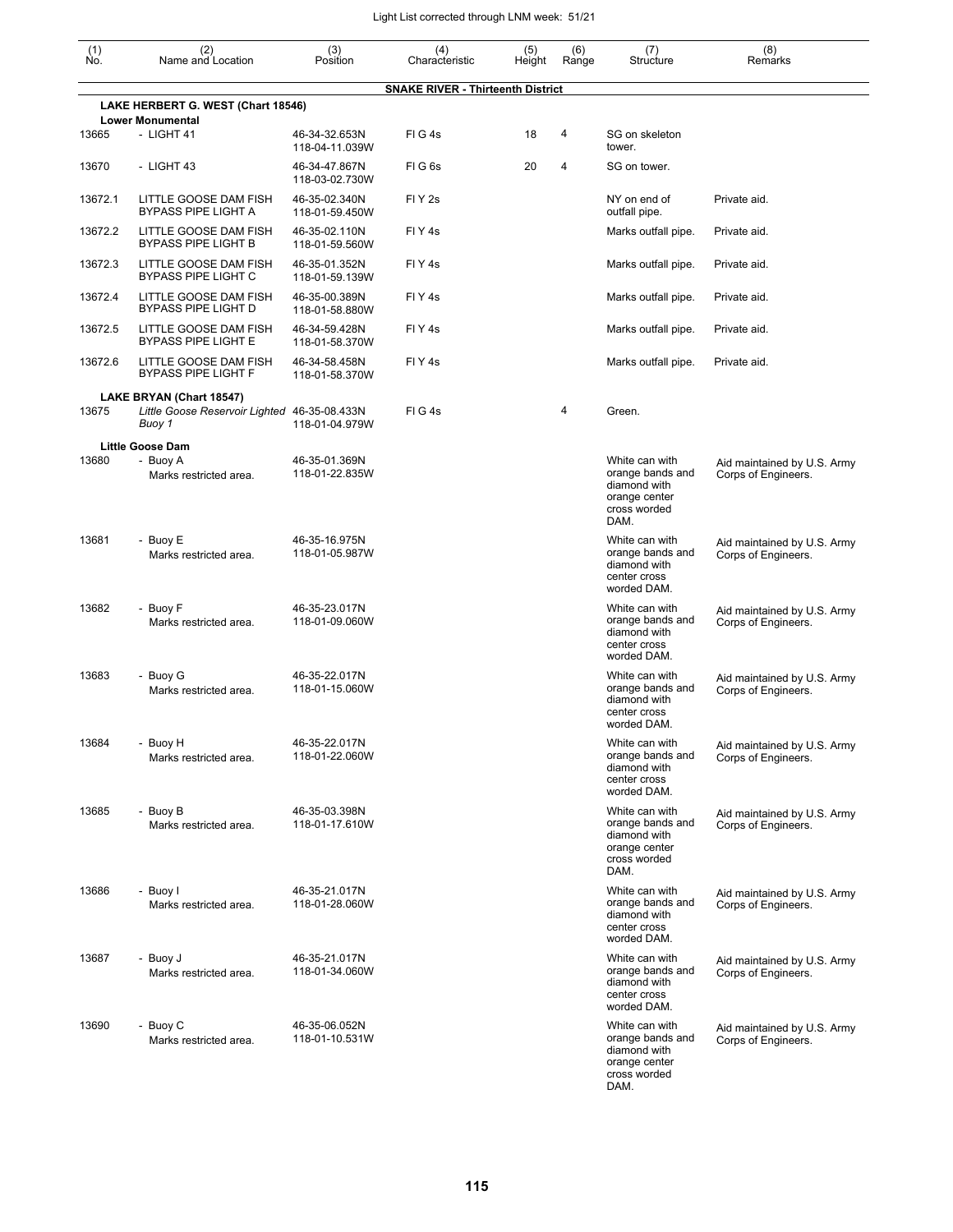| $\begin{smallmatrix} (1) \\ \mathsf{No} \end{smallmatrix}$ | (2)<br>Name and Location                                                | (3)<br>Position                 | (4)<br>Characteristic                    | (5)<br>Height | (6)<br>Range   | (7)<br>Structure                                                                            | (8)<br>Remarks                                     |
|------------------------------------------------------------|-------------------------------------------------------------------------|---------------------------------|------------------------------------------|---------------|----------------|---------------------------------------------------------------------------------------------|----------------------------------------------------|
|                                                            |                                                                         |                                 | <b>SNAKE RIVER - Thirteenth District</b> |               |                |                                                                                             |                                                    |
|                                                            | LAKE BRYAN (Chart 18547)<br><b>Little Goose Dam</b>                     |                                 |                                          |               |                |                                                                                             |                                                    |
| 13695                                                      | - Buoy D<br>Marks restricted area.                                      | 46-35-13.022N<br>118-01-05.065W |                                          |               |                | White can with<br>orange bands and<br>diamond with<br>orange center<br>cross worded<br>DAM. | Aid maintained by U.S. Army<br>Corps of Engineers. |
|                                                            | <b>Little Goose Reservoir</b>                                           |                                 |                                          |               |                |                                                                                             |                                                    |
| 13697                                                      | Little Goose Research Lighted 46-35-14.230N<br>Float                    | 118-01-06.710W                  | FIY <sub>6s</sub>                        |               |                | Yellow pontoon<br>float.                                                                    | Private aid.                                       |
| 13700                                                      | - LIGHT 2                                                               | 46-35-09.497N<br>118-00-25.506W | FIR4s                                    | 21            | 4              | TR on platform.                                                                             |                                                    |
| 13705                                                      | - LIGHT 3                                                               | 46-35-24.548N<br>117-59-28.962W | FIG <sub>6s</sub>                        | 34            | 4              | SG on skeleton<br>tower.                                                                    |                                                    |
| 13710                                                      | - LIGHT 4                                                               | 46-35-10.547N<br>117-56-04.740W | FIR6s                                    | 33            | 4              | TR on platform.                                                                             |                                                    |
| 13715                                                      | - LIGHT 5                                                               | 46-35-20.305N<br>117-54-53.133W | FIG 2.5s                                 | 15            | 4              | SG on multi-pile<br>structure.                                                              |                                                    |
| 13720                                                      | - LIGHT 6                                                               | 46-35-12.785N<br>117-53-00.174W | FI R 2.5s                                | 18            | 4              | TR on platform.                                                                             |                                                    |
| 13725                                                      | - LIGHT 7                                                               | 46-35-33.978N<br>117-53-24.012W | FIG4s                                    | 10            | $\overline{4}$ | SG on platform.                                                                             |                                                    |
| 13730                                                      | - LIGHT 8                                                               | 46-36-24.869N<br>117-52-32.220W | FIR4s                                    | 15            | 4              | TR on skeleton<br>tower.                                                                    |                                                    |
| 13735                                                      | - LIGHT 9                                                               | 46-37-16.835N<br>117-52-16.716W | FIG 2.5s                                 | 12            | $\overline{4}$ | SG on platform.                                                                             |                                                    |
| 13740                                                      | - LIGHT 10                                                              | 46-37-22.361N<br>117-51-00.020W | FIR6s                                    | 27            | 4              | TR on skeleton<br>tower.                                                                    |                                                    |
| 13745                                                      | - LIGHT 11                                                              | 46-37-42.062N<br>117-51-03.221W | FIG4s                                    | 8             | 4              | SG on platform.                                                                             |                                                    |
| 13750                                                      | - LIGHT 12                                                              | 46-37-17.699N<br>117-49-03.474W | FI R 2.5s                                | 58            | 4              | TR on platform.                                                                             |                                                    |
| 13755                                                      | - Buoy $13$                                                             | 46-37-31.664N<br>117-48-56.400W |                                          |               |                | Green can.                                                                                  |                                                    |
| 13757                                                      | <b>Central Ferry Highway</b><br><b>Bridge</b><br>Snake River mile: 83.2 | 46-37-34.000N<br>117-47-55.000W |                                          |               |                | Fixed bridge.                                                                               |                                                    |
| 13760                                                      | - LIGHT 14                                                              | 46-38-56.569N<br>117-46-01.397W | FIR4s                                    | 13            | 4              | TR on platform.                                                                             |                                                    |
| 13765                                                      | - LIGHT 15                                                              | 46-39-00.155N<br>117-46-19.476W | FIG4s                                    | 16            | 4              | SG on multi-pile<br>structure.                                                              |                                                    |
| 13770                                                      | - LIGHT 16                                                              | 46-40-21.233N<br>117-45-33.264W | FIR6s                                    | 25            | 5              | TR on multi-pile<br>structure.                                                              |                                                    |
| 13775                                                      | - LIGHT 17                                                              | 46-41-26.609N<br>117-45-06.966W | FIG6s                                    | 13            | 4              | SG on platform.                                                                             |                                                    |
| 13785                                                      | - LIGHT 19                                                              | 46-42-02.255N<br>117-42-43.916W | FIG 2.5s                                 | 14            | 4              | SG on multi-pile<br>structure.                                                              |                                                    |
| 13795                                                      | - LIGHT 21                                                              | 46-42-16.973N<br>117-40-22.782W | FIG4s                                    | 14            | 4              | SG on platform.                                                                             |                                                    |
| 13800                                                      | - LIGHT 22                                                              | 46-42-02.083N<br>117-39-34.833W | FI R 2.5s                                | 18            | 4              | TR on pile.                                                                                 |                                                    |
| 13805                                                      | - LIGHT 23                                                              | 46-42-10.475N<br>117-39-17.934W | FIG6s                                    | 15            | 4              | SG on platform.                                                                             |                                                    |
| 13810                                                      | - LIGHT 24                                                              | 46-41-48.689N<br>117-38-55.182W | FIR4s                                    | 27            | 4              | TR on pile.                                                                                 |                                                    |
| 13815                                                      | - LIGHT 25                                                              | 46-40-48.293N<br>117-37-26.648W | FIG4s                                    | 20            | 4              | SG on pile.                                                                                 |                                                    |
| 13820                                                      | - LIGHT 26                                                              | 46-40-20.131N<br>117-36-47.717W | FI R 2.5s                                | 27            | 3              | TR on skeleton<br>tower.                                                                    |                                                    |
| 13825                                                      | - LIGHT 27                                                              | 46-40-32.327N<br>117-35-31.524W | FIG6s                                    | 20            | 4              | SG on skeleton<br>tower.                                                                    |                                                    |
| 13830                                                      | - LIGHT 28                                                              | 46-40-36.643N<br>117-33-48.489W | FIR4s                                    | 10            | 4              | TR on skeleton<br>tower.                                                                    |                                                    |
| 13833                                                      | - Buoy 28A                                                              | 46-40-45.576N<br>117-33-04.435W |                                          |               |                | Red nun.                                                                                    |                                                    |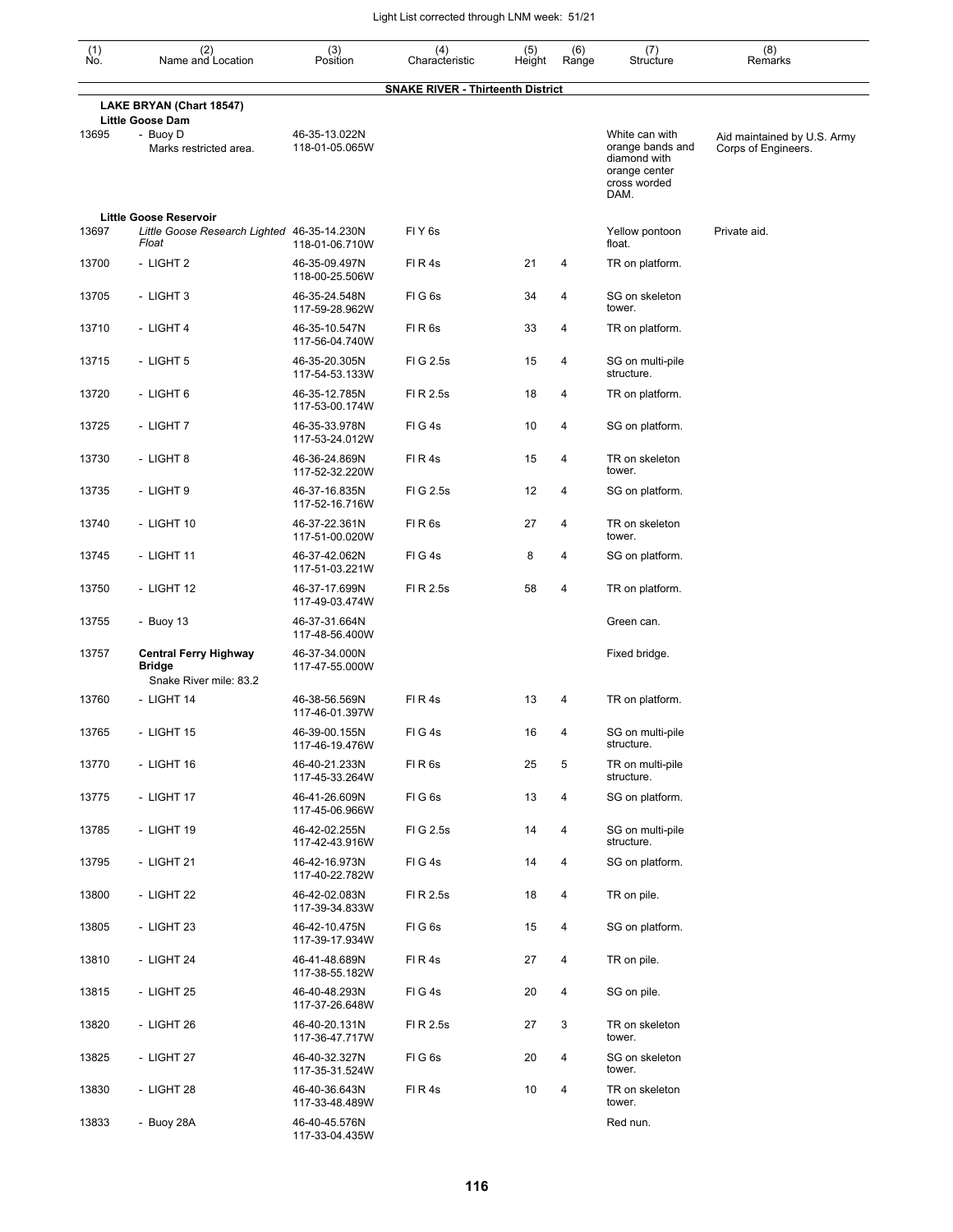| $\begin{smallmatrix} (1) \ N0. \end{smallmatrix}$ | (2)<br>Name and Location                                                                                                      | (3)<br>Position                 | (4)<br>Characteristic                    | (5)<br>Height | (6)<br>Range | (7)<br>Structure                                                                                   | (8)<br>Remarks                                      |
|---------------------------------------------------|-------------------------------------------------------------------------------------------------------------------------------|---------------------------------|------------------------------------------|---------------|--------------|----------------------------------------------------------------------------------------------------|-----------------------------------------------------|
|                                                   |                                                                                                                               |                                 | <b>SNAKE RIVER - Thirteenth District</b> |               |              |                                                                                                    |                                                     |
|                                                   | LAKE BRYAN (Chart 18547)                                                                                                      |                                 |                                          |               |              |                                                                                                    |                                                     |
| 13835                                             | <b>Little Goose Reservoir</b><br>- LIGHT 29                                                                                   | 46-40-49.153N<br>117-32-18.783W | FIG4s                                    | 18            | 4            | SG on pile.                                                                                        |                                                     |
| 13840                                             | - LIGHT 30                                                                                                                    | 46-40-32.825N<br>117-31-27.540W | FI R 2.5s                                | 18            | 4            | TR on tower.                                                                                       |                                                     |
| 13841                                             | Schultz Bar Shoal Buoy 29A                                                                                                    | 46-40-45.284N<br>117-31-05.253W |                                          |               |              | Green can.                                                                                         | Position shifted to best mark<br>encroaching shoal. |
| 13845                                             | SCHULTZ BAR RANGE<br><b>FRONT LIGHT</b>                                                                                       | 46-41-33.674N<br>117-29-29.008W | QR                                       | 12            |              | KRW on multi-pile<br>structure.                                                                    | Visible all around.                                 |
| 13850                                             | SCHULTZ BAR RANGE<br><b>REAR LIGHT</b><br>483 yards, 053.1° from front<br>light.                                              | 46-41-42.277N<br>117-29-12.373W | Iso R 6s                                 | 30            |              | KRW on skeleton<br>tower, on multi-pile<br>structure.                                              | Visible all around.                                 |
| 13855                                             | - Buoy 31                                                                                                                     | 46-40-49.390N<br>117-30-57.726W |                                          |               |              | Green can.                                                                                         |                                                     |
| 13860                                             | - Buoy 32                                                                                                                     | 46-40-55.565N<br>117-30-32.507W |                                          |               |              | Red nun.                                                                                           |                                                     |
| 13865                                             | - Buoy $33$                                                                                                                   | 46-41-06.082N<br>117-30-28.255W |                                          |               |              | Green can.                                                                                         |                                                     |
| 13870                                             | - Buoy 35                                                                                                                     | 46-41-12.328N<br>117-30-13.447W |                                          |               |              | Green can.                                                                                         |                                                     |
| 13875                                             | - LIGHT 37                                                                                                                    | 46-41-42.827N<br>117-29-37.710W | FIG6s                                    | 15            | 4            | SG on skeleton<br>tower.                                                                           |                                                     |
| 13880                                             | - LIGHT 39                                                                                                                    | 46-42-05.051N<br>117-28-45.126W | FIG 2.5s                                 | 18            | 4            | SG on platform.                                                                                    |                                                     |
| 13885                                             | - Buoy 41                                                                                                                     | 46-42-03.829N<br>117-28-07.910W |                                          |               |              | Green can.                                                                                         |                                                     |
| 13890                                             | - Buoy 42                                                                                                                     | 46-41-57.530N<br>117-28-02.661W |                                          |               |              | Red nun.                                                                                           |                                                     |
| 13895                                             | - LIGHT 43                                                                                                                    | 46-41-59.135N<br>117-27-44.208W | FIG4s                                    | 15            | 4            | SG on platform.                                                                                    |                                                     |
| 13900                                             | - Buoy $44$                                                                                                                   | 46-41-51.206N<br>117-27-44.126W |                                          |               |              | Red nun.                                                                                           |                                                     |
| 13905                                             | - Buoy $46$                                                                                                                   | 46-41-23.145N<br>117-27-18.640W |                                          |               |              | Red nun.                                                                                           |                                                     |
| 13910                                             | <b>BOYER RANGE FRONT</b><br><b>LIGHT</b>                                                                                      | 46-41-37.751N<br>117-27-16.033W | Q W                                      | 20            |              | KRW on pile.                                                                                       | Visible 14° each side of<br>rangeline.              |
| 13915                                             | BOYER RANGE REAR LIGHT 46-41-39.665N<br>65 yards, 351° from front<br>light.                                                   | 117-27-16.473W                  | Iso W 6s                                 | 28            |              | KRW on skeleton<br>tower.                                                                          | Visible 14° each side of<br>rangeline.              |
| 13917                                             | - Buoy 48                                                                                                                     | 46-39-52.018N<br>117-26-17.128W |                                          |               |              | Red nun.                                                                                           |                                                     |
|                                                   | LOWER GRANITE LAKE (Chart 18548)<br><b>Lower Granite Reservoir</b><br><b>Lower Granite Dam</b><br>Buoys mark restricted area. |                                 |                                          |               |              |                                                                                                    |                                                     |
| 13920                                             | - Buoy A                                                                                                                      | 46-39-29.317N<br>117-25-29.460W |                                          |               |              | White can with<br>orange bands and<br>orange diamond<br>with orange center<br>cross worded<br>DAM. | Aid maintained by U.S. Army<br>Corps of Engineers.  |
| 13925                                             | - Buoy B                                                                                                                      | 46-39-25.644N<br>117-25-24.376W |                                          |               |              | White can with<br>orange bands and<br>orange diamond<br>with orange center<br>cross worded<br>DAM. | Aid maintained by U.S. Army<br>Corps of Engineers.  |
| 13930                                             | - Buoy C                                                                                                                      | 46-39-21.017N<br>117-25-18.460W |                                          |               |              | White can with<br>orange bands and<br>orange diamond<br>with orange center<br>cross worded<br>DAM. | Aid maintained by U.S. Army<br>Corps of Engineers.  |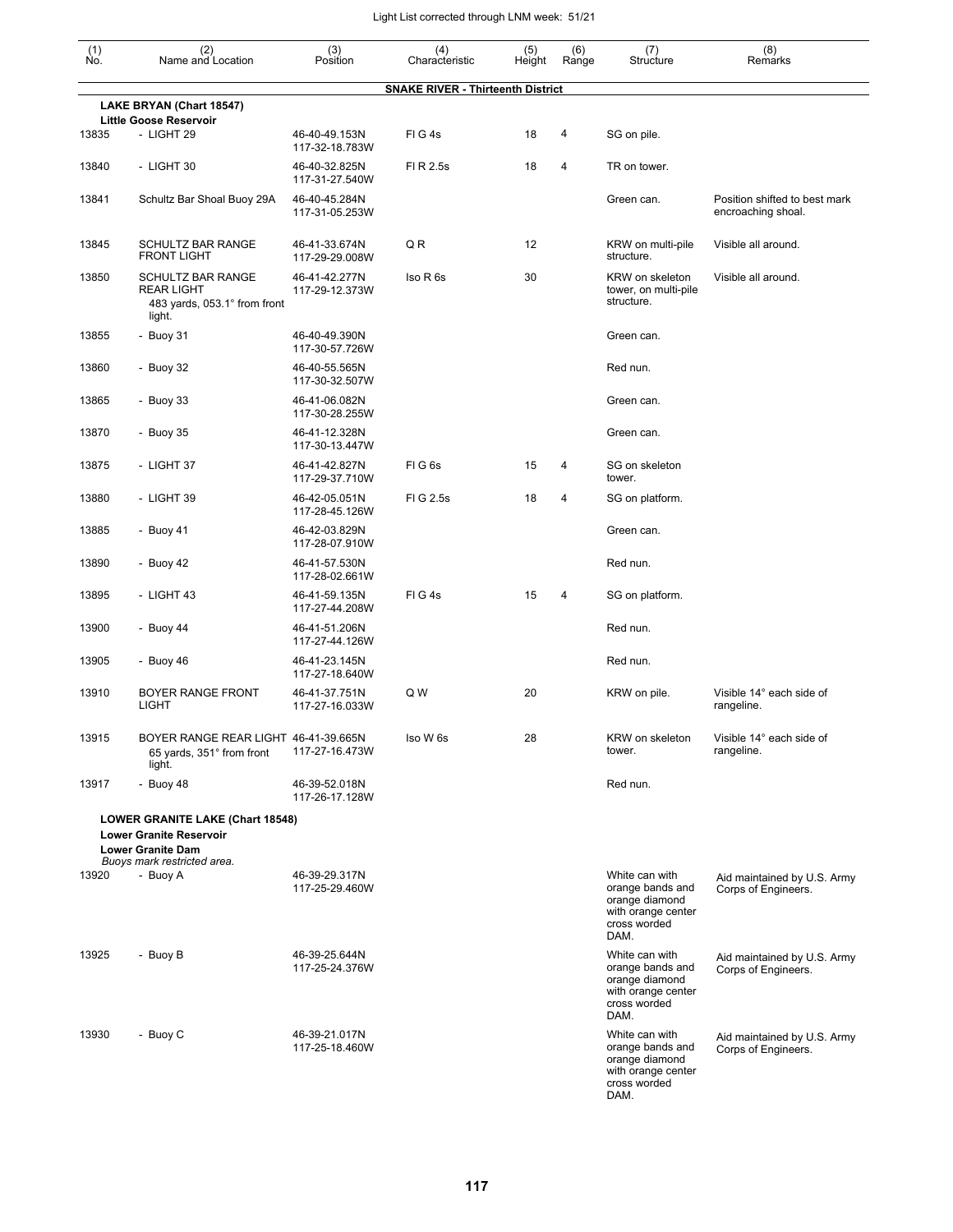| $\begin{smallmatrix} (1) \\ \mathsf{No} \end{smallmatrix}$ | (2)<br>Name and Location                                                                       | (3)<br>Position                 | (4)<br>Characteristic                    | (5)<br>Height | (6)<br>Range | (7)<br>Structure                                                                                   | (8)<br>Remarks                                                 |
|------------------------------------------------------------|------------------------------------------------------------------------------------------------|---------------------------------|------------------------------------------|---------------|--------------|----------------------------------------------------------------------------------------------------|----------------------------------------------------------------|
|                                                            |                                                                                                |                                 | <b>SNAKE RIVER - Thirteenth District</b> |               |              |                                                                                                    |                                                                |
|                                                            | LOWER GRANITE LAKE (Chart 18548)<br><b>Lower Granite Reservoir</b><br><b>Lower Granite Dam</b> |                                 |                                          |               |              |                                                                                                    |                                                                |
| 13935                                                      | Buoys mark restricted area.<br>- Buoy D                                                        | 46-39-18.617N<br>117-25-19.660W |                                          |               |              | White can with<br>orange bands and<br>orange diamond<br>with orange center<br>cross worded<br>DAM. | Aid maintained by U.S. Army<br>Corps of Engineers.             |
| 13937                                                      | Lower Granite Research<br><b>Lighted Float</b>                                                 | 46-39-23.180N<br>117-25-17.600W | FIY <sub>6s</sub>                        |               |              |                                                                                                    | Private aid.                                                   |
|                                                            | <b>Lower Granite Reservoir</b>                                                                 |                                 |                                          |               |              |                                                                                                    |                                                                |
| 13940                                                      | - LIGHT 4                                                                                      | 46-38-58.121N<br>117-23-49.146W | FIR4s                                    | 33            | 4            | TR on platform, on<br>pole.                                                                        |                                                                |
| 13945                                                      | - LIGHT 5                                                                                      | 46-39-07.379N<br>117-23-07.722W | FIG 2.5s                                 | 19            | 4            | SG on pole.                                                                                        |                                                                |
| 13950                                                      | - LIGHT 6                                                                                      | 46-37-07.848N<br>117-23-20.814W | FIR <sub>6s</sub>                        | 45            | 4            | TR on platform.                                                                                    |                                                                |
| 13955                                                      | - LIGHT 8                                                                                      | 46-36-04.136N<br>117-21-41.024W | FIR4s                                    | 43            | 4            | TR on tower.                                                                                       |                                                                |
| 13960                                                      | - LIGHT 10                                                                                     | 46-34-48.443N<br>117-20-06.210W | FI R 2.5s                                | 23            | 4            | TR on platform.                                                                                    |                                                                |
| 13965                                                      | - LIGHT 11                                                                                     | 46-34-46.025N<br>117-17-53.142W | FIG4s                                    | 13            | 4            | SG on platform.                                                                                    |                                                                |
| 13970                                                      | - LIGHT 12                                                                                     | 46-32-32.142N<br>117-15-21.319W | FIR4s                                    | 21            | 4            | TR on skeleton<br>tower.                                                                           |                                                                |
| 13975                                                      | - LIGHT 14                                                                                     | 46-30-10.235N<br>117-14-05.664W | FIR <sub>6s</sub>                        | 10            | 4            | TR on skeleton<br>tower.                                                                           |                                                                |
| 13980                                                      | - LIGHT 16                                                                                     | 46-28-18.333N<br>117-14-27.908W | FIR4s                                    | 16            | 3            | TR on platform on<br>cliff face.                                                                   |                                                                |
| 13981                                                      | - Buoy 16A                                                                                     | 46-27-28.554N<br>117-13-17.259W |                                          |               |              | Red nun.                                                                                           |                                                                |
| 13982                                                      | - Buoy 16B                                                                                     | 46-27-10.980N<br>117-12-46.941W |                                          |               |              | Red nun.                                                                                           |                                                                |
| 13995                                                      | - LIGHT 17                                                                                     | 46-27-01.595N<br>117-12-21.822W | FIG4s                                    | 13            | 4            | SG on platform.                                                                                    |                                                                |
| 14005                                                      | - LIGHT 18                                                                                     | 46-25-28.481N<br>117-12-52.061W | FIR4s                                    | 16            | 4            | TR on platform.                                                                                    |                                                                |
| 14010                                                      | - LIGHT 19                                                                                     | 46-25-28.157N<br>117-12-22.841W | FIG 2.5s                                 | 16            | 4            | SG on platform.                                                                                    |                                                                |
| 14015                                                      | - LIGHT 20                                                                                     | 46-25-06.456N<br>117-11-42.605W | FI R 2.5s                                | 36            | 4            | TR on platform.                                                                                    |                                                                |
| 14016                                                      | Chief Timothy No Wake Buoy<br>A                                                                | 46-24-56.464N<br>117-11-49.150W |                                          |               |              | White and orange<br>can.                                                                           | Maintained by U.S. Army Corps<br>of Engineers.<br>Private aid. |
| 14016.1                                                    | <b>Chief Timothy Regulatory</b><br>Daybeacon B                                                 | 46-24-54.031N<br>117-11-44.995W |                                          |               |              | White and orange.                                                                                  | Maintained by U.S. Army Corps<br>of Engineers.<br>Private aid. |
| 14016.2                                                    | Chief Timothy Regulatory<br>Daybeacon C                                                        | 46-24-54.363N<br>117-11-44.115W |                                          |               |              | White and orange.                                                                                  | Maintained by U.S. Army Corps<br>of Engineers.<br>Private aid. |
| 14016.3                                                    | <b>Chief Timothy Regulatory</b><br>Buoy D                                                      | 46-24-46.656N<br>117-11-36.024W |                                          |               |              | White and orange<br>can.                                                                           | Maintained by U.S. Army Corps<br>of Engineers.<br>Private aid. |
| 14016.4                                                    | <b>Chief Timothy Regulatory</b><br>Buoy E                                                      | 46-24-48.246N<br>117-11-34.578W |                                          |               |              | White and orange<br>can.                                                                           | Maintained by U.S. Army Corps<br>of Engineers.<br>Private aid. |
| 14016.5                                                    | <b>Chief Timothy Regulatory</b><br>Buoy F                                                      | 46-24-48.992N<br>117-11-33.878W |                                          |               |              | White and orange<br>can.                                                                           | Maintained by U.S. Army Corps<br>of Engineers.<br>Private aid. |
| 14016.6                                                    | <b>Chief Timothy Regulatory</b><br>Buoy G                                                      | 46-24-50.128N<br>117-11-32.804W |                                          |               |              | White and orange<br>can.                                                                           | Maintained by U.S. Army Corps<br>of Engineers.<br>Private aid. |
| 14016.7                                                    | Chief Timothy No Wake Buoy<br>н                                                                | 46-24-58.778N<br>117-10-53.672W |                                          |               |              | White and orange<br>can.                                                                           | Maintained by U.S. Army Corps<br>of Engineers.<br>Private aid. |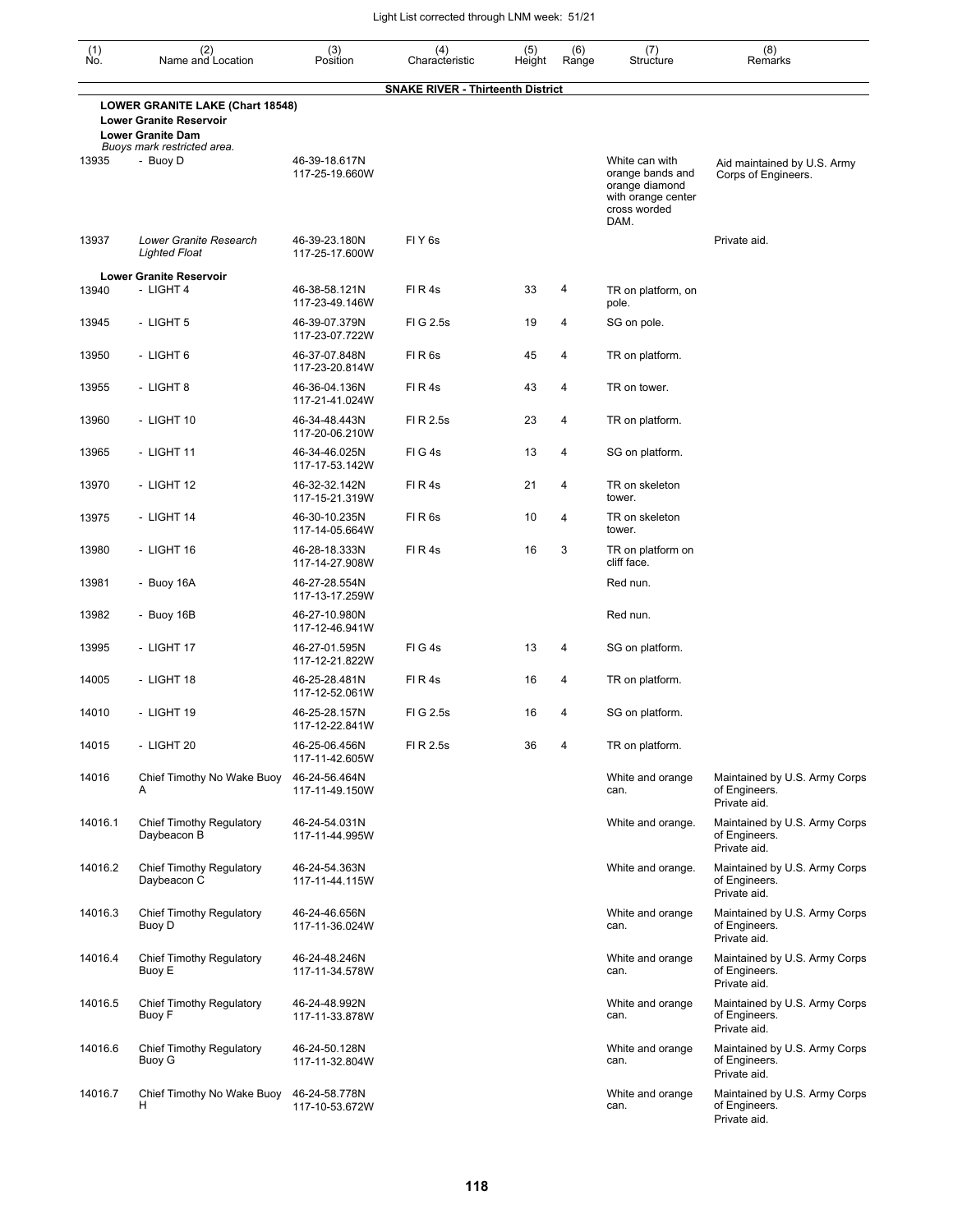| (1)<br>No. | (2)<br>Name and Location                                                     | (3)<br>Position                 | (4)<br>Characteristic                    | (5)<br>Height | (6)<br>Range | (7)<br>Structure         | (8)<br>Remarks                                                     |
|------------|------------------------------------------------------------------------------|---------------------------------|------------------------------------------|---------------|--------------|--------------------------|--------------------------------------------------------------------|
|            |                                                                              |                                 | <b>SNAKE RIVER - Thirteenth District</b> |               |              |                          |                                                                    |
|            | <b>LOWER GRANITE LAKE (Chart 18548)</b><br><b>Lower Granite Reservoir</b>    |                                 |                                          |               |              |                          |                                                                    |
| 14016.8    | Chief Timothy No Wake Buoy<br>J                                              | 46-24-58.327N<br>117-10-51.938W |                                          |               |              | White and orange<br>can. | Maintained by U.S. Army Corps<br>of Engineers.<br>Private aid.     |
| 14016.9    | Chief Timothy No Wake Buoy<br>ĸ                                              | 46-24-58.123N<br>117-10-49.123W |                                          |               |              | White and orange<br>can. | Maintained by U.S. Army Corps<br>of Engineers.<br>Private aid.     |
| 14017      | CHIEF TIMOTHY WATER<br><b>INTAKE LIGHT</b>                                   | 46-25-38.400N<br>117-09-11.340W | Q Y                                      |               |              | On piling.               | Maintained by U.S. Army Corps<br>of Engineers.<br>Private aid.     |
| 14020      | - LIGHT 24                                                                   | 46-25-40.079N<br>117-08-45.191W | FIR4s                                    | 15            | 4            | TR on pole.              |                                                                    |
| 14025      | - LIGHT 25                                                                   | 46-25-53.969N<br>117-08-48.953W | FIG4s                                    | 13            | 4            | SG on pole.              |                                                                    |
| 14030      | - LIGHT 26                                                                   | 46-25-37.409N<br>117-08-10.715W | FI R 2.5s                                | 16            | 4            | TR on pole.              |                                                                    |
| 14035      | - LIGHT 28                                                                   | 46-25-09.857N<br>117-06-40.433W | FIR4s                                    | 15            | 4            | TR on pole.              |                                                                    |
| 14040      | Hells Canyon Marina Sand Bar 46-25-21.016N<br>Warning Buoy A                 | 117-04-20.413W                  |                                          |               |              | White and orange<br>can. | Maintained by U.S. Army Corps<br>of Engineers.<br>Private aid.     |
| 14040.1    | Hells Canyon Marina Sand Bar 46-25-21.245N<br>Warning Buoy B                 | 117-04-19.263W                  |                                          |               |              | White and orange<br>can. | Maintained by U.S. Army Corps<br>of Engineers.<br>Private aid.     |
| 14040.2    | Slaughterhouse Warning<br>Lighted Buoy C                                     | 46-25-27.007N<br>117-04-10.506W | FIW <sub>2s</sub>                        |               |              | White and orange.        | Maintained by U.S. Army Corps<br>of Engineers.<br>Private aid.     |
| 14041      | <b>Red Wolf Crossing Highway</b><br><b>Bridge</b><br>Snake River mile: 137.4 | 46-25-28.000N<br>117-04-19.000W |                                          |               |              | Fixed bridge.            |                                                                    |
| 14045      | <b>Greenbelt Sand Bar Warning</b><br>Lighted Buoy A                          | 46-25-22.886N<br>117-02-18.526W | FIW <sub>2s</sub>                        |               |              | White and orange.        | Maintained by U.S. Army Corps<br>of Engineers.<br>Private aid.     |
| 14045.1    | <b>Greenbelt Sand Bar Warning</b><br>Lighted Buoy B                          | 46-25-21.772N<br>117-02-17.669W | FIW <sub>2s</sub>                        |               |              | White and orange.        | Maintained by U.S. Army Corps<br>of Engineers.<br>Private aid.     |
| 14045.2    | <b>Greenbelt Sand Bar Warning</b><br>Lighted Buoy C                          | 46-25-20.650N<br>117-02-17.735W | FIW <sub>2s</sub>                        |               |              | White and orange.        | Maintained by U.S. Army Corps<br>of Engineers.<br>Private aid.     |
| 14045.3    | <b>Greenbelt Sand Bar Warning</b><br>Lighted Buoy D                          | 46-25-20.068N<br>117-02-17.962W | FIW4s                                    |               |              | White and orange.        | Maintained by U.S. Army Corps<br>of Engineers.<br>Private aid.     |
| 14047      | SR-12 Highway Bridge<br>Snake River mile: 139.6                              | 46-25-14.000N<br>117-02-10.000W |                                          |               |              | Vertical lift bridge.    |                                                                    |
| 14050      | - Daybeacon 35                                                               | 46-24-24.567N<br>117-02-09.945W |                                          |               |              | SG on rip-rap.           |                                                                    |
| 14051      | Southway Boat Ramp Sand<br>Bar Warning Buoy                                  | 46-24-19.510N<br>117-02-05.677W |                                          |               |              | White and orange<br>can. | Private aid.                                                       |
| 14052      | Lewiston-Clarkston<br><b>Highway Bridge</b><br>Snake River mile: 141.3       | 46-23-43.000N<br>117-02-25.000W |                                          |               |              | Fixed bridge.            |                                                                    |
| 14055      | Swallows Water Intake Lighted 46-23-10.515N<br>Buoy                          | 117-02-49.382W                  | FI W 2s                                  |               |              | White and orange.        | Maintained by U.S. Army Corps<br>of Engineers.<br>Private aid.     |
| 14060      | Hells Gate Water Intake Buoy 46-21-10.513N                                   | 117-03-38.965W                  |                                          |               |              | White and orange<br>can. | Maintained by U.S. Army Corps<br>of Engineers.<br>Private aid.     |
|            | LAKE HERBERT G. WEST (Chart 18546)<br><b>Palouse River</b>                   |                                 |                                          |               |              |                          |                                                                    |
| 14065.1    | - Submerged Pipeline Danger 46-36-21.634N<br>Buoy A                          | 118-12-36.453W                  |                                          |               |              | White and orange<br>can. | Maintained by the U.S. Army<br>Corps of Engineers.                 |
| 14065.13   | - Submerged Pipeline Danger 46-36-20.106N                                    |                                 |                                          |               |              | White & orange           | Private aid.<br>Maintained by the U.S. Army                        |
|            | Buoy B                                                                       | 118-12-34.685W                  |                                          |               |              | can.                     | Corps of Engineers.<br>Private aid.                                |
| 14065.15   | - Submerged Pipeline Danger 46-36-19.378N<br>Buoy C                          | 118-12-34.712W                  |                                          |               |              | White & orange<br>can.   | Maintained by the U.S. Army<br>Corps of Engineers.<br>Private aid. |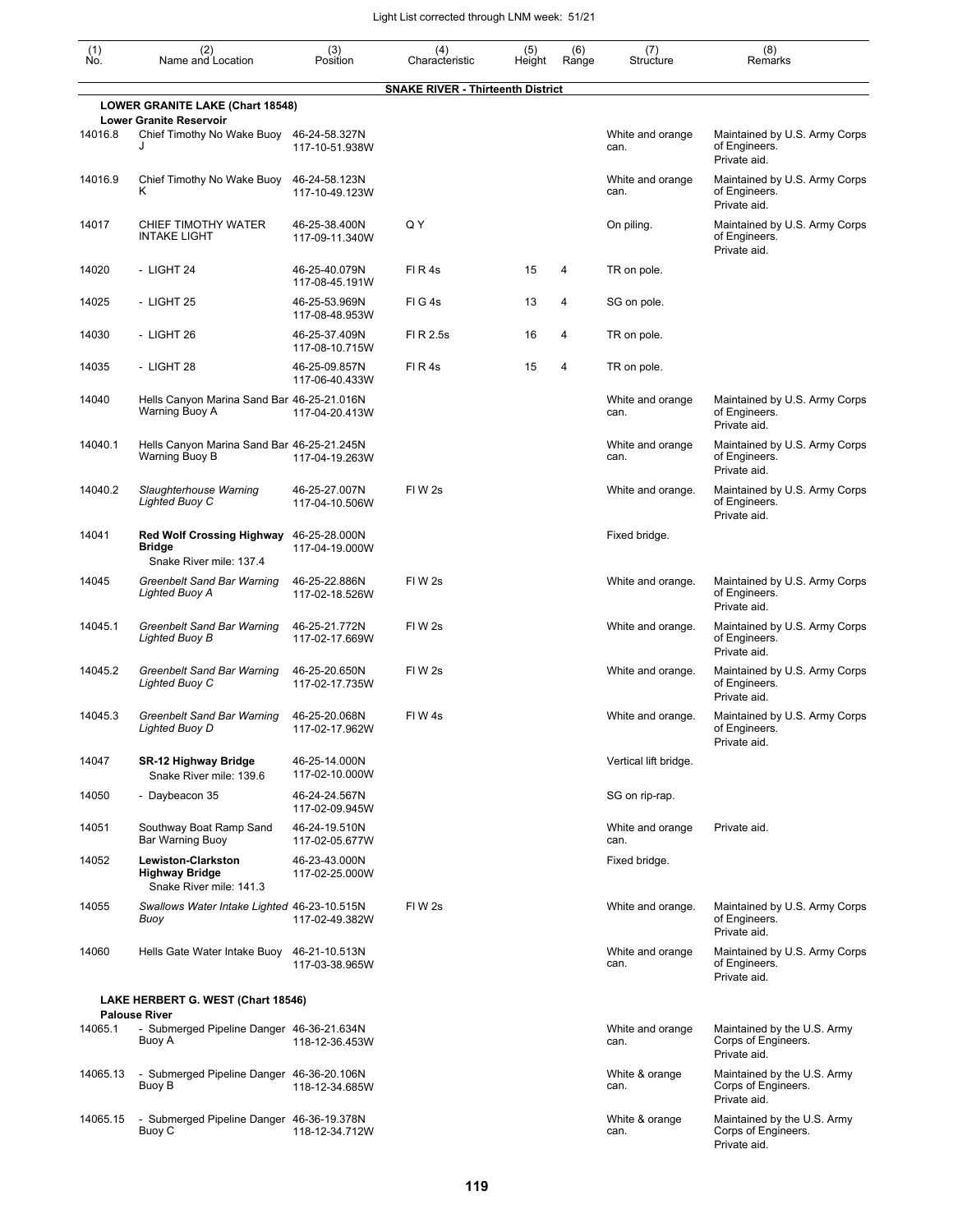| (1)<br>No. | (2)<br>Name and Location                                                                                                               | (3)<br>Position                 | (4)<br>Characteristic                       | (5)<br>Height | (6)<br>Range | (7)<br>Structure         | (8)<br>Remarks                                                     |
|------------|----------------------------------------------------------------------------------------------------------------------------------------|---------------------------------|---------------------------------------------|---------------|--------------|--------------------------|--------------------------------------------------------------------|
|            |                                                                                                                                        |                                 | <b>SNAKE RIVER - Thirteenth District</b>    |               |              |                          |                                                                    |
|            | LAKE HERBERT G. WEST (Chart 18546)<br><b>Palouse River</b>                                                                             |                                 |                                             |               |              |                          |                                                                    |
| 14065.17   | - Submerged Pipeline Danger 46-36-14.646N<br>Buoy D                                                                                    | 118-12-37.168W                  |                                             |               |              | White and orange<br>can. | Maintained by the U.S. Army<br>Corps of Engineers.<br>Private aid. |
| 14065.2    | - Submerged Pipeline Danger 46-36-11.366N<br>Buoy E                                                                                    | 118-12-39.917W                  |                                             |               |              | White and orange<br>can. | Maintained by the U.S. Army<br>Corps of Engineers.<br>Private aid. |
| 14065.22   | - Submerged Pipeline Danger 46-36-09.532N<br>Buoy F                                                                                    | 118-12-41.308W                  |                                             |               |              | White and orange<br>can. | Maintained by the U.S. Army<br>Corps of Engineers.<br>Private aid. |
| 14065.24   | - Submerged Pipeline Danger 46-36-05.163N<br>Buoy G                                                                                    | 118-12-44.829W                  |                                             |               |              | White and orange<br>can. | Maintained by the U.S. Army<br>Corps of Engineers.<br>Private aid. |
| 14065.26   | - Submerged Pipeline Danger 46-36-02.669N<br>Buoy H                                                                                    | 118-12-47.824W                  |                                             |               |              | White and orange<br>can. | Maintained by the U.S. Army<br>Corps of Engineers.<br>Private aid. |
| 14065.28   | - Submerged Pipeline Danger 46-36-02.176N<br>Buoy J                                                                                    | 118-12-49.620W                  |                                             |               |              | White and orange<br>can. | Maintained by the U.S. Army<br>Corps of Engineers.<br>Private aid. |
| 14065.3    | - Submerged Pipeline Danger 46-36-01.749N<br>Buoy K                                                                                    | 118-12-51.712W                  |                                             |               |              | White and orange<br>can. | Maintained by the U.S. Army<br>Corps of Engineers.<br>Private aid. |
| 14065.32   | - No Water Ski Restricted<br>Area Buoy L                                                                                               | 46-36-11.469N<br>118-12-33.911W |                                             |               |              | White and orange<br>can. | Maintained by the U.S. Army<br>Corps of Engineers.<br>Private aid. |
| 14065.34   | - No Water Ski Restricted<br>Area Buoy M                                                                                               | 46-36-08.253N<br>118-12-28.292W |                                             |               |              | White & orange<br>can.   | Maintained by the U.S. Army<br>Corps of Engineers.<br>Private aid. |
|            | LOWER GRANITE LAKE (Chart 18548)                                                                                                       |                                 |                                             |               |              |                          |                                                                    |
|            | <b>Clearwater River</b>                                                                                                                |                                 |                                             |               |              |                          |                                                                    |
| 14070      | <b>Camas Prairie Railroad</b><br><b>Bridge</b><br>Clearwater river mile: 0.6                                                           | 46-25-33.000N<br>117-01-34.000W |                                             |               |              | Vertical lift bridge.    |                                                                    |
| 14072      | <b>Clearwater Memorial</b><br><b>Highway Bridge</b><br>Clearwater River mile: 2.0                                                      | 46-25-08.000N<br>117-00-00.000W |                                             |               |              | Fixed bridge.            |                                                                    |
|            |                                                                                                                                        |                                 | <b>COLUMBIA RIVER - Thirteenth District</b> |               |              |                          |                                                                    |
|            | FRANKLIN D. ROOSEVELT LAKE (Southern Part) (Chart 18551)                                                                               |                                 |                                             |               |              |                          |                                                                    |
|            | Franklin D. Roosevelt Lake<br>Reported discrepancies during the winter months will not be corrected until the month of June each year. |                                 |                                             |               |              |                          |                                                                    |
| 14125      | - LIGHT A                                                                                                                              | 47-56-48.869N<br>118-56-08.150W | FIW4s                                       | 12            | 5            | NR on platform.          |                                                                    |
| 14130      | - Buoy 2                                                                                                                               | 47-57-01.109N<br>118-52-01.604W |                                             |               |              | Red nun.                 |                                                                    |
| 14135      | - LIGHT B                                                                                                                              | 47-57-42.215N<br>118-51-38.630W | FIW 6s                                      | 14            | 5            | NR on box.               |                                                                    |
| 14140      | - LIGHT C                                                                                                                              | 47-55-12.197N<br>118-49-01.430W | FIW 2.5s                                    | 16            | 5            | NR on box.               |                                                                    |
| 14145      | - Buoy 3                                                                                                                               | 47-54-23.783N<br>118-43-33.626W |                                             |               |              | Green can.               |                                                                    |
| 14150      | - LIGHT D                                                                                                                              | 47-54-00.437N<br>118-43-03.602W | FIW4s                                       | 20            | 5            | NR on box.               |                                                                    |
| 14155      | - Buoy 5                                                                                                                               | 47-54-41.579N<br>118-43-09.998W |                                             |               |              | Green can.               |                                                                    |
| 14160      | - Buoy 6                                                                                                                               | 47-55-39.638N<br>118-42-03.699W |                                             |               |              | Red nun.                 |                                                                    |
| 14165      | - Buoy 8                                                                                                                               | 47-55-48.734N<br>118-41-57.658W |                                             |               |              | Red nun.                 |                                                                    |
| 14170      | - LIGHT E                                                                                                                              | 47-56-46.571N<br>118-41-27.650W | FIW 6s                                      | 16            | 5            | NR on box.               |                                                                    |
| 14175      | - LIGHT F                                                                                                                              | 47-55-51.089N<br>118-37-00.680W | FI W 2.5s                                   | 18            | 4            | NR on box.               |                                                                    |
| 14180      | - LIGHT G                                                                                                                              | 47-56-05.771N<br>118-32-41.990W | FIW4s                                       | 18            | 4            | NR on posts.             |                                                                    |
| 14185      | - Buoy $10$                                                                                                                            | 47-52-36.233N<br>118-32-20.396W |                                             |               |              | Red nun.                 |                                                                    |
| 14190      | - LIGHT H                                                                                                                              | 47-52-27.209N                   | FIW6s                                       | 16            | 5            | NR on box.               |                                                                    |

118-32-09.602W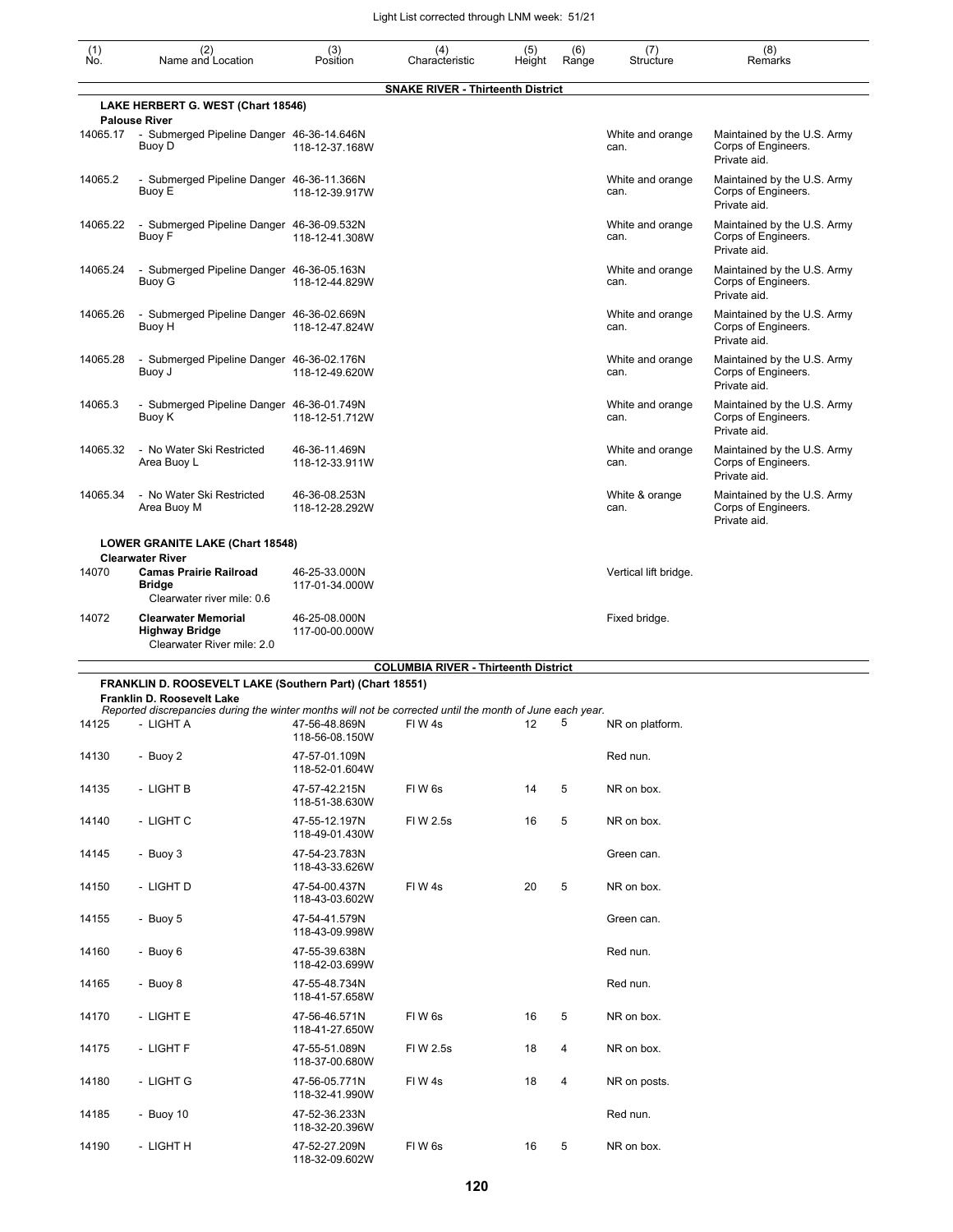| (1)<br>Ño. | (2)<br>Name and Location                                                                                                                            | (3)<br>Position                                   | (4)<br>Characteristic                       | (5)<br>Height | (6)<br>Range | (7)<br>Structure                                                          | (8)<br>Remarks                   |  |  |  |
|------------|-----------------------------------------------------------------------------------------------------------------------------------------------------|---------------------------------------------------|---------------------------------------------|---------------|--------------|---------------------------------------------------------------------------|----------------------------------|--|--|--|
|            | FRANKLIN D. ROOSEVELT LAKE (Southern Part) (Chart 18551)                                                                                            |                                                   | <b>COLUMBIA RIVER - Thirteenth District</b> |               |              |                                                                           |                                  |  |  |  |
|            | Franklin D. Roosevelt Lake                                                                                                                          |                                                   |                                             |               |              |                                                                           |                                  |  |  |  |
| 14195      | Reported discrepancies during the winter months will not be corrected until the month of June each year.<br>- LIGHT I                               | 47-52-45.911N<br>118-27-20.552W                   | FI W 2.5s                                   | 16            | 4            | NR on box.                                                                |                                  |  |  |  |
| 14200      | - LIGHT J                                                                                                                                           | 47-50-25.949N<br>118-26-52.052W                   | FIW4s                                       | 12            | 5            | NR on posts.                                                              |                                  |  |  |  |
| 14205      | - LIGHT K                                                                                                                                           | 47-51-34.283N<br>118-21-56.636W                   | FIW <sub>6s</sub>                           | 23            | 5            | NR on tower.                                                              |                                  |  |  |  |
|            | <b>Spokane River Arm</b><br>Reported discrepancies during the winter months will not be corrected until the month of June each year.                |                                                   |                                             |               |              |                                                                           |                                  |  |  |  |
| 14210      | - JUNCTION LIGHT S                                                                                                                                  | 47-53-57.317N<br>118-20-04.898W                   | $FI (2+1)R 6s$                              | 23            | 4            | JR on tower.                                                              |                                  |  |  |  |
| 14211      | Fort Spokane Highway<br><b>Bridge</b><br>Spokane River mile: 1.7                                                                                    | 47-54-28.000N<br>118-19-03.000W                   |                                             |               |              | Fixed bridge.                                                             |                                  |  |  |  |
| 14215      | - LIGHT A                                                                                                                                           | 47-56-18.209N<br>118-15-20.882W                   | FIW4s                                       | 44            | 4            | NR on skeleton<br>tower.                                                  |                                  |  |  |  |
| 14220      | - LIGHT B                                                                                                                                           | 47-56-48.611N<br>118-12-44.912W                   | FIW <sub>6s</sub>                           | 16            | 5            | NR on platform.                                                           |                                  |  |  |  |
| 14225      | - LIGHT C                                                                                                                                           | 47-53-20.225N<br>118-09-50.444W                   | FIW 2.5s                                    | 15            | 4            | NR on pile.                                                               |                                  |  |  |  |
| 14230      | - Buoy 1                                                                                                                                            | 47-50-02.345N<br>118-07-09.824W                   |                                             |               |              | Green can.                                                                |                                  |  |  |  |
| 14235      | - Buoy 3                                                                                                                                            | 47-49-22.037N<br>118-05-52.496W                   |                                             |               |              | Green can.                                                                |                                  |  |  |  |
| 14245      | - Buoy 4                                                                                                                                            | 47-47-38.069N<br>118-03-30.673W                   |                                             |               |              | Red nun.                                                                  |                                  |  |  |  |
| 14247      | - Danger Shoal Buoy A                                                                                                                               | 47-47-43.451N<br>118-02-54.925W                   |                                             |               |              | White with orange<br>bands and orange<br>diamond worded<br>"DANGER SHOAL" |                                  |  |  |  |
| 14248      | - Danger Shoal Buoy B                                                                                                                               | 47-47-52.571N<br>118-02-50.281W                   |                                             |               |              | White with orange<br>bands and orange<br>diamond worded<br>"DANGER SHOAL" |                                  |  |  |  |
| 14250      | - LIGHT 5                                                                                                                                           | 47-47-37.301N<br>118-02-51.625W                   | FIG6s                                       | 15            | 4            | SG on skeleton<br>tower, on wooden<br>crib.                               |                                  |  |  |  |
| 14255      | - Buoy 7                                                                                                                                            | 47-47-54.680N<br>118-02-21.619W                   |                                             |               |              | Green can.                                                                | Marks shoaling to the northeast. |  |  |  |
|            | Franklin D. Roosevelt Lake                                                                                                                          |                                                   |                                             |               |              |                                                                           |                                  |  |  |  |
| 14260      | Reported discrepancies during the winter months will not be corrected until the month of June each year.<br>- Buoy $12$                             | 47-55-24.599N<br>118-20-53.444W                   |                                             |               |              | Red nun.                                                                  |                                  |  |  |  |
| 14265      | - LIGHT L                                                                                                                                           | 47-56-12.209N<br>118-21-43.394W                   | FIW 2.5s                                    | 12            | 4            | NR on posts.                                                              |                                  |  |  |  |
| 14270      | - Buoy 13                                                                                                                                           | 47-57-28.457N<br>118-21-24.302W                   |                                             |               |              | Green can.                                                                |                                  |  |  |  |
| 14275      | - LIGHT M                                                                                                                                           | 47-58-01.409N<br>118-20-48.098W                   | FIW 4s                                      | 12            | 4            | NR on box.                                                                |                                  |  |  |  |
| 14280      | - LIGHT N                                                                                                                                           | 48-01-02.903N<br>118-24-10.160W                   | FIW 6s                                      | 16            | 5            | NR on box.                                                                |                                  |  |  |  |
| 14285      | - LIGHT O                                                                                                                                           | 48-02-49.331N<br>118-21-59.450W                   | FIW 2.5s                                    | 18            | 4            | NR on tower.                                                              |                                  |  |  |  |
| 14290      | - LIGHT P                                                                                                                                           | 48-02-17.014N<br>118-17-29.317W                   | FIW 4s                                      | 14            | 5            | NR on box.                                                                |                                  |  |  |  |
| 14295      | - LIGHT Q                                                                                                                                           | 48-03-23.453N<br>118-14-06.326W                   | FIW 6s                                      | 16            | 5            | NR on box.                                                                |                                  |  |  |  |
| 14300      | - LIGHT R                                                                                                                                           | 48-07-05.067N<br>118-15-29.317W                   | FIW 2.5s                                    | 12            | 4            | NR on box, on side<br>of cliff.                                           |                                  |  |  |  |
|            | FRANKLIN D. ROOSEVELT LAKE (Northern Part) (Chart 18553)                                                                                            |                                                   |                                             |               |              |                                                                           |                                  |  |  |  |
| 14305      | Franklin D. Roosevelt Lake<br>Reported discrepancies during the winter months will not be corrected until the month of June each year.<br>- LIGHT T | 48-08-49.433N                                     | FIW 4s                                      | 10            | 4            | NR on box.                                                                |                                  |  |  |  |
| 14310      | - LIGHT U                                                                                                                                           | 118-11-26.624W<br>48-12-26.633N<br>118-11-58.256W | FIW 6s                                      | 12            | 5            | NR on box.                                                                |                                  |  |  |  |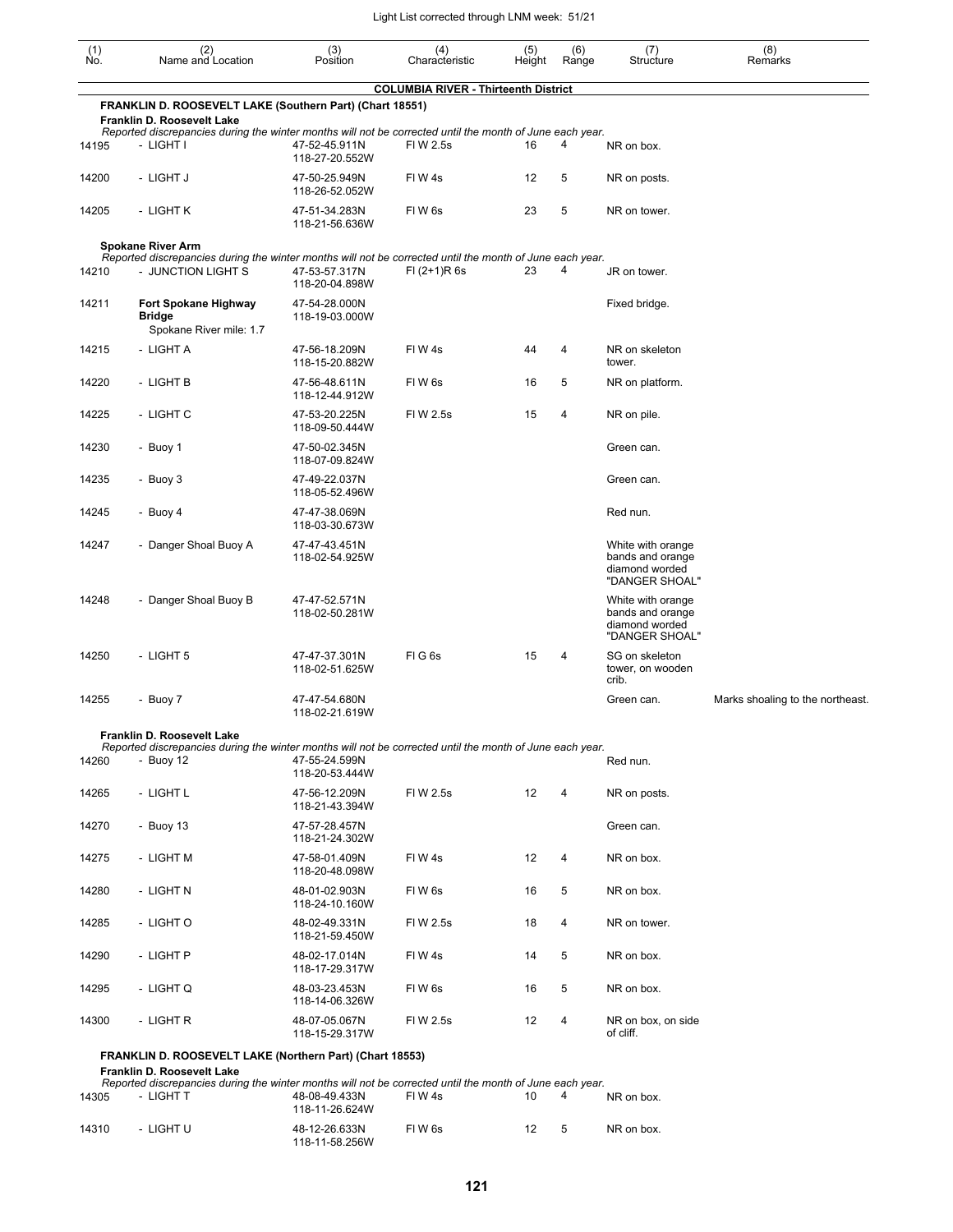| $\begin{smallmatrix} (1) \ N0. \end{smallmatrix}$                                                                                                                                                  | (2)<br>Name and Location                                   | (3)<br>Position                 | (4)<br>Characteristic                       | (5)<br>Height | (6)<br>Range | (7)<br>Structure          | (8)<br>Remarks |  |  |  |
|----------------------------------------------------------------------------------------------------------------------------------------------------------------------------------------------------|------------------------------------------------------------|---------------------------------|---------------------------------------------|---------------|--------------|---------------------------|----------------|--|--|--|
|                                                                                                                                                                                                    |                                                            |                                 | <b>COLUMBIA RIVER - Thirteenth District</b> |               |              |                           |                |  |  |  |
| FRANKLIN D. ROOSEVELT LAKE (Northern Part) (Chart 18553)<br>Franklin D. Roosevelt Lake<br>Reported discrepancies during the winter months will not be corrected until the month of June each year. |                                                            |                                 |                                             |               |              |                           |                |  |  |  |
| 14315                                                                                                                                                                                              | - LIGHT V                                                  | 48-14-30.803N<br>118-08-44.276W | FIW 2.5s                                    | 15            | 4            | NR on box.                |                |  |  |  |
| 14320                                                                                                                                                                                              | - LIGHT W                                                  | 48-15-29.279N<br>118-08-14.048W | FIW4s                                       | 8             | 5            | NR on tower.              |                |  |  |  |
| 14324                                                                                                                                                                                              | <b>GIFFORD FERRY DOCK</b><br>LIGHT                         | 48-16-40.079N<br>118-08-20.972W | FIY4s                                       |               |              | On single pile.           | Private aid.   |  |  |  |
| 14326                                                                                                                                                                                              | <b>INCHELIUM FERRY DOCK</b><br>LIGHT                       | 48-16-41.405N<br>118-09-08.200W | FIY4s                                       |               |              | On single pile.           | Private aid.   |  |  |  |
| 14330                                                                                                                                                                                              | - LIGHT X                                                  | 48-21-37.949N<br>118-11-15.422W | FIW <sub>6s</sub>                           | 16            | 5            | NR on posts.              |                |  |  |  |
| 14335                                                                                                                                                                                              | - LIGHT Y                                                  | 48-26-45.059N<br>118-12-47.786W | FIW 2.5s                                    | 15            | 5            | NR on tower.              |                |  |  |  |
| 14345                                                                                                                                                                                              | - LIGHT AA                                                 | 48-29-48.437N<br>118-11-08.864W | FIW4s                                       | 10            | 4            | NB on box.                |                |  |  |  |
| 14350                                                                                                                                                                                              | - LIGHT BB                                                 | 48-32-42.965N<br>118-08-24.758W | FIW <sub>6s</sub>                           | 10            | 5            | NR on box.                |                |  |  |  |
| 14355                                                                                                                                                                                              | - Buoy 15                                                  | 48-33-20.939N<br>118-08-34.388W |                                             |               |              | Green can.                |                |  |  |  |
| 14357                                                                                                                                                                                              | <b>Rickey Point Sailing Club</b><br><b>Lighted Buoy</b>    | 48-33-41.010N<br>118-07-22.900W | <b>FIW 10s</b>                              |               |              | White and orange<br>buoy. | Private aid.   |  |  |  |
| 14360                                                                                                                                                                                              | - LIGHT CC                                                 | 48-34-49.847N<br>118-07-53.042W | FIW 2.5s                                    | 30            | 4            | NR on posts.              |                |  |  |  |
| 14365                                                                                                                                                                                              | - Buoy 16                                                  | 48-34-54.101N<br>118-07-24.164W |                                             |               |              | Red nun.                  |                |  |  |  |
| 14370                                                                                                                                                                                              | - Buoy 18                                                  | 48-35-02.813N<br>118-07-21.026W |                                             |               |              | Red nun.                  |                |  |  |  |
| 14371                                                                                                                                                                                              | Kettle Falls Highway Bridge<br>Columbia River mile: 703.2  | 48-37-33.000N<br>118-07-00.000W |                                             |               |              | Fixed bridge.             |                |  |  |  |
| 14372                                                                                                                                                                                              | Kettle Falls Railroad Bridge<br>Columbia River mile: 703.3 | 48-37-33.000N<br>118-07-00.000W |                                             |               |              | Fixed bridge.             |                |  |  |  |
| 14373                                                                                                                                                                                              | Kettle River Boom Support<br>Buoy A                        | 48-40-07.406N<br>118-06-30.855W |                                             |               |              | Orange steel ball.        | Private aid.   |  |  |  |
| 14373.1                                                                                                                                                                                            | Kettle River Boom Support<br>Buoy B                        | 48-40-12.655N<br>118-06-27.273W |                                             |               |              | Orange steel ball.        | Private aid.   |  |  |  |
| 14373.2                                                                                                                                                                                            | Kettle River Boom Passage<br>Gate Buoy 1                   | 48-40-22.526N<br>118-06-26.423W |                                             |               |              | Green steel ball.         | Private aid.   |  |  |  |
| 14373.3                                                                                                                                                                                            | Kettle River Boom Passage<br>Gate Buoy 2                   | 48-40-27.051N<br>118-06-32.587W |                                             |               |              | Red steel ball.           | Private aid.   |  |  |  |
| 14373.4                                                                                                                                                                                            | Kettle River Boom Passage<br>Gate Buoy 3                   | 48-40-23.984N<br>118-06-35.734W |                                             |               |              | Green steel Ball.         | Private aid.   |  |  |  |
| 14373.5                                                                                                                                                                                            | Kettle River Boom Passage<br>Gate Buoy 4                   | 48-40-26.522N<br>118-06-35.251W |                                             |               |              | Red steel ball.           | Private aid.   |  |  |  |
| 14373.6                                                                                                                                                                                            | Kettle River Boom Support<br>Buoy C                        | 48-40-31.465N<br>118-06-23.018W |                                             |               |              | Orange steel ball.        | Private aid.   |  |  |  |
| 14373.7                                                                                                                                                                                            | Kettle River Boom Support<br>Buoy D                        | 48-40-33.160N<br>118-06-30.614W |                                             |               |              | Orange steel ball.        | Private aid.   |  |  |  |
| 14373.8                                                                                                                                                                                            | Kettle River Boom Support<br>Buoy E                        | 48-40-33.038N<br>118-06-36.629W |                                             |               |              | Orange steel ball.        | Private aid.   |  |  |  |
| 14373.9                                                                                                                                                                                            | Kettle River Boom Support<br>Buoy F                        | 48-40-32.905N<br>118-06-41.749W |                                             |               |              | Orange steel ball.        | Private aid.   |  |  |  |
| 14375                                                                                                                                                                                              | - Buoy 19                                                  | 48-40-52.055N<br>118-01-45.921W |                                             |               |              | Green can.                |                |  |  |  |
| 14380                                                                                                                                                                                              | - Buoy 20                                                  | 48-42-06.089N<br>118-01-40.287W |                                             |               |              | Red nun.                  |                |  |  |  |
| 14385                                                                                                                                                                                              | - Buoy 22                                                  | 48-45-45.779N<br>118-02-32.739W |                                             |               |              | Red nun.                  |                |  |  |  |
| 14390                                                                                                                                                                                              | - Buoy 24                                                  | 48-47-16.421N<br>118-00-24.207W |                                             |               |              | Red nun.                  |                |  |  |  |
| China Bar                                                                                                                                                                                          |                                                            |                                 |                                             |               |              |                           |                |  |  |  |
| 14395                                                                                                                                                                                              | Aids maintained from June 1 to Nov. 1.<br>- LIGHT 1        | 48-49-15.000N                   | <b>FIG 10s</b>                              | 6             |              | On box.                   | Private aid.   |  |  |  |
|                                                                                                                                                                                                    |                                                            | 117-56-06.000W                  |                                             |               |              |                           |                |  |  |  |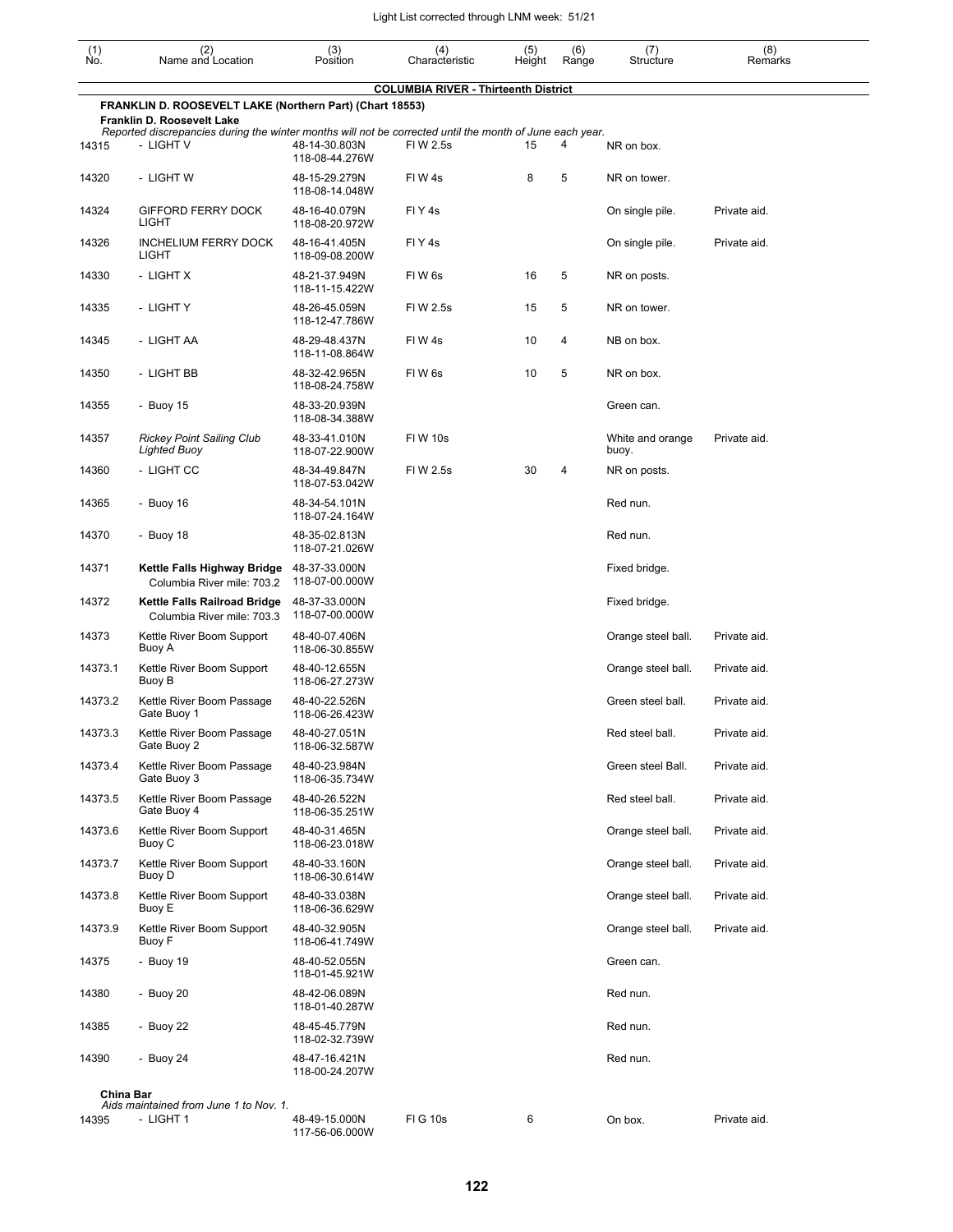| (1)<br>Ñó.       | (2)<br>Name and Location                                                               | (3)<br>Position                 | (4)<br>Characteristic                       | (5)<br>Height | (6)<br>Range | (7)<br>Structure                      | (8)<br>Remarks                                |
|------------------|----------------------------------------------------------------------------------------|---------------------------------|---------------------------------------------|---------------|--------------|---------------------------------------|-----------------------------------------------|
|                  |                                                                                        |                                 | <b>COLUMBIA RIVER - Thirteenth District</b> |               |              |                                       |                                               |
| <b>China Bar</b> | FRANKLIN D. ROOSEVELT LAKE (Northern Part) (Chart 18553)<br>Franklin D. Roosevelt Lake |                                 |                                             |               |              |                                       |                                               |
|                  | Aids maintained from June 1 to Nov. 1.                                                 |                                 |                                             |               |              |                                       |                                               |
| 14400            | - LIGHT 3                                                                              | 48-49-31.000N<br>117-55-47.000W | <b>FIG 10s</b>                              | 6             |              | On box.                               | Private aid.                                  |
| 14405            | - Lighted Buoy 5                                                                       | 48-49-52.000N<br>117-55-47.000W | <b>FIG 10s</b>                              |               |              | On raft.                              | Private aid.                                  |
| 14410            | - Lighted Buoy 7                                                                       | 48-50-18.000N<br>117-55-30.000W | <b>FIG 10s</b>                              |               |              | On raft.                              | Private aid.                                  |
|                  | <b>PACIFIC OCEAN TO HARRINGTON POINT (Chart 18521)</b>                                 |                                 |                                             |               |              |                                       |                                               |
| 14415            | <b>Baker Bay West Channel</b><br>- ENTRANCE JETTY LIGHT                                | 46-16-07.298N                   | FIG4s                                       | 15            | 4            | SG on multi-pile                      |                                               |
|                  | 1                                                                                      | 124-01-48.885W                  |                                             |               |              | structure.                            |                                               |
| 14420            | - ENTRANCE JETTY LIGHT<br>2                                                            | 46-16-10.886N<br>124-01-46.087W | FI R 2.5s                                   | 15            | 4            | TR on multi-pile<br>structure.        |                                               |
| 14425            | - Buoy 3                                                                               | 46-16-14.909N<br>124-01-50.152W |                                             |               |              | Green can.                            | Position shifted with changing<br>conditions. |
| 14430            | - Daybeacon 6                                                                          | 46-16-18.153N<br>124-01-48.218W |                                             |               |              | TR on pile.                           |                                               |
| 14432            | - Buoy 6A                                                                              | 46-16-25.814N<br>124-01-51.201W |                                             |               |              | Red nun.                              |                                               |
| 14435            | - Daybeacon 7                                                                          | 46-16-24.374N<br>124-01-53.720W |                                             |               |              | SG on pile.                           |                                               |
| 14440            | - LIGHT 8                                                                              | 46-16-33.124N<br>124-01-55.449W | FIR4s                                       | 19            | 4            | TR on multi-pile<br>structure.        |                                               |
| 14445            | - Daybeacon 9                                                                          | 46-16-37.879N<br>124-02-06.994W |                                             |               |              | SG on pile.                           |                                               |
| 14450            | - LIGHT 10                                                                             | 46-16-46.755N<br>124-02-14.548W | FIR6s                                       | 19            | 4            | TR on multi-pile<br>structure.        |                                               |
| 14455            | - LIGHT 11                                                                             | 46-16-49.988N<br>124-02-27.069W | FIG4s                                       | 19            | 4            | SG on multi-pile<br>structure.        |                                               |
| 14460            | - LIGHT 12                                                                             | 46-16-56.097N<br>124-02-47.405W | QR                                          | 19            | 4            | TR on pile.                           |                                               |
| 14465            | - Daybeacon 14                                                                         | 46-16-59.892N<br>124-02-54.619W |                                             |               |              | TR on pile.                           |                                               |
| 14470            | - LIGHT 15                                                                             | 46-17-06.612N<br>124-03-03.543W | FIG 2.5s                                    | 20            | 4            | SG on piles and<br>end of breakwater. |                                               |
| 14475            | - Daybeacon 16                                                                         | 46-17-12.682N<br>124-03-01.076W |                                             |               |              | TR on pile.                           |                                               |
| 14480            | - LIGHT 17                                                                             | 46-17-20.032N<br>124-03-03.039W | FIG4s                                       | 19            | 4            | SG on pile.                           |                                               |
| 14485            | - Daybeacon 18                                                                         | 46-17-24.350N<br>124-02-54.363W |                                             |               |              | TR on pile.                           |                                               |
| 14490            | - LIGHT 20                                                                             | 46-17-35.710N<br>124-02-42.429W | FIR4s                                       | 19            | 4            | TR on pile.                           |                                               |
| 14495            | - Daybeacon 21                                                                         | 46-17-43.369N<br>124-02-38.676W |                                             |               |              | SG on pile.                           |                                               |
| 14500            | - LIGHT 22                                                                             | 46-17-49.272N<br>124-02-24.458W | FI R 2.5s                                   | 19            | 4            | TR on pile.                           |                                               |
| 14505            | - LIGHT 23                                                                             | 46-17-53.810N<br>124-02-27.728W | FIG 2.5s                                    | 15            | 4            | SG on pile.                           |                                               |
| 14510            | <b>ILWACO MOORING BASIN</b><br>LIGHT <sub>2</sub>                                      | 46-17-59.879N<br>124-02-25.575W | FIR4s                                       | 19            | 4            | TR on pile.                           |                                               |
| 14515            | <b>ILWACO MOORING BASIN</b><br>LIGHT <sub>3</sub>                                      | 46-18-04.562N<br>124-02-30.063W | FIG4s                                       | 14            | 4            | SG on jetty.                          |                                               |
| 14520            | <b>Chinook Channel</b><br>- LIGHT 1                                                    | 46-15-31.472N<br>123-58-11.922W | FIG 2.5s                                    | 14            | 4            | SG on pile.                           |                                               |
| 14525            | - LIGHT 2                                                                              | 46-15-46.915N<br>123-57-39.001W | FIR4s                                       | 15            | 6            | TR on dolphin.                        | Ra ref.                                       |
| 14527            | - Buoy 3                                                                               | 46-15-49.082N<br>123-57-41.211W |                                             |               |              | Green can.                            |                                               |
| 14528            | - Buoy 4                                                                               | 46-16-01.722N<br>123-57-19.105W |                                             |               |              | Red nun.                              |                                               |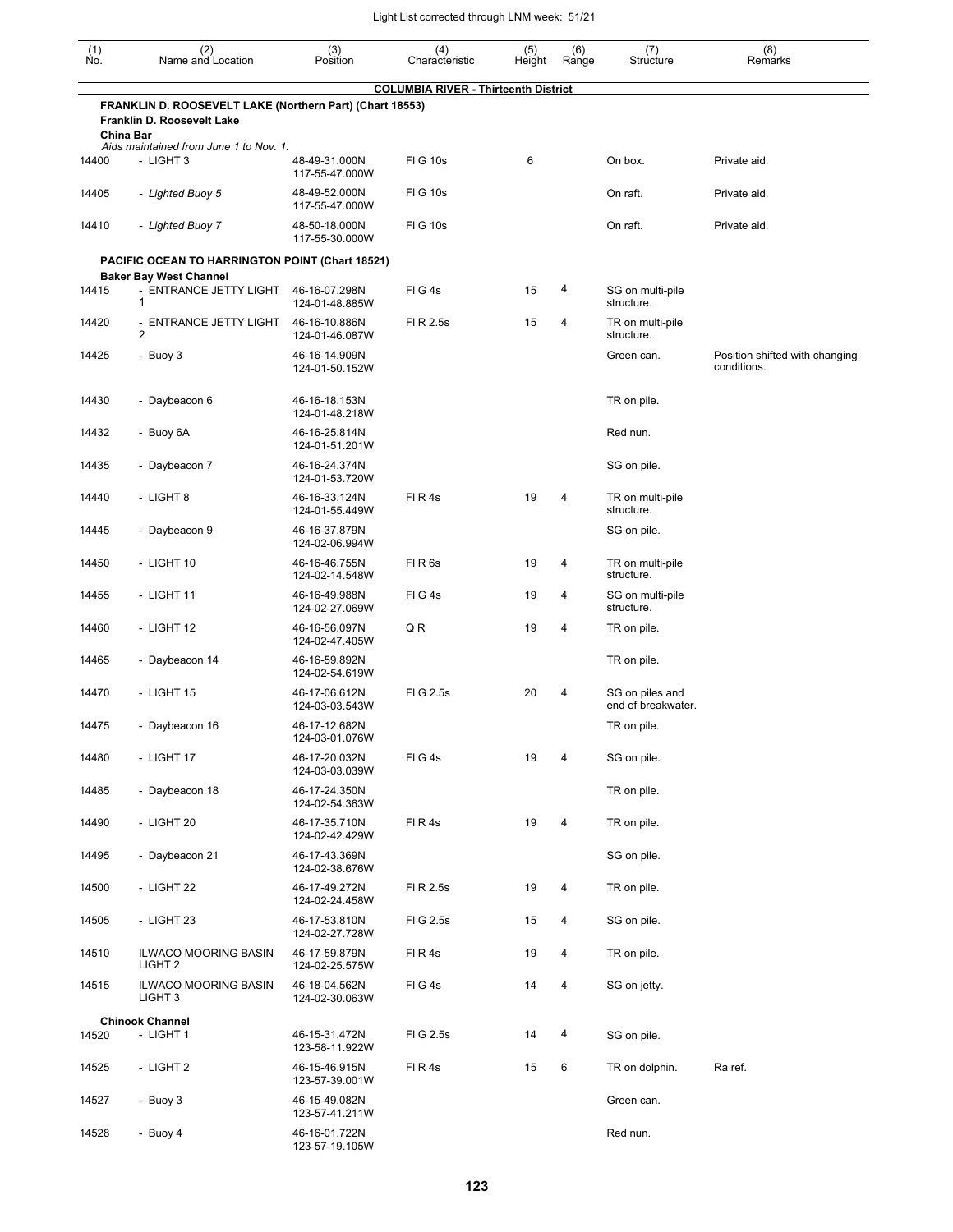| (1)<br>Ñó. | (2)<br>Name and Location                                                    | (3)<br>Position                                   | (4)<br>Characteristic                       | (5)<br>Height | (6)<br>Range | (7)<br>Structure               | (8)<br>Remarks                     |
|------------|-----------------------------------------------------------------------------|---------------------------------------------------|---------------------------------------------|---------------|--------------|--------------------------------|------------------------------------|
|            |                                                                             |                                                   | <b>COLUMBIA RIVER - Thirteenth District</b> |               |              |                                |                                    |
|            | PACIFIC OCEAN TO HARRINGTON POINT (Chart 18521)<br><b>Chinook Channel</b>   |                                                   |                                             |               |              |                                |                                    |
| 14530      | - LIGHT 5                                                                   | 46-16-02.734N<br>123-57-21.857W                   | FIG4s                                       | 15            | 4            | SG on dolphin.                 | Ra ref.                            |
| 14535      | - LIGHT 8                                                                   | 46-16-19.975N<br>123-57-11.454W                   | Q R                                         | 15            | 4            | TR on dolphin.                 | Ra ref.                            |
|            | <b>Hammond Boat Basin</b>                                                   |                                                   |                                             |               |              |                                |                                    |
| 14540      | - West Breakwater<br>Daybeacon 2                                            | 46-12-17.386N<br>123-56-58.591W                   |                                             |               |              | TR on pipe on<br>jetty.        |                                    |
| 14545      | - EAST BREAKWATER<br>LIGHT 1                                                | 46-12-17.386N<br>123-56-52.591W                   | FIG4s                                       | 22            | 4            | SG on pipe on<br>jetty.        |                                    |
| 14550      | <b>Skipanon Waterway</b><br>- WEST LIGHT 4                                  | 46-11-03.926N                                     | FIR4s                                       | 15            | 4            | TR on multi-pile<br>structure. |                                    |
| 14555      | - EAST LIGHT 3                                                              | 123-54-29.609W<br>46-11-02.756N<br>123-54-20.852W | FIG4s                                       | 14            | 4            | SG on multi-pile<br>structure. |                                    |
| 14560      | - RANGE FRONT LIGHT                                                         | 46-10-00.531N<br>123-54-55.884W                   | Q R                                         | 23            |              | KRB on skeleton<br>tower.      | Visible 4° each side of rangeline. |
| 14565      | - RANGE REAR LIGHT<br>234 yards, 199.2° from front 123-54-59.161W<br>light. | 46-09-53.978N                                     | Iso R 6s                                    | 36            |              | KRB on skeleton<br>tower.      | Visible 4° each side of rangeline. |
|            | <b>Youngs Bay</b>                                                           |                                                   |                                             |               |              |                                |                                    |
| 14570      | - ENTRANCE LIGHT 2                                                          | 46-10-52.013N<br>123-52-46.680W                   | FIR4s                                       | 16            | 4            | TR on pile.                    |                                    |
| 14573      | - Highway Bridge<br>Youngs Bay mile: 0.7                                    | 46-10-34.000N<br>123-52-07.000W                   |                                             |               |              | Vertical lift bridge.          |                                    |
| 14575      | - Buoy 4                                                                    | 46-10-16.490N<br>123-51-50.149W                   |                                             |               |              | Red nun.                       |                                    |
| 14580      | - LIGHT 6                                                                   | 46-10-03.115N<br>123-51-27.663W                   | FI R 2.5s                                   | 16            | 4            | TR on pile.                    |                                    |
| 14582      | Old Youngs Bay Highway<br>Bridge<br>Youngs Bay mile: 2.4                    | 46-10-08.000N<br>123-50-17.000W                   |                                             |               |              | Bascule bridge.                |                                    |
| 14585      | <b>Lewis and Clark River</b><br>- Daybeacon 2                               | 46-10-04.034N<br>123-51-45.722W                   |                                             |               |              | TR on pile.                    |                                    |
| 14590      | - Daybeacon 4                                                               | 46-09-54.904N<br>123-51-32.607W                   |                                             |               |              | TR on pile.                    |                                    |
| 14595      | - Buoy 5                                                                    | 46-09-49.224N<br>123-51-23.851W                   |                                             |               |              | Green can.                     |                                    |
| 14605      | - Buoy 7                                                                    | 46-09-39.508N<br>123-51-18.821W                   |                                             |               |              | Green can.                     |                                    |
| 14607      | - Highway Bridge<br>Lewis and Clark River mile:<br>1.0                      | 46-09-08.000N<br>123-51-32.000W                   |                                             |               |              | Bascule bridge.                |                                    |
|            | <b>North Channel</b>                                                        |                                                   |                                             |               |              |                                |                                    |
| 14610      | SAND ISLAND LOWER DIKE 46-15-38.050N<br>LIGHT <sub>1</sub>                  | 124-00-28.191W                                    | FIG4s                                       | 17            | 4            | SG on multi-pile<br>structure. |                                    |
| 14620      | SAND ISLAND UPPER DIKE<br>LIGHT <sub>5</sub>                                | 46-15-22.260N<br>123-58-55.867W                   | FIG4s                                       | 15            | 4            | SG on multi-pile<br>structure. |                                    |
| 14625      | CHINOOK DIKE LIGHT 7                                                        | 46-14-59.214N<br>123-57-12.240W                   | FIG6s                                       | 16            | 4            | SG on multi-pile<br>structure. |                                    |
| 14630      | Astoria Highway Bridge<br>(north channel)<br>Columbia River mile: 13.5      | 46-14-18.000N<br>123-52-24.000W                   |                                             |               |              | Fixed bridge.                  |                                    |
| 14635      | - Daybeacon 10                                                              | 46-15-46.471N<br>123-47-14.460W                   |                                             |               |              | TR on dolphin.                 |                                    |
| 14640      | - Daybeacon 12                                                              | 46-16-03.256N<br>123-46-28.009W                   |                                             |               |              | TR on dolphin.                 | Ra ref.                            |
| 14645      | <b>GRAYS POINT LIGHT 13</b>                                                 | 46-16-23.296N<br>123-46-00.469W                   | FIG6s                                       | 15            | 4            | SG on pile.                    |                                    |
| 14650      | Portuguese Point Daybeacon<br>14A                                           | 46-16-35.248N<br>123-45-04.655W                   |                                             |               |              | TR on pile.                    |                                    |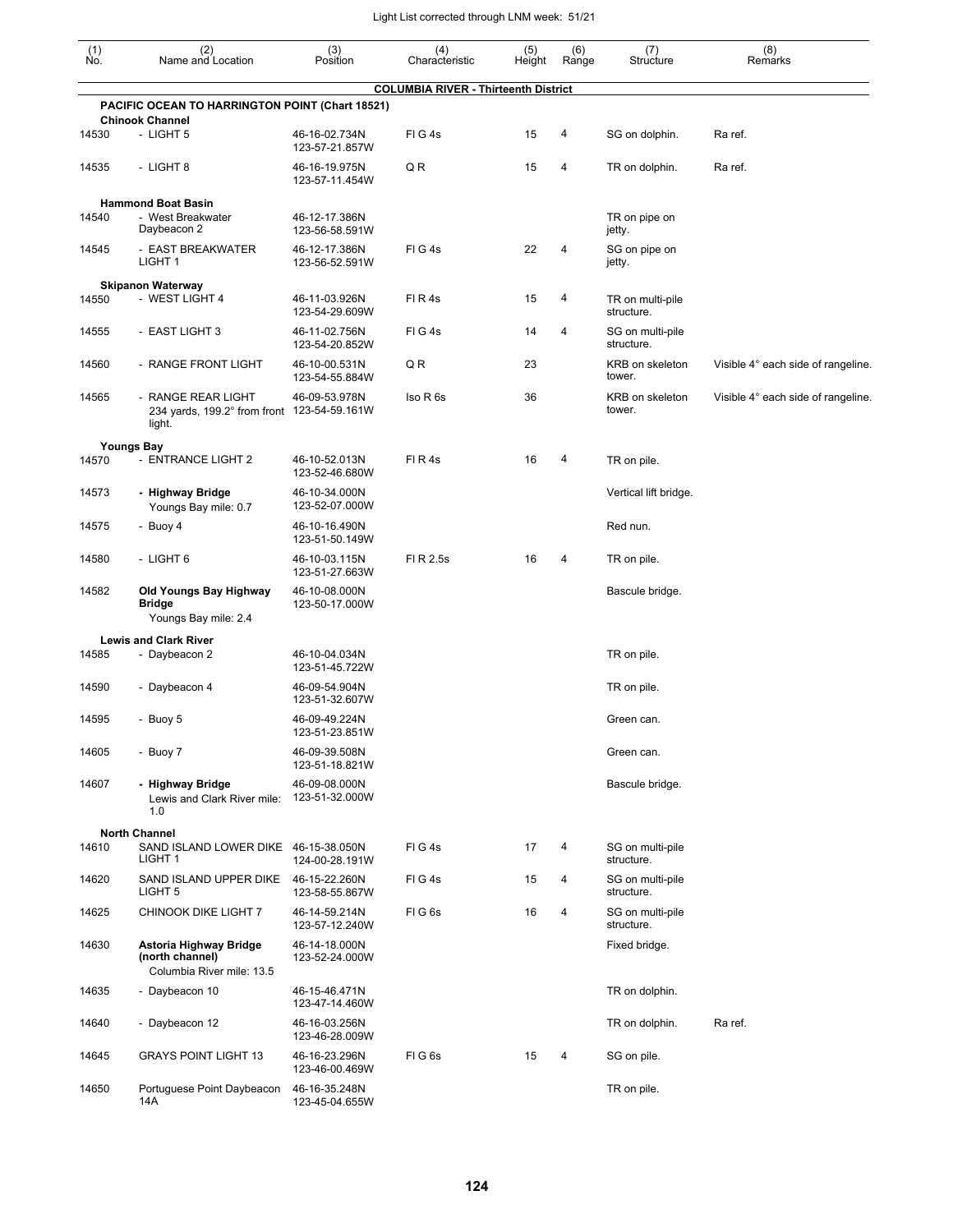| $\begin{smallmatrix} (1) \\ \mathsf{No} \end{smallmatrix}$ | (2)<br>Name and Location                                                           | (3)<br>Position                  | (4)<br>Characteristic                       | (5)<br>Height | (6)<br>Range | (7)<br>Structure                         | (8)<br>Remarks                                |
|------------------------------------------------------------|------------------------------------------------------------------------------------|----------------------------------|---------------------------------------------|---------------|--------------|------------------------------------------|-----------------------------------------------|
|                                                            | PACIFIC OCEAN TO HARRINGTON POINT (Chart 18521)<br><b>Grays Bay</b>                |                                  | <b>COLUMBIA RIVER - Thirteenth District</b> |               |              |                                          |                                               |
| 14690                                                      | <b>Deep River Channel</b><br>ROCKY POINT LIGHT 7                                   | 46-17-17.510N<br>123-43-38.739W  | FIG4s                                       | 15            | 4            | SG on pole on<br>concrete<br>foundation. |                                               |
| 14695                                                      | - Daybeacon 8                                                                      | 46-17-48.749N<br>123-43-14.734W  |                                             |               |              | TR on pile.                              |                                               |
| 14700                                                      | - Daybeacon 10                                                                     | 46-17-58.978N<br>123-42-49.255W  |                                             |               |              | TR on pile.                              |                                               |
| 14705                                                      | - Daybeacon 12                                                                     | 46-18-06.502N<br>123-42-37.631W  |                                             |               |              | TR on pile.                              |                                               |
| 14710                                                      | - Daybeacon 14                                                                     | 46-18-21.424N<br>123-42-32.913W  |                                             |               |              | TR on pile.                              |                                               |
| 14715                                                      | - Daybeacon 16                                                                     | 46-18-34.647N<br>123-42-36.370W  |                                             |               |              | TR on pile.                              |                                               |
|                                                            | <b>Cathlamet Bay South Channel</b>                                                 |                                  |                                             |               |              |                                          |                                               |
| 14720                                                      | - LIGHT 2                                                                          | 46-12-45.898N<br>123-45-23.299W  | QR                                          | 18            | 4            | TR on pole.                              |                                               |
| 14725                                                      | - LIGHT 3<br>On end of rock groin.                                                 | 46-12-21.554N<br>123-45-07.682W  | FIG 2.5s                                    | 15            | 4            | SG on pole on<br>jetty.                  |                                               |
| 14729                                                      | - LIGHT 6                                                                          | 46-11-48.588N<br>123-45-05.687W  | FIR <sub>6s</sub>                           | 24            | 4            | TR on multi-pile<br>structure.           |                                               |
| 14740                                                      | - Daybeacon 10                                                                     | 46-10-26.744N<br>123-43-25.416W  |                                             |               |              | TR on pile.                              |                                               |
|                                                            | John Day River                                                                     |                                  |                                             |               |              |                                          |                                               |
| 14742                                                      | <b>Pacific and Western</b><br><b>Railroad Bridge</b><br>John Day River mile: 0.1   | 46-10-51.000N<br>123-44-27.000W  |                                             |               |              | Swing bridge.                            |                                               |
|                                                            | <b>Cathlamet Bay North Channel</b>                                                 |                                  |                                             |               |              |                                          |                                               |
| 14745                                                      | - LIGHT 3                                                                          | 46-12-37.313N<br>123-42-51.448W  | FIG6s                                       | 15            | 4            | SG on multi-pile<br>structure.           |                                               |
| 14750                                                      | - Buoy 4                                                                           | 46-12-17.026N<br>123-42-20.181W  |                                             |               |              | Red nun.                                 |                                               |
| 14760                                                      | <b>GRASSY ISLAND LIGHT 8</b>                                                       | 46-11-35.598N<br>123-41-28.502W  | FIR4s                                       | 17            | 4            | TR on pile.                              |                                               |
|                                                            | <b>HARRINGTON POINT TO CRIMS ISLAND (Chart 18523)</b>                              |                                  |                                             |               |              |                                          |                                               |
|                                                            | <b>Cathlamet Bay Prairie Channel</b>                                               |                                  |                                             |               |              |                                          |                                               |
| 14765                                                      | - LIGHT 10                                                                         | 46-10-47.985N<br>123-40-28.712W  | FI R 2.5s                                   | 16            | 4            | TR on pile.                              |                                               |
| 14775                                                      | SVENSEN ISLAND LIGHT<br>12A                                                        | 46-10-52.326N<br>123-38-40.521W  | FI R 2.5s                                   | 15            | 4            | TR on pile.                              | Higher intensity beam up and<br>down channel. |
| 14781                                                      | - Daybeacon 14                                                                     | 46-11-14.943N<br>123-38-03.065W  |                                             |               |              | TR on pile.                              |                                               |
| 14785                                                      | RUSSIAN ISLAND LIGHT 15                                                            | 46-11-54.294N<br>123-38-10.104W  | FIG4s                                       | 15            | 4            | SG on pile.                              |                                               |
| 14790                                                      | - Daybeacon 17                                                                     | 46-12-45.578N<br>123-37-54.217W  |                                             |               |              | SG on pile.                              |                                               |
| 14800                                                      | <b>MARSH ISLAND LIGHT 21</b>                                                       | 46-12-50.792N<br>123-37-12.133W  | FIG 2.5s                                    | 15            | 4            | SG on multi-pile<br>structure.           |                                               |
|                                                            | <b>Blind Slough</b>                                                                |                                  |                                             |               |              |                                          |                                               |
| 14810                                                      | <b>Pacific and Western</b><br><b>Railroad Bridge</b><br>Blind Slough mile: 1.1     | 46-12-10.000N<br>123-33-40.000W  |                                             |               |              | Swing bridge.                            |                                               |
|                                                            | <b>Clatskanie River</b>                                                            |                                  |                                             |               |              |                                          |                                               |
| 14815                                                      | <b>Pacific and Western</b><br><b>Railroad Bridge</b><br>Clatskanie River mile 0.7. | 46-06-46.000N<br>123-12-41.000W  |                                             |               |              | Swing bridge.                            |                                               |
|                                                            | <b>CRIMS ISLAND TO VANCOUVER (Chart 18524)</b>                                     |                                  |                                             |               |              |                                          |                                               |
| 14820                                                      | <b>Multnomah Channel</b><br><b>HOULIHAN DOCK LIGHT</b>                             | 45-52-30.467N                    | FIY <sub>4s</sub>                           |               |              | On floating dock.                        | Private aid.                                  |
| 14825                                                      | - Daybeacon 2                                                                      | 122-47-58.204W<br>45-52-22.388N  |                                             |               |              | TR on multi-pile<br>structure.           |                                               |
| 14827.1                                                    | Saint Helens Regulatory Buoy 45-52-17.430N<br>A                                    | 122-47-54.221W<br>122-47-53.410W |                                             |               |              | White with orange<br>markings.           | Private aid.                                  |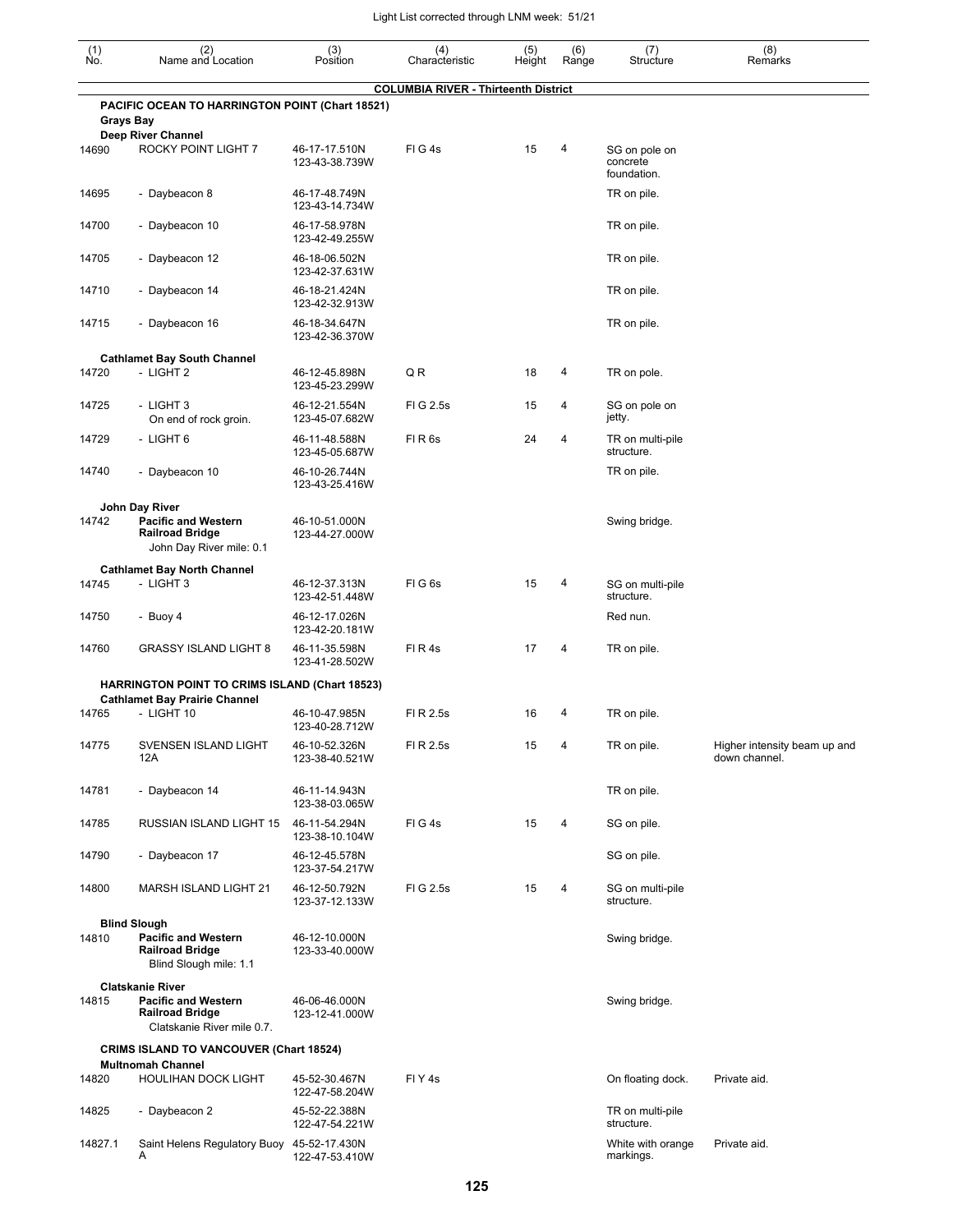| (1)<br>No.     | (2)<br>Name and Location                                                                       | (3)<br>Position                 | (4)<br>Characteristic                       | (5)<br>Height | (6)<br>Range   | (7)<br>Structure                       | (8)<br>Remarks                                                       |
|----------------|------------------------------------------------------------------------------------------------|---------------------------------|---------------------------------------------|---------------|----------------|----------------------------------------|----------------------------------------------------------------------|
|                |                                                                                                |                                 | <b>COLUMBIA RIVER - Thirteenth District</b> |               |                |                                        |                                                                      |
|                | <b>CRIMS ISLAND TO VANCOUVER (Chart 18524)</b>                                                 |                                 |                                             |               |                |                                        |                                                                      |
| 14827.2        | <b>Multnomah Channel</b><br>Saint Helens Regulatory<br><b>Lighted Buoy B</b>                   | 45-52-18.260N<br>122-47-50.680W | FIW <sub>2s</sub>                           |               |                | White with orange<br>markings.         | Private aid.                                                         |
| 14827.3        | Saint Helens Regulatory<br>Lighted Buoy C                                                      | 45-52-18.730N<br>122-47-44.900W | FIW <sub>2s</sub>                           |               |                | White with orange<br>markings.         | Private aid.                                                         |
| 14830          | - Daybeacon 3                                                                                  | 45-51-54.695N<br>122-47-35.468W |                                             |               |                | SG on dolphin.                         |                                                                      |
| 14832.1        | Saint Helens Regulatory<br><b>Lighted Buoy D</b>                                               | 45-51-45.860N<br>122-47-35.980W | FIW <sub>2s</sub>                           |               |                | White with orange<br>markings.         | Private aid.                                                         |
| 14832.2        | Saint Helens Regulatory<br>Lighted Buoy E                                                      | 45-51-46.580N<br>122-47-30.980W | FIW <sub>2s</sub>                           |               |                | White with orange<br>markings.         | Private aid.                                                         |
| 14835          | SAUVIE ISLAND JUNCTION<br><b>LIGHT</b>                                                         | 45-51-39.298N<br>122-47-26.696W | $FI (2+1)R 6s$                              | 35            | $\overline{4}$ | JR on pile.                            |                                                                      |
| 14837          | Sauvie Island Highway<br><b>Bridge</b><br>Multnomah Channel mile:<br>20.0                      | 45-37-40.000N<br>122-48-59.000W |                                             |               |                | Fixed bridge.                          |                                                                      |
|                | <b>Scappoose Bay</b>                                                                           |                                 |                                             |               |                |                                        |                                                                      |
| 14840.1        | - Daybeacon 1                                                                                  | 45-49-50.098N<br>122-49-29.734W |                                             |               |                | SG on pile.                            | Private aid.                                                         |
| 14840.3        | - Daybeacon 3                                                                                  | 45-49-46.189N<br>122-49-45.667W |                                             |               |                | SG on pile.                            | Private aid.                                                         |
| 14840.5        | - Daybeacon 5                                                                                  | 45-49-45.397N<br>122-49-51.970W |                                             |               |                | SG on pile.                            | Private aid.                                                         |
| 14840.7        | - Daybeacon 7                                                                                  | 45-49-44.860N<br>122-49-56.330W |                                             |               |                | SG on pile.                            | Private aid.                                                         |
| 14840.9        | - Daybeacon 9                                                                                  | 45-49-42.089N<br>122-50-03.526W |                                             |               |                | SG on pile.                            | Private aid.                                                         |
|                | <b>Cowlitz River</b>                                                                           |                                 |                                             |               |                |                                        |                                                                      |
| 14843          | Harry Morgan Highway<br><b>Bridge</b><br>Cowlitz River mile: 1.6                               | 46-06-25.000N<br>122-53-30.000W |                                             |               |                | Fixed bridge.                          |                                                                      |
|                |                                                                                                |                                 | <b>OREGON - Thirteenth District</b>         |               |                |                                        |                                                                      |
|                | PORT OF PORTLAND (Chart 18526)                                                                 |                                 |                                             |               |                |                                        |                                                                      |
| 14850<br>11225 | <b>Willamette River</b><br><b>KELLEY POINT JUNCTION</b><br><b>LIGHT</b>                        | 45-39-10.946N<br>122-45-46.201W | $FI (2+1)R 6s$                              | 39            | 4              | JR on multi-pile<br>structure.         |                                                                      |
| 14855          | - LIGHT 2                                                                                      | 45-39-11.767N<br>122-46-04.392W | Q R                                         | 26            | 3              | TR on multi-pile<br>structure.         |                                                                      |
| 14860          | - LIGHT 3                                                                                      | 45-38-45.320N<br>122-46-06.331W | FIG4s                                       | 37            | 4              | SG on multi-pile<br>structure.         |                                                                      |
| 14865          | - LIGHT 4                                                                                      | 45-38-51.062N<br>122-46-19.309W | FIR4s                                       | 26            | 4              | TR on multi-pile<br>structure.         | AIS: MMSI 993692064 (21).                                            |
| 14870          | - LIGHT 6                                                                                      | 45-38-36.236N<br>122-46-36.968W | FIR <sub>6s</sub>                           | 25            | 5              | TR on multi-pile<br>structure.         |                                                                      |
| 14875          | <b>TERMINAL 5 BULK</b><br>OUTLOADER DOCK LIGHTS 122-46-38.000W<br>(2)                          | 45-38-22.000N                   | <b>FIY 10s</b>                              | 9             |                | On concrete pier.                      | Private aid.                                                         |
| 14880          | - LIGHT 10                                                                                     | 45-38-18.202N<br>122-47-14.204W | FI R 2.5s                                   | 36            | $\overline{4}$ | TR on multi-pile<br>structure.         |                                                                      |
| 14890          | OREGON STEEL DOCK<br>LIGHTS (2)                                                                | 45-37-43.500N<br>122-47-13.000W | FIY <sub>6s</sub>                           | 23            |                | On dolphin.                            | Private aid.                                                         |
| 14895          | POST OFFICE RANGE<br><b>FRONT LIGHT</b>                                                        | 45-37-47.072N<br>122-47-37.967W | Q W                                         | 36            |                | KRB on multi-pile<br>wooden structure. | Visible all around; higher intensity<br>1.5° each side of rangeline. |
| 14900          | POST OFFICE RANGE REAR 45-37-53.964N<br><b>LIGHT</b><br>239 yards, 346.7° from front<br>light. | 122-47-40.287W                  | Iso W 6s                                    | 51            |                | KRB on skeleton<br>tower.              | Visible 14° each side of range<br>line.                              |
| 14905          | ASH GROVE LIME DOCK<br>LIGHT N                                                                 | 45-37-23.490N<br>122-47-16.610W | F Y                                         |               |                | On corner of dock.                     | Private aid.                                                         |
| 14906          | ASH GROVE LIME DOCK<br>LIGHT S                                                                 | 45-37-21.220N<br>122-47-16.610W | FY                                          |               |                | On corner of dock.                     | Private aid.                                                         |
| 14910          | MULTNOMAH CHANNEL<br><b>JUNCTION LIGHT</b>                                                     | 45-37-08.654N<br>122-47-41.435W | $FI (2+1)R 6s$                              | 25            | 4              | JR on multi-pile<br>structure.         |                                                                      |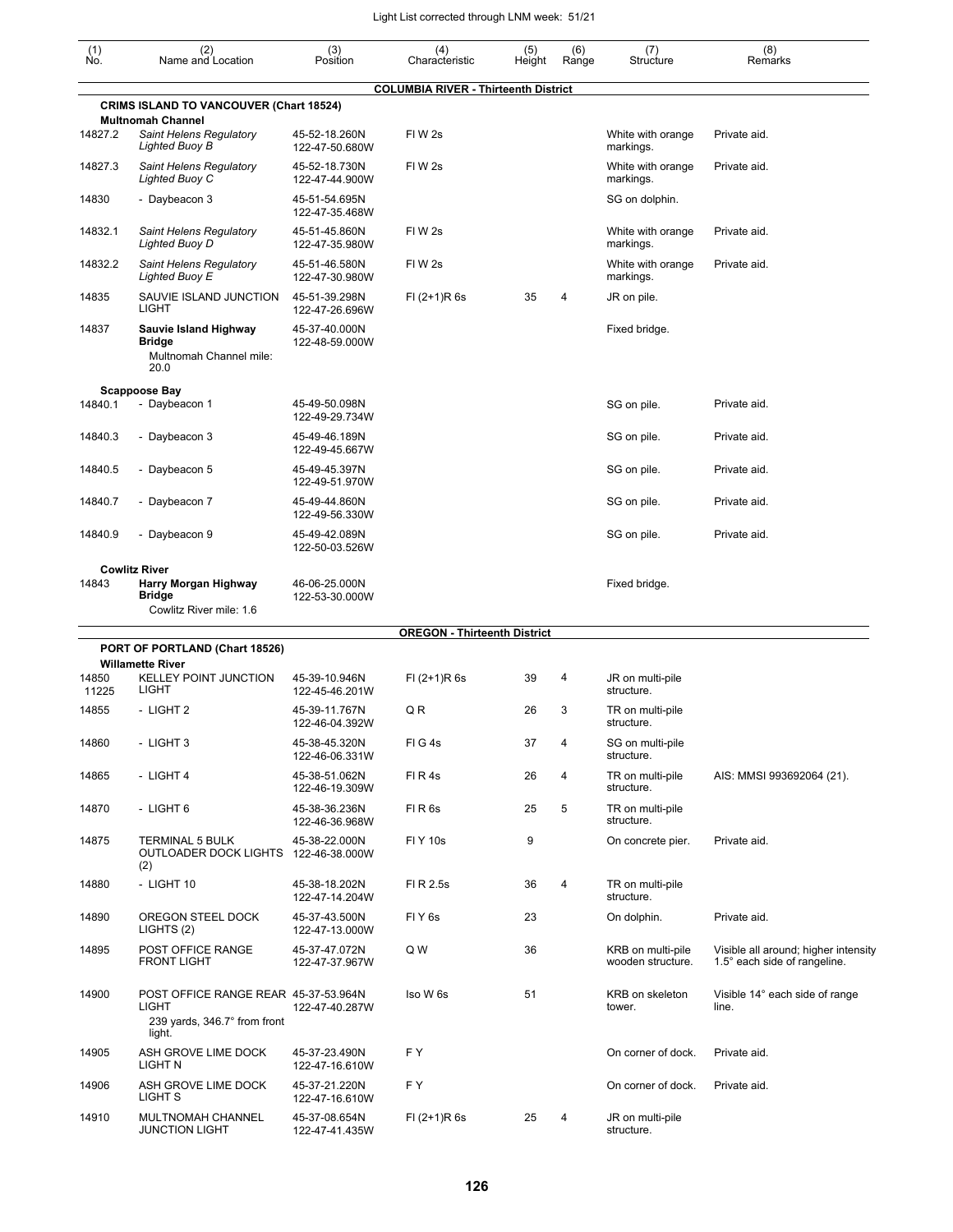| $\begin{smallmatrix} (1) \ N0. \end{smallmatrix}$ | (2)<br>Name and Location                                                      | (3)<br>Position                 | (4)<br>Characteristic               | (5)<br>Height | (6)<br>Range | (7)<br>Structure           | (8)<br>Remarks                           |
|---------------------------------------------------|-------------------------------------------------------------------------------|---------------------------------|-------------------------------------|---------------|--------------|----------------------------|------------------------------------------|
|                                                   |                                                                               |                                 | <b>OREGON - Thirteenth District</b> |               |              |                            |                                          |
|                                                   | PORT OF PORTLAND (Chart 18526)<br><b>Willamette River</b>                     |                                 |                                     |               |              |                            |                                          |
| 14918                                             | - Lighted Buoy 12                                                             | 45-37-17.737N<br>122-47-34.559W | FIR4s                               |               | 4            | Red.                       |                                          |
| 14923                                             | Terminal 4 Daybeacon 13                                                       | 45-35-59.000N<br>122-46-34.000W |                                     |               |              | SG on dolphin.             | Private aid.                             |
| 14924                                             | Saint Johns Highway<br><b>Bridge</b><br>Willamette River mile: 5.9            | 45-35-06.000N<br>122-45-52.000W |                                     |               |              | Fixed bridge.              |                                          |
| 14925                                             | <b>Johns Landing Pier</b><br>Gasco Regulatory Buoys (3)                       | 45-34-48.435N<br>122-45-29.195W |                                     |               |              | White and orange.          | Restricted No Anchoring.<br>Private aid. |
|                                                   | <b>Willamette River</b>                                                       |                                 |                                     |               |              |                            |                                          |
| 14927                                             | Burlington Northern Railroad<br>Bridge Approach Buoy 14                       | 45-34-36.896N<br>122-44-56.600W |                                     |               |              | Red nun.                   |                                          |
| 14927.5                                           | <b>Saint Johns Railroad</b><br><b>Bridge</b><br>Willamette River mile: 6.9    | 45-34-38.000N<br>122-44-48.000W |                                     |               |              | Vertical lift bridge.      |                                          |
| 14928                                             | <b>Burlington Northern Railroad</b><br>Bridge Approach Buoy 16                | 45-34-31.752N<br>122-44-47.739W |                                     |               |              | Red nun.                   |                                          |
| 14930                                             | <b>Johns Landing Pier</b><br>McCormick and Baxter Buoy A 45-34-33.750N        |                                 |                                     |               |              | White and orange           | Private aid.                             |
|                                                   |                                                                               | 122-44-27.911W                  |                                     |               |              | can.                       |                                          |
| 14931                                             | McCormick and Baxter Buoy B 45-34-36.360N                                     | 122-44-34.670W                  |                                     |               |              | White and orange<br>can.   | Private aid.                             |
| 14932                                             | McCormick and Baxter Buoy<br>С                                                | 45-34-39.034N<br>122-44-41.597W |                                     |               |              | White and orange<br>can.   | Private aid.                             |
| 14933                                             | McCormick and Baxter Buoy<br>D                                                | 45-34-43.826N<br>122-44-47.534W |                                     |               |              | White and orange<br>can.   | Private aid.                             |
| 14934                                             | McCormick and Baxter Buoy E 45-34-47.186N                                     | 122-44-53.229W                  |                                     |               |              | White and orange<br>can.   | Private aid.                             |
|                                                   | <b>Willamette River</b>                                                       |                                 |                                     |               |              |                            |                                          |
| 14935                                             | <b>CHEVRON TEXACO</b><br>PETROLEUM DOCK LIGHT A 122-44-13.250W                | 45-34-02.750N                   | F Y                                 | 38            |              | On pier.                   | Private aid.                             |
| 14940                                             | <b>CHEVRON TEXACO</b><br>PETROLEUM DOCK LIGHT B 122-44-13.500W                | 45-34-02.800N                   | F Y                                 | 38            |              | On pier.                   | Private aid.                             |
| 14943                                             | SWAN ISLAND PIER D<br>LIGHT                                                   | 45-34-01.080N<br>122-43-43.255W | Q Y                                 |               |              | On pier.                   | Private aid.                             |
| 14945                                             | SWAN ISLAND PIER C<br>LIGHT                                                   | 45-34-05.574N<br>122-43-33.431W | Q Y                                 |               |              | On pier.                   | Private aid.                             |
| 14950                                             | SWAN ISLAND PIER A<br>LIGHT                                                   | 45-34-07.518N<br>122-43-25.694W | Q Y                                 |               |              | On pier.                   | Private aid.                             |
| 14955                                             | SHAVER TRANSPORTATION 45-33-38.181N<br><b>MOORING LIGHT</b>                   | 122-43-40.655W                  | FI Y 2.5s                           |               |              | On dolphin.                | Private aid.                             |
| 14955.1                                           | <b>Fremont Highway Bridge</b><br>Willamette River mile 10.9                   | 45-32-17.000N<br>122-40-58.000W |                                     |               |              | Fixed bridge.              |                                          |
| 14955.2                                           | <b>Broadway Highway Bridge</b><br>Willamette River mile: 11.7                 | 45-31-54.000N<br>122-40-27.000W |                                     |               |              | Bascule bridge.            |                                          |
| 14955.3                                           | <b>Steel Railroad-Highway</b><br><b>Bridge</b><br>Willamette River mile: 12.1 | 45-31-39.000N<br>122-40-10.000W |                                     |               |              | Vertical lift bridge.      |                                          |
| 14955.4                                           | <b>Burnside Highway Bridge</b><br>Willamette River mile: 12.4                 | 45-31-23.000N<br>122-40-03.000W |                                     |               |              | Bascule bridge.            |                                          |
| 14955.5                                           | <b>Morrison Highway Bridge</b><br>Willamette River mile: 12.8                 | 45-31-04.000N<br>122-40-11.000W |                                     |               |              | Bascule bridge.            |                                          |
| 14955.6                                           | <b>Hawthorne Highway Bridge</b><br>Willamette River mile: 13.1                | 45-30-47.000N<br>122-40-15.000W |                                     |               |              | Vertical lift bridge.      |                                          |
| 14956                                             | RIVER PLACE MARINA<br>BREAKWATER LIGHT A                                      | 45-30-40.222N<br>122-40-20.114W | F Y                                 | 2             |              | On floating<br>breakwater. | Private aid.                             |
| 14957                                             | RIVER PLACE MARINA<br><b>BREAKWATER LIGHT B</b>                               | 45-30-35.568N<br>122-40-18.008W | F Y                                 | 2             |              | On floating<br>breakwater. | Private aid.                             |
| 14958                                             | RIVER PLACE MARINA<br><b>BREAKWATER LIGHT C</b>                               | 45-30-34.840N<br>122-40-16.888W | F Y                                 | 2             |              | On floating<br>breakwater. | Private aid.                             |
| 14959                                             | RIVER PLACE MARINA<br><b>BREAKWATER LIGHT D</b>                               | 45-30-33.926N<br>122-40-17.551W | FΥ                                  | 2             |              | On floating<br>breakwater. | Private aid.                             |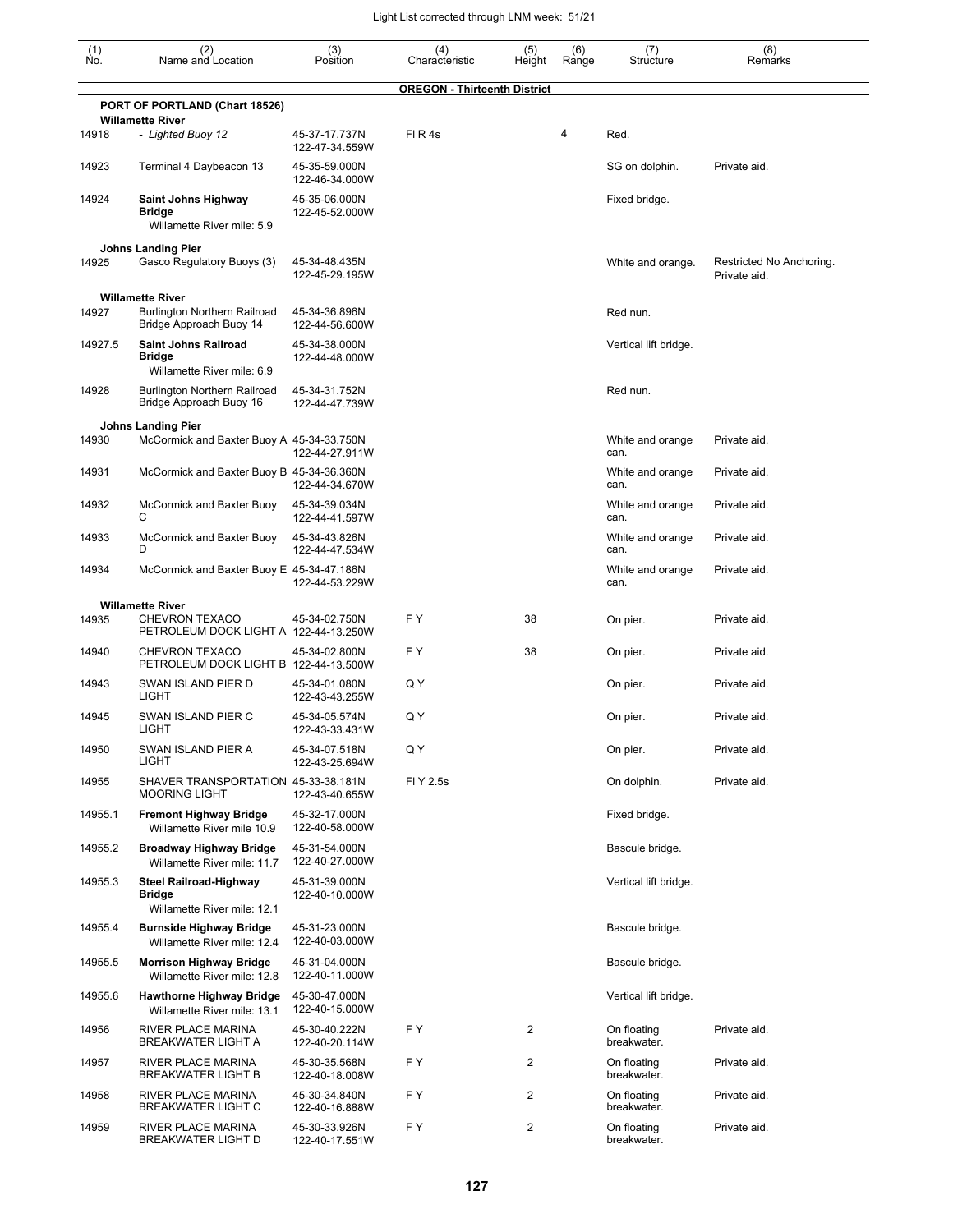| $\begin{smallmatrix} (1) \\ \mathsf{No} \end{smallmatrix}$ | (2)<br>Name and Location                                                                                                                | (3)<br>Position                 | (4)<br>Characteristic               | (5)<br>Height | (6)<br>Range | (7)<br>Structure                       | (8)<br>Remarks                                                  |
|------------------------------------------------------------|-----------------------------------------------------------------------------------------------------------------------------------------|---------------------------------|-------------------------------------|---------------|--------------|----------------------------------------|-----------------------------------------------------------------|
|                                                            |                                                                                                                                         |                                 | <b>OREGON - Thirteenth District</b> |               |              |                                        |                                                                 |
|                                                            | PORT OF PORTLAND (Chart 18526)<br><b>Willamette River</b>                                                                               |                                 |                                     |               |              |                                        |                                                                 |
| 14959.5                                                    | I-5 Marquam Highway<br><b>Bridge</b><br>Willamette River mile: 13.5                                                                     | 45-30-29.000N<br>122-40-08.000W |                                     |               |              | Fixed bridge.                          |                                                                 |
| 14959.6                                                    | <b>Tilikum Crossing Highway</b><br><b>Bridge</b>                                                                                        | 45-30-18.396N<br>122-40-00.120W |                                     |               |              | Fixed bridge.                          |                                                                 |
| 14959.7                                                    | Willamette River mile: 13.8<br>Ross Island Highway<br><b>Bridge</b><br>Willamette River mile: 14.0                                      | 45-30-05.000N<br>122-39-52.000W |                                     |               |              | Fixed bridge.                          |                                                                 |
|                                                            | <b>Johns Landing Pier</b>                                                                                                               |                                 |                                     |               |              |                                        |                                                                 |
| 14960                                                      | LANDING BOAT CLUB LIGHT 45-29-06.101N<br>2                                                                                              | 122-40-17.785W                  | FI R 2s                             |               |              | On dock.                               | Private aid.                                                    |
| 14965                                                      | LANDING BOAT CLUB LIGHT 45-29-06.314N<br>$\mathbf{1}$                                                                                   | 122-40-16.988W                  | FIG <sub>2s</sub>                   |               |              | On dock.                               | Private aid.                                                    |
| 14970                                                      | LANDING BOAT CLUB LIGHT 45-29-03.955N<br>4                                                                                              | 122-40-17.056W                  | FI R 2s                             |               |              | On dock.                               | Private aid.                                                    |
| 14975                                                      | LANDING BOAT CLUB LIGHT 45-29-03.870N<br>3                                                                                              | 122-40-16.472W                  | FIG <sub>2s</sub>                   |               |              | On dock.                               | Private aid.                                                    |
| 14978                                                      | TOE ISLAND LIGHT 1                                                                                                                      | 45-28-57.380N<br>122-40-07.561W | FIG4s                               | 30            | 4            | SG on pile.                            |                                                                 |
| 14980                                                      | <b>Willamette River</b><br>Stevens Point Buoy 2                                                                                         | 45-28-38.712N<br>122-40-03.468W |                                     |               |              | Red nun.                               |                                                                 |
| 14985                                                      | Stevens Point Buoy 4                                                                                                                    | 45-28-24.303N<br>122-39-58.714W |                                     |               |              | Red nun.                               |                                                                 |
| 14990                                                      | Stevens Point Buoy 5                                                                                                                    | 45-28-08.538N<br>122-39-59.612W |                                     |               |              | Green can.                             |                                                                 |
| 14995                                                      | Sellwood Highway Bridge<br>Willamette River mile: 16.7                                                                                  | 45-27-50.000N<br>122-39-56.000W |                                     |               |              | Fixed bridge.                          |                                                                 |
|                                                            | <b>WILLAMETTE RIVER (Portland to Walnut Eddy) (Chart 18528)</b>                                                                         |                                 |                                     |               |              |                                        |                                                                 |
| <b>Elk Rock</b><br>15000                                   | - Buoy 6                                                                                                                                | 45-26-32.983N                   |                                     |               |              | Red nun.                               |                                                                 |
|                                                            |                                                                                                                                         | 122-38-48.825W                  |                                     |               |              |                                        |                                                                 |
| 15003                                                      | - Buoy 8                                                                                                                                | 45-26-25.526N<br>122-38-46.531W |                                     |               |              | Red nun.                               |                                                                 |
| 15005                                                      | - Buoy 10<br>Marks edge of rock ledge.                                                                                                  | 45-26-20.705N<br>122-38-50.560W |                                     |               |              | Red nun.                               |                                                                 |
| 15010                                                      | - Buoy 12                                                                                                                               | 45-26-18.444N<br>122-38-55.899W |                                     |               |              | Red nun.                               |                                                                 |
| 15025                                                      | - ISLAND LIGHT 13                                                                                                                       | 45-26-12.602N<br>122-38-57.769W | FIG4s                               | 35            | 4            | SG on tower.                           |                                                                 |
| 15028                                                      | <b>WILLAMETTE RIVER (Portland to Walnut Eddy) (Chart 18528)</b><br>Lake Oswego Railroad<br><b>Bridge</b><br>Willamette river mile: 20.0 | 45-25-30.000N<br>122-39-18.000W |                                     |               |              | Fixed bridge.                          |                                                                 |
| 15030                                                      | OSWEGO NORTH DOCK<br><b>LIGHT</b>                                                                                                       | 45-25-14.621N<br>122-39-21.715W | FIY <sub>4s</sub>                   |               |              | On dock.                               | Private aid.                                                    |
| 15035                                                      | OSWEGO SOUTH DOCK<br><b>LIGHT</b>                                                                                                       | 45-25-11.980N<br>122-39-21.564W | FIY <sub>4s</sub>                   |               |              | On dock.                               | Private aid.                                                    |
| 15040                                                      | Oswego Rock Daybeacon                                                                                                                   | 45-24-41.900N<br>122-39-31.141W |                                     |               |              | NW on pole,<br>worded DANGER<br>ROCKS. | Ra Ref.                                                         |
| 15045                                                      | Thesing Range Front<br>Daybeacon                                                                                                        | 45-25-31.019N<br>122-39-19.075W |                                     |               |              | KRB on railroad<br>bridge trestle.     | On a higher elevation than the<br>Thesing Range Rear Daybeacon. |
| 15050                                                      | Thesing Range Rear<br>Daybeacon<br>272 yards, 223.7° from front<br>daybeacon.                                                           | 45-25-25.203N<br>122-39-26.970W |                                     |               |              | KRB on dolphin.                        | On a lower elevation than the<br>Thesing Range Front Daybeacon  |
| 15055                                                      | WILLAMETTE RIVER LIGHT<br>14                                                                                                            | 45-24-07.694N<br>122-38-38.641W | FIR4s                               | 18            | 4            | TR on tower.                           |                                                                 |
| 15060                                                      | <b>BINGHAM LANDING LIGHT</b><br>16                                                                                                      | 45-23-49.634N<br>122-38-16.867W | FIR <sub>6s</sub>                   | 17            | 5            | TR on skeleton<br>tower.               | Obscured to northward of 220°.                                  |
| 15065                                                      | STARKWEATHER LANDING 45-23-32.846N<br>LIGHT 17                                                                                          | 122-37-33.169W                  | FIG6s                               | 21            | 5            | SG on skeleton<br>tower.               |                                                                 |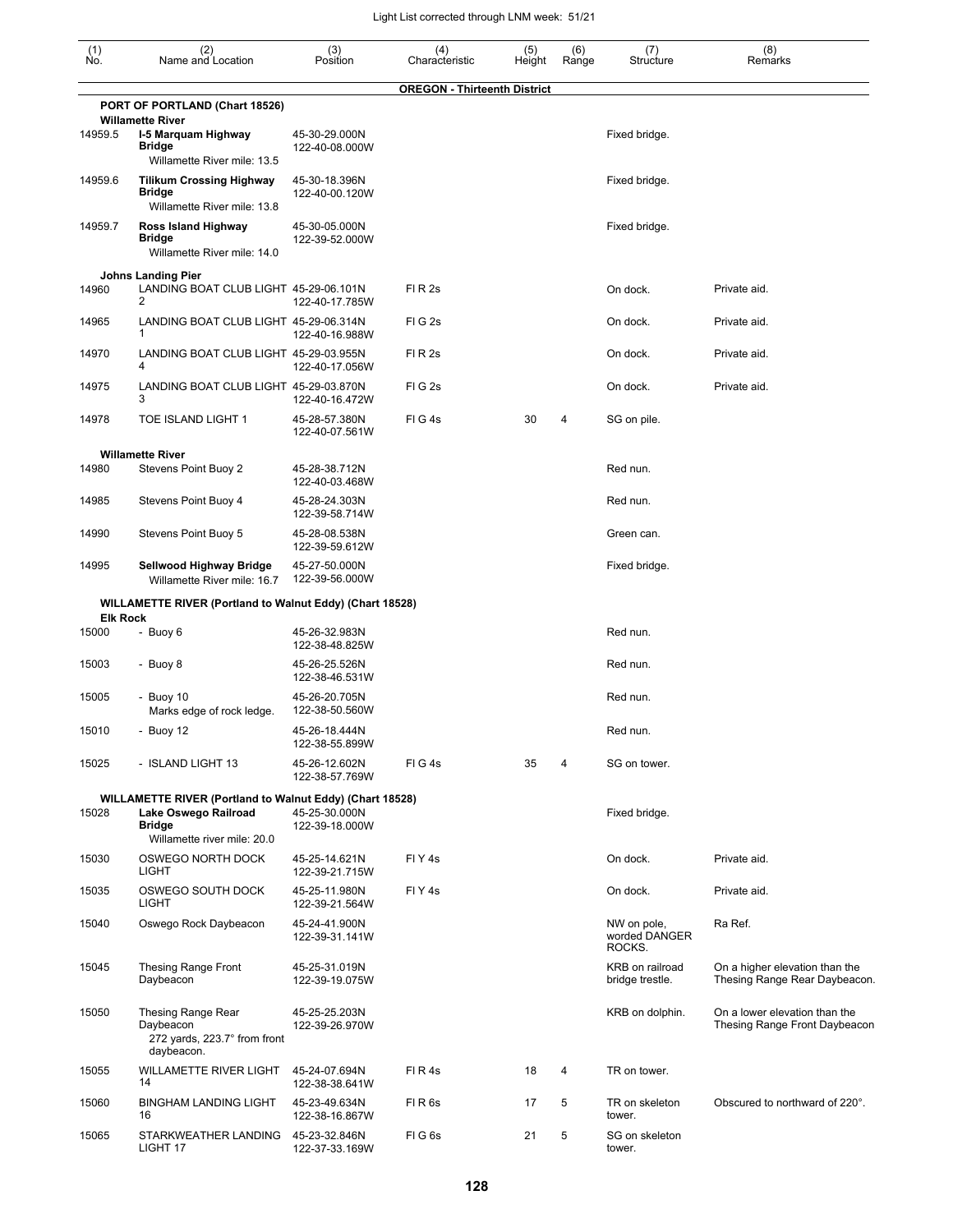| (1)<br>No. | (2)<br>Name and Location                                                                          | (3)<br>Position                 | (4)<br>Characteristic               | (5)<br>Height | (6)<br>Range | (7)<br>Structure         | (8)<br>Remarks                        |
|------------|---------------------------------------------------------------------------------------------------|---------------------------------|-------------------------------------|---------------|--------------|--------------------------|---------------------------------------|
|            |                                                                                                   |                                 | <b>OREGON - Thirteenth District</b> |               |              |                          |                                       |
| 15070      | WILLAMETTE RIVER (Portland to Walnut Eddy) (Chart 18528)<br>JENNINGS LODGE LIGHT 19 45-23-13.586N | 122-37-18.751W                  | FIG4s                               | 30            | 4            | SG on skeleton<br>tower. |                                       |
| 15075      | CLACKAMAS RAPIDS LIGHT 45-22-35.882N<br>20                                                        | 122-37-16.177W                  | FIR4s                               | 18            | 4            | TR on skeleton<br>tower. |                                       |
|            | <b>Meldrum Bar</b>                                                                                |                                 |                                     |               |              |                          |                                       |
| 15077.1    | - Daybeacon 1                                                                                     | 45-22-46.405N<br>122-37-07.809W |                                     |               |              | SG on piling.            | Private aid.                          |
| 15077.2    | - Daybeacon 2                                                                                     | 45-22-44.742N<br>122-37-05.880W |                                     |               |              | TR on piling.            | Private aid.                          |
| 15077.3    | - Daybeacon 3                                                                                     | 45-22-42.542N<br>122-37-03.220W |                                     |               |              | SG on piling.            | Private aid.                          |
| 15077.4    | - Daybeacon 4                                                                                     | 45-22-39.734N<br>122-37-01.614W |                                     |               |              | TR on piling.            | Private aid.                          |
|            | WILLAMETTE RIVER (Portland to Walnut Eddy) (Chart 18528)                                          |                                 |                                     |               |              |                          |                                       |
| 15078      | I-205 Highway Bridge<br>Willamette River mile: 25.5                                               | 45-21-52.000N<br>122-36-13.000W |                                     |               |              | Fixed bridge.            |                                       |
| 15079      | <b>Oregon City Highway</b><br><b>Bridge</b><br>Willamette River mile: 26.0                        | 45-21-32.000N<br>122-36-35.000W |                                     |               |              | Fixed bridge.            |                                       |
|            | <b>Rock Island Channel</b>                                                                        |                                 |                                     |               |              |                          |                                       |
| 15080      | - Buoy 1                                                                                          | 45-20-02.742N<br>122-39-09.342W |                                     |               |              | Green can.               | Maintained from May 15 to Oct.<br>15. |
| 15085      | - Buoy 2                                                                                          | 45-19-56.538N<br>122-39-17.633W |                                     |               |              | Red nun.                 | Maintained from May 15 to Oct.<br>15. |
| 15090      | - Buoy 3                                                                                          | 45-19-51.270N<br>122-39-25.703W |                                     |               |              | Green can.               | Maintained from May 15 to Oct.<br>15. |
| 15100      | - Buoy 7                                                                                          | 45-19-26.707N<br>122-39-44.025W |                                     |               |              | Green can.               | Maintained from May 15 to Oct.<br>15. |
| 15110      | - Buoy 9                                                                                          | 45-19-22.718N<br>122-39-45.241W |                                     |               |              | Green can.               | Maintained from May 15 to Oct.<br>15. |
| 15112      | - Buoy 10                                                                                         | 45-19-23.164N<br>122-39-47.795W |                                     |               |              | Red nun.                 | Maintained from May 15 to Oct.<br>15  |
| 15115      | - Buoy 12                                                                                         | 45-19-15.751N<br>122-39-51.268W |                                     |               |              | Red nun.                 | Maintained from May 15 to Oct.<br>15. |
| 15120      | - Buoy $13$                                                                                       | 45-18-41.006N<br>122-39-49.854W |                                     |               |              | Green can.               | Maintained from May 15 to Oct.<br>15. |
| 15125      | - Buoy 14                                                                                         | 45-18-41.916N<br>122-39-52.573W |                                     |               |              | Red nun.                 | Maintained from May 15 to Oct.<br>15. |
| 15130      | - Buoy 15                                                                                         | 45-18-37.448N<br>122-39-52.294W |                                     |               |              | Green can.               | Maintained from May 15 to Oct.<br>15. |
| 15135      | New Era Bar Range Front<br>Daybeacon                                                              | 45-17-18.707N<br>122-39-34.203W |                                     |               |              | KRW on pipe.             |                                       |
| 15140      | New Era Bar Range Rear<br>Daybeacon<br>25 yards, 178.6° from front<br>daybeacon.                  | 45-17-17.967N<br>122-39-34.177W |                                     |               |              | KRW on pipe.             |                                       |
| 15145      | Rocky Reef Range Front<br>Daybeacon                                                               | 45-17-39.112N<br>122-41-02.753W |                                     |               |              | KRB on pile.             |                                       |
| 15150      | Rocky Reef Range Rear<br>Daybeacon<br>75 yards, 307.3° from front<br>daybeacon.                   | 45-17-40.458N<br>122-41-05.255W |                                     |               |              | KRB on pipe.             |                                       |
|            | WILLAMETTE RIVER (Walnut Eddy to Newberg) (Chart 18529)                                           |                                 |                                     |               |              |                          |                                       |
| 15151      | I-5 Wilsonville Highway<br><b>Bridge</b><br>Willamette River mile: 38.5                           | 45-17-30.000N<br>122-46-09.000W |                                     |               |              | Fixed bridge.            |                                       |
| 15152      | <b>Wilsonville Railroad Bridge</b><br>Willamette River mile: 38.8                                 | 45-17-35.000N<br>122-46-34.000W |                                     |               |              | Fixed bridge.            |                                       |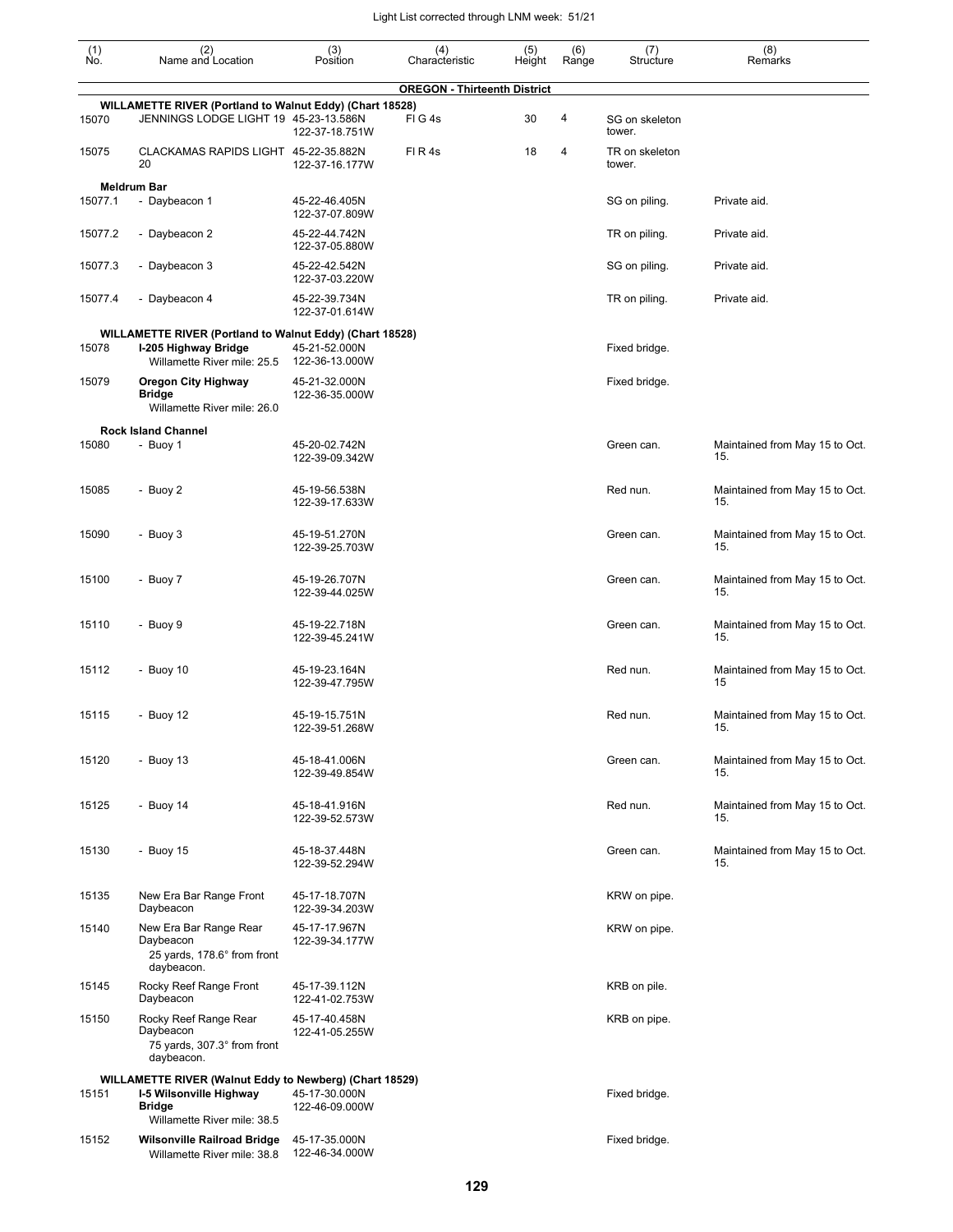| (1)<br>Ńó. | (2)<br>Name and Location                                                                                         | (3)<br>Position                 | (4)<br>Characteristic                   | (5)<br>Height | (6)<br>Range | (7)<br>Structure                                      | (8)<br>Remarks                                        |
|------------|------------------------------------------------------------------------------------------------------------------|---------------------------------|-----------------------------------------|---------------|--------------|-------------------------------------------------------|-------------------------------------------------------|
|            |                                                                                                                  |                                 | <b>OREGON - Thirteenth District</b>     |               |              |                                                       |                                                       |
| 15153      | WILLAMETTE RIVER (Walnut Eddy to Newberg) (Chart 18529)<br>Newberg Highway Bridge<br>Willamette River mile: 48.4 | 45-16-04.000N<br>122-56-36.000W |                                         |               |              | Fixed bridge.                                         |                                                       |
| 15154      | <b>City Pipeline Bridge</b><br>Willamette River mile: 50.0                                                       | 45-17-02.000N<br>122-57-44.000W |                                         |               |              | Fixed bridge.                                         |                                                       |
| 15155      | <b>Willamette River</b><br><b>Marion Street Bridge</b><br>Willamette River mile: 84.4                            | 44-56-45.000N<br>123-02-33.000W |                                         |               |              | Fixed bridge.                                         |                                                       |
| 15156      | <b>Center Street Bridge</b><br>Willamette River mile:84.5                                                        | 44-56-42.000N<br>123-02-37.000W |                                         |               |              | Fixed bridge.                                         |                                                       |
| 15158      | <b>Albany Railroad Bridge</b><br>Willamette River mile: 119.6 123-05-48.000W                                     | 44-38-27.000N                   |                                         |               |              | Swing bridge.                                         |                                                       |
| 15159      | Lyon Street Bridge<br>Willamette River mile: 120.0 123-06-21.000W                                                | 44-38-21.000N                   |                                         |               |              | Fixed bridge.                                         |                                                       |
| 15160      | <b>Ellsworth Street Bridge</b><br>Willamette River mile: 120.1                                                   | 44-38-21.000N<br>123-06-24.000W |                                         |               |              | Fixed bridge.                                         |                                                       |
| 15161      | <b>Harrison Street Bridge</b><br>Willamette River mile: 131.6 123-15-22.000W                                     | 44-33-58.000N                   |                                         |               |              | Fixed bridge.                                         |                                                       |
|            |                                                                                                                  |                                 | <b>WASHINGTON - Thirteenth District</b> |               |              |                                                       |                                                       |
|            | WILLAPA BAY (Chart 18504)<br><b>Willapa Bay</b>                                                                  |                                 |                                         |               |              |                                                       |                                                       |
| 15186      | - Entrance Lighted Buoy C                                                                                        | 46-44-03.280N<br>124-06-03.390W | FI Y 2.5s                               |               | 4            | Yellow.                                               | Position frequently shifted with<br>changing shoals.  |
| 15187      | - Entrance Buoy D                                                                                                | 46-43-36.011N<br>124-04-02.219W |                                         |               |              | Yellow can.                                           | Position frequently shifted with<br>changing shoals.  |
| 15205      | - ENTRANCE LIGHT 11                                                                                              | 46-43-06.674N<br>124-02-14.643W | FIG <sub>6s</sub>                       | 15            | 4            | SG on multi-pile<br>structure.                        |                                                       |
| 15215      | - CHANNEL LIGHT 15                                                                                               | 46-42-05.114N<br>123-59-44.763W | FIG4s                                   | 15            | 4            | SG on multi-pile<br>structure.                        |                                                       |
| 15220      | - CHANNEL LIGHT 16                                                                                               | 46-41-42.516N<br>123-58-39.968W | FIR4s                                   | 15            | 4            | TR on multi-pile<br>structure.                        |                                                       |
| 15225      | Cedar River Flats Daybeacon<br>2                                                                                 | 46-42-07.721N<br>123-57-40.202W |                                         |               |              | TR on pile.                                           |                                                       |
| 15230      | TOKE POINT JETTY LIGHT 3 46-42-26.126N                                                                           | 123-57-57.927W                  | FIG4s                                   | 13            | 4            | SG on pile at end<br>of jetty.                        |                                                       |
| 15235      | Toke Point Basin Daybeacon 4 46-42-28.754N                                                                       | 123-57-58.233W                  |                                         |               |              | TR on pile.                                           |                                                       |
|            | <b>Willapa River</b>                                                                                             |                                 |                                         |               |              |                                                       |                                                       |
| 15240      | - LIGHT 1                                                                                                        | 46-41-50.183N<br>123-57-30.273W | FIG 2.5s                                | 15            | 4            | SG on pile.                                           |                                                       |
| 15250      | - Daybeacon 2                                                                                                    | 46-41-32.114N<br>123-57-20.695W |                                         |               |              | TR on dolphin.                                        |                                                       |
| 15260      | - LIGHT 7                                                                                                        | 46-41-44.121N<br>123-56-17.306W | FIG4s                                   | 15            | 4            | SG on pile.                                           |                                                       |
| 15265      | - LIGHT 8                                                                                                        | 46-41-27.436N<br>123-55-44.325W | FIR4s                                   | 20            | 4            | TR on pile.                                           |                                                       |
| 15270      | - LIGHT 10                                                                                                       | 46-41-47.738N<br>123-55-04.167W | FIR <sub>6s</sub>                       | 15            | 4            | TR on pile.                                           |                                                       |
| 15275      | - LIGHT 13                                                                                                       | 46-42-01.266N<br>123-54-32.481W | FIG4s                                   | 15            | 4            | SG on pile.                                           |                                                       |
| 15280      | - RANGE B FRONT LIGHT                                                                                            | 46-42-33.783N<br>123-51-18.058W | Q W                                     | 25            |              | KRB on mulit-pile<br>structure.                       | Visible all around; higher intensity<br>on rangeline. |
| 15285      | - RANGE B REAR LIGHT<br>1,240 yards, $074.0^\circ$ from<br>front light.                                          | 46-42-43.901N<br>123-50-26.740W | Iso W 6s                                | 56            |              | KRB on skeleton<br>tower, on multi-pile<br>structure. | Visible 4° each side of rangeline.                    |
| 15290      | - Daybeacon 15                                                                                                   | 46-42-07.711N<br>123-53-57.216W |                                         |               |              | SG on pile.                                           |                                                       |
| 15295      | - LIGHT 19                                                                                                       | 46-42-12.050N<br>123-53-17.608W | FIG6s                                   | 15            | 4            | SG on pile.                                           |                                                       |
| 15305      | - LIGHT 24                                                                                                       | 46-42-24.609N<br>123-51-53.709W | FIR4s                                   | 15            | 4            | TR on pile.                                           |                                                       |
| 15310      | - Daybeacon 26                                                                                                   | 46-42-27.894N                   |                                         |               |              | TR on pile.                                           |                                                       |

123-51-24.102W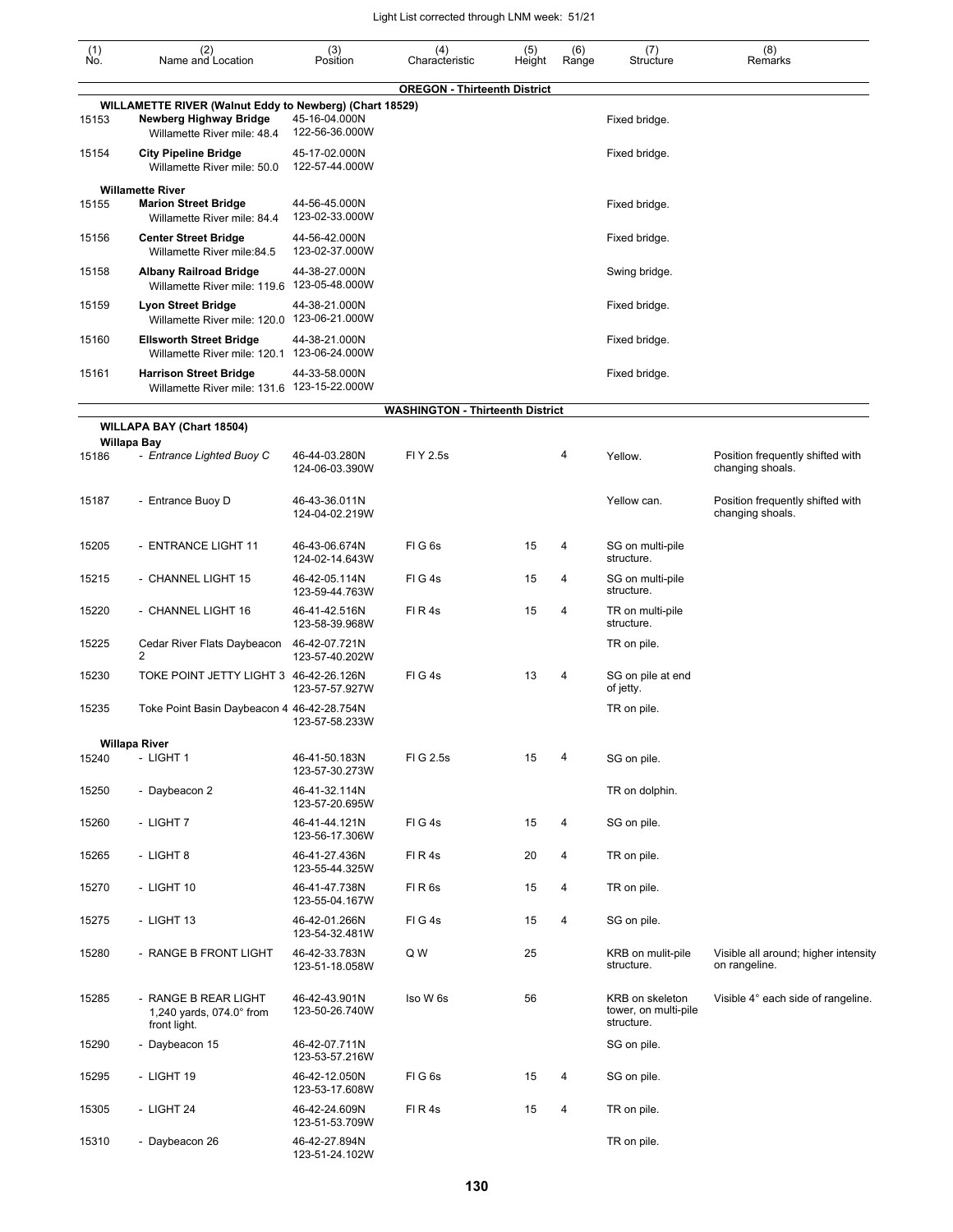| $\begin{smallmatrix} (1) \ N0. \end{smallmatrix}$ | (2)<br>Name and Location                                                                      | (3)<br>Position                                   | (4)<br>Characteristic                   | (5)<br>Height | (6)<br>Range | (7)<br>Structure         | (8)<br>Remarks                                |
|---------------------------------------------------|-----------------------------------------------------------------------------------------------|---------------------------------------------------|-----------------------------------------|---------------|--------------|--------------------------|-----------------------------------------------|
|                                                   |                                                                                               |                                                   | <b>WASHINGTON - Thirteenth District</b> |               |              |                          |                                               |
|                                                   | <b>WILLAPA BAY (Chart 18504)</b>                                                              |                                                   |                                         |               |              |                          |                                               |
| 15315                                             | <b>Willapa River</b><br>- Daybeacon 28                                                        | 46-42-24.084N                                     |                                         |               |              | TR on pile.              |                                               |
| 15320                                             | - LIGHT 29                                                                                    | 123-50-58.764W<br>46-42-26.043N<br>123-50-39.542W | FIG 2.5s                                | 15            | 4            | SG on pile.              |                                               |
| 15325                                             | - Daybeacon 30                                                                                | 46-42-15.032N<br>123-50-34.083W                   |                                         |               |              | TR on pile.              |                                               |
| 15330                                             | - LIGHT 33                                                                                    | 46-42-07.541N<br>123-50-01.198W                   | FIG4s                                   | 22            | 5            | SG on pile.              |                                               |
| 15335                                             | - LIGHT 35                                                                                    | 46-41-42.024N<br>123-49-29.302W                   | FIG6s                                   | 15            | 4            | SG on pile.              |                                               |
| 15340                                             | - LIGHT 39                                                                                    | 46-41-12.739N<br>123-49-01.633W                   | FIG4s                                   | 18            | 4            | SG on pile.              | Higher intensity beam up and<br>down channel. |
| 15345                                             | - LIGHT 40                                                                                    | 46-41-10.742N<br>123-49-07.778W                   | FIR4s                                   | 15            | 3            | TR on pile.              |                                               |
| 15360                                             | - Daybeacon 44                                                                                | 46-40-12.913N<br>123-48-50.720W                   |                                         |               |              | TR on pile.              |                                               |
| 15365                                             | - LIGHT 51<br>80 feet outside channel limit. 123-47-59.282W                                   | 46-39-54.981N                                     | FIG4s                                   | 15            | 4            | SG on pile.              |                                               |
| 15375                                             | - LIGHT 55                                                                                    | 46-40-35.371N<br>123-47-04.644W                   | FIG4s                                   | 16            | 4            | SG on skeleton<br>tower. |                                               |
| 15380                                             | - LIGHT 56<br>70 feet outside channel limit. 123-46-48.572W                                   | 46-40-39.583N                                     | Q R                                     | 15            | 4            | TR on dolphin.           |                                               |
| 15385                                             | - LIGHT 59                                                                                    | 46-40-45.530N<br>123-45-57.681W                   | FIG 2.5s                                | 15            | 4            | SG on dolphin.           |                                               |
| 15387                                             | <b>Burlington Northern Santa</b><br><b>Fe Railroad Bridge</b><br>South Willipa River mile:0.3 | 46-41-05.000N<br>123-44-25.000W                   |                                         |               |              | Swing bridge.            |                                               |
| 15390                                             | North River Channel<br>Daybeacon 2                                                            | 46-42-20.100N<br>123-54-27.240W                   |                                         |               |              | TR on pile.              | Private aid.                                  |
| 15390.1                                           | North River Channel<br>Daybeacon 6                                                            | 46-42-53.520N<br>123-54-06.180W                   |                                         |               |              | TR on pile.              | Private aid.                                  |
| 15390.2                                           | North River Channel<br>Daybeacon 8                                                            | 46-43-12.780N<br>123-54-06.780W                   |                                         |               |              | TR on pile.              | Private aid.                                  |
| 15390.3                                           | North River Channel<br>Daybeacon 10                                                           | 46-43-29.580N<br>123-54-13.560W                   |                                         |               |              | TR on pile.              | Private aid.                                  |
| 15390.4                                           | North River Channel<br>Daybeacon 12                                                           | 46-43-41.760N<br>123-54-20.640W                   |                                         |               |              | TR on pile.              | Private aid.                                  |
| 15390.5                                           | North River Channel<br>Daybeacon 14                                                           | 46-43-54.960N<br>123-54-35.280W                   |                                         |               |              | TR on pile.              | Private aid.                                  |
| 15390.6                                           | North River Channel<br>Daybeacon 16                                                           | 46-44-06.360N<br>123-54-42.720W                   |                                         |               |              | TR on pile.              | Private aid.                                  |
| 15390.7                                           | North River Channel<br>Daybeacon 17                                                           | 46-44-16.320N<br>123-54-47.220W                   |                                         |               |              | SG on Pile.              | Private aid.                                  |
| 15390.8                                           | North River Channel<br>Daybeacon 18                                                           | 46-44-24.300N<br>123-54-33.540W                   |                                         |               |              | TR on pile.              | Private aid.                                  |
| 15390.9                                           | North River Channel<br>Daybeacon 19                                                           | 46-44-32.340N<br>123-54-32.580W                   |                                         |               |              | SG on pile.              | Private aid.                                  |
| 15391                                             | North River Channel<br>Daybeacon 22                                                           | 46-44-43.260N<br>123-54-17.160W                   |                                         |               |              | TR on pile.              | Private aid.                                  |
| 15391.1                                           | North River Channel<br>Daybeacon 24                                                           | 46-44-42.780N<br>123-54-09.300W                   |                                         |               |              | TR on pile.              | Private aid.                                  |
| 15391.2                                           | North River Channel<br>Daybeacon 26                                                           | 46-44-40.080N<br>123-53-54.960W                   |                                         |               |              | TR on pile.              | Private aid.                                  |
| 15391.3                                           | North River Channel<br>Daybeacon 27                                                           | 46-44-42.720N<br>123-53-41.580W                   |                                         |               |              | SG on pile.              | Private aid.                                  |
| 15391.4                                           | North River Channel<br>Daybeacon 28                                                           | 46-44-39.660N<br>123-53-39.360W                   |                                         |               |              | TR on pile.              | Private aid.                                  |
| 15391.5                                           | North River Channel<br>Daybeacon 29                                                           | 46-44-44.280N<br>123-53-31.920W                   |                                         |               |              | SG on pile.              | Private aid.                                  |
| 15391.6                                           | North River Channel<br>Daybeacon 30                                                           | 46-44-43.560N<br>123-53-24.000W                   |                                         |               |              | TR on pile.              | Private aid.                                  |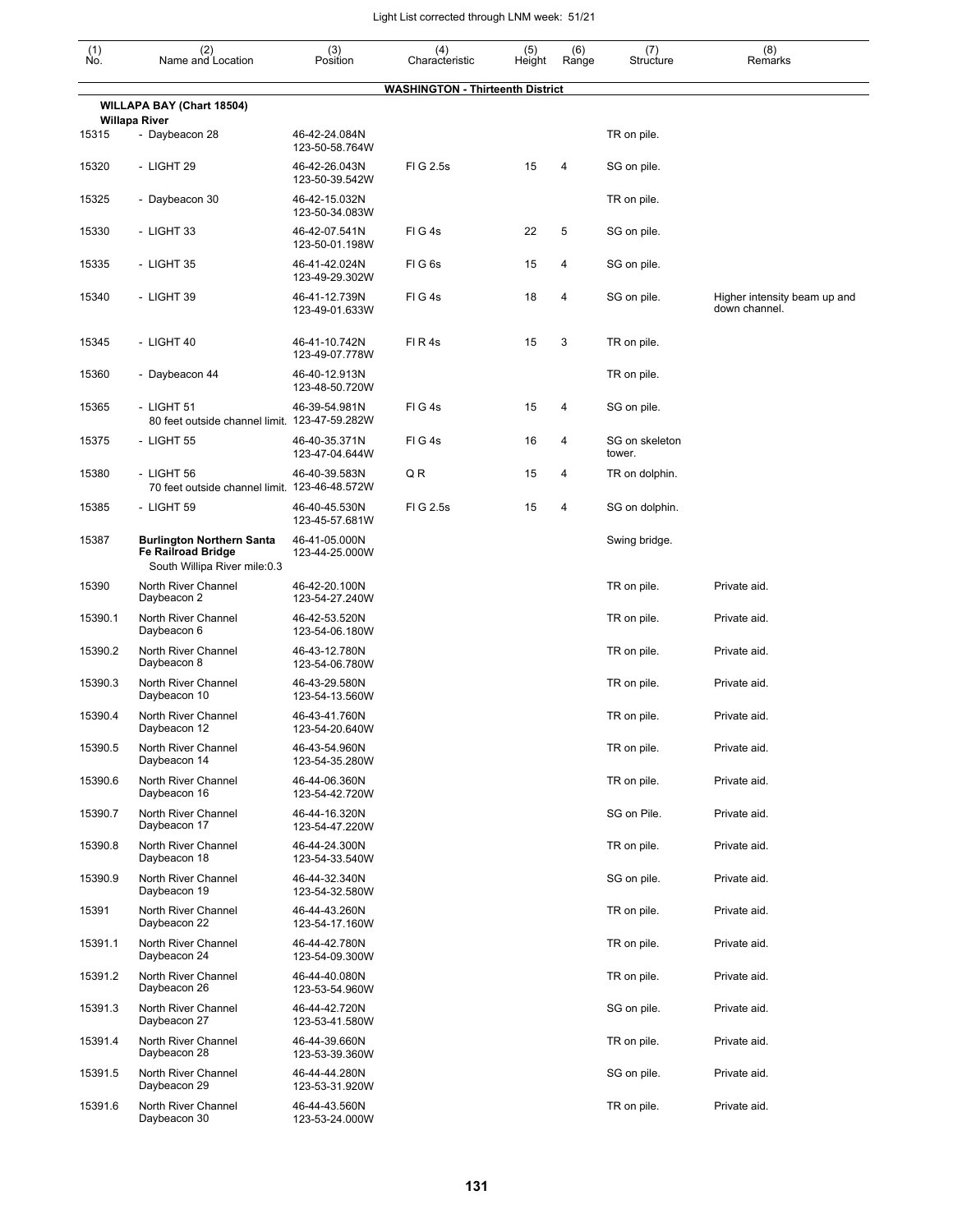| $\begin{smallmatrix} (1) \\ \mathsf{No} \end{smallmatrix}$ | (2)<br>Name and Location                                                 | (3)<br>Position                 | (4)<br>Characteristic            | (5)<br>Height | (6)<br>Range   | (7)<br>Structure                    | (8)<br>Remarks                                |
|------------------------------------------------------------|--------------------------------------------------------------------------|---------------------------------|----------------------------------|---------------|----------------|-------------------------------------|-----------------------------------------------|
|                                                            |                                                                          |                                 | WASHINGTON - Thirteenth District |               |                |                                     |                                               |
|                                                            | WILLAPA BAY (Chart 18504)                                                |                                 |                                  |               |                |                                     |                                               |
| 15400                                                      | South Willapa Bay<br>- LIGHT 3                                           | 46-41-16.074N<br>123-59-44.016W | FIG6s                            | 15            | 4              | SG on pile.                         |                                               |
| 15410                                                      | - LIGHT 7                                                                | 46-36-32.976N<br>123-58-28.073W | FIG4s                            | 22            | $\overline{4}$ | SG on pile.                         | Higher intensity beam up<br>channel.          |
| 15415                                                      | - Daybeacon 8                                                            | 46-35-42.431N<br>123-58-53.484W |                                  |               |                | TR on pile.                         |                                               |
| 15420                                                      | <b>Nahcotta Channel</b><br>- LIGHT 10                                    | 46-34-14.918N<br>123-58-37.865W | FIR4s                            | 22            | 5              | TR on pile.                         |                                               |
| 15425                                                      | - Daybeacon 11                                                           | 46-33-44.918N<br>123-57-39.321W |                                  |               |                | SG on pile.                         |                                               |
| 15430                                                      | - Daybeacon 12                                                           | 46-32-45.638N<br>123-59-09.008W |                                  |               |                | TR on pile.                         |                                               |
| 15435                                                      | LONG ISLAND JUNCTION<br><b>LIGHT</b>                                     | 46-32-18.954N<br>123-58-35.489W | $FI (2+1)G 6s$                   | 15            | 5              | JG on dolphin.                      | Higher intensity beam up and<br>down channel. |
| 15440                                                      | - Daybeacon 13                                                           | 46-30-42.880N<br>124-00-20.082W |                                  |               |                | SG on pile.                         |                                               |
| 15445                                                      | NAHCOTTA MOORING<br><b>BASIN LIGHT 2</b>                                 | 46-30-05.844N<br>124-01-25.796W | FIR4s                            | 15            | 5              | TR on pile<br>structure.            |                                               |
| 15450                                                      | NAHCOTTA MOORING<br><b>BASIN LIGHT 1</b>                                 | 46-30-02.220N<br>124-01-29.106W | Q G                              | 15            | 4              | SG on platform, on<br>end of jetty. |                                               |
| 15475                                                      | <b>Stanley Channel</b><br>- Daybeacon 2                                  | 46-31-11.371N<br>123-58-34.646W |                                  |               |                | TR on pile.                         |                                               |
| 15480                                                      | - LIGHT 4                                                                | 46-29-01.814N<br>123-57-55.284W | FIR4s                            | 15            | 5              | TR on dolphin.                      |                                               |
| 15485                                                      | <b>Stanley Point Junction</b><br>Daybeacon                               | 46-27-40.341N<br>123-56-14.743W |                                  |               |                | JR on dolphin.                      |                                               |
| 15487                                                      | <b>Naselle River Highway</b><br><b>Bridge</b><br>Naselle River mile: 3.5 | 46-25-52.000N<br>123-54-12.000W |                                  |               |                | Fixed bridge.                       |                                               |
| 15490                                                      | Nemah River Channel<br>Entrance Daybeacon 1                              | 46-34-44.738N<br>123-57-06.465W |                                  |               |                | SG on dolphin.                      |                                               |
| 15491                                                      | Nemah River Channel<br>Daybeacon 2                                       | 46-32-54.840N<br>123-56-54.240W |                                  |               |                | TR on pile.                         | Private aid.                                  |
| 15491.1                                                    | Nemah River Channel<br>Daybeacon 3                                       | 46-32-54.240N<br>123-56-35.400W |                                  |               |                | SG on pile.                         | Private aid.                                  |
| 15491.2                                                    | Nemah River Channel<br>Daybeacon 4                                       | 46-32-45.120N<br>123-56-39.600W |                                  |               |                | TR on pile.                         | Private aid.                                  |
| 15491.3                                                    | Nemah River Channel<br>Daybeacon 6                                       | 46-32-40.380N<br>123-56-24.180W |                                  |               |                | TR on pile.                         | Private aid.                                  |
| 15491.4                                                    | Nemah River Channel<br>Daybeacon 8                                       | 46-32-31.800N<br>123-56-15.600W |                                  |               |                | TR on pile.                         | Private aid.                                  |
| 15491.5                                                    | Nemah River Channel<br>Daybeacon 10                                      | 46-32-24.660N<br>123-55-57.120W |                                  |               |                | TR on pile.                         | Private aid.                                  |
| 15491.6                                                    | Nemah River Channel<br>Daybeacon 14                                      | 46-32-16.380N<br>123-55-22.140W |                                  |               |                | TR on pile.                         | Private aid.                                  |
| 15491.7                                                    | Nemah River Channel<br>Daybeacon 16                                      | 46-32-14.460N<br>123-55-00.900W |                                  |               |                | TR on pile.                         | Private aid.                                  |
| 15491.8                                                    | Nemah River Channel<br>Daybeacon 18                                      | 46-32-13.800N<br>123-54-43.680W |                                  |               |                | TR on pile.                         | Private aid.                                  |
| 15491.9                                                    | Nemah River Channel<br>Daybeacon 20                                      | 46-32-08.460N<br>123-54-31.320W |                                  |               |                | TR on pile.                         | Private aid.                                  |
| 15492                                                      | Nemah River Channel<br>Daybeacon 22                                      | 46-32-06.420N<br>123-54-20.220W |                                  |               |                | TR on pile.                         | Private aid.                                  |
| 15495                                                      | <b>Bay Center Channel</b><br>- LIGHT 1                                   | 46-38-39.796N<br>123-59-24.799W | FIG 2.5s                         | 24            | 4              | SG on multi-pile<br>structure.      |                                               |
| 15500                                                      | - LIGHT 6                                                                | 46-38-24.164N<br>123-58-20.253W | FIR4s                            | 21            | 5              | TR on pile.                         |                                               |
| 15515                                                      | - LIGHT 11                                                               | 46-38-51.060N<br>123-57-05.526W | FIG4s                            | 18            | 4              | SG on dolphin.                      | Ra ref.                                       |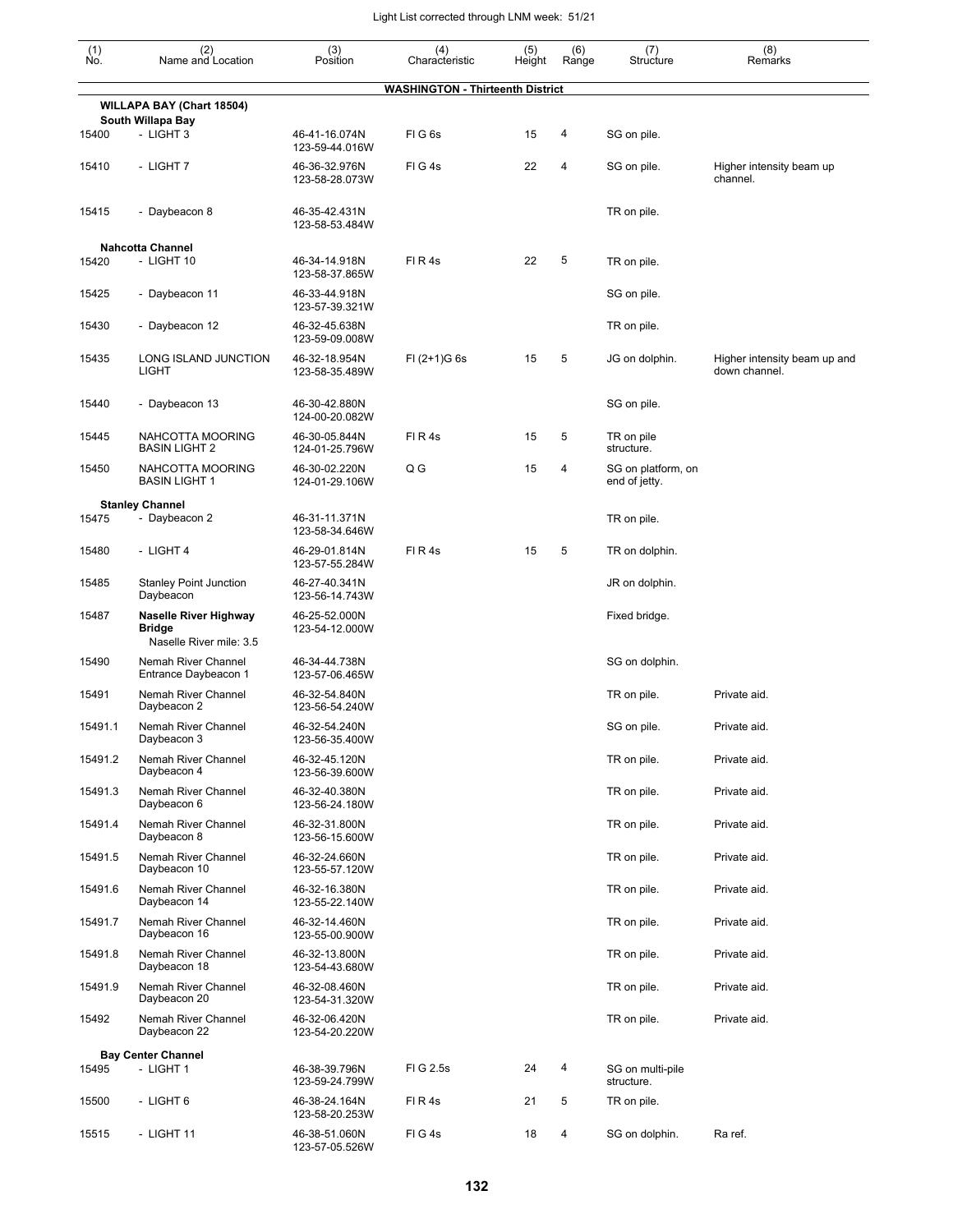| $\begin{smallmatrix} (1) \ N0. \end{smallmatrix}$ | (2)<br>Name and Location                                                             | (3)<br>Position                 | (4)<br>Characteristic                            | (5)<br>Height | (6)<br>Range | (7)<br>Structure                                                                              | (8)<br>Remarks                                                                                                                          |
|---------------------------------------------------|--------------------------------------------------------------------------------------|---------------------------------|--------------------------------------------------|---------------|--------------|-----------------------------------------------------------------------------------------------|-----------------------------------------------------------------------------------------------------------------------------------------|
|                                                   |                                                                                      |                                 | <b>WASHINGTON - Thirteenth District</b>          |               |              |                                                                                               |                                                                                                                                         |
|                                                   | WILLAPA BAY (Chart 18504)<br><b>Bay Center Channel</b>                               |                                 |                                                  |               |              |                                                                                               |                                                                                                                                         |
| 15520                                             | - Daybeacon 13                                                                       | 46-38-24.840N<br>123-56-40.860W |                                                  |               |              | SG on pile.                                                                                   | Private aid.                                                                                                                            |
| 15522                                             | Niawiakum River Channel<br>Daybeacon A                                               | 46-38-14.580N<br>123-56-35.820W |                                                  |               |              | JG on pile.                                                                                   | Private aid.                                                                                                                            |
| 15525                                             | PALIX RIVER LIGHT 15                                                                 | 46-37-53.926N<br>123-56-36.602W | FIG4s                                            | 18            | 4            | SG on dolphin.                                                                                |                                                                                                                                         |
| 15528                                             | - Daybeacon 16                                                                       | 46-37-48.240N<br>123-56-59.280W |                                                  |               |              | TR on pile.                                                                                   | Private aid.                                                                                                                            |
|                                                   | <b>GRAYS HARBOR - WESTHAVEN (Chart 18502)</b>                                        |                                 |                                                  |               |              |                                                                                               |                                                                                                                                         |
| 15530                                             | <b>Grays Harbor</b><br>- Light                                                       | 46-53-17.597N                   | AI WR 30s                                        | 123           | W 20         | White truncated                                                                               | Lighted throughout 24 hours.                                                                                                            |
| 720                                               |                                                                                      | 124-07-00.949W                  | 0.1s W fl 14.9s<br>ec.<br>0.1s R fl 14.9s<br>ec. |               | R 18         | octagonal pyramid<br>tower, with green<br>cupola and red<br>roof, with ball<br>topmark.<br>33 |                                                                                                                                         |
| 15533<br>718                                      | Scripps Institute Wave<br><b>Recorder Lighted Buoy</b><br>46211/036                  | 46-51-24.240N<br>124-14-37.800W | FI (5) Y 20s                                     |               |              | Yellow sphere<br>shaped buoy.                                                                 | Private aid.                                                                                                                            |
| 15535<br>725                                      | - Approach Lighted Whistle<br><b>Buoy GH</b>                                         | 46-51-54.800N<br>124-14-25.636W | $Mo(A)$ W                                        |               | 5            | Red and white<br>stripes.                                                                     | RACON: G (--.)<br>AIS: MMSI 993692033 (21). No<br>topmark will be shown on this aid<br>as required by IALA standards<br>due to weather. |
| 15540                                             | - BAR RANGE FRONT<br><b>LIGHT</b>                                                    | 46-55-50.072N<br>124-09-33.429W | QR                                               | 32            |              | KRB on skeleton<br>tower.                                                                     | Visible 1.5° each side of<br>rangeline.                                                                                                 |
| 15545                                             | - BAR RANGE REAR LIGHT<br>760 yards, 039.1° from front 124-09-12.684W<br>light.      | 46-56-07.540N                   | Iso R 6s                                         | 71            |              | KRB on skeleton<br>tower on multi-pile<br>structure                                           | Visible 1.5° each side of<br>rangeline.                                                                                                 |
| 15550                                             | - Entrance Lighted Whistle<br>Buoy 2                                                 | 46-52-43.559N<br>124-12-40.715W | FIR4s                                            |               | 4            | Red.                                                                                          |                                                                                                                                         |
| 15555                                             | - Entrance Lighted Whistle<br>Buoy 3                                                 | 46-54-59.126N<br>124-14-19.071W | FIG4s                                            |               | 4            | Green.                                                                                        |                                                                                                                                         |
| 15560                                             | - Entrance Lighted Whistle<br>Buoy 4                                                 | 46-53-40.532N<br>124-11-46.152W | FIR4s                                            |               | 3            | Red.                                                                                          |                                                                                                                                         |
| 15565                                             | - Entrance Lighted Bell Buoy 5 46-54-49.573N                                         | 124-12-13.322W                  | FIG 2.5s                                         |               | 4            | Green.                                                                                        |                                                                                                                                         |
| 15570                                             | - Entrance Lighted Whistle<br>Buoy 6                                                 | 46-54-16.657N<br>124-11-09.739W | FI R 2.5s                                        |               | 4            | Red.                                                                                          |                                                                                                                                         |
| 15571                                             | - Entrance Lighted Whistle<br>Buoy 8                                                 | 46-54-27.342N<br>124-11-01.531W | QR                                               |               | 4            | Red.                                                                                          | AIS: MMSI 993692049 (21).                                                                                                               |
| 15575                                             | - Entrance Lighted Buoy 9                                                            | 46-54-47.696N<br>124-09-51.574W | FIG4s                                            |               | 4            | Green.                                                                                        |                                                                                                                                         |
| 15585                                             | POINT CHEHALIS RANGE<br><b>FRONT LIGHT</b>                                           | 46-54-30.710N<br>124-07-24.879W | FI R 2.5s                                        | 33            |              | KRB on skeleton<br>tower on multi-pile<br>structure.                                          | Visible 1.5° each side of<br>rangeline.                                                                                                 |
| 15590                                             | POINT CHEHALIS RANGE<br><b>REAR LIGHT</b><br>348 yards, 092.8° from front<br>light.  | 46-54-30.164N<br>124-07-08.673W | Iso R 6s                                         | 67            |              | KRB on skeleton<br>tower on multi-pile<br>structure.                                          | Visible 1.5° each side of<br>rangeline.                                                                                                 |
| 15591                                             | - South Jetty Sound Signal                                                           | 46-54-21.008N<br>124-08-47.259W |                                                  |               |              |                                                                                               | Maintained from Jun. 1 to Oct. 1.<br>HORN: 1 blast ev 15s (2s bl).                                                                      |
| 15595                                             | - Channel Lighted Whistle<br>Buoy 11                                                 | 46-54-40.614N<br>124-08-24.763W | Q G                                              |               | 4            | Green.                                                                                        |                                                                                                                                         |
| 15600                                             | - Channel Lighted Whistle<br>Buoy 13                                                 | 46-55-21.475N<br>124-07-28.920W | FIG4s                                            |               | 4            | Green.                                                                                        |                                                                                                                                         |
| 15610                                             | - SOUTH REACH RANGE A<br><b>FRONT LIGHT</b>                                          | 46-55-12.775N<br>124-03-04.464W | FI R 2.5s                                        | 24            |              | KRB on multi-pile<br>structure.                                                               | Visible all around; higher intensity<br>1.5° each side of rangeline.                                                                    |
| 15615                                             | - SOUTH REACH RANGE A<br><b>REAR LIGHT</b><br>734 yards, 092.3° from front<br>light. | 46-55-11.901N<br>124-02-32.786W | Iso R 6s                                         | 61            |              | KRB on skeleton<br>tower on multi-pile<br>structure.                                          | Visible 10° each side of<br>rangeline.                                                                                                  |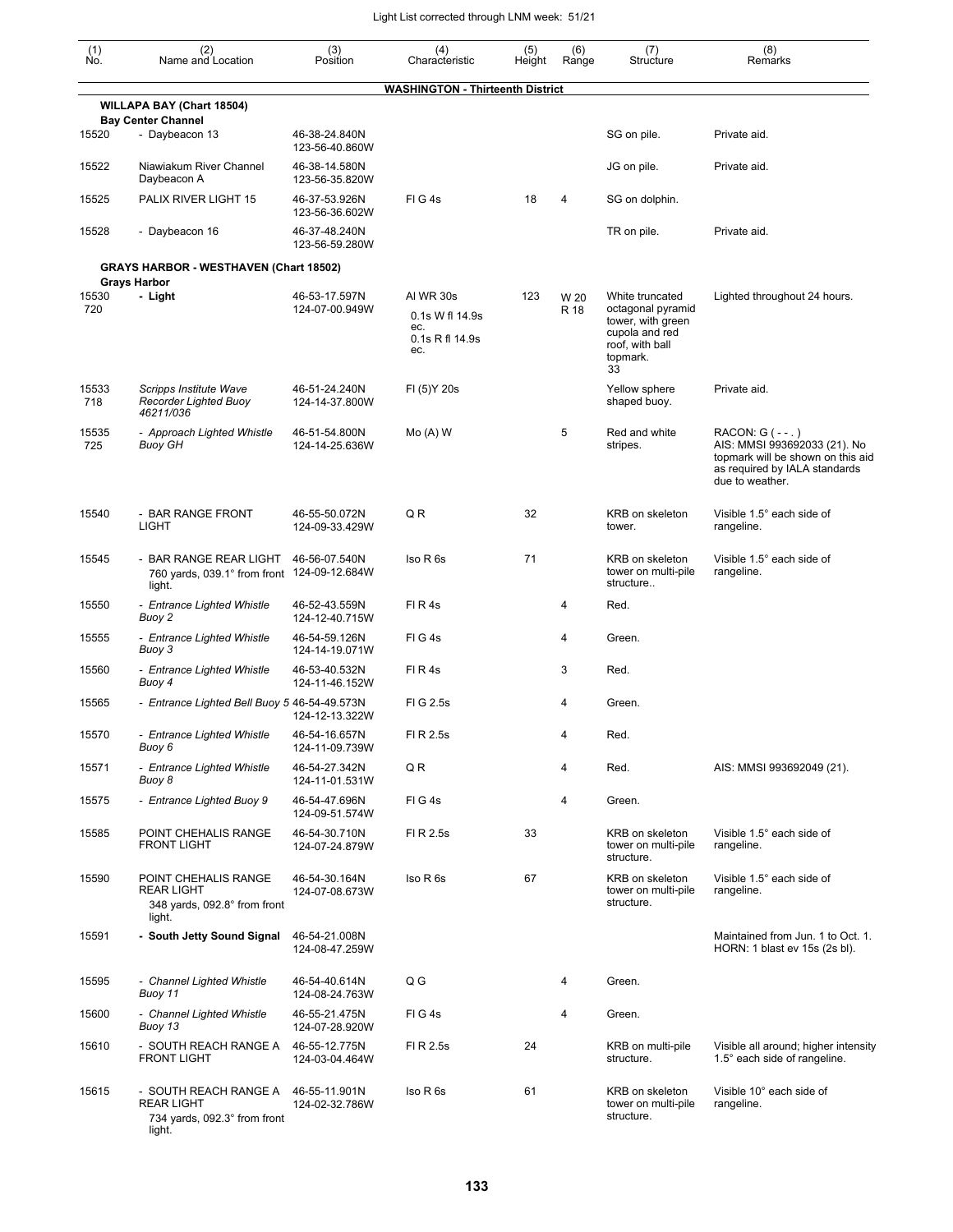| $\begin{smallmatrix} (1) \ N0. \end{smallmatrix}$ | (2)<br>Name and Location                                                                      | (3)<br>Position                 | (4)<br>Characteristic                   | (5)<br>Height | (6)<br>Range   | (7)<br>Structure                                      | (8)<br>Remarks                                                       |
|---------------------------------------------------|-----------------------------------------------------------------------------------------------|---------------------------------|-----------------------------------------|---------------|----------------|-------------------------------------------------------|----------------------------------------------------------------------|
|                                                   |                                                                                               |                                 | <b>WASHINGTON - Thirteenth District</b> |               |                |                                                       |                                                                      |
|                                                   | <b>GRAYS HARBOR - WESTHAVEN (Chart 18502)</b>                                                 |                                 |                                         |               |                |                                                       |                                                                      |
| 15620                                             | <b>Grays Harbor</b><br>- South Reach Lighted Bell<br>Buoy 14                                  | 46-55-14.109N<br>124-05-41.583W | QR                                      |               | 4              | Red.                                                  |                                                                      |
| 15630                                             | - South Reach Lighted Buoy<br>15A                                                             | 46-55-20.768N<br>124-05-26.518W | FIG4s                                   |               | 4              | Green.                                                |                                                                      |
| 15635                                             | - SOUTH REACH LIGHT 16                                                                        | 46-55-07.733N<br>124-05-00.370W | FIR4s                                   | 15            | 5              | TR on pile.                                           |                                                                      |
| 15640                                             | - South Reach Lighted Buoy<br>17                                                              | 46-55-17.338N<br>124-04-14.682W | FIG4s                                   |               | 4              | Green.                                                |                                                                      |
| 15645                                             | - South Reach Lighted Bell<br>Buoy 18                                                         | 46-55-10.841N<br>124-04-13.988W | FIR4s                                   |               | 3              | Red.                                                  |                                                                      |
| 15650                                             | - SOUTH REACH LIGHT 20<br>155 yards outside the<br>channel.                                   | 46-55-07.300N<br>124-03-39.468W | QR                                      | 25            | 4              | TR on multi-pile<br>structure.                        |                                                                      |
| 15655                                             | - South Reach Lighted Gong<br>Buoy 21                                                         | 46-55-17.569N<br>124-03-23.427W | Q G                                     |               | 4              | Green.                                                |                                                                      |
| 15660                                             | - South Reach Lighted<br>Junction Buoy SC                                                     | 46-55-18.789N<br>124-02-49.310W | $FI (2+1)R 6s$                          |               | 4              | Red and green<br>bands.                               |                                                                      |
| 15675                                             | - South Reach Buoy 23                                                                         | 46-55-35.339N<br>124-02-25.680W |                                         |               |                | Green can.                                            |                                                                      |
| 15680                                             | - South Reach Lighted Buoy<br>24                                                              | 46-55-33.497N<br>124-01-53.689W | FIR4s                                   |               | 3              | Red.                                                  |                                                                      |
| 15695                                             | - North Channel Lighted Buoy 46-55-54.696N<br>25                                              | 124-01-13.234W                  | Q G                                     |               | 4              | Green.                                                |                                                                      |
| 15700                                             | - North Channel Lighted Bell<br>Buoy 26                                                       | 46-56-12.381N<br>124-00-28.125W | FI R 2.5s                               |               | 4              | Red.                                                  |                                                                      |
| 15705                                             | - North Channel Lighted Buoy 46-56-28.984N<br>27                                              | 124-00-23.977W                  | FIG 2.5s                                |               | 4              | Green.                                                |                                                                      |
| 15710                                             | - North Channel Buoy 28                                                                       | 46-57-03.784N<br>123-59-26.501W |                                         |               |                | Red nun.                                              |                                                                      |
| 15725                                             | - North Channel Lighted Buoy 46-57-04.958N<br>29                                              | 123-59-37.890W                  | FIG4s                                   |               | 4              | Green.                                                |                                                                      |
| 15728                                             | - NORTH CHANNEL LIGHT<br>31<br>425 yards outside channel.                                     | 46-57-37.616N<br>123-59-20.308W | FIG 2.5s                                | 23            | $\overline{4}$ | SG on multi-pile<br>structure.                        |                                                                      |
| 15730                                             | - North Channel Lighted Buoy 46-57-29.418N<br>30                                              | 123-58-54.942W                  | QR                                      |               | 4              | Red.                                                  |                                                                      |
| 15755                                             | - North Channel Lighted Buoy 46-57-36.375N<br>32                                              | 123-58-41.556W                  | FI R 2.5s                               |               | 3              | Red.                                                  |                                                                      |
| 15758                                             | - NORTH CHANNEL LIGHT<br>33<br>200 yards outside the                                          | 46-57-49.784N<br>123-58-31.379W | Q G                                     | 23            | 4              | SG on multi-pile<br>structure.                        |                                                                      |
| 15760                                             | channel.<br>- North Channel Lighted Buoy 46-57-41.176N<br>34                                  |                                 | FIR4s                                   |               | 4              | Red.                                                  |                                                                      |
| 15762                                             | - NORTH CHANNEL LIGHT<br>F                                                                    | 123-57-57.889W<br>46-58-14.993N | FIY <sub>6s</sub>                       | 24            | $\overline{4}$ | NY on multi-pile<br>structure.                        |                                                                      |
|                                                   | 945 yards outside the<br>channel.                                                             | 123-57-57.142W                  |                                         |               |                |                                                       |                                                                      |
| 15765                                             | - North Channel Lighted Buoy 46-57-53.975N<br>35                                              | 123-57-01.359W                  | FIG4s                                   |               | 4              | Green.                                                |                                                                      |
| 15770                                             | - North Channel Lighted Buoy 46-57-52.943N<br>36                                              | 123-56-23.887W                  | FI R 2.5s                               |               | 4              | Red.                                                  |                                                                      |
| 15775                                             | - North Channel Lighted Buoy 46-58-06.742N<br>40                                              | 123-55-23.471W                  | Q R                                     |               | $\overline{4}$ | Red.                                                  |                                                                      |
| 15785                                             | - NORTH CHANNEL RANGE 46-58-11.505N<br>F FRONT LIGHT                                          | 123-55-53.215W                  | Q W                                     | 22            |                | KRB on skeleton<br>tower, on multi-pile<br>structure. | Visible all around; higher intensity<br>1.5° each side of rangeline. |
| 15790                                             | - NORTH CHANNEL RANGE 46-58-12.345N<br>F REAR LIGHT<br>399 yards, 274.2° from front<br>light. | 123-56-10.425W                  | Iso W 6s                                | 45            |                | KRB on skeleton<br>tower, on multi-pile<br>structure. | Visible 5.5° each side of<br>rangeline.                              |
| 15791                                             | - NORTH CHANNEL LIGHT<br>41<br>80 yards outside the<br>channel.                               | 46-58-13.474N<br>123-55-05.767W | FIG 2.5s                                | 20            | $\overline{4}$ | SG on skelton<br>tower on multi-pile<br>structure.    |                                                                      |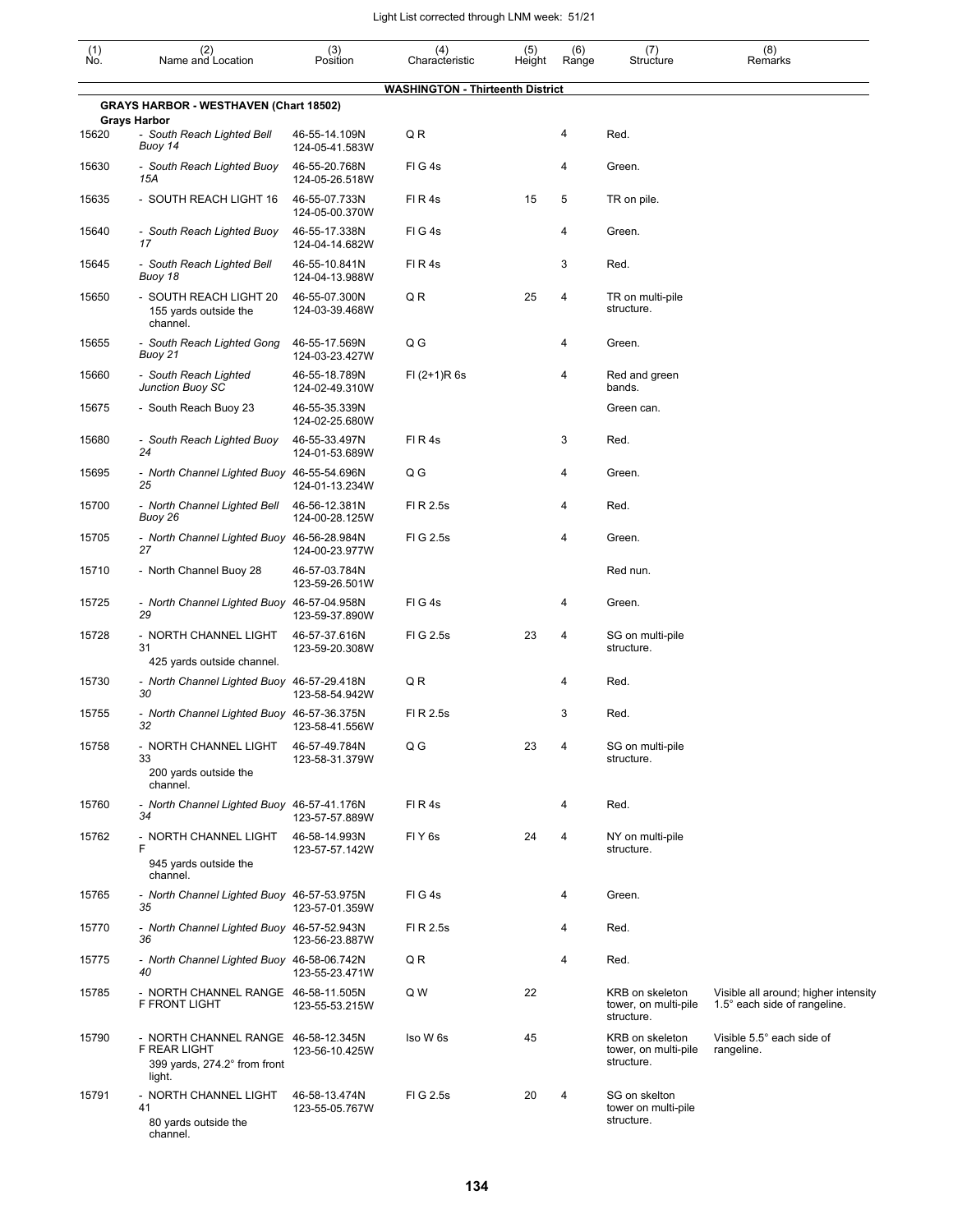| $\begin{smallmatrix} (1) \ N0. \end{smallmatrix}$ | (2)<br>Name and Location                                                       | (3)<br>Position                 | (4)<br>Characteristic                   | (5)<br>Height | (6)<br>Range | (7)<br>Structure                                                                                                         | (8)<br>Remarks                                                       |
|---------------------------------------------------|--------------------------------------------------------------------------------|---------------------------------|-----------------------------------------|---------------|--------------|--------------------------------------------------------------------------------------------------------------------------|----------------------------------------------------------------------|
|                                                   |                                                                                |                                 | <b>WASHINGTON - Thirteenth District</b> |               |              |                                                                                                                          |                                                                      |
|                                                   | <b>GRAYS HARBOR - WESTHAVEN (Chart 18502)</b>                                  |                                 |                                         |               |              |                                                                                                                          |                                                                      |
| 15793                                             | <b>Grays Harbor</b><br>ABERDEEN TERMINAL 3<br>PIER LIGHT (2)                   | 46-58-12.000N<br>123-54-54.000W | F Y                                     |               |              | On pier.                                                                                                                 | Private aid.                                                         |
| 15795                                             | - North Channel Lighted Buoy 46-58-02.101N<br>44                               | 123-54-09.866W                  | FI R 2.5s                               |               | 4            | Red.                                                                                                                     |                                                                      |
| 15805                                             | - NORTH CHANNEL LIGHT<br>46                                                    | 46-58-01.592N<br>123-52-20.906W | FIR4s                                   | 15            | 4            | TR on multi-pile<br>structure.                                                                                           |                                                                      |
|                                                   | <b>Cow Point</b>                                                               |                                 |                                         |               |              |                                                                                                                          |                                                                      |
| 15810                                             | - REACH RANGE G FRONT<br><b>LIGHT</b>                                          | 46-57-24.180N<br>123-50-16.688W | Q W                                     | 21            |              | KRB on skeleton<br>tower, on multi-pile<br>structure. On same<br>structure as<br>Aberdeen Range K<br>Front Light.        | Visible all around; higher intensity<br>1.5° each side of rangeline. |
| 15815                                             | - REACH RANGE G REAR<br><b>LIGHT</b><br>636 yards, 120.1° from front<br>light. | 46-57-14.739N<br>123-49-52.885W | Iso W 6s                                | 34            |              | KRB on skeleton<br>tower.                                                                                                | Visible 4° each side of rangeline.                                   |
| 15820                                             | <b>ABERDEEN TERMINAL 1</b><br>PIER LIGHTS (2)                                  | 46-57-54.000N<br>123-51-18.000W | FY                                      | 15            |              | On pier.                                                                                                                 | Private aid.                                                         |
| 15825                                             | <b>ABERDEEN TERMINAL 2</b><br>PIER LIGHTS (2)                                  | 46-57-48.000N<br>123-51-12.000W | F Y                                     | 19            |              | On pier.                                                                                                                 | Private aid.                                                         |
| 15830                                             | <b>Cowpoint Turning Basin</b><br>Daybeacon A                                   | 46-57-33.125N<br>123-51-03.087W |                                         |               |              | NR on pile.                                                                                                              |                                                                      |
| 15835                                             | <b>Cowpoint Turn Basin</b><br>Daybeacon B                                      | 46-57-30.640N<br>123-50-56.328W |                                         |               |              | NR on pile.                                                                                                              |                                                                      |
| 15840                                             | <b>GRAYS HARBOR NORTH</b><br><b>CHANNEL LIGHT 51</b>                           | 46-57-39.806N<br>123-50-47.097W | FIG4s                                   | 15            | 4            | SG on pile.                                                                                                              |                                                                      |
| 15841                                             | Grays Harbor North Channel<br><b>Lighted Buoy 52</b>                           | 46-57-32.814N<br>123-50-48.788W | Q R                                     |               | 4            | Red.                                                                                                                     |                                                                      |
| 15842                                             | Grays Harbor North Channel<br><b>Lighted Buoy 54</b>                           | 46-57-32.702N<br>123-50-12.104W | FI R 2.5s                               |               | 3            | Red.                                                                                                                     |                                                                      |
| 15845                                             | ABERDEEN TERMINAL 4<br>PIER LIGHTS (2)                                         | 46-57-39.000N<br>123-50-13.000W | FΥ                                      | 18            |              | On pier.                                                                                                                 | Private aid.                                                         |
| 15847.1                                           | <b>ABERDEEN PONTOON</b><br>BASIN LIGHT A                                       | 46-57-43.522N<br>123-49-54.736W | FIY <sub>2s</sub>                       |               |              | NY on steel<br>dolphin.                                                                                                  | Private aid.                                                         |
| 15847.2                                           | <b>ABERDEEN PONTOON</b><br><b>BASIN LIGHT B</b>                                | 46-57-45.355N<br>123-49-56.226W | FIY <sub>2s</sub>                       |               |              | NY on steel<br>dolphin.                                                                                                  | Private aid.                                                         |
| 15847.3                                           | <b>ABERDEEN PONTOON</b><br>BASIN LIGHT C                                       | 46-57-46.859N<br>123-49-57.467W | FIY <sub>2s</sub>                       |               |              | NY on steel<br>dolphin.                                                                                                  | Private aid.                                                         |
| 15847.4                                           | ABERDEEN PONTOON<br><b>BASIN LIGHT D</b>                                       | 46-57-46.192N<br>123-49-54.691W | FIY <sub>2s</sub>                       |               |              | NY on steel<br>dolphin.                                                                                                  | Private aid.                                                         |
| 15847.5                                           | ABERDEEN PONTOON<br><b>BASIN LIGHT E</b>                                       | 46-57-45.638N<br>123-49-53.721W | FIY <sub>2s</sub>                       |               |              | NY on steel<br>dolphin.                                                                                                  | Private aid.                                                         |
| 15850                                             | - REACH RANGE H FRONT<br>LIGHT                                                 | 46-57-35.225N<br>123-49-24.441W | QR                                      | 31            |              | KRB on skeleton<br>tower, on multi-pile<br>structure.                                                                    | Visible 1.5° each side of<br>rangeline.                              |
| 15855                                             | - REACH RANGE H REAR<br><b>LIGHT</b><br>446 yards, 091.6° from front<br>light. | 46-57-34.852N<br>123-49-05.099W | Iso R 6s                                | 43            |              | KRB on skeleton<br>tower.                                                                                                | Visible 1.5° each side of<br>rangeline.                              |
| Aberdeen                                          |                                                                                |                                 |                                         |               |              |                                                                                                                          |                                                                      |
| 15870                                             | - REACH RANGE K FRONT<br><b>LIGHT</b>                                          | 46-57-24.180N<br>123-50-16.688W | Q W                                     | 21            |              | KRB on skeleton<br>tower, on multi-pile<br>structure. On same<br>structure as Cow<br>Point Reach Range<br>G Front Light. | Visible all around; higher intensity<br>1.5° each side of rangeline. |
| 15875                                             | - REACH RANGE K REAR<br><b>LIGHT</b><br>978 yards, 231.8° from front<br>light. | 46-57-06.283N<br>123-50-49.927W | Iso W 6s                                | 42            |              | KRB on skeleton<br>tower.                                                                                                | Visible 5.5° each side of range<br>line.                             |
| 15880                                             | <b>GRAYS HARBOR NORTH</b><br><b>CHANNEL LIGHT 55</b>                           | 46-57-46.490N<br>123-49-42.453W | FIG4s                                   | 15            | 4            | SG on pile.                                                                                                              |                                                                      |
| 15885                                             | - HARBOR LIGHT 1                                                               | 46-58-26.510N<br>123-48-22.814W | Q G                                     | 20            | 4            | SG on multi-pile<br>structure.                                                                                           |                                                                      |
| 15897                                             | <b>Chehalis River Bridge</b><br>Waterway mile: 0.1                             | 46-58-20.000N<br>123-48-33.000W |                                         |               |              | <b>Bascule Bridge</b>                                                                                                    |                                                                      |

Waterway mile: 0.1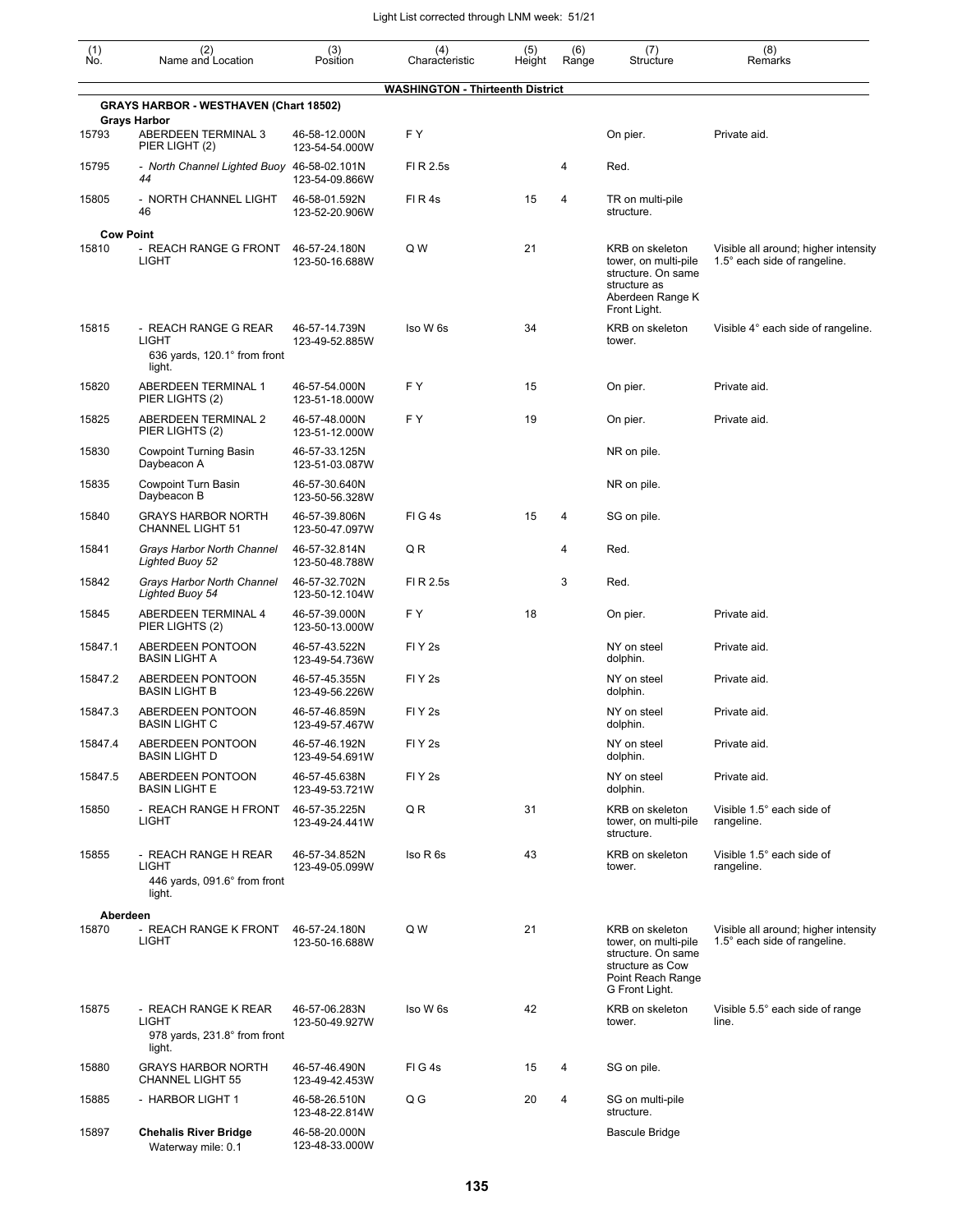| $\begin{smallmatrix} (1) \\ \mathsf{No} \end{smallmatrix}$ | (2)<br>Name and Location                                             | (3)<br>Position                 | (4)<br>Characteristic                   | (5)<br>Height | (6)<br>Range | (7)<br>Structure                                    | (8)<br>Remarks                                                                                                                                                                                     |
|------------------------------------------------------------|----------------------------------------------------------------------|---------------------------------|-----------------------------------------|---------------|--------------|-----------------------------------------------------|----------------------------------------------------------------------------------------------------------------------------------------------------------------------------------------------------|
|                                                            |                                                                      |                                 | <b>WASHINGTON - Thirteenth District</b> |               |              |                                                     |                                                                                                                                                                                                    |
|                                                            | <b>GRAYS HARBOR - WESTHAVEN (Chart 18502)</b><br>Aberdeen            |                                 |                                         |               |              |                                                     |                                                                                                                                                                                                    |
| 15900                                                      | - HARBOR LIGHT 3                                                     | 46-58-37.629N<br>123-47-39.609W | FIG4s                                   | 20            | 4            | SG on multi-pile<br>structure.                      | Higher intensity beam down<br>river.                                                                                                                                                               |
| 15925                                                      | <b>Grays Harbor North Bay</b><br>- Lighted Buoy 1                    | 46-55-48.443N<br>124-05-51.786W | FIG4s                                   |               | 4            | Green.                                              |                                                                                                                                                                                                    |
| 15930                                                      | - Buoy 2                                                             | 46-56-02.893N<br>124-05-38.105W |                                         |               |              | Red nun.                                            |                                                                                                                                                                                                    |
| 15935                                                      | - Buoy 4                                                             | 46-56-32.335N<br>124-05-59.685W |                                         |               |              | Red nun.                                            |                                                                                                                                                                                                    |
| 15940                                                      | <b>DAMON POINT LIGHT</b>                                             | 46-57-01.703N<br>124-06-20.864W | FIY4s                                   | 20            | 5            | NY on multi-pile<br>structure.                      |                                                                                                                                                                                                    |
|                                                            | <b>South Channel</b>                                                 |                                 |                                         |               |              |                                                     |                                                                                                                                                                                                    |
| 15950                                                      | <b>GRAYS HARBOR SOUTH</b><br>CHANNEL LIGHT 6                         | 46-55-14.251N<br>124-01-58.391W | FI R 2.5s                               | 16            | 4            | TR on multi-pile<br>structure.                      |                                                                                                                                                                                                    |
| 15955                                                      | JOHNS RIVER ENTRANCE<br>LIGHT <sub>8</sub>                           | 46-55-22.176N<br>124-00-34.627W | FIR4s                                   | 15            | 4            | TR on pile.                                         | Higher intensity beam up and<br>down channel.                                                                                                                                                      |
| 15960                                                      | Johns River Daybeacon 1                                              | 46-55-06.536N<br>124-00-06.626W |                                         |               |              | SG on pile.                                         |                                                                                                                                                                                                    |
| 15965                                                      | Johns River Daybeacon 3                                              | 46-54-51.733N<br>123-59-58.864W |                                         |               |              | SG on pile.                                         |                                                                                                                                                                                                    |
| 15970                                                      | <b>WEYERHAUSER OUTFALL</b><br>LIGHTS (2)                             | 46-57-24.000N<br>123-50-54.000W | <b>FIY 10s</b>                          | 12            |              | On dolphins at end<br>of submerged<br>outfall pipe. | Private aid.                                                                                                                                                                                       |
|                                                            | <b>South Bay Channel</b>                                             |                                 |                                         |               |              |                                                     |                                                                                                                                                                                                    |
| 15980                                                      | Point Chehalis Outfall<br>Daybeacon                                  | 46-54-30.600N<br>124-07-23.090W |                                         |               |              | NW "Pipe" on pile.                                  | Private aid.                                                                                                                                                                                       |
| 15981                                                      | Point Chehalis Lighted Buoy 2 46-54-53.864N                          | 124-07-14.248W                  | Q R                                     |               | 4            | Red.                                                |                                                                                                                                                                                                    |
| 15985                                                      | <b>GRAYS HARBOR</b><br>REGULATED NAVIGATION<br>AREA WARNING SIGN (2) | 46-54-08.014N<br>124-06-09.063W | QΥ                                      | 20            |              | NW worded<br>ROUGH BAR.                             | Lights flashing when bar is<br>restricted to recreational and<br>uninspected passenger vessels.<br>Contact the nearest US Coast<br>Guard unit for further information.<br>Light oriented upstream. |
| 15990                                                      | Point Chehalis Lighted Buoy 4 46-54-57.242N                          | 124-06-51.501W                  | FIR4s                                   |               | 4            | Red.                                                |                                                                                                                                                                                                    |
| 15995                                                      | POINT CHEHALIS LIGHT 6                                               | 46-54-44.626N<br>124-06-36.804W | FIR4s                                   | 15            | 4            | TR on pile on jetty.                                |                                                                                                                                                                                                    |
|                                                            | Westhaven                                                            |                                 |                                         |               |              |                                                     |                                                                                                                                                                                                    |
| 16001                                                      | - LIGHT 7                                                            | 46-54-50.482N<br>124-06-27.219W | FIG4s                                   | 17            | 4            | SG on multi-pile<br>structure.                      |                                                                                                                                                                                                    |
| 16005                                                      | - OUTER BREAKWATER<br><b>NORTH LIGHT 8</b>                           | 46-54-38.236N<br>124-06-28.330W | FIR4s                                   | 15            | 5            | TR on pile, at end<br>of breakwall.                 |                                                                                                                                                                                                    |
| 16010                                                      | - OUTER BREAKWATER<br>SOUTH LIGHT 10                                 | 46-54-31.494N<br>124-06-25.459W | Q R                                     | 15            | 4            | TR on pile, at end<br>of breakwall.                 |                                                                                                                                                                                                    |
| 16015                                                      | - SOUTH BREAKWATER<br>LIGHT 11                                       | 46-54-32.210N<br>124-06-29.883W | FIG4s                                   | 15            | 5            | SG on pile, at end<br>of breakwall.                 |                                                                                                                                                                                                    |
| 16020                                                      | - COVE SOUTHEAST<br><b>ENTRANCE LIGHT 1</b>                          | 46-54-21.326N<br>124-06-05.427W | FIG 2.5s                                | 16            | 4            | SG on dolphin, at<br>end of breakwall.              | Light is obscured from 138.5° to<br>$242.5^{\circ}$ .                                                                                                                                              |
| 16025                                                      | - COVE SOUTHEAST<br><b>ENTRANCE LIGHT 2</b>                          | 46-54-22.620N<br>124-06-02.539W | FI R 2.5s                               | 15            | 4            | TR on dolphin, at<br>end of breakwall.              |                                                                                                                                                                                                    |
|                                                            | <b>South Bay Channel</b>                                             |                                 |                                         |               |              |                                                     |                                                                                                                                                                                                    |
| 16030                                                      | - Daybeacon 1                                                        | 46-54-24.919N<br>124-05-40.460W |                                         |               |              | SG on pile.                                         | Ra ref.                                                                                                                                                                                            |
| 16035                                                      | - Daybeacon 4                                                        | 46-53-54.944N<br>124-05-06.615W |                                         |               |              | TR on pile.                                         | Ra ref.                                                                                                                                                                                            |
| 16040                                                      | - Daybeacon 5                                                        | 46-53-34.850N<br>124-04-42.627W |                                         |               |              | SG on pile.                                         | Ra ref.                                                                                                                                                                                            |
| 16045                                                      | - Daybeacon 6                                                        | 46-53-07.877N<br>124-04-59.579W |                                         |               |              | TR on pile.                                         |                                                                                                                                                                                                    |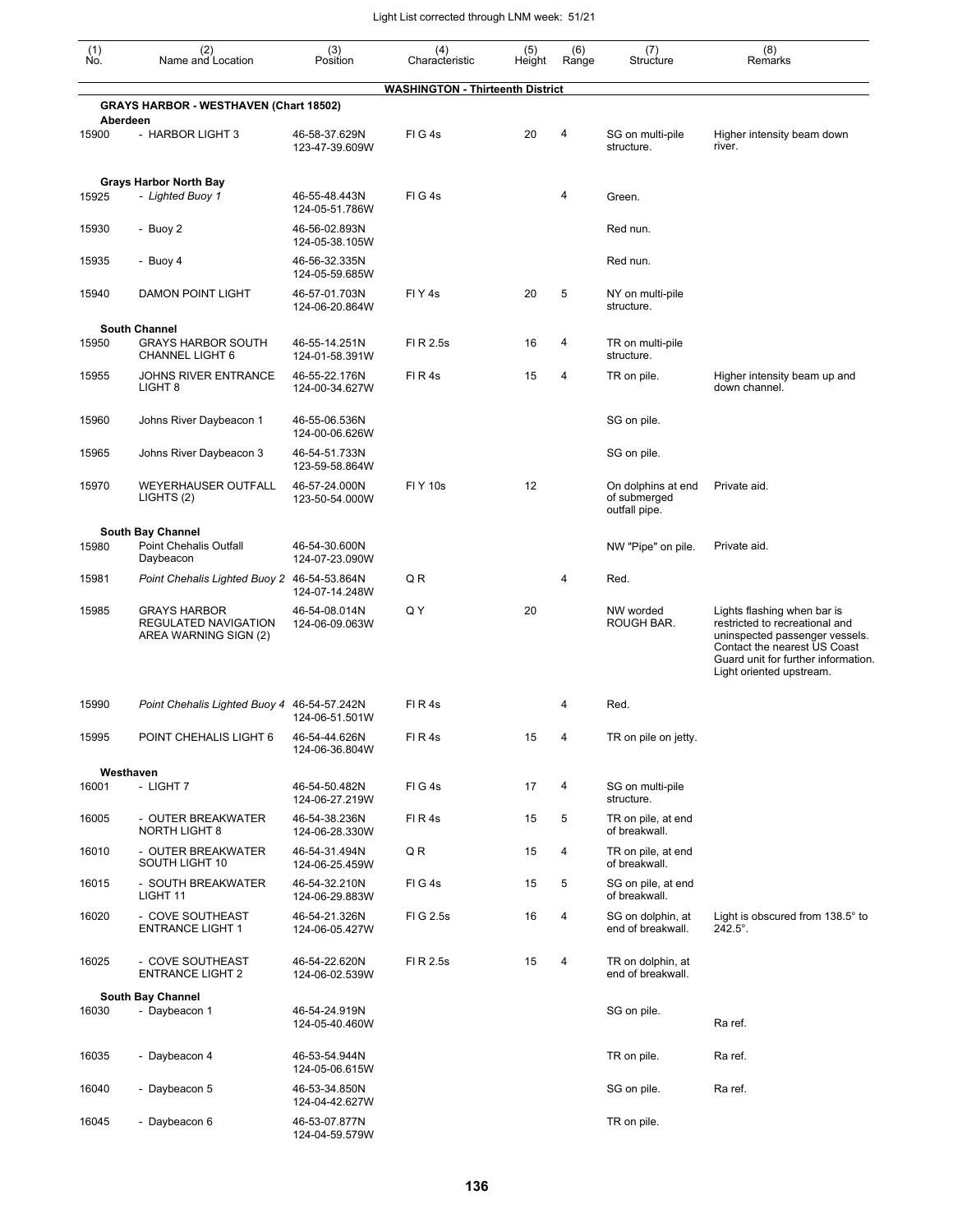| $\begin{smallmatrix} (1) \\ \mathsf{No} \end{smallmatrix}$ | (2)<br>Name and Location                                                                                | (3)<br>Position                 | (4)<br>Characteristic                   | (5)<br>Height | (6)<br>Range   | (7)<br>Structure                                                                                                     | (8)<br>Remarks                                                                                                                                                                                  |
|------------------------------------------------------------|---------------------------------------------------------------------------------------------------------|---------------------------------|-----------------------------------------|---------------|----------------|----------------------------------------------------------------------------------------------------------------------|-------------------------------------------------------------------------------------------------------------------------------------------------------------------------------------------------|
|                                                            |                                                                                                         |                                 | <b>WASHINGTON - Thirteenth District</b> |               |                |                                                                                                                      |                                                                                                                                                                                                 |
|                                                            | <b>GRAYS HARBOR - WESTHAVEN (Chart 18502)</b>                                                           |                                 |                                         |               |                |                                                                                                                      |                                                                                                                                                                                                 |
| 16050                                                      | <b>South Bay Channel</b><br>- Daybeacon 8                                                               | 46-52-48.398N<br>124-05-01.491W |                                         |               |                | TR on pile.                                                                                                          |                                                                                                                                                                                                 |
| 16055                                                      | - Daybeacon 10                                                                                          | 46-52-31.096N<br>124-04-51.891W |                                         |               |                | TR on pile.                                                                                                          |                                                                                                                                                                                                 |
| 16060                                                      | - Daybeacon 12                                                                                          | 46-52-17.096N<br>124-04-44.841W |                                         |               |                | TR on pile.                                                                                                          |                                                                                                                                                                                                 |
| 16065                                                      | - Daybeacon 14                                                                                          | 46-52-06.230N<br>124-04-38.025W |                                         |               |                | TR on pile.                                                                                                          |                                                                                                                                                                                                 |
| 16070                                                      | - Daybeacon 16                                                                                          | 46-51-57.656N<br>124-04-25.227W |                                         |               |                | TR on pile.                                                                                                          |                                                                                                                                                                                                 |
|                                                            | <b>Hoquiam River</b>                                                                                    |                                 |                                         |               |                |                                                                                                                      |                                                                                                                                                                                                 |
| 16071.1                                                    | <b>Burlington Northern</b><br><b>Railroad Bridge</b><br>Hoquiam River mile: 0.3                         | 46-58-19.000N<br>123-52-35.000W |                                         |               |                | Swing bridge.                                                                                                        |                                                                                                                                                                                                 |
| 16071.2                                                    | <b>Simpson Avenue Bridge</b><br>Hoquiam River mile: 0.5                                                 | 46-58-32.000N<br>123-52-38.000W |                                         |               |                | Bascule bridge.                                                                                                      |                                                                                                                                                                                                 |
| 16071.25                                                   | - Obstruction Buoy<br>Marks submerged<br>obstruction.                                                   | 46-58-41.049N<br>123-52-56.669W |                                         |               |                | White can with<br>orange bands.                                                                                      |                                                                                                                                                                                                 |
| 16071.3                                                    | <b>Riverside Bridge</b><br>Hoquiam River mile: 0.9                                                      | 46-58-47.000N<br>123-53-05.000W |                                         |               |                | Vertical lift bridge.                                                                                                |                                                                                                                                                                                                 |
| 16071.4                                                    | <b>Burlington Northern</b><br><b>Railroad Bridge</b><br>Hoquiam River mile: 2.5                         | 46-59-41.000N<br>123-53-02.000W |                                         |               |                | Swing bridge.                                                                                                        |                                                                                                                                                                                                 |
| 16072.1                                                    | <b>Wishkaw River</b><br><b>Burlington Northern</b><br><b>Railroad Bridge</b><br>Wishkaw River mile: 0.1 | 46-58-30.000N<br>123-48-36.000W |                                         |               |                | Swing bridge.                                                                                                        |                                                                                                                                                                                                 |
| 16072.2                                                    | <b>Heron Street Bridge</b><br>Wishkaw River mile: 0.2                                                   | 46-58-34.000N<br>123-48-40.000W |                                         |               |                | Swing bridge.                                                                                                        |                                                                                                                                                                                                 |
| 16072.3                                                    | <b>Wishkah Street Bridge</b><br>Wishkah River mile: 0.4                                                 | 46-58-38.000N<br>123-48-42.000W |                                         |               |                | Bascule bridge.                                                                                                      |                                                                                                                                                                                                 |
|                                                            | APPROACHES TO STRAIT OF JUAN DE FUCA (Chart 18480)<br><b>Quillayute River</b>                           |                                 |                                         |               |                |                                                                                                                      |                                                                                                                                                                                                 |
| 16075<br>740                                               | - Approach Lighted Whistle<br>Buoy Q                                                                    | 47-53-24.413N<br>124-39-57.165W | $Mo(A)$ W                               |               | 4              | Red and white<br>stripes.                                                                                            | No topmark will be shown on this<br>aid as required by IALA<br>standards due to weather.                                                                                                        |
| 16080<br>745                                               | <b>JAMES ISLAND LIGHT</b>                                                                               | 47-54-17.494N<br>124-38-50.936W | FIW <sub>6s</sub>                       | 150           | 9              | White house.                                                                                                         | Light is obscured from 068° to<br>101° and from 111° to 293°.                                                                                                                                   |
| 16085                                                      | - Entrance Lighted Buoy 2                                                                               | 47-53-55.790N<br>124-38-43.747W | FIR4s                                   |               | 4              | Red.                                                                                                                 |                                                                                                                                                                                                 |
| 16086                                                      | - ENTRANCE LIGHT 2A                                                                                     | 47-54-21.014N<br>124-38-37.865W | FI R 2.5s                               | 20            | $\overline{4}$ | Red pile structure.                                                                                                  | Due to weather conditions, the<br>daymarks have been<br>permanently removed from this<br>aid.                                                                                                   |
| 16090                                                      | - SECTOR LIGHT                                                                                          | 47-54-27.080N<br>124-38-40.656W | FW<br>(G & R Sectors)                   | 27            |                | Skeleton tower, on<br>multi-pile structure.<br>On same structure<br>as Quillayute River<br>Entrance Light 3.         | Lighted throughout 24 hours.<br>Centerline bearing 005.5°. White<br>visible 0.75° each side of<br>centerline. Green visible from<br>006.25° to 007.25°. Red visible<br>from 003.75° to 004.75°. |
| 16095                                                      | - ENTRANCE LIGHT 3                                                                                      | 47-54-27.080N<br>124-38-40.612W | FIG4s                                   | 27            | 4              | SG on skeleton<br>tower, on multi-pile<br>structure. On same<br>structure as<br>Quillayute River<br>Direction Light. | Obscured from 340° to 238°.                                                                                                                                                                     |
| 16096                                                      | - Buoy 5                                                                                                | 47-54-30.288N<br>124-38-31.596W |                                         |               |                | Green can.                                                                                                           | Position shifted with changing<br>conditions. Maintained from<br>May 1 to Oct. 1.                                                                                                               |
| 16097                                                      | - Buoy 7                                                                                                | 47-54-34.516N<br>124-38-23.676W |                                         |               |                | Green can.                                                                                                           | Position shifted with changing<br>conditions. Maintained from<br>May 1 to Oct. 1.                                                                                                               |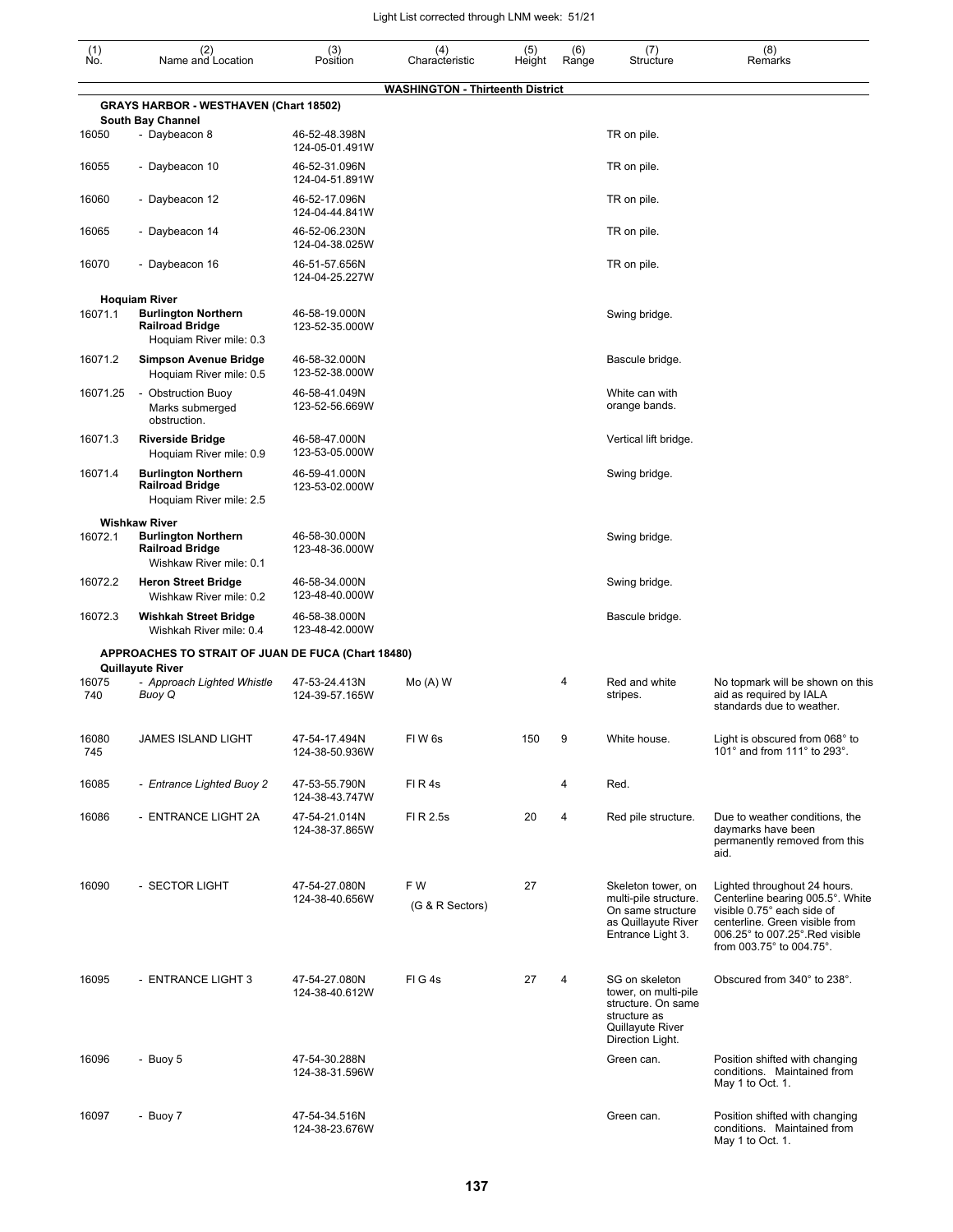| (1)<br>Ñó.   | (2)<br>Name and Location                                                                     | (3)<br>Position                 | (4)<br>Characteristic                   | (5)<br>Height | (6)<br>Range   | (7)<br>Structure                                      | (8)<br>Remarks                                                                                                                                                         |
|--------------|----------------------------------------------------------------------------------------------|---------------------------------|-----------------------------------------|---------------|----------------|-------------------------------------------------------|------------------------------------------------------------------------------------------------------------------------------------------------------------------------|
|              | APPROACHES TO STRAIT OF JUAN DE FUCA (Chart 18480)                                           |                                 | <b>WASHINGTON - Thirteenth District</b> |               |                |                                                       |                                                                                                                                                                        |
|              | <b>Quillayute River</b>                                                                      |                                 |                                         |               |                |                                                       |                                                                                                                                                                        |
| 16100        | - REGULATED NAVIGATION 47-54-46.092N<br>AREA WARNING SIGN (2)                                | 124-38-08.724W                  | Q Y                                     | 34            |                | NW worded<br>ROUGH BAR.                               | Lights flashing when bar is<br>restricted to recreational and<br>uninspected passenger vessels.<br>Contact the nearest US Coast<br>Guard unit for further information. |
| 16105        | - BOAT BASIN LIGHT 1                                                                         | 47-54-38.234N<br>124-38-16.745W | FIG4s                                   | 13            | 4              | SG on multi-pile<br>structure.                        |                                                                                                                                                                        |
| 16110        | - BOAT BASIN LIGHT 2                                                                         | 47-54-37.400N<br>124-38-17.249W | FIR4s                                   | 13            | 3              | TR on multi-pile<br>structure.                        |                                                                                                                                                                        |
|              | STRAIT OF JUAN DE FUCA ENTRANCE (Chart 18460)                                                |                                 |                                         |               |                |                                                       |                                                                                                                                                                        |
| 16115        | <b>Strait of Juan De Fuca</b><br>University of Washington<br>LaPush Research Lighted<br>Buoy | 47-58-00.000N<br>124-57-00.000W | FI (5) Y 20s                            |               |                | Yellow fiberglass<br>buoy.                            | Physical AIS: MMSI 993662005<br>(21).<br>Private aid.                                                                                                                  |
| 16130<br>750 | - Traffic Separation Lane V-<br>AIS J                                                        | 48-29-35.622N<br>125-00-00.152W |                                         |               |                |                                                       | Virtual AIS: MMSI 993692200<br>(21).                                                                                                                                   |
| 16136<br>756 | - Traffic Separation Lane<br><b>Lighted Buoy JA</b>                                          | 48-29-35.212N<br>124-43-34.591W | FI Y 2.5s                               |               | 4              | Yellow.                                               | Aid maintained by National<br>Oceanic and Atmospheric<br>Administration.                                                                                               |
| 16140<br>770 | Carmanah Point Light (C)                                                                     | 48-36-42.414N<br>124-45-04.866W | <b>FIW5s</b>                            | 182           | 19             | White octagonal<br>tower with red top.                |                                                                                                                                                                        |
| 16145<br>760 | <b>Cape Flattery Light</b>                                                                   | 48-23-31.183N<br>124-44-13.015W | FI (2)W 20s                             | 112           | 14             | On skeleton tower.<br>9                               |                                                                                                                                                                        |
| 16149<br>763 | Duntze Rock V-AIS 2                                                                          | 48-24-48.435N<br>124-44-41.509W |                                         |               |                |                                                       | Virtual AIS: MMSI 993692201<br>(21).                                                                                                                                   |
| 16155        | WAADAH ISLAND LIGHT                                                                          | 48-23-05.767N<br>124-35-59.237W | FIW4s                                   | 63            | 8              | NR on concrete<br>tower.                              |                                                                                                                                                                        |
| 16160        | NEAH BAY LIGHT 2                                                                             | 48-22-41.436N<br>124-35-40.193W | FIR <sub>6s</sub>                       | 46            | 5              | TR on skeleton<br>tower.                              | Light obscured from 114° to<br>$196^\circ$ .                                                                                                                           |
| 16162        | NEAH BAY COAST GUARD<br><b>BREAKWATER</b><br>OBSTRUCTION LIGHT A                             | 48-22-15.871N<br>124-36-04.443W | FIY <sub>6s</sub>                       | 26            | 4              | NY on breakwater.                                     |                                                                                                                                                                        |
| 16163        | <b>NEAH BAY COAST GUARD</b><br><b>BREAKWATER</b><br><b>OBSTRUCTION LIGHT B</b>               | 48-22-16.794N<br>124-36-07.458W | FIY4s                                   | 26            | 4              | NY on breakwater.                                     |                                                                                                                                                                        |
| 16165        | NEAH BAY LIGHT 4                                                                             | 48-22-29.654N<br>124-36-01.325W | FI R 2.5s                               | 16            |                | TR on multi-pile<br>structure.                        |                                                                                                                                                                        |
| 16166        | NEAH BAY MARINA<br><b>BREAKWATER</b><br>OBSTRUCTION LIGHT A                                  | 48-22-05.540N<br>124-36-27.461W | FIY6s                                   | 22            | 4              | NY on tower on<br>breakwater.                         |                                                                                                                                                                        |
| 16167        | <b>NEAH BAY MARINA</b><br><b>BREAKWATER</b><br>OBSTRUCTION LIGHT B                           | 48-22-09.062N<br>124-36-31.650W | FIY4s                                   | 18            | 4              | NY on tower on<br>breakwater.                         |                                                                                                                                                                        |
| 16168        | NEAH BAY MARINA<br><b>ENTRANCE LIGHT 1</b>                                                   | 48-22-10.040N<br>124-36-47.429W | Q G                                     | 24            | 4              | SG on tower on<br>breakwater.                         |                                                                                                                                                                        |
| 16170        | <b>Neah Bay Entrance Lighted</b><br>Bell Buoy 1                                              | 48-22-36.612N<br>124-35-15.613W | FIG4s                                   |               | 4              | Green.                                                |                                                                                                                                                                        |
| 16175        | Port San Juan Lighted Whistle 48-32-04.214N<br>Buoy YK (C)                                   | 124-29-05.965W                  | $Mo(A)$ W                               |               |                | Red and white<br>vertical stripes.                    |                                                                                                                                                                        |
| 16185        | Clallam Reef Lighted Buoy 1                                                                  | 48-16-06.222N<br>124-15-27.836W | FIG4s                                   |               | 4              | Green.                                                |                                                                                                                                                                        |
| 16195        | SHERINGHAM POINT LIGHT 48-22-36.114N<br>(C)                                                  | 123-55-15.965W                  | FIG 15s                                 | 64            | 9              | White hexagonal<br>tower.                             |                                                                                                                                                                        |
|              | STRAIT OF JUAN DE FUCA (Eastern Part) (Chart 18465)                                          |                                 |                                         |               |                |                                                       |                                                                                                                                                                        |
| 16210        | <b>Strait of Juan De Fuca</b><br>WHIFFIN SPIT LIGHT (C)                                      | 48-21-30.114N<br>123-42-41.365W | Q W                                     | 22            | $\overline{7}$ | White cylindrical<br>tower with green<br>band at top. | HORN: 1 blasts ev 30s (3s bl).<br>Horn operated only on request to<br>Victoria Coast Guard radio.                                                                      |
| 16215        | Crescent Bay Bell Buoy 2                                                                     | 48-10-19.580N<br>123-43-34.670W |                                         |               |                | Red.                                                  |                                                                                                                                                                        |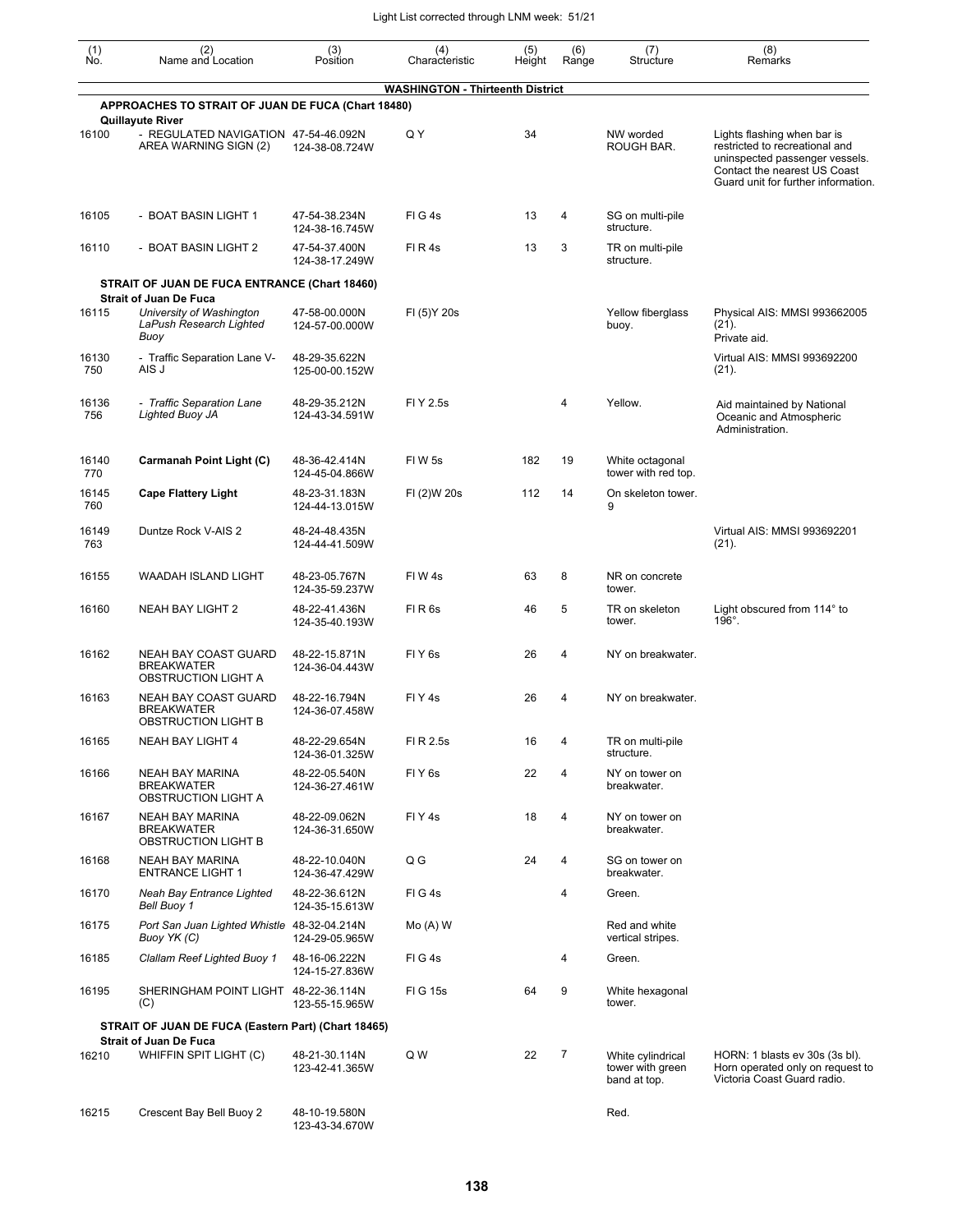| $\begin{smallmatrix} (1) \\ \mathsf{No} \end{smallmatrix}$ | (2)<br>Name and Location                                                                      | (3)<br>Position                 | (4)<br>Characteristic                                                           | (5)<br>Height | (6)<br>Range   | (7)<br>Structure                                                  | (8)<br>Remarks                                                                                                                                              |
|------------------------------------------------------------|-----------------------------------------------------------------------------------------------|---------------------------------|---------------------------------------------------------------------------------|---------------|----------------|-------------------------------------------------------------------|-------------------------------------------------------------------------------------------------------------------------------------------------------------|
|                                                            |                                                                                               |                                 | <b>WASHINGTON - Thirteenth District</b>                                         |               |                |                                                                   |                                                                                                                                                             |
|                                                            | STRAIT OF JUAN DE FUCA (Eastern Part) (Chart 18465)                                           |                                 |                                                                                 |               |                |                                                                   |                                                                                                                                                             |
| 16218                                                      | <b>Strait of Juan De Fuca</b><br>Scripps Institute Wave<br>Recorder Lighted Buoy<br>46267/248 | 48-10-23.459N<br>123-36-18.781W | FI (5) Y 20s                                                                    |               |                | Yellow sphere<br>shaped buoy.                                     | Private aid.                                                                                                                                                |
| 16221                                                      | Race Rocks South Cautionary 48-14-04.414N<br>Lighted Buoy VF (C)                              | 123-31-58.765W                  | FIY <sub>4s</sub>                                                               |               |                | Yellow.                                                           | $RACON: B(-)$                                                                                                                                               |
| 16222                                                      | - Traffic Separation Lane<br><b>Lighted Buoy PA</b>                                           | 48-12-57.312N<br>123-28-41.172W | FI Y 2.5s                                                                       |               | 5              | Yellow.                                                           |                                                                                                                                                             |
| 16223                                                      | Race Rocks East Cautionary<br>Lighted Buoy VG (C)                                             | 48-16-04.414N<br>123-27-49.765W | FIY4s                                                                           |               |                | Yellow.                                                           |                                                                                                                                                             |
| 16224                                                      | - Lighted Buoy 4                                                                              | 48-09-47.764N<br>123-28-24.127W | FIR4s                                                                           |               | 4              | Red.                                                              |                                                                                                                                                             |
| 16225                                                      | Race Rocks Light (C)                                                                          | 48-17-52.914N<br>123-31-53.165W | <b>FIW 10s</b>                                                                  | 118           | 19             | Cylindrical tower<br>with white and<br>black horizontal<br>bands. | HORN: 3 blast ev 60s (2s bl-3s)<br>si-2s bl-3s si-2s bl-48s si). Horn<br>points 155°.                                                                       |
| 16235                                                      | Victoria Harbor Cautionary<br>Lighted Buoy VH (C)                                             | 48-22-31.314N<br>123-23-33.765W | FIY <sub>4s</sub>                                                               |               | 5              | Yellow.                                                           | RACON: $K$ ( $-,-$ )                                                                                                                                        |
| 16245                                                      | <b>FISGARD SECTOR LIGHT</b><br>(C)                                                            | 48-25-49.414N<br>123-26-51.265W | Iso W 2s<br>(R Sector)                                                          | 71            | W<br>R         | White cylindrical<br>tower.                                       | Lighted throughout 24 hours. Red<br>sector from 195° to 332°, white<br>from 332° to 195°. Floodlit below<br>balcony.                                        |
| 16250                                                      | <b>OGDEN POINT</b><br>BREAKWATER LIGHT (C)                                                    | 48-24-48.614N<br>123-23-37.765W | QR                                                                              | 40            | 9              | White tower with<br>red band around<br>bottom.                    |                                                                                                                                                             |
| 16255                                                      | <b>SCROGGS ROCKS LIGHT</b><br>(C)                                                             | 48-25-34.214N<br>123-26-19.865W | FIR4s                                                                           | 20            | 5              | White cylindrical<br>tower with red<br>band at top.               | Ra ref.                                                                                                                                                     |
| 16260                                                      | <b>BROTCHIE LEDGE LIGHT</b><br>(C)                                                            | 48-24-23.214N<br>123-23-16.865W | FIG4s                                                                           | 37            | $\overline{7}$ | White cylindrical<br>tower with green<br>band at top.             |                                                                                                                                                             |
| 16265                                                      | Trial Islands Light (C)                                                                       | 48-23-42.314N<br>123-18-18.665W | FIG5s                                                                           | 93            | 13             | White cylindrical<br>tower.                                       |                                                                                                                                                             |
| 16270<br>19685                                             | Discovery Island Light (C)                                                                    | 48-25-28.514N<br>123-13-32.465W | <b>FIW5s</b>                                                                    | 93            | 15             | White cylindrical<br>tower with red top.                          |                                                                                                                                                             |
|                                                            | <b>Ediz Hook</b>                                                                              |                                 |                                                                                 |               |                |                                                                   |                                                                                                                                                             |
| 16280                                                      | - Light                                                                                       | 48-08-24.050N<br>123-24-08.783W | FI G (2)W 10s<br>0.1s G fl 3.3s ec.<br>0.1s W fl 3.2s ec.<br>0.1s W fl 3.2s ec. | 50            | W 18<br>G 16   | On skeleton tower.<br>50                                          | HORN: 1 blast ev 30s (3s bl).<br>HORN is activated by keying the<br>mic 5 times on VHF-FM Channel<br>81A (157.075MHz). HORN will<br>operate for 30 minutes. |
| 16285                                                      | - Lighted Buoy 2                                                                              | 48-08-20.511N<br>123-23-57.815W | FI R 2.5s                                                                       |               | 4              | Red.                                                              |                                                                                                                                                             |
| 16290                                                      | Port Angeles Harbor Buoy 1                                                                    | 48-07-20.821N<br>123-24-31.032W |                                                                                 |               |                | Green can.                                                        |                                                                                                                                                             |
|                                                            | <b>Coast Guard Mooring</b>                                                                    |                                 |                                                                                 |               |                |                                                                   |                                                                                                                                                             |
| 16291                                                      | - BREAKWATER<br>OBSTRUCTION LIGHT                                                             | 48-08-22.514N<br>123-24-42.665W | FIY4s                                                                           | 14            | 4              | NY on concrete<br>wall.                                           |                                                                                                                                                             |
| 16292                                                      | - BASIN LIGHT 1                                                                               | 48-08-21.974N<br>123-24-46.145W | FIG4s                                                                           | 14            | 4              | SG on pier.                                                       |                                                                                                                                                             |
| 16293                                                      | - BASIN LIGHT 2                                                                               | 48-08-21.398N<br>123-24-44.333W | FIR4s                                                                           | 14            | 4              | TR on concrete<br>wall.                                           |                                                                                                                                                             |
| 16294                                                      | - BASIN LIGHT 3                                                                               | 48-08-22.760N<br>123-24-54.569W | FIG 2.5s                                                                        | 14            | 4              | SG on dolphin.                                                    |                                                                                                                                                             |
| 16295                                                      | - BASIN LIGHT 4                                                                               | 48-08-22.634N<br>123-24-52.325W | FI R 2.5s                                                                       | 17            | 3              | TR on pier.                                                       |                                                                                                                                                             |
|                                                            | <b>Port Angeles</b>                                                                           |                                 |                                                                                 |               |                |                                                                   |                                                                                                                                                             |
| 16308                                                      | - TERMINAL 2 LIGHT A                                                                          | 48-07-21.230N<br>123-25-49.731W | FIY4s                                                                           |               |                | On pier.                                                          | Private aid.                                                                                                                                                |
| 16309                                                      | - TERMINAL 2 LIGHT 2                                                                          | 48-07-20.794N<br>123-25-49.170W | FI R 2.5s                                                                       |               |                | On pier.                                                          | Private aid.                                                                                                                                                |
| 16310                                                      | - TERMINAL 1 LIGHT A                                                                          | 48-07-32.000N<br>123-26-15.000W | F Y                                                                             |               |                | On mooring<br>dolphin.                                            | Private aid.                                                                                                                                                |
| 16311                                                      | - TERMINAL 1 LIGHT B                                                                          | 48-07-31.655N<br>123-26-18.097W | F Y                                                                             |               |                | On pier.                                                          | Private aid.                                                                                                                                                |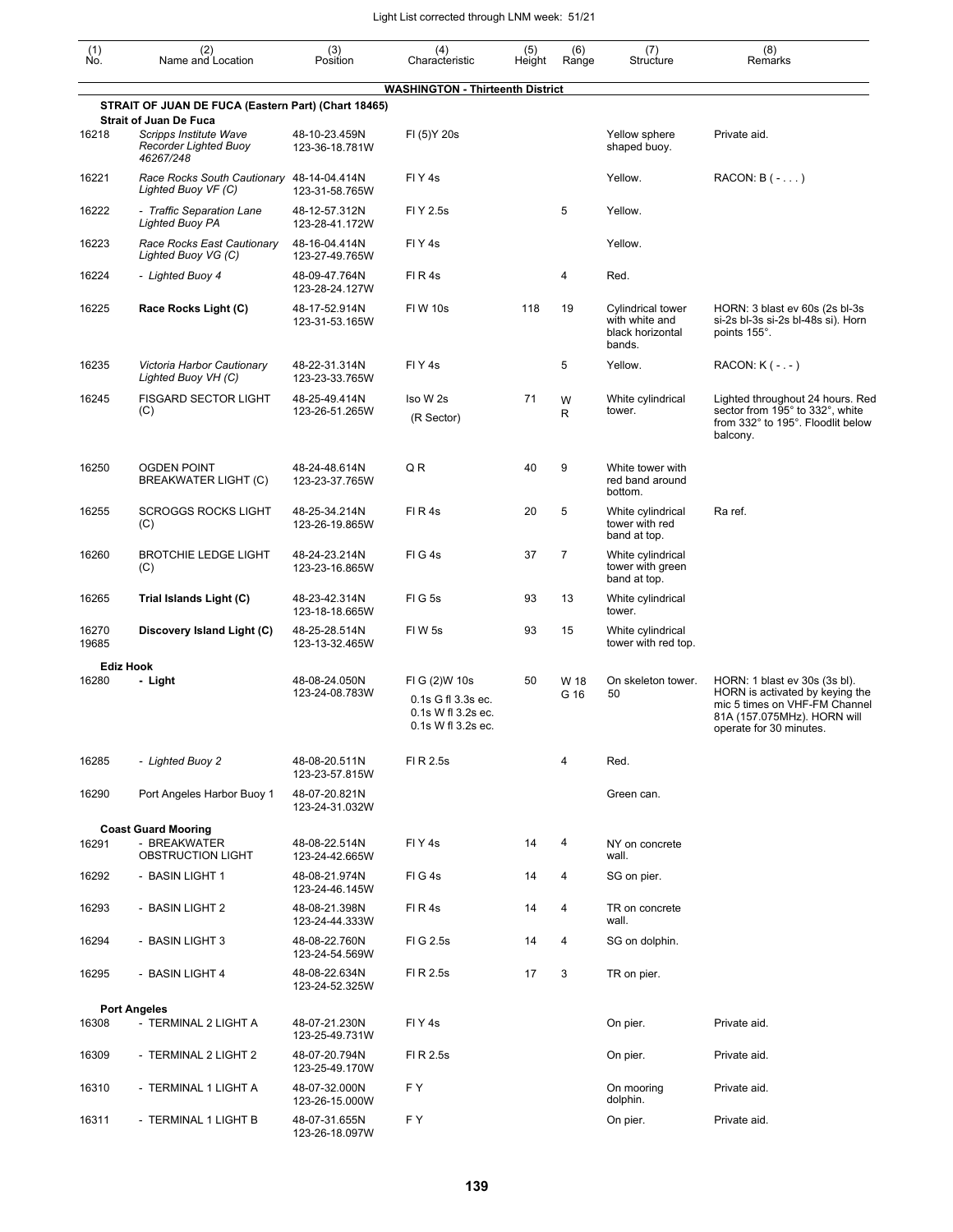| (1)<br>Ńó. | (2)<br>Name and Location                                                                                    | (3)<br>Position                                   | (4)<br>Characteristic                   | (5)<br>Height | (6)<br>Range | (7)<br>Structure                                           | (8)<br>Remarks                                                           |
|------------|-------------------------------------------------------------------------------------------------------------|---------------------------------------------------|-----------------------------------------|---------------|--------------|------------------------------------------------------------|--------------------------------------------------------------------------|
|            |                                                                                                             |                                                   | <b>WASHINGTON - Thirteenth District</b> |               |              |                                                            |                                                                          |
|            | STRAIT OF JUAN DE FUCA (Eastern Part) (Chart 18465)<br><b>Strait of Juan De Fuca</b><br><b>Port Angeles</b> |                                                   |                                         |               |              |                                                            |                                                                          |
| 16312      | - TERMINAL 1 LIGHT C                                                                                        | 48-07-31.467N<br>123-26-18.027W                   | FY.                                     |               |              | On pier.                                                   | Private aid.                                                             |
| 16313      | - TERMINAL 1 LIGHT D                                                                                        | 48-07-29.375N<br>123-26-23.472W                   | FY.                                     |               |              | On pier.                                                   | Private aid.                                                             |
| 16314      | - TERMINAL 1 LIGHT E                                                                                        | 48-07-31.602N<br>123-26-18.878W                   | F Y                                     |               |              | On pier.                                                   | Private aid.                                                             |
| 16315      | - Boat Haven Lighted Buoy 3                                                                                 | 48-07-42.679N<br>123-26-54.286W                   | FIG4s                                   |               | 4            | Green.                                                     |                                                                          |
| 16317      | - TERMINAL 3 LIGHT A                                                                                        | 48-07-30.087N<br>123-26-33.488W                   | Q Y                                     |               |              | On pier.                                                   | Private aid.                                                             |
| 16318      | - TERMINAL 3 LIGHT B                                                                                        | 48-07-31.919N<br>123-26-39.962W                   | Q Y                                     |               |              | On pier.                                                   | Private aid.                                                             |
| 16320      | - BOAT HAVEN ENTRANCE<br>LIGHT <sub>2</sub>                                                                 | 48-07-34.729N<br>123-27-09.767W                   | FIR4s                                   |               |              | On dolphin.                                                | Private aid.                                                             |
| 16325      | - BOAT HAVEN ENTRANCE<br>LIGHT <sub>1</sub>                                                                 | 48-07-35.765N<br>123-27-08.225W                   | FIG4s                                   |               |              | On breakwater.                                             | Private aid.                                                             |
| 16330      | - BOAT HAVEN MAST LIGHT 48-07-34.136N                                                                       | 123-27-06.699W                                    | FIW 2.5s                                |               |              | On mast.                                                   | Private aid.                                                             |
| 16333      | - TERMINAL 7 LIGHT A                                                                                        | 48-07-41.526N<br>123-27-18.150W                   | Q Y                                     |               |              | On dolphin.                                                | Private aid.                                                             |
|            | <b>Strait of Juan De Fuca</b>                                                                               |                                                   |                                         |               |              |                                                            |                                                                          |
| 16335      | <b>New Dungeness Light</b>                                                                                  | 48-10-54.298N<br>123-06-37.001W                   | FIW <sub>5s</sub><br>0.1s fl 4.9s ec.   | 67            | 18           | White conical<br>tower on dwelling.<br>67                  |                                                                          |
| 16337      | <b>NOAA Environmental Lighted</b><br><b>Buoy 46088</b>                                                      | 48-19-56.338N<br>123-10-44.180W                   | FI (4) Y 20s                            |               | 4            | Yellow disc-shaped<br>buoy.                                | Aid maintained by National<br>Oceanic and Atmospheric<br>Administration. |
| 16340      | Rosario Strait Traffic<br>Separation Lane Entrance<br>Lighted Buoy R                                        | 48-16-25.356N<br>123-06-34.708W                   | FI Y 2.5s                               |               | 5            | Yellow.                                                    |                                                                          |
| 16345      | <b>Puget Sound Traffic</b><br>Separation Lane Entrance<br>Lighted Buoy S                                    | 48-12-21.353N<br>123-06-34.705W                   | FI Y 2.5s                               |               | 5            | Yellow.                                                    |                                                                          |
| 16355      | <b>New Dungeness Sand Spit</b><br><b>Lighted Buoy 2</b>                                                     | 48-11-32.352N<br>123-05-40.703W                   | FIR4s                                   |               | 4            | Red.                                                       |                                                                          |
| 16362      | Hein Bank Lighted Buoy 1                                                                                    | 48-22-01.456N<br>123-02-11.219W                   | FIG6s                                   |               | 4            | Green.                                                     | $RACON: K(-,-)$<br>AIS: MMSI 993692248 (21).                             |
| 16365      | Salmon Bank Lighted Gong<br>Buoy 3                                                                          | 48-25-36.018N<br>122-58-36.792W                   | FIG4s                                   |               | 4            | Green.                                                     |                                                                          |
| 16370      | Rosario Strait Traffic<br>Separation Lane Lighted Buoy 122-58-38.186W<br>RA                                 | 48-19-46.677N                                     | FI Y 2.5s                               |               | 5            | Yellow.                                                    | $RACON: N (- . )$<br>AIS: MMSI 993692249 (21).                           |
| 16375      | <b>Smith Island Light</b>                                                                                   | 48-19-14.383N<br>122-49-51.514W                   | <b>FIW 10s</b>                          | 55            | 14           | NB on skeleton<br>tower, on mulit-pile<br>structure.<br>50 | Light is obscured from 068° to<br>$084^\circ$ .                          |
| 16390      | Partridge Bank Lighted Buoy 1 48-15-23.679N                                                                 | 122-49-56.282W                                    | FIG4s                                   |               | 5            | Green.                                                     |                                                                          |
| 16395      | Point Partridge Lighted Bell<br>Buoy 5                                                                      | 48-13-14.868N<br>122-46-59.687W                   | FIG4s                                   |               | 4            | Green.                                                     |                                                                          |
| 16400      | <b>Point Partridge Light</b>                                                                                | 48-13-28.773N<br>122-46-10.009W                   | FIW 5s                                  | 105           | 13           | NB on skeleton<br>tower.<br>20                             |                                                                          |
| 16405      | <b>Puget Sound Traffic</b><br>Separation Lane Lighted Buoy 122-49-47.686W<br>SА                             | 48-11-27.362N                                     | FI Y 2.5s                               |               | 5            | Yellow.                                                    | $RACON: M (- - )$<br>AIS: MMSI 993692051 (21).                           |
|            | APPROACHES TO ADMIRALTY INLET (Chart 18471)                                                                 |                                                   |                                         |               |              |                                                            |                                                                          |
| 16410      | Sequim Bay<br>- ENTRANCE LIGHT 2                                                                            | 48-05-03.753N                                     | FIR4s                                   | 15            | 4            | TR on multi-pile<br>structure.                             |                                                                          |
| 16415      | - Entrance Daybeacon 4                                                                                      | 123-01-48.701W<br>48-04-59.084N<br>123-02-14.538W |                                         |               |              | TR on multi-pile<br>structure.                             |                                                                          |
| 16421      | - Daybeacon 5                                                                                               | 48-04-36.771N<br>123-02-35.829W                   |                                         |               |              | SG on pile.                                                |                                                                          |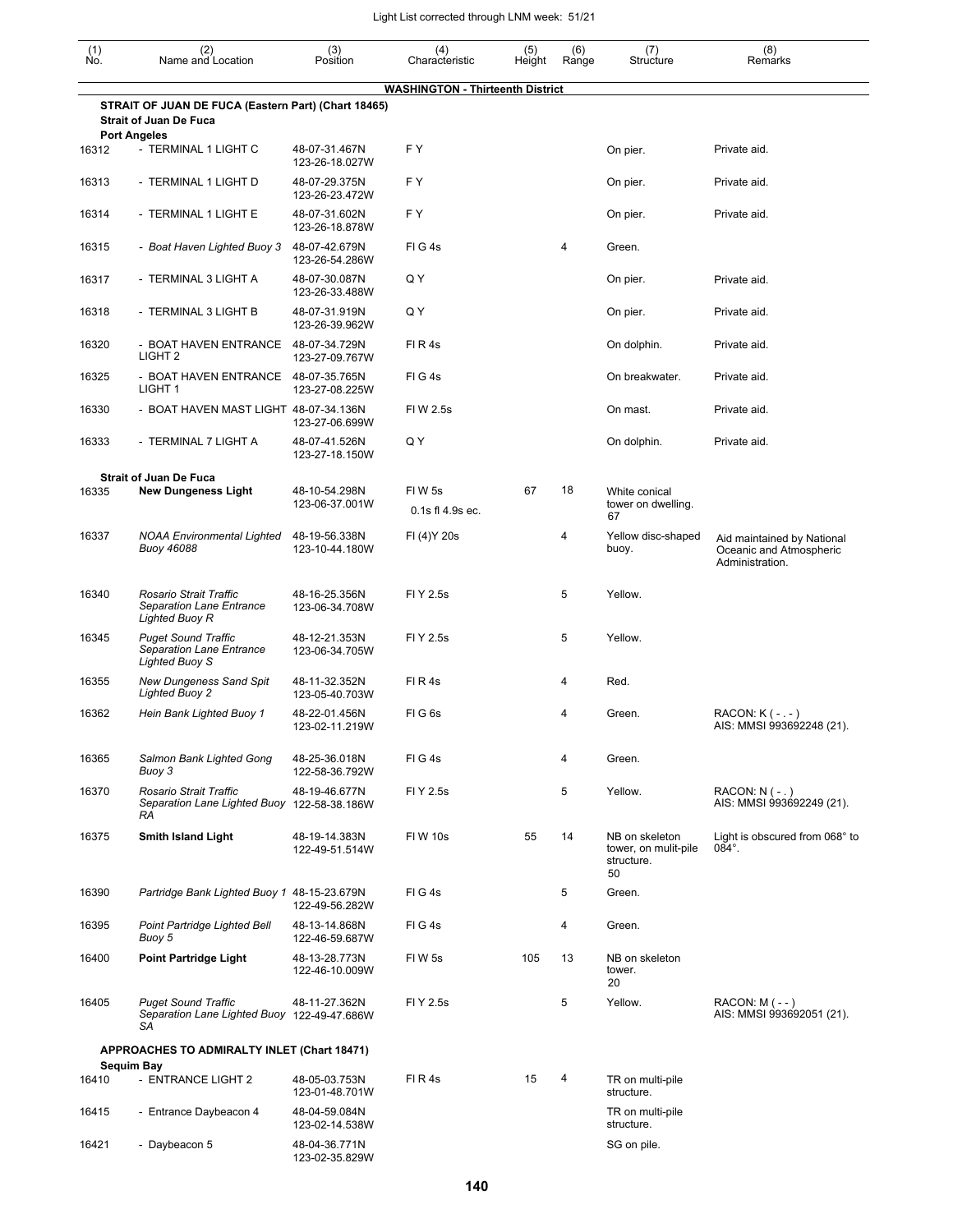| (1)<br>No.        | (2)<br>Name and Location                                                                  | (3)<br>Position                 | (4)<br>Characteristic                                | (5)<br>Height | (6)<br>Range | (7)<br>Structure                                                                                       | (8)<br>Remarks                                         |
|-------------------|-------------------------------------------------------------------------------------------|---------------------------------|------------------------------------------------------|---------------|--------------|--------------------------------------------------------------------------------------------------------|--------------------------------------------------------|
|                   |                                                                                           |                                 | <b>WASHINGTON - Thirteenth District</b>              |               |              |                                                                                                        |                                                        |
| <b>Sequim Bay</b> | <b>APPROACHES TO ADMIRALTY INLET (Chart 18471)</b>                                        |                                 |                                                      |               |              |                                                                                                        |                                                        |
| 16426             | - Daybeacon 7                                                                             | 48-04-28.567N<br>123-02-34.916W |                                                      |               |              | SG on pile.                                                                                            |                                                        |
| 16431             | - Daybeacon 9                                                                             | 48-04-15.063N<br>123-02-22.102W |                                                      |               |              | SG on pile.                                                                                            |                                                        |
| 16436             | - Daybeacon 10                                                                            | 48-04-14.149N<br>123-02-35.620W |                                                      |               |              | TR on pile.                                                                                            |                                                        |
| 16445             | JOHN WAYNE MARINA<br>LIGHT <sub>2</sub>                                                   | 48-03-54.403N<br>123-02-26.462W | FI R 2.5s                                            |               |              | TR on north<br>breakwater.                                                                             | Private aid.                                           |
| 16450             | JOHN WAYNE MARINA<br>LIGHT 1                                                              | 48-03-52.286N<br>123-02-24.802W | FIG 2.5s                                             |               |              | SG on south<br>breakwater.                                                                             | Private aid.                                           |
|                   | <b>Strait of Juan De Fuca</b>                                                             |                                 |                                                      |               |              |                                                                                                        |                                                        |
| 16465             | McCurdy Point Buoy 4                                                                      | 48-08-41.776N<br>122-50-40.083W |                                                      |               |              | Red nun.                                                                                               |                                                        |
| 16470             | Point Wilson Lighted Buoy 6                                                               | 48-09-11.009N<br>122-45-37.699W | FIR4s                                                |               | 4            | Red.                                                                                                   |                                                        |
|                   | <b>ADMIRALTY INLET AND PUGET SOUND TO SEATTLE (Chart 18441)</b><br><b>Admiralty Inlet</b> |                                 |                                                      |               |              |                                                                                                        |                                                        |
| 16475             | <b>Point Wilson Light</b>                                                                 | 48-08-38.984N<br>122-45-17.261W | AI RW 5s<br>0.1s R fl 4.9s ec.<br>0.1s W fl 4.9s ec. | 51            | W 18<br>R 15 | White octagonal<br>tower with a black<br>roof, on top of a<br>white building with<br>a red roof.<br>49 |                                                        |
| 16480             | <b>KEYSTONE HARBOR</b><br><b>ENTRANCE LIGHT 1</b>                                         | 48-09-21.000N<br>122-40-22.200W | FIG4s                                                |               |              | On piling.                                                                                             | Private aid.                                           |
| 16485             | <b>KEYSTONE HARBOR</b><br><b>ENTRANCE LIGHT 2</b>                                         | 48-09-23.567N<br>122-40-16.144W | FIR4s                                                | 13            | 5            | TR on platform on<br>breakwater.                                                                       |                                                        |
| 16487             | <b>COUPEVILLE FERRY</b><br>TERMINAL DOLPHIN LIGHT                                         | 48-09-30.455N<br>122-40-22.267W | <b>FIY 10s</b>                                       |               |              | On steel dolphin.                                                                                      | HORN: 1bl ev 20s (10s bl)<br>Private aid.              |
| 16490<br>17520    | Point Hudson Spit Lighted Bell 48-07-27.437N<br>Buoy 2                                    | 122-44-39.867W                  | FIR4s                                                |               | 4            | Red.                                                                                                   |                                                        |
| 16495<br>17525    | POINT HUDSON LIGHT 4                                                                      | 48-07-02.022N<br>122-44-57.245W | FI R 2.5s                                            | 35            | 5            | TR on pile on<br>shore.                                                                                |                                                        |
| 16500             | <b>MARROWSTONE POINT</b><br><b>LIGHT</b>                                                  | 48-06-05.813N<br>122-41-16.546W | FIW <sub>6s</sub>                                    | 28            | 7            | White square<br>structure.                                                                             |                                                        |
| 16502             | <b>Puget Sound Traffic</b><br>Separation Lane V-AIS SB                                    | 48-06-47.031N<br>122-39-40.492W |                                                      |               |              |                                                                                                        | Virtual AIS: MMSI 993692022<br>$(21)$ .                |
| 16505             | BUSH POINT LIGHT                                                                          | 48-01-51.105N<br>122-36-25.426W | FIW 2.5s                                             | 25            | 7            | White pyramidal<br>building.                                                                           |                                                        |
| 16510             | <b>Puget Sound Traffic</b><br>Separation Lane Lighted Buoy 122-38-11.169W<br>SC           | 48-01-48.989N                   | FI Y 2.5s                                            |               | 5            | Yellow.                                                                                                | May be submerged during<br>periods of extreme current. |
| 16515<br>17700    | <b>COLVOS ROCKS LIGHT</b>                                                                 | 47-57-07.423N<br>122-40-15.766W | FIW4s                                                | 34            | 6            | NB on skeleton<br>tower.                                                                               |                                                        |
| 16520             | DOUBLE BLUFF LIGHT                                                                        | 47-58-03.026N<br>122-32-46.641W | FIW4s                                                | 60            | 6            | NG on skeleton<br>tower.                                                                               |                                                        |
| 16525             | Double Bluff Lighted Buoy 1                                                               | 47-57-58.448N<br>122-33-16.333W | FIG4s                                                |               | 4            | Green.                                                                                                 |                                                        |
| 16530             | <b>Puget Sound Traffic</b><br>Separation Lane Lighted Buoy 122-34-46.609W<br>SD           | 47-57-52.347N                   | FI Y 2.5s                                            |               | 5            | Yellow.                                                                                                |                                                        |
| 16535             | Foulweather Bluff Lighted Bell 47-56-50.037N<br>Buoy 2                                    | 122-36-05.983W                  | FIR4s                                                |               | 4            | Red.                                                                                                   |                                                        |
| 16536             | <b>MACKIE PARK OUTFALL</b><br>PIPE LIGHT                                                  | 47-56-25.995N<br>122-26-49.151W | FIW4s                                                |               |              | NW on steel pipe<br>pile.                                                                              | Private aid.                                           |
| 16537             | MAXWELTON OUTFALL PIPE 47-56-12.232N<br><b>LIGHT</b>                                      | 122-26-52.650W                  | FIW4s                                                |               |              | NW on steel pipe.                                                                                      | Private aid.                                           |
| 16540             | <b>Puget Sound Traffic</b><br>Separation Lane Lighted Buoy 122-29-31.436W<br>SE           | 47-55-24.415N                   | FI Y 2.5s                                            |               | 5            | Yellow.                                                                                                |                                                        |
| 16545             | <b>SKUNK BAY LIGHT</b>                                                                    | 47-55-09.300N<br>122-34-11.316W | F R                                                  |               |              | White octagonal<br>tower.                                                                              | Private aid.                                           |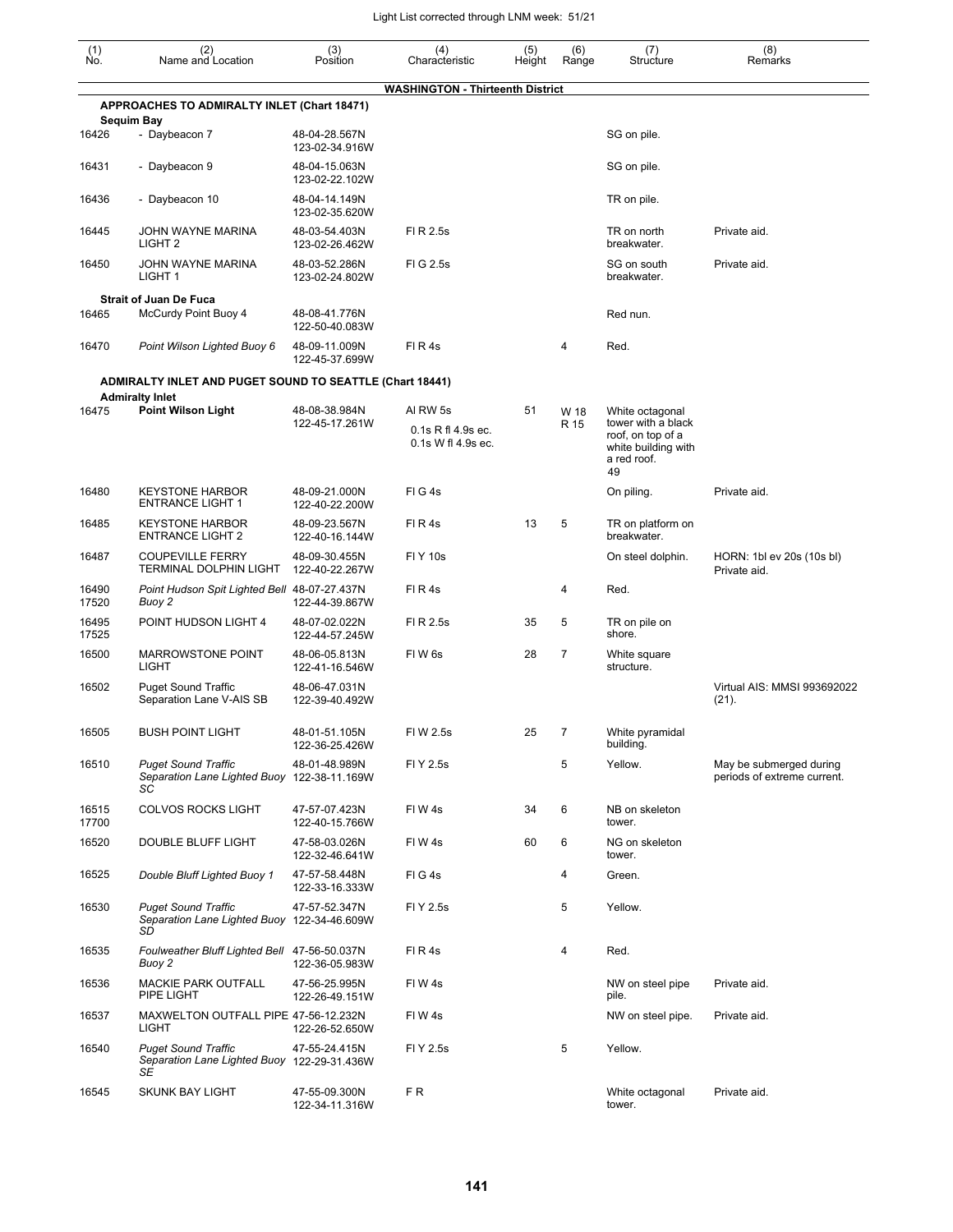| $\begin{smallmatrix} (1) \\ \mathsf{No} \end{smallmatrix}$ | (2)<br>Name and Location                                 | (3)<br>Position                 | (4)<br>Characteristic                               | (5)<br>Height | (6)<br>Range | (7)<br>Structure                                                                                                                             | (8)<br>Remarks |
|------------------------------------------------------------|----------------------------------------------------------|---------------------------------|-----------------------------------------------------|---------------|--------------|----------------------------------------------------------------------------------------------------------------------------------------------|----------------|
|                                                            | ADMIRALTY INLET AND PUGET SOUND TO SEATTLE (Chart 18441) |                                 | <b>WASHINGTON - Thirteenth District</b>             |               |              |                                                                                                                                              |                |
| 16550                                                      | <b>Puget Sound</b><br><b>Point No Point Light</b>        | 47-54-43.800N<br>122-31-36.592W | FI (3)W 10s<br>0.1s fl 1.9s ec.<br>0.1s fl 1.9s ec. | 27            | 14           | Black octagonal<br>tower atop a white<br>building.<br>30                                                                                     |                |
| 16555                                                      | Scatchet Head Lighted Gong<br>Buoy 1                     | 47-54-29.756N<br>122-26-17.369W | 0.1s fl 5.9s ec.<br>FIG6s                           |               | 5            | Green.                                                                                                                                       |                |
| 16560<br>18455                                             | Possession Point Lighted Bell<br>Buoy 1                  | 47-53-48.558N<br>122-23-07.460W | FIG4s                                               |               | 4            | Green.                                                                                                                                       |                |
|                                                            | <b>Cultus Bay</b>                                        |                                 |                                                     |               |              |                                                                                                                                              |                |
| 16583                                                      | - ENTRANCE LIGHT 1                                       | 47-54-28.620N<br>122-24-08.400W | FIG4s                                               |               |              | SG on pile.                                                                                                                                  | Private aid.   |
| 16585                                                      | - ENTRANCE LIGHT 2                                       | 47-54-28.200N<br>122-24-04.800W | FIR4s                                               |               |              | TR on pile.                                                                                                                                  | Private aid.   |
| 16587                                                      | - Daybeacon 5                                            | 47-54-30.600N<br>122-24-01.200W |                                                     |               |              | SG on pile.                                                                                                                                  | Private aid.   |
| 16590                                                      | - Daybeacon 6                                            | 47-54-34.200N<br>122-24-00.600W |                                                     |               |              | TR on pile.                                                                                                                                  | Private aid.   |
| 16595                                                      | - Daybeacon 7                                            | 47-54-36.600N<br>122-23-57.600W |                                                     |               |              | SG on pile.                                                                                                                                  | Private aid.   |
| 16598                                                      | - Daybeacon 8                                            | 47-54-39.600N<br>122-23-56.400W |                                                     |               |              | TR on pile.                                                                                                                                  | Private aid.   |
| 16600                                                      | - Daybeacon 9                                            | 47-54-44.400N<br>122-23-54.600W |                                                     |               |              | SG on pile.                                                                                                                                  | Private aid.   |
| 16605                                                      | - Daybeacon 10                                           | 47-54-45.000N<br>122-23-52.200W |                                                     |               |              | TR on pile.                                                                                                                                  | Private aid.   |
| 16610                                                      | - Daybeacon 11                                           | 47-54-47.400N<br>122-23-52.200W |                                                     |               |              | SG on pile.                                                                                                                                  | Private aid.   |
| 16620                                                      | - Daybeacon 13                                           | 47-54-51.000N<br>122-23-49.800W |                                                     |               |              | SG on pile.                                                                                                                                  | Private aid.   |
| 16625                                                      | - Daybeacon 14                                           | 47-54-51.000N<br>122-23-49.200W |                                                     |               |              | TR on pile.                                                                                                                                  | Private aid.   |
| 16630                                                      | - Daybeacon 15                                           | 47-54-55.800N<br>122-23-47.400W |                                                     |               |              | SG on pile.                                                                                                                                  | Private aid.   |
| 16633                                                      | - Daybeacon 16                                           | 47-54-55.800N<br>122-23-46.200W |                                                     |               |              | TR on pile.                                                                                                                                  | Private aid.   |
| 16640                                                      | - Daybeacon 18                                           | 47-55-00.600N<br>122-23-43.800W |                                                     |               |              | TR on pile.                                                                                                                                  | Private aid.   |
| 16645                                                      | - CHANNEL LIGHT 19                                       | 47-55-08.520N<br>122-23-40.920W | FIG <sub>2s</sub>                                   |               |              | SG on pile.                                                                                                                                  | Private aid.   |
| 16650                                                      | - CHANNEL LIGHT 20                                       | 47-55-08.820N<br>122-23-39.000W | FIR <sub>2s</sub>                                   |               |              | TR on pile.                                                                                                                                  | Private aid.   |
| 16655                                                      | - Daybeacon 21                                           | 47-55-11.400N<br>122-23-37.200W |                                                     |               |              | SG on pile.                                                                                                                                  | Private aid.   |
| 16660                                                      | - Daybeacon 22                                           | 47-55-11.200N<br>122-23-33.400W |                                                     |               |              | TR on pile.                                                                                                                                  | Private aid.   |
| 16665                                                      | - Daybeacon 23                                           | 47-55-11.400N<br>122-23-31.800W |                                                     |               |              | SG on pile.                                                                                                                                  | Private aid.   |
|                                                            | PUGET SOUND - Apple Cove to Keyport (Chart 18446)        |                                 |                                                     |               |              |                                                                                                                                              |                |
|                                                            | <b>Puget Sound</b>                                       |                                 |                                                     |               |              |                                                                                                                                              |                |
| 16675                                                      | APPLE COVE POINT LIGHT                                   | 47-48-53.599N<br>122-28-54.796W | FIW 4s                                              | 18            | 6            | NB on multi-pile<br>structure.                                                                                                               |                |
| 16690                                                      | <b>Edmonds Underwater Park</b><br>Buoys (2)              | 47-48-54.000N<br>122-23-06.000W |                                                     |               |              | White cans with<br>orange bands near<br>top and at<br>waterline worded<br><b>WARNING</b><br><b>UNDERWATER</b><br>PARK, BOATS<br>KEEEP CLEAR. | Private aid.   |
| 16700                                                      | Edmonds Storm Sewer Outfall 47-48-24.000N<br>Daybeacon   | 122-23-42.000W                  |                                                     |               |              | White daymark<br>worded DANGER<br>END OF PIPE on<br>pipe.                                                                                    | Private aid.   |
| 16705                                                      | <b>EDMONDS SOUTH</b><br><b>BREAKWATER LIGHT</b>          | 47-48-25.000N<br>122-23-43.000W | FIY4s                                               | 18            |              | On multi-pile<br>structure.                                                                                                                  | Private aid.   |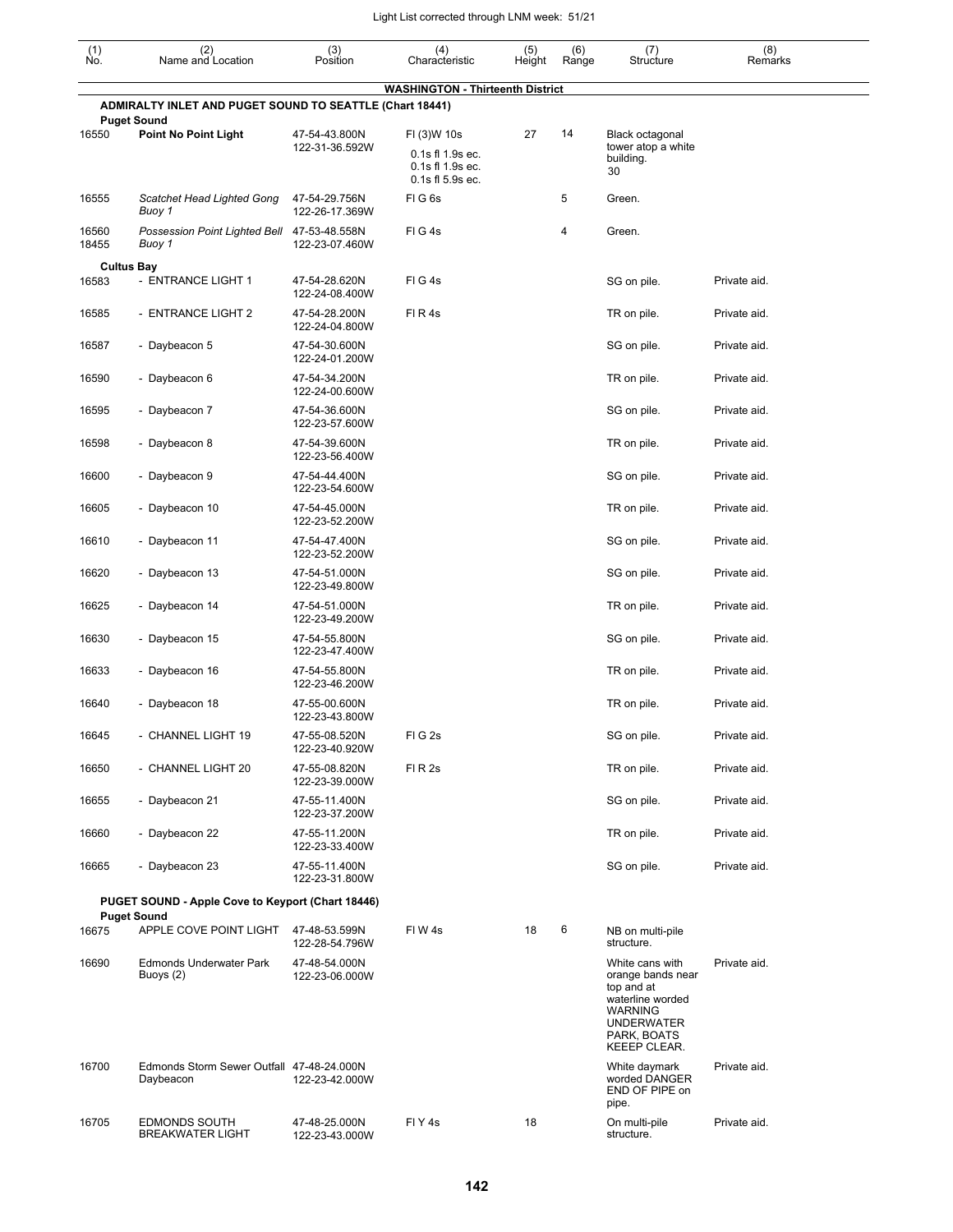| (1)<br>Ño.     | (2)<br>Name and Location                                                | (3)<br>Position                 | (4)<br>Characteristic                                           | (5)<br>Height | (6)<br>Range | (7)<br>Structure                                                                         | (8)<br>Remarks                                                                                                                                             |
|----------------|-------------------------------------------------------------------------|---------------------------------|-----------------------------------------------------------------|---------------|--------------|------------------------------------------------------------------------------------------|------------------------------------------------------------------------------------------------------------------------------------------------------------|
|                |                                                                         |                                 | <b>WASHINGTON - Thirteenth District</b>                         |               |              |                                                                                          |                                                                                                                                                            |
|                | PUGET SOUND - Apple Cove to Keyport (Chart 18446)<br><b>Puget Sound</b> |                                 |                                                                 |               |              |                                                                                          |                                                                                                                                                            |
| 16710          | <b>EDMONDS SMALL BOAT</b><br>HARBOR ENTRANCE LIGHT 122-23-30.000W<br>1  | 47-48-31.000N                   | FIG4s                                                           | 18            |              | SG on dolphin.                                                                           | Private aid.                                                                                                                                               |
| 16715          | EDMONDS SMALL BOAT<br>HARBOR ENTRANCE LIGHT 122-23-25.000W<br>2         | 47-48-33.000N                   | FIR4s                                                           | 19            |              | TR on pedestal.                                                                          | Private aid.                                                                                                                                               |
| 16718          | <b>EDMONDS FERRY</b><br>TERMINAL DOLPHIN LIGHT<br>Α                     | 47-48-48.475N<br>122-23-12.254W | <b>FIY 10s</b>                                                  |               |              | On steel dolphin.                                                                        | HORN: 1bl ev 14s (10s bl).<br>Private aid.                                                                                                                 |
| 16719          | <b>EDMONDS FERRY</b><br>TERMINAL DOLPHIN LIGHT<br>В                     | 47-48-50.073N<br>122-23-11.341W | <b>FIY 10s</b>                                                  |               |              | On steel dolphin.                                                                        | Private aid.                                                                                                                                               |
| 16720          | Edmonds Fishing Reef Buoys 47-48-42.000N<br>(2)                         | 122-23-18.000W                  |                                                                 |               |              | White cans with<br>orange bands and<br>diamond.                                          | Private aid.                                                                                                                                               |
| 16726          | <b>KINGSTON FERRY</b><br>TERMINAL DOLPHIN LIGHT<br>A                    | 47-47-38.379N<br>122-29-38.346W | <b>FIY 10s</b>                                                  |               |              | On steel dolphin.                                                                        | SIREN: 1 bl ev 12s (5s bl).<br>Private aid.                                                                                                                |
| 16727          | <b>KINGSTON FERRY</b><br>TERMINAL DOLPHIN LIGHT<br>В                    | 47-47-39.933N<br>122-29-36.783W | <b>FIY 10s</b>                                                  |               |              | On steel dolphin.                                                                        | Private aid.                                                                                                                                               |
| 16728          | <b>KINGSTON FERRY</b><br>TERMINAL DOLPHIN LIGHT<br>С                    | 47-47-41.209N<br>122-29-35.804W | <b>FIY 10s</b>                                                  |               |              | On steel dolphin.                                                                        | Private aid.                                                                                                                                               |
| 16730          | KINGSTON SMALL BOAT<br><b>HARBOR LIGHT 2</b>                            | 47-47-36.891N<br>122-29-55.144W | FIR4s                                                           | 13            | 4            | TR on pole, on<br>breakwater.                                                            |                                                                                                                                                            |
| 16732          | Kingston Small Boat Harbor<br>Buoy 4                                    | 47-47-36.344N<br>122-29-55.986W |                                                                 |               |              | Red nun.                                                                                 | Private aid.                                                                                                                                               |
| 16733          | Kingston Small Boat Harbor<br>Daybeacon 3                               | 47-47-37.116N<br>122-29-58.427W |                                                                 |               |              | SG on steel I-<br>Beam piling.                                                           | Private aid.                                                                                                                                               |
| 16733.5        | Kingston Outfall Pipe Warning 47-47-37.116N<br>Daybeacon                | 122-29-58.427W                  |                                                                 |               |              | NW on steel I-<br>Beam piling.                                                           | Private aid.                                                                                                                                               |
| 16734          | Kingston Small Boat Harbor<br>Buoy 5                                    | 47-47-41.171N<br>122-29-59.593W |                                                                 |               |              | Green can.                                                                               | Private aid.                                                                                                                                               |
| 16745          | - Traffic Separation Lane<br><b>Lighted Buoy SF</b>                     | 47-45-54.532N<br>122-26-15.447W | FI Y 2.5s                                                       |               | 5            | Yellow.                                                                                  | RACON: G (--.)                                                                                                                                             |
| 16755          | <b>Richmond Beach Research</b><br><b>Lighted Buoy</b>                   | 47-45-40.560N<br>122-23-49.980W | FIY <sub>4s</sub>                                               |               |              | Yellow.                                                                                  | Private aid.                                                                                                                                               |
| 16765          | Meadow Point Lighted Buoy 1 47-41-46.566N                               | 122-24-34.633W                  | FIG4s                                                           |               | 4            | Green.                                                                                   |                                                                                                                                                            |
| 16770          | SHILSHOLE BAY BOAT<br><b>BASIN LIGHT 2</b>                              | 47-41-15.646N<br>122-24-17.761W | FI R 2.5s                                                       | 28            | 5            | TR on pile, on<br>jetty.                                                                 |                                                                                                                                                            |
| 16775          | <b>GOLDEN GARDENS BOAT</b><br>RAMP PIER LIGHT                           | 47-41-13.869N<br>122-24-16.041W | F Y                                                             |               |              | On pier.                                                                                 | Private aid.                                                                                                                                               |
| 16790<br>18140 | SHILSHOLE BAY<br><b>BREAKWATER LIGHT 3</b>                              | 47-40-38.009N<br>122-24-43.363W | FIG4s                                                           | 29            | 5            | SG on pile, on<br>breakwater.                                                            |                                                                                                                                                            |
| 16800          | <b>West Point Light</b>                                                 | 47-39-43.096N<br>122-26-08.593W | <b>AI WR 10s</b><br>0.1s W fl 4.9s ec.<br>$0.1$ s R fl 4.9s ec. | 27            | W 17<br>R 15 | White octagonal<br>cupola with red<br>roof, on top of<br>white square<br>building.<br>30 | HORN: 1 bl ev 10s (1s bl).<br>HORN is activated by keying the<br>mic 5 times on VHF-FM Channel<br>81A (157.0575 MHz). HORN will<br>operate for 30 minutes. |
| 16805          | <b>West Point Lighted Buoy 1</b>                                        | 47-39-36.696N<br>122-26-28.375W | FIG4s                                                           |               | 4            | Green.                                                                                   |                                                                                                                                                            |
|                | PUGET SOUND - Seattle to Bremerton (Chart 18449)                        |                                 |                                                                 |               |              |                                                                                          |                                                                                                                                                            |
| 16810          | <b>Puget Sound</b><br>FOURMILE ROCK LIGHT 1                             | 47-38-20.454N<br>122-24-48.625W | FIG <sub>6s</sub>                                               | 15            | 6            | SG on skeleton<br>tower on rock.                                                         |                                                                                                                                                            |
| 16815          | - Traffic Separation Lane<br><b>Lighted Buoy SG</b>                     | 47-39-41.106N<br>122-27-52.317W | FI Y 2.5s                                                       |               | 5            | Yellow.                                                                                  | RACON: N ( - . )<br>AIS: MMSI 993692050 (21).                                                                                                              |
| 16820          | Wing Point Reef Buoy 2                                                  | 47-36-44.226N<br>122-29-08.517W |                                                                 |               |              | Red nun.                                                                                 |                                                                                                                                                            |
| 16825          | <b>TYEE SHOAL JUNCTION</b><br>LIGHT                                     | 47-36-34.637N<br>122-29-15.342W | $FI (2+1)R 6s$                                                  | 15            | 6            | JR on multi-pile<br>structure.                                                           |                                                                                                                                                            |
| 16830          | <b>BLAKELY ROCK LIGHT</b>                                               | 47-35-39.987N<br>122-28-49.610W | FIW4s                                                           | 16            | 5            | NB on basket on<br>rock                                                                  |                                                                                                                                                            |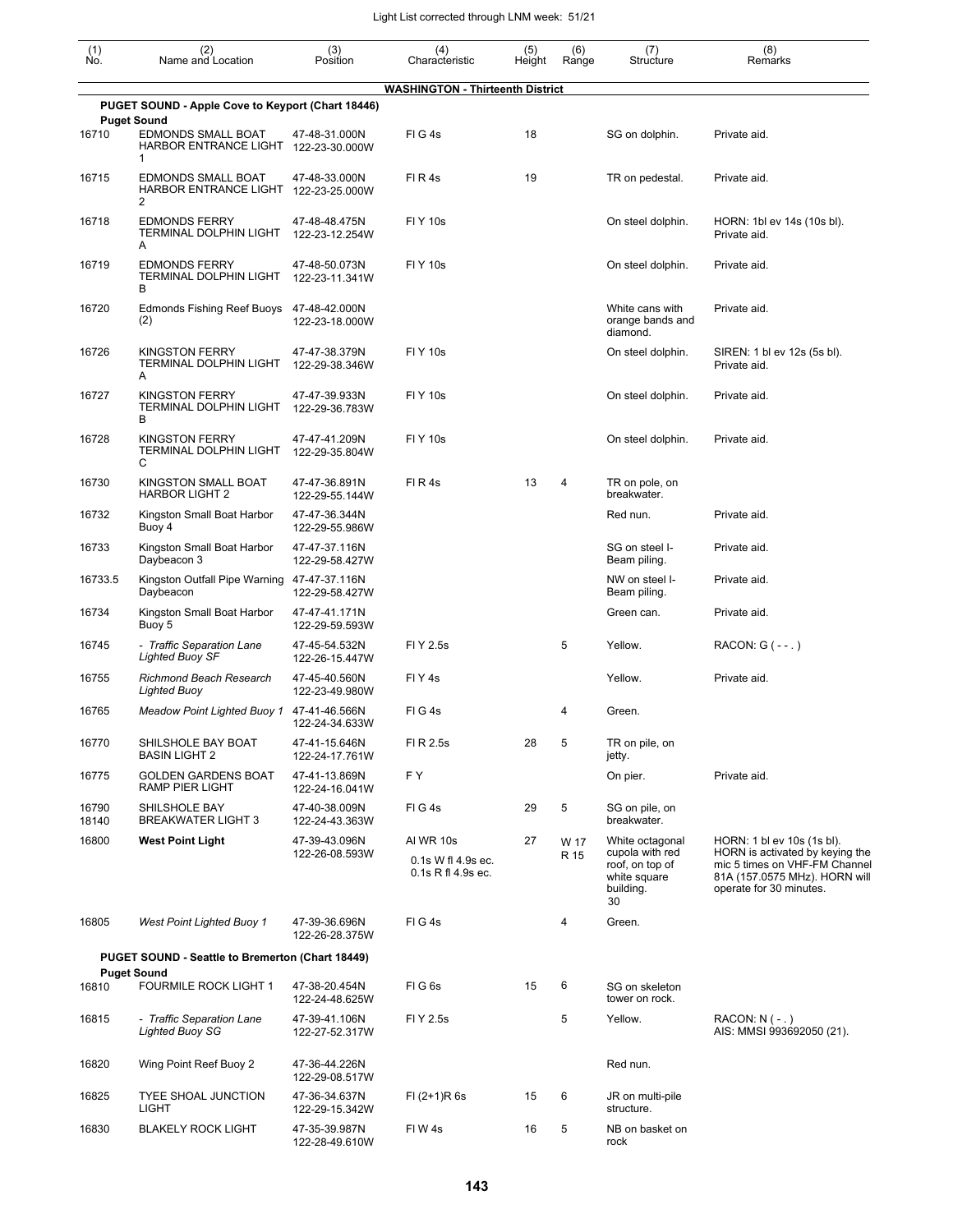| (1)<br>No.         | (2)<br>Name and Location                                                          | (3)<br>Position                 | (4)<br>Characteristic                   | (5)<br>Height | (6)<br>Range | (7)<br>Structure                                                                                                            | (8)<br>Remarks                                                                                                                                                              |
|--------------------|-----------------------------------------------------------------------------------|---------------------------------|-----------------------------------------|---------------|--------------|-----------------------------------------------------------------------------------------------------------------------------|-----------------------------------------------------------------------------------------------------------------------------------------------------------------------------|
|                    |                                                                                   |                                 | <b>WASHINGTON - Thirteenth District</b> |               |              |                                                                                                                             |                                                                                                                                                                             |
|                    | PUGET SOUND - Seattle to Bremerton (Chart 18449)<br><b>Puget Sound</b>            |                                 |                                         |               |              |                                                                                                                             |                                                                                                                                                                             |
| 16832              | Blakely Harbor No Wake Buoy 47-35-44.769N<br>Α                                    | 122-30-02.002W                  |                                         |               |              | White and orange<br>can.                                                                                                    | Private aid.                                                                                                                                                                |
| 16833              | Blakely Harbor No Wake Buoy 47-35-42.799N<br>В                                    | 122-30-02.002W                  |                                         |               |              | White and orange<br>can.                                                                                                    | Private aid.                                                                                                                                                                |
| 16835              | Decatur Reef Lighted Buoy 2                                                       | 47-34-56.146N<br>122-28-33.601W | FIR <sub>6s</sub>                       |               | 4            | Red.                                                                                                                        |                                                                                                                                                                             |
| <b>Elliott Bay</b> |                                                                                   |                                 |                                         |               |              |                                                                                                                             |                                                                                                                                                                             |
| 16837              | - MARINA WEST<br><b>ENTRANCE LIGHT 1</b>                                          | 47-37-42.000N<br>122-23-48.000W | <b>FIG 10s</b>                          |               |              |                                                                                                                             | Private aid.                                                                                                                                                                |
| 16837.1            | - MARINA WEST<br><b>ENTRANCE LIGHT 2</b>                                          | 47-37-42.000N<br>122-23-48.000W | <b>FIR 10s</b>                          |               |              |                                                                                                                             | Private aid.                                                                                                                                                                |
| 16838              | - MARINA BREAKWATER<br>LIGHT A                                                    | 47-37-48.000N<br>122-23-48.000W | <b>FIY 10s</b>                          |               |              |                                                                                                                             | Private aid.                                                                                                                                                                |
| 16838.1            | - MARINA BREAKWATER<br>LIGHT B                                                    | 47-37-42.000N<br>122-23-48.000W | <b>FIY 10s</b>                          |               |              |                                                                                                                             | Private aid.                                                                                                                                                                |
| 16838.2            | - MARINA BREAKWATER<br>LIGHT C                                                    | 47-37-36.000N<br>122-23-18.000W | <b>FIY 10s</b>                          |               |              |                                                                                                                             | Private aid.                                                                                                                                                                |
| 16838.3            | - MARINA BREAKWATER<br>LIGHT D                                                    | 47-37-42.000N<br>122-23-18.000W | <b>FIY 10s</b>                          |               |              |                                                                                                                             | Private aid.                                                                                                                                                                |
| 16839              | - MARINA EAST ENTRANCE 47-37-36.000N<br>LIGHT <sub>1</sub>                        | 122-23-12.000W                  | <b>FIG 10s</b>                          |               |              |                                                                                                                             | Private aid.                                                                                                                                                                |
| 16839.1            | - MARINA EAST ENTRANCE 47-37-42.000N<br>LIGHT <sub>2</sub>                        | 122-23-18.000W                  | FI R 10s                                |               |              |                                                                                                                             | Private aid.                                                                                                                                                                |
| 16840              | Smith Cove Lighted Buoy 1                                                         | 47-37-37.429N<br>122-23-06.556W | FIG4s                                   |               |              | Green                                                                                                                       | Private aid.                                                                                                                                                                |
| 16845              | <b>Smith Cove Lighted Buoy 3</b>                                                  | 47-37-42.488N<br>122-23-04.529W | FIG4s                                   |               |              | Green                                                                                                                       | Private aid.                                                                                                                                                                |
| 16847              | - Fish Haven Buoy A                                                               | 47-37-32.100N<br>122-22-31.620W |                                         |               |              | White can with<br>orange bands near<br>top and waterline,<br>orange diamond<br>with center cross<br>worded FISHING<br>REEF. | Ra ref.<br>Private aid.                                                                                                                                                     |
| 16848              | - Fish Haven Buoy B                                                               | 47-37-30.060N<br>122-22-24.480W |                                         |               |              | White can with<br>orange bands near<br>top and waterline.<br>orange diamond<br>with center cross<br>worded FISHING<br>REEF. | Ra ref.<br>Private aid.                                                                                                                                                     |
| 16851              | ELLIOT BAY FISH PEN<br>LIGHT A                                                    | 47-37-20.705N<br>122-22-04.213W | FIY <sub>6s</sub>                       |               |              | Floating fish pen.                                                                                                          | Private aid.                                                                                                                                                                |
| 16852              | ELLIOT BAY FISH PEN<br>LIGHT B                                                    | 47-37-19.689N<br>122-22-02.784W | FIY <sub>6s</sub>                       |               |              | Floating fish pen.                                                                                                          | Private aid.                                                                                                                                                                |
| 16852.5            | <b>SHIPMATES LIGHT</b>                                                            | 47-37-14.963N<br>122-21-49.276W | FI W 2.5s                               |               |              | In Myrtle Edwards<br>Park.                                                                                                  | Private aid.                                                                                                                                                                |
| 16853              | Pier 57 Ferris Wheel Warning<br>Lighted Buoy A                                    | 47-36-22.092N<br>122-20-34.333W | FIW4s                                   |               |              | White with orange<br>markings.                                                                                              | Private aid.                                                                                                                                                                |
| 16854              | Pier 57 Ferris Wheel Warning<br>Lighted Buoy B                                    | 47-36-21.468N<br>122-20-33.896W | FIW4s                                   |               |              | White with orange<br>markings.                                                                                              | Private aid.                                                                                                                                                                |
| 16855              | COLMAN FERRY TERMINAL 47-36-09.709N<br>NORTH DOLPHIN LIGHTS<br>(2)                | 122-20-27.308W                  | <b>FIY 10s</b>                          |               |              | On floating dolphin.                                                                                                        | SIREN: 2 blasts ev 15s (1s bl-1s)<br>si-3s bl-10s si). Fog light 36 feet<br>above water, F W exhibited<br>when sound signal is in operation<br>on building.<br>Private aid. |
| 16856              | COLMAN FERRY TERMINAL 47-36-07.570N<br>SOUTH DOLPHIN LIGHTS (2) 122-20-27.186W    |                                 | <b>FIY 10s</b>                          |               |              | On floating dolphin.                                                                                                        | Private aid.                                                                                                                                                                |
| 16860              | <b>EAST WATERWAY PIER</b><br>LIGHT                                                | 47-35-28.000N<br>122-20-48.000W | FIR4s                                   | 12            |              |                                                                                                                             | Private aid.                                                                                                                                                                |
|                    | Duwamish Waterway                                                                 |                                 |                                         |               |              |                                                                                                                             |                                                                                                                                                                             |
| 16870.1            | <b>Spokane Street Bridge</b><br>Duwamish West Waterway<br>mile: 0.3               | 47-34-17.000N<br>122-21-14.000W |                                         |               |              | Swing bridge.                                                                                                               |                                                                                                                                                                             |
| 16870.2            | West Seattle Freeway Bridge 47-34-15.000N<br>Duwamish West Waterway<br>mile: 0.35 | 122-21-12.000W                  |                                         |               |              | Fixed bridge.                                                                                                               |                                                                                                                                                                             |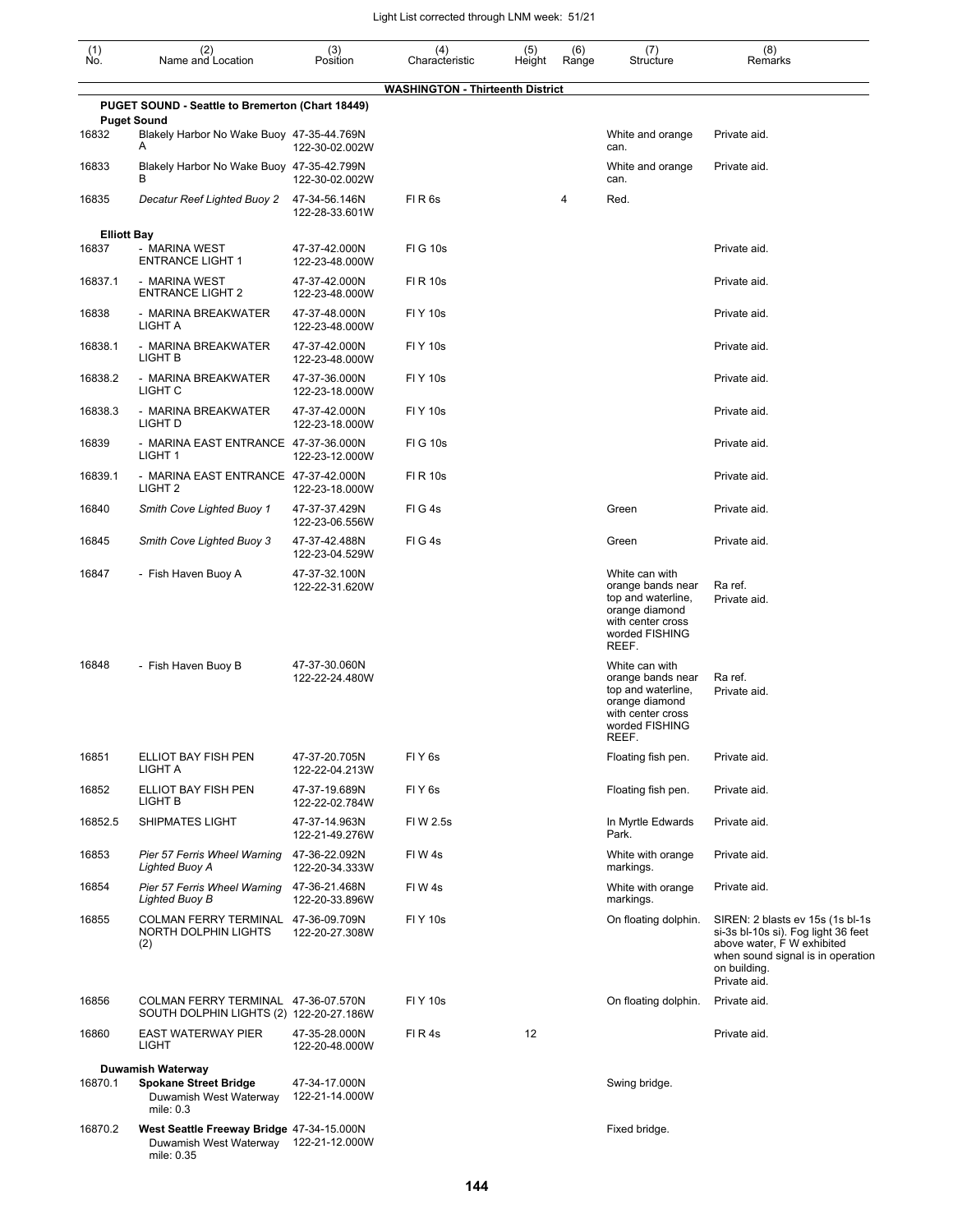| (1)<br>No.         | (2)<br>Name and Location                                                                                   | (3)<br>Position                 | (4)<br>Characteristic                   | (5)<br>Height | (6)<br>Range | (7)<br>Structure                                                                                               | (8)<br>Remarks                                           |
|--------------------|------------------------------------------------------------------------------------------------------------|---------------------------------|-----------------------------------------|---------------|--------------|----------------------------------------------------------------------------------------------------------------|----------------------------------------------------------|
|                    |                                                                                                            |                                 | <b>WASHINGTON - Thirteenth District</b> |               |              |                                                                                                                |                                                          |
|                    | PUGET SOUND - Seattle to Bremerton (Chart 18449)                                                           |                                 |                                         |               |              |                                                                                                                |                                                          |
| 16870.3            | <b>Duwamish Waterway</b><br>- Railroad Bridge<br>Duwamish Waterway mile:<br>0.4                            | 47-34-12.000N<br>122-21-07.000W |                                         |               |              | Bascule bridge.                                                                                                |                                                          |
| 16880              | <b>GEORGETOWN REACH</b><br>RANGE FRONT LIGHT                                                               | 47-32-33.000N<br>122-20-05.000W | Q R                                     |               |              | KRB on pile.                                                                                                   | Visible 4 deg each side of<br>rangeline.<br>Private aid. |
| 16885              | <b>GEORGETOWN REACH</b><br>RANGE REAR LIGHT                                                                | 47-32-25.000N<br>122-20-06.000W | Iso R 6s                                |               |              | KRB on pile.                                                                                                   | Visible 4 deg each side of<br>rangeline.<br>Private aid. |
| 16887              | 1st Avenue South Highway<br><b>Twin Bridge</b><br>Duwamish Waterway mile:<br>2.5                           | 47-32-32.000N<br>122-20-04.000W |                                         |               |              | Bascule bridge.                                                                                                |                                                          |
| 16888              | <b>South Park Street Bridge</b><br>Duwamish Waterway mile:<br>3.8                                          | 47-31-45.000N<br>122-18-51.000W |                                         |               |              | Bascule bridge.                                                                                                |                                                          |
| <b>Elliott Bay</b> |                                                                                                            |                                 |                                         |               |              |                                                                                                                |                                                          |
| 16890              | PIER 15 1/2 BARGE SLIP<br>LIGHT A                                                                          | 47-35-18.000N<br>122-21-04.000W | FIY <sub>4s</sub>                       |               |              | On multi-pile<br>dolphin.                                                                                      | Private aid.                                             |
| 16895              | PIER 15 1/2 BARGE SLIP<br>LIGHT <sub>2</sub>                                                               | 47-35-18.000N<br>122-21-06.900W | FIR4s                                   |               |              | On multi-pile<br>dolphin.                                                                                      | Private aid.                                             |
| 16900              | ALASKA HYDRO-TRAIN<br>LIGHT A                                                                              | 47-35-00.000N<br>122-22-18.000W | FIY <sub>4s</sub>                       | 14            |              | On dolphin.                                                                                                    | Private aid.                                             |
| 16905              | ALASKA HYDRO-TRAIN<br>LIGHT B                                                                              | 47-35-06.000N<br>122-22-12.000W | FIR4s                                   | 8             |              | On dolphin.                                                                                                    | Private aid.                                             |
| 16906              | Seacrest Warning Buoy A                                                                                    | 47-35-16.500N<br>122-22-38.940W |                                         |               |              | White can with<br>orange markings<br>worded<br><b>WARNING</b><br><b>WATCH FOR</b><br><b>DIVERS</b>             | Private aid.                                             |
| 16907              | Seacrest Warning Buoy B                                                                                    | 47-35-20.040N<br>122-22-43.680W |                                         |               |              | White can with<br>orange markings<br>worded<br><b>WARNING</b><br><b>WATCH FOR</b><br><b>DIVERS</b>             | Private aid.                                             |
| 16908              | Seacrest Warning Buoy C                                                                                    | 47-35-25.560N<br>122-22-51.300W |                                         |               |              | White can with<br>orange markings<br>worded<br><b>WARNING</b><br><b>WATCH FOR</b><br><b>DIVERS</b>             | Private aid.                                             |
| 16910              | Duwamish Head Light                                                                                        | 47-35-55.869N<br>122-23-16.527W | FIW 2.5s                                | 25            | 10           | NB on skeleton<br>tower, on multi-pile<br>structure.<br>25                                                     | Obscured from 324° to 045°.                              |
|                    | <b>East Passage</b>                                                                                        |                                 |                                         |               |              |                                                                                                                |                                                          |
| 16915              | Alki Point Light                                                                                           | 47-34-34.597N<br>122-25-14.045W | FIW 5s<br>$0.1s$ fl $4.9s$ ec.          | 39            | 16           | White octagonal<br>tower with a gray<br>cupola and red<br>roof, attached to<br>square white<br>building.<br>45 |                                                          |
| 16917              | <b>Point Williams Research</b><br><b>Lighted Buoy</b>                                                      | 47-32-13.790N<br>122-24-22.020W | FIY4s                                   |               |              | Yellow foam buoy.                                                                                              | Private aid.                                             |
|                    | PUGET SOUND - Seattle to Olympia (Chart 18448)                                                             |                                 |                                         |               |              |                                                                                                                |                                                          |
| 16920              | <b>East Passage</b><br><b>Puget Sound Traffic</b><br>Separation Lane Lighted Buoy 122-27-04.530W<br>$\tau$ | 47-34-33.367N                   | FI Y 2.5s                               |               | 5            | Yellow.                                                                                                        |                                                          |
|                    | <b>Blake Island</b>                                                                                        |                                 |                                         |               |              |                                                                                                                |                                                          |
| 16925              | - LIGHT 1                                                                                                  | 47-32-39.000N<br>122-28-51.000W | FIG4s                                   | 11            |              | SG on pile<br>structure.                                                                                       | Private aid.                                             |
| 16930              | - Daybeacon 2                                                                                              | 47-32-40.000N<br>122-28-54.000W |                                         |               |              | TR on pile.                                                                                                    | Private aid.                                             |
| 16935              | - Daybeacon 3                                                                                              | 47-32-38.000N<br>122-28-53.000W |                                         |               |              | SG on pile.                                                                                                    | Private aid.                                             |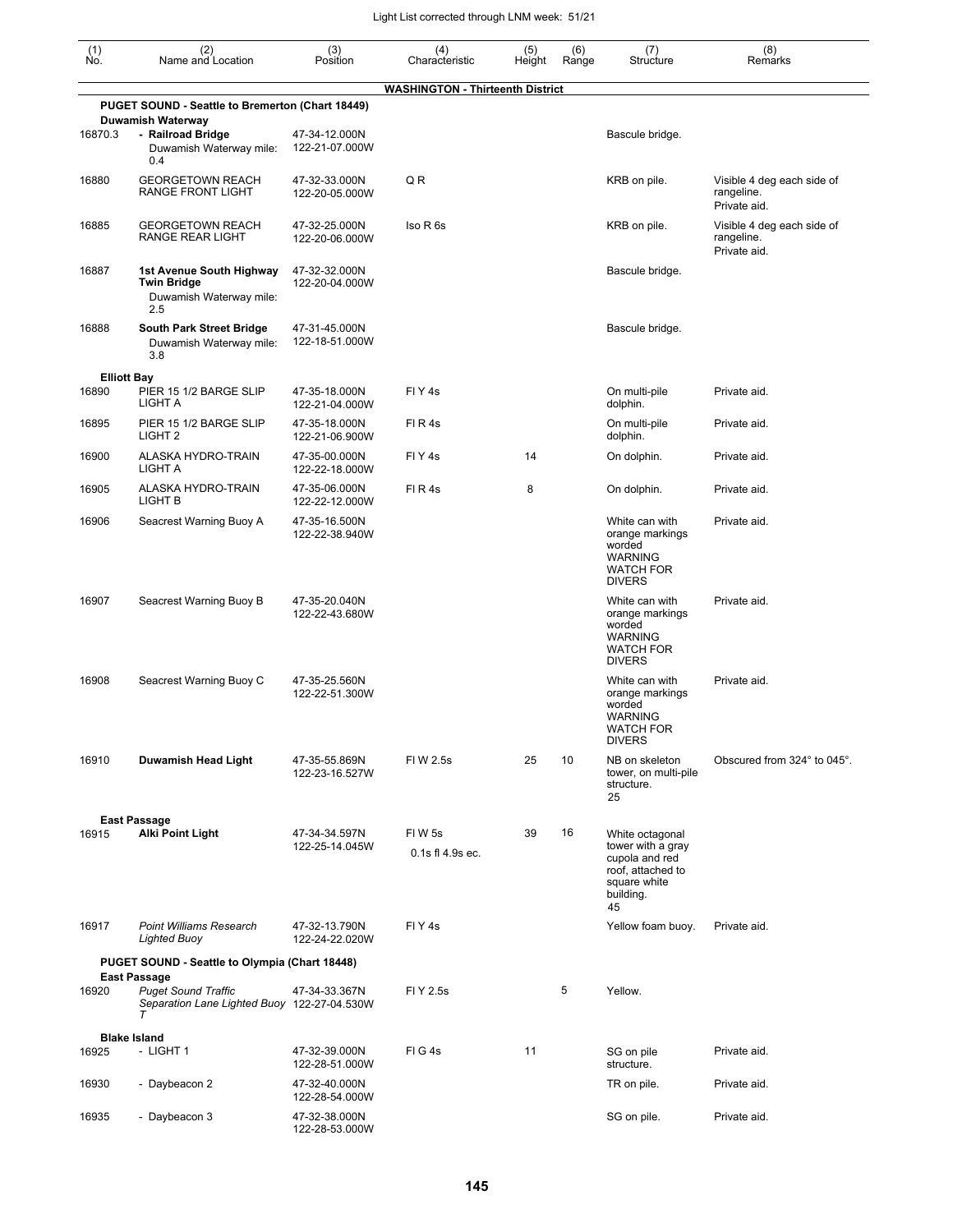| (1)<br>No. | (2)<br>Name and Location                                                        | (3)<br>Position                 | (4)<br>Characteristic                                  | (5)<br>Height | (6)<br>Range | (7)<br>Structure                                                                                                      | (8)<br>Remarks                                                                                                                                              |
|------------|---------------------------------------------------------------------------------|---------------------------------|--------------------------------------------------------|---------------|--------------|-----------------------------------------------------------------------------------------------------------------------|-------------------------------------------------------------------------------------------------------------------------------------------------------------|
|            |                                                                                 |                                 | <b>WASHINGTON - Thirteenth District</b>                |               |              |                                                                                                                       |                                                                                                                                                             |
|            | PUGET SOUND - Seattle to Olympia (Chart 18448)<br><b>Blake Island</b>           |                                 |                                                        |               |              |                                                                                                                       |                                                                                                                                                             |
| 16940      | - Daybeacon 4                                                                   | 47-32-38.000N<br>122-28-56.000W |                                                        |               |              | TR on pile.                                                                                                           | Private aid.                                                                                                                                                |
| 16945      | - Daybeacon 5                                                                   | 47-32-37.000N<br>122-28-55.000W |                                                        |               |              | SG on pile.                                                                                                           | Private aid.                                                                                                                                                |
| 16950      | - Daybeacon 6                                                                   | 47-32-36.000N<br>122-28-57.000W |                                                        |               |              | TR on pile.                                                                                                           | Private aid.                                                                                                                                                |
| 16955      | - EAST LIGHT                                                                    | 47-32-27.386N<br>122-28-51.351W | FIW4s                                                  | 18            | 6            | NB on skeleton<br>tower.                                                                                              |                                                                                                                                                             |
|            | <b>East Passage</b>                                                             |                                 |                                                        |               |              |                                                                                                                       |                                                                                                                                                             |
| 16970      | <b>FAUNTLEROY FERRY</b><br>TERMINAL DOLPHIN LIGHT                               | 47-31-24.117N<br>122-23-50.959W | FIY <sub>6s</sub>                                      |               |              | On dolphin.                                                                                                           | SIREN: 1bl ev 24s (4s bl)<br>Private aid.                                                                                                                   |
| 16974      | East Vashon Outfall Pipe<br>Lighted Buoy                                        | 47-27-11.256N<br>122-26-18.994W | FIW <sub>6s</sub>                                      |               |              | Orange and white<br>buoy.                                                                                             | Private aid.                                                                                                                                                |
| 16975      | <b>Puget Sound Traffic</b><br>Separation Lane Lighted Buoy 122-24-16.518W<br>TA | 47-26-52.370N                   | FI Y 2.5s                                              |               | 5            | Yellow.                                                                                                               | AIS: MMSI 993692021 (21).                                                                                                                                   |
| 16980      | <b>Three Tree Point Light</b>                                                   | 47-27-02.458N<br>122-22-57.346W | FIW <sub>2s</sub><br>0.1s W fl 1.9s ec.                | 28            | 12           | On basket on steel<br>pile.<br>17                                                                                     | HORN: 1 blast ev 15s (2s bl).<br>HORN is activated by keying the<br>mic 5 times on VHF-FM Channel<br>83A (157.175MHz). HORN will<br>operate for 30 minutes. |
| 17020      | <b>Three Tree Point Yacht Club</b><br>- Racing Buoy C                           | 47-26-52.800N<br>122-22-51.000W |                                                        |               |              | White spar buoy.                                                                                                      | Private aid.                                                                                                                                                |
| 17025      | - Racing Buoy A                                                                 | 47-23-48.000N<br>122-19-58.800W |                                                        |               |              | White spar buoy.                                                                                                      | Private aid.                                                                                                                                                |
| 17030      | - Racing Buoy I                                                                 | 47-23-11.400N<br>122-20-01.800W |                                                        |               |              | White spar buoy.                                                                                                      | Private aid.                                                                                                                                                |
| 17035      | - Racing Buoy L                                                                 | 47-24-46.200N<br>122-20-48.000W |                                                        |               |              | White spar buoy.                                                                                                      | Private aid.                                                                                                                                                |
| 17040      | - Racing Buoy K                                                                 | 47-24-14.400N<br>122-20-13.200W |                                                        |               |              | White spar buoy.                                                                                                      | Private aid.                                                                                                                                                |
|            | <b>Des Moines Marina</b>                                                        |                                 |                                                        |               |              |                                                                                                                       |                                                                                                                                                             |
| 17044      | - Lighted Buoy 1                                                                | 47-24-05.000N<br>122-20-05.000W | FIG 2.5s                                               |               |              | Green.                                                                                                                | Private aid.                                                                                                                                                |
| 17045      | - LIGHT 3                                                                       | 47-24-07.000N<br>122-19-59.000W | FIG4s                                                  |               |              | On pier.                                                                                                              | Private aid.                                                                                                                                                |
| 17050      | - LIGHT A                                                                       | 47-24-08.000N<br>122-19-55.000W | F Y                                                    |               |              | On pier.                                                                                                              | Private aid.                                                                                                                                                |
| 17055      | - LIGHT 4                                                                       | 47-24-06.000N<br>122-19-54.000W | FIR4s                                                  |               |              | TR on breakwater.                                                                                                     | Private aid.                                                                                                                                                |
| 17060      | - LIGHT B                                                                       | 47-24-06.000N<br>122-19-48.000W | F Y                                                    |               |              | On pier.                                                                                                              | Private aid.                                                                                                                                                |
| 17065      | DES MOINES BREAKWATER 47-23-48.000N<br>OBSTRUCTION LIGHT C                      | 122-19-54.000W                  | FIY <sub>6s</sub>                                      |               |              | NY on breakwater.                                                                                                     | Private aid.                                                                                                                                                |
|            | <b>East Passage</b>                                                             |                                 |                                                        |               |              |                                                                                                                       |                                                                                                                                                             |
| 17070      | <b>ROBINSON POINT LIGHT</b>                                                     | 47-23-17.293N<br>122-22-27.868W | FI (2)W 12s<br>1.0s fl, 1.0s ec.,<br>1.0s fl, 9.0s ec. | 40            | 9            | On pedestal<br>outside of cupola.<br>White octagonal<br>tower with red roof.<br>attached to white<br>square building. | HORN: 1 blast ev 30s (3s bl).<br>HORN is activated by keying the<br>mic 5 times on VHF-FM Channel<br>81A (157.075MHz). HORN will<br>operate for 30 minutes. |
| 17075      | <b>Puget Sound Traffic</b><br>Separation Lane Lighted Buoy 122-21-12.509W<br>ТB | 47-23-06.372N                   | FI Y 2.5s                                              |               | 5            | Yellow.                                                                                                               |                                                                                                                                                             |
| 17077      | Three Tree Point Yacht Club<br>Racing Buoy J                                    | 47-22-58.200N<br>122-22-36.000W |                                                        |               |              | White spar buoy.                                                                                                      | Private aid.                                                                                                                                                |
| 17080      | Saltwater State Park Buoy<br>Marks fish haven.                                  | 47-22-24.000N<br>122-19-36.000W |                                                        |               |              | White with orange<br>bands.                                                                                           | Private aid.                                                                                                                                                |
| 17085      | <b>Puget Sound Traffic</b><br>Separation Lane Lighted Buoy 122-27-23.514W<br>ТC | 47-19-29.370N                   | FI Y 2.5s                                              |               | 5            | Yellow.                                                                                                               |                                                                                                                                                             |
| 17090      | <b>Browns Point Light</b>                                                       | 47-18-21.292N<br>122-26-39.413W | FIW <sub>5s</sub><br>0.5s fl 4.5s ec.                  | 38            | 14           | White concrete<br>tower.<br>っこ                                                                                        | Light obscured from 217° to<br>002°.                                                                                                                        |

35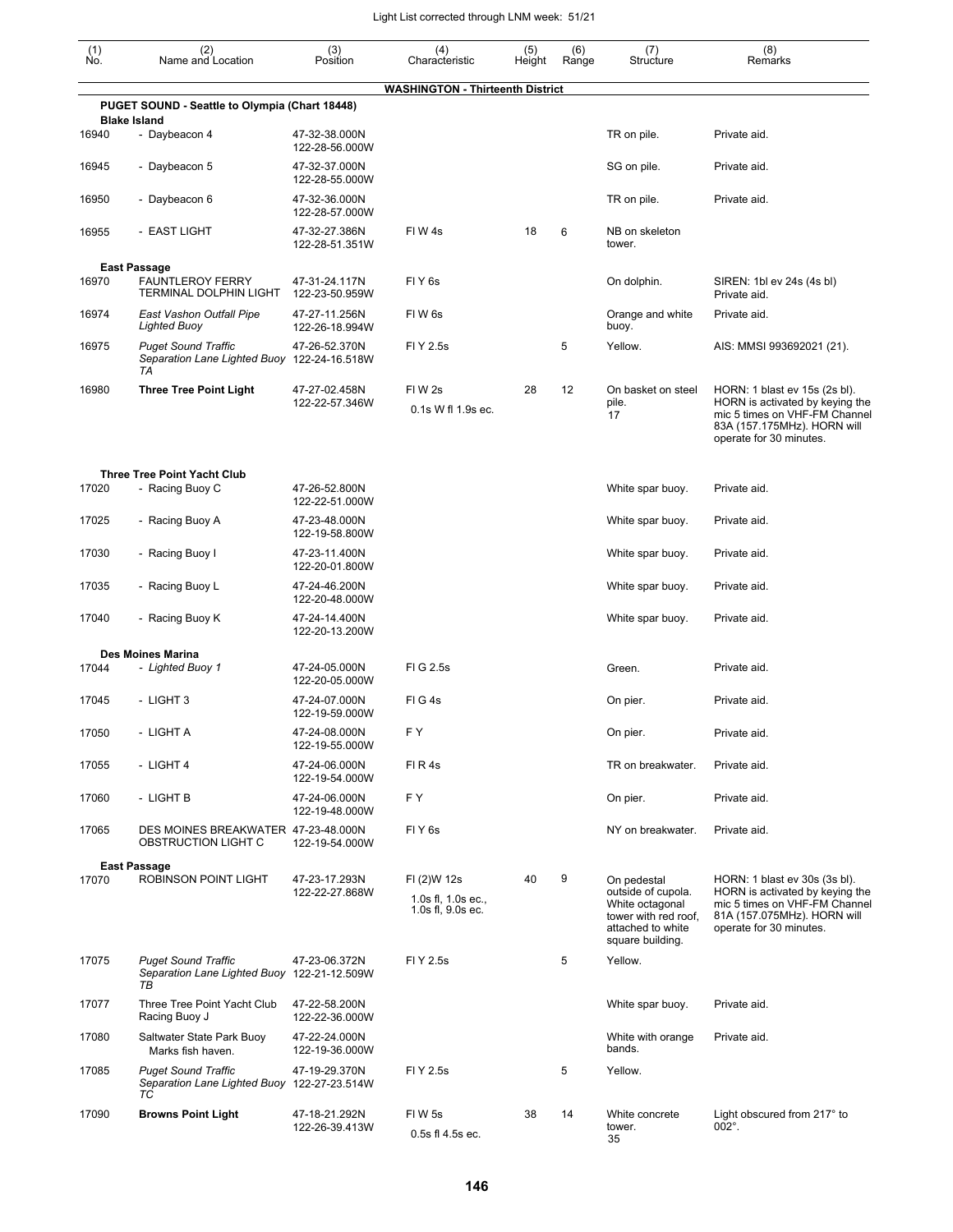| $\begin{smallmatrix} (1) \\ \mathsf{No} \end{smallmatrix}$ | (2)<br>Name and Location                                              | (3)<br>Position                 | (4)<br>Characteristic                   | (5)<br>Height | (6)<br>Range   | (7)<br>Structure               | (8)<br>Remarks                               |
|------------------------------------------------------------|-----------------------------------------------------------------------|---------------------------------|-----------------------------------------|---------------|----------------|--------------------------------|----------------------------------------------|
|                                                            |                                                                       |                                 | <b>WASHINGTON - Thirteenth District</b> |               |                |                                |                                              |
|                                                            | PUGET SOUND - Seattle to Olympia (Chart 18448)<br><b>East Passage</b> |                                 |                                         |               |                |                                |                                              |
| 17095                                                      | Quartermaster Harbor Shoal<br>Buoy 2                                  | 47-20-56.269N<br>122-28-46.319W |                                         |               |                | Red nun.                       |                                              |
| 17097.1                                                    | <b>Burton Regulatory Buoy</b>                                         | 47-23-46.620N<br>122-27-36.780W |                                         |               |                | White and orange<br>can.       | Private aid.                                 |
| 17097.2                                                    | Burton Fairway Buoy 1                                                 | 47-23-43.140N<br>122-27-38.880W |                                         |               |                | Green can.                     | Private aid.                                 |
| 17097.3                                                    | Burton Fairway Buoy 2                                                 | 47-23-43.920N<br>122-27-41.220W |                                         |               |                | Red nun.                       | Private aid.                                 |
| 17097.4                                                    | Burton Fairway Buoy 3                                                 | 47-23-40.740N<br>122-27-41.100W |                                         |               |                | Green can.                     | Private aid.                                 |
| 17097.5                                                    | Burton Fairway Buoy 4                                                 | 47-23-41.700N<br>122-27-42.720W |                                         |               |                | Red nun.                       | Private aid.                                 |
| 17097.6                                                    | Burton Fairway Buoy 5                                                 | 47-23-38.460N<br>122-27-43.020W |                                         |               |                | Green can.                     | Private aid.                                 |
| 17097.7                                                    | Burton Fairway Buoy 7                                                 | 47-23-35.520N<br>122-27-46.020W |                                         |               |                | Green can.                     | Private aid.                                 |
|                                                            | <b>Colvos Passage</b>                                                 |                                 |                                         |               |                |                                |                                              |
| 17098                                                      | VASHON FERRY TERMINAL<br>LIGHT A                                      | 47-30-41.594N<br>122-27-48.618W | <b>FIY 10s</b>                          |               |                | On steel dolphin.              | Private aid.                                 |
| 17099                                                      | VASHON FERRY TERMINAL<br>LIGHT B                                      | 47-30-41.368N<br>122-27-51.073W | <b>FIY 10s</b>                          |               |                | On steel dolphin.              | SIREN: 1bl ev 20s (10s bl)<br>Private aid.   |
| 17100                                                      | POINT VASHON LIGHT                                                    | 47-30-49.281N<br>122-28-23.439W | FIW4s                                   | 17            | 7              | NB on multi-pile<br>structure. |                                              |
| 17101                                                      | SOUTHWORTH FERRY<br><b>TERMINAL DOLPHIN LIGHT</b><br>Α                | 47-30-48.748N<br>122-29-44.094W | FIY <sub>6s</sub>                       |               |                | On steel dolphin.              | SIREN: 1bl ev 25s (5s bl)<br>Private aid.    |
| 17102                                                      | SOUTHWORTH FERRY<br><b>TERMINAL DOLPHIN LIGHT</b><br>В                | 47-30-48.113N<br>122-29-41.883W | FIY <sub>6s</sub>                       |               |                | On steel dolphin.              | Private aid.                                 |
| 17105                                                      | - LIGHT 3                                                             | 47-27-42.015N<br>122-30-34.323W | FIG6s                                   | 15            | 4              | SG on multi-pile<br>structure. |                                              |
| 17110                                                      | - LIGHT 4                                                             | 47-25-48.125N<br>122-31-53.254W | FIR6s                                   | 15            | 4              | TR on multi-pile<br>structure. |                                              |
| 17115                                                      | - LIGHT 5                                                             | 47-23-49.033N<br>122-31-40.853W | FIG4s                                   | 17            | 4              | SG on multi-pile<br>structure. |                                              |
| 17120                                                      | - LIGHT 6                                                             | 47-22-36.674N<br>122-32-18.018W | FIR4s                                   | 15            | 4              | TR on multi-pile<br>structure. | Light obscured from 022° to<br>$153^\circ$ . |
| 17121                                                      | Ruston Way Outfall Lighted<br>Buoy                                    | 47-17-14.000N<br>122-29-03.000W | FIY4s                                   |               |                | Yellow.                        | Private aid.                                 |
| 17125                                                      | <b>Tacoma Harbor</b><br>THEA FOSS WATERWAY                            | 47-15-42.015N                   | FIW 6s                                  | 23            | $\overline{7}$ | On multi-pile                  |                                              |
|                                                            | <b>LIGHT</b>                                                          | 122-26-11.343W                  |                                         |               |                | structure.                     |                                              |
| 17125.5                                                    | South 11th Street Bridge<br>Thea Foss Waterway mile:<br>0.6           | 47-15-14.000N<br>122-26-00.000W |                                         |               |                | Vertical lift bridge.          |                                              |
| 17126                                                      | - Regulatory Buoys (3)                                                | 47-15-49.319N<br>122-26-10.483W |                                         |               |                | White with orange<br>bands.    | Private aid.                                 |
| 17131                                                      | Commencement Bay Shoal<br><b>Lighted Buoy A</b>                       | 47-16-22.107N<br>122-25-57.734W | FIY <sub>4s</sub>                       |               | 4              | Yellow.                        |                                              |
| 17136                                                      | PORT OF TACOMA<br>TERMINAL #8 LIGHT A                                 | 47-16-14.520N<br>122-25-14.520W | QΥ                                      | 16            |                | On Dolphin.                    | Private aid.                                 |
| 17137                                                      | PORT OF TACOMA<br><b>TERMINAL #8 LIGHT B</b>                          | 47-16-13.440N<br>122-25-12.480W | QΥ                                      | 16            |                | On corner of Pier.             | Private aid.                                 |
| 17140                                                      | SITCUM WATERWAY LIGHT 47-16-18.000N                                   | 122-25-06.000W                  | F Y                                     | 14            |                | On pile structure.             | Private aid.                                 |
| 17145                                                      | Blair Waterway Lighted Buoy 2 47-16-42.180N                           | 122-24-58.200W                  | FIR4s                                   |               |                | Red.                           | Private aid.                                 |
| 17158                                                      | Tacoma Outfall Lighted Buoy                                           | 47-16-41.000N<br>122-25-18.000W | FIY <sub>4s</sub>                       |               |                | Yellow.                        | Private aid.                                 |
| 17160                                                      | <b>BLAIR WATERWAY</b><br><b>TERMINAL LIGHT B</b>                      | 47-15-38.000N<br>122-23-11.000W | F Y                                     | 11            |                | On corner of pier.             | Private aid.                                 |
| 17165                                                      | <b>BLAIR WATERWAY</b><br><b>TERMINAL LIGHT A</b>                      | 47-15-30.000N<br>122-22-57.000W | F Y                                     | 11            |                | On corner of pier.             | Private aid.                                 |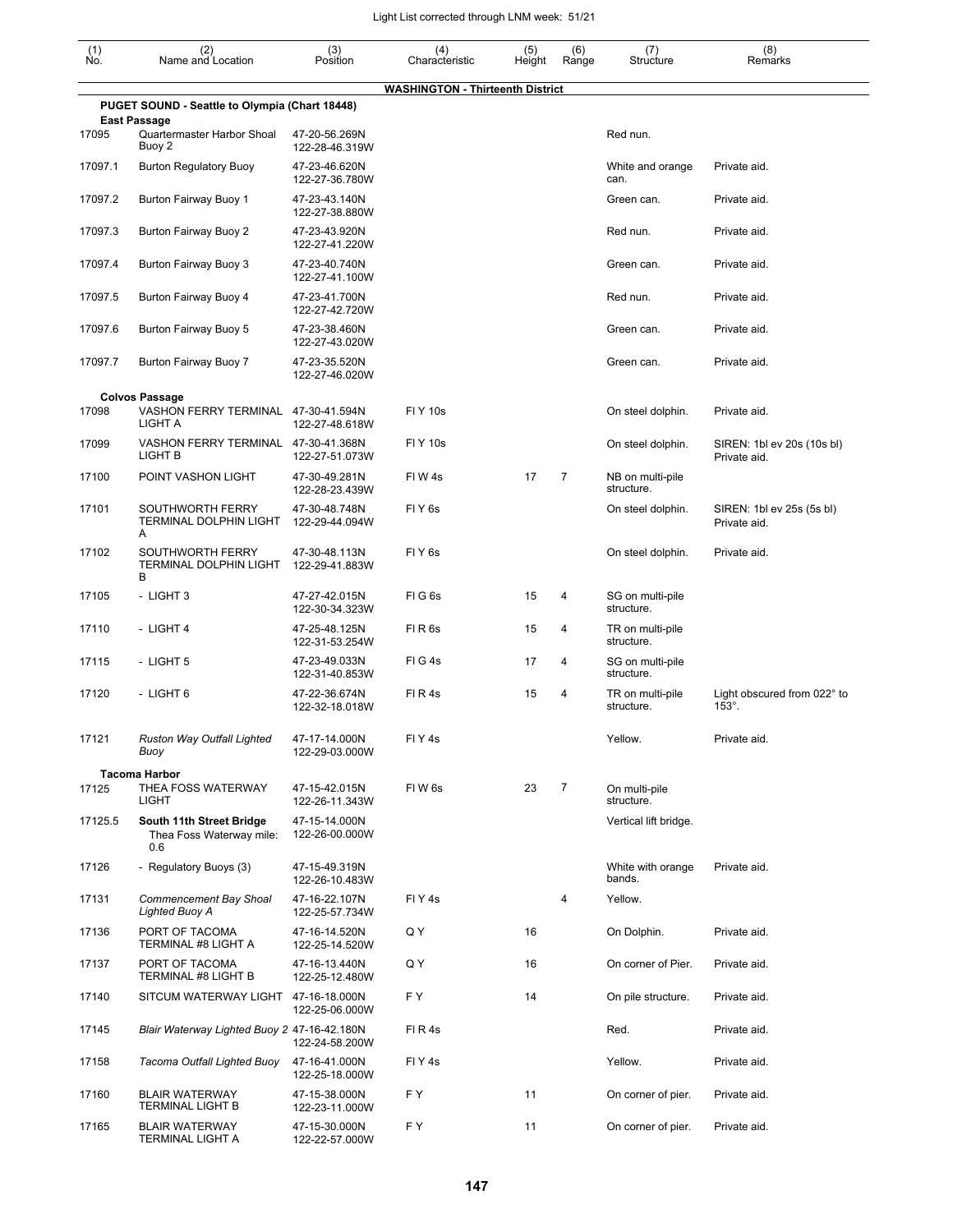| $\begin{smallmatrix} (1) \\ \mathsf{No} \end{smallmatrix}$ | (2)<br>Name and Location                                                                        | (3)<br>Position                  | (4)<br>Characteristic                   | (5)<br>Height | (6)<br>Range | (7)<br>Structure                | (8)<br>Remarks                                                          |
|------------------------------------------------------------|-------------------------------------------------------------------------------------------------|----------------------------------|-----------------------------------------|---------------|--------------|---------------------------------|-------------------------------------------------------------------------|
|                                                            |                                                                                                 |                                  | <b>WASHINGTON - Thirteenth District</b> |               |              |                                 |                                                                         |
|                                                            | PUGET SOUND - Seattle to Olympia (Chart 18448)<br><b>Tacoma Harbor</b><br><b>Blair Waterway</b> |                                  |                                         |               |              |                                 |                                                                         |
| 17166                                                      | - LIGHT 3                                                                                       | 47-16-20.852N<br>122-24-08.992W  | Q G                                     |               |              | On skelton tower.               | Lighted throughout 24 hours.<br>Private aid.                            |
| 17167                                                      | - LIGHT 4                                                                                       | 47-16-17.238N<br>122-24-13.870W  | QR                                      |               |              | On skeleton tower.              | Lighted throughout 24 hours.<br>Private aid.                            |
| 17168                                                      | - LIGHT 5                                                                                       | 47-16-18.541N<br>122-24-05.345W  | Oc G 4s                                 |               |              | On skeleton tower.              | Lighted throughout 24 hours.<br>Private aid.                            |
| 17169                                                      | - LIGHT 6                                                                                       | 47-16-14.977N<br>122-24-10.238W  | Oc R 4s                                 |               |              | On skeleton tower.              | Lighted throughout 24 hours.<br>Private aid.                            |
| 17172                                                      | - RANGE FRONT LIGHT                                                                             | 47-15-11.474N<br>122-22-23.897W  | Q R                                     |               |              | KRB on single<br>steel pile.    | Green light tube on dayboard.<br>Private aid.                           |
| 17173                                                      | - RANGE REAR LIGHT<br>334 yards, 132.8° true from<br>front light.                               | 47-15-04.750N<br>122-22-13.214W  | Iso R 6s                                |               |              | KRB on single<br>steel pile.    | Green light tube on dayboard.<br>Private aid.                           |
| 17175                                                      | ARMY RESERVE PIER NO.<br>23 LIGHT A                                                             | 47-17-05.500N<br>122-24-52.000W  | FY                                      |               |              | On corner of pier.              | HORN: 1 bl ev 15s (2s bl).<br>Private aid.                              |
| 17180                                                      | ARMY RESERVE PIER NO.<br>23 LIGHT B                                                             | 47-17-06.000N<br>122-24-51.500W  | FY.                                     |               |              | On corner of pier.              | Private aid.                                                            |
| 17190                                                      | <b>Hylebos Waterway</b><br>PORT OF TACOMA PIER                                                  | 47-17-06.000N                    | FY                                      |               |              | On corner of pier.              | (Bell: 1s stroke-14s si)                                                |
| 17201                                                      | NO. 25 LIGHT<br>- Lighted Buoy 1                                                                | 122-24-36.000W<br>47-17-14.097N  | FIG4s                                   |               | 4            | Green.                          | Private aid.                                                            |
| 17203                                                      | CHINOOK LANDING LIGHT A 47-16-53.400N                                                           | 122-24-45.636W<br>122-24-11.820W | FIY <sub>4s</sub>                       |               |              | NY on pile.                     | Private aid.                                                            |
| 17204                                                      | CHINOOK LANDING LIGHT B 47-16-47.040N                                                           | 122-24-01.680W                   | FIY <sub>4s</sub>                       |               |              | NY on pile.                     | Private aid.                                                            |
| 17205                                                      | <b>East 11th Street Bridge</b><br>Hylebos Waterway mile: 1.1 122-23-40.000W                     | 47-16-39.000N                    |                                         |               |              | Bascule bridge.                 |                                                                         |
| 17206.1                                                    | <b>EAST 11TH STREET TIDE</b><br>FLATS BARRIER LIGHT A                                           | 47-16-40.510N<br>122-23-34.520W  | FIW 4s                                  |               |              | NW on piling.                   | Supports floating barrier.<br>Private aid.                              |
| 17206.2                                                    | <b>EAST 11TH STREET TIDE</b><br><b>FLATS BARRIER LIGHT B</b>                                    | 47-16-37.700N<br>122-23-24.430W  | FIW4s                                   |               |              | NW on piling.                   | Supports floating barrier.<br>Private aid.                              |
| 17206.3                                                    | <b>EAST 11TH STREET TIDE</b><br><b>FLATS BARRIER LIGHT C</b>                                    | 47-16-36.811N<br>122-23-19.028W  | FIW4s                                   |               |              | NW on piling.                   | Supports floating barrier.<br>Private aid.                              |
| 17207                                                      | - Lighted Buoy 2                                                                                | 47-16-27.480N<br>122-22-57.720W  | FIR4s                                   |               |              | Red                             | Private aid.                                                            |
| 17210                                                      | <b>TYEE MARINA ENTRANCE</b><br>LIGHT 1                                                          | 47-17-40.175N<br>122-25-11.567W  | <b>FIG 10s</b>                          |               |              | On floating<br>breakwater.      | Private aid.                                                            |
| 17213                                                      | <b>Puget Sound</b><br>POINT DEFIANCE FERRY<br><b>DOLPHIN LIGHT</b>                              | 47-18-23.821N<br>122-30-49.968W  | <b>FIY 10s</b>                          |               |              | On dolphin.                     | SIREN: 1bl ev 25s (5s bl)<br>Private aid.                               |
| 17214                                                      | <b>TAHLEQUAH FERRY</b><br>DOLPHIN LIGHT A                                                       | 47-19-53.625N<br>122-30-27.468W  | <b>FIY 10s</b>                          |               |              | On steel dolphin.               | SIREN: 1bl ev 20s (10s bl)<br>Private aid.                              |
| 17214.1                                                    | <b>TAHLEQUAH FERRY</b><br><b>DOLPHIN LIGHT B</b>                                                | 47-19-53.558N<br>122-30-29.631W  | <b>FIY 10s</b>                          |               |              | On steel dolphin.               | Private aid.                                                            |
| 17215                                                      | POINT DEFIANCE LIGHT                                                                            | 47-19-00.375N<br>122-32-53.283W  | FIW <sub>6s</sub>                       | 21            | 6            | NG on multi-pile<br>structure.  |                                                                         |
| 17221                                                      | <b>GIG HARBOR LIGHT</b>                                                                         | 47-19-42.000N<br>122-34-24.000W  | FIR4s                                   |               |              | Hexagonal<br>concrete building. | Obscured from 162° to 273°.<br>Private aid.                             |
| 17223                                                      | MURPHY'S LANDING<br><b>MARINA WARNING LIGHT</b>                                                 | 47-20-13.080N<br>122-35-21.620W  | FIW <sub>6s</sub>                       |               |              | White and orange<br>on piling.  | Private aid.                                                            |
| 17225                                                      | POINT EVANS LIGHT 4                                                                             | 47-17-06.962N<br>122-32-51.834W  | FIR4s                                   | 18            | 4            | TR on multi-pile<br>structure.  |                                                                         |
| 17227                                                      | <b>Tacoma Narrows Highway</b><br><b>Bridge (East Bound)</b><br><b>Tacoma Narrows</b>            | 47-16-06.000N<br>122-33-01.000W  |                                         |               |              | Fixed bridge.                   |                                                                         |
| 17228                                                      | <b>Tacoma Narrows Highway</b><br><b>Bridge (West Bound)</b><br><b>Tacoma Narrows</b>            | 47-16-05.000N<br>122-33-04.000W  |                                         |               |              | Fixed bridge.                   |                                                                         |
| 17228.1                                                    | <b>Tacoma Narrows East</b><br><b>Highway Bridge NE Fog</b><br>Horn                              | 47-16-17.162N<br>122-33-13.881W  |                                         |               |              | On north bridge<br>pier.        | Horn: S  (1s bl, 1s si, 1s bl, 1s<br>si, 1s bl, 15s si)<br>Private aid. |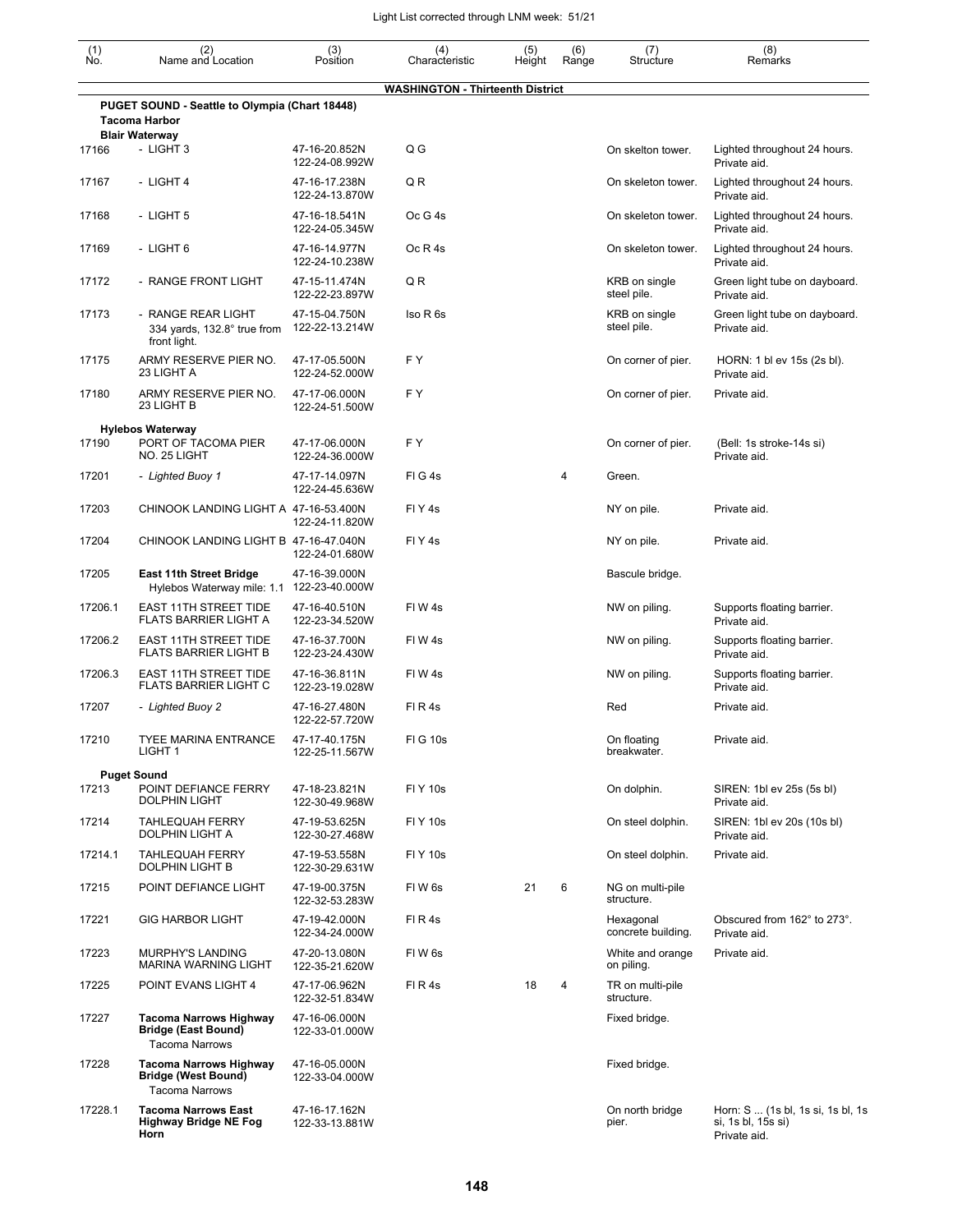| $\begin{smallmatrix} (1) \ N0. \end{smallmatrix}$ | (2)<br>Name and Location                                                                            | (3)<br>Position                 | (4)<br>Characteristic                   | (5)<br>Height | (6)<br>Range | (7)<br>Structure                                                | (8)<br>Remarks                                                  |
|---------------------------------------------------|-----------------------------------------------------------------------------------------------------|---------------------------------|-----------------------------------------|---------------|--------------|-----------------------------------------------------------------|-----------------------------------------------------------------|
|                                                   |                                                                                                     |                                 | <b>WASHINGTON - Thirteenth District</b> |               |              |                                                                 |                                                                 |
|                                                   | PUGET SOUND - Seattle to Olympia (Chart 18448)                                                      |                                 |                                         |               |              |                                                                 |                                                                 |
| 17228.2                                           | <b>Puget Sound</b><br><b>Tacoma Narrows East</b><br><b>Highway Bridge SE Fog</b><br>Horn            | 47-15-56.156N<br>122-32-47.597W |                                         |               |              | On south bridge<br>pier.                                        | Horn: A ._ (1s bl, 1s si, 3s bl,<br>$15s$ si)<br>Private aid.   |
| 17228.3                                           | <b>Tacoma Narrows West</b><br>Highway Bridge NW Fog<br>Horn                                         | 47-16-14.667N<br>122-33-16.704W |                                         |               |              | On north bridge<br>pier.                                        | Horn: $T_$ (3s bl, 17s si)<br>Private aid.                      |
| 17228.4                                           | <b>Tacoma Narrows West</b><br>Highway Bridge SW Fog<br>Horn                                         | 47-15-53.639N<br>122-32-50.341W |                                         |               |              | On south bridge<br>pier.                                        | Horn: N $\_$ . (3s bl, 1s si, 1s bl,<br>15s si)<br>Private aid. |
| 17230                                             | Day Island Lagoon Daybeacon 47-14-34.570N<br>1                                                      | 122-33-40.057W                  |                                         |               |              | SG on pile.                                                     | Private aid.                                                    |
| 17231                                             | Day Island Lagoon Daybeacon 47-14-31.672N<br>3                                                      | 122-33-40.090W                  |                                         |               |              | SG on pile.                                                     | Private aid.                                                    |
| 17232                                             | Day Island Lagoon Daybeacon 47-14-28.500N<br>5                                                      | 122-33-39.225W                  |                                         |               |              | SG on pile.                                                     | Private aid.                                                    |
| 17245                                             | Fox Island Rock Buoy 1                                                                              | 47-16-30.763N<br>122-38-41.631W |                                         |               |              | Green can.                                                      |                                                                 |
| 17247                                             | ECHO BAY FISH PEN<br>LIGHTS (2)                                                                     | 47-16-01.000N<br>122-38-45.000W | FIY <sub>6s</sub>                       |               |              | Wood fish net pen.                                              | Private aid.                                                    |
| 17248                                             | Fox Island Highway Bridge<br>Hale Passage mile: 3.0                                                 | 47-16-37.000N<br>122-39-00.000W |                                         |               |              | Fixed bridge.                                                   |                                                                 |
| 17250                                             | <b>GIBSON POINT LIGHT 6</b>                                                                         | 47-13-06.338N<br>122-36-06.292W | FIR4s                                   | 22            | 5            | TR on pile.                                                     | Light visible from $222^{\circ}$ to $055^{\circ}$ .             |
| 17265                                             | <b>Toliva Shoal Isolated Danger</b><br><b>Lighted Bell Buoy DTS</b>                                 | 47-12-08.765N<br>122-36-25.323W | FI (2)W 5s                              |               | 4            | Black and red<br>bands with two<br>black spherical<br>topmarks. |                                                                 |
| 17267                                             | Steilacoom South Mooring<br>Buoy                                                                    | 47-11-36.000N<br>122-35-06.000W |                                         |               |              | White and blue<br>buoy.                                         | Private aid.                                                    |
| 17268                                             | <b>Chambers Creek Railroad</b><br><b>Bridge</b><br>Steilacoom Waterway -<br>Chambers Creek mile 0.0 | 47-11-12.000N<br>122-35-04.000W |                                         |               |              | Vertical lift bridge.                                           |                                                                 |
| 17270                                             | <b>EAGLE ISLAND LIGHT 1</b>                                                                         | 47-11-25.030N<br>122-41-56.179W | FIG4s                                   | 18            | 5            | SG on multi-pile<br>structure.                                  |                                                                 |
| 17275                                             | Drayton Passage Lighted Buoy 47-10-47.601N<br>2                                                     | 122-44-32.976W                  | FIR4s                                   |               | 4            | Red.                                                            |                                                                 |
| <b>Carr Inlet</b>                                 |                                                                                                     |                                 |                                         |               |              |                                                                 |                                                                 |
| 17295                                             | <b>WYCKOFF SHOAL LIGHT 1</b>                                                                        | 47-14-29.382N<br>122-42-52.670W | FIG 2.5s                                | 16            | 4            | SG on pile.                                                     |                                                                 |
| 17296                                             | WYCKOFF SHOAL LIGHT 3                                                                               | 47-14-19.657N<br>122-42-57.660W | FIG4s                                   | 15            | 4            | SG on pile.                                                     |                                                                 |
| 17297                                             | Pitt Passage North Shoal<br>Daybeacon 4                                                             | 47-13-28.740N<br>122-42-48.810W |                                         |               |              | TR on pile.                                                     |                                                                 |
| 17298                                             | <b>Pitt Passage Rocks</b><br>Daybeacon                                                              | 47-13-09.277N<br>122-43-00.602W |                                         |               |              | NB on pile.                                                     |                                                                 |
| 17299                                             | PITT PASSAGE LIGHT 6                                                                                | 47-13-05.738N<br>122-43-04.073W | FI R 2.5s                               | 15            | 4            | TR on pile.                                                     |                                                                 |
| 17305                                             | Kopachuck State Park Buoy<br>Buoy marks fish haven.                                                 | 47-18-36.000N<br>122-41-24.000W |                                         |               |              | Orange and white<br>bands.                                      | Private aid.                                                    |
| 17330                                             | VON GELDERN COVE LIGHT 47-16-18.000N                                                                | 122-45-24.000W                  | FIY8s                                   |               |              | On steel pile.                                                  | Private aid.                                                    |
| 17335                                             | - Research Lighted Buoy                                                                             | 47-16-48.600N<br>122-43-48.180W | FI (5) Y 20s                            |               |              | Yellow.                                                         | Private aid.                                                    |
|                                                   | <b>Nisqually Reach</b>                                                                              |                                 |                                         |               |              |                                                                 |                                                                 |
| 17345                                             | Tolmie Beach State Park Buoy 47-07-30.000N<br>Park buoy marks fish haven. 122-46-12.000W            |                                 |                                         |               |              | Orange and white<br>bands.                                      | Private aid.                                                    |
| 17346                                             | Oro Bay Lighted Buoy 2                                                                              | 47-08-19.680N<br>122-41-52.440W | FI R 4s                                 |               |              | Red.                                                            | Private aid.                                                    |
| 17347                                             | Oro Bay Lighted Buoy 3                                                                              | 47-08-18.960N<br>122-42-04.680W | FIG4s                                   |               |              | Green.                                                          | Private aid.                                                    |
| 17348                                             | Oro Bay Lighted Buoy 4                                                                              | 47-08-21.120N<br>122-42-03.240W | FIR4s                                   |               |              | Red.                                                            | Private aid.                                                    |
| 17350                                             | NISQUALLY FLATS LIGHT 1                                                                             | 47-06-41.500N<br>122-41-52.862W | FIG 2.5s                                | 15            | 4            | SG on pile.                                                     |                                                                 |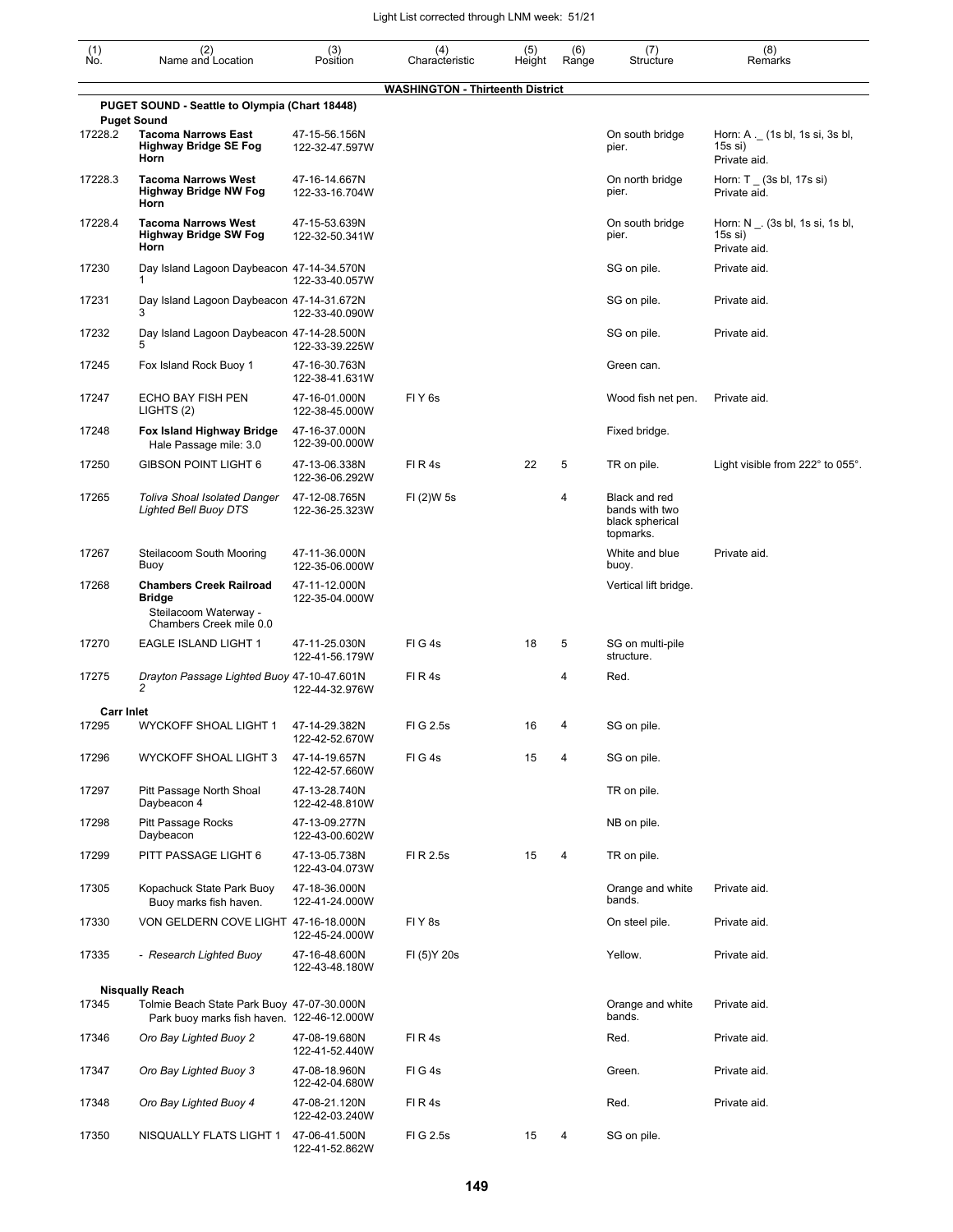| (1)<br>Ńó. | (2)<br>Name and Location                                                               | (3)<br>Position                 | (4)<br>Characteristic                   | (5)<br>Height | (6)<br>Range   | (7)<br>Structure                                      | (8)<br>Remarks                                   |
|------------|----------------------------------------------------------------------------------------|---------------------------------|-----------------------------------------|---------------|----------------|-------------------------------------------------------|--------------------------------------------------|
|            |                                                                                        |                                 | <b>WASHINGTON - Thirteenth District</b> |               |                |                                                       |                                                  |
|            | PUGET SOUND - Seattle to Olympia (Chart 18448)<br><b>Puget Sound</b>                   |                                 |                                         |               |                |                                                       |                                                  |
| 17355      | <b>Nisqually Reach</b><br>LYLE POINT LIGHT 2                                           | 47-07-23.997N<br>122-42-00.063W | FI R 4s                                 | 15            | 5              | TR on multi-pile<br>structure.                        |                                                  |
| 17360      | NISQUALLY FLATS LIGHT 3                                                                | 47-07-14.993N<br>122-45-00.133W | FIG4s                                   | 15            | 4              | SG on pile.                                           |                                                  |
| 17365      | DEVILS HEAD LIGHT 4                                                                    | 47-09-59.010N<br>122-45-53.357W | FIR <sub>6s</sub>                       | 16            | 4              | TR on multi-pile<br>structure.                        |                                                  |
| 17370      | JOHNSON POINT LIGHT 5                                                                  | 47-10-42.102N<br>122-48-51.622W | FIG <sub>6s</sub>                       | 22            | 6              | SG on multi-pile.                                     |                                                  |
|            | Dana Passage                                                                           |                                 |                                         |               |                |                                                       |                                                  |
| 17375      | <b>ALLYN DOCK LIGHT</b>                                                                | 47-23-00.000N<br>122-49-30.000W | FY                                      | 14            |                | On float at end of<br>dock.                           | Private aid.                                     |
| 17390      | <b>ITSAMI LEDGE LIGHT 7</b>                                                            | 47-10-23.051N<br>122-50-14.862W | FIG4s                                   | 20            | 5              | SG on multi-pile<br>structure.                        |                                                  |
| 17395      | <b>BRISCO POINT LIGHT 8</b>                                                            | 47-09-43.634N<br>122-52-49.323W | FI R 4s                                 | 17            | 4              | TR on multi-pile<br>structure.                        | Light obscured from 170° to<br>$238.5^{\circ}$ . |
| 17397      | <b>Boston Harbor Regulatory</b><br>Buoys (7)                                           | 47-08-41.640N<br>122-54-20.940W |                                         |               |                | Orange and white<br>buoys.                            | Private aid.                                     |
| 17400      | DOFFLEMYER POINT LIGHT 47-08-25.884N                                                   | 122-54-26.233W                  | FIW <sub>4s</sub>                       | 30            | $\overline{7}$ | On white concrete<br>tower.                           |                                                  |
|            | Olympia Harbor                                                                         |                                 |                                         |               |                |                                                       |                                                  |
| 17405      | OLYMPIA SHOAL LIGHT                                                                    | 47-05-31.418N<br>122-55-12.364W | Q W                                     | 25            | 6              | NB on multi-pile<br>structure.                        |                                                  |
| 17411      | West Olympia Shoal Lighted<br>Buoy 1                                                   | 47-05-30.323N<br>122-55-30.014W | FIG4s                                   |               | 4              | Green.                                                |                                                  |
| 17415      | <b>BUDD INLET LIGHT 2</b>                                                              | 47-05-31.564N<br>122-55-50.729W | FIR4s                                   | 15            | 4              | TR on multi-pile<br>structure.                        |                                                  |
| 17420      | OLYMPIA ENTRANCE LIGHT 47-05-07.664N<br>3                                              | 122-55-32.972W                  | FIG 2.5s                                | 22            | 4              | SG on pile.                                           |                                                  |
| 17425      | Olympia Entrance Lighted<br>Buoy 2A                                                    | 47-05-07.020N<br>122-55-46.073W | FI R 2.5s                               |               | 4              | Red.                                                  |                                                  |
| 17430      | - RANGE FRONT LIGHT                                                                    | 47-03-52.727N<br>122-54-25.444W | $Q$ $G$                                 | 31            |                | KRB on multi-pile<br>structure.                       | Visible 1.5° each side of<br>rangeline.          |
| 17435      | - RANGE REAR LIGHT<br>328 yards, 144.2° from front 122-54-17.111W<br>light.            | 47-03-44.845N                   | Iso G 6s                                | 48            |                | KRB on skeleton<br>tower, on multi-pile<br>structure. | Visible 1.5° each side of<br>rangeline.          |
| 17440      | OLYMPIA CHANNEL LIGHT 5 47-04-30.065N                                                  | 122-54-56.860W                  | FIG4s                                   | 17            | 4              | SG on multi-pile<br>structure.                        |                                                  |
| 17445      | Olympia Channel Lighted Buoy 47-04-24.160N<br>4                                        | 122-55-03.000W                  | FIR <sub>6s</sub>                       |               | 4              | Red.                                                  |                                                  |
| 17450      | Olympia Channel Lighted Buoy 47-03-59.205N                                             | 122-54-37.572W                  | FI R 2.5s                               |               | 3              | Red.                                                  |                                                  |
| 17455      | EAST BAY JUNCTION LIGHT 47-03-57.016N<br>40 feet outside channel limit. 122-54-27.503W |                                 | $FI (2+1)G 6s$                          | 30            | 4              | JG on pile.                                           |                                                  |
| 17460      | <b>EAST BAY LIGHT 1</b><br>40 feet outside channel limit. 122-53-55.687W               | 47-03-44.020N                   | FIG 2.5s                                | 28            | 4              | SG on pile.                                           |                                                  |
| 17465      | EAST BAY LIGHT 2<br>40 feet outside channel limit. 122-53-58.451W                      | 47-03-42.678N                   | FI R 2.5s                               | 28            | 4              | TR on pile.                                           |                                                  |
| 17470      | <b>EAST BAY LIGHT 3</b><br>40 feet outside channel limit. 122-53-47.649W               | 47-03-35.420N                   | FIG4s                                   | 15            | 4              | SG on pile.                                           |                                                  |
| 17475      | EAST BAY LIGHT 4                                                                       | 47-03-32.163N<br>122-53-49.265W | FIR4s                                   | 9             | 4              | TR on tower on<br>end of pier.                        |                                                  |
| 17477      | - EAST BAY LIGHT 5                                                                     | 47-03-27.418N<br>122-53-46.126W | FIG4s                                   | 20            |                | SG on steel pile.                                     | Private aid.                                     |
| 17478      | - EAST BAY LIGHT 7                                                                     | 47-03-20.087N<br>122-53-44.178W | FIG 2.5s                                | 20            |                | SG on steel pile.                                     | Private aid.                                     |
| 17479      | - EAST BAY LIGHT 9                                                                     | 47-03-12.406N<br>122-53-43.011W | FIG6s                                   | 20            |                | SG on steel pile.                                     | Private aid.                                     |
| 17480      | OLYMPIA INNER RANGE<br><b>FRONT LIGHT</b>                                              | 47-04-04.037N<br>122-54-31.073W | Q W                                     | 14            |                | KRB on pile.                                          | Visible 14° each side of<br>rangeline.           |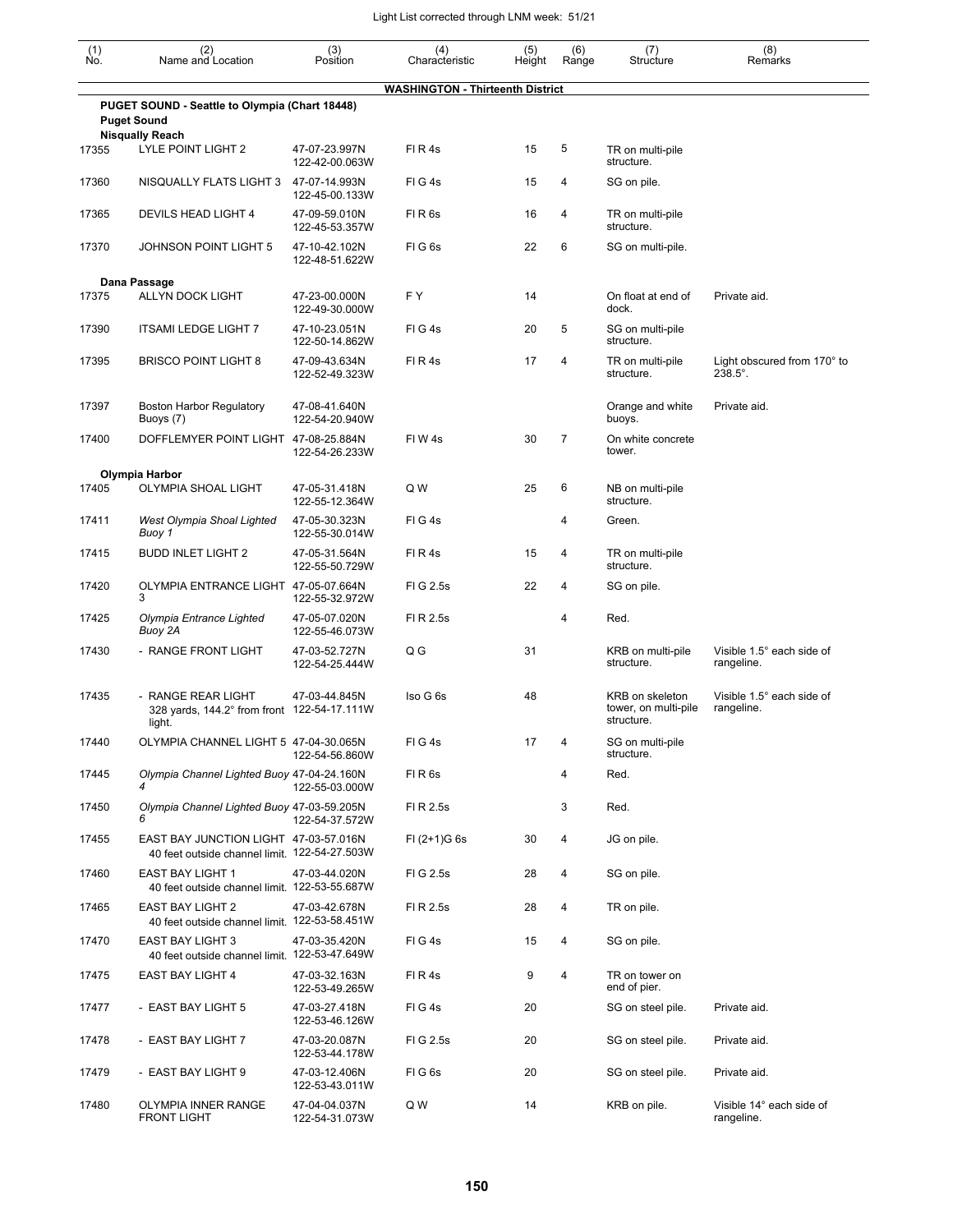| (1)<br>No.     | (2)<br>Name and Location                                                                  | (3)<br>Position                 | (4)<br>Characteristic                   | (5)<br>Height | (6)<br>Range | (7)<br>Structure                                      | (8)<br>Remarks                                                              |
|----------------|-------------------------------------------------------------------------------------------|---------------------------------|-----------------------------------------|---------------|--------------|-------------------------------------------------------|-----------------------------------------------------------------------------|
|                |                                                                                           |                                 | <b>WASHINGTON - Thirteenth District</b> |               |              |                                                       |                                                                             |
|                | PUGET SOUND - Seattle to Olympia (Chart 18448)<br>Olympia Harbor                          |                                 |                                         |               |              |                                                       |                                                                             |
| 17485          | <b>OLYMPIA INNER RANGE</b><br><b>REAR LIGHT</b><br>255 yards, 354.3° from front<br>light. | 47-04-11.556N<br>122-54-32.177W | Iso W 6s                                | 24            |              | KRB on skeleton<br>tower, on multi-pile<br>structure. | Visible 14° each side of<br>rangeline.                                      |
| 17490          | Olympia Channel Lighted Buoy 47-03-51.230N<br>8                                           | 122-54-31.728W                  | FIR4s                                   |               | 4            | Red.                                                  |                                                                             |
| 17495          | Olympia Channel Buoy 10                                                                   | 47-03-34.870N<br>122-54-29.368W |                                         |               |              | Red nun.                                              |                                                                             |
|                | <b>Olympia Turning Basin</b>                                                              |                                 |                                         |               |              |                                                       |                                                                             |
| 17500          | $-$ Buoy 12                                                                               | 47-03-26.238N<br>122-54-31.527W |                                         |               |              | Red nun.                                              |                                                                             |
| 17505          | - Buoy 14                                                                                 | 47-03-18.701N<br>122-54-33.298W |                                         |               |              | Red nun.                                              |                                                                             |
| 17510          | - Buoy 16                                                                                 | 47-03-06.501N<br>122-54-31.228W |                                         |               |              | Red nun.                                              |                                                                             |
| 17515          | - Buoy 18                                                                                 | 47-03-05.271N<br>122-54-26.747W |                                         |               |              | Red nun.                                              |                                                                             |
|                | PUGET SOUND - Northern Part (Chart 18441)                                                 |                                 |                                         |               |              |                                                       |                                                                             |
|                | Port Townsend and Oak Bay                                                                 |                                 | FIR4s                                   |               | 4            |                                                       |                                                                             |
| 17520<br>16490 | Point Hudson Spit Lighted Bell 48-07-27.437N<br>Buoy 2                                    | 122-44-39.867W                  |                                         |               |              | Red.                                                  |                                                                             |
| 17525<br>16495 | POINT HUDSON LIGHT 4                                                                      | 48-07-02.022N<br>122-44-57.245W | FI R 2.5s                               | 35            | 5            | TR on pile on<br>shore.                               |                                                                             |
| 17535          | POINT HUDSON MARINA<br><b>LIGHT</b>                                                       | 48-06-54.000N<br>122-44-54.000W | F Y                                     | 24            |              | On pile.                                              | Private aid.                                                                |
| 17537.1        | Port Townsend No Anchor<br>Buoy A                                                         | 48-06-56.279N<br>122-45-01.901W |                                         |               |              | White and orange<br>can.                              | Maintained from 01 May to 30<br>Sep.<br>Private aid.                        |
| 17537.2        | Port Townsend No Anchor<br>Buoy B                                                         | 48-06-54.256N<br>122-45-06.401W |                                         |               |              | White and orange<br>can.                              | Maintained from 01 May to 30<br>Sep.<br>Private aid.                        |
| 17537.3        | Port Townsend No Anchor<br>Buoy C                                                         | 48-06-52.826N<br>122-45-11.192W |                                         |               |              | White and orange<br>can.                              | Maintained from 01 May to 30<br>Sep.<br>Private aid.                        |
| 17537.4        | Port Townsend No Anchor<br>Buoy D                                                         | 48-06-51.354N<br>122-45-15.285W |                                         |               |              | White and orange<br>can.                              | Maintained from 01 May to 30<br>Sep.<br>Private aid.                        |
| 17537.5        | Port Townsend No Anchor<br>Buoy E                                                         | 48-06-49.651N<br>122-45-18.953W |                                         |               |              | White and orange<br>can.                              | Maintained from 01 May to 30<br>Sep.<br>Private aid.                        |
| 17537.6        | Port Townsend No Anchor<br>Buoy F                                                         | 48-06-47.099N<br>122-45-24.131W |                                         |               |              | White and orange<br>can.                              | Maintained from 01 May to 30<br>Sep.<br>Private aid.                        |
| 17537.7        | Port Townsend No Anchor<br>Buoy G                                                         | 48-06-45.424N<br>122-45-28.321W |                                         |               |              | White and orange<br>can.                              | Maintained from 01 May to 30<br>Sep.<br>Private aid.                        |
| 17537.8        | Port Townsend No Anchor<br>Buoy H                                                         | 48-06-44.071N<br>122-45-31.892W |                                         |               |              | White and orange<br>can.                              | Maintained from 01 May to 30<br>Sep.<br>Private aid.                        |
|                | <b>Port Townsend</b>                                                                      |                                 |                                         |               |              |                                                       |                                                                             |
| 17540          | - FERRY TERMINAL LIGHT<br>Α                                                               | 48-06-38.895N<br>122-45-30.036W | FIY <sub>4s</sub>                       |               |              | On steel dolphin.                                     | Private aid.                                                                |
| 17541          | - FERRY TERMINAL LIGHT<br>в                                                               | 48-06-38.124N<br>122-45-31.811W | FIY <sub>4</sub> s                      |               |              | On steel dolphin.                                     | Private aid.                                                                |
| 17545          | - BREAKWATER LIGHT 1                                                                      | 48-06-25.531N<br>122-46-15.844W | FIG4s                                   | 15            | 4            | SG on tower.                                          |                                                                             |
| 17550          | - BREAKWATER LIGHT 2                                                                      | 48-06-26.823N<br>122-46-18.646W | FIR4s                                   | 15            | 4            | TR on pole.                                           |                                                                             |
| 17551          | - Outfall Lighted Buoy                                                                    | 48-05-24.000N<br>122-47-36.000W | FIY <sub>6s</sub>                       |               |              | Yellow.                                               | Private aid.                                                                |
| 17555          | - PAPER DOCK LIGHT A                                                                      | 48-05-36.000N<br>122-47-30.000W | F Y                                     | 30            |              | On post on<br>building.                               | Visible from 168° to 348°.<br>HORN: 1 blast ev 19s (2s bl).<br>Private aid. |
| 17557          | - PAPER DOCK LIGHT B                                                                      | 48-05-36.000N<br>122-47-30.000W | FΥ                                      | 30            |              | On post on<br>building.                               | Private aid.                                                                |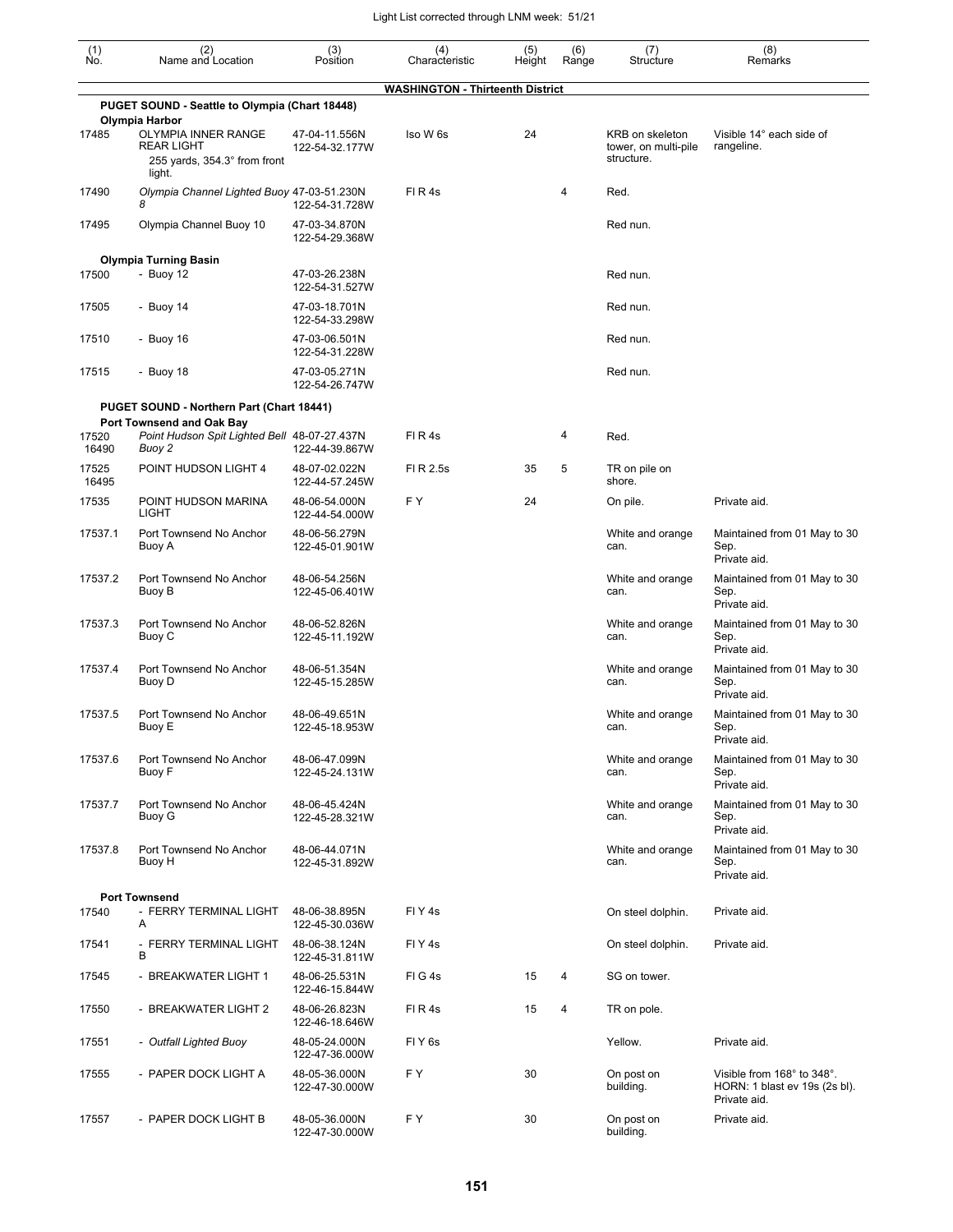| (1)<br>Ño. | (2)<br>Name and Location                                         | (3)<br>Position                 | (4)<br>Characteristic                   | (5)<br>Height | (6)<br>Range | (7)<br>Structure               | (8)<br>Remarks                                                                            |
|------------|------------------------------------------------------------------|---------------------------------|-----------------------------------------|---------------|--------------|--------------------------------|-------------------------------------------------------------------------------------------|
|            |                                                                  |                                 | <b>WASHINGTON - Thirteenth District</b> |               |              |                                |                                                                                           |
|            | PUGET SOUND - Northern Part (Chart 18441)                        |                                 |                                         |               |              |                                |                                                                                           |
| 17564      | <b>Port Townsend</b><br>- Lighted Buoy 1                         | 48-04-59.174N<br>122-44-54.288W | FIG 2.5s                                |               | 4            | Green.                         |                                                                                           |
| 17564.5    | INDIAN ISLAND FLOATING<br><b>SECURITY BARRIER</b><br>LIGHTS (60) | 48-04-36.474N<br>122-44-48.687W | FIY <sub>2s</sub>                       |               |              | Gray floating<br>barrier.      | Navy maintained. Floating steel<br>barrier system marked by 60<br>lights.<br>Private aid. |
| 17565      | KALA POINT LIGHT 2                                               | 48-03-27.735N<br>122-46-01.167W | FIR4s                                   | 25            | 4            | TR on skeleton<br>tower.       |                                                                                           |
| 17566      | PORT HADLOCK MARINA<br>LIGHT A                                   | 48-01-52.800N<br>122-44-45.600W | FIY <sub>6s</sub>                       | 8             |              | On floating<br>breakwater.     | Private aid.                                                                              |
| 17567      | PORT HADLOCK MARINA<br>LIGHT B                                   | 48-01-52.800N<br>122-44-37.200W | FIY <sub>6s</sub>                       | 8             |              | On floating<br>breakwater.     | Private aid.                                                                              |
| 17568.1    | Port Hadlock No Anchor Buoy 48-01-58.800N<br>A                   | 122-45-03.600W                  |                                         |               |              | White and orange<br>can.       | Private aid.                                                                              |
| 17568.2    | Port Hadlock No Anchor Buoy 48-01-56.568N<br>В                   | 122-45-00.360W                  |                                         |               |              | White and orange<br>can.       | Private aid.                                                                              |
| 17568.3    | Port Hadlock No Anchor Buoy 48-01-54.300N<br>С                   | 122-44-57.480W                  |                                         |               |              | White and orange<br>can.       | Private aid.                                                                              |
| 17568.4    | Port Hadlock No Anchor Buoy 48-01-52.284N<br>D                   | 122-44-54.600W                  |                                         |               |              | White and orange<br>can.       | Private aid.                                                                              |
| 17570      | - Canal Daybeacon 3                                              | 48-02-04.021N<br>122-44-02.554W |                                         |               |              | SG on pile.                    |                                                                                           |
| 17575      | - CANAL LIGHT 4                                                  | 48-01-58.395N<br>122-44-02.164W | FIR4s                                   | 15            | 4            | TR on multi-pile<br>structure. |                                                                                           |
| 17577      | - Canal Highway Bridge<br>Port Townsend Canal mile:<br>0.2       | 48-01-55.000N<br>122-43-55.000W |                                         |               |              | Fixed bridge.                  |                                                                                           |
| 17580      | - Canal Daybeacon 7                                              | 48-01-25.803N<br>122-43-24.508W |                                         |               |              | SG on multi-pile<br>structure. |                                                                                           |
| 17585      | - CANAL LIGHT 6                                                  | 48-01-26.133N<br>122-43-29.464W | FIR4s                                   | 13            | 4            | TR on pile on<br>breakwater.   |                                                                                           |
| 17590      | OAK BAY LIGHT 2                                                  | 48-00-16.628N<br>122-41-33.537W | FI R 2.5s                               | 15            | 4            | TR on multi-pile<br>structure. |                                                                                           |
|            | <b>Kilisut Harbor</b>                                            |                                 |                                         |               |              |                                |                                                                                           |
| 17595      | - Buoy 2                                                         | 48-04-49.229N<br>122-44-33.466W |                                         |               |              | Red nun.                       |                                                                                           |
| 17601      | - Daybeacon 3                                                    | 48-04-57.480N<br>122-44-19.360W |                                         |               |              | SG on pile.                    |                                                                                           |
| 17605      | - Buoy 5                                                         | 48-05-01.520N<br>122-44-08.985W |                                         |               |              | Green can.                     |                                                                                           |
| 17610      | - Daybeacon 6                                                    | 48-05-13.385N<br>122-43-58.599W |                                         |               |              | TR on pile.                    | Ra ref.                                                                                   |
| 17615      | - Daybeacon 8                                                    | 48-05-23.486N<br>122-43-52.781W |                                         |               |              | TR on pile.                    |                                                                                           |
| 17620      | - Daybeacon 9                                                    | 48-05-33.068N<br>122-43-39.325W |                                         |               |              | SG on pile.                    | Ra ref.                                                                                   |
| 17625      | - Daybeacon 10                                                   | 48-05-28.035N<br>122-43-16.744W |                                         |               |              | TR on pile.                    | Ra ref.                                                                                   |
| 17630      | - Daybeacon 12                                                   | 48-05-23.775N<br>122-43-10.444W |                                         |               |              | TR on pile.                    | Ra ref.                                                                                   |
| 17635      | - Daybeacon 13                                                   | 48-05-08.235N<br>122-43-13.804W |                                         |               |              | SG on pile.                    | Ra ref.                                                                                   |
| 17640      | - Daybeacon 15                                                   | 48-04-45.255N<br>122-43-22.204W |                                         |               |              | SG on pile.                    | Ra ref.                                                                                   |
| 17645      | - Daybeacon 16                                                   | 48-04-33.315N<br>122-43-10.924W |                                         |               |              | TR on pile.                    | Ra ref.                                                                                   |
| 17650      | - Daybeacon 17                                                   | 48-04-34.335N<br>122-42-49.924W |                                         |               |              | SG on pile.                    | Ra ref.                                                                                   |
|            | <b>Mats Mats Bay</b>                                             |                                 |                                         |               |              |                                |                                                                                           |
| 17656      | <b>KLAS ROCK LIGHT</b>                                           | 47-57-44.919N<br>122-40-19.204W | FI (2)W 5s                              | 15            | 5            | NR on pole on<br>rock.         |                                                                                           |
| 17665      | - CHANNEL LIGHT 3                                                | 47-57-44.975N<br>122-40-51.504W | FIG4s                                   | 15            | 4            | SG on pile.                    |                                                                                           |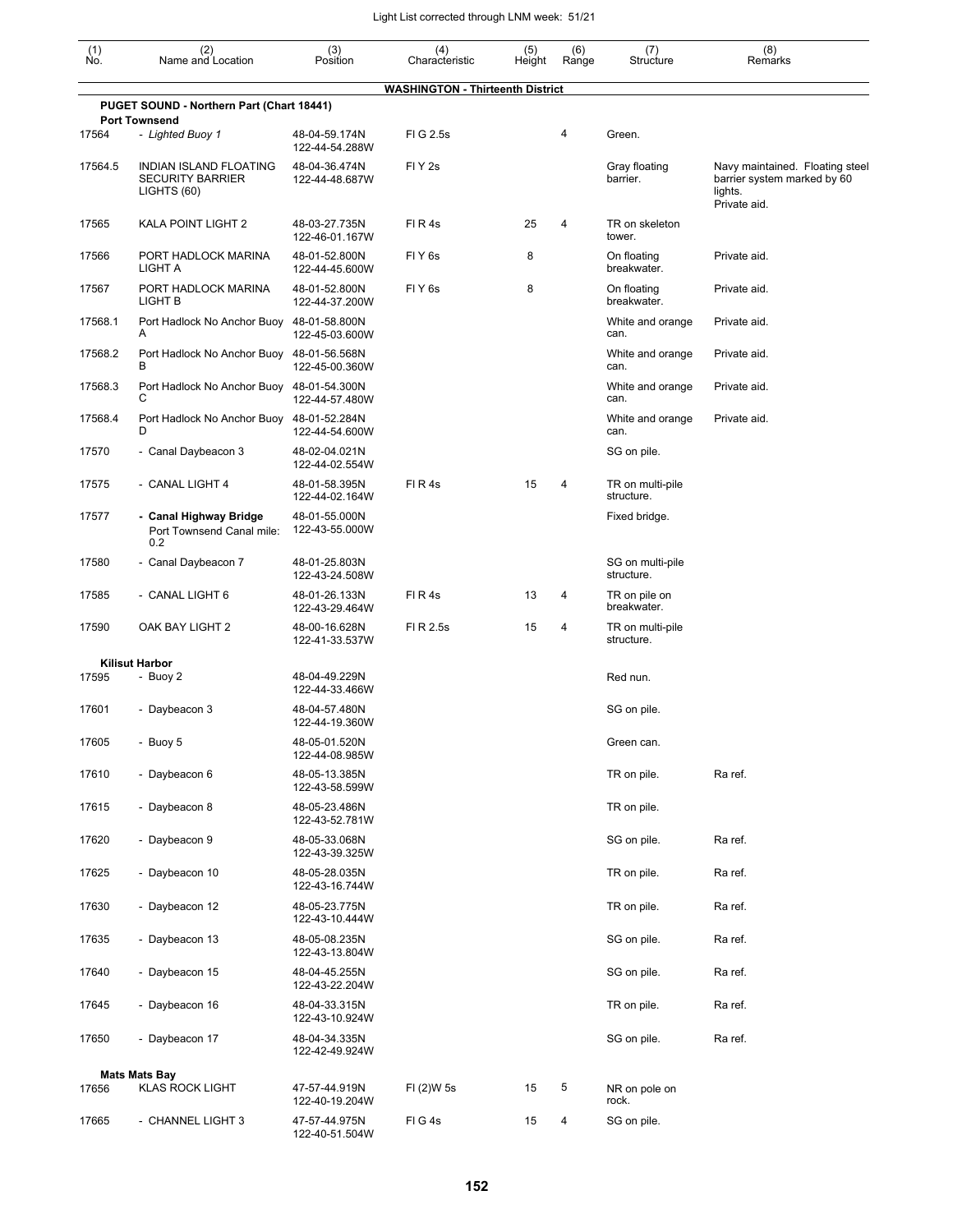| $\begin{smallmatrix} (1) \\ \mathsf{No} \end{smallmatrix}$ | (2)<br>Name and Location                                      | (3)<br>Position                 | (4)<br>Characteristic                   | (5)<br>Height | (6)<br>Range | (7)<br>Structure                      | (8)<br>Remarks                |
|------------------------------------------------------------|---------------------------------------------------------------|---------------------------------|-----------------------------------------|---------------|--------------|---------------------------------------|-------------------------------|
|                                                            |                                                               |                                 | <b>WASHINGTON - Thirteenth District</b> |               |              |                                       |                               |
|                                                            | PUGET SOUND - Northern Part (Chart 18441)                     |                                 |                                         |               |              |                                       |                               |
| 17670                                                      | <b>Mats Mats Bay</b><br>- CHANNEL LIGHT 5                     | 47-57-43.209N<br>122-41-04.702W | Q G                                     | 10            | 3            | SG on platform.                       |                               |
| 17675                                                      | - RANGE FRONT LIGHT                                           | 47-57-44.099N<br>122-41-07.246W | QR                                      | 8             |              | KRB on multi-pile<br>structure.       | Visible all around.           |
| 17680                                                      | - RANGE REAR LIGHT<br>63 yards, 261.0° from front<br>light.   | 47-57-43.805N<br>122-41-10.005W | Iso R 6s                                | 20            |              | KRB on concrete<br>pile.              | Visible all around.           |
| 17690                                                      | - CHANNEL LIGHT 7                                             | 47-57-22.202N<br>122-41-10.093W | FIG4s                                   | 25            | 4            | SG on concrete<br>pile.               |                               |
| 17695                                                      | - CHANNEL LIGHT 8                                             | 47-57-23.937N<br>122-41-12.329W | FIR4s                                   | 15            | 4            | TR on pile.                           |                               |
|                                                            | <b>Hood Canal</b>                                             |                                 |                                         |               |              |                                       |                               |
| 17700<br>16515                                             | <b>COLVOS ROCKS LIGHT</b>                                     | 47-57-07.423N<br>122-40-15.766W | FIW4s                                   | 34            | 6            | NB on skeleton<br>tower.              |                               |
| 17705                                                      | PORT LUDLOW LIGHT 2                                           | 47-56-42.877N<br>122-39-40.079W | FI R 2.5s                               | 15            | 4            | TR on multi-pile<br>structure.        |                               |
| 17710                                                      | PORT LUDLOW LIGHT 4                                           | 47-55-16.063N<br>122-40-54.843W | Q R                                     | 15            | 4            | TR on multi-pile<br>structure.        |                               |
| 17713                                                      | Port Ludlow Marina Buoy                                       | 47-55-18.000N<br>122-41-02.000W |                                         |               |              | Red nun.                              | Private aid.                  |
| 17714                                                      | PORT LUDLOW MARINA<br>LIGHTS (3)                              | 47-55-19.000N<br>122-41-08.000W | F Y                                     |               |              | On floating pier.                     | Private aid.                  |
| 17715                                                      | MEYDENBAUER YACHT<br><b>CLUB MOORING PIER</b><br><b>LIGHT</b> | 47-55-00.000N<br>122-41-24.000W | F Y                                     |               |              | Floating moorage.                     | Private aid.                  |
| 17720                                                      | TALA POINT JUNCTION<br><b>LIGHT</b>                           | 47-55-56.995N<br>122-39-27.546W | $FI (2+1)R 6s$                          | 15            | 5            | JR on pile.                           |                               |
| 17725                                                      | FOULWEATHER BLUFF<br>LIGHT <sub>1</sub>                       | 47-55-55.725N<br>122-37-17.835W | FIG4s                                   | 21            | 5            | SG on multi-pile<br>structure.        | Obscured from 202° to 328.5°. |
| 17726.1                                                    | <b>COON BAY ENTRANCE</b><br>LIGHT <sub>1</sub>                | 47-54-30.121N<br>122-35-29.869W | FIG6s                                   |               |              | SG on pile.                           | Private aid.                  |
| 17726.11                                                   | Coon Bay Daybeacon 10                                         | 47-54-30.692N<br>122-35-13.178W |                                         |               |              | TR on pile.                           | Private aid.                  |
| 17726.2                                                    | <b>COON BAY ENTRANCE</b><br>LIGHT <sub>2</sub>                | 47-54-29.199N<br>122-35-29.781W | FIR6s                                   |               |              | TR on pile.                           | Private aid.                  |
| 17726.3                                                    | Coon Bay Daybeacon 3                                          | 47-54-30.256N<br>122-35-24.739W |                                         |               |              | SG on pile.                           | Private aid.                  |
| 17726.4                                                    | Coon Bay Daybeacon 4                                          | 47-54-29.341N<br>122-35-24.577W |                                         |               |              | TR on pile.                           | Private aid.                  |
| 17726.5                                                    | Coon Bay Daybeacon 5                                          | 47-54-30.928N<br>122-35-19.582W |                                         |               |              | SG on pile.                           | Private aid.                  |
| 17726.6                                                    | Coon Bay Daybeacon 6                                          | 47-54-30.201N<br>122-35-19.251W |                                         |               |              | TR on pile.                           | Private aid.                  |
| 17726.7                                                    | Coon Bay Daybeacon 7                                          | 47-54-31.617N<br>122-35-16.364W |                                         |               |              | SG on pile.                           | Private aid.                  |
| 17726.8                                                    | Coon Bay Daybeacon 8                                          | 47-54-30.734N<br>122-35-17.074W |                                         |               |              | TR on pile.                           | Private aid.                  |
| 17726.9                                                    | Coon Bay Daybeacon 9                                          | 47-54-31.002N<br>122-35-08.700W |                                         |               |              | SG on pile.                           | Private aid.                  |
| 17728                                                      | - Research Lighted Buoy C                                     | 47-54-26.400N<br>122-37-37.200W | FI (5) Y 20s                            |               |              | Yellow research<br>buoy.              | Private aid.                  |
| 17730                                                      | POINT HANNON LIGHT 2                                          | 47-53-14.859N<br>122-36-41.230W | FI R 2.5s                               | 15            | 5            | TR on skeleton<br>tower.              |                               |
| 17731                                                      | - Mariculture Lighted Buoys<br>(2)                            | 47-53-04.000N<br>122-36-45.000W | FIY6s                                   |               |              | Orange and white;<br>spherical buoys. | Private aid.                  |
| 17735                                                      | PORT GAMBLE LIGHT 1                                           | 47-51-48.914N<br>122-34-36.593W | FIG 2.5s                                | 16            | 4            | SG on muli-pile<br>structure.         |                               |
| 17740                                                      | PORT GAMBLE LIGHT 2                                           | 47-51-49.310N<br>122-34-41.783W | FI R 2.5s                               | 16            | 4            | TR on multi-pile<br>structure.        |                               |
| 17745                                                      | PORT GAMBLE LIGHT 3                                           | 47-51-32.564N<br>122-34-36.415W | FIG4s                                   | 16            | 4            | SG on pile.                           |                               |
| 17750                                                      | PORT GAMBLE LIGHT 4                                           | 47-51-32.520N<br>122-34-41.994W | FIR4s                                   | 16            | 4            | TR on pile.                           |                               |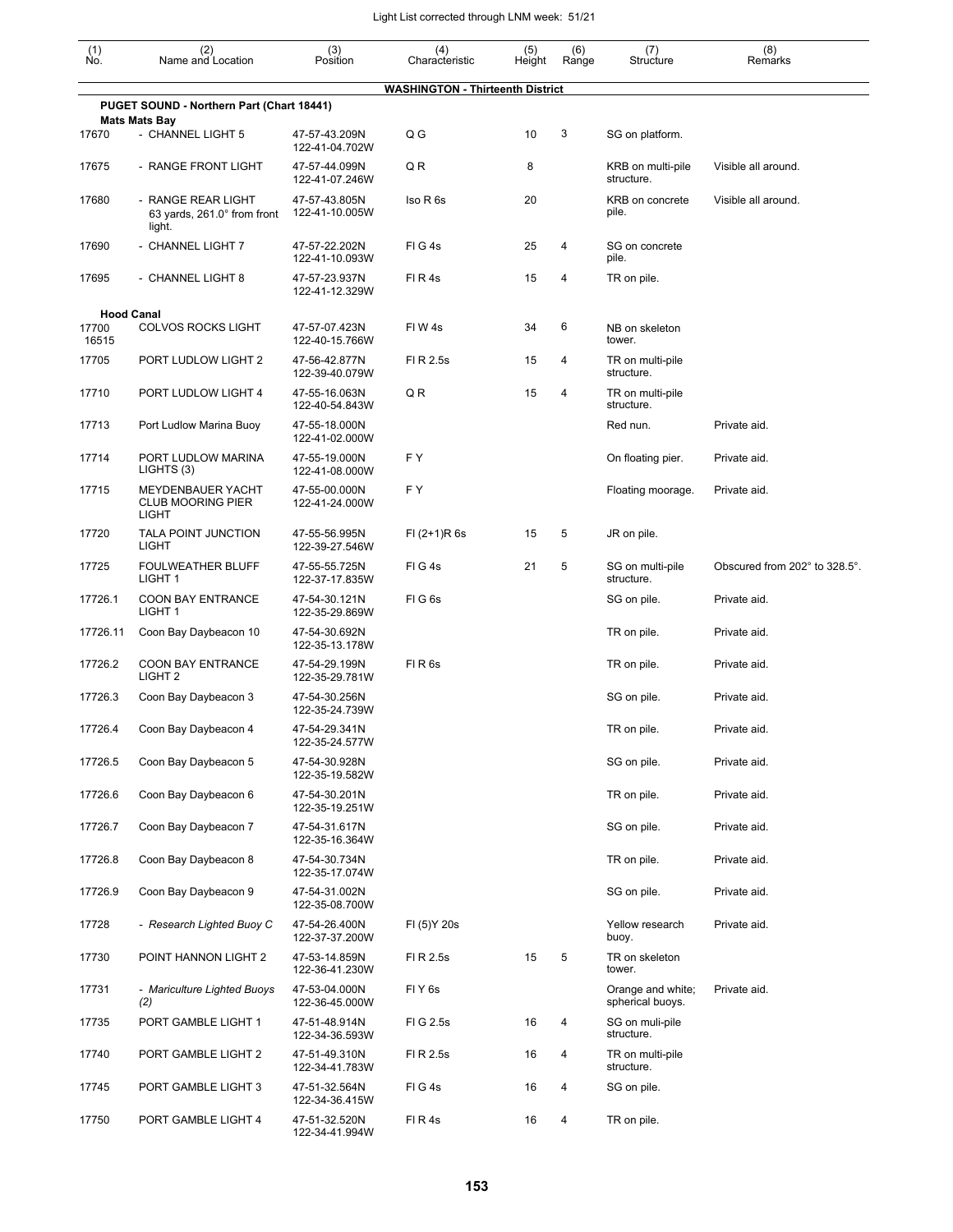| $\begin{smallmatrix} (1) \\ \mathsf{No} \end{smallmatrix}$ | (2)<br>Name and Location                                                              | (3)<br>Position                 | (4)<br>Characteristic                   | (5)<br>Height | (6)<br>Range | (7)<br>Structure               | (8)<br>Remarks                                                                             |
|------------------------------------------------------------|---------------------------------------------------------------------------------------|---------------------------------|-----------------------------------------|---------------|--------------|--------------------------------|--------------------------------------------------------------------------------------------|
|                                                            |                                                                                       |                                 | <b>WASHINGTON - Thirteenth District</b> |               |              |                                |                                                                                            |
| <b>Hood Canal</b>                                          | PUGET SOUND - Northern Part (Chart 18441)                                             |                                 |                                         |               |              |                                |                                                                                            |
| 17769                                                      | - Highway Bridge<br>Hood Canal mile: 5.0                                              | 47-51-34.000N<br>122-37-28.000W |                                         |               |              | Floating bridge.               |                                                                                            |
| 17770                                                      | SISTERS ROCK LIGHT 4                                                                  | 47-51-31.095N<br>122-38-30.244W | FIR4s                                   | 15            | 5            | TR on wooden<br>crib.          |                                                                                            |
| 17775                                                      | Case Shoal Daybeacon                                                                  | 47-51-29.955N<br>122-40-32.170W |                                         |               |              | NB on pile.                    |                                                                                            |
| 17780                                                      | CASE SHOAL LIGHT 6                                                                    | 47-50-43.737N<br>122-40-16.771W | FI R 2.5s                               | 15            | 4            | TR on pile.                    |                                                                                            |
| 17785                                                      | - LIGHT 7                                                                             | 47-49-32.109N<br>122-38-58.210W | FI G 2.5s                               | 15            | 4            | SG on multi-pile<br>structure. |                                                                                            |
| 17800                                                      | - LIGHT 8                                                                             | 47-48-48.608N<br>122-42-51.499W | FIR4s                                   | 15            | 5            | TR on pile.                    |                                                                                            |
| 17805                                                      | - LIGHT 9                                                                             | 47-48-05.925N<br>122-40-55.826W | FIG4s                                   | 15            | 4            | SG on multi-pile<br>structure. |                                                                                            |
| 17808                                                      | <b>Bangor Explosive Anchorage</b><br><b>Lighted Buoy A</b>                            | 47-46-39.705N<br>122-42-51.604W | FI Y 2.5s                               |               | 4            | Yellow.                        |                                                                                            |
| 17810                                                      | <b>Bangor Explosive Anchorage</b><br>Lighted Buoy B                                   | 47-45-27.015N<br>122-43-51.064W | FI Y 6s                                 |               | 3            | Yellow.                        |                                                                                            |
| 17815                                                      | BANGOR NORTH FLOATING 47-45-02.600N<br><b>SECURITY BARRIER</b><br>LIGHTS (111)        | 122-44-02.700W                  | FI Y 2s                                 |               |              | Gray floating<br>barrier.      | Navy maintained. Floating steel<br>barrier system marked by 111<br>lights.<br>Private aid. |
| 17817                                                      | BANGOR SOUTH FLOATING 47-43-49.000N<br><b>SECURITY BARRIER</b><br><b>LIGHTS (108)</b> | 122-44-50.643W                  | FIY <sub>2s</sub>                       |               |              | Gray floating<br>barrier.      | Navy maintained. Floating steel<br>barrier system marked by 108<br>lights.<br>Private aid. |
| 17820                                                      | - LIGHT 10                                                                            | 47-45-02.421N<br>122-45-19.030W | FIR4s                                   | 16            | 5            | TR on pile.                    |                                                                                            |
| 17835                                                      | <b>Bangor Explosive Anchorage</b><br>Lighted Buoy C                                   | 47-44-52.966N<br>122-44-20.059W | FIY <sub>6s</sub>                       |               | 4            | Yellow.                        |                                                                                            |
| 17837                                                      | <b>Bangor Explosive Anchorage</b><br>Lighted Buoy D                                   | 47-44-05.466N<br>122-44-54.464W | FIY <sub>6s</sub>                       |               | 3            | Yellow                         |                                                                                            |
| 17838                                                      | BANGOR CARDEROCK PIER 47-43-40.123N<br>LIGHTS (5)                                     | 122-44-40.891W                  | FIY <sub>4s</sub>                       |               |              | On pier.                       | Private aid.                                                                               |
| 17839                                                      | <b>Bangor Explosive Anchorage</b><br><b>Lighted Buoy E</b>                            | 47-43-37.078N<br>122-44-53.049W | FI Y 2.5s                               |               | 4            | Yellow.                        |                                                                                            |
| 17840                                                      | <b>HAZEL POINT LIGHT</b>                                                              | 47-41-35.025N<br>122-46-14.844W | FIW4s                                   | 15            | 5            | NB on pile.                    |                                                                                            |
| 17845                                                      | - LIGHT 11                                                                            | 47-41-24.874N<br>122-44-50.312W | FIG4s                                   | 15            | 5            | SG on multi-pile<br>structure. |                                                                                            |
| 17850                                                      | OAK HEAD LIGHT 12                                                                     | 47-40-54.420N<br>122-48-40.948W | FIR4s                                   | 15            | 4            | TR on multi-pile<br>structure. |                                                                                            |
| 17855                                                      | - LIGHT 13                                                                            | 47-39-45.653N<br>122-47-14.436W | FIG 2.5s                                | 20            | 4            | SG on multi-pile<br>structure. |                                                                                            |
| 17857.1                                                    | <b>OLYMPIC VIEW MARINA</b><br><b>FLOATING BREAKWATER</b><br>LIGHT A                   | 47-38-33.960N<br>122-49-41.400W | FIY <sub>4s</sub>                       |               |              | On floating<br>breakwater.     | Private aid.                                                                               |
| 17857.2                                                    | OLYMPIC VIEW MARINA<br><b>FLOATING BREAKWATER</b><br>LIGHT B                          | 47-38-34.860N<br>122-49-43.620W | FIY <sub>4s</sub>                       |               |              | On floating<br>breakwater.     | Private aid.                                                                               |
| 17857.3                                                    | <b>OLYMPIC VIEW MARINA</b><br><b>FLOATING BREAKWATER</b><br>LIGHT C                   | 47-38-35.760N<br>122-49-45.840W | FIY <sub>4s</sub>                       |               |              | On floating<br>breakwater.     | Private aid.                                                                               |
| 17857.4                                                    | <b>OLYMPIC VIEW MARINA</b><br><b>FLOATING BREAKWATER</b><br>LIGHT D                   | 47-38-36.660N<br>122-49-48.060W | FIY <sub>4s</sub>                       |               |              | On floating<br>breakwater.     | Private aid.                                                                               |
| 17860                                                      | - LIGHT 15                                                                            | 47-39-24.344N<br>122-49-40.954W | Q G                                     | 15            | 4            | SG on pile.                    |                                                                                            |
| 17865                                                      | TSKUTSKO POINT LIGHT                                                                  | 47-41-29.342N<br>122-49-59.170W | FIW4s                                   | 15            | 5            | NB on pile.                    |                                                                                            |
| 17870                                                      | DOSEWALLIPS FLATS LIGHT 47-41-25.579N<br>17                                           | 122-52-38.884W                  | FIG4s                                   | 15            | 4            | SG on pile.                    |                                                                                            |
| Dabob Bay                                                  |                                                                                       |                                 |                                         |               |              |                                |                                                                                            |
| 17875                                                      | PULALI POINT LIGHT                                                                    | 47-44-15.602N<br>122-51-08.056W | FIW4s                                   | 35            | 6            | NG on tower.                   |                                                                                            |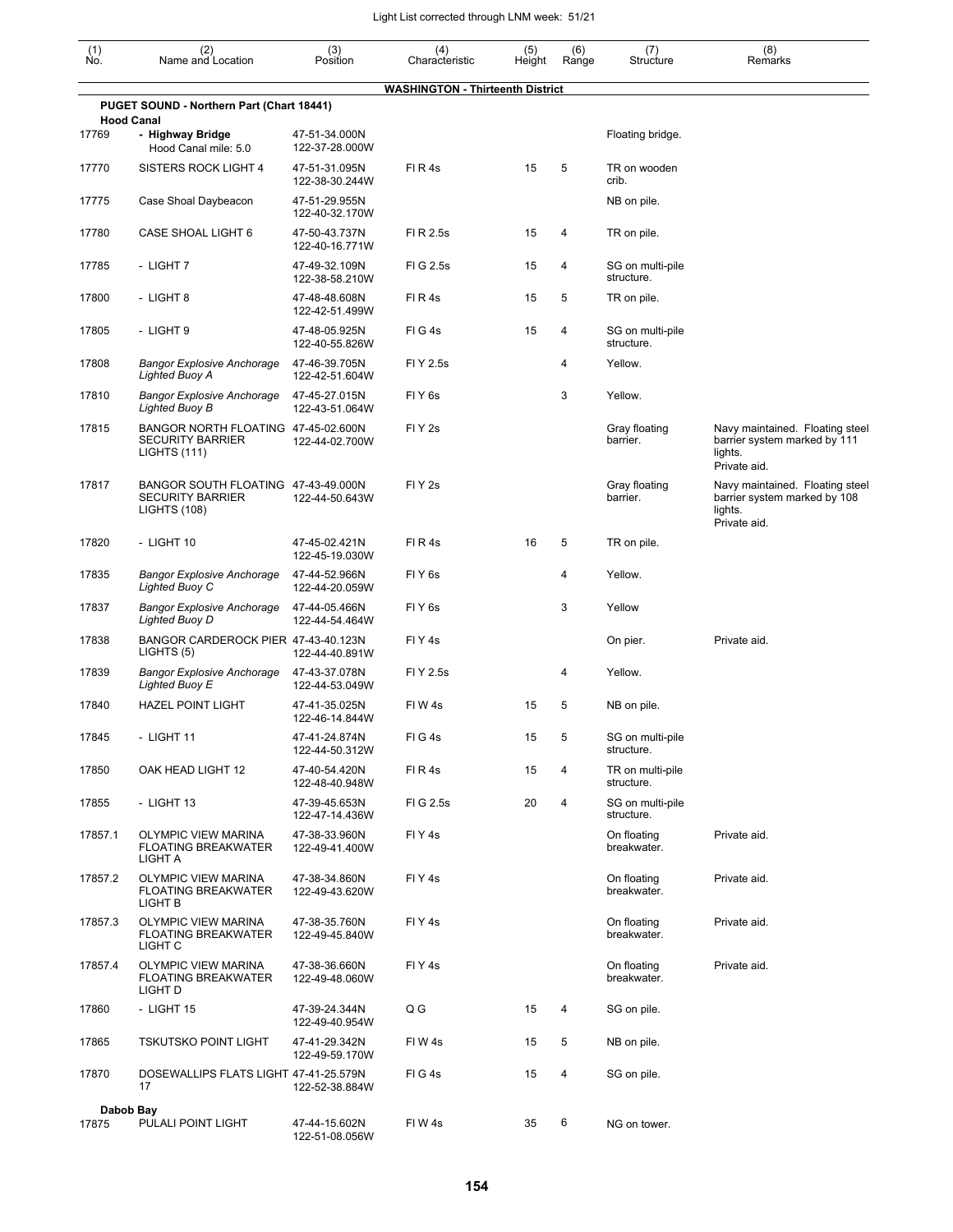| $\begin{smallmatrix} (1) \\ \mathsf{No} \end{smallmatrix}$ | (2)<br>Name and Location                                           | (3)<br>Position                 | (4)<br>Characteristic                   | (5)<br>Height | (6)<br>Range | (7)<br>Structure                   | (8)<br>Remarks                                                                                                                                                                                                                                                                     |
|------------------------------------------------------------|--------------------------------------------------------------------|---------------------------------|-----------------------------------------|---------------|--------------|------------------------------------|------------------------------------------------------------------------------------------------------------------------------------------------------------------------------------------------------------------------------------------------------------------------------------|
|                                                            |                                                                    |                                 | <b>WASHINGTON - Thirteenth District</b> |               |              |                                    |                                                                                                                                                                                                                                                                                    |
|                                                            | PUGET SOUND - Northern Part (Chart 18441)<br>Dabob Bay             |                                 |                                         |               |              |                                    |                                                                                                                                                                                                                                                                                    |
| 17880                                                      | Seal Rock Daybeacon                                                | 47-42-53.205N<br>122-53-01.325W |                                         |               |              | NB on pole.                        |                                                                                                                                                                                                                                                                                    |
| 17890                                                      | NAVY WARNING LIGHTS (2)                                            | 47-45-41.000N<br>122-51-02.000W | Q Y                                     |               |              | On building.                       | FI R 5s lights will be displayed<br>when the area is closed to<br>navigation during naval<br>operations. Q Y lights will be<br>displayed when the area requires<br>caution. When lights are not<br>operational, area is clear to<br>transit. U.S. Navy Maintained.<br>Private aid. |
| 17895                                                      | QUILCENE BAY LIGHT 2                                               | 47-46-44.426N<br>122-51-11.134W | FIR4s                                   | 26            | 4            | TR on multi-pile<br>structure.     | Obscured from 170° to 260°.                                                                                                                                                                                                                                                        |
| 17897                                                      | QUILCENE BAY FISH PEN<br>LIGHTS (2)                                | 47-47-10.570N<br>122-51-11.240W | FIY <sub>6s</sub>                       |               |              | On steel fish pen.                 | Private aid.                                                                                                                                                                                                                                                                       |
| 17899.1                                                    | QUILCENE BAY MUSSEL<br>RAFT LIGHT A                                | 47-47-14.000N<br>122-51-07.700W | FIY <sub>6s</sub>                       |               |              | Wood mussel raft.                  | Private aid.                                                                                                                                                                                                                                                                       |
| 17899.2                                                    | QUILCENE BAY MUSSEL<br>RAFT LIGHT B                                | 47-47-22.000N<br>122-51-06.100W | FIY <sub>6s</sub>                       |               |              | Wood mussel raft.                  | Private aid.                                                                                                                                                                                                                                                                       |
| 17899.3                                                    | QUILCENE BAY MUSSEL<br>RAFT LIGHT C                                | 47-47-29.600N<br>122-51-05.500W | FIY <sub>6s</sub>                       |               |              | Wood mussel raft.                  | Private aid.                                                                                                                                                                                                                                                                       |
| 17899.4                                                    | QUILCENE BAY MUSSEL<br><b>RAFT LIGHT D</b>                         | 47-47-14.300N<br>122-51-11.100W | FIY <sub>6s</sub>                       |               |              | Wood mussel raft.                  | Private aid.                                                                                                                                                                                                                                                                       |
| 17899.5                                                    | QUILCENE BAY MUSSEL<br><b>RAFT LIGHT E</b>                         | 47-47-21.900N<br>122-51-08.900W | FIY <sub>6s</sub>                       |               |              | Wood mussel raft.                  | Private aid.                                                                                                                                                                                                                                                                       |
| 17899.6                                                    | QUILCENE BAY MUSSEL<br>RAFT LIGHT F                                | 47-47-29.400N<br>122-51-07.900W | FIY <sub>6s</sub>                       |               |              | Wood mussel raft.                  | Private aid.                                                                                                                                                                                                                                                                       |
| 17900                                                      | <b>TABOOK POINT LIGHT 18</b>                                       | 47-44-47.474N<br>122-48-38.074W | FIR <sub>6s</sub>                       | 15            | 5            | TR on pile.                        |                                                                                                                                                                                                                                                                                    |
|                                                            | <b>Hood Canal</b>                                                  |                                 |                                         |               |              |                                    |                                                                                                                                                                                                                                                                                    |
| 17901                                                      | - Research Lighted Buoy D                                          | 47-48-10.800N<br>122-48-14.400W | FI (5) Y 20s                            |               |              | Yellow research<br>buoy.           | Private aid.                                                                                                                                                                                                                                                                       |
| 17902                                                      | - Research Lighted Buoy A                                          | 47-25-19.800N<br>123-06-45.000W | FI (5) Y 20s                            |               |              |                                    | Private aid.                                                                                                                                                                                                                                                                       |
| 17903.1                                                    | Lilliwaup Oyster Farm<br>Daybeacon A                               | 47-29-24.648N<br>123-04-22.799W |                                         |               |              | NW on steel post.                  | Private aid.                                                                                                                                                                                                                                                                       |
| 17903.2                                                    | Lilliwaup Oyster Farm<br>Daybeacon B                               | 47-29-27.100N<br>123-04-20.100W |                                         |               |              | NW on steel post.                  | Private aid.                                                                                                                                                                                                                                                                       |
| 17903.3                                                    | Lilliwaup Oyster Farm<br>Daybeacon C                               | 47-29-28.247N<br>123-04-17.112W |                                         |               |              | NW on steel post.                  | Private aid.                                                                                                                                                                                                                                                                       |
| 17903.4                                                    | Lilliwaup Oyster Farm<br>Daybeacon D                               | 47-29-30.120N<br>123-04-14.771W |                                         |               |              | NW on steel post.                  | Private aid.                                                                                                                                                                                                                                                                       |
| 17904                                                      | - Research Lighted Buoy B                                          | 47-22-30.000N<br>123-00-30.000W | FI (5) Y 20s                            |               |              |                                    | Private aid.                                                                                                                                                                                                                                                                       |
| 17905                                                      | LYNCH COVE DOCK LIGHTS 47-25-18.000N<br>(2)                        | 122-54-00.000W                  | F Y                                     | 14            |              |                                    | Private aid.                                                                                                                                                                                                                                                                       |
| 17910                                                      | <b>Alderbrook Dock Regulatory</b><br>Buoys (3)                     | 47-21-06.780N<br>123-03-59.100W |                                         |               |              | White and Orange.                  | Private aid.                                                                                                                                                                                                                                                                       |
|                                                            | Port Madison and Port Orchard                                      |                                 |                                         |               |              |                                    |                                                                                                                                                                                                                                                                                    |
| 17915                                                      | Port Madison Lighted Mooring 47-42-41.400N<br>Buoy                 | 122-32-05.700W                  | FIW4s                                   |               |              | White with blue<br>stripe.         | Private aid.                                                                                                                                                                                                                                                                       |
| 17920                                                      | Port Madison Regulatory Buoy 47-42-18.807N<br>A                    | 122-31-40.781W                  |                                         |               |              | White can with<br>orange markings. | Private aid.                                                                                                                                                                                                                                                                       |
| 17925                                                      | <b>Treasure Island Shoal</b><br>Daybeacon 2                        | 47-41-51.399N<br>122-32-08.428W |                                         |               |              | TR on pile.                        |                                                                                                                                                                                                                                                                                    |
| 17927                                                      | PORT OF INDIANOLA PIER<br>LIGHT A                                  | 47-44-40.000N<br>122-31-32.000W | FIY <sub>6s</sub>                       |               |              | On end of pier.                    | Private aid.                                                                                                                                                                                                                                                                       |
| 17928                                                      | PORT OF INDIANOLA PIER<br>LIGHT B                                  | 47-44-40.000N<br>122-31-33.000W | FIY <sub>6s</sub>                       |               |              | On end of pier.                    | Private aid.                                                                                                                                                                                                                                                                       |
| 17930                                                      | AGATE PASSAGE LIGHT 2                                              | 47-43-18.923N<br>122-33-22.422W | FIR4s                                   | 20            | 5            | TR on multi-pile<br>structure.     | Light is obscured from 041° to<br>$204^\circ$ .                                                                                                                                                                                                                                    |
| 17935                                                      | Agate Pass Highway Bridge 47-42-44.000N                            | 122-33-58.000W                  |                                         |               |              | Fixed bridge.                      |                                                                                                                                                                                                                                                                                    |
| 17940                                                      | Agate Pass mile: 1.0<br>Agate Passage Lighted Buoy 4 47-42-31.760N | 122-34-11.267W                  | FIR4s                                   |               | 4            | Red.                               |                                                                                                                                                                                                                                                                                    |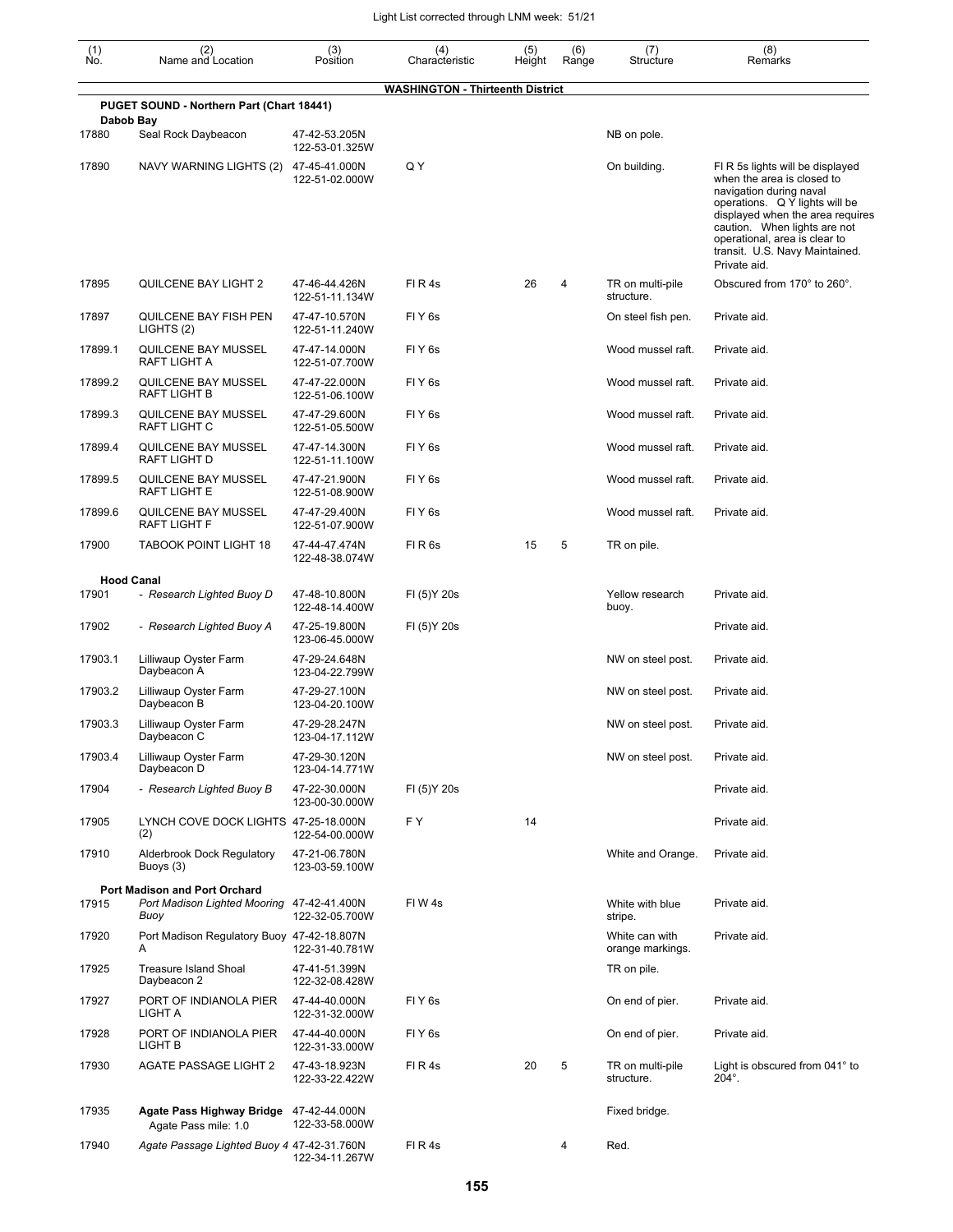| $\begin{smallmatrix} (1) \\ \mathsf{No} \end{smallmatrix}$ | (2)<br>Name and Location                                                     | (3)<br>Position                                   | (4)<br>Characteristic                   | (5)<br>Height | (6)<br>Range   | (7)<br>Structure                                                 | (8)<br>Remarks                                    |
|------------------------------------------------------------|------------------------------------------------------------------------------|---------------------------------------------------|-----------------------------------------|---------------|----------------|------------------------------------------------------------------|---------------------------------------------------|
|                                                            |                                                                              |                                                   | <b>WASHINGTON - Thirteenth District</b> |               |                |                                                                  |                                                   |
|                                                            | PUGET SOUND - Northern Part (Chart 18441)                                    |                                                   |                                         |               |                |                                                                  |                                                   |
| 17945                                                      | Port Madison and Port Orchard<br><b>AGATE PASS FISH PEN</b><br>LIGHT A       | 47-42-12.920N<br>122-34-29.520W                   | FIY <sub>4s</sub>                       |               |                | Floating fish pen.                                               | Private aid.                                      |
| 17946                                                      | AGATE PASS FISH PEN<br>LIGHT B                                               | 47-42-11.810N<br>122-34-30.250W                   | FIY <sub>4s</sub>                       |               |                | Floating fish pen.                                               | Private aid.                                      |
| 17950                                                      | POINT BOLIN REEF LIGHT 6 47-41-47.487N                                       | 122-34-33.194W                                    | FI R 2.5s                               | 15            | 4              | TR on multi-pile<br>structure.                                   |                                                   |
| 17956                                                      | Manzanita Bay Regulatory<br>Buoy A                                           | 47-40-28.653N<br>122-33-58.952W                   |                                         |               |                | White with orange<br>markings.                                   | Private aid.                                      |
| 17957                                                      | Manzanita Bay Regulatory<br>Buoy B                                           | 47-40-11.810N<br>122-34-04.865W                   |                                         |               |                | White with orange<br>markings.                                   | Private aid.                                      |
| 17958                                                      | Manzanita Bay Regulatory<br>Buoy C                                           | 47-40-11.679N<br>122-33-59.906W                   |                                         |               |                | White with orange<br>markings.                                   | Private aid.                                      |
| 17959                                                      | Manzanita Bay Regulatory<br>Buoy D                                           | 47-39-54.794N<br>122-34-06.007W                   |                                         |               |                | White with orange<br>markings.                                   | Private aid.                                      |
| 17965                                                      | <b>BATTLE POINT LIGHT</b>                                                    | 47-39-47.497N<br>122-35-37.049W                   | FIW <sub>4s</sub>                       | 17            | $\overline{7}$ | NB on multi-pile<br>structure.                                   |                                                   |
| 17970                                                      | <b>Port of Poulsbo</b><br><b>LIBERTY BAY LIGHT 2</b>                         | 47-42-26.591N                                     | FIR4s                                   | 21            | 4              | TR on pile.                                                      |                                                   |
| 17975                                                      | <b>LIBERTY BAY MARINA</b><br>LIGHT A                                         | 122-37-37.471W<br>47-43-21.360N<br>122-38-28.260W | FY.                                     |               |                | On corner of<br>marina.                                          | Private aid.                                      |
| 17976                                                      | <b>LIBERTY BAY MARINA</b><br>LIGHT B                                         | 47-43-24.660N<br>122-38-32.400W                   | FY.                                     |               |                | On corner of<br>marina.                                          | Private aid.                                      |
| 17977                                                      | Liberty Bay Marina No Wake<br><b>Lighted Buoy</b>                            | 47-43-20.000N<br>122-38-47.000W                   | FIW <sub>4s</sub>                       |               |                | White can with<br>orange bands and<br>diamond worded<br>NO WAKE. | Private aid.                                      |
| 17980                                                      | POULSBO YACHT CLUB<br><b>BREAKWATER LIGHT A</b>                              | 47-43-35.340N<br>122-38-44.640W                   | F Y                                     |               |                | Floating<br>breakwater.                                          | Private aid.                                      |
| 17980.1                                                    | POULSBO YACHT CLUB<br><b>BREAKWATER LIGHT B</b>                              | 47-43-34.740N<br>122-38-44.040W                   | F Y                                     |               |                | Floating<br>breakwater.                                          | Private aid.                                      |
| 17980.2                                                    | POULSBO YACHT CLUB<br><b>BREAKWATER LIGHT C</b>                              | 47-43-33.960N<br>122-38-43.320W                   | FY.                                     |               |                | Floating<br>breakwater.                                          | Private aid.                                      |
| 17980.3                                                    | POULSBO YACHT CLUB<br><b>BREAKWATER LIGHT D</b>                              | 47-43-31.080N<br>122-38-40.020W                   | F Y                                     |               |                | Floating<br>breakwater.                                          | Private aid.                                      |
| 17985                                                      | NORTH BREAKWATER<br>LIGHT A                                                  | 47-43-55.000N<br>122-38-58.000W                   | FIR4s                                   |               |                | On piling.                                                       | Private aid.                                      |
| 17990                                                      | MIDDLE BREAKWATER<br>LIGHT B                                                 | 47-43-50.000N<br>122-38-51.000W                   | <b>FIY 10s</b>                          |               |                | On piling.                                                       | Private aid.                                      |
| 17995                                                      | <b>SOUTH BREAKWATER</b><br>LIGHT C                                           | 47-43-51.000N<br>122-38-46.000W                   | <b>FIY 10s</b>                          |               |                | On piling.                                                       | Private aid.                                      |
| 18000                                                      | <b>Eagle Harbor</b><br>- LIGHT 1                                             | 47-36-58.770N<br>122-29-47.270W                   | FIG6s                                   | 30            | 4              | SG on multi-pile<br>structure.                                   |                                                   |
| 18005                                                      | - LIGHT 3                                                                    | 47-37-08.864N<br>122-29-51.825W                   | FIG 2.5s                                | 15            | 4              | SG on multi-pile<br>structure.                                   | Ra ref.                                           |
| 18010                                                      | - LIGHT 4                                                                    | 47-37-19.148N<br>122-29-50.704W                   | FIR4s                                   | 15            | 4              | TR on multi-pile<br>structure.                                   | Higher intensity beam down<br>channel.<br>Ra ref. |
| 18012                                                      | Wyckoff Regulatory Buoy A                                                    | 47-37-24.185N<br>122-30-01.918W                   |                                         |               |                | White with orange<br>markings.                                   | Marks No Anchoring Area.<br>Private aid.          |
| 18013                                                      | Wyckoff Regulatory Buoy B                                                    | 47-37-25.103N<br>122-30-16.819W                   |                                         |               |                | White with orange<br>markings.                                   | Marks No Anchoring Area.<br>Private aid.          |
| 18014                                                      | Wyckoff Regulatory Buoy C                                                    | 47-37-03.327N<br>122-30-15.344W                   |                                         |               |                | White with orange<br>markings.                                   | Marks No Anchoring Area.<br>Private aid.          |
| 18014.5                                                    | Wyckoff Regulatory Buoy D                                                    | 47-37-03.600N<br>122-30-25.686W                   |                                         |               |                | White with orange<br>markings.                                   | Marks No Anchoring Area.<br>Private aid.          |
| 18015                                                      | - Sand Spit Lighted Buoy 5                                                   | 47-37-15.163N<br>122-30-14.107W                   | FIG4s                                   |               | 4              | Green.                                                           |                                                   |
| 18016                                                      | <b>BAINBRIDGE ISLAND</b><br>FERRY TERMINAL DOLPHIN 122-30-29.656W<br>LIGHT A | 47-37-21.374N                                     | FIY <sub>6s</sub>                       |               |                | On steel dolphin.                                                | HORN: 1s-bl 15s-si, 3s-bl 10s-si<br>Private aid.  |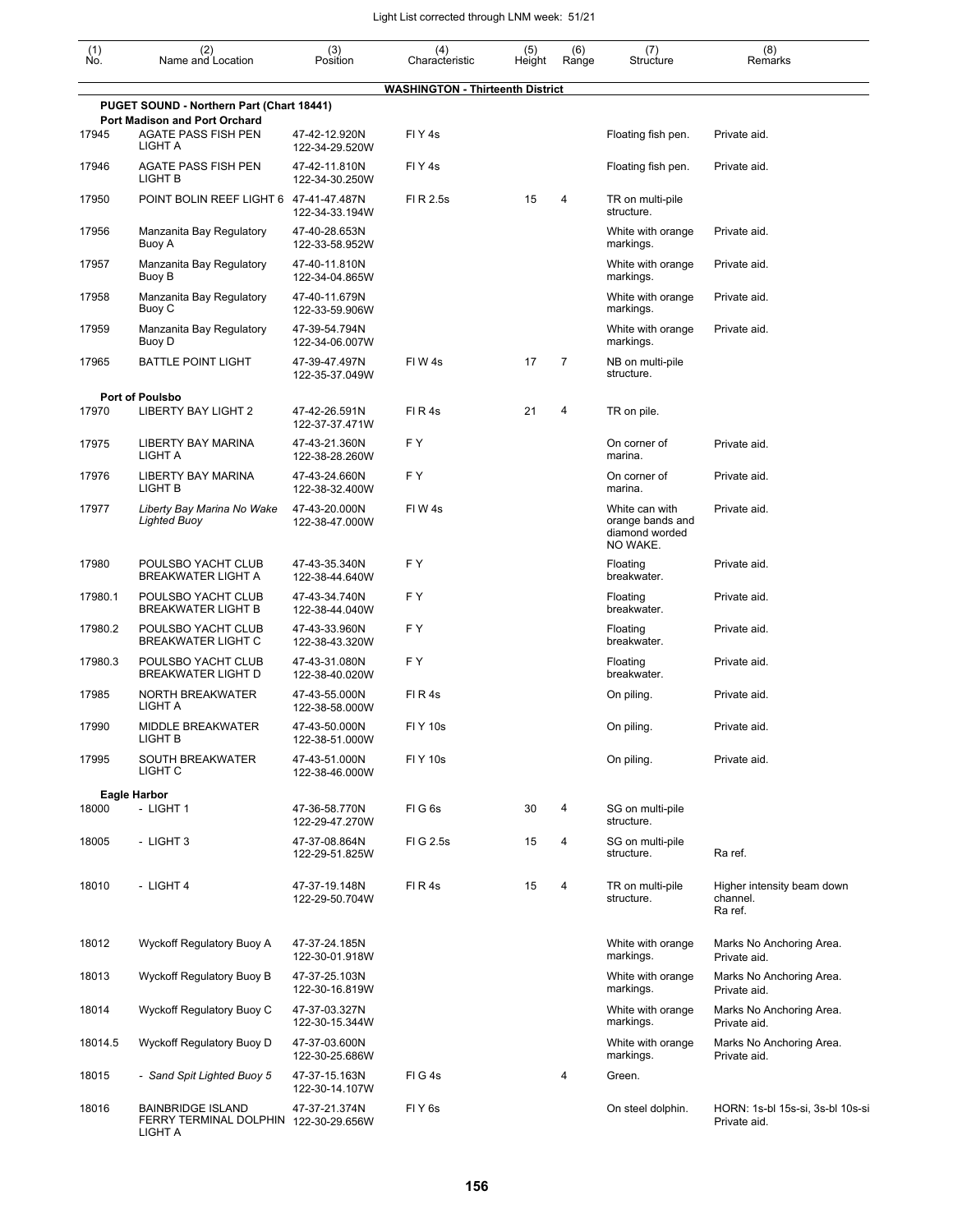| $(n)$<br>No. | (2)<br>Name and Location                                                                | (3)<br>Position                 | (4)<br>Characteristic                   | (5)<br>Height | (6)<br>Range   | (7)<br>Structure                   | (8)<br>Remarks                                                                                                                                              |
|--------------|-----------------------------------------------------------------------------------------|---------------------------------|-----------------------------------------|---------------|----------------|------------------------------------|-------------------------------------------------------------------------------------------------------------------------------------------------------------|
|              |                                                                                         |                                 | <b>WASHINGTON - Thirteenth District</b> |               |                |                                    |                                                                                                                                                             |
|              | PUGET SOUND - Northern Part (Chart 18441)<br>Eagle Harbor                               |                                 |                                         |               |                |                                    |                                                                                                                                                             |
| 18016.1      | <b>BAINBRIDGE ISLAND</b><br>FERRY TERMINAL DOLPHIN 122-30-29.882W<br>LIGHT B            | 47-37-19.765N                   | FIY <sub>6s</sub>                       |               |                | On steel dolphin.                  | Private aid.                                                                                                                                                |
| 18016.2      | <b>BAINBRIDGE ISLAND</b><br>FERRY TERMINAL DOLPHIN 122-30-31.574W<br>LIGHT <sub>C</sub> | 47-37-17.104N                   | FIY <sub>6s</sub>                       |               |                | On steel dolphin.                  | Private aid.                                                                                                                                                |
| 18016.3      | <b>FERRY MAINTENANCE</b><br>FACILITY DOLPHIN LIGHT A 122-30-44.536W                     | 47-37-10.599N                   | FIY <sub>6s</sub>                       |               |                | On steel dolphin.                  | Private aid.                                                                                                                                                |
| 18016.4      | <b>FERRY MAINTENANCE</b><br>FACILITY DOLPHIN LIGHT B 122-30-51.397W                     | 47-37-11.078N                   | FIY <sub>6s</sub>                       |               |                | On steel dolphin.                  | Private aid.                                                                                                                                                |
| 18017        | BAINBRIDGE ISLAND BOAT<br>YARD LIGHT A                                                  | 47-37-03.000N<br>122-30-39.420W | FIY <sub>4s</sub>                       |               |                | On pile.                           | Private aid.                                                                                                                                                |
| 18017.5      | BAINBRIDGE ISLAND BOAT<br>YARD LIGHT B                                                  | 47-37-03.350N<br>122-30-36.604W | FIY <sub>4s</sub>                       |               |                | On pile.                           | Private aid.                                                                                                                                                |
| 18018        | <b>EAGLEDALE MOORING</b><br>LIGHT A                                                     | 47-37-03.255N<br>122-30-42.566W | FIY <sub>4s</sub>                       |               |                | On dock.                           | Private aid.                                                                                                                                                |
| 18018.5      | <b>EAGLEDALE MOORING</b><br>LIGHT B                                                     | 47-37-03.270N<br>122-30-41.255W | FIY <sub>4s</sub>                       |               |                | On dock.                           | Private aid.                                                                                                                                                |
| 18019        | QUEEN CITY OUTSTATION<br>LIGHT A                                                        | 47-37-14.782N<br>122-31-07.377W | F Y                                     |               |                | On corner of float<br>dock.        | Private aid.                                                                                                                                                |
| 18019.5      | QUEEN CITY OUTSTATION<br>LIGHT B                                                        | 47-37-15.416N<br>122-31-08.882W | FY                                      |               |                | On corner of float<br>dock.        | Private aid.                                                                                                                                                |
| 18022        | - Regulatory Buoy A                                                                     | 47-37-11.820N<br>122-31-02.820W |                                         |               |                | White can with<br>orange markings. | Maintained from May 1 to Sep.<br>15.<br>Private aid.                                                                                                        |
| 18023        | - Regulatory Buoy B                                                                     | 47-37-12.660N<br>122-31-10.140W |                                         |               |                | White can with<br>orange markings. | Maintained from May 1 to Sep.<br>15.<br>Private aid.                                                                                                        |
| 18024        | - Regulatory Buoy C                                                                     | 47-37-11.280N<br>122-31-17.460W |                                         |               |                | White can with<br>orange markings  | Maintained from May 1 to Sep.<br>15.<br>Private aid.                                                                                                        |
| 18025        | - Regulatory Buoy D                                                                     | 47-37-09.360N<br>122-31-24.840W |                                         |               |                | White can with<br>orange markings. | Maintained from May 1 to Sep.<br>15.<br>Private aid.                                                                                                        |
| 18027        | - Regulatory Buoy E                                                                     | 47-37-09.965N<br>122-31-33.801W |                                         |               |                | White can with<br>orange markings. | Maintained from May 1 to Sep.<br>15.<br>Private aid.                                                                                                        |
| 18028        | - Regulatory Buoy J                                                                     | 47-37-25.440N<br>122-31-53.302W |                                         |               |                | White can with<br>orange markings. | Maintained from May 1 to Sep.<br>15.<br>Private aid.                                                                                                        |
|              | <b>Rich Passage</b>                                                                     |                                 |                                         |               |                |                                    |                                                                                                                                                             |
| 18030        | Bainbridge Reef Lighted Buoy 47-34-05.235N<br>4                                         | 122-31-08.350W                  | FIR4s                                   |               | 4              | Red.                               |                                                                                                                                                             |
| 18035        | ORCHARD POINT LIGHT                                                                     | 47-33-54.675N<br>122-31-55.743W | FIW <sub>6s</sub>                       | 34            | $\overline{7}$ | On white concrete<br>tower.        | HORN: 1 blast ev 30s (3s bl).<br>HORN is activated by keying the<br>mic 5 times on VHF-FM Channel<br>81A (157.075MHz). HORN will<br>operate for 30 minutes. |
| 18040        | Orchard Rocks Lighted Buoy 6 47-34-27.024N                                              | 122-32-01.803W                  | FI R 2.5s                               |               | 4              | Red.                               |                                                                                                                                                             |
| 18045        | <b>CLAM BAY FISH PEN</b><br>LIGHTS (2)                                                  | 47-34-18.000N<br>122-32-31.000W | FIY <sub>6s</sub>                       | 8             |                | On aquaculture<br>facility.        | Private aid.                                                                                                                                                |
| 18049        | - FISH PEN LIGHTS (2)                                                                   | 47-34-36.000N<br>122-31-36.000W | FIY <sub>6s</sub>                       |               |                | On aquaculture<br>facility.        | Private aid.                                                                                                                                                |
| 18050        | ORCHARD ROCKS FISH<br>PEN LIGHTS (3)                                                    | 47-34-36.000N<br>122-31-48.000W | FIY <sub>6s</sub>                       |               |                | On aquaculture<br>facility.        | Private aid.                                                                                                                                                |
| 18055        | Orchard Rocks Daybeacon                                                                 | 47-34-39.084N<br>122-31-55.223W |                                         |               |                | NB on pole.                        |                                                                                                                                                             |
| 18065        | - Lighted Buoy 8                                                                        | 47-35-35.773N<br>122-32-33.318W | FI R 2.5s                               |               | 4              | Red.                               |                                                                                                                                                             |
| 18070        | POINT GLOVER LIGHT 9                                                                    | 47-35-25.098N<br>122-33-02.153W | Q G                                     | 25            | 5              | SG on multi-pile<br>structure.     | HORN: 1 blast ev 30s (3s bl).<br>HORN is activated by keying the<br>mic 5 times on VHF-FM Channel<br>83A (157.175MHz). HORN will<br>operate for 15 minutes. |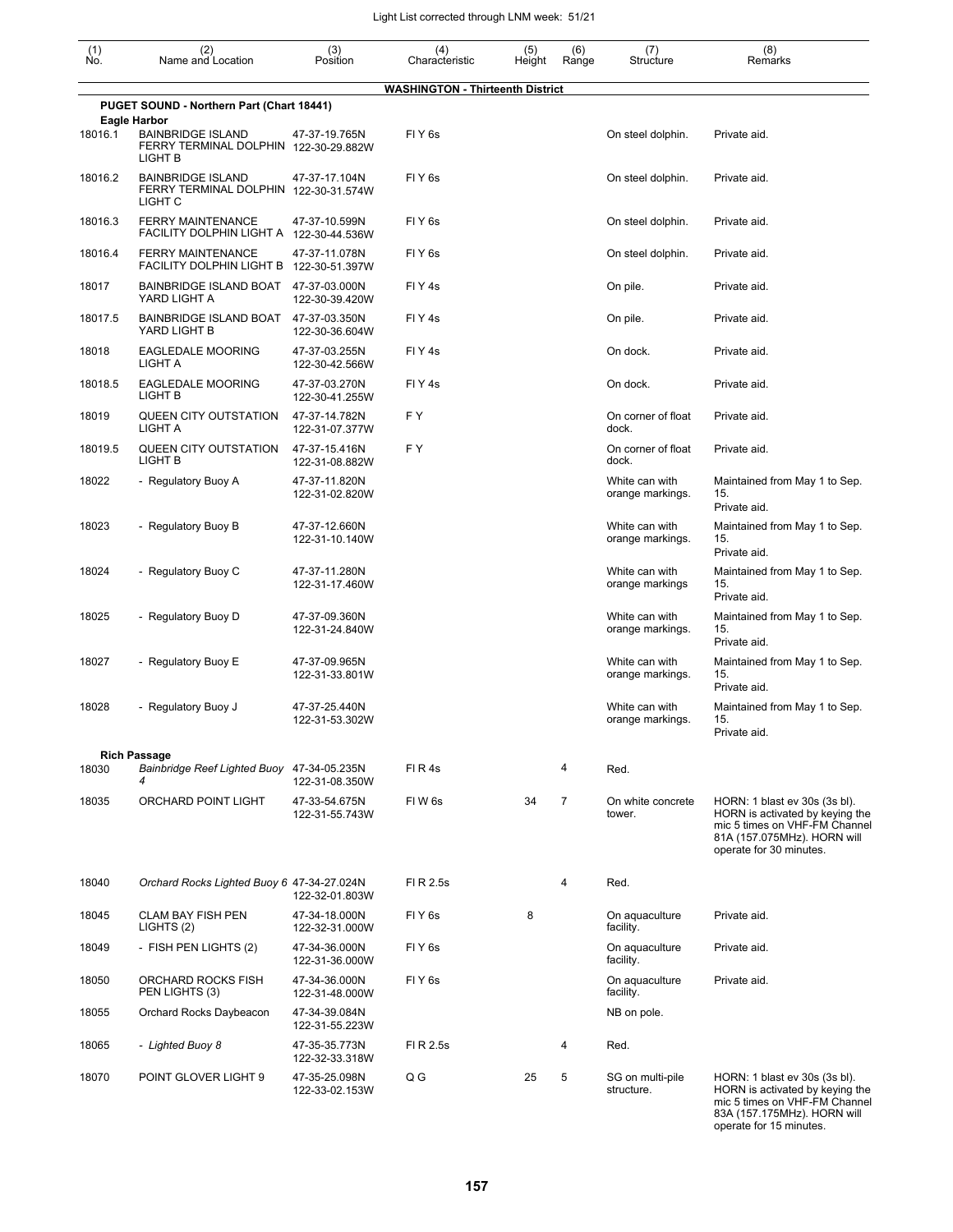| (1)<br>Ño. | (2)<br>Name and Location                                                      | (3)<br>Position                 | (4)<br>Characteristic                   | (5)<br>Height  | (6)<br>Range | (7)<br>Structure                     | (8)<br>Remarks                                                                                                                                              |
|------------|-------------------------------------------------------------------------------|---------------------------------|-----------------------------------------|----------------|--------------|--------------------------------------|-------------------------------------------------------------------------------------------------------------------------------------------------------------|
|            |                                                                               |                                 | <b>WASHINGTON - Thirteenth District</b> |                |              |                                      |                                                                                                                                                             |
|            | PUGET SOUND - Northern Part (Chart 18441)                                     |                                 |                                         |                |              |                                      |                                                                                                                                                             |
| 18075      | <b>Rich Passage</b><br>POINT WHITE LIGHT 10                                   | 47-35-24.615N<br>122-34-02.596W | FIR4s                                   | 15             | 4            | TR on multi-pile<br>structure.       |                                                                                                                                                             |
| 18080      | <b>WATERMAN POINT LIGHT</b><br>11                                             | 47-35-04.200N<br>122-34-13.200W | FIG4s                                   | 26             | 5            | SG on skeleton<br>tower, on caisson. | HORN: 1 blast ev 15s (2s bl).<br>HORN is activated by keying the<br>mic 5 times on VHF-FM Channel<br>81A (157.075MHz). HORN will<br>operate for 15 minutes. |
|            | <b>Sinclair Inlet</b>                                                         |                                 |                                         |                |              |                                      |                                                                                                                                                             |
| 18085      | POINT HERRON LIGHT 12                                                         | 47-33-56.002N<br>122-36-49.445W | FIR <sub>6s</sub>                       | 24             | 6            | TR on multi-pile<br>structure.       |                                                                                                                                                             |
| 18086.1    | <b>BREMERTON MARINA</b><br>NORTH ENTRANCE LIGHT 1 122-37-13.836W              | 47-33-53.213N                   | FIG <sub>2s</sub>                       |                |              | SG on floating<br>breakwater.        | Private aid.                                                                                                                                                |
| 18086.2    | <b>BREMERTON MARINA</b><br><b>BREAKWATER LIGHT A</b>                          | 47-33-52.538N<br>122-37-12.655W | FIY <sub>4s</sub>                       |                |              | NY on floating<br>breakwater.        | Private aid.                                                                                                                                                |
| 18086.3    | <b>BREMERTON MARINA</b><br><b>BREAKWATER LIGHT B</b>                          | 47-33-48.979N<br>122-37-11.744W | FIY <sub>4s</sub>                       |                |              | NY on floating<br>breakwater.        | Private aid.                                                                                                                                                |
| 18086.4    | <b>BREMERTON MARINA</b><br><b>BREAKWATER LIGHT C</b>                          | 47-33-44.356N<br>122-37-14.668W | FIY <sub>4s</sub>                       |                |              | NY on floating<br>breakwater.        | Private aid.                                                                                                                                                |
| 18086.5    | <b>BREMERTON MARINA</b><br>SOUTH ENTRANCE LIGHT 2                             | 47-33-42.121N<br>122-37-20.202W | FIR <sub>2s</sub>                       |                |              | TR on floating<br>breakwater.        | Private aid.                                                                                                                                                |
| 18086.6    | <b>BREMERTON MARINA</b><br><b>FLOAT LIGHT D</b>                               | 47-33-40.620N<br>122-37-20.570W | FIY <sub>4s</sub>                       |                |              | NY on dolphin.                       | Private aid.                                                                                                                                                |
| 18087      | PORT ORCHARD MARINA<br><b>EAST BREAKWATER LIGHT</b>                           | 47-32-41.700N<br>122-38-07.700W | FIY <sub>4s</sub>                       | 4              |              | Floating<br>breakwater.              | Private aid.                                                                                                                                                |
| 18088.1    | <b>BREMERTON FERRY</b><br>TERMINAL DOLPHIN LIGHT<br>Α                         | 47-33-40.181N<br>122-37-29.190W | FIY <sub>6s</sub>                       |                |              | On steel dolphin.                    | HORN: 1bl ev 10s (4s bl)<br>Private aid.                                                                                                                    |
| 18088.2    | <b>BREMERTON FERRY</b><br>TERMINAL DOLPHIN LIGHT<br>В                         | 47-33-40.573N<br>122-37-27.221W | FIY <sub>6s</sub>                       |                |              | On steel dolphin.                    | Private aid.                                                                                                                                                |
| 18088.3    | <b>BREMERTON FERRY</b><br><b>TERMINAL DOLPHIN LIGHT</b><br>С                  | 47-33-40.853N<br>122-37-26.400W | FIY <sub>6s</sub>                       |                |              | On steel dolphin.                    | Private aid.                                                                                                                                                |
| 18088.4    | <b>BREMERTON FERRY</b><br>TERMINAL DOLPHIN LIGHT<br>D                         | 47-33-41.675N<br>122-37-25.048W | FIY <sub>6s</sub>                       |                |              | On steel dolphin.                    | HORN: 2bl ev 15s ((2) 2s bl)<br>Private aid.                                                                                                                |
| 18088.5    | <b>BREMERTON FERRY</b><br>TERMINAL DOLPHIN LIGHT<br>E                         | 47-33-42.910N<br>122-37-26.941W | FIY <sub>6s</sub>                       |                |              | On steel dolphin.                    | Private aid.                                                                                                                                                |
| 18089      | <b>BREMERTON FLOATING</b><br><b>SECURITY BARRIER</b><br>LIGHTS (77)           | 47-33-07.200N<br>122-38-25.620W | FIY <sub>2s</sub>                       |                |              | Gray floating<br>barrier.            | Navy maintained. Floating steel<br>barrier system marked by 77<br>lights.<br>Private aid.                                                                   |
| 18090      | PORT ORCHARD MARINA<br><b>ENTRANCE LIGHT 1</b>                                | 47-32-40.000N<br>122-38-22.000W | FIG4s                                   | 10             |              | On pile.                             | Private aid.                                                                                                                                                |
| 18095      | PORT ORCHARD MARINA<br><b>ENTRANCE LIGHT 2</b>                                | 47-32-39.000N<br>122-38-21.000W | FIR4s                                   | 5              |              | On pedestal.                         | Private aid.                                                                                                                                                |
| 18096      | PORT ORCHARD YACHT<br>CLUB LIGHT A                                            | 47-32-25.395N<br>122-38-49.272W | <b>FIY 10s</b>                          | 7              |              | On breakwater.                       | Private aid.                                                                                                                                                |
| 18097      | PORT ORCHARD YACHT<br>CLUB LIGHT 2                                            | 47-32-25.885N<br>122-38-45.256W | <b>FI R 10s</b>                         | 7              |              | On breakwater.                       | Private aid.                                                                                                                                                |
| 18098      | PORT ORCHARD YACHT<br><b>CLUB LIGHT 3</b>                                     | 47-32-25.991N<br>122-38-44.482W | <b>FIG 10s</b>                          | $\overline{7}$ |              | On breakwater.                       | Private aid.                                                                                                                                                |
| 18099      | PORT ORCHARD YACHT<br>CLUB LIGHT D                                            | 47-32-26.727N<br>122-38-43.384W | <b>FIY 10s</b>                          | $\overline{7}$ |              | On breakwater.                       | Private aid.                                                                                                                                                |
|            | <b>Port Washington Narrows</b>                                                |                                 |                                         |                |              |                                      |                                                                                                                                                             |
| 18102      | <b>Manette Highway Bridge</b><br>Port Washington Narrows<br>mile: 0.3         | 47-34-12.000N<br>122-37-13.000W |                                         |                |              | Fixed bridge.                        |                                                                                                                                                             |
| 18103      | <b>Warren Avenue Street</b><br>Bridge<br>Port Washington Narrows<br>mile: 0.5 | 47-34-48.000N<br>122-37-56.000W |                                         |                |              | Fixed bridge.                        |                                                                                                                                                             |
| 18105      | <b>BASS POINT LIGHT</b>                                                       | 47-35-41.000N<br>122-39-41.000W | FΥ                                      | 5              |              | On pile structure.                   | Private aid.                                                                                                                                                |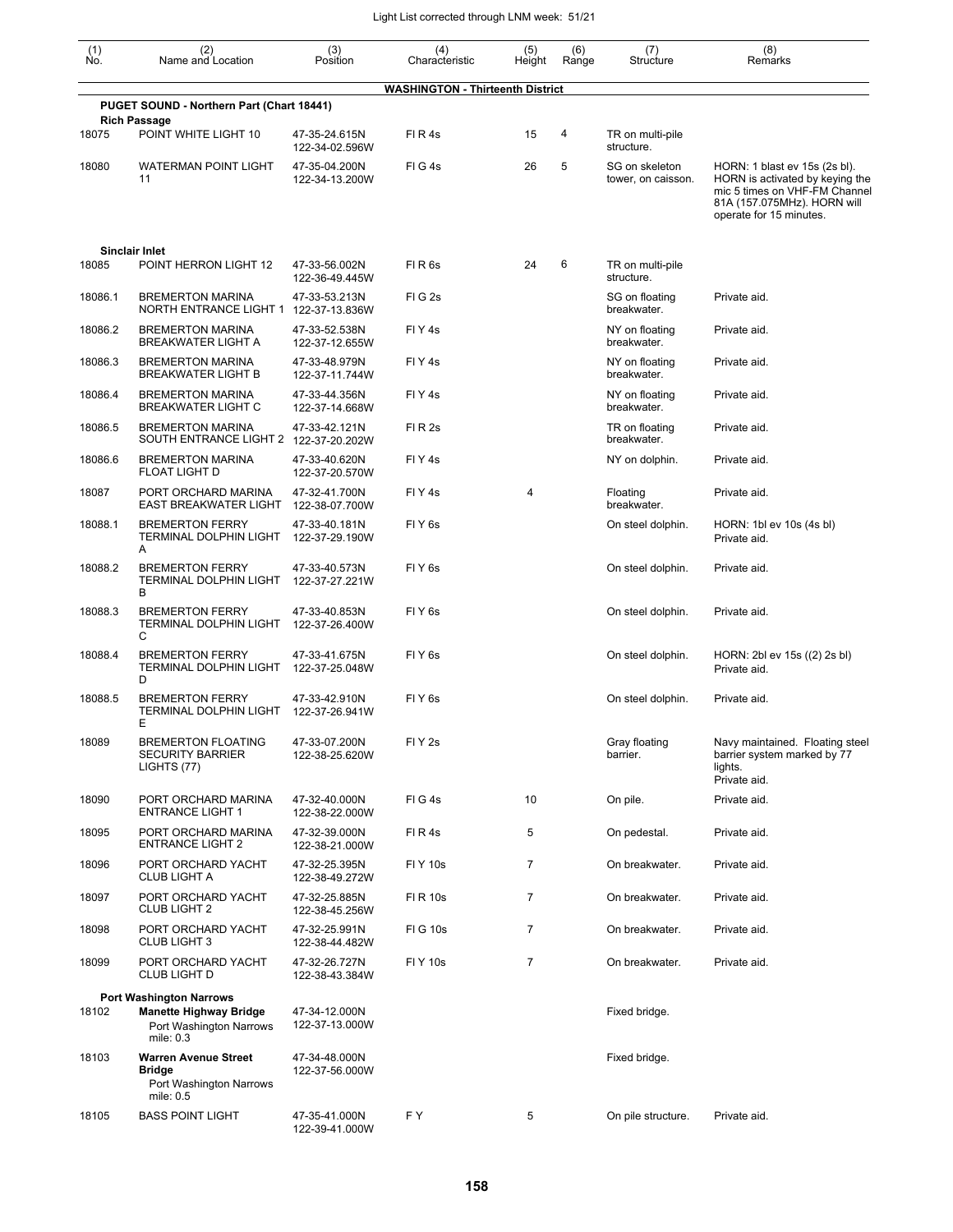| $(n)$<br>No.   | (2)<br>Name and Location                                                                           | (3)<br>Position                 | (4)<br>Characteristic                   | (5)<br>Height | (6)<br>Range   | (7)<br>Structure               | (8)<br>Remarks                                                                                                                                                                                                                                                                                                                                                                                                                   |
|----------------|----------------------------------------------------------------------------------------------------|---------------------------------|-----------------------------------------|---------------|----------------|--------------------------------|----------------------------------------------------------------------------------------------------------------------------------------------------------------------------------------------------------------------------------------------------------------------------------------------------------------------------------------------------------------------------------------------------------------------------------|
|                |                                                                                                    |                                 | <b>WASHINGTON - Thirteenth District</b> |               |                |                                |                                                                                                                                                                                                                                                                                                                                                                                                                                  |
|                | LAKE WASHINGTON SHIP CANAL (Chart 18447)<br><b>Shilshole Bay</b>                                   |                                 |                                         |               |                |                                |                                                                                                                                                                                                                                                                                                                                                                                                                                  |
| 18115          | - ENTRANCE LEADING<br><b>LIGHT</b>                                                                 | 47-39-59.683N<br>122-24-10.801W | Oc R 4s                                 | 22            |                | NR on multi-pile<br>structure. | Visible 1.5° each side of channel<br>centerline.                                                                                                                                                                                                                                                                                                                                                                                 |
| 18125          | - Entrance Lighted Buoy 1                                                                          | 47-40-45.866N<br>122-24-53.633W | FIG 2.5s                                |               | 4              | Green.                         |                                                                                                                                                                                                                                                                                                                                                                                                                                  |
| 18130          | - Entrance Lighted Buoy 2                                                                          | 47-40-39.366N<br>122-24-57.533W | FI R 2.5s                               |               | 4              | Red.                           |                                                                                                                                                                                                                                                                                                                                                                                                                                  |
| 18135          | - Buoy 4                                                                                           | 47-40-34.366N<br>122-24-48.532W |                                         |               |                | Red nun.                       |                                                                                                                                                                                                                                                                                                                                                                                                                                  |
| 18140<br>16790 | - BREAKWATER LIGHT 3                                                                               | 47-40-38.009N<br>122-24-43.363W | FIG4s                                   | 29            | 5              | SG on pile, on<br>breakwater.  |                                                                                                                                                                                                                                                                                                                                                                                                                                  |
| 18145          | - Buoy 6                                                                                           | 47-40-25.366N<br>122-24-38.532W |                                         |               |                | Red nun.                       |                                                                                                                                                                                                                                                                                                                                                                                                                                  |
| 18150          | - Buoy 7                                                                                           | 47-40-26.341N<br>122-24-35.307W |                                         |               |                | Green can.                     |                                                                                                                                                                                                                                                                                                                                                                                                                                  |
| 18155          | - LIGHT 8                                                                                          | 47-40-17.223N<br>122-24-31.299W | FIR4s                                   | 15            | $\overline{4}$ | TR on pile.                    |                                                                                                                                                                                                                                                                                                                                                                                                                                  |
| 18160          | - Buoy 10                                                                                          | 47-40-05.367N<br>122-24-21.731W |                                         |               |                | Red nun.                       |                                                                                                                                                                                                                                                                                                                                                                                                                                  |
| 18165          | LOWER GUIDE WALL LIGHT 47-40-07.000N                                                               | 122-24-15.000W                  | F Y                                     | 8             |                | On pile structure.             | Maintained by U.S. Army Corps<br>of Engineers.<br>Private aid.                                                                                                                                                                                                                                                                                                                                                                   |
| 18169          | <b>Salmon Bay Railroad</b><br>Bridge<br>Lake Washington Ship Canal<br>mile: 0.1                    | 47-40-01.000N<br>122-24-07.000W |                                         |               |                | Bascule bridge.                |                                                                                                                                                                                                                                                                                                                                                                                                                                  |
| 18170          | LAKE WASHINGTON SHIP<br>CANAL SIGNAL LIGHTS (3)                                                    | 47-40-03.000N<br>122-24-09.000W | F W                                     |               |                |                                | If neither light is shown, vessels<br>bound for large lock must stop at<br>Stop sign (below small lock) until<br>directed to proceed. Red light<br>must not be passed by vessels<br>bound for large lock; green light<br>indicates that they may proceed.<br>Vessels bound for small lock<br>may disregard lights and proceed<br>to Stop sign below that lock.<br>Maintained by U.S. Army Corps<br>of Engineers.<br>Private aid. |
| 18175          | Hiram M. Chittenden Locks to Lake Washington<br>UPPER GUIDE WALL LIGHT 47-39-53.000N               | 122-23-28.000W                  | FΥ                                      | 14            |                | On pile structure.             | Maintained by U.S. Army Corps<br>of Engineers.<br>Private aid.                                                                                                                                                                                                                                                                                                                                                                   |
| 18180          | <b>Ballard Street Bridge</b><br>Lake Washington Ship Canal 122-22-34.000W<br>mile: 1.1             | 47-39-35.000N                   |                                         |               |                | Bascule bridge.                |                                                                                                                                                                                                                                                                                                                                                                                                                                  |
| 18182          | <b>Fremont Street Bridge</b><br>Lake Washington Ship Canal 122-20-59.000W<br>mile: 2.6             | 47-38-51.000N                   |                                         |               |                | Bascule bridge.                |                                                                                                                                                                                                                                                                                                                                                                                                                                  |
| 18184          | <b>Lake Union</b><br>George Washington Street<br>Bridge<br>Lake Washington Ship Canal<br>mile: 2.7 | 47-38-48.000N<br>122-20-50.000W |                                         |               |                | Fixed bridge.                  |                                                                                                                                                                                                                                                                                                                                                                                                                                  |
| 18185          | - Test Area Lighted Buoy A                                                                         | 47-38-23.000N<br>122-20-15.000W | FI Y 2.5s                               |               |                | Yellow.                        | Marks rectangular test area.<br>Private aid.                                                                                                                                                                                                                                                                                                                                                                                     |
| 18190          | - Test Area Lighted Buoy B                                                                         | 47-38-23.000N<br>122-19-56.000W | FI Y 2.5s                               |               |                | Yellow.                        | Marks rectangular test area.<br>Private aid.                                                                                                                                                                                                                                                                                                                                                                                     |
| 18195          | - Test Area Lighted Buoy C                                                                         | 47-38-26.000N<br>122-19-56.000W | FI Y 2.5s                               |               |                | Yellow.                        | Marks rectangular test area.<br>Private aid.                                                                                                                                                                                                                                                                                                                                                                                     |
| 18200          | - Test Area Lighted Buoy D                                                                         | 47-38-26.000N<br>122-20-15.000W | FI Y 2.5s                               |               |                | Yellow.                        | Marks rectangular test area.<br>Private aid.                                                                                                                                                                                                                                                                                                                                                                                     |
| 18205          | - Lighted Buoy 11                                                                                  | 47-38-36.668N<br>122-20-01.320W | FIG6s                                   |               | 4              | Green.                         |                                                                                                                                                                                                                                                                                                                                                                                                                                  |
| 18210          | - Shoal Buoy 2                                                                                     | 47-37-49.569N<br>122-20-13.720W |                                         |               |                | Red nun.                       |                                                                                                                                                                                                                                                                                                                                                                                                                                  |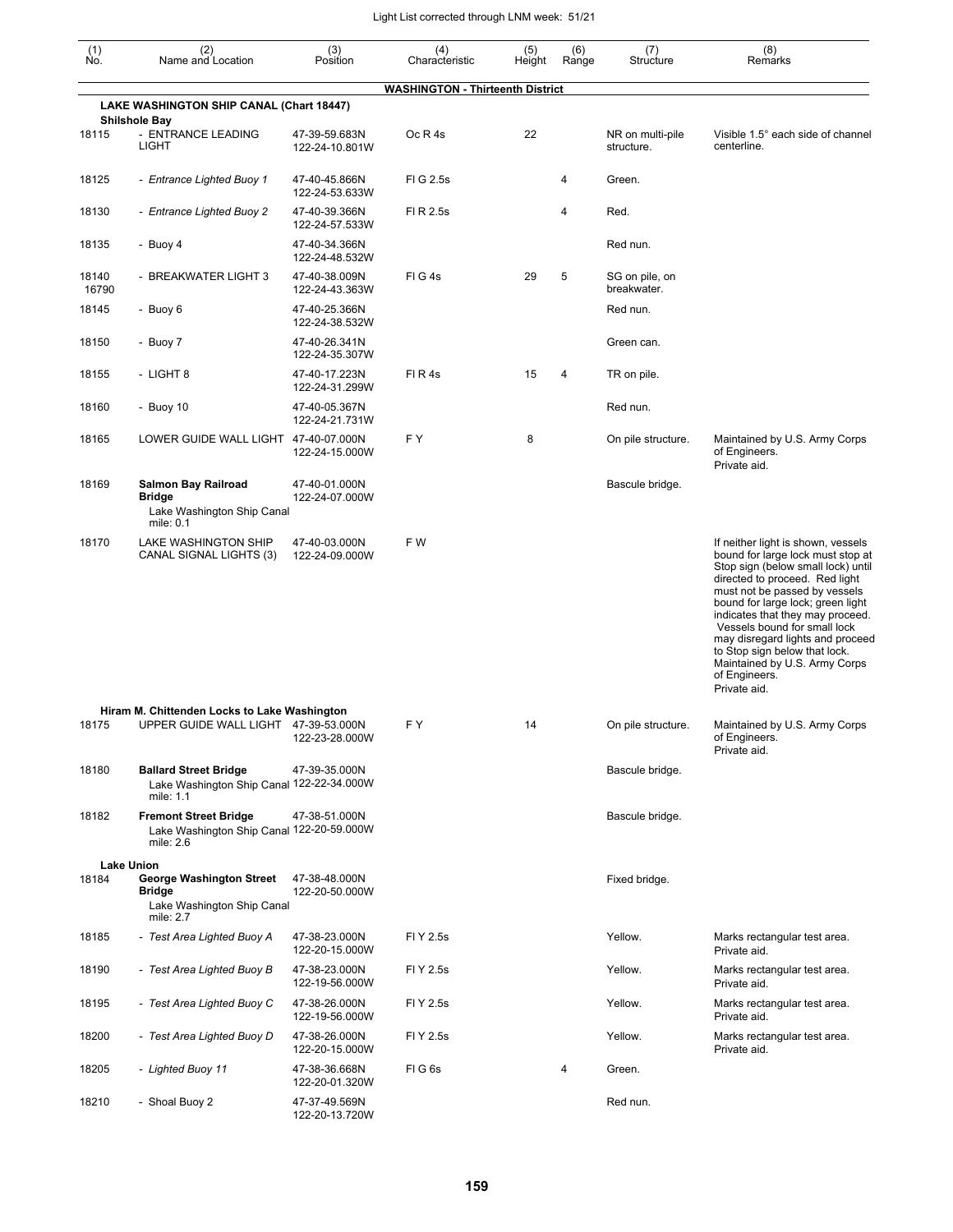| (1)<br>Ńó. | (2)<br>Name and Location                                                                            | (3)<br>Position                 | (4)<br>Characteristic                   | (5)<br>Height | (6)<br>Range | (7)<br>Structure                                  | (8)<br>Remarks                                                                                                      |
|------------|-----------------------------------------------------------------------------------------------------|---------------------------------|-----------------------------------------|---------------|--------------|---------------------------------------------------|---------------------------------------------------------------------------------------------------------------------|
|            |                                                                                                     |                                 | <b>WASHINGTON - Thirteenth District</b> |               |              |                                                   |                                                                                                                     |
|            | LAKE WASHINGTON SHIP CANAL (Chart 18447)<br><b>Lake Union</b>                                       |                                 |                                         |               |              |                                                   |                                                                                                                     |
| 18215.1    | Seaplane Warning Lighted<br>Buoy A                                                                  | 47-38-17.546N<br>122-20-05.286W | FIW4s                                   |               |              | White with orange<br>markings.                    | Seaplane present when buoy<br>shows quick flashing yellow light.<br>Seasonal 1 June to 1 September.<br>Private aid. |
| 18215.2    | Seaplane Warning Lighted<br>Buoy B                                                                  | 47-38-10.149N<br>122-20-05.708W | FIW <sub>4s</sub>                       |               |              | White with orange<br>markings.                    | Seaplane present when buoy<br>shows quick flashing yellow light.<br>Seasonal 1 June to 1 September.<br>Private aid. |
| 18215.3    | Seaplane Warning Lighted<br>Buoy C                                                                  | 47-38-02.753N<br>122-20-06.130W | FIW4s                                   |               |              | White with orange<br>markings.                    | Seaplane present when buoy<br>shows quick flashing yellow light.<br>Seasonal 1 June to 1 September.<br>Private aid. |
| 18215.4    | Seaplane Warning Lighted<br>Buoy D                                                                  | 47-37-55.356N<br>122-20-06.551W | FIW4s                                   |               |              | White with orange<br>markings.                    | Seaplane present when buoy<br>shows quick flashing yellow light.<br>Seasonal 1 June to 1 September.<br>Private aid. |
| 18215.5    | Seaplane Warning Lighted<br>Buoy E                                                                  | 47-37-47.959N<br>122-20-06.973W | FIW4s                                   |               |              | White with orange<br>markings.                    | Seaplane present when buoy<br>shows quick flashing yellow light.<br>Seasonal 1 June to 1 September.<br>Private aid. |
| 18220      | FLO VILLA LIGHTS (2)                                                                                | 47-38-19.190N<br>122-19-51.684W | FY                                      | 10            |              | Dolphin.                                          | Private aid.                                                                                                        |
| 18221      | <b>WARDS COVE MARINA</b><br>LIGHT A                                                                 | 47-38-46.361N<br>122-19-41.299W | FIY <sub>4s</sub>                       |               |              | On float dock.                                    | Private aid.                                                                                                        |
| 18221.1    | <b>WARDS COVE MARINA</b><br>LIGHT B                                                                 | 47-38-48.813N<br>122-19-39.600W | FIY <sub>4s</sub>                       |               |              | On float dock.                                    | Private aid.                                                                                                        |
| 18222      | <b>WARDS COVE FLOAT</b><br><b>HOUSE LIGHT A</b>                                                     | 47-38-49.099N<br>122-19-37.706W | FIY <sub>4s</sub>                       |               |              | On float house.                                   | Private aid.                                                                                                        |
| 18222.1    | <b>WARDS COVE FLOAT</b><br><b>HOUSE LIGHT B</b>                                                     | 47-38-50.218N<br>122-19-36.976W | FIY <sub>4s</sub>                       |               |              | On float house.                                   | Private aid.                                                                                                        |
| 18223      | WARDS COVE FLOAT<br><b>HOUSE LIGHT C</b>                                                            | 47-38-50.367N<br>122-19-35.436W | FIY <sub>4s</sub>                       |               |              | On float house.                                   | Private aid.                                                                                                        |
| 18224      | NET ANCHOR PILING LIGHT 47-38-52.506N                                                               | 122-19-35.465W                  | FIY <sub>4s</sub>                       |               |              | On piling.                                        | Private aid.                                                                                                        |
| 18225      | - Buoy 12                                                                                           | 47-39-09.369N<br>122-19-23.013W |                                         |               |              | Red nun.                                          |                                                                                                                     |
| 18230      | Interstate 5 Highway Bridge 47-39-11.000N<br>Lake Washington Ship Canal 122-19-21.000W<br>mile: 4.2 |                                 |                                         |               |              | Fixed bridge.                                     |                                                                                                                     |
| 18235      | <b>University Street Bridge</b><br>Lake Washington Ship Canal 122-19-13.000W<br>mile: 4.3           | 47-39-09.000N                   |                                         |               |              | Bascule bridge.                                   |                                                                                                                     |
|            | <b>Union Bay Reach</b>                                                                              |                                 |                                         |               |              |                                                   |                                                                                                                     |
| 18240      | <b>Montlake Street Bridge</b><br>Lake Washington Ship Canal 122-18-16.000W<br>mile: 5.2             | 47-38-50.000N                   |                                         |               |              | Bascule bridge.                                   |                                                                                                                     |
| 18245      | - Buoy 15                                                                                           | 47-38-50.869N<br>122-17-53.316W |                                         |               |              | Green can.                                        |                                                                                                                     |
| 18250      | - Buoy $16$                                                                                         | 47-38-48.969N<br>122-17-53.316W |                                         |               |              | Red nun.                                          |                                                                                                                     |
| 18255      | - Buoy 17                                                                                           | 47-38-50.869N<br>122-17-25.415W |                                         |               |              | Green can.                                        |                                                                                                                     |
| 18260      | - Buoy 18                                                                                           | 47-38-48.569N<br>122-16-53.314W |                                         |               |              | Red nun.                                          |                                                                                                                     |
| 18265      | - Buoy 19                                                                                           | 47-38-50.869N<br>122-16-51.514W |                                         |               |              | Green can.                                        |                                                                                                                     |
|            | <b>Lake Washington</b>                                                                              |                                 |                                         |               |              |                                                   |                                                                                                                     |
| 18270      | <b>WEBSTER POINT LIGHT 21</b>                                                                       | 47-38-51.384N<br>122-16-33.597W | FIG4s                                   | 19            | 5            | SG on pile.                                       | Light obscured from 121° to<br>$199^\circ$ .                                                                        |
| 18280      | Juanita Bay Shoal Daybeacon 47-41-49.631N<br>Marks shoal 175 feet<br>northwest.                     | 122-13-01.153W                  |                                         |               |              | NR on pile.                                       |                                                                                                                     |
| 18290      | <b>NOAA PIER CLEARANCE</b><br>LIGHTS (2)                                                            | 47-41-17.210N<br>122-15-34.610W | F Y                                     |               |              | On northwest and<br>northeast corners<br>of pier. | Aid maintained by National<br>Oceanic and Atmospheric<br>Administration.<br>Private aid.                            |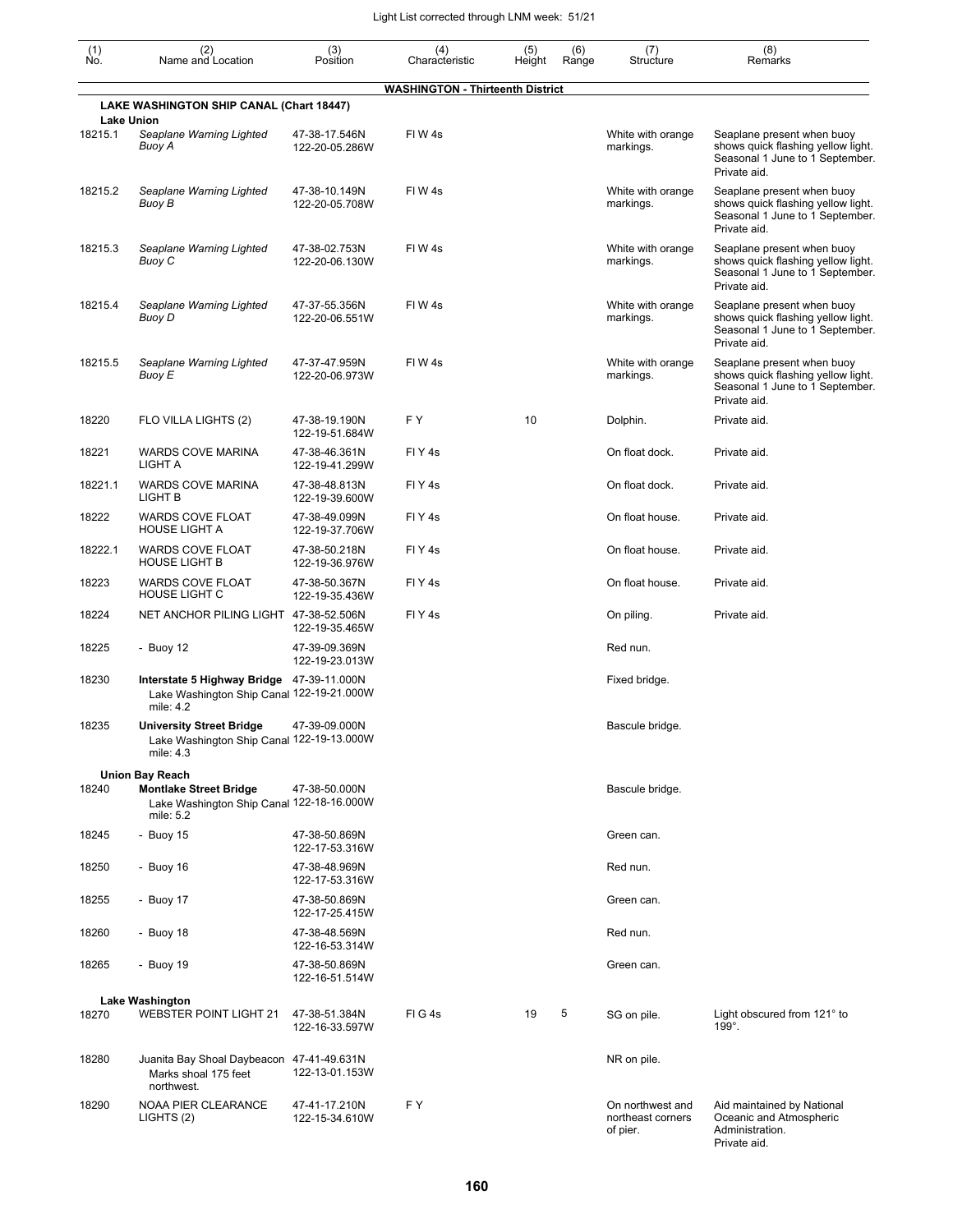| (1)<br>Ño. | (2)<br>Name and Location                                                             | (3)<br>Position                 | (4)<br>Characteristic                   | (5)<br>Height | (6)<br>Range | (7)<br>Structure                 | (8)<br>Remarks                              |
|------------|--------------------------------------------------------------------------------------|---------------------------------|-----------------------------------------|---------------|--------------|----------------------------------|---------------------------------------------|
|            |                                                                                      |                                 | <b>WASHINGTON - Thirteenth District</b> |               |              |                                  |                                             |
|            | LAKE WASHINGTON SHIP CANAL (Chart 18447)                                             |                                 |                                         |               |              |                                  |                                             |
| 18293      | <b>Lake Washington</b><br>Kenmore Channel Lighted<br><b>Mooring Buoy</b>             | 47-45-04.906N<br>122-15-56.015W | FIW4s                                   |               |              | White with blue<br>band.         | Private aid.                                |
| 18295      | Kenmore Channel Lighted<br>Buoy 2                                                    | 47-45-08.213N<br>122-15-46.777W | FI R 2.5s                               |               | 4            | Red.                             |                                             |
| 18300      | Kenmore Channel Lighted<br>Buoy 4                                                    | 47-45-14.170N<br>122-15-41.523W | FIR4s                                   |               | 3            | Red.                             |                                             |
| 18300.5    | Juanita Bay Regulatory Buoys 47-42-00.634N<br>(5)                                    | 122-12-49.284W                  |                                         |               |              | 5 Orange and white<br>can buoys. | Regulatory.<br>Private aid.                 |
| 18301      | CARILLON POINT MARINA<br>NORTH ENTRANCE LIGHT                                        | 47-39-22.500N<br>122-12-32.500W | FIY <sub>4s</sub>                       |               |              | On breakwater.                   | Private aid.                                |
| 18302      | Carillon Point Marina Lighted<br><b>Regulatory Buoy</b>                              | 47-39-19.500N<br>122-12-34.000W | FIW 4s                                  |               |              | White and orange.                | Private aid.                                |
| 18303      | <b>CARILLON POINT MARINA</b><br>SOUTH ENTRANCE LIGHT                                 | 47-39-16.500N<br>122-12-32.500W | FIY <sub>4s</sub>                       |               |              | On breakwater.                   | Private aid.                                |
| 18322      | SR-520 Bridge East Channel<br><b>NE Mooring Cable Lighted</b><br><b>Warning Buoy</b> | 47-38-21.552N<br>122-14-36.312W | FIW <sub>2s</sub>                       |               |              | Orange and white.                | Marks bridge pontoon cable.<br>Private aid. |
| 18324      | SR-520 Bridge East Channel<br>NE Mooring Cable Warning<br>Sign                       | 47-38-19.575N<br>122-14-36.895W |                                         |               |              | Orane and white.                 | Marks bridge pontoon cable.<br>Private aid. |
| 18326      | SR-520 Bridge East Channel<br>SE Mooring Cable Warning<br>Sign                       | 47-38-17.268N<br>122-14-37.689W |                                         |               |              | Orange and white.                | Marks bridge pontoon cable.<br>Private aid. |
| 18328      | SR-520 Bridge East Channel<br><b>SE Mooring Cable Lighted</b><br><b>Warning Buoy</b> | 47-38-15.869N<br>122-14-38.155W | FIW <sub>2s</sub>                       |               |              | Orange and white.                | Marks bridge pontoon cable.<br>Private aid. |
| 18330      | SR-520 BRIDGE<br><b>MAINTENANCE PIER</b><br>NORTH LIGHT A                            | 47-38-17.880N<br>122-14-31.460W | FIY <sub>6s</sub>                       |               |              | NY on Pier.                      | Private aid.                                |
| 18335      | SR-520 BRIDGE<br><b>MAINTENANCE PIER</b><br>SOUTH LIGHT B                            | 47-38-17.200N<br>122-14-31.140W | FIY <sub>6s</sub>                       |               |              | NY on Pier.                      | Private aid.                                |
| 18340      | SR 520 Evergreen Point<br><b>Highway Bridge</b><br>Lake Washington                   | 47-38-25.000N<br>122-15-35.000W |                                         |               |              | Floating bridge.                 |                                             |
| 18342      | SR-520 Bridge West Channel<br><b>SW Mooring Cable Lighted</b><br><b>Warning Buoy</b> | 47-38-30.929N<br>122-16-28.270W | FIW <sub>2s</sub>                       |               |              | Orange and white.                | Marks bridge pontoon cable.<br>Private aid. |
| 18344      | SR-520 Bridge West Channel<br>SW Mooring Cable Warning<br>Sign                       | 47-38-34.172N<br>122-16-27.251W |                                         |               |              | Orange and white.                | Marks bridge pontoon cable.<br>Private aid. |
| 18346      | SR-520 Bridge West Channel<br>NW Mooring Cable Warning<br>Sign                       | 47-38-36.482N<br>122-16-26.474W |                                         |               |              | Orange and white.                | Marks bridge pontoon cable.<br>Private aid. |
| 18348      | SR-520 Bridge West Channel<br><b>NW Mooring Cable Lighted</b><br><b>Warning Buoy</b> | 47-38-37.209N<br>122-16-26.335W | FIW <sub>2s</sub>                       |               |              | Orange and white.                | Marks bridge pontoon cable.<br>Private aid. |
| 18350      | - Central Monitoring Lighted<br>Buoy                                                 | 47-36-44.000N<br>122-15-15.400W | FIY4s                                   |               |              | Yellow buoy.                     | Private aid.                                |
| 18375      | BELLEVUE MARINA DOCK<br>LIGHTS (8)                                                   | 47-36-36.000N<br>122-12-30.000W | FΥ                                      | 4             |              | On end of piers.                 | Private aid.                                |
| 18380      | MEYDENBAUER BAY YACHT 47-36-28.429N<br>CLUB LIGHTS (6)                               | 122-12-30.322W                  | F Y                                     |               |              | On corners of<br>docks.          | Private aid.                                |
| 18385      | SOUTH LESCHI<br>BREAKWATER LIGHTS (5)                                                | 47-36-05.259N<br>122-17-00.628W | F Y                                     |               |              | On floating<br>breakwater.       | Private aid.                                |
| 18387      | <b>NORTH LESCHI</b><br>BREAKWATER LIGHTS (5)                                         | 47-36-14.688N<br>122-16-55.991W | F Y                                     |               |              | On floating<br>breakwater.       | Private aid.                                |
| 18389      | Interstate 90 Highway<br>Bridge (west channel)<br>Lake Washington                    | 47-35-23.000N<br>122-16-10.000W |                                         |               |              | Floating bridge.                 |                                             |
| 18390      | Andrews Bay Shoal<br>Daybeacon<br>Marks shoal 100 feet<br>southwest.                 | 47-33-44.995N<br>122-15-53.956W |                                         |               |              | NB on pile.                      |                                             |
| 18395      | Renton Regulatory Buoys (4)                                                          | 47-32-14.500N<br>122-11-55.700W |                                         |               |              | White and orange<br>can buoys.   | Regulatory<br>Private aid.                  |
| 18396.1    | Southport Slow No Wake Buoy 47-30-19.120N<br>N                                       | 122-12-23.470W                  |                                         |               |              | White and orange<br>can.         | Private aid.                                |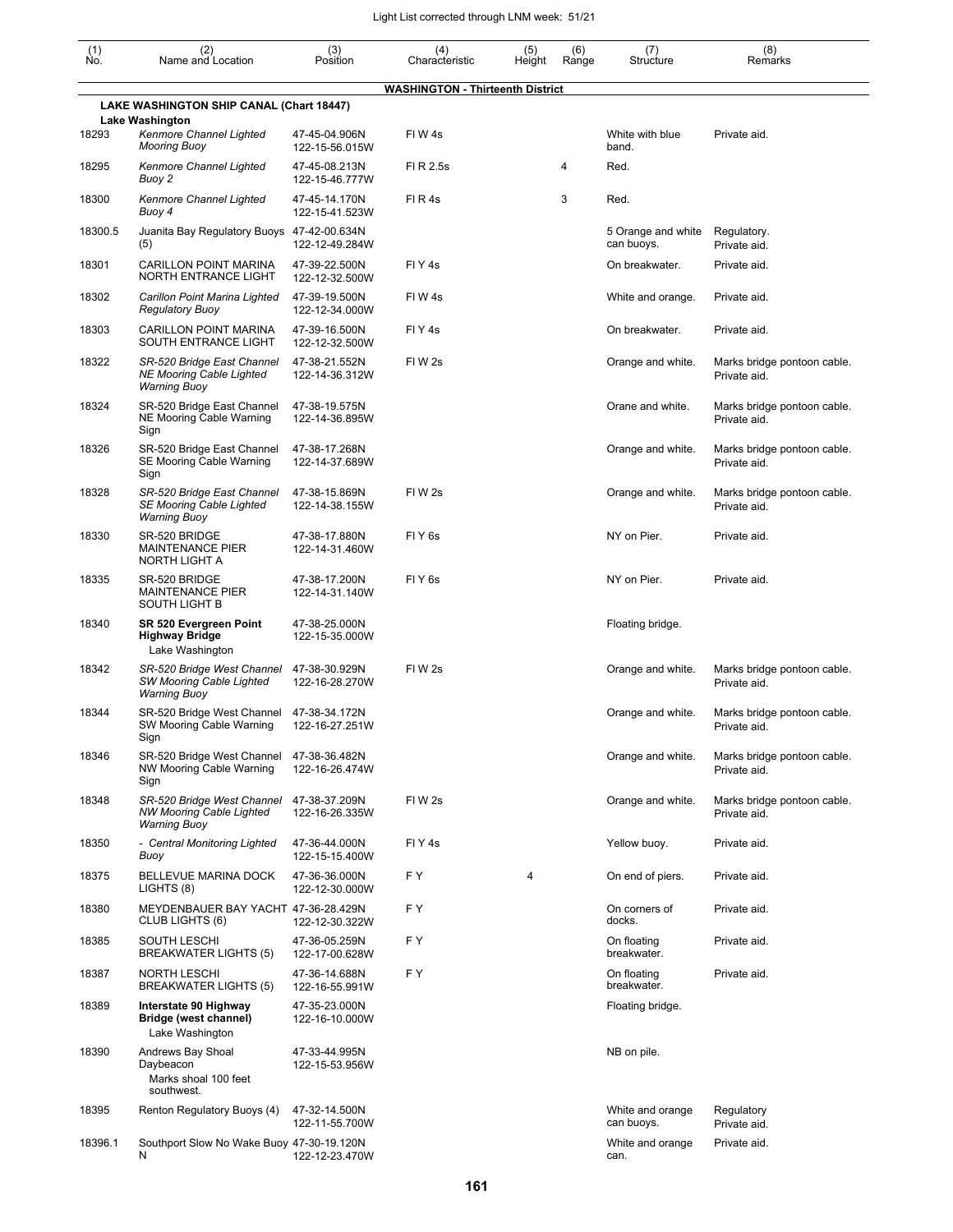| $\begin{smallmatrix} (1) \ N0. \end{smallmatrix}$ | (2)<br>Name and Location                                              | (3)<br>Position                 | (4)<br>Characteristic                   | (5)<br>Height | (6)<br>Range | (7)<br>Structure         | (8)<br>Remarks                                           |
|---------------------------------------------------|-----------------------------------------------------------------------|---------------------------------|-----------------------------------------|---------------|--------------|--------------------------|----------------------------------------------------------|
|                                                   |                                                                       |                                 | <b>WASHINGTON - Thirteenth District</b> |               |              |                          |                                                          |
|                                                   | LAKE WASHINGTON SHIP CANAL (Chart 18447)<br><b>Lake Washington</b>    |                                 |                                         |               |              |                          |                                                          |
| 18396.2                                           | Southport Slow No Wake Buoy 47-30-16.130N<br>С                        | 122-12-25.130W                  |                                         |               |              | White and orange<br>can. | Private aid.                                             |
| 18396.3                                           | Southport Slow No Wake Buoy 47-30-13.900N                             | 122-12-28.010W                  |                                         |               |              | White and orange<br>can. | Private aid.                                             |
| 18396.4                                           | Southport Danger Shoaling<br>Buoy W                                   | 47-30-14.671N<br>122-12-22.745W |                                         |               |              | White and orange<br>can. | Private aid.                                             |
| 18396.5                                           | Southport Danger Shoaling<br>Buoy E                                   | 47-30-14.430N<br>122-12-21.090W |                                         |               |              | White and orange<br>can. | Private aid.                                             |
| 18396.6                                           | Southport Lighted Buoy 1                                              | 47-30-15.380N<br>122-12-24.400W | FIG4s                                   |               |              | Green can.               | Private aid.                                             |
| 18396.7                                           | <b>Southport Lighted Buoy 2</b>                                       | 47-30-13.620N<br>122-12-27.560W | FIR4s                                   |               |              | Red nun.                 | Private aid.                                             |
| 18396.8                                           | SOUTHPORT DOCK LIGHT 4 47-30-12.420N                                  | 122-12-24.870W                  | FIR <sub>6s</sub>                       |               |              | On dock.                 | Private aid.                                             |
| 18396.9                                           | SOUTHPORT DOCK LIGHT A 47-30-11.600N                                  | 122-12-19.900W                  | FIY <sub>6s</sub>                       |               |              | On dock.                 | Private aid.                                             |
| 18398                                             | Interstate 90 Highway<br>Bridge (east channel)<br>Lake Washington.    | 47-34-43.000N<br>122-12-02.000W |                                         |               |              | Fixed bridge.            |                                                          |
|                                                   | PUGET SOUND - Seattle to Olympia (Chart 18448)                        |                                 |                                         |               |              |                          |                                                          |
| 18400                                             | <b>Puget Sound</b><br>HUNTER POINT LIGHT 1                            | 47-10-25.772N<br>122-55-09.777W | FIG4s                                   | 14            | 4            | SG on tower.             |                                                          |
| 18405                                             | Squaxin Passage Reef Buoy 2 47-10-42.959N                             | 122-55-20.577W                  |                                         |               |              | Red nun.                 |                                                          |
|                                                   | <b>Squaxin Passage</b>                                                |                                 |                                         |               |              |                          |                                                          |
| <b>Totten Inlet</b><br>18408                      | <b>WINDY POINT SHELLFISH</b><br>PEN LIGHT A                           | 47-10-20.130N<br>122-57-32.772W | FIY <sub>4s</sub>                       |               |              | Wood shellfish<br>float. | Maintaned from April 1 to<br>November 1.<br>Private aid. |
| 18410                                             | - AQUACULTURE LIGHT A                                                 | 47-07-41.322N<br>123-00-59.789W | FIY <sub>6s</sub>                       |               |              | On floating pen.         | Private aid.                                             |
| 18411                                             | - AQUACULTURE LIGHT B                                                 | 47-07-39.504N<br>123-01-00.264W | FIY <sub>6s</sub>                       |               |              | On floating pen.         | Private aid.                                             |
|                                                   | <b>Puget Sound</b>                                                    |                                 |                                         |               |              |                          |                                                          |
| 18412                                             | Kamilche Sea Farms Lighted<br>Buoy A                                  | 47-07-31.379N<br>123-01-05.124W | FIY <sub>5s</sub>                       |               |              | Yellow.                  | Private aid.                                             |
| <b>Totten Inlet</b>                               | <b>Squaxin Passage</b>                                                |                                 |                                         |               |              |                          |                                                          |
| 18413                                             | - MUSSEL RAFT LIGHT A                                                 | 47-08-55.993N<br>122-58-31.238W | FIY <sub>4s</sub>                       |               |              | On floating raft.        | Private aid.                                             |
| 18414                                             | - MUSSEL RAFT LIGHT B                                                 | 47-08-51.238N<br>122-58-32.023W | FIY <sub>4</sub> s                      |               |              | On floating raft.        | Private aid.                                             |
|                                                   | <b>Puget Sound</b>                                                    |                                 |                                         |               |              |                          |                                                          |
| 18415                                             | Totten Inlet Daybeacon 1                                              | 47-11-13.838N<br>122-56-32.619W |                                         |               |              | SG on pile.              |                                                          |
|                                                   | <b>Hammersley Inlet</b>                                               |                                 |                                         |               |              |                          |                                                          |
| 18426                                             | HUNGERFORD POINT<br>LIGHT <sub>2</sub>                                | 47-12-18.596N<br>122-56-08.457W | FIR4s                                   | 17            | 4            | TR on dolphin.           |                                                          |
| 18435                                             | <b>LIBBY POINT LIGHT 4</b>                                            | 47-11-59.489N<br>122-59-22.671W | FIR4s                                   | 18            | 4            | TR on tower, on<br>dock. |                                                          |
| 18440                                             | <b>CHURCH POINT LIGHT 6</b>                                           | 47-12-27.668N<br>123-00-45.261W | FIR <sub>6s</sub>                       | 20            | 4            | TR on tower.             |                                                          |
| 18450                                             | PEALE PASSAGE FISH PEN 47-12-02.600N<br>LIGHTS (2)                    | 122-54-13.000W                  | FIY <sub>6s</sub>                       |               |              | On floating pen.         | Private aid.                                             |
| 18452                                             | SQUAXIN ISLAND FISH PEN 47-12-11.100N<br>LIGHTS (2)                   | 122-54-17.200W                  | FIY <sub>6s</sub>                       |               |              | On floating pen.         | Private aid.                                             |
| 18454                                             | <b>SALISH SEAFOODS</b><br><b>FLOATING PEN LIGHT</b>                   | 47-12-53.265N<br>122-54-46.019W | FIY <sub>6s</sub>                       |               |              | On corner of pen.        | Private aid.                                             |
| 18454.5                                           | <b>Hartstene Island Highway</b><br>Bridge<br><b>Pickering Passage</b> | 47-14-44.000N<br>122-55-33.000W |                                         |               |              | Fixed bridge.            |                                                          |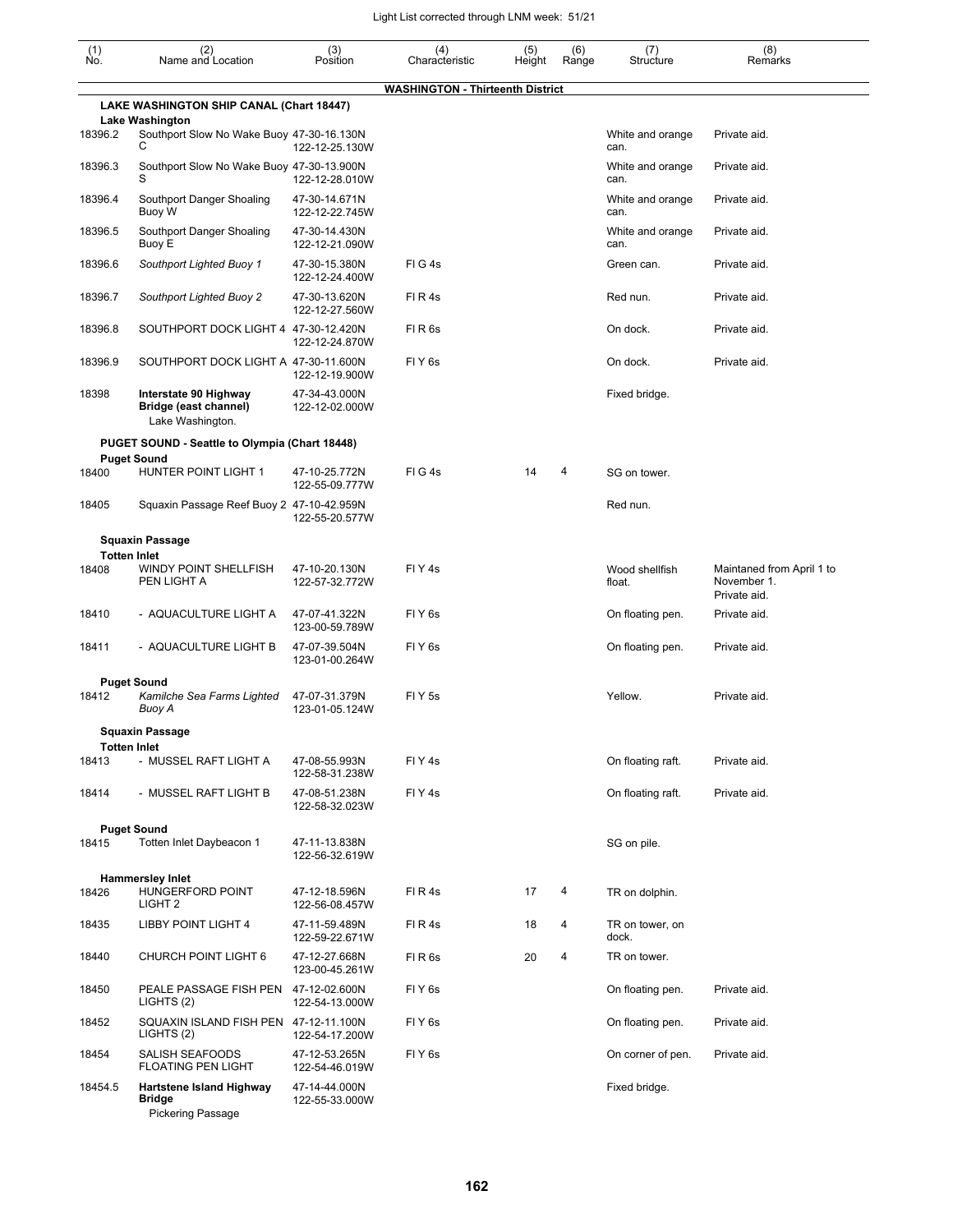| $\begin{smallmatrix} (1) \ N0. \end{smallmatrix}$ | (2)<br>Name and Location                                                                      | (3)<br>Position                                   | (4)<br>Characteristic                   | (5)<br>Height | (6)<br>Range | (7)<br>Structure                                                                       | (8)<br>Remarks                                                                                                                                                                              |
|---------------------------------------------------|-----------------------------------------------------------------------------------------------|---------------------------------------------------|-----------------------------------------|---------------|--------------|----------------------------------------------------------------------------------------|---------------------------------------------------------------------------------------------------------------------------------------------------------------------------------------------|
|                                                   |                                                                                               |                                                   | <b>WASHINGTON - Thirteenth District</b> |               |              |                                                                                        |                                                                                                                                                                                             |
|                                                   | PUGET SOUND - Northern Part (Chart 18441)                                                     |                                                   |                                         |               |              |                                                                                        |                                                                                                                                                                                             |
| 18455<br>16560                                    | <b>Possession Sound</b><br>Possession Point Lighted Bell 47-53-48.558N<br>Buoy 1              | 122-23-07.460W                                    | FIG4s                                   |               | 4            | Green.                                                                                 |                                                                                                                                                                                             |
| 18460                                             | <b>Mukilteo Light</b>                                                                         | 47-56-55.499N<br>122-18-22.534W                   | FIW 5s                                  | 33            | 12           | White octagonal<br>tower with red roof,<br>attached to white<br>square building.<br>33 | Lighted throughout 24 hours.<br>HORN: 1 blast ev 30s (3s bl).<br>HORN is activated by keying the<br>mic 5 times on VHF-FM Channel<br>83A (157.175MHz). HORN will<br>operate for 30 minutes. |
| 18465                                             | <b>MUKILTEO FERRY</b><br>TERMINAL DOLPHIN LIGHT                                               | 47-57-04.269N<br>122-17-51.450W                   | FIY <sub>6s</sub>                       |               |              | On floating dolphin.                                                                   | HORN: 1 (5sec bl) ev 22sec<br>Private aid.                                                                                                                                                  |
| 18466                                             | EVERETT RAIL DOCK LIGHT 47-57-15.606N<br>A                                                    | 122-17-18.996W                                    | FIY <sub>6s</sub>                       | 20            |              | Cement dock.                                                                           | Private aid.                                                                                                                                                                                |
| 18467                                             | EVERETT RAIL DOCK LIGHT 47-57-15.591N<br>B                                                    | 122-17-17.577W                                    | FIY <sub>6s</sub>                       | 20            |              | Cement dock.                                                                           | Private aid.                                                                                                                                                                                |
| 18468                                             | Clinton Ferry Dock Shoal Buoy 47-58-40.920N                                                   | 122-21-01.200W                                    |                                         |               |              | White and orange<br>bands, spherical.                                                  | Private aid.                                                                                                                                                                                |
| 18470                                             | CLINTON FERRY TERMINAL 47-58-27.592N<br>DOLPHIN LIGHT A                                       | 122-20-55.089W                                    | FIY <sub>6s</sub>                       |               |              | On steel dolphin.                                                                      | SIREN: 1bl ev 17s (7s bl)<br>Private aid.                                                                                                                                                   |
| 18471                                             | CLINTON FERRY TERMINAL 47-58-26.842N<br><b>DOLPHIN LIGHT B</b>                                | 122-20-57.125W                                    | FIY <sub>6s</sub>                       |               |              | On steel dolphin.                                                                      | Private aid.                                                                                                                                                                                |
| 18472                                             | CLINTON FERRY TERMINAL 47-58-36.377N<br>DOLPHIN LIGHT C                                       | 122-20-59.263W                                    | FIY <sub>6s</sub>                       |               |              | On steel dolphin.                                                                      | Private aid.                                                                                                                                                                                |
| 18473                                             | CLINTON FERRY TERMINAL 47-58-36.277N<br>DOLPHIN LIGHT D                                       | 122-20-56.925W                                    | FIY <sub>6s</sub>                       |               |              | On steel dolphin.                                                                      | SIREN: 1bl ev 23s (17s bl)<br>Private aid.                                                                                                                                                  |
| 18475                                             | COLUMBIA BEACH OUTFALL 47-58-16.432N<br>PIPE LIGHT                                            | 122-20-59.817W                                    | FIW4s                                   |               |              | NW on steel pipe<br>pile.                                                              | Private aid.                                                                                                                                                                                |
| 18480                                             | <b>GEDNEY ISLAND LIGHT 1</b>                                                                  | 48-00-15.518N<br>122-17-49.582W                   | FIG 2.5s                                | 15            | 4            | SG on pile.                                                                            |                                                                                                                                                                                             |
| 18489                                             | HAT ISLAND MARINA<br><b>BREAKWATER LIGHT 1</b>                                                | 48-01-13.645N<br>122-19-18.347W                   | FIG4s                                   |               |              | SG on pile<br>structure.                                                               | Private aid.                                                                                                                                                                                |
| 18490                                             | HAT ISLAND MARINA<br>BREAKWATER LIGHT 2                                                       | 48-01-14.131N<br>122-19-18.934W                   | FIR4s                                   |               |              | TR on pile<br>structure.                                                               | Private aid.                                                                                                                                                                                |
|                                                   | <b>Port Gardner</b>                                                                           |                                                   |                                         |               |              |                                                                                        |                                                                                                                                                                                             |
| 18495                                             | STEAMBOAT FLATS LIGHT                                                                         | 48-00-56.293N<br>122-16-14.421W                   | FIW 2.5s                                | 15            | 4            | NB on multi-pile<br>structure.                                                         |                                                                                                                                                                                             |
| 18500                                             | - LIGHT 1                                                                                     | 47-59-29.940N<br>122-14-54.486W                   | FIG4s                                   | 15            | 4            | SG on multi-pile<br>structure.                                                         |                                                                                                                                                                                             |
| 18504                                             | - Anchorage V-AIS AO                                                                          | 47-59-02.278N<br>122-14-46.451W                   |                                         |               |              |                                                                                        | Virtual AIS: MMSI 993692247<br>(21).                                                                                                                                                        |
| 18506                                             | <b>EVERETT FLOATING</b><br><b>SECURITY BARRIER</b><br>LIGHTS (32)                             | 47-58-53.421N<br>122-14-01.201W                   | FIY <sub>2s</sub>                       |               |              | Gray floating<br>barrier.                                                              | Navy maintained. Floating steel<br>barrier system marked by 32<br>lights.<br>Private aid.                                                                                                   |
| 18510                                             | PORT OF EVERETT MARINE 47-58-36.717N<br><b>TERMINAL NORTH</b><br><b>DOLPHIN LIGHT</b>         | 122-13-35.709W                                    | FIY <sub>4s</sub>                       |               |              | On cement dolphin.                                                                     | Private aid.                                                                                                                                                                                |
| 18511                                             | PORT OF EVERETT MARINE 47-58-34.726N<br>TERMINAL SOUTH DOLPHIN 122-13-37.469W<br><b>LIGHT</b> |                                                   | FIY <sub>4s</sub>                       |               |              | On cement dolphin.                                                                     | Private aid.                                                                                                                                                                                |
|                                                   | <b>EVERETT HARBOR (Chart 18444)</b>                                                           |                                                   |                                         |               |              |                                                                                        |                                                                                                                                                                                             |
| 18520                                             | <b>Snohomish River</b><br>- Lighted Buoy 3                                                    | 47-58-56.965N                                     | FIG 2.5s                                |               | 4            | Green.                                                                                 |                                                                                                                                                                                             |
| 18535                                             | - LIGHT 5                                                                                     | 122-14-03.205W<br>47-59-16.685N<br>122-13-47.637W | FIG4s                                   | 16            | 5            | SG on multi-pile<br>structure.                                                         |                                                                                                                                                                                             |
| 18540                                             | NAVSTA PIER LIGHT A                                                                           | 47-59-29.150N<br>122-13-27.520W                   | F Y                                     |               |              | On southwest<br>corner of pier.                                                        | Navy maintained.<br>Private aid.                                                                                                                                                            |
| 18541                                             | NAVSTA PIER LIGHT B                                                                           | 47-59-39.970N<br>122-13-26.250W                   | F Y                                     |               |              | On northwest<br>corner of pier.                                                        | Navy maintained.<br>Private aid.                                                                                                                                                            |
| 18545                                             | <b>ANTHONY'S LIGHTHOUSE</b>                                                                   | 47-59-42.000N<br>122-13-24.000W                   | FIW 2.5s                                |               |              | Red and white<br>wooden building.                                                      | Private aid.                                                                                                                                                                                |
| 18546.1                                           | PORT OF EVERETT MARINA 47-59-50.578N<br>LIGHT <sub>2</sub>                                    | 122-13-25.582W                                    | FIR4s                                   |               |              | On dolphin.                                                                            | Private aid.                                                                                                                                                                                |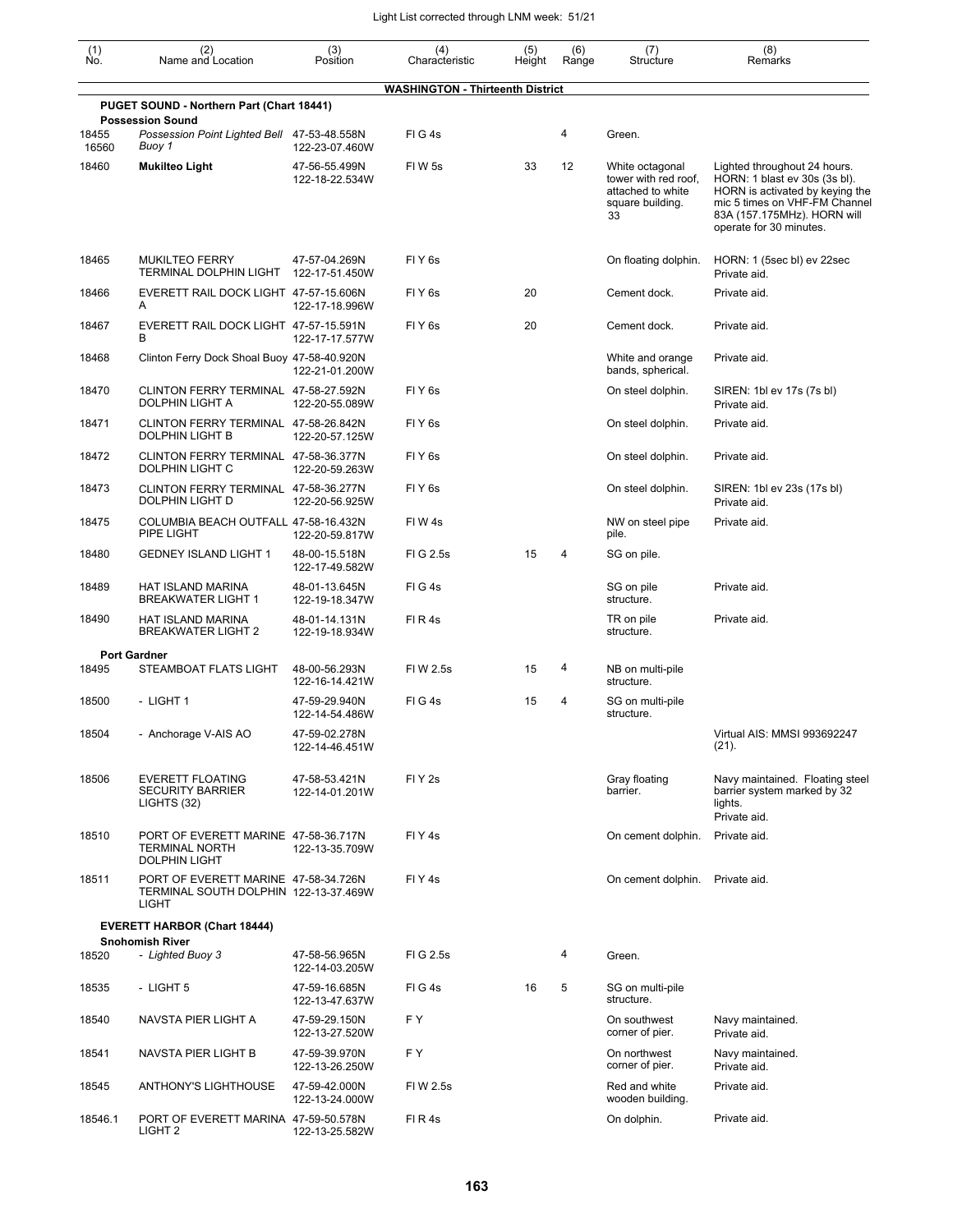| $\begin{smallmatrix} (1) \ N0. \end{smallmatrix}$ | (2)<br>Name and Location                                                                  | (3)<br>Position                 | (4)<br>Characteristic            | (5)    | (6)<br>Range | (7)<br>Structure                                                                                   | (8)<br>Remarks                          |
|---------------------------------------------------|-------------------------------------------------------------------------------------------|---------------------------------|----------------------------------|--------|--------------|----------------------------------------------------------------------------------------------------|-----------------------------------------|
|                                                   |                                                                                           |                                 |                                  | Height |              |                                                                                                    |                                         |
|                                                   | <b>EVERETT HARBOR (Chart 18444)</b>                                                       |                                 | WASHINGTON - Thirteenth District |        |              |                                                                                                    |                                         |
| 18546.2                                           | <b>Snohomish River</b><br>PORT OF EVERETT MARINA 47-59-52.090N<br>LIGHT 1                 | 122-13-25.406W                  | FIG4s                            |        |              | On dolphin.                                                                                        | Private aid.                            |
| 18546.3                                           | PORT OF EVERETT 12TH<br>STREET MARINA LIGHT 2                                             | 48-00-07.005N<br>122-13-25.126W | FIR4s                            |        |              | On dolphin.                                                                                        | Private aid.                            |
| 18546.4                                           | PORT OF EVERETT 12TH<br>STREET MARINA LIGHT 1                                             | 48-00-08.229N<br>122-13-24.866W | FIG4s                            |        |              | On dolphin.                                                                                        | Private aid.                            |
| 18546.5                                           | PORT OF EVERETT BOAT<br><b>LAUNCH LIGHT 2</b>                                             | 48-00-17.063N<br>122-13-23.808W | FIR4s                            |        |              | On dolphin.                                                                                        | Private aid.                            |
| 18546.6                                           | PORT OF EVERETT BOAT<br><b>LAUNCH LIGHT 1</b>                                             | 48-00-17.716N<br>122-13-23.783W | FIG4s                            |        |              | On dolphin.                                                                                        | Private aid.                            |
| 18547                                             | PORT OF EVERETT JETTY<br><b>ISLAND LIGHT A</b>                                            | 48-00-14.242N<br>122-13-34.995W | FIY4s                            |        |              | On pile.                                                                                           | Private aid.                            |
| 18548                                             | PORT OF EVERETT JETTY<br><b>ISLAND LIGHT B</b>                                            | 48-00-13.142N<br>122-13-35.494W | FIY <sub>4s</sub>                |        |              | On pile.                                                                                           | Private aid.                            |
| 18549                                             | PORT OF EVERETT JETTY<br><b>ISLAND LIGHT C</b>                                            | 48-00-11.442N<br>122-13-35.494W | FIY <sub>4s</sub>                |        |              | On pile.                                                                                           | Private aid.                            |
| 18550                                             | - RANGE FRONT LIGHT                                                                       | 48-00-54.996N<br>122-13-27.867W | Q G                              | 20     |              | KRB on skeleton<br>tower.                                                                          | Visible all around.                     |
| 18555                                             | - RANGE REAR LIGHT<br>339 yards, 002.7° from front 122-13-27.156W<br>light.               | 48-01-05.032N                   | Iso G 6s                         | 41     |              | KRB on skeleton<br>tower. On same<br>structure as<br>Snohomish River<br>Range C Rear<br>Daybeacon. | Visible 5.5° each side of<br>rangeline. |
| 18560                                             | - Range A Front Daybeacon                                                                 | 48-00-36.879N<br>122-13-36.054W |                                  |        |              | KRB on multi-pile<br>structure.                                                                    |                                         |
| 18565                                             | - Range A Rear Daybeacon<br>136 yards, 213.6° from front<br>daybeacon.                    | 48-00-33.515N<br>122-13-39.388W |                                  |        |              | KRB on tripod<br>tower.                                                                            |                                         |
| 18570                                             | - Range B Front Daybeacon                                                                 | 48-00-52.865N<br>122-13-29.569W |                                  |        |              | KRB on tripod<br>tower.                                                                            |                                         |
| 18575                                             | - Range B Rear Daybeacon<br>171 yards, 236.1° from front<br>daybeacon.                    | 48-00-50.036N<br>122-13-35.838W |                                  |        |              | KRB on tripod<br>tower.                                                                            |                                         |
| 18580                                             | - Range C Front Daybeacon                                                                 | 48-01-07.131N<br>122-13-15.315W |                                  |        |              | KRB on tripod<br>tower.                                                                            |                                         |
| 18585                                             | Range C Rear Daybeacon<br>276 yards, 255.0° from front<br>daybeacon.                      | 48-01-05.018N<br>122-13-27.098W |                                  |        |              | <b>KRB</b> on skeleton<br>tower. On same<br>structure as<br>Snohomish River<br>Range Rear Light.   |                                         |
| 18586                                             | - LIGHT 7                                                                                 | 48-01-10.323N<br>122-12-56.359W | FIG 2.5s                         | 15     | 4            | SG on pile.                                                                                        |                                         |
| 18590                                             | - LIGHT 8                                                                                 | 48-01-06.991N<br>122-12-48.292W | FIR4s                            | 15     | 4            | TR on pile.                                                                                        |                                         |
| 18591.1                                           | <b>Burlington Northern</b><br><b>Railroad Bridge 37</b><br>Snohomish River mile: 3.5      | 48-01-02.000N<br>122-11-19.000W |                                  |        |              | Swing bridge.                                                                                      |                                         |
| 18591.2                                           | SR 529 Highway Bridge<br>(South Bound)<br>Snohomish River mile: 3.7                       | 48-01-01.000N<br>122-11-15.000W |                                  |        |              | Vertical lift bridge.                                                                              |                                         |
| 18591.3                                           | SR 529 Highway Bridge<br>(North Bound)<br>Snohomish River mile: 3.7                       | 48-01-01.000N<br>122-11-14.000W |                                  |        |              | Vertical lift bridge.                                                                              |                                         |
| 18592                                             | - MOORING DOLPHIN<br>LIGHT A                                                              | 48-00-52.930N<br>122-10-54.606W | FIY <sub>4s</sub>                |        |              | On dolphin.                                                                                        | Private aid.                            |
| 18593                                             | - MOORING DOLPHIN<br>LIGHT B                                                              | 48-00-50.288N<br>122-10-49.853W | FIY <sub>4s</sub>                |        |              | On dolphin.                                                                                        | Private aid.                            |
| 18594.1                                           | Interstate 5 Highway Bridge<br>(South Bound)<br>Snohomish River mile: 5.4                 | 47-59-35.000N<br>122-10-47.000W |                                  |        |              | Fixed bridge.                                                                                      |                                         |
| 18594.11                                          | SR 529 Highway Bridge<br>(North Bound)<br>Snohomish River -<br>Steamboat Slough mile: 1.2 | 48-02-09.000N<br>122-10-53.000W |                                  |        |              | Swing bridge.                                                                                      |                                         |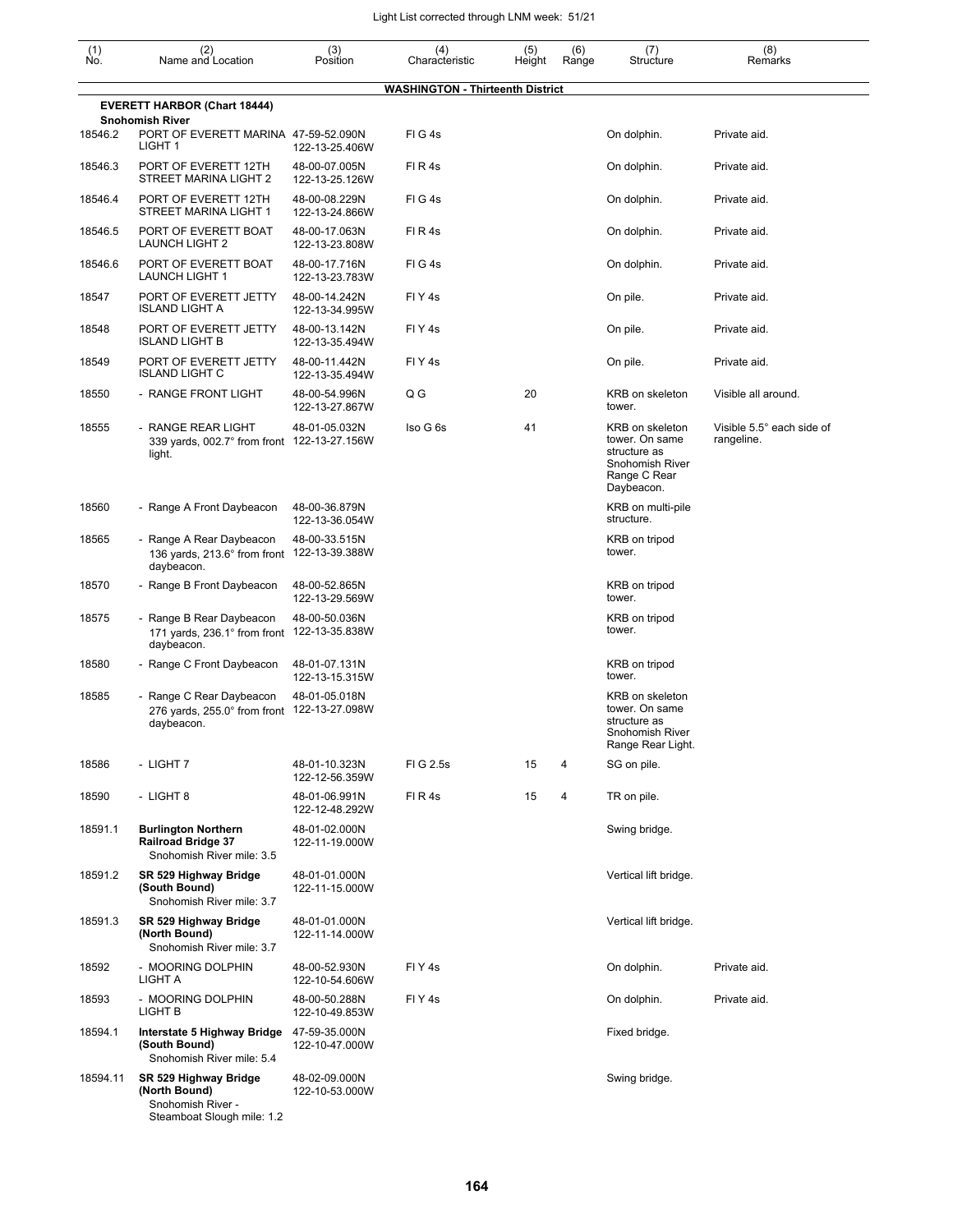| (1)<br>Ño. | (2)<br>Name and Location                                                                                                            | (3)<br>Position                 | (4)<br>Characteristic            | (5)<br>Height | (6)<br>Range | (7)<br>Structure                  | (8)<br>Remarks |
|------------|-------------------------------------------------------------------------------------------------------------------------------------|---------------------------------|----------------------------------|---------------|--------------|-----------------------------------|----------------|
|            |                                                                                                                                     |                                 | WASHINGTON - Thirteenth District |               |              |                                   |                |
|            | <b>EVERETT HARBOR (Chart 18444)</b><br><b>Snohomish River</b>                                                                       |                                 |                                  |               |              |                                   |                |
| 18594.12   | Interstate 5 Highway Twin<br><b>Bridge</b><br>Snohomish River -<br>Steamboat Slough mile: 1.3                                       | 48-02-09.000N<br>122-10-42.000W |                                  |               |              | Fixed Bridge.                     |                |
| 18594.2    | Interstate 5 Highway Bridge<br>(North Bound)<br>Snohomish River mile: 5.4                                                           | 47-59-34.000N<br>122-10-47.000W |                                  |               |              | Fixed bridge.                     |                |
| 18594.3    | SR 2 Highway Bridge (West<br>Bound)<br>Snohomish River mile: 6.7                                                                    | 47-58-46.000N<br>122-10-52.000W |                                  |               |              | Fixed bridge.                     |                |
| 18594.4    | SR 2 Highway Bridge (East<br>Bound)<br>Snohomish River mile: 6.9                                                                    | 47-58-43.000N<br>122-10-58.000W |                                  |               |              | Fixed bridge.                     |                |
| 18594.5    | Interstate 5 Highway Bridge<br>Snohomish River - Ebey<br>Slough mile: 1.4                                                           | 48-02-50.000N<br>122-10-59.000W |                                  |               |              | Fixed bridge.                     |                |
| 18594.6    | <b>Burlington Northern Santa</b><br>Fe Railroad Bridge 38.3<br>Snohomish River - Ebey<br>Slough mile: 1.5                           | 48-02-49.000N<br>122-10-53.000W |                                  |               |              | Swing bridge.                     |                |
| 18594.7    | SR 529 Highway Bridge<br>Snohomish River - Ebey<br>Slough mile: 1.6                                                                 | 48-02-46.000N<br>122-10-43.000W |                                  |               |              | Swing bridge.                     |                |
| 18594.8    | <b>Burlinton Northern Santa</b><br>Fe Steamboat Slough<br><b>Railroad Bridge</b><br>Snohomish River -<br>Steamboat Slough mile: 1.0 | 48-02-08.000N<br>122-11-03.000W |                                  |               |              | Swing bridge.                     |                |
| 18594.9    | SR 529 Highway Bridge<br>(South Bound)<br>Snohomish River -<br>Steamboat Slough mile: 1.1                                           | 48-02-09.000N<br>122-10-58.000W |                                  |               |              | Swing bridge.                     |                |
|            | PUGET SOUND - Northern Part (Chart 18441)                                                                                           |                                 |                                  |               |              |                                   |                |
| 18595      | Saratoga Passage<br>TULALIP BAY LIGHT 2                                                                                             | 48-03-16.023N<br>122-17-39.226W | FIR4s                            | 15            | 4            | TR on pile.                       |                |
| 18598      | <b>TULALIP TRIBES</b><br><b>BREAKWATER LIGHT A</b>                                                                                  | 48-03-41.864N<br>122-16-46.761W | FIY <sub>6s</sub>                |               |              | On breakwater.                    | Private aid.   |
| 18599      | KAYAK POINT PIER LIGHT                                                                                                              | 48-08-11.800N<br>122-22-07.500W | FIY <sub>6s</sub>                |               |              | On wood pier.                     | Private aid.   |
| 18600      | Port Susan Research Lighted<br>Buoy                                                                                                 | 48-10-32.544N<br>122-25-12.210W | FIY4s                            |               |              | Yellow.                           | Private aid.   |
| 18605      | CAMANO HEAD LIGHT 1<br>Marks submerged rocks.                                                                                       | 48-03-08.751N<br>122-21-28.222W | FIG <sub>6s</sub>                | 15            | 4            | SG on multi-pile<br>structure.    |                |
| 18610      | SANDY POINT LIGHT 1                                                                                                                 | 48-02-03.405N<br>122-22-34.573W | FIG4s                            | 24            | 4            | SG on pole, on<br>concrete tower. |                |
| 18611      | <b>Langley Breakwater</b><br>LANGLEY HARBOR OUTER<br><b>BREAKWATER LIGHT A</b>                                                      | 48-02-20.657N<br>122-24-10.876W | F Y                              |               |              | On floating<br>breakwater.        | Private aid.   |
| 18611.5    | LANGLEY HARBOR OUTER<br><b>BREAKWATER LIGHT B</b>                                                                                   | 48-02-19.742N<br>122-24-07.194W | F Y                              |               |              | On floating<br>breakwater.        | Private aid.   |
| 18612      | LANGLEY HARBOR OUTER<br><b>BREAKWATER LIGHT 2</b>                                                                                   | 48-02-18.318N<br>122-24-06.606W | FIR4s                            |               |              | On floating<br>breakwater.        | Private aid.   |
| 18612.5    | <b>LANGLEY HARBOR INNER</b><br>DOCK LIGHT C                                                                                         | 48-02-19.750N<br>122-24-12.540W | F Y                              |               |              | On inner dock.                    | Private aid.   |
| 18613      | <b>LANGLEY HARBOR INNER</b><br>DOCK LIGHT D                                                                                         | 48-02-19.900N<br>122-24-10.520W | F Y                              |               |              | On inner dock.                    | Private aid.   |
| 18613.5    | LANGLEY HARBOR INNER<br>DOCK LIGHT E                                                                                                | 48-02-19.050N<br>122-24-08.920W | F Y                              |               |              | On inner dock.                    | Private aid.   |
| 18614      | LANGLEY HARBOR INNER<br><b>DOCK LIGHT 4</b>                                                                                         | 48-02-18.180N<br>122-24-09.610W | FIR <sub>6s</sub>                |               |              | On inner dock.                    | Private aid.   |
| 18615      | Holmes Harbor Buoy 1                                                                                                                | 48-06-12.198N<br>122-31-56.441W |                                  |               |              | Green can.                        |                |
|            | Saratoga Passage                                                                                                                    |                                 |                                  |               |              |                                   |                |
| 18620      | <b>EAST POINT LIGHT 3</b>                                                                                                           | 48-05-49.098N<br>122-29-29.462W | FIG6s                            | 21            | 6            | SG on skeleton<br>tower.          |                |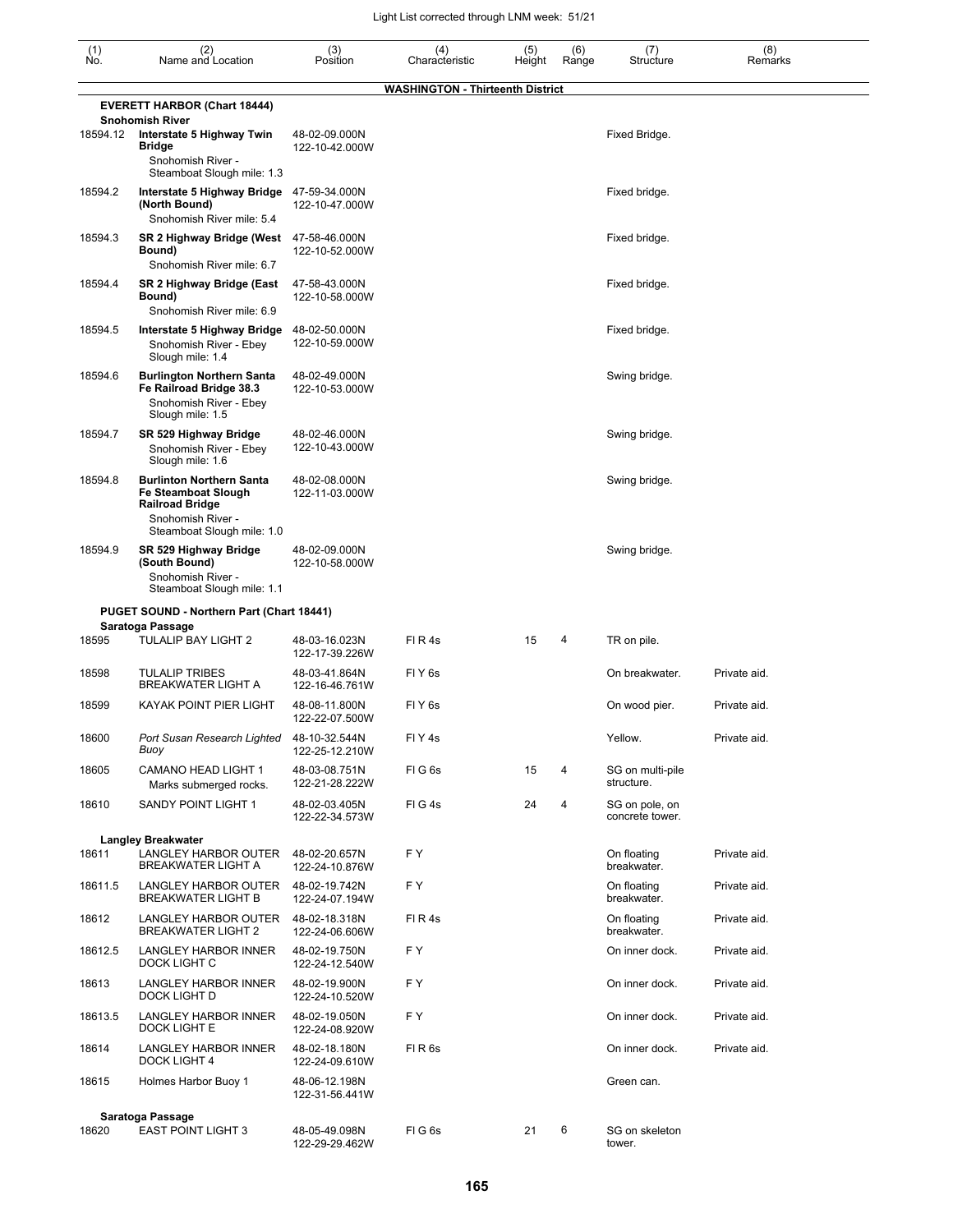| $\begin{smallmatrix} (1) \ N0. \end{smallmatrix}$ | (2)<br>Name and Location                               | (3)<br>Position                 | (4)<br>Characteristic                   | (5)<br>Height | (6)<br>Range | (7)<br>Structure            | (8)<br>Remarks                               |
|---------------------------------------------------|--------------------------------------------------------|---------------------------------|-----------------------------------------|---------------|--------------|-----------------------------|----------------------------------------------|
|                                                   |                                                        |                                 | <b>WASHINGTON - Thirteenth District</b> |               |              |                             |                                              |
|                                                   | PUGET SOUND - Northern Part (Chart 18441)              |                                 |                                         |               |              |                             |                                              |
| 18625                                             | Saratoga Passage<br>- LIGHT 4                          | 48-07-57.399N<br>122-30-39.076W | FIR4s                                   | 15            | 5            | TR on skeleton<br>tower.    |                                              |
| 18630                                             | ONAMAC POINT LIGHT 6                                   | 48-11-01.893N<br>122-32-13.036W | FIR <sub>6s</sub>                       | 15            | 5            | TR on skeleton<br>tower.    |                                              |
| 18633                                             | Snatelum Point Buoy 1<br>Marks shoal off point.        | 48-13-44.714N<br>122-37-17.552W |                                         |               |              | Green can.                  |                                              |
| 18645                                             | PENN COVE MUSSEL RAFT<br>EAST LIGHTS (2)               | 48-13-15.657N<br>122-42-13.489W | FIY <sub>6s</sub>                       |               |              | On aquaculture<br>facility. | Private aid.                                 |
| 18646                                             | PENN COVE MUSSEL RAFT 48-13-05.146N<br>WEST LIGHTS (2) | 122-42-45.454W                  | FIY <sub>6s</sub>                       |               |              | On aquaculture<br>facility. | Private aid.                                 |
| 18670                                             | ROLLING HILLS PIER LIGHT 48-14-15.240N                 | 122-42-32.100W                  | Q Y                                     |               |              | On end of pier.             | Private aid.                                 |
|                                                   | Oak Harbor                                             |                                 |                                         |               |              |                             |                                              |
| 18675                                             | - Lighted Buoy 2                                       | 48-15-26.015N<br>122-37-42.064W | FIR4s                                   |               | 4            | Red.                        |                                              |
| 18680                                             | - LIGHT 4                                              | 48-16-02.371N<br>122-38-22.496W | FI R 2.5s                               | 15            | 4            | TR on pile.                 |                                              |
| 18690                                             | - Shoal Lighted Buoy 5                                 | 48-16-04.937N<br>122-38-34.338W | FIG4s                                   |               | 4            | Green.                      | Marks shoal.                                 |
| 18695                                             | - Buoy 7                                               | 48-16-18.550N<br>122-38-51.284W |                                         |               |              | Green can.                  |                                              |
| 18700                                             | - Lighted Buoy 8                                       | 48-16-23.945N<br>122-38-45.742W | FIR6s                                   |               | 4            | Red.                        |                                              |
| 18705                                             | - LIGHT 10                                             | 48-16-38.591N<br>122-38-50.165W | FIR4s                                   | 15            | 4            | TR on pile.                 |                                              |
| 18710                                             | - LIGHT 11                                             | 48-16-39.486N<br>122-39-08.047W | FIG <sub>6s</sub>                       | 15            | 4            | SG on pile.                 |                                              |
| 18715                                             | - LIGHT 12                                             | 48-16-53.132N<br>122-38-44.228W | FI R 2.5s                               | 15            | 3            | TR on pile.                 |                                              |
|                                                   | <b>Oak Harbor Marina</b>                               |                                 |                                         |               |              |                             |                                              |
| 18724                                             | - NORTH ENTRANCE LIGHT 48-17-09.180N<br>1              | 122-38-13.400W                  | FIG <sub>6s</sub>                       |               |              | On pile.                    | Private aid.                                 |
| 18725                                             | - NORTH ENTRANCE LIGHT 48-17-08.890N<br>2              | 122-38-11.770W                  | FIR <sub>6s</sub>                       |               |              | On breakwater.              | Private aid.                                 |
| 18726                                             | - Shoal Warning Lighted Buoy 48-17-11.640N<br>в        | 122-38-14.040W                  | FIW <sub>6s</sub>                       |               |              | White and orange.           | Private aid.                                 |
| 18727                                             | - North Entrance Daybeacon 48-17-12.350N<br>3          | 122-38-13.040W                  |                                         |               |              | SG on dolphin.              | Private aid.                                 |
| 18728                                             | - Shoal Warning Lighted Buoy 48-17-12.600N<br>С        | 122-38-10.200W                  | FIW <sub>6s</sub>                       |               |              | White and orange.           | Private aid.                                 |
| 18729                                             | - North Entrance Daybeacon<br>5                        | 48-17-11.580N<br>122-38-08.640W |                                         |               |              | SG on Pile.                 | Private aid.                                 |
| 18729.1                                           | - Shoal Warning Lighted Buoy 48-17-12.540N<br>D        | 122-38-04.620W                  | FIW 6s                                  |               |              | White and orange.           | Private aid.                                 |
| 18729.2                                           | - Shoal Warning Lighted Buoy 48-17-12.900N<br>Ε        | 122-38-01.320W                  | FIW 6s                                  |               |              | White and orange.           | Private aid.                                 |
| 18730                                             | - BREAKWATER LIGHT A                                   | 48-17-07.020N<br>122-38-10.920W | FIY <sub>6s</sub>                       |               |              | On breakwater.              | Private aid.                                 |
| 18735                                             | - SOUTH ENTRANCE LIGHT 48-17-02.380N<br>1              | 122-38-09.550W                  | FIG6s                                   |               |              | On breakwater.              | Private aid.                                 |
| 18736                                             | - SOUTH ENTRANCE LIGHT 48-17-01.640N<br>$\overline{2}$ | 122-38-09.320W                  | FIR <sub>6s</sub>                       |               |              | On pile.                    | Private aid.                                 |
|                                                   | <b>Saratoga Passage</b>                                |                                 |                                         |               |              |                             |                                              |
| 18750                                             | <b>CRESCENT HARBOR NAVY</b><br>PIER BREAKWATER LIGHT   | 48-17-05.923N<br>122-37-07.697W | FIY <sub>6s</sub>                       |               |              | On end of<br>breakwater.    | Maintained by the U.S. Navy.<br>Private aid. |
|                                                   | Skagit Bay                                             |                                 |                                         |               |              |                             |                                              |
| 18755                                             | - Buoy 2                                               | 48-16-17.375N<br>122-30-16.646W |                                         |               |              | Red nun.                    |                                              |
| 18756                                             | <b>MARINERS COVE</b><br><b>ENTRANCE LIGHT 1</b>        | 48-17-15.980N<br>122-31-10.480W | FIG4s                                   |               |              | SG on steel pile.           | Private aid.                                 |
| 18757                                             | <b>MARINERS COVE</b><br><b>ENTRANCE LIGHT 2</b>        | 48-17-16.690N<br>122-31-09.100W | FIR4s                                   |               |              | TR on steel pile.           | Private aid.                                 |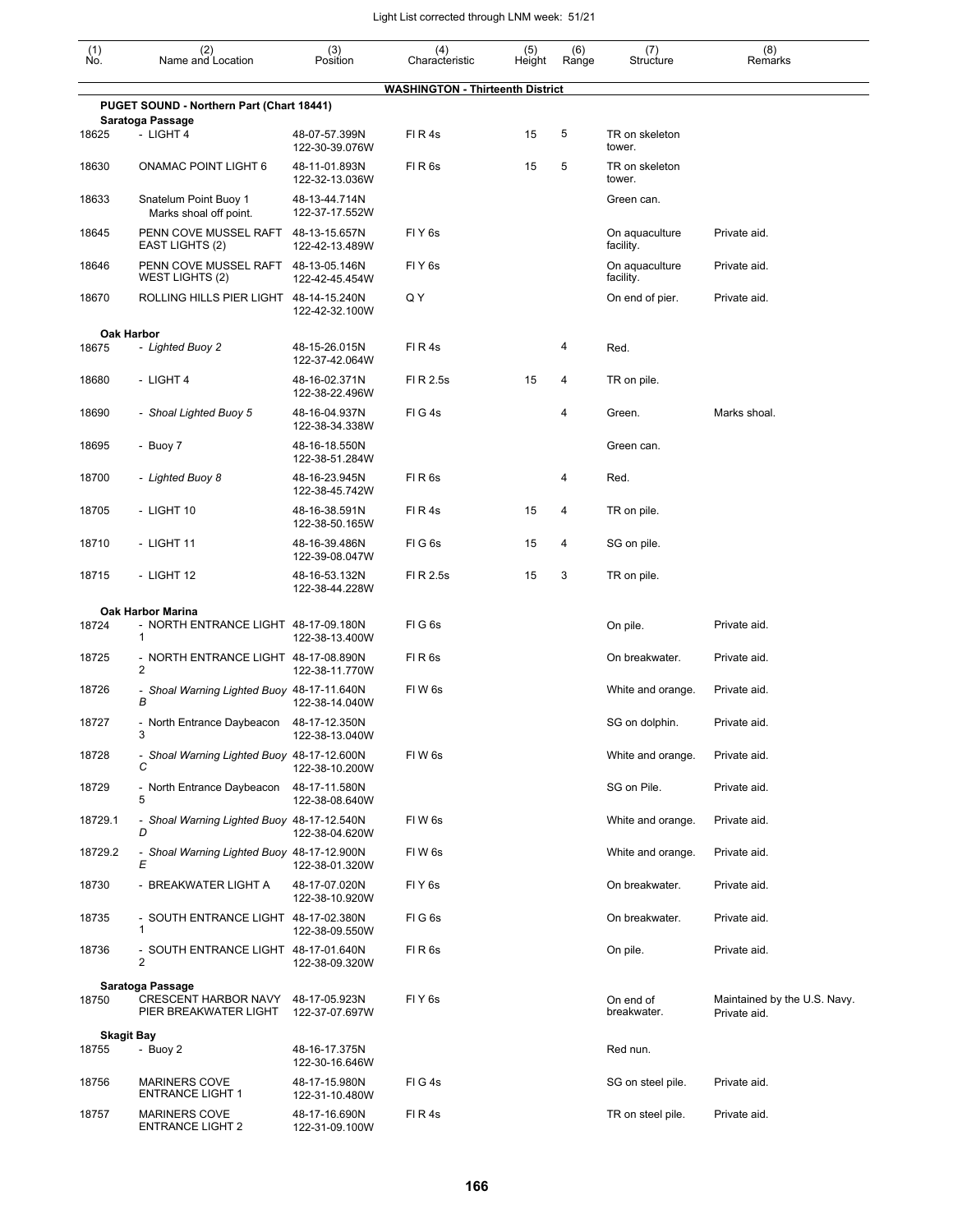| $\begin{smallmatrix} (1) \\ \mathsf{No} \end{smallmatrix}$ | (2)<br>Name and Location                                                                  | (3)<br>Position                 | (4)<br>Characteristic                   | (5)<br>Height | (6)<br>Range   | (7)<br>Structure                                      | (8)<br>Remarks                                                       |
|------------------------------------------------------------|-------------------------------------------------------------------------------------------|---------------------------------|-----------------------------------------|---------------|----------------|-------------------------------------------------------|----------------------------------------------------------------------|
|                                                            |                                                                                           |                                 | <b>WASHINGTON - Thirteenth District</b> |               |                |                                                       |                                                                      |
|                                                            | PUGET SOUND - Northern Part (Chart 18441)<br><b>Skagit Bay</b>                            |                                 |                                         |               |                |                                                       |                                                                      |
| 18758                                                      | MARINERS COVE WARNING 48-17-16.870N<br><b>LIGHT A</b>                                     | 122-31-10.630W                  | FIW6s                                   |               |                | NW on steel pile.                                     | Marks submerged coffer dam.<br>Private aid.                          |
| 18759                                                      | MARINERS COVE WARNING 48-17-17.250N<br>LIGHT B                                            | 122-31-10.010W                  | FIW <sub>6s</sub>                       |               |                | NW on steel pile.                                     | Marks submerged coffer dam.<br>Private aid.                          |
| 18760                                                      | STRAWBERRY POINT LIGHT 48-18-00.627N<br>3                                                 | 122-30-14.008W                  | FIG4s                                   | 15            | 5              | SG on dolphin.                                        |                                                                      |
| 18765                                                      | - Lighted Buoy 4                                                                          | 48-18-07.567N<br>122-29-06.388W | FIR4s                                   |               | 4              | Red.                                                  |                                                                      |
|                                                            | STRAIT OF JUAN DE FUCA TO STRAIT OF GEORGIA (Chart 18421)                                 |                                 |                                         |               |                |                                                       |                                                                      |
| 18770                                                      | <b>Skagit Bay</b><br>- Buoy 6                                                             | 48-19-30.145N                   |                                         |               |                | Red nun.                                              |                                                                      |
|                                                            |                                                                                           | 122-30-40.962W                  |                                         |               |                |                                                       |                                                                      |
| 18771                                                      | - Buoy 8                                                                                  | 48-19-55.518N<br>122-31-23.384W |                                         |               |                | Red nun.                                              |                                                                      |
| 18775                                                      | - Lighted Buoy 10                                                                         | 48-20-24.048N<br>122-32-04.578W | FIR4s                                   |               | 4              | Red.                                                  |                                                                      |
| 18780                                                      | - Buoy 12                                                                                 | 48-21-04.030N<br>122-32-57.183W |                                         |               |                | Red nun.                                              |                                                                      |
| 18783                                                      | <b>Skagit River</b><br><b>SR 536 Division Street</b><br>Bridge<br>Skagit River mile: 12.5 | 48-25-18.000N<br>122-20-24.000W |                                         |               |                | Swing bridge.                                         |                                                                      |
| 18785                                                      | <b>Swinomish Channel South Entrance</b><br>- RANGE FRONT LIGHT                            | 48-21-32.965N<br>122-33-57.729W | Q W                                     | 17            |                | KRB on multi-pile<br>structure.                       | Visible all around; higher intensity<br>1.5° each side of rangeline. |
| 18790                                                      | - RANGE REAR LIGHT<br>1,199 yards, 251.9° from<br>front light.                            | 48-21-21.954N<br>122-34-48.376W | Iso W 6s                                | 55            |                | KRB on skeleton<br>tower, on multi-pile<br>structure. | Visible 14° each side of<br>rangeline.                               |
| 18795                                                      | - LIGHT 1                                                                                 | 48-21-43.570N<br>122-33-18.431W | FIG 2.5s                                | 15            | 4              | SG on multi-pile<br>structure.                        |                                                                      |
| 18797                                                      | - Lighted Buoy 2                                                                          | 48-21-37.297N<br>122-33-15.010W | FI R 2.5s                               |               | 4              | Red.                                                  |                                                                      |
| 18800                                                      | - Buoy 4                                                                                  | 48-21-42.504N<br>122-33-06.094W |                                         |               |                | Red nun.                                              |                                                                      |
| 18802                                                      | - Buoy 5                                                                                  | 48-21-46.925N<br>122-33-03.658W |                                         |               |                | Green can.                                            |                                                                      |
| 18805                                                      | - Daybeacon 6                                                                             | 48-21-46.524N<br>122-32-49.723W |                                         |               |                | TR on pile.                                           |                                                                      |
| 18807                                                      | - Daybeacon 8                                                                             | 48-21-50.448N<br>122-32-31.085W |                                         |               |                | TR on pile.                                           |                                                                      |
| 18810                                                      | - LIGHT 11                                                                                | 48-21-55.476N<br>122-32-22.467W | FIG4s                                   | 10            | 4              | SG on multi-pile<br>structure.                        | Obscured from 072° to 255°.                                          |
| 18812                                                      | - Daybeacon 12                                                                            | 48-21-52.852N<br>122-32-20.542W |                                         |               |                | TR on pile.                                           |                                                                      |
| 18815                                                      | - Daybeacon 13                                                                            | 48-22-02.066N<br>122-31-51.205W |                                         |               |                | SG on pile.                                           |                                                                      |
| 18817                                                      | - Daybeacon 14                                                                            | 48-22-02.271N<br>122-31-32.416W |                                         |               |                | TR on pile.                                           |                                                                      |
| 18820                                                      | - Daybeacon 15                                                                            | 48-22-10.007N<br>122-31-13.038W |                                         |               |                | SG on pile.                                           |                                                                      |
| 18825                                                      | - Daybeacon 16                                                                            | 48-22-13.085N<br>122-30-37.701W |                                         |               |                | TR on pile.                                           |                                                                      |
| 18830                                                      | - LIGHT 17                                                                                | 48-22-17.244N<br>122-30-38.555W | Q G                                     | 15            | 3              | SG on concrete<br>crib.                               |                                                                      |
| 18835                                                      | - LIGHT 18                                                                                | 48-22-29.055N<br>122-30-33.604W | QR                                      | 15            | 3              | TR on pole.                                           |                                                                      |
| 18840                                                      | - LIGHT 20                                                                                | 48-22-58.492N<br>122-30-22.478W | FIR4s                                   | 15            | $\overline{4}$ | TR on pile.                                           |                                                                      |
| 18841                                                      | <b>Rainbow Highway Bridge</b><br>Swinomish channel mile: 3.2 122-30-08.000W               | 48-23-13.000N                   |                                         |               |                | Fixed bridge.                                         |                                                                      |
| 18842                                                      | LA CONNER MARINA<br>SOUTH BASIN LIGHT                                                     | 48-23-46.982N<br>122-29-48.271W | F Y                                     |               |                | On pile structure.                                    | Private aid.                                                         |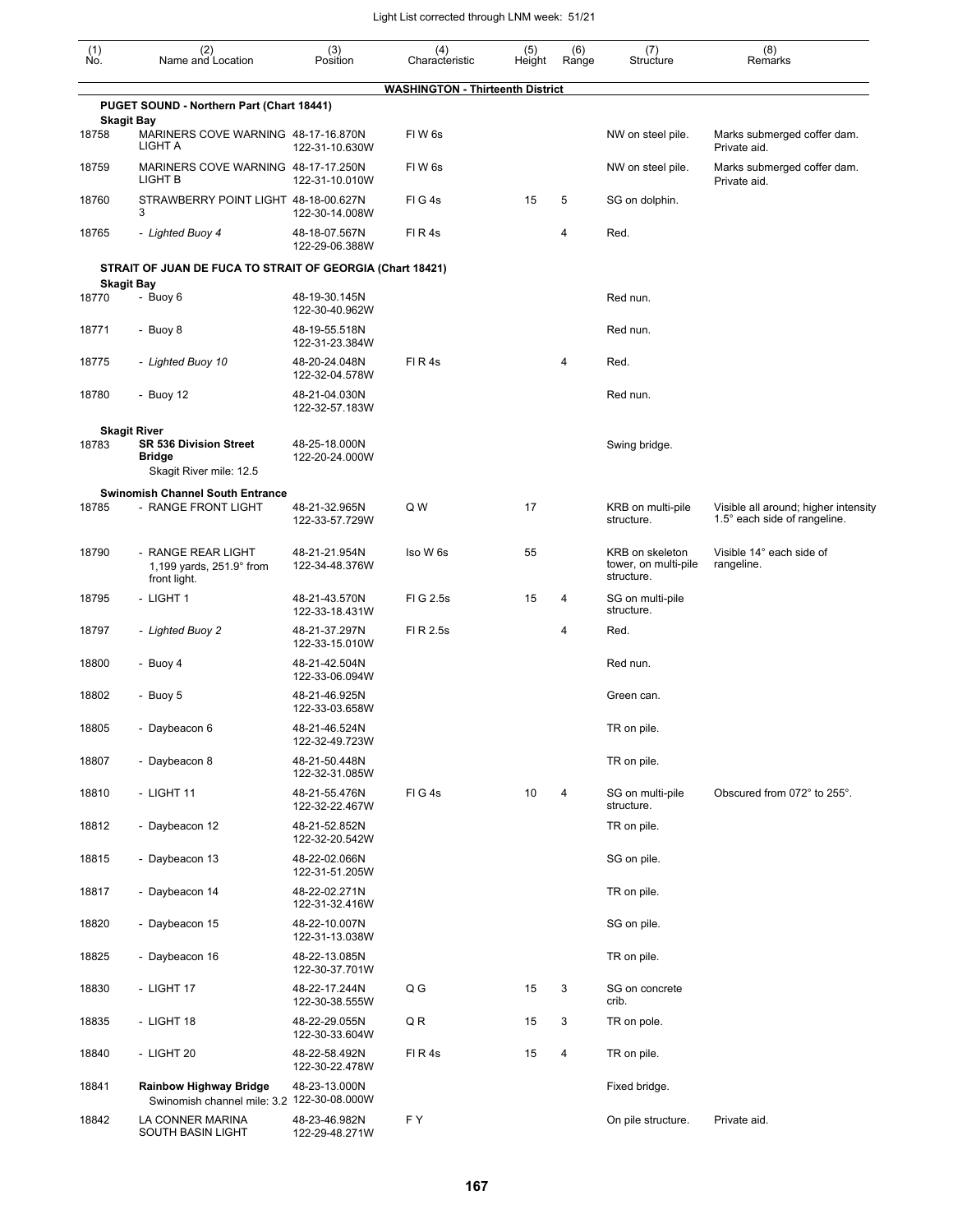| $\begin{smallmatrix} (1) \\ \mathsf{No} \end{smallmatrix}$ | (2)<br>Name and Location                                                                | (3)<br>Position                 | (4)<br>Characteristic                   | (5)<br>Height | (6)<br>Range   | (7)<br>Structure               | (8)<br>Remarks                                                                                                                                                         |
|------------------------------------------------------------|-----------------------------------------------------------------------------------------|---------------------------------|-----------------------------------------|---------------|----------------|--------------------------------|------------------------------------------------------------------------------------------------------------------------------------------------------------------------|
|                                                            | STRAIT OF JUAN DE FUCA TO STRAIT OF GEORGIA (Chart 18421)                               |                                 | <b>WASHINGTON - Thirteenth District</b> |               |                |                                |                                                                                                                                                                        |
| 18845                                                      | <b>Swinomish Channel South Entrance</b><br>LA CONNER MARINA<br><b>NORTH BASIN LIGHT</b> | 48-24-01.840N<br>122-29-46.460W | F Y                                     |               |                | On pile structure.             | Private aid.                                                                                                                                                           |
|                                                            | PUGET SOUND - Northern Part (Chart 18441)                                               |                                 |                                         |               |                |                                |                                                                                                                                                                        |
| 18880                                                      | <b>Skagit Bay</b><br>SEAL ROCKS LIGHT 14                                                | 48-22-25.641N<br>122-33-47.714W | FIR4s                                   | 20            | 4              | TR on tower.                   |                                                                                                                                                                        |
| 18885                                                      | HOPE ISLAND LIGHT 16                                                                    | 48-23-45.331N<br>122-34-43.087W | FI R 2.5s                               | 23            | 4              | TR on pole.                    |                                                                                                                                                                        |
| 18888                                                      | HOPE ISLAND FISH PEN<br>LIGHTS (2)                                                      | 48-24-29.700N<br>122-33-42.750W | FIY <sub>6s</sub>                       |               |                | NW of two on<br>floating pen.  | Private aid.                                                                                                                                                           |
|                                                            | STRAIT OF JUAN DE FUCA TO STRAIT OF GEORGIA (Chart 18421)                               |                                 |                                         |               |                |                                |                                                                                                                                                                        |
| 18890                                                      | <b>Deception Pass</b><br>BEN URE ISLAND LIGHT 2                                         | 48-24-16.455N<br>122-37-42.665W | FIR4s                                   | 15            | 5              | TR on pole.                    |                                                                                                                                                                        |
| 18895                                                      | - LIGHT 1                                                                               | 48-24-29.013N<br>122-39-23.675W | FIG4s                                   | 50            | 6              | SG on pole.                    |                                                                                                                                                                        |
|                                                            | <b>Cornet Bay</b>                                                                       |                                 |                                         |               |                |                                |                                                                                                                                                                        |
| 18900                                                      | - LIGHT 1                                                                               | 48-24-02.717N<br>122-37-36.695W | FIG4s                                   |               |                | SG on pile.                    | Private aid.                                                                                                                                                           |
| 18905                                                      | - LIGHT 2                                                                               | 48-24-02.714N<br>122-37-37.812W | FIR4s                                   |               |                | TR on pile.                    | Private aid.                                                                                                                                                           |
| 18915                                                      | - Daybeacon 3                                                                           | 48-24-01.389N<br>122-37-37.376W |                                         |               |                | SG on pile.                    | Private aid.                                                                                                                                                           |
| 18920                                                      | - Daybeacon 4                                                                           | 48-24-01.699N<br>122-37-38.312W |                                         |               |                | TR on pile.                    | Private aid.                                                                                                                                                           |
| 18925                                                      | - Daybeacon 5                                                                           | 48-23-59.279N<br>122-37-38.424W |                                         |               |                | SG on pile.                    | Private aid.                                                                                                                                                           |
| 18930                                                      | - Daybeacon 6                                                                           | 48-23-59.737N<br>122-37-39.475W |                                         |               |                | TR on pile.                    | Private aid.                                                                                                                                                           |
| 18935                                                      | - Daybeacon 7                                                                           | 48-23-57.213N<br>122-37-39.244W |                                         |               |                | SG on pile.                    | Private aid.                                                                                                                                                           |
| 18940                                                      | - Daybeacon 8                                                                           | 48-23-57.821N<br>122-37-40.490W |                                         |               |                | TR on pile.                    | Private aid.                                                                                                                                                           |
| 18945                                                      | <b>Guemes Channel</b><br>- Lighted Buoy 2                                               | 48-30-39.887N                   | FI R 2.5s                               |               | 4              | Red.                           |                                                                                                                                                                        |
| 18948                                                      | <b>ANACORTES FERRY</b>                                                                  | 122-41-54.696W<br>48-31-12.000N | FIR4s                                   | 14            |                | On breakwater.                 | Private aid.                                                                                                                                                           |
|                                                            | <b>BREAKWATER LIGHT</b>                                                                 | 122-37-24.000W                  |                                         |               |                |                                |                                                                                                                                                                        |
| 18955                                                      | <b>ANACORTES FERRY</b><br>TERMINAL DOLPHIN LIGHT<br>A                                   | 48-30-29.159N<br>122-40-38.218W | FI Y 10s                                |               |                | On steel dolphin.              | SIREN: 1bl ev 30s (10s bl).<br>Private aid.                                                                                                                            |
| 18956                                                      | <b>ANACORTES FERRY</b><br><b>TERMINAL DOLPHIN LIGHT</b><br>В                            | 48-30-28.742N<br>122-40-35.956W | <b>FIY 10s</b>                          |               |                | On steel dolphin.              | Private aid.                                                                                                                                                           |
| 18957                                                      | <b>ANACORTES FERRY</b><br><b>TERMINAL DOLPHIN LIGHT</b><br>С                            | 48-30-27.650N<br>122-40-34.246W | <b>FIY 10s</b>                          |               |                | On steel dolphin.              | Private aid.                                                                                                                                                           |
| 18960                                                      | SHANNON POINT LIGHT                                                                     | 48-30-34.987N<br>122-41-01.753W | FIW4s                                   | 15            | $\overline{7}$ | NB on multi-pile<br>structure. | HORN: 1 blast ev 30s (3s bl).<br>HORN is activated by keying the<br>mic 5 times on VHF-FM Channel<br>81A (157.075MHz). HORN will<br>operate for 30 minutes.<br>Ra ref. |
| 18965                                                      | - Lighted Buoy 3                                                                        | 48-31-18.389N<br>122-39-22.691W | FIG 2.5s                                |               | 4              | Green.                         |                                                                                                                                                                        |
| 18970                                                      | - Lighted Buoy 4                                                                        | 48-31-09.919N<br>122-39-11.390W | FIR4s                                   |               | 4              | Red.                           |                                                                                                                                                                        |
| 18975                                                      | - Lighted Buoy 5                                                                        | 48-31-24.380N<br>122-38-27.558W | FIG4s                                   |               | 3              | Green.                         |                                                                                                                                                                        |
| 18984                                                      | PORT OF ANACORTES PIER 48-31-19.506N<br>1 LIGHT C                                       | 122-36-49.381W                  | F Y                                     |               |                | On pier.                       | Private aid.                                                                                                                                                           |
| 18985                                                      | PORT OF ANACORTES PIER 48-31-19.718N<br>2 LIGHT A                                       | 122-36-31.478W                  | FΥ                                      |               |                | On pier.                       | Private aid.                                                                                                                                                           |
| 18986                                                      | PORT OF ANACORTES PIER 48-31-19.668N<br>2 LIGHT B                                       | 122-36-24.652W                  | F Y                                     |               |                | On pier.                       | Private aid.                                                                                                                                                           |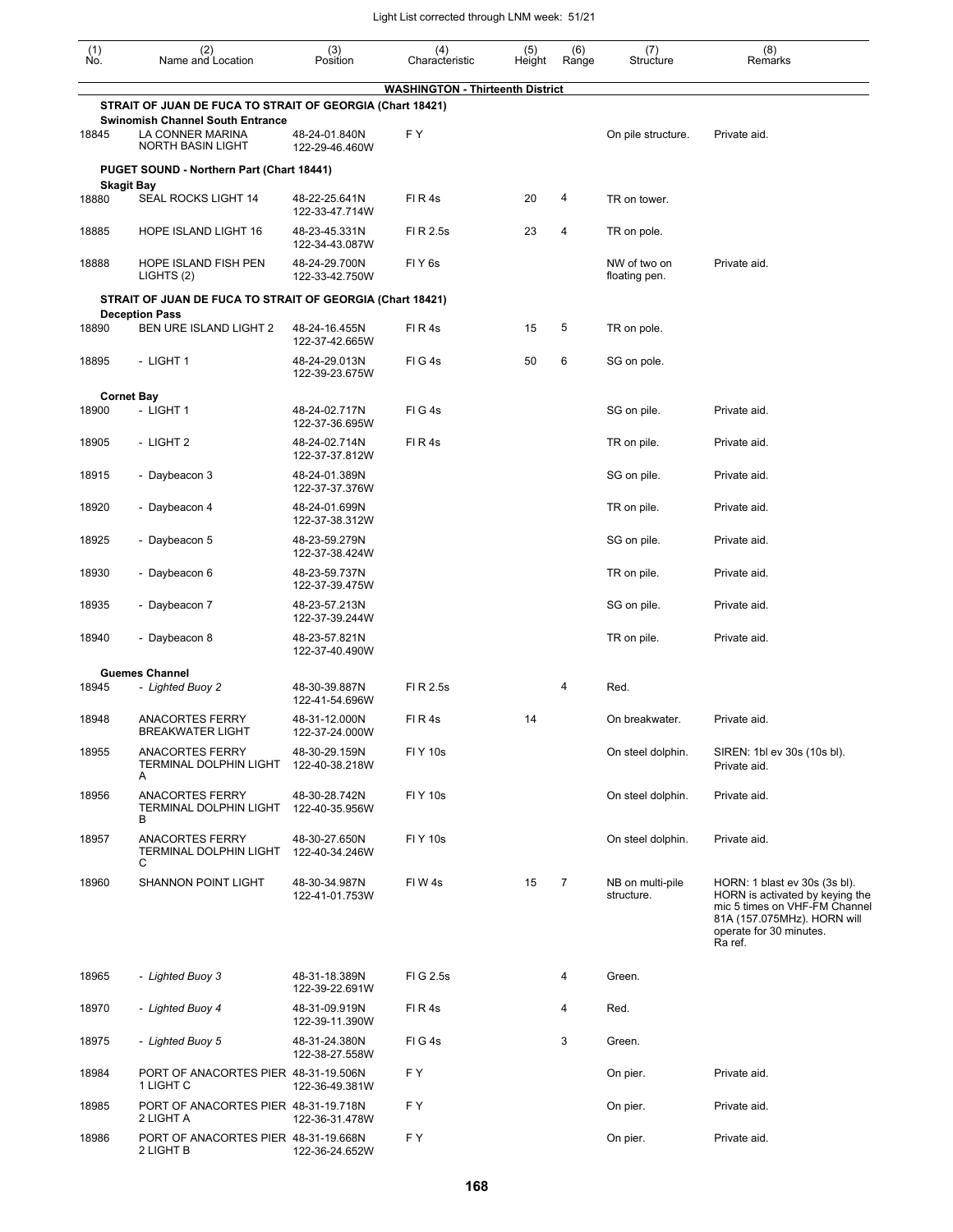| (1)<br>No.  | (2)<br>Name and Location                                                                    | (3)<br>Position                 | (4)<br>Characteristic                   | (5)<br>Height | (6)<br>Range | (7)<br>Structure            | (8)<br>Remarks |
|-------------|---------------------------------------------------------------------------------------------|---------------------------------|-----------------------------------------|---------------|--------------|-----------------------------|----------------|
|             |                                                                                             |                                 | <b>WASHINGTON - Thirteenth District</b> |               |              |                             |                |
|             | STRAIT OF JUAN DE FUCA TO STRAIT OF GEORGIA (Chart 18421)<br><b>Guemes Channel</b>          |                                 |                                         |               |              |                             |                |
| 18990       | <b>Cap Sante Waterway</b><br>- Daybeacon 1<br>50 feet outside channel limit. 122-35-55.009W | 48-30-40.680N                   |                                         |               |              | SG on pile.                 |                |
| 18995       | - LIGHT 2<br>15 feet outside channel limit. 122-35-55.573W                                  | 48-30-42.913N                   | FI R 2.5s                               | 15            | 4            | TR on pile.                 |                |
| 19000       | - Daybeacon 3<br>15 feet outside channel limit. 122-36-05.120W                              | 48-30-41.040N                   |                                         |               |              | SG on pile.                 |                |
| 19005       | - Daybeacon 4                                                                               | 48-30-42.750N<br>122-36-09.707W |                                         |               |              | TR on pile.                 |                |
| 19010       | - LIGHT 5                                                                                   | 48-30-41.793N<br>122-36-16.104W | FIG4s                                   | 15            | 4            | SG on pile.                 |                |
| 19015       | - LIGHT 6                                                                                   | 48-30-42.123N<br>122-36-18.729W | FIR4s                                   | 15            | 4            | TR on pile.                 |                |
| 19016.1     | Danger Rocks Daybeacon                                                                      | 48-30-41.243N<br>122-36-18.615W |                                         |               |              | NW on piling.               | Private aid.   |
| 19016.2     | Danger Rocks Daybeacon                                                                      | 48-30-40.629N<br>122-36-18.615W |                                         |               |              | NW on piling.               | Private aid.   |
| 19016.3     | Danger Rocks Daybeacon                                                                      | 48-30-40.016N<br>122-36-20.106W |                                         |               |              | NW on piling.               | Private aid.   |
| 19016.4     | Danger Shallow Water<br>Daybeacon                                                           | 48-30-39.402N<br>122-36-21.596W |                                         |               |              | NW on piling.               | Private aid.   |
| 19016.5     | Danger Rocks Daybeacon                                                                      | 48-30-37.956N<br>122-36-16.565W |                                         |               |              | NW on piling.               | Private aid.   |
| 19016.6     | DANGER ROCKS LIGHT                                                                          | 48-30-31.864N<br>122-36-19.576W | FIW4s                                   |               |              | NW on piling.               | Private aid.   |
| Padilla Bay |                                                                                             |                                 |                                         |               |              |                             |                |
| 19017       | VENDOVI ISLAND LIGHT 2                                                                      | 48-36-31.815N<br>122-35-54.467W | FIR <sub>6s</sub>                       | 13            | 4            | TR on platform.             |                |
| 19018       | <b>WILLIAM POINT LIGHT 3</b>                                                                | 48-34-58.466N<br>122-33-37.849W | FIG6s                                   | 30            | 5            | SG on tower.                |                |
| 19020       | - Lighted Bell Buoy 4                                                                       | 48-34-44.051N<br>122-35-46.837W | FIR4s                                   |               | 4            | Red.                        |                |
| 19023       | - Research Lighted Buoy                                                                     | 48-33-28.060N<br>122-34-24.380W | FIY <sub>4s</sub>                       |               |              | Yellow                      | Private aid.   |
| 19025       | - Lighted Buoy 5                                                                            | 48-33-31.575N<br>122-34-28.311W | FIG4s                                   |               | 4            | Green.                      |                |
| 19030       | <b>HUCKLEBERRY ISLAND</b><br>LIGHT 6                                                        | 48-32-10.294N<br>122-34-01.478W | FI R 2.5s                               | 73            | 4            | TR on skeleton<br>tower.    |                |
| 19035       | SADDLEBAG ISLAND LIGHT 48-32-06.897N<br>7                                                   | 122-33-32.176W                  | FIG 2.5s                                | 26            | 4            | SG on pole, on<br>platform. |                |
|             | <b>Anacortes Harbor</b>                                                                     |                                 |                                         |               |              |                             |                |
| 19040       | Fidalgo Bay Shoal Buoy 2                                                                    | 48-30-36.245N<br>122-35-07.251W |                                         |               |              | Red nun.                    |                |
| 19045       | - Junction Lighted Buoy A                                                                   | 48-30-41.392N<br>122-35-37.681W | $FI (2+1)R 6s$                          |               | 4            | Red and green<br>bands.     |                |
| 19050       | Anacortes Channel Buoy 3                                                                    | 48-30-31.592N<br>122-35-40.681W |                                         |               |              | Green can.                  |                |
| 19055       | ANACORTES CHANNEL<br>LIGHT <sub>4</sub>                                                     | 48-30-16.400N<br>122-35-56.012W | FIR4s                                   | 15            | 4            | TR on pile.                 |                |
| 19057.1     | ANACORTES MARINA<br><b>ENTRANCE LIGHT "A"</b>                                               | 48-30-08.800N<br>122-36-03.660W | FIW <sub>2s</sub>                       |               |              | NW on piling.               | Private aid.   |
| 19057.2     | ANACORTES MARINA<br><b>ENTRANCE LIGHT "B"</b>                                               | 48-30-07.290N<br>122-36-04.190W | FIW 2s                                  |               |              | NW on piling.               | Private aid.   |
| 19057.3     | ANACORTES MARINA<br><b>ENTRANCE LIGHT "2"</b>                                               | 48-30-08.800N<br>122-36-05.770W | FI R 2.5s                               |               |              | TR on breakwall.            | Private aid.   |
| 19057.4     | ANACORTES MARINA<br><b>ENTRANCE LIGHT "1"</b>                                               | 48-30-07.900N<br>122-36-05.800W | FIG 2.5s                                |               |              | SG on breakwall.            | Private aid.   |
| 19057.5     | ANACORTES MARINA<br><b>INNER LIGHT "S"</b>                                                  | 48-30-08.100N<br>122-36-06.870W | FI Y 2.5s                               |               |              | NY on breakwall.            | Private aid.   |
| 19058.1     | ANACORTES MARINA EXIT<br>LIGHT "A"                                                          | 48-30-16.370N<br>122-35-58.110W | FIW4s                                   |               |              | NW on piling.               | Private aid.   |
| 19058.2     | ANACORTES MARINA EXIT<br>LIGHT "B"                                                          | 48-30-15.390N<br>122-35-57.960W | FIW4s                                   |               |              | NW on piling.               | Private aid.   |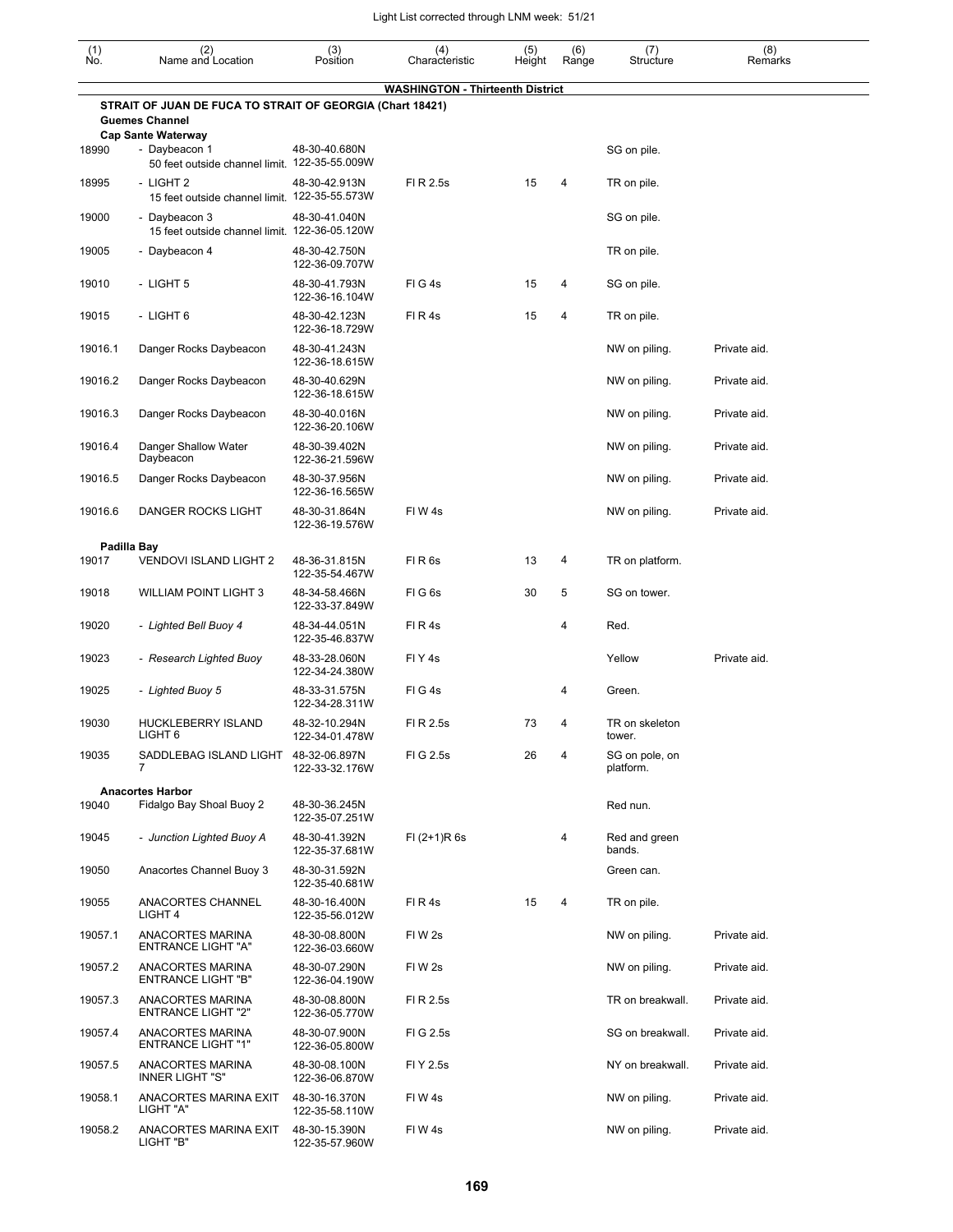| $\begin{smallmatrix} (1) \\ \mathsf{No} \end{smallmatrix}$ | (2)<br>Name and Location                                                                                               | (3)<br>Position                 | (4)<br>Characteristic                   | (5)<br>Height | (6)<br>Range | (7)<br>Structure               | (8)<br>Remarks                                |
|------------------------------------------------------------|------------------------------------------------------------------------------------------------------------------------|---------------------------------|-----------------------------------------|---------------|--------------|--------------------------------|-----------------------------------------------|
|                                                            |                                                                                                                        |                                 | <b>WASHINGTON - Thirteenth District</b> |               |              |                                |                                               |
|                                                            | STRAIT OF JUAN DE FUCA TO STRAIT OF GEORGIA (Chart 18421)                                                              |                                 |                                         |               |              |                                |                                               |
| 19058.3                                                    | <b>Anacortes Harbor</b><br>ANACORTES MARINA EXIT<br>LIGHT "1"                                                          | 48-30-15.800N<br>122-36-05.770W | FIG 2.5s                                |               |              | SG on breakwall.               | Private aid.                                  |
| 19058.4                                                    | ANACORTES MARINA<br><b>INNER LIGHT "N"</b>                                                                             | 48-30-16.400N<br>122-36-05.800W | FI Y 2.5s                               |               |              | NY on breakwall.               | Private aid.                                  |
| 19058.5                                                    | ANACORTES MARINA EXIT<br>LIGHT "2"                                                                                     | 48-30-15.370N<br>122-36-06.690W | FI R 2.5s                               |               |              | TR on breakwall.               | Private aid.                                  |
| 19060                                                      | ANACORTES CHANNEL<br>LIGHT <sub>6</sub>                                                                                | 48-30-08.640N<br>122-36-01.380W | FIR <sub>6s</sub>                       | 11            |              | TR on multi-pile<br>structure. | Private aid.                                  |
| 19060.5                                                    | MJB FLOAT DOCK LIGHT A                                                                                                 | 48-30-04.280N<br>122-36-12.870W | FIY <sub>6s</sub>                       |               |              | NY on Piling.                  | Private aid.                                  |
| 19061                                                      | <b>FIDALGO MARINA</b><br><b>ENTRANCE LIGHT 1</b>                                                                       | 48-29-55.420N<br>122-36-01.062W | FIG4s                                   |               |              | On outer<br>breakwater.        | Private aid.                                  |
| 19062                                                      | <b>FIDALGO MARINA</b><br><b>ENTRANCE LIGHT 2</b>                                                                       | 48-29-55.438N<br>122-36-02.548W | FIR4s                                   |               |              | On outer<br>breakwater.        | Private aid.                                  |
| 19063                                                      | FIDALGO MARINA INNER<br>LIGHT A                                                                                        | 48-29-54.639N<br>122-36-02.128W | F Y                                     |               |              | On inner<br>breakwater.        | Private aid.                                  |
| 19064                                                      | FIDALGO MARINA INNER<br>LIGHT B                                                                                        | 48-29-54.697N<br>122-36-00.889W | FY                                      |               |              | On inner<br>breakwater.        | Private aid.                                  |
| 19065                                                      | SHELL OIL COMPANY<br><b>WHARF LIGHT A</b>                                                                              | 48-30-35.355N<br>122-34-54.656W | FY                                      | 25            |              | Mooring platform.              | Private aid.                                  |
| 19067                                                      | SHELL OIL COMPANY<br><b>WHARF LIGHT B</b>                                                                              | 48-30-32.985N<br>122-34-38.526W | FY.                                     |               |              | Mooring platfrom.              | Private aid.                                  |
| 19068                                                      | SHELL OIL COMPANY<br><b>WHARF WARNING RANGE</b><br><b>FRONT LIGHT</b>                                                  | 48-30-35.132N<br>122-34-54.110W | FIG <sub>2s</sub>                       |               |              | KRB on tower on<br>dock.       | Private aid.                                  |
| 19069                                                      | SHELL OIL COMPANY<br><b>WHARF WARNING RANGE</b><br><b>REAR LIGHT</b><br>437 yards, 134.1 deg true<br>from front light. | 48-30-25.900N<br>122-34-40.100W | Iso G 4s                                |               |              | KRB on tower on<br>dock.       | Private aid.                                  |
| 19070                                                      | <b>TESORO NORTHWEST</b><br>COMPANY WHARF LIGHT A                                                                       | 48-30-31.078N<br>122-34-17.202W | FY                                      | 18            |              | On pier.                       | HORN: 1 blast ev 30s (2s bl).<br>Private aid. |
| 19072                                                      | <b>TESORO NORTHWEST</b><br><b>COMPANY WHARF LIGHT B</b>                                                                | 48-30-29.070N<br>122-34-03.259W | FY                                      | 16            |              | On pier.                       | Private aid.                                  |
|                                                            | <b>Swinomish Channel North Entrance</b>                                                                                |                                 |                                         |               |              |                                |                                               |
| 19075                                                      | - LIGHT 2                                                                                                              | 48-30-31.766N<br>122-33-17.579W | FIR4s                                   | 17            | 4            | TR on multi-pile<br>structure. |                                               |
| 19077                                                      | - Buoy 3                                                                                                               | 48-30-34.891N<br>122-33-07.061W |                                         |               |              | Green can.                     |                                               |
| 19080                                                      | - Buoy 4                                                                                                               | 48-30-20.941N<br>122-33-09.574W |                                         |               |              | Red nun.                       |                                               |
| 19085                                                      | - LIGHT 6                                                                                                              | 48-29-56.949N<br>122-32-53.056W | FIR6s                                   | 15            | 4            | TR on pile.                    |                                               |
| 19090                                                      | - Buoy 7                                                                                                               | 48-29-58.839N<br>122-32-47.192W |                                         |               |              | Green can.                     |                                               |
| 19093                                                      | - Buoy 9                                                                                                               | 48-29-38.125N<br>122-32-31.262W |                                         |               |              | Green can.                     |                                               |
| 19095                                                      | - Buoy 8                                                                                                               | 48-29-36.554N<br>122-32-38.332W |                                         |               |              | Red nun.                       |                                               |
| 19100                                                      | - Buoy 12                                                                                                              | 48-29-05.844N<br>122-32-13.915W |                                         |               |              | Red nun.                       |                                               |
| 19105                                                      | - LIGHT 13                                                                                                             | 48-29-08.343N<br>122-32-07.390W | FIG4s                                   | 15            | 4            | SG on pile.                    |                                               |
| 19115                                                      | - Buoy 19                                                                                                              | 48-28-41.623N<br>122-31-47.266W |                                         |               |              | Green can.                     |                                               |
| 19120                                                      | - LIGHT 18                                                                                                             | 48-28-39.076N<br>122-31-51.400W | FIR4s                                   | 18            | 4            | TR on pile.                    |                                               |
| 19130                                                      | - Buoy 22                                                                                                              | 48-28-20.922N<br>122-31-35.327W |                                         |               |              | Red nun.                       |                                               |
| 19135                                                      | - Buoy 23                                                                                                              | 48-28-22.432N<br>122-31-32.279W |                                         |               |              | Green can.                     |                                               |
| 19136                                                      | - LIGHT 26                                                                                                             | 48-28-01.200N<br>122-31-21.204W | FIR4s                                   | 17            | 4            | TR on pile.                    |                                               |
| 19138                                                      | - Buoy 27                                                                                                              | 48-28-03.081N<br>122-31-17.450W |                                         |               |              | Green can.                     |                                               |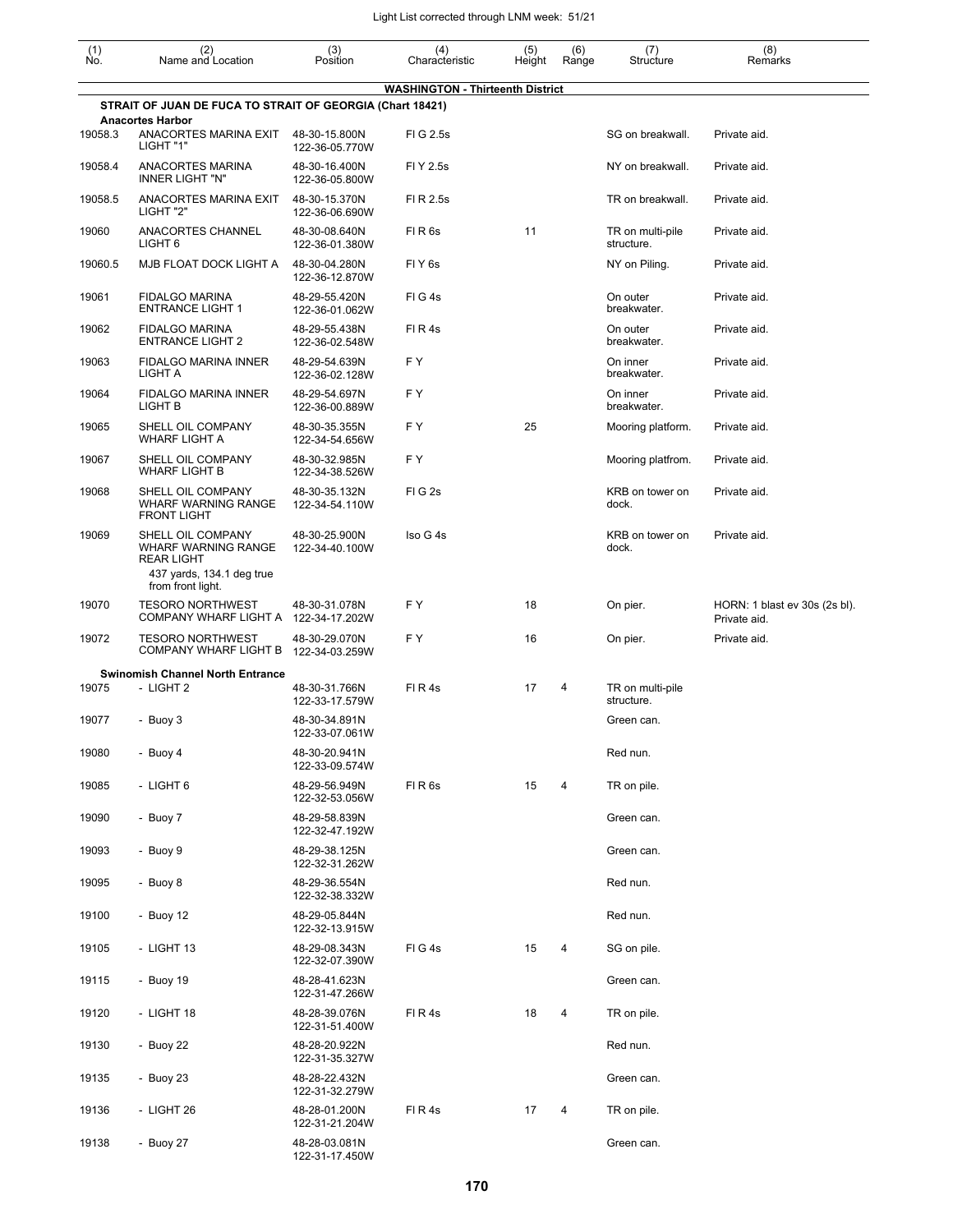| (1)<br>No. | (2)<br>Name and Location                                                                             | (3)<br>Position                 | (4)<br>Characteristic                   | (5)<br>Height  | (6)<br>Range | (7)<br>Structure              | (8)<br>Remarks                                |
|------------|------------------------------------------------------------------------------------------------------|---------------------------------|-----------------------------------------|----------------|--------------|-------------------------------|-----------------------------------------------|
|            |                                                                                                      |                                 | <b>WASHINGTON - Thirteenth District</b> |                |              |                               |                                               |
|            | STRAIT OF JUAN DE FUCA TO STRAIT OF GEORGIA (Chart 18421)<br><b>Swinomish Channel North Entrance</b> |                                 |                                         |                |              |                               |                                               |
| 19140      | - Buoy 28                                                                                            | 48-27-49.778N<br>122-31-11.563W |                                         |                |              | Red nun.                      |                                               |
| 19150      | - LIGHT 29                                                                                           | 48-27-51.358N<br>122-31-07.065W | FIG <sub>6s</sub>                       | 15             | 4            | SG on pile.                   |                                               |
| 19155      | - Buoy 30                                                                                            | 48-27-41.932N<br>122-31-03.536W |                                         |                |              | Red nun.                      |                                               |
| 19155.1    | <b>Burlington Northern Santa</b><br>Fe Railroad Bridge 7.6<br>Swinomish channel mile: 8.4            | 48-27-29.000N<br>122-30-53.000W |                                         |                |              | Swing bridge.                 |                                               |
| 19155.11   | Twin Bridges Marina<br>Daybeacon 1                                                                   | 48-27-27.400N<br>122-30-49.600W |                                         |                |              | SG on piling.                 | Private aid.                                  |
| 19155.12   | Twin Bridges Marina<br>Daybeacon 2                                                                   | 48-27-26.900N<br>122-30-50.200W |                                         |                |              | TR on piling.                 | Private aid.                                  |
| 19155.2    | <b>Duane Berentson Highway</b><br><b>Bridge (Eastbound)</b><br>Swinomish channel mile: 8.2           | 48-27-16.000N<br>122-30-51.000W |                                         |                |              | Fixed bridge.                 |                                               |
| 19155.3    | <b>Duane Berentson Highway</b><br><b>Bridge (Westbound)</b><br>Swinomish channel mile: 8.2           | 48-27-16.000N<br>122-30-52.000W |                                         |                |              | Fixed bridge.                 |                                               |
| 19156      | - Buoy 31                                                                                            | 48-25-30.730N<br>122-30-02.979W |                                         |                |              | Green can.                    |                                               |
| 19157      | - LIGHT 32                                                                                           | 48-25-26.338N<br>122-30-08.070W | FIR4s                                   | 15             | 4            | TR on pile.                   |                                               |
| 19158      | - Buoy 34<br>Marks rocks.                                                                            | 48-25-15.290N<br>122-30-04.786W |                                         |                |              | Red nun.                      |                                               |
| 19160      | - Buoy 35                                                                                            | 48-25-11.519N<br>122-30-01.608W |                                         |                |              | Green can.                    |                                               |
|            | <b>Bellingham Channel</b>                                                                            |                                 |                                         |                |              |                               |                                               |
| 19165      | Yellow Bluff Reef Obstruction<br>Daybeacon                                                           | 48-31-56.002N<br>122-39-24.335W |                                         |                |              | NB on pile.                   |                                               |
| 19170      | - Lighted Bell Buoy 4                                                                                | 48-32-11.390N<br>122-40-09.694W | FI R 4s                                 |                | 4            | Red.                          |                                               |
| 19172      | SECRET HARBOR FISH PEN 48-33-14.900N<br>LIGHTS (2)                                                   | 122-40-57.400W                  | FIY <sub>6s</sub>                       |                |              | East of two lights<br>on pen. | Private aid.                                  |
| 19175      | - LIGHT 5                                                                                            | 48-33-58.351N<br>122-40-05.766W | FIG4s                                   | 15             | 5            | SG on tower.                  | Higher intensity beam up and<br>down channel. |
| 19180      | - Lighted Buoy 6                                                                                     | 48-35-27.393N<br>122-39-06.896W | FIR4s                                   |                | 4            | Red.                          |                                               |
| 19185      | - LIGHT 7                                                                                            | 48-36-34.953N<br>122-39-26.047W | FIG4s                                   | 32             | 4            | SG on skeleton<br>tower.      |                                               |
| 19190      | - Buoy 8                                                                                             | 48-36-16.222N<br>122-37-48.456W |                                         |                |              | Red nun.                      |                                               |
| 19195      | <b>VENDOVI COVE LIGHT</b>                                                                            | 48-36-55.200N<br>122-36-41.400W | FIY4s                                   |                |              | On cement pad.                | Private aid.                                  |
| 19200      | <b>VITI ROCKS LIGHT</b>                                                                              | 48-37-59.655N<br>122-37-21.736W | FI W 2.5s                               | 45             | 5            | NB on skeleton<br>tower.      |                                               |
| 19205      | Viti Rocks Lighted Bell Buoy 9                                                                       | 48-37-48.104N<br>122-37-08.215W | Q G                                     |                | 4            | Green.                        |                                               |
| 19215      | ELIZA ROCKS JUNCTION<br><b>LIGHT</b>                                                                 | 48-38-37.115N<br>122-34-41.678W | $FI (2+1)G 6s$                          | 21             | 5            | JG on concrete<br>pedestal.   |                                               |
|            | <b>Bellingham Bay</b>                                                                                |                                 |                                         |                |              |                               |                                               |
| 19220      | Post Point Lighted Buoy 2                                                                            | 48-42-48.711N<br>122-31-45.464W | FIR4s                                   |                | 4            | Red.                          |                                               |
| 19223      | <b>FERRY PIER LIGHT</b>                                                                              | 48-43-23.630N<br>122-30-44.770W | F Y                                     |                |              | On dolphin.                   | Private aid.                                  |
| 19224      | TAYLOR PARK DINGY DOCK 48-43-31.440N<br>LIGHT A                                                      | 122-30-27.600W                  | FIY4s                                   | $\overline{7}$ |              | On steel piling.              | Private aid.                                  |
| 19225      | Starr Rock Buoy 4<br>35 yards west of rock.                                                          | 48-44-04.543N<br>122-30-15.177W |                                         |                |              | Red nun.                      |                                               |
| 19230      | Georgia Pacific Outfall Lighted 48-44-03.900N<br>Buoy                                                | 122-31-06.960W                  | <b>FIY 10s</b>                          |                |              | Yellow.                       | Private aid.                                  |
| 19240      | <b>WHATCOM WATERWAY</b><br>RANGE FRONT LIGHT                                                         | 48-45-10.170N<br>122-29-02.799W | Q G                                     | 39             |              | KRW on pile.                  | Visible 1.5° each side of<br>rangeline.       |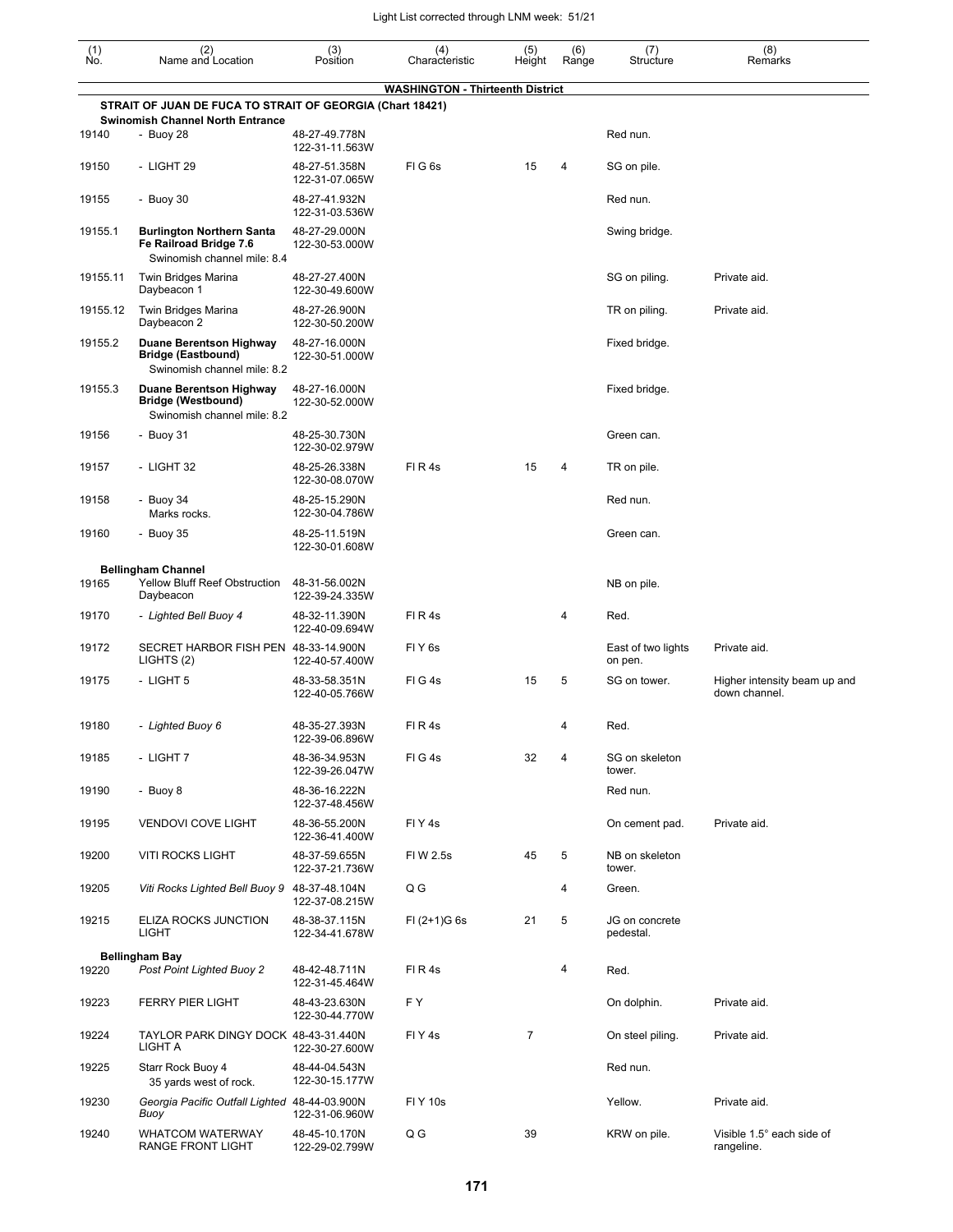| $\begin{smallmatrix} (1) \\ \mathsf{No} \end{smallmatrix}$ | (2)<br>Name and Location                                                                                       | (3)<br>Position                 | (4)<br>Characteristic                   | (5)<br>Height | (6)<br>Range | (7)<br>Structure                                  | (8)<br>Remarks                          |
|------------------------------------------------------------|----------------------------------------------------------------------------------------------------------------|---------------------------------|-----------------------------------------|---------------|--------------|---------------------------------------------------|-----------------------------------------|
|                                                            |                                                                                                                |                                 | <b>WASHINGTON - Thirteenth District</b> |               |              |                                                   |                                         |
|                                                            | STRAIT OF JUAN DE FUCA TO STRAIT OF GEORGIA (Chart 18421)                                                      |                                 |                                         |               |              |                                                   |                                         |
| 19245                                                      | <b>Bellingham Bay</b><br>WHATCOM WATERWAY<br><b>RANGE REAR LIGHT</b><br>224 yards, 044.6° from front<br>light. | 48-45-14.897N<br>122-28-55.745W | Iso G 6s                                | 71            |              | KRW on skeleton<br>tower.                         | Visible 1.5° each side of<br>rangeline. |
| 19250                                                      | <b>1&amp; J STREET WATERWAY</b><br>LIGHT <sub>1</sub>                                                          | 48-44-57.379N<br>122-30-08.069W | FIG 2.5s                                | 15            | 5            | SG on multi-pile<br>structure.                    |                                         |
| 19256                                                      | 1& J Street Waterway Buoy 2                                                                                    | 48-45-02.138N<br>122-29-57.076W |                                         |               |              | Red nun.                                          |                                         |
| 19260                                                      | <b>1&amp; J STREET WATERWAY</b><br>LIGHT <sub>3</sub>                                                          | 48-45-10.215N<br>122-29-51.065W | FIG4s                                   | 16            | 4            | SG on pole, on<br>riprap.                         |                                         |
| 19262                                                      | 1& J Street Waterway Buoy 4                                                                                    | 48-45-09.190N<br>122-29-47.137W |                                         |               |              | Red nun.                                          |                                         |
| 19265                                                      | BELLINGHAM BREAKWATER 48-45-11.709N<br><b>ENTRANCE LIGHT 2</b>                                                 | 122-30-26.484W                  | FI R 2.5s                               | 24            | 5            | TR on pile at end<br>of breakwater.               |                                         |
| 19270                                                      | BELLINGHAM BREAKWATER 48-45-13.695N<br><b>ENTRANCE LIGHT 1</b>                                                 | 122-30-25.985W                  | $FI$ G 4s                               | 17            | 5            | SG on pile at end<br>of breakwater.               |                                         |
| 19272                                                      | Bellingham Harbor Shoal Buoy 48-45-16.500N<br>A                                                                | 122-30-35.000W                  |                                         |               |              | White with orange<br>markings.                    | Private aid.                            |
| 19273                                                      | Bellingham Harbor Shoal Buoy 48-45-19.500N                                                                     | 122-30-38.300W                  |                                         |               |              | White with orange<br>markings.                    | Private aid.                            |
| 19274                                                      | Squalicum Creek Entrance<br><b>Lighted Buoy 1</b>                                                              | 48-45-18.114N<br>122-30-59.057W | FIG4s                                   |               | 4            | Green.                                            |                                         |
| 19275                                                      | Squalicum Creek Entrance<br><b>Lighted Buoy 2</b>                                                              | 48-45-23.851N<br>122-30-47.194W | FIR4s                                   |               | 4            | Red.                                              |                                         |
| 19280                                                      | BELLINGHAM BREAKWATER 48-45-26.343N<br>NORTH ENTRANCE LIGHT 4 122-30-41.519W                                   |                                 | FIR <sub>6s</sub>                       | 17            | 5            | TR on pile, at end<br>of breakwater.              |                                         |
| 19281                                                      | <b>SQUALICUM CREEK</b><br>WATERWAY RANGE FRONT 122-30-34.160W<br>LIGHT                                         | 48-45-38.354N                   | Q G                                     |               |              | KRB on skeleton<br>tower.                         | Private aid.                            |
| 19282                                                      | <b>SQUALICUM CREEK</b><br><b>WATERWAY RANGE REAR</b><br><b>LIGHT</b><br>162 yards, 036° from front<br>light.   | 48-45-42.220N<br>122-30-29.844W | Iso G 6s                                |               |              | KRB on skeleton<br>tower.                         | Private aid.                            |
| 19283                                                      | Squalicum Estuary Breakwater 48-45-39.047N<br><b>Warning Daybeacon</b>                                         | 122-30-36.360W                  |                                         |               |              | NW on single pile.                                | Private aid.                            |
| 19284                                                      | - Research Lighted Buoy B                                                                                      | 48-43-25.291N<br>122-34-35.514W | FI (5) Y 20s                            |               |              | Yellow buoy.                                      | Private aid.                            |
| 19285                                                      | - Rocks Junction Lighted<br>Buoy<br>Marks south edge of rocks.                                                 | 48-40-25.169N<br>122-35-27.691W | FI (2+1)R 6s                            |               | 3            | Red and green<br>bands.                           |                                         |
|                                                            | <b>Hale Passage</b>                                                                                            |                                 |                                         |               |              |                                                   |                                         |
| 19290                                                      | Inati Bay Reef Buoy                                                                                            | 48-40-27.954N<br>122-37-13.166W |                                         |               |              | White with orange<br>bands worded<br>DANGER ROCK. |                                         |
| 19295                                                      | LUMMI ISLAND LIGHT 3                                                                                           | 48-41-28.479N<br>122-38-38.519W | FIG4s                                   | 16            | 5            | SG on tower.                                      |                                         |
| 19300                                                      | LUMMI ISLAND FERRY<br><b>LANDING LIGHT</b>                                                                     | 48-43-13.980N<br>122-40-50.704W | FIR4s                                   |               |              | On piling.                                        | Private aid.                            |
| 19305                                                      | Point Francis Shoal Buoy 4                                                                                     | 48-41-40.839N<br>122-38-16.151W |                                         |               |              | Red nun.                                          |                                         |
| 19310                                                      | Lummi Point Lighted Buoy 5                                                                                     | 48-44-04.940N<br>122-41-10.614W | FIG4s                                   |               | 4            | Green.                                            |                                         |
| 19315                                                      | <b>Point Migley Lighted Junction</b><br>Buoy                                                                   | 48-45-15.500N<br>122-43-27.652W | $FI (2+1)R 6s$                          |               | 4            | Red and green<br>bands.                           |                                         |
| 19320                                                      | <b>Rosario Strait</b><br>Lawson Reef Junction Lighted 48-24-03.331N<br>Bell Buoy                               | 122-42-57.792W                  | $FI (2+1)R 6s$                          |               | 4            | Red and green<br>bands.                           |                                         |
| 19325                                                      | DAVIDSON ROCK LIGHT 1                                                                                          | 48-24-47.829N<br>122-48-43.230W | FIG4s                                   | 28            | 5            | SG on pile.                                       |                                         |
| 19330                                                      | Lawson Reef Lighted Bell<br>Buoy 2                                                                             | 48-24-41.049N<br>122-46-23.799W | FI R 2.5s                               |               | 4            | Red.                                              |                                         |
| 19335                                                      | Williamson Rocks Lighted<br>Buoy 4                                                                             | 48-26-50.278N<br>122-42-24.968W | FIR4s                                   |               | 4            | Red.                                              |                                         |
| 19340                                                      | Kellett Ledge Lighted Buoy 3                                                                                   | 48-27-01.579N<br>122-47-31.001W | FIG 2.5s                                |               | 4            | Green.                                            |                                         |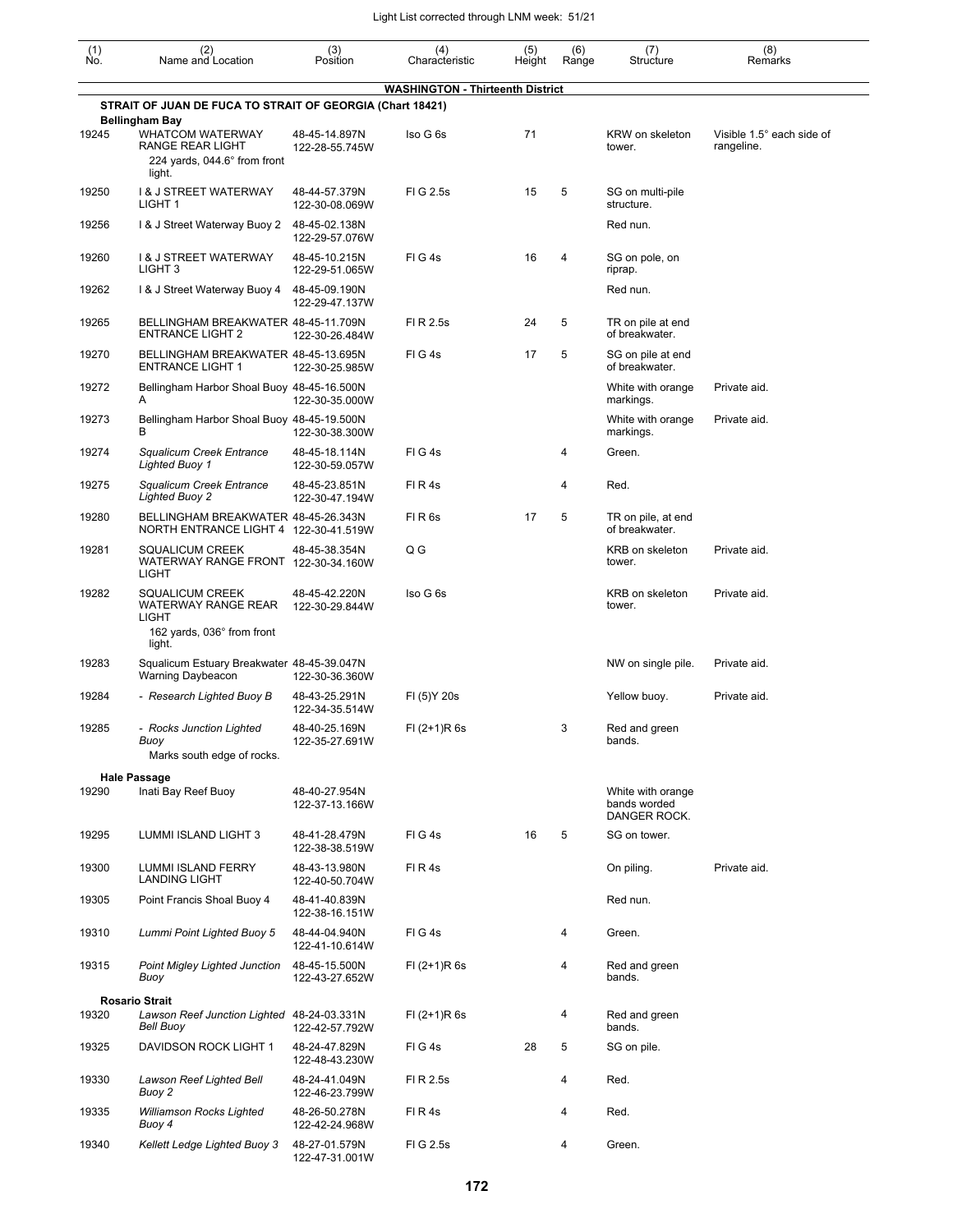| $\begin{smallmatrix} (1) \ N0. \end{smallmatrix}$ | (2)<br>Name and Location                                                           | (3)<br>Position                 | (4)<br>Characteristic                   | (5)<br>Height | (6)<br>Range          | (7)<br>Structure                                                | (8)<br>Remarks                                                                                                                                                                      |
|---------------------------------------------------|------------------------------------------------------------------------------------|---------------------------------|-----------------------------------------|---------------|-----------------------|-----------------------------------------------------------------|-------------------------------------------------------------------------------------------------------------------------------------------------------------------------------------|
|                                                   |                                                                                    |                                 | <b>WASHINGTON - Thirteenth District</b> |               |                       |                                                                 |                                                                                                                                                                                     |
|                                                   | STRAIT OF JUAN DE FUCA TO STRAIT OF GEORGIA (Chart 18421)<br><b>Rosario Strait</b> |                                 |                                         |               |                       |                                                                 |                                                                                                                                                                                     |
| 19345                                             | Dennis Shoal Buoy 6                                                                | 48-27-27.494N<br>122-42-57.742W |                                         |               |                       | Red nun.                                                        |                                                                                                                                                                                     |
| 19350                                             | <b>BURROWS ISLAND LIGHT</b>                                                        | 48-28-40.599N<br>122-42-48.829W | FIW <sub>6s</sub>                       | 57            | 7                     | White octagonal<br>cupola with red<br>roof, on building.        | HORN: 2 blasts ev 30s (2s bl-2s<br>si-2s bl-24s si).<br>HORN is activated by keying the<br>mic 5 times on VHF-FM Channel<br>83A (157.175 MHz). HORN will<br>operate for 30 minutes. |
| 19355                                             | Burrows Bay Danger Rock<br>Buoy<br>Marks Submerged Rocks.                          | 48-27-23.135N<br>122-39-56.148W |                                         |               |                       | White can with<br>orange bands;<br>worded DANGER<br>ROCKS.      |                                                                                                                                                                                     |
| 19360                                             | <b>SKYLINE MARINA</b><br><b>ENTRANCE LIGHT 1</b>                                   | 48-29-21.030N<br>122-40-38.290W | FIG4s                                   |               |                       | SG on pile.                                                     | Private aid.                                                                                                                                                                        |
| 19365                                             | <b>SKYLINE MARINA</b><br><b>ENTRANCE LIGHT 2</b>                                   | 48-29-20.440N<br>122-40-36.830W | FIR4s                                   |               |                       | TR on pile.                                                     | Private aid.                                                                                                                                                                        |
| 19366                                             | Skyline Marina Daybeacon 3                                                         | 48-29-23.910N<br>122-40-36.270W |                                         |               |                       | SG on pile.                                                     | Private aid.                                                                                                                                                                        |
| 19367                                             | Skyline Marina Daybeacon 4                                                         | 48-29-23.610N<br>122-40-35.080W |                                         |               |                       | TR on pile.                                                     | Private aid.                                                                                                                                                                        |
| 19370                                             | LOPEZ PASS LIGHT 2                                                                 | 48-28-52.035N<br>122-49-05.501W | FIR4s                                   | 21            | 4                     | TR on skeleton<br>tower.                                        |                                                                                                                                                                                     |
| 19375                                             | Mud Bay Daybeacon                                                                  | 48-27-38.523N<br>122-49-50.855W |                                         |               |                       | NR on pole.                                                     |                                                                                                                                                                                     |
| 19380                                             | Ram Island Rock Daybeacon<br>4                                                     | 48-28-22.797N<br>122-50-11.903W |                                         |               |                       | TR on pole.                                                     |                                                                                                                                                                                     |
| 19385                                             | Center Island Reef Daybeacon 48-29-04.641N                                         | 122-50-05.981W                  |                                         |               |                       | NB on pole.                                                     |                                                                                                                                                                                     |
| 19390                                             | Center Island Reef Daybeacon 48-29-05.091N<br>6                                    | 122-50-08.111W                  |                                         |               |                       | TR on pole.                                                     | Ra Ref.                                                                                                                                                                             |
| 19395                                             | <b>BELLE ROCK SECTOR</b><br><b>LIGHT</b>                                           | 48-29-34.766N<br>122-45-09.749W | FIW 2.5s                                | 22            | W 7<br>R <sub>7</sub> | NB on skeleton<br>tower on steel<br>cylindrical base.           | White light visibile 360°. High<br>intensity red sector visible 1.5°<br>either side of 175°. Red light<br>faint but visibile 2° either side of<br>the 3° sector.                    |
| 19400                                             | <b>Reef Point Junction Lighted</b><br>Buoy                                         | 48-31-43.806N<br>122-43-33.262W | $FI (2+1)R 6s$                          |               | 4                     | Red and green<br>bands.                                         |                                                                                                                                                                                     |
| 19405                                             | FAUNTLEROY POINT LIGHT 48-31-28.178N                                               | 122-47-18.590W                  | FIW4s                                   | 37            | 6                     | NB on skeleton<br>tower.                                        |                                                                                                                                                                                     |
| 19410                                             | <b>LAWSON ROCK LIGHT 2</b>                                                         | 48-31-51.543N<br>122-47-19.496W | FIR4s                                   | 15            | 4                     | TR on pile.                                                     |                                                                                                                                                                                     |
| 19415                                             | BLAKELY ISLAND LIGHT 4                                                             | 48-31-52.276N<br>122-48-34.321W | FIR6s                                   | 15            | 6                     | TR on multi-pile<br>structure.                                  |                                                                                                                                                                                     |
| 19420                                             | Undertaker's Reef Daybeacon 48-31-22.593N<br>5                                     | 122-49-46.319W                  |                                         |               |                       | SG on pole.                                                     | Ra Ref.                                                                                                                                                                             |
| 19425                                             | <b>LEO REEF LIGHT</b>                                                              | 48-33-11.282N<br>122-51-15.020W | FIW4s                                   | 15            | 6                     | NB on pyramidal<br>wooden crib.                                 |                                                                                                                                                                                     |
| 19430                                             | <b>Blakely Island Shoal Isolated</b><br>Danger Lighted Buoy DS                     | 48-34-08.384N<br>122-50-40.712W | FI (2)W 5s                              |               | 5                     | Black and red<br>bands with two<br>black spherical<br>topmarks. |                                                                                                                                                                                     |
| 19435                                             | LOPEZ ISLAND FERRY<br><b>TERMINAL DOLPHIN LIGHT</b>                                | 48-34-17.180N<br>122-52-57.385W | <b>FIY 10s</b>                          |               |                       | On floating dolphin.                                            | SIREN: 1bl ev 25s (8s bl)<br>Private aid.                                                                                                                                           |
| 19440                                             | Shoal Bay Aquaculture Lighted 48-33-31.100N<br>Buoy                                | 122-52-29.600W                  | FIY <sub>6s</sub>                       |               |                       | On yellow buoy.                                                 | Private aid.                                                                                                                                                                        |
| 19445                                             | Shag Rock Daybeacon                                                                | 48-35-29.524N<br>122-52-30.575W |                                         |               |                       | NB on pole.                                                     |                                                                                                                                                                                     |
| 19450                                             | PEAVINE PASS LIGHT 1                                                               | 48-35-16.233N<br>122-49-20.429W | FIG4s                                   | 22            | 4                     | SG on skeleton<br>tower.                                        |                                                                                                                                                                                     |
| 19455                                             | <b>BLACK ROCK LIGHT 9</b>                                                          | 48-32-45.183N<br>122-45-57.017W | FIG4s                                   | 10            | 4                     | SG on skeleton<br>tower.                                        |                                                                                                                                                                                     |
| 19457                                             | - Lighted Buoy 11                                                                  | 48-33-19.299N<br>122-45-44.496W | FIG 2.5s                                |               | 4                     | Green.                                                          | Buoy may be submerged during<br>periods of extreme current.                                                                                                                         |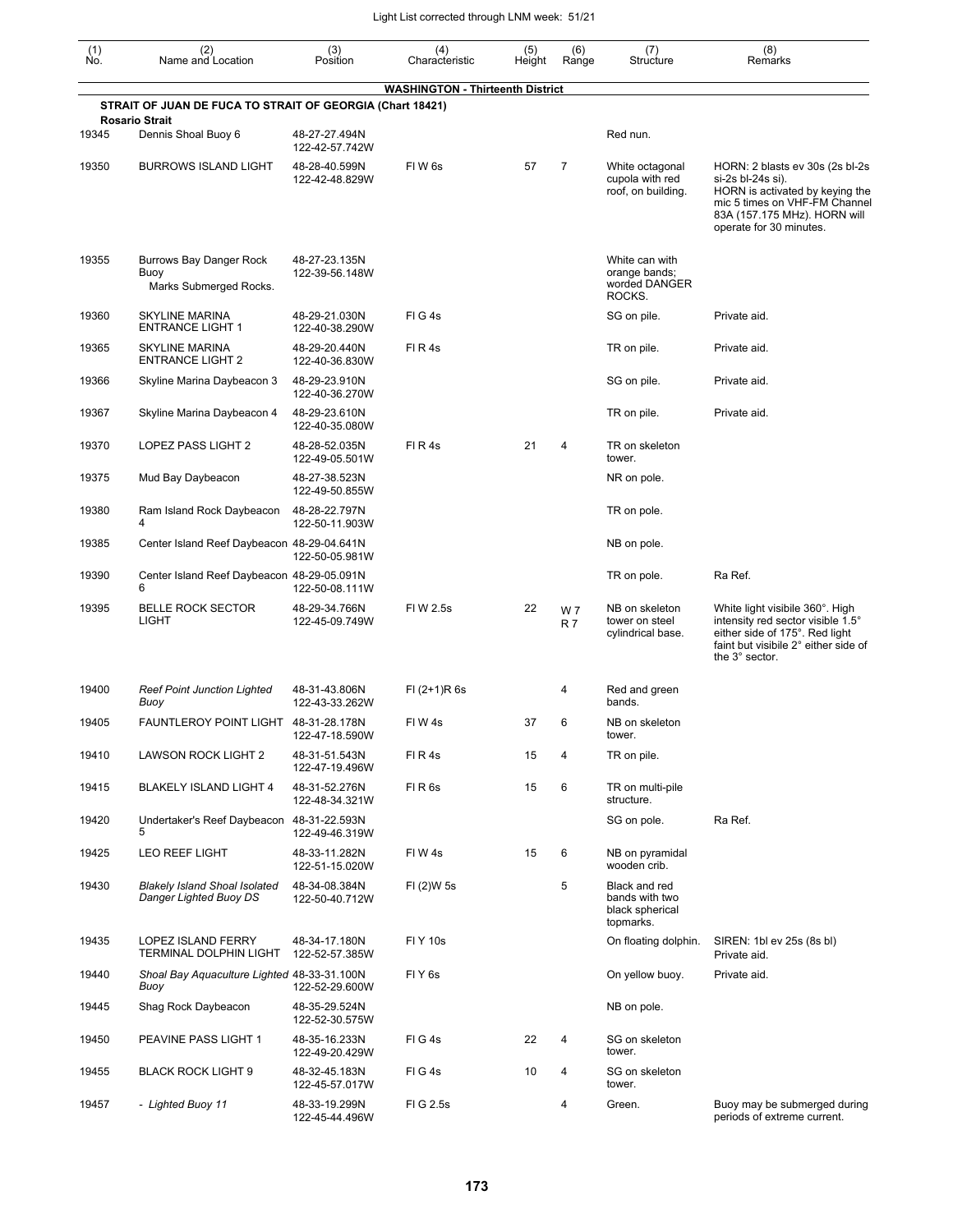| (1)<br>Ñó. | (2)<br>Name and Location                                                                | (3)<br>Position                 | (4)<br>Characteristic                   | (5)<br>Height | (6)<br>Range   | (7)<br>Structure                                 | (8)<br>Remarks                                 |
|------------|-----------------------------------------------------------------------------------------|---------------------------------|-----------------------------------------|---------------|----------------|--------------------------------------------------|------------------------------------------------|
|            |                                                                                         |                                 | <b>WASHINGTON - Thirteenth District</b> |               |                |                                                  |                                                |
|            | STRAIT OF JUAN DE FUCA TO STRAIT OF GEORGIA (Chart 18421)<br><b>Rosario Strait</b>      |                                 |                                         |               |                |                                                  |                                                |
| 19460      | <b>Peavine Pass Rocks</b><br>Daybeacon                                                  | 48-35-18.891N<br>122-48-04.385W |                                         |               |                | NR on pole.                                      |                                                |
| 19465      | <b>TIDE POINT LIGHT 12</b>                                                              | 48-35-06.489N<br>122-44-28.309W | FI R 2.5s                               | 15            | 4              | TR on multi-pile<br>structure.                   |                                                |
| 19470      | OBSTRUCTION PASS LIGHT 48-35-51.045N                                                    | 122-48-16.139W                  | FIW4s                                   | 23            | 6              | NR on skeleton<br>tower.                         |                                                |
| 19475      | Lydia Shoal Lighted Gong<br>Buoy 13                                                     | 48-35-58.389N<br>122-46-44.714W | Q G                                     |               | 4              | Green.                                           |                                                |
| 19480      | <b>Cypress Reef Junction</b><br>Daybeacon C                                             | 48-36-48.977N<br>122-43-21.149W |                                         |               |                | JR on pole.                                      |                                                |
| 19485      | <b>Buckeye Shoal Lighted Bell</b><br>Buoy 14<br>Marks shoal west of Sinclair<br>Island. | 48-37-27.262N<br>122-43-46.822W | FIR <sub>6s</sub>                       |               | 4              | Red.                                             |                                                |
| 19490      | PEAPOD ROCKS LIGHT 15                                                                   | 48-38-32.255N<br>122-44-37.177W | FIG4s                                   | 35            | 5              | SG on white<br>octagonal building.               |                                                |
| 19495      | - Lighted Bell Buoy 16                                                                  | 48-38-26.654N<br>122-42-52.721W | QR                                      |               | 4              | Red.                                             |                                                |
| 19500      | Boulder Reef Lighted Bell Buoy 48-38-16.594N<br>2                                       | 122-41-42.317W                  | FIR4s                                   |               | 4              | Red.                                             |                                                |
| 19505      | Sinclair Island Lighted Buoy 4                                                          | 48-38-17.395N<br>122-40-04.702W | FI R 2.5s                               |               | 4              | Red.                                             |                                                |
| 19510      | LUMMI ROCKS LIGHT 16A                                                                   | 48-40-09.723N<br>122-40-07.271W | FIR <sub>6s</sub>                       | 20            | 5              | TR skeleton tower.                               |                                                |
| 19515      | THE SISTERS LIGHT 17                                                                    | 48-41-41.121N<br>122-45-25.355W | FIG 2.5s                                | 40            | 4              | SG on skeleton<br>tower.                         |                                                |
| 19520      | - Traffic Separation Lane<br>Lighted Buoy C                                             | 48-40-33.714N<br>122-42-48.228W | FI Y 2.5s                               |               | 5              | Yellow.                                          | $RACON: N (- . )$<br>AIS: MMSI 993692250 (21). |
| 19525      | <b>VILLAGE POINT LIGHT 18</b>                                                           | 48-42-59.451N<br>122-43-09.629W | FIR4s                                   | 24            | 5              | TR on multi-pile<br>structure.                   | Obscured from 180° to 264°.                    |
| 19530      | PUFFIN ISLAND SHOAL<br>LIGHT 19                                                         | 48-44-36.256N<br>122-49-00.403W | FIG4s                                   | 20            | 5              | SG on skeleton<br>tower, on cassion.             |                                                |
| 19535      | - Traffic Separation Lane<br><b>Lighted Buoy CA</b>                                     | 48-45-18.399N<br>122-46-30.729W | FI Y 2.5s                               |               | 5              | Yellow.                                          | RACON: M ( - - )<br>AIS: MMSI 993692209 (21).  |
|            | San Juan Channel                                                                        |                                 |                                         |               |                |                                                  |                                                |
| 19540      | <b>ICEBERG POINT LIGHT 2</b>                                                            | 48-25-19.353N<br>122-53-39.441W | FIR4s                                   | 35            | 5              | TR on white<br>rectangular<br>concrete building. |                                                |
| 19545      | Richardson Daybeacon                                                                    | 48-26-47.017N<br>122-54-36.809W |                                         |               |                | NR on platform.                                  |                                                |
| 19550      | Twin Rocks Daybeacon                                                                    | 48-26-45.885N<br>122-54-44.687W |                                         |               |                | NR on pole.                                      | Ra ref.                                        |
| 19555      | <b>CATTLE POINT LIGHT</b>                                                               | 48-27-02.325N<br>122-57-48.074W | FIW <sub>4s</sub>                       | 94            | $\overline{7}$ | White octagonal<br>tower, on building.           |                                                |
| 19557      | CAPE SAN JUAN FLOATING<br>BREAKWATER LIGHTS (3)                                         | 48-27-48.000N<br>122-58-08.000W | FIY4s                                   |               |                | On floating<br>breakwater.                       | Private aid.                                   |
|            | <b>Fisherman Bay</b>                                                                    |                                 |                                         |               |                |                                                  |                                                |
| 19560      | - SECTOR LIGHT                                                                          | 48-31-30.831N<br>122-55-08.093W | FIW4s                                   | 15            | 6<br><b>R4</b> | NR on pile.                                      | Red sector from 150° to 076°.                  |
| 19565      | - Entrance Daybeacon 4                                                                  | 48-31-20.349N<br>122-55-02.483W |                                         |               |                | TR on pile.                                      |                                                |
| 19570      | - Channel Daybeacon 5                                                                   | 48-31-09.429N<br>122-55-06.965W |                                         |               |                | SG on pile.                                      |                                                |
| 19575      | - Channel Buoy 7                                                                        | 48-31-07.627N<br>122-55-04.336W |                                         |               |                | Green can.                                       |                                                |
| 19580      | - Channel Buoy 8                                                                        | 48-30-56.715N<br>122-54-55.805W |                                         |               |                | Red nun.                                         |                                                |
|            | San Juan Channel                                                                        |                                 |                                         |               |                |                                                  |                                                |
| 19583.1    | Odlin Park Regulatory Buoy A 48-33-29.977N                                              | 122-53-31.754W                  |                                         |               |                | White and orange<br>can buoy.                    | Closed area.<br>Private aid.                   |
| 19583.2    | Odlin Park Regulatory Buoy B 48-33-28.119N                                              | 122-53-36.974W                  |                                         |               |                | White and orange<br>can buoy.                    | Closed area.<br>Private aid.                   |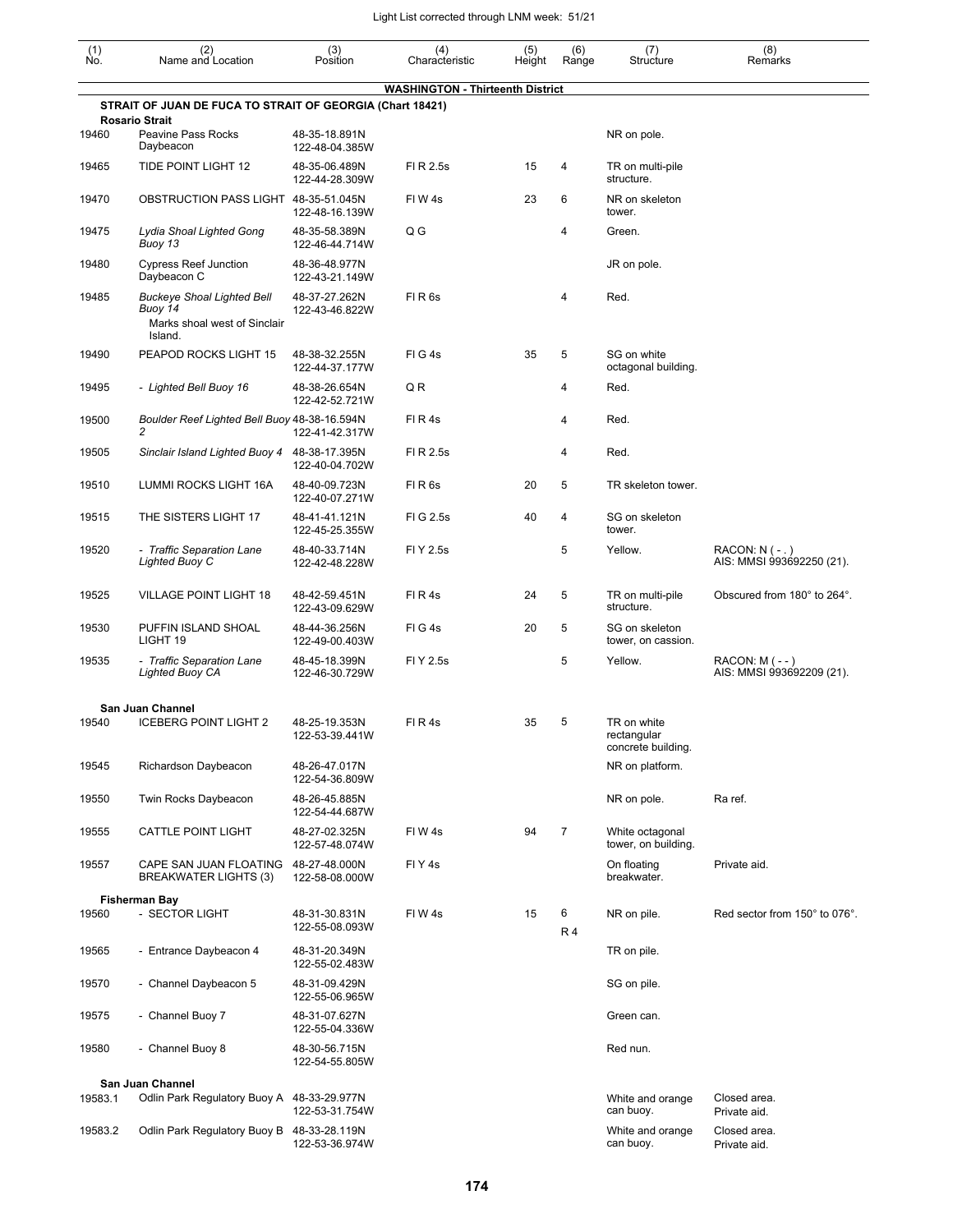| (1)<br>No. | (2)<br>Name and Location                                       | (3)<br>Position                 | (4)<br>Characteristic                   | (5)<br>Height | (6)<br>Range | (7)<br>Structure                                                | (8)<br>Remarks                              |
|------------|----------------------------------------------------------------|---------------------------------|-----------------------------------------|---------------|--------------|-----------------------------------------------------------------|---------------------------------------------|
|            |                                                                |                                 | <b>WASHINGTON - Thirteenth District</b> |               |              |                                                                 |                                             |
|            | STRAIT OF JUAN DE FUCA TO STRAIT OF GEORGIA (Chart 18421)      |                                 |                                         |               |              |                                                                 |                                             |
| 19583.3    | San Juan Channel<br>Odlin Park Regulatory Buoy C 48-33-28.192N | 122-53-41.510W                  |                                         |               |              | White and orange<br>can buoy.                                   | Closed area.<br>Private aid.                |
| 19585      | <b>FLAT POINT LIGHT 2</b>                                      | 48-33-05.324N<br>122-55-12.810W | FI R 2.5s                               | 15            | 5            | TR on pile.                                                     |                                             |
| 19590      | <b>TURN ROCK LIGHT 3</b>                                       | 48-32-06.314N<br>122-57-52.611W | FIG4s                                   | 18            | 5            | SG on skeleton<br>tower, on caisson.                            | Rock ledge bares at half tide.              |
| 19595      | Minnesota Reef Daybeacon 1                                     | 48-32-12.345N<br>122-59-17.861W |                                         |               |              | SG on pole.                                                     |                                             |
| 19600      | Brown Island Daybeacon 2                                       | 48-32-03.930N<br>122-59-57.215W |                                         |               |              | TR on pile.                                                     |                                             |
|            | <b>Friday Harbor</b>                                           |                                 |                                         |               |              |                                                                 |                                             |
| 19605      | - PIER LIGHTS (2)                                              | 48-32-41.100N<br>123-00-46.260W | <b>FIR5s</b>                            |               |              | West of two lights<br>on dock.                                  | Private aid.                                |
| 19615      | - NORTH BREAKWATER<br>LIGHT <sub>1</sub>                       | 48-32-25.219N<br>123-00-56.878W | FIG4s                                   | 8             | 4            | SG on pole, on end<br>of pier.                                  |                                             |
| 19620      | - MARINA ENTRANCE<br>LIGHT <sub>1</sub>                        | 48-32-23.221N<br>123-00-54.183W | FIG 2.5s                                | 8             | 4            | SG on pole, at end<br>of pier.                                  |                                             |
| 19625      | - MARINA ENTRANCE<br>LIGHT <sub>2</sub>                        | 48-32-23.780N<br>123-00-52.416W | FI R 2.5s                               | 8             | 4            | TR on pole, at end<br>of pier.                                  |                                             |
| 19626      | - FERRY TERMINAL<br><b>DOLPHIN LIGHT A</b>                     | 48-32-10.800N<br>123-00-47.500W | FIY <sub>4s</sub>                       |               |              | On steel dolphin.                                               | SIREN: 1bl ev 20s (10s bl)<br>Private aid.  |
| 19627      | - FERRY TERMINAL<br>DOLPHIN LIGHT B                            | 48-32-10.133N<br>123-00-47.363W | FIY <sub>4s</sub>                       |               |              | On steel dolphin.                                               | Private aid.                                |
| 19628      | - FERRY TERMINAL<br>DOLPHIN LIGHT C                            | 48-32-08.800N<br>123-00-46.240W | FIY <sub>4s</sub>                       |               |              | On steel dolphin.                                               | Private aid.                                |
| 19629      | SHELTON DOCK LIGHT                                             | 48-32-03.220N<br>123-00-33.290W | F Y                                     |               |              | On dock.                                                        | Private aid.                                |
|            | <b>San Juan Channel</b>                                        |                                 |                                         |               |              |                                                                 |                                             |
| 19630      | Reid Rock Lighted Isolated<br>Danger Buoy DR                   | 48-32-56.426N<br>122-59-22.372W | FI (2)W 5s                              |               | 4            | Black and red<br>bands with two<br>spherical<br>topmarks.       | Rock has depth of 2 1/2 fathoms<br>over it. |
| 19635      | SHIRT TAIL REEF LIGHT 1                                        | 48-35-15.274N<br>123-01-18.449W | FIG4s                                   | 19            | 4            | SG on skeleton<br>tower, on concrete<br>pyramidal<br>structure. |                                             |
| 19640      | <b>CLIFF ISLAND LIGHT 3</b>                                    | 48-35-21.411N<br>123-00-48.749W | FIG <sub>6s</sub>                       | 15            | 4            | SG on square<br>pedestal.                                       |                                             |
| 19645      | <b>BIRD ROCKS LIGHT</b>                                        | 48-35-52.095N<br>123-00-55.211W | FIW4s                                   | 15            | 6            | NB on platform, on<br>multi-pile structure.                     |                                             |
| 19650      | DEER HARBOR PIER LIGHT                                         | 48-36-29.930N<br>122-59-37.020W | FΥ                                      |               |              | On corner of dock.                                              | Private aid.                                |
| 19655      | POLE PASS LIGHT 2                                              | 48-36-06.034N<br>122-59-24.742W | FIR4s                                   | 15            | 4            | TR on skeleton<br>tower.                                        |                                             |
| 19660      | <b>WASP PASSAGE LIGHT 5</b>                                    | 48-35-42.400N<br>122-58-36.676W | FIG4s                                   | 15            | 5            | SG on skeleton<br>tower, on wooden<br>crib.                     |                                             |
| 19662      | ORCAS ISLAND FERRY<br><b>TERMINAL DOLPHIN LIGHT</b><br>A       | 48-35-48.574N<br>122-56-34.311W | FIY4s                                   |               |              | On floating dolphin.                                            | SIREN: 1bl ev 20s (10s bl)<br>Private aid.  |
| 19663      | ORCAS ISLAND FERRY<br><b>TERMINAL DOLPHIN LIGHT</b><br>В       | 48-35-47.731N<br>122-56-36.687W | FIY <sub>4s</sub>                       |               |              | On floating dolphin.                                            | Private aid.                                |
| 19665      | Blind Bay Rock Daybeacon                                       | 48-35-00.000N<br>122-55-54.000W |                                         |               |              | NW worded<br>DANGER ROCK.                                       | Private aid.                                |
| 19667      | <b>SHAW ISLAND FERRY</b><br><b>TERMINAL DOLPHIN LIGHT</b>      | 48-35-07.072N<br>122-55-44.756W | FIY <sub>4s</sub>                       |               |              | On steel dolphin.                                               | SIREN: 1bl ev 25s (5s bl)<br>Private aid.   |
| 19671      | Jones Island Rock Danger<br>Daybeacon<br>Marks rock.           | 48-37-12.956N<br>123-02-34.157W |                                         |               |              | NW worded<br>DANGER ROCK<br>on pole.                            |                                             |
| 19672      | - Buoy 4                                                       | 48-35-21.069N<br>123-02-05.242W |                                         |               |              | Red nun.                                                        |                                             |
| 19675      | <b>GREEN POINT LIGHT</b>                                       | 48-38-00.764N<br>123-06-23.363W | FIW4s                                   | 20            | 6            | NB on skeleton<br>tower.                                        |                                             |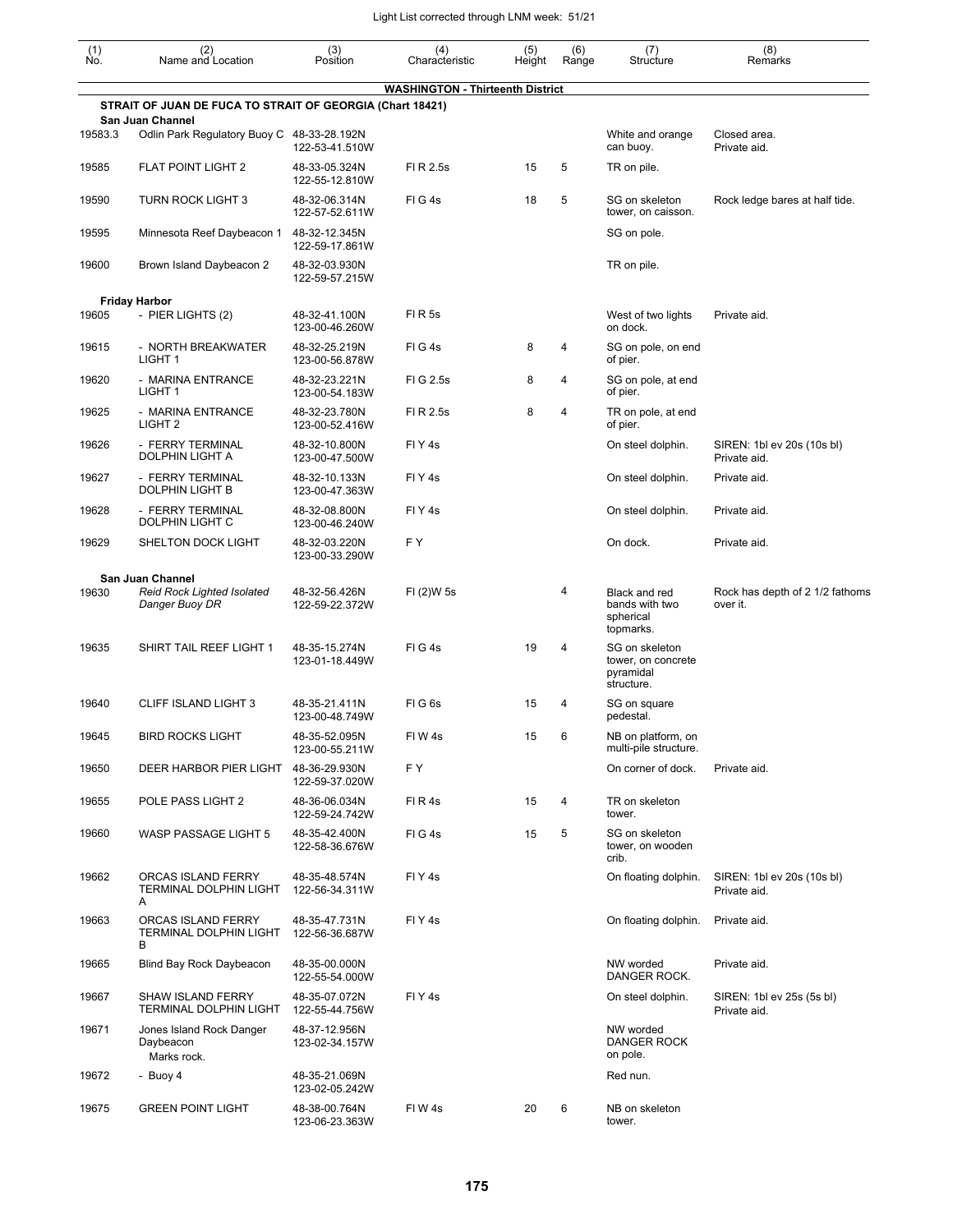| (1)<br>No. | (2)<br>Name and Location                                                      | (3)<br>Position                 | (4)<br>Characteristic                   | (5)<br>Height | (6)<br>Range   | (7)<br>Structure                                                                               | (8)<br>Remarks                                                      |
|------------|-------------------------------------------------------------------------------|---------------------------------|-----------------------------------------|---------------|----------------|------------------------------------------------------------------------------------------------|---------------------------------------------------------------------|
|            |                                                                               |                                 | <b>WASHINGTON - Thirteenth District</b> |               |                |                                                                                                |                                                                     |
|            | STRAIT OF JUAN DE FUCA TO STRAIT OF GEORGIA (Chart 18421)<br>San Juan Channel |                                 |                                         |               |                |                                                                                                |                                                                     |
| 19680      | Harbor Rock Buoy                                                              | 48-37-46.175N<br>122-58-39.400W |                                         |               |                | White can with<br>orange bands,<br>worded DANGER<br>ROCK.                                      |                                                                     |
| 19685      | <b>Haro Strait</b>                                                            |                                 |                                         |               | 15             |                                                                                                |                                                                     |
| 16270      | Discovery Island Light (C)                                                    | 48-25-28.514N<br>123-13-32.465W | <b>FIW5s</b>                            | 93            |                | White cylindrical<br>tower with red top.                                                       |                                                                     |
| 19690      | - Lighted Buoy VD (C)                                                         | 48-27-06.014N<br>123-10-48.065W | Q(6)+L FI W 15s                         |               |                | Yellow and black.                                                                              |                                                                     |
| 19695      | Lime Kiln Light                                                               | 48-30-57.136N                   | <b>FIW 10s</b>                          | 45            | 17             | White octagonal                                                                                |                                                                     |
|            |                                                                               | 123-09-09.097W                  | 0.1s fl 9.9s ec.                        |               |                | tower with a black<br>cupola and red<br>roof, attached to a<br>square white<br>building.<br>31 |                                                                     |
| 19700      | Little Zero Rock Lighted Buoy<br>V30(C)                                       | 48-31-54.314N<br>123-19-44.765W | Q R                                     |               |                | Red.                                                                                           |                                                                     |
| 19705      | Zero Rock Light (C)                                                           | 48-31-25.314N<br>123-17-30.765W | FIW4s                                   | 28            | $\overline{7}$ | White cylindrical<br>tower with green<br>band on top.                                          | Ra ref.                                                             |
| 19710      | Kelp Reefs Light (C)                                                          | 48-32-51.314N<br>123-14-12.765W | Q W                                     | 35            | 10             | White cylindrical<br>tower.                                                                    |                                                                     |
| 19715      | D'ARCY ISLAND LIGHT (C)                                                       | 48-33-55.314N<br>123-17-06.165W | FIR4s                                   | 26            | $\overline{7}$ | White cyclindrical<br>tower with red<br>band at top.                                           | Ra ref.                                                             |
| 19720      | <b>KELLETT BLUFF LIGHT</b>                                                    | 48-35-18.812N<br>123-12-07.271W | FIW4s                                   | 80            | $\overline{7}$ | NB on skeleton<br>tower.                                                                       |                                                                     |
|            | <b>Mosquito Pass</b>                                                          |                                 |                                         |               |                |                                                                                                |                                                                     |
| 19724      | - Buoy 1                                                                      | 48-34-45.114N<br>123-10-53.165W |                                         |               |                | Green can.                                                                                     |                                                                     |
| 19725      | - Daybeacon 2                                                                 | 48-34-57.623N<br>123-10-19.533W |                                         |               |                | TR on pole.                                                                                    | Ra ref.                                                             |
| 19730      | - Buoy 3                                                                      | 48-35-03.369N<br>123-10-21.738W |                                         |               |                | Green can.                                                                                     |                                                                     |
| 19735      | - Buoy 4                                                                      | 48-35-09.340N<br>123-10-18.299W |                                         |               |                | Red nun.                                                                                       |                                                                     |
| 19740      | - Buoy 6                                                                      | 48-35-28.370N<br>123-10-30.740W |                                         |               |                | Red nun.                                                                                       |                                                                     |
|            | <b>Haro Strait</b>                                                            |                                 |                                         |               |                |                                                                                                |                                                                     |
| 19743      | SHERMAN DOCK LIGHT                                                            | 48-36-11.297N<br>123-09-59.101W | FIY <sub>6s</sub>                       |               |                | On piling.                                                                                     | Private aid.                                                        |
| 19744.1    | <b>HENRY ISLAND</b><br><b>OUTSTATION LIGHT A</b>                              | 48-36-14.340N<br>123-10-21.410W | F Y                                     |               |                | On dock.                                                                                       | Private aid.                                                        |
| 19744.2    | <b>HENRY ISLAND</b><br><b>OUTSTATION LIGHT B</b>                              | 48-36-13.870N<br>123-10-19.450W | F Y                                     |               |                | On dock.                                                                                       | Private aid.                                                        |
| 19744.3    | <b>HENRY ISLAND</b><br><b>OUTSTATION LIGHT C</b>                              | 48-36-12.960N<br>123-10-18.920W | F Y                                     |               |                | On dock.                                                                                       | Private aid.                                                        |
| 19745      | PEARL ISLAND PIER LIGHTS 48-36-55.200N<br>(2)                                 | 123-10-10.920W                  | F Y                                     |               |                | West of two lights<br>on dock.                                                                 | Private aid.                                                        |
| 19750      | PEARL ISLAND LIGHT 1                                                          | 48-36-58.220N<br>123-10-12.593W | FIG4s                                   | 15            | 4              | SG on tower.                                                                                   |                                                                     |
| 19755      | PEARL ISLAND DOCK LIGHT 48-37-03.000N                                         | 123-09-39.400W                  | FIY4s                                   |               |                | On pile.                                                                                       | Private aid.                                                        |
| 19765      | Speiden Channel Buoy 3                                                        | 48-38-04.886N<br>123-09-43.207W |                                         |               |                | Green can.                                                                                     |                                                                     |
| 19770      | Roche Harbor Junction Buoy                                                    | 48-37-30.274N<br>123-09-48.011W |                                         |               |                | Red and green<br>bands; nun.                                                                   | Rock is marked by kelp, and has<br>2 fathoms over it.               |
| 19775      | - Junction Lighted Buoy A<br>Southwest of shoal.                              | 48-38-18.002N<br>123-10-56.627W | $FI (2+1)G 6s$                          |               | 4              | Green and red<br>bands.                                                                        |                                                                     |
| 19778      | <b>Reid Harbor Line Mooring</b><br>System Lighted Buoys (3)                   | 48-40-22.200N<br>123-11-48.540W | <b>FIY 10s</b>                          |               |                | 3 Yellow spar<br>buoys.                                                                        | Connected with cable 2 feet<br>above water surface.<br>Private aid. |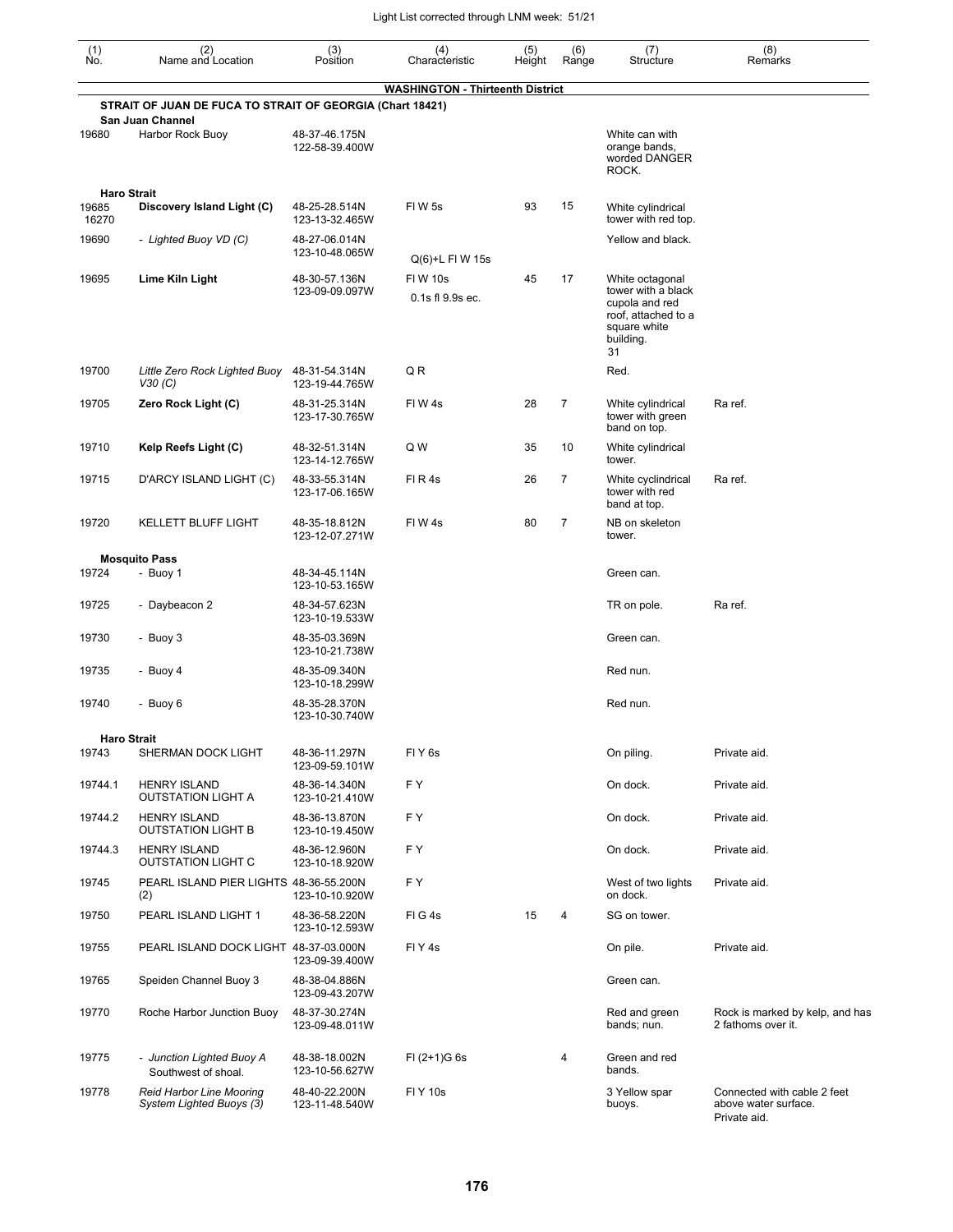| (1)<br>Ñó. | (2)<br>Name and Location                                                                      | (3)<br>Position                 | (4)<br>Characteristic                      | (5)<br>Height | (6)<br>Range                              | (7)<br>Structure                                                                | (8)<br>Remarks                                                                                           |
|------------|-----------------------------------------------------------------------------------------------|---------------------------------|--------------------------------------------|---------------|-------------------------------------------|---------------------------------------------------------------------------------|----------------------------------------------------------------------------------------------------------|
|            |                                                                                               |                                 | <b>WASHINGTON - Thirteenth District</b>    |               |                                           |                                                                                 |                                                                                                          |
|            | STRAIT OF JUAN DE FUCA TO STRAIT OF GEORGIA (Chart 18421)<br><b>Haro Strait</b>               |                                 |                                            |               |                                           |                                                                                 |                                                                                                          |
| 19780      | TOM POINT SECTOR LIGHT 48-39-44.414N<br>(C)                                                   | 123-16-25.665W                  | FIW4s<br>(G Sector)                        | 21            | 7<br>G6                                   | White cylindrical<br>tower with green<br>band at top.                           | Green from 171° to 181°.                                                                                 |
| 19785      | ARACHNE REEF LIGHT (C)                                                                        | 48-41-05.214N<br>123-17-37.365W | $FI (2+1)G 6s$                             | 19            | 11                                        | White cyclindrical<br>tower with green<br>band at top.                          | Ra ref.                                                                                                  |
| 19790      | <b>TURN POINT LIGHT</b>                                                                       | 48-41-19.646N<br>123-14-14.700W | FIW 2.5s                                   | 44            | 8                                         | White concrete<br>tower.                                                        | Light obscured from 260°30' to<br>$357^\circ$ .                                                          |
| 19795      | POINT FAIRFAX LIGHT (C)                                                                       | 48-41-57.114N<br>123-17-55.265W | FI (3)W 12s<br>$0.5s$ fl $2s$ ec.          | 29            | $\overline{7}$                            | White cylindrical<br>tower.                                                     | Ra ref.                                                                                                  |
|            |                                                                                               |                                 | $0.5s$ fl $2s$ ec.<br>0.5s fl 6.5s ec.     |               |                                           |                                                                                 |                                                                                                          |
| 19798      | <b>Prevost Harbor Line Mooring</b><br>System Lighted Buoys (2)                                | 48-40-45.180N<br>123-11-48.120W | <b>FIY 10s</b>                             |               |                                           | 3 yellow spar<br>buoys.                                                         | Connected with cable 2 feet<br>above water surface.<br>Private aid.                                      |
|            | <b>Boundary Pass</b>                                                                          |                                 |                                            |               |                                           |                                                                                 |                                                                                                          |
| 19800      | <b>GOWLLAND POINT LIGHT</b><br>(C)                                                            | 48-44-09.014N<br>123-10-57.065W | FIW4s                                      | 35            | 7                                         | White cylindrical<br>tower with green<br>band at top.                           | Ra ref.                                                                                                  |
| 19805      | SKIPJACK ISLAND LIGHT                                                                         | 48-43-57.727N<br>123-02-21.103W | FIW4s                                      | 18            | 6                                         | NB on skeleton<br>tower.                                                        | Obscured from 261° to 347°.                                                                              |
| 19810      | SATURNA ISLAND SECTOR<br>LIGHT (C)                                                            | 48-46-58.815N<br>123-02-45.065W | <b>FIW 15s</b><br>(NIGHT)<br>FR<br>(NIGHT) | 102<br>85     | 17<br>8                                   | On red square<br>skeleton tower.                                                | Red light visible from 156° to<br>$211.5^{\circ}$ .                                                      |
| 19815      | - Shoal Isolated Danger<br><b>Lighted Bell Buoy DB</b>                                        | 48-45-53.391N<br>123-00-52.744W | FI (2)W 5s                                 |               | 4                                         | Black and red<br>bands with two<br>black spherical<br>topmarks.                 |                                                                                                          |
| 19820      | Rosenfeld Rock Lighted Buoy<br>U59(C)                                                         | 48-48-11.415N<br>123-01-38.765W | FIG4s                                      |               |                                           | Green.                                                                          | RACON: $C$ ( $-$ . $-$ .)                                                                                |
| 19825      | PATOS ISLAND LIGHT                                                                            | 48-47-20.413N<br>122-58-16.902W | FIW <sub>6s</sub><br>(R Sector)            | 52            | W 8<br>W 8<br>R <sub>6</sub><br><b>R6</b> | White square tower<br>on building.                                              | Red from 011.5° to 059.5°,<br>covers 6 fathom shoal. Red<br>from 097° to 114°, covers<br>Rosenfeld Rock. |
| 19830      | Sucia Island Buoy 1                                                                           | 48-45-46.227N<br>122-55-09.671W |                                            |               |                                           | Green can.                                                                      |                                                                                                          |
| 19835      | Sucia Island Buoy 2                                                                           | 48-45-45.537N<br>122-55-09.923W |                                            |               |                                           | Red nun.                                                                        |                                                                                                          |
| 19840      | PARKER REEF LIGHT                                                                             | 48-43-32.817N<br>122-53-39.773W | FIW4s                                      | 15            | 5                                         | NR on wooden<br>crib.                                                           | Ra ref.                                                                                                  |
| 19853      | Echo Bay Line Mooring<br>System Lighted Buoys (3)                                             | 48-45-36.600N<br>122-54-28.260W | <b>FIY 10s</b>                             |               |                                           | 3 yellow spar<br>buoys.                                                         | Connected with cable 2 feet<br>above water surface.<br>Private aid.                                      |
| 19854      | Echo Bay Line Mooring<br>System Lighted Buoys (3)                                             | 48-45-36.600N<br>122-54-22.980W | <b>FIY 10s</b>                             |               |                                           | 3 yellow spar<br>buoys.                                                         | Connected with cable 2 feet<br>above water surface.<br>Private aid.                                      |
| 19857      | <b>EWING ISLAND REEF</b><br><b>DANGER LIGHT</b><br>Reef extends 25 yards to<br>the southeast. | 48-45-39.387N<br>122-52-34.235W | FIW 2.5s                                   | 12            | 4                                         | NW worded<br>DANGER REEF on<br>pile.                                            |                                                                                                          |
| 19860      | <b>Clements Reef Danger Buoy</b>                                                              | 48-45-46.407N<br>122-52-06.839W |                                            |               |                                           | White nun with<br>orange bands, and<br>orange diamond<br>worded DANGER<br>REEF. |                                                                                                          |
| 19865      | <b>Clements Reef Buoy 2</b>                                                                   | 48-46-39.612N<br>122-53-30.211W |                                            |               |                                           | Red nun.                                                                        | Marks reef.                                                                                              |
|            | <b>Strait of Georgia</b>                                                                      |                                 |                                            |               |                                           |                                                                                 |                                                                                                          |
| 19870      | Alden Bank Junction Lighted<br>Bell Buoy B                                                    | 48-47-03.797N<br>122-48-58.174W | $FI (2+1)R 6s$                             |               | 4                                         | Red and green<br>bands.                                                         |                                                                                                          |
| 19880      | SANDY POINT LIGHT 2                                                                           | 48-47-12.444N<br>122-42-44.813W | FIR4s                                      | 16            | 4                                         | TR on multi-pile<br>structure.                                                  |                                                                                                          |
| 19886      | SANDY POINT LIGHT 3                                                                           | 48-47-16.371N<br>122-42-42.971W | FIG 2.5s                                   | 15            | 4                                         | SG on multi-pile<br>structure.                                                  |                                                                                                          |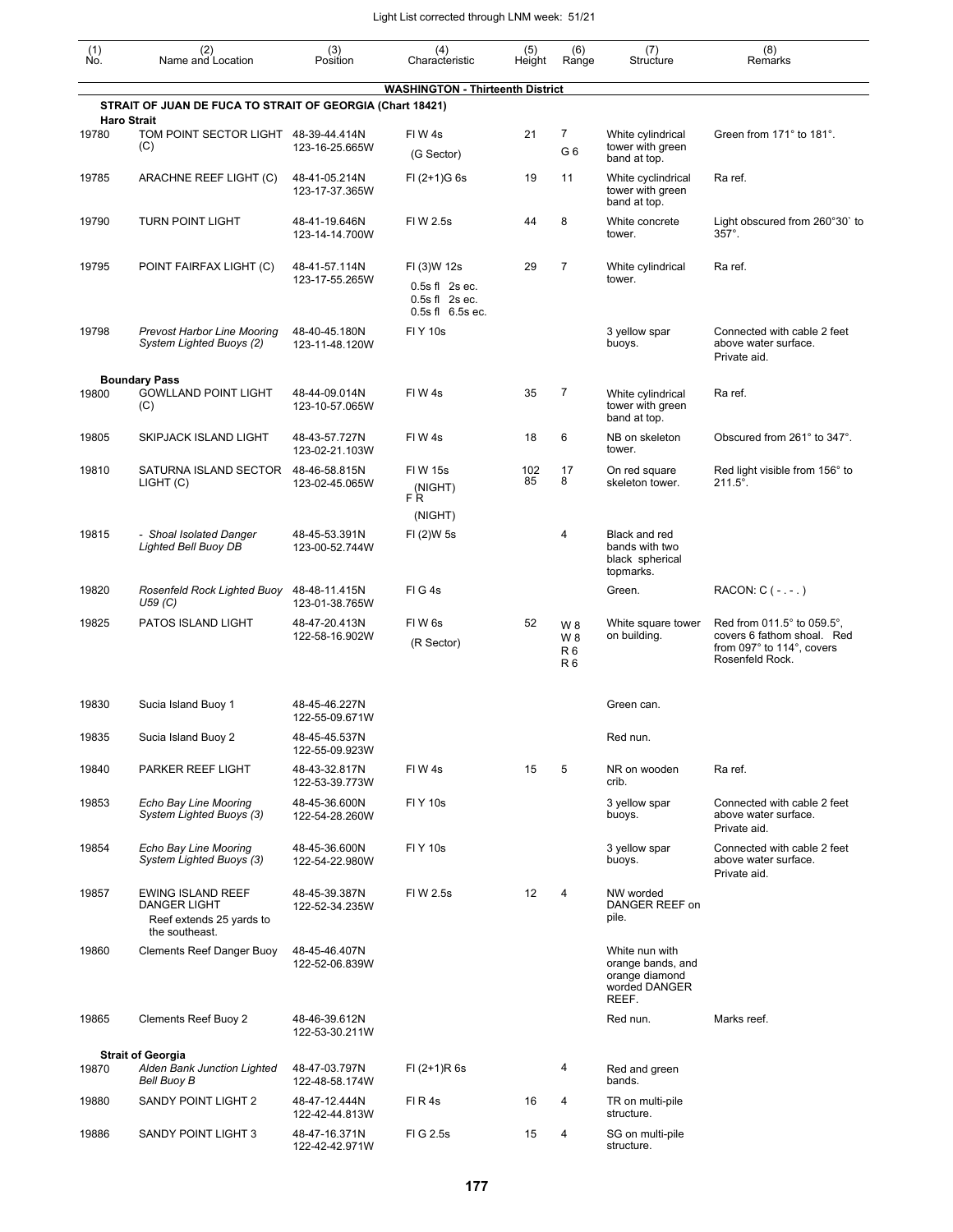| $\begin{smallmatrix} (1) \\ \mathsf{No} \end{smallmatrix}$ | (2)<br>Name and Location                                                                                        | (3)<br>Position                 | (4)<br>Characteristic                               | (5)<br>Height | (6)<br>Range | (7)<br>Structure               | (8)<br>Remarks                                                     |
|------------------------------------------------------------|-----------------------------------------------------------------------------------------------------------------|---------------------------------|-----------------------------------------------------|---------------|--------------|--------------------------------|--------------------------------------------------------------------|
|                                                            |                                                                                                                 |                                 | <b>WASHINGTON - Thirteenth District</b>             |               |              |                                |                                                                    |
|                                                            | STRAIT OF JUAN DE FUCA TO STRAIT OF GEORGIA (Chart 18421)                                                       |                                 |                                                     |               |              |                                |                                                                    |
| 19890                                                      | <b>Strait of Georgia</b><br>PHILLIPS 66 PIER SOUTH<br>LIGHT                                                     | 48-49-29.500N<br>122-43-13.970W | F Y                                                 |               |              | NY on dolphin.                 | HORN: 1 blast ev 30s (3s bl).<br>Private aid.                      |
| 19891                                                      | PHILLIPS 66 PIER NORTH<br><b>LIGHT</b>                                                                          | 48-49-37.620N<br>122-43-10.210W | F Y                                                 |               |              | NY on dolphin.                 | Private aid.                                                       |
| 19894                                                      | <b>INTALCO PIER SOUTH</b><br><b>LIGHT</b>                                                                       | 48-50-22.090N<br>122-43-15.670W | F Y                                                 |               |              | On pier wing.                  | Private aid.                                                       |
| 19895                                                      | <b>INTALCO PIER NORTH</b><br><b>LIGHT</b>                                                                       | 48-50-31.240N<br>122-43-19.530W | F Y                                                 |               |              | On pier wing.                  | HORN: 2 blast ev 15s (2s bl-2s<br>si-2s bl-9s si).<br>Private aid. |
| 19900                                                      | BP CHERRY POINT LIGHT A 48-51-37.120N                                                                           | 122-45-21.940W                  | FY.                                                 |               |              | On mooring<br>dolphin.         | Private aid.                                                       |
| 19905                                                      | BP CHERRY POINT LIGHT B 48-51-42.890N                                                                           | 122-45-33.590W                  | FY.                                                 |               |              | On mooring<br>dolphin.         | Private aid.                                                       |
| 19906                                                      | BP CHERRY POINT LIGHT C 48-51-45.810N                                                                           | 122-45-39.750W                  | F Y                                                 |               |              | On mooring<br>dolphin.         | Private aid.                                                       |
| 19907                                                      | BP CHERRY POINT LIGHT D 48-51-51.540N                                                                           | 122-45-51.480W                  | F Y                                                 |               |              | On mooring<br>dolphin.         | Private aid.                                                       |
| 19910                                                      | Alden Bank Junction Lighted<br>Gong Buoy A                                                                      | 48-50-23.400N<br>122-52-13.732W | $FI (2+1)R 6s$                                      |               | 4            | Red and green<br>bands.        |                                                                    |
| 19911                                                      | <b>BIRCH BAY MOORING</b><br><b>BASIN LIGHT 1</b>                                                                | 48-55-52.429N<br>122-47-14.340W | FIG4s                                               |               |              | SG on pile.                    | Private aid.                                                       |
| 19912                                                      | <b>BIRCH BAY MOORING</b><br><b>BASIN LIGHT 2</b>                                                                | 48-55-52.663N<br>122-47-13.137W | FIR4s                                               |               |              | TR on pile.                    | Private aid.                                                       |
| 19913                                                      | <b>Birch Bay Mooring Basin</b><br>Daybeacon 3                                                                   | 48-55-54.100N<br>122-47-15.800W |                                                     |               |              | SG on breakwater.              | Private aid.                                                       |
| 19914                                                      | Birch Bay Mooring Basin<br>Daybeacon 4                                                                          | 48-55-54.933N<br>122-47-13.797W |                                                     |               |              | TR on breakwater.              | Private aid.                                                       |
|                                                            | Semiahmoo Bay                                                                                                   |                                 |                                                     |               |              |                                |                                                                    |
| 19915                                                      | - Buoy 2                                                                                                        | 48-59-30.991N<br>122-47-40.014W |                                                     |               |              | Red nun.                       |                                                                    |
| 19920                                                      | - LIGHT 4                                                                                                       | 48-59-32.268N<br>122-47-02.508W | FIR6s                                               | 15            | 4            | TR on multi-pile<br>structure. |                                                                    |
| 19925                                                      | - Buoy 3                                                                                                        | 48-59-44.496N<br>122-46-47.062W |                                                     |               |              | Green can.                     |                                                                    |
| 19927                                                      | Drayton Harbor Entrance Buoy 48-59-25.189N<br>6                                                                 | 122-46-04.665W                  |                                                     |               |              | Red nun.                       | Marks shoal.                                                       |
| 19930                                                      | <b>BLAINE SMALL BOAT</b><br><b>HARBOR LIGHT 8</b>                                                               | 48-59-27.195N<br>122-45-54.242W | FI R 2.5s                                           | 22            | 4            | TR on end of jetty.            |                                                                    |
|                                                            | <b>Point Roberts</b>                                                                                            |                                 |                                                     |               |              |                                |                                                                    |
| 19945                                                      | - Lighted Bell Buoy 4                                                                                           | 48-57-05.697N<br>122-59-13.557W | FIR4s                                               |               | 5            | Red.                           |                                                                    |
| 19950                                                      | - MARINA LIGHT 1                                                                                                | 48-58-23.971N<br>123-03-53.223W | FIG4s                                               | 15            |              | On pile.                       | Private aid.                                                       |
| 19955                                                      | - MARINA LIGHT 2                                                                                                | 48-58-23.138N<br>123-03-49.295W | FIR4s                                               | 20            |              | TR on breakwater.              | Private aid.                                                       |
| 19957                                                      | - Marina Daybeacon 3                                                                                            | 48-58-25.522N<br>123-03-50.530W |                                                     |               |              | SG on dolphin.                 | Private aid.                                                       |
| 19960                                                      | - MARINA BREAKWATER<br>LIGHT                                                                                    | 48-58-25.956N<br>123-03-43.704W | <b>FIY 10s</b>                                      | 20            |              | On breakwater.                 | Private aid.                                                       |
| 19962                                                      | - Marina Warning Daybeacon                                                                                      | 48-58-29.021N<br>123-03-44.230W |                                                     |               |              | NW on pile.                    | Private aid.                                                       |
| 19965                                                      | - Light                                                                                                         | 48-58-17.874N<br>123-05-01.360W | FI (2)W 15s<br>0.1s fl 9.9s ec.<br>0.1s fl 4.9s ec. | 31            | 16           | NR on skeleton<br>tower.<br>25 |                                                                    |
|                                                            | <b>International Boundary</b>                                                                                   |                                 |                                                     |               |              |                                |                                                                    |
| 19969                                                      | Boundary Lights are maintained by the International Boundary Commission, United States and Canada.<br>- LIGHT A | 49-00-07.467N<br>123-06-44.153W | FIY4s                                               | 25            | 4            | NY on concrete<br>structure.   | Aid maintained by<br>International Boundery<br>Commission.         |
| 19970                                                      | - LIGHT B                                                                                                       | 49-00-07.580N<br>123-05-34.643W | FIY4s                                               | 15            | 4            | NY on multi-pile<br>structure. | Aid maintained by<br>International Boundery<br>Commission.         |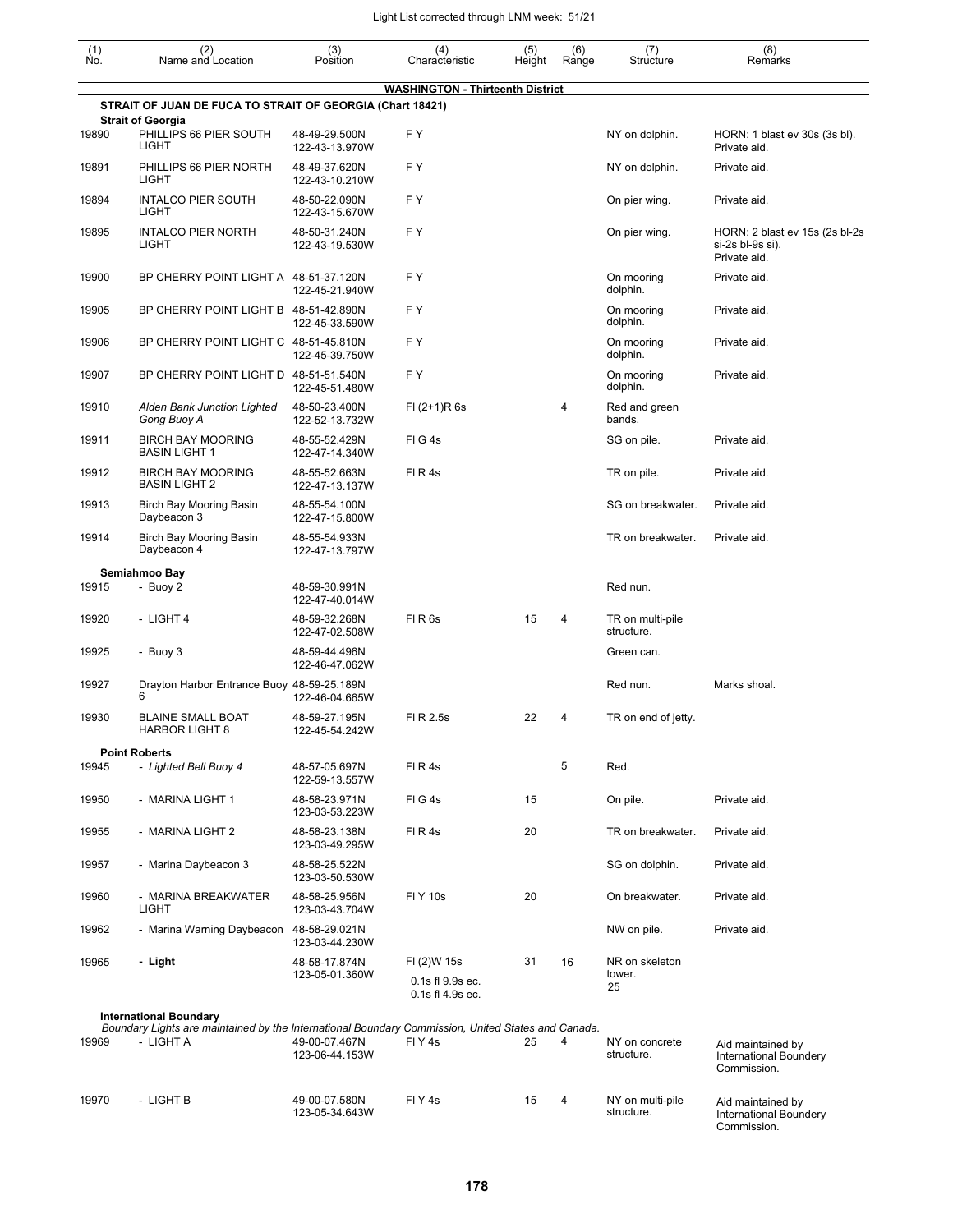| (1)<br>Ño. | (2)<br>Name and Location                                                                                        | (3)<br>Position                 | (4)<br>Characteristic                   | (5)<br>Height | (6)<br>Range   | (7)<br>Structure                                | (8)<br>Remarks                                                    |
|------------|-----------------------------------------------------------------------------------------------------------------|---------------------------------|-----------------------------------------|---------------|----------------|-------------------------------------------------|-------------------------------------------------------------------|
|            |                                                                                                                 |                                 | <b>WASHINGTON - Thirteenth District</b> |               |                |                                                 |                                                                   |
|            | STRAIT OF JUAN DE FUCA TO STRAIT OF GEORGIA (Chart 18421)                                                       |                                 |                                         |               |                |                                                 |                                                                   |
|            | <b>Point Roberts</b><br><b>International Boundary</b>                                                           |                                 |                                         |               |                |                                                 |                                                                   |
| 19971      | Boundary Lights are maintained by the International Boundary Commission, United States and Canada.<br>- LIGHT C | 49-00-07.463N<br>123-02-06.794W | FIY <sub>4s</sub>                       | 25            | 4              | NY on skeleton<br>tower, concrete<br>structure. | Aid maintained by<br>International Boundery<br>Commission.        |
| 19972      | - LIGHT D                                                                                                       | 49-00-07.563N<br>123-01-12.935W | FIY <sub>4s</sub>                       | 36            | 4              | NY on concrete<br>structure.                    | Aid maintained by<br>International Boundery<br>Commission.        |
| 19973      | - LIGHT E                                                                                                       | 49-00-07.734N<br>122-58-21.426W | FIY <sub>4s</sub>                       | 15            | 3              | NY on multi-pile<br>structure.                  | Aid maintained by<br>International Boundery<br>Commission.        |
| 19974      | - LIGHT F                                                                                                       | 49-00-07.939N<br>122-55-29.618W | FIY <sub>4s</sub>                       | 15            | 4              | NY on multi-pile<br>structure.                  | Aid maintained by<br>International Boundery<br>Commission.        |
| 19975      | - LIGHT G                                                                                                       | 49-00-07.825N<br>122-52-38.167W | FIY <sub>4</sub> s                      | 15            | $\overline{4}$ | NY on multi-pile<br>structure.                  | Aid maintained by<br>International Boundery<br>Commission.        |
| 19976      | - LIGHT H                                                                                                       | 49-00-07.763N<br>122-49-46.530W | FIY <sub>4s</sub>                       | 15            | 4              | NY on multi-pile<br>structure.                  | Aid maintained by<br>International Boundery<br>Commission.        |
| 19977      | - LIGHT I                                                                                                       | 49-00-07.633N<br>122-46-54.888W | FIY <sub>4</sub> s                      | 42            | 4              | NY on concrete<br>structure.                    | Aid maintained by<br><b>International Boundery</b><br>Commission. |
|            |                                                                                                                 |                                 | <b>IDAHO - Thirteenth District</b>      |               |                |                                                 |                                                                   |
|            | <b>Lake Coeur D'Alene</b><br><b>Saint Joe River</b>                                                             |                                 |                                         |               |                |                                                 |                                                                   |
| 20070      | <b>Trail of the Coeur D'Alenes</b><br><b>Railroad Bridge</b><br>Saint Joe River mile: 0.7                       | 47-22-42.000N<br>116-45-12.000W |                                         |               |                | Swing bridge.                                   |                                                                   |
|            | LAKE PEND OREILLE (Chart 18554)                                                                                 |                                 |                                         |               |                |                                                 |                                                                   |
| 20075      | <b>Pend Oreille River</b><br><b>Merritt Brothers Highway</b><br>Bridge<br>Pend Oreille River mile: 94.5         | 48-10-34.000N<br>116-54-32.000W |                                         |               |                | Fixed bridge.                                   |                                                                   |
| 20080      | Spokane International<br><b>Railroad Bridge</b><br>Pend Oreille River mile:<br>111.3                            | 48-15-11.000N<br>116-39-42.000W |                                         |               |                | Fixed bridge.                                   |                                                                   |
| 20085      | LAKE PEND OREILLE (Chart 18554)<br>SANDPOINT FIELD BOAT<br>RAMP LIGHT A                                         | 48-15-49.560N<br>116-33-29.820W | FIY <sub>2s</sub>                       |               |                | On pole.                                        | Private aid.                                                      |
| 20086      | Sandpoint US 95 Highway<br><b>Bridge</b><br>Lake Pend Oreille mile: 2.0                                         | 48-15-01.000N<br>116-32-20.000W |                                         |               |                | Fixed bridge.                                   |                                                                   |
| 20087      | <b>Burlington Northern Santa</b><br>Fe Railroad Bridge 3.9<br>Lake Pend Oreille mile: 2.7                       | 48-15-36.000N<br>116-31-52.000W |                                         |               |                | Fixed bridge.                                   |                                                                   |
| 20088      | <b>Burlington Northern Santa</b><br>Fe Railroad Bridge 3.1<br>Lake Pend Oreille - Sand<br>Creek mile: 0.2       | 48-16-20.000N<br>116-32-39.000W |                                         |               |                | Fixed bridge.                                   |                                                                   |
| 20090      | SANDPOINT MARINA PIER<br>LIGHT B                                                                                | 48-16-18.480N<br>116-32-19.800W | FIY <sub>2s</sub>                       |               |                | On statue.                                      | Private aid.                                                      |
| 20095      | <b>WINDBAG MARINA</b><br>BREAKWATER LIGHT C                                                                     | 48-16-29.200N<br>116-32-23.700W | FIY <sub>2s</sub>                       |               |                | On pole.                                        | Private aid.                                                      |
| 20100      | <b>CONTEST POINT LIGHT 24</b>                                                                                   | 48-16-14.100N<br>116-30-04.140W | FIR4s                                   |               |                | TR on steel tower.                              | Private aid.                                                      |
| 20100.1    | SOURDOUGH POINT<br>LAGOON LIGHT A                                                                               | 48-15-27.950N<br>116-28-09.720W | FIY <sub>2s</sub>                       |               |                | Metal tripod.                                   | Seasonal 1 June to 1 September.<br>Private aid.                   |
| 20100.2    | SOURDOUGH POINT<br>LAGOON LIGHT 1                                                                               | 48-15-27.370N<br>116-28-10.130W | FIG <sub>2s</sub>                       |               |                | Wood piling.                                    | Seasonal 1 June to 1 September.<br>Private aid.                   |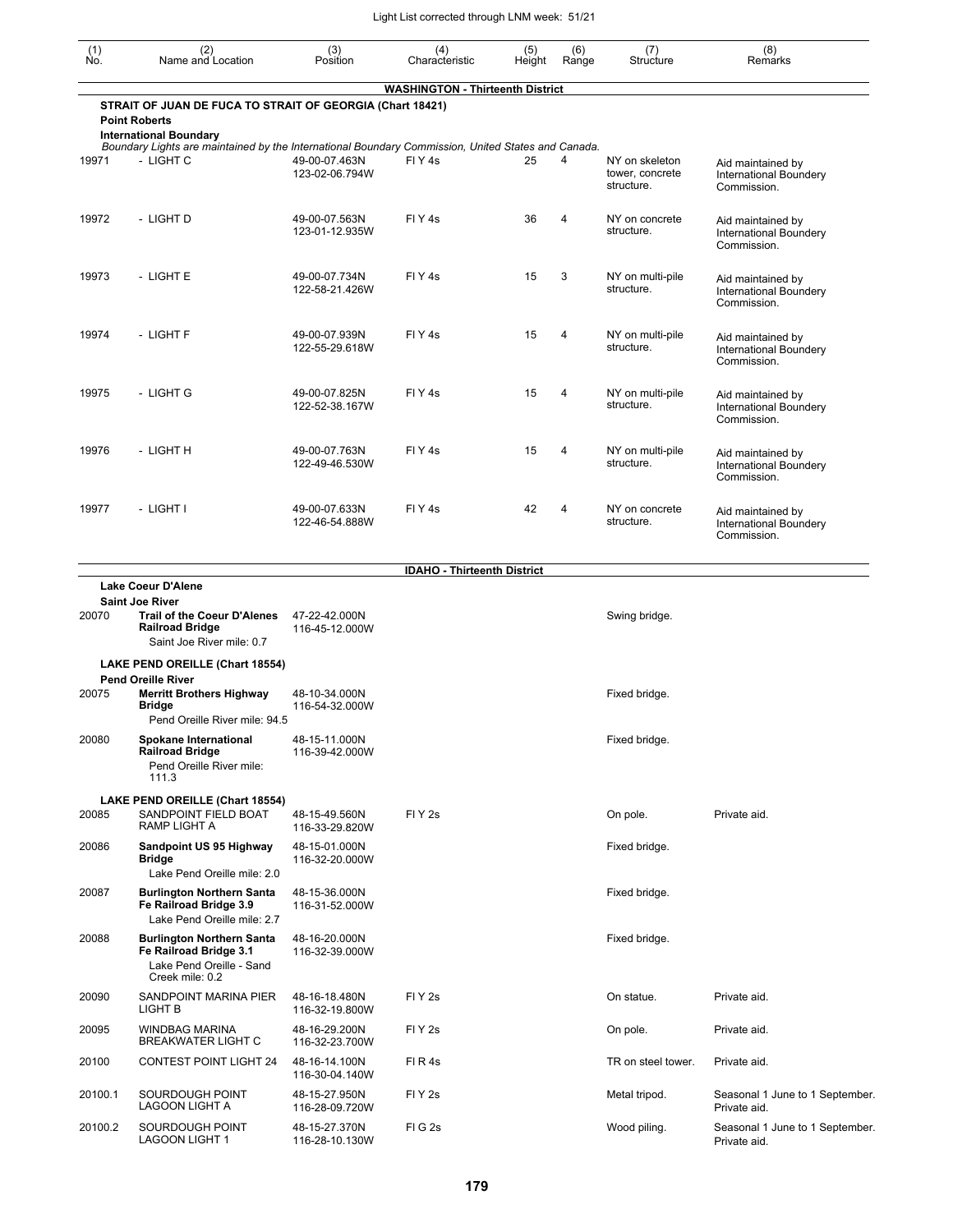| (1)<br>No. | (2)<br>Name and Location                                                    | (3)<br>Position                 | (4)<br>Characteristic              | (5)<br>Height | (6)<br>Range | (7)<br>Structure                        | (8)<br>Remarks                                                                        |
|------------|-----------------------------------------------------------------------------|---------------------------------|------------------------------------|---------------|--------------|-----------------------------------------|---------------------------------------------------------------------------------------|
|            |                                                                             |                                 | <b>IDAHO - Thirteenth District</b> |               |              |                                         |                                                                                       |
| 20100.3    | LAKE PEND OREILLE (Chart 18554)<br>SOURDOUGH POINT<br><b>LAGOON LIGHT 2</b> | 48-15-27.290N<br>116-28-11.080W | FIR <sub>2s</sub>                  |               |              | Wood piling.                            | Seasonal 1 June to 1 September.<br>Private aid.                                       |
| 20101      | CLEAVENGER DOCK LIGHT                                                       | 48-15-23.580N<br>116-26-24.540W | FIY <sub>6s</sub>                  |               |              | On dock.                                | Private aid.                                                                          |
| 20102      | SUNNY SIDE LIGHT 25                                                         | 48-16-46.740N<br>116-24-37.980W | FIG4s                              |               |              | SG on dolphin.                          | Private aid.                                                                          |
| 20104      | ANDERSON POINT LIGHT 26 48-15-01.500N                                       | 116-22-33.960W                  | FIR4s                              |               |              | TR on dolphin.                          | Private aid.                                                                          |
| 20105      | <b>HOPE MARINE SERVICES</b><br><b>BREAKWATER LIGHT 2</b>                    | 48-13-47.456N<br>116-16-42.214W | FIR4s                              |               |              | On corner of<br>floating<br>breakwater. | Private aid.                                                                          |
| 20105.5    | <b>HOPE MARINE SERVICES</b><br><b>BREAKWATER LIGHT 1</b>                    | 48-13-42.336N<br>116-16-42.870W | FIG4s                              |               |              | On corner of<br>floating<br>breakwater. | Private aid.                                                                          |
| 20106      | <b>HOPE POINT LIGHT 27</b>                                                  | 48-13-34.680N<br>116-18-30.420W | FIG4s                              |               |              | SG on steel tower.                      | Private aid.                                                                          |
| 20108      | PEARL ISLAND LIGHT                                                          | 48-12-58.920N<br>116-19-54.720W | <b>FIW 10s</b>                     |               |              | NR on steel tower.                      | Private aid.                                                                          |
| 20110      | ELLIOT BAY LIGHT 28                                                         | 48-12-15.240N<br>116-21-35.700W | FIR4s                              |               |              | TR on piling.                           | Private aid.                                                                          |
| 20112      | LEE'S POINT LIGHT 29                                                        | 48-09-02.451N<br>116-14-58.664W | FIG4s                              |               |              | SG on wood piling.                      | Private aid.                                                                          |
| 20114      | <b>GARFIELD BAY LIGHT 30</b>                                                | 48-10-36.660N<br>116-25-41.040W | FIR4s                              |               |              | TR on steel stand.                      | Private aid.                                                                          |
| 20115      | <b>GRANITE POINT LIGHT 31</b>                                               | 48-05-59.820N<br>116-25-58.440W | FIG4s                              |               |              | SG on steel<br>platform.                | Private aid.                                                                          |
| 20116      | MILLER'S POINT LIGHT 32                                                     | 48-09-45.480N<br>116-26-24.660W | FIR4s                              |               |              | TR on steel piling.                     | Private aid.                                                                          |
| 20118      | Navy Mooring Lighted Buoy B2 48-05-32.000N                                  | 116-28-46.000W                  | Q Y                                |               |              | White and orange.                       | Navy maintained.<br>Private aid.                                                      |
| 20120      | Navy Mooring Lighted Buoy B3 48-05-32.000N                                  | 116-29-20.000W                  | Q Y                                |               |              | White and orange.                       | Navy maintained.<br>Private aid.                                                      |
| 20122      | Navy Lighted Weather Buoy                                                   | 48-05-19.930N<br>116-29-15.160W | FIY <sub>2s</sub>                  |               |              | Orange sphere.                          | Navy maintained.<br>Private aid.                                                      |
| 20124      | Navy Hauldown Submerged<br>Buoy                                             | 48-05-18.000N<br>116-29-04.000W |                                    |               |              | Yellow float.                           | Float submerges 100ft when<br>tests are underway. Navy<br>maintained.<br>Private aid. |
| 20126      | Navy Mooring Lighted Buoy B1 48-05-08.000N                                  | 116-28-45.000W                  | Q Y                                |               |              | White and orange.                       | Navy maintained.<br>Private aid.                                                      |
| 20128      | Navy Mooring Lighted Buoy B4 48-05-07.000N                                  | 116-29-20.000W                  | Q Y                                |               |              | White and orange.                       | Navy maintained.<br>Private aid.                                                      |
| 20130      | Navy Hauldown Lighted Buoy                                                  | 48-04-53.000N<br>116-31-36.000W | FIY <sub>2s</sub>                  |               |              | White and orange.                       | Navy maintained.<br>Private aid.                                                      |
| 20132      | NAVY OUTPOST PIER LIGHT 48-04-52.000N                                       | 116-31-43.000W                  | FIY <sub>2s</sub>                  |               |              | On pier.                                | Navy maintained.<br>Private aid.                                                      |
| 20133      | <b>NAVY LIGHTED DEEP</b><br>MOORING #2                                      | 48-03-38.000N<br>116-30-03.000W | FIY <sub>2s</sub>                  |               |              | On float.                               | Navy maintained.<br>Private aid.                                                      |
| 20134      | WHISKEY POINT LIGHT 33                                                      | 48-03-29.520N<br>116-27-27.180W | FIG4s                              |               |              | SG on steel stand.                      | Private aid.                                                                          |
| 20136      | <b>WHISKEY ROCK LIGHT</b>                                                   | 48-03-02.220N<br>116-27-31.380W | <b>FIW 10s</b>                     |               |              | NG on steel tower.                      | Private aid.                                                                          |
| 20137      | WHISKEY ROCK BAY DOCK 48-03-06.174N<br>LIGHT                                | 116-27-19.836W                  | FIY <sub>6s</sub>                  |               |              | On dolphin at end<br>of dock.           | Private aid.                                                                          |
| 20138      | Navy Hauldown Submerged<br>Buoy 3                                           | 48-01-45.000N<br>116-30-08.000W |                                    |               |              |                                         | Buoy is 50ft below waters<br>surface. Navy maintained.<br>Private aid.                |
| 20140      | NAVY LIGHTED OUTBOARD 48-01-40.000N<br>HAULDOWN #3                          | 116-30-35.000W                  | FIY <sub>2s</sub>                  |               |              | On orange and<br>white float.           | Navy maintained.<br>Private aid.                                                      |
| 20142      | NAVY LIGHTED INBOARD<br>HAULDOWN #3                                         | 48-01-35.000N<br>116-31-04.000W | FIY <sub>2s</sub>                  |               |              | On orange and<br>white float.           | Navy maintained.<br>Private aid.                                                      |
| 20144      | NAVY WIGWAM PIER LIGHT 48-01-31.000N                                        | 116-31-27.000W                  | FIY <sub>2s</sub>                  |               |              | On pier.                                | Navy maintained.<br>Private aid.                                                      |
| 20146      | NAVY LIGHTED DEEP<br>MOORING#1                                              | 48-01-20.000N<br>116-29-45.000W | FIY <sub>2s</sub>                  |               |              | On float.                               | Navy maintained.<br>Private aid.                                                      |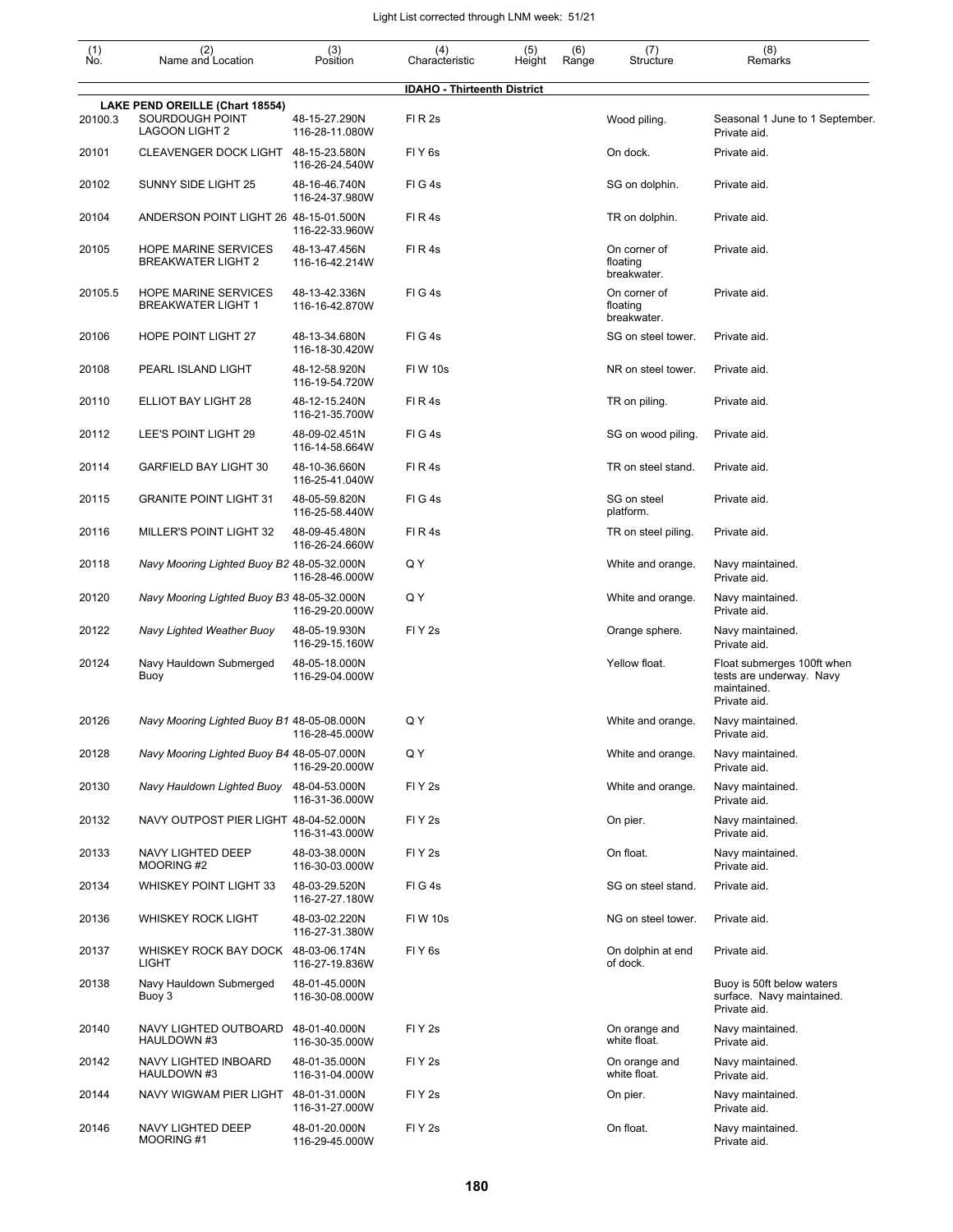| $\begin{smallmatrix} (1) \ N0. \end{smallmatrix}$ | (2)<br>Name and Location                                   | (3)<br>Position                 | (4)<br>Characteristic                                               | (5)<br>Height | (6)<br>Range   | (7)<br>Structure                                   | (8)<br>Remarks                                                              |
|---------------------------------------------------|------------------------------------------------------------|---------------------------------|---------------------------------------------------------------------|---------------|----------------|----------------------------------------------------|-----------------------------------------------------------------------------|
|                                                   |                                                            |                                 | <b>IDAHO - Thirteenth District</b>                                  |               |                |                                                    |                                                                             |
| 20158                                             | LAKE PEND OREILLE (Chart 18554)<br>CAPE HORN LIGHT 34      | 47-59-23.880N<br>116-29-45.300W | FIR4s                                                               |               |                | TR on steel stand.                                 | Private aid.                                                                |
| 20160                                             | NAVY BARGE LIGHT B                                         | 47-58-47.000N<br>116-32-06.000W | FIY <sub>2s</sub>                                                   |               |                | On barge.                                          | Navy maintained.<br>Private aid.                                            |
| 20162                                             | NAVY BARGE LIGHT A                                         | 47-58-48.000N<br>116-32-06.000W | FIY <sub>2s</sub>                                                   |               |                | On barge.                                          | Navy maintained.<br>Private aid.                                            |
| 20164                                             | <b>NAVY TRANSFORMER</b><br><b>FLOAT LIGHT B</b>            | 47-58-47.000N<br>116-32-08.000W | FIY <sub>2s</sub>                                                   |               |                | On barge.                                          | Navy maintained.<br>Private aid.                                            |
| 20166                                             | <b>NAVY TRANSFORMER</b><br><b>FLOAT LIGHT A</b>            | 47-58-47.000N<br>116-32-10.000W | FIY <sub>2s</sub>                                                   |               |                | On barge.                                          | Navy maintained.<br>Private aid.                                            |
| 20168                                             | <b>NAVY HARBOR ENTRANCE</b><br>LIGHT <sub>2</sub>          | 47-58-41.000N<br>116-33-39.000W | FI R 2s                                                             |               |                | On pile.                                           | Navy maintained.<br>Private aid.                                            |
| 20170                                             | <b>NAVY HARBOR ENTRANCE</b><br>LIGHT 1                     | 47-58-38.000N<br>116-33-41.000W | FIG <sub>2s</sub>                                                   |               |                | On pile.                                           | Navy maintained.<br>Private aid.                                            |
| 20175                                             | <b>FARRAGUT PARK</b><br><b>BREAKWATER LIGHT 2</b>          | 47-57-51.270N<br>116-32-42.680W | FIR4s                                                               |               |                | On breakwater.                                     | Private aid.                                                                |
| 20180                                             | <b>FARRAGUT PARK</b><br><b>BREAKWATER LIGHT 1</b>          | 47-57-50.920N<br>116-32-44.260W | FIG4s                                                               |               |                | On breakwater.                                     | Private aid.                                                                |
|                                                   |                                                            |                                 | <b>BRITISH COLUMBIA</b>                                             |               |                |                                                    |                                                                             |
|                                                   | STRAIT OF GEORGIA AND STRAIT OF JUAN DE FUCA (Chart 18400) |                                 |                                                                     |               |                |                                                    |                                                                             |
| 20320                                             | <b>GANGES HARBOR LIGHT</b><br>(C)                          | 48-50-12.014N<br>123-27-12.065W | FIR4s                                                               | 27            |                | White circular<br>tower, red band at<br>top.       |                                                                             |
| 20325                                             | PORTLOCK POINT LIGHT<br>(C)                                | 48-49-42.014N<br>123-21-00.065W | Q W                                                                 | 51            | 7              | White square<br>tower.                             | Year round.                                                                 |
| 20330                                             | <b>CONCONI REEF LIGHT</b><br>(C)                           | 48-49-30.014N<br>123-17-30.065W | Q W                                                                 | 20            | 5              | White circular<br>tower with red<br>band at top.   |                                                                             |
| 20335                                             | PEILE POINT LIGHT<br>(C)                                   | 48-51-00.014N<br>123-24-18.065W | FIW4s                                                               | 25            | $\overline{7}$ | White circular<br>tower.                           |                                                                             |
| 20340                                             | Ben Mohr Rock Lighted Buoy<br>UK(C)                        | 48-51-36.014N<br>123-23-30.065W |                                                                     |               |                | Red and green<br>bands.                            |                                                                             |
| 20345                                             | PHILLIMORE POINT LIGHT<br>(C)                              | 48-52-18.014N<br>123-23-24.065W | QR                                                                  | 24            |                | White circular<br>tower, red band at<br>top.       |                                                                             |
| 20350                                             | <b>ENTERPRISE REEF LIGHT</b><br>(C)                        | 48-50-42.014N<br>123-20-48.065W | <b>FRW</b><br>(Sectors)                                             | 19            |                | White circular<br>tower with red<br>band at top.   | White 107.5° to 110°, Red 110°<br>to 121°, White 121° to 123.5°.<br>Ra ref. |
| 20355                                             | <b>HELEN POINT LIGHT</b><br>(C)                            | 48-51-30.014N<br>123-20-36.065W | Q W                                                                 | 23            | 6              | White circular<br>tower with red<br>band at top.   |                                                                             |
| 20360                                             | <b>GALIANO LIGHT</b><br>(C)                                | 48-51-42.014N<br>123-20-54.065W | Q G                                                                 | 21            | 5              | White circular<br>tower with green<br>band at top. | Ra ref.                                                                     |
| 20365                                             | <b>MARY ANNE POINT LIGHT</b><br>(C)                        | 48-51-42.014N<br>123-18-42.065W | Q W                                                                 | 25            | 6              | White circular<br>tower with green<br>band at top. | Ra ref.                                                                     |
| 20370                                             | <b>Active Pass Light</b><br>(C)                            | 48-52-24.014N<br>123-17-24.065W | <b>FIW 10s</b>                                                      | 57            | 17             | White circular<br>tower.                           | Emergency light.                                                            |
| 20375                                             | Gossip Shoals Lighted Bell<br>Buoy U47 (C)                 | 48-53-06.014N<br>123-18-18.065W | FIG4s                                                               |               |                | Green.                                             |                                                                             |
| 20380                                             | <b>NORTH REEF LIGHT</b><br>(C)                             | 48-54-54.014N<br>123-37-30.066W | FI (3)W 12s<br>0.5s fl 2s ec.<br>0.5s fl 2s ec.<br>0.5s fl 6.5s ec. | 22            | 7              | White circular<br>tower.                           |                                                                             |
| 20385                                             | <b>BARE POINT LIGHT</b><br>(C)                             | 48-55-48.014N<br>123-42-18.066W | FIG4s                                                               | 31            | 5              | White circular<br>tower with green<br>band at top. |                                                                             |
| 20390                                             | <b>ALARM ROCK LIGHT</b><br>(C)                             | 48-57-30.014N<br>123-40-30.066W | FI (2) W 6s                                                         | 17            | 6              | White circular<br>tower.                           | Ra ref.                                                                     |
| 20395                                             | PREEDY HARBOR LIGHT<br>(C)                                 | 48-58-06.014N<br>123-41-00.066W | QR                                                                  | 17            | 6              | White circular<br>tower with red<br>band at top.   | Ra ref.                                                                     |
| 20400                                             | <b>COFFIN ISLAND LIGHT</b><br>(C)                          | 48-59-12.014N<br>123-45-06.066W | FIW4s                                                               | 19            | 6              | White circular<br>tower with green<br>band at top. | Ra ref.                                                                     |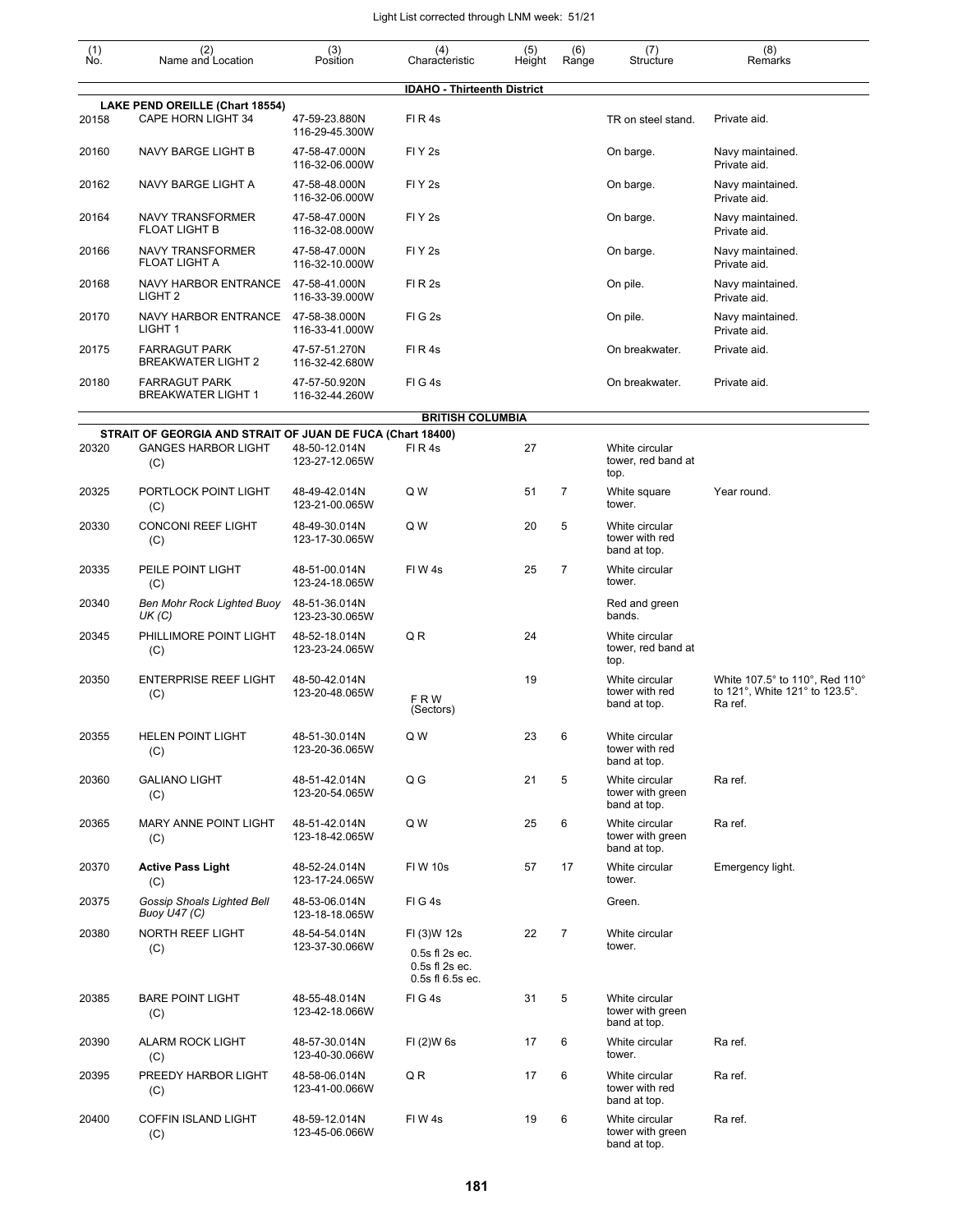| (1)<br>No. | (2)<br>Name and Location                                                                 | (3)<br>Position                 | (4)<br>Characteristic                                                                            | (5)<br>Height | (6)<br>Range            | (7)<br>Structure                                                                          | (8)<br>Remarks                                                                                  |
|------------|------------------------------------------------------------------------------------------|---------------------------------|--------------------------------------------------------------------------------------------------|---------------|-------------------------|-------------------------------------------------------------------------------------------|-------------------------------------------------------------------------------------------------|
|            |                                                                                          |                                 | <b>BRITISH COLUMBIA</b>                                                                          |               |                         |                                                                                           |                                                                                                 |
|            | STRAIT OF GEORGIA AND STRAIT OF JUAN DE FUCA (Chart 18400)                               |                                 |                                                                                                  |               |                         |                                                                                           |                                                                                                 |
| 20405      | SOUTHEY POINT LIGHT<br>(C)                                                               | 48-56-48.014N<br>123-35-42.066W | Q W                                                                                              | 20            | 6                       | White circular<br>tower.                                                                  |                                                                                                 |
| 20410      | <b>GRAPPLER ROCK LIGHT</b><br>(C)                                                        | 48-56-24.014N<br>123-36-06.066W | FIR4s                                                                                            | 20            | 6                       | White circular<br>tower, red band at<br>top.                                              |                                                                                                 |
| 20415      | Panther Point Lighted Buoy<br>U44 (C)                                                    | 48-55-48.014N<br>123-32-24.066W | FIR4s                                                                                            |               |                         | Red.                                                                                      |                                                                                                 |
| 20420      | <b>WALKER ROCK LIGHT</b><br>(C)                                                          | 48-55-24.014N<br>123-29-36.066W | FI (3)W 12s<br>$0.5s$ fl $2s$ ec.<br>0.5s fl 2s ec.<br>0.5s fl 6.5s ec.<br>(G, W & R<br>Sectors) | 24            | G 7<br><b>R7</b><br>W 7 | White circular<br>tower.                                                                  | Ra ref.<br>Green Sector 082° to 088°, white<br>sector 088° to 092°, red sector<br>092° to 099°. |
| 20425      | Victoria Shoal Lighted Buoy<br>U43 (C)                                                   | 48-55-12.014N<br>123-30-54.066W | FIG4s                                                                                            |               |                         | Green.                                                                                    |                                                                                                 |
| 20430      | Governor Rock Lighted Buoy<br>U45 (C)                                                    | 48-54-48.014N<br>123-29-48.066W | FIG4s                                                                                            |               |                         | Green.                                                                                    |                                                                                                 |
| 20435      | PORLIER PASS RANGE<br><b>FRONT LIGHT</b><br>(C)                                          | 49-00-46.514N<br>123-35-09.266W | F Y                                                                                              | 22            |                         | White cylindrical<br>tower.                                                               |                                                                                                 |
| 20440      | PORLIER PASS RANGE<br><b>REAR LIGHT</b><br>483 vards, 196.1° from front<br>light.<br>(C) | 49-00-32.914N<br>123-35-15.066W | F Y                                                                                              | 34            |                         | White square<br>tower.                                                                    |                                                                                                 |
| 20445      | Porlier Pass Lighted Bell Buoy 49-01-36.014N<br>U41 (C)                                  | 123-34-54.066W                  | FIG4s                                                                                            |               |                         | Green.                                                                                    |                                                                                                 |
| 20450      | DANGER REEFS LIGHT<br>(C)                                                                | 49-03-18.014N<br>123-42-54.066W | Q W                                                                                              | 22            | 5                       | White circular<br>tower.                                                                  | When passing southward, ships<br>should be given a berth of at<br>least one half mile. Ra ref.  |
| 20455      | <b>JOAN POINT LIGHT</b><br>(C)                                                           | 49-08-12.014N<br>123-49-00.066W | Q W                                                                                              | 29            | 5                       | White circular<br>tower with green<br>band at top.                                        |                                                                                                 |
| 20460      | <b>Gallows Point Light</b><br>(C)                                                        | 49-10-12.014N<br>123-55-06.066W | Iso W <sub>2s</sub>                                                                              | 24            | 11                      | White circular<br>tower with red<br>band at top.                                          |                                                                                                 |
| 20465      | Canoe Pass Lighted Bell Buoy 49-02-18.014N<br>T14 (C)                                    | 123-15-24.066W                  | FIR4s                                                                                            |               |                         | Red.                                                                                      | RACON: $K$ ( - . - )                                                                            |
| 20470      | <b>Roberts Bank Light</b><br>(C)                                                         | 49-05-18.014N<br>123-18-36.066W | <b>FIW5s</b>                                                                                     | 36            | 10                      | White circular<br>tower with red<br>band at top and a<br>concrete building<br>on 8-piles. | $RACON: N(-. )$                                                                                 |
| 20475      | <b>Roberts Bank Cautionary</b><br>Lighted Buoy TA (C)                                    | 49-04-24.014N<br>123-22-48.066W | FIY4s                                                                                            |               |                         | Yellow.                                                                                   | RACON: $O(---)$                                                                                 |
| 20480      | <b>Sand Heads Light</b><br>(C)                                                           | 49-06-24.014N<br>123-18-12.066W | FIG5s                                                                                            | 52            | 16                      | Fluorescent orange<br>square tower on<br>white rectangular<br>building.                   | Emergency light.                                                                                |
| 20485      | Sand Heads Lighted Bell Buoy 49-06-12.014N<br>S1 (C)                                     | 123-18-36.066W                  | FIG4s                                                                                            |               |                         | Green.                                                                                    |                                                                                                 |
| 20490      | <b>WESTERLY LIGHT</b><br>(C)                                                             | 49-15-30.014N<br>123-16-42.066W | FI (3)W 12s                                                                                      | 26            | 9                       | White circular<br>tower.                                                                  |                                                                                                 |
| 20495      | Point Grey Lighted Bell Buoy<br>Q62<br>(C)                                               | 49-17-24.014N<br>123-15-54.066W | QR                                                                                               |               |                         | Red.                                                                                      |                                                                                                 |
| 20500      | <b>Point Atkinson Light</b><br>(C)                                                       | 49-19-49.014N<br>123-15-53.066W | FI (2)W 5s<br>0.25s fl 0.75s<br>ec.<br>0.25s fl 3.75s<br>ec.                                     | 108           | 15                      | White hexagonal<br>tower, with<br>buttresses.                                             | Emergency light.                                                                                |
| 20505      | Vancouver Approach<br>Cautionary Lighted Buoy QA<br>(C)                                  | 49-16-36.014N<br>123-19-12.066W | FIY <sub>4s</sub>                                                                                |               |                         | Yellow.                                                                                   | RACON: $G$ ( $-$ -.)                                                                            |
| 20510      | POINT COWAN LIGHT<br>(C)                                                                 | 49-20-06.014N<br>123-21-36.066W | Q W                                                                                              | 67            | 7                       | White circular<br>tower.                                                                  |                                                                                                 |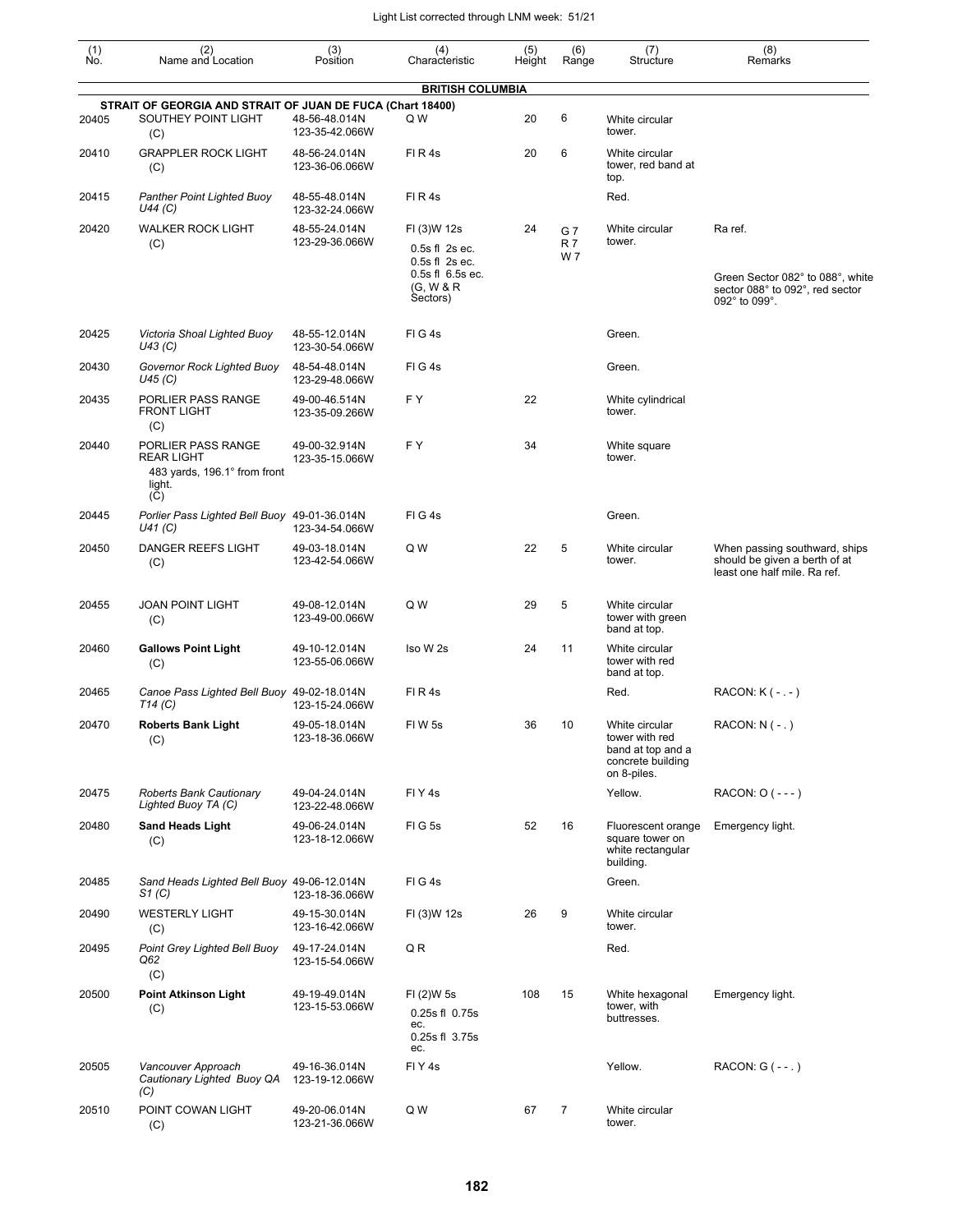| $\begin{smallmatrix} (1) \\ \mathsf{No} \end{smallmatrix}$ | (2)<br>Name and Location                                                     | (3)<br>Position                 | (4)<br>Characteristic                                        | (5)<br>Height | (6)<br>Range   | (7)<br>Structure                             | (8)<br>Remarks                                                                                                |
|------------------------------------------------------------|------------------------------------------------------------------------------|---------------------------------|--------------------------------------------------------------|---------------|----------------|----------------------------------------------|---------------------------------------------------------------------------------------------------------------|
|                                                            |                                                                              |                                 | <b>BRITISH COLUMBIA</b>                                      |               |                |                                              |                                                                                                               |
|                                                            | STRAIT OF GEORGIA AND STRAIT OF JUAN DE FUCA (Chart 18400)                   |                                 |                                                              |               |                |                                              |                                                                                                               |
| 20515                                                      | <b>CAPE ROGER CURTIS</b><br>LIGHT                                            | 49-20-24.014N<br>123-26-00.066W | FI (3)W 12s<br>$0.5s$ fl $2s$ ec.                            | 36            | 5              | White circular<br>tower.                     |                                                                                                               |
|                                                            | (C)                                                                          |                                 | $0.5s$ fl $2s$ ec.<br>0.5s fl 6.5s ec.                       |               |                |                                              |                                                                                                               |
| 20520                                                      | POPHAM ISLAND LIGHT<br>(C)                                                   | 49-21-48.014N<br>123-29-30.066W | FIR4s                                                        | 41            | $\overline{7}$ | White tower with<br>red band at top.         |                                                                                                               |
| 20525                                                      | THRASHER ROCK LIGHT                                                          | 49-09-00.014N<br>123-38-24.066W | FI (3)W 12s                                                  | 36            | 7              | White circular<br>tower with green           | RACON: $X$ ( - - )<br>Ra Ref.                                                                                 |
|                                                            | (C)                                                                          |                                 | $0.5s$ fl $2s$ ec.<br>$0.5s$ fl $2s$ ec.<br>0.5s fl 6.5s ec. |               |                | band at top.                                 |                                                                                                               |
| 20530                                                      | Gabriola Reefs Lighted Buoy<br>UM(C)                                         | 49-07-42.014N<br>123-39-18.066W |                                                              |               |                | Green and red<br>bands.                      |                                                                                                               |
| 20535                                                      | <b>TUGBOAT ISLAND LIGHT</b><br>(C)                                           | 49-08-54.014N<br>123-41-00.066W | FIW4s                                                        | 20            | 5              | White circular<br>tower.                     |                                                                                                               |
| 20540                                                      | <b>Entrance Island Light</b><br>(C)                                          | 49-12-36.014N<br>123-48-30.066W | FIW <sub>5s</sub>                                            | 62            | 15             | White circular<br>tower.                     |                                                                                                               |
|                                                            | <b>Chatham Sound</b>                                                         |                                 |                                                              |               |                |                                              |                                                                                                               |
| 21770                                                      | Lucy Islands Light<br>(C)                                                    | 54-17-45.011N<br>130-36-32.076W | FIR <sub>6s</sub>                                            | 71            | 14             | White octagonal<br>tower.                    | Visible from $094.5^\circ$ to $351.5^\circ$ .<br>Emergency light.                                             |
| 21775                                                      | <b>Tugwell Reef Lighted Bell</b><br>Buoy D61 (C)                             | 54-18-41.011N<br>130-30-17.076W |                                                              |               |                | Green.                                       |                                                                                                               |
| 21780                                                      | SHRUB ISLAND LIGHT<br>(C)                                                    | 54-19-48.011N<br>130-27-36.076W | QR                                                           | 18            |                | White circular<br>tower, red band at<br>top. |                                                                                                               |
| 21785                                                      | RYAN POINT REEF LIGHT<br>(C)                                                 | 54-21-36.011N<br>130-29-54.076W | FIW 6s                                                       | 15            |                | On skeleton tower.                           | Visible from 023° to 177°.                                                                                    |
| 21790                                                      | <b>Hodgson Reefs Lighted</b><br>Whistle Buoy D84 (C)                         | 54-23-09.511N<br>130-32-34.876W |                                                              |               |                | Red.                                         |                                                                                                               |
| 21795                                                      | <b>SLIPPERY ROCK LIGHT</b><br>(C)                                            | 54-24-00.011N<br>130-29-42.076W | FI (3)W 12s                                                  | 22            | 5              | White circular<br>tower.                     |                                                                                                               |
| 21800                                                      | <b>Tree Bluff Lighted Bell Buoy</b><br>D86 (C)                               | 54-25-48.011N<br>130-30-48.077W |                                                              |               |                | Red.                                         |                                                                                                               |
| 21805                                                      | <b>WHITESAND ISLAND LIGHT</b><br>(C)                                         | 54-30-48.010N<br>130-44-48.077W | FIW4s                                                        | 22            |                | White skeleton<br>tower.                     |                                                                                                               |
| 21810                                                      | <b>BIRNIE ISLAND LIGHT</b><br>(C)                                            | 54-35-24.211N<br>130-27-48.577W | FIW4s                                                        | 28            | 5              | White mast.                                  |                                                                                                               |
| 21815                                                      | POINTER ROCKS LIGHT<br>(C)                                                   | 54-36-17.711N<br>130-32-14.977W | FIW <sub>6s</sub>                                            | 21            | 5              | White circular<br>tower.                     |                                                                                                               |
| 21820                                                      | <b>Green Island Light</b><br>(C)                                             | 54-34-06.010N<br>130-42-24.077W | FIW 5s                                                       | 63            | 13             | White tower.                                 | Emergency light. Year round.<br>Operates at night only.<br>Horn points 239°.<br>HORN: 1 blast ev 27s (3s bl). |
| 21825                                                      | <b>HOLLIDAY ISLAND LIGHT</b><br>(C)                                          | 54-37-24.010N<br>130-45-30.077W | FIW 6s                                                       | 21            | 5              | White slatted<br>daymark.                    | Visible from 109° to 354°.                                                                                    |
| 21830                                                      | <b>JACINTO POINT LIGHT</b><br>(C)                                            | 54-34-48.010N<br>131-04-30.077W | FIW 6s                                                       | 35            | 5              | Skeleton tower.                              |                                                                                                               |
|                                                            |                                                                              |                                 | <b>ALASKA - Seventeenth District</b>                         |               |                |                                              |                                                                                                               |
|                                                            | <b>HECATE STRAIT TO ETOLIN ISLAND (Chart 17420)</b><br><b>Dixon Entrance</b> |                                 |                                                              |               |                |                                              |                                                                                                               |
| 21835                                                      | <b>LORD ROCK LIGHT</b>                                                       | 54-43-32.826N<br>130-49-13.289W | FIW4s                                                        | 38            | 7              | NR on skeleton<br>tower.                     |                                                                                                               |
| 21840                                                      | <b>TREE POINT LIGHT</b>                                                      | 54-48-10.354N<br>130-56-01.811W | FIW 6s                                                       | 86            | 9              |                                              | Obscured from 158° to 318°.                                                                                   |
| 21840.5                                                    | <b>MXAK Tree Point ASTA</b>                                                  | 54-48-10.380N<br>130-56-04.080W |                                                              |               |                |                                              | AIS transceiver.<br>MMSI: 993032036<br>Private aid.                                                           |
| 21845                                                      | <b>BARREN ISLAND LIGHT</b>                                                   | 54-44-37.720N<br>131-21-02.818W | FIW 4s                                                       | 85            | $\overline{7}$ | NR on spindle.                               |                                                                                                               |
| 21850                                                      | CAPE CHACON LIGHT                                                            | 54-41-26.500N<br>132-01-01.043W | FIW 2.5s                                                     | 50            | 6              | NR on spindle.                               | Obscured from 112° to 226.5°.                                                                                 |
| 21855                                                      | POINT MARSH LIGHT                                                            | 54-42-42.291N<br>132-17-43.044W | FIW4s                                                        | 74            | 6              | NR on skeleton<br>tower.                     | Obscured from 127° to 265°.                                                                                   |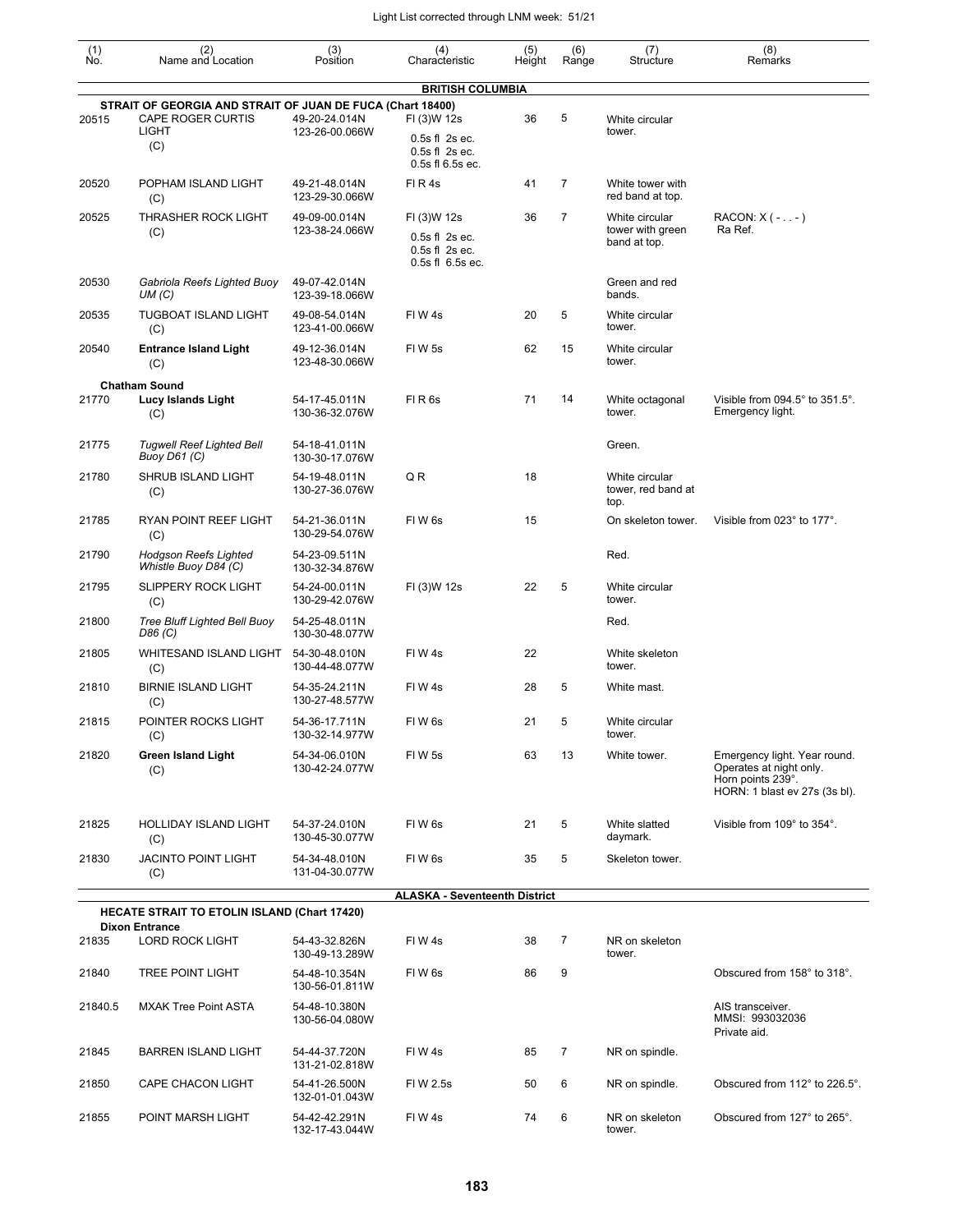| $\begin{smallmatrix} (1) \\ \mathsf{No}. \end{smallmatrix}$ | (2)<br>Name and Location                                                     | (3)<br>Position                 | (4)<br>Characteristic                                                       | (5)<br>Height | (6)<br>Range | (7)<br>Structure                                                                   | (8)<br>Remarks                  |
|-------------------------------------------------------------|------------------------------------------------------------------------------|---------------------------------|-----------------------------------------------------------------------------|---------------|--------------|------------------------------------------------------------------------------------|---------------------------------|
|                                                             |                                                                              |                                 | <b>ALASKA - Seventeenth District</b>                                        |               |              |                                                                                    |                                 |
|                                                             | <b>HECATE STRAIT TO ETOLIN ISLAND (Chart 17420)</b><br><b>Portland Inlet</b> |                                 |                                                                             |               |              |                                                                                    |                                 |
| 21860                                                       | <b>LIZARD POINT LIGHT</b><br>(C)                                             | 54-50-00.011N<br>130-16-30.077W | FIW <sub>6s</sub>                                                           | 24            | 7            | Red cylindrical<br>tower.                                                          |                                 |
| 21865                                                       | RAMSDEN POINT LIGHT<br>(C)                                                   | 54-58-59.711N<br>130-06-16.277W | FI (3)W 12s                                                                 | 27            | 5            | Orange square<br>skeleton tower.                                                   | Obscured from 117.5° to 260°.   |
| 21870                                                       | <b>Pearse Canal</b><br>- ISLAND LIGHT<br>(C)                                 | 54-47-02.111N<br>130-36-36.277W | FIW4s                                                                       | 12            | 5            | White square<br>daymarks on E., S.<br>and W. sides of<br>square skeleton<br>tower. |                                 |
| 21875                                                       | <b>Portland Canal</b><br>REEF ISLAND LIGHT                                   | 55-04-43.583N<br>130-12-10.626W | FIW4s                                                                       | 19            | 9            | NR on skeleton<br>tower.                                                           | Obscured from 020.5° to 197.5°. |
| 21880                                                       | HATTIE ISLAND LIGHT<br>(C)                                                   | 55-17-15.011N<br>129-58-12.078W | FIW <sub>6s</sub>                                                           | 21            | 5            | Orange circular<br>slatwork daymark<br>on pole.                                    | Visible from 171° to 336°.      |
| 21890                                                       | Hyder Harbor Entrance Buoy 1 55-54-15.657N                                   | 130-00-33.875W                  |                                                                             |               |              | Green can.                                                                         |                                 |
| 21895                                                       | Salmon River Shoal Buoy 3                                                    | 55-54-27.452N<br>130-00-19.851W |                                                                             |               |              | Green can.                                                                         |                                 |
| 21900                                                       | <b>STEWART LIGHT</b><br>(C)                                                  | 55-54-37.611N<br>129-59-28.679W | FI (3)W 12s<br>$0.5s$ fl $2s$ ec.<br>$0.5s$ fl $2s$ ec.<br>0.5s fl 6.5s ec. | 12            | 5            | Square skeleton<br>tower.                                                          |                                 |
| 21905                                                       | STEWART DOLPHIN WEST<br>LIGHT<br>(C)                                         | 55-54-46.111N<br>130-00-16.679W | FIG4s                                                                       | 23            | 4            | Three pile dolphin.                                                                |                                 |
|                                                             | Nakat Bay                                                                    |                                 |                                                                             |               |              |                                                                                    |                                 |
| 21910                                                       | Tongass Reef Daybeacon                                                       | 54-47-12.898N<br>130-44-40.495W |                                                                             |               |              | NR on skeleton<br>tower.                                                           |                                 |
| 21915                                                       | <b>BOAT ROCK LIGHT</b>                                                       | 54-46-49.012N<br>130-47-58.103W | FIW 2.5s                                                                    | 38            | 6            | NR on spindle.                                                                     | Obscured from 049° to 210°.     |
|                                                             | Revillagigedo Channel                                                        |                                 |                                                                             |               |              |                                                                                    |                                 |
| 21920                                                       | <b>EAST ISLAND LIGHT</b>                                                     | 54-52-14.818N<br>131-11-45.342W | FI W 2.5s                                                                   | 43            | 7            | NR on skeleton<br>tower.                                                           | Obscured from 014° to 184°.     |
| 21925                                                       | <b>FOGGY POINT LIGHT</b>                                                     | 54-55-26.452N<br>130-58-39.396W | FIW4s                                                                       | 17            | 6            | NR on skeleton<br>tower.                                                           |                                 |
| 21930                                                       | <b>BLACK ROCK LIGHT</b>                                                      | 55-01-25.404N<br>131-03-35.424W | FIW <sub>6s</sub>                                                           | 55            | 6            | NR on skeleton<br>tower.                                                           |                                 |
| 21935                                                       | <b>SLATE ISLANDS LIGHT</b>                                                   | 55-05-17.246N<br>131-03-10.430W | FIW4s                                                                       | 33            | 5            | NR on spindle.                                                                     | Obscured from 121° to 247°.     |
| 21940                                                       | <b>MARY ISLAND LIGHT</b>                                                     | 55-05-56.560N<br>131-10-57.426W | FIW6s                                                                       | 76            | 6            |                                                                                    | Obscured from 341° to 150°.     |
| 21945                                                       | TWIN ISLANDS LIGHT TI                                                        | 55-08-35.086N<br>131-13-01.938W | FIG <sub>6s</sub>                                                           | 19            | 4            | SG on skeleton<br>tower.                                                           | Obscured from 324° to 081°.     |
| 21950                                                       | <b>HOG ROCKS LIGHT</b>                                                       | 55-10-40.648N<br>131-16-59.094W | FIW4s                                                                       | 23            | 7            | NR on concrete<br>caisson.                                                         |                                 |
| 21955                                                       | ANGLE POINT LIGHT                                                            | 55-14-19.426N<br>131-25-37.020W | FIW <sub>6s</sub>                                                           | 24            | 6            | NR on skeleton<br>tower.                                                           | Obscured from 132° to 288°.     |
| 21960                                                       | Mastic Rock Buoy 2                                                           | 55-15-26.054N<br>131-24-02.213W |                                                                             |               |              | Red nun.                                                                           |                                 |
| 21965                                                       | SPIRE ISLAND REEF LIGHT<br>SI                                                | 55-16-05.057N<br>131-29-58.984W | FIG4s                                                                       | 30            | 4            | SG on concrete<br>caisson.                                                         |                                 |
| 21970                                                       | <b>CUTTER ROCKS LIGHT CR</b>                                                 | 55-17-20.672N<br>131-31-28.377W | $FI (2+1)R 6s$                                                              | 11            | 3            | JR on spindle.                                                                     |                                 |
| 21971                                                       | Hole-In-The Wall Breakwater<br>Markers (2)                                   | 55-19-07.000N<br>131-31-12.100W |                                                                             |               |              | NY on pile.                                                                        | Private aid.                    |
| 21973                                                       | Mountain Point Daybeacon 2                                                   | 55-17-35.626N<br>131-32-34.962W |                                                                             |               |              | TR on skeleton<br>tower.                                                           |                                 |
| 21975                                                       | <b>MOUNTAIN POINT LIGHT</b>                                                  | 55-17-37.446N<br>131-32-54.767W | FIW <sub>6s</sub>                                                           | 29            | 6            | NR on skeleton<br>tower.                                                           | Obscured from 117° to 282°.     |
| 21980                                                       | Potter Rock Lighted Bell Buoy 55-18-06.194N                                  | 131-34-39.662W                  | $FI (2+1)R 6s$                                                              |               | 4            | Red and green<br>bands.                                                            |                                 |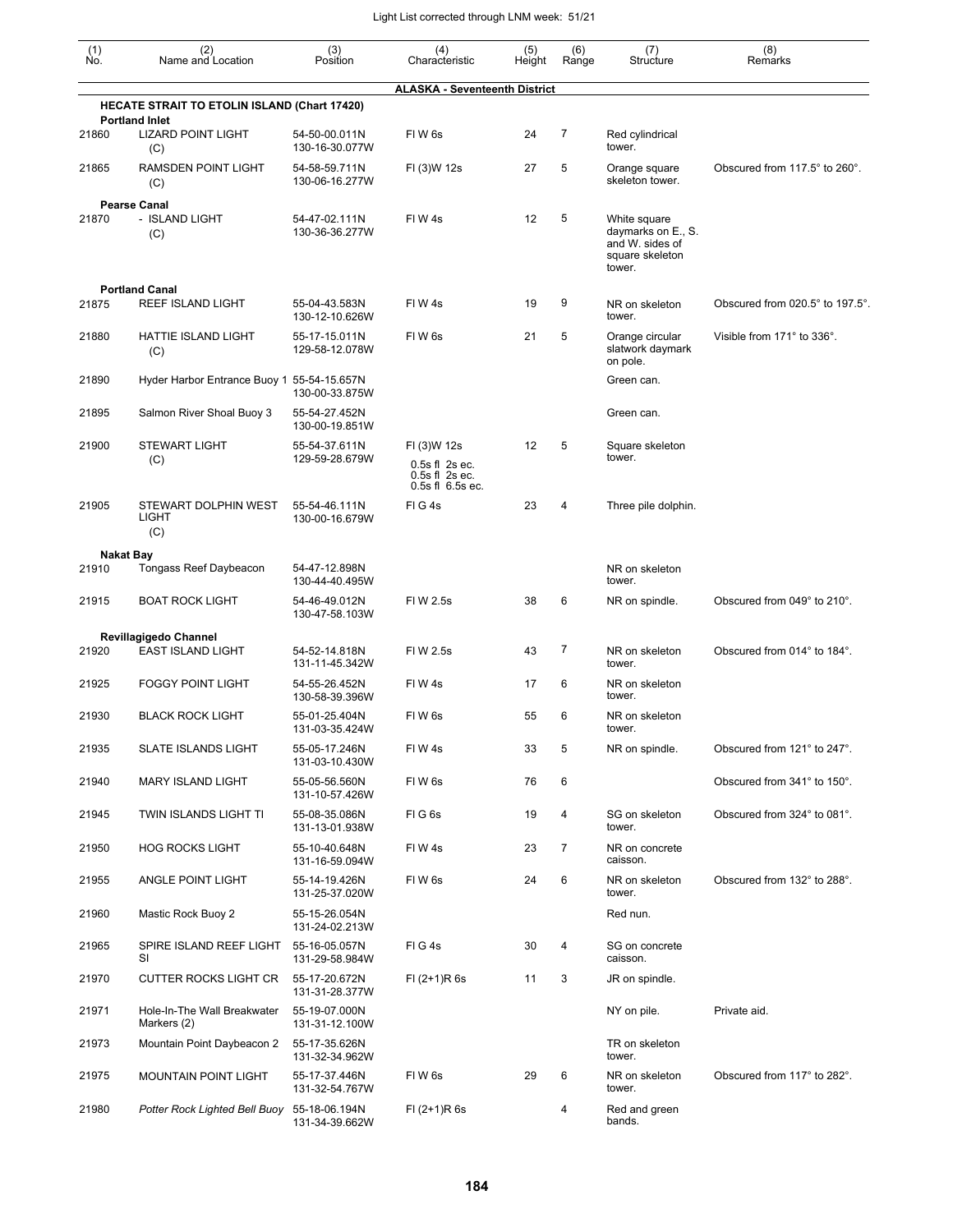| (1)   | (2)<br>Name and Location                                               | (3)<br>Position                 | (4)                                  | (5)    | (6)   | (7)                      | (8)                                                                  |
|-------|------------------------------------------------------------------------|---------------------------------|--------------------------------------|--------|-------|--------------------------|----------------------------------------------------------------------|
| Ño.   |                                                                        |                                 | Characteristic                       | Height | Range | Structure                | Remarks                                                              |
|       | <b>HECATE STRAIT TO ETOLIN ISLAND (Chart 17420)</b>                    |                                 | <b>ALASKA - Seventeenth District</b> |        |       |                          |                                                                      |
| 21985 | <b>Felice Strait</b><br>Indian Rock Lighted Buoy 6                     | 55-01-48.798N<br>131-20-50.226W | FIR4s                                |        | 3     | Red.                     |                                                                      |
| 21990 | SNIPE ISLAND LIGHT 5                                                   | 55-00-13.840N<br>131-23-20.790W | FIG6s                                | 20     | 4     | SG on skeleton<br>tower. |                                                                      |
| 21995 | <b>AJAX REEF LIGHT 3</b>                                               | 55-00-04.974N<br>131-27-43.411W | FIG4s                                | 31     | 4     | SG on skeleton<br>tower. |                                                                      |
| 22000 | <b>HARRIS ISLAND LIGHT 2</b>                                           | 55-00-13.846N<br>131-32-07.092W | FIR <sub>6s</sub>                    | 16     | 4     | TR on skeleton<br>tower. | Obscured from 294° to 083°.                                          |
| 22005 | POINT DAVISON LIGHT                                                    | 54-59-38.616N<br>131-36-50.324W | FIW <sub>6s</sub>                    | 33     | 6     | NR on spindle.           | Obscured from 138° to 250°.                                          |
| 22007 | <b>MXAK Metlakatla ASTA</b>                                            | 55-02-33.299N<br>131-34-57.598W |                                      |        |       |                          | AIS transceiver.<br>MMSI: 993032040<br>Private aid.                  |
|       | <b>Tamgas Harbor</b>                                                   |                                 |                                      |        |       |                          |                                                                      |
| 22010 | - ENTRANCE LIGHT                                                       | 55-01-19.012N<br>131-30-49.848W | FIW4s                                | 30     | 6     | NR on skeleton<br>tower. |                                                                      |
| 22015 | - Buoy 1                                                               | 55-02-02.788N<br>131-31-16.212W |                                      |        |       | Green can.               |                                                                      |
|       | <b>Nichols Passage</b>                                                 |                                 |                                      |        |       |                          |                                                                      |
| 22020 | <b>Hid Reef Lighted Buoy 2</b>                                         | 55-04-07.775N<br>131-40-31.112W | FIR4s                                |        | 4     | Red.                     |                                                                      |
| 22025 | <b>West Channel</b>                                                    |                                 |                                      |        |       |                          |                                                                      |
|       | Point McCartey Buoy 3                                                  | 55-06-43.469N<br>131-41-49.715W |                                      |        |       | Green can.               |                                                                      |
| 22030 | POINT MCCARTEY LIGHT                                                   | 55-06-48.640N<br>131-42-25.770W | FIW <sub>6s</sub>                    | 44     | 5     | NR on skeleton<br>tower. | Obscured from 080° to 090°, and<br>from $113^\circ$ to $197^\circ$ . |
| 22035 | Nichols Passage West<br>Channel Lighted Bell Buoy 4                    | 55-08-46.768N<br>131-39-42.120W | FI R 2.5s                            |        | 4     | Red.                     |                                                                      |
|       | <b>East Channel</b>                                                    |                                 |                                      |        |       |                          |                                                                      |
| 22040 | Nichols Passage East Channel 55-09-17.500N<br>Daybeacon 2              | 131-36-22.248W                  |                                      |        |       | TR on spindle.           |                                                                      |
| 22045 | Kelp Rocks Buoy 1                                                      | 55-09-29.448N<br>131-37-56.193W |                                      |        |       | Green can.               |                                                                      |
| 22050 | <b>WARBURTON ISLAND</b><br>LIGHT                                       | 55-07-55.531N<br>131-38-01.470W | FIW4s                                | 35     | 5     | NR on skeleton<br>tower. | Obscured from 063° to 189°.                                          |
| 22055 | Gull Island Lighted Buoy GI                                            | 55-08-18.722N<br>131-36-29.105W | $FI (2+1)R 6s$                       |        |       | Red and green<br>bands.  |                                                                      |
| 22060 | DRIEST POINT LIGHT 4                                                   | 55-10-35.608N<br>131-36-23.226W | FIR <sub>6s</sub>                    | 29     | 4     | TR on spindle.           | Obscured from 177° to 328°.                                          |
| 22065 | <b>Port Chester</b><br><b>METLAKATLA BOAT</b><br><b>HARBOR LIGHT 2</b> | 55-07-52.013N<br>131-35-07.732W | FI R 2.5s                            | 20     | 4     | TR on spindle.           |                                                                      |
| 22070 | Metlakatla Inner Harbor<br>Daybeacon 3                                 | 55-07-50.632N<br>131-35-05.664W |                                      |        |       | SG on pile.              |                                                                      |
| 22075 | Metlakatla Inner Harbor<br>Daybeacon 5                                 | 55-07-49.573N<br>131-35-09.621W |                                      |        |       | SG on pile.              |                                                                      |
| 22080 | Metlakatla Inner Harbor<br>Daybeacon 7                                 | 55-07-47.973N<br>131-35-08.621W |                                      |        |       | SG on pile.              |                                                                      |
| 22085 | <b>VILLAGE POINT LIGHT 4</b>                                           | 55-07-53.473N<br>131-34-38.721W | FIR4s                                | 40     | 3     | TR on skeleton<br>tower. |                                                                      |
| 22090 | METLAKATLA BREAKWATER 55-07-43.060N<br>LIGHT 1                         | 131-34-13.368W                  | FIG4s                                | 10     | 4     | SG on spindle.           |                                                                      |
| 22100 | Scrub Island Lighted Buoy 5                                            | 55-08-13.750N<br>131-34-28.758W | FIG6s                                |        |       | Green can.               |                                                                      |
| 22102 | <b>HUB ROCK LIGHT</b>                                                  | 55-08-20.080N<br>131-33-07.446W | FIW 2.5s                             | 20     | 5     | NR on skeleton<br>tower. |                                                                      |
| 22105 | <b>SCRUB ISLAND LIGHT 7</b>                                            | 55-08-31.606N<br>131-33-57.348W | FI G 2.5s                            | 10     | 4     | SG on pile.              |                                                                      |
| 22107 | <b>MORSE ROCK LIGHT 8</b>                                              | 55-09-08.836N<br>131-34-14.052W | FIR4s                                | 10     | 4     | TR on pile.              |                                                                      |
| 22110 | Lively Rock Lighted Buoy 9                                             | 55-09-25.184N<br>131-35-10.072W | FIG4s                                |        | 4     | Green.                   |                                                                      |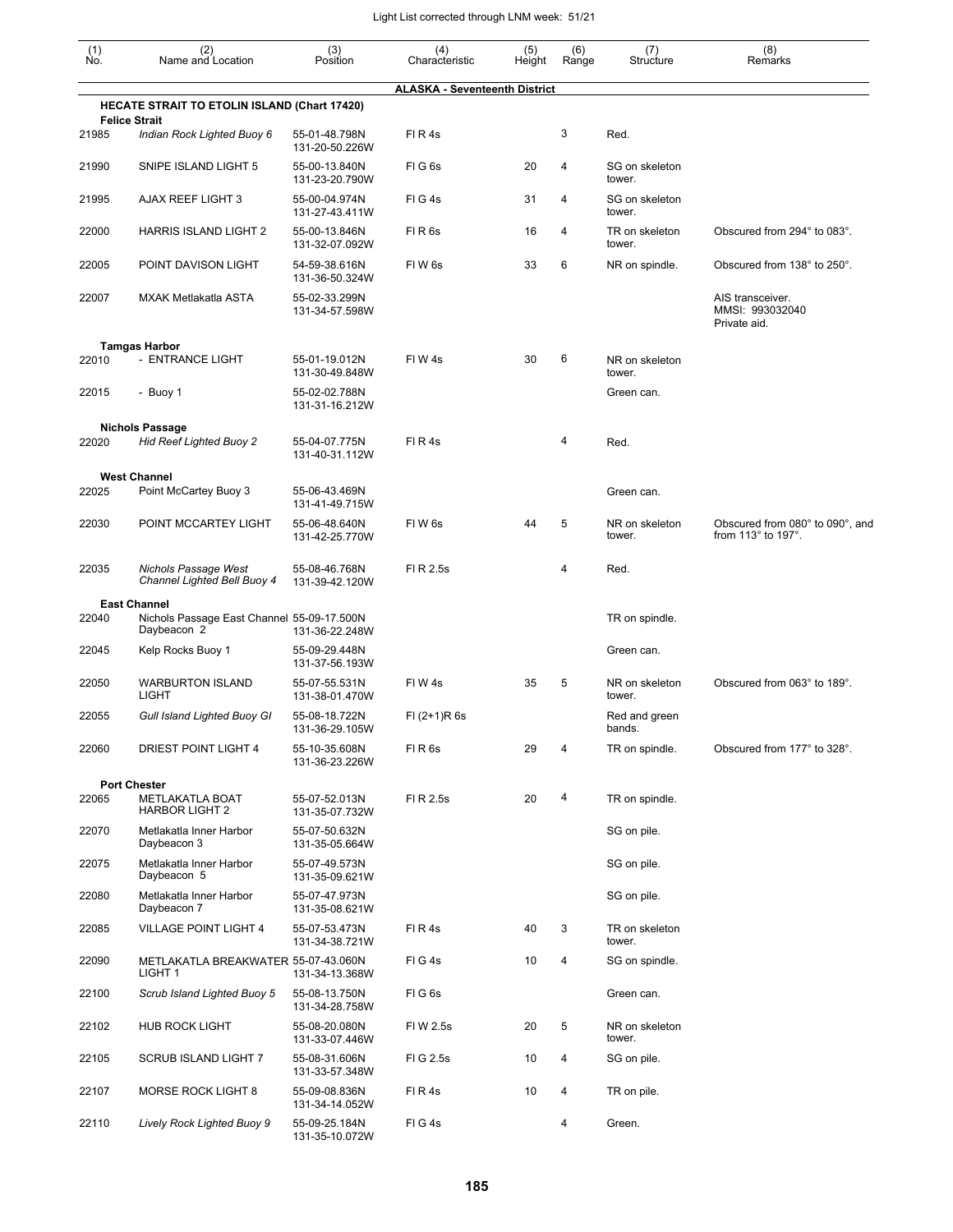| (1)<br>Ñó. | (2)<br>Name and Location                                    | (3)<br>Position                 | (4)<br>Characteristic                | (5)<br>Height | (6)<br>Range | (7)<br>Structure                               | (8)<br>Remarks                                          |
|------------|-------------------------------------------------------------|---------------------------------|--------------------------------------|---------------|--------------|------------------------------------------------|---------------------------------------------------------|
|            |                                                             |                                 | <b>ALASKA - Seventeenth District</b> |               |              |                                                |                                                         |
|            | <b>HECATE STRAIT TO ETOLIN ISLAND (Chart 17420)</b>         |                                 |                                      |               |              |                                                |                                                         |
| 22115      | <b>Nichols Passage</b><br>Bailey Rock Daybeacon 2           | 55-15-25.852N<br>131-36-03.768W |                                      |               |              | TR on spindle.                                 |                                                         |
| 22120      | <b>BLANK ISLAND LIGHT</b>                                   | 55-15-59.103N<br>131-38-23.125W | FIW 2.5s                             | 37            | 6            | NR on skeleton<br>tower.                       | Obscured from 042° to 197.5°.                           |
| 22125      | <b>WALDEN ROCK LIGHT 6</b>                                  | 55-16-15.694N<br>131-36-44.568W | FIR <sub>6s</sub>                    | 20            | 4            | TR on spindle.                                 |                                                         |
|            | <b>Tongass Narrows</b>                                      |                                 |                                      |               |              |                                                |                                                         |
| 22130      | - West Channel Lighted Buoy 55-18-01.004N<br>2              | 131-36-21.391W                  | FI R 2.5s                            |               | 3            | Red.                                           |                                                         |
| 22135      | - WEST CHANNEL LIGHT 4                                      | 55-19-08.263N<br>131-38-35.043W | FIR4s                                | 18            | 5            | TR on skeleton<br>tower.                       | Obscured from 126° to 315°.                             |
| 22140      | - West Channel Lighted Buoy 55-19-09.132N<br>5              | 131-38-53.183W                  | FIG4s                                |               | 4            | Green.                                         |                                                         |
| 22142      | - East Channel Regulatory<br>Buoy                           | 55-19-22.010N<br>131-36-40.579W |                                      |               |              | White with orange<br>bands labeled "7<br>KTS". |                                                         |
| 22145      | - East Channel Entrance Buoy 55-18-33.764N<br>2             | 131-35-15.143W                  |                                      |               |              | Red nun.                                       |                                                         |
| 22147      | SAXMAN BREAKWATER<br>LIGHT                                  | 55-18-52.800N<br>131-35-46.100W | F <sub>R</sub>                       | 15            |              | On post.                                       | Private aid.                                            |
| 22150      | California Rock Lighted Buoy 3 55-18-54.264N                | 131-36-11.143W                  | FIG4s                                |               | 4            | Green.                                         |                                                         |
| 22155      | Idaho Rock Lighted Buoy 4                                   | 55-19-00.964N<br>131-36-07.174W | FIR4s                                |               | 4            | Red.                                           |                                                         |
| 22156      | - West Channel Regulatory<br>Buoy                           | 55-19-30.802N<br>131-39-12.849W |                                      |               |              | White with orange<br>bands labeled "7<br>KTS". |                                                         |
| 22158      | <b>COAST GUARD STATION</b><br><b>LIGHT</b>                  | 55-19-47.500N<br>131-37-20.899W | FIW4s                                | 4             | 4            | NR on skeleton<br>tower.                       |                                                         |
| 22162      | - East Channel Lighted Buoy<br>AGS                          | 55-20-08.000N<br>131-37-59.000W | FIW4s                                |               |              | White with orange<br>bands.                    | Maintained from Jun. 25 to Sept.<br>10.<br>Private aid. |
| 22163      | Trident Seafood Outfall Lighted 55-20-12.000N<br>Buoy "TSK" | 131-38-15.000W                  | FIW 3s                               |               |              | White with orange<br>bands.                    | Maintained from Jul. 01 to Sept.<br>15.<br>Private aid. |
| 22165      | THOMAS BASIN ENTRANCE 55-20-18.063N<br>LIGHT <sub>2</sub>   | 131-38-33.146W                  | FI R 2.5s                            | 28            | 4            | TR on skeleton<br>tower.                       |                                                         |
| 22176      | KETCHIKAN BERTH #1<br>SOUTH PIER LIGHT                      | 55-20-17.650N<br>131-38-36.440W | F G                                  | 12            |              | On post.                                       | Private aid.                                            |
| 22178      | KETCHIKAN BERTH #3 PIER 55-20-35.845N<br><b>LIGHT</b>       | 131-39-13.155W                  | Q Y                                  | 25            |              | On pile.                                       | Private aid.                                            |
| 22179      | KETCHIKAN BERTH #4 EAST 55-20-38.305N<br>PIER LIGHT         | 131-39-16.300W                  | FI Y 2.5s                            | 25            |              | On pile.                                       | Private aid.                                            |
| 22180      | KETCHIKAN BERTH #4<br><b>WEST PIER LIGHT</b>                | 55-20-40.304N<br>131-39-33.356W | Q Y                                  | 25            |              | On pile.                                       | Private aid.                                            |
| 22190      | Pennock Island Reef Lighted<br>Buoy PR                      | 55-20-17.910N<br>131-40-05.379W | $FI (2+1)G 6s$                       |               | 3            | Green and red<br>bands.                        |                                                         |
| 22195      | - Wreck Lighted Buoy WR6                                    | 55-20-41.710N<br>131-40-20.079W | QR                                   |               | 3            | Red.                                           |                                                         |
|            | <b>Bar Harbor</b>                                           |                                 |                                      |               |              |                                                |                                                         |
| 22200      | - SOUTH ENTRANCE LIGHT 55-20-52.125N<br>2S                  | 131-40-41.732W                  | FIR4s                                | 11            | 4            | TR on skeleton<br>tower on concrete<br>base.   |                                                         |
| 22201      | - BREAKWATER EAST<br><b>LIGHT</b>                           | 55-20-50.800N<br>131-40-41.100W | FI Y 2.5s                            | 6             |              | On breakwater.                                 | Private aid.                                            |
| 22202      | - BREAKWATER MIDDLE<br><b>LIGHT</b>                         | 55-20-50.400N<br>131-40-42.540W | FI Y 2.5s                            | 6             |              | On breakwater.                                 | Private aid.                                            |
| 22203      | - BREAKWATER WEST<br><b>LIGHT</b>                           | 55-20-50.000N<br>131-40-44.000W | FI Y 2.5s                            | 6             |              | On breakwater.                                 | Private aid.                                            |
| 22205      | - South Entrance Daybeacon<br>3S                            | 55-20-53.919N<br>131-40-44.774W |                                      |               |              | SG on skeleton<br>tower on concrete<br>base.   |                                                         |
| 22210      | - ENTRANCE LIGHT 2                                          | 55-20-56.577N<br>131-41-06.440W | FI R 2.5s                            | 8             | 4            | TR on skeleton<br>tower.                       |                                                         |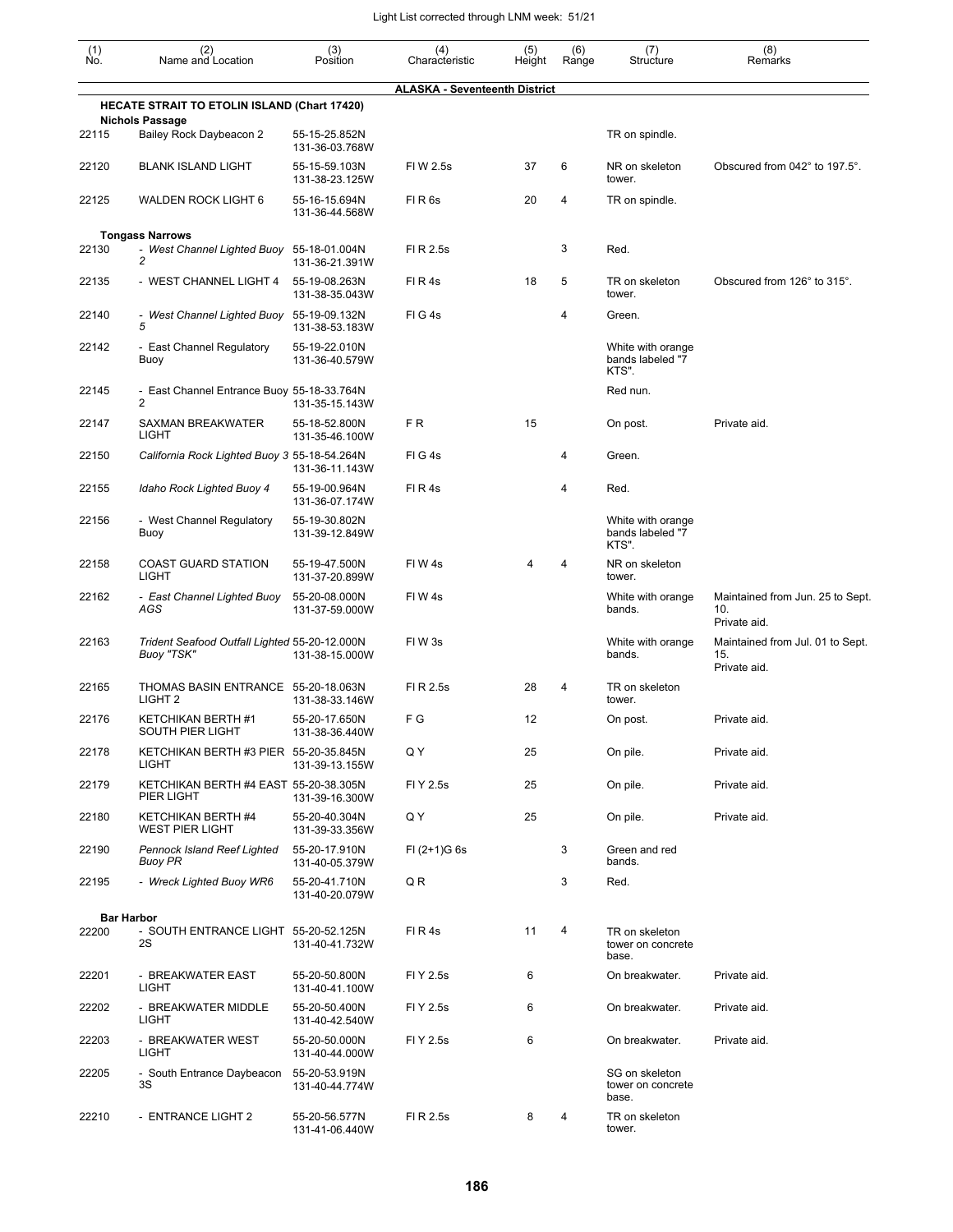| (1)<br>No. | (2)<br>Name and Location                                                   | (3)<br>Position                 | (4)<br>Characteristic                | (5)<br>Height | (6)<br>Range | (7)<br>Structure                             | (8)<br>Remarks                                                                       |
|------------|----------------------------------------------------------------------------|---------------------------------|--------------------------------------|---------------|--------------|----------------------------------------------|--------------------------------------------------------------------------------------|
|            |                                                                            |                                 | <b>ALASKA - Seventeenth District</b> |               |              |                                              |                                                                                      |
|            | HECATE STRAIT TO ETOLIN ISLAND (Chart 17420)<br><b>Bar Harbor</b>          |                                 |                                      |               |              |                                              |                                                                                      |
| 22215      | - Entrance Daybeacon 3                                                     | 55-20-00.195N<br>131-41-07.238W |                                      |               |              | SG on skeleton<br>tower.                     |                                                                                      |
| 22220      | - NORTH ENTRANCE LIGHT 55-21-05.056N<br>2N                                 | 131-41-21.499W                  | FIR6s                                | 8             | 4            | TR on skeleton<br>tower.                     |                                                                                      |
| 22223      | <b>MXAK Ketchikan ASTA</b>                                                 | 55-21-05.688N<br>131-41-02.425W |                                      |               |              |                                              | AIS transceiver.<br>MMSI: 993032008<br>Private aid.                                  |
| 22225      | <b>Tongass Narrows</b><br><b>EAST CLUMP LIGHT 7</b>                        | 55-20-40.581N                   | FIG6s                                | 15            | 5            | SG on spindle.                               |                                                                                      |
| 22230      | - Buoy 9                                                                   | 131-41-20.420W<br>55-21-50.556N |                                      |               |              | Green can.                                   |                                                                                      |
|            |                                                                            | 131-43-13.346W                  |                                      |               |              |                                              |                                                                                      |
| 22235      | <b>MARINE HIGHWAY WHARF</b><br>LIGHTS (2)                                  | 55-21-21.800N<br>131-42-02.000W | FIR4s                                | 13            |              | On boxes on<br>concrete wharf.               | Private aid.                                                                         |
| 22240      | - Lighted Buoy 10                                                          | 55-22-21.156N<br>131-43-36.147W | FI R 2.5s                            |               | 4            | Red.                                         |                                                                                      |
| 22245      | LEWIS REEF LIGHT 11                                                        | 55-22-27.977N<br>131-44-18.735W | FIG 2.5s                             | 15            | 5            | SG on concrete<br>caisson.                   |                                                                                      |
| 22250      | Peninsula Point Reef Buoy 2                                                | 55-23-03.010N<br>131-44-28.079W |                                      |               |              | Red nun.                                     |                                                                                      |
| 22255      | CHANNEL ISLAND LIGHT 14 55-23-41.351N                                      | 131-45-52.835W                  | FIR4s                                | 24            | 5            | TR on skeleton<br>tower on concrete<br>base. | Obscured from 238° to 268°.                                                          |
| 22260      | Ohio Rock Lighted Buoy OR                                                  | 55-23-47.343N<br>131-46-19.842W | $FI (2+1)R 6s$                       |               | 4            | Red and green<br>bands.                      |                                                                                      |
| 22265      | REFUGE COVE ENTRANCE<br>LIGHT <sub>2</sub>                                 | 55-24-03.604N<br>131-45-00.079W | FIR <sub>6s</sub>                    | 15            | 4            | TR on spindle.                               |                                                                                      |
| 22267      | DANGER ISLAND LIGHT                                                        | 55-24-05.152N<br>131-45-59.743W | FIW 4s                               | 15            | 3            | NR on spindle.                               |                                                                                      |
| 22270      | Refuge Cove Daybeacon 3                                                    | 55-24-06.862N<br>131-45-04.081W |                                      |               |              | SG on spindle.                               |                                                                                      |
| 22275      | Refuge Cove Daybeacon 5                                                    | 55-24-14.746N<br>131-44-50.144W |                                      |               |              | SG on spindle.                               |                                                                                      |
| 22280      | ROSA REEF LIGHT 15                                                         | 55-24-48.363N<br>131-48-09.177W | FIG6s                                | 24            | 6            | SG on caisson.                               |                                                                                      |
| 22285      | POND REEF LIGHT 16                                                         | 55-26-14.188N<br>131-48-54.043W | FI R 2.5s                            | 13            | 4            | TR on spindle.                               |                                                                                      |
| 22290      | Vallenar Point Buoy 17                                                     | 55-25-48.722N<br>131-50-28.133W |                                      |               |              | Green can.                                   |                                                                                      |
| 22295      | <b>VALLENAR ROCK LIGHT</b>                                                 | 55-25-51.678N<br>131-51-46.311W | FI W 2.5s                            | 18            | 6            | NR on spindle.                               |                                                                                      |
| 22300      | <b>Guard Island Light</b>                                                  | 55-26-45.392N<br>131-52-52.047W | FIW 10s                              | 74            | 13           | 30                                           | Emergency light (FIW 6s) of<br>reduced intensity when main light<br>is extinguished. |
|            | <b>Behm Canal</b>                                                          |                                 |                                      |               |              |                                              |                                                                                      |
| 22303      | <b>MXAK Guard Island ASTA</b>                                              | 55-26-47.159N<br>131-52-51.719W |                                      |               |              |                                              | AIS transceiver.<br>MMSI: 993032026<br>Private aid.                                  |
| 22305      | <b>CLOVER PASSAGE</b><br><b>ENTRANCE LIGHT</b>                             | 55-28-43.042N<br>131-48-46.603W | FIW <sub>6s</sub>                    | 20            | 6            | NR on skeleton<br>tower.                     | Obscured from 102° to 230°.                                                          |
| 22310      | Clover Passage Daybeacon<br><b>CP</b>                                      | 55-28-33.568N<br>131-47-57.817W |                                      |               |              | TR on spindle.                               |                                                                                      |
| 22315      | Knudson Cove Daybeacon                                                     | 55-28-20.938N<br>131-47-48.175W |                                      |               |              | NR on spindle.                               |                                                                                      |
| 22320      | Knudson Cove Floating Dock<br>Daybeacon                                    | 55-28-24.000N<br>131-47-42.000W |                                      |               |              | SG on breakwater.                            | Private aid.                                                                         |
| 22325      | Hump Island Daybeacon                                                      | 55-31-02.715N<br>131-45-21.136W |                                      |               |              | NR on skeleton<br>tower.                     |                                                                                      |
| 22327      | - RANGE FRONT LIGHT                                                        | 55-32-10.120N<br>131-49-57.140W | FI W 2.5s                            | 29            |              | KRW and NR on<br>skeleton tower.             |                                                                                      |
| 22328      | - Range Rear Daybeacon<br>1,534 yards, $210.5^{\circ}$ from<br>front light | 55-31-31.048N<br>131-50-37.789W |                                      |               |              | KRW on skeleton<br>tower.                    |                                                                                      |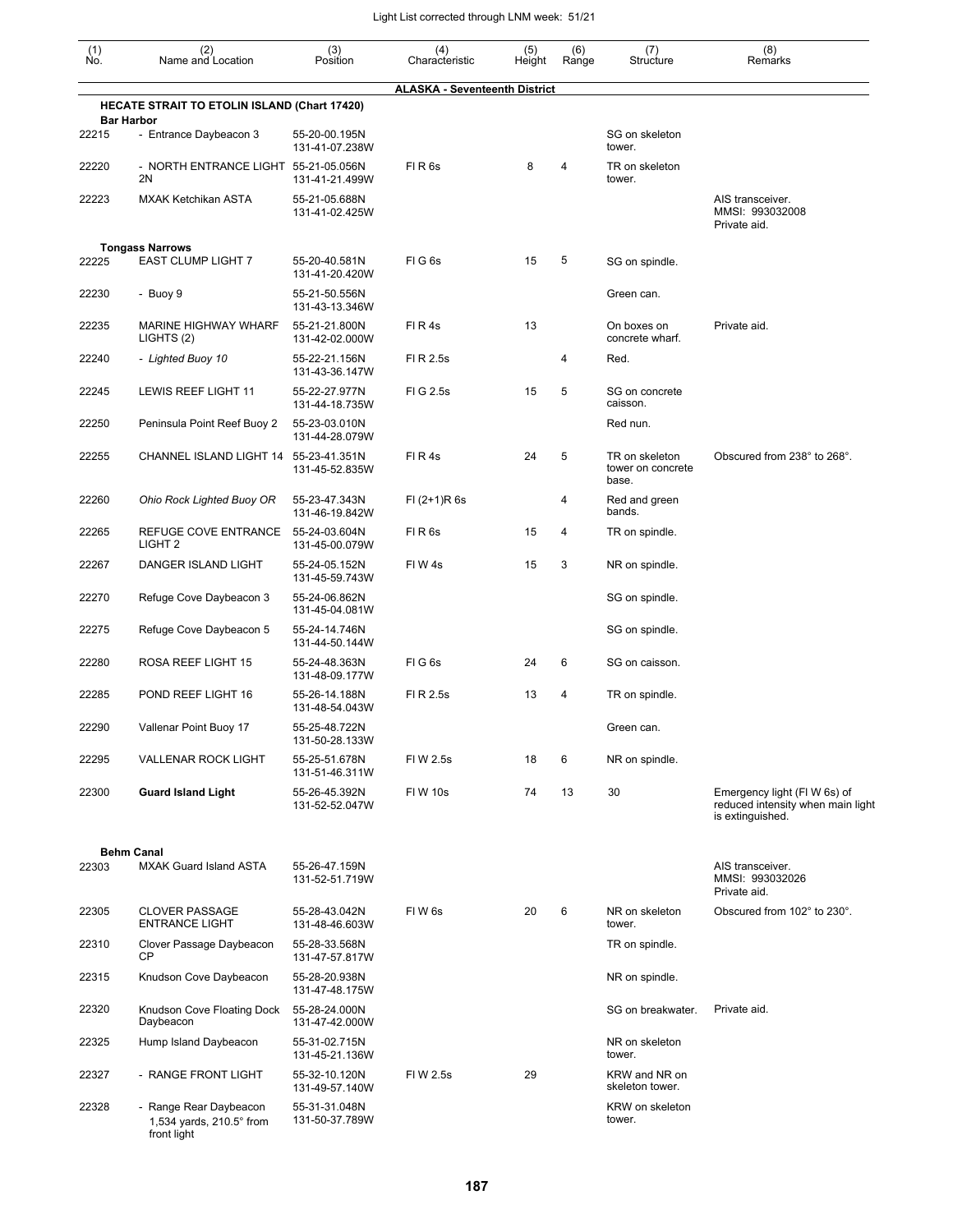| $(n)$<br>No. | (2)<br>Name and Location                                                  | (3)<br>Position                 | (4)                                  | (5)    | (6)            | (7)<br>Structure                  | (8)                                                                                |
|--------------|---------------------------------------------------------------------------|---------------------------------|--------------------------------------|--------|----------------|-----------------------------------|------------------------------------------------------------------------------------|
|              |                                                                           |                                 | Characteristic                       | Height | Range          |                                   | Remarks                                                                            |
|              | <b>HECATE STRAIT TO ETOLIN ISLAND (Chart 17420)</b>                       |                                 | <b>ALASKA - Seventeenth District</b> |        |                |                                   |                                                                                    |
| 22329        | <b>Behm Canal</b><br>Moser Bay Coast Guard<br><b>Lighted Mooring Buoy</b> | 55-34-01.104N<br>131-40-38.962W | FIW 2.5s                             |        | 3              | White with blue<br>band.          |                                                                                    |
| 22330        | <b>GRANT ISLAND LIGHT</b>                                                 | 55-33-16.330N<br>131-43-43.807W | FIW <sub>6s</sub>                    | 18     | $\overline{7}$ | NR on skeleton<br>tower.          |                                                                                    |
| 22335        | <b>HELM BAY LIGHT</b>                                                     | 55-34-50.430N<br>131-55-43.497W | FIW4s                                | 14     | 7              | NR on skeleton<br>tower.          |                                                                                    |
| 22337        | POINT FRANCIS LIGHT                                                       | 55-39-50.392N<br>131-49-24.907W | FI W 2.5s                            | 32     | 6              | NR on skeleton<br>tower.          |                                                                                    |
| 22340        | <b>BUSHY POINT LIGHT</b>                                                  | 55-43-51.814N<br>131-43-56.515W | FIW4s                                | 18     | 6              | NR on skeleton<br>tower.          |                                                                                    |
| 22345        | <b>BLUFF POINT LIGHT</b>                                                  | 55-53-02.824N<br>131-44-46.364W | FIW <sub>6s</sub>                    | 12     | 6              | NR on skeleton<br>tower.          |                                                                                    |
| 22350        | SNIPE POINT LIGHT                                                         | 55-55-32.266N<br>131-36-53.671W | FI W 2.5s                            | 18     | 5              | NR on skeleton<br>tower.          |                                                                                    |
|              | <b>Clarence Strait</b>                                                    |                                 |                                      |        | 5              |                                   |                                                                                    |
| 22360        | <b>MCLEAN POINT LIGHT</b>                                                 | 54-47-29.704N<br>131-57-23.928W | FIW4s                                | 58     |                | NR on skeleton<br>tower.          | Obscured from 012° to 165.5°.                                                      |
| 22363        | Kendrick Bay Coast Guard<br>Mooring Buoy                                  | 54-53-42.850N<br>132-02-38.961W |                                      |        |                | White sphere with<br>blue stripe. |                                                                                    |
| 22365        | <b>MOIRA ROCK LIGHT</b>                                                   | 55-04-57.591N<br>131-59-54.394W | FIW4s                                | 40     | 5              | NR on skeleton<br>tower.          |                                                                                    |
| 22370        | SKIN ISLAND LIGHT                                                         | 55-18-05.160N<br>132-04-22.404W | FIW4s                                | 33     | 6              | NR on skeleton<br>tower.          | Obscured from 006° to 152°.                                                        |
| 22375        | <b>HIGH ISLAND LIGHT</b>                                                  | 55-24-02.806N<br>132-09-51.187W | FIW 6s                               | 40     | 6              | NR on skeleton<br>tower.          | Obscured from 330° to 132°.                                                        |
|              | Kasaan Bay                                                                |                                 |                                      |        |                |                                   |                                                                                    |
| 22380        | <b>SKOWL POINT LIGHT</b>                                                  | 55-25-39.353N<br>132-16-11.011W | FIW4s                                | 15     | 5              | NR on skeleton<br>tower.          |                                                                                    |
| 22400        | <b>KASAAN LIGHT</b>                                                       | 55-32-04.683N<br>132-23-45.979W | FIW4s                                | 12     | 6              | NR on spindle.                    | Obscured from 120.5° to 302.5°                                                     |
| 22401        | JARVIS ISLAND LIGHT 1                                                     | 55-30-23.979N<br>132-33-37.195W | FIG4s                                | 12     | 4              | SG on spindle.                    |                                                                                    |
| 22403        | <b>CLARK BAY LIGHT 2</b>                                                  | 55-29-56.415N<br>132-35-08.881W | FI R 2.5s                            | 8      | 4              | TR on spindle.                    | Obscured from 042° to 155°.                                                        |
| 22405        | <b>HOLLIS FERRY TERMINAL</b><br><b>EAST LIGHT</b>                         | 55-29-26.000N<br>132-37-07.000W | FIR <sub>6s</sub>                    | 32     |                | On dolphin.                       | Private aid.                                                                       |
| 22407        | <b>HOLLIS FERRY TERMINAL</b><br>WEST LIGHT                                | 55-29-25.000N<br>132-37-21.000W | F <sub>R</sub>                       | 34     |                | On dolphin.                       | Private aid.                                                                       |
| 22410        | Clark Bay Daybeacon 3                                                     | 55-29-18.159N<br>132-37-04.693W |                                      |        |                | SG on spindle.                    |                                                                                    |
|              | <b>Clarence Strait</b>                                                    |                                 |                                      |        |                |                                   |                                                                                    |
| 22415        | CAAMANO POINT LIGHT                                                       | 55-29-54.616N<br>131-59-01.819W | FIW 6s                               | 41     | 6              | NR on skeleton<br>tower.          | Obscured from 124° to 276°.                                                        |
| 22425        | SHIP ISLAND LIGHT                                                         | 55-35-55.963N<br>132-12-11.108W | FIW 4s                               | 40     | $\overline{7}$ | NR on skeleton<br>tower.          | Partially obscured by trees<br>between island and main shore<br>from 180° to 305°. |
|              |                                                                           |                                 |                                      |        |                |                                   |                                                                                    |
| 22427        | <b>Thorne Bay</b><br>- ENTRANCE LIGHT 2                                   | 55-40-45.069N<br>132-27-30.271W | FIR <sub>6s</sub>                    | 14     | 4              | TR on spindle.                    | Obscured from 135° to 243°.                                                        |
| 22427.5      | - LIGHT 3                                                                 | 55-40-42.969N<br>132-27-59.191W | FIG 2.5s                             | 15     | 4              | SG on spindle.                    | Obscured from 305° to 055°.                                                        |
| 22428        | - CHANNEL LIGHT 5                                                         | 55-40-17.649N<br>132-28-34.531W | FIG4s                                | 29     | 4              | SG on spindle.                    |                                                                                    |
| 22428.5      | - Daybeacon 6                                                             | 55-40-01.563N<br>132-30-12.499W |                                      |        |                | TR on spindle.                    |                                                                                    |
| 22429        | - SOUTH ARM LIGHT                                                         | 55-39-38.859N<br>132-30-09.625W | FIW 4s                               | 22     | 5              | NR on spindle.                    |                                                                                    |
| 22429.3      | - DAVIDSON LANDING<br><b>LIGHT</b>                                        | 55-40-12.600N<br>132-31-19.800W | <b>FIW 10s</b>                       | 6      |                | Steel pile.                       | Private aid.                                                                       |
| 22429.5      | - Channel Daybeacon 7                                                     | 55-40-33.765N<br>132-31-39.547W |                                      |        |                | SG on pile.                       |                                                                                    |
| 22429.7      | - MAIN HARBOR LIGHT                                                       | 55-40-58.600N<br>132-31-20.900W | FIW 2.5s                             | 16     |                | Steel pile.                       | Private aid.                                                                       |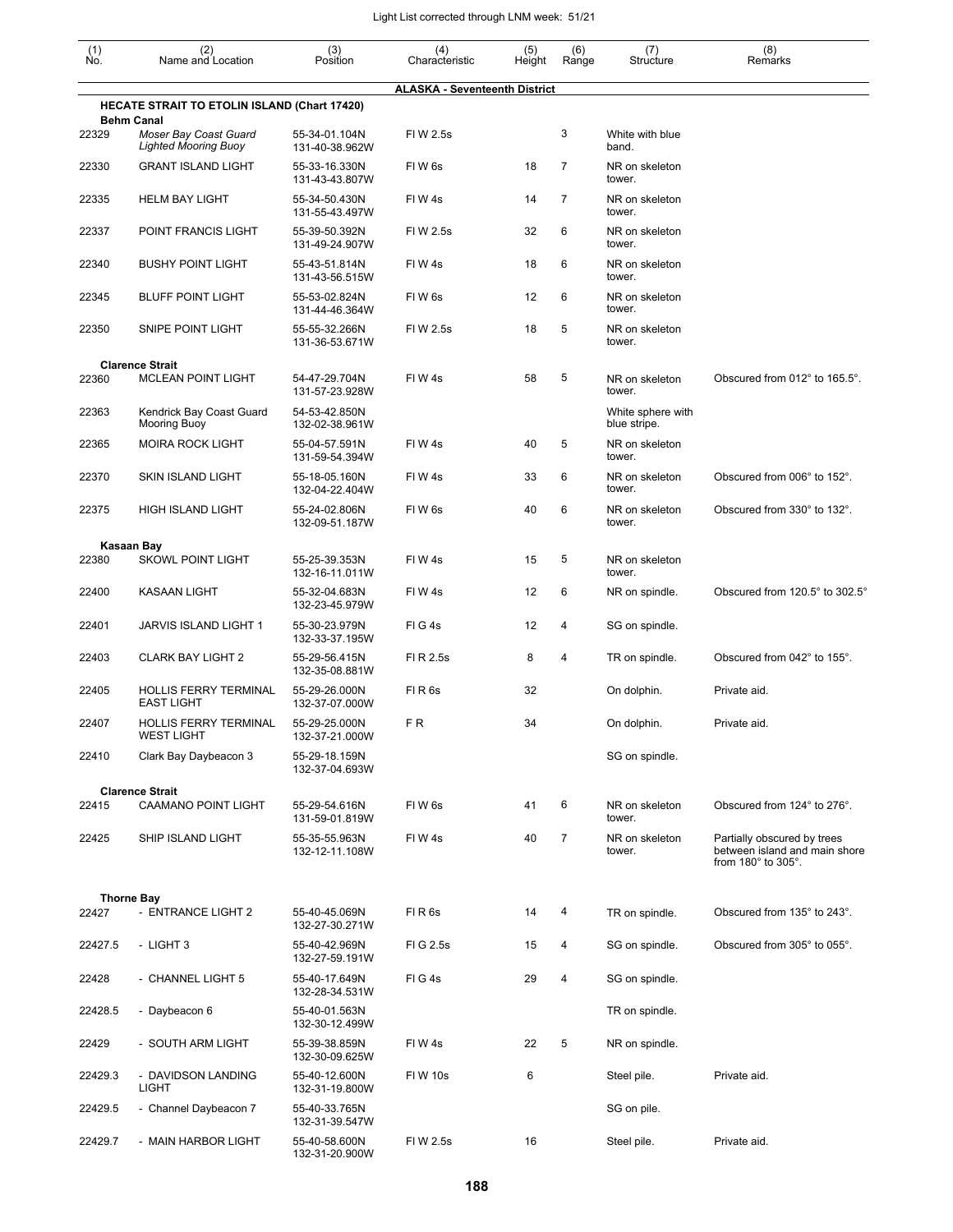| (1)<br>Ño. | (2)<br>Name and Location                                 | (3)<br>Position                 | (4)<br>Characteristic                | (5)<br>Height | (6)<br>Range | (7)<br>Structure                             | (8)<br>Remarks                                                                                                                                                                                |
|------------|----------------------------------------------------------|---------------------------------|--------------------------------------|---------------|--------------|----------------------------------------------|-----------------------------------------------------------------------------------------------------------------------------------------------------------------------------------------------|
|            |                                                          |                                 | <b>ALASKA - Seventeenth District</b> |               |              |                                              |                                                                                                                                                                                               |
|            | <b>HECATE STRAIT TO ETOLIN ISLAND (Chart 17420)</b>      |                                 |                                      |               |              |                                              |                                                                                                                                                                                               |
| 22430      | <b>Clarence Strait</b><br>Meyers Chuck Buoy 1            | 55-44-36.600N<br>132-16-32.487W |                                      |               |              | Green can.                                   |                                                                                                                                                                                               |
| 22435      | Meyers Chuck Buoy 3                                      | 55-44-33.741N<br>132-15-50.031W |                                      |               |              | Green can.                                   |                                                                                                                                                                                               |
| 22445      | <b>MEYERS CHUCK LIGHT 4</b>                              | 55-44-32.241N<br>132-15-46.405W | FIR4s                                | 19            | 5            | TR on skeleton<br>tower.                     | Obscured from 318° to 041° for<br>vessels transiting Meyers Chuck<br>Inner Harbor; obscured from<br>106° to 041° for vessels<br>transiting Clarence Strait. Higher<br>intensity beam on 264°. |
| 22450      | McHenry Ledge Lighted Bell<br>Buoy 2                     | 55-46-47.299N<br>132-18-15.548W | FI R 2.5s                            |               |              | Red.                                         |                                                                                                                                                                                               |
| 22455      | <b>NARROW POINT LIGHT</b>                                | 55-47-27.411N<br>132-28-34.664W | FIW <sub>6s</sub>                    | 35            | 6            | NR on skeleton<br>tower.                     | Obscured from 337° to 152°.                                                                                                                                                                   |
| 22460      | RATZ HARBOR ENTRANCE<br>LIGHT                            | 55-53-15.675N<br>132-35-53.534W | FIW4s                                | 20            | 5            | NR on skeleton<br>tower.                     |                                                                                                                                                                                               |
|            | ETOLIN ISLAND TO MIDWAY ISLANDS (Chart 17360)            |                                 |                                      |               |              |                                              |                                                                                                                                                                                               |
| 22462      | <b>Clarence Strait</b><br><b>Burnett Inlet Buoy 2</b>    | 56-03-53.951N<br>132-28-18.670W |                                      |               |              | Red nun.                                     | Marks entrance to Burnett Inlet<br>and 1 1/2 fathom shoal.                                                                                                                                    |
| 22465      | Point Stanhope Buoy 2                                    | 56-00-07.110N<br>132-37-00.457W |                                      |               |              | Red nun.                                     |                                                                                                                                                                                               |
| 22465.5    | <b>MXAK Coffman Cove ASTA</b>                            | 56-00-21.683N<br>132-48-54.194W |                                      |               |              |                                              | AIS transceiver.<br>MMSI: 993032022<br>Private aid.                                                                                                                                           |
| 22466      | Coffman Cove Rocks Lighted<br>Buoy 4                     | 56-00-50.663N<br>132-50-06.368W | FI R 2.5s                            |               | 3            | Red.                                         |                                                                                                                                                                                               |
| 22467      | Coffman Cove Rocks Lighted<br>Buoy 3                     | 56-01-04.667N<br>132-50-08.085W | FIG <sub>6s</sub>                    |               | 3            | Green.                                       |                                                                                                                                                                                               |
| 22468      | <b>COFFMAN COVE ROCKS</b><br>LIGHT <sub>2</sub>          | 56-01-13.629N<br>132-50-18.578W | FIR4s                                | 32            | 3            | TR on spindle.                               |                                                                                                                                                                                               |
| 22469      | <b>COFFMAN COVE</b><br><b>ENTRANCE LIGHT</b>             | 56-01-22.587N<br>132-49-38.390W | FI W 2.5s                            | 40            | 5            | NR on spindle.                               |                                                                                                                                                                                               |
| 22470      | <b>LINCOLN ROCK WEST</b><br>LIGHT                        | 56-03-24.105N<br>132-41-51.374W | FIW <sub>6s</sub>                    | 58            | 8            | NR on skeleton<br>tower on concrete<br>base. |                                                                                                                                                                                               |
| 22475      | <b>BECK ISLAND LIGHT</b>                                 | 56-02-51.297N<br>132-51-45.452W | FIW4s                                | 27            | 5            | NR on skeleton<br>tower.                     | Obscured from 340° to 061°.                                                                                                                                                                   |
|            | <b>Whale Pass</b>                                        |                                 |                                      |               |              |                                              |                                                                                                                                                                                               |
| 22477.5    | - Daybeacon 1                                            | 56-08-13.616N<br>133-03-22.208W |                                      |               |              | SG on spindle.                               |                                                                                                                                                                                               |
| 22477.7    | - Daybeacon 1A                                           | 56-07-42.098N<br>133-03-57.308W |                                      |               |              | SG on spindle.                               |                                                                                                                                                                                               |
| 22478      | - Daybeacon 2                                            | 56-06-44.684N<br>133-04-05.672W |                                      |               |              | TR on spindle.                               |                                                                                                                                                                                               |
| 22478.5    | - Daybeacon 2A                                           | 56-06-35.306N<br>133-04-13.076W |                                      |               |              | TR on spindle.                               |                                                                                                                                                                                               |
| 22478.7    | - Daybeacon 4                                            | 56-06-31.118N<br>133-04-26.084W |                                      |               |              | TR on spindle.                               |                                                                                                                                                                                               |
| 22479      | - Daybeacon 5                                            | 56-06-25.874N<br>133-04-36.788W |                                      |               |              | SG on spindle.                               |                                                                                                                                                                                               |
| 22479.3    | - Daybeacon 5A                                           | 56-06-23.612N<br>133-04-42.284W |                                      |               |              | SG on spindle.                               |                                                                                                                                                                                               |
| 22479.5    | - Daybeacon 6                                            | 56-06-09.908N<br>133-05-29.084W |                                      |               |              | TR on spindle.                               |                                                                                                                                                                                               |
|            | <b>Clarence Strait</b>                                   |                                 |                                      |               |              |                                              |                                                                                                                                                                                               |
| 22480      | <b>KEY REEF LIGHT</b>                                    | 56-09-36.807N<br>132-49-46.904W | FIW 6s                               | 43            | 6            | NR on spindle.                               |                                                                                                                                                                                               |
| 22485      | Point Harrington Buoy 4                                  | 56-10-40.620N<br>132-44-21.593W |                                      |               |              | Red nun.                                     |                                                                                                                                                                                               |
|            | <b>HECATE STRAIT TO ETOLIN ISLAND (Chart 17420)</b>      |                                 |                                      |               |              |                                              |                                                                                                                                                                                               |
| 22487      | <b>Clarence Strait</b><br>Steamer Bay CG Mooring<br>Buoy | 56-09-49.008N<br>132-42-17.986W |                                      |               |              | White with blue<br>stripe.                   |                                                                                                                                                                                               |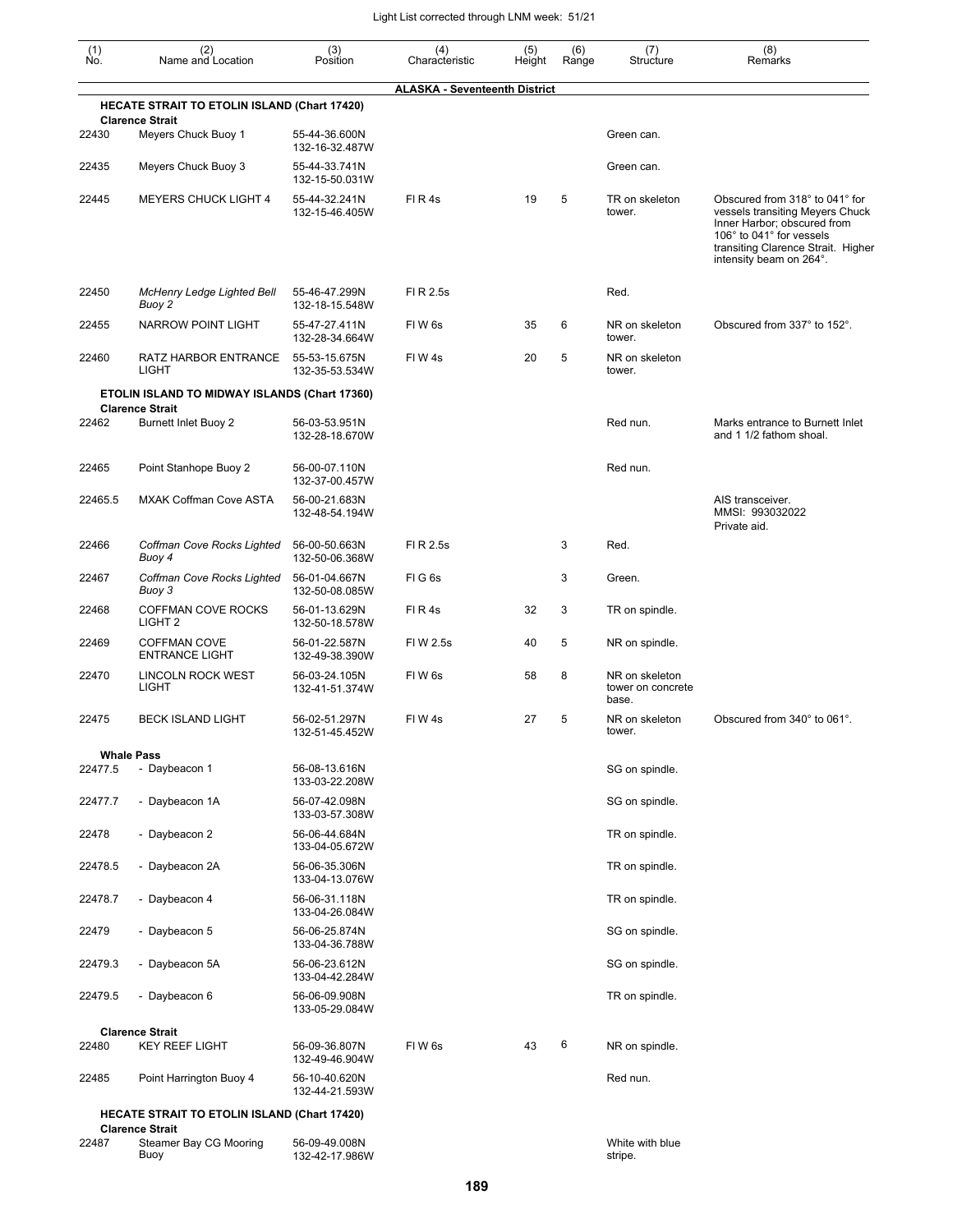| (1)   | (2)                                           | (3)                             | (4)                                  | (5)    | (6)            | (7)                                | (8)                                                 |
|-------|-----------------------------------------------|---------------------------------|--------------------------------------|--------|----------------|------------------------------------|-----------------------------------------------------|
| No.   | Name and Location                             | Position                        | Characteristic                       | Height | Range          | Structure                          | Remarks                                             |
|       | ETOLIN ISLAND TO MIDWAY ISLANDS (Chart 17360) |                                 | <b>ALASKA - Seventeenth District</b> |        |                |                                    |                                                     |
|       | <b>Clarence Strait</b>                        |                                 |                                      |        |                |                                    |                                                     |
| 22490 | <b>NESBITT REEF LIGHT</b>                     | 56-13-13.241N<br>132-51-50.158W | FIW 2.5s                             | 27     | 6              | NR on spindle.                     |                                                     |
| 22495 | KASHEVAROF PASSAGE<br>LIGHT                   | 56-10-46.726N<br>133-01-18.251W | FIW <sub>6s</sub>                    | 27     | 6              | NR on skeleton<br>tower.           |                                                     |
| 22500 | Kashevarof Passage<br>Daybeacon 2             | 56-12-52.730N<br>133-01-20.254W |                                      |        |                | TR on spindle.                     |                                                     |
| 22505 | Snow Passage Lighted Buoy 4 56-16-07.031N     | 132-56-34.936W                  | FI R 2.5s                            |        | 4              | Red.                               |                                                     |
| 22510 | <b>BUSHY ISLAND LIGHT</b>                     | 56-16-34.844N<br>132-57-34.698W | FIW4s                                | 22     | 6              | NR on concrete<br>caisson.         | Obscured from 358° to 111°.                         |
| 22515 | Snow Passage Lighted Buoy<br>SP               | 56-19-10.743N<br>133-05-18.273W | $FI (2+1)R 6s$                       |        | 4              | Red and green<br>bands.            |                                                     |
| 22520 | ROOKERY ISLAND LIGHT                          | 56-18-51.327N<br>133-06-20.685W | FIW4s                                | 40     | 6              | NR on skeleton<br>tower.           | Obscured from 353° to 097°.                         |
| 22525 | Bay Point Daybeacon BP                        | 56-20-09.783N<br>133-09-47.199W |                                      |        |                | SG on spindle.                     |                                                     |
|       | <b>Ernest Sound</b>                           |                                 |                                      |        |                |                                    |                                                     |
| 22530 | <b>EASTERLY ISLAND LIGHT</b>                  | 55-53-46.660N<br>132-05-27.506W | FIW4s                                | 28     | 6              | NR on skeleton<br>tower.           |                                                     |
| 22535 | <b>Brownson Island Rock</b><br>Daybeacon BI   | 55-55-57.316N<br>132-06-50.048W |                                      |        |                | SG on spindle.                     |                                                     |
| 22540 | SOUTH NIBLACK ISLANDS<br>LIGHT                | 56-00-23.488N<br>132-05-28.340W | FIW 2.5s                             | 24     | 5              | NR on skeleton<br>tower.           | Higher intensity up and down<br>channel.            |
| 22545 | <b>FOUND ISLAND LIGHT</b>                     | 56-06-10.972N<br>132-04-46.538W | FIW <sub>6s</sub>                    | 34     | $\overline{7}$ | NR on skeleton<br>tower.           |                                                     |
|       | <b>Zimovia Strait</b>                         |                                 |                                      |        |                |                                    |                                                     |
| 22550 | Found Island Rock Daybeacon 56-06-50.434N     | 132-04-25.508W                  |                                      |        |                | NR on spindle on<br>concrete pier. |                                                     |
| 22555 | - LIGHT 2                                     | 56-11-02.644N<br>132-12-50.480W | FI R 2.5s                            | 23     | 4              | TR on spindle.                     |                                                     |
| 22560 | Trap Rock Buoy 3                              | 56-11-15.101N<br>132-13-22.667W |                                      |        |                | Green can.                         |                                                     |
| 22565 | Button Island Shoal Buoy 5                    | 56-12-04.537N<br>132-14-54.202W |                                      |        |                | Green can.                         |                                                     |
| 22570 | - LIGHT 6                                     | 56-12-13.867N<br>132-15-12.017W | FI R 2.5s                            | 24     | 4              | TR on spindle.                     |                                                     |
| 22575 | Double Rock Daybeacon 8                       | 56-12-12.135N<br>132-15-33.002W |                                      |        |                | TR on spindle.                     |                                                     |
| 22580 | - Buoy 9                                      | 56-11-51.736N<br>132-15-38.101W |                                      |        |                | Green can.                         |                                                     |
| 22585 | Zimovia Strait Buoy 10                        | 56-11-55.336N<br>132-15-37.901W |                                      |        |                | Red nun.                           |                                                     |
| 22590 | Midchannel Rock Daybeacon                     | 56-12-10.317N<br>132-16-16.694W |                                      |        |                | JR on spindle.                     |                                                     |
| 22595 | Village Rock Daybeacon 12                     | 56-12-53.762N<br>132-17-38.174W |                                      |        |                | TR on spindle.                     |                                                     |
| 22600 | VILLAGE ISLANDS LIGHT 13 56-12-47.895N        | 132-18-06.458W                  | FIG4s                                | 17     | 4              | SG on spindle.                     |                                                     |
| 22605 | Village Islands Rock<br>Daybeacon 15          | 56-13-08.126N<br>132-19-05.013W |                                      |        |                | SG on spindle.                     |                                                     |
| 22607 | - Daybeacon                                   | 56-21-33.153N<br>132-22-00.735W |                                      |        |                | NR on spindle.                     |                                                     |
| 22610 | HAT ISLAND LIGHT                              | 56-22-30.762N<br>132-25-36.149W | FIW4s                                | 23     | 6              | NR on skeleton<br>tower.           | Obscured from 091° to 234°.                         |
|       | <b>Shoemaker Bay</b>                          |                                 |                                      |        |                |                                    |                                                     |
| 22615 | - SMALLBOAT HARBOR<br>LIGHT 1                 | 56-25-01.875N<br>132-21-10.641W | FIG4s                                | 22     | 4              | SG on pile.                        |                                                     |
| 22620 | - SMALLBOAT HARBOR<br>LIGHT <sub>2</sub>      | 56-25-00.075N<br>132-21-08.741W | FI R 2.5s                            | 20     | 3              | TR on pile.                        |                                                     |
| 22625 | <b>MXAK Wrangell ASTA</b>                     | 56-28-00.048N<br>132-22-55.466W |                                      |        |                |                                    | AIS transceiver.<br>MMSI: 993032024<br>Private aid. |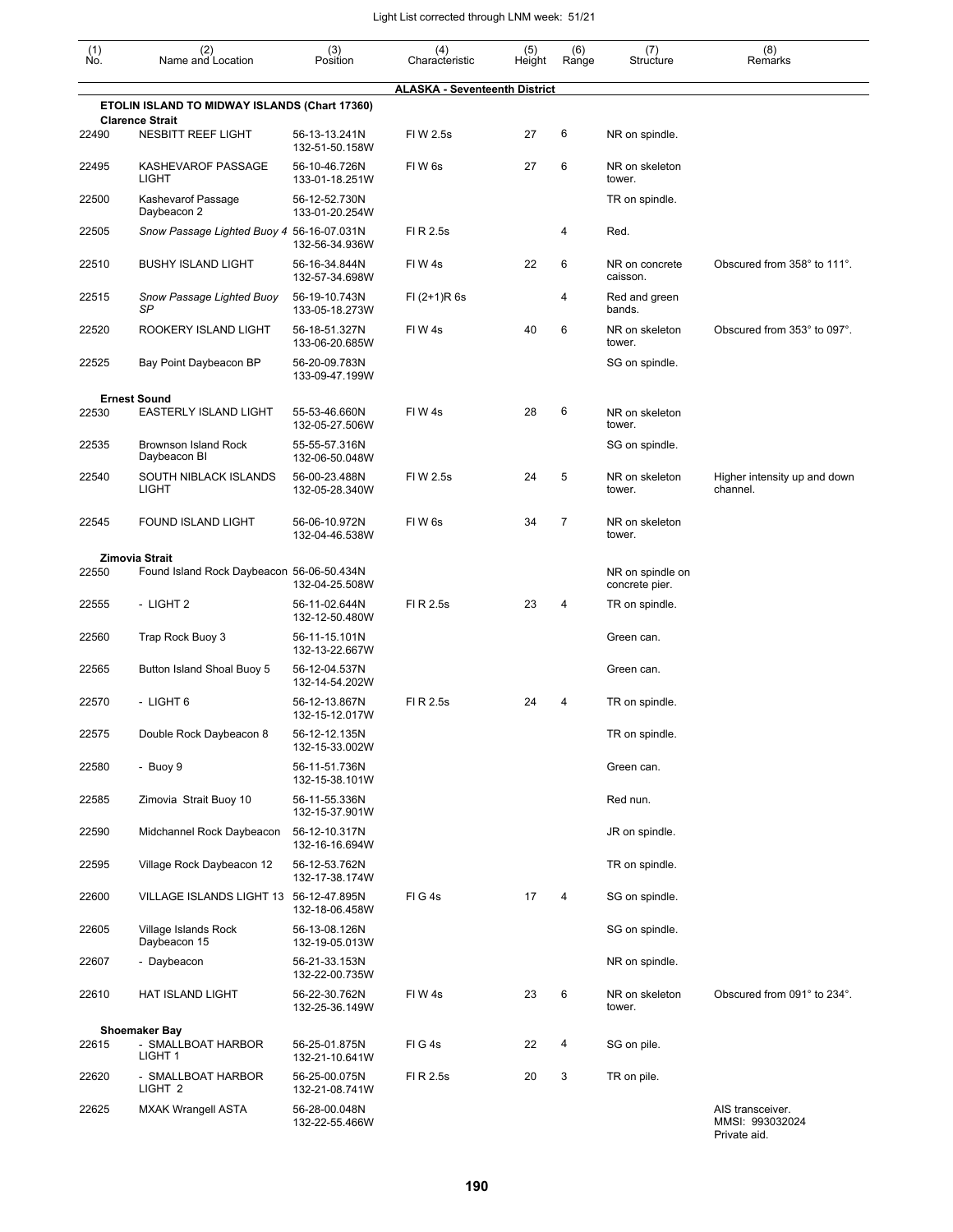| (1)<br>Ño. | (2)<br>Name and Location                            | (3)<br>Position                 | (4)<br>Characteristic                | (5)<br>Height | (6)<br>Range   | (7)<br>Structure         | (8)<br>Remarks                                   |
|------------|-----------------------------------------------------|---------------------------------|--------------------------------------|---------------|----------------|--------------------------|--------------------------------------------------|
|            |                                                     |                                 | <b>ALASKA - Seventeenth District</b> |               |                |                          |                                                  |
|            | ETOLIN ISLAND TO MIDWAY ISLANDS (Chart 17360)       |                                 |                                      |               |                |                          |                                                  |
| 22630      | <b>Wrangell Harbor</b><br>- BREAKWATER LIGHT 2      | 56-28-01.186N<br>132-23-08.691W | FIR4s                                | 21            | 5              | TR on spindle.           |                                                  |
| 22631      | <b>CEMETERY POINT LIGHT 1</b>                       | 56-27-34.263N<br>132-23-07.419W | FIG <sub>6s</sub>                    | 24            | 3              | SG on skeleton<br>tower. |                                                  |
| 22632      | <b>CEMETERY POINT LIGHT 2</b>                       | 56-27-32.007N<br>132-23-04.593W | FI R 2.5s                            | 24            | 3              | TR on skeleton<br>tower. |                                                  |
| 22635      | <b>WRANGELL DOCK LIGHTS</b><br>(4)                  | 56-28-18.600N<br>132-23-17.000W | F G                                  | 12            |                | On dock and<br>dolphins. | Private aid.                                     |
| 22640      | - Daybeacon 4                                       | 56-27-50.103N<br>132-22-47.631W |                                      |               |                | TR on pile.              |                                                  |
| 22645      | - Daybeacon 5                                       | 56-27-52.866N<br>132-22-46.146W |                                      |               |                | SG on pile.              |                                                  |
| 22650      | - Daybeacon 6                                       | 56-27-51.873N<br>132-22-44.001W |                                      |               |                | TR on pile.              |                                                  |
| 22655      | - Daybeacon 7                                       | 56-27-54.363N<br>132-22-45.123W |                                      |               |                | SG on pile.              |                                                  |
| 22665      | Point Highfield Reef<br>Daybeacon                   | 56-28-57.183N<br>132-23-45.123W |                                      |               |                | NR on spindle.           |                                                  |
| 22670      | <b>Blake Channel</b><br>- LIGHT 1                   | 56-12-36.050N<br>131-55-19.964W | FIG4s                                | 28            | 4              | SG on skeleton<br>tower. |                                                  |
| 22675      | - LIGHT 2                                           | 56-20-41.590N<br>132-00-20.462W | FIR4s                                | 17            | 5              | TR on skeleton<br>tower. | Obscured from 133° to 233°.                      |
| 22678      | THE NARROWS LIGHT 4                                 | 56-22-35.791N<br>132-05-23.849W | FI R 2.5s                            | 8             | 4              | TR on spinidle.          |                                                  |
|            | <b>Eastern Passage</b>                              |                                 |                                      |               |                |                          |                                                  |
| 22680      | THE NARROWS LIGHT 5                                 | 56-21-48.946N<br>132-06-43.479W | FIG 2.5s                             | 12            | 3              | SG on spindle.           |                                                  |
| 22685      | - LIGHT 7                                           | 56-22-07.306N<br>132-10-17.967W | FIG4s                                | 24            | 4              | SG on skeleton<br>tower. |                                                  |
| 22687      | AIRPORT RUNWAY ROCK<br>LIGHT                        | 56-29-05.865N<br>132-21-16.347W | FIW <sub>6s</sub>                    | 15            | 5              | NR on spindle.           |                                                  |
| 22690      | - LIGHT                                             | 56-29-37.965N<br>132-22-11.997W | FIW 2.5s                             | 13            | 6              | NR on skeleton<br>tower. |                                                  |
|            | <b>Stikine Strait</b><br><b>STEAMER POINT LIGHT</b> | 56-13-22.622N                   | FIW4s                                | 30            | 5              | NR on skeleton           | Obscured from 213° to 017°.                      |
| 22695      |                                                     | 132-42-49.196W                  |                                      |               |                | tower.                   |                                                  |
| 22700      | ROUND POINT LIGHT                                   | 56-16-39.935N<br>132-39-27.181W | FIW 6s                               | 24            | 5              | NR on spindle.           | Obscured from $006.5^{\circ}$ to $201.5^{\circ}$ |
| 22705      | SOUTH CRAIG POINT LIGHT 56-23-24.189N               | 132-37-20.439W                  | FIW 2.5s                             | 24            | 5              | NR on spindle.           | Obscured from 006° to 178°.                      |
| 22710      | POINT ANCON LIGHT                                   | 56-24-18.099N<br>132-33-19.383W | FIW <sub>6s</sub>                    | 20            | 6              | NR on skeleton<br>tower. | Obscured from 214° to 014°.                      |
| 22715      | Woronkofski Point Daybeacon 56-26-20.714N           | 132-28-50.941W                  |                                      |               |                | NR on skeleton<br>tower. |                                                  |
| 22720      | VANK ISLAND LIGHT                                   | 56-26-54.910N<br>132-35-59.954W | FIW4s                                | 24            | $\overline{7}$ | NR on spindle.           | Obscured from 110° to 264°.                      |
| 22725      | FIVE MILE ISLAND LIGHT                              | 56-28-14.301N<br>132-30-43.489W | FIW4s                                | 34            | 5              | NR on spindle.           | Obscured from 329° to 100°.                      |
| 22730      | <b>Sumner Strait</b><br>POINT COLPOYS LIGHT         | 56-20-10.738N<br>133-11-54.292W | FIW <sub>6s</sub>                    | 19            | 6              | NR on skeleton<br>tower. | Obscured from 302° to 102°.                      |
| 22735      | Mc Arthur Reef Lighted Bell<br>Buoy MR              | 56-23-37.045N<br>133-10-38.496W | $FI (2+1)G 6s$                       |               | 4              | Green and red<br>bands.  |                                                  |
| 22740      | <b>Mitchell Point Lighted Buoy 9</b>                | 56-25-23.350N<br>133-10-45.901W | FIG6s                                |               | 4              | Green.                   |                                                  |
| 22745      | <b>VICHNEFSKI ROCK LIGHT</b>                        | 56-26-18.188N<br>133-00-55.884W | FIW4s                                | 33            | 6              | NR on skeleton<br>tower. | 1 1/4 fathom rock, 630 yards<br>214° from light. |
| 22750      | Level Island Lighted Buoy 11                        | 56-27-04.761N<br>133-02-29.382W | FIG4s                                |               | 4              | Green.                   |                                                  |
| 22755      | Low Point Daybeacon                                 | 56-27-28.911N<br>132-55-39.759W |                                      |               |                | NR on skeleton<br>tower. |                                                  |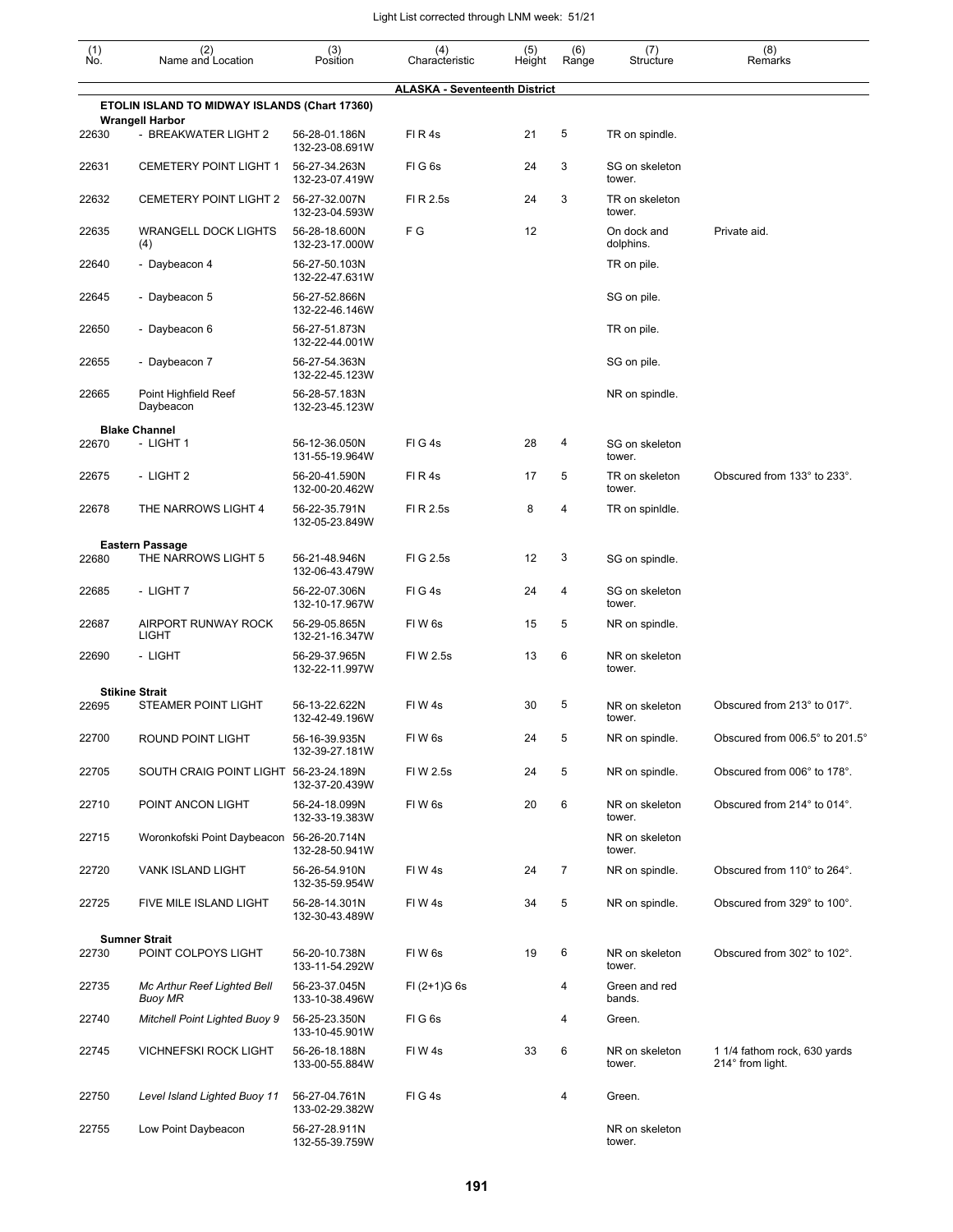| (1)<br>Ño.                 | (2)<br>Name and Location                            | (3)<br>Position                                   | (4)<br>Characteristic                | (5)<br>Height | (6)<br>Range   | (7)<br>Structure                                | (8)<br>Remarks              |
|----------------------------|-----------------------------------------------------|---------------------------------------------------|--------------------------------------|---------------|----------------|-------------------------------------------------|-----------------------------|
|                            |                                                     |                                                   | <b>ALASKA - Seventeenth District</b> |               |                |                                                 |                             |
|                            | ETOLIN ISLAND TO MIDWAY ISLANDS (Chart 17360)       |                                                   |                                      |               |                |                                                 |                             |
| 22760                      | <b>Sumner Strait</b><br><b>STATION ISLAND LIGHT</b> | 56-29-39.555N<br>132-45-48.368W                   | FIW 2.5s                             | 19            | 5              | NR on skeleton<br>tower.                        |                             |
| 22765                      | <b>CRAIG POINT LIGHT</b>                            | 56-27-23.890N<br>132-42-57.283W                   | FIW <sub>6s</sub>                    | 11            | 7              | NR on skeleton<br>tower.                        | Obscured from 301° to 096°. |
| 22770                      | <b>TWO TREE ISLAND LIGHT</b>                        | 56-29-39.173N<br>132-38-03.766W                   | FIW <sub>6s</sub>                    | 22            | 6              | NR on spindle.                                  |                             |
| 22773                      | Banana Point Breakwater<br>Markers (4)              | 56-33-12.000N<br>132-37-48.000W                   |                                      |               |                | NW on breakwater.                               | Private aid.                |
| 22773.1                    | Blind Slough Buoy 1                                 | 56-31-29.036N<br>132-42-13.156W                   |                                      |               |                | Green                                           |                             |
| 22773.2                    | <b>Blind Slough Lighted Buoy 2</b>                  | 56-31-35.069N<br>132-42-04.051W                   | FI R 2.5s                            |               | 3              | Red                                             |                             |
| 22773.21                   | <b>BLIND SLOUGH FERRY</b><br><b>DOCK EAST LIGHT</b> | 56-31-53.960N<br>132-42-46.900W                   | FIW4s                                | 43            |                | On dolphin.                                     | Private aid.                |
| 22773.22                   | <b>BLIND SLOUGH FERRY</b><br><b>DOCK WEST LIGHT</b> | 56-31-55.560N<br>132-42-50.340W                   | FIW4s                                | 31            |                | On dolphin.                                     | Private aid.                |
| 22773.3                    | Blind Slough Buoy 3                                 | 56-31-55.912N<br>132-43-08.078W                   |                                      |               |                | Green                                           |                             |
| <b>Dry Strait</b><br>22775 | - LIGHT 1                                           | 56-35-01.763N<br>132-32-33.430W                   | FIG4s                                | 29            | 4              | SG on skeleton<br>tower.                        |                             |
| 22780                      | - Daybeacon 3                                       | 56-36-28.784N<br>132-33-06.192W                   |                                      |               |                | SG on skeleton<br>tower.                        |                             |
| 22785                      | - LIGHT 5                                           | 56-38-11.115N<br>132-36-44.073W                   | FIG <sub>6s</sub>                    | 17            | 4              | SG on skeleton<br>tower.                        |                             |
| 22790                      | <b>Duncan Canal</b><br>Foremost Rock Daybeacon      | 56-30-06.965N                                     |                                      |               |                | NR on spindle.                                  |                             |
| 22795                      | <b>BUTTERWORTH ISLAND</b><br>LIGHT <sub>2</sub>     | 133-00-20.811W<br>56-32-12.627N                   | FI R 2.5s                            | 21            | 4              | TR on skeleton<br>tower.                        |                             |
| 22800                      | Duncan Daybeacon 3                                  | 133-04-31.454W<br>56-32-27.957N<br>133-05-25.593W |                                      |               |                | SG on skeleton<br>tower.                        |                             |
| 22815                      | - LIGHT 4                                           | 56-34-47.181N<br>133-04-27.471W                   | FIR4s                                | 15            | 3              | TR on skeleton<br>tower.                        | Obscured from 270° to 005°. |
| 22820                      | - Daybeacon                                         | 56-38-34.569N<br>133-05-57.280W                   |                                      |               |                | NR on spindle.                                  |                             |
| 22821                      | Syd's Rock Daybeacon                                | 56-35-46.941N<br>133-00-55.677W                   |                                      |               |                | NR on spindle.                                  |                             |
|                            | <b>Wrangell Narrows</b>                             |                                                   |                                      |               |                |                                                 |                             |
| 22825                      | POINT ALEXANDER LIGHT                               | 56-30-32.817N<br>132-57-00.867W                   | FIW4s                                | 17            | $\overline{7}$ | NR on skeleton<br>tower.                        | Obscured from 162° to 293°. |
| 22830                      | MIDWAY ROCK LIGHT MR                                | 56-31-47.679N<br>132-57-54.897W                   | FI (2+1)R 6s                         | 16            | 4              | JR on skeleton<br>tower.                        |                             |
| 22835                      | DECEMBER POINT LIGHT<br>DP                          | 56-32-52.161N<br>132-57-40.449W                   | FIR6s                                | 15            | 4              | TR on spindle.                                  |                             |
| 22840                      | POINT LOCKWOOD LIGHT<br>PL                          | 56-33-21.405N<br>132-57-51.246W                   | FIG4s                                | 15            | 4              | SG on skeleton<br>tower.                        | Obscured from 027° to 166°. |
| 22845                      | - CHANNEL LIGHT 1                                   | 56-33-57.309N<br>132-58-08.889W                   | FIG 2.5s                             | 22            | 3              | SG on concrete<br>pier.                         |                             |
| 22850                      | - CHANNEL LIGHT 2                                   | 56-34-05.979N<br>132-58-10.461W                   | FI R 2.5s                            | 22            | 3              | TR on 3-pile<br>dolphin.                        |                             |
| 22855                      | - Channel Lighted Buoy 2A                           | 56-34-12.253N<br>132-58-19.066W                   | FI R 2.5s                            |               | 3              | Red.                                            |                             |
| 22860                      | - Channel Lighted Buoy 3                            | 56-34-14.553N<br>132-58-30.166W                   | FIG 2.5s                             |               | 3              | Green.                                          |                             |
| 22863                      | - Daybeacon 4                                       | 56-34-21.609N<br>132-58-24.081W                   |                                      |               |                | TR on spindle.                                  |                             |
| 22865                      | - LIGHT 4A                                          | 56-34-29.195N<br>132-58-27.328W                   | FI R 2.5s                            | 18            | 3              | TR on skeleton<br>tower on concrete<br>caisson. |                             |
| 22870                      | - Channel Lighted Buoy 5                            | 56-34-33.352N<br>132-58-35.765W                   | FIG4s                                |               | 4              | Green.                                          |                             |
| 22875                      | - Tow Channel Buoy 1TC                              | 56-34-12.053N<br>132-58-03.966W                   |                                      |               |                | Green can.                                      |                             |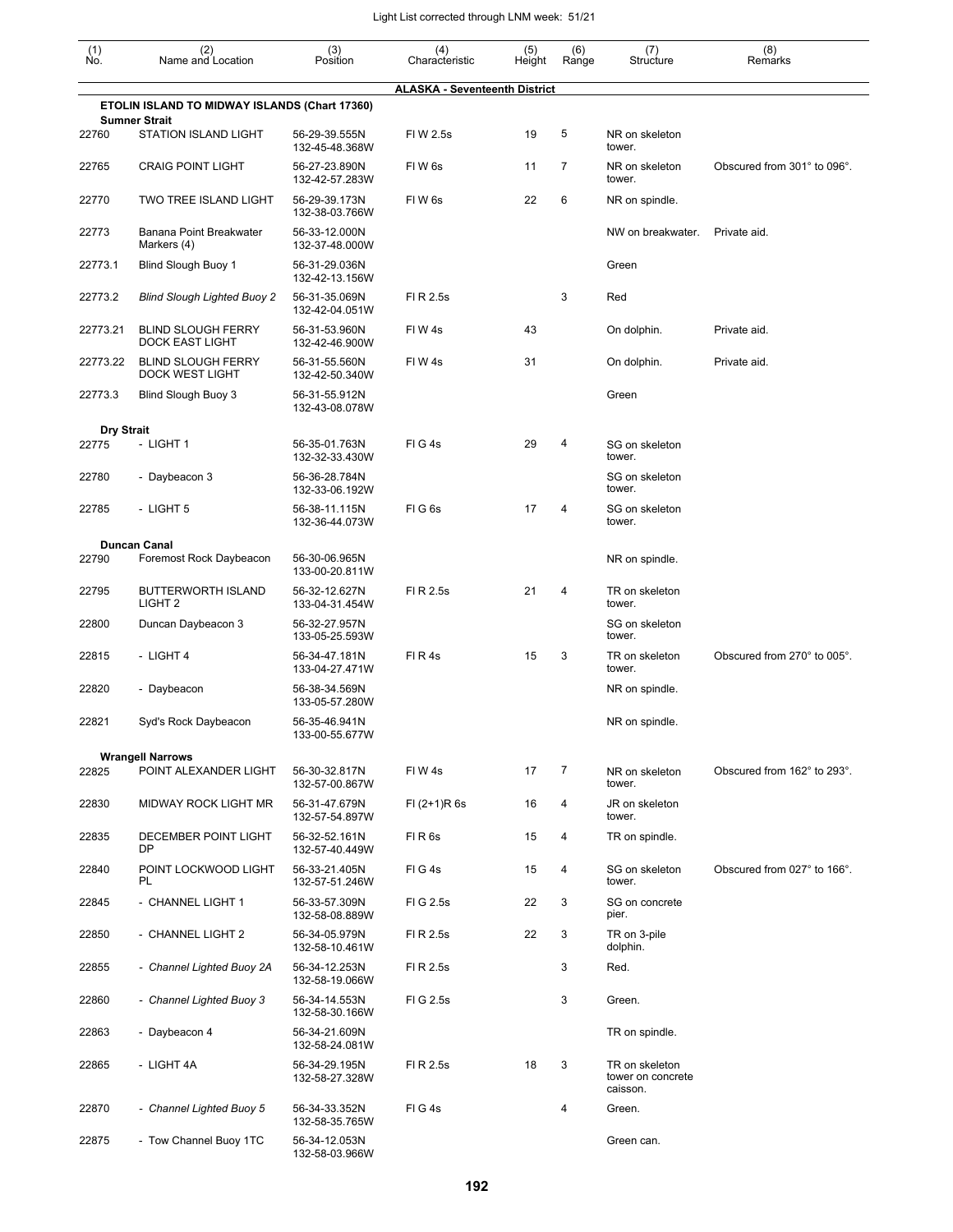| $\begin{smallmatrix} (1) \\ \mathsf{No} \end{smallmatrix}$ | (2)<br>Name and Location                                                               | (3)<br>Position                 | (4)<br>Characteristic                | (5)<br>Height | (6)<br>Range | (7)<br>Structure                                | (8)<br>Remarks                     |
|------------------------------------------------------------|----------------------------------------------------------------------------------------|---------------------------------|--------------------------------------|---------------|--------------|-------------------------------------------------|------------------------------------|
|                                                            |                                                                                        |                                 | <b>ALASKA - Seventeenth District</b> |               |              |                                                 |                                    |
|                                                            | ETOLIN ISLAND TO MIDWAY ISLANDS (Chart 17360)                                          |                                 |                                      |               |              |                                                 |                                    |
| 22880                                                      | <b>Wrangell Narrows</b><br>- Tow Channel Buoy 3TC                                      | 56-34-23.381N<br>132-58-10.437W |                                      |               |              | Green can.                                      |                                    |
| 22885                                                      | - Tow Channel Buoy 4TC                                                                 | 56-34-43.652N<br>132-58-21.465W |                                      |               |              | Red nun.                                        |                                    |
| 22890                                                      | - CHANNEL LIGHT 7                                                                      | 56-34-51.713N<br>132-58-38.780W | FIG 2.5s                             | 16            | 3            | SG on skeleton<br>tower.                        |                                    |
| 22895                                                      | - CHANNEL LIGHT 8                                                                      | 56-35-38.946N<br>132-58-27.817W | FI R 2.5s                            | 9             | 3            | TR on 3-pile<br>dolphin.                        |                                    |
| 22900                                                      | <b>BURNT ISLAND RANGE</b><br><b>FRONT LIGHT</b>                                        | 56-36-26.123N<br>132-58-37.463W | F Y                                  | 10            |              | KRW on 3-pile<br>dolphin.                       | Visible 4° each side of rangeline. |
| 22905                                                      | <b>BURNT ISLAND RANGE</b><br><b>REAR LIGHT</b><br>354 yards, 356° from front<br>light. | 56-36-36.572N<br>132-58-38.828W | F Y                                  | 26            |              | KRW on 5-pile<br>dolphin.                       | Visible 4° each side of rangeline. |
| 22910                                                      | - Channel Lighted Buoy 9                                                               | 56-35-55.247N<br>132-58-36.261W | FIG4s                                |               | 4            | Green.                                          |                                    |
| 22915                                                      | - CHANNEL LIGHT 10                                                                     | 56-36-07.481N<br>132-58-32.487W | QR                                   | 15            | 3            | TR on 5-pile<br>dolphin.                        |                                    |
| 22916                                                      | - Daybeacon 10A                                                                        | 56-36-14.661N<br>132-58-29.121W |                                      |               |              | TR on spindle.                                  |                                    |
| 22920                                                      | - CHANNEL LIGHT 11                                                                     | 56-36-26.290N<br>132-58-31.555W | FIG 2.5s                             | 15            | 3            | SG on concrete<br>caisson.                      |                                    |
| 22925                                                      | - Channel Buoy 13                                                                      | 56-36-35.745N<br>132-58-25.159W |                                      |               |              | Green can.                                      |                                    |
| 22930                                                      | - Channel Buoy 13A                                                                     | 56-36-40.744N<br>132-58-21.559W |                                      |               |              | Green can.                                      |                                    |
| 22935                                                      | - CHANNEL LIGHT 14                                                                     | 56-36-40.401N<br>132-58-15.543W | FI R 2.5s                            | 15            | 3            | TR on 3-pile<br>dolphin.                        |                                    |
| 22940                                                      | <b>BUSH TOP ISLAND RANGE</b><br><b>FRONT LIGHT</b>                                     | 56-37-52.753N<br>132-57-06.617W | F Y                                  | 15            |              | KRW on 3-pile<br>dolphin.                       | Visible 4° each side of rangeline. |
| 22945                                                      | <b>BUSH TOP ISLAND RANGE</b><br>REAR LIGHT<br>460.3 yards, 029° from front<br>light.   | 56-38-04.652N<br>132-56-54.634W | F Y                                  | 31            |              | KRW on skeleton<br>tower.                       | Visible 4° each side of rangeline. |
| 22947                                                      | <b>HOWARD DOCK LIGHT</b>                                                               | 56-36-58.680N<br>132-58-28.560W | FIW 2.5s                             | 10            |              | On pile.                                        | Private aid.                       |
| 22950                                                      | - CHANNEL LIGHT 15                                                                     | 56-37-23.432N<br>132-57-40.030W | FIG 2.5s                             | 15            | 3            | SG on 5-pile<br>dolphin.                        |                                    |
| 22955                                                      | - CHANNEL LIGHT 16                                                                     | 56-37-23.901N<br>132-57-31.467W | FI R 2.5s                            | 15            | 3            | TR on 3-pile<br>dolphin.                        |                                    |
| 22960                                                      | - CHANNEL LIGHT 17                                                                     | 56-37-40.623N<br>132-57-17.385W | FIG 2.5s                             | 15            | 3            | SG on 5-pile<br>dolphin.                        |                                    |
| 22965                                                      | - CHANNEL LIGHT 18                                                                     | 56-37-49.822N<br>132-56-54.186W | FI R 2.5s                            | 19            | 3            | TR on skeleton<br>tower on concrete<br>caisson. |                                    |
| 22970                                                      | - CHANNEL LIGHT 19                                                                     | 56-38-00.517N<br>132-56-49.857W | FIG 2.5s                             | 20            | 3            | SG on spindle.                                  |                                    |
| 22975                                                      | - CHANNEL LIGHT 21                                                                     | 56-38-19.781N<br>132-56-02.425W | Q G                                  | 15            | 3            | SG on 5-pile<br>dolphin.                        |                                    |
| 22980                                                      | <b>BLIND POINT RANGE</b><br><b>FRONT LIGHT</b>                                         | 56-38-34.378N<br>132-55-25.199W | F Y                                  | 17            |              | KRW on 5-pile<br>dolphin.                       | Visible 4° each side of rangeline. |
| 22985                                                      | BLIND POINT RANGE REAR<br>LIGHT<br>281.5 yards, 050.4° from<br>front light.            | 56-38-39.684N<br>132-55-13.562W | F Y                                  | 31            |              | KRW on 3-pile<br>dolphin.                       | Visible 4° each side of rangeline. |
| 22990                                                      | - CHANNEL LIGHT 25                                                                     | 56-38-47.103N<br>132-55-20.794W | FIG 2.5s                             | 15            | 3            | SG on 3-pile<br>dolphin.                        |                                    |
| 22995                                                      | - Channel Lighted Buoy 26                                                              | 56-38-48.237N<br>132-55-13.167W | FIR4s                                |               | 3            | Red.                                            |                                    |
| 23000                                                      | - CHANNEL LIGHT 27                                                                     | 56-38-54.709N<br>132-55-18.401W | FIG 2.5s                             | 15            | 3            | SG on 3-pile<br>dolphin.                        |                                    |
| 23005                                                      | - Channel Lighted Buoy 28                                                              | 56-39-02.037N<br>132-55-11.368W | FIR4s                                |               | 3            | Red.                                            |                                    |
| 23010                                                      | - Channel Lighted Buoy 29                                                              | 56-39-07.738N<br>132-55-20.068W | FIG 2.5s                             |               | 3            | Green.                                          |                                    |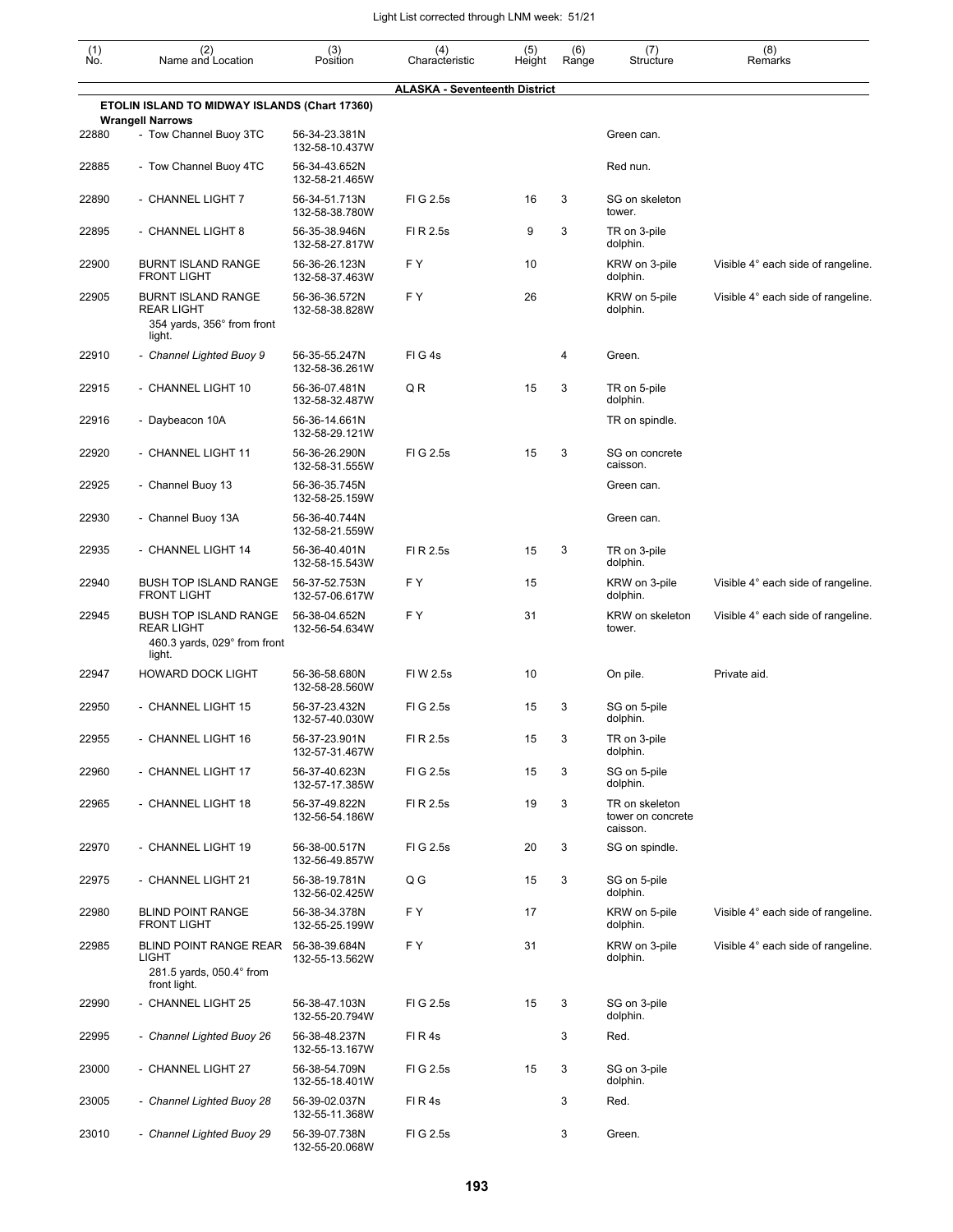| (1)<br>Ño. | (2)<br>Name and Location                                                         | (3)<br>Position                 | (4)<br>Characteristic                | (5)<br>Height | (6)<br>Range | (7)<br>Structure                                | (8)<br>Remarks                                  |
|------------|----------------------------------------------------------------------------------|---------------------------------|--------------------------------------|---------------|--------------|-------------------------------------------------|-------------------------------------------------|
|            |                                                                                  |                                 | <b>ALASKA - Seventeenth District</b> |               |              |                                                 |                                                 |
|            | ETOLIN ISLAND TO MIDWAY ISLANDS (Chart 17360)                                    |                                 |                                      |               |              |                                                 |                                                 |
| 23015      | <b>Wrangell Narrows</b><br>- Tow Channel Buoy 5TC                                | 56-38-46.938N<br>132-55-36.067W |                                      |               |              | Green can.                                      | Used by tows with a draft of 9<br>feet or less. |
| 23020      | - Tow Channel Buoy 7TC                                                           | 56-39-13.649N<br>132-55-26.483W |                                      |               |              | Green can.                                      | Used by tows with a draft of 9<br>feet or less. |
| 23025      | - CHANNEL LIGHT 31                                                               | 56-39-20.344N<br>132-55-32.883W | Q G                                  | 13            | 3            | SG on spindle on<br>concrete caisson.           |                                                 |
| 23030      | - CHANNEL LIGHT 32                                                               | 56-39-23.565N<br>132-55-28.200W | Q R                                  | 15            | 3            | TR on 3-pile<br>dolphin.                        |                                                 |
| 23035      | - CHANNEL LIGHT 32A                                                              | 56-39-32.121N<br>132-55-36.346W | FIR4s                                | 15            | 3            | TR on 3-pile<br>dolphin.                        |                                                 |
| 23040      | - Channel Lighted Buoy 33                                                        | 56-39-30.038N<br>132-55-42.470W | FIG4s                                |               | 4            | Green.                                          |                                                 |
| 23045      | - CHANNEL LIGHT 34                                                               | 56-39-40.377N<br>132-55-41.590W | FI R 2.5s                            | 15            | 3            | TR on 5-pile<br>dolphin.                        |                                                 |
| 23050      | - Channel Lighted Buoy 36                                                        | 56-39-52.038N<br>132-55-47.071W | FIR4s                                |               | 3            | Red.                                            |                                                 |
| 23055      | - CHANNEL LIGHT 37                                                               | 56-39-58.390N<br>132-55-55.656W | Q G                                  | 21            | 3            | SG on skeleton<br>tower on concrete<br>caisson. |                                                 |
| 23060      | - CHANNEL LIGHT 38                                                               | 56-40-08.308N<br>132-55-56.915W | FI R 2.5s                            | 15            | 3            | TR on 3-pile<br>dolphin.                        |                                                 |
| 23065      | - Channel Daybeacon 39                                                           | 56-40-06.249N<br>132-56-05.170W |                                      |               |              | SG on spindle on<br>concrete caisson.           |                                                 |
| 23070      | - CHANNEL LIGHT 40                                                               | 56-40-15.603N<br>132-56-04.758W | FI R 2.5s                            | 21            | 3            | TR on skeleton<br>tower on concrete<br>caisson. |                                                 |
| 23075      | - Channel Lighted Buoy 42                                                        | 56-40-23.039N<br>132-56-12.574W | FI R 4s                              |               | 3            | Red.                                            |                                                 |
| 23080      | - CHANNEL LIGHT 43                                                               | 56-41-00.200N<br>132-56-43.890W | Q G                                  | 13            | 3            | SG on 3-pile<br>dolphin.                        |                                                 |
| 23085      | - CHANNEL LIGHT 44                                                               | 56-41-04.167N<br>132-56-38.746W | FI R 2.5s                            | 15            | 3            | TR on 5-pile<br>dolphin.                        |                                                 |
| 23090      | - Channel Lighted Buoy 46                                                        | 56-41-27.939N<br>132-56-58.780W | FI R 2.5s                            |               | 3            | Red.                                            |                                                 |
| 23095      | - CHANNEL LIGHT 47                                                               | 56-41-32.079N<br>132-57-08.182W | FIG 2.5s                             | 15            | 3            | SG on 5-pile<br>dolphin.                        |                                                 |
| 23100      | CHANNEL LIGHT 48                                                                 | 56-41-41.119N<br>132-57-01.734W | FI R 2.5s                            | 15            | 3            | TR on 3-pile<br>dolphin.                        |                                                 |
| 23105      | - CHANNEL LIGHT 49                                                               | 56-42-06.701N<br>132-57-02.952W | Q G                                  | 12            | 4            | SG on 3-pile<br>dolphin.                        |                                                 |
| 23110      | - CHANNEL LIGHT 50                                                               | 56-42-16.281N<br>132-56-53.236W | FI R 2.5s                            | 15            | 4            | TR on 5-pile<br>dolphin.                        |                                                 |
| 23120      | - CHANNEL LIGHT 51                                                               | 56-44-17.693N<br>132-57-27.279W | FIG6s                                | 43            | 5            | SG on skeleton<br>tower.                        | Obscured from 349° to 148°.                     |
| 23123      | Beckhams Beach Daybeacon<br>51A                                                  | 56-46-12.525N<br>132-58-41.842W |                                      |               |              | SG on pile.                                     |                                                 |
| 23125      | - CHANNEL LIGHT 52                                                               | 56-46-52.413N<br>132-58-51.482W | FIR4s                                | 13            | 4            | TR on 3-pile<br>dolphin.                        |                                                 |
| 23130      | REID LANDING DOCK LIGHT 56-46-56.381N                                            | 132-58-39.782W                  | FR.                                  | 14            |              | On post.                                        | Private aid.                                    |
| 23135      | - Channel Lighted Buoy 53                                                        | 56-48-00.256N<br>132-59-12.998W | FIG4s                                |               | 4            | Green.                                          |                                                 |
| 23140      | PETERSBURG CREEK<br>RANGE FRONT LIGHT                                            | 56-48-28.306N<br>132-59-15.953W | F Y                                  | 10            |              | KRW on 3-pile<br>dolphin.                       | Visible 4° each side of rangeline.              |
| 23145      | PETERSBURG CREEK<br>RANGE REAR LIGHT<br>340.6 yards, 353.2° from<br>front light. | 56-48-38.306N<br>132-59-18.141W | FY                                   | 24            |              | KRW on 3-pile<br>dolphin.                       | Visible 4° each side of rangeline.              |
| 23150      | - CHANNEL LIGHT 54                                                               | 56-48-12.532N<br>132-59-08.660W | FI R 2.5s                            | 15            | 3            | TR on 5-pile<br>dolphin.                        |                                                 |
| 23155      | - CHANNEL LIGHT 56                                                               | 56-48-21.524N<br>132-59-05.901W | Q R                                  | 15            | 3            | TR on 5-pile<br>dolphin.                        |                                                 |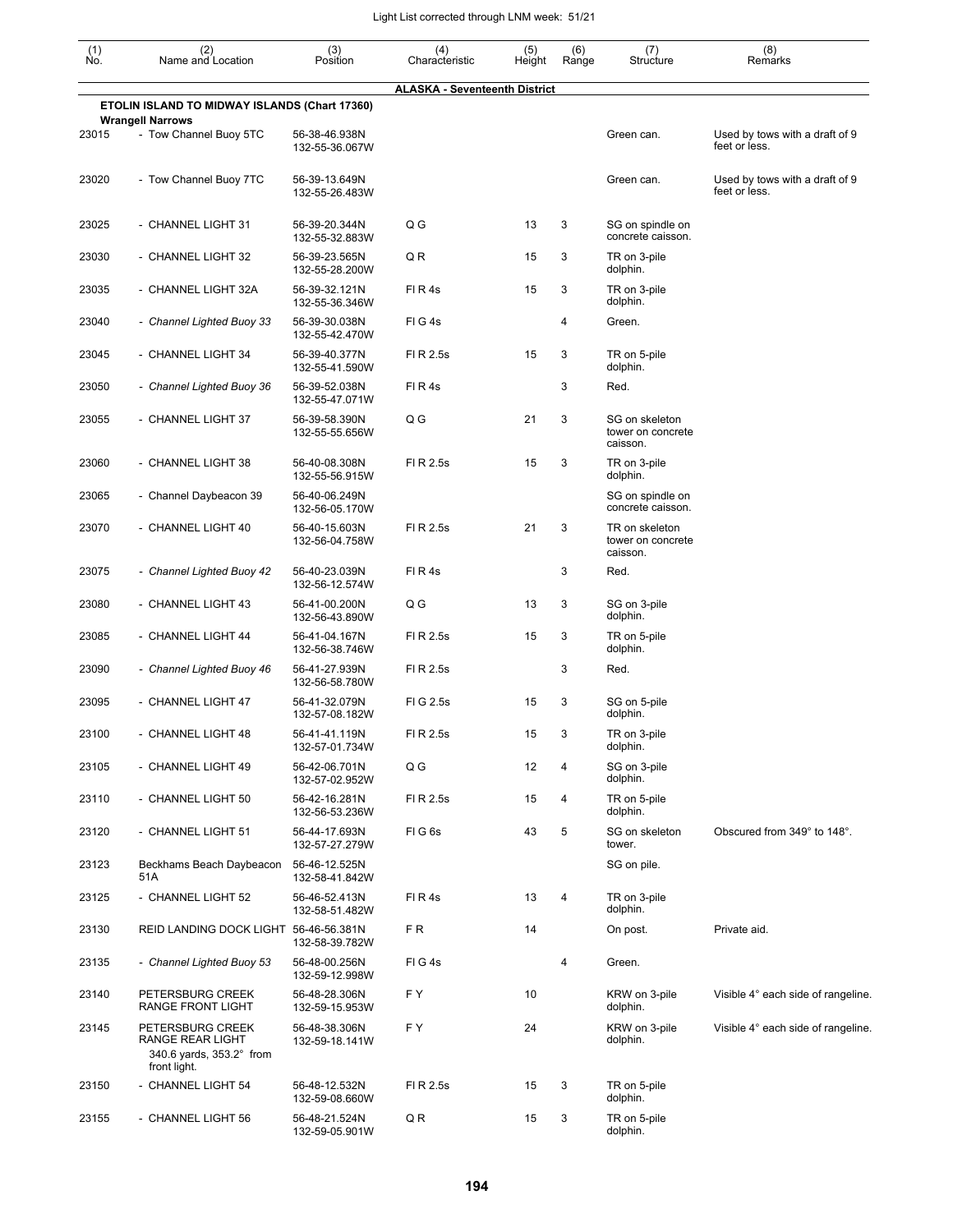| (1)<br>Ño. | (2)<br>Name and Location                                                            | (3)<br>Position                 | (4)<br>Characteristic                | (5)<br>Height | (6)<br>Range   | (7)<br>Structure                                        | (8)<br>Remarks                                      |
|------------|-------------------------------------------------------------------------------------|---------------------------------|--------------------------------------|---------------|----------------|---------------------------------------------------------|-----------------------------------------------------|
|            |                                                                                     |                                 | <b>ALASKA - Seventeenth District</b> |               |                |                                                         |                                                     |
|            | ETOLIN ISLAND TO MIDWAY ISLANDS (Chart 17360)                                       |                                 |                                      |               |                |                                                         |                                                     |
| 23160      | <b>Wrangell Narrows</b><br>- CHANNEL LIGHT 58                                       | 56-48-28.816N<br>132-58-57.020W | FI R 2.5s                            | 15            | 3              | TR on 5-pile<br>dolphin.                                |                                                     |
| 23165      | PETERSBURG BAR RANGE<br><b>FRONT LIGHT</b>                                          | 56-48-22.498N<br>132-59-23.042W | FΥ                                   | 13            |                | KRW on 5-pile<br>dolphin.                               | Visible 4° each side of rangeline.                  |
| 23170      | PETERSBURG BAR RANGE<br><b>REAR LIGHT</b><br>504 yards, 235.5° from front<br>light. | 56-48-14.052N<br>132-59-45.420W | F Y                                  | 30            |                | KRW on Spindle.                                         | Visible 4° each side of rangeline.                  |
| 23173      | <b>MARINE HIGHWAY</b><br><b>TERMINAL LIGHTS (2)</b>                                 | 56-48-28.750N<br>132-58-39.211W | F R                                  | 15            |                | On pier.                                                | Private aid.                                        |
| 23175      | PETRO MARINE FUEL DOCK 56-48-37.000N<br>LIGHTS (2)                                  | 132-58-13.000W                  | F R                                  | 13            |                | On pier.                                                | Private aid.                                        |
| 23178      | <b>MXAK Petersburg ASTA</b>                                                         | 56-48-41.936N<br>132-57-36.464W |                                      |               |                |                                                         | AIS transceiver.<br>MMSI: 993032023<br>Private aid. |
| 23180      | OCEAN BEAUTY SEAFOOD<br>PIER LIGHTS (2)                                             | 56-48-45.751N<br>132-57-51.706W | FR                                   | 18            |                | On building.                                            | Private aid.                                        |
| 23185      | - Channel Lighted Buoy 59                                                           | 56-48-54.961N<br>132-58-01.588W | FIG 2.5s                             |               | 3              | Green.                                                  |                                                     |
| 23190      | PETERSBURG FISHERIES<br>DOCK LIGHTS (2)                                             | 56-48-53.000N<br>132-57-29.000W | FR                                   | 14            |                | On building.                                            | Private aid.                                        |
| 23191      | PETERSBURG FISHERIES<br>INCORPORATED DOLPHIN<br><b>LIGHT</b>                        | 56-48-56.752N<br>132-57-31.204W | FR                                   | 15            |                | On dolphin.                                             | Private aid.                                        |
| 23195      | - Channel Lighted Buoy 60                                                           | 56-49-02.136N<br>132-57-29.216W | FI R 2.5s                            |               | 4              | Red.                                                    |                                                     |
| 23200      | - Channel Daybeacon 61                                                              | 56-49-31.281N<br>132-56-44.428W |                                      |               |                | SG on post on<br>concrete caisson.                      |                                                     |
| 23205      | - Channel Lighted Buoy 62                                                           | 56-49-34.865N<br>132-56-04.377W | FIR4s                                |               | 4              | Red.                                                    |                                                     |
| 23210      | - North Entrance Lighted Bell<br><b>Buoy WN</b>                                     | 56-49-46.069N<br>132-55-47.569W | $Mo(A)$ W                            |               | 6              | Red and white<br>stripes with red<br>spherical topmark. |                                                     |
|            | <b>Frederick Sound</b>                                                              |                                 |                                      |               |                |                                                         |                                                     |
| 23215      | <b>SUKOI ISLETS LIGHT</b>                                                           | 56-53-44.019N<br>132-56-38.632W | FIW4s                                | 18            | 6              | NR on skeleton<br>tower on concrete<br>caisson.         | Obscured from 177° to 329°.                         |
| 23220      | Beacon Point Daybeacon BP                                                           | 56-56-22.152N<br>132-59-45.002W |                                      |               |                | SG on skeleton<br>tower.                                |                                                     |
| 23225      | Thomas Bay Entrance Lighted 56-59-06.190N<br>Bell Buoy 2                            | 132-57-51.880W                  | FIR <sub>6s</sub>                    |               | 4              | Red.                                                    |                                                     |
| 23230      | Thomas Bay Entrance Buoy 1                                                          | 56-59-16.391N<br>132-58-16.181W |                                      |               |                | Green can.                                              |                                                     |
| 23235      | Thomas Bay Buoy 4                                                                   | 56-59-52.991N<br>132-57-41.580W |                                      |               |                | Red nun.                                                |                                                     |
| 23240      | <b>CAPE STRAIT LIGHT</b>                                                            | 56-59-53.242N<br>133-05-32.221W | FIW <sub>6s</sub>                    | 30            | 6              | NR on skeleton<br>tower.                                | Obscured from 314.5° to 120°.                       |
| 23245      | <b>GRAND POINT LIGHT</b>                                                            | 57-05-27.759N<br>133-11-12.652W | FIW4s                                | 16            | $\overline{7}$ | NR on spindle.                                          | Obscured from 189° to 305°.                         |
| 23250      | PORTAGE BAY LIGHT 3                                                                 | 57-00-15.369N<br>133-19-32.458W | FIG4s                                | 16            | 5              | SG on skeleton<br>tower.                                | Obscured from 201° to 329°.                         |
| 23255      | Portage Bay Daybeacon 2                                                             | 57-00-29.997N<br>133-19-45.778W |                                      |               |                | TR on skeleton<br>tower.                                |                                                     |
| 23260      | CAPE FANSHAW LIGHT                                                                  | 57-11-07.215N<br>133-34-25.649W | FIW4s                                | 33            | $\overline{7}$ | NR on skeleton<br>tower.                                | Obscured from 210° to 299°.                         |
|            | <b>Stephens Passage</b>                                                             |                                 |                                      |               |                |                                                         |                                                     |
| 23265      | <b>BIRD ROCK LIGHT 2</b>                                                            | 57-12-28.845N<br>133-35-24.383W | FI R 2.5s                            | 30            | 5              | TR on skeleton<br>tower.                                |                                                     |
| 23270      | DUCK POINT LIGHT                                                                    | 57-12-41.799N<br>133-30-59.129W | FIW <sub>6s</sub>                    | 17            | 6              | NR on spindle.                                          | Obscured from 140° to 257°.                         |
| 23275      | <b>BILL POINT LIGHT</b>                                                             | 57-15-04.029N<br>133-32-35.651W | FIW4s                                | 12            | 6              | NR on spindle.                                          | Obscured from 264° to 338°.                         |
| 23280      | <b>Five Finger Light</b>                                                            | 57-16-13.454N<br>133-37-53.495W | FIW 10s                              | 81            | 14             | 60                                                      |                                                     |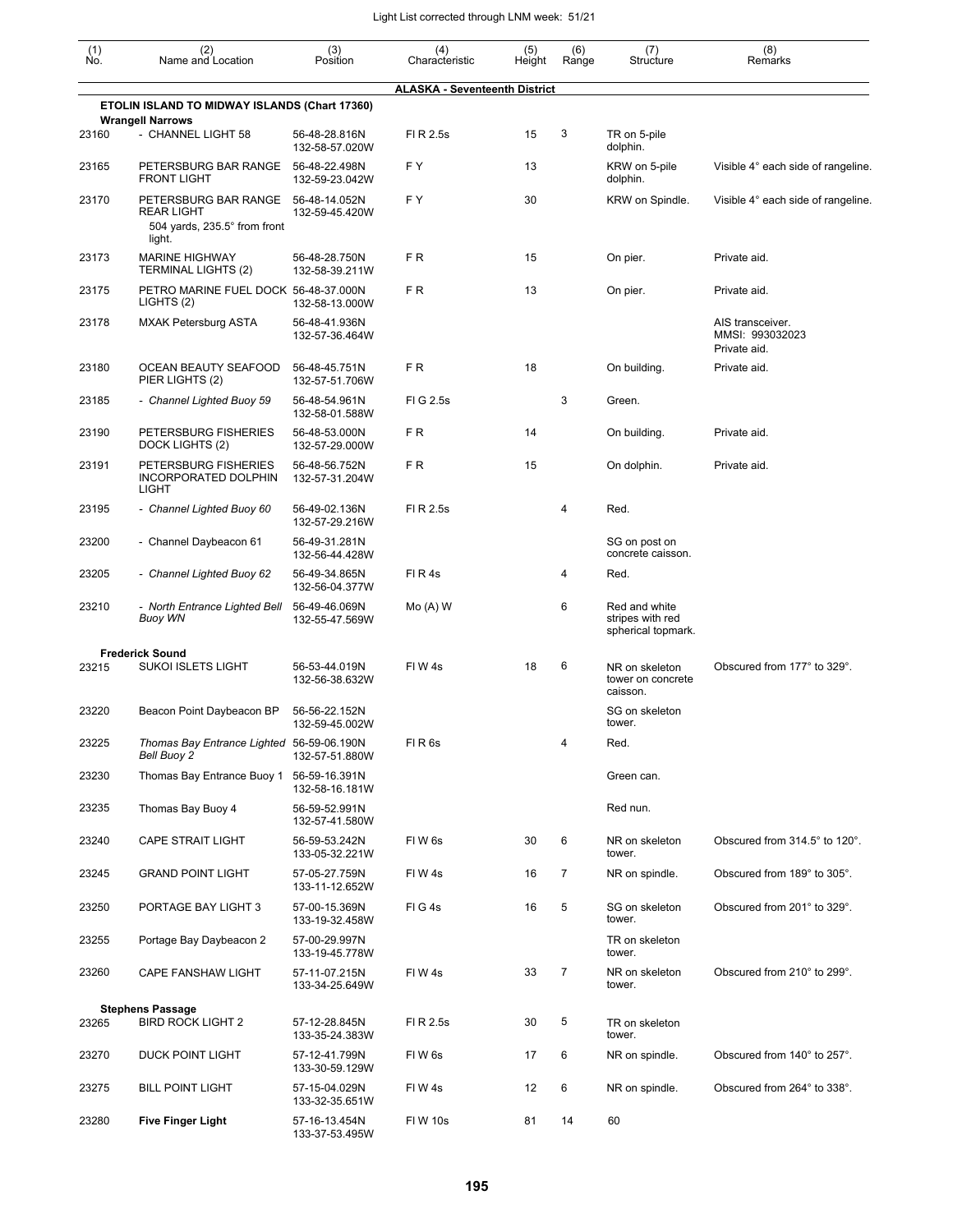| $\begin{smallmatrix} (1) \ N0. \end{smallmatrix}$ | (2)<br>Name and Location                                                 | (3)<br>Position                 | (4)<br>Characteristic                | (5)<br>Height | (6)<br>Range   | (7)<br>Structure                                | (8)<br>Remarks                                      |
|---------------------------------------------------|--------------------------------------------------------------------------|---------------------------------|--------------------------------------|---------------|----------------|-------------------------------------------------|-----------------------------------------------------|
|                                                   |                                                                          |                                 | <b>ALASKA - Seventeenth District</b> |               |                |                                                 |                                                     |
|                                                   | ETOLIN ISLAND TO MIDWAY ISLANDS (Chart 17360)<br><b>Stephens Passage</b> |                                 |                                      |               |                |                                                 |                                                     |
| 23283                                             | <b>MXAK Five Finger ASTA</b>                                             | 57-16-11.921N<br>133-37-52.396W |                                      |               |                |                                                 | AIS transceiver.<br>MMSI: 993032020<br>Private aid. |
| 23285                                             | <b>Sumner Strait</b><br>Five Fathom Shoal Lighted<br>Buoy F              | 56-21-50.936N<br>133-14-03.303W | $FI (2+1)R 6s$                       |               | 4              | Red and green<br>bands.                         |                                                     |
| 23290                                             | THE EYE OPENER LIGHT                                                     | 56-23-09.309N<br>133-16-36.531W | FIW 2.5s                             | 34            | $\overline{7}$ | NR on skeleton<br>tower on concrete<br>caisson. |                                                     |
| 23295                                             | POINT BAKER LIGHT                                                        | 56-21-32.657N<br>133-37-05.277W | FIW <sub>6s</sub>                    | 20            | 6              | NR on skeleton<br>tower.                        |                                                     |
| 23300                                             | Point Baker Anchorage<br>Daybeacon                                       | 56-21-20.105N<br>133-37-08.893W |                                      |               |                | NR on small<br>house.                           |                                                     |
| 23305                                             | Helm Rock Lighted Buoy 8                                                 | 56-22-09.105N<br>133-38-33.601W | FIR4s                                |               | 4              | Red.                                            |                                                     |
| <b>Keku Strait</b>                                |                                                                          |                                 |                                      |               |                |                                                 |                                                     |
| 23305.1                                           | - ENTRANCE LIGHT                                                         | 56-31-38.043N<br>133-43-48.879W | FIW6s                                | 20            | 4              | NR on spindle.                                  |                                                     |
| 23305.2                                           | - Daybeacon 2                                                            | 56-33-55.437N<br>133-43-25.101W |                                      |               |                | TR on spindle.                                  |                                                     |
| 23305.3                                           | - Daybeacon 4                                                            | 56-34-48.261N<br>133-42-49.078W |                                      |               |                | TR on spindle.                                  |                                                     |
| 23305.35                                          | - Daybeacon 4A                                                           | 56-34-59.133N<br>133-42-32.494W |                                      |               |                | TR on spindle.                                  |                                                     |
| 23305.4                                           | - Daybeacon 6                                                            | 56-35-09.261N<br>133-42-07.582W |                                      |               |                | TR on spindle.                                  |                                                     |
| 23305.5                                           | - Daybeacon 8                                                            | 56-35-38.613N<br>133-40-54.808W |                                      |               |                | TR on spindle.                                  |                                                     |
| 23305.6                                           | - Daybeacon 9                                                            | 56-36-31.143N<br>133-41-05.410W |                                      |               |                | SG on pile.                                     |                                                     |
| 23305.7                                           | - Daybeacon 10                                                           | 56-36-40.479N<br>133-41-00.472W |                                      |               |                | TR on pile.                                     |                                                     |
| 23305.8                                           | - Daybeacon 11                                                           | 56-37-12.303N<br>133-40-55.096W |                                      |               |                | SG on pile.                                     |                                                     |
| 23305.9                                           | - Daybeacon 13                                                           | 56-38-03.975N<br>133-41-07.252W |                                      |               |                | SG on spindle.                                  |                                                     |
| 23305.95                                          | - Buoy $14$                                                              | 56-38-10.458N<br>133-41-09.733W |                                      |               |                | Red nun.                                        |                                                     |
| 23306                                             | - Daybeacon 15                                                           | 56-38-08.643N<br>133-41-13.912W |                                      |               |                | SG on spindle.                                  |                                                     |
| 23306.1                                           | - Daybeacon 17                                                           | 56-38-09.933N<br>133-41-40.810W |                                      |               |                | SG on spindle.                                  |                                                     |
| 23306.15                                          | - Daybeacon 17A                                                          | 56-38-13.047N<br>133-42-16.246W |                                      |               |                | SG on spindle.                                  |                                                     |
| 23306.2                                           | - Daybeacon 18                                                           | 56-38-28.815N<br>133-42-18.952W |                                      |               |                | TR on spindle.                                  |                                                     |
| 23306.3                                           | - Daybeacon 19                                                           | 56-38-32.901N<br>133-42-32.074W |                                      |               |                | SG on spindle.                                  |                                                     |
| 23306.4                                           | - Daybeacon 21                                                           | 56-39-25.293N<br>133-43-13.222W |                                      |               |                | SG on spindle.                                  |                                                     |
| 23306.5                                           | - Daybeacon 22                                                           | 56-39-36.723N<br>133-43-11.680W |                                      |               |                | TR on spindle.                                  |                                                     |
| 23306.6                                           | - Daybeacon 23                                                           | 56-39-56.037N<br>133-43-51.088W |                                      |               |                | SG on spindle.                                  |                                                     |
| 23306.65                                          | - Buoy 24                                                                | 56-40-01.321N<br>133-43-53.023W |                                      |               |                | Red nun.                                        |                                                     |
| 23306.7                                           | - Daybeacon 25                                                           | 56-40-07.323N<br>133-44-04.156W |                                      |               |                | SG on spindle.                                  |                                                     |
| 23306.8                                           | - Daybeacon 26                                                           | 56-40-21.297N<br>133-44-00.598W |                                      |               |                | TR on spindle.                                  |                                                     |
| 23306.83                                          | - Daybeacon 26A                                                          | 56-40-40.419N<br>133-43-53.434W |                                      |               |                | TR on spindle.                                  |                                                     |
| 23306.85                                          | Daybeacon 27<br>$\overline{\phantom{a}}$                                 | 56-40-58.275N<br>133-44-03.058W |                                      |               |                | SG on spindle.                                  |                                                     |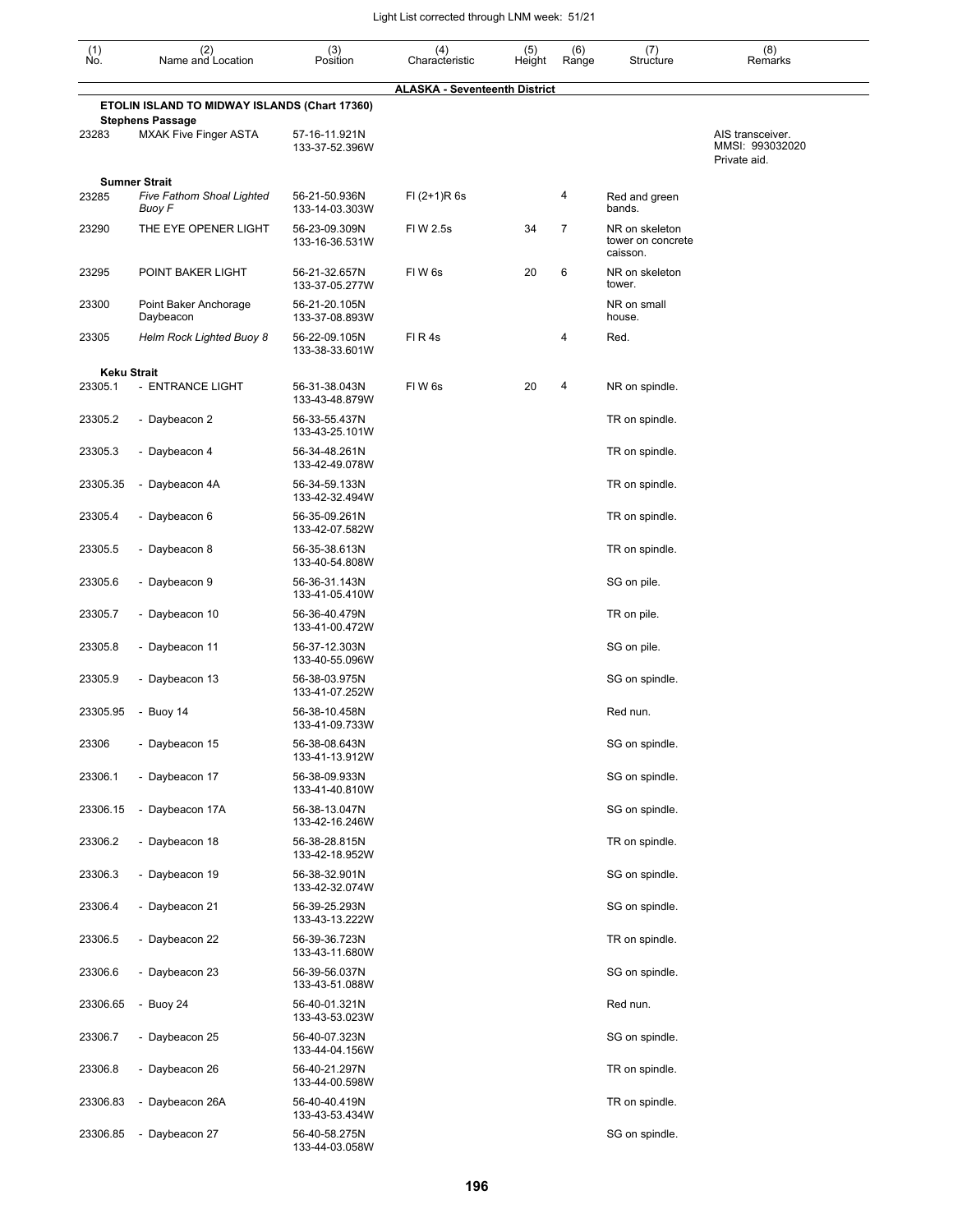| $\begin{smallmatrix} (1) \ N0. \end{smallmatrix}$ | (2)<br>Name and Location                            | (3)<br>Position                 | (4)<br>Characteristic                | (5)<br>Height | (6)<br>Range | (7)<br>Structure         | (8)<br>Remarks                                        |
|---------------------------------------------------|-----------------------------------------------------|---------------------------------|--------------------------------------|---------------|--------------|--------------------------|-------------------------------------------------------|
|                                                   |                                                     |                                 | <b>ALASKA - Seventeenth District</b> |               |              |                          |                                                       |
| <b>Keku Strait</b>                                | ETOLIN ISLAND TO MIDWAY ISLANDS (Chart 17360)       |                                 |                                      |               |              |                          |                                                       |
| 23306.86                                          | - Daybeacon 28                                      | 56-41-03.579N<br>133-44-04.204W |                                      |               |              | TR on spindle.           |                                                       |
| 23306.9                                           | - Daybeacon 29                                      | 56-41-13.131N<br>133-44-13.702W |                                      |               |              | SG on spindle.           |                                                       |
| 23307                                             | - Daybeacon 30                                      | 56-41-21.855N<br>133-44-16.354W |                                      |               |              | TR on spindle.           |                                                       |
| 23307.05                                          | - Daybeacon 31                                      | 56-41-28.125N<br>133-44-20.368W |                                      |               |              | SG on spindle.           |                                                       |
| 23307.1                                           | - Daybeacon 32                                      | 56-41-41.409N<br>133-44-00.700W |                                      |               |              | TR on spindle.           |                                                       |
| 23307.2                                           | - Daybeacon 33                                      | 56-41-57.729N<br>133-43-53.362W |                                      |               |              | SG on spindle.           |                                                       |
| 23307.3                                           | - Daybeacon 34                                      | 56-42-10.809N<br>133-43-54.802W |                                      |               |              | TR on spindle.           |                                                       |
| 23307.35                                          | - Daybeacon 34A                                     | 56-42-46.089N<br>133-44-01.822W |                                      |               |              | TR on spindle.           |                                                       |
| 23307.4                                           | - Daybeacon 35                                      | 56-42-39.969N<br>133-44-08.962W |                                      |               |              | SG on spindle.           |                                                       |
| 23307.5                                           | - Daybeacon 36                                      | 56-43-15.009N<br>133-44-31.942W |                                      |               |              | TR on spindle.           |                                                       |
| 23307.6                                           | - Daybeacon 37                                      | 56-46-42.369N<br>133-43-40.822W |                                      |               |              | SG on spindle.           |                                                       |
| 23307.7                                           | - Daybeacon 39                                      | 56-47-11.589N<br>133-44-46.102W |                                      |               |              | SG on spindle.           |                                                       |
| 23307.8                                           | - Daybeacon 41                                      | 56-47-18.608N<br>133-45-53.902W |                                      |               |              | SG on spindle.           |                                                       |
| 23307.9                                           | - Daybeacon 42                                      | 56-47-32.348N<br>133-46-09.022W |                                      |               |              | TR on spindle.           |                                                       |
| 23308                                             | - Daybeacon 43                                      | 56-48-17.168N<br>133-47-54.262W |                                      |               |              | SG on spindle.           |                                                       |
| 23308.1                                           | <b>ENTRANCE ISLAND LIGHT</b>                        | 56-48-38.833N<br>133-47-50.528W | FIW 2.5s                             | 20            | 5            | NR on skeleton<br>tower. |                                                       |
| 23310                                             | <b>SALT POINT LIGHT</b>                             | 56-50-41.247N<br>133-52-00.788W | FIW6s                                | 17            | 3            | NR on spindle.           | Obscured from 168° to 259°.                           |
|                                                   | <b>HECATE STRAIT TO ETOLIN ISLAND (Chart 17420)</b> |                                 |                                      |               |              |                          |                                                       |
| 23315                                             | <b>Kake Harbor</b><br>KAKE ENTRANCE LIGHT 2         | 56-59-05.378N<br>134-01-17.764W | FI R 2.5s                            | 27            | 5            | TR on spindle.           |                                                       |
| 23320                                             | Kake Flats Buoy 5                                   | 56-58-13.565N<br>133-57-17.304W |                                      |               |              | Green can.               |                                                       |
| 23325                                             | - LIGHT 7                                           | 56-58-15.254N<br>133-56-57.016W | FIG 2.5s                             | 25            | 4            | SG on spindle.           |                                                       |
| 23327                                             | Kake Channel Lighted Buoy 3                         | 56-59-20.008N<br>133-59-30.082W | FIG4s                                |               | 4            | Green.                   |                                                       |
| 23330                                             | - Daybeacon 1                                       | 56-58-23.195N<br>133-56-50.884W |                                      |               |              | SG on spindle.           |                                                       |
| 23335                                             | Kake Cannery Flats Buoy 9                           | 56-57-51.755N<br>133-56-11.993W |                                      |               |              | Green can.               |                                                       |
| 23337                                             | KAKE SALMON PEN LIGHT                               | 56-57-57.000N<br>133-55-41.000W | FIW 2.5s                             | 10            |              | On small house.          | Maintained from May 1 to Sept.<br>30.<br>Private aid. |
| 23340                                             | - LIGHT                                             | 56-57-38.640N<br>133-57-10.175W | FIW4s                                | 16            | 5            | NR on skeleton<br>tower. | Obscured from 270° to 097°.                           |
| 23342                                             | KAKE FERRY TERMINAL<br><b>NORTH LIGHT</b>           | 56-57-42.000N<br>133-55-19.000W | FIR <sub>6s</sub>                    | 32            |              | On dolphin.              | Private aid.                                          |
| 23343                                             | KAKE FERRY TERMINAL<br><b>MIDDLE LIGHT</b>          | 56-57-39.000N<br>133-55-18.000W | F R                                  | 32            |              | On dolphin.              | Private aid.                                          |
| 23344                                             | KAKE FERRY TERMINAL<br><b>SOUTH LIGHT</b>           | 56-57-36.000N<br>133-55-16.000W | FR.                                  | 32            |              | On dolphin.              | Private aid.                                          |
| 23345                                             | Sealaska Timber Company<br>Mooring Buoys (3)        | 56-57-34.787N<br>133-55-42.210W |                                      |               |              | White.                   | Private aid.                                          |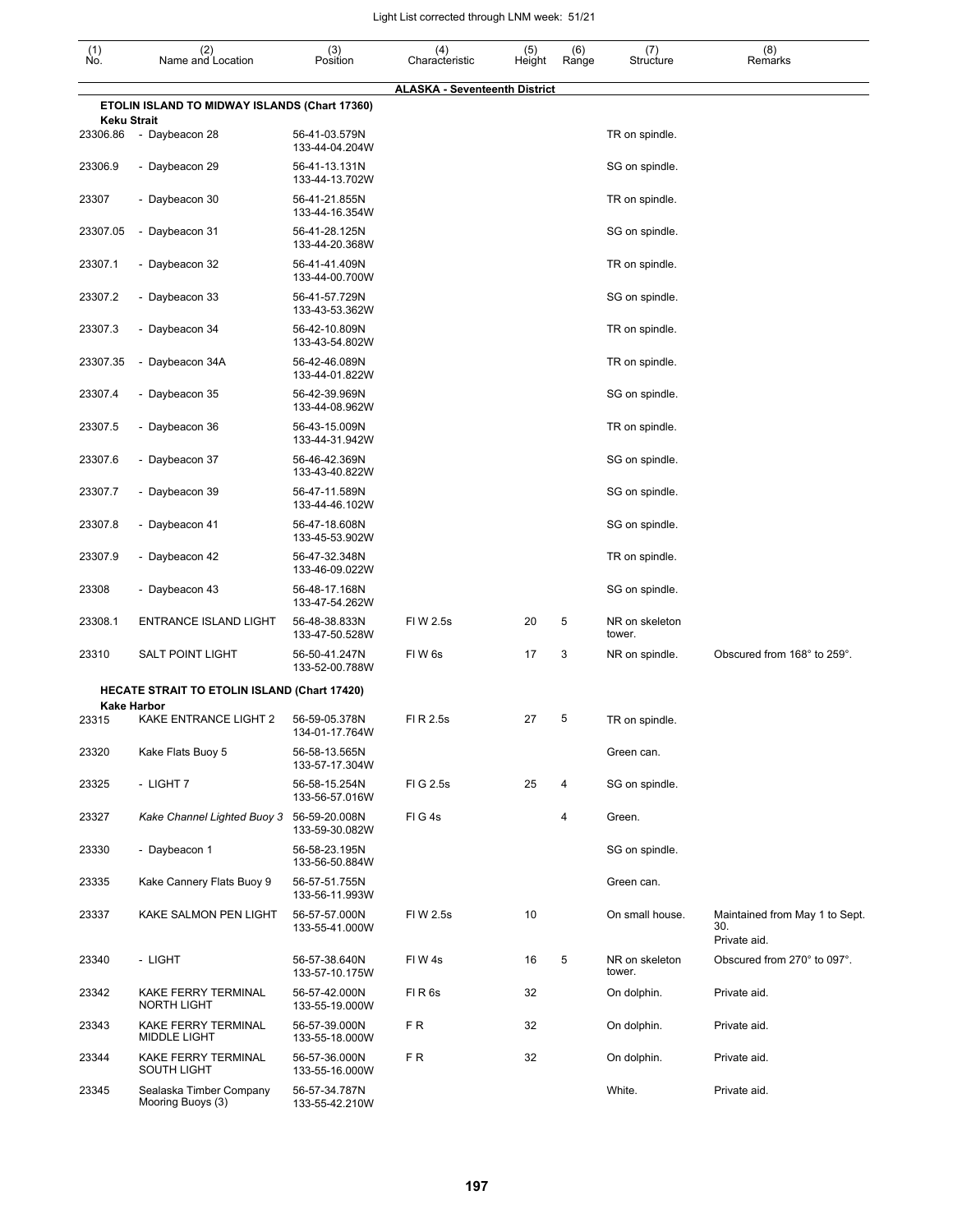| (1)<br>Ño.    | (2)<br>Name and Location                           | (3)<br>Position                 | (4)<br>Characteristic                | (5)<br>Height | (6)<br>Range     | (7)<br>Structure                           | (8)<br>Remarks                              |
|---------------|----------------------------------------------------|---------------------------------|--------------------------------------|---------------|------------------|--------------------------------------------|---------------------------------------------|
|               |                                                    |                                 | <b>ALASKA - Seventeenth District</b> |               |                  |                                            |                                             |
|               | ETOLIN ISLAND TO MIDWAY ISLANDS (Chart 17360)      |                                 |                                      |               |                  |                                            |                                             |
| 23350         | <b>Portage Pass</b><br>- LIGHT 10                  | 56-57-24.717N<br>133-55-26.251W | FIR4s                                | 15            | 4                | TR on spindle.                             |                                             |
| 23355         | - Daybeacon 11                                     | 56-57-02.905N<br>133-54-23.531W |                                      |               |                  | SG on pile.                                |                                             |
| 23360         | - LIGHT 13                                         | 56-56-46.556N<br>133-53-55.949W | FIG 2.5s                             | 15            | 3                | SG on skeleton<br>tower.                   |                                             |
|               | <b>Burnt Island Channel</b>                        |                                 |                                      |               |                  |                                            |                                             |
| 23361         | - Daybeacon 2                                      | 56-56-43.142N<br>133-56-05.992W |                                      |               |                  | TR on spindle.                             |                                             |
| 23362         | - Daybeacon 4                                      | 56-56-45.332N<br>133-55-14.284W |                                      |               |                  | TR on spindle.                             |                                             |
| 23363         | - Daybeacon 3                                      | 56-56-49.136N<br>133-55-33.628W |                                      |               |                  | SG on spindle.                             |                                             |
|               | <b>Sumner Strait</b>                               |                                 |                                      |               |                  |                                            |                                             |
| 23365         | Strait Island Lighted Bell Buoy 56-22-25.202N<br>7 | 133-42-00.816W                  | FIG <sub>6s</sub>                    |               | 4                | Green.                                     |                                             |
| 23370         | <b>WEST ROCK LIGHT</b>                             | 56-21-12.435N<br>133-38-14.409W | FIW 2.5s                             | 20            | 6                | NR on skeleton<br>tower.                   |                                             |
| 23375         | Port Protection Daybeacon                          | 56-20-14.688N<br>133-38-07.589W |                                      |               |                  | NR on spindle.                             |                                             |
| 23380         | PORT PROTECTION LIGHT                              | 56-19-34.686N<br>133-36-45.575W | FIW <sub>6s</sub>                    | 19            | 6                | NR on spindle.                             | Obscured from 290° to 095°.                 |
| 23385         | BEAUCLERC ISLAND LIGHT                             | 56-15-26.842N<br>133-51-16.061W | FIW 2.5s                             | 30            | 6                | NR on skeleton<br>tower.                   | Obscured from 049° to 186°.                 |
| 23390         | Calder Rocks Lighted Whistle<br>Buoy 6             | 56-15-36.293N<br>133-43-22.786W | FIR4s                                |               | 5                | Red.                                       |                                             |
| 23395         | <b>Barrier Island Lighted Bell</b><br>Buoy 4       | 56-12-36.190N<br>133-42-03.962W | FIR <sub>6s</sub>                    |               | 4                | Red                                        |                                             |
| 23400         | Amelius Island Shoal Lighted<br>Buoy 5             | 56-10-11.484N<br>133-49-42.745W | FIG 2.5s                             |               | 4                | Green.                                     |                                             |
|               | <b>Shakan Bay</b>                                  |                                 |                                      |               |                  |                                            |                                             |
| 23405         | - LIGHT                                            | 56-08-56.659N<br>133-37-33.076W | FIW 4s                               | 25            | 6                | NR on skeleton<br>tower on small<br>house. | Obscured from 314° to 048°.                 |
| 23410         | Hamilton Island Daybeacon                          | 56-07-51.530N<br>133-34-14.558W |                                      |               |                  | NR on skeleton<br>tower.                   |                                             |
| 23415         | Shakan Strait Daybeacon                            | 56-07-45.160N<br>133-30-19.434W |                                      |               |                  | NR on skeleton<br>tower.                   |                                             |
| 23416         | Shakan Strait Buoy SS                              | 56-07-42.064N<br>133-29-59.298W |                                      |               |                  | Green and red<br>bands.                    |                                             |
| 23417         | Shakan Strait Buoy 1                               | 56-09-14.049N<br>133-28-45.263W |                                      |               |                  | Green can.                                 |                                             |
| 23418         | Shakan Strait Buoy 2                               | 56-09-19.700N<br>133-28-32.576W |                                      |               |                  | Red nun.                                   |                                             |
| 23419         | Shakan Strait Buoy 4                               | 56-09-39.985N<br>133-28-30.471W |                                      |               |                  | Red nun.                                   |                                             |
|               | <b>Sumner Strait</b>                               |                                 |                                      |               |                  |                                            |                                             |
| 23420         | Point St Albans Reef Lighted<br>Whistle Buoy 3     | 56-05-11.647N<br>133-54-35.324W | FIG4s                                |               | 4                | Green.                                     |                                             |
| 23425         | <b>FISHERMANS HARBOR</b><br><b>LIGHT</b>           | 55-58-01.569N<br>133-47-42.794W | FIW 4s<br>(R Sector)                 | 17            | W 6<br><b>R4</b> | NR on skeleton<br>tower.                   | Red sector from 150° to 197°.               |
| 23430         | <b>Fishermans Harbor</b><br>Daybeacon 1            | 55-58-19.965N<br>133-47-59.750W |                                      |               |                  | SG on spindle.                             |                                             |
| 23435         | LEMON POINT ROCK LIGHT                             | 56-04-22.208N<br>134-06-42.577W | FIW <sub>6s</sub>                    | 26            | 5                | NR on skeleton<br>tower.                   |                                             |
| 23440<br>1020 | <b>Cape Decision Light</b>                         | 56-00-05.245N<br>134-08-09.576W | FIW 5s                               | 60            | 14               | 60                                         | Obscured from 134° to 245°.                 |
| 23443         | <b>MXAK Cape Decision ASTA</b>                     | 56-00-07.272N<br>134-08-07.656W |                                      |               |                  |                                            | AIS transceiver.<br>MMSI: 993032042         |
| 23445         | SPANISH ISLANDS LIGHT                              | 55-59-13.220N                   | FIW <sub>6s</sub>                    | 38            | 7                | NR on skeleton                             | Private aid.<br>Obscured from 263° to 061°. |
| 23450         | <b>HELM POINT LIGHT</b>                            | 134-06-16.676W<br>55-49-35.366N | FIW <sub>6s</sub>                    | 140           | 6                | tower.<br>NR on skeleton                   | Obscured from 067° to 188°.                 |
| 1015          |                                                    | 134-16-11.516W                  |                                      |               |                  | tower.                                     |                                             |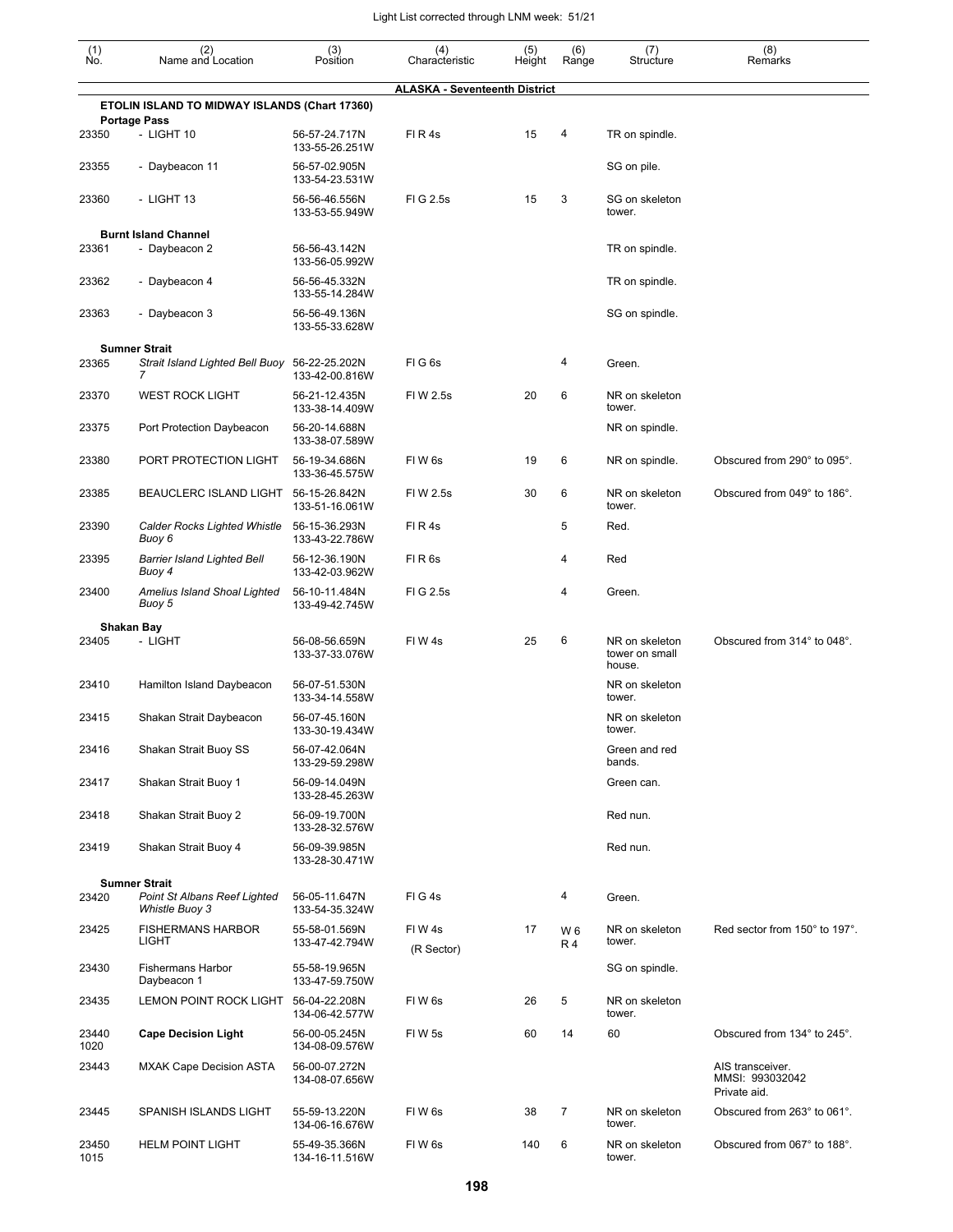| $\begin{smallmatrix} (1) \\ \mathsf{No} \end{smallmatrix}$ | (2)<br>Name and Location                                                             | (3)<br>Position                 | (4)<br>Characteristic                | (5)<br>Height | (6)<br>Range           | (7)<br>Structure                              | (8)<br>Remarks                                                                      |
|------------------------------------------------------------|--------------------------------------------------------------------------------------|---------------------------------|--------------------------------------|---------------|------------------------|-----------------------------------------------|-------------------------------------------------------------------------------------|
|                                                            |                                                                                      |                                 | <b>ALASKA - Seventeenth District</b> |               |                        |                                               |                                                                                     |
|                                                            | <b>CORONATION ISLAND TO LISIANSKI STRAIT (Chart 17320)</b>                           |                                 |                                      |               |                        |                                               |                                                                                     |
| 23455                                                      | <b>Chatham Strait</b><br>POINT CROWLEY LIGHT                                         | 56-07-11.024N<br>134-15-32.098W | FIW4s                                | 45            | 6                      | NR on skeleton<br>tower.                      | Obscured from 174° to 330°.                                                         |
| 23460<br>1025                                              | <b>CAPE OMMANEY LIGHT</b>                                                            | 56-09-36.788N<br>134-39-40.041W | FIW <sub>6s</sub>                    | 195           | 8                      | NR on spindle.                                | Obscured from 061° to 293°.                                                         |
|                                                            | <b>Port Alexander</b>                                                                |                                 |                                      |               |                        |                                               |                                                                                     |
| 23465                                                      | - LIGHT                                                                              | 56-14-23.132N<br>134-38-58.707W | FIW4s<br>(2 R Sectors)               | 68            | <b>R4</b><br><b>R4</b> | NR on skeleton<br>tower.                      | Red from 225° to 252° and 330°<br>to 347°. Obscured from 347° to<br>$061^{\circ}$ . |
| 23470                                                      | - Buoy 2                                                                             | 56-14-25.639N<br>134-38-53.435W |                                      |               |                        | Red nun.                                      |                                                                                     |
| 23475                                                      | - RANGE FRONT LIGHT                                                                  | 56-14-40.661N<br>134-39-08.081W | Q G                                  | 21            |                        | KRW on spindle on<br>concrete caisson.        | Visible all around.                                                                 |
| 23480                                                      | - RANGE REAR LIGHT<br>74 yards, 333.9° from front<br>light.                          | 56-14-42.618N<br>134-39-09.802W | Iso G 6s                             | 37            |                        | KRW on skeleton<br>tower on concrete<br>pier. | Visible all around.                                                                 |
|                                                            | <b>Chatham Strait</b>                                                                |                                 |                                      |               |                        |                                               |                                                                                     |
| 23485                                                      | POINT HARRIS LIGHT                                                                   | 56-17-25.754N<br>134-17-52.281W | FIW <sub>6s</sub>                    | 32            | 7                      | NR on skeleton<br>tower.                      | Obscured from 180° to 313°.                                                         |
| 23490                                                      | PORT WALTER LIGHT                                                                    | 56-23-14.798N<br>134-38-11.379W | FIW4s                                | 20            | 6                      | NR on skeleton<br>tower.                      | Obscured from 308° to 037°.                                                         |
| 23495                                                      | <b>TEBENKOF BAY LIGHT 1</b>                                                          | 56-27-05.258N<br>134-08-23.931W | FIG4s                                | 14            | 4                      | SG on spindle.                                |                                                                                     |
| 23500                                                      | Tebenkof Bay Daybeacon 3                                                             | 56-25-38.798N<br>134-06-27.579W |                                      |               |                        | SG on spindle.                                |                                                                                     |
| 23505                                                      | PATTERSON POINT LIGHT                                                                | 56-32-23.186N<br>134-38-16.432W | FIW 2.5s                             | 50            | 6                      | NR on spindle.                                |                                                                                     |
| 23510                                                      | POINT ELLIS LIGHT                                                                    | 56-34-00.152N<br>134-19-59.572W | FIW4s                                | 30            | $\overline{7}$         | NR on spindle.                                |                                                                                     |
| 23515                                                      | <b>WASHINGTON BAY LIGHT</b>                                                          | 56-43-06.836N<br>134-23-30.292W | FIW4s                                | 33            | 6                      | NR on spindle.                                |                                                                                     |
| 23520                                                      | <b>HOGGATT BAY LIGHT</b>                                                             | 56-45-51.026N<br>134-39-22.360W | FIW 2.5s                             | 40            | 5                      | NR on skeleton<br>tower.                      | Obscured from 307° to 134°.                                                         |
| 23525                                                      | KINGSMILL POINT LIGHT                                                                | 56-50-35.570N<br>134-25-14.836W | FIW <sub>6s</sub>                    | 25            | 6                      | NR on spindle.                                | Obscured from 201° to 006°.                                                         |
| 23530                                                      | POINT GARDNER LIGHT                                                                  | 57-00-36.194N<br>134-36-57.833W | FIW4s                                | 65            | 7                      | NR on spindle.                                |                                                                                     |
| 23535                                                      | Yasha Island Shoal Lighted<br>Buoy 2                                                 | 56-58-52 792N<br>134-34-36.368W | FIR6s                                |               | 4                      | Red.                                          |                                                                                     |
| 23540                                                      | <b>Frederick Sound</b><br>SECURITY BAY LIGHT 1                                       | 56-52-35.528N                   | FIG4s                                | 32            | 4                      | SG on skeleton                                | Obscured from 235° to 323°.                                                         |
| 23545                                                      | CORNWALLIS POINT LIGHT 56-55-54.950N                                                 | 134-22-24.142W                  | FIW4s                                | 34            | 6                      | tower.<br>NR on spindle.                      | Obscured from 140° to 315°.                                                         |
| 23550                                                      | POINT MACARTNEY LIGHT                                                                | 134-16-24.760W<br>57-01-29.665N | FIW 6s                               | 20            | 6                      | NR on spindle.                                | Obscured from 200° to 329°.                                                         |
| 23555                                                      | WEST PINTA ROCKS LIGHT                                                               | 134-03-31.175W<br>57-05-10.440N | FIW 2.5s                             | 30            | 6                      | NR on spindle.                                |                                                                                     |
| 23560                                                      | East Pinta Rocks Buoy 1                                                              | 134-00-43.214W<br>57-05-32.694N |                                      |               |                        | Green can.                                    |                                                                                     |
| 23565                                                      | DEEPWATER POINT LIGHT                                                                | 133-58-27.422W<br>57-10-19.156N | FIW4s                                | 17            | 5                      | NR on skeleton                                | Obscured from 180° to 288°.                                                         |
| 23570                                                      | TURNABOUT ISLAND LIGHT 57-07-55.454N                                                 | 134-14-09.556W                  | FIW4s                                | 23            | 6                      | tower.<br>NR on spindle.                      | Obscured from 270° to 048°.                                                         |
|                                                            | ETOLIN ISLAND TO MIDWAY ISLAND (Chart 17360)                                         | 133-59-15.905W                  |                                      |               |                        |                                               |                                                                                     |
| 23575                                                      | <b>Pybus Bay</b><br><b>GRAVE ISLAND LIGHT</b>                                        | 57-15-59.420N                   | FIW4s                                | 18            | 6                      | NR on spindle.                                | Obscured from 031° to 167°.                                                         |
|                                                            |                                                                                      | 134-05-00.035W                  |                                      |               |                        |                                               |                                                                                     |
|                                                            | <b>CORONATION ISLAND TO LISIANSKI STRAIT (Chart 17320)</b><br><b>Frederick Sound</b> |                                 |                                      |               |                        |                                               |                                                                                     |
| 23580                                                      | ROUND ROCK LIGHT                                                                     | 57-15-35.200N<br>133-56-13.323W | FIW 6s                               | 49            | 6                      | NR on skeleton<br>tower.                      |                                                                                     |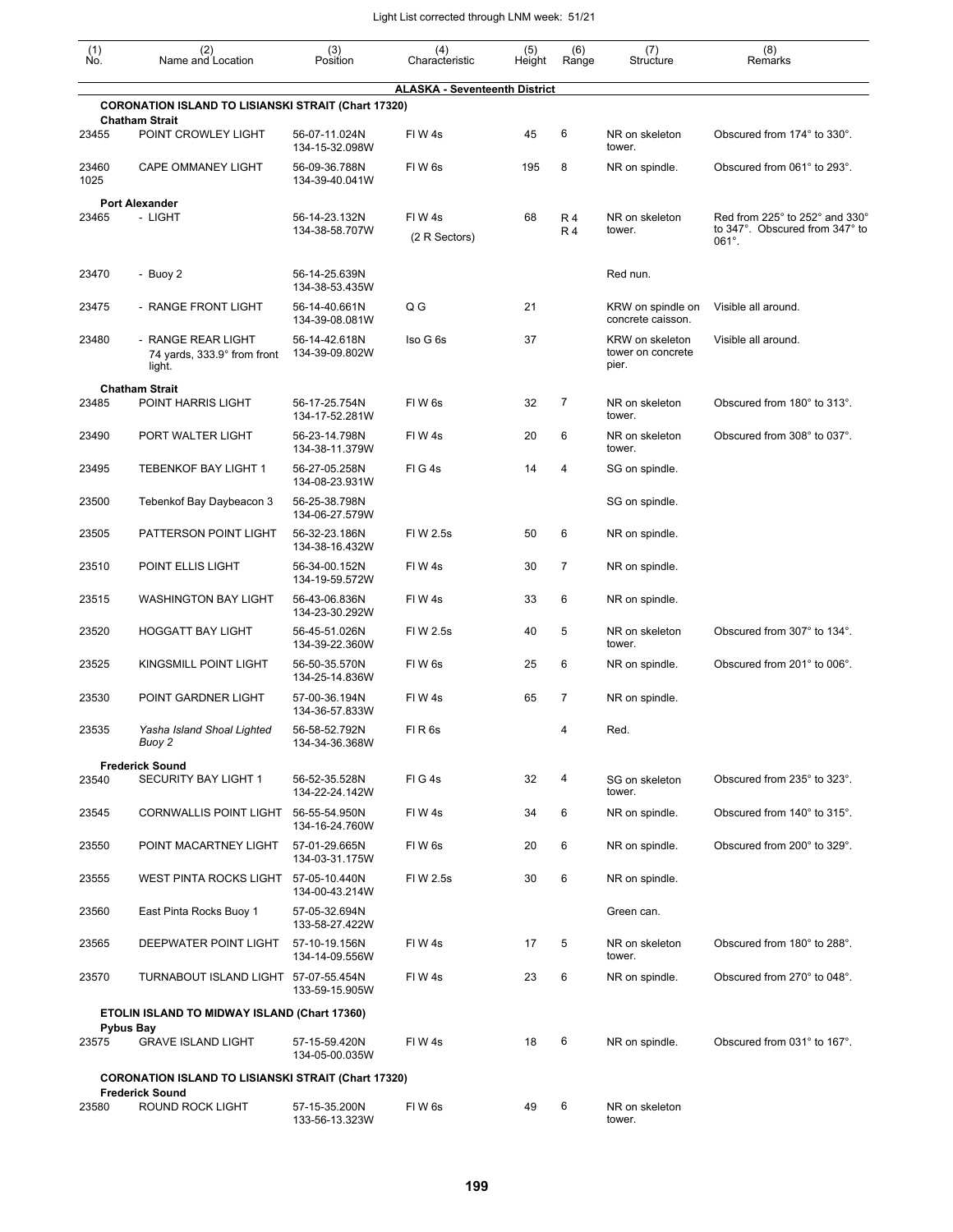| $\begin{smallmatrix} (1) \\ \mathsf{No} \end{smallmatrix}$ | (2)<br>Name and Location                                                               | (3)<br>Position                 | (4)<br>Characteristic                | (5)<br>Height | (6)<br>Range                           | (7)<br>Structure                                | (8)<br>Remarks                                                                                                                                                                                                           |
|------------------------------------------------------------|----------------------------------------------------------------------------------------|---------------------------------|--------------------------------------|---------------|----------------------------------------|-------------------------------------------------|--------------------------------------------------------------------------------------------------------------------------------------------------------------------------------------------------------------------------|
|                                                            |                                                                                        |                                 | <b>ALASKA - Seventeenth District</b> |               |                                        |                                                 |                                                                                                                                                                                                                          |
|                                                            | ETOLIN ISLAND TO MIDWAY ISLAND (Chart 17360)<br><b>Stephens Passage</b>                |                                 |                                      |               |                                        |                                                 |                                                                                                                                                                                                                          |
| 23585                                                      | False Point Pybus Daybeacon 57-21-06.572N                                              | 133-52-33.203W                  |                                      |               |                                        | NR on skeleton<br>tower.                        |                                                                                                                                                                                                                          |
| 23590                                                      | McDonald Rock Lighted Buoy 57-25-06.278N<br>ΜR                                         | 133-37-49.804W                  | $FI (2+1)R 6s$                       |               | 4                                      | Red and green<br>bands.                         |                                                                                                                                                                                                                          |
| 23595                                                      | HOBART BAY LIGHT 2                                                                     | 57-23-57.063N<br>133-27-56.201W | FIR4s                                | 30            | 4                                      | TR on spindle.                                  |                                                                                                                                                                                                                          |
| 23600                                                      | POINT GAMBIER LIGHT                                                                    | 57-26-07.820N<br>133-50-26.669W | FIW4s                                | 38            | 6                                      | NR on skeleton<br>tower.                        | Obscured from 083° to 217°.                                                                                                                                                                                              |
| 23605                                                      | <b>GAMBIER BAY ENTRANCE</b><br>LIGHT <sub>2</sub>                                      | 57-27-53.870N<br>133-55-13.523W | FIR <sub>6s</sub>                    | 16            | 4                                      | TR on skeleton<br>tower on concrete<br>caisson. |                                                                                                                                                                                                                          |
| 23610                                                      | WINDHAM BAY ENTRANCE<br><b>LIGHT</b>                                                   | 57-33-42.129N<br>133-32-36.006W | FIW <sub>6s</sub>                    | 35            | 6                                      | NR on skeleton<br>tower.                        |                                                                                                                                                                                                                          |
| 23615                                                      | POINT HUGH LIGHT                                                                       | 57-37-11.876N<br>133-48-25.686W | FIW <sub>6s</sub>                    | 34            | 6                                      | NR on skeleton<br>tower.                        | Obscured from 351.5° to 173°.                                                                                                                                                                                            |
| 23620                                                      | WOOD SPIT LIGHT                                                                        | 57-44-17.910N<br>133-34-30.412W | FIW 2.5s                             | 27            | 5                                      | NR on skeleton<br>tower on concrete<br>caisson. |                                                                                                                                                                                                                          |
| 23625                                                      | <b>HOLKHAM BAY RANGE</b><br><b>FRONT LIGHT</b>                                         | 57-46-03.295N<br>133-38-40.215W | Q W                                  | 73            |                                        | KRW on skeleton<br>tower.                       | Light maintained from May 1 to<br>Oct. 1.                                                                                                                                                                                |
| 23630                                                      | <b>HOLKHAM BAY RANGE</b><br><b>REAR LIGHT</b><br>42 yards, 211.7° from front<br>light. | 57-46-02.250N<br>133-38-41.422W | F W                                  | 101           |                                        | KRW on skeleton<br>tower.                       | Light maintained from May 1 to<br>Oct. 1.                                                                                                                                                                                |
| 23631                                                      | Holkham Bay Buoy 1                                                                     | 57-46-57.722N<br>133-37-54.189W |                                      |               |                                        | Green can.                                      | Maintained from May 1 to Oct. 1.                                                                                                                                                                                         |
| 23632                                                      | Holkham Bay Buoy 2                                                                     | 57-46-47.813N<br>133-37-35.583W |                                      |               |                                        | Red nun.                                        | Maintained from May 1 to Oct. 1.                                                                                                                                                                                         |
| 23633                                                      | Tracy Arm Daybeacon                                                                    | 57-47-28.637N<br>133-37-52.950W |                                      |               |                                        | NB on spindle.                                  | Radar Reflector                                                                                                                                                                                                          |
| 23635                                                      | <b>TRACY ARM LIGHT</b>                                                                 | 57-49-23.583N<br>133-34-27.449W | Oc WRG 6s<br>(RWG Sectors)           | 18            | R <sub>6</sub><br>G6<br>W <sub>6</sub> | NR on spindle.                                  | Light maintained from May 1 to<br>Oct 1. Red from 033.5° to<br>034.65°. White from 034.65° to<br>035.85°. Green from 035.85° to<br>037°. To activate, transmit 5<br>carrier pulses in 5 seconds on<br>VHF-FM channel 65. |
|                                                            | STEPHENS PASSAGE TO CROSS SOUND (Chart 17300)                                          |                                 |                                      |               |                                        |                                                 |                                                                                                                                                                                                                          |
|                                                            | <b>Stephens Passage</b>                                                                |                                 |                                      |               | 6                                      |                                                 |                                                                                                                                                                                                                          |
| 23640                                                      | MIDWAY ISLANDS LIGHT                                                                   | 57-50-12.209N<br>133-48-50.784W | FIW4s                                | 83            |                                        | NR on skeleton<br>tower.                        | Obscured from 162° to 210°.                                                                                                                                                                                              |
| 23645                                                      | <b>GRAVE POINT LIGHT</b>                                                               | 58-03-43.862N<br>134-03-04.417W | FI W 2.5s                            | 45            | 6                                      | NR on skeleton<br>tower.                        | Obscured from 156° to 280°.                                                                                                                                                                                              |
| 23650                                                      | <b>GRAND ISLAND LIGHT</b>                                                              | 58-05-58.106N<br>134-06-27.811W | FIW <sub>6s</sub>                    | 47            | 6                                      | NR on skeleton<br>tower.                        | Obscured from 335° to 116°.                                                                                                                                                                                              |
| 23655                                                      | POINT ARDEN LIGHT                                                                      | 58-09-33.032N<br>134-10-41.107W | FIW4s                                | 50            | 6                                      | NR on skeleton<br>tower.                        | Obscured from 332° to 118°.                                                                                                                                                                                              |
|                                                            | <b>Gastineau Channel</b>                                                               |                                 |                                      |               |                                        |                                                 |                                                                                                                                                                                                                          |
| 23660                                                      | <b>MARMION ISLAND LIGHT</b>                                                            | 58-11-55.148N<br>134-15-24.361W | FIW <sub>6s</sub>                    | 50            | 6                                      | NR on skeleton<br>tower.                        | Obscured from 014° to 147°.                                                                                                                                                                                              |
| 23665                                                      | SHEEP CREEK LIGHT 2                                                                    | 58-15-28.418N<br>134-19-52.291W | FIR4s                                | 12            | 6                                      | TR on 5-pile<br>dolphin.                        |                                                                                                                                                                                                                          |
| 23675                                                      | <b>JUNEAU ISLE LIGHT</b>                                                               | 58-16-34.772N<br>134-23-03.973W | FIW 2.5s                             | 15            | 6                                      | NR on skeleton<br>tower.                        |                                                                                                                                                                                                                          |
| 23680                                                      | DOUGLAS BOAT HARBOR<br>LIGHT 1D                                                        | 58-16-35.691N<br>134-23-15.639W | FIG4s                                | 17            | 4                                      | SG on skeleton<br>tower.                        |                                                                                                                                                                                                                          |
| 23683                                                      | <b>MXAK Juneau ASTA</b>                                                                | 58-17-07.969N<br>134-23-23.507W |                                      |               |                                        |                                                 | AIS transceiver.<br>MMSI: 993032001<br>Private aid.                                                                                                                                                                      |
| 23685                                                      | Rock Dump Lighted Buoy 2A                                                              | 58-17-08.497N<br>134-23-50.514W | Q R                                  |               | 5                                      | Red.                                            |                                                                                                                                                                                                                          |
| 23686                                                      | AJ DOCK SOUTH LIGHT                                                                    | 58-17-13.890N<br>134-23-52.910W | Q W                                  | 15            |                                        | On dock.                                        | Private aid.                                                                                                                                                                                                             |
| 23687                                                      | AJ DOCK NORTH LIGHT                                                                    | 58-17-24.820N<br>134-23-50.110W | Q W                                  | 15            |                                        | On dock.                                        | Private aid.                                                                                                                                                                                                             |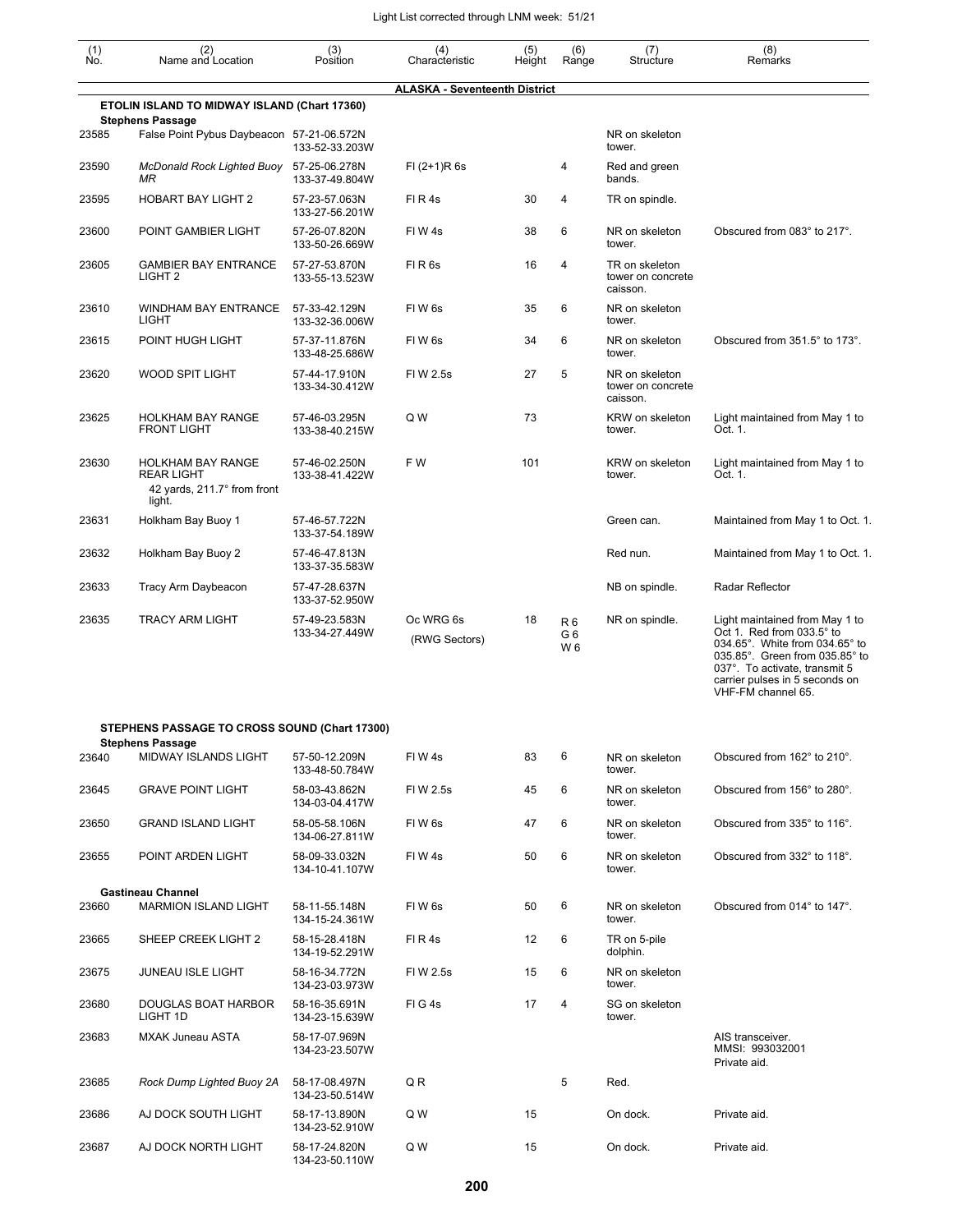| $\begin{smallmatrix} (1) \ N0. \end{smallmatrix}$ | (2)<br>Name and Location                                                                                                                                     | (3)<br>Position                 | (4)<br>Characteristic                | (5)<br>Height | (6)<br>Range | (7)<br>Structure               | (8)<br>Remarks                           |
|---------------------------------------------------|--------------------------------------------------------------------------------------------------------------------------------------------------------------|---------------------------------|--------------------------------------|---------------|--------------|--------------------------------|------------------------------------------|
|                                                   |                                                                                                                                                              |                                 | <b>ALASKA - Seventeenth District</b> |               |              |                                |                                          |
|                                                   | STEPHENS PASSAGE TO CROSS SOUND (Chart 17300)<br><b>Gastineau Channel</b>                                                                                    |                                 |                                      |               |              |                                |                                          |
| 23690                                             | LAWSON CREEK BAR LIGHT 58-17-16.571N<br>3                                                                                                                    | 134-24-25.924W                  | FIG 2.5s                             | 22            | 5            | SG on 3-pile<br>dolphin.       |                                          |
| 23695                                             | - LIGHT 4                                                                                                                                                    | 58-17-49.201N<br>134-25-21.807W | FI R 2.5s                            | 15            | 3            | TR on 3-pile<br>dolphin.       |                                          |
| 23705                                             | HARRIS HARBOR LIGHT H                                                                                                                                        | 58-18-03.676N<br>134-25-45.897W | FIW 4s                               | 15            | 4            | NR on 3-pile<br>dolphin.       |                                          |
| 23710                                             | AURORA BASIN LIGHT A                                                                                                                                         | 58-18-16.172N<br>134-25-59.612W | FIW 2.5s                             | 25            | 5            | NR on breakwater<br>structure. |                                          |
| 23720                                             | AURORA BASIN LIGHT B                                                                                                                                         | 58-18-26.558N<br>134-26-25.250W | FIW 4s                               | 31            | 4            | NR on skeleton<br>tower.       |                                          |
| 23721                                             | <b>DIPAC Mooring Buoy</b>                                                                                                                                    | 58-18-11.400N<br>134-26-25.800W |                                      |               |              | White with blue<br>stripe.     | Private aid.                             |
| 23725                                             | MENDENHALL BAR<br><b>CHANNEL LIGHT 5</b>                                                                                                                     | 58-19-05.336N<br>134-27-27.062W | FIG6s                                | 15            | 4            | SG on 5-pile<br>dolphin.       | Tide gauge shows depth over<br>bar.      |
| 23730                                             | Mendenhall Bar Channel Buoy 58-19-22.198N<br>7                                                                                                               | 134-27-47.798W                  |                                      |               |              | Green can.                     |                                          |
| 23733                                             | Mendenhall Bar Channel Buoy 58-19-31.173N<br>7A                                                                                                              | 134-28-08.560W                  |                                      |               |              | Green can.                     | Maintained from April 1 to<br>October 1. |
|                                                   | <b>Mendenhall Bar</b>                                                                                                                                        |                                 |                                      |               |              |                                |                                          |
| 23735                                             | Buoys maintained from Apr. 1 to Oct. 15 Positioned to mark best passage. Route requires local knowledge, extreme caution due to shifting shoals.<br>- Buoy 8 | 58-19-30.048N<br>134-28-25.754W |                                      |               |              | Red nun.                       |                                          |
| 23735.1                                           | - Buoy 9                                                                                                                                                     | 58-19-29.556N<br>134-28-35.208W |                                      |               |              | Green can.                     |                                          |
| 23735.15                                          | - Buoy 8A                                                                                                                                                    | 58-19-32.230N<br>134-28-32.965W |                                      |               |              | Red nun.                       |                                          |
| 23735.2                                           | - Buoy 9A                                                                                                                                                    | 58-19-28.470N<br>134-28-25.131W |                                      |               |              | Green can.                     |                                          |
| 23735.25                                          | - Buoy 8B                                                                                                                                                    | 58-19-34.800N<br>134-28-52.836W |                                      |               |              | Red nun.                       |                                          |
| 23735.3                                           | - Buoy 9B                                                                                                                                                    | 58-19-35.419N<br>134-29-00.565W |                                      |               |              | Green can.                     |                                          |
| 23735.35                                          | - Buoy $10$                                                                                                                                                  | 58-19-55.285N<br>134-29-07.132W |                                      |               |              | Red nun.                       |                                          |
| 23735.4                                           | - Buoy 11                                                                                                                                                    | 58-19-51.784N<br>134-29-06.839W |                                      |               |              | Green can.                     |                                          |
|                                                   | 23735.45 - Buoy 10A                                                                                                                                          | 58-20-05.836N<br>134-29-38.518W |                                      |               |              | Red nun.                       |                                          |
| 23735.5                                           | - Buoy 11A                                                                                                                                                   | 58-20-05.943N<br>134-29-47.136W |                                      |               |              | Green can.                     |                                          |
| 23735.55                                          | - Buoy 10B                                                                                                                                                   | 58-20-13.758N<br>134-30-10.176W |                                      |               |              | Red nun.                       |                                          |
| 23735.6                                           | - Buoy 11B                                                                                                                                                   | 58-20-13.759N<br>134-30-31.670W |                                      |               |              | Green can.                     |                                          |
| 23735.62                                          | - Buoy $10C$                                                                                                                                                 | 58-20-18.748N<br>134-30-42.492W |                                      |               |              | Red nun.                       |                                          |
| 23735.63                                          | - Buoy 11C                                                                                                                                                   | 58-20-20.424N<br>134-30-48.722W |                                      |               |              | Green can.                     |                                          |
| 23735.65                                          | - Buoy 12                                                                                                                                                    | 58-20-51.212N<br>134-31-33.014W |                                      |               |              | Red nun.                       |                                          |
| 23735.7                                           | - Buoy $13$                                                                                                                                                  | 58-20-34.845N<br>134-31-12.191W |                                      |               |              | Green can.                     |                                          |
| 23735.75                                          | - Buoy 12A                                                                                                                                                   | 58-20-32.316N<br>134-31-05.437W |                                      |               |              | Red nun.                       |                                          |
| 23735.8                                           | - Buoy 13A                                                                                                                                                   | 58-20-47.487N<br>134-31-38.902W |                                      |               |              | Green can.                     |                                          |
| <b>Fritz Cove</b>                                 | <b>Stephens Passage</b>                                                                                                                                      |                                 |                                      |               |              |                                |                                          |
| 23740                                             | Mendenhall Bar Daybeacon 14 58-20-49.897N                                                                                                                    | 134-32-18.339W                  |                                      |               |              | TR on pile                     |                                          |
| 23745                                             | Mendenhall Bar Daybeacon 15 58-20-44.516N                                                                                                                    | 134-32-35.762W                  |                                      |               |              | SG on 5-pile<br>dolphin        |                                          |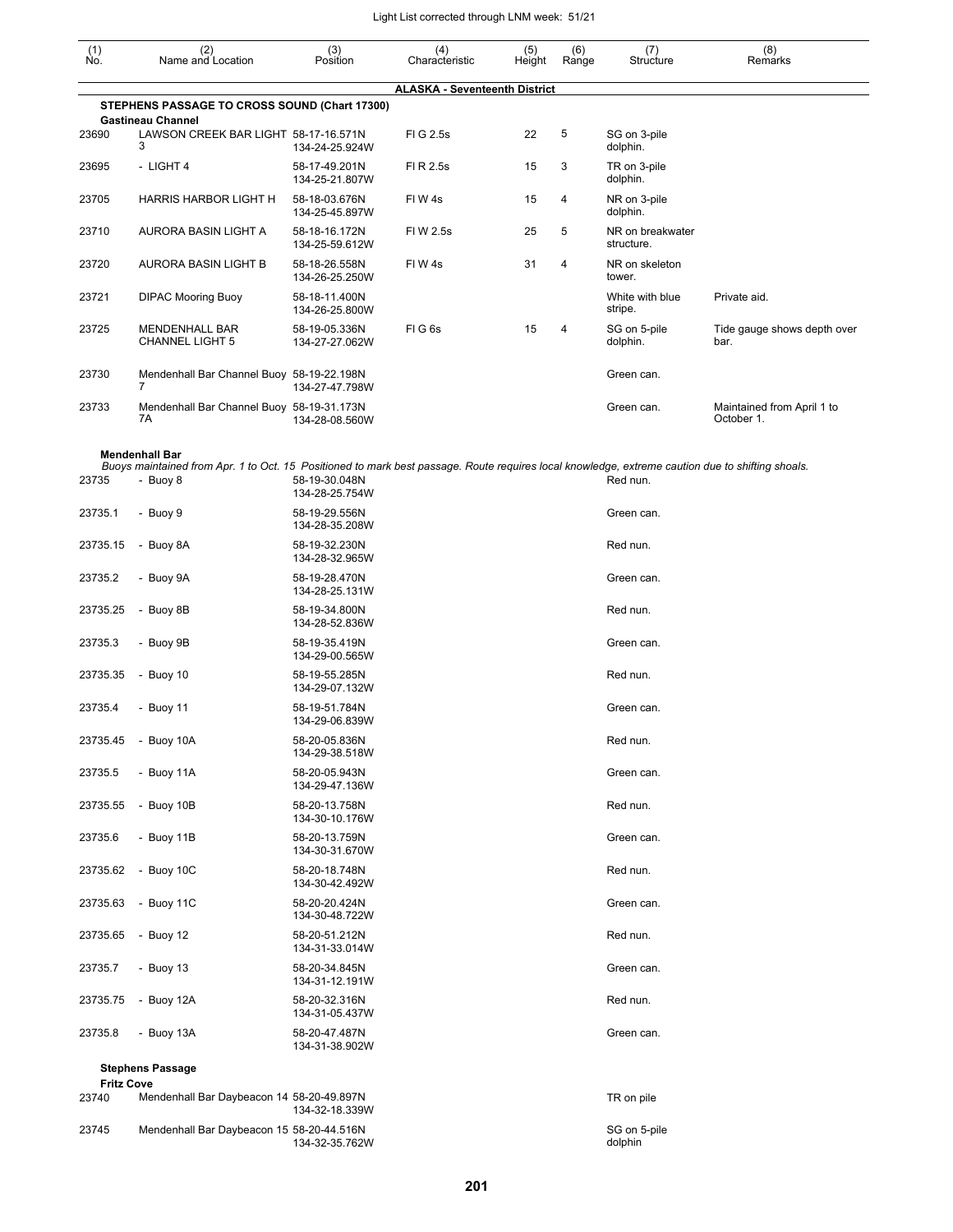| (1)<br>Ño.                 | (2)<br>Name and Location                                                 | (3)<br>Position                                   | (4)<br>Characteristic                | (5)<br>Height | (6)<br>Range | (7)<br>Structure                                                             | (8)<br>Remarks                      |
|----------------------------|--------------------------------------------------------------------------|---------------------------------------------------|--------------------------------------|---------------|--------------|------------------------------------------------------------------------------|-------------------------------------|
|                            | STEPHENS PASSAGE TO CROSS SOUND (Chart 17300)<br><b>Stephens Passage</b> |                                                   | <b>ALASKA - Seventeenth District</b> |               |              |                                                                              |                                     |
| <b>Fritz Cove</b><br>23750 | Mendenhall Bar Daybeacon 17 58-20-37.778N                                | 134-34-10.004W                                    |                                      |               |              | SG on 5-pile<br>dolphin                                                      |                                     |
| 23755                      | Mendenhall Bar Daybeacon 18 58-20-39.695N                                | 134-35-14.065W                                    |                                      |               |              | TR on 3-pile<br>dolphin                                                      |                                     |
| 23760                      | Mendenhall Bar Daybeacon 19 58-20-23.758N                                | 134-35-42.097W                                    |                                      |               |              | SG on 3-pile<br>dolphin                                                      |                                     |
| 23765                      | Mendenhall Bar Daybeacon<br>19A                                          | 58-20-13.790N<br>134-36-41.942W                   |                                      |               |              | SG on 3-pile<br>dolphin                                                      |                                     |
| 23770                      | MENDENHALL BAR<br>CHANNEL LIGHT 21                                       | 58-19-54.932N<br>134-36-53.232W                   | FIG4s                                | 15            | 4            | SG on 5-pile<br>dolphin                                                      | Tide gauge shows depth over<br>bar. |
|                            |                                                                          |                                                   |                                      |               |              |                                                                              |                                     |
| 23773.1                    | <b>Mendenhall River</b><br>- Buoy 2                                      | 58-20-25.000N                                     |                                      |               |              | Red nun.                                                                     | Private aid.                        |
| 23773.2                    | - Buoy 3                                                                 | 134-37-25.000W<br>58-20-34.000N                   |                                      |               |              | Green can.                                                                   | Private aid.                        |
| 23773.3                    | - Buoy 5                                                                 | 134-37-18.000W<br>58-20-46.000N                   |                                      |               |              | Green can.                                                                   | Private aid.                        |
| 23773.4                    | - Buoy 7                                                                 | 134-37-06.000W<br>58-20-56.000N                   |                                      |               |              | Green can.                                                                   | Private aid.                        |
| 23773.5                    | - Buoy 8                                                                 | 134-36-53.000W<br>58-20-57.000N<br>134-36-39.000W |                                      |               |              | Red nun.                                                                     | Private aid.                        |
| 23773.6                    | - Buoy 10                                                                | 58-21-00.000N<br>134-36-24.000W                   |                                      |               |              | Red nun.                                                                     | Private aid.                        |
| 23773.7                    | - Buoy 12                                                                | 58-21-08.000N<br>134-36-27.000W                   |                                      |               |              | Red nun.                                                                     | Private aid.                        |
|                            | <b>Stephens Passage</b>                                                  |                                                   |                                      |               |              |                                                                              |                                     |
| 23775                      | POINT HILDA LIGHT                                                        | 58-13-01.835N<br>134-30-23.407W                   | FIW <sub>6s</sub>                    | 20            | 5            | NR on skeleton<br>tower.                                                     | Obscured from 080° to 274°.         |
| 23780                      | Inner Point Daybeacon                                                    | 58-13-51.674N<br>134-35-21.997W                   |                                      |               |              | NR on skeleton<br>tower.                                                     |                                     |
| 23783                      | YOUNG BAY LIGHT                                                          | 58-10-19.020N<br>134-41-49.380W                   | FIY <sub>6s</sub>                    | 8             |              | On barge.                                                                    | Private aid.                        |
| 23785                      | <b>MIDDLE POINT LIGHT</b>                                                | 58-14-53.738N<br>134-37-43.861W                   | FIW4s                                | 20            | 5            | NR on skeleton<br>tower on rock.                                             |                                     |
| 23790                      | HORSE SHOAL LIGHT 1                                                      | 58-15-16.016N<br>134-42-10.765W                   | FIG6s                                | 15            | 4            | SG on pile.                                                                  |                                     |
| 23790.1                    | Horse Shoal Lighted Buoy 1                                               | 58-15-04.048N<br>134-41-54.314W                   | FIG6s                                |               | 4            | Green.                                                                       |                                     |
| 23792                      | <b>COLT ISLAND LIGHT</b>                                                 | 58-17-02.008N<br>134-44-26.086W                   | FIW4s                                | 24            | 5            | NR on spindle.                                                               |                                     |
| 23795                      | <b>GEORGE ROCK LIGHT</b>                                                 | 58-18-55.515N<br>134-42-02.389W                   | FIW6s                                | 17            | 6            | NR on skeleton<br>tower.                                                     |                                     |
| 23800                      | <b>GIBBY ROCK LIGHT 2</b>                                                | 58-19-36.380N<br>134-41-19.106W                   | FIR <sub>6s</sub>                    | 30            | 4            | TR on spindle.                                                               |                                     |
| 23801                      | Coghlan Island Buoy 1                                                    | 58-21-49.457N<br>134-42-01.246W                   |                                      |               |              | Green can.                                                                   |                                     |
| 23801.5                    | Coghlan Island Buoy 2                                                    | 58-21-46.731N<br>134-41-54.899W                   |                                      |               |              | Red nun.                                                                     |                                     |
| 23802                      | AUKE BAY BREAKWATER<br>LIGHT 1                                           | 58-22-57.356N<br>134-39-15.152W                   | FIG 2.5s                             |               | 4            | SG on 3-pile<br>dolphin.                                                     |                                     |
| 23803                      | AUKE BAY BOAT HARBOR<br>LIGHT <sub>2</sub>                               | 58-22-56.827N<br>134-39-11.512W                   | FI R 2.5s                            | 17            | 3            | TR on spindle.                                                               |                                     |
| 23804                      | AUKE BAY BREAKWATER<br>LIGHTS (4)                                        | 58-23-08.000N<br>134-38-54.000W                   | FIY4s                                | 10            |              | NY on post.                                                                  | Private aid.                        |
| 23804.5                    | Auke Bay Speed Limit Lighted 58-22-45.150N<br>Buoy                       | 134-39-12.920W                                    | FIW4s                                |               |              | White can with<br>orange markings<br>worded<br>SPEED LIMIT 5<br><b>KNOTS</b> | Private aid.                        |
| 23805                      | PORTLAND ISLAND LIGHT                                                    | 58-21-07.400N<br>134-45-31.526W                   | FIW 2.5s                             | 20            | 6            | NR on spindle.                                                               | Obscured from 328° to 338°.         |
| 23808                      | SMUGGLERS COVE SOUTH<br><b>DOCK LIGHT</b>                                | 58-20-52.020N<br>134-39-06.060W                   | FIY <sub>2s</sub>                    | 3             |              | On dock.                                                                     | Private aid.                        |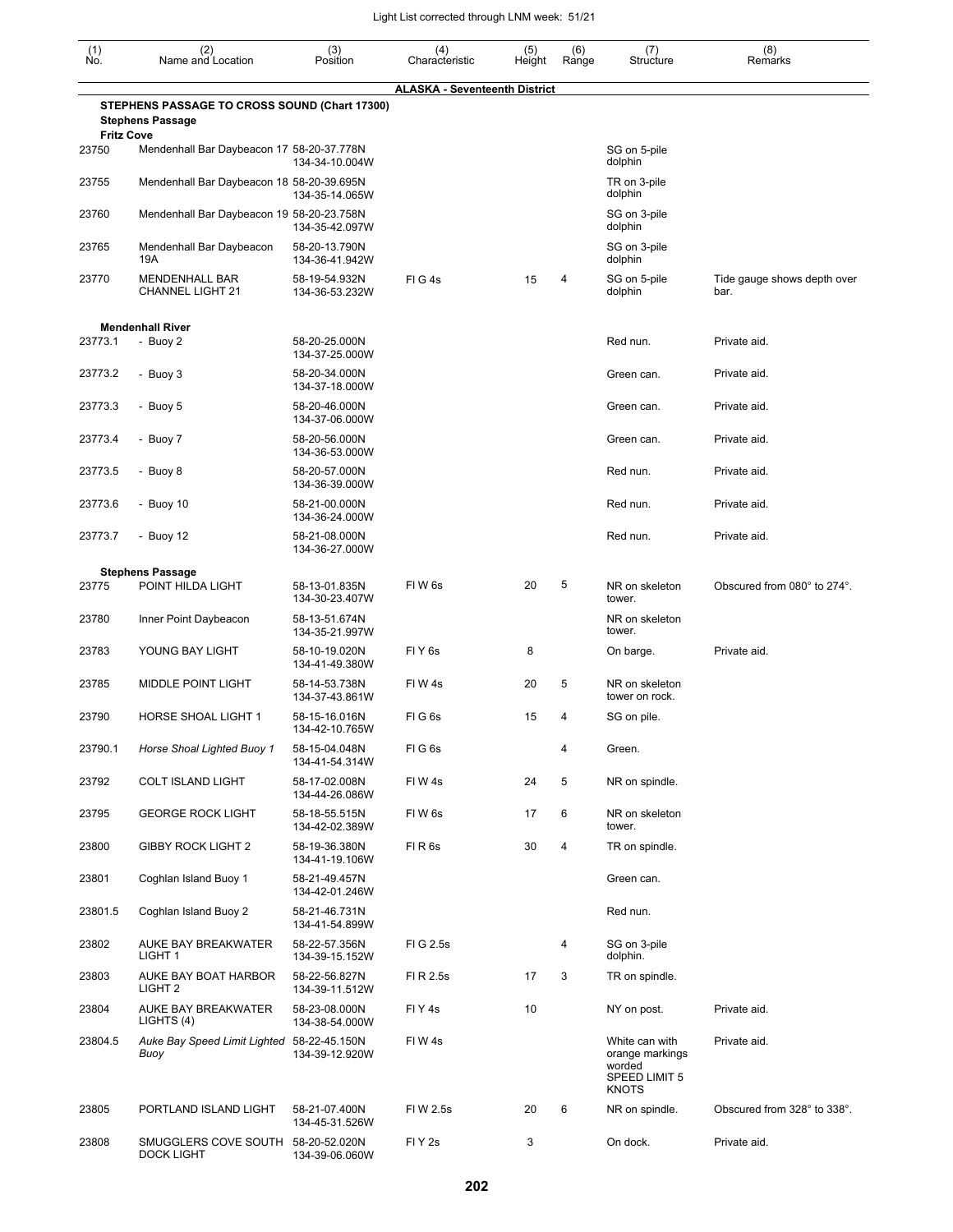| (1)<br>Ñó. | (2)<br>Name and Location                                                 | (3)<br>Position                 | (4)<br>Characteristic                | (5)<br>Height | (6)<br>Range   | (7)<br>Structure                             | (8)<br>Remarks                                                                        |
|------------|--------------------------------------------------------------------------|---------------------------------|--------------------------------------|---------------|----------------|----------------------------------------------|---------------------------------------------------------------------------------------|
|            |                                                                          |                                 | <b>ALASKA - Seventeenth District</b> |               |                |                                              |                                                                                       |
|            | STEPHENS PASSAGE TO CROSS SOUND (Chart 17300)<br><b>Stephens Passage</b> |                                 |                                      |               |                |                                              |                                                                                       |
| 23809      | SMUGGLERS COVE NORTH 58-20-52.740N<br><b>DOCK LIGHT</b>                  | 134-39-06.900W                  | FIY <sub>2s</sub>                    | 3             |                | On dock.                                     | Private aid.                                                                          |
| 23809.5    | <b>MXAK Auke Mountain ASTA</b>                                           | 58-23-30.919N<br>134-42-52.560W |                                      |               |                |                                              | AIS transceiver.<br>MMSI: 993032047<br>Private aid.                                   |
| 23810      | Strauss Rock Buoy SR                                                     | 58-21-36.312N<br>134-48-31.138W |                                      |               |                | Green and red<br>bands; can.                 |                                                                                       |
|            | <b>Lynn Canal</b>                                                        |                                 |                                      |               |                |                                              |                                                                                       |
| 23815      | <b>Favorite Channel</b><br>SHELTER ISLAND LIGHT                          | 58-22-29.294N<br>134-48-28.622W | FIW4s                                | 19            | $\overline{7}$ | NR on skeleton<br>tower.                     | Obscured from 005° to 173°.                                                           |
| 23820      | Point Stephens Rock Buoy 2                                               | 58-25-19.998N<br>134-46-09.585W |                                      |               |                | Red nun.                                     |                                                                                       |
| 23825      | TEE HARBOR LIGHT                                                         | 58-25-40.430N<br>134-46-02.240W | FIW <sub>6s</sub>                    | 33            | 6              | NR on skeleton<br>tower.                     | Obscured from 150° to 325°.                                                           |
| 23835      | Cohen Reef Daybeacon                                                     | 58-25-50.126N<br>134-48-15.098W |                                      |               |                | NR on spindle.                               |                                                                                       |
| 23840      | AARON ISLAND LIGHT 2                                                     | 58-26-17.588N<br>134-49-31.946W | FI R 2.5s                            | 20            | 4              | TR on skeleton<br>tower.                     |                                                                                       |
| 23845      | Poundstone Rock Lighted Bell 58-31-43.825N<br><b>Buoy PR</b>             | 134-56-01.561W                  | $FI (2+1)R 6s$                       |               | 4              | Red and green<br>bands.                      |                                                                                       |
| 23850      | <b>Sentinel Island Light</b>                                             | 58-32-46.592N<br>134-55-23.636W | <b>FIW 10s</b>                       | 86            | 14             | 42                                           | Obscured from 152° to 296°.                                                           |
| 23855      | LITTLE ISLAND LIGHT                                                      | 58-32-24.806N<br>135-02-49.724W | FIW4s                                | 50            | 7              | NR on skeleton<br>tower.                     |                                                                                       |
| 23860      | <b>VANDERBILT REEF LIGHT</b>                                             | 58-35-27.464N<br>135-01-07.784W | FIW 2.5s                             | 36            | 6              | NR on skeleton<br>tower on concrete<br>pier. | Higher intensity beam up<br>channel.                                                  |
| 23863      | <b>MXAK North Berners ASTA</b>                                           | 58-51-09.896N<br>135-04-09.775W |                                      |               |                |                                              | AIS transceiver.<br>MMSI: 993032048<br>Private aid.                                   |
| 23865      | POINT SHERMAN LIGHT                                                      | 58-51-11.101N<br>135-09-06.069W | FIW4s                                | 47            | 6              | NR on spindle.                               |                                                                                       |
| 23870      | SULLIVAN ISLAND LIGHT                                                    | 58-53-52.849N<br>135-18-09.093W | FIW4s                                | 24            | $\overline{7}$ | NR on skeleton<br>tower on rock.             | Higher intensity beam down<br>channel. Obscured from 090° to<br>$190^\circ$ .         |
| 23875      | Sullivan Island Buoy 2                                                   | 58-57-47.055N<br>135-21-14.944W |                                      |               |                | Red Nun.                                     |                                                                                       |
| 23880      | <b>ELDRED ROCK LIGHT</b>                                                 | 58-58-15.265N<br>135-13-15.405W | FIW <sub>6s</sub>                    | 91            | 8              |                                              | Higher intensity beam up<br>Chilkoot Inlet. Higher intensity<br>beam down Lynn Canal. |
| 23885      | CHILKOOT INLET EAST<br>LIGHT                                             | 59-00-58.821N<br>135-11-48.640W | FIW 2.5s                             | 25            | 5              | NR on skeleton<br>tower.                     | Obscured from 166° to 337°.                                                           |
| 23890      | <b>TALSANI ISLAND LIGHT</b>                                              | 59-04-42.463N<br>135-16-25.264W | FIW <sub>6s</sub>                    | 16            | 6              | NR on skeleton<br>tower.                     | Obscured from 325° to 133°.                                                           |
| 23895      | LETNIKOF COVE LIGHT 2                                                    | 59-10-25.293N<br>135-24-02.421W | FIR4s                                | 25            | 4              | TR on spindle.                               | Obscured from 256° to 358°.                                                           |
|            | <b>Chilkoot Inlet</b>                                                    |                                 |                                      |               |                |                                              |                                                                                       |
| 23900      | KATZEHIN RIVER FLATS<br>LIGHT 4                                          | 59-11-43.663N<br>135-20-01.552W | FIR <sub>6s</sub>                    | 28            | 4              | TR on 3-pile<br>dolphin.                     |                                                                                       |
| 23905      | <b>BATTERY POINT LIGHT</b>                                               | 59-12-37.021N<br>135-21-54.790W | FIW4s                                | 60            | 6              | NR on skeleton<br>tower.                     | Obscured from 325° to 157°.                                                           |
| 23908      | PORT CHILKOOT MOORING 59-13-50.000N<br>DOLPHIN LIGHTS (2)                | 135-26-05.000W                  | FIR <sub>6s</sub>                    | 29            |                | On piles.                                    | Private aid.                                                                          |
| 23910      | <b>HAINES SMALL BOAT</b><br><b>HARBOR LIGHT 2</b>                        | 59-13-51.475N<br>135-26-18.328W | FI R 2.5s                            | 26            | 3              | TR on spindle.                               |                                                                                       |
| 23913      | <b>MXAK Haines ASTA</b>                                                  | 59-14-03.120N<br>135-26-30.876W |                                      |               |                |                                              | AIS transceiver.<br>MMSI: 993032009<br>Private aid.                                   |
| 23915      | Nukdik Point Daybeacon 1                                                 | 59-14-39.229N<br>135-25-18.418W |                                      |               |                | SG on spindle.                               |                                                                                       |
| 23920      | <b>INDIAN ROCK LIGHT</b>                                                 | 59-16-23.887N<br>135-24-02.428W | FIW <sub>6s</sub>                    | 15            | $\overline{7}$ | NR on spindle.                               | Higher intensity beam down<br>Chilkoot Inlet.                                         |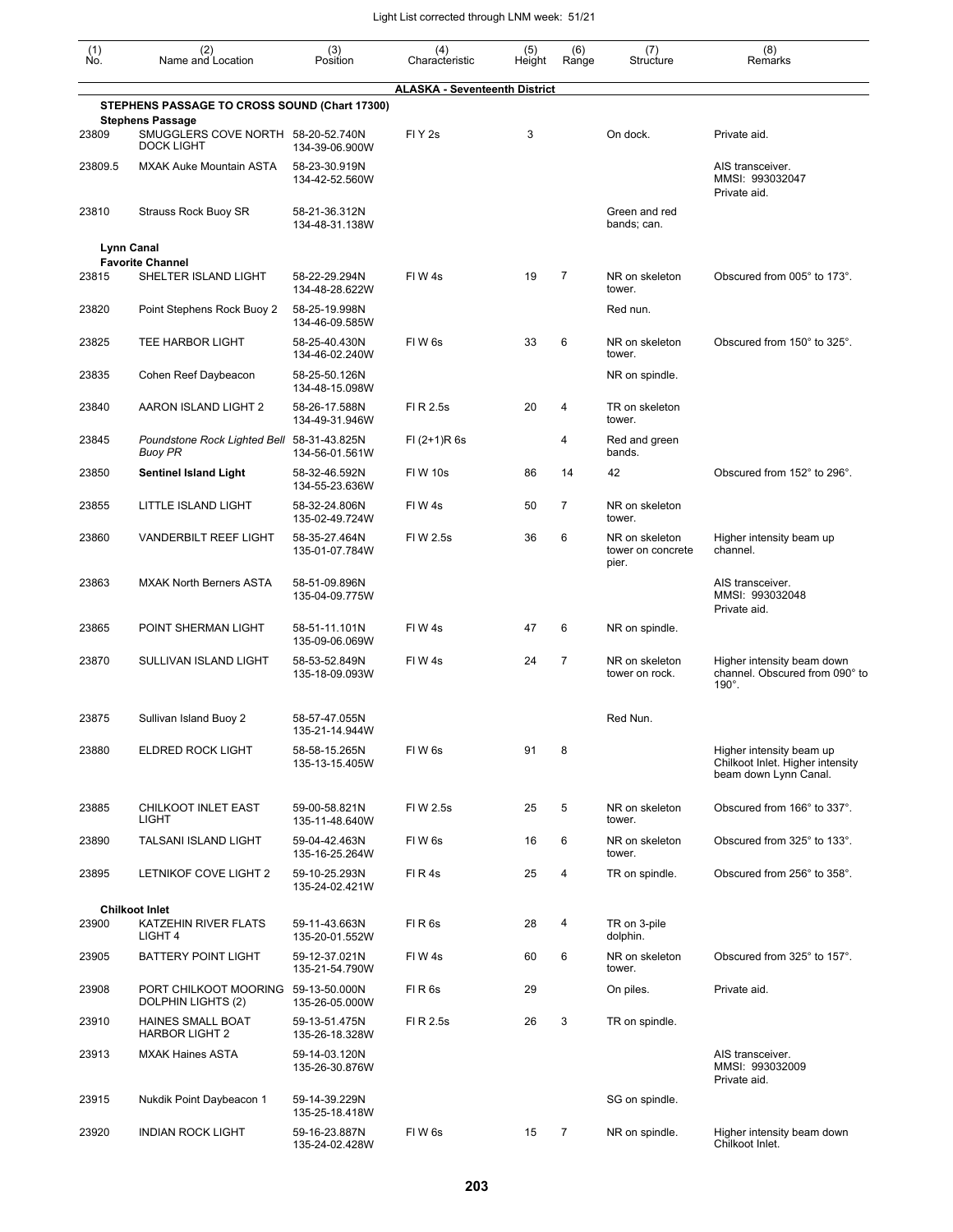| $\begin{smallmatrix} (1) \\ \mathsf{No} \end{smallmatrix}$ | (2)<br>Name and Location                                                            | (3)<br>Position                 | (4)<br>Characteristic                | (5)<br>Height | (6)<br>Range | (7)<br>Structure         | (8)<br>Remarks              |
|------------------------------------------------------------|-------------------------------------------------------------------------------------|---------------------------------|--------------------------------------|---------------|--------------|--------------------------|-----------------------------|
|                                                            |                                                                                     |                                 | <b>ALASKA - Seventeenth District</b> |               |              |                          |                             |
|                                                            | STEPHENS PASSAGE TO CROSS SOUND (Chart 17300)                                       |                                 |                                      |               |              |                          |                             |
| 23932                                                      | <b>Taiya Inlet</b><br><b>SKAGWAY HARBOR</b><br><b>STEMWALL LIGHT</b>                | 59-26-55.420N<br>135-19-27.250W | FIW4s                                | 20            |              | On pole.                 | Private aid.                |
| 23933                                                      | <b>SKAGWAY HARBOR</b><br><b>BREAKWATER LIGHT</b>                                    | 59-26-53.930N<br>135-19-24.630W | FIG4s                                | 20            |              | On pole.                 | Private aid.                |
| 23935                                                      | <b>SKAGWAY BREAKWATER</b><br>LIGHT <sub>2</sub>                                     | 59-26-55.660N<br>135-19-21.388W | FIR4s                                | 19            | 4            | TR on skeleton<br>tower. |                             |
| 23936                                                      | <b>SKAGWAY FERRY</b><br><b>TERMINAL LIGHT</b>                                       | 59-26-53.800N<br>135-19-35.600W | FR.                                  | 31            |              | On dock.                 | Private aid.                |
| 23937                                                      | <b>SKAGWAY BROADWAY</b><br><b>DOCK LIGHT</b>                                        | 59-26-58.190N<br>135-19-33.900W | FIR4s                                | 30            |              | On dolphin.              | Private aid.                |
| 23938                                                      | SKAGWAY ORE DOCK<br>LIGHT                                                           | 59-26-54.600N<br>135-19-51.840W | FIR4s                                | 30            |              | On dolphin.              | Private aid.                |
| 23940                                                      | - LIGHT                                                                             | 59-26-46.824N<br>135-21-42.588W | FIW 2.5s                             | 20            | 5            | NR on skeleton<br>tower. |                             |
|                                                            | <b>Saginaw Channel</b>                                                              |                                 |                                      |               |              |                          |                             |
| 23945                                                      | FAVORITE REEF LIGHT 2                                                               | 58-22-47.900N<br>134-51-41.120W | FIR4s                                | 33            | 5            | TR on spindle.           |                             |
| 23950                                                      | Faust Rock Lighted Bell Buoy<br>FR                                                  | 58-25-05.810N<br>134-55-39.763W | $FI (2+1)R 6s$                       |               | 4            | Red and green<br>bands.  |                             |
| 23955                                                      | POINT RETREAT LIGHT                                                                 | 58-24-41.450N<br>134-57-18.437W | FIW <sub>6s</sub>                    | 63            | 8            |                          |                             |
| 23960                                                      | <b>FALSE POINT RETREAT</b><br>LIGHT <sub>4</sub>                                    | 58-22-11.270N<br>134-58-11.492W | FIR6s                                | 25            | 4            | TR on skeleton<br>tower. |                             |
| 23965                                                      | LYNN CANAL SOUTHWEST<br>LIGHT                                                       | 58-20-01.343N<br>135-02-59.281W | FIW4s                                | 33            | 5            | NR on skeleton<br>tower. | Obscured from 358° to 168°. |
| 23970                                                      | NAKED ISLAND LIGHT                                                                  | 58-15-20.558N<br>134-56-43.808W | FIW <sub>6s</sub>                    | 44            | 7            | NR on skeleton<br>tower. |                             |
| 23975                                                      | <b>FUNTER BAY ENTRANCE</b><br>LIGHT <sub>1</sub>                                    | 58-14-36.680N<br>134-54-59.251W | FIG 2.5s                             | 16            | 5            | SG on skeleton<br>tower. | Obscured from 114° to 248°. |
| 23980                                                      | Funter Bay Buoy 3                                                                   | 58-14-31.557N<br>134-54-16.510W |                                      |               |              | Green can.               |                             |
|                                                            | <b>CORONATION ISLAND TO LISIANSKI STRAIT (Chart 17320)</b><br><b>Chatham Strait</b> |                                 |                                      |               |              |                          |                             |
| 23985                                                      | WARM SPRING BAY LIGHT                                                               | 57-04-47.762N<br>134-46-32.471W | FIW4s                                | 27            | 7            | NR on spindle.           | Obscured from 308° to 101°. |
| 23990                                                      | POINT LULL LIGHT                                                                    | 57-18-33.748N<br>134-48-23.988W | FIW4s                                | 50            | 6            | NR on skeleton<br>tower. |                             |
|                                                            | <b>Hood Bay</b>                                                                     |                                 |                                      |               |              |                          |                             |
| 23995                                                      | - Entrance Lighted Buoy 2                                                           | 57-25-03.608N<br>134-33-23.006W | FIR6s                                |               | 4            | Red.                     |                             |
| 24000                                                      | - Buoy 1                                                                            | 57-25-28.808N<br>134-32-58.407W |                                      |               |              | Green can.               |                             |
|                                                            | Killisnoo Harbor                                                                    |                                 |                                      |               | 4            |                          |                             |
| 24005                                                      | - Entrance Lighted Buoy 2                                                           | 57-27-41.807N<br>134-34-27.416W | FI R 2.5s                            |               |              | Red.                     |                             |
| 24010                                                      | - LIGHT 3                                                                           | 57-27-57.494N<br>134-33-58.188W | FIG6s                                | 23            | 4            | SG on spindle.           |                             |
| 24015                                                      | Lone Rock Daybeacon 4                                                               | 57-27-53.041N<br>134-33-32.899W |                                      |               |              | TR on spindle.           |                             |
| 24020                                                      | - Lighted Buoy 6                                                                    | 57-28-17.214N<br>134-33-49.058W | FIR4s                                |               | 3            | Red.                     |                             |
| 24023                                                      | ANGOON FERRY TERMINAL 57-28-19.000N<br>LIGHT                                        | 134-34-00.000W                  | FIR6s                                | 32            |              | On dolphin.              | Private aid.                |
| 24025                                                      | - LIGHT 7                                                                           | 57-28-15.935N<br>134-34-10.626W | FIG4s                                | 16            | 5            | SG on spindle.           |                             |
| 24030                                                      | Killisnoo Island Reef Buoy 2                                                        | 57-28-41.407N<br>134-36-00.222W |                                      |               |              | Red nun.                 |                             |
|                                                            | <b>Chatham Strait</b>                                                               |                                 |                                      |               |              |                          |                             |
| 24035                                                      | <b>Morris Reef Lighted Buoy 35</b>                                                  | 57-27-45.897N<br>134-48-27.636W | FIG4s                                |               | 4            | Green.                   |                             |
| 24040                                                      | Kenasnow Rocks Lighted<br>Buoy 2                                                    | 57-29-59.210N<br>134-36-21.280W | FI R 2.5s                            |               | 4            | Red.                     |                             |
| 24045                                                      | DANGER POINT LIGHT                                                                  | 57-30-55.220N<br>134-36-27.126W | FIW6s                                | 30            | 7            | NR on spindle.           |                             |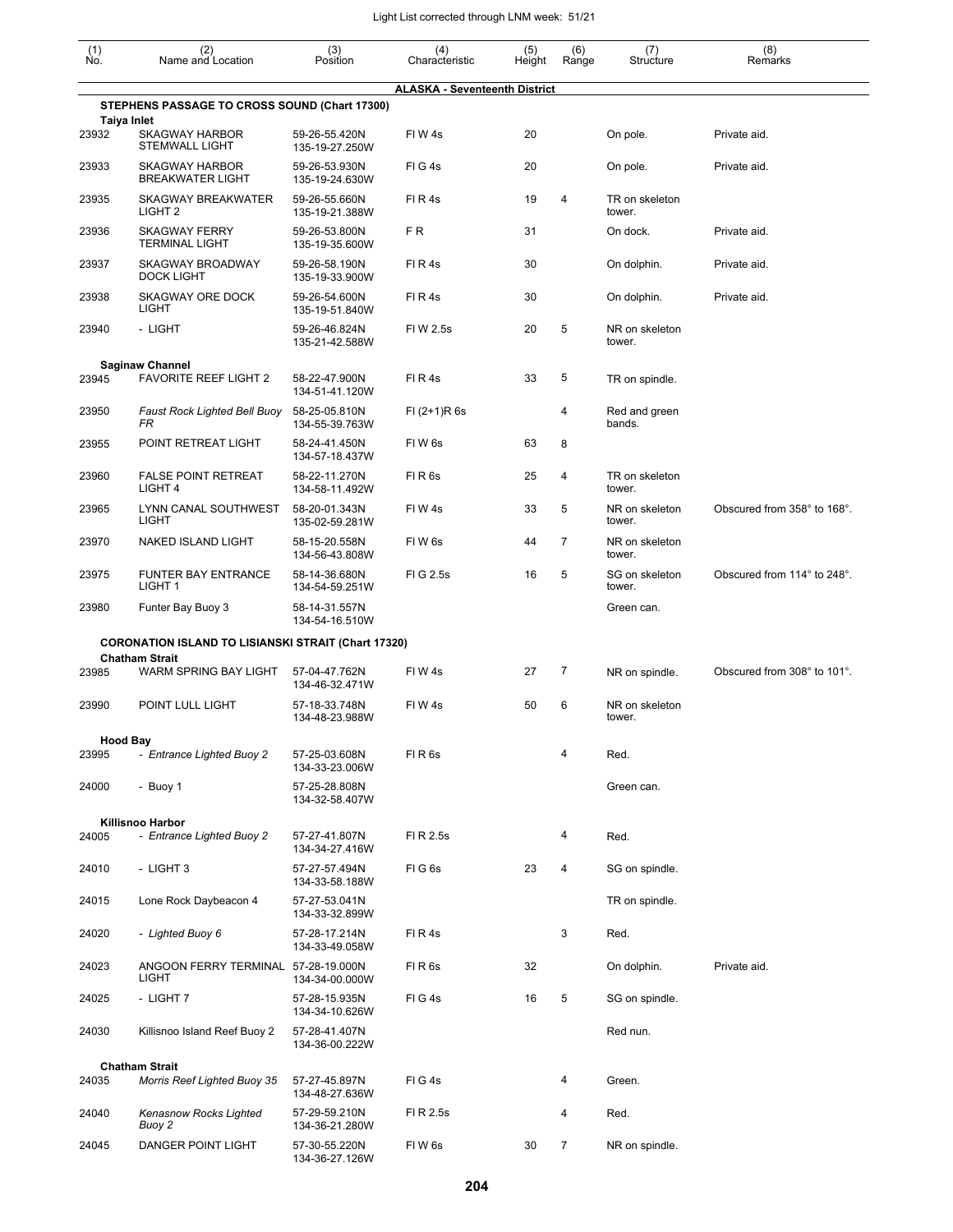| $(n)$<br>No.      | (2)<br>Name and Location                                                       | (3)<br>Position                 | (4)<br>Characteristic                | (5)<br>Height | (6)<br>Range | (7)<br>Structure                      | (8)<br>Remarks                                |
|-------------------|--------------------------------------------------------------------------------|---------------------------------|--------------------------------------|---------------|--------------|---------------------------------------|-----------------------------------------------|
|                   |                                                                                |                                 | <b>ALASKA - Seventeenth District</b> |               |              |                                       |                                               |
|                   | <b>CORONATION ISLAND TO LISIANSKI STRAIT (Chart 17320)</b><br>Kootznahoo Inlet |                                 |                                      |               |              |                                       |                                               |
| 24050             | - LIGHT 2                                                                      | 57-30-17.534N<br>134-34-59.352W | FIR4s                                | 14            | 5            | TR on spindle on<br>concrete caisson. |                                               |
| 24055             | - Daybeacon 4                                                                  | 57-30-00.962N<br>134-34-36.234W |                                      |               |              | TR on spindle.                        |                                               |
| 24060             | - LIGHT 6                                                                      | 57-29-55.922N<br>134-34-10.974W | FI R 2.5s                            |               | 3            | TR on pile.                           |                                               |
|                   | STEPHENS PASSAGE TO CROSS SOUND (Chart 17300)                                  |                                 |                                      |               |              |                                       |                                               |
| 24065             | <b>Tenakee Inlet</b><br>- ENTRANCE LIGHT 1                                     | 57-46-20.450N<br>134-56-04.164W | FIG4s                                | 33            | 4            | SG on spindle.                        |                                               |
| 24070             | - Daybeacon 2                                                                  | 57-46-29.650N<br>135-08-22.327W |                                      |               |              | TR on spindle.                        |                                               |
| 24075             | - Daybeacon T                                                                  | 57-50-39.919N<br>135-24-56.701W |                                      |               |              | JR on spindle.                        |                                               |
| 24080             | - LIGHT 4                                                                      | 57-46-28.826N<br>135-11-55.290W | FIR <sub>6s</sub>                    | 30            | 4            | TR on skeleton<br>tower.              |                                               |
| 24083             | <b>TENAKEE BOAT HARBOR</b><br><b>ENTRANCE LIGHT 1</b>                          | 57-46-38.185N<br>135-12-23.898W | FIG4s                                | 15            | 4            | SG on pile.                           |                                               |
| 24084             | <b>TENAKEE HOUSE LIGHT</b>                                                     | 57-46-47.360N<br>135-13-17.560W | Q W                                  | 20            |              | On residential<br>house.              | Private aid.                                  |
| 24085             | <b>TENAKEE REEF LIGHT</b>                                                      | 57-46-12.159N<br>135-13-39.919W | FIW4s                                | 23            | 5            | NR on skeleton<br>tower.              |                                               |
| 24090             | Tenakee Reef Daybeacon                                                         | 57-46-35.211N<br>135-14-06.375W |                                      |               |              | NR on spindle.                        |                                               |
|                   | <b>Chatham Strait</b>                                                          |                                 |                                      |               |              |                                       |                                               |
| 24100             | - LIGHT 20                                                                     | 58-02-40.790N<br>134-48-33.367W | FIR4s                                | 35            | 4            | TR on skeleton<br>tower.              | Obscured from 175° to 353°.                   |
| 24105             | POINT AUGUSTA LIGHT                                                            | 58-02-22.405N<br>134-57-08.474W | FIW4s                                | 48            | 6            | NR on skeleton<br>tower.              | Obscured from 290° to 135°.                   |
|                   | <b>Hawk Inlet</b>                                                              |                                 |                                      |               |              |                                       |                                               |
| 24107             | - Buoy 2                                                                       | 58-05-12.938N<br>134-46-52.129W |                                      |               |              | Red Nun.                              |                                               |
| 24109             | - Daybeacon 3                                                                  | 58-05-32.828N<br>134-47-04.405W |                                      |               |              | SG on pile.                           |                                               |
| 24111             | - LIGHT 5                                                                      | 58-05-36.788N<br>134-46-42.505W | FIG4s                                | 33            | 4            | SG on pile.                           |                                               |
| 24112             | - RANGE FRONT LIGHT                                                            | 58-05-07.010N<br>134-46-27.260W | Q W                                  | 23            |              | KRW on pile.                          | Obscured from 202° to 066°.                   |
| 24113             | - RANGE REAR LIGHT<br>400 yards, 178.3° from front<br>light.                   | 58-04-55.185N<br>134-46-26.614W | Iso W 6s                             | 29            |              | KRW on pile.                          | Obscured from 194° to 125°.                   |
| 24114             | - LIGHT 6                                                                      | 58-05-56.984N<br>134-46-23.401W | FIR4s                                | 33            | 4            | TR on pile.                           |                                               |
| 24115             | - East Shoal Buoy 8                                                            | 58-06-05.828N<br>134-46-26.245W |                                      |               |              | Red Nun.                              |                                               |
| 24116             | - EAST SHOAL LIGHT 10                                                          | 58-06-11.870N<br>134-46-22.393W | FI R 2.5s                            | 20            | 4            | TR on 5-pile<br>dolphin.              |                                               |
| 24117             | - East Shoal Buoy 12                                                           | 58-06-16.678N<br>134-46-21.293W |                                      |               |              | Red Nun.                              |                                               |
| 24118             | - ENTRANCE LIGHT                                                               | 58-06-31.838N<br>134-46-30.955W | FIW4s                                | 13            | 5            | NR on skeleton<br>tower.              | Obscured from 006° to 264°.                   |
| <b>Icy Strait</b> |                                                                                |                                 |                                      |               |              |                                       |                                               |
| 24120             | HANUS REEF LIGHT                                                               | 58-07-49.700N<br>135-00-00.619W | FI W 2.5s                            | 25            | 6            | NR on spindle.                        |                                               |
| 24125             | ROCKY ISLAND LIGHT 13                                                          | 58-10-38.888N<br>135-03-07.165W | FIG4s                                | 43            | 4            | SG on skeleton<br>tower.              |                                               |
| 24130             | <b>SWANSON HARBOR</b><br><b>ENTRANCE LIGHT 2</b>                               | 58-11-34.864N<br>135-04-43.494W | FIR6s                                | 21            | 4            | TR on skeleton<br>tower.              | Obscured from 144° to 299°.                   |
| 24132             | Swanson Harbor Channel<br>Stakes (10)                                          | 58-13-06.000N<br>135-07-00.000W |                                      |               |              | Pilings.                              | Tide gauges show least depth.<br>Private aid. |
| 24135             | THE SISTERS LIGHT                                                              | 58-10-17.389N<br>135-15-29.191W | FIW4s                                | 69            | 7            | On FAA radio<br>tower.                |                                               |
| 24140             | SPASSKI ISLAND LIGHT 12                                                        | 58-07-57.943N<br>135-16-18.259W | FIR <sub>6s</sub>                    | 30            | 5            | TR on skeleton<br>tower.              | Obscured from 315° to 088°.                   |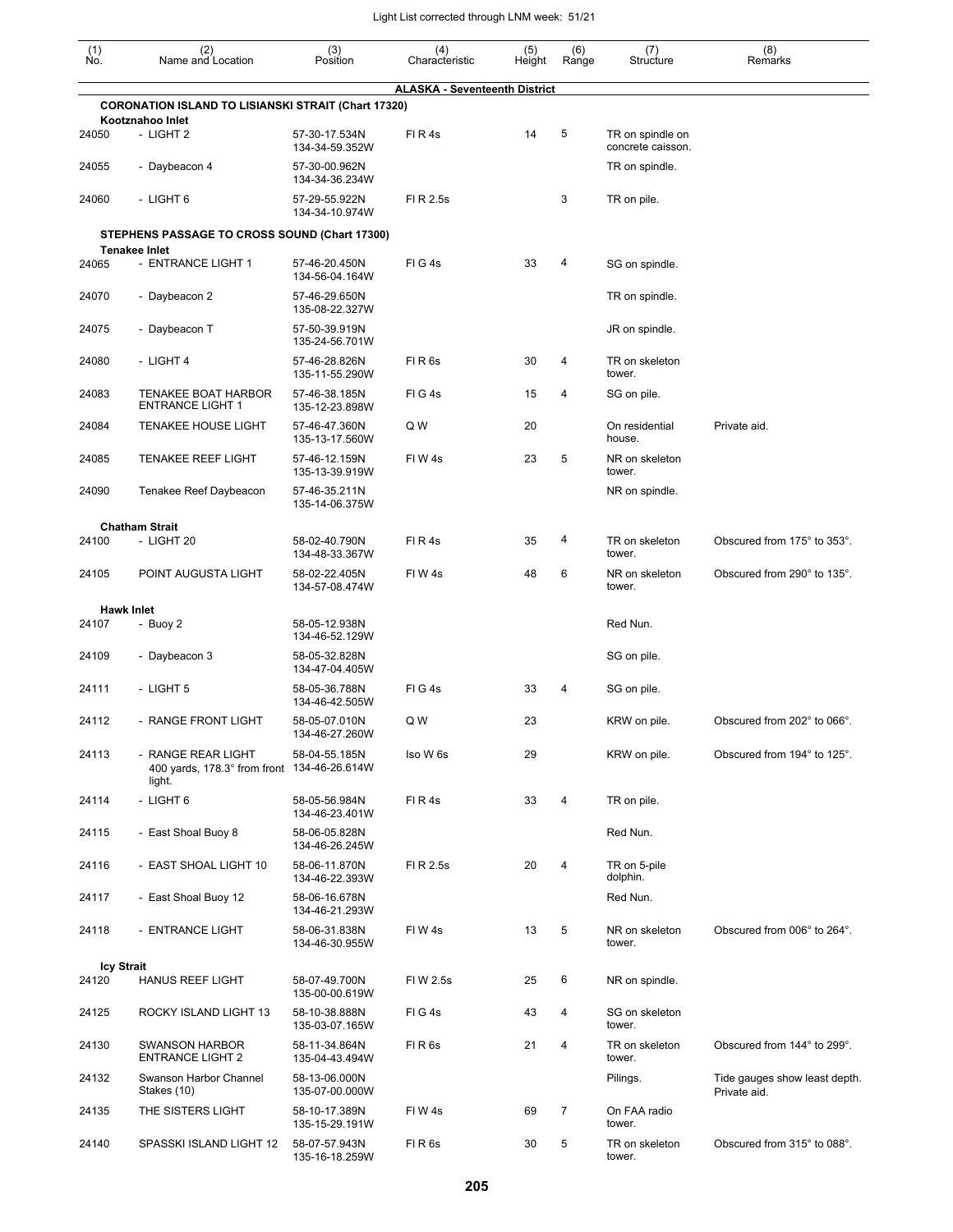| $\begin{smallmatrix} (1) \ N0. \end{smallmatrix}$ | (2)<br>Name and Location                                                                                     | (3)<br>Position                 | (4)<br>Characteristic                | (5)<br>Height | (6)<br>Range | (7)<br>Structure                                                                       | (8)<br>Remarks                                       |
|---------------------------------------------------|--------------------------------------------------------------------------------------------------------------|---------------------------------|--------------------------------------|---------------|--------------|----------------------------------------------------------------------------------------|------------------------------------------------------|
|                                                   |                                                                                                              |                                 | <b>ALASKA - Seventeenth District</b> |               |              |                                                                                        |                                                      |
| <b>Icy Strait</b>                                 | STEPHENS PASSAGE TO CROSS SOUND (Chart 17300)                                                                |                                 |                                      |               |              |                                                                                        |                                                      |
| 24145                                             | <b>MXAK Hoonah ASTA</b>                                                                                      | 58-07-41.851N<br>135-25-59.729W |                                      |               |              |                                                                                        | AIS transceiver.<br>MMSI: 993032046<br>Private aid.  |
| 24150                                             | <b>HOONAH BREAKWATER</b><br>LIGHT <sub>2</sub>                                                               | 58-06-30.781N<br>135-27-01.207W | FIR4s                                | 38            | 3            | TR on spindle.                                                                         |                                                      |
| 24155                                             | <b>HOONAH BREAKWATER</b><br>LIGHT <sub>3</sub>                                                               | 58-06-25.355N<br>135-26-55.444W | FIG 2.5s                             | 38            | 3            | SG on spindle.                                                                         |                                                      |
| 24157                                             | <b>HOONAH DOCK LIGHT</b>                                                                                     | 58-06-56.780N<br>135-27-19.770W | FIW 2.5s                             | 15            |              | On dock.                                                                               | Private aid.                                         |
| 24159                                             | Hoonah Harbor Entrance No<br>Wake Buoy                                                                       | 58-06-51.000N<br>135-27-30.000W | FIW <sub>2s</sub>                    |               |              | White                                                                                  | Private aid.                                         |
| 24165                                             | Pinta Rock Lighted Bell Buoy 2 58-10-00.286N                                                                 | 135-27-13.788W                  | FIR4s                                |               | 4            | Red.                                                                                   |                                                      |
| 24170                                             | Pleasant Island Lighted Bell<br>Buoy 11                                                                      | 58-18-22.739N<br>135-39-18.656W | FIG 2.5s                             |               | 4            | Green.                                                                                 |                                                      |
| 24175                                             | POINT ADOLPHUS LIGHT                                                                                         | 58-17-09.829N<br>135-46-58.580W | FIW4s                                | 20            | 5            | NR on skeleton<br>tower.                                                               | Obscured from 305° to 122°.                          |
| 24180                                             | ICY PASSAGE LIGHT 2                                                                                          | 58-23-11.023N<br>135-37-43.244W | FIR <sub>6s</sub>                    | 22            | 4            | TR on skeleton<br>tower.                                                               |                                                      |
| 24183                                             | <b>GUSTAVUS DOCK EAST</b><br><b>LIGHT</b>                                                                    | 58-23-20.670N<br>135-43-43.170W | FI W 2.5s                            | 15            |              | On dock.                                                                               | Private aid.                                         |
| 24184                                             | <b>GUSTAVUS DOCK WEST</b><br><b>LIGHT</b>                                                                    | 58-23-20.530N<br>135-43-49.730W | FIW 2.5s                             | 15            |              | On dock.                                                                               | Private aid.                                         |
| 24185                                             | Gustavus Lighted Buoy 1                                                                                      | 58-23-11.961N<br>135-44-44.101W | FIG4s                                |               | 4            | Green.                                                                                 |                                                      |
| 24188                                             | <b>MXAK Gustavus ASTA</b>                                                                                    | 58-24-28.008N<br>135-43-35.652W |                                      |               |              |                                                                                        | AIS transceiver.<br>MMSI: 993032010<br>Private aid.  |
| 24190                                             | Ancon Rock Buoy 2                                                                                            | 58-22-23.967N<br>135-55-56.355W |                                      |               |              | Red nun.                                                                               |                                                      |
| 24195                                             | LEMESURIER ISLAND LIGHT 58-19-09.133N                                                                        | 136-02-27.152W                  | FIW <sub>6s</sub>                    | 22            | 6            | NR on small<br>house.                                                                  | Obscured from 249° to 096°.                          |
| 24200                                             | SOUTH PASSAGE LIGHT                                                                                          | 58-15-31.207N<br>136-06-56.486W | FI W 2.5s                            | 40            | 5            | NR on skeleton<br>tower.                                                               | Obscured from 121° to 280°.                          |
| 24205                                             | SOUTH PASSAGE LIGHT 8                                                                                        | 58-14-46.315N<br>135-54-25.220W | FIR4s                                | 40            | 5            | TR on skeleton<br>tower.                                                               | Obscured from 230° to 049°.                          |
| 24210                                             | South Inian Pass Rock Lighted 58-13-54.317N<br>Bell Buoy 6                                                   | 136-15-22.104W                  | FIR4s                                |               | 4            | Red.                                                                                   |                                                      |
|                                                   | <b>Glacier Bay</b>                                                                                           |                                 |                                      |               |              |                                                                                        |                                                      |
| 24215                                             | - National Park Aircraft Safety 58-27-18.748N<br>Zone Buoys (4)<br>Northeast of main dock<br>airplane float. | 135-53-06.614W                  |                                      |               |              | White with two<br>orange bands and<br>orange circle<br>worded AIRCRAFT<br>SAFETY ZONE. | Maintained from May 15 to Oct.<br>1.<br>Private aid. |
| 24220                                             | Rush Point Shoal Buoy 1                                                                                      | 58-28-04.737N<br>136-03-19.700W |                                      |               |              | Green can.                                                                             | Maintained from May 1st to<br>October 1st.           |
|                                                   | <b>Cross Sound</b>                                                                                           |                                 |                                      |               |              |                                                                                        |                                                      |
| 24225                                             | POINT LAVINIA LIGHT                                                                                          | 58-13-24.031N<br>136-21-15.140W | FIW <sub>6s</sub>                    | 60            | 6            | NR on skeleton<br>tower.                                                               | Obscured from 278° to 073°.                          |
| 24230                                             | <b>GEORGE ISLAND LIGHT 2</b>                                                                                 | 58-12-42.394N<br>136-22-52.727W | FIR <sub>6s</sub>                    | 48            | 4            | TR on skeleton<br>tower.                                                               | Obscured from 019° to 048°.                          |
| 24235                                             | NORTH INIAN PASS LIGHT                                                                                       | 58-16-19.810N<br>136-24-07.887W | FIW4s                                | 64            | 5            | NR on skeleton<br>tower.                                                               | Obscured from 260° to 051°.                          |
| 24240<br>1070                                     | <b>Cape Spencer Light</b>                                                                                    | 58-11-55.854N<br>136-38-25.806W | FIW 10s                              | 105           | 14           | 30                                                                                     |                                                      |
| 24243                                             | <b>MXAK Cape Spencer ASTA</b>                                                                                | 58-11-55.712N<br>136-38-24.374W |                                      |               |              |                                                                                        | AIS transceiver - MMSI:<br>993032034<br>Private aid. |
|                                                   | <b>Port Althorp</b>                                                                                          |                                 |                                      |               |              |                                                                                        |                                                      |
|                                                   | <b>Elfin Cove</b>                                                                                            |                                 |                                      |               |              |                                                                                        |                                                      |
| 24245                                             | - ENTRANCE LIGHT 2                                                                                           | 58-11-40.999N<br>136-21-06.494W | FIR4s                                | 48            | 3            | TR on small<br>house.                                                                  | Obscured from 292° to 096°.                          |
| 24250                                             | - OUTER LIGHT                                                                                                | 58-11-48.895N<br>136-21-04.442W | FIW4s                                | 20            | 6            | NR on square<br>frame.                                                                 |                                                      |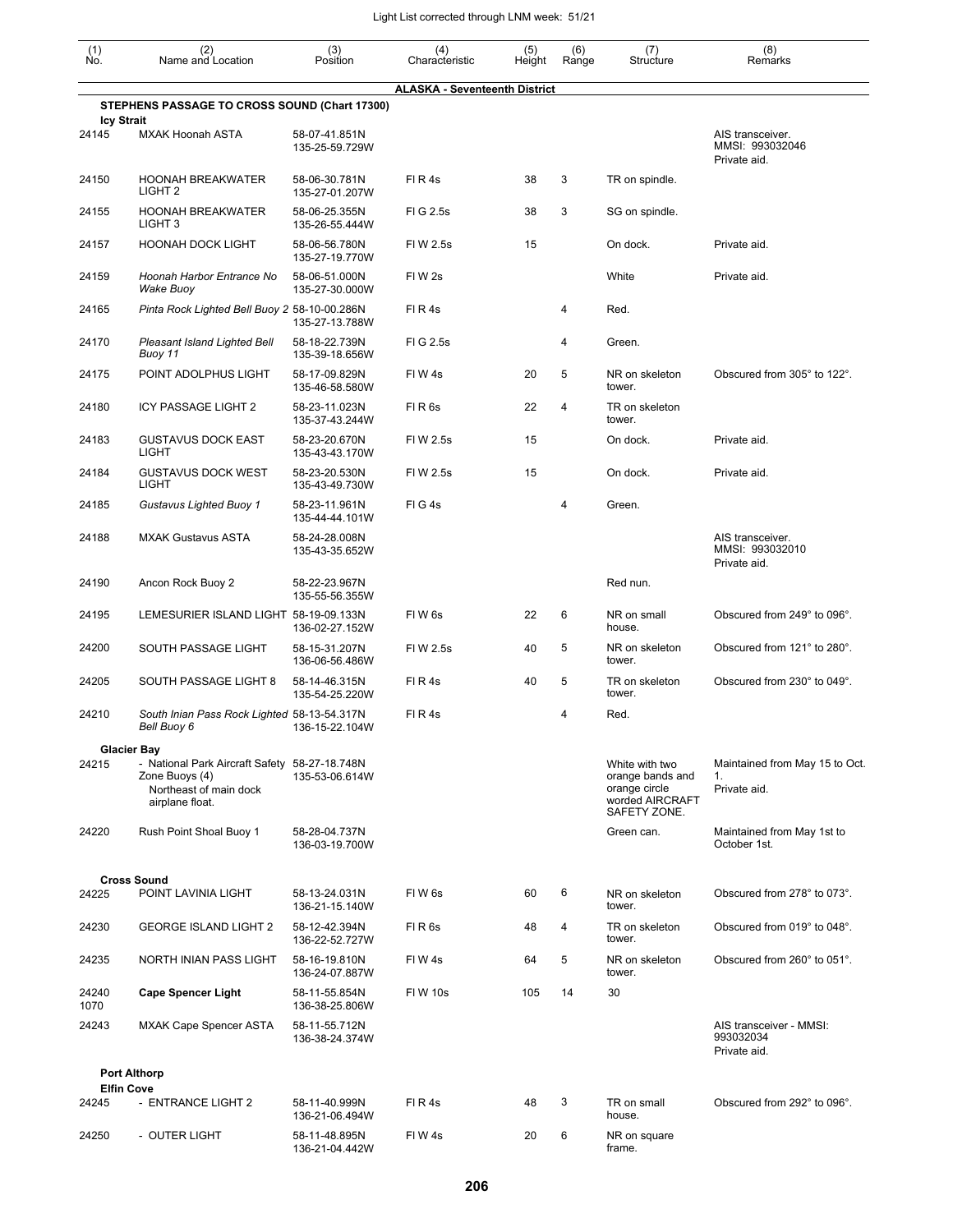| $\begin{smallmatrix} (1) \\ \mathsf{No} \end{smallmatrix}$ | (2)<br>Name and Location                                             | (3)<br>Position                 | (4)<br>Characteristic                | (5)<br>Height | (6)<br>Range   | (7)<br>Structure                      | (8)<br>Remarks                                          |
|------------------------------------------------------------|----------------------------------------------------------------------|---------------------------------|--------------------------------------|---------------|----------------|---------------------------------------|---------------------------------------------------------|
|                                                            |                                                                      |                                 | <b>ALASKA - Seventeenth District</b> |               |                |                                       |                                                         |
| <b>Elfin Cove</b>                                          | STEPHENS PASSAGE TO CROSS SOUND (Chart 17300)<br><b>Port Althorp</b> |                                 |                                      |               |                |                                       |                                                         |
| 24255                                                      | - Daybeacon 3                                                        | 58-11-41.119N<br>136-20-59.699W |                                      |               |                | SG on spindle.                        |                                                         |
| 24260                                                      | - Daybeacon 5                                                        | 58-11-39.639N<br>136-20-56.809W |                                      |               |                | SG on pile.                           |                                                         |
| 24265                                                      | - Daybeacon 6                                                        | 58-11-37.669N<br>136-20-56.498W |                                      |               |                | TR on spindle.                        |                                                         |
| 24270                                                      | - Daybeacon 7                                                        | 58-11-33.697N<br>136-20-44.606W |                                      |               |                | SG on spindle.                        |                                                         |
|                                                            | <b>Port Althorp</b>                                                  |                                 |                                      |               |                |                                       |                                                         |
| 24275                                                      | ALTHORP ROCK LIGHT 3                                                 | 58-09-58.501N<br>136-21-33.733W | FIG 2.5s                             | 18            | 3              | SG on skeleton<br>tower.              |                                                         |
| 24280                                                      | THREE HILL ISLAND LIGHT                                              | 58-09-13.015N<br>136-23-03.017W | FIW4s                                | 80            | $\overline{7}$ | NR on skeleton<br>tower.              | Obscured from 090° to 289°.                             |
|                                                            | Lisianski Inlet                                                      |                                 |                                      |               |                |                                       |                                                         |
| 24285                                                      | - LIGHT                                                              | 58-05-56.209N<br>136-28-04.945W | FIW <sub>6s</sub>                    | 65            | 6              | NR on small<br>house.                 | Obscured from 333° to 133°.                             |
|                                                            | <b>Cross Sound</b>                                                   |                                 |                                      |               |                |                                       |                                                         |
| 24290                                                      | Column Point Buoy 1                                                  | 58-06-59.656N<br>136-27-36.179W |                                      |               |                | Green can.                            |                                                         |
|                                                            | Lisianski Inlet                                                      |                                 |                                      |               |                |                                       |                                                         |
| 24295                                                      | - LIGHT 2                                                            | 58-04-13.939N<br>136-25-58.441W | FIR4s                                | 55            | 4              | TR on small<br>house.                 | Obscured from 316° to 147°.                             |
| 24300                                                      | - Daybeacon 4                                                        | 58-02-04.867N<br>136-21-55.165W |                                      |               |                | TR on spindle.                        |                                                         |
| 24305                                                      | - LIGHT 5                                                            | 58-01-42.030N<br>136-19-59.786W | FIG6s                                | 50            | 4              | SG on spindle.                        | Obscured from 149° to 320°.                             |
| 24310                                                      | <b>JUNCTION ISLAND LIGHT</b>                                         | 57-59-51.626N<br>136-19-00.688W | Q W                                  | 20            | 5              | NR on skeleton<br>tower.              | Obscured from 042° to 171°.                             |
| 24315                                                      | PELICAN ENTRANCE LIGHT                                               | 57-57-20.827N<br>136-13-48.085W | FIW 4s                               | 17            | 6              | NR on spindle on<br>concrete caisson. |                                                         |
|                                                            | DIXON ENTRANCE TO CHATHAM STRAIT (Chart 17400)                       |                                 |                                      |               |                |                                       |                                                         |
|                                                            | <b>Nichols Bay</b>                                                   |                                 |                                      |               |                |                                       |                                                         |
| 24320                                                      | - Entrance Daybeacon                                                 | 54-42-04.720N<br>132-05-21.077W |                                      |               |                | NR on spindle.                        |                                                         |
| 24330<br>985                                               | CAPE MUZON LIGHT                                                     | 54-39-53.619N<br>132-41-33.924W | FIW <sub>6s</sub>                    | 80            | 7              | NR on spindle.                        | Obscured from 089° to 297°.                             |
| 24331                                                      | McLeod Bay C. G. Mooring<br>Buoy                                     | 54-41-33.009N<br>132-41-12.078W |                                      |               |                | White sphere with<br>blue stripe.     |                                                         |
| 24335                                                      | Eureka Channel Daybeacon 1                                           | 54-46-53.057N<br>132-23-21.003W |                                      |               |                | SG on spindle.                        |                                                         |
| 24340                                                      | Center Island Reef Daybeacon 54-48-08.715N<br>3                      | 132-22-58.278W                  |                                      |               |                | SG on spindle on<br>concrete caisson. |                                                         |
| 24345                                                      | Guide Rocks Daybeacon 4                                              | 54-49-33.363N<br>132-21-28.854W |                                      |               |                | TR on spindle.                        |                                                         |
| 24350                                                      | ROUND ISLANDS LIGHT                                                  | 54-46-41.889N<br>132-30-24.882W | FIW 2.5s<br>(R Sector)               | 56            | 6<br><b>R4</b> | NR on skeleton<br>tower.              | Red from 327° to 346°.<br>Obscured from 149.5° to 327°. |
| 24355                                                      | Wallace Rock Buoy 2                                                  | 54-51-06.371N<br>132-27-00.571W |                                      |               |                | Red nun.                              |                                                         |
| 24360                                                      | <b>MELLEN ROCK LIGHT</b>                                             | 55-01-35.888N<br>132-39-57.871W | FIW 4s                               | 32            | 6              | NR on spindle.                        |                                                         |
| <b>Hetta Inlet</b>                                         |                                                                      |                                 |                                      |               |                |                                       |                                                         |
| 24365                                                      | <b>EEK POINT LIGHT</b>                                               | 55-08-16.539N<br>132-40-01.398W | FIW 2.5s                             | 19            | 6              | NR on skeleton<br>tower.              | Obscured from 103° to 237°.                             |
| 24366                                                      | <b>COPPER HARBOR MARINE</b><br><b>DOCK LIGHT</b>                     | 55-12-59.300N<br>132-36-30.000W | Q W                                  | 10            |                | On pile.                              | Private aid.                                            |
|                                                            | <b>Sukkwan Strait</b>                                                |                                 |                                      |               |                |                                       |                                                         |
| 24370                                                      | Hydaburg Buoy 2                                                      | 55-11-43.248N<br>132-49-05.212W |                                      |               |                | Red nun.                              |                                                         |
| 24375                                                      | - Obstruction Buoy SS                                                | 55-12-01.148N<br>132-49-47.206W |                                      |               |                | Green and red<br>bands.               |                                                         |
| 24380                                                      | Hydaburg Buoy 4                                                      | 55-12-06.747N                   |                                      |               |                | Red nun.                              |                                                         |

132-49-38.007W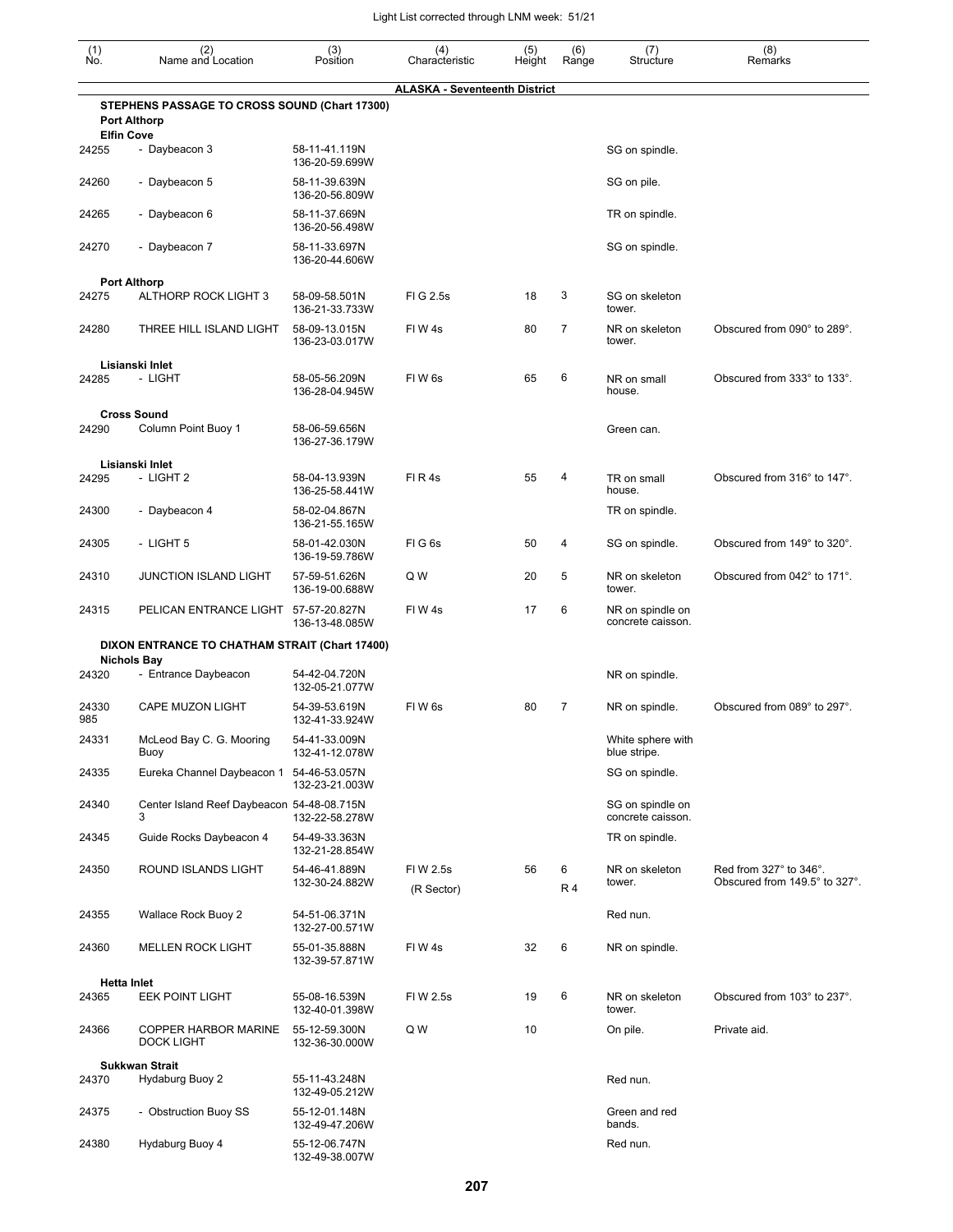| $\begin{smallmatrix} (1) \ N0. \end{smallmatrix}$ | (2)<br>Name and Location                                                | (3)<br>Position                 | (4)<br>Characteristic                | (5)<br>Height | (6)<br>Range   | (7)<br>Structure         | (8)<br>Remarks              |
|---------------------------------------------------|-------------------------------------------------------------------------|---------------------------------|--------------------------------------|---------------|----------------|--------------------------|-----------------------------|
|                                                   |                                                                         |                                 | <b>ALASKA - Seventeenth District</b> |               |                |                          |                             |
|                                                   | DIXON ENTRANCE TO CHATHAM STRAIT (Chart 17400)<br><b>Sukkwan Strait</b> |                                 |                                      |               |                |                          |                             |
| 24385                                             | Sukkwan Narrows Buoy 6                                                  | 55-12-08.747N<br>132-50-18.603W |                                      |               |                | Red nun.                 |                             |
| 24390                                             | Sukkwan Narrows Buoy 7                                                  | 55-12-15.047N<br>132-50-15.202W |                                      |               |                | Green can.               |                             |
| 24391                                             | <b>HYDABURG LIGHT 8</b>                                                 | 55-12-24.254N<br>132-50-03.794W | FIR4s                                | 15            | 3              | TR on pile.              |                             |
| 24392                                             | Hydaburg Daybeacon                                                      | 55-12-50.966N<br>132-50-07.676W |                                      |               |                | NR on spindle.           |                             |
| 24393                                             | Hydaburg Boat Basin<br>Daybeacon 3                                      | 55-12-42.992N<br>132-49-48.656W |                                      |               |                | SG on spindle.           |                             |
| 24394                                             | Hydaburg Boat Basin Buoy 2                                              | 55-12-38.655N<br>132-49-57.524W |                                      |               |                | Red nun.                 |                             |
| 24395                                             | <b>SUKKWAN NARROWS</b><br><b>LIGHT</b>                                  | 55-12-03.291N<br>132-50-29.773W | FIW <sub>4s</sub>                    | 16            | 5              | NR on skeleton<br>tower. | Obscured from 252° to 019°. |
| 24400                                             | Sukkwan Narrows Buoy 4                                                  | 55-11-33.749N<br>132-51-20.499W |                                      |               |                | Red nun.                 |                             |
| 24405                                             | Sukkwan Narrows Buoy 2                                                  | 55-11-18.349N<br>132-51-34.499W |                                      |               |                | Red nun.                 |                             |
| 24410                                             | <b>GOAT ISLAND LIGHT</b>                                                | 55-10-06.699N<br>132-53-34.825W | FIW <sub>4s</sub>                    | 21            | 6              | NR on skeleton<br>tower. | Obscured from 093° to 261°. |
| 24415                                             | Turn Rock Daybeacon                                                     | 55-10-01.561N<br>132-54-57.103W |                                      |               |                | NR on spindle.           |                             |
| 24420                                             | <b>Tlevak Strait</b><br>SHOE ISLAND LIGHT                               | 54-57-04.113N                   | FIW <sub>6s</sub>                    | 20            | 5              | NR on skeleton           | Obscured from 313° to 088°. |
| 24430                                             | <b>VIEW COVE ENTRANCE</b>                                               | 132-44-40.632W<br>55-03-09.900N | FIW4s                                | 35            | 6              | tower.<br>NR on skeleton |                             |
| 24435                                             | <b>LIGHT</b><br>LIVELY ISLANDS LIGHT                                    | 132-57-51.951W<br>55-13-37.701N | FIW <sub>6s</sub>                    | 20            | 6              | tower.<br>NR on spindle. | Obscured from 150° to 343°. |
|                                                   |                                                                         | 133-05-06.037W                  |                                      |               |                |                          |                             |
| 24440                                             | <b>Tlevak Narrows</b><br>- LIGHT 2                                      | 55-15-45.477N<br>133-07-01.546W | FIR4s                                | 22            | 4              | TR on skeleton<br>tower. | Obscured from 152° to 279°. |
| 24445                                             | - Buoy 4                                                                | 55-16-00.981N<br>133-08-10.635W |                                      |               |                | Red nun.                 |                             |
|                                                   | <b>Meares Passage</b>                                                   |                                 |                                      |               |                |                          |                             |
| 24450                                             | <b>MEARES ISLAND LIGHT</b>                                              | 55-16-20.235N<br>133-10-34.621W | FIW <sub>6s</sub>                    | 13            | 5              | NR on skeleton<br>tower. | Obscured from 290° to 105°. |
| 24455<br>1000                                     | DIVER ISLANDS LIGHT                                                     | 55-10-40.432N<br>133-15-53.241W | FIW4s                                | 130           | $\overline{7}$ | NR on Spindle.           | Obscured from 186° to 007°. |
|                                                   | <b>Bucareli Bay</b>                                                     |                                 |                                      |               |                |                          |                             |
| 24460<br>1005                                     | CAPE BARTOLOME LIGHT                                                    | 55-13-50.256N<br>133-36-56.210W | FIW6s                                | 158           | 7              | NR on spindle.           | Obscured from 148° to 263°. |
| 24465                                             | POINT ARBOLEDA LIGHT                                                    | 55-19-13.563N<br>133-28-20.353W | FIW4s                                | 33            | 6              | NR on spindle.           |                             |
| 24470                                             | Cape Flores Lighted Buoy 2                                              | 55-21-24.791N<br>133-17-43.137W | FIR4s                                |               | 3              | Red.                     |                             |
| 24472                                             | Point Amargura Ledge Buoy 1                                             | 55-26-34.920N<br>133-21-41.908W |                                      |               |                | Green.                   |                             |
| 24475                                             | ST. IGNACE ROCK LIGHT                                                   | 55-25-41.157N<br>133-23-42.853W | FIW <sub>6s</sub>                    | 20            | 6              | NR on skeleton<br>tower. |                             |
| 24480                                             | Sola Rock Daybeacon SR                                                  | 55-25-31.533N<br>133-28-53.425W |                                      |               |                | JR on spindle.           |                             |
| 24481                                             | Pigeon Pass Daybeacon 5                                                 | 55-25-45.771N<br>133-33-47.323W |                                      |               |                | SG on spindle.           |                             |
| 24482                                             | Pigeon Island Daybeacon 4                                               | 55-25-48.231N<br>133-34-09.259W |                                      |               |                | TR on spindle.           |                             |
| 24483                                             | Pigeon Island Daybeacon 3                                               | 55-25-49.161N<br>133-34-00.811W |                                      |               |                | SG on spindle.           |                             |
| 24484                                             | Cone Island Daybeacon 2                                                 | 55-26-46.113N<br>133-36-14.251W |                                      |               |                | TR on pile.              |                             |
|                                                   | <b>Shelter Cove</b>                                                     |                                 |                                      |               |                |                          |                             |
| 24485                                             | - BREAKWATER LIGHT 2                                                    | 55-28-25.653N<br>133-08-38.191W | FIR4s                                | 30            | 4              | TR on spindle.           |                             |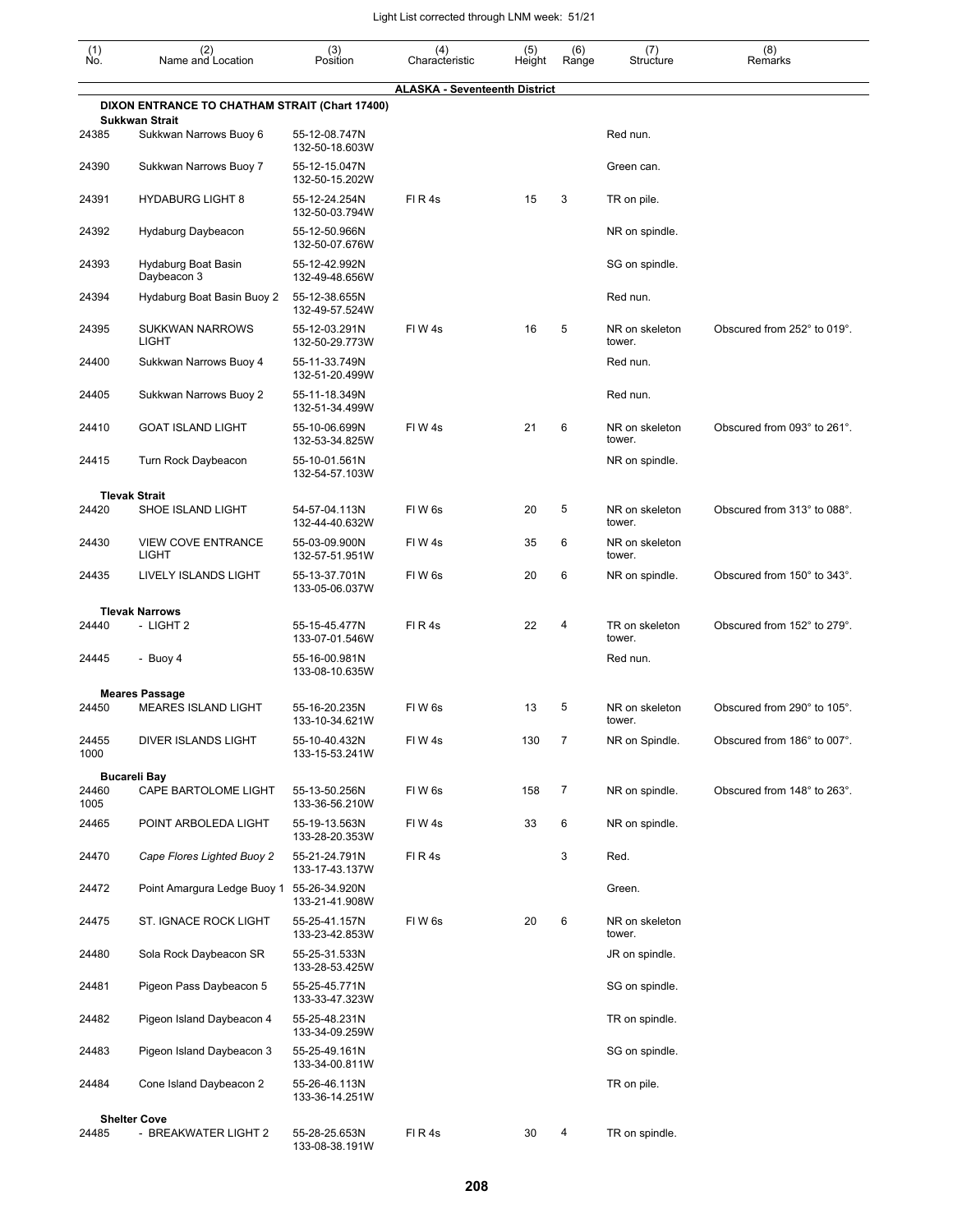| $\begin{smallmatrix} (1) \\ \mathsf{No} \end{smallmatrix}$ | (2)<br>Name and Location                                                                            | (3)<br>Position                 | (4)<br>Characteristic                | (5)<br>Height | (6)<br>Range | (7)<br>Structure                      | (8)<br>Remarks                                       |
|------------------------------------------------------------|-----------------------------------------------------------------------------------------------------|---------------------------------|--------------------------------------|---------------|--------------|---------------------------------------|------------------------------------------------------|
|                                                            | DIXON ENTRANCE TO CHATHAM STRAIT (Chart 17400)                                                      |                                 | <b>ALASKA - Seventeenth District</b> |               |              |                                       |                                                      |
|                                                            | <b>Shelter Cove</b>                                                                                 |                                 |                                      |               |              |                                       |                                                      |
| 24490                                                      | - Entrance Range Front<br>Daybeacon                                                                 | 55-28-29.956N<br>133-08-31.710W |                                      |               |              | KRW on skeleton<br>tower.             |                                                      |
| 24495                                                      | - Entrance Range Rear<br>Daybeacon<br>35 yards, 054.2° from front<br>daybeacon.                     | 55-28-30.557N<br>133-08-30.242W |                                      |               |              | KRW on skeleton<br>tower.             |                                                      |
|                                                            | <b>Craig Harbor</b>                                                                                 |                                 |                                      |               |              |                                       |                                                      |
| 24500                                                      | Fish Egg Reef Lighted Buoy 3 55-28-26.059N                                                          | 133-09-37.313W                  | FIG 2.5s                             |               | 3            | Green.                                |                                                      |
| 24505                                                      | Craig Buoy 4                                                                                        | 55-28-45.862N<br>133-09-24.156W |                                      |               |              | Red nun.                              |                                                      |
| 24510                                                      | Saltery Point Shoal Daybeacon 55-28-49.191N<br>6                                                    | 133-08-44.063W                  |                                      |               |              | TR on pile.                           |                                                      |
| 24512.1                                                    | CRAIG BREAKWATER LIGHT 55-28-50.920N<br>1                                                           | 133-08-36.800W                  | FIR4s                                | 13            |              | On breakwater.                        | Private aid.                                         |
| 24512.2                                                    | CRAIG BREAKWATER LIGHT 55-28-50.740N<br>2                                                           | 133-08-39.390W                  | FIR4s                                | 13            |              | On breakwater.                        | Private aid.                                         |
| 24512.3                                                    | CRAIG BREAKWATER LIGHT 55-28-50.540N<br>3                                                           | 133-08-41.960W                  | FIR4s                                | 13            |              | On breakwater.                        | Private aid.                                         |
| 24515                                                      | Craig Shoal Lighted Buoy 7                                                                          | 55-29-12.802N<br>133-08-46.168W | FIG4s                                |               | 4            | Green.                                |                                                      |
| 24516                                                      | MXAK Craig ASTA                                                                                     | 55-29-19.579N<br>133-08-29.530W |                                      |               |              |                                       | AIS transceiver - MMSI:<br>993032039<br>Private aid. |
|                                                            | San Alberto Bay                                                                                     |                                 |                                      |               |              |                                       |                                                      |
| 24520                                                      | Ballena Island Shoal Lighted<br>Buoy 2                                                              | 55-28-14.403N<br>133-13-14.979W | FIR4s                                |               | 3            | Red.                                  |                                                      |
| 24525                                                      | Balandra Shoal Buoy 3                                                                               | 55-28-31.853N<br>133-13-47.464W |                                      |               |              | Green can.                            |                                                      |
| 24530                                                      | Fern Reef Lighted Buoy 3A                                                                           | 55-29-05.801N<br>133-15-52.196W | FIG4s                                |               | 4            | Green.                                |                                                      |
| 24535                                                      | Parida Island South Reef Buoy 55-30-02.373N<br>5                                                    | 133-13-48.187W                  |                                      |               |              | Green can.                            |                                                      |
| 24540                                                      | - Lighted Buoy 7                                                                                    | 55-32-15.152N<br>133-15-05.233W | FIG <sub>6s</sub>                    |               | 4            | Green.                                |                                                      |
|                                                            | <b>Gulf of Esquibel</b>                                                                             |                                 |                                      |               |              |                                       |                                                      |
|                                                            | <b>San Christoval Channel</b>                                                                       |                                 |                                      |               |              |                                       |                                                      |
| 24545                                                      | Hermanos Islands Reef<br>Lighted Buoy 8                                                             | 55-33-44.074N<br>133-17-46.838W | FIR4s                                |               | 4            | Red.                                  |                                                      |
| 24550                                                      | Piedras Island Reef Buoy 9                                                                          | 55-33-40.774N<br>133-17-57.237W |                                      |               |              | Green can.                            |                                                      |
| 24555                                                      | Hermanos Island Range Front 55-34-14.844N<br>Daybeacon                                              | 133-17-55.268W                  |                                      |               |              | KRW on spindle.                       |                                                      |
| 24560                                                      | Hermanos Island Range Rear 55-34-13.082N<br>Daybeacon<br>229 yards, 105.1° from front<br>daybeacon. | 133-17-43.740W                  |                                      |               |              | KRW on spindle.                       |                                                      |
| 24565                                                      | San Christoval 3 Fathom Buoy 55-34-30.645N<br>SC                                                    | 133-19-06.983W                  |                                      |               |              | Green and red<br>bands; can.          |                                                      |
| 24570                                                      | LARZATITA ISLAND REEF<br><b>LIGHT</b>                                                               | 55-35-01.860N<br>133-19-44.749W | FIW4s                                | 22            | 6            | NR on spindle on<br>concrete caisson. |                                                      |
|                                                            | <b>Klawock Inlet</b>                                                                                |                                 |                                      |               |              |                                       |                                                      |
| 24575                                                      | Klawock Reef Lighted Buoy 1                                                                         | 55-30-33.930N<br>133-11-12.310W | FIG4s                                |               | 4            | Green.                                |                                                      |
| 24580                                                      | Klawock Reef Buoy 2                                                                                 | 55-30-24.701N<br>133-11-12.889W |                                      |               |              | Red nun.                              |                                                      |
| 24585                                                      | <b>Klawock Junction Lighted</b><br>Buoy KL                                                          | 55-30-21.801N<br>133-10-33.186W | $FI (2+1)R 6s$                       |               | 4            | Red and green<br>bands.               |                                                      |
| 24590                                                      | Klawock Reef Buoy 3                                                                                 | 55-30-27.910N<br>133-10-29.526W |                                      |               |              | Green can.                            |                                                      |
| 24595                                                      | <b>KLAWOCK TOW CHANNEL</b><br><b>ENTRANCE LIGHT 2TC</b>                                             | 55-29-51.683N<br>133-11-35.022W | FIR6s                                | 21            | 4            | TR on spindle.                        |                                                      |
| 24600                                                      | <b>Klawock Tow Channel</b><br>Daybeacon 3TC                                                         | 55-30-13.641N<br>133-10-54.463W |                                      |               |              | SG on spindle.                        |                                                      |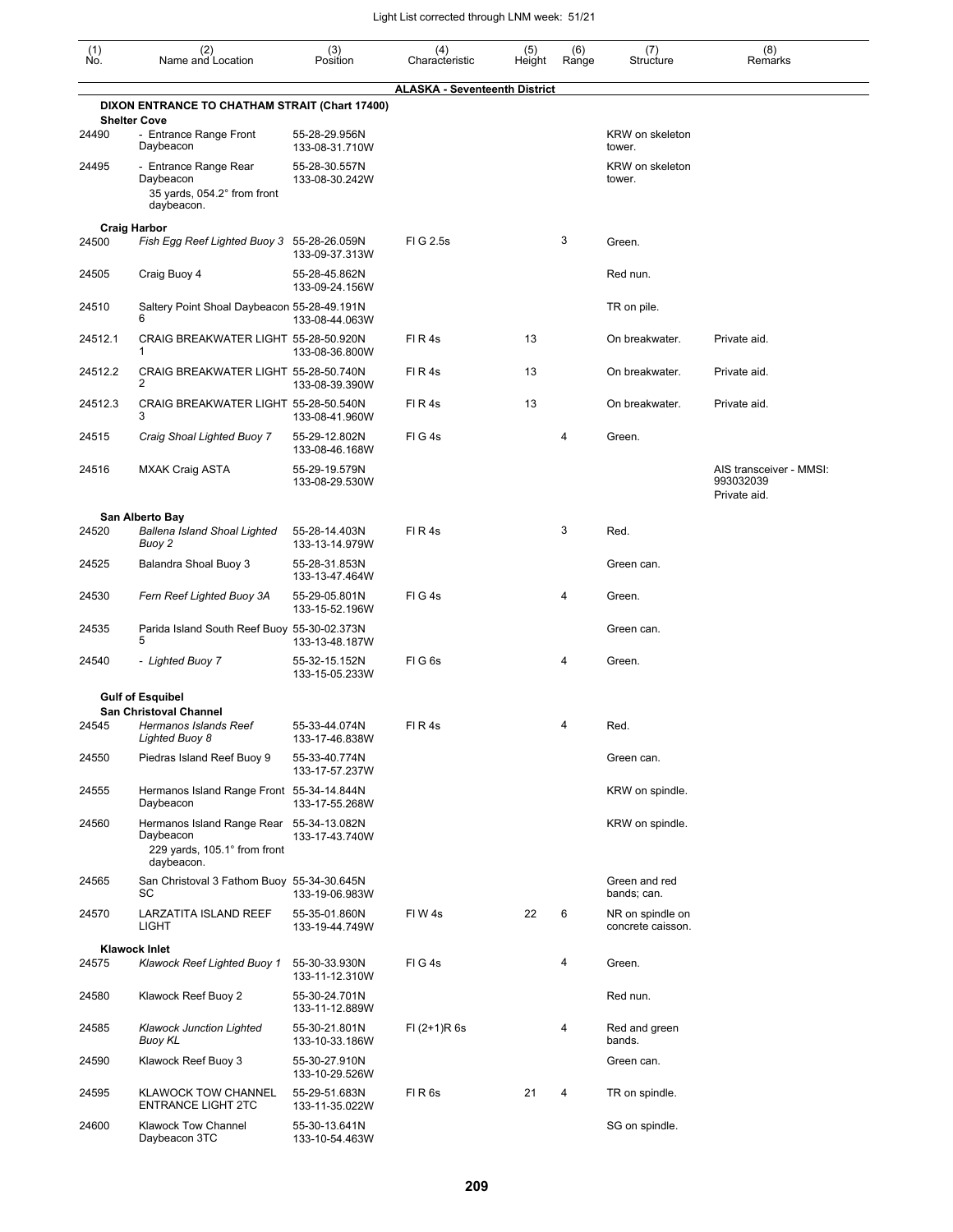| $\begin{smallmatrix} (1) \ N0. \end{smallmatrix}$ | (2)<br>Name and Location                                                           | (3)<br>Position                 | (4)<br>Characteristic                | (5)<br>Height | (6)<br>Range | (7)<br>Structure                                                                                                         | (8)<br>Remarks              |
|---------------------------------------------------|------------------------------------------------------------------------------------|---------------------------------|--------------------------------------|---------------|--------------|--------------------------------------------------------------------------------------------------------------------------|-----------------------------|
|                                                   |                                                                                    |                                 | <b>ALASKA - Seventeenth District</b> |               |              |                                                                                                                          |                             |
|                                                   | DIXON ENTRANCE TO CHATHAM STRAIT (Chart 17400)                                     |                                 |                                      |               |              |                                                                                                                          |                             |
| 24605                                             | <b>Klawock Inlet</b><br><b>Klawock Tow Channel</b><br>Daybeacon 4TC                | 55-30-15.996N<br>133-10-21.091W |                                      |               |              | TR on spindle.                                                                                                           |                             |
| 24610                                             | - Buoy 6                                                                           | 55-30-20.390N<br>133-09-36.741W |                                      |               |              | Red nun.                                                                                                                 |                             |
| 24615                                             | - Shoal Lighted Buoy 8                                                             | 55-32-36.785N<br>133-07-06.182W | FI R 2.5s                            |               | 4            | Red.                                                                                                                     |                             |
| 24620                                             | Wadleigh Island Buoy 9                                                             | 55-33-37.380N<br>133-06-53.789W |                                      |               |              | Green can.                                                                                                               |                             |
| 24625                                             | KLAWOCK LOGGING DOCK<br>LIGHTS (2)                                                 | 55-33-12.000N<br>133-06-36.140W | <b>FIR 10s</b>                       | 18            |              | On dock.                                                                                                                 | Private aid.                |
| 24630                                             | Highwater Rock Daybeacon 1                                                         | 55-33-33.972N<br>133-06-15.578W |                                      |               |              | SG on spindle.                                                                                                           |                             |
| 24635                                             | <b>KLAWOCK HARBOR</b><br><b>ENTRANCE LIGHT 2</b>                                   | 55-33-26.169N<br>133-06-14.023W | FIR4s                                | 20            | 4            | TR on skeleton<br>tower on concrete<br>caisson.                                                                          |                             |
| 24640                                             | Klawock Ledge Daybeacon 3                                                          | 55-33-24.183N<br>133-06-06.061W |                                      |               |              | SG on pile.                                                                                                              |                             |
| 24642                                             | Klawock Control Daybeacons<br>(3)                                                  | 55-33-16.770N<br>133-06-36.100W |                                      |               |              | NW on pile worded<br>SLOW 5 MPH.<br>One located on<br>Klawock Ledge<br>Daybeacon 3 and<br>one on each corner<br>of dock. | Private aid.                |
| 24645                                             | POINT INCARNATION LIGHT 55-33-15.375N                                              | 133-37-22.345W                  | FIW 2.5s                             | 19            | 6            | NR on spindle.                                                                                                           | Obscured from 292° to 070°. |
| 24650<br>1010                                     | CAPE ULITKA LIGHT                                                                  | 55-33-45.213N<br>133-43-43.393W | FIW <sub>6s</sub>                    | 115           | 6            | NR on skeleton<br>tower.                                                                                                 | Obscured from 310° to 053°. |
| 24655                                             | Curacao Reef Buoy 8                                                                | 55-39-18.713N<br>133-28-20.067W |                                      |               |              | Red nun.                                                                                                                 |                             |
| 24660                                             | Desconocida Reef Buoy 10                                                           | 55-41-18.298N<br>133-31-28.570W |                                      |               |              | Red nun.                                                                                                                 |                             |
| 24665                                             | <b>Boca de Finas</b>                                                               |                                 | FIR4s                                |               | 4            | Red.                                                                                                                     |                             |
|                                                   | <b>White Cliff Lighted Buoy 12</b>                                                 | 55-43-55.271N<br>133-39-41.161W |                                      |               |              |                                                                                                                          |                             |
| 24670                                             | Emerald Island Buoy 9                                                              | 55-44-28.309N<br>133-40-09.713W |                                      |               |              | Green can.                                                                                                               |                             |
| 24675                                             | <b>CAPE LYNCH LIGHT</b>                                                            | 55-46-51.969N<br>133-42-06.256W | FIW <sub>6s</sub>                    | 50            | 6            | NR on spindle.                                                                                                           | Obscured from 196° to 315°. |
| 24680                                             | <b>Karheen Passage</b><br>Tonowek Narrows Daybeacon 55-45-17.061N<br>2T            | 133-20-30.644W                  |                                      |               |              | TR on pile.                                                                                                              |                             |
| 24685                                             | - Daybeacon 1                                                                      | 55-46-17.985N<br>133-19-26.180W |                                      |               |              | SG on skeleton<br>tower.                                                                                                 |                             |
| 24690                                             | Point Swift Shoal Buoy 2                                                           | 55-46-15.032N<br>133-18-53.731W |                                      |               |              | Red nun.                                                                                                                 |                             |
| 24695                                             | - Buoy 3                                                                           | 55-46-29.409N<br>133-17-57.080W |                                      |               |              | Green can.                                                                                                               |                             |
| 24700                                             | - Buoy 4                                                                           | 55-46-52.118N<br>133-17-01.692W |                                      |               |              | Red nun.                                                                                                                 |                             |
| 24705                                             | - Buoy 5                                                                           | 55-47-09.697N<br>133-17-23.362W |                                      |               |              | Green can.                                                                                                               |                             |
| 24710                                             | Chapin Island Range Front<br>Daybeacon                                             | 55-47-45.881N<br>133-18-41.562W |                                      |               |              | KRW on skeleton<br>tower.                                                                                                |                             |
| 24715                                             | Chapin Island Range Rear<br>Daybeacon<br>74 yards, 305.4° from front<br>daybeacon. | 55-47-47.149N<br>133-18-44.735W |                                      |               |              | KRW on skeleton<br>tower.                                                                                                |                             |
| 24720                                             | - Daybeacon 6                                                                      | 55-47-49.335N<br>133-18-22.928W |                                      |               |              | TR on spindle.                                                                                                           |                             |
| 24725                                             | - Buoy 8                                                                           | 55-48-26.238N<br>133-18-58.393W |                                      |               |              | Red nun.                                                                                                                 |                             |
| 24730                                             | PEEP ROCK LIGHT                                                                    | 55-49-08.616N<br>133-19-53.109W | FIW4s                                | 17            | 7            | NR on skeleton<br>tower.                                                                                                 |                             |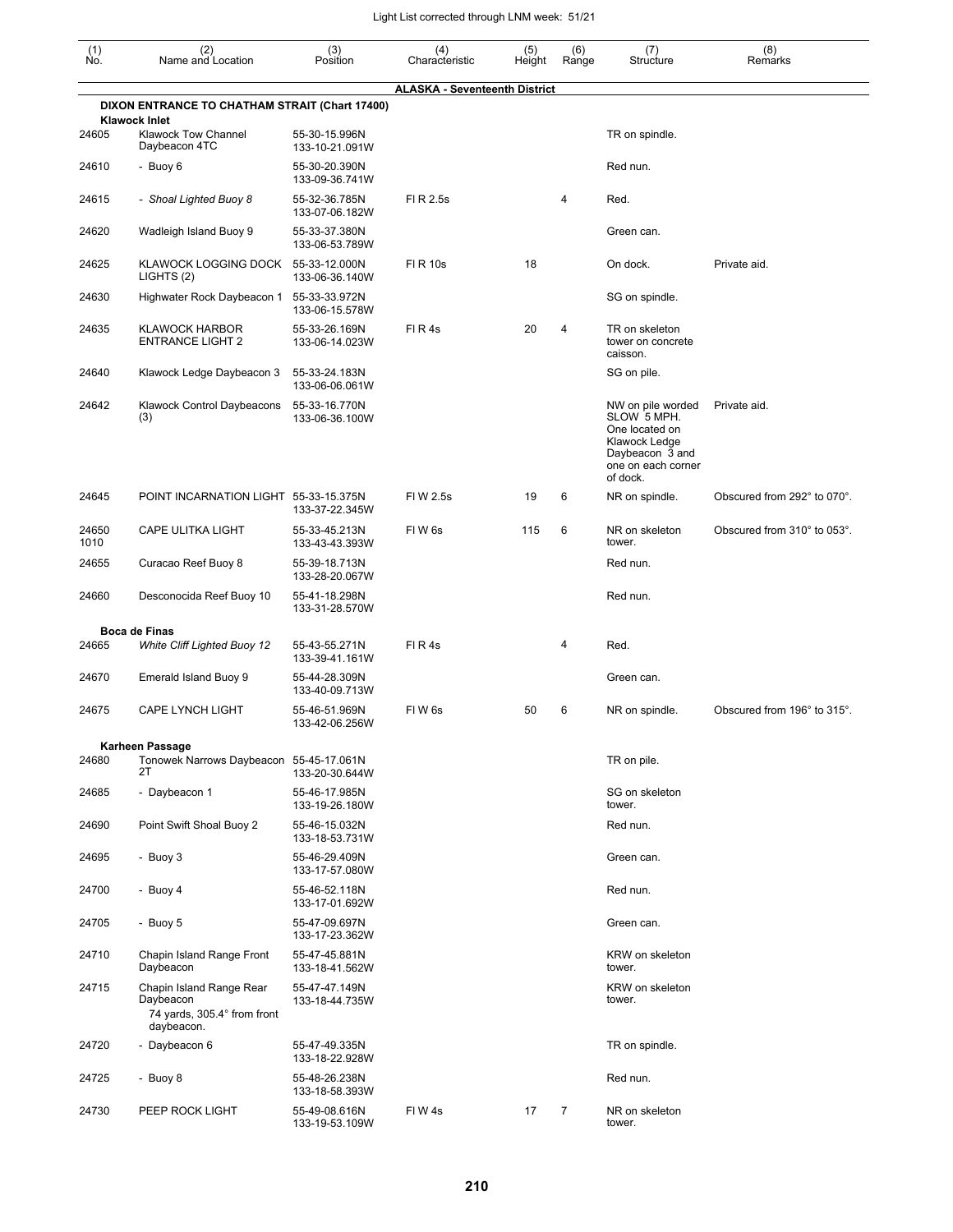| (1)<br>No. | (2)<br>Name and Location                         | (3)<br>Position                 | (4)<br>Characteristic                | (5)<br>Height | (6)<br>Range | (7)<br>Structure                 | (8)<br>Remarks                |
|------------|--------------------------------------------------|---------------------------------|--------------------------------------|---------------|--------------|----------------------------------|-------------------------------|
|            |                                                  |                                 | <b>ALASKA - Seventeenth District</b> |               |              |                                  |                               |
|            | DIXON ENTRANCE TO CHATHAM STRAIT (Chart 17400)   |                                 |                                      |               |              |                                  |                               |
| 24735      | <b>Davidson Inlet</b><br><b>SURF POINT LIGHT</b> | 55-50-00.758N<br>133-38-00.043W | FIW4s                                | 29            | 6            | NR on spindle.                   | Obscured from 290° to 060°.   |
|            | Edna Bay                                         |                                 |                                      |               |              |                                  |                               |
| 24740      | - ENTRANCE LIGHT                                 | 55-56-18.843N<br>133-36-57.758W | FIW <sub>6s</sub>                    | 23            | 6            | NR on skeleton<br>tower.         | Obscured from 104° to 240°.   |
| 24745      | - Buoy 2                                         | 55-56-29.156N<br>133-38-58.458W |                                      |               |              | Red nun.                         |                               |
| 24750      | - LIGHT 3                                        | 55-56-28.287N<br>133-39-30.578W | FIG4s                                | 20            | 4            | SG on small<br>house.            |                               |
| 24752.1    | - Breakwater North Light                         | 55-57-46.270N<br>133-37-26.530W | FIW4s                                |               |              | NW on post.<br><b>BREAKWATER</b> | Private aid.                  |
| 24752.2    | - Breakwater Center Light                        | 55-57-45.180N<br>133-37-24.390W | FIW4s                                |               |              | NW on post.<br><b>BREAKWATER</b> | Private aid.                  |
| 24752.3    | - Breakwater South Light                         | 55-57-44.460N<br>133-37-22.860W | FIW4s                                |               |              | NW on post.<br><b>BREAKWATER</b> | Private aid.                  |
| 24753      | - Daybeacon E                                    | 55-57-45.585N<br>133-37-21.434W |                                      |               |              | TR on spindle.                   |                               |
|            | <b>Sea Otter Sound</b>                           |                                 |                                      |               |              |                                  |                               |
| 24755      | <b>TOKEEN HARBOR</b><br><b>ENTRANCE LIGHT</b>    | 55-56-11.223N<br>133-19-51.326W | FIW <sub>6s</sub>                    | 35            | 6            | NR on skeleton<br>tower.         | Obscured from 128° to 255°.   |
|            | <b>Tuxekan Passage</b>                           |                                 |                                      |               |              |                                  |                               |
| 24760      | Aikens Rock Daybeacon 3                          | 55-54-01.257N<br>133-15-41.690W |                                      |               |              | SG on skeleton<br>tower.         |                               |
| 24765      | Village Rock Daybeacon VR                        | 55-53-20.685N<br>133-15-23.330W |                                      |               |              | JR on spindle.                   |                               |
| 24770      | El Capitan Passage<br>El Capitan Daybeacon 1     | 55-55-41.469N<br>133-18-18.086W |                                      |               |              | SG on spindle.                   |                               |
| 24775      | Hub Rock Daybeacon 3                             | 55-56-28.659N<br>133-17-51.536W |                                      |               |              | SG on spindle.                   |                               |
| 24777      | North Island Daybeacon                           | 55-57-58.857N<br>133-19-27.093W |                                      |               |              | NR on spindle.                   |                               |
| 24780      | <b>BURNT ISLAND LIGHT 5</b>                      | 55-58-26.571N<br>133-17-45.422W | FIG4s                                | 15            | 4            | SG on skeleton<br>tower.         | Obscured from 004° to 157.5°. |
| Dry Pass   |                                                  |                                 |                                      |               |              |                                  |                               |
| 24785      | Daybeacon 2                                      | 56-09-30.747N<br>133-22-50.019W |                                      |               |              | TR on spindle.                   |                               |
| 24790      | - Daybeacon 3                                    | 56-09-28.503N<br>133-22-54.639W |                                      |               |              | SG on spindle.                   |                               |
| 24795      | - Daybeacon 4                                    | 56-09-33.435N<br>133-23-20.127W |                                      |               |              | TR on spindle.                   |                               |
| 24800      | - Daybeacon 5                                    | 56-09-31.923N<br>133-23-23.859W |                                      |               |              | SG on spindle.                   |                               |
| 24805      | - Daybeacon 5A                                   | 56-09-41.367N<br>133-24-08.019W |                                      |               |              | SG on spindle.                   |                               |
| 24810      | - Daybeacon 6                                    | 56-09-49.863N<br>133-24-43.587W |                                      |               |              | TR on spindle.                   |                               |
| 24815      | - Daybeacon 7                                    | 56-09-47.667N<br>133-24-45.609W |                                      |               |              | SG on spindle.                   |                               |
| 24820      | - Daybeacon 9                                    | 56-09-54.345N<br>133-25-16.557W |                                      |               |              | SG on spindle.                   |                               |
| 24825      | - Daybeacon 11                                   | 56-09-52.701N<br>133-25-34.731W |                                      |               |              | SG on spindle.                   |                               |
| 24830      | - Daybeacon 13                                   | 56-09-50.997N<br>133-25-42.993W |                                      |               |              | SG on spindle.                   |                               |
| 24835      | - Daybeacon 14                                   | 56-09-49.677N<br>133-25-55.137W |                                      |               |              | TR on spindle.                   |                               |
| 24840      | - Daybeacon 15                                   | 56-09-45.543N<br>133-25-59.997W |                                      |               |              | SG on spindle.                   |                               |
| 24845      | - Daybeacon 16                                   | 56-09-44.367N<br>133-26-09.195W |                                      |               |              | TR on spindle.                   |                               |
| 24850      | - Daybeacon 17                                   | 56-09-41.151N<br>133-26-12.963W |                                      |               |              | SG on spindle.                   |                               |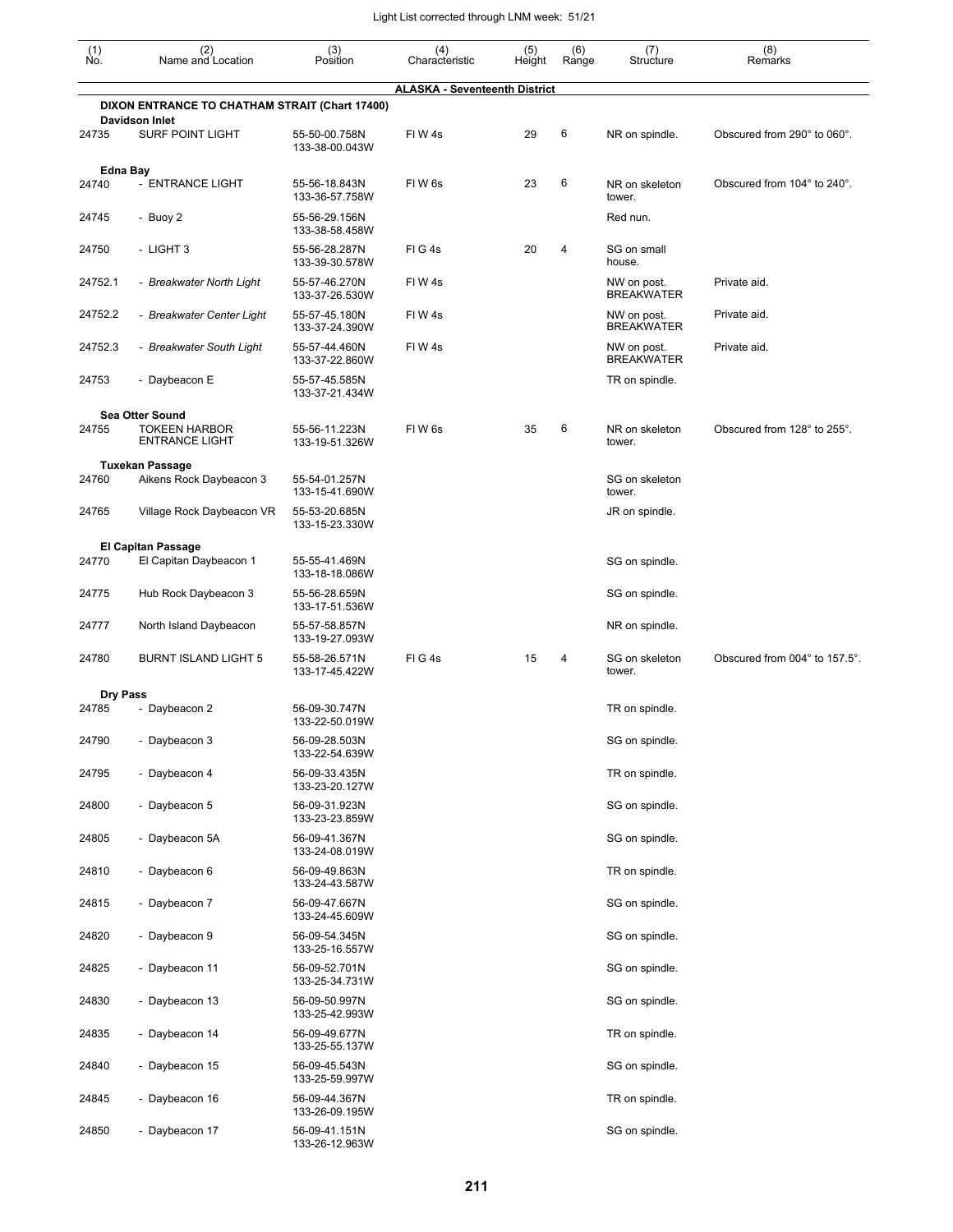| (1)<br>Ño.               | (2)<br>Name and Location                                                    | (3)<br>Position                  | (4)<br>Characteristic                | (5)<br>Height | (6)<br>Range | (7)<br>Structure                                    | (8)<br>Remarks                |
|--------------------------|-----------------------------------------------------------------------------|----------------------------------|--------------------------------------|---------------|--------------|-----------------------------------------------------|-------------------------------|
|                          |                                                                             |                                  | <b>ALASKA - Seventeenth District</b> |               |              |                                                     |                               |
|                          | DIXON ENTRANCE TO CHATHAM STRAIT (Chart 17400)<br><b>El Capitan Passage</b> |                                  |                                      |               |              |                                                     |                               |
| <b>Dry Pass</b><br>24855 | - Daybeacon 18                                                              | 56-09-41.707N<br>133-26-24.057W  |                                      |               |              | TR on spindle.                                      |                               |
| 24857                    | - Daybeacon 19                                                              | 56-09-37.395N<br>133-26-30.189W  |                                      |               |              | SG on spindle.                                      |                               |
| 24860                    | - Daybeacon 20                                                              | 56-09-36.117N<br>133-26-42.747W  |                                      |               |              | TR on spindle.                                      |                               |
| 24865                    | - Daybeacon 21                                                              | 56-09-29.559N<br>133-26-55.647W  |                                      |               |              | SG on spindle.                                      |                               |
| 24870                    | - Daybeacon 22                                                              | 56-09-28.629N<br>133-27-09.885W  |                                      |               |              | TR on spindle.                                      |                               |
| 24875                    | - Daybeacon 23                                                              | 56-09-25.887N<br>133-27-06.225W  |                                      |               |              | SG on spindle.                                      |                               |
| 24877                    | - Daybeacon 24                                                              | 56-09-22.719N<br>133-27-19.503W  |                                      |               |              | TR on spindle.                                      |                               |
| 24880                    | - Daybeacon 25                                                              | 56-09-20.679N<br>133-27-14.301W  |                                      |               |              | SG on spindle.                                      |                               |
| 24885                    | - Daybeacon 26                                                              | 56-09-14.337N<br>133-27-26.037W  |                                      |               |              | TR on spindle.                                      |                               |
| 24890                    | - Daybeacon 28                                                              | 56-09-11.013N<br>133-27-41.397W  |                                      |               |              | TR on spindle.                                      |                               |
|                          | <b>CORONATION ISLAND TO LISIANSKI STRAIT (Chart 17320)</b>                  |                                  |                                      |               |              |                                                     |                               |
| 24895                    | Little Branch Bay<br>- LIGHT                                                | 56-18-14.168N<br>134-50-41.697W  | FIW4s                                | 109           | 5            | NR on skeleton<br>tower.                            | Obscured from 111.5° to 338°. |
| 24897                    | <b>Sitka Sound</b><br>Sharktooth Rock Daybeacon 2 56-44-05.978N             |                                  |                                      |               |              | TR on spindle.                                      |                               |
| 24898                    | Sharktooth Rock Daybeacon 4 56-44-20.054N                                   | 135-16-08.806W                   |                                      |               |              | TR on spindle.                                      |                               |
| 24900                    | Elovoi Island Rock Daybeacon 56-49-17.695N                                  | 135-16-19.888W                   |                                      |               |              | SG on spindle.                                      |                               |
| 24905                    | 1<br>Koka Island Passage                                                    | 135-22-43.882W<br>56-54-49.483N  |                                      |               |              | SG on spindle.                                      |                               |
| 24910                    | Daybeacon 1<br>CAPE EDGECUMBE LIGHT                                         | 135-23-39.845W<br>56-59-53.317N  | FIW4s                                | 100           | 7            | NR on square<br>frame.                              | Obscured from 149.5° to 321°. |
| 1030<br>24915            | VITSKARI ISLAND LIGHT                                                       | 135-51-27.509W<br>57-00-00.055N  | FIW <sub>6s</sub>                    | 53            | 8            | NR on skeleton                                      | RACON: 0 (---)                |
| 24920                    | Kulichkof Rock Lighted Buoy 2 56-59-53.706N                                 | 135-32-42.341W<br>135-26-59.464W | FIR4s                                |               | 4            | tower.<br>Red.                                      |                               |
|                          | <b>Eastern Channel</b>                                                      |                                  |                                      |               |              |                                                     |                               |
| 24925                    | THE ECKHOLMS LIGHT                                                          | 57-00-36.115N<br>135-21-32.537W  | FIW <sub>6s</sub>                    | 33            | 6            | NR on skeleton<br>tower.                            |                               |
| 24930                    | Simpson Rock Lighted Bell<br>Buoy 5                                         | 57-01-09.042N<br>135-20-44.821W  | FIG4s                                |               | 4            | Green.                                              |                               |
| 24935                    | Tsaritsa Rock Lighted Buoy 7                                                | 57-01-14.181N<br>135-19-28.959W  | FIG 2.5s                             |               | 3            | Green.                                              |                               |
| 24940                    | Rocky Patch Lighted Buoy RP 57-01-42.231N                                   | 135-18-22.417W                   | $FI (2+1)R 6s$                       |               | 4            | Red and green<br>bands.                             |                               |
| 24942                    | Rocky Patch Buoy 9A                                                         | 57-01-45.638N<br>135-17-43.034W  |                                      |               |              | Green can.                                          |                               |
| 24945                    | <b>ENTRY POINT LIGHT 1</b>                                                  | 57-01-57.639N<br>135-15-00.438W  | FIG6s                                | 22            | 5            | SG on skeleton<br>tower.                            | Obscured from 086° to 248°.   |
| 24948                    | Indian River Flats Lighted<br>Buoy 2                                        | 57-02-32.620N<br>135-18-37.252W  | FIR4s                                |               | 3            | Red.                                                |                               |
| 24950                    | THE TWINS LIGHT 9                                                           | 57-02-03.473N<br>135-18-48.003W  | FIG4s                                | 14            | 4            | SG on skeleton<br>tower.                            | Obscured from 030° to 146°.   |
| 24952                    | Indian River Flats Lighted<br>Buoy 4                                        | 57-02-32.721N<br>135-19-00.486W  | FIR6s                                |               | 3            | Red.                                                |                               |
| 24953                    | Indian River Flats Lighted<br>Buoy 6                                        | 57-02-40.346N<br>135-19-15.845W  | FIR4s                                |               | 3            | Red.                                                |                               |
| 24955                    | ROCKWELL LIGHT                                                              | 57-02-09.395N<br>135-20-01.354W  | F R                                  | 50            |              | White octagonal<br>tower with dwelling<br>attached. | Private aid.                  |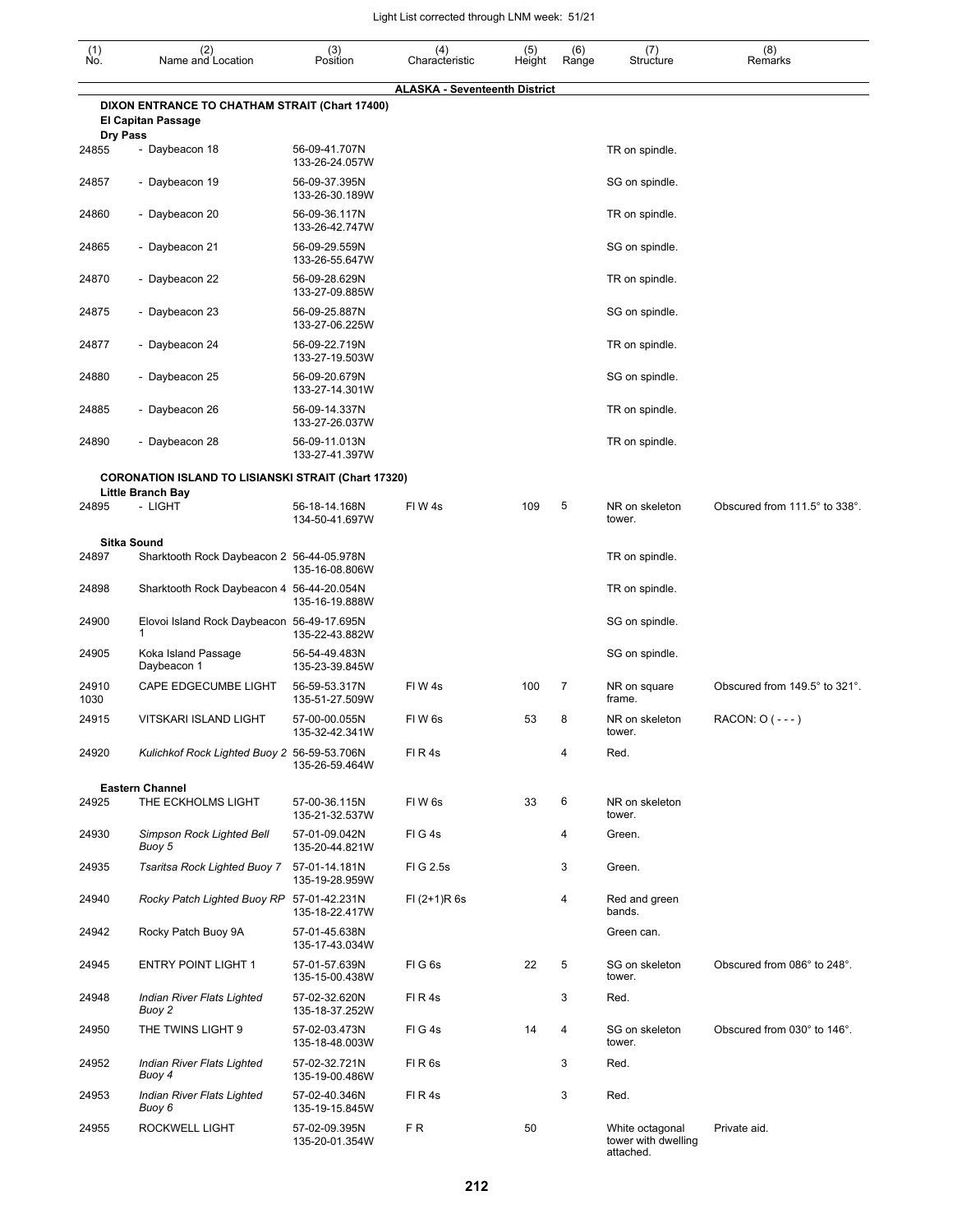| (1)<br>Ñó. | (2)<br>Name and Location                                                    | (3)<br>Position                 | (4)<br>Characteristic                | (5)<br>Height | (6)<br>Range | (7)<br>Structure             | (8)<br>Remarks                                       |
|------------|-----------------------------------------------------------------------------|---------------------------------|--------------------------------------|---------------|--------------|------------------------------|------------------------------------------------------|
|            | <b>CORONATION ISLAND TO LISIANSKI STRAIT (Chart 17320)</b>                  |                                 | <b>ALASKA - Seventeenth District</b> |               |              |                              |                                                      |
|            | <b>Eastern Channel</b>                                                      |                                 |                                      |               |              |                              |                                                      |
| 24957      | Mitchell Rock Daybeacon                                                     | 57-02-20.303N<br>135-20-26.635W |                                      |               |              | NR on pile.                  |                                                      |
| 24958      | <b>SURF ROCK LIGHT</b>                                                      | 57-01-55.147N<br>135-22-35.303W | FIW4s                                | 15            | 5            | NR on spindle.               |                                                      |
| 24960      | <b>Alidale Channel</b><br>TURNING ISLAND LIGHT 11                           | 57-02-35.929N<br>135-20-11.669W | FIG 2.5s                             | 16            | 4            | SG on skeleton<br>tower.     | Obscured sector from 062° to<br>$153^\circ$ .        |
| 24963      | Sitka Harbor Lightering Pier<br>Daybeacon                                   | 57-02-50.533N<br>135-20-10.973W |                                      |               |              | NR on pile.                  |                                                      |
| 24965      | <b>Crescent Boat Harbor</b><br>Daybeacon 1                                  | 57-02-52.675N<br>135-19-51.725W |                                      |               |              | SG on spindle.               |                                                      |
| 24970      | <b>CRESCENT HARBOR EAST</b><br><b>BREAKWATER LIGHT 4</b>                    | 57-02-57.421N<br>135-19-48.857W | FI R 2.5s                            | 19            | 4            | TR on skeleton<br>tower.     |                                                      |
| 24975      | <b>CRESCENT HARBOR WEST</b><br><b>BREAKWATER LIGHT 3</b>                    | 57-02-54.603N<br>135-19-49.235W | FIG 2.5s                             | 20            | 4            | SG on skeleton<br>tower.     |                                                      |
| 24976      | Sitka Harbor No Wake Buoy A 57-02-43.500N                                   | 135-20-18.000W                  |                                      |               |              | White with black<br>stripes. | Maintained from Apr. 1 to Nov.<br>1.<br>Private aid. |
| 24977      | Sitka Harbor No Wake Buoy B 57-02-50.000N                                   | 135-20-05.000W                  |                                      |               |              | White with black<br>stripes. | Maintained from Apr. 1 to Nov.<br>1.<br>Private aid. |
| 24978      | ALEUTSKI CHANNEL LIGHT<br>2                                                 | 57-02-47.497N<br>135-20-26.317W | FIR4s                                | 15            | 3            | TR on pile.                  |                                                      |
| 24979      | Aleutski Channel Daybeacon 4 57-02-45.601N                                  | 135-20-33.899W                  |                                      |               |              | TR on pile.                  |                                                      |
| 24980      | Japonski Harbor Entrance<br>Daybeacon 5                                     | 57-02-48.817N<br>135-20-47.955W |                                      |               |              | SG on pile.                  |                                                      |
| 24985      | <b>JAPONSKI HARBOR</b><br><b>ENTRANCE LIGHT 6</b>                           | 57-02-49.637N<br>135-20-46.032W | FIR <sub>6s</sub>                    | 12            | 4            | TR on pile.                  |                                                      |
| 24990      | Japonski Harbor Daybeacon 7 57-02-53.124N                                   | 135-20-52.547W                  |                                      |               |              | SG on pile.                  |                                                      |
| 25000      | <b>Western Channel</b><br>Makhnati Rock Lighted                             | 57-02-09.705N                   | FI R 2.5s                            |               | 4            | Red.                         |                                                      |
|            | <b>Whistle Buoy 2</b>                                                       | 135-23-47.446W                  |                                      |               |              |                              |                                                      |
| 25005      | SIGNAL ISLAND LIGHT 4                                                       | 57-02-46.649N<br>135-23-34.489W | FIR4s                                | 52            | 5            | TR on skeleton<br>tower.     | Obscured from 217° to 005°.                          |
| 25010      | Usher Rock Shoal Lighted<br>Buoy 5                                          | 57-03-06.556N<br>135-23-49.794W | FIG4s                                |               | 4            | Green.                       |                                                      |
| 25015      | BATTERY ISLAND LIGHT 6                                                      | 57-03-34.621N<br>135-22-54.617W | FIR6s                                | 16            | 4            | TR on spindle.               | Obscured from 263° to 061°.                          |
| 25020      | SITKA BREAKWATER LIGHT 57-03-43.501N<br>8                                   | 135-22-00.473W                  | FI R 2.5s                            | 19            | 4            | TR on spindle.               |                                                      |
| 25025      | SITKA BREAKWATER LIGHT 57-03-46.087N<br>7                                   | 135-21-55.043W                  | FIG4s                                | 19            | 4            | SG on spindle.               |                                                      |
| 25025.5    | Japonski Island Daybeacon 2                                                 | 57-03-25.393N<br>135-22-27.365W |                                      |               |              | TR on spindle.               |                                                      |
| 25025.51   | Japonski Island Buoy 2                                                      | 57-03-25.403N<br>135-22-28.304W |                                      |               |              | Red nun.                     |                                                      |
| 25030      | SITKA HARBOR CHANNEL<br>LIGHT <sub>9</sub>                                  | 57-03-13.645N<br>135-20-58.829W | Q G                                  | 20            | 4            | SG on pile.                  |                                                      |
| 25035      | Harbor Rock Daybeacon                                                       | 57-03-12.504N<br>135-20-53.936W |                                      |               |              | NR on spindle.               |                                                      |
| 25040      | SITKA HARBOR LIGHT 11                                                       | 57-03-10.699N<br>135-20-53.783W | FIG4s                                | 23            | 5            | SG on pile.                  |                                                      |
| 25043      | SITKA HARBOR<br>GOVERNMENT PIER NORTH 135-20-45.935W<br><b>LIGHT</b>        | 57-03-00.829N                   | FI R 2.5s                            | 15            | 3            | On post on pier.             |                                                      |
| 25045      | <b>SITKA HARBOR</b><br>GOVERNMENT PIER SOUTH 135-20-42.221W<br><b>LIGHT</b> | 57-02-58.753N                   | FI R 2.5s                            | 15            | 3            | On post on pier.             |                                                      |
|            | <b>Sitka Sound</b>                                                          |                                 |                                      |               |              |                              |                                                      |
| 25050      | Kasiana Island Shoal Buoy 1                                                 | 57-05-18.323N<br>135-24-13.035W |                                      |               |              | Green can.                   |                                                      |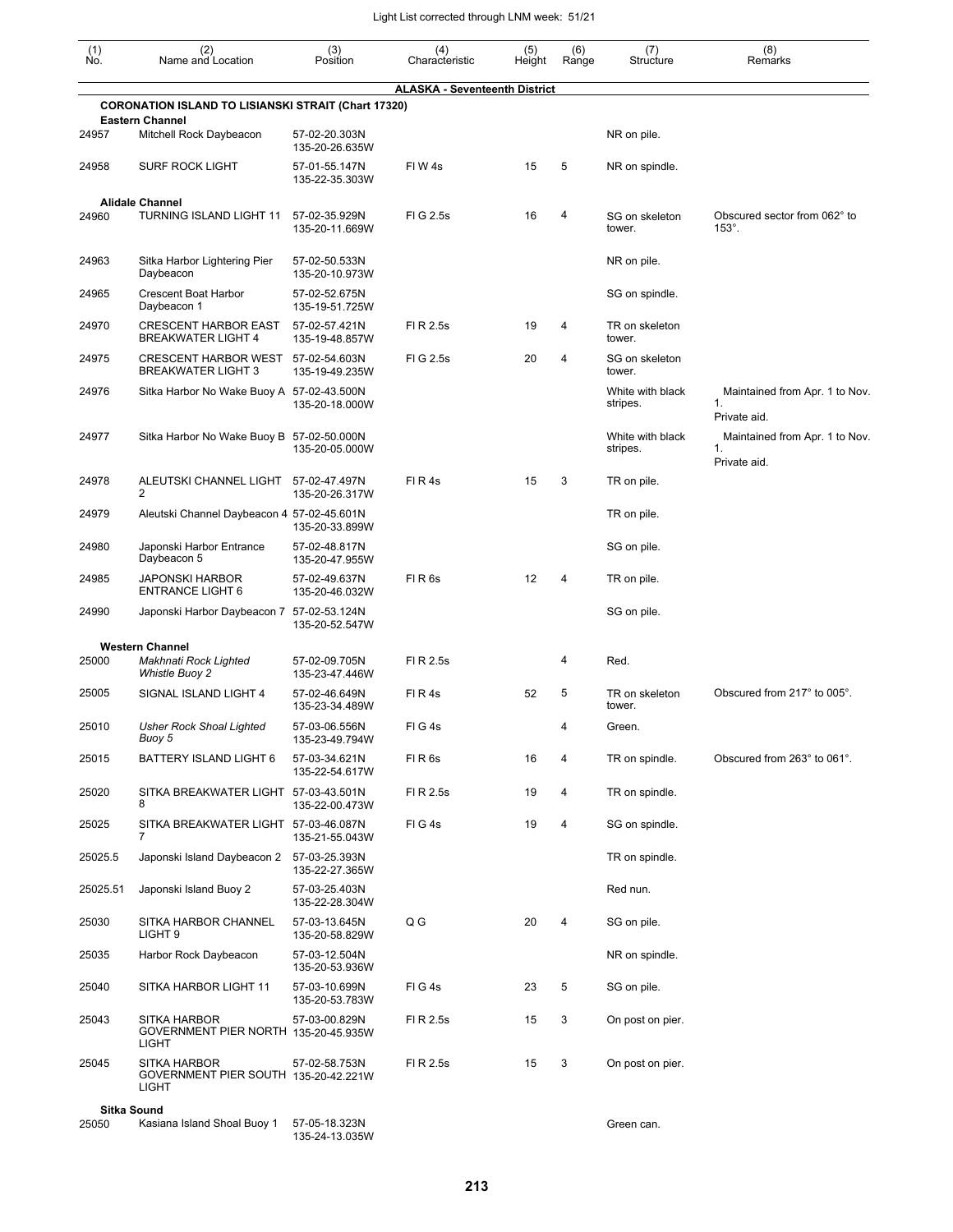| $\begin{smallmatrix} (1) \ N0. \end{smallmatrix}$ | (2)<br>Name and Location                                                    | (3)<br>Position                                   | (4)<br>Characteristic                | (5)<br>Height | (6)<br>Range   | (7)<br>Structure                      | (8)<br>Remarks                       |
|---------------------------------------------------|-----------------------------------------------------------------------------|---------------------------------------------------|--------------------------------------|---------------|----------------|---------------------------------------|--------------------------------------|
|                                                   | <b>CORONATION ISLAND TO LISIANSKI STRAIT (Chart 17320)</b>                  |                                                   | <b>ALASKA - Seventeenth District</b> |               |                |                                       |                                      |
| 25055                                             | <b>Sitka Sound</b><br>OLD SITKA ROCKS LIGHT 2                               | 57-06-52.410N                                     | FIR6s                                | 30            | 5              | TR on spindle on                      |                                      |
| 25056                                             | <b>MXAK Sitka ASTA</b>                                                      | 135-24-42.237W<br>57-06-58.774N<br>135-23-26.524W |                                      |               |                | concrete caison.                      | AIS transceiver - MMSI:<br>993032018 |
| 25057                                             | STARRIGAVAN BAY LIGHT                                                       | 57-07-47.340N                                     | FIW 2.5s                             | 10            |                | On breakwater.                        | Private aid.<br>Private aid.         |
| 25060                                             | <b>BIG GAVANSKI ISLAND</b>                                                  | 135-22-29.950W<br>57-08-23.737N                   | FIG 2.5s                             | 22            | 4              | SG on skeleton                        | Obscured from 010° to 154°.          |
| 25065                                             | LIGHT <sub>3</sub><br>LISIANSKI POINT LIGHT 4                               | 135-25-01.355W<br>57-08-59.911N                   | FIR4s                                | 41            | 4              | tower.<br>TR on skeleton              | Obscured from 157° to 338°.          |
|                                                   |                                                                             | 135-24-38.111W                                    |                                      |               |                | tower.                                |                                      |
| 25070                                             | Olga Strait<br>- LIGHT 5                                                    | 57-11-19.903N<br>135-28-02.183W                   | FIG6s                                | 15            | 5              | SG on 3-pile<br>dolphin.              |                                      |
| 25075                                             | - LIGHT 7                                                                   | 57-12-23.023N<br>135-29-27.347W                   | FIG 2.5s                             | 15            | 3              | SG on 3-pile<br>dolphin.              |                                      |
| 25080                                             | - LIGHT 9                                                                   | 57-12-35.058N<br>135-29-44.825W                   | FIG4s                                | 30            | 4              | SG on 3-pile<br>dolphin.              |                                      |
| 25085                                             | - LIGHT 11                                                                  | 57-13-44.857N<br>135-32-10.445W                   | FIG4s                                | 15            | 4              | SG on spindle.                        |                                      |
|                                                   | <b>Neva Strait</b>                                                          |                                                   |                                      |               |                |                                       |                                      |
| 25090                                             | NEVA POINT REEF LIGHT 12 57-14-03.847N                                      | 135-33-06.845W                                    | FIR <sub>6s</sub>                    | 17            | 4              | TR on spindle on<br>concrete caisson. | Obscured from 147° to 217°.          |
|                                                   | <b>Whitestone Narrows</b>                                                   |                                                   |                                      |               |                |                                       |                                      |
| 25095                                             | - Rock Lighted Buoy 13                                                      | 57-14-32.333N<br>135-33-48.357W                   | FIG4s                                |               | 4              | Green.                                |                                      |
| 25100                                             | WHITESTONE POINT LIGHT<br>14                                                | 57-14-39.553N<br>135-33-43.655W                   | FI R 2.5s                            | 11            | 5              | TR on skeleton<br>tower.              | Obscured from 170° to 347°.          |
| 25105                                             | - Channel Buoy 15                                                           | 57-14-48.733N<br>135-33-57.956W                   |                                      |               |                | Green can.                            |                                      |
| 25110                                             | - Channel Lighted Buoy 17                                                   | 57-14-54.333N<br>135-34-00.656W                   | Q G                                  |               | 3              | Green.                                |                                      |
| 25115                                             | Whitestone Sandspit Buoy 18                                                 | 57-15-03.433N<br>135-34-02.756W                   |                                      |               |                | Red nun.                              |                                      |
| 25120                                             | - RANGE FRONT LIGHT                                                         | 57-15-11.305N<br>135-34-04.981W                   | Q W                                  | 27            |                | KRW on spindle                        | Visible all around.                  |
| 25125                                             | - RANGE REAR LIGHT<br>126 yards, 345.0° from front 135-34-06.752W<br>light. | 57-15-14.894N                                     | F W                                  | 40            |                | KRW on spindle.                       | Obscured from 028° to 208°.          |
|                                                   | <b>Neva Strait</b>                                                          |                                                   |                                      |               |                |                                       |                                      |
| 25130                                             | Columbine Rock Daybeacon<br>19                                              | 57-15-45.379N<br>135-35-01.145W                   |                                      |               |                | SG on skeleton<br>tower.              |                                      |
| 25135                                             | - Lighted Buoy 20                                                           | 57-15-49.435N<br>135-34-53.063W                   | FIR4s                                |               | 4              | Red.                                  |                                      |
| 25140                                             | <b>Wyvill Reef Lighted Buoy 22</b>                                          | 57-16-18.171N<br>135-35-28.522W                   | FI R 2.5s                            |               | 4              | Red.                                  |                                      |
| 25145                                             | Highwater Island Shoal Lighted 57-16-51.436N<br>Buoy 23                     | 135-36-08.472W                                    | FIG4s                                |               | 5              | Green.                                |                                      |
| 25150                                             | <b>ENTRANCE ISLAND LIGHT</b><br>24                                          | 57-17-30.427N<br>135-36-20.933W                   | FIR6s                                | 30            | 5              | TR on skeleton<br>tower.              | Obscured from 154° to 345°.          |
| 25155                                             | KANE ISLAND LIGHT 25                                                        | 57-19-22.279N<br>135-39-46.259W                   | FIG 2.5s                             | 40            | 4              | SG on skeleton<br>tower.              | Obscured from 342° to 103°.          |
|                                                   | <b>Salisbury Sound</b>                                                      |                                                   |                                      |               |                |                                       |                                      |
| 25160                                             | Morskoi Rock Buoy 2                                                         | 57-20-37.576N<br>135-53-41.808W                   |                                      |               |                | Red nun.                              |                                      |
| 25165<br>1035                                     | KLOKACHEF ISLAND LIGHT                                                      | 57-24-12.145N<br>135-54-22.422W                   | FIW <sub>6s</sub>                    | 85            | $\overline{7}$ | NR on square<br>frame.                | Obscured from 155.5° to 291°.        |
| 25170                                             | Kakul Rock Lighted Buoy 2                                                   | 57-21-44.777N<br>135-41-52.974W                   | FIR <sub>6s</sub>                    |               | 4              | Red.                                  |                                      |
| 25175                                             | Brad Rock Buoy 3                                                            | 57-22-23.443N<br>135-41-28.527W                   |                                      |               |                | Green Can.                            |                                      |
| 25180                                             | KAKUL NARROWS LIGHT 4                                                       | 57-22-25.836N<br>135-41-00.984W                   | FI R 2.5s                            | 27            | 4              | TR on skeleton<br>tower.              |                                      |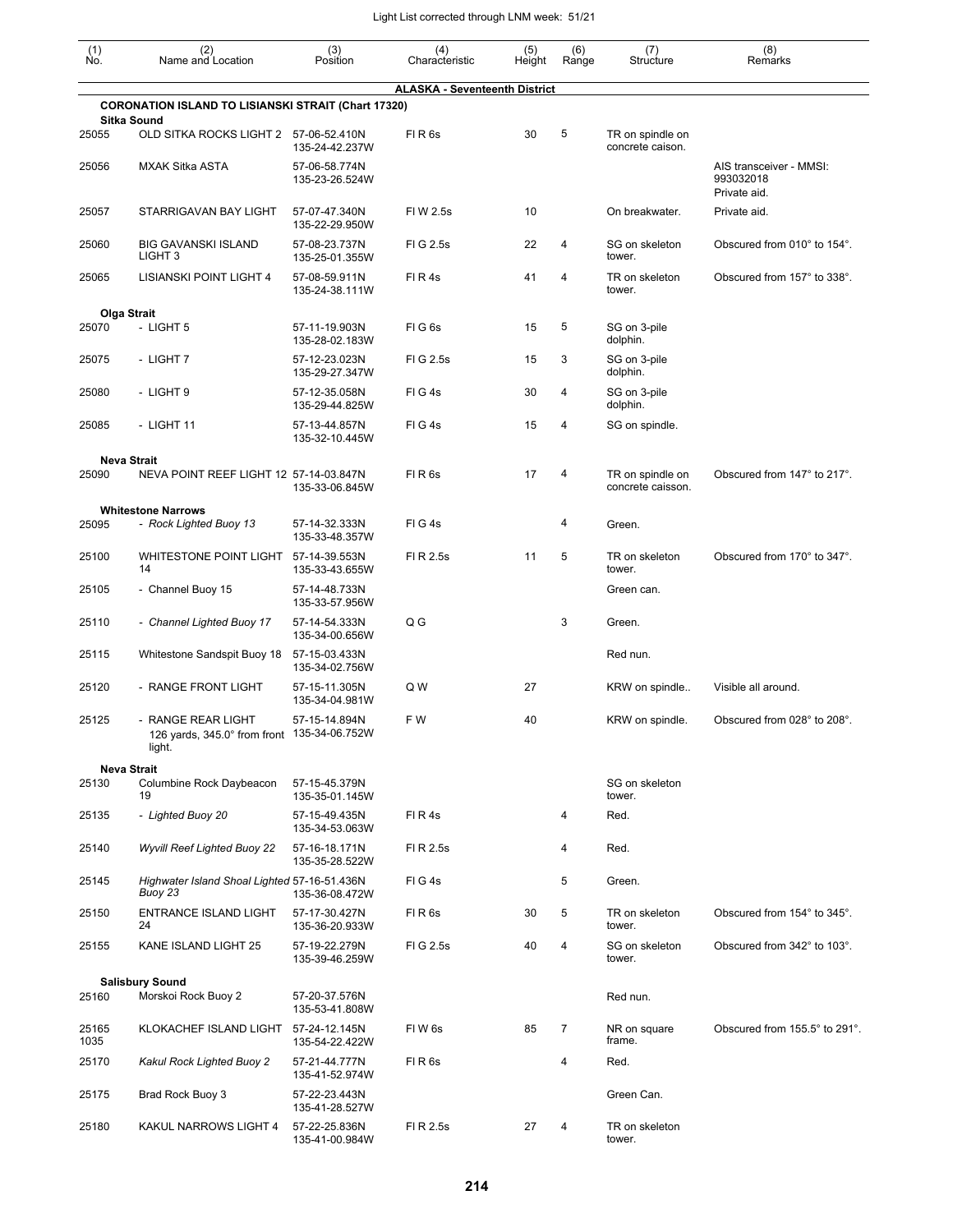| $\begin{smallmatrix} (1) \\ \mathsf{No} \end{smallmatrix}$ | (2)<br>Name and Location                                                          | (3)<br>Position                 | (4)<br>Characteristic                | (5)<br>Height | (6)<br>Range | (7)<br>Structure                      | (8)<br>Remarks              |
|------------------------------------------------------------|-----------------------------------------------------------------------------------|---------------------------------|--------------------------------------|---------------|--------------|---------------------------------------|-----------------------------|
|                                                            |                                                                                   |                                 | <b>ALASKA - Seventeenth District</b> |               |              |                                       |                             |
|                                                            | <b>CORONATION ISLAND TO LISIANSKI STRAIT (Chart 17320)</b><br><b>Peril Strait</b> |                                 |                                      |               |              |                                       |                             |
| 25185                                                      | <b>SULOIA POINT LIGHT 5</b>                                                       | 57-23-21.979N<br>135-38-60.000W | FIG 2.5s                             | 22            | 4            | SG on skeleton<br>tower.              | Obscured from 021° to 190°. |
| 25190                                                      | <b>West Francis Rock Lighted</b><br>Buoy 6                                        | 57-24-15.893N<br>135-38-24.033W | FI R 2.5s                            |               | 4            | Red.                                  |                             |
| 25195                                                      | Sergius Narrows Buoy 8                                                            | 57-24-22.744N<br>135-37-55.519W |                                      |               |              | Red nun.                              |                             |
| 25200                                                      | <b>SERGIUS NARROWS LIGHT</b><br>9                                                 | 57-24-27.596N<br>135-37-51.671W | FIG4s                                | 17            | 4            | SG on spindle.                        | Obscured from 080° to 243°. |
| 25205                                                      | Wayanda Ledge Buoy 10                                                             | 57-24-24.743N<br>135-37-43.517W |                                      |               |              | Red nun.                              |                             |
| 25210                                                      | Liesnoi Shoal Lighted Buoy 11 57-24-42.885N                                       | 135-36-34.236W                  | FIG 2.5s                             |               | 4            | Green.                                |                             |
| 25215                                                      | POINT SIROI ISLAND LIGHT<br>12                                                    | 57-25-08.395N<br>135-35-20.214W | FI R 2.5s                            | 15            | 4            | TR on skeleton<br>tower.              | Obscured from 272° to 025°. |
| 25220                                                      | Deep Bay Entrance<br>Daybeacon 1                                                  | 57-25-57.862N<br>135-35-36.282W |                                      |               |              | SG on skeleton<br>tower.              |                             |
| 25225                                                      | MIDDLE POINT LIGHT 14                                                             | 57-26-20.602N<br>135-34-28.102W | FIR4s                                | 23            | 4            | TR on spindle on<br>concrete caisson. |                             |
| 25230                                                      | YELLOW POINT LIGHT 16                                                             | 57-26-52.357N<br>135-33-41.104W | QR                                   | 17            | 3            | TR on skeleton<br>tower.              | Obscured from 265° to 034°. |
| 25235                                                      | Yellow Point Rock Daybeacon 57-26-56.353N<br>18                                   | 135-33-12.438W                  |                                      |               |              | TR on concrete<br>caisson.            |                             |
| 25240                                                      | ROSE ISLAND ROCK LIGHT<br>19                                                      | 57-27-15.860N<br>135-32-23.565W | Q G                                  | 17            | 4            | SG on spindle on<br>concrete caisson. | Obscured from 080° to 190°. |
| 25245                                                      | BIG ROSE ISLAND LIGHT 21                                                          | 57-27-26.833N<br>135-32-19.842W | FIG4s                                | 17            | 4            | SG on skeleton<br>tower.              | Obscured from 004° to 150°. |
| 25250                                                      | Rose Channel Rock<br>Daybeacon                                                    | 57-27-40.459N<br>135-32-58.008W |                                      |               |              | NR on spindle.                        |                             |
| 25255                                                      | - LIGHT 22                                                                        | 57-29-31.057N<br>135-32-29.190W | FI R 2.5s                            | 13            | 4            | TR on spindle.                        | Obscured from 159° to 340°. |
| 25260                                                      | POVOROTNI ISLAND LIGHT                                                            | 57-30-51.895N<br>135-33-18.090W | Q W                                  | 26            | 5            | NR on spindle.                        | Obscured from 314° to 032°. |
| 25261                                                      | Goose Cove Coast Guard<br>Mooring Buoy                                            | 57-30-46.066N<br>135-32-32.914W |                                      |               |              | White with blue<br>band.              |                             |
| 25263                                                      | <b>HOGGATT REEF LIGHT 25</b>                                                      | 57-32-47.947N<br>135-30-48.444W | FIG <sub>6s</sub>                    | 25            | 4            | SG on spindle.                        |                             |
| 25265                                                      | ELOVOI ISLAND LIGHT 26                                                            | 57-33-57.607N<br>135-28-04.704W | FIR <sub>6s</sub>                    | 18            | 4            | TR on skeleton<br>tower.              | Obscured from 308° to 037°. |
| 25270                                                      | OTSTOIA CHANNEL LIGHT 2 57-33-35.227N                                             | 135-26-53.424W                  | FIR4s                                | 18            | 3            | NR on pile.                           |                             |
| 25275                                                      | OTSTOIA ISLAND LIGHT                                                              | 57-33-41.259N<br>135-27-00.767W | FIW4s                                | 17            | 6            | NR on skeleton<br>tower.              | Obscured from 110° to 247°. |
| 25280                                                      | <b>COZIAN REEF LIGHT 3</b>                                                        | 57-34-04.087N<br>135-25-41.124W | FIG <sub>6s</sub>                    | 17            | 4            | SG on pile.                           |                             |
| 25285                                                      | <b>BROAD ISLAND LIGHT</b>                                                         | 57-35-08.707N<br>135-23-37.344W | Q W                                  | 14            | 6            | NR on skeleton<br>tower.              | Obscured from 152° to 297°. |
| 25290                                                      | Rodman Rock Buoy 1                                                                | 57-29-46.458N<br>135-14-22.504W |                                      |               |              | Green can.                            |                             |
| 25295                                                      | PESCHANI POINT LIGHT                                                              | 57-32-17.167N<br>135-19-22.644W | FIW 2.5s                             | 15            | 6            | NR on skeleton<br>tower.              |                             |
| 25300                                                      | POINT BENHAM LIGHT                                                                | 57-28-59.162N<br>135-11-51.786W | FIW4s                                | 19            | 6            | NR on skeleton<br>tower.              | Obscured from 310° to 117°. |
| 25305                                                      | MCCLELLAN ROCK LIGHT                                                              | 57-27-10.838N<br>135-01-37.674W | FIW <sub>6s</sub>                    | 17            | 7            | NR on spindle.                        |                             |
| 25310                                                      | FAIRWAY ISLAND LIGHT 32                                                           | 57-26-34.226N<br>134-52-18.438W | FIR <sub>6s</sub>                    | 55            | 4            | TR on skeleton<br>tower.              | Obscured from 297° to 098°. |
| 25315                                                      | POINT CRAVEN LIGHT                                                                | 57-27-47.762N<br>134-51-59.820W | FI W 2.5s                            | 35            | 5            | NR on skeleton<br>tower.              | Obscured from 078° to 157°. |
| <b>Khaz Bay</b>                                            |                                                                                   |                                 |                                      |               |              |                                       |                             |
| 25325                                                      | Khaz Breaker Lighted Whistle<br>Buoy 2                                            | 57-31-11.964N<br>136-07-44.803W | FIR <sub>6s</sub>                    |               | 4            | Red.                                  |                             |
| 25330                                                      | Ninefoot Shoal Buoy 4                                                             | 57-34-50.071N<br>136-05-48.322W |                                      |               |              | Red nun.                              |                             |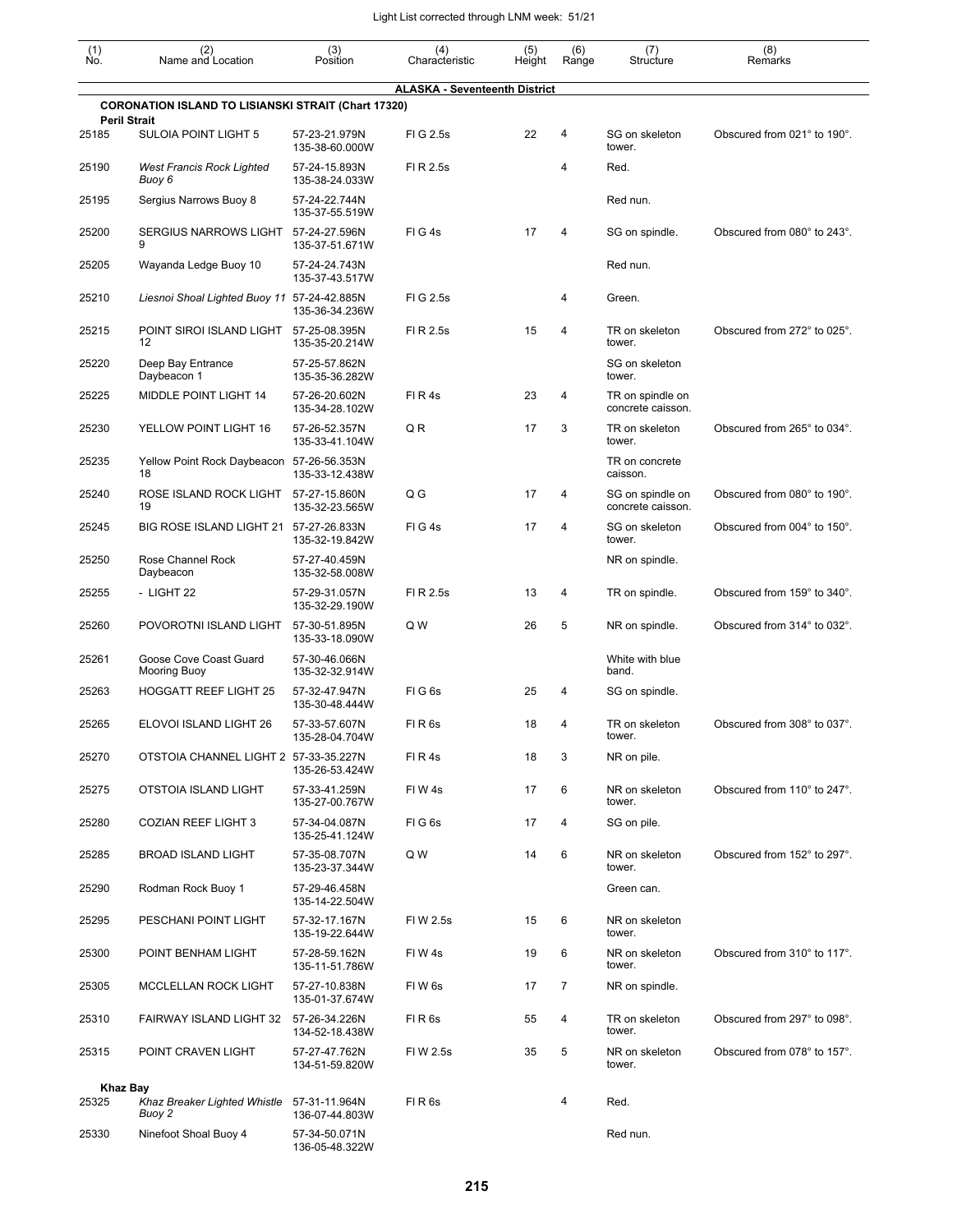| (1)<br>Ño.      | (2)<br>Name and Location                                                                      | (3)<br>Position                 | (4)<br>Characteristic                | (5)<br>Height | (6)<br>Range | (7)<br>Structure                            | (8)<br>Remarks                                                                             |
|-----------------|-----------------------------------------------------------------------------------------------|---------------------------------|--------------------------------------|---------------|--------------|---------------------------------------------|--------------------------------------------------------------------------------------------|
|                 |                                                                                               |                                 | <b>ALASKA - Seventeenth District</b> |               |              |                                             |                                                                                            |
| <b>Khaz Bay</b> | <b>CORONATION ISLAND TO LISIANSKI STRAIT (Chart 17320)</b>                                    |                                 |                                      |               |              |                                             |                                                                                            |
| 25335           | Klag Bay Entrance Daybeacon 57-36-42.343N                                                     | 136-06-08.256W                  |                                      |               |              | SG on post.                                 |                                                                                            |
| 25340           | The Gate Daybeacon A                                                                          | 57-36-47.419N<br>136-06-04.278W |                                      |               |              | NG on spindle.                              |                                                                                            |
| 25345           | Klag Island Daybeacon B                                                                       | 57-37-03.673N<br>136-06-00.788W |                                      |               |              | NR on post.                                 |                                                                                            |
|                 | Ogden Passage                                                                                 |                                 |                                      |               |              |                                             |                                                                                            |
| 25350           | Snipe Rock Daybeacon 1                                                                        | 57-38-14.761N<br>136-10-42.151W |                                      |               |              | SG on spindle.                              |                                                                                            |
| 25355           | Dippy Island Rock Daybeacon<br>3                                                              | 57-41-26.515N<br>136-07-38.628W |                                      |               |              | SG on spindle on<br>pier.                   |                                                                                            |
|                 | <b>Portlock Harbor</b>                                                                        |                                 |                                      |               |              |                                             |                                                                                            |
| 25360           | Black Bay Rocks Daybeacon<br>4                                                                | 57-42-19.357N<br>136-09-20.388W |                                      |               |              | TR on spindle.                              |                                                                                            |
| 25365           | Minnie Reef Daybeacon 5                                                                       | 57-43-10.447N<br>136-10-20.246W |                                      |               |              | SG on spindle on<br>concrete<br>foundation. |                                                                                            |
|                 | <b>Imperial Passage</b>                                                                       |                                 |                                      |               |              |                                             |                                                                                            |
| 25370<br>1040   | <b>HILL ISLAND LIGHT</b>                                                                      | 57-43-39.166N<br>136-16-36.071W | FIW4s                                | 60            | 6            | NR on skeleton<br>tower.                    | Obscured from 111° to 264°.                                                                |
|                 | STEPHENS PASSAGE TO CROSS SOUND (Chart 17300)                                                 |                                 |                                      |               |              |                                             |                                                                                            |
| 25375<br>1050   | Lisianski Strait<br>- LIGHT 2                                                                 | 57-50-42.445N<br>136-26-07.719W | FIR4s                                | 53            | 4            | TR on square<br>frame.                      | Obscured from 024° to 210°.                                                                |
| 25380           | - LIGHT 4                                                                                     | 57-56-21.847N<br>136-21-37.945W | FIR <sub>6s</sub>                    | 25            | 5            | TR on skeleton<br>tower.                    | Obscured from 165° to 330°.<br>High intensity beam toward<br>southeast entrance to strait. |
| 25385           | - Daybeacon 5                                                                                 | 57-59-10.627N<br>136-22-36.445W |                                      |               |              | SG on spindle.                              |                                                                                            |
| 25390           | - LIGHT 6                                                                                     | 57-59-23.509N<br>136-22-17.557W | FI R 2.5s                            | 25            | 4            | TR on skeleton<br>tower.                    |                                                                                            |
| 25395           | - LIGHT 8                                                                                     | 58-00-09.391N<br>136-21-15.427W | FIR4s                                | 15            | 4            | TR on spindle.                              | Obscured from 275° to 036°.                                                                |
|                 | <b>Graves Harbor</b>                                                                          |                                 |                                      |               |              |                                             |                                                                                            |
| 25400           | - Daybeacon 2                                                                                 | 58-17-07.524N<br>136-41-36.854W |                                      |               |              | TR on spindle.                              |                                                                                            |
|                 | <b>CROSS SOUND TO YAKUTAT BAY (Chart 16760)</b>                                               |                                 |                                      |               |              |                                             |                                                                                            |
| Lituya Bay      | - ENTRANCE RANGE                                                                              | 58-37-35.634N                   | Q W                                  | 28            |              | KRW on skeleton                             | Obscured from 048° to 348°;                                                                |
| 25405           | <b>FRONT LIGHT</b>                                                                            | 137-39-28.699W                  |                                      |               |              | tower.                                      | higher intensity on rangeline.                                                             |
| 25410           | - ENTRANCE RANGE REAR 58-37-42.591N<br><b>LIGHT</b><br>238 yards, 007.8° from front<br>light. | 137-39-26.874W                  | Iso W 6s                             | 42            |              | KRW on skeleton<br>tower.                   | Obscured from 170° to 222°;<br>higher intensity on rangeline.                              |
|                 |                                                                                               |                                 |                                      |               |              |                                             |                                                                                            |
| 25415<br>1085   | <b>Yakutat Bay</b><br>OCEAN CAPE LIGHT                                                        | 59-32-08.271N<br>139-51-19.907W | FIW <sub>6s</sub>                    | 130           | 9            | NR on skeleton<br>tower.                    | Obscured from 134° to 309°.                                                                |
| 25420<br>1090   | - Entrance Lighted Whistle<br>Buoy 2                                                          | 59-31-59.128N<br>139-57-10.909W | FI R 2.5s                            |               | 4            | Red.                                        |                                                                                            |
| 25425           | - Lighted Whistle Buoy 4                                                                      | 59-35-33.932N<br>139-51-08.973W | FIR4s                                |               | 4            | Red.                                        |                                                                                            |
| 25430           | - Buoy 6                                                                                      | 59-42-34.423N<br>139-41-51.554W |                                      |               |              | Red nun.                                    |                                                                                            |
| 25435           | - Buoy 8                                                                                      | 59-41-25.043N<br>139-38-37.112W |                                      |               |              | Red nun.                                    |                                                                                            |
| 25440           | KHANTAAK ISLAND LIGHT                                                                         | 59-33-35.482N<br>139-47-02.783W | FIW4s                                | 28            | 6            | NR on skeleton<br>tower.                    | Obscured from 147° to 303°.                                                                |
| 25445           | Yakutat Roads Lighted Buoy 1                                                                  | 59-33-25.684N<br>139-45-51.279W | FIG 2.5s                             |               | 3            | Green.                                      |                                                                                            |
| 25446           | YAKUTAT ROADS LIGHT 2                                                                         | 59-34-03.574N<br>139-44-47.555W | FIR4s                                | 12            | 2            | TR on skeleton<br>tower.                    | Obscured from 292° to 021°.                                                                |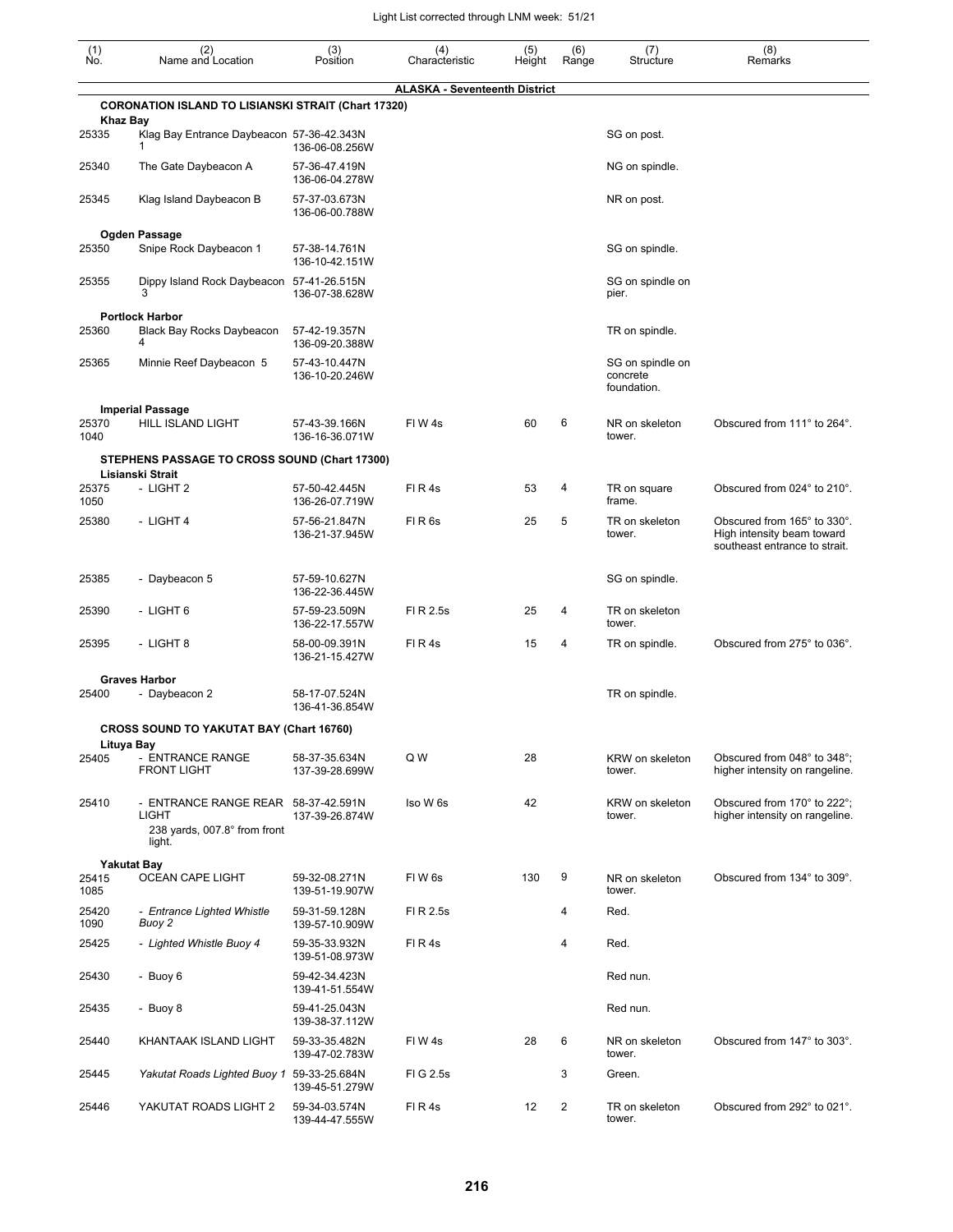| (1)<br>Ño.        | (2)<br>Name and Location                                                                                                                                                  | (3)<br>Position                 | (4)<br>Characteristic                | (5)<br>Height | (6)<br>Range | (7)<br>Structure               | (8)<br>Remarks                                                                                                     |
|-------------------|---------------------------------------------------------------------------------------------------------------------------------------------------------------------------|---------------------------------|--------------------------------------|---------------|--------------|--------------------------------|--------------------------------------------------------------------------------------------------------------------|
|                   |                                                                                                                                                                           |                                 | <b>ALASKA - Seventeenth District</b> |               |              |                                |                                                                                                                    |
|                   | <b>CROSS SOUND TO YAKUTAT BAY (Chart 16760)</b><br><b>Yakutat Bay</b>                                                                                                     |                                 |                                      |               |              |                                |                                                                                                                    |
| 25448             | <b>MXAK Yakutat ASTA</b>                                                                                                                                                  | 59-32-41.471N<br>139-43-55.150W |                                      |               |              |                                | AIS transceiver - MMSI:<br>993032041<br>Private aid.                                                               |
| 25449             | <b>MXAK Icy Bay ASTA</b>                                                                                                                                                  | 59-55-24.420N<br>141-21-31.021W |                                      |               |              |                                | AIS transceiver - MMSI:<br>993032043<br>Private aid.                                                               |
|                   | <b>CONTROLLER BAY (Chart 16723)</b>                                                                                                                                       |                                 |                                      |               |              |                                |                                                                                                                    |
| 25450             | <b>Controller Bay</b><br>MARTIN ISLANDS LIGHT                                                                                                                             | 60-09-51.553N<br>144-36-21.792W | FIW <sub>6s</sub>                    | 150           | 6            | NR on skeleton<br>tower.       | Obscured from 174° to 255°.                                                                                        |
|                   | <b>Copper River Delta</b>                                                                                                                                                 |                                 |                                      |               |              |                                |                                                                                                                    |
| 25455             | CAUTION: Only mariners with a thorough local knowledge of area should attempt passage into the Delta unless during emergency situations.<br>SOFTUK BAR CHANNEL<br>LIGHT S | 60-13-13.789N<br>144-58-58.908W | Oc (4) W 30s                         | 12            | 6            | NR on skeleton<br>tower.       | Maintained from May 1 to Oct 1.                                                                                    |
| 25460             | <b>KOKENHENIC BAR</b><br><b>CHANNEL LIGHT K</b>                                                                                                                           | 60-13-31.771N<br>145-09-49.458W | FIW 4s                               | 12            | 6            | NR on skeleton<br>tower.       | Maintained from May 1 to Oct 1.                                                                                    |
| 25465             | <b>GRASS ISLAND BAR</b><br><b>CHANNEL LIGHT G</b>                                                                                                                         | 60-15-19.680N<br>145-18-14.934W | FIW <sub>6s</sub>                    | 12            | 5            | NR on skeleton<br>tower.       | Maintained from May 1 to Oct 1.                                                                                    |
| 25470             | PETER DAHL BAR CHANNEL 60-18-16.716N<br>LIGHT P                                                                                                                           | 145-34-25.243W                  | FI W 2.5s                            | 12            | 5            | NR on skeleton<br>tower.       | Maintained from May 1 to Oct 1.                                                                                    |
| 25475<br>1115     | Egg Island Lighted Whistle<br>Buoy El                                                                                                                                     | 60-17-17.595N<br>145-43-12.037W | $Mo(A)$ W                            |               | 6            | Red and white<br>stripes.      |                                                                                                                    |
| 25480<br>1120     | EGG ISLAND LIGHT E                                                                                                                                                        | 60-21-59.094N<br>145-45-18.871W | FIW <sub>6s</sub>                    | 33            | 9            | NR on skeleton<br>tower.       |                                                                                                                    |
| 25485             | <b>Strawberry Channel Entrance</b><br><b>Lighted Whistle Buoy SC</b>                                                                                                      | 60-19-20.686N<br>145-59-50.198W | $Mo(A)$ W                            |               | 6            | Red and white<br>stripes.      |                                                                                                                    |
| 25490             | - Buoy S                                                                                                                                                                  | 60-11-18.764N<br>144-57-35.199W |                                      |               |              | Red and white nun.             |                                                                                                                    |
| 25495             | - Buoy K                                                                                                                                                                  | 60-11-23.871N<br>145-09-04.544W |                                      |               |              | Red and white nun.             |                                                                                                                    |
| 25500             | - Buoy G                                                                                                                                                                  | 60-13-16.967N<br>145-20-28.862W |                                      |               |              | Red and white nun.             |                                                                                                                    |
| 25505             | - Buoy P                                                                                                                                                                  | 60-15-56.951N<br>145-34-45.948W |                                      |               |              | Red and white nun.             |                                                                                                                    |
| 25510             | MUMMY ISLAND LIGHT                                                                                                                                                        | 60-27-43.705N<br>145-59-26.994W | FIW 4s                               | 21            | 5            | NR on skeleton<br>tower.       |                                                                                                                    |
|                   | PRINCE WILLIAM SOUND (Chart 16700)                                                                                                                                        |                                 |                                      |               |              |                                |                                                                                                                    |
| 25515             | <b>Prince William Sound</b><br><b>SEAL ROCKS LIGHT</b>                                                                                                                    | 60-09-46.903N                   | FIW 6s                               | 48            | 8            | NR on skeleton                 | $RACON: K(-,-)$                                                                                                    |
| 1130              |                                                                                                                                                                           | 146-50-17.818W                  |                                      |               |              | tower.                         |                                                                                                                    |
| 25520<br>1135     | Seal Rocks Shoal Lighted<br>Whistle Buoy 1                                                                                                                                | 60-09-57.749N<br>146-44-53.031W | FIG4s                                |               | 4            | Green.                         |                                                                                                                    |
| 25525             | <b>SCHOONER ROCK LIGHT 1</b>                                                                                                                                              | 60-18-22.464N<br>146-54-28.542W | FIG6s                                | 65            | 7            | SG on spindle.                 | Obscured from 358° to 129°.                                                                                        |
| 25530             | <b>BEAR CAPE LIGHT 2</b>                                                                                                                                                  | 60-23-20.778N<br>146-43-46.228W | FIR <sub>6s</sub>                    | 39            | 6            | TR on skeleton<br>tower.       | Obscured from 209° to 011°.                                                                                        |
| 25535             | <b>Johnstone Point Light</b>                                                                                                                                              | 60-28-57.735N<br>146-36-50.717W | FIW 5s                               | 57            | 14           | NR on skeleton<br>tower.<br>57 | Obscured from 256° to 052°.<br>Emergency light FIW 2.5s of<br>reduced intensity, if main light is<br>extinguished. |
| 25540             | Middle Ground Shoal Lighted<br>Bell Buoy 2                                                                                                                                | 60-32-29.288N<br>146-22-05.775W | FIR <sub>6s</sub>                    |               | 4            | Red.                           |                                                                                                                    |
| Orca Bay<br>25545 |                                                                                                                                                                           |                                 | FIG <sub>6s</sub>                    | 27            | 5            | SG on skeleton                 | Obscured from 120° to 264°.                                                                                        |
|                   | <b>GRAVINA POINT LIGHT 3</b>                                                                                                                                              | 60-37-22.162N<br>146-15-13.337W |                                      |               |              | tower.                         |                                                                                                                    |
| 25550             | <b>HANKS ISLAND ROCK</b><br>LIGHT <sub>5</sub>                                                                                                                            | 60-36-03.120N<br>145-59-27.151W | FIG4s                                | 12            | 4            | SG on spindle.                 |                                                                                                                    |
| 25555             | Channel Island Rock Lighted<br>Buoy 7                                                                                                                                     | 60-36-23.939N<br>145-49-03.521W | FIG 2.5s                             |               |              | Green.                         |                                                                                                                    |
| 25560             | THE NARROWS LIGHT 8                                                                                                                                                       | 60-36-10.272N<br>145-47-33.241W | FIR <sub>6s</sub>                    | 12            | 5            | TR on skeleton<br>tower.       | Higher intensity beam toward<br>Orca Bay.                                                                          |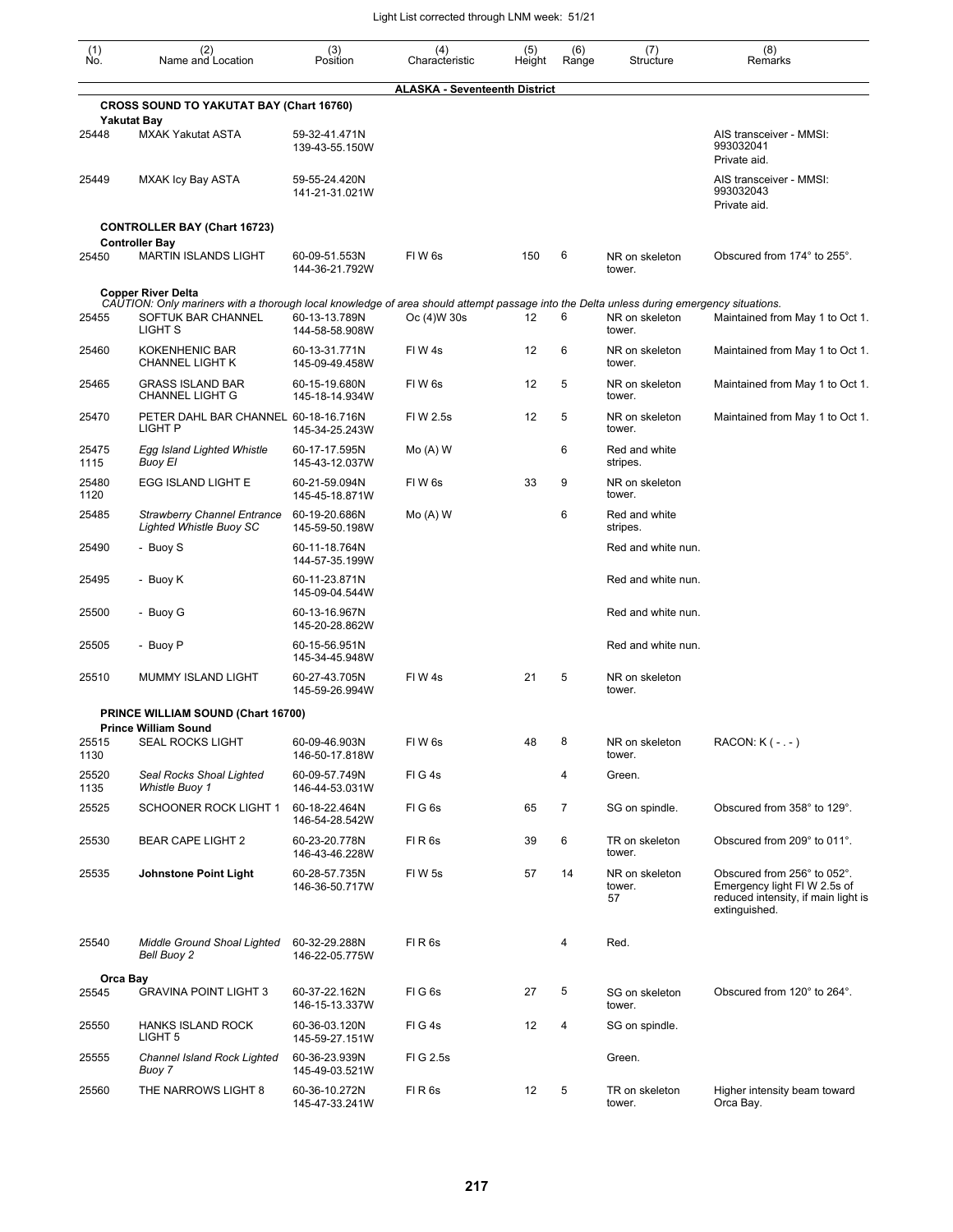| $\begin{smallmatrix} (1) \\ \mathsf{No} \end{smallmatrix}$ | (2)<br>Name and Location                                                                                                                                                          | (3)<br>Position                 | (4)<br>Characteristic                | (5)<br>Height | (6)<br>Range   | (7)<br>Structure          | (8)<br>Remarks                                       |
|------------------------------------------------------------|-----------------------------------------------------------------------------------------------------------------------------------------------------------------------------------|---------------------------------|--------------------------------------|---------------|----------------|---------------------------|------------------------------------------------------|
|                                                            |                                                                                                                                                                                   |                                 | <b>ALASKA - Seventeenth District</b> |               |                |                           |                                                      |
|                                                            | PRINCE WILLIAM SOUND (Chart 16700)                                                                                                                                                |                                 |                                      |               |                |                           |                                                      |
| Orca Bay<br>25565                                          | - LIGHT 9                                                                                                                                                                         | 60-37-56.839N<br>145-45-05.421W | FIG6s                                | 12            | 5              | SG on skeleton<br>tower.  | Higher intensity beam down<br>western channel.       |
| 25570                                                      | <b>NORTH ISLAND ROCK</b><br>LIGHT 10                                                                                                                                              | 60-37-40.224N<br>145-42-43.561W | FIR6s                                | 14            | 4              | TR on spindle.            |                                                      |
| Orca Inlet                                                 |                                                                                                                                                                                   |                                 |                                      |               |                |                           |                                                      |
| 25575                                                      | - CHANNEL LIGHT 12                                                                                                                                                                | 60-37-31.440N<br>145-41-29.635W | FI R 2.5s                            | 10            | 3              | TR on pile.               |                                                      |
| 25580                                                      | - CHANNEL LIGHT 14                                                                                                                                                                | 60-36-46.626N<br>145-41-54.913W | FIR4s                                |               | $\overline{7}$ | TR on pile.               |                                                      |
| 25585                                                      | - CHANNEL LIGHT 15                                                                                                                                                                | 60-36-46.044N<br>145-41-33.229W | FIG4s                                | 15            | 4              | SG on pile.               |                                                      |
| 25590                                                      | - CHANNEL LIGHT 16                                                                                                                                                                | 60-35-53.292N<br>145-42-35.659W | FI R 2.5s                            | 10            | 3              | TR on pile.               |                                                      |
| 25595                                                      | - CHANNEL LIGHT 18                                                                                                                                                                | 60-34-31.993N<br>145-44-41.533W | FIR4s                                | 12            | 4              | TR on pile.               |                                                      |
| 25600                                                      | - CHANNEL JUNCTION<br>LIGHT OI                                                                                                                                                    | 60-33-56.083N<br>145-45-40.846W | $FI (2+1)R 6s$                       | 10            | 4              | JR on spindle<br>spindle. |                                                      |
| 25601                                                      | CORDOVA CONTAINMENT<br><b>DOCK NORTH LIGHT</b>                                                                                                                                    | 60-33-07.420N<br>145-45-48.200W | FIR4s                                | 25            |                | On pier.                  | Private aid.                                         |
| 25602                                                      | CORDOVA CONTAINMENT<br>DOCK SOUTH LIGHT                                                                                                                                           | 60-33-05.650N<br>145-45-51.070W | FIR4s                                | 25            |                | On pier.                  | Private aid.                                         |
| 25605                                                      | SPIKE ISLAND LIGHT                                                                                                                                                                | 60-33-00.706N<br>145-46-14.043W | FIW <sub>6s</sub>                    | 35            | 6              | NR on skeleton<br>tower.  |                                                      |
| 25608                                                      | CORDOVA BOAT HARBOR<br>LIGHT <sub>1</sub>                                                                                                                                         | 60-32-51.258N<br>145-46-05.629W | FIG4s                                |               | 5              | SG on spindle.            |                                                      |
| 25610                                                      | CORDOVA BOAT HARBOR<br>LIGHT <sub>2</sub>                                                                                                                                         | 60-32-48.292N<br>145-46-07.094W | FIR4s                                | 16            | 4              | TR on skeleton<br>tower.  |                                                      |
| 25613                                                      | <b>MXAK Cordova ASTA</b>                                                                                                                                                          | 60-32-33.032N<br>145-45-52.139W |                                      |               |                |                           | AIS transceiver - MMSI:<br>993032015<br>Private aid. |
|                                                            | <b>Orca Inlet South Channel</b><br>Buoys maintained from May 1 to Oct 1. Positioned to mark best passage. Route requires local knowledge, extreme caution due to shifting shoals. |                                 |                                      |               |                |                           |                                                      |
| 25615                                                      | - Buoy 1                                                                                                                                                                          | 60-27-23.967N<br>145-59-05.877W |                                      |               |                | Green can.                |                                                      |
| 25615.1                                                    | - Buoy 2                                                                                                                                                                          | 60-27-21.870N<br>145-59-04.123W |                                      |               |                | Red nun.                  |                                                      |
| 25615.15                                                   | - Buoy 1A                                                                                                                                                                         | 60-27-34.961N<br>145-58-47.883W |                                      |               |                | Green can                 |                                                      |
| 25615.2                                                    | - Buoy 2A                                                                                                                                                                         | 60-27-34.644N<br>145-58-39.403W |                                      |               |                | Red nun.                  |                                                      |
| 25615.25                                                   | - Buoy 3                                                                                                                                                                          | 60-27-59.575N<br>145-58-32.672W |                                      |               |                | Green can.                |                                                      |
| 25615.3                                                    | - Buoy 4                                                                                                                                                                          | 60-28-09.288N<br>145-58-09.579W |                                      |               |                | Red nun.                  |                                                      |
| 25615.35                                                   | - Buoy 5                                                                                                                                                                          | 60-28-25.969N<br>145-57-23.345W |                                      |               |                | Green can.                |                                                      |
| 25615.4                                                    | - Buoy 6                                                                                                                                                                          | 60-28-21.795N<br>145-57-19.348W |                                      |               |                | Red nun.                  |                                                      |
| 25615.45                                                   | - Buoy 7                                                                                                                                                                          | 60-28-49.986N<br>145-56-16.044W |                                      |               |                | Green can.                |                                                      |
| 25615.5                                                    | - Buoy 8                                                                                                                                                                          | 60-28-50.107N<br>145-56-10.747W |                                      |               |                | Red nun.                  |                                                      |
| 25615.55                                                   | - Buoy 9                                                                                                                                                                          | 60-29-28.445N<br>145-55-22.379W |                                      |               |                | Green can.                |                                                      |
| 25615.6                                                    | - Buoy 10                                                                                                                                                                         | 60-29-25.686N<br>145-55-16.321W |                                      |               |                | Red nun.                  |                                                      |
| 25615.65                                                   | - Buoy 11                                                                                                                                                                         | 60-30-01.791N<br>145-54-48.979W |                                      |               |                | Green can.                |                                                      |
| 25615.7                                                    | - Buoy 12                                                                                                                                                                         | 60-30-00.054N<br>145-54-40.843W |                                      |               |                | Red nun.                  |                                                      |
| 25615.75                                                   | - Buoy 13                                                                                                                                                                         | 60-30-42.768N<br>145-54-14.713W |                                      |               |                | Green can.                |                                                      |
| 25615.8                                                    | - Buoy $14$                                                                                                                                                                       | 60-30-59.934N<br>145-53-57.349W |                                      |               |                | Red nun.                  |                                                      |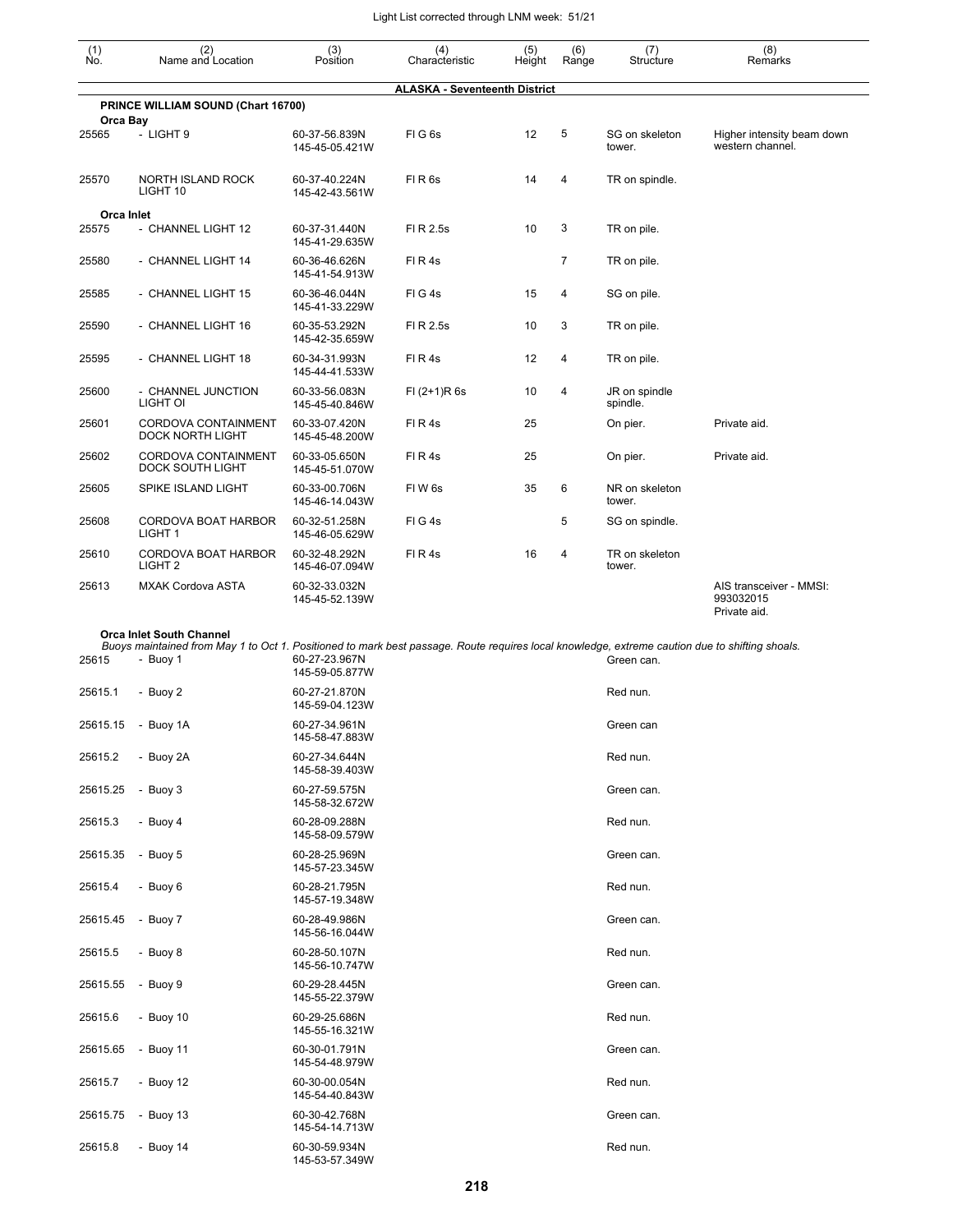| (1)<br>No.        | (2)<br>Name and Location                                                                                                                                                          | (3)<br>Position                 | (4)<br>Characteristic                | (5)<br>Height | (6)<br>Range         | (7)<br>Structure               | (8)<br>Remarks                                                           |
|-------------------|-----------------------------------------------------------------------------------------------------------------------------------------------------------------------------------|---------------------------------|--------------------------------------|---------------|----------------------|--------------------------------|--------------------------------------------------------------------------|
|                   |                                                                                                                                                                                   |                                 | <b>ALASKA - Seventeenth District</b> |               |                      |                                |                                                                          |
| Orca Inlet        | PRINCE WILLIAM SOUND (Chart 16700)                                                                                                                                                |                                 |                                      |               |                      |                                |                                                                          |
|                   | <b>Orca Inlet South Channel</b><br>Buoys maintained from May 1 to Oct 1. Positioned to mark best passage. Route requires local knowledge, extreme caution due to shifting shoals. |                                 |                                      |               |                      |                                |                                                                          |
| 25615.85          | - Buoy 16                                                                                                                                                                         | 60-31-45.846N<br>145-52-51.655W |                                      |               |                      | Red nun.                       |                                                                          |
| 25615.9           | - Buoy 18                                                                                                                                                                         | 60-32-52.386N<br>145-49-37.494W |                                      |               |                      | Red nun.                       |                                                                          |
| Orca Inlet        |                                                                                                                                                                                   |                                 |                                      |               |                      |                                |                                                                          |
| 25620             | Odiak Slough Buoys (2)                                                                                                                                                            | 60-32-16.054N<br>145-45-49.149W |                                      |               |                      | Red spherical.                 | Dry at MLLW<br>Private aid.                                              |
| 25625             | <b>ODIAK PHAROS LIGHT</b>                                                                                                                                                         | 60-32-15.054N<br>145-45-48.149W | FW                                   | 26            |                      | White Octagonal<br>tower.      | Private aid.                                                             |
| 25630             | - WEST CHANNEL LIGHT 2                                                                                                                                                            | 60-36-56.693N<br>145-45-41.599W | FIR4s                                | 30            | 3                    | TR on skeleton<br>tower.       |                                                                          |
| 25635             | - West Channel Lighted Buoy 60-35-02.524N<br>3                                                                                                                                    | 145-45-01.257W                  | FIG 2.5s                             |               | 3                    | Green.                         |                                                                          |
| 25640             | - West Channel Lighted Buoy<br>4                                                                                                                                                  | 60-34-36.972N<br>145-45-04.308W | FI R 2.5s                            |               | 4                    | Red.                           |                                                                          |
| 25645             | Knowles Head Shoal Lighted<br>Buoy 4                                                                                                                                              | 60-40-41.958N<br>146-43-39.577W | FIR4s                                |               | 4                    | Red.                           |                                                                          |
| 25646             | <b>NOAA Data Lighted Buoy</b><br>46060                                                                                                                                            | 60-35-00.504N<br>146-48-18.851W | FI (4) Y 20s                         |               |                      | Yellow disc shaped<br>hull.    | Aid maintained by National<br>Oceanic and Atmospheric<br>Administration. |
| 25647             | PRINCE WILLIAM SOUND (Chart 16700)<br><b>NOAA Data Lighted Buoy</b><br>46081                                                                                                      | 60-48-08.000N<br>148-16-59.000W | FI (4) Y 20s                         |               |                      | Yellow disc shaped<br>hull.    | Aid maintained by National<br>Oceanic and Atmospheric<br>Administration. |
| <b>Orca Inlet</b> |                                                                                                                                                                                   |                                 |                                      |               |                      |                                |                                                                          |
| 25650             | RED HEAD LIGHT                                                                                                                                                                    | 60-40-12.672N<br>146-30-13.999W | FIW4s                                | 38            | 6                    | NR on skeleton<br>tower.       | Obscured from 134° to 308°.                                              |
| 25655             | <b>GOOSE ISLAND LIGHT</b>                                                                                                                                                         | 60-42-46.943N<br>146-43-38.443W | FIW <sub>6s</sub>                    | 38            | 6                    | NR on skeleton<br>tower.       | Obscured from 151° to 313°.                                              |
| 25662             | <b>BLIGH REEF LIGHT</b>                                                                                                                                                           | 60-50-20.398N<br>146-53-02.354W | FIW4s                                | 59            | 9                    | NR on 5-pile<br>dolphin.       | $RACON: B(-)$                                                            |
| 25665             | <b>GLACIER ISLAND LIGHT</b>                                                                                                                                                       | 60-52-20.009N<br>147-05-31.220W | FIW <sub>6s</sub>                    | 38            | 9                    | NR on skeleton<br>tower.       | Obscured from 040° to 225°.                                              |
| 25670             | <b>BUSBY ISLAND LIGHT</b>                                                                                                                                                         | 60-53-43.288N<br>146-49-01.094W | FIW <sub>6s</sub><br>(R Sector)      | 48            | W9<br>R <sub>6</sub> | NR on skeleton<br>tower.       | Obscured from 245° to 003°.<br>Red from $003^\circ$ to $044^\circ$ .     |
|                   | <b>Tatitlek Narrows</b>                                                                                                                                                           |                                 |                                      |               |                      |                                |                                                                          |
| 25673             | - Rock Daybeacon                                                                                                                                                                  | 60-51-26.061N<br>146-40-36.520W |                                      |               |                      | NR on Pile.                    |                                                                          |
| 25675             | - Daybeacon 1                                                                                                                                                                     | 60-51-13.303N<br>146-41-16.131W |                                      |               |                      | SG on spindle.                 |                                                                          |
| 25677             | <b>TATITLEK DOCK LIGHTS (4)</b>                                                                                                                                                   | 60-51-30.440N<br>146-40-32.020W | FR.                                  | 18            |                      | On pier.                       | 4 lights on pier.<br>Private aid.                                        |
| 25679             | <b>Tatitlek Outfall Buoy</b>                                                                                                                                                      | 60-51-45.730N<br>146-41-18.280W |                                      |               |                      | White with black<br>lettering. | Private aid.<br>Aid maintained by<br>Private aid.                        |
| 25680             | - Daybeacon 2                                                                                                                                                                     | 60-51-48.818N<br>146-41-44.781W |                                      |               |                      | TR on spindle.                 |                                                                          |
| 25685             | - Daybeacon 4                                                                                                                                                                     | 60-52-06.624N<br>146-42-26.366W |                                      |               |                      | TR on spindle.                 |                                                                          |
| 25690             | - Daybeacon 6                                                                                                                                                                     | 60-52-26.455N<br>146-42-40.569W |                                      |               |                      | TR on spindle.                 |                                                                          |
| 25695             | - Daybeacon 8                                                                                                                                                                     | 60-53-34.349N<br>146-43-12.152W |                                      |               |                      | TR on pile.                    |                                                                          |
|                   | <b>Valdez Arm</b>                                                                                                                                                                 |                                 |                                      |               |                      |                                |                                                                          |
| 25700             | - Lighted Buoy 9                                                                                                                                                                  | 60-57-09.081N<br>146-52-31.431W | FIG4s                                |               | 4                    | Green.                         |                                                                          |
| 25705             | ROCKY POINT LIGHT 10                                                                                                                                                              | 60-57-02.093N<br>146-46-06.254W | FIR4s                                | 38            | 5                    | TR on skeleton<br>tower.       | Obscured from 211° to 335°.                                              |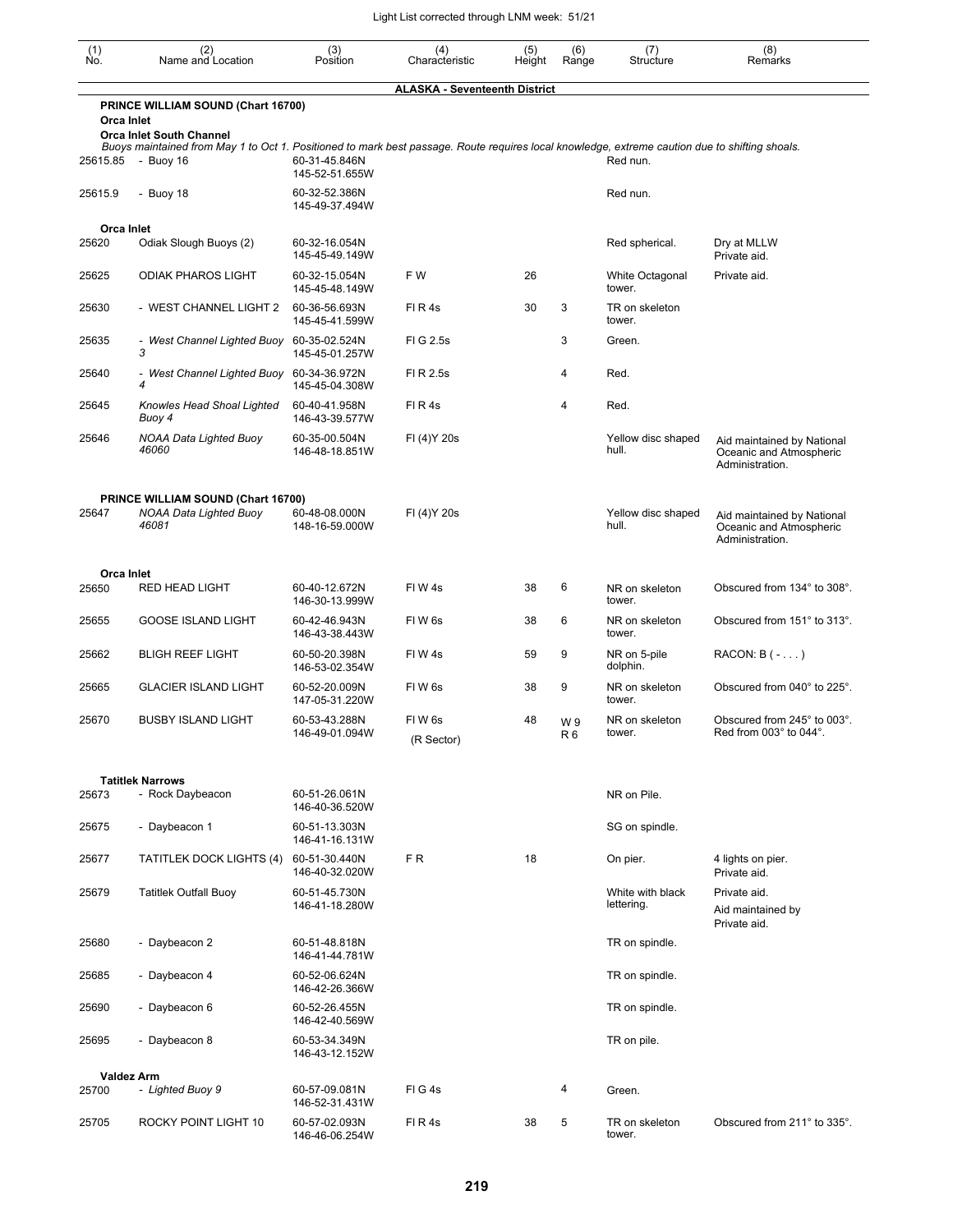| $\begin{smallmatrix} (1) \ N0. \end{smallmatrix}$ | (2)<br>Name and Location                                           | (3)<br>Position                 | (4)<br>Characteristic                | (5)<br>Height | (6)<br>Range | (7)<br>Structure                                | (8)<br>Remarks                                                                 |
|---------------------------------------------------|--------------------------------------------------------------------|---------------------------------|--------------------------------------|---------------|--------------|-------------------------------------------------|--------------------------------------------------------------------------------|
|                                                   |                                                                    |                                 | <b>ALASKA - Seventeenth District</b> |               |              |                                                 |                                                                                |
|                                                   | PRINCE WILLIAM SOUND (Chart 16700)                                 |                                 |                                      |               |              |                                                 |                                                                                |
| <b>Valdez Arm</b><br>25715                        | POTATO POINT LIGHT 11                                              | 61-03-22.835N<br>146-41-47.966W | Oc G 4s                              | 38            | 5            | SG on skeleton<br>tower.                        | Higher intensity beam towards<br>033° and 230°. Obscured from<br>040° to 211°. |
| 25720                                             | Valdez Narrows Buoy 11A                                            | 61-03-16.092N<br>146-41-38.428W |                                      |               |              | Green can.                                      |                                                                                |
| 25725                                             | ENTRANCE POINT LIGHT 12 61-03-47.099N                              | 146-39-43.495W                  | FI(2)R5s                             | 38            | 5            | TR on skeleton<br>tower.                        | Obscured from 210° to 000°.                                                    |
| 25730                                             | MIDDLE ROCK LIGHT 13                                               | 61-04-51.899N<br>146-39-10.693W | Q G                                  | 30            | 7            | SG on skeleton<br>tower on concrete<br>caisson. |                                                                                |
| 25735                                             | <b>Port Valdez</b><br><b>ENTRANCE ISLAND LIGHT</b>                 | 61-05-05.363N                   | FI R 2.5s                            | 38            | 5            | TR on skeleton                                  | Obscured from 266° to 063°.                                                    |
| 25740                                             | 14<br>- LIGHT 15                                                   | 146-36-48.795W<br>61-07-20.656N | $FI$ G 4s                            | 12            | 5            | tower.<br>SG on skeleton                        | Obscured from 071° to 269°.                                                    |
| 25750                                             | - Mooring Buoy BM                                                  | 146-34-01.048W<br>61-05-17.110N |                                      |               |              | tower.<br>White can with                        | Private aid.                                                                   |
|                                                   |                                                                    | 146-24-42.280W                  |                                      |               |              | blue bands.                                     |                                                                                |
| 25752                                             | Saw Island Mooring Buoys (4)                                       | 61-05-16.110N<br>146-24-47.280W |                                      |               |              | White with blue<br>bands.                       | Private aid.                                                                   |
| 25753                                             | <b>Valdez Marine Terminal</b><br>Lighted Mooring Buoys (9)         | 61-05-20.000N<br>146-23-30.000W | FIY <sub>4s</sub>                    |               |              | Yellow with white<br>reflector.                 | Mooring for oil containment<br>boom.<br>Private aid.                           |
| 25755                                             | - BERTH 5 LIGHTS (2)                                               | 61-05-22.111N<br>146-24-37.280W | Q W                                  | 35            |              | On mooring<br>dolphins.                         | Private aid.                                                                   |
| 25765                                             | - BERTH 4 LIGHTS (2)                                               | 61-05-16.224N<br>146-24-01.276W | Q R                                  | 35            |              | On mooring<br>dolphins.                         | Private aid.                                                                   |
| 25780                                             | - BREAKWATER LIGHT                                                 | 61-05-10.109N<br>146-23-37.273W | Q G                                  | 24            |              |                                                 | Private aid.                                                                   |
| 25785                                             | - BERTH 3 LIGHTS (2)                                               | 61-05-16.109N<br>146-23-13.273W | Q W                                  | 35            |              | On mooring<br>dolphins.                         | Private aid.                                                                   |
| 25800                                             | - BERTH 1 LIGHTS (3)                                               | 61-05-24.000N<br>146-22-19.000W | Q R                                  | 35            |              | On mooring<br>dolphins.                         | Private aid.                                                                   |
| 25805                                             | - Coast Guard Mooring Buoy                                         | 61-05-30.287N<br>146-24-47.945W |                                      |               |              | White sphere with<br>blue band.                 |                                                                                |
| 25813                                             | Solomon Gulch Mooring Buoys 61-05-12.305N<br>(8)                   | 146-18-10.270W                  |                                      |               |              | Yellow cans.                                    | Mooring for oil containment<br>boom.<br>Private aid.                           |
| 25815                                             | VALDEZ BOAT HARBOR<br>LIGHT <sub>2</sub>                           | 61-07-21.697N<br>146-21-13.636W | FIR4s                                | 22            | b            | TR on skeleton<br>tower.                        |                                                                                |
| 25820                                             | VALDEZ BOAT HARBOR<br>LIGHT <sub>3</sub>                           | 61-07-23.743N<br>146-21-19.000W | FIG4s                                | 33            | 5            | SG on skeleton<br>tower.                        |                                                                                |
| 25821                                             | <b>MXAK Valdez ASTA</b>                                            | 61-07-37.416N<br>146-20-37.954W |                                      |               |              |                                                 | AIS transceiver - MMSI:<br>993032012<br>Private aid.                           |
| 25822                                             | - SERVS DOCK LIGHTS (2)                                            | 61-07-20.000N<br>146-20-35.000W | FR.                                  | 13            |              | On dolphins.                                    | Private aid.                                                                   |
| 25822.3                                           | VALDEZ SOUTH BOAT<br><b>HARBOR SOUTH</b><br><b>BREAKWATER LT 1</b> | 61-07-25.288N<br>146-20-37.241W | FIG 2.5s                             | 34            | 5            | SG on spindle.                                  |                                                                                |
| 25822.6                                           | VALDEZ SOUTH BOAT<br><b>HARBOR EAST</b><br><b>BREAKWATER LT 2</b>  | 61-07-22.529N<br>146-20-54.390W | FI R 2.5s                            | 34            | 5            | TR on spindle.                                  |                                                                                |
| 25823                                             | Valdez Security Zone Lighted<br>Buoy A                             | 61-06-00.044N<br>146-25-41.976W | FI Y 2.5s                            |               | 4            | Yellow pillar.                                  |                                                                                |
| 25823.1                                           | Valdez Security Zone<br>Daybeacon A                                | 61-05-03.600N<br>146-25-42.000W |                                      |               |              | NY on post.                                     | Private aid.                                                                   |
| 25824                                             | Valdez Security Zone Lighted<br>Buoy B                             | 61-06-00.016N<br>146-21-30.244W | FI Y 2.5s                            |               | 4            | Yellow pillar.                                  |                                                                                |
| 25824.1                                           | Valdez Security Zone<br>Daybeacon B                                | 61-05-06.000N<br>146-21-30.000W |                                      |               |              | NY on post.                                     | Private aid.                                                                   |
| 25825                                             | <b>VALDEZ CONTAINER</b><br><b>TERMINAL LIGHTS</b>                  | 61-07-20.230N<br>146-18-30.520W | F G                                  | 16            |              |                                                 | Private aid.                                                                   |
| 25826                                             | <b>Naked Island</b><br>- Lighted Mooring Buoy A                    | 60-40-19.731N                   | FI W 2.5s                            |               |              | White with blue                                 | Private aid.                                                                   |
|                                                   |                                                                    | 147-21-08.444W                  |                                      |               |              | band.                                           |                                                                                |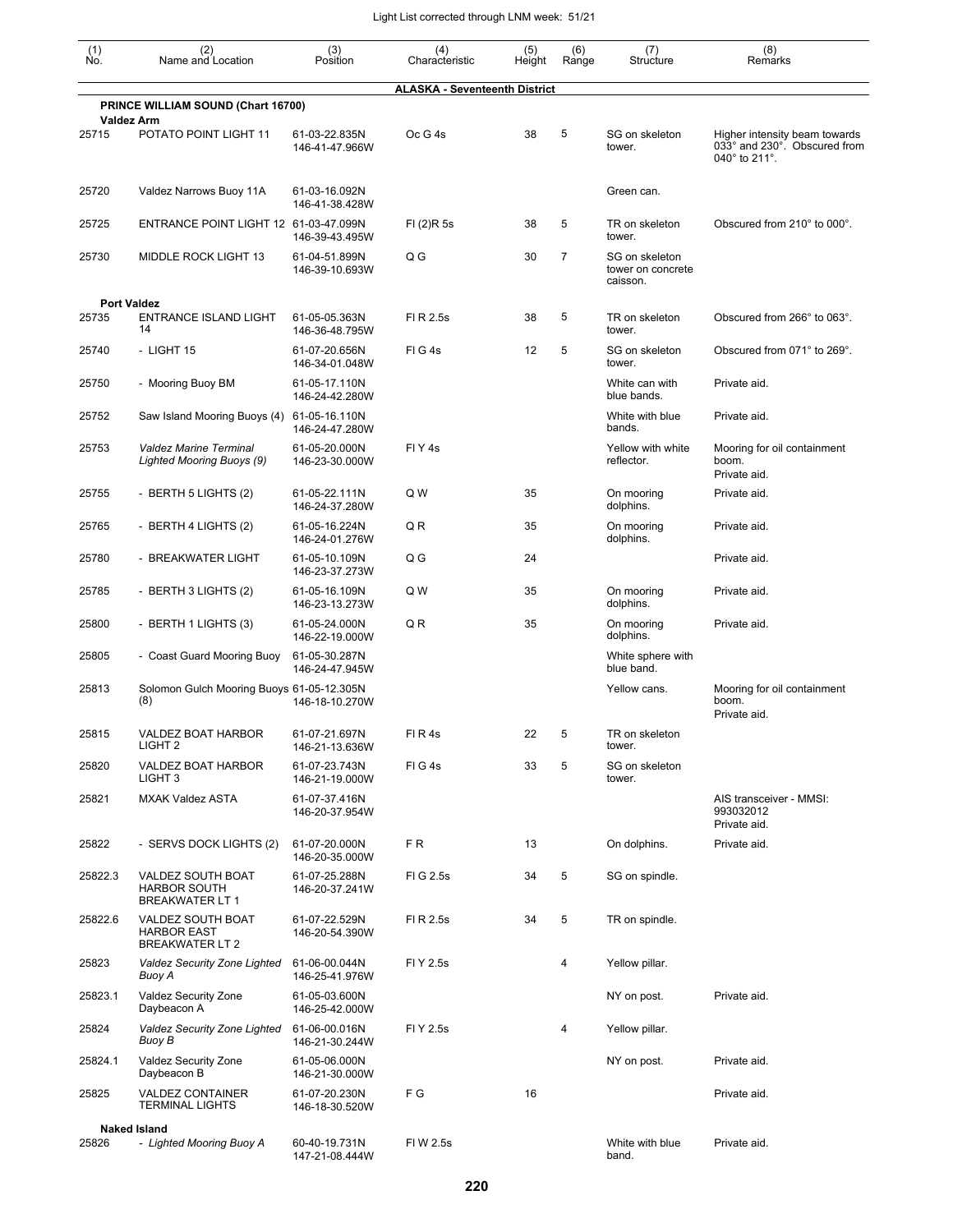| (1)<br>No. | (2)<br>Name and Location                                          | (3)<br>Position                 | (4)<br>Characteristic                | (5)<br>Height | (6)<br>Range | (7)<br>Structure                                   | (8)<br>Remarks                                       |
|------------|-------------------------------------------------------------------|---------------------------------|--------------------------------------|---------------|--------------|----------------------------------------------------|------------------------------------------------------|
|            |                                                                   |                                 | <b>ALASKA - Seventeenth District</b> |               |              |                                                    |                                                      |
|            | PRINCE WILLIAM SOUND (Chart 16700)                                |                                 |                                      |               |              |                                                    |                                                      |
| 25827      | <b>Naked Island</b><br><b>MXAK Naked Island ASTA</b>              | 60-38-44.998N<br>147-20-34.018W |                                      |               |              |                                                    | AIS transceiver.<br>MMSI: 993032050<br>Private aid.  |
| 25828      | - Lighted Mooring Buoy C                                          | 60-38-34.797N<br>147-27-50.150W | FI W 2.5s                            |               |              | White with blue<br>band.                           | Private aid.                                         |
| 25830      | PRINCE WILLIAM SOUND (Chart 16700)<br>Smith Island Lighted Buoy 1 | 60-32-01.374N<br>147-17-15.094W | FIG 2.5s                             |               | 4            | Green.                                             |                                                      |
| 25835      | Pennsylvania Rock Buoy 2                                          | 60-26-43.212N<br>147-24-08.927W |                                      |               |              | Red nun.                                           |                                                      |
| 25840      | <b>SEAL ISLAND LIGHT</b>                                          | 60-25-46.907N<br>147-24-56.223W | FIW4s                                | 45            | 6            | NR on skeleton<br>tower.                           | Obscured from 273° to 032°.                          |
| 25845      | APPLEGATE SHOALS LIGHT 60-21-18.686N                              | 147-23-33.939W                  | FIW 2.5s                             | 24            | 6            | NR on spindle.                                     |                                                      |
| 25850      | POINT ELEANOR LIGHT                                               | 60-34-50.733N<br>147-33-47.352W | FIW <sub>6s</sub>                    | 45            | 6            | NR on skeleton<br>tower.                           | Obscured from 301° to 091°.                          |
| 25855      | Lone Island Shoal Lighted Bell 60-38-13.653N<br>Buoy 2            | 147-47-16.410W                  | FIR4s                                |               | 4            | Red.                                               |                                                      |
| 25860      | PERRY ISLAND LIGHT                                                | 60-39-17.003N<br>147-55-57.379W | FIW <sub>6s</sub>                    | 35            | 6            | NR on skeleton<br>tower.                           | Obscured from 126° to 266°.                          |
| 25865      | <b>CULROSS ISLAND LIGHT</b>                                       | 60-44-50.258N<br>148-06-48.808W | FIW4s                                | 40            | 6            | NR on skeleton<br>tower.                           | Obscured from 334° to 128°.                          |
| 25868      | Lake Bay Mooring Buoys (4)                                        | 60-47-44.048N<br>148-04-03.023W |                                      |               |              | Yellow cans.                                       | Mooring for oil containment<br>boom.<br>Private aid. |
| 25870      | POINT ESTHER LIGHT                                                | 60-47-07.729N<br>148-06-01.412W | FIW <sub>6s</sub>                    | 31            | 6            | NR on skeleton<br>tower.                           | Obscured from 108° to 276°.                          |
| 25875      | Passage Canal<br>POINT PIGOT LIGHT                                | 60-48-02.926N<br>148-21-25.574W | FIW <sub>6s</sub>                    | 25            | 7            | NR on skeleton<br>tower.                           | Obscured from 100° to 247°.                          |
| 25877      | MXAK Point Pigot ASTA                                             | 60-49-04.188N<br>148-22-44.601W |                                      |               |              |                                                    | AIS transceiver.<br>MMSI: 993032052<br>Private aid.  |
| 25880      | <b>DECISION POINT LIGHT</b>                                       | 60-48-21.513N<br>148-27-20.540W | FIW4s                                | 35            | 6            | NR on skeleton<br>tower.                           | Obscured from 315° to 105°.                          |
| 25885      | <b>TRINITY POINT LIGHT</b>                                        | 60-48-23.328N<br>148-34-05.744W | FIW <sub>6s</sub>                    | 39            | 6            | NR on skeleton<br>tower.                           | Obscured from 262° to 079°.                          |
| 25890      | <b>MXAK Whittier ASTA</b>                                         | 60-46-28.110N<br>148-40-43.550W |                                      |               |              |                                                    | AIS transceiver - MMSI:<br>993032021<br>Private aid. |
| 25893      | <b>WHITTIER PASSENGER</b><br>DOCK LIGHTS (2)                      | 60-46-40.935N<br>148-41-42.666W | FIR <sub>6s</sub>                    | 3             |              | On dock.                                           | Private aid.                                         |
| 25900      | <b>WHITTIER BREAKWATER</b><br>LIGHT 1                             | 60-46-41.080N<br>148-41-34.765W | FIG4s                                | 12            | 4            | SG on skeleton<br>tower on floating<br>breakwater. | Obscured from 233° to 078°.                          |
| 25902      | <b>WHITTIER CRUISE SHIP</b><br><b>DOCK EAST LIGHT</b>             | 60-46-43.750N<br>148-41-44.580W | Q W                                  | 20            |              | On dolphin.                                        | Private aid.                                         |
| 25903      | <b>WHITTIER CRUISE SHIP</b><br>DOCK WEST LIGHT                    | 60-46-42.020N<br>148-42-05.560W | Q W                                  | 20            |              | On dolphin.                                        | Private aid.                                         |
| 25905      | <b>Port Nellie Juan</b><br>- LIGHT                                | 60-35-51.767N<br>148-06-07.585W | FIW 2.5s                             | 23            | 5            | NR on skeleton<br>tower.                           | Obscured from 280° to 070°.                          |
| 25907      | Main Bay Mooring Buoys (6)                                        | 60-32-05.350N<br>148-05-03.920W |                                      |               |              | Yellow cans.                                       | Mooring for oil containment<br>boom.<br>Private aid. |
| 25910      | Knight Island Passage<br><b>CRAFTON ISLAND LIGHT</b>              | 60-30-42.016N<br>147-56-04.081W | FIW4s                                | 70            | 6            | NR on skeleton<br>tower.                           | Obscured from 328° to 146°.                          |
| 25915      | NEW YEAR ISLAND LIGHT                                             | 60-18-46.145N<br>147-55-04.278W | FIW <sub>6s</sub>                    | 23            | 6            | NR on skeleton<br>tower.                           | Obscured from 193° to 316°.                          |
| 25920      | PLEIADES LIGHT                                                    | 60-14-22.967N<br>148-00-37.698W | FIW4s                                | 30            | 6            | NR on skeleton<br>tower.                           | Obscured from 343° to 131°.                          |
| 25925      | POINT HELEN LIGHT                                                 | 60-09-11.285N<br>147-45-58.962W | FIW <sub>6s</sub>                    | 35            | 6            | NR on skeleton<br>tower.                           | Obscured from 082° to 228°.                          |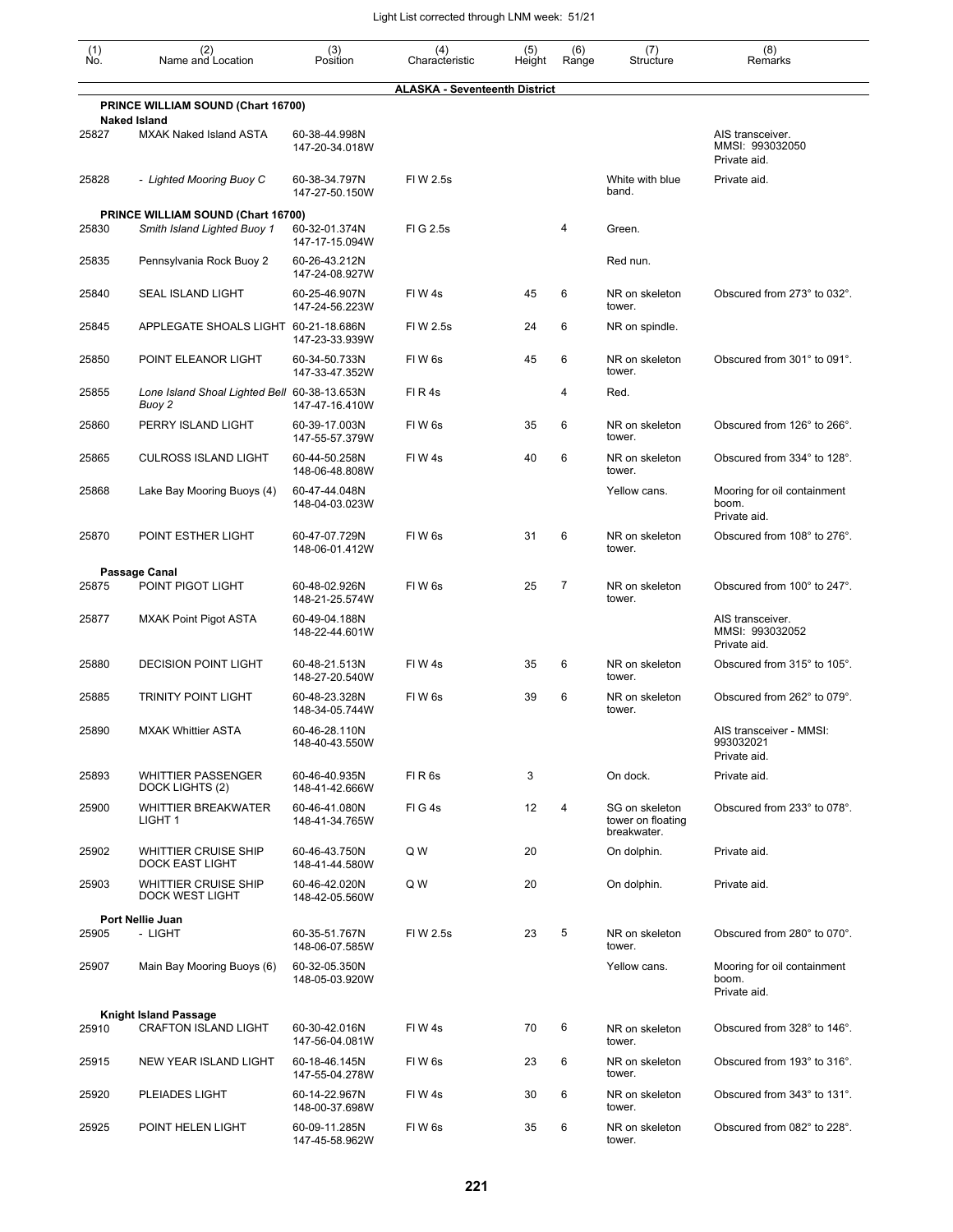| (1)<br>Ńó. | (2)<br>Name and Location                                | (3)<br>Position                 | (4)<br>Characteristic                | (5)<br>Height | (6)<br>Range   | (7)<br>Structure                  | (8)<br>Remarks                                                           |
|------------|---------------------------------------------------------|---------------------------------|--------------------------------------|---------------|----------------|-----------------------------------|--------------------------------------------------------------------------|
|            | PRINCE WILLIAM SOUND (Chart 16700)                      |                                 | <b>ALASKA - Seventeenth District</b> |               |                |                                   |                                                                          |
|            | <b>Sawmill Bay</b>                                      |                                 |                                      |               |                |                                   |                                                                          |
| 25930      | - Daybeacon 1                                           | 60-03-07.139N<br>148-01-24.929W |                                      |               |                | SG on spindle.                    |                                                                          |
| 25935      | Crab Bay Daybeacon 2                                    | 60-04-01.704N<br>148-00-31.332W |                                      |               |                | TR on steel pile.                 | Tide Gauge.<br>Private aid.                                              |
| 25936      | - DOCK EAST LIGHT                                       | 60-03-49.160N<br>148-00-28.840W | FIR <sub>6s</sub>                    | 23            |                | On pier.                          | Private aid.                                                             |
| 25936.5    | - DOCK WEST LIGHT                                       | 60-03-47.810N<br>148-00-32.540W | FIR <sub>6s</sub>                    | 23            |                | On pier.                          | Private aid.                                                             |
| 25937      | - Mooring Buoys (13)                                    | 60-03-13.690N<br>148-01-59.270W |                                      |               |                | Yellow cans.                      | Mooring for oil containment<br>boom.<br>Private aid.                     |
| 25945      | - LIGHT 3                                               | 60-03-12.863N<br>148-02-12.911W | FIG4s                                | 14            | 5              | SG on skeleton<br>tower.          | Obscured from 293° to 062°.                                              |
| 25950      | - Daybeacon 5                                           | 60-03-00.299N<br>148-03-14.249W |                                      |               |                | SG on spindle.                    |                                                                          |
|            | <b>Elrington Passage</b>                                |                                 |                                      |               |                |                                   |                                                                          |
| 25965      | - LIGHT                                                 | 60-02-46.152N<br>148-00-39.701W | FIW <sub>6s</sub>                    | 25            | 6              | NR on skeleton<br>tower.          | Obscured from 061° to 270°.                                              |
| 25970      | <b>EVANS ISLAND LIGHT</b>                               | 59-59-06.305N<br>148-07-28.361W | FI W 2.5s                            | 20            | 5              | NR on skeleton<br>tower.          | Obscured from 084° to 249°.                                              |
| 25975      | LONETREE POINT LIGHT                                    | 59-58-56.147N<br>148-12-00.390W | FIW4s                                | 30            | 6              | NR on skeleton<br>tower.          | Obscured from 280° to 063°.                                              |
| 25977      | Hogg Bay Coast Guard<br>Mooring Buoy                    | 60-04-10.334N<br>148-11-54.795W |                                      |               |                | White cylinder with<br>blue band. |                                                                          |
| 25980      | POINT ELRINGTON LIGHT                                   | 59-56-09.059N<br>148-15-02.416W | FIW <sub>6s</sub>                    | 30            | $\overline{7}$ | NR on skeleton<br>tower.          | Obscured from 198° to 354°.                                              |
|            | <b>Montague Strait</b>                                  |                                 |                                      |               |                |                                   |                                                                          |
| 25981      | <b>MXAK Latouche Mountain</b><br><b>ASTA</b>            | 59-59-00.834N<br>147-54-32.637W |                                      |               |                |                                   | AIS transceiver.<br>MMSI: 993032051<br>Private aid.                      |
| 25982      | <b>NOAA Data Lighted Buoy</b><br>46076                  | 59-28-17.000N<br>148-00-32.000W | FI (4) Y 20s                         |               |                | Yellow boat shaped<br>hull.       | Aid maintained by National<br>Oceanic and Atmospheric<br>Administration. |
|            | POINT ELRINGTON TO EAST CHUGACH ISLAND (Chart 16680)    |                                 |                                      |               |                |                                   |                                                                          |
| 25985      | <b>Resurrection Bay</b><br>RUGGED ISLAND LIGHT          | 59-50-17.687N                   | FIW <sub>6s</sub>                    | 438           | 7              | NR on skeleton                    | Obscured from 059° to 111° and                                           |
| 1140       |                                                         | 149-22-26.383W                  |                                      |               |                | tower.                            | from 114° to 221°.                                                       |
| 25995      | <b>CAINES HEAD LIGHT</b>                                | 59-58-59.298N<br>149-23-16.173W | FIW 4s                               | 35            | 6              | NR on spindle.                    | Obscured from 043° to 214°.                                              |
| 26000      | THUMB COVE LIGHT                                        | 60-00-25.117N<br>149-20-02.445W | FIW <sub>6s</sub>                    | 42            | 6              | NR on spindle.                    | Obscured from 108° to 249°.                                              |
| 26001      | Thumb Cove Coast Guard<br>Mooring Buoy                  | 60-00-37.949N<br>149-17-43.706W |                                      |               |                | White with blue<br>band.          |                                                                          |
| 26002      | Thumb Cove Fish Pen<br><b>Warning Daybeacons</b>        | 60-00-15.969N<br>149-21-01.697W |                                      |               |                |                                   | Private aid.                                                             |
| 26005      | 4TH OF JULY CHANNEL LT<br>1                             | 60-05-18.900N<br>149-21-43.400W | <b>FIG 15s</b>                       | 17            |                | SG on pile.                       | Private aid.                                                             |
| 26005.1    | 4TH OF JULY BREAKWATER 60-05-16.190N<br>LT <sub>2</sub> | 149-21-34.560W                  | FI (2)R 15s                          | 27            |                | TR on Spindle.                    | Private aid.                                                             |
| 26005.2    | 4th of July Channel DBN 3                               | 60-05-19.900N<br>149-21-35.100W |                                      |               |                | SG on Pile.                       | Private aid.                                                             |
| 26005.3    | 4th of July Channel DBN 5                               | 60-05-18.600N<br>149-21-29.300W |                                      |               |                | SG on pile.                       | Private aid.                                                             |
| 26005.4    | 4th of July Channel DBN 7                               | 60-05-15.840N<br>149-21-25.500W |                                      |               |                | SG on spindle.                    | Private aid.                                                             |
| 26007      | <b>SEWARD FOREST</b><br>PRODUCTS DOCK LIGHTS<br>(2)     | 60-05-44.979N<br>149-21-33.715W | FI R 2.5s                            | 20            |                | On dolphins.                      | Private aid.                                                             |
| 26010      | SEWARD MARINE DOCK<br>LIGHT                             | 60-05-57.000N<br>149-26-25.000W | FR.                                  | 18            |                | On end of dock.                   | Private aid.                                                             |
| 26015      | SEWARD BOAT HARBOR<br>LIGHT 1                           | 60-06-49.259N<br>149-26-01.781W | FIG 2.5s                             | 12            | 5              | SG on pile.                       |                                                                          |

149-26-01.781W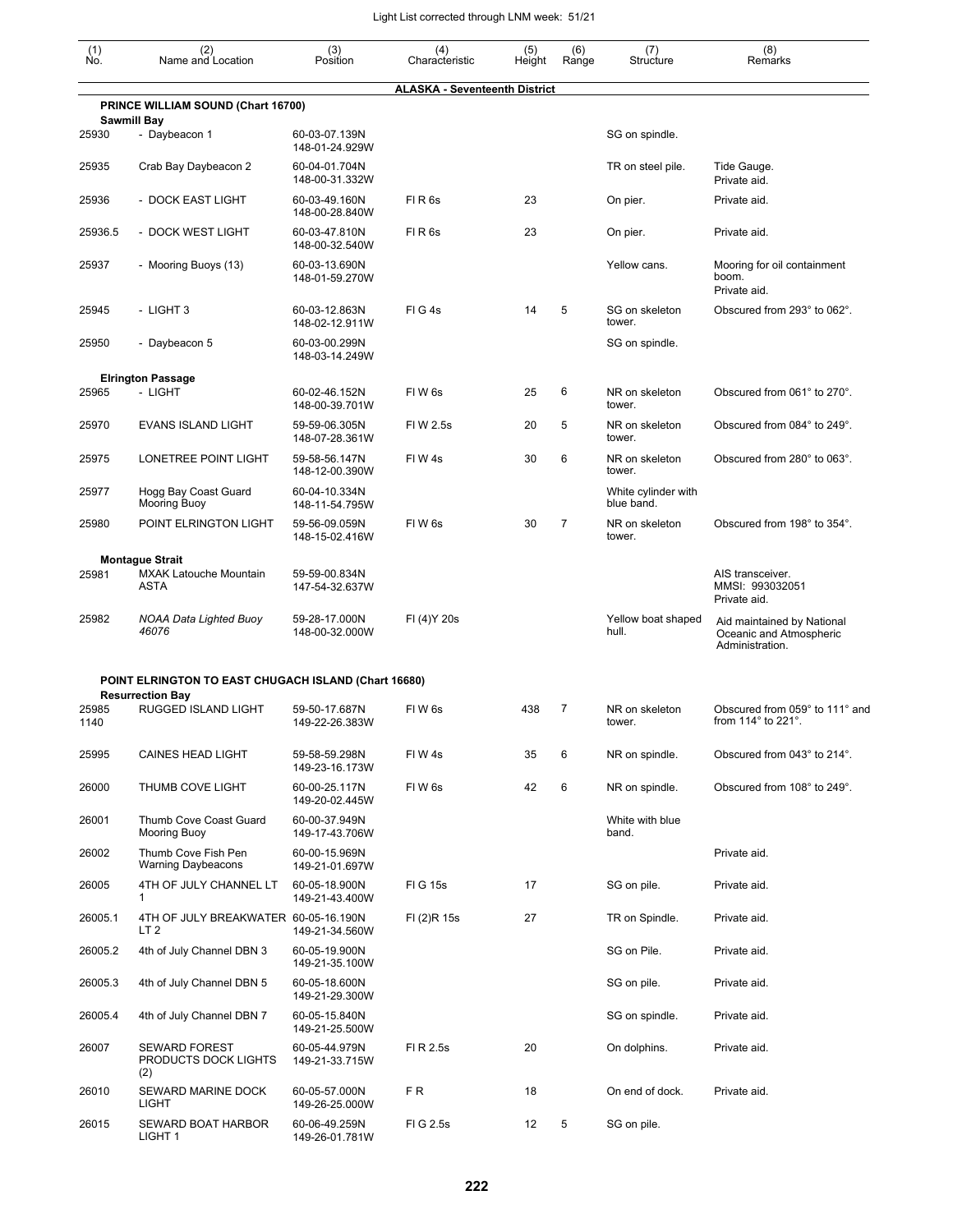| (1)<br>Ño.                 | (2)<br>Name and Location                                                                                                                           | (3)<br>Position                 | (4)<br>Characteristic                | (5)<br>Height | (6)<br>Range | (7)<br>Structure             | (8)<br>Remarks                                       |
|----------------------------|----------------------------------------------------------------------------------------------------------------------------------------------------|---------------------------------|--------------------------------------|---------------|--------------|------------------------------|------------------------------------------------------|
|                            |                                                                                                                                                    |                                 | <b>ALASKA - Seventeenth District</b> |               |              |                              |                                                      |
|                            | POINT ELRINGTON TO EAST CHUGACH ISLAND (Chart 16680)<br><b>Resurrection Bay</b>                                                                    |                                 |                                      |               |              |                              |                                                      |
| 26020                      | <b>SEWARD EAST</b><br><b>BREAKWATER LIGHT 2</b>                                                                                                    | 60-06-54.058N<br>149-25-58.451W | FIR4s                                | 16            | 5            | TR on skeleton<br>tower.     |                                                      |
| 26025                      | <b>SEWARD WEST</b><br><b>BREAKWATER LIGHT 3</b>                                                                                                    | 60-06-55.763N<br>149-26-03.217W | FIG4s                                | 16            | 5            | SG on skeleton<br>tower.     |                                                      |
| 26028                      | <b>MXAK Seward ASTA</b>                                                                                                                            | 60-06-56.081N<br>149-26-03.170W |                                      |               |              |                              | AIS transceiver - MMSI:<br>993032017<br>Private aid. |
| 26030                      | Railroad Pier Lighted Buoy 2                                                                                                                       | 60-06-52.730N<br>149-25-26.178W | FI R 2.5s                            |               | 4            | Red.                         |                                                      |
| 26040                      | SEWARD COAL DOLPHIN<br>LIGHT                                                                                                                       | 60-06-52.188N<br>149-25-38.994W | FIG <sub>6s</sub>                    | 10            |              | On pile dolphin.             | Private aid.                                         |
| 26043                      | SEWARD CARGO DOCK<br><b>MOORING DOLPHIN LIGHT</b>                                                                                                  | 60-07-00.610N<br>149-25-37.860W | FIR <sub>6s</sub>                    | 24            |              | On dolphin.                  | Private aid.                                         |
| 26045                      | ALASKA RAILROAD DOCK<br><b>WEST LIGHT</b>                                                                                                          | 60-07-04.640N<br>149-25-40.290W | FR.                                  | 31            |              | On post on dock.             | Private aid.                                         |
| 26050                      | ALASKA RAILROAD DOCK<br><b>EAST LIGHT</b>                                                                                                          | 60-07-04.770N<br>149-25-38.670W | F <sub>R</sub>                       | 31            |              | On post on dock.             | Private aid.                                         |
| 26051                      | SEWARD CARGO DOCK LT                                                                                                                               | 60-07-05.774N<br>149-25-29.270W | QR                                   | 24            |              |                              | Private aid.                                         |
| 26052                      | Seward Sediment Control<br>Groin North Daybeacon                                                                                                   | 60-07-03.420N<br>149-25-22.850W |                                      |               |              | NW on pile.                  | Private aid.                                         |
| 26053                      | Seward Sediment Control<br>Groin South Daybeacon                                                                                                   | 60-06-57.590N<br>149-25-17.500W |                                      |               |              | NW on pile.                  | Private aid.                                         |
|                            | <b>McArthur Pass</b>                                                                                                                               |                                 |                                      |               |              |                              |                                                      |
| 26055                      | - LIGHT                                                                                                                                            | 59-27-47.422N<br>150-20-12.143W | FIW4s                                | 45            | 6            | NR on skeleton<br>tower.     | Obscured from 074° to 256°.                          |
|                            | COOK INLET (Southern Part) (Chart 16640)                                                                                                           |                                 |                                      |               |              |                              |                                                      |
| <b>Cook Inlet</b><br>area. | Oil well structures exist in Cook Inlet from Kalgin Island to the mouth of the Beluga River. Some buoys may be located outside of the wire dragged |                                 |                                      |               |              |                              |                                                      |
| 26065<br>1155              | <b>EAST CHUGACH LIGHT</b>                                                                                                                          | 59-06-22.671N<br>151-26-37.173W | FIW <sub>6s</sub>                    | 325           | 7            | NR on skeleton<br>tower.     | Obscured from 118° to 227°.                          |
| 26070                      | PERL ISLAND LIGHT 1                                                                                                                                | 59-07-04.153N<br>151-38-24.463W | FIG 2.5s                             | 80            | 5            | SG on skeleton<br>tower.     | Obscured from 311° to 117°.                          |
| 26075                      | Chugach Passage Lighted<br>Buoy 2                                                                                                                  | 59-08-59.956N<br>151-45-23.817W | FI R 2.5s                            |               | 4            | Red.                         |                                                      |
| 26080                      | Chugach Passage Lighted<br>Buoy 3                                                                                                                  | 59-10-55.552N<br>151-47-37.716W | FIG4s                                |               | 4            | Green.                       |                                                      |
| 26085                      | PORT CHATHAM<br><b>ENTRANCE LIGHT</b>                                                                                                              | 59-12-32.893N<br>151-46-34.213W | FIW 2.5s                             | 40            | 6            | NR on skeleton<br>tower.     |                                                      |
| 26090                      | Port Chatham Junction Buoy<br>PС                                                                                                                   | 59-12-46.155N<br>151-46-34.813W |                                      |               |              | Green and red<br>bands; can. |                                                      |
| 26091                      | Port Chatham CG Mooring<br>Buoy                                                                                                                    | 59-12-59.796N<br>151-44-00.286W |                                      |               |              | White with blue<br>stripe.   |                                                      |
| 26095                      | PERL ROCK LIGHT                                                                                                                                    | 59-05-23.889N<br>151-41-40.808W | FIW4s                                | 66            | 8            | NR on spindle.               |                                                      |
| 26100<br>1160              | EAST AMATULI ISLAND<br><b>LIGHT</b>                                                                                                                | 58-54-56.594N<br>151-57-07.909W | FIW <sub>6s</sub>                    | 120           | 8            | NR on skeleton<br>tower.     | Obscured from 076° to 147°.                          |
| 26105                      | CAPE ELIZABETH LIGHT                                                                                                                               | 59-08-47.350N<br>151-52-36.516W | FIW 6s                               | 48            | 9            | NR on skeleton<br>tower.     |                                                      |
| 26110                      | FLAT ISLAND LIGHT                                                                                                                                  | 59-19-51.491N<br>151-59-41.717W | FIW4s                                | 70            | 8            | NR on skeleton<br>tower.     |                                                      |
|                            | <b>Port Graham</b>                                                                                                                                 |                                 |                                      |               |              |                              |                                                      |
| 26115                      | - Entrance Shoal Buoy 1                                                                                                                            | 59-22-43.517N<br>151-54-16.443W |                                      |               |              | Green can.                   |                                                      |
| 26120                      | - ENTRANCE LIGHT                                                                                                                                   | 59-22-20.898N<br>151-53-06.882W | FIW 4s                               | 50            | 5            | NR on small<br>house.        | Obscured from 313° to 070°.                          |
| 26125                      | - Buoy 3                                                                                                                                           | 59-22-22.046N<br>151-52-38.162W |                                      |               |              | Green can.                   |                                                      |
| 26130                      | - Daybeacon 4                                                                                                                                      | 59-22-06.596N<br>151-52-24.464W |                                      |               |              | TR on pile.                  |                                                      |
| 26135                      | North Spit Daybeacon 5                                                                                                                             | 59-21-47.114N<br>151-51-36.632W |                                      |               |              | SG on pile.                  |                                                      |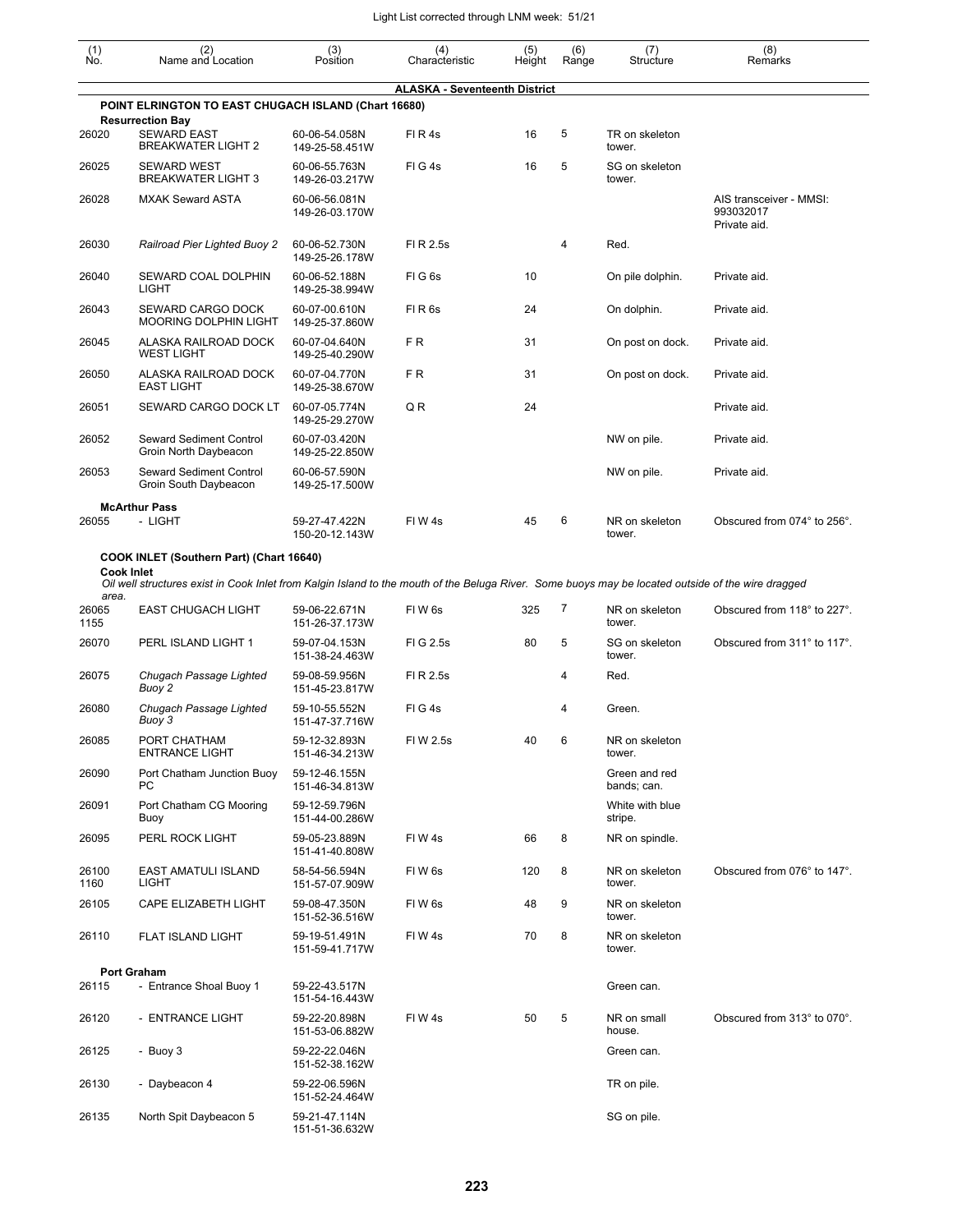| (1)<br>Ño. | (2)<br>Name and Location                                    | (3)<br>Position                 | (4)<br>Characteristic                | (5)<br>Height | (6)<br>Range | (7)<br>Structure                  | (8)<br>Remarks                                                      |
|------------|-------------------------------------------------------------|---------------------------------|--------------------------------------|---------------|--------------|-----------------------------------|---------------------------------------------------------------------|
|            |                                                             |                                 | <b>ALASKA - Seventeenth District</b> |               |              |                                   |                                                                     |
|            | COOK INLET (Southern Part) (Chart 16640)                    |                                 |                                      |               |              |                                   |                                                                     |
| 26140      | <b>Port Graham</b><br>- Daybeacon 6                         | 59-21-21.876N<br>151-50-14.016W |                                      |               |              | TR on pile.                       |                                                                     |
| 26143      | MXAK Dangerous Cape ASTA 59-23-19.421N                      | 151-50-10.799W                  |                                      |               |              |                                   | AIS transceiver.<br>MMSI: 993032056<br>Private aid.                 |
| 26145      | POINT POGIBSHI LIGHT                                        | 59-25-27.950N<br>151-53-12.981W | FIW 2.5s                             | 94            | 6            | NR on skeleton<br>tower.          |                                                                     |
|            | Seldovia Bay                                                |                                 |                                      |               |              |                                   |                                                                     |
| 26150      | - ENTRANCE LIGHT                                            | 59-27-07.695N<br>151-43-15.896W | FIW <sub>6s</sub>                    | 64            | 7            | NR on small<br>house.             | Obscured from 202° to 080° and<br>from $088^\circ$ to $098^\circ$ . |
| 26155      | - Lighted Buoy 1                                            | 59-26-51.123N<br>151-43-26.065W | FIG 2.5s                             |               | 4            | Green.                            |                                                                     |
| 26160      | - Lighted Buoy 2                                            | 59-26-45.395N<br>151-43-28.076W | FIR4s                                |               |              | Red.                              |                                                                     |
| 26165      | - LIGHT 3                                                   | 59-26-32.619N<br>151-43-17.052W | FIG4s                                | 45            | 4            | SG on small<br>house.             |                                                                     |
| 26170      | SELDOVIA DOCK LIGHTS (2) 59-26-30.000N                      | 151-43-06.000W                  | F R                                  | 15            |              | Pole.                             | Private aid.                                                        |
| 26175      | - Buoy 4                                                    | 59-26-24.153N<br>151-43-30.474W |                                      |               |              | Red.                              |                                                                     |
| 26180      | SELDOVIA BREAKWATER<br>LIGHT <sub>5</sub>                   | 59-26-17.226N<br>151-43-08.280W | FIG 2.5s                             | 22            | 3            | SG on skeleton<br>tower.          |                                                                     |
|            | Kachemak Bay                                                |                                 |                                      |               |              |                                   |                                                                     |
| 26185      | Tutka Bay Buoy 2                                            | 59-29-31.406N<br>151-33-09.157W |                                      |               |              | Red nun.                          |                                                                     |
| 26190      | <b>SIXTY FOOT ROCK LIGHT</b>                                | 59-33-01.121N<br>151-28-02.579W | FIW4s                                | 79            | 8            | NR on skeleton<br>tower.          |                                                                     |
| 26195      | Archimandritof Shoal Lighted<br>Buoy 1                      | 59-35-29.800N<br>151-26-10.703W | FIG 2.5s                             |               | 3            | Green.                            |                                                                     |
| 26200      | <b>HOMER SPIT LIGHT 3</b>                                   | 59-36-02.053N<br>151-24-34.678W | FIG6s                                | 34            | 5            | On tower on top of<br>hotel roof. | Obscured from 040° to 060°.                                         |
| 26201      | HOMER PIONEER SOUTH<br><b>DOLPHIN LIGHT</b>                 | 59-36-05.590N<br>151-24-29.810W | FIR4s                                | 32            |              | On dolphin.                       | Private aid.                                                        |
| 26202      | HOMER PIONEER MIDDLE<br><b>DOLPHIN LIGHT</b>                | 59-36-06.800N<br>151-24-30.300W | FIR4s                                | 32            |              | On dolphin.                       | Private aid.                                                        |
| 26203      | HOMER PIONEER NORTH<br><b>DOLPHIN LIGHT</b>                 | 59-36-07.490N<br>151-24-31.830W | FIR4s                                | 32            |              | On dolphin.                       | Private aid.                                                        |
| 26204      | HOMER PIONEER DOCK<br><b>SOUTH LIGHT</b>                    | 59-36-08.200N<br>151-24-33.380W | F R                                  | 32            |              | On dock.                          | Private aid.                                                        |
| 26205      | HOMER PIONEER DOCK<br><b>NORTH LIGHT</b>                    | 59-36-11.100N<br>151-24-39.580W | F R                                  | 32            |              | On dock.                          | Private aid.                                                        |
| 26210      | <b>HOMER BREAKWATER</b><br>LIGHT <sub>2</sub>               | 59-36-14.262N<br>151-24-53.514W | Q R                                  | 20            | 4            | TR on skeleton<br>tower.          |                                                                     |
| 26213      | <b>MXAK Homer ASTA</b>                                      | 59-36-07.416N<br>151-25-02.770W |                                      |               |              |                                   | AIS transceiver - MMSI:<br>993032002<br>Private aid.                |
| 26216      | <b>Homer Deepwater South</b><br><b>Lighted Mooring Buoy</b> | 59-36-14.920N<br>151-24-49.440W | FIW <sub>6s</sub>                    |               |              | White with blue<br>band.          | Private aid.                                                        |
| 26216.5    | <b>HOMER DEEPWATER</b><br>SOUTH DOLPHIN LIGHT               | 59-36-18.000N<br>151-24-50.010W | FIR <sub>6s</sub>                    | 12            |              | On dolphin.                       | Private aid.                                                        |
| 26217      | HOMER DEEPWATER DOCK 59-36-20.910N<br>SOUTH LIGHT           | 151-24-51.170W                  | F R                                  | 30            |              | On dock.                          | Private aid.                                                        |
| 26220      | HOMER DEEPWATER DOCK 59-36-24.240N<br><b>NORTH LIGHT</b>    | 151-24-52.230W                  | F R                                  | 30            |              | On dock.                          | Private aid.                                                        |
| 26223      | <b>HOMER DEEPWATER</b><br>NORTH DOLPHIN LIGHT               | 59-36-25.990N<br>151-24-53.050W | FIR4s                                | 30            |              | On dolphin.                       | Private aid.                                                        |
| 26224      | <b>Homer Deepwater North</b><br><b>Lighted Mooring Buoy</b> | 59-36-28.590N<br>151-24-55.360W | FIW <sub>6s</sub>                    |               |              | White with blue<br>band.          | Private aid.                                                        |
| 26225      | <b>GULL ISLAND LIGHT 4</b>                                  | 59-35-04.613N<br>151-19-45.830W | FIR4s                                | 94            | 4            | TR on skeleton<br>tower.          |                                                                     |
| 26227      | <b>WEST ISMAILOF ISLAND</b><br><b>LIGHT</b>                 | 59-35-49.800N<br>151-15-00.000W | FIW <sub>6s</sub>                    | 60            |              | On skeleton tower.                | Private aid.                                                        |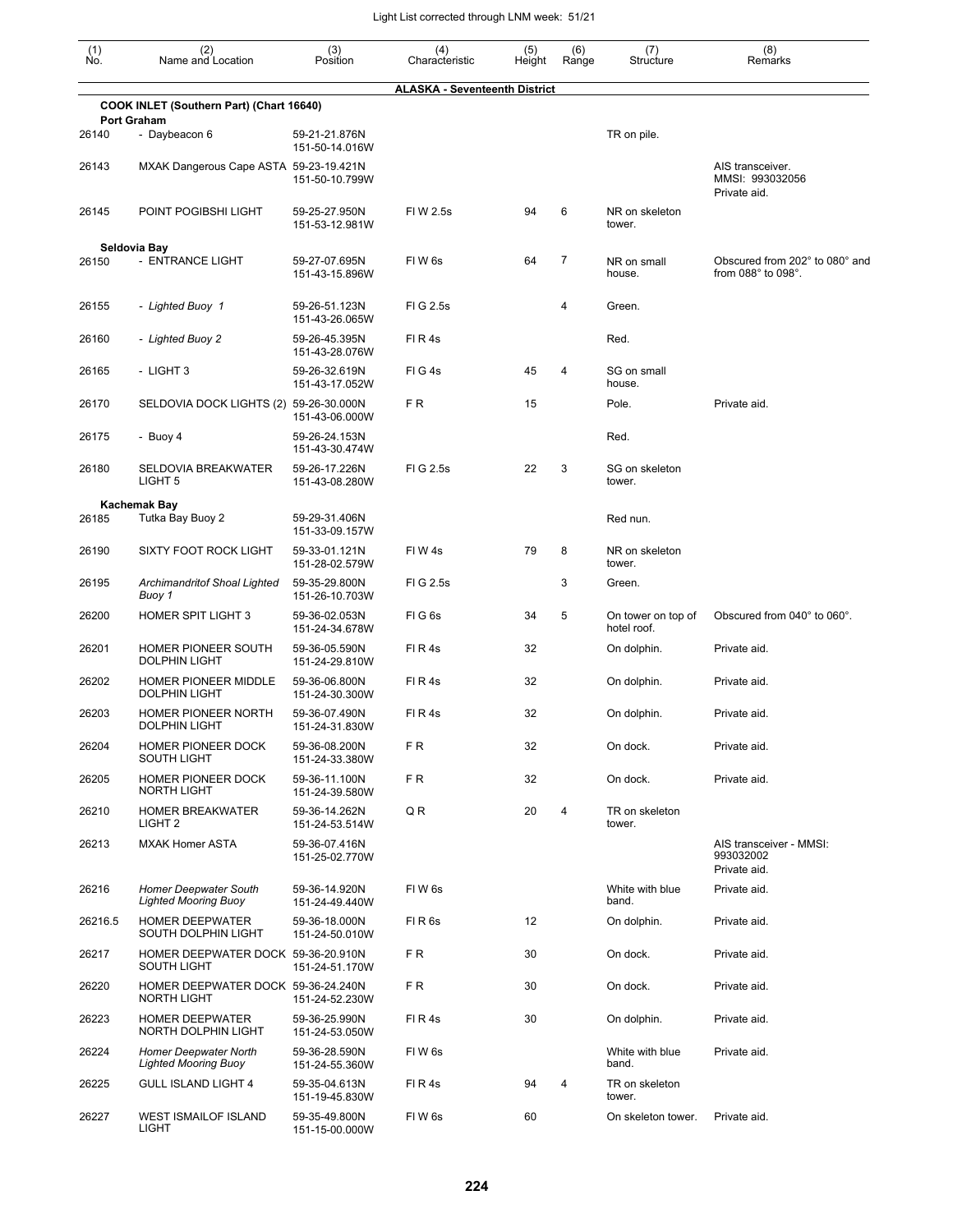| (1)<br>Ño.        | (2)<br>Name and Location                                 | (3)<br>Position                 | (4)<br>Characteristic                | (5)<br>Height | (6)<br>Range | (7)<br>Structure                                                                 | (8)<br>Remarks                                                                                                                      |
|-------------------|----------------------------------------------------------|---------------------------------|--------------------------------------|---------------|--------------|----------------------------------------------------------------------------------|-------------------------------------------------------------------------------------------------------------------------------------|
|                   |                                                          |                                 | <b>ALASKA - Seventeenth District</b> |               |              |                                                                                  |                                                                                                                                     |
|                   | COOK INLET (Southern Part) (Chart 16640)<br>Kachemak Bay |                                 |                                      |               |              |                                                                                  |                                                                                                                                     |
| 26230             | <b>HALIBUT COVE LIGHT 2</b>                              | 59-36-00.959N<br>151-12-52.847W | FIR <sub>6s</sub>                    | 70            | 4            | TR on small<br>house.                                                            | Obscured from 024° to 119°.                                                                                                         |
| 26245             | Halibut Point Daybeacon                                  | 59-35-46.038N<br>151-12-36.336W |                                      |               |              | NR on spindle.                                                                   |                                                                                                                                     |
| 26250             | <b>ANCHOR POINT LIGHT</b>                                | 59-46-08.910N<br>151-52-01.231W | FIW <sub>6s</sub>                    | 41            | 8            | NR on skeleton<br>tower.                                                         | Obscured 174° to 346.5°.                                                                                                            |
| 26253             | AOOS Data Lighted Buoy 204 59-35-50.336N                 | 151-49-44.967W                  | FI (5) Y 20s                         |               |              | 3 foot diameter<br>yellow sphere<br>shaped buoy.                                 | Aid maintained by the Alaska<br>Ocean Observing System.<br>Aid maintained by National<br>Oceanic and Atmospheric<br>Administration. |
| 26255             | NINILCHIK CHANNEL<br><b>ENTRANCE LIGHT</b>               | 60-03-16.934N<br>151-39-53.398W | FIW 4s                               | 25            | 5            | NR on pile.                                                                      | Use only with local knowledge.                                                                                                      |
| 26260             | Ninilchik Rock Sill North<br>Daybeacon                   | 60-03-16.038N<br>151-39-52.124W |                                      |               |              | NW on spindle<br>worded DANGER<br><b>SUBMERGED</b><br>ROCK SILL.                 | Use only with local knowledge.                                                                                                      |
| 26265             | Ninilchik Rock Sill South<br>Daybeacon                   | 60-03-16.598N<br>151-39-56.290W |                                      |               |              | NW on pile worded<br><b>DANGER</b><br><b>SUBMERGED</b><br>ROCK SILL 66<br>YARDS. | Use only with local Knowledge.                                                                                                      |
| 26270             | Lower Cook Inlet Junction<br><b>Lighted Bell Buoy CI</b> | 60-04-41.449N<br>152-09-50.811W | $FI (2+1)G 6s$                       |               | 6            | Green and red<br>bands.                                                          | Maintained from May 1 to Nov.<br>1.                                                                                                 |
| 26275             | CHISIK ISLAND LIGHT                                      | 60-05-45.259N<br>152-33-41.733W | FIW <sub>4s</sub>                    | 215           | 8            | NR on skeleton<br>tower.                                                         |                                                                                                                                     |
| <b>Cook Inlet</b> | COOK INLET (Northern Part) (Chart 16660)                 |                                 |                                      |               |              |                                                                                  |                                                                                                                                     |
| 26280             | KALGIN ISLAND SOUTH<br><b>LIGHT</b>                      | 60-20-40.306N<br>152-05-05.644W | FIW 2.5s                             | 65            | 6            | NR on skeleton<br>tower.                                                         |                                                                                                                                     |
| 26285             | <b>HARRIET POINT LIGHT</b>                               | 60-23-44.608N<br>152-14-15.092W | FIW <sub>6s</sub>                    | 95            | 8            | NR on skeleton<br>tower.                                                         | Higher intensity beam up and<br>down channel.                                                                                       |
| 26295             | DRIFT RIVER TERMINAL<br>LIGHTS (2)                       | 60-33-15.000N<br>152-08-04.000W | FR.                                  | 50            |              | On mooring<br>dolphins.                                                          | Horn: 1 blast every 20 sec (2s)<br>bl)<br>Private aid.                                                                              |
| 26300             | KALGIN ISLAND LIGHT                                      | 60-29-05.678N<br>151-50-17.315W | FIW 4s                               | 140           | 7            | NR on skeleton<br>tower.                                                         | Obscured from 022° to 162°.                                                                                                         |
| 26305             | <b>Kasilof Entrance Channel</b><br><b>Lighted Buoy 1</b> | 60-23-21.878N<br>151-23-38.059W | FI G 2.5s                            |               |              | Green.                                                                           | Maintained from May 1 to Nov.<br>1.                                                                                                 |
| 26310             | KASILOF RIVER CHANNEL<br>LIGHT                           | 60-23-14.519N<br>151-18-54.028W | Iso W 6s                             | 30            | 6            | NR on skeleton<br>tower.                                                         | Maintained from May 1 to Nov.<br>1.                                                                                                 |
| 26315             | Kasilof Entrance Channel Buoy 60-23-16.288N<br>2         | 151-19-37.630W                  |                                      |               |              | Red nun.                                                                         | Maintained from May 1 to Nov 1.                                                                                                     |
| 26315.1           | Kasilof Entrance Channel Buoy 60-23-17.373N<br>3         | 151-19-23.513W                  |                                      |               |              | Green can.                                                                       | Maintained from May 1 to Nov 1.                                                                                                     |
| 26315.2           | Kasilof Entrance Channel Buoy 60-23-15.002N<br>4         | 151-19-10.966W                  |                                      |               |              | Red nun.                                                                         | Maintained from May 1 to Nov 1.                                                                                                     |
| 26315.3           | Kasilof Entrance Channel Buoy 60-23-16.920N<br>5         | 151-19-12.051W                  |                                      |               |              | Green can.                                                                       | Maintained from May 1 to Nov 1.                                                                                                     |
| 26315.4           | Kasilof Entrance Channel Buoy 60-23-17.548N<br>6         | 151-18-53.220W                  |                                      |               |              | Red nun.                                                                         | Maintained from May 1 to Nov 1.                                                                                                     |
| 26315.5           | Kasilof Entrance Channel Buoy 60-23-18.175N<br>7         | 151-18-54.495W                  |                                      |               |              | Green can.                                                                       | Maintained from May 1 to Nov 1.                                                                                                     |
| 26315.6           | Kasilof Entrance Channel Buoy 60-23-29.269N<br>8         | 151-18-39.845W                  |                                      |               |              | Red nun.                                                                         | Maintained from May 1 to Nov 1.                                                                                                     |
| 26315.65          | Kasilof Entrance Channel Buoy 60-23-31.889N<br>9         | 151-18-39.616W                  |                                      |               |              | Green can.                                                                       | Maintained from May 1 to Nov 1.                                                                                                     |
| 26315.7           | Kasilof Entrance Channel Buoy 60-23-29.237N<br>10        | 151-18-29.453W                  |                                      |               |              | Red nun.                                                                         | Maintained from May 1 to Nov 1.                                                                                                     |
| 26315.8           | Kasilof Entrance Channel Buoy 60-23-29.587N<br>11        | 151-18-23.132W                  |                                      |               |              | Green can.                                                                       | Maintained from May 1 to Nov 1.                                                                                                     |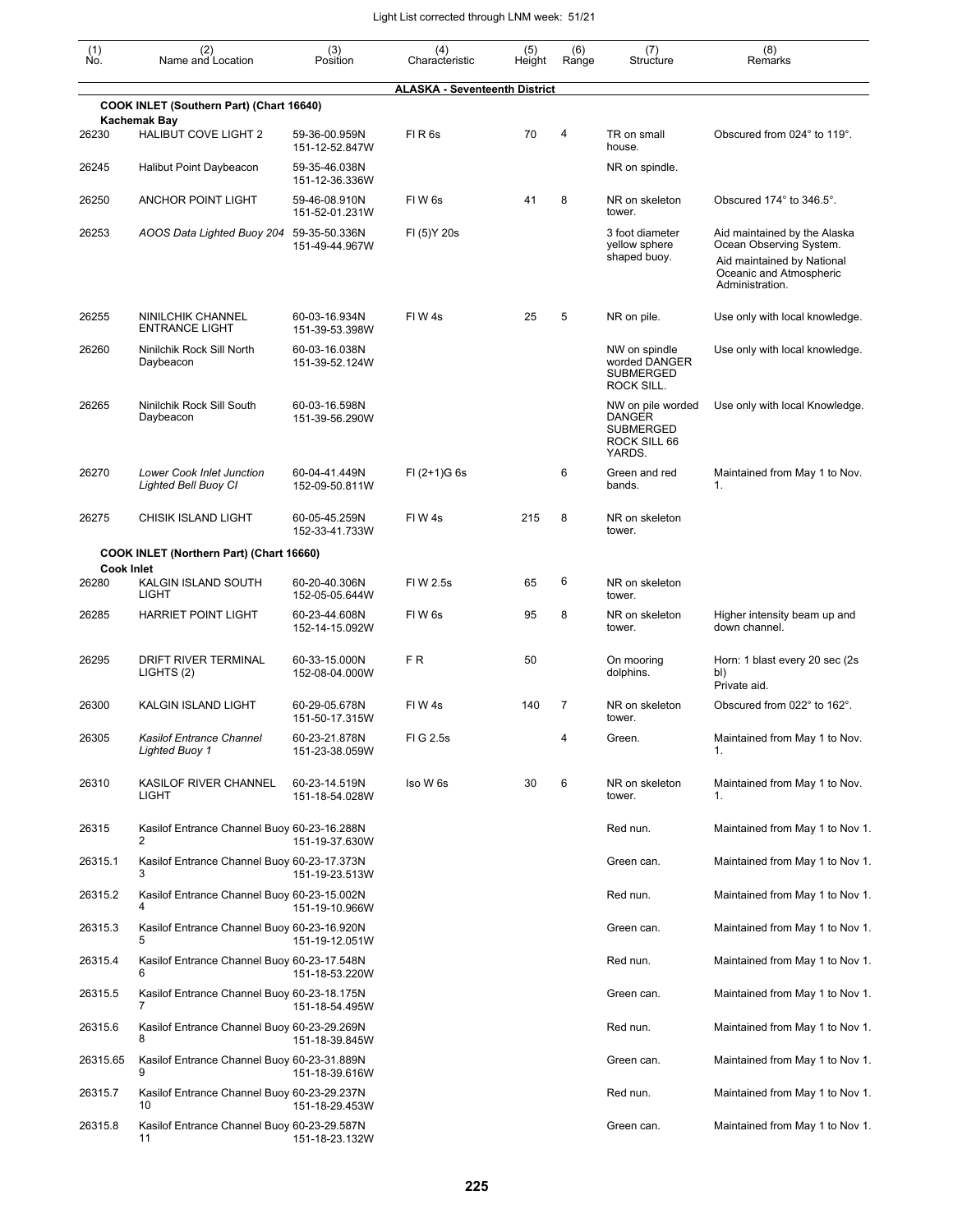| (1)<br>Ńó.        | (2)<br>Name and Location                           | (3)<br>Position                 | (4)<br>Characteristic                | (5)<br>Height | (6)<br>Range         | (7)<br>Structure                          | (8)<br>Remarks                                                                                                                                                          |
|-------------------|----------------------------------------------------|---------------------------------|--------------------------------------|---------------|----------------------|-------------------------------------------|-------------------------------------------------------------------------------------------------------------------------------------------------------------------------|
|                   |                                                    |                                 | <b>ALASKA - Seventeenth District</b> |               |                      |                                           |                                                                                                                                                                         |
| <b>Cook Inlet</b> | COOK INLET (Northern Part) (Chart 16660)           |                                 |                                      |               |                      |                                           |                                                                                                                                                                         |
| 26315.9           | Kasilof Entrance Channel Buoy 60-23-25.917N<br>13  | 151-18-17.531W                  |                                      |               |                      | Green can.                                | Maintained from May 1 to Nov 1.                                                                                                                                         |
| 26320             | Kenai Entrance Channel<br>Lighted Buoy 1KE         | 60-31-16.069N<br>151-20-50.662W | FIG4s                                |               | 5                    | Green.                                    | Maintained from May 1 to Nov.<br>1.                                                                                                                                     |
| 26323             | <b>MXAK Kenai ASTA</b>                             | 60-33-05.983N<br>151-16-24.596W |                                      |               |                      |                                           | AIS transceiver - MMSI:<br>993032013<br>Private aid.                                                                                                                    |
| 26325             | KENAI RIVER LIGHT 3                                | 60-33-00.328N<br>151-15-44.624W | FIG 2.5s                             | 20            | 4                    | SG on 3-pile<br>dolphin.                  |                                                                                                                                                                         |
| 26330             | NIKISKI SECTOR LIGHT                               | 60-38-10.740N<br>151-20-58.962W | FRWG                                 | 127           | W 10<br>G 10<br>R 10 | NR on pile.                               | Red sector from 028.25° to<br>029.25°. White sector from<br>029.25° to 030.75°. Green sector<br>from $030.75^\circ$ to $031.75^\circ$ . Lighted<br>throughout 24 hours. |
| 26335             | COLLIER PIER LIGHTS (2)<br><b>UNOCAL</b>           | 60-40-18.000N<br>151-23-12.000W | QR                                   | 23            |                      | On dolphins.                              | Private aid.                                                                                                                                                            |
| 26340             | PHILLIPS LNG DOCK<br>LIGHTS (2)                    | 60-40-39.971N<br>151-23-50.059W | QR                                   | 40            |                      | On pier.                                  | Private aid.                                                                                                                                                            |
| 26345             | <b>KENAI PIPELINE COMPANY</b><br>DOCK LIGHTS (2)   | 60-40-51.971N<br>151-23-50.059W | FR                                   | 35            |                      | On dolphins.                              | Private aid.                                                                                                                                                            |
| 26355             | EAST FORELAND LIGHT                                | 60-43-09.818N<br>151-24-26.678W | FIW <sub>6s</sub>                    | 294           | 9                    | NR on skeleton<br>tower.                  | Obscured from 208° to 010°.                                                                                                                                             |
| 26360             | East Foreland Buoy 2                               | 60-42-21.968N<br>151-30-38.167W |                                      |               |                      | Red nun.                                  | Maintained from May 1 to Nov.<br>1.                                                                                                                                     |
| 26361             | <b>BAKER OIL PLATFORM</b><br>LIGHT                 | 60-49-42.900N<br>151-29-09.240W | Q W                                  | 65            |                      | (4) lights on<br>Chevron Oil<br>Platform. | HORN: 1 blast ev 20s (2s bl).<br>Operates continuosly.<br>Private aid.                                                                                                  |
| 26361.1           | MIDDLE GROUND SHOAL<br>OIL PLATFORM LIGHT "C"      | 60-45-50.365N<br>151-30-07.326W | Q W                                  | 60            |                      | (4) lights on Shell<br>Oil Platform       | HORN: 1 blast ev 20s (2s bl).<br>Operates continuously.<br>Private aid.                                                                                                 |
| 26361.11          | <b>MARATHON SPARK OIL</b><br>PLATFORM LIGHT        | 60-55-42.118N<br>151-31-50.634W | Q W                                  | 64            |                      | (3) lights on<br>Marathon Oil<br>Platform | HORN: 1 blast ev 20s (2s bl).<br>Operates continuously.<br>Private aid.                                                                                                 |
| 26361.12          | <b>GRANITE POINT OIL</b><br>PLATFORM LIGHT "NO. 1" | 60-57-27.000N<br>151-20-00.000W | Q W                                  | 77            |                      | (4) lights on Unocal<br>Oil Platform      | HORN: 1 blast ev 20s (2s bl).<br>Operates continuously.<br>Private aid.                                                                                                 |
| 26361.13          | <b>GRANITE POINT OIL</b><br>PLATFORM LIGHT "ANNA"  | 60-58-36.000N<br>151-18-54.000W | Q W                                  | 92            |                      | (4) lights on Unocal<br>Oil Platform      | HORN: 1 blast ev 20s (2s bl).<br>Operates continuously.<br>Private aid.                                                                                                 |
| 26361.14          | <b>GRANITE POINT OIL</b><br>PLATFORM LIGHT "BRUCE" | 60-59-54.000N<br>151-18-00.000W | Q W                                  | 92            |                      | (4) lights on Unocal<br>Oil Platform      | HORN: 1 blast ev 20s (2s bl).<br>Operates continuously.<br>Private aid.                                                                                                 |
| 26361.15          | <b>OSPREY OIL PLATFORM</b><br>LIGHT                | 60-41-42.240N<br>151-40-23.400W | Q W                                  | 23            |                      | (4) lights on Forest<br>Oil Platform      | HORN: 1 blast ev 20s (2s bl).<br>Operates continuously.<br>Private aid.                                                                                                 |
| 26361.2           | MIDDLE GROUND SHOAL<br>OIL PLATFORM LIGHT "A"      | 60-47-44.290N<br>151-29-57.360W | Q W                                  | 65            |                      | (4) lights on Shell<br>Oil Platform       | HORN: 1 blast ev 20s (2s bl).<br>Operates continuously.<br>Private aid.                                                                                                 |
| 26361.3           | DOLLY VARDEN OIL<br>PLATFORM LIGHT                 | 60-48-27.000N<br>151-37-59.000W | Q W                                  | 59            |                      | (4) lights on<br>Marathon Oil<br>Platform | HORN: 1 blast ev 20s (2s bl).<br>Operates continuously.<br>Private aid.                                                                                                 |
| 26361.4           | STEELHEAD OIL PLATFORM 60-49-53.950N<br>LIGHT      | 151-36-07.900W                  | Q W                                  | 65            |                      | (4) lights on<br>Marathon Oil<br>Platform | HORN: 1 blast ev 20s (2s bl).<br>Operates continuously.<br>Private aid.                                                                                                 |
| 26361.5           | DILLON OIL PLATFORM<br>LIGHT                       | 60-44-07.340N<br>151-30-42.610W | Q W                                  | 65            |                      | (4) lights on<br>Chevron Oil<br>Platform. | HORN: 1 blast ev 20s (2s bl).<br>Operates continuously.<br>Private aid.                                                                                                 |
| 26361.6           | <b>GRAYLING OIL PLATFORM</b><br>LIGHT              | 60-50-23.070N<br>151-36-47.012W | Q W                                  | 60            |                      | (4) lights on Unocal<br>Oil Platform      | HORN: 1 blast ev 20s (2s bl).<br>Operates continuously.<br>Private aid.                                                                                                 |
| 26361.7           | KING SALMON OIL<br>PLATFORM LIGHT                  | 60-51-54.851N<br>151-36-20.966W | Q W                                  | 57            |                      | (4) lights on Arco<br>Oil Platform        | HORN: 1 blast ev 20s (2s bl).<br>Operates continuously.<br>Private aid.                                                                                                 |
| 26361.8           | MONOPOD OIL PLATFORM<br><b>LIGHT</b>               | 60-53-48.540N<br>151-34-45.470W | Q W                                  | 32            |                      | (4) lights on Unocal<br>Oil Platform      | HORN: 1 blast ev 20s (2s bl).<br>Operates continuously.<br>Private aid.                                                                                                 |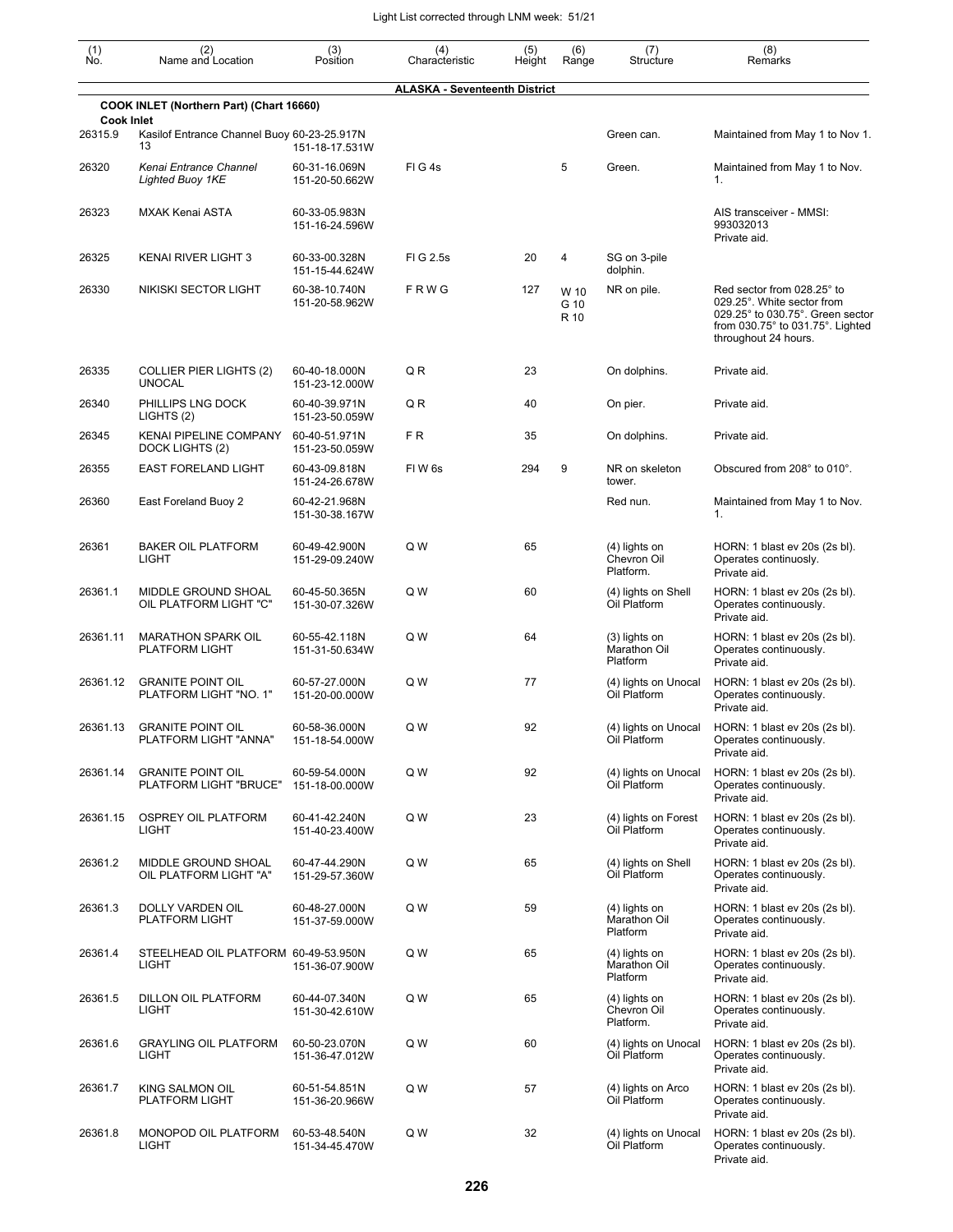| (1)<br>Ño.                   | (2)<br>Name and Location                                                            | (3)<br>Position                 | (4)<br>Characteristic                | (5)<br>Height | (6)<br>Range   | (7)<br>Structure                            | (8)<br>Remarks                                                          |
|------------------------------|-------------------------------------------------------------------------------------|---------------------------------|--------------------------------------|---------------|----------------|---------------------------------------------|-------------------------------------------------------------------------|
|                              |                                                                                     |                                 | <b>ALASKA - Seventeenth District</b> |               |                |                                             |                                                                         |
|                              | COOK INLET (Northern Part) (Chart 16660)                                            |                                 |                                      |               |                |                                             |                                                                         |
| <b>Cook Inlet</b><br>26361.9 | <b>MARATHON SPURR OIL</b><br><b>PLATFORM LIGHT</b>                                  | 60-55-10.000N<br>151-33-26.000W | Q W                                  | 45            |                | $(3)$ lights on<br>Marathon Oil<br>Platform | HORN: 1 blast ev 20s (2s bl).<br>Operates continuously.<br>Private aid. |
| 26364                        | - Response Mooring Buoy                                                             | 60-45-42.000N<br>151-17-00.000W |                                      |               |                | White with blue<br>band.                    | Private aid.                                                            |
| 26365                        | NORTH FORELANDS DOCK<br>LIGHTS (2)                                                  | 61-02-34.076N<br>151-09-47.712W | FIW 2.5s                             | 13            |                | On pier.                                    | Private aid.                                                            |
| 26366                        | NORTH COOK INLET OIL<br><b>PLATFORM LIGHT</b><br>"PHILLIPS-A"                       | 61-04-34.000N<br>150-57-00.000W | Q W                                  | 65            |                | (4) lights on Phillips<br>Oil Platform      | HORN: 1 blast ev 20s (2s bl).<br>Operates continuously.<br>Private aid. |
| 26367                        | Middle Ground Shoal Lighted<br>Buoy 3                                               | 60-54-24.021N<br>151-17-36.266W | FIG4s                                |               | 4              | Green.                                      | Maintained from May 1 to Nov.<br>1.                                     |
| 26378                        | <b>SUSITNA FLATS LIGHT</b>                                                          | 61-15-10.000N<br>150-29-17.000W | FIW4s                                | 19            | 9              | On skeleton tower.                          | RACON: $K$ ( $-,-$ )                                                    |
| 26384                        | - Lighted Bell Buoy 6                                                               | 61-08-59.699N<br>150-20-01.418W | FI R 2.5s                            |               |                | Red.                                        | Maintained from May 1 to Nov.<br>1.                                     |
| 26390                        | <b>WEST POINT LIGHT</b>                                                             | 61-07-33.728N<br>150-16-55.970W | FIW <sub>6s</sub>                    | 30            | $\overline{7}$ | NR on skeleton<br>tower.                    |                                                                         |
| 26405                        | <b>RACE POINT LIGHT</b>                                                             | 61-10-02.613N<br>150-13-30.272W | FIW 2.5s                             | 170           | 7              | NR on skeleton<br>tower.                    | Obscured from 235° to 038°.                                             |
| 26410                        | <b>FIRE ISLAND RANGE</b><br><b>FRONT LIGHT</b>                                      | 61-10-20.631N<br>150-11-59.623W | Q W                                  | 83            |                | KRB on multi-pile<br>structure.             | Visible 4° each side of rangeline.                                      |
| 26415                        | FIRE ISLAND RANGE REAR<br><b>LIGHT</b><br>510 yards, 242.0° from front<br>light.    | 61-10-13.557N<br>150-12-27.166W | Iso W 6s                             | 124           |                | KRB on multi-pile<br>structure.             | Visible 4° each side of rangeline.                                      |
| 26420                        | Knik Arm Shoal Lighted Buoy 7 61-12-13.013N                                         | 150-05-23.089W                  | Q G                                  |               | 4              | Green.                                      | Maintained from May 1 to Nov.<br>1.                                     |
| 26430                        | - VAIS 9                                                                            | 61-12-33.597N<br>150-04-06.092W |                                      |               |                |                                             | AIS: MMSI 993692214                                                     |
| 26435                        | POINT WORONZOF RANGE<br><b>FRONT LIGHT</b>                                          | 61-12-06.328N<br>150-01-22.971W | $Oc$ G 4s                            | 52            |                | KRW on pile.                                | Visible 4° each side of rangeline.<br>Lighted throughout 24 hours.      |
| 26440                        | POINT WORONZOF RANGE<br><b>REAR LIGHT</b><br>278 yards, 079.0° from front<br>light. | 61-12-07.892N<br>150-01-06.288W | F G                                  | 140           |                | KRW on multi-pile<br>structure.             | Visible 4° each side of rangeline.<br>Lighted throughout 24 hours.      |
| 26448                        | - VAIS 11                                                                           | 61-14-07.197N<br>149-56-12.692W |                                      |               |                |                                             | AIS: MMSI 993692215                                                     |
| 26449                        | <b>MXAK Anchorage ASTA</b>                                                          | 61-14-19.820N<br>149-53-20.814W |                                      |               |                |                                             | AIS transceiver - MMSI:<br>993032003<br>Private aid.                    |
| 26450                        | PORT MACKENZIE SOUTH<br><b>DOLPHIN LIGHT</b>                                        | 61-16-01.260N<br>149-54-52.780W | Q Y                                  | 49            |                | On dolphin.                                 | Private aid.                                                            |
| 26455                        | PORT MACKENZIE NORTH<br><b>DOLPHIN LIGHT</b>                                        | 61-16-13.090N<br>149-54-52.640W | Q Y                                  | 49            |                | On dolphin.                                 | Private aid.                                                            |
|                              | KODIAK ISLAND (Chart 16580)                                                         |                                 |                                      |               |                |                                             |                                                                         |
| 26460<br>1170                | <b>Marmot Strait</b><br><b>TONKI CAPE LIGHT</b>                                     | 58-21-08.877N<br>151-59-11.658W | FIW4s                                | 75            | 8              | NR on skeleton<br>tower.                    |                                                                         |
|                              | <b>Marmot Bay</b>                                                                   |                                 |                                      |               | 5              |                                             |                                                                         |
| 26463                        | <b>OUZINKIE BREAKWATER</b><br>LIGHT <sub>2</sub>                                    | 57-55-15.461N<br>152-29-47.123W | FIR <sub>6s</sub>                    | 23            |                | TR on spindle on<br>breakwater.             |                                                                         |
| 26465                        | PROKODA ISLAND LIGHT 2                                                              | 57-54-38.101N<br>152-30-22.636W | FIR4s                                | 40            | 5              | TR on small<br>house.                       | Obscured from 148° to 274°.                                             |
| 26470                        | Ouzinkie Narrows Daybeacon 57-54-41.017N<br>4                                       | 152-30-47.460W                  |                                      |               |                | TR on spindle.                              |                                                                         |
| 26475                        | <b>Entrance Point Shoal Lighted</b><br>Buoy 5                                       | 57-54-48.250N<br>152-31-40.136W | FIG 2.5s                             |               | 3              | Green.                                      |                                                                         |
| 26480                        | Three Brothers Reef Buoy 6                                                          | 57-55-07.976N<br>152-32-44.393W |                                      |               |                | Red nun.                                    |                                                                         |
| 26485                        | Low Island Reef Buoy 7                                                              | 57-55-01.351N<br>152-32-55.943W |                                      |               |                | Green can.                                  |                                                                         |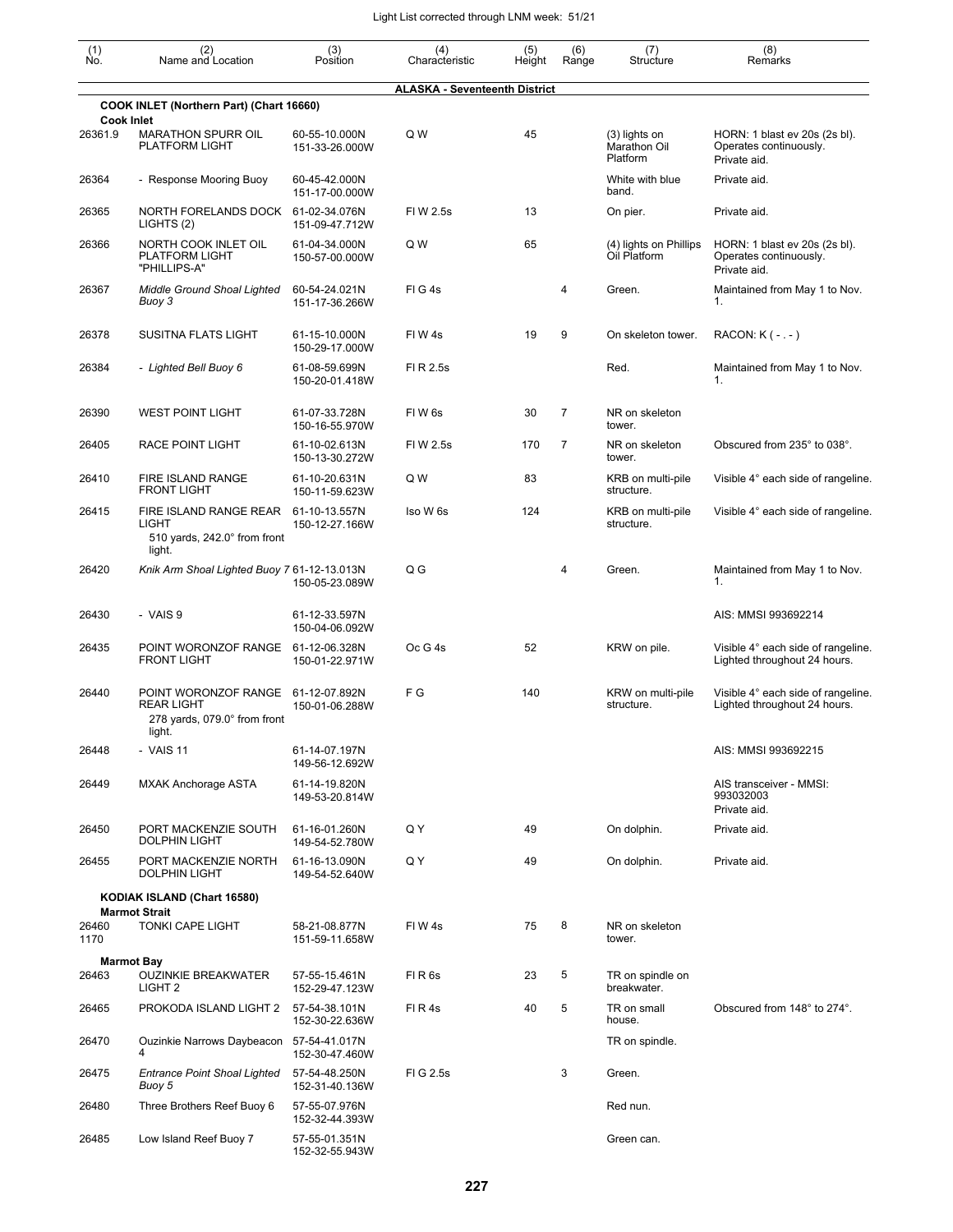| (1)<br>Ñó.    | (2)<br>Name and Location                                                         | (3)<br>Position                 | (4)<br>Characteristic                | (5)<br>Height | (6)<br>Range | (7)<br>Structure                                | (8)<br>Remarks              |
|---------------|----------------------------------------------------------------------------------|---------------------------------|--------------------------------------|---------------|--------------|-------------------------------------------------|-----------------------------|
|               |                                                                                  |                                 | <b>ALASKA - Seventeenth District</b> |               |              |                                                 |                             |
|               | KODIAK ISLAND (Chart 16580)                                                      |                                 |                                      |               |              |                                                 |                             |
| 26490         | <b>Marmot Bay</b><br>THREE BROTHERS LIGHT 8                                      | 57-55-26.158N<br>152-33-13.760W | FIR4s                                | 32            | 5            | TR on skeleton<br>tower on concrete<br>caisson. |                             |
| 26495         | SHAKMANOF POINT LIGHT                                                            | 57-55-30.506N<br>152-35-16.185W | FIW <sub>6s</sub>                    | 60            | 6            | NR on skeleton<br>tower.                        |                             |
|               | <b>Afognak Bay</b>                                                               |                                 |                                      |               |              |                                                 |                             |
| 26500         | Skipwith Reefs Buoy 2                                                            | 58-00-39.388N<br>152-39-19.968W |                                      |               |              | Red nun.                                        |                             |
| 26505         | <b>HOG ISLAND LIGHT</b>                                                          | 58-00-06.812N<br>152-41-10.587W | FIW4s                                | 40            | 6            | NR on skeleton<br>tower.                        | Obscured from 110° to 190°. |
| 26510         | <b>Whale Passage</b><br><b>ILKOGNAK ROCK LIGHT</b>                               | 57-54-49.079N                   | FIW4s                                | 18            | 5            | NR on spindle.                                  |                             |
| 26513         | Shag Rocks Daybeacon 1                                                           | 152-47-02.205W<br>57-54-28.980N |                                      |               |              | SG on spindle.                                  |                             |
|               |                                                                                  | 152-47-30.380W                  |                                      |               |              |                                                 |                             |
| 26515         | Yuzhni Point Buoy 2                                                              | 57-55-09.414N<br>152-47-05.744W |                                      |               |              | Red nun.                                        |                             |
| 26517         | - Daybeacon 3                                                                    | 57-54-52.622N<br>152-48-13.883W |                                      |               |              | SG on spindle.                                  |                             |
| 26520         | - Daybeacon 4                                                                    | 57-55-24.956N<br>152-47-57.563W |                                      |               |              | TR on tower.                                    |                             |
| 26525         | KONIUJI ISLAND LIGHT 5                                                           | 57-55-46.748N<br>152-50-19.512W | FIG 2.5s                             | 70            | 4            | SG on skeleton<br>tower.                        |                             |
|               | <b>Kizhuyak Bay</b>                                                              |                                 |                                      |               |              |                                                 |                             |
| 26530         | SETTLER COVE<br><b>BREAKWATER LIGHT 1</b>                                        | 57-52-24.176N<br>152-51-39.059W | Q G                                  |               | 5            | SG on spindle.                                  |                             |
| 26533         | SETTLER COVE<br><b>BREAKWATER LIGHT 2</b>                                        | 57-52-20.155N<br>152-51-47.534W | FI R 2.5s                            | 24            | 4            | TR on spindle.                                  |                             |
| 26535         | Settler Cove Daybeacon 3                                                         | 57-52-19.637N<br>152-51-41.043W |                                      |               |              | SG on pile.                                     |                             |
|               | <b>Marmot Bay</b>                                                                |                                 |                                      |               |              |                                                 |                             |
| 26545<br>1175 | Williams Reef Lighted Whistle<br>Buoy 1                                          | 57-50-16.591N<br>152-09-27.825W | FIG4s                                |               | 5            | Green.                                          |                             |
| 26550         | <b>Kodiak North Entrance</b><br>Channel Lighted Whistle Buoy 152-13-43.549W<br>3 | 57-50-52.702N                   | FIG6s                                |               | 4            | Green.                                          |                             |
| 26555         | <b>Hutchinson Reef Lighted</b><br>Whistle Buoy 4                                 | 57-49-58.403N<br>152-17-25.474W | FIR4s                                |               | 4            | Red.                                            |                             |
| 26560         | <b>HANIN ROCK LIGHT</b>                                                          | 57-50-04.497N<br>152-18-52.353W | Q W                                  | 43            | 6            | Skeleton tower.                                 |                             |
| 26565         | <b>Kodiak North Entrance</b><br>Channel Lighted Whistle Buoy 152-17-59.970W<br>5 | 57-49-18.879N                   | FIG 2.5s                             |               | 4            | Green.                                          |                             |
| 26570         | <b>Kodiak North Entrance</b><br>Channel Lighted Whistle Buoy<br>7                | 57-48-54.338N<br>152-18-42.019W | FIG4s                                |               | 5            | Green.                                          |                             |
| 26575         | <b>Kodiak North Entrance</b><br>Channel Lighted Buoy 8                           | 57-48-44.298N<br>152-19-32.892W | FI R 2.5s                            |               | 4            | Red.                                            |                             |
| 26580         | <b>Spruce Cape Light</b>                                                         | 57-49-19.856N<br>152-19-30.947W | <b>FIW 10s</b>                       | 40            | 13           | NR on skeleton<br>tower.<br>15                  |                             |
| 26585         | <b>Kodiak North Entrance</b><br>Channel Lighted Buoy 10                          | 57-48-10.296N<br>152-20-47.902W | FIR <sub>6s</sub>                    |               | 4            | Red.                                            |                             |
| 26590         | <b>WOODY ISLAND LIGHT</b>                                                        | 57-47-46.028N<br>152-20-18.275W | FIW <sub>6s</sub>                    | 50            | 5            | NR on skeleton<br>tower.                        | Obscured from 228° to 040°. |
| 26595         | Kodiak North Entrance<br>Channel Buoy 11                                         | 57-47-40.503N<br>152-20-56.675W |                                      |               |              | Green can.                                      |                             |
| 26600         | <b>Kodiak North Entrance</b><br>Channel Lighted Bell Buoy KH 152-21-32.909W      | 57-47-44.694N                   | $FI (2+1)R 6s$                       |               | 4            | Red and green<br>bands.                         |                             |
| 26605         | Kodiak North Entrance<br>Channel Buoy 13                                         | 57-47-22.692N<br>152-22-06.414W |                                      |               |              | Green can.                                      |                             |
| 26610         | Cyane Rock Lighted Bell Buoy 57-47-25.934N<br>15                                 | 152-23-12.310W                  | Q G                                  |               | 4            | Green.                                          |                             |
| 26615         | KODIAK FERRY DOCK<br>LIGHTS (2)                                                  | 57-47-12.000N<br>152-24-00.000W | FR.                                  | 18            |              | Pedestal.                                       | Private aid.                |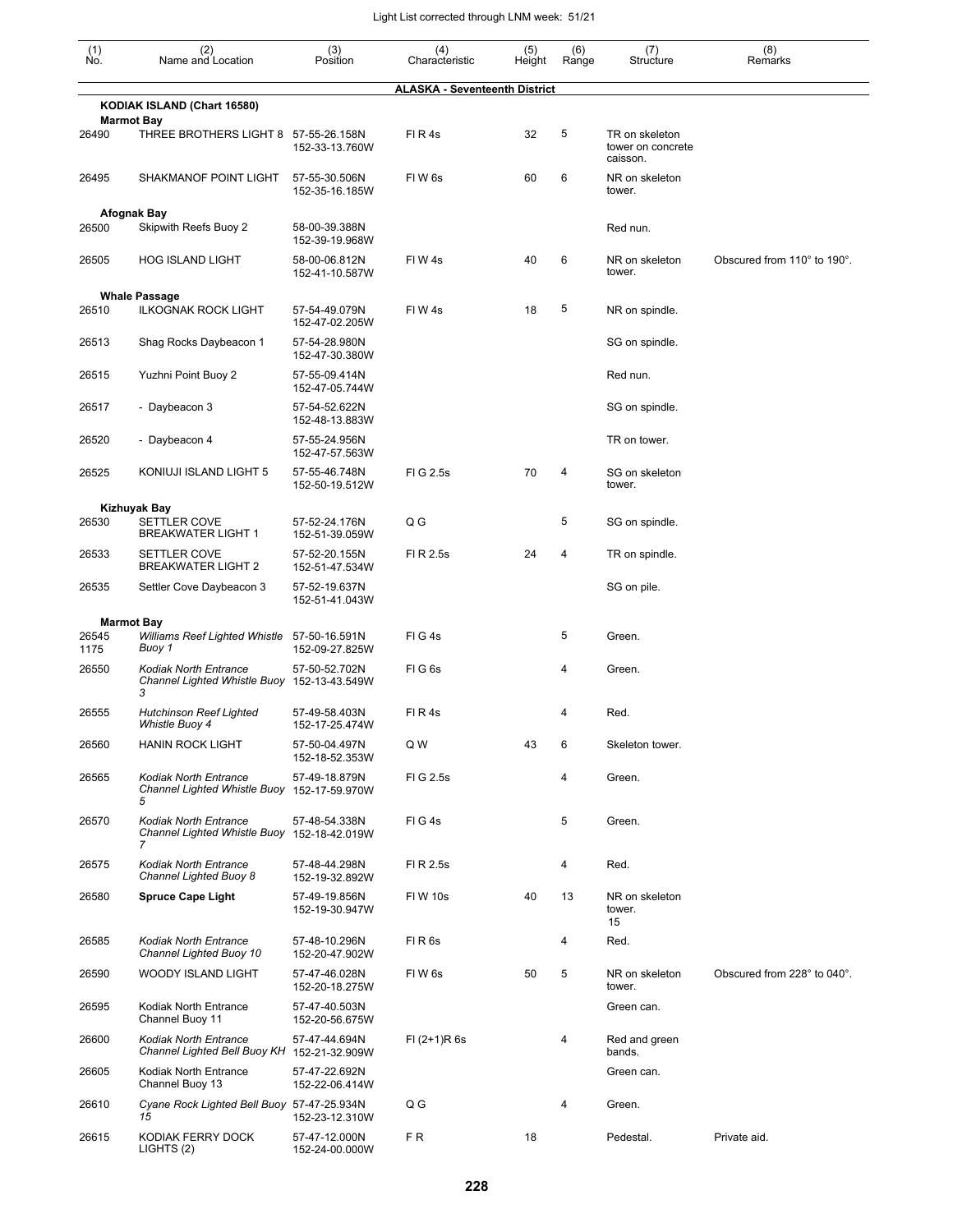| $\begin{smallmatrix} (1) \ N0. \end{smallmatrix}$ | (2)<br>Name and Location                                                  | (3)<br>Position                 | (4)<br>Characteristic                | (5)<br>Height | (6)<br>Range | (7)<br>Structure                                        | (8)<br>Remarks                                      |
|---------------------------------------------------|---------------------------------------------------------------------------|---------------------------------|--------------------------------------|---------------|--------------|---------------------------------------------------------|-----------------------------------------------------|
|                                                   |                                                                           |                                 | <b>ALASKA - Seventeenth District</b> |               |              |                                                         |                                                     |
|                                                   | KODIAK ISLAND (Chart 16580)                                               |                                 |                                      |               |              |                                                         |                                                     |
| 26620                                             | <b>Marmot Bay</b><br>Kodiak Boat Harbor<br>Daybeacon 2                    | 57-47-06.416N<br>152-24-30.563W |                                      |               |              | TR on pile.                                             |                                                     |
| 26630                                             | KODIAK BOAT HARBOR<br>LIGHT 1                                             | 57-47-05.309N<br>152-24-35.713W | FIG4s                                | 18            | 5            | SG on skeleton<br>tower.                                |                                                     |
| 26635                                             | St. Herman Harbor<br>- NORTH ENTRANCE LIGHT 57-46-57.170N<br>$\mathbf{1}$ | 152-24-30.605W                  | FIG 2.5s                             |               | 5            | SG on spindle.                                          |                                                     |
| 26640                                             | - NORTH ENTRANCE LIGHT 57-46-56.460N<br>$\overline{2}$                    | 152-24-34.543W                  | FIR <sub>6s</sub>                    | 17            | 5            | TR on spindle.                                          |                                                     |
|                                                   | <b>Woody Island</b>                                                       |                                 |                                      |               |              |                                                         |                                                     |
| 26645                                             | - Channel Lighted Buoy 2                                                  | 57-47-08.499N<br>152-21-43.213W | FI R 2.5s                            |               | 3            | Red.                                                    |                                                     |
| 26650                                             | - Channel Buoy 3                                                          | 57-46-46.087N<br>152-21-50.015W |                                      |               |              | Green can.                                              |                                                     |
| 26655                                             | - Channel Buoy 4                                                          | 57-46-36.387N<br>152-22-17.219W |                                      |               |              | Red nun.                                                |                                                     |
| 26660                                             | - Channel Lighted Buoy 5                                                  | 57-45-35.020N<br>152-22-22.424W | FIG6s                                |               | 4            | Green.                                                  |                                                     |
| 26665                                             | - Channel Buoy 6                                                          | 57-45-06.277N<br>152-23-58.934W |                                      |               |              | Red nun.                                                |                                                     |
|                                                   | St. Paul Harbor                                                           |                                 |                                      |               |              |                                                         |                                                     |
| 26675                                             | - Entrance Midchannel Lighted 57-44-03.272N<br><b>Whistle Buoy SP</b>     | 152-24-19.939W                  | $Mo(A)$ W                            |               | 5            | Red and white<br>stripes with red<br>spherical topmark. |                                                     |
| 26680                                             | - ENTRANCE LIGHT                                                          | 57-44-19.634N<br>152-25-47.717W | FIW <sub>6s</sub>                    | 38            | 7            | NR on spindle<br>tower.                                 | $RACON: N (- . )$                                   |
| 26685                                             | - Entrance Channel Lighted<br>Bell Buoy 2                                 | 57-44-28.275N<br>152-25-09.942W | FIR4s                                |               | 4            | Red.                                                    |                                                     |
| 26690                                             | - Entrance Channel Lighted<br>Whistle Buoy 3                              | 57-44-25.174N<br>152-25-31.943W | FIG 2.5s                             |               | 3            | Green.                                                  |                                                     |
| 26695                                             | - Entrance Channel Buoy 5                                                 | 57-44-28.466N<br>152-26-05.482W |                                      |               |              | Green can.                                              |                                                     |
| 26700                                             | - Entrance Channel Lighted<br>Bell Buoy 6                                 | 57-45-07.279N<br>152-26-51.946W | QR                                   |               | 4            | Red.                                                    |                                                     |
| 26705                                             | - Entrance Channel Lighted<br>Buoy 7                                      | 57-45-22.410N<br>152-27-07.054W | FI G 2.5s                            |               | 3            | Green.                                                  |                                                     |
| 26715                                             | <b>Gull Island Rocks Lighted</b><br>Buoy 8                                | 57-46-33.289N<br>152-25-56.736W | FIR <sub>6s</sub>                    |               | 4            | Red.                                                    |                                                     |
|                                                   | St. Herman Harbor                                                         |                                 |                                      |               |              |                                                         |                                                     |
| 26730                                             | - South Approach Buoy 1                                                   | 57-46-27.288N<br>152-25-20.434W |                                      |               |              | Green can.                                              |                                                     |
| 26732                                             | - SOUTH ENTRANCE LIGHT 57-46-28.295N<br>3                                 | 152-25-04.408W                  | FIG4s                                | 5             | 5            | SG on spindle.                                          |                                                     |
| 26733                                             | - SOUTH ENTRANCE LIGHT 57-46-25.243N<br>4                                 | 152-25-05.524W                  | FIR <sub>6s</sub>                    | 25            | 5            | TR on spindle.                                          |                                                     |
| 26735                                             | - South Entrance Daybeacon 57-46-41.835N<br>$\overline{7}$                | 152-25-00.162W                  |                                      |               |              | SG on pile.                                             |                                                     |
|                                                   | St. Paul Harbor                                                           |                                 |                                      |               |              |                                                         |                                                     |
| 26740                                             | <b>CONTAINER TERMINAL</b><br>PIER 3 EASTERN<br>OUTBOARD LT                | 57-46-56.742N<br>152-25-55.884W | FR.                                  | 18            |              | On Dolphin.                                             | Private aid.                                        |
| 26741                                             | <b>CONTAINER TERMINAL</b><br>PIER 3 EASTERN INBOARD<br>LT.                | 57-46-56.292N<br>152-25-57.696W | F R                                  | 18            |              | On Dolphin.                                             | Private aid.                                        |
| 26742                                             | <b>CONTAINER TERMINAL</b><br>PIER 3 WESTERN INBOARD<br>LT.                | 57-46-51.372N<br>152-26-14.934W | FR.                                  | 18            |              | On Dolphin.                                             | Private aid.                                        |
| 26743                                             | <b>CONTAINER TERMINAL</b><br>PIER 3 WESTERN<br>OUTBOARD LT                | 57-46-50.994N<br>152-26-16.782W | FR.                                  | 18            |              | On Dolphin.                                             | Private aid.                                        |
| 26744                                             | MXAK Kodiak ASTA                                                          | 57-47-20.630N<br>152-26-02.270W |                                      |               |              |                                                         | AIS transceiver.<br>MMSI: 993032016<br>Private aid. |
| 26745                                             | KODIAK CITY DOCK PIER 2<br>LIGHTS (2)                                     | 57-47-04.000N<br>152-25-24.000W | FR.                                  | 16            |              | On pedestal.                                            | Private aid.                                        |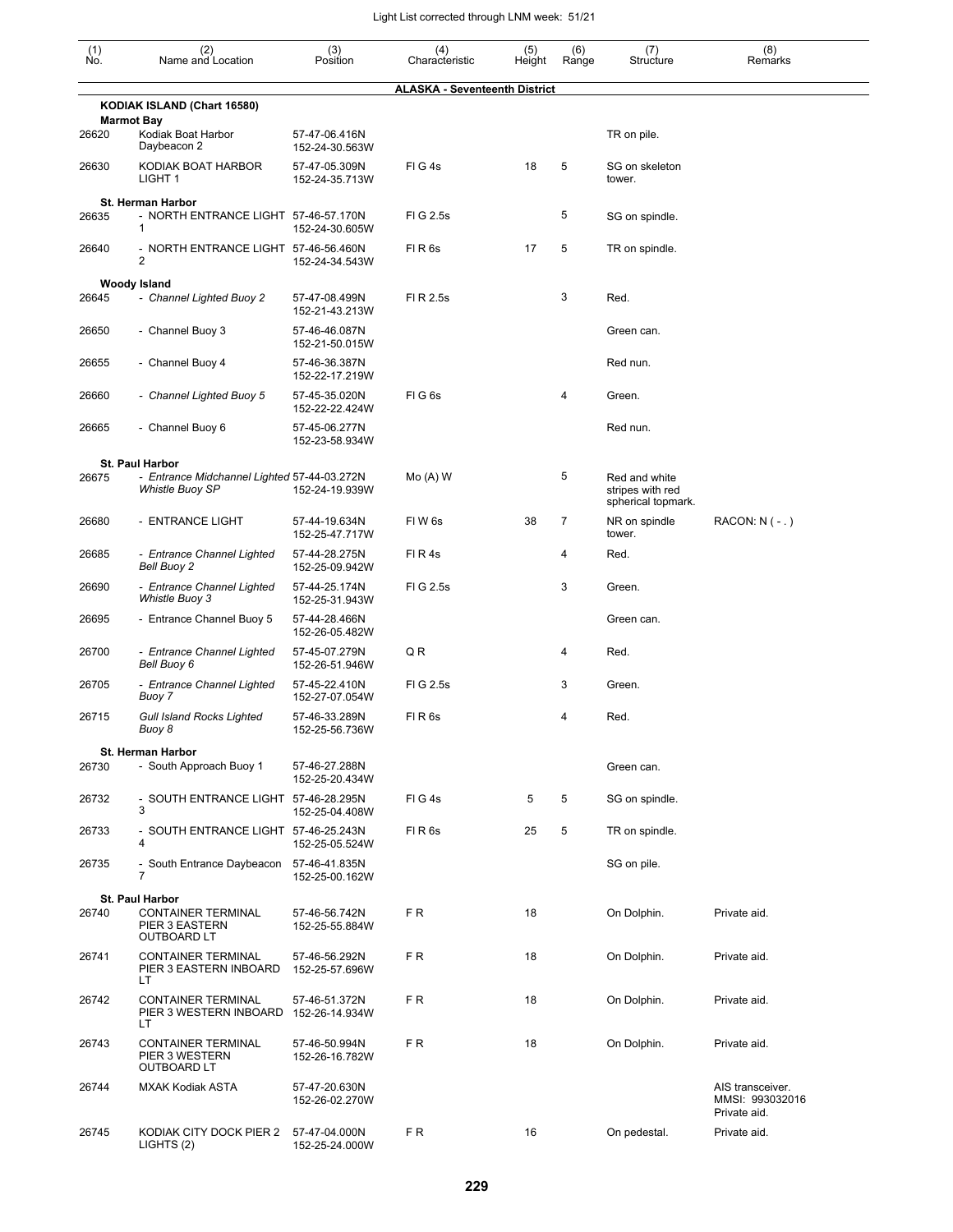| $(n)$<br>No.  | (2)<br>Name and Location                                                    | (3)<br>Position                 | (4)<br>Characteristic                | (5)<br>Height | (6)<br>Range | (7)<br>Structure          | (8)<br>Remarks                                      |
|---------------|-----------------------------------------------------------------------------|---------------------------------|--------------------------------------|---------------|--------------|---------------------------|-----------------------------------------------------|
|               |                                                                             |                                 | <b>ALASKA - Seventeenth District</b> |               |              |                           |                                                     |
|               | KODIAK ISLAND (Chart 16580)<br>St. Paul Harbor                              |                                 |                                      |               |              |                           |                                                     |
| 26755         | Gull Island Lighted Buoy 10                                                 | 57-46-54.542N<br>152-25-13.707W | FI R 2.5s                            |               | 4            | Red.                      |                                                     |
| 26760         | - Entrance Channel Lighted<br>Buoy 11                                       | 57-47-01.999N<br>152-24-41.273W | FIG <sub>6s</sub>                    |               |              | Green.                    |                                                     |
|               | <b>Womens Bay</b>                                                           |                                 |                                      |               |              |                           |                                                     |
| 26765         | - FRONT RANGE LIGHT                                                         | 57-43-23.997N<br>152-28-50.548W | Q W                                  | 57            |              | KRB on skeleton<br>tower. |                                                     |
| 26770         | - REAR RANGE LIGHT<br>661 yards, 211.1° from front 152-29-09.417W<br>light. | 57-43-07.268N                   | Oc W <sub>4s</sub>                   | 94            |              | KRB on skeleton<br>tower. |                                                     |
| 26780         | - Entrance Channel Lighted<br>Buoy 2                                        | 57-44-21.175N<br>152-27-53.454W | FI R 2.5s                            |               |              | Red.                      |                                                     |
| 26785         | - Entrance Channel Lighted<br>Bell Buoy 3                                   | 57-44-17.158N<br>152-27-43.468W | FIG 2.5s                             |               | 4            | Green.                    |                                                     |
| 26790         | - Entrance Channel Buoy 5                                                   | 57-43-57.273N<br>152-28-07.957W |                                      |               |              | Green can.                |                                                     |
| 26795         | - Entrance Channel Lighted<br>Buoy 6                                        | 57-43-48.333N<br>152-28-27.789W | FI R 4s                              |               | 4            | Red.                      |                                                     |
| 26800         | - Entrance Channel Lighted<br><b>Bell Buoy 7</b>                            | 57-43-45.112N<br>152-28-21.608W | FIG4s                                |               | 4            | Green.                    |                                                     |
| 26805         | - Entrance Channel Lighted<br>Buoy 8                                        | 57-43-39.402N<br>152-28-43.700W | FI R 2.5s                            |               | 4            | Red.                      |                                                     |
| 26810         | - Entrance Channel Buoy 9                                                   | 57-43-32.871N<br>152-28-41.201W |                                      |               |              | Green can.                |                                                     |
| 26815         | - Entrance Channel Lighted<br>Buoy 11                                       | 57-43-24.821N<br>152-29-25.384W | FIG <sub>6s</sub>                    |               | 4            | Green.                    |                                                     |
| 26820         | - Entrance Channel Buoy 12                                                  | 57-43-24.691N<br>152-30-00.967W |                                      |               |              | Red nun.                  |                                                     |
| 26825         | - Entrance Channel Lighted<br>Buoy 13                                       | 57-43-11.200N<br>152-30-09.969W | $Q$ $G$                              |               | 3            | Green.                    |                                                     |
| 26830         | - Entrance Channel Lighted<br>Buoy 14                                       | 57-42-53.158N<br>152-30-41.851W | QR                                   |               | 3            | Red.                      |                                                     |
| 26835         | - Lighted Buoy 16                                                           | 57-42-57.518N<br>152-31-40.635W | FIR4s                                |               | 3            | Red.                      |                                                     |
| 26840         | - Buoy 18                                                                   | 57-43-33.112N<br>152-31-10.991W |                                      |               |              | Red nun.                  |                                                     |
| 26845         | - Middle Shoal Buoy 19                                                      | 57-43-47.496N<br>152-31-07.082W |                                      |               |              | Green can.                |                                                     |
|               | <b>Chiniak Bay</b>                                                          |                                 |                                      |               |              |                           |                                                     |
| 26850<br>1180 | Humpback Rock Lighted<br>Whistle Buoy 1                                     | 57-42-47.754N<br>152-14-13.079W | FIG4s                                |               | 5            | Green.                    |                                                     |
|               | <b>Sitkalidak Strait</b>                                                    |                                 |                                      |               |              |                           |                                                     |
| 26855         | <b>TABLE ISLAND LIGHT</b>                                                   | 57-11-20.385N<br>152-55-12.973W | FIW4s                                | 106           | 7            | NR on skeleton<br>tower.  |                                                     |
| 26858         | <b>MXAK McCord ASTA</b>                                                     | 57-07-35.990N<br>153-08-15.450W |                                      |               |              |                           | AIS transceiver.<br>MMSI: 993032057<br>Private aid. |
| 26860         | NUT ISLAND LIGHT N                                                          | 57-12-13.406N<br>153-09-35.457W | $FI (2+1)R 6s$                       | 40            | 4            | JR on skeleton<br>tower.  |                                                     |
| 26865         | <b>BUSH POINT LIGHT 2</b>                                                   | 57-13-03.589N<br>153-13-00.998W | FIR4s                                | 20            | 6            | TR on skeleton<br>tower.  |                                                     |
| 26870         | SHEEP ISLAND LIGHT 3                                                        | 57-12-50.096N<br>153-15-13.521W | FIG 2.5s                             | 20            | 5            | SG on Pile.               |                                                     |
| 26875         | SITKALIDAK PASSAGE<br>LIGHT 4                                               | 57-12-33.488N<br>153-16-32.943W | FIR <sub>6s</sub>                    | 30            | 4            | TR on skeleton<br>tower.  |                                                     |
|               | Old Harbor                                                                  |                                 |                                      |               |              |                           |                                                     |
| 26879         | - LIGHT 1                                                                   | 57-12-28.376N<br>153-17-49.161W | FIG4s                                | 18            | 3            | SG on pile.               |                                                     |
| 26880         | - Daybeacon 2                                                               | 57-12-29.168N<br>153-17-48.441W |                                      |               |              | TR on pile.               |                                                     |
| 26885         | - Daybeacon 3                                                               | 57-12-30.992N<br>153-17-59.847W |                                      |               |              | SG on pile.               |                                                     |
| 26890         | - Daybeacon 4                                                               | 57-12-32.420N<br>153-18-01.389W |                                      |               |              | TR on pile.               |                                                     |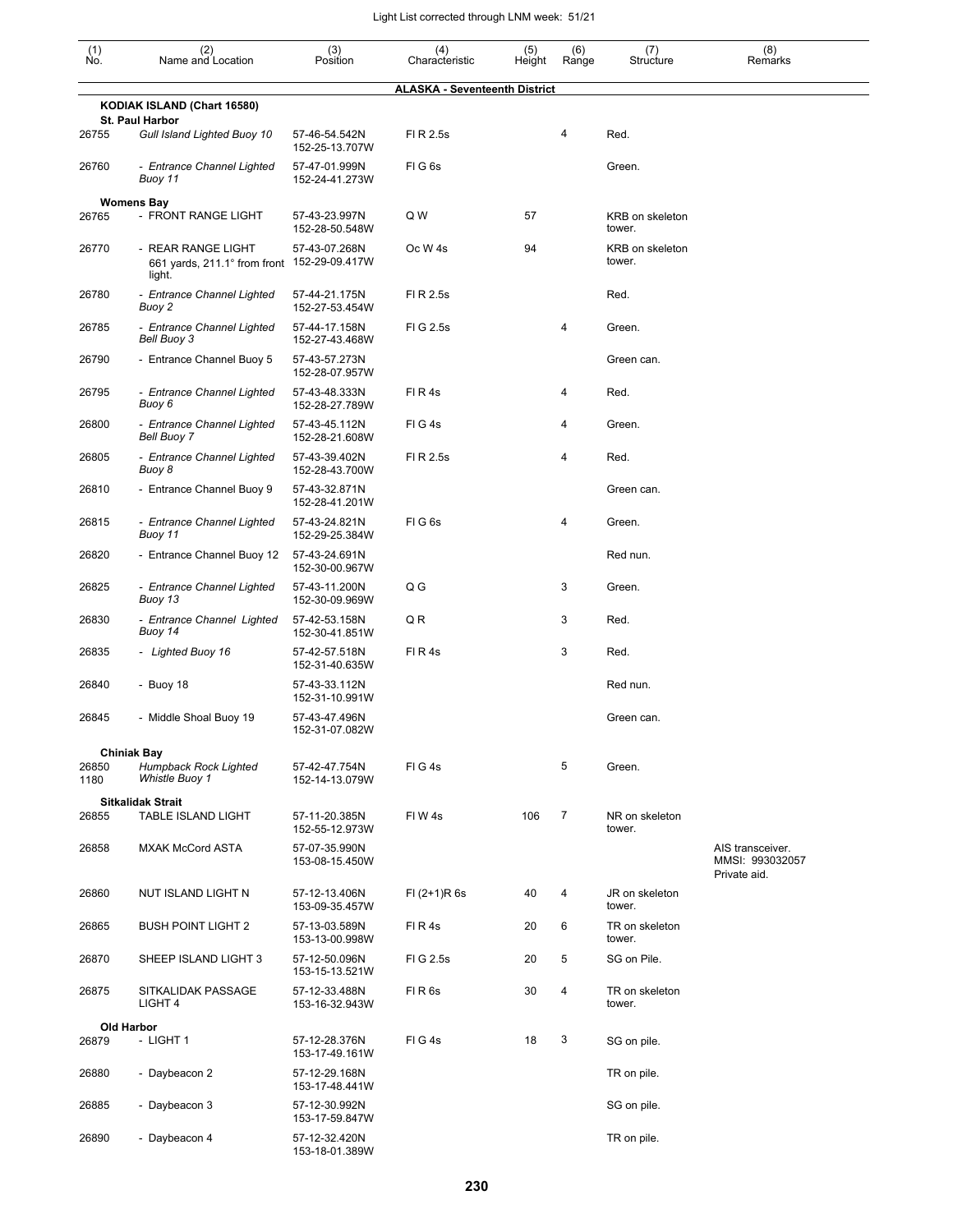| (1)<br>Ño.        | (2)<br>Name and Location                                | (3)<br>Position                 | (4)<br>Characteristic                | (5)<br>Height | (6)<br>Range | (7)<br>Structure             | (8)<br>Remarks                                                           |
|-------------------|---------------------------------------------------------|---------------------------------|--------------------------------------|---------------|--------------|------------------------------|--------------------------------------------------------------------------|
|                   |                                                         |                                 | <b>ALASKA - Seventeenth District</b> |               |              |                              |                                                                          |
|                   | KODIAK ISLAND (Chart 16580)<br><b>Sitkalidak Strait</b> |                                 |                                      |               |              |                              |                                                                          |
| 26893             | Three Saints Bay CG Mooring<br>Buoy                     | 57-10-23.374N<br>153-31-05.947W |                                      |               |              | White with blue<br>stripe    |                                                                          |
|                   | <b>Geese Channel</b>                                    |                                 |                                      |               |              |                              |                                                                          |
| 26895             | - Lighted Gong Buoy 1                                   | 56-44-50.119N<br>153-53-08.476W | FIG 2.5s                             |               | 4            | Green.                       |                                                                          |
| 26900             | - Buoy 3                                                | 56-43-29.883N<br>153-58-36.107W |                                      |               |              | Green can.                   |                                                                          |
| 26905             | - Lighted Bell Buoy 4                                   | 56-43-40.129N<br>153-59-05.673W | FIR4s                                |               | 3            | Red.                         |                                                                          |
| 26910             | AIAKTALIK ISLAND LIGHT 5                                | 56-43-53.132N<br>154-03-05.659W | FIG6s                                | 57            | 5            | SG on skeleton<br>tower.     |                                                                          |
|                   | <b>Sitkinak Strait</b>                                  |                                 |                                      |               |              |                              |                                                                          |
| 26915<br>1195     | <b>WHIRLPOOL POINT LIGHT</b>                            | 56-36-59.918N<br>154-05-42.601W | FIW 2.5s                             | 51            | 8            | NR on skeleton<br>tower.     |                                                                          |
| <b>Alitak Bay</b> |                                                         |                                 |                                      |               |              |                              |                                                                          |
| 26920             | <b>CAPE ALITAK LIGHT</b>                                | 56-50-35.252N<br>154-18-25.592W | FIW <sub>6s</sub>                    | 63            | 7            | NR on spindle.               | Obscured from 190° to 263°.                                              |
| 26925             | LAZY BAY LIGHT 2                                        | 56-53-30.541N<br>154-13-02.638W | FIR4s                                | 25            | 6            | TR on skeleton<br>tower.     |                                                                          |
| 26930             | Akhiok Reef Buoy 1                                      | 56-54-47.117N<br>154-07-52.396W |                                      |               |              | Green can.                   |                                                                          |
| 26935             | <b>MOSER BAY LIGHT 2</b>                                | 56-58-19.478N<br>154-06-25.214W | FIR <sub>6s</sub>                    | 22            | 5            | TR on skeleton<br>tower.     |                                                                          |
| 26940             | Moser Bay Buoy 3                                        | 56-58-25.289N<br>154-06-49.611W |                                      |               |              | Green can.                   |                                                                          |
| 26945             | Moser Bay Buoy 4                                        | 56-58-52.389N<br>154-08-02.697W |                                      |               |              | Red nun.                     |                                                                          |
|                   | <b>Shelikof Strait</b>                                  |                                 |                                      |               |              |                              |                                                                          |
| 26950             | <b>NOAA Data Lighted Buoy</b><br>46077                  | 57-54-09.000N<br>154-10-34.000W | FI (4) Y 20s                         |               |              | Yellow disc shaped<br>hull.  | Aid maintained by National<br>Oceanic and Atmospheric<br>Administration. |
| 26953             | <b>MXAK Spiridon Mountain</b><br><b>ASTA</b>            | 57-43-14.588N<br>153-45-48.082W |                                      |               |              |                              | AIS transceiver.<br>MMSI: 993032049<br>Private aid.                      |
| 26954             | <b>MXAK Karluk ASTA</b>                                 | 57-34-20.626N<br>154-27-20.851W |                                      |               |              |                              | AIS transceiver.<br>MMSI: 993032038<br>Private aid.                      |
| 26955             | Wolcott Reef Buoy W                                     | 57-40-04.618N<br>154-12-11.794W |                                      |               |              | Red and green<br>bands; nun. |                                                                          |
| Uyak Bay          |                                                         |                                 |                                      |               |              |                              |                                                                          |
| 26960             | <b>HARVESTER ISLAND SPIT</b><br>LIGHT <sub>2</sub>      | 57-38-14.800N<br>153-59-40.104W | FIR4s                                | 22            | 3            | TR on 3-pile<br>dolphin.     |                                                                          |
|                   | <b>Larsen Bay</b>                                       |                                 |                                      |               |              |                              |                                                                          |
| 26965             | - JUNCTION LIGHT LB                                     | 57-32-36.536N<br>153-58-35.781W | $FI (2+1)R 6s$                       | 10            | 4            | JR on tower.                 |                                                                          |
| 26970             | - Daybeacon 2                                           | 57-32-32.750N<br>153-59-03.963W |                                      |               |              | TR on 3-pile<br>dolphin.     |                                                                          |
| 26975             | - Daybeacon 3                                           | 57-32-27.134N<br>153-59-05.667W |                                      |               |              | SG on 3-pile<br>dolphin.     |                                                                          |
| 26980             | - RANGE FRONT LIGHT                                     | 57-32-44.177N<br>154-00-13.018W | Q W                                  | 56            |              | KRW on skeleton<br>tower.    | Obscured from 333° to 267°.                                              |
| 26985             | - RANGE REAR LIGHT<br>129 yards, 291.3° from light.     | 57-32-45.566N<br>154-00-19.646W | Iso W 6s                             | 76            |              | KRW on skeleton<br>tower.    | Obscured from 300° to 287°.                                              |
| 26986             | - Reef Buoy 5                                           | 57-32-00.493N<br>154-00-35.889W |                                      |               |              | Green can.                   | Position Approximate.                                                    |
| 26988             | - HARBOR LIGHT 4                                        | 57-31-55.513N<br>154-00-28.977W | FIR6s                                | 10            | 4            | TR on spindle.               |                                                                          |
| Uyak Bay          |                                                         |                                 |                                      |               |              |                              |                                                                          |
| 26990             | Aleutian Rock Buoy 1                                    | 57-25-36.379N<br>153-50-47.756W |                                      |               |              | Green can.                   |                                                                          |
|                   | <b>Uganik Bay</b>                                       |                                 |                                      |               |              |                              |                                                                          |
| 26995             | NOISY ISLAND LIGHT                                      | 57-55-54.521N<br>153-33-47.982W | FIW <sub>6s</sub>                    | 80            | 7            | NR on skeleton<br>tower.     | Obscured from 223° to 338°.                                              |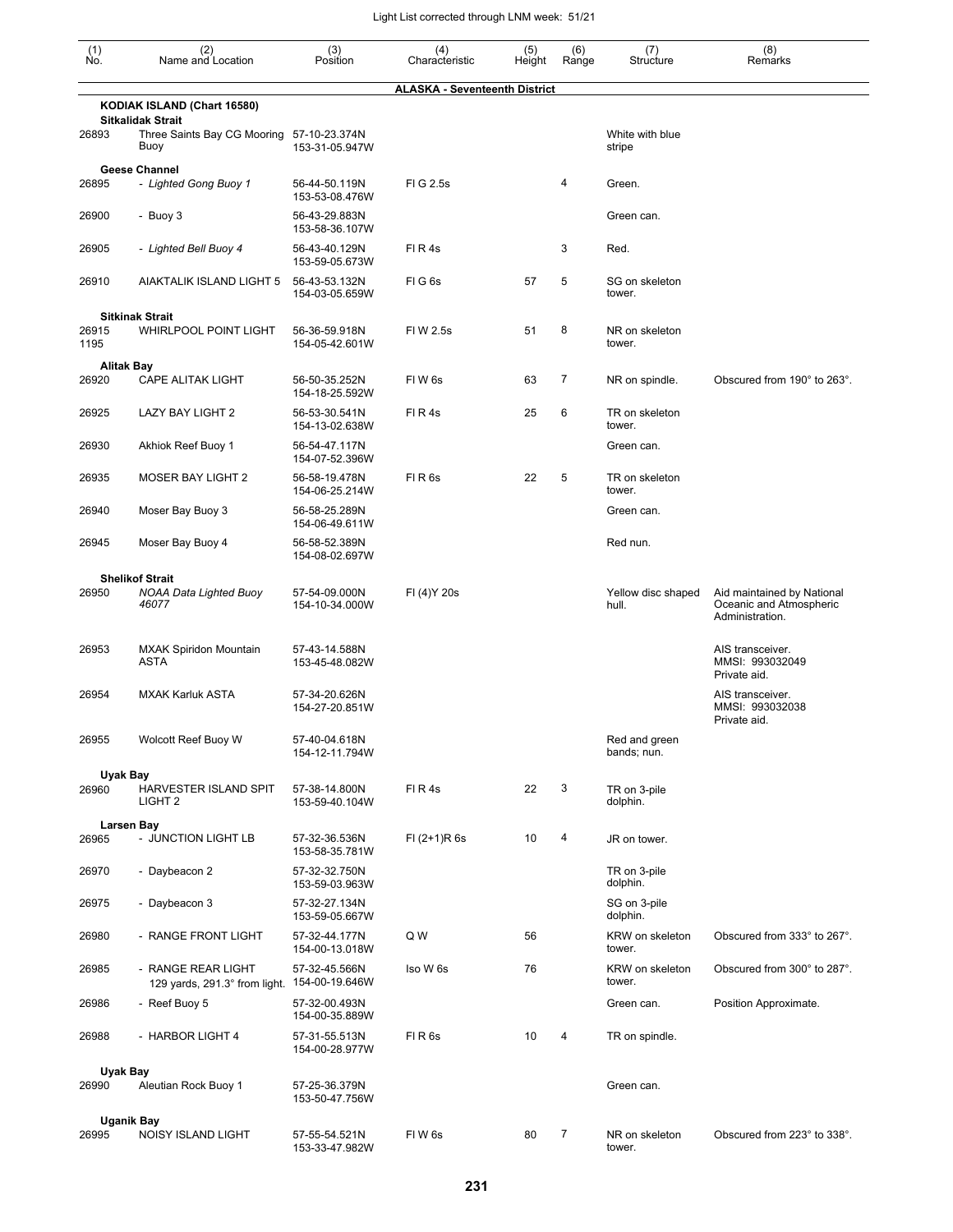| (1)<br>Ño.    | (2)<br>Name and Location                                                       | (3)<br>Position                 | (4)<br>Characteristic                | (5)<br>Height | (6)<br>Range | (7)<br>Structure                          | (8)<br>Remarks                                         |
|---------------|--------------------------------------------------------------------------------|---------------------------------|--------------------------------------|---------------|--------------|-------------------------------------------|--------------------------------------------------------|
|               |                                                                                |                                 | <b>ALASKA - Seventeenth District</b> |               |              |                                           |                                                        |
|               | KODIAK ISLAND (Chart 16580)                                                    |                                 |                                      |               |              |                                           |                                                        |
| 27000         | Uganik Bay<br>NORTHEAST ARM LIGHT 1                                            | 57-47-08.402N<br>153-27-14.128W | FIG6s                                | 58            | 5            | SG on small<br>house.                     | Obscured from 139° to 282.5°.                          |
| 27005         | STARR POINT LIGHT 3                                                            | 57-45-21.303N<br>153-22-04.172W | FIG4s                                | 30            | 5            | SG on skeleton<br>tower.                  |                                                        |
|               | <b>Kupreanof Strait</b>                                                        |                                 |                                      |               |              |                                           |                                                        |
| 27010         | <b>MALINA POINT LIGHT</b>                                                      | 58-02-18.924N<br>153-21-57.697W | FIW 2.5s                             | 80            | 6            | NR on skeleton<br>tower.                  | Higher intensity beam toward<br>$110^\circ$ .          |
| 27015         | - Buoy K                                                                       | 57-59-36.424N<br>153-10-45.303W |                                      |               |              | Green and red<br>bands; can.              |                                                        |
| 27020         | DRY SPRUCE BAY<br><b>ENTRANCE LIGHT</b>                                        | 57-57-19.746N<br>153-06-12.496W | FIW <sub>6s</sub>                    | 76            | 6            | NR on skeleton<br>tower.                  |                                                        |
| 27025         | DRY SPRUCE ISLAND ROCK 57-57-52.707N<br>LIGHT <sub>7</sub>                     | 153-04-10.674W                  | FIG4s                                | 30            | 4            | SG on spindle.                            |                                                        |
| 27027         | Dry Spruce Bay Coast Guard<br>Mooring Buoy                                     | 57-55-59.671N<br>153-01-05.961W |                                      |               |              | White with blue<br>band.                  |                                                        |
| 27030         | LAST TIMBER POINT LIGHT<br>6                                                   | 57-58-40.161N<br>152-59-01.060W | FIR4s                                | 35            | 4            | TR on small<br>house.                     |                                                        |
| 27035         | <b>Raspberry Strait</b><br>- LIGHT                                             | 58-09-35.269N<br>153-13-24.608W | FIW <sub>6s</sub>                    | 50            | 6            | NR on small<br>house.                     |                                                        |
| 27045<br>1165 | <b>Shelikof Strait</b><br><b>LATAX ROCKS LIGHT</b>                             | 58-41-28.543N<br>152-29-00.890W | FIW4s                                | 40            | 8            | NR on spindle.                            |                                                        |
|               | <b>Shuyak Strait</b>                                                           |                                 |                                      |               |              |                                           |                                                        |
| 27050         | ALLIGATOR ISLAND LIGHT                                                         | 58-28-28.118N<br>152-47-16.755W | FIW <sub>6s</sub>                    | 72            | 7            | NR on skeleton<br>tower.                  |                                                        |
| 27055         | LIGHTHOUSE POINT LIGHT                                                         | 58-28-56.702N<br>152-39-09.451W | FIW4s                                | 60            | 5            | NR on small<br>house.                     | Obscured from 285° to 073.5°.                          |
|               | ALASKA PENINSULA AND ALEUTIAN ISLANDS (Chart 16011, 16013)<br>Alaska Peninsula |                                 |                                      |               |              |                                           |                                                        |
| 27060         | <b>CHIGNIK SPIT LIGHT</b>                                                      | 56-18-34.559N<br>158-23-01.415W | FIW4s                                | 35            | 6            | NR on skeleton<br>tower.                  | Obscured west of 238°.                                 |
| 27061         | CHIGNIK BOAT HARBOR<br><b>ENTRANCE LIGHT 1</b>                                 | 56-18-18.017N<br>158-22-52.449W | FIG4s                                | 31            | 5            | SG on spindle.                            | Position approximate.                                  |
| 27062         | Chignik Boat Harbor Entrance<br>Day Beacon 2                                   | 56-18-16.373N<br>158-22-47.851W |                                      |               |              | TR on skeleton<br>tower on<br>breakwater. |                                                        |
| 27070         | <b>Shumagin Islands</b><br>ANDRONICA ISLAND LIGHT                              | 55-20-44.604N<br>160-03-40.437W | FIW4s                                | 115           | 7            | On skeleton tower.                        | Obscured from 275° to 291.5°<br>and from 317° to 078°. |
| 27075         | <b>MXAK Sand Point ASTA</b>                                                    | 55-18-58.356N<br>160-23-12.084W |                                      |               |              |                                           | AIS transceiver.<br>MMSI: 993032045<br>Private aid.    |
| 27080         | POPOF STRAIT ENTRANCE<br>LIGHT <sub>1</sub>                                    | 55-21-18.296N<br>160-30-18.026W | FIG4s                                | 50            | 5            | SG on skeleton<br>tower.                  |                                                        |
| 27085         | Popof Strait Lighted Buoy 3                                                    | 55-20-43.731N<br>160-31-05.323W | FIG6s                                |               | 4            | Green.                                    |                                                        |
| 27090         | Unga Reef Lighted Buoy 4                                                       | 55-20-15.430N<br>160-31-20.325W | FIR4s                                |               | 3            | Red.                                      |                                                        |
| 27095         | Popof Reef Lighted Gong Buoy 55-20-08.192N<br>5                                | 160-31-02.174W                  | FIG 2.5s                             |               | 3            | Green.                                    |                                                        |
| 27105         | <b>HUMBOLDT HARBOR</b><br><b>BREAKWATER LIGHT 2</b>                            | 55-19-56.004N<br>160-30-12.082W | FI R 2.5s                            | 24            | 3            | TR on spindle.                            |                                                        |
| 27110         | <b>HUMBOLDT HARBOR</b><br><b>BREAKWATER LIGHT 3</b>                            | 55-19-56.382N<br>160-30-03.928W | FIG 2.5s                             | 24            | 5            | SG on spindle.                            |                                                        |
| 27112         | Caton Shoal Buoy 6                                                             | 55-19-48.140N<br>160-31-35.794W |                                      |               |              | Red nun.                                  |                                                        |
| 27120         | <b>BARALOF BAY LIGHT</b>                                                       | 55-14-20.422N<br>160-32-08.582W | FIW4s                                | 60            | 5            | NR on skeleton<br>tower.                  | Obscured from 089° to 222°.                            |
| 27125         | <b>UNGA SPIT LIGHT</b>                                                         | 55-24-22.954N<br>160-43-50.894W | FIW <sub>6s</sub>                    | 40            | 6            | NR on skeleton<br>tower.                  | Obscured from 280.5° to 060°.                          |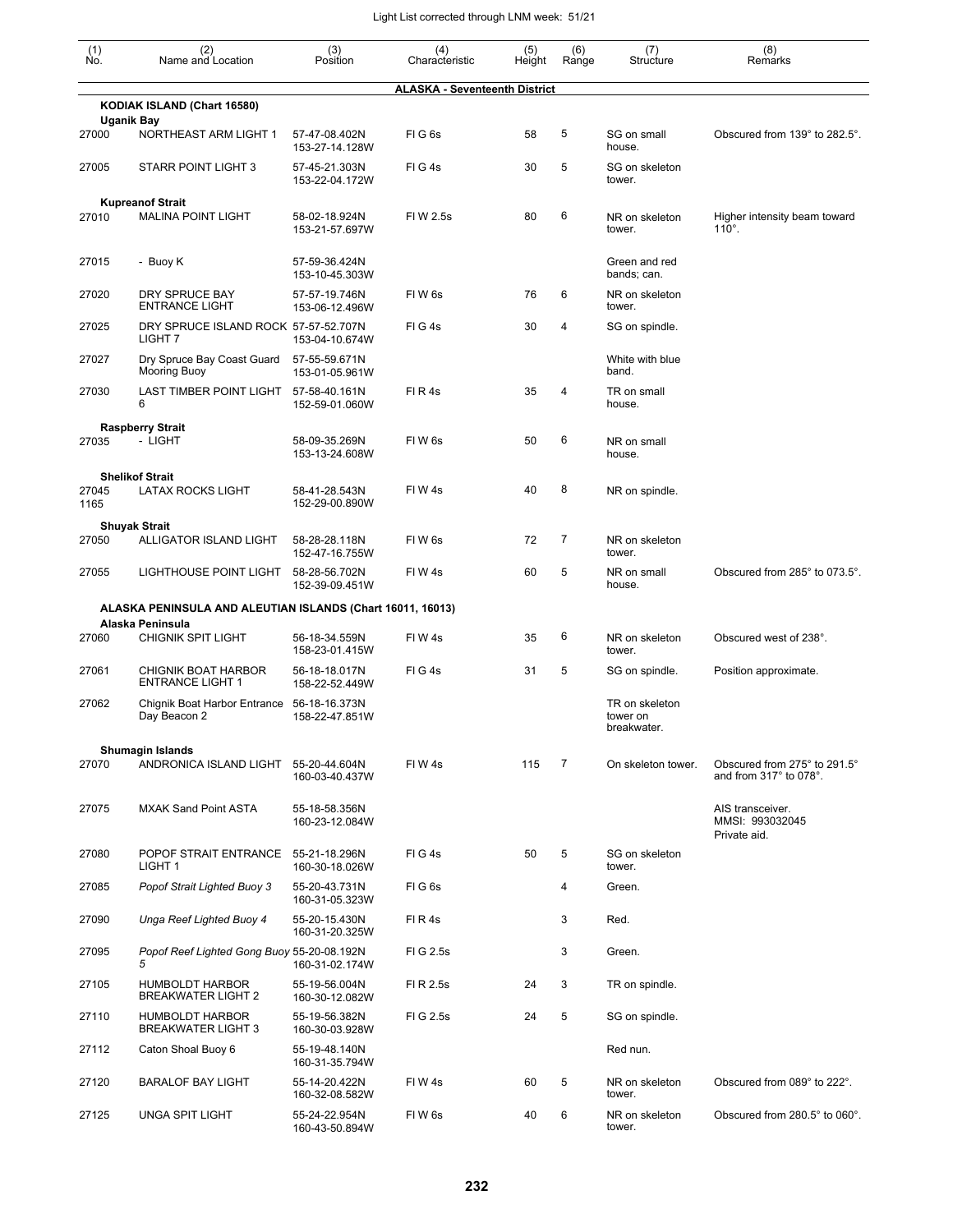| $\begin{smallmatrix} (1) \\ \mathsf{No} \end{smallmatrix}$ | (2)<br>Name and Location                                                               | (3)<br>Position                 | (4)<br>Characteristic                | (5)<br>Height | (6)<br>Range   | (7)<br>Structure          | (8)<br>Remarks                |
|------------------------------------------------------------|----------------------------------------------------------------------------------------|---------------------------------|--------------------------------------|---------------|----------------|---------------------------|-------------------------------|
|                                                            |                                                                                        |                                 | <b>ALASKA - Seventeenth District</b> |               |                |                           |                               |
|                                                            | ALASKA PENINSULA AND ALEUTIAN ISLANDS (Chart 16011, 16013)<br><b>Shumagin Islands</b>  |                                 |                                      |               |                |                           |                               |
| 27130                                                      | <b>SEAL CAPE LIGHT</b>                                                                 | 55-20-56.175N<br>161-15-15.997W | FIW4s                                | 75            | 6              | NR on skeleton<br>tower.  | Obscured from 172° to 235°.   |
| 27135                                                      | UKOLNOI ISLAND LIGHT                                                                   | 55-14-35.346N<br>161-39-52.105W | FIW <sub>6s</sub>                    | 35            | 6              | NR on skeleton<br>tower.  | Obscured from 238° to 052°.   |
| 27140                                                      | Bluff Point Shoal Lighted Gong 55-11-26.906N<br>Buoy 1                                 | 161-52-27.993W                  | FIG 2.5s                             |               | 4              | Green.                    |                               |
| 27145                                                      | <b>ARCH POINT LIGHT 2</b>                                                              | 55-12-19.080N<br>161-54-19.728W | FIR4s                                | 78            | 5              | TR on skeleton<br>tower.  | Obscured from 105° to 213°.   |
| 27150                                                      | Moss Cape Lighted Buoy 4                                                               | 55-07-07.048N<br>161-56-15.232W | FIR <sub>6s</sub>                    |               | $\overline{4}$ | Red.                      |                               |
| 27155                                                      | <b>GOLOI SANDSPIT LIGHT 3</b>                                                          | 55-06-36.282N<br>161-55-29.339W | FIG4s                                | 17            | 5              | SG on skeleton<br>tower.  | Obscured from 229° to 328°.   |
| 27160                                                      | Iliasik Passage Lighted Buoy 5 55-01-44.895N                                           | 161-55-19.250W                  | FIG 2.5s                             |               | 4              | Green.                    |                               |
| 27165                                                      | Iliasik Passage Buoy 6                                                                 | 55-01-59.285N<br>161-56-02.674W |                                      |               |                | Red nun.                  |                               |
| 27170                                                      | <b>ILIASIK ISLANDS LIGHT</b>                                                           | 55-02-14.623N<br>161-56-21.604W | FIW <sub>6s</sub>                    | 95            | $\overline{7}$ | NR on skeleton<br>tower.  | Obscured from 120.5° to 254°. |
| 27180                                                      | <b>STAG POINT LIGHT</b>                                                                | 54-59-07.553N<br>162-18-02.609W | FIW4s                                | 23            | 6              | NR on skeleton<br>tower.  |                               |
| 27181                                                      | SOUTH KING COVE<br><b>HARBOR LIGHT 1</b>                                               | 55-03-16.977N<br>162-19-24.859W | FIG4s                                | 25            | $\overline{4}$ | SG on spindle.            |                               |
| 27182                                                      | KING COVE DEEP WATER<br>DOCKS LIGHTS (2)                                               | 55-03-19.000N<br>162-19-23.000W | FIR <sub>6s</sub>                    | 21            |                | On dolphin.               | Private aid.                  |
| 27185                                                      | KING COVE HARBOR<br><b>ENTRANCE LIGHT 1</b>                                            | 55-03-29.957N<br>162-19-24.522W | FIG 2.5s                             | 25            | 3              | SG on spindle.            |                               |
| 27190                                                      | KING COVE HARBOR<br><b>ENTRANCE LIGHT 2</b>                                            | 55-03-32.817N<br>162-19-22.585W | FIR <sub>6s</sub>                    | 23            | $\overline{4}$ | TR on spindle.            |                               |
| 27195                                                      | <b>MORGAN POINT LIGHT</b>                                                              | 55-02-23.859N<br>162-20-11.321W | FIW4s                                | 120           | 6              | NR on skeleton<br>tower.  | Obscured from 039° to 206°.   |
| <b>Cold Bay</b>                                            |                                                                                        |                                 |                                      |               |                |                           |                               |
| 27200                                                      | - Channel Lighted Buoy 1                                                               | 55-05-31.158N<br>162-31-58.257W | FIG4s                                |               | 4              | Green.                    |                               |
| 27205                                                      | KASLOKAN POINT LIGHT 2                                                                 | 55-06-15.099N<br>162-31-31.657W | FIR4s                                | 15            | 5              | TR on skeleton<br>tower.  | Obscured from 193° to 336°.   |
| 27210                                                      | - Channel Lighted Buoy 3                                                               | 55-06-40.264N<br>162-31-58.257W | FIG 2.5s                             |               | 4              | Green.                    |                               |
| 27215                                                      | - Channel Buoy 4                                                                       | 55-07-07.760N<br>162-31-39.392W |                                      |               |                | Red nun.                  |                               |
| 27220                                                      | <b>DELTA POINT LIGHT</b>                                                               | 55-11-29.697N<br>162-38-40.687W | FIW 4s                               | 48            | 6              | NR on skeleton<br>tower.  |                               |
| 27225                                                      | - AERO DOCK LIGHTS (2)                                                                 | 55-12-31.000N<br>162-41-36.000W | FIR <sub>6s</sub>                    | 17            |                | On dolphins.              | Private aid.                  |
| 27230                                                      | FOX ISLAND LIGHT                                                                       | 54-57-18.465N<br>162-26-00.732W | FIW 6s                               | 40            | 6              | NR on skeleton<br>tower.  | Obscured from 280° to 021°.   |
| 27235                                                      | West Cape Shoal Buoy 1                                                                 | 54-55-31.219N<br>162-27-56.717W |                                      |               |                | Green can.                |                               |
| 27240                                                      | Thin Point Lighted Whistle<br>Buoy 2                                                   | 54-54-54.542N<br>162-32-25.551W | FIR <sub>6s</sub>                    |               | 4              | Red.                      |                               |
|                                                            | <b>Bechevin Bay</b>                                                                    |                                 |                                      |               |                |                           |                               |
| 27250                                                      | Channel should be navigated with caution due to shifting shoals.<br>- Entrance Buoy BB | 55-06-08.712N<br>163-30-07.643W |                                      |               |                | Red and white<br>stripes. |                               |
| 27255                                                      | - Buoy 1                                                                               | 55-05-22.359N<br>163-29-34.392W |                                      |               |                | Green can.                |                               |
| 27257                                                      | - Buoy 1A                                                                              | 55-04-17.283N<br>163-29-02.895W |                                      |               |                | Green Can.                |                               |
| 27260                                                      | - Buoy 2                                                                               | 55-05-18.629N<br>163-29-56.212W |                                      |               |                | Red nun.                  |                               |
| 27265                                                      | - Buoy 3                                                                               | 55-04-06.923N<br>163-28-50.364W |                                      |               |                | Green can.                |                               |
| 27270                                                      | - Buoy 4                                                                               | 55-04-02.761N<br>163-29-04.760W |                                      |               |                | Red nun.                  |                               |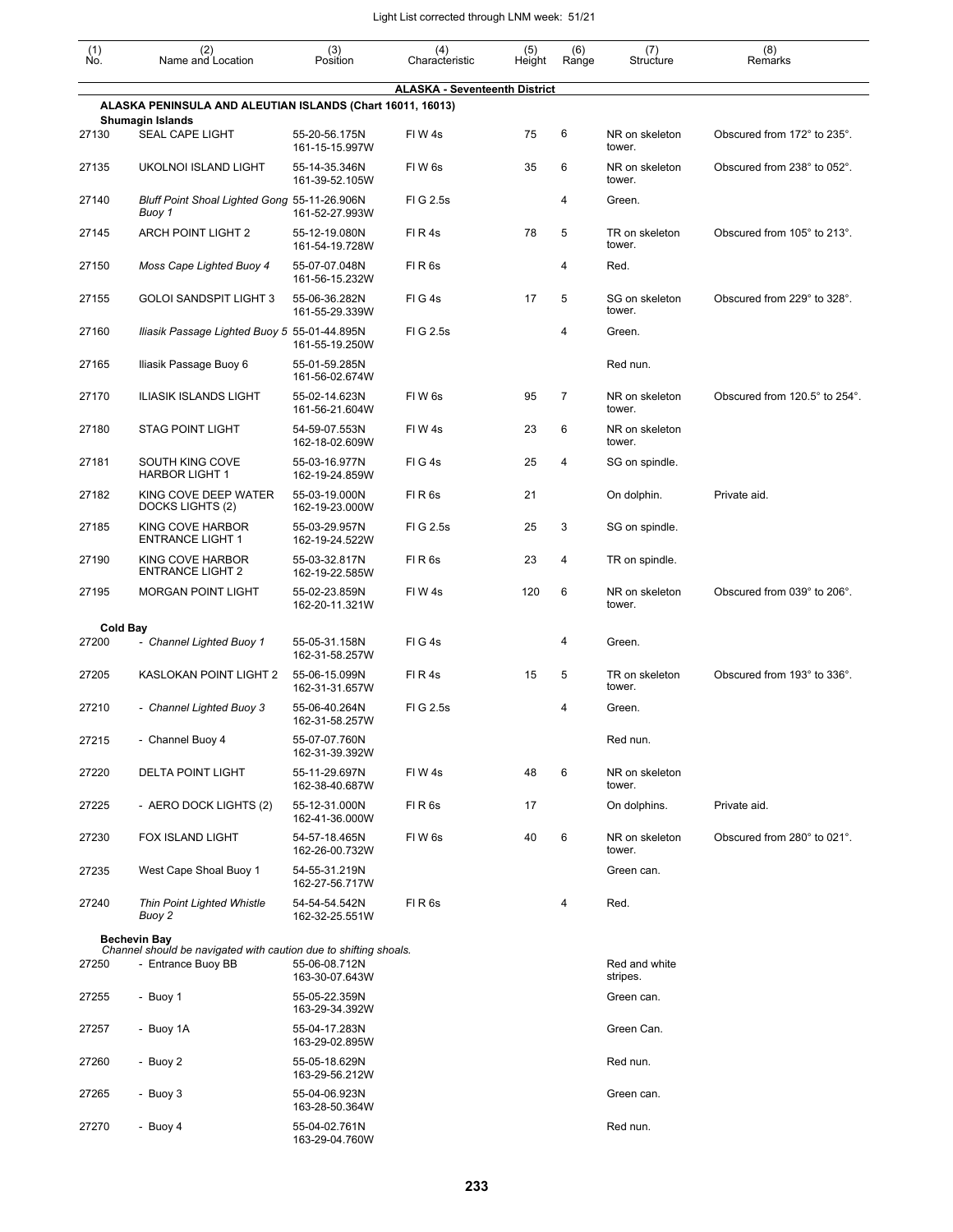| (1)<br>Ño. | (2)<br>Name and Location                                                          | (3)<br>Position                 | (4)<br>Characteristic                | (5)<br>Height | (6)<br>Range | (7)<br>Structure         | (8)<br>Remarks                 |
|------------|-----------------------------------------------------------------------------------|---------------------------------|--------------------------------------|---------------|--------------|--------------------------|--------------------------------|
|            |                                                                                   |                                 | <b>ALASKA - Seventeenth District</b> |               |              |                          |                                |
|            | ALASKA PENINSULA AND ALEUTIAN ISLANDS (Chart 16011, 16013)<br><b>Bechevin Bay</b> |                                 |                                      |               |              |                          |                                |
| 27275      | Channel should be navigated with caution due to shifting shoals.<br>- Buoy 5      | 55-03-19.802N<br>163-26-30.135W |                                      |               |              | Green can.               |                                |
| 27280      | - Buoy 6                                                                          | 55-03-11.479N<br>163-26-35.697W |                                      |               |              | Red nun.                 |                                |
| 27285      | CAPE KRENITZEN LIGHT 7                                                            | 55-03-47.252N<br>163-25-18.545W | FIG <sub>6s</sub>                    | 30            | 5            | SG on skeleton<br>tower. |                                |
| 27290      | - Buoy 8                                                                          | 55-03-05.613N<br>163-25-25.474W |                                      |               |              | Red nun.                 |                                |
| 27295      | - Buoy 10                                                                         | 55-02-30.798N<br>163-25-13.515W |                                      |               |              | Red nun.                 |                                |
| 27300      | Chunak Point Daybeacon 2                                                          | 55-01-59.691N<br>163-27-16.932W |                                      |               |              | TR on skeleton<br>tower. |                                |
| 27305      | - Buoy 11                                                                         | 55-02-16.450N<br>163-25-01.812W |                                      |               |              | Green can.               |                                |
| 27308      | - Buoy $13$                                                                       | 55-01-41.866N<br>163-25-23.011W |                                      |               |              | Green can.               |                                |
| 27310      | - Buoy $14$                                                                       | 55-01-43.469N<br>163-25-40.538W |                                      |               |              | Red nun.                 |                                |
| 27315      | - Buoy 15                                                                         | 55-01-07.035N<br>163-25-49.527W |                                      |               |              | Green can.               |                                |
| 27320      | - Buoy 16                                                                         | 55-01-06.650N<br>163-26-08.689W |                                      |               |              | Red nun.                 |                                |
| 27325      | ROCKY POINT LIGHT 6                                                               | 54-58-15.757N<br>163-26-33.415W | FIR <sub>6s</sub>                    | 20            | 5            | TR on skeleton<br>tower. |                                |
| 27330      | - Buoy 17                                                                         | 55-00-10.439N<br>163-25-33.551W |                                      |               |              | Green can.               |                                |
| 27335      | - Buoy 18                                                                         | 55-00-04.309N<br>163-25-47.162W |                                      |               |              | Red nun.                 |                                |
| 27340      | - Buoy 19                                                                         | 54-59-34.424N<br>163-24-07.580W |                                      |               |              | Green can.               |                                |
| 27345      | St. Catherine Cove<br>Daybeacon 4                                                 | 54-59-47.001N<br>163-29-21.335W |                                      |               |              | TR on square<br>frame.   | Use only with local knowledge. |
| 27350      | - Buoy 20                                                                         | 54-59-32.070N<br>163-24-12.295W |                                      |               |              | Red nun.                 |                                |
| 27355      | - Buoy 21                                                                         | 54-59-26.564N<br>163-23-52.610W |                                      |               |              | Green can.               |                                |
| 27360      | - Buoy 22                                                                         | 54-59-21.976N<br>163-23-59.363W |                                      |               |              | Red nun.                 |                                |
| 27365      | - Buoy 23                                                                         | 54-59-07.562N<br>163-23-20.352W |                                      |               |              | Green can.               |                                |
| 27370      | - Buoy 24                                                                         | 54-59-03.153N<br>163-23-29.222W |                                      |               |              | Red nun.                 |                                |
| 27375      | - Buoy 25                                                                         | 54-58-32.784N<br>163-22-23.309W |                                      |               |              | Green can.               |                                |
| 27380      | - Buoy 26                                                                         | 54-58-29.818N<br>163-22-39.398W |                                      |               |              | Red nun.                 |                                |
| 27385      | - Buoy 27                                                                         | 54-57-48.802N<br>163-21-51.236W |                                      |               |              | Green can.               |                                |
| 27390      | - Buoy 28                                                                         | 54-57-45.780N<br>163-22-16.261W |                                      |               |              | Red nun.                 |                                |
| 27395      | - Buoy 29                                                                         | 54-56-50.799N<br>163-21-34.268W |                                      |               |              | Green.                   |                                |
| 27400      | - Buoy 30                                                                         | 54-56-47.184N<br>163-22-06.834W |                                      |               |              | Red nun.                 |                                |
| 27401      | FALSE PASS BREAKWATER 54-51-54.974N<br>LIGHT <sub>2</sub>                         | 163-24-29.678W                  | FIR4s                                | 57            | 6            | TR on skeleton<br>tower. |                                |
| 27401.5    | FALSE PASS BREAKWATER 54-51-51.909N<br>LIGHT 1                                    | 163-24-29.218W                  | FIG 2.5s                             | 35            | 6            | SG on spindle.           |                                |
| 27402      | FALSE PASS CITY DOCK<br>NORTH LIGHT                                               | 54-51-44.340N<br>163-24-37.800W | FR.                                  | 14            |              | On pier.                 | Private aid.                   |
| 27403      | <b>FALSE PASS CITY DOCK</b><br>SOUTH LIGHT                                        | 54-51-42.660N<br>163-24-38.400W | FR.                                  | 14            |              | On pier.                 | Private aid.                   |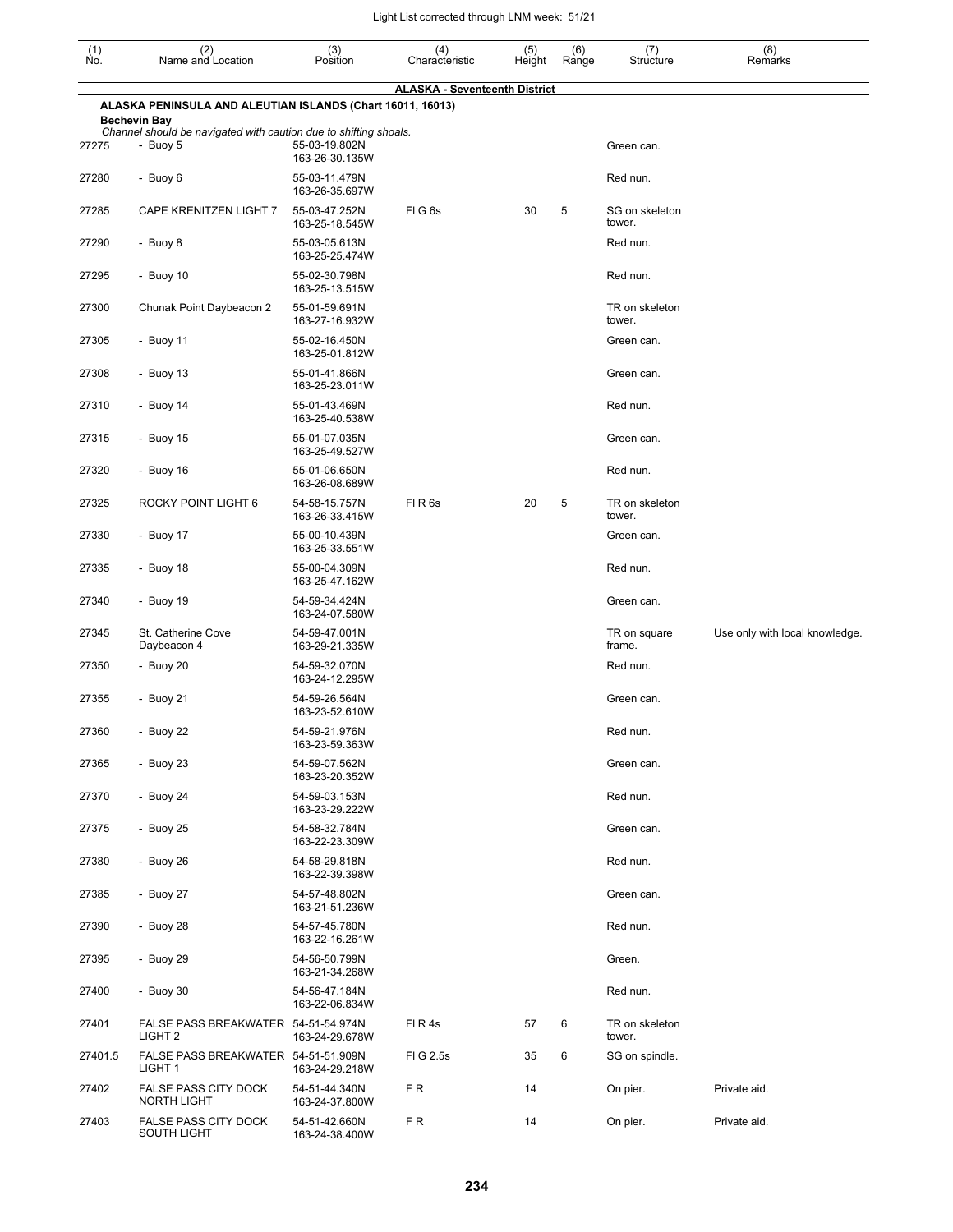| $\begin{smallmatrix} (1) \\ \mathsf{No} \end{smallmatrix}$ | (2)<br>Name and Location                                                                | (3)<br>Position                 | (4)<br>Characteristic                | (5)<br>Height | (6)<br>Range   | (7)<br>Structure                                | (8)<br>Remarks                                      |
|------------------------------------------------------------|-----------------------------------------------------------------------------------------|---------------------------------|--------------------------------------|---------------|----------------|-------------------------------------------------|-----------------------------------------------------|
|                                                            |                                                                                         |                                 | <b>ALASKA - Seventeenth District</b> |               |                |                                                 |                                                     |
|                                                            | ALASKA PENINSULA AND ALEUTIAN ISLANDS (Chart 16011, 16013)                              |                                 |                                      |               |                |                                                 |                                                     |
|                                                            | <b>Bechevin Bay</b><br>Channel should be navigated with caution due to shifting shoals. |                                 |                                      |               |                |                                                 |                                                     |
| 27404                                                      | <b>MXAK False Pass ASTA</b>                                                             | 54-51-17.647N<br>163-24-52.711W |                                      |               |                |                                                 | AIS transceiver.<br>MMSI: 993032058<br>Private aid. |
| 27405                                                      | ISANOTSKI STRAIT LIGHT 6 54-51-23.184N                                                  | 163-23-29.984W                  | FIR <sub>6s</sub>                    | 21            | 5              | TR on skeleton<br>tower.                        |                                                     |
| 27410                                                      | ISANOTSKI STRAIT LIGHT 3 54-49-29.709N                                                  | 163-22-31.980W                  | FIG <sub>6s</sub>                    | 14            | 4              | SG on spindle.                                  |                                                     |
| 27415                                                      | <b>ISANOTSKI STRAIT LIGHT 2</b>                                                         | 54-48-55.214N<br>163-21-45.842W | FIR4s                                | 17            | 4              | TR on skeleton<br>tower.                        | Obscured from 160° to 324°.                         |
| 27420                                                      | <b>IKATAN BAY LIGHT</b>                                                                 | 54-47-03.260N<br>163-21-58.058W | FIW 6s                               | 78            | 6              | NR on skeleton<br>tower.                        |                                                     |
| 27425                                                      | <b>IKATAN POINT LIGHT</b>                                                               | 54-46-33.741N<br>163-11-12.887W | FIW4s                                | 81            | 9              | NR on skeleton<br>tower.                        | Obscured from 296° to 063°.                         |
|                                                            | <b>Akutan Harbor</b>                                                                    |                                 |                                      |               |                |                                                 |                                                     |
| 27427                                                      | AKUTAN SMALL BOAT<br><b>HARBOR LIGHT 1</b>                                              | 54-07-48.314N<br>165-49-21.309W | FIG4s                                |               | 4              | SG on spindle.                                  | Position Approximate                                |
| 27428                                                      | AKUTAN SMALL BOAT<br><b>HARBOR LIGHT 2</b>                                              | 54-07-50.420N<br>165-49-19.623W | FI R 2.5s                            |               | 4              | TR on spindle.                                  | <b>Position Approximate</b>                         |
| 27430                                                      | - LIGHT                                                                                 | 54-07-56.022N<br>165-46-54.159W | Oc W <sub>4s</sub>                   | 10            | $\overline{7}$ | SPS on spindle.                                 | Obscured from 070° to 263°.                         |
| 27435                                                      | AKUN STRAIT LIGHT                                                                       | 54-07-54.777N<br>165-39-34.778W | FIW4s                                | 46            | 6              | On skeleton tower<br>on concrete<br>caisson.    |                                                     |
| 27438                                                      | <b>MXAK Akun ASTA</b>                                                                   | 54-08-50.399N<br>165-36-20.581W |                                      |               |                |                                                 | AIS transceiver.<br>MMSI: 993032025<br>Private aid. |
| 27440                                                      | AKUTAN POINT LIGHT 2                                                                    | 54-08-41.793N<br>165-43-41.213W | FIR <sub>6s</sub>                    | 163           | 4              | TR on skeleton<br>tower.                        |                                                     |
| 27444                                                      | Akutan Bay Lighted Mooring<br>Buoy                                                      | 54-07-39.600N<br>165-45-00.000W | FIW <sub>2s</sub>                    |               |                | White with blue<br>stripe.                      | Private aid.                                        |
|                                                            | Unalaska Island                                                                         |                                 |                                      |               |                |                                                 |                                                     |
| 27450                                                      | <b>ULAKTA HEAD LIGHT</b>                                                                | 53-55-27.079N<br>166-30-31.795W | FIW 4s                               | 61            | 5              | NR on skeleton<br>tower on concrete<br>caisson. | Obscured from 331° to 122°.                         |
| 27453                                                      | <b>MXAK Dutch Harbor ASTA</b>                                                           | 53-55-09.156N<br>166-30-32.778W |                                      |               |                |                                                 | AIS transceiver.<br>MMSI: 993032004<br>Private aid. |
| 27455                                                      | Iliuliuk Bay Entrance Lighted<br>Bell Buoy 2                                            | 53-54-32.877N<br>166-29-39.195W | FI R 2.5s                            |               | 4              | Red.                                            |                                                     |
| 27460                                                      | SPITHEAD LIGHT                                                                          | 53-53-50.536N<br>166-30-55.836W | FIW4s                                | 38            | 6              | NR on skeleton<br>tower.                        | Obscured from 202° to 215.5°                        |
| 27465                                                      | Rocky Point Shoal Lighted<br><b>Buoy RP</b>                                             | 53-53-25.380N<br>166-31-19.889W | $FI (2+1)G 6s$                       |               | 4              | Green and red<br>bands.                         |                                                     |
| 27466                                                      | <b>Iliuliuk Bay Lighted Buoy 4</b>                                                      | 53-53-07.381N<br>166-31-31.887W | FIR4s                                |               | 4              | Red.                                            |                                                     |
| 27467                                                      | APL DOLPHIN LIGHTS (2)                                                                  | 53-53-01.000N<br>166-31-52.000W | FI R 2.5s                            | 12            |                | On pile dolphins.                               | Private aid.                                        |
| 27468                                                      | APL Shoal Lighted Buoys (2)                                                             | 53-53-00.000N<br>166-31-50.000W | Q W                                  |               |                | White with orange<br>bands and<br>diamond.      | Private aid.                                        |
| 27470                                                      | Unalaska Channel Lighted<br>Buoy 5                                                      | 53-52-35.983N<br>166-32-05.184W | FIG 2.5s                             |               | 4              | Green.                                          |                                                     |
| 27475                                                      | <b>Iliuliuk Reef Lighted Buoy 6</b>                                                     | 53-52-38.617N<br>166-32-02.571W | FIR4s                                |               | 4              | Red.                                            |                                                     |
|                                                            | <b>Iliuliuk Harbor</b>                                                                  |                                 |                                      |               |                |                                                 |                                                     |
| 27480                                                      | - Entrance Buoy 8                                                                       | 53-52-42.009N<br>166-32-10.106W |                                      |               |                | Red nun.                                        |                                                     |
| 27485                                                      | - South Channel Daybeacon<br>10                                                         | 53-52-34.616N<br>166-32-52.346W |                                      |               |                | TR on 3-pile<br>dolphin.                        |                                                     |
| 27490                                                      | - South Channel Daybeacon<br>11                                                         | 53-52-31.448N<br>166-32-49.136W |                                      |               |                | SG on pile<br>structure                         |                                                     |
| 27495                                                      | - South Channel Daybeacon<br>12                                                         | 53-52-32.942N<br>166-32-55.976W |                                      |               |                | TR on 3-pile<br>dolphin.                        |                                                     |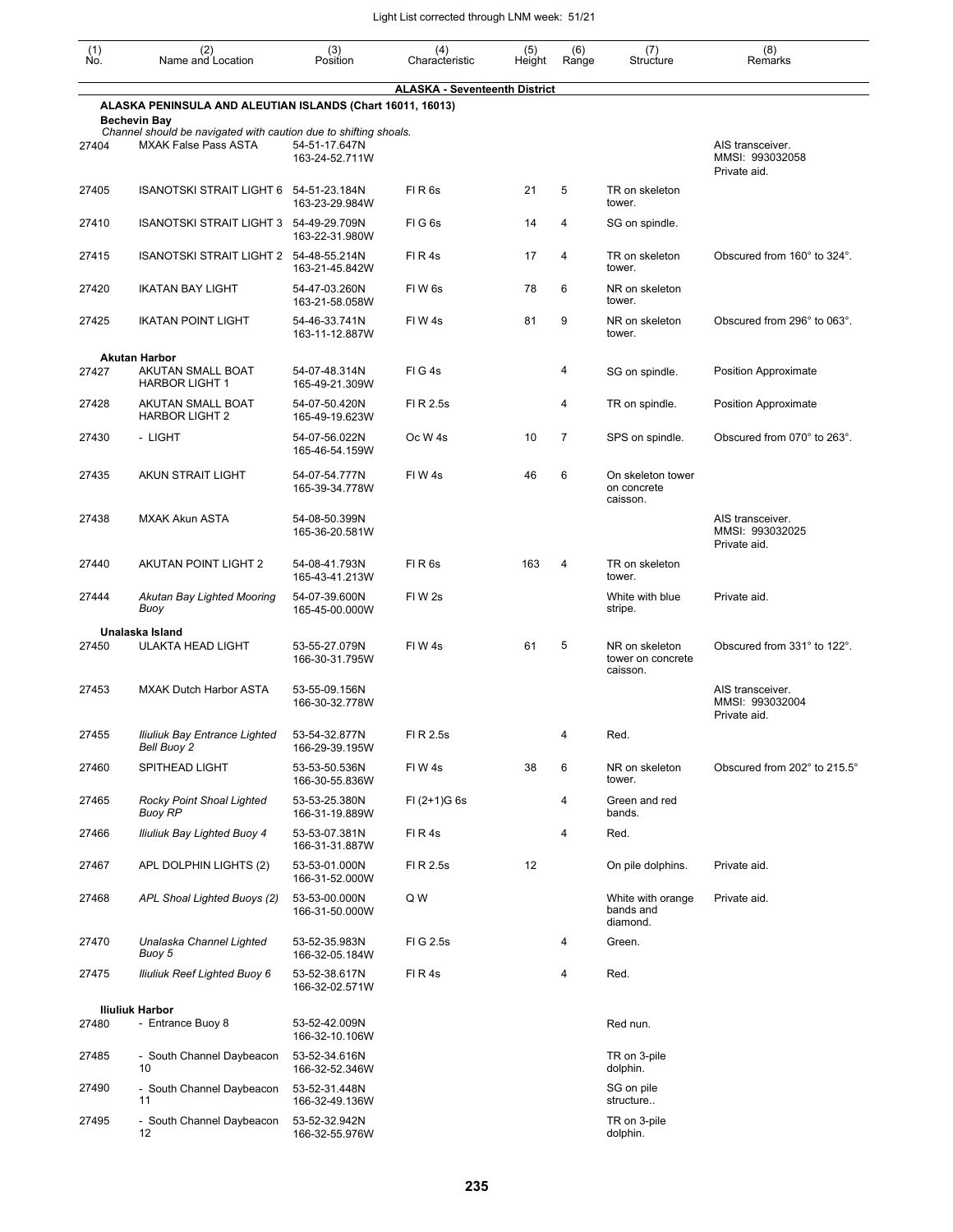| (1)<br>No. | (2)<br>Name and Location                                                             | (3)<br>Position                                            | (4)<br>Characteristic                | (5)<br>Height | (6)<br>Range | (7)<br>Structure                | (8)<br>Remarks                                                                                    |
|------------|--------------------------------------------------------------------------------------|------------------------------------------------------------|--------------------------------------|---------------|--------------|---------------------------------|---------------------------------------------------------------------------------------------------|
|            |                                                                                      |                                                            | <b>ALASKA - Seventeenth District</b> |               |              |                                 |                                                                                                   |
|            | ALASKA PENINSULA AND ALEUTIAN ISLANDS (Chart 16011, 16013)<br><b>Iliuliuk Harbor</b> |                                                            |                                      |               |              |                                 |                                                                                                   |
| 27500      | - South Channel Daybeacon<br>13                                                      | 53-52-31.820N<br>166-32-59.348W                            |                                      |               |              | SG on pile<br>structure.        |                                                                                                   |
|            |                                                                                      | ALASKA PENINSULA AND ALEUTIAN ISLANDS (Chart 16011, 16013) |                                      |               |              |                                 |                                                                                                   |
| 27500.1    | <b>Iliuliuk Harbor</b><br>CARL E. MOSES HARBOR<br>LIGHT A                            | 53-52-11.567N<br>166-33-01.239W                            | FIW4s                                | 13            | 5            | NR on spindle.                  |                                                                                                   |
| 27500.2    | CARL E. MOSES HARBOR<br>LIGHT B                                                      | 53-52-09.991N<br>166-33-03.194W                            | FIW 2.5s                             | 13            | 5            | NR on spindle.                  |                                                                                                   |
| 27500.3    | CARL E. MOSES HARBOR<br>LIGHT C                                                      | 53-52-06.733N<br>166-33-08.174W                            | FIW 4s                               | 13            | 5            | NR on spindle.                  |                                                                                                   |
| 27500.4    | CARL E. MOSES HARBOR<br>LIGHT D                                                      | 53-52-03.419N<br>166-33-13.057W                            | Q W                                  | 13            | 5            | NR on spindle.                  |                                                                                                   |
|            |                                                                                      |                                                            | <b>ALASKA - Seventeenth District</b> |               |              |                                 |                                                                                                   |
|            | ALASKA PENINSULA AND ALEUTIAN ISLANDS (Chart 16011, 16013)<br><b>Iliuliuk Harbor</b> |                                                            |                                      |               |              |                                 |                                                                                                   |
| 27500.5    | CARL E MOSES HARBOR<br>LIGHT <sub>1</sub>                                            | 53-52-01.780N<br>166-33-12.680W                            | FIG 2.5s                             | 19            | 5            | SG on spindle.                  |                                                                                                   |
| 27500.75   | Unalaska Bay<br><b>Eider Point Lighted Buoy EP</b>                                   | 53-56-52.140N<br>166-35-15.633W                            | QR                                   |               |              | Red.                            |                                                                                                   |
| 27501      | Hog Island Lighted Buoy HI                                                           | 53-55-13.490N<br>166-34-10.068W                            | $FI (2+1)G 6s$                       |               | 3            | Green and red<br>bands.         |                                                                                                   |
| 27502      | Hog Island Lighted Buoy 3                                                            | 53-53-30.967N<br>166-34-54.074W                            | FIG4s                                |               | 4            | Green.                          |                                                                                                   |
| 27503      | ARCH ROCK LIGHT 3A                                                                   | 53-52-35.922N<br>166-34-01.309W                            | FIG 2.5s                             | 15            | 5            | SG on 3-pile<br>dolphin.        |                                                                                                   |
|            | <b>Captains Bay</b>                                                                  |                                                            |                                      |               |              |                                 |                                                                                                   |
| 27504      | South Amaknak Rocks Lighted 53-51-46.990N<br>Buoy 5                                  | 166-33-21.068W                                             | FIG6s                                |               | 4            | Green.                          |                                                                                                   |
| 27505      | <b>BAILEY LEDGE LIGHT</b>                                                            | 53-51-35.721N<br>166-33-34.269W                            | FIW <sub>4s</sub>                    | 20            | 5            | NR on spindle.                  |                                                                                                   |
| 27508      | Swallow Reef Lighted Buoy 6                                                          | 53-50-36.375N<br>166-35-33.241W                            | FIR <sub>4s</sub>                    |               | 3            | Red.                            |                                                                                                   |
| 27510      | <b>NOAA Data Lighted Buoy</b><br>46072                                               | 51-39-36.625N<br>172-03-51.496W                            | FI (4) Y 20s                         |               |              | Yellow boat-shaped<br>hull.     | Aid maintained by National<br>Oceanic and Atmospheric<br>Administration.                          |
|            | ALEUTIAN ISLANDS (Chart 16012)<br><b>Adak Island</b>                                 |                                                            |                                      |               |              |                                 |                                                                                                   |
| 27515      | Kuluk Shoal Lighted Bell Buoy 51-54-40.348N<br>2                                     | 176-30-34.767W                                             | FIR <sub>6s</sub>                    |               | 4            | Red.                            |                                                                                                   |
| 27520      | Finger Shoal Lighted Bell Buoy 51-51-42.836N<br>3                                    | 176-34-11.150W                                             | FIG 2.5s                             |               | 4            | Green.                          |                                                                                                   |
| 27525      | <b>GANNET ROCKS LIGHT 4</b>                                                          | 51-52-00.928N<br>176-36-32.427W                            | FIR4s                                | 45            | 4            | TR on skeleton<br>tower.        | Obscured from 102° to 214°.                                                                       |
| 27526      | Gannet Rock Buoy 4A                                                                  | 51-51-51.830N<br>176-36-36.456W                            |                                      |               |              | Red nun.                        |                                                                                                   |
| 27530      | <b>Sweeper Cove</b><br>- ENTRANCE LIGHT 5                                            | 51-51-27.662N<br>176-35-31.057W                            | FIG6s                                | 55            | 5            | SG on skeleton<br>tower.        |                                                                                                   |
| 27535      | - JETTY LIGHT 6                                                                      | 51-51-35.410N<br>176-37-46.796W                            | FIR <sub>6s</sub>                    | 41            | 5            | TR on spindle.                  |                                                                                                   |
| 27540      | - LIGHT 7                                                                            | 51-51-15.136N<br>176-37-44.920W                            | FIG4s                                | 75            | 3            | SG on skeleton<br>tower.        |                                                                                                   |
| 27542      | - RANGE FRONT LIGHT                                                                  | 51-51-09.095N<br>176-39-15.042W                            | Q G                                  | 36            |              | KRW on multi-pile<br>structure. |                                                                                                   |
| 27543      | - RANGE REAR LIGHT<br>494 yards, 253.0° from front<br>light.                         | 51-51-04.788N<br>176-39-37.786W                            | Oc G 4s                              | 101           |              | KRW on multi-pile<br>structure. |                                                                                                   |
| 27545      | <b>NOAA Data Lighted Buoy</b><br>46071                                               | 51-07-28.506N<br>179-00-44.358E                            | FI (4) Y 20s                         |               |              | Yellow disc shaped<br>hull.     | Position approximate.<br>Aid maintained by National<br>Oceanic and Atmospheric<br>Administration. |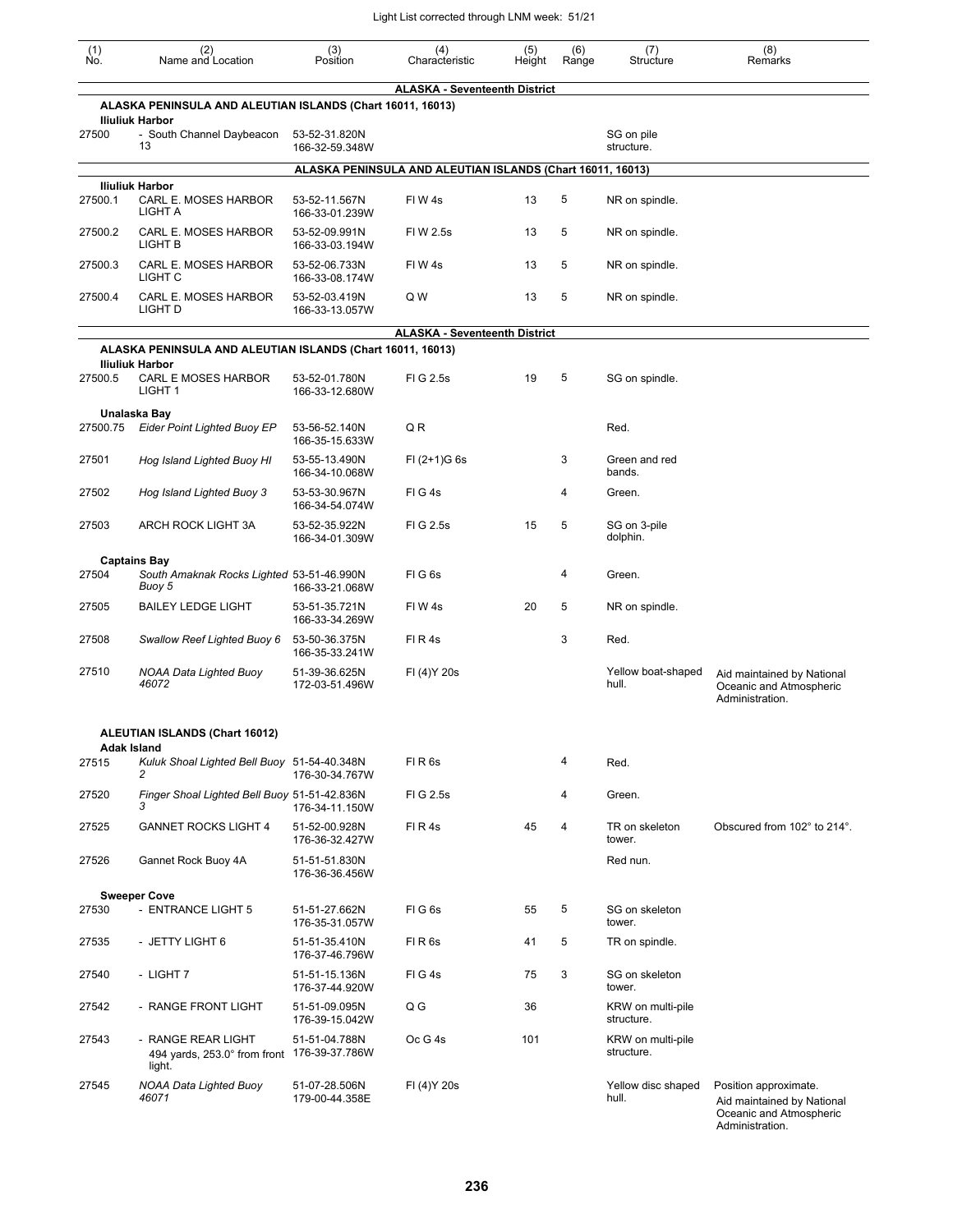| (1)<br>Ño.                  | (2)<br>Name and Location                                                         | (3)<br>Position                 | (4)<br>Characteristic                | (5)<br>Height | (6)<br>Range | (7)<br>Structure          | (8)<br>Remarks                                                       |
|-----------------------------|----------------------------------------------------------------------------------|---------------------------------|--------------------------------------|---------------|--------------|---------------------------|----------------------------------------------------------------------|
|                             | ALASKA PENNINSULA AND ALEUTAN ISLANDS (Chart 16011)                              |                                 | <b>ALASKA - Seventeenth District</b> |               |              |                           |                                                                      |
| 27553                       | <b>Bristol Bay</b><br>MXAK Nelson Lagoon ASTA                                    | 56-00-17.860N<br>161-10-37.830W |                                      |               |              |                           | AIS transceiver.<br>MMSI: 993032037                                  |
| 27555                       | <b>NELSON LAGOON LIGHT</b>                                                       | 56-00-38.986N                   | FIW 2.5s                             | 15            | 6            | NR on skeleton            | Private aid.                                                         |
|                             |                                                                                  | 161-05-36.057W                  |                                      |               |              | tower.                    |                                                                      |
| <b>Port Moller</b><br>27565 | - Entrance Buoy 2                                                                | 55-59-55.810N<br>160-38-47.659W |                                      |               |              | Red ice buoy.             | Year round unlighted buoy.                                           |
| 27570                       | - Entrance Buoy 3                                                                | 55-59-35.662N<br>160-37-14.633W |                                      |               |              | Green Ice Buoy.           | Year round unlighted buoy.                                           |
| 27575                       | - LIGHT 5                                                                        | 55-58-40.644N<br>160-34-59.160W | FIG 2.5s                             | 18            | 4            | SG on skeleton<br>tower.  |                                                                      |
| 27580                       | Harbor Spit Daybeacon                                                            | 55-54-47.224N<br>160-34-46.467W |                                      |               |              | NR on skeleton<br>tower.  |                                                                      |
|                             | <b>Herendeen Bay</b><br><b>Hague Channel</b>                                     |                                 |                                      |               |              |                           |                                                                      |
| 27590                       | - Buoy 4                                                                         | 55-58-05.934N<br>160-39-27.764W |                                      |               |              | Red ice buoy.             | Year round unlighted buoy.                                           |
| 27595                       | - Buoy 5                                                                         | 55-57-55.381N<br>160-38-17.948W |                                      |               |              | Green ice buoy.           | Year round unlighted buoy.                                           |
| 27600                       | - Buoy 6                                                                         | 55-56-20.275N<br>160-42-12.352W |                                      |               |              | Red ice buoy.             | Year round unlighted buoy.                                           |
| 27605                       | - Buoy 7                                                                         | 55-56-05.170N<br>160-41-37.483W |                                      |               |              | Green ice buoy.           | Year round unlighted buoy.                                           |
| 27610                       | - Buoy 8                                                                         | 55-53-50.301N<br>160-47-24.716W |                                      |               |              | Red ice buoy.             | Year round unlighted buoy.                                           |
| 27615                       | - Buoy 9                                                                         | 55-53-37.596N<br>160-47-08.782W |                                      |               |              | Green ice buoy.           | Year round unlighted buoy.                                           |
|                             | BERING SEA (Eastern Part) (Chart 16006)                                          |                                 |                                      |               |              |                           |                                                                      |
| 27760<br>1255               | <b>Bristol Bay</b><br><b>SMOKY POINT LIGHT</b>                                   | 57-36-44.423N<br>157-41-25.964W | FIW4s                                | 40            | 6            | NR on skeleton<br>tower.  |                                                                      |
|                             | <b>Kvichak Bay</b>                                                               |                                 |                                      |               |              |                           |                                                                      |
| 27783                       | <b>Naknek River</b><br>SOUTH NAKNEK CITY DOCK 58-43-14.220N<br><b>EAST LIGHT</b> | 156-59-07.860W                  | FIR <sub>6s</sub>                    | 34            |              | On dock.                  | Private aid.                                                         |
| 27784                       | SOUTH NAKNEK CITY DOCK 58-43-13.560N<br><b>WEST LIGHT</b>                        | 156-59-09.660W                  | FIR6s                                | 34            |              | On dock.                  | Private aid.                                                         |
| 27785                       | Naknek Entrance Daybeacon<br>1                                                   | 58-43-20.315N<br>157-02-54.647W |                                      |               |              | SG on skeleton<br>tower.  |                                                                      |
|                             | <b>Kvichak Bay</b>                                                               |                                 |                                      |               |              |                           |                                                                      |
| 27795                       | <b>GRAVEYARD POINT LIGHT</b>                                                     | 58-52-03.251N<br>157-00-48.929W | FIW <sub>4s</sub>                    | 55            | 6            | NR on skeleton<br>tower.  |                                                                      |
| 27800                       | Igiugig RivGen Obstruction<br>Buoy C                                             | 59-19-27.660N<br>155-54-55.920W |                                      |               |              | Polyform Buoy.            | Maintained from Jun 1 to Oct 1.<br>Aid maintained by<br>Private aid. |
| 27800.1                     | Igiugig RivGen Obstruction<br>Buoy B                                             | 59-19-28.380N<br>155-54-55.140W |                                      |               |              | Polyform Buoy.            | Maintained from Jun 1 to Oct 1.<br>Aid maintained by<br>Private aid. |
| 27800.2                     | Igiugig RivGen Obstruction<br>Buoy A                                             | 59-19-28.260N<br>155-54-54.540W |                                      |               |              | Polyform Buoy.            | Maintained from Jun 1 to Oct 1.<br>Aid maintained by<br>Private aid. |
| 27810                       | Nushagak Bay<br>EKUK RANGE FRONT LIGHT 58-47-56.227N                             | 158-33-15.749W                  | Q W                                  | 25            |              | KRW on skeleton<br>tower. | Visible all around, higher intensity<br>on rangeline.                |
| 27815                       | EKUK RANGE REAR LIGHT<br>411 yards, 340.7° from front 158-33-23.489W<br>light.   | 58-48-07.678N                   | Iso W 6s                             | 45            |              | KRW on skeleton<br>tower. | Visible all around; higher intensity<br>on rangeline.                |
|                             | <b>Pribilof Islands</b>                                                          |                                 |                                      |               |              |                           |                                                                      |
| 27820                       | MXAK ST George 2 ASTA                                                            | 56-35-58.319N<br>169-32-29.879W |                                      |               |              |                           | AIS transceiver.<br>MMSI: 993032055<br>Private aid.                  |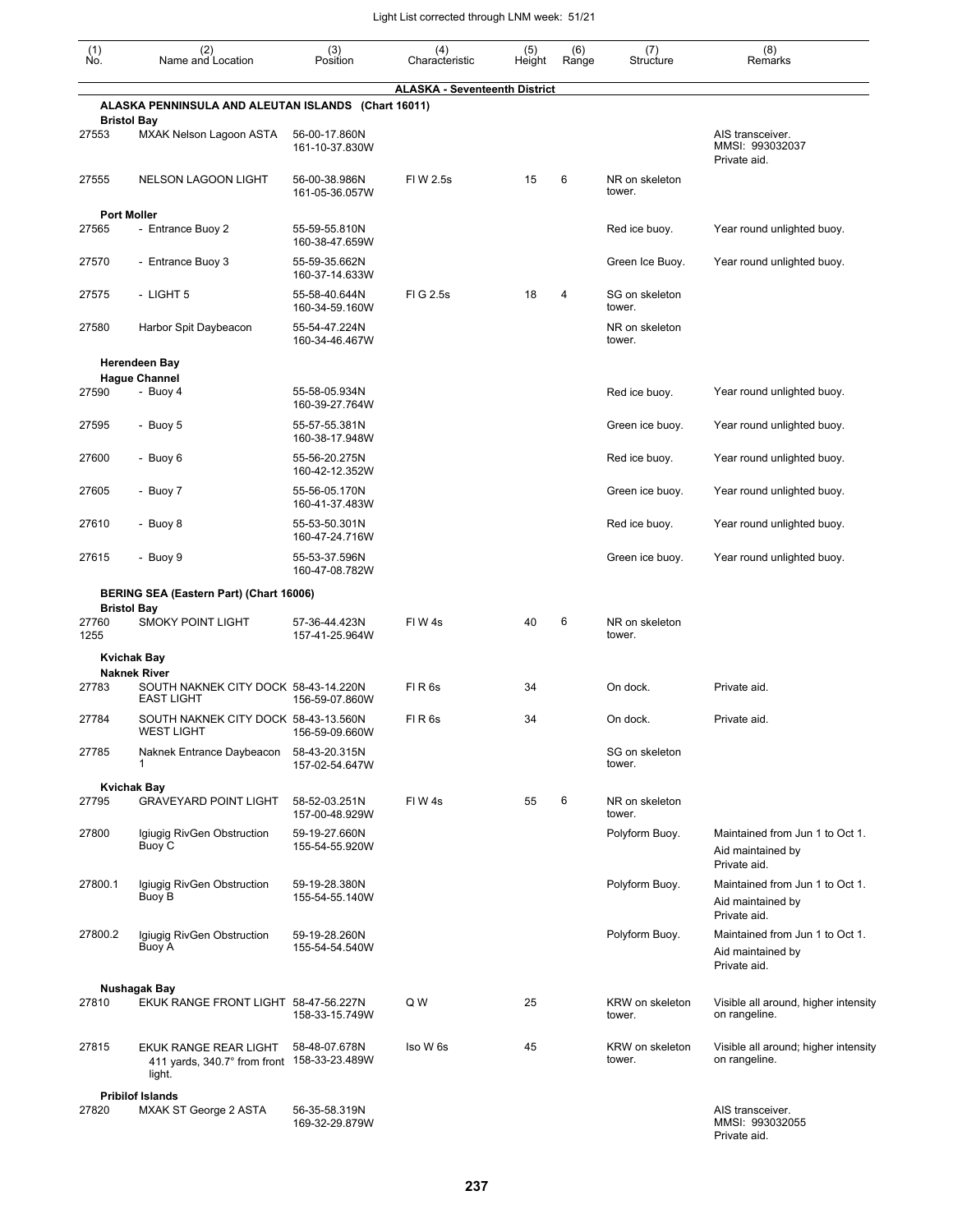| (1)<br>Ñó. | (2)<br>Name and Location                                                               | (3)<br>Position                 | (4)<br>Characteristic                | (5)<br>Height | (6)<br>Range   | (7)<br>Structure          | (8)<br>Remarks                                      |
|------------|----------------------------------------------------------------------------------------|---------------------------------|--------------------------------------|---------------|----------------|---------------------------|-----------------------------------------------------|
|            |                                                                                        |                                 | <b>ALASKA - Seventeenth District</b> |               |                |                           |                                                     |
|            | BERING SEA (Eastern Part) (Chart 16006)<br><b>Pribilof Islands</b>                     |                                 |                                      |               |                |                           |                                                     |
| 27823      | <b>MXAK ST George 1 ASTA</b>                                                           | 56-34-19.225N<br>168-40-15.586W |                                      |               |                |                           | AIS transceiver.<br>MMSI: 993032054<br>Private aid. |
| 27825      | <b>ST. GEORGE HARBOR</b><br><b>RANGE FRONT LIGHT</b>                                   | 56-34-09.683N<br>169-40-11.172W | Q Y                                  | 42            |                | KRW on skeleton<br>tower. |                                                     |
| 27826      | ST. GEORGE HARBOR<br><b>RANGE REAR LIGHT</b><br>361 yards, 076.4° from front<br>light. | 56-34-12.179N<br>169-39-52.413W | Iso Y 6s                             | 76            |                | KRW on skeleton<br>tower. |                                                     |
| 27827      | ST. GEORGE HARBOR<br><b>ENTRANCE LIGHT 1</b>                                           | 56-34-10.942N<br>169-40-22.293W | FIG4s                                | 32            | 4              | SG on spindle.            |                                                     |
| 27828      | St. George Harbor Daybeacon 56-34-04.696N<br>2                                         | 169-40-06.184W                  |                                      |               |                | TR on spindle.            |                                                     |
| 27830      | ST. PAUL HARBOR JETTY<br>LIGHT 4                                                       | 57-07-41.049N<br>170-17-17.326W | FIR4s                                | 40            | 4              | TR on spindle.            |                                                     |
| 27831      | ST. PAUL HARBOR JETTY<br>LIGHT <sub>3</sub>                                            | 57-07-41.002N<br>170-17-06.287W | FIG4s                                | 30            | 4              | SG on spindle.            |                                                     |
| 27832      | ST. PAUL HARBOR LIGHT 6                                                                | 57-07-31.316N<br>170-16-46.635W | FI R 2.5s                            | 10            | $\overline{7}$ | TR on spindle.            |                                                     |
| 27833      | St. Paul Harbor Daybeacon A                                                            | 57-07-34.620N<br>170-16-48.262W |                                      |               |                | NR on spindle.            |                                                     |
| 27834      | St. Paul Harbor Daybeacon B                                                            | 57-07-33.489N<br>170-16-42.974W |                                      |               |                | NR on spindle.            |                                                     |
| 27834.5    | <b>MXAK ST Paul ASTA</b>                                                               | 57-07-24.600N<br>170-16-14.765W |                                      |               |                |                           | AIS transceiver.<br>MMSI: 993032053<br>Private aid. |
|            | <b>Kuskokwim Bay</b><br>Buoys maintained from June 1 to Oct. 1.                        |                                 |                                      |               |                |                           |                                                     |
| 27835      | - Buoy 2                                                                               | 59-18-49.512N<br>162-18-39.640W |                                      |               |                | Red nun.                  | Maintained from June 1 to<br>October 1.             |
| 27836      | - Buoy 3                                                                               | 59-32-14.985N<br>162-16-46.287W |                                      |               |                | Green Can.                | Maintained from June 1 to<br>October 1.             |
| 27837      | - Buoy 4                                                                               | 59-34-28.114N<br>162-15-36.919W |                                      |               |                | Red nun.                  | Maintained from June 1 to<br>October 1.             |
| 27838      | - Buoy 5                                                                               | 59-38-08.281N<br>162-19-22.732W |                                      |               |                | Green can.                | Maintained from June 1 to<br>October 1.             |
| 27839      | - Buoy 6                                                                               | 59-43-30.026N<br>162-19-34.004W |                                      |               |                | Red nun.                  | Maintained from June 1 to<br>October 1.             |
| 27840      | - Buoy 8                                                                               | 59-46-51.426N<br>162-19-31.358W |                                      |               |                | Red nun.                  | Maintained from June 1 to<br>October 1.             |
| 27841      | - Buoy 9                                                                               | 59-48-59.333N<br>162-15-43.424W |                                      |               |                | Green can.                | Maintained from June 1 to<br>October 1.             |
| 27842      | - Buoy $10$                                                                            | 59-50-34.416N<br>162-14-20.135W |                                      |               |                | Red nun.                  | Maintained from June 1 to<br>October 1.             |
| 27843      | - Buoy 12                                                                              | 59-53-37.716N<br>162-15-18.980W |                                      |               |                | Red nun.                  | Maintained from June 1 to<br>October 1.             |
|            | <b>Kuskokwim River</b>                                                                 |                                 |                                      |               |                |                           |                                                     |
| 27844      | - Buoy $13$                                                                            | 59-57-45.068N<br>162-20-16.157W |                                      |               |                | Green can.                | Maintained from June 1 to<br>October 1.             |
| 27844.5    | - Buoy 15                                                                              | 59-58-45.189N<br>162-23-40.512W |                                      |               |                | Green can.                | Maintained from June 1 to<br>October 1.             |
| 27844.7    | - Buoy $16$                                                                            | 60-00-53.712N<br>162-26-12.791W |                                      |               |                | Red nun.                  | Maintained from June 1 to<br>October 1.             |
| 27845.2    | - Buoy 18                                                                              | 60-04-16.302N<br>162-28-49.974W |                                      |               |                | Red nun.                  | Maintained from June 1 to<br>October 1.             |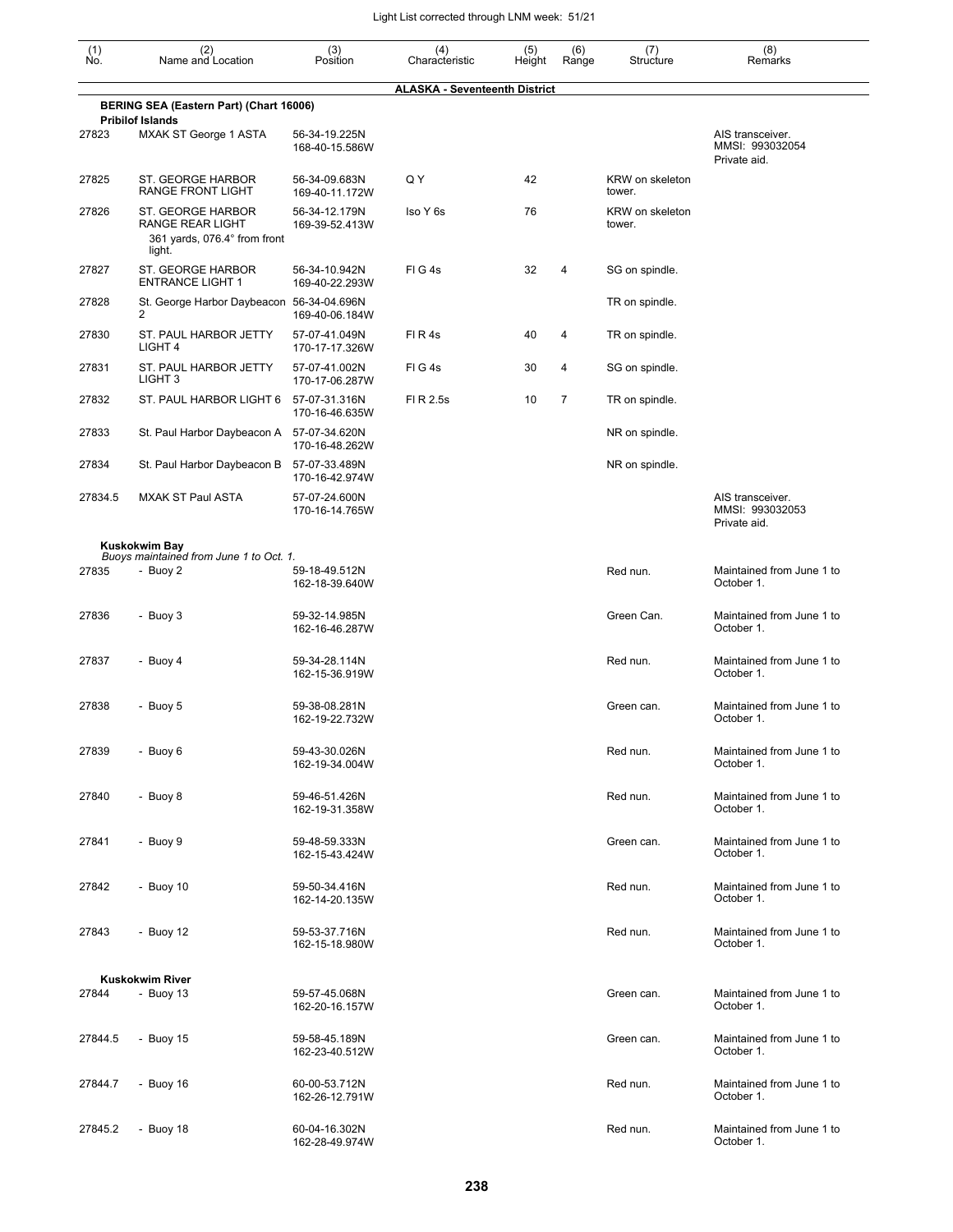| $\begin{smallmatrix} (1) \\ \mathsf{No} \end{smallmatrix}$                      | (2)<br>Name and Location              | (3)<br>Position                 | (4)<br>Characteristic | (5)<br>Height | (6)<br>Range | (7)<br>Structure | (8)<br>Remarks                          |  |  |  |
|---------------------------------------------------------------------------------|---------------------------------------|---------------------------------|-----------------------|---------------|--------------|------------------|-----------------------------------------|--|--|--|
| <b>ALASKA - Seventeenth District</b><br>BERING SEA (Eastern Part) (Chart 16006) |                                       |                                 |                       |               |              |                  |                                         |  |  |  |
| 27845.7                                                                         | <b>Kuskokwim River</b><br>$-$ Buoy 20 | 60-06-43.633N                   |                       |               |              | Red nun.         | Maintained from June 1 to               |  |  |  |
|                                                                                 |                                       | 162-28-01.657W                  |                       |               |              |                  | October 1.                              |  |  |  |
| 27846.2                                                                         | - Buoy 22                             | 60-09-13.164N<br>162-24-19.210W |                       |               |              | Red nun.         | Maintained from June 1 to<br>October 1. |  |  |  |
| 27846.5                                                                         | - Buoy 23                             | 60-11-25.976N<br>162-21-23.277W |                       |               |              | Green can.       | Maintained from June 1 to<br>October 1. |  |  |  |
| 27847                                                                           | - Buoy 25                             | 60-13-20.736N<br>162-20-45.622W |                       |               |              | Green can.       | Maintained from June 1 to<br>October 1. |  |  |  |
| 27847.5                                                                         | - Buoy 27                             | 60-14-53.597N<br>162-23-21.257W |                       |               |              | Green can.       | Maintained from June 1 to<br>October 1. |  |  |  |
| 27848                                                                           | - Buoy 29                             | 60-16-50.371N<br>162-28-38.299W |                       |               |              | Green can.       | Maintained from June 1 to<br>October 1. |  |  |  |
| 27848.2                                                                         | - Buoy 30                             | 60-18-56.475N<br>162-30-30.550W |                       |               |              | Red nun.         | Maintained from June 1 to<br>October 1. |  |  |  |
| 27848.7                                                                         | - Buoy 32                             | 60-20-12.867N<br>162-30-12.440W |                       |               |              | Red nun.         | Maintained from June 1 to<br>October 1. |  |  |  |
| 27849.2                                                                         | - Buoy 34                             | 60-20-48.081N<br>162-29-25.454W |                       |               |              | Red nun.         | Maintained from June 1 to<br>October 1. |  |  |  |
| 27849.7                                                                         | - Buoy 36                             | 60-21-09.125N<br>162-27-49.800W |                       |               |              | Red nun.         | Maintained from June 1 to<br>October 1. |  |  |  |
| 27850                                                                           | - Buoy 37                             | 60-20-51.640N<br>162-22-13.784W |                       |               |              | Green can.       | Maintained from June 1 to<br>October 1. |  |  |  |
| 27850.5                                                                         | - Buoy 39                             | 60-21-29.497N<br>162-20-46.435W |                       |               |              | Green can.       | Maintained from June 1 to<br>October 1. |  |  |  |
| 27851                                                                           | - Buoy 41                             | 60-22-17.674N<br>162-20-31.363W |                       |               |              | Green can.       | Maintained from June 1 to<br>October 1. |  |  |  |
| 27851.2                                                                         | - Buoy 42                             | 60-23-39.582N<br>162-21-26.803W |                       |               |              | Red nun.         | Maintained from June 1 to<br>October 1. |  |  |  |
| 27851.7                                                                         | - Buoy $44$                           | 60-24-52.007N<br>162-22-01.611W |                       |               |              | Red nun.         | Maintained from June 1 to<br>October 1. |  |  |  |
| 27852                                                                           | - Buoy $45$                           | 60-25-30.851N<br>162-21-35.741W |                       |               |              | Green can.       | Maintained from June 1 to<br>October 1. |  |  |  |
| 27852.2                                                                         | - Buoy 46                             | 60-26-29.190N<br>162-20-20.252W |                       |               |              | Red nun.         | Maintained from June 1 to<br>October 1. |  |  |  |
| 27852.5                                                                         | - Buoy 47                             | 60-27-47.069N<br>162-18-26.981W |                       |               |              | Green can.       | Maintained from June 1 to<br>October 1. |  |  |  |
| 27853                                                                           | - Buoy 49                             | 60-28-25.406N<br>162-17-21.534W |                       |               |              | Green can.       | Maintained from June 1 to<br>October 1. |  |  |  |
| 27853.2                                                                         | - Buoy 50                             | 60-30-39.037N<br>162-17-56.545W |                       |               |              | Red nun.         | Maintained from June 1 to<br>October 1. |  |  |  |
| 27853.5                                                                         | - Buoy 51                             | 60-29-30.514N<br>162-17-20.457W |                       |               |              | Green can.       | Maintained from June 1 to<br>October 1. |  |  |  |
| 27853.7                                                                         | - Buoy 52                             | 60-31-01.058N<br>162-17-35.454W |                       |               |              | Red nun.         | Maintained from June 1 to<br>October 1. |  |  |  |
| 27854                                                                           | - Buoy 53                             | 60-31-18.219N<br>162-17-38.720W |                       |               |              | Green can.       | Maintained from June 1 to<br>October 1. |  |  |  |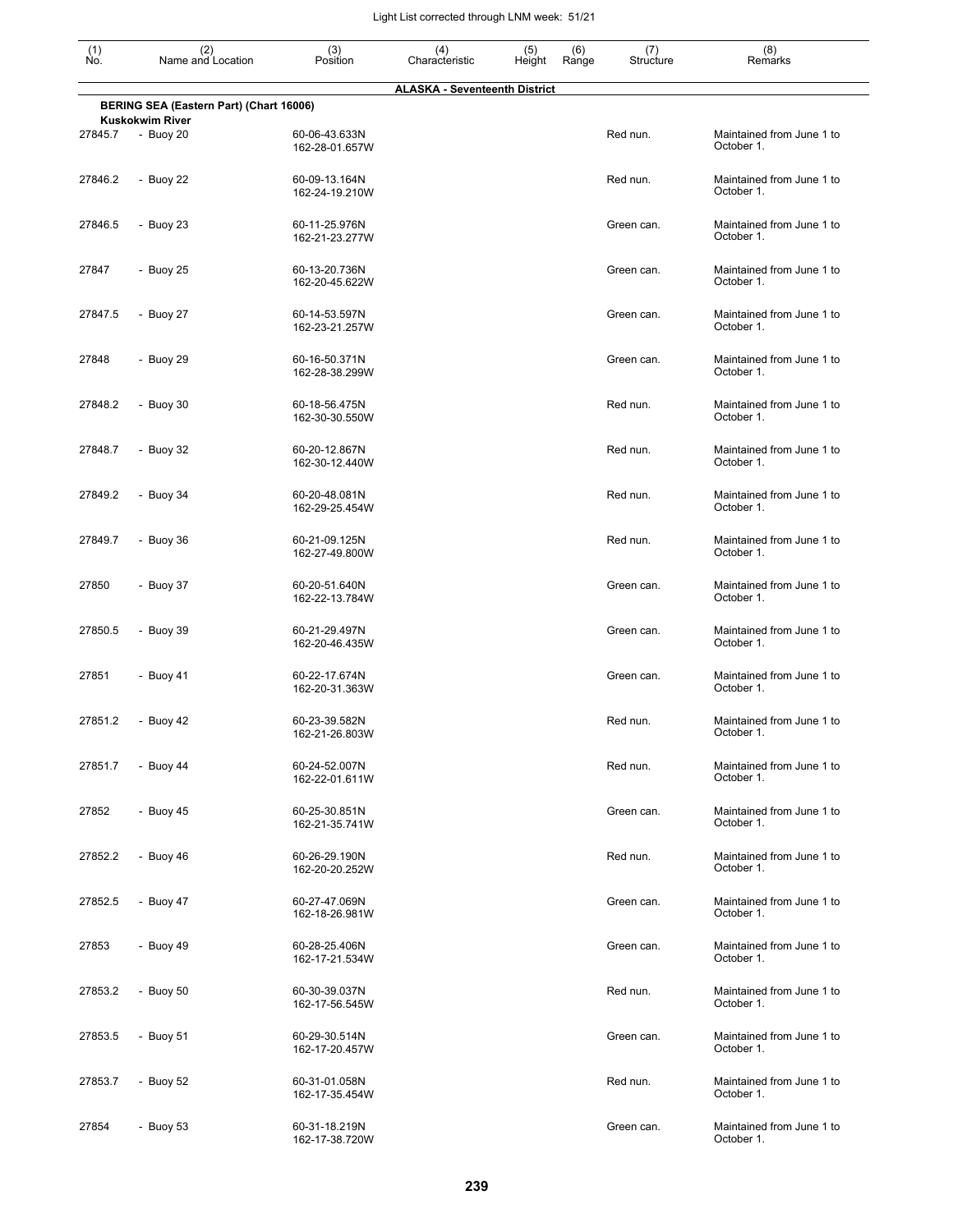| $\begin{smallmatrix} (1) \ N0. \end{smallmatrix}$ | (2)<br>Name and Location                                                      | (3)<br>Position                 | (4)<br>Characteristic                | (5)<br>Height | (6)<br>Range | (7)<br>Structure           | (8)<br>Remarks                                                                 |
|---------------------------------------------------|-------------------------------------------------------------------------------|---------------------------------|--------------------------------------|---------------|--------------|----------------------------|--------------------------------------------------------------------------------|
|                                                   |                                                                               |                                 | <b>ALASKA - Seventeenth District</b> |               |              |                            |                                                                                |
|                                                   | BERING SEA (Eastern Part) (Chart 16006)<br><b>Kuskokwim River</b>             |                                 |                                      |               |              |                            |                                                                                |
| 27854.5                                           | - Buoy 55                                                                     | 60-31-51.454N<br>162-16-50.763W |                                      |               |              | Green can.                 | Maintained from June 1 to<br>October 1.                                        |
| 27854.7                                           | - Buoy 56                                                                     | 60-31-46.466N<br>162-16-29.052W |                                      |               |              | Red nun.                   | Maintained from June 1 to<br>October 1.                                        |
| 27855                                             | - Buoy 57                                                                     | 60-33-00.442N<br>162-14-50.930W |                                      |               |              | Green can.                 | Maintained from June 1 to<br>October 1.                                        |
| 27855.2                                           | - Buoy 58                                                                     | 60-34-12.370N<br>162-14-09.073W |                                      |               |              | Red nun.                   | Maintained from June 1 to<br>October 1.                                        |
| 27855.7                                           | - Buoy $60$                                                                   | 60-35-08.751N<br>162-14-51.272W |                                      |               |              | Red nun.                   | Maintained from June 1 to<br>October 1.                                        |
| 27856.2                                           | - Buoy 62                                                                     | 60-35-27.502N<br>162-13-13.742W |                                      |               |              | Red nun.                   | Maintained from June 1 to<br>October 1                                         |
| 27856.4                                           | - Buoy 63                                                                     | 60-35-52.312N<br>162-13-39.122W |                                      |               |              | Green can.                 | Maintained from June 1 to<br>October 1.                                        |
| 27856.5                                           | - Buoy 65                                                                     | 60-36-01.492N<br>162-12-41.264W |                                      |               |              | Green can.                 | Maintained from June 1 to<br>October 1.                                        |
| 27857                                             | - Buoy $66$                                                                   | 60-37-11.728N<br>162-11-28.064W |                                      |               |              | Red nun.                   | Maintained from June 1 to<br>October 1.                                        |
| 27857.9                                           | <b>MXAK Bethel ASTA</b>                                                       | 60-47-29.231N<br>161-44-55.162W |                                      |               |              |                            | AIS transceiver.<br>MMSI: 993032014<br>Private aid.                            |
| 27858                                             | Kwigillingok River Entrance<br><b>Buoys</b> (12)<br>Marks channel into river. | 59-50-57.200N<br>163-08-08.288W |                                      |               |              | Red or green oil<br>drums. | Maintained from May 15 to Oct.<br>15.                                          |
| 27859                                             | Mekoryuk Breakwater<br>Daybeacon 2                                            | 60-23-15.102N<br>166-11-02.275W |                                      |               |              | TR on skeleton<br>tower.   |                                                                                |
| 27859.5<br>1293                                   | SHELDON POINT LIGHT                                                           | 62-32-21.197N<br>165-01-13.245W | FI W 2.5s                            | 18            | 6            | NR on skeleton<br>tower.   | Maintained from July 1 to Nov.<br>1.                                           |
| 27860<br>1295                                     | YUKON RIVER SOUTH<br>ENTRANCE LIGHT                                           | 62-35-24.323N<br>164-57-44.316W | FIW <sub>6s</sub>                    | 20            | 8            | NR on skeleton<br>tower.   | Maintained from July 1 to Nov.<br>1.<br>Ra ref.<br>Position Approximate.       |
| 27865<br>1300                                     | <b>KWIGUK PASS ENTRANCE</b><br>LIGHT                                          | 62-48-07.031N<br>164-52-04.108W | FIW 2.5s                             | 18            | 8            | NR on skeleton<br>tower.   | Maintained from July 1 to Nov.<br>1.<br>Ra ref.                                |
| 27870<br>1305                                     | YUKON RIVER MIDDLE<br><b>ENTRANCE LIGHT</b>                                   | 63-04-25.205N<br>164-38-01.726W | FIW4s                                | 18            | 8            | NR on skeleton<br>tower.   | Obscured from 176° to 266°.<br>Maintained from July 1 to Nov.<br>1.<br>Ra ref. |
| 27872                                             | OKWEGA PASS LIGHT OP                                                          | 63-02-27.397N<br>163-39-20.861W | $FI (2+1)G 6s$                       | 30            | 4            | JG on skeleton<br>tower.   | Maintained from July 1 to Nov.<br>1.                                           |
| 27874<br>1309                                     | <b>KAKUKTAHUK PASS</b><br><b>ENTRANCE LIGHT</b>                               | 63-08-50.016N<br>163-35-11.610W | FIW 2.5s                             | 18            | 8            | NR on skeleton<br>tower.   | Maintained from July 1 to Nov.<br>1.                                           |
| 27875<br>1310                                     | YUKON RIVER NORTH<br><b>ENTRANCE LIGHT</b>                                    | 63-02-26.556N<br>163-22-46.416W | FIW <sub>6s</sub>                    | 19            | 8            | NR on skeleton<br>tower.   | Obscured from 286° to 161°.<br>Maintained from July 1 to Nov.<br>1.<br>Ra ref. |
|                                                   | <b>Norton Sound</b>                                                           |                                 |                                      |               |              |                            |                                                                                |
| 27895<br>1315                                     | POINT ROMANOF LIGHT                                                           | 63-11-59.484N<br>162-50-00.403W | FIW <sub>6s</sub>                    | 25            | 7            | NR on skeleton<br>tower.   | Maintained from July 1 to Nov.<br>1.                                           |
| 27900<br>1320                                     | <b>CAPE STEPHENS LIGHT</b>                                                    | 63-32-27.168N<br>162-18-49.148W | FIW4s                                | 200           | 6            | NR on skeleton<br>tower.   | Maintained from July 1 to Nov.<br>1.                                           |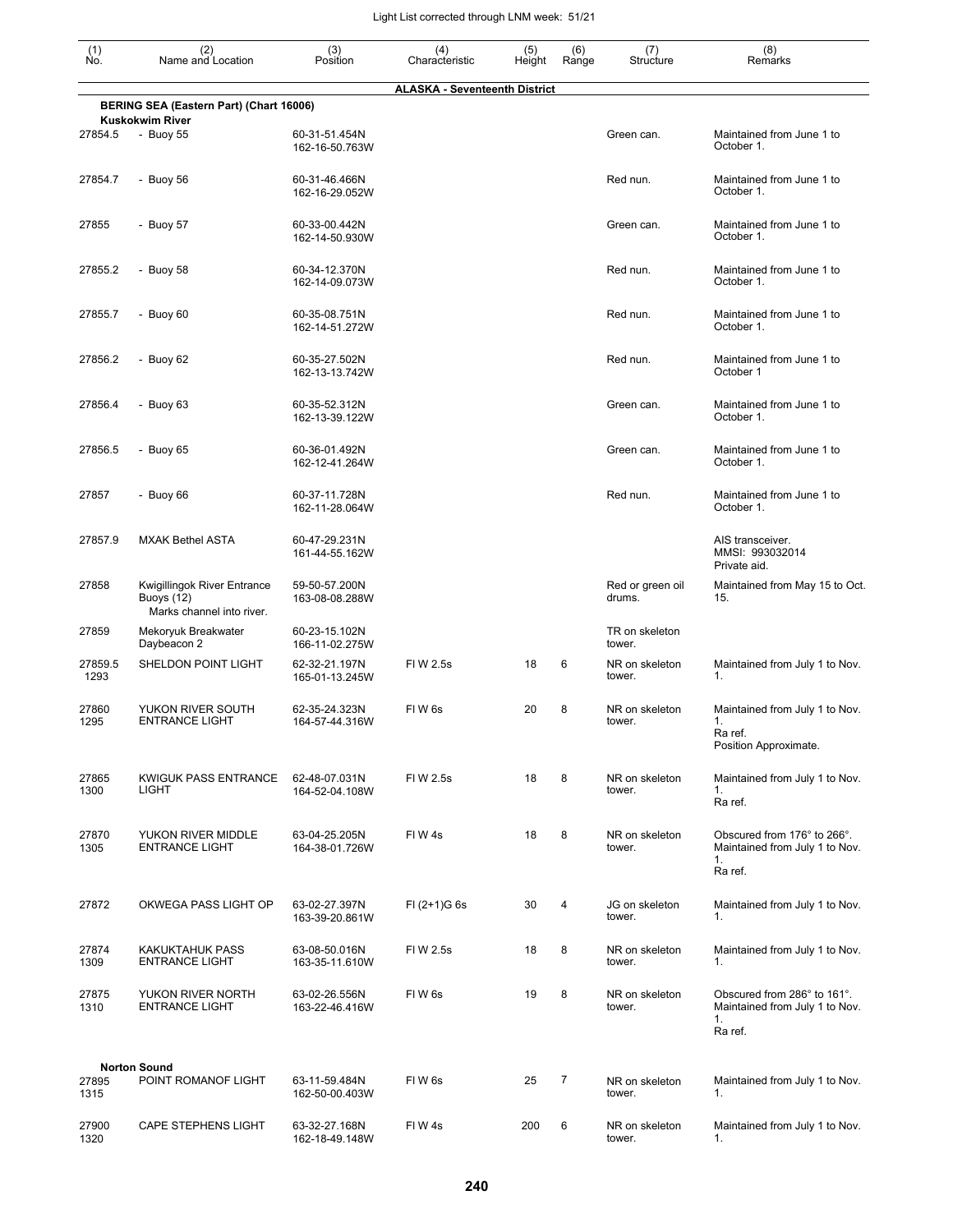| (1)<br>No.    | (2)<br>Name and Location                                                                                                                | (3)<br>Position                 | (4)<br>Characteristic                | (5)<br>Height | (6)<br>Range   | (7)<br>Structure           | (8)<br>Remarks                                                       |
|---------------|-----------------------------------------------------------------------------------------------------------------------------------------|---------------------------------|--------------------------------------|---------------|----------------|----------------------------|----------------------------------------------------------------------|
|               |                                                                                                                                         |                                 | <b>ALASKA - Seventeenth District</b> |               |                |                            |                                                                      |
|               | BERING SEA (Eastern Part) (Chart 16006)                                                                                                 |                                 |                                      |               |                |                            |                                                                      |
| 27905         | <b>Norton Sound</b><br><b>WHALE ISLAND LIGHT</b>                                                                                        | 63-29-27.229N<br>161-59-50.288W | FIW4s                                | 53            | $\overline{7}$ | NR on skeleton<br>tower.   | Maintained from July 1 to Nov.<br>1.                                 |
| 27910<br>1325 | <b>EGG ISLAND LIGHT</b>                                                                                                                 | 63-36-39.541N<br>161-44-35.349W | FIW <sub>6s</sub>                    | 90            | $\overline{7}$ | NR on skeleton<br>tower.   | Maintained from July 1 to Nov.<br>1.                                 |
| 27915         | Unalakleet River Buoys (About 63-52-57.420N<br>6)<br>Marks channel into<br>Unalakleet.                                                  | 160-47-09.009W                  |                                      |               |                | Red nuns or green<br>cans. | Maintained from June 1 to Nov.<br>1.                                 |
| 27920         | UNALAKLEET RIVER SOUTH 63-52-03.597N<br><b>SPIT LIGHT</b>                                                                               | 160-47-15.737W                  | FIW4s                                | 15            | 7              | NR on skeleton<br>tower.   | Maintained from July 1 to Nov.<br>1.                                 |
| 27925         | <b>SHAKTOOLIK RIVER</b><br><b>ENTRANCE LIGHT</b>                                                                                        | 64-22-43.147N<br>161-14-09.810W | FIW4s                                | 14            | 6              | NR on skeleton<br>tower.   | Maintained from July 1 to Nov.<br>1.                                 |
| 27930         | Koyuk River Entrance Buoys<br>(About 12)<br>Marks sides of channel<br>across flats; outer buoy<br>about 9 miles from mouth of<br>river. | 64-52-57.531N<br>161-11-09.411W |                                      |               |                | Red or green oil<br>drums. | Maintained from July 1 to Oct. 1.                                    |
| 27955<br>1335 | <b>Golovnin Bay</b><br>ROCKY POINT LIGHT                                                                                                | 64-23-52.920N<br>163-08-59.704W | FIW 2.5s                             | 175           | 7              | NR on skeleton<br>tower.   | Maintained from July 1 to Nov.<br>1.                                 |
| 27960         | <b>Nome Harbor</b><br><b>MXAK Nome ASTA</b>                                                                                             | 64-33-54.601N<br>165-26-01.136W |                                      |               |                |                            | AIS transceiver.<br>MMSI: 993032019<br>Private aid.                  |
| 27962         | - ENTRANCE LIGHT 2                                                                                                                      | 64-29-34.288N<br>165-26-08.859W | FIR4s                                | 20            | 3              | On spindle.                | Maintained from July 1 to Nov.<br>1.                                 |
| 27963         | - ENTRANCE LIGHT 1                                                                                                                      | 64-29-33.574N<br>165-26-22.719W | FIG4s                                | 20            | 3              | On spindle.                | Maintained from July 1 to Nov.<br>1.                                 |
| 27964         | - Buoy 1                                                                                                                                | 64-29-47.360N<br>165-26-03.250W |                                      |               |                | Green can.                 | Maintained from June 1 to Oct<br>15.<br>Private aid.                 |
| 27965         | - Buoy 2                                                                                                                                | 64-29-45.560N<br>165-25-56.270W |                                      |               |                | Red nun.                   | Maintained from June 1 to Oct<br>15.                                 |
| 27966         | - Buoy 3                                                                                                                                | 64-29-50.200N<br>165-25-56.740W |                                      |               |                | Green can.                 | Private aid.<br>Maintained from June 1 to Oct<br>15.                 |
| 27967         | - Buoy 4                                                                                                                                | 64-29-49.490N<br>165-25-53.800W |                                      |               |                | Red nun.                   | Private aid.<br>Maintained from June 1 to Oct<br>15.<br>Private aid. |
| 27968         | - Buoy 5                                                                                                                                | 64-30-04.800N<br>165-25-34.800W |                                      |               |                | Green can                  | Maintained from June 1 to Oct<br>15.<br>Private aid.                 |
| 27969         | - Buoy 7                                                                                                                                | 64-30-03.810N<br>165-25-28.800W |                                      |               |                | Green can.                 | Maintained from June 1 to Oct<br>15.<br>Private aid.                 |
| 27970         | - Buoy 8                                                                                                                                | 64-30-01.290N<br>165-25-31.130W |                                      |               |                | Red nun.                   | Maintained from June 1 to Oct<br>15.<br>Private aid.                 |
| 27971         | - Buoy 9                                                                                                                                | 64-30-02.500N<br>165-25-22.210W |                                      |               |                | Green can.                 | Maintained from June 1 to Oct<br>15.<br>Private aid.                 |
| 27972         | - RANGE FRONT LIGHT                                                                                                                     | 64-30-14.128N<br>165-25-22.864W | Iso Y 6s                             | 33            |                | KRW on skeleton<br>tower.  | Visible 4° each side of rangeline.                                   |
| 27973         | - RANGE REAR LIGHT<br>167yds at 029.9°T from<br>front range light.                                                                      | 64-30-18.400N<br>165-25-17.157W | Q Y                                  | 66            |                | KRW on skeleton<br>tower.  | Visible 4° each side of rangeline.                                   |
|               | BERING SEA (Eastern Part) (Chart 16006)                                                                                                 |                                 |                                      |               |                |                            |                                                                      |
| 27975<br>1350 | POINT SPENCER LIGHT                                                                                                                     | 65-16-37.905N<br>166-50-56.338W | FIW <sub>6s</sub>                    | 22            | 7              | NR on skeleton<br>tower.   | Maintained from Jul. 1 to Nov. 1.                                    |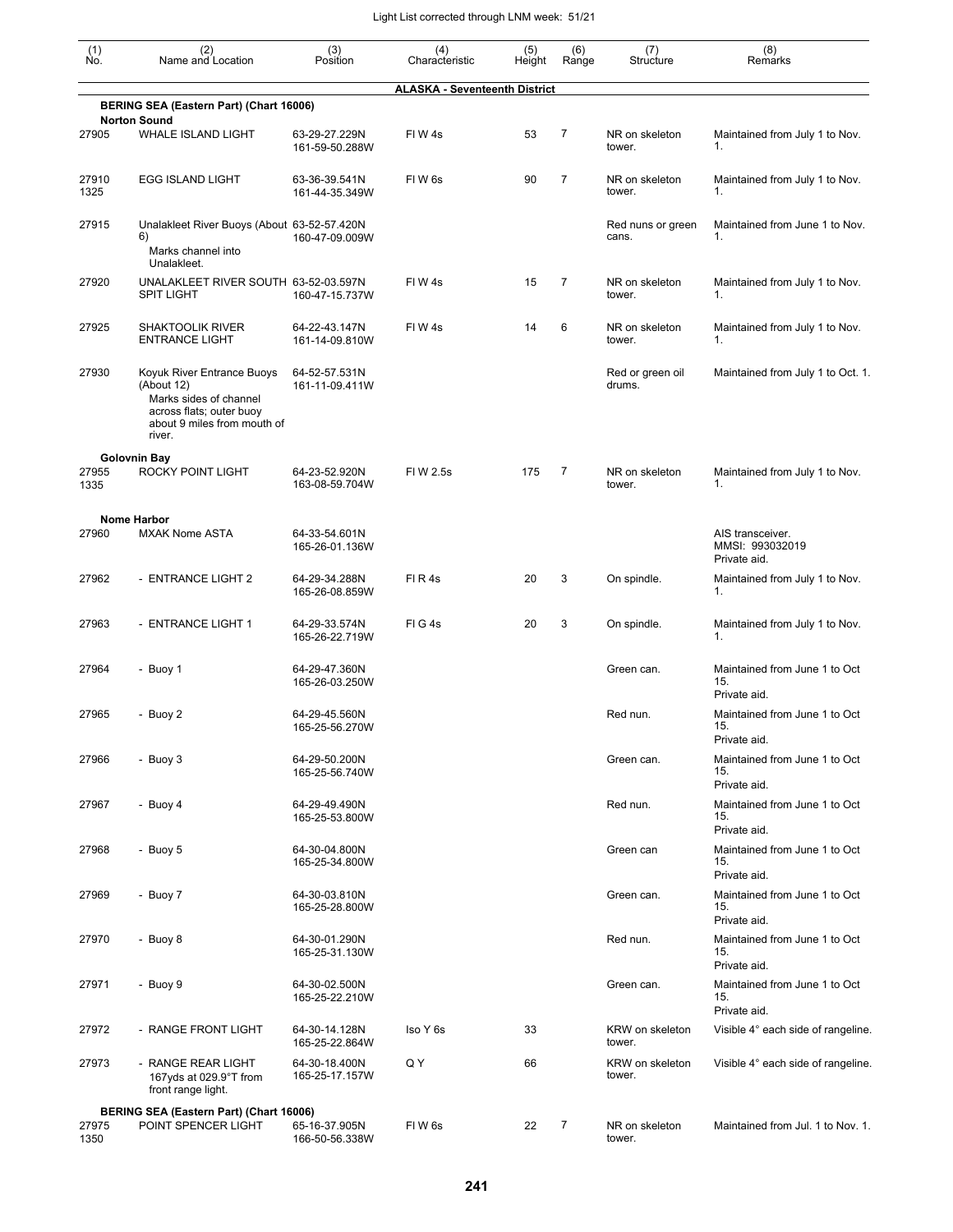| (1)<br>Ño. | (2)<br>Name and Location                                                                                         | (3)<br>Position                 | (4)<br>Characteristic                | (5)<br>Height | (6)<br>Range | (7)<br>Structure             | (8)<br>Remarks                                      |
|------------|------------------------------------------------------------------------------------------------------------------|---------------------------------|--------------------------------------|---------------|--------------|------------------------------|-----------------------------------------------------|
|            |                                                                                                                  |                                 | <b>ALASKA - Seventeenth District</b> |               |              |                              |                                                     |
| 27980      | BERING SEA (Eastern Part) (Chart 16006)<br>GRANTLEY HARBOR LIGHT 65-16-36.541N<br>1                              | 166-20-51.652W                  | FIG4s                                | 15            | 7            | SG on skeleton<br>tower.     | Maintained from July 1 to Nov.<br>1.                |
| 27982      | Grantley Harbor Daybeacon 2 65-16-22.965N                                                                        | 166-21-09.245W                  |                                      |               |              | TR on skeleton<br>tower.     | Maintained from July 1 to Nov.<br>1.                |
|            | <b>CAPE PRINCE OF WALES TO POINT BARROW (Chart 16005)</b><br><b>Kotzebue Sound</b>                               |                                 |                                      |               |              |                              |                                                     |
| 27985      | <b>CAPE ESPENBERG LIGHT</b>                                                                                      | 66-33-26.818N<br>163-36-29.136W | FI W 2.5s                            | 28            | 6            | NR on skeleton<br>tower.     | Maintained from July 1 to Nov.<br>1.                |
| 27990      | Kotzebue Buoys (About 8)<br>Marks entrance to<br>Kotzebue.                                                       | 66-50-57.539N<br>163-50-10.145W |                                      |               |              | Red nuns or green<br>cans.   | Maintained from July 1 to Sept.<br>20.              |
| 27993      | <b>MXAK Kotzebue ASTA</b>                                                                                        | 66-54-03.413N<br>162-35-22.063W |                                      |               |              |                              | AIS transceiver.<br>MMSI: 993032029<br>Private aid. |
| 27995      | <b>CAPE DECEIT LIGHT</b>                                                                                         | 66-05-56.513N<br>162-45-01.787W | FIW <sub>6s</sub>                    | 200           | 7            | NR on skeleton<br>tower.     | Maintained from July 1 to Nov.<br>1.                |
| 28000      | <b>RILEY CHANNEL</b><br><b>ENTRANCE LIGHT</b>                                                                    | 66-46-59.933N<br>161-51-18.536W | FIW <sub>6s</sub>                    | 17            | 7            | NR on skeleton<br>tower.     | Maintained from July 1 to Nov.<br>1.                |
| 28000.1    | <b>CAPE PRINCE OF WALES TO POINT BARROW (Chart 16005)</b><br>COMINCO RED DOG FRONT 67-34-32.460N<br><b>LIGHT</b> | 164-03-49.780W                  | FIW <sub>2s</sub>                    | 80            |              | On pier.                     | Private aid.                                        |
| 28000.2    | COMINCO RED DOG REAR<br><b>LIGHT</b>                                                                             | 67-34-39.560N<br>164-03-20.180W | <b>FIW 10s</b>                       | 112           |              | On tower.                    | Private aid.                                        |
| 28000.4    | POINT HOPE LIGHT                                                                                                 | 68-19-55.066N<br>166-31-30.716W | FIW <sub>6s</sub>                    | 74            | 6            | NR on skeleton<br>tower.     |                                                     |
| 28000.5    | <b>MXAK Point Hope ASTA</b>                                                                                      | 68-20-57.869N<br>166-44-12.570W |                                      |               |              |                              | AIS transceiver.<br>MMSI: 993032031<br>Private aid. |
| 28000.6    | <b>MXAK Point Lay ASTA</b>                                                                                       | 69-44-34.735N<br>163-00-35.622W |                                      |               |              |                              | AIS transceiver.<br>MMSI: 993032030<br>Private aid. |
| 28000.7    | MXAK Wainwright ASTA                                                                                             | 70-38-10.540N<br>160-02-01.331W |                                      |               |              |                              | AIS transceiver.<br>MMSI: 993032028<br>Private aid. |
| 28000.8    | <b>MXAK Utgiagvik ASTA</b>                                                                                       | 71-18-53.528N<br>156-43-18.354W |                                      |               |              |                              | AIS transceiver.<br>MMSI: 993032007<br>Private aid. |
|            | POINT BARROW TO HERSCHEL ISLAND (Chart 16004)                                                                    |                                 |                                      |               |              |                              |                                                     |
| 28001      | <b>OOOGURUK ARTIFICIAL</b><br><b>ISLAND LIGHTS (4)</b>                                                           | 70-29-45.000N<br>150-14-48.000W | Q W                                  | 20            |              | On each corner of<br>island. | Maintained from July 1 to Oct 1.<br>Private aid.    |
| 28002      | West Dock Safe Water<br><b>Lighted Buoy</b>                                                                      | 70-24-31.800N<br>148-32-27.000W | Q G                                  |               |              | Green.                       | Maintained from July 1 to Oct 1.<br>Private aid.    |
| 28002.1    | <b>West Dock Northwest</b><br><b>Exclusionary Buoy</b>                                                           | 70-23-27.520N<br>148-31-21.900W |                                      |               |              | White with orange<br>band.   | Maintained from June 1 to Oct 1.<br>Private aid.    |
| 28002.2    | West Dock West Exclusionary 70-23-24.700N<br>Buoy                                                                | 148-31-19.300W                  |                                      |               |              | White with orange<br>band.   | Maintained from June 1 to Oct 1.<br>Private aid.    |
| 28002.3    | West Dock Southwest<br><b>Exclusionary Buoy</b>                                                                  | 70-23-21.880N<br>148-31-16.130W |                                      |               |              | White with orange<br>band.   | Maintained from June 1 to Oct 1.<br>Private aid.    |
| 28002.4    | West Dock Northeast<br><b>Exclusionary Buoy</b>                                                                  | 70-23-29.140N<br>148-31-10.350W |                                      |               |              | White with orange<br>band.   | Maintained from June 1 to Oct 1.<br>Private aid.    |
| 28002.5    | West Dock East Exclusionary<br>Buoy                                                                              | 70-23-26.320N<br>148-31-07.930W |                                      |               |              | White with orange<br>band.   | Maintained from June 1 to Oct 1.<br>Private aid.    |
| 28002.6    | <b>West Dock Southeast</b><br><b>Exclusionary Buoy</b>                                                           | 70-23-23.500N<br>148-31-05.340W |                                      |               |              | White with orange<br>band.   | Maintained from June 1 to Oct 1.<br>Private aid.    |
| 28003      | <b>MXAK Prudhoe ASTA</b>                                                                                         | 70-13-19.283N<br>148-25-10.099W |                                      |               |              |                              | AIS transceiver.<br>MMSI: 993032006<br>Private aid. |
| 28004      | <b>MXAK Kaktovik ASTA</b>                                                                                        | 70-07-39.234N<br>143-36-57.344W |                                      |               |              |                              | AIS transceiver.<br>MMSI: 993032027<br>Private aid. |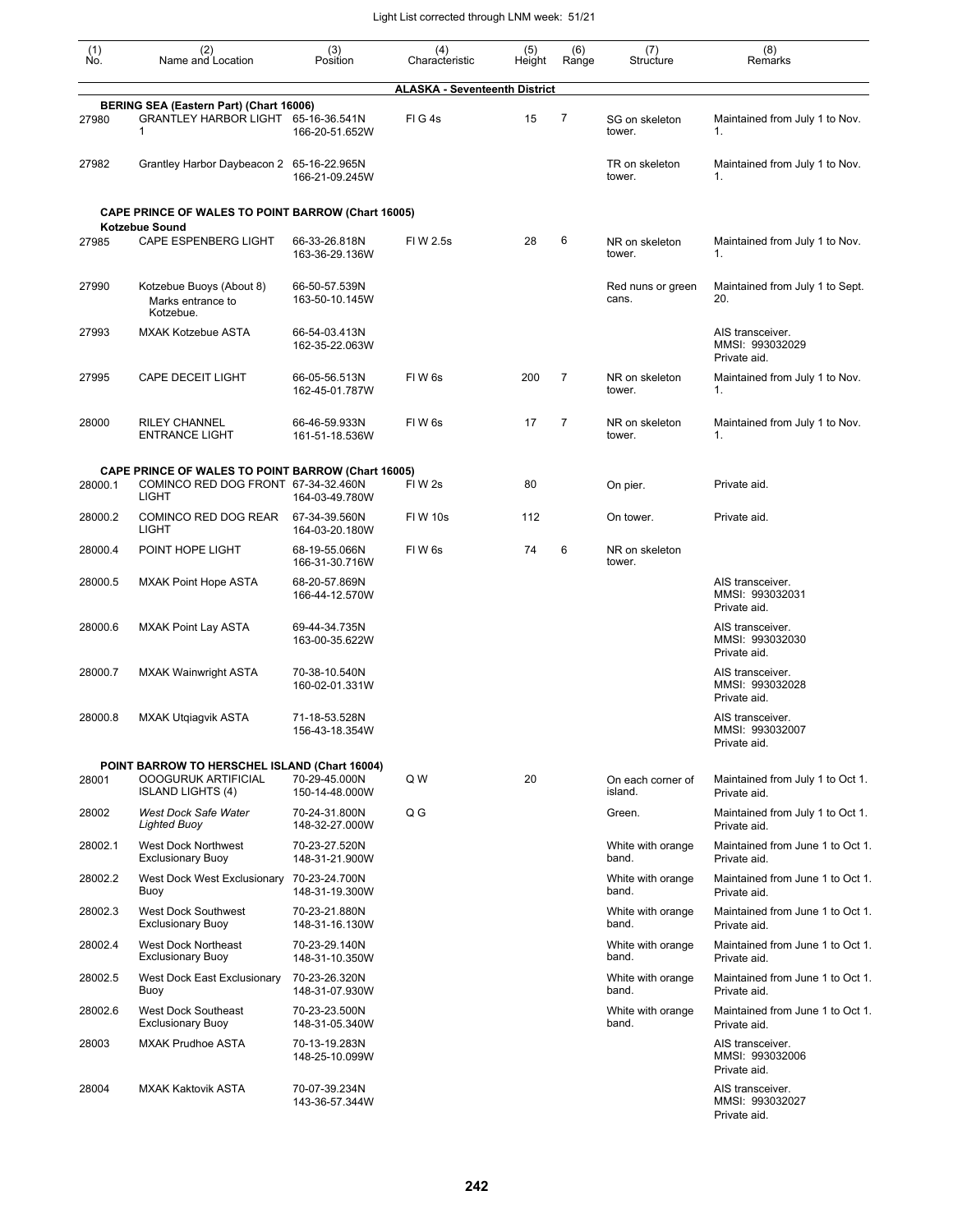| (1)<br>Ño. | (2)<br>Name and Location                                                               | (3)<br>Position                 | (4)<br>Characteristic                      | (5)<br>Height | (6)<br>Range | (7)<br>Structure          | (8)<br>Remarks                                                                           |
|------------|----------------------------------------------------------------------------------------|---------------------------------|--------------------------------------------|---------------|--------------|---------------------------|------------------------------------------------------------------------------------------|
|            |                                                                                        |                                 | <b>HAWAII - Fourteenth District</b>        |               |              |                           |                                                                                          |
| 28005      | Hawaiian Islands Southern Part (Chart 19010)<br><b>NOAA Data Lighted Buoy</b><br>51004 | 17-32-00.000N<br>152-15-18.000W | FI (4) Y 20s                               |               |              |                           | Private aid.                                                                             |
|            |                                                                                        |                                 | <b>PACIFIC OCEAN - Fourteenth District</b> |               |              |                           |                                                                                          |
| 28005.1    | <b>HAWAIIAN ISLANDS (Chart 504)</b><br>NOAA Data Lighted Buoy<br>51002                 | 17-02-35.000N<br>157-44-30.000W | FI (4) Y 20s                               |               |              |                           | Aid maintained by National<br>Oceanic and Atmospheric<br>Administration.<br>Private aid. |
| 28005.3    | Moby Research Lighted Buoy                                                             | 20-49-00.000N<br>157-11-36.000W | FIY <sub>4</sub> s                         |               |              |                           | Private aid.                                                                             |
| 28005.5    | NOAA DART Data Lighted<br><b>Buoy 51407</b>                                            | 19-38-31.000N<br>156-30-56.000W | FI (4) Y 20s                               |               |              |                           | Private aid.                                                                             |
| 28005.7    | NOAA Data Lighted Buoy<br>51003                                                        | 19-11-46.000N<br>160-38-19.000W | FI (4) Y 20s                               |               |              |                           | Aid maintained by National<br>Oceanic and Atmospheric<br>Administration.<br>Private aid. |
| 28005.9    | <b>NOAA Data Lighted Buoy</b><br>51000                                                 | 23-31-42.000N<br>153-47-30.000W | FI (4) Y 20s                               |               |              |                           | Aid maintained by National<br>Oceanic and Atmospheric<br>Administration.<br>Private aid. |
| 28006      | NOAA Data Lighted Buoy<br>51001                                                        | 24-27-10.000N<br>162-00-00.000W | FI (4) Y 20s                               |               |              |                           | Aid maintained by National<br>Oceanic and Atmospheric<br>Administration.<br>Private aid. |
| 28006.3    | NOAA Data Lighted Buoy<br>51101                                                        | 24-21-40.000N<br>162-04-30.000W | FI (4) Y 20s                               |               |              |                           | Aid maintained by National<br>Oceanic and Atmospheric<br>Administration.<br>Private aid. |
|            |                                                                                        |                                 | <b>HAWAII - Fourteenth District</b>        |               |              |                           |                                                                                          |
| 28006.5    | <b>HAWAIIAN ISLANDS (Chart 504)</b><br>UH WHOTS Site Lighted Buoy 22-40-00.000N        | 157-57-00.000W                  | FIY <sub>4</sub> s                         |               |              |                           | Private aid.                                                                             |
|            |                                                                                        |                                 | <b>HAWAIIAN ISLANDS (Chart 504)</b>        |               |              |                           |                                                                                          |
| 28007      | Hawaiian Islands (Chart 19004)<br>FAD Site HK - Hakalau,<br>Hawaii                     | 19-58-36.000N<br>154-59-00.000W | FIY <sub>4</sub> s                         |               |              | Yellow spherical<br>buoy. | Private aid.                                                                             |
| 28007.01   | FAD Site G - Pepeekeo.<br>Hawaii                                                       | 19-51-12.000N<br>154-54-24.000W | FIY <sub>4</sub> s                         |               |              | Yellow spherical<br>buoy. | Private aid.                                                                             |
| 28007.03   | FAD Site E - Leleiwi, Hawaii                                                           | 19-46-06.000N<br>154-54-48.000W | FIY <sub>4</sub> s                         |               |              | Yellow spherical<br>buoy. | Private aid.                                                                             |
| 28007.05   | FAD Site D - Kumakahi,<br>Hawaii                                                       | 19-37-30.000N<br>154-46-42.000W | FIY <sub>4s</sub>                          |               |              | Yellow spherical<br>buoy. | Private aid.                                                                             |
| 28007.07   | FAD Site KH - Kehena, Hawaii 19-20-54.000N                                             | 154-52-48.000W                  | FIY <sub>4</sub> s                         |               |              | Yellow spherical<br>buoy. | Private aid.                                                                             |
| 28007.09   | FAD Site SS - Apua Point,<br>Hawaii                                                    | 19-06-48.000N<br>155-14-30.000W | FIY <sub>4</sub> s                         |               |              | Yellow spherical<br>buoy. | Private aid.                                                                             |
| 28007.11   | FAD Site RN - Palima Point,<br>Hawaii                                                  | 19-04-54.000N<br>155-25-30.000W | FIY <sub>4</sub> s                         |               |              | Yellow spherical<br>buoy. | Private aid.                                                                             |
| 28007.13   | FAD Site A - South Point,<br>Hawaii                                                    | 18-57-21.000N<br>155-33-24.000W | FIY <sub>4</sub> s                         |               |              | Yellow spherical<br>buoy. | Private aid.                                                                             |
| 28007.15   | FAD Site TT - Kanewaa Point,<br>Hawaii                                                 | 19-04-36.000N<br>155-57-24.000W | FIY <sub>4s</sub>                          |               |              | Yellow spherical<br>buoy. | Private aid.                                                                             |
| 28007.17   | FAD Site B - Milolii, Hawaii                                                           | 19-11-54.000N<br>155-56-54.000W | FIY <sub>4s</sub>                          |               |              | Yellow spherical<br>buoy. | Private aid.                                                                             |
| 28007.19   | FAD Site UU - Auau Point,<br>Hawaii                                                    | 19-16-48.000N<br>155-57-06.000W | FIY <sub>4</sub> s                         |               |              | Yellow spherical<br>buoy. | Private aid.                                                                             |
| 28007.21   | FAD Site C - Loa Point,<br>Hawaii                                                      | 19-23-06.000N<br>155-59-12.000W | FIY <sub>4</sub> s                         |               |              | Yellow spherical<br>buoy. | Private aid.                                                                             |
| 28007.22   | <b>FAD Site WH1</b>                                                                    | 19-23-25.000N<br>156-16-50.000W | FIY <sub>4</sub> s                         |               |              |                           | Private aid.                                                                             |
| 28007.23   | FAD Site V V - Kahaluu,<br>Hawaii                                                      | 19-35-06.000N<br>156-01-54.000W | FIY <sub>4</sub> s                         |               |              | Yellow spherical<br>buoy. | Private aid.                                                                             |
| 28007.25   | FAD Site F - Kailua Kona,<br>Hawaii                                                    | 19-30-24.000N<br>156-09-24.000W | FIY <sub>4</sub> s                         |               |              | Yellow spherical<br>buoy. | Private aid.                                                                             |
| 28007.27   | FAD Site OT - Waikoloa,<br>Hawaii                                                      | 19-52-36.000N<br>156-11-36.000W | FIY <sub>4</sub> s                         |               |              | Yellow spherical<br>buoy. | Private aid.                                                                             |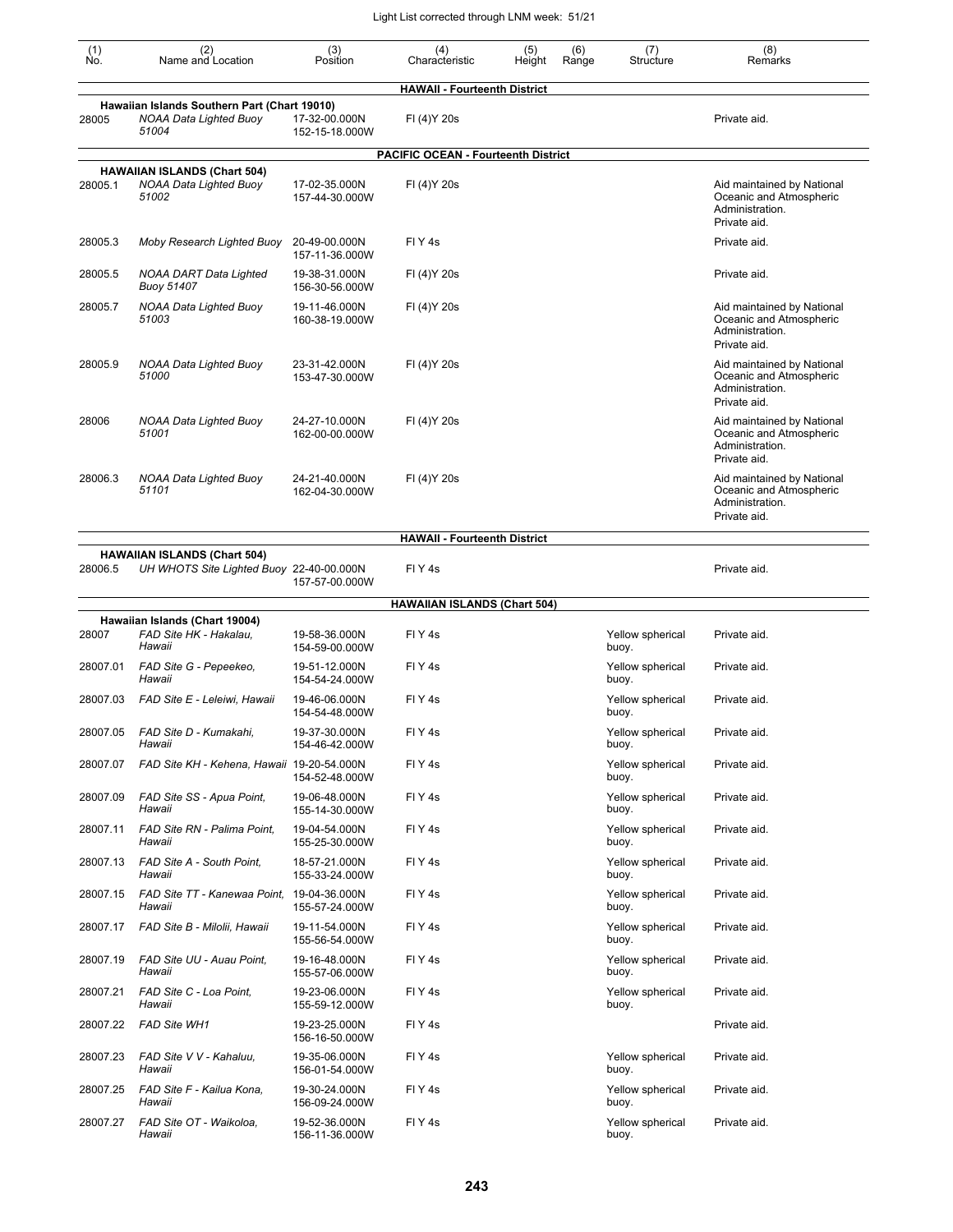| $(n)$<br>No. | (2)<br>Name and Location                                      | (3)<br>Position                 | (4)<br>Characteristic               | (5)<br>Height | (6)<br>Range | (7)<br>Structure                                                                         | (8)<br>Remarks |
|--------------|---------------------------------------------------------------|---------------------------------|-------------------------------------|---------------|--------------|------------------------------------------------------------------------------------------|----------------|
|              |                                                               |                                 | <b>HAWAIIAN ISLANDS (Chart 504)</b> |               |              |                                                                                          |                |
| 28007.29     | Hawaiian Islands (Chart 19004)<br>FAD Site XX - Puako, Hawaii | 20-02-12.000N<br>156-06-12.000W | FIY <sub>4s</sub>                   |               |              | Yellow spherical<br>buoy.                                                                | Private aid.   |
| 28007.31     | FAD Site ZZ - Mahukona,<br>Hawaii                             | 20-09-50.000N<br>155-57-50.000W | FIY <sub>4s</sub>                   |               |              | Yellow spherical<br>buoy.                                                                | Private aid.   |
| 28007.33     | FAD Site DD - Opana Point,<br>Maui                            | 21-02-06.000N<br>156-15-24.000W | FIY <sub>4s</sub>                   |               |              | Yellow spherical<br>buoy.                                                                | Private aid.   |
| 28007.35     | FAD Site Q - Pauwela Point,<br>Maui                           | 21-08-30.000N<br>156-07-42.000W | FIY <sub>4s</sub>                   |               |              | Yellow spherical<br>buoy.                                                                | Private aid.   |
| 28007.37     | FAD Site HO - Hoolawa Point,<br>Maui                          | 20-56-24.000N<br>156-00-48.000W | FIY <sub>4s</sub>                   |               |              | Yellow spherical<br>buoy.                                                                | Private aid.   |
| 28007.39     | <b>FAD SITE MFH1</b>                                          | 21-17-30.000N<br>156-16-00.000W | FIY <sub>4s</sub>                   |               |              | Yellow skiff                                                                             | Private aid.   |
| 28007.4      | <b>FAD SITE MTBC 1</b>                                        | 21-20-00.000N<br>156-28-48.000W | FY.                                 |               |              |                                                                                          | Private aid.   |
| 28007.41     | <b>FAD SITE MFH2</b>                                          | 21-11-04.999N<br>155-50-00.499W | FIY <sub>4</sub> s                  |               |              | Yellow skiff                                                                             | Private aid.   |
| 28007.42     | <b>FAD SITE MTBC 2</b>                                        | 21-13-47.400N<br>156-02-32.000W | F Y                                 |               |              |                                                                                          | Private aid.   |
| 28007.43     | PacIOOS Wave Lighted Buoy<br>Pauwela                          | 21-01-04.800N<br>156-25-30.000W | FIY <sub>5s</sub>                   |               |              | Datawell Waverider<br>Buoy. Yellow hull<br>with light antenna<br>6ft above<br>waterline. | Private aid.   |
| 28008        | FAD Site FF - Pukaulua Point, 20-50-07.200N<br>Maui           | 155-43-54.000W                  | FIY4s                               |               |              | Yellow spherical<br>buoy.                                                                | Private aid.   |
| 28008.01     | FAD Site M - Hana Bay, Maui                                   | 20-44-54.000N<br>155-50-30.000W | FIY <sub>4s</sub>                   |               |              | Yellow spherical<br>buoy.                                                                | Private aid.   |
| 28008.03     | FAD Site NL - Nuu Landing,<br>Maui                            | 20-32-54.000N<br>156-09-30.000W | FIY <sub>4</sub> s                  |               |              | Yellow spherical<br>buoy.                                                                | Private aid.   |
| 28008.05     | FAD Site GG - Nakaohu Point, 20-32-00.000N<br>Maui            | 156-16-00.000W                  | FIY <sub>4</sub> s                  |               |              | Yellow sherical<br>buoy.                                                                 | Private aid.   |
| 28008.07     | FAD Site HS - Halona Point -<br>Kahoolawe                     | 20-27-00.000N<br>156-29-06.000W | FIY <sub>4s</sub>                   |               |              | Yellow spherical<br>buoy.                                                                | Private aid.   |
| 28008.09     | FAD Site JJ - Kamohio,<br>Kahoolawe                           | 20-24-12.000N<br>156-38-00.000W | FIY <sub>4s</sub>                   |               |              | Yellow spherical<br>buoy.                                                                | Private aid.   |
| 28008.11     | FAD Site SO - Kahoolawe                                       | 20-31-24.000N<br>156-52-18.000W | FI (5) Y 20s                        |               |              | Yellow spherical<br>buoy.                                                                | Private aid.   |
| 28008.15     | FAD Site K - Palaoa, Lanai                                    | 20-40-06.000N<br>157-02-36.000W | FIY <sub>4s</sub>                   |               |              | Yellow spherical<br>buoy.                                                                | Private aid.   |
| 28008.17     | FAD Site MC - Palaoa, Lanai                                   | 20-35-54.000N<br>157-08-30.000W | FIY <sub>4s</sub>                   |               |              | Yellow spherical<br>buoy.                                                                | Private aid.   |
| 28008.19     | FAD Site CC - Kaena Point,<br>Lanai                           | 20-55-18.000N<br>157-10-42.000W | FIY <sub>4s</sub>                   |               |              | Yellow spherical<br>buoy.                                                                | Private aid.   |
| 28008.21     | FAD Site N - Cape Halawa,<br>Molokai                          | 21-20-54.000N<br>156-35-00.000W | FIY <sub>4</sub> s                  |               |              | Yellow spherical<br>buoy.                                                                | Private aid.   |
| 28008.23     | FAD Site X - Kahuku Point,<br>Oahu                            | 21-51-48.000N<br>157-59-36.000W | FIY <sub>4</sub> s                  |               |              | Yellow spherical<br>buoy.                                                                | Private aid.   |
| 28008.25     | FAD site LL Hauula - Oahu                                     | 21-45-22.440N<br>157-45-16.620W | FIY <sub>4</sub> s                  |               |              | Yellow spherical<br>buoy.                                                                | Private aid.   |
| 28008.27     | FAD Site U - Kaneohe, Oahu                                    | 21-34-54.000N<br>157-41-30.000W | FIY <sub>4</sub> s                  |               |              | Yellow spherical<br>buoy.                                                                | Private aid.   |
| 28008.29     | FAD Site MM - Mokapu Point,<br>Oahu                           | 21-36-24.000N<br>157-31-12.000W | FIY <sub>4</sub> s                  |               |              | Yellow spherical<br>buoy.                                                                | Private aid.   |
| 28008.31     | FAD Site T - Makapuu, Oahu                                    | 21-30-12.000N<br>157-25-48.000W | FIY <sub>4</sub> s                  |               |              | Yellow spherical<br>buoy.                                                                | Private aid.   |
| 28008.33     | FAD Site P - Penguin Bank,<br>Oahu                            | 20-46-24.000N<br>157-48-42.000W | FIY <sub>4</sub> s                  |               |              | Yellow spherical<br>buoy.                                                                | Private aid.   |
| 28008.35     | FAD Site HH - Pearl Harbor,<br>Oahu                           | 21-02-06.000N<br>158-02-06.000W | FIY <sub>4</sub> s                  |               |              | Yellow spherical<br>buoy.                                                                | Private aid.   |
| 28008.37     | FAD Site BO - Barbers Point,<br>Oahu                          | 21-09-00.000N<br>158-09-06.000W |                                     |               |              | Yellow spherical<br>buoy.                                                                | Private aid.   |
| 28009        | FAD Site S - Pokai Bay, Oahu 21-23-48.000N                    | 158-14-48.000W                  | FIY <sub>4</sub> s                  |               |              | Yellow spherical<br>buoy.                                                                | Private aid.   |
| 28009.01     | FAD Site R - Makaha, Oahu                                     | 21-27-30.000N<br>158-16-54.000W | FIY4s                               |               |              | Yellow spherical<br>buoy.                                                                | Private aid.   |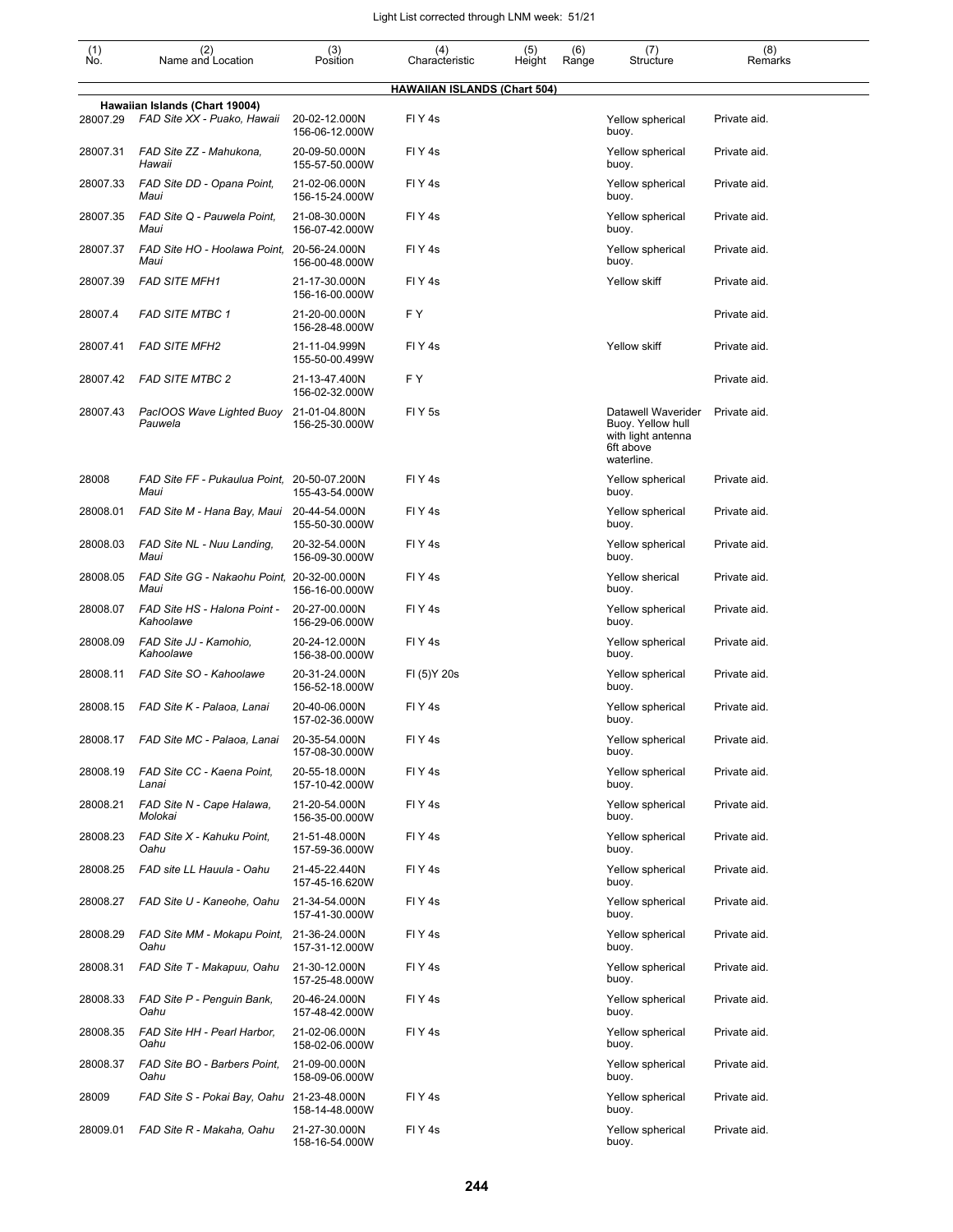| $\begin{smallmatrix} (1) \\ \mathsf{No} \end{smallmatrix}$ | (2)<br>Name and Location                                            | (3)<br>Position                 | (4)<br>Characteristic               | (5)<br>Height | (6)<br>Range   | (7)<br>Structure                                                                         | (8)<br>Remarks                                                                            |
|------------------------------------------------------------|---------------------------------------------------------------------|---------------------------------|-------------------------------------|---------------|----------------|------------------------------------------------------------------------------------------|-------------------------------------------------------------------------------------------|
|                                                            |                                                                     |                                 | <b>HAWAIIAN ISLANDS (Chart 504)</b> |               |                |                                                                                          |                                                                                           |
| 28009.03                                                   | Hawaiian Islands (Chart 19004)<br>FAD Site V - Makua, Oahu          | 21-32-18.000N<br>158-18-48.000W | FIY <sub>4s</sub>                   |               |                | Yellow spherical<br>buoy.                                                                | Private aid.                                                                              |
| 28009.05                                                   | FAD Site CO - Kaena Point,<br>Oahu                                  | 21-33-42.000N<br>158-26-48.000W | FIY <sub>4s</sub>                   |               |                | Yellow spherical<br>buoy.                                                                | Private aid.                                                                              |
| 28009.07                                                   | FAD Site II - Haleiwa, Oahu                                         | 21-44-48.000N<br>158-13-18.000W | FIY <sub>4s</sub>                   |               |                | Yellow spherical<br>buoy.                                                                | Private aid.                                                                              |
| 28009.09                                                   | FAD Site J - Wailalee, Oahu                                         | 21-50-00.000N<br>158-08-48.000W | FIY <sub>4s</sub>                   |               |                | Yellow spherical<br>buoy.                                                                | Private aid.                                                                              |
| 28009.11                                                   | FAD Site EK - Hanalei, Kauai                                        | 22-19-36.000N<br>159-29-30.000W | FIY <sub>4s</sub>                   |               |                | Yellow spherical<br>buoy.                                                                | Private aid.                                                                              |
| 28009.13                                                   | FAD Site BB - Moloaa, Kauai                                         | 22-13-36.000N<br>159-13-54.000W | FIY <sub>4s</sub>                   |               |                | Yellow spherical<br>buoy.                                                                | Private aid.                                                                              |
| 28009.15                                                   | FAD Site DK - Anahola, Kauai 22-07-30.000N                          | 159-13-42.000W                  | FIY <sub>4s</sub>                   |               |                | Yellow spherical<br>buoy.                                                                | Private aid.                                                                              |
| 28009.17                                                   | FAD Site WK - Wailua, Kauai                                         | 22-01-18.000N<br>159-12-54.000W | FIY <sub>4S</sub>                   |               |                | Yellow spherical<br>buoy.                                                                | Private aid.                                                                              |
| 28009.19                                                   | FAD Site Z - Kipukai, Kauai                                         | 21-52-30.000N<br>159-18-30.000W | FIY <sub>4s</sub>                   |               |                | Yellow spherical<br>buoy.                                                                | Private aid.                                                                              |
| 28009.21                                                   | FAD Site CK - Makahuena<br>Point, Kauai                             | 21-48-24.000N<br>159-21-30.000W | FIY <sub>4s</sub>                   |               |                | Yellow spherical<br>buoy.                                                                | Private aid.                                                                              |
| 28009.23                                                   | FAD Site PP - Koloa, Kauai                                          | 21-47-42.000N<br>159-34-12.000W | FIY <sub>4s</sub>                   |               |                | Yellow spherical<br>buoy.                                                                | Private aid.                                                                              |
| 28009.25                                                   | FAD Site AA - Port Allen,<br>Kauai                                  | 21-49-18.000N<br>159-36-36.000W | FIY <sub>4s</sub>                   |               |                | Yellow spherical<br>buoy.                                                                | Private aid.                                                                              |
| 28009.27                                                   | FAD Site KK - Waimea, Kauai 21-51-54.000N                           | 159-43-54.000W                  |                                     |               |                |                                                                                          | Private aid.                                                                              |
|                                                            |                                                                     |                                 | <b>HAWAII - Fourteenth District</b> |               |                |                                                                                          |                                                                                           |
| 28010                                                      | <b>ISLAND OF HAWAII (Chart 19320)</b><br><b>Kauhola Point Light</b> | 20-14-46.649N<br>155-46-17.206W | <b>FIW 15s</b>                      | 108           | 10             | White monopole<br>86                                                                     | Obscured from 306° to 101°.                                                               |
| 28015                                                      | KUKUIHAELE POINT LIGHT                                              | 20-07-40.732N<br>155-33-21.669W | Iso W 6s                            | 154           | 8              | White concrete<br>tower.                                                                 |                                                                                           |
| 28020                                                      | LAUPAHOEHOE POINT<br><b>LIGHT</b>                                   | 19-59-37.390N<br>155-14-26.051W | FIW 2.5s                            | 39            | $\overline{7}$ | NB on post.                                                                              |                                                                                           |
| 28021                                                      | LAUPAHOEHOE HARBOR<br><b>BREAKWATER LIGHT 2</b>                     | 19-59-30.324N<br>155-14-23.422W | FIR4s                               | 27            | 4              | TR on post.                                                                              |                                                                                           |
| 28025                                                      | Pepeekeo Point Light                                                | 19-50-50.110N<br>155-04-57.636W | FIW4s                               | 147           | 12             | NB on steel<br>monopole.<br>72                                                           |                                                                                           |
| 28030                                                      | PAUKAA POINT LIGHT                                                  | 19-45-44.020N<br>155-05-23.142W | FIG <sub>6s</sub>                   | 145           | 9              | White pyramidal<br>concrete tower.                                                       | Obscured from 350° to 190°.                                                               |
|                                                            | <b>Hilo Harbor</b><br>- Entrance Lighted Buoy 1                     |                                 |                                     |               | 5              |                                                                                          |                                                                                           |
| 28035                                                      |                                                                     | 19-44-33.587N<br>155-04-47.123W | FIG 2.5s                            |               |                | Green.                                                                                   | AIS: MMSI 993699986                                                                       |
| 28040                                                      | - BREAKWATER LIGHT                                                  | 19-44-34.225N<br>155-04-30.070W | FIW 2.5s                            | 39            | 8              | NB on white post.                                                                        | AIS: MMSI 993699987                                                                       |
| 28050                                                      | <b>Coconut Point Directional</b><br>Light                           | 19-43-36.864N<br>155-05-10.334W | Oc G 4s                             | 39            | 15             | White concrete<br>tower.<br>27                                                           | Visible 4° each side of 197°.                                                             |
| 28052                                                      | Hilo Bay Water Quality Buoy                                         | 19-44-02.400N<br>155-04-51.600W | FIY <sub>4s</sub>                   |               |                |                                                                                          | Private aid.                                                                              |
| 28053                                                      | ISLAND OF HAWAII (Chart 19320)<br>PacIOOS Wave Lighted Buoy<br>Hilo | 19-46-48.000N<br>154-58-12.000W | FIY <sub>5s</sub>                   |               |                | Datawell Waverider<br>Buoy. Yellow hull<br>with light antenna<br>6ft above<br>waterline. | Private aid.                                                                              |
| 28055                                                      | <b>Hilo Harbor</b><br>- Lighted Buoy 3                              | 19-44-12.488N                   | $Q$ $G$                             |               | 4              | Green.                                                                                   | AIS: MMSI 993699985                                                                       |
|                                                            |                                                                     | 155-04-32.422W                  |                                     |               |                |                                                                                          |                                                                                           |
| 28060                                                      | - RANGE FRONT LIGHT                                                 | 19-43-56.906N<br>155-03-12.261W | Q G                                 | 71            |                | KRW on post.                                                                             | Visible 4° each side of rangeline.<br>Lighted throughout 24 hours.<br>AIS: MMSI 993699977 |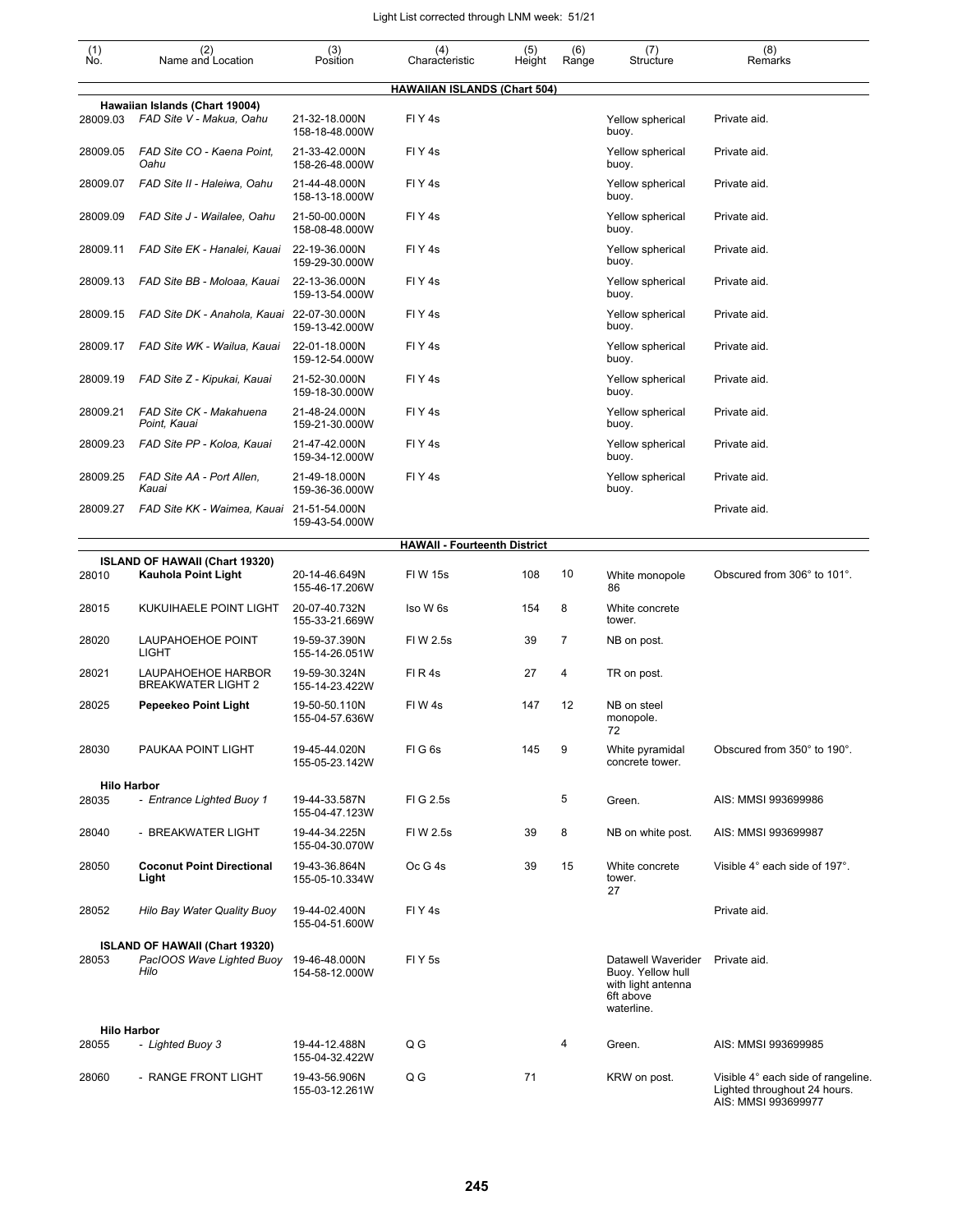| (1)<br>Ño. | (2)<br>Name and Location                                                         | (3)<br>Position                                   | (4)<br>Characteristic                 | (5)<br>Height | (6)<br>Range                | (7)<br>Structure                                                | (8)<br>Remarks                                                                                                                                                                                                           |
|------------|----------------------------------------------------------------------------------|---------------------------------------------------|---------------------------------------|---------------|-----------------------------|-----------------------------------------------------------------|--------------------------------------------------------------------------------------------------------------------------------------------------------------------------------------------------------------------------|
|            |                                                                                  |                                                   | <b>HAWAII - Fourteenth District</b>   |               |                             |                                                                 |                                                                                                                                                                                                                          |
|            | ISLAND OF HAWAII (Chart 19320)<br><b>Hilo Harbor</b>                             |                                                   |                                       |               |                             |                                                                 |                                                                                                                                                                                                                          |
| 28065      | - RANGE REAR LIGHT<br>468 yards, 097.2° from front 155-02-57.596W<br>light.      | 19-43-55.089N                                     | Iso G 6s                              | 127           |                             | KRW on square<br>pyramidal skeleton<br>tower.                   | Visible 4° each side of rangeline.<br>Lighted throughout 24 hours.<br>AIS: MMSI 993699976                                                                                                                                |
| 28070      | - Lighted Buoy 4                                                                 | 19-44-00.889N<br>155-04-05.022W                   | FIR4s                                 |               | 4                           | Red.                                                            | AIS: MMSI 993699984                                                                                                                                                                                                      |
| 28075      | - Lighted Buoy 5                                                                 | 19-44-03.989N<br>155-03-50.022W                   | FIG 2.5s                              |               | 4                           | Green.                                                          | AIS: MMSI 993699978                                                                                                                                                                                                      |
| 28080      | - Buoy 6                                                                         | 19-43-52.790N<br>155-03-50.072W                   |                                       |               |                             | Red nun.                                                        | AIS: MMSI 993699979                                                                                                                                                                                                      |
| 28085      | - Lighted Buoy 7                                                                 | 19-44-03.789N<br>155-03-40.922W                   | FIG4s                                 |               | 4                           | Green.                                                          | AIS: MMSI 993699980                                                                                                                                                                                                      |
| 28090      | Reeds Bay Rock Daybeacon<br>A                                                    | 19-43-40.800N<br>155-03-40.320W                   |                                       |               |                             | NW on pile worded<br>ROCK.                                      | Private aid.                                                                                                                                                                                                             |
| 28095      | Reeds Bay Rock Daybeacon<br>B                                                    | 19-43-38.880N<br>155-03-40.200W                   |                                       |               |                             | NW on pile worded<br>ROCK.                                      | Private aid.                                                                                                                                                                                                             |
| 28105      | - Lighted Buoy 9                                                                 | 19-44-03.690N<br>155-03-28.222W                   | FIG 2.5s                              |               | 4                           | Green.                                                          | AIS: MMSI 993699982                                                                                                                                                                                                      |
| 28110      | - Buoy $10$                                                                      | 19-43-50.683N<br>155-03-29.810W                   |                                       |               |                             | Red nun.                                                        | AIS: MMSI 993699975                                                                                                                                                                                                      |
| 28120      | <b>WAILOA BASIN CHANNEL</b><br>LIGHT 1                                           | 19-43-27.107N<br>155-04-16.396W                   | FIG4s                                 | 15            | 4                           | SG on pile.                                                     | AIS: MMSI 993699983                                                                                                                                                                                                      |
| 28125      | ISLAND OF HAWAII (Chart 19320)<br><b>WAILOA BASIN CHANNEL</b>                    | 19-43-27.674N                                     | FI R 2.5s                             | 15            | 4                           | TR on pile.                                                     | AIS: MMSI 993699981                                                                                                                                                                                                      |
| 28135      | LIGHT <sub>2</sub><br>POHOIKI BAY BREAKWATER 19-27-19.175N<br>LIGHT <sub>2</sub> | 155-04-18.502W                                    | FIR4s                                 | 23            | 5                           | TR on spindle.                                                  |                                                                                                                                                                                                                          |
| 28140      | <b>KA LAE LIGHT</b>                                                              | 154-50-26.099W<br>18-54-43.721N<br>155-40-54.622W | FIW <sub>6s</sub>                     | 60            | 8                           | NB on white<br>concrete post.                                   |                                                                                                                                                                                                                          |
| 28145      | <b>MILOLII POINT LIGHT</b>                                                       | 19-11-13.166N<br>155-54-28.858W                   | FIW4s                                 | 44            | 6                           | NB on post.                                                     |                                                                                                                                                                                                                          |
| 28150      | NAPOOPOO LIGHT                                                                   | 19-28-45.761N<br>155-56-11.044W                   | FIW <sub>6s</sub>                     | 27            | $\overline{7}$              | White pyramidal<br>concrete tower.                              | Obscured in Kealakekua Bay<br>when bearing is less than 291°.                                                                                                                                                            |
|            | Keauhou Bay                                                                      |                                                   |                                       |               |                             |                                                                 |                                                                                                                                                                                                                          |
| 28165      | - ENTRANCE DIRECTIONAL 19-33-42.956N<br><b>LIGHT</b>                             | 155-57-43.612W                                    | Q W<br>(R & G sectors)                | 23            | W 14<br>G 11<br>R 11        | On same structure<br>as Keauhou Bay<br>Range Rear<br>Daybeacon. | Lighted throughout 24 hours.<br>White 1° each side of channel<br>centerline (bearing 069°). Red<br>when right of white beam (068°-<br>064°). Green when left of white<br>beam (070°-074°) when entering<br>from seaward. |
|            |                                                                                  |                                                   | <b>ISLAND OF HAWAII (Chart 19320)</b> |               |                             |                                                                 |                                                                                                                                                                                                                          |
| 28176      | Kampachi Farm Lighted Buoy 19-33-00.000N                                         | 156-04-00.000W                                    | FIY <sub>5s</sub>                     |               |                             |                                                                 | Private aid.                                                                                                                                                                                                             |
| 28176.1    | Kampachi Farm Lighted Buoy 19-33-00.000N<br>2                                    | 156-04-00.000W                                    | FIY <sub>5s</sub>                     |               |                             |                                                                 | Private aid.                                                                                                                                                                                                             |
|            |                                                                                  |                                                   | <b>HAWAII - Fourteenth District</b>   |               |                             |                                                                 |                                                                                                                                                                                                                          |
| 28180      | ISLAND OF HAWAII (Chart 19320)<br>KAILUA BAY ENTRANCE                            | 19-38-18.533N                                     | FIW4s                                 | 31            | W 7                         | NB on post.                                                     | Centerline (bearing 023°). White                                                                                                                                                                                         |
|            | DIRECTIONAL LIGHT                                                                | 155-59-48.690W                                    | (R & G sectors)                       |               | G <sub>5</sub><br><b>R5</b> |                                                                 | visible 3° each side of centerline.<br>Green visible from (026°-060°).<br>Red visible from (310°-020°).                                                                                                                  |
| 28185      | Kailua Light                                                                     | 19-38-16.150N<br>156-00-03.249W                   | FIW <sub>6s</sub>                     | 32            | 13                          | White pyramidal<br>concrete tower.<br>16                        | Obscured from 120° to 263°.                                                                                                                                                                                              |
|            | Honokohau Harbor                                                                 |                                                   |                                       |               |                             |                                                                 |                                                                                                                                                                                                                          |
| 28190      | - Approach Lighted Buoy 1                                                        | 19-40-05.912N<br>156-01-52.181W                   | FIG 2.5s                              |               | 3                           | Green.                                                          |                                                                                                                                                                                                                          |
| 28195      | - ENTRANCE CHANNEL<br>DIRECTIONAL LIGHT                                          | 19-40-11.877N<br>156-01-33.742W                   | Iso W 6s<br>(R & G sectors)           | 27            | W 8<br>G6<br>R <sub>6</sub> | NB on pile.<br>20                                               | White 2° each side of centerline<br>of channel (bearing 064°). Red<br>when right of white beam (062°-<br>057°). Green when left of white<br>beam (066°-071°) when entering<br>from seaward.                              |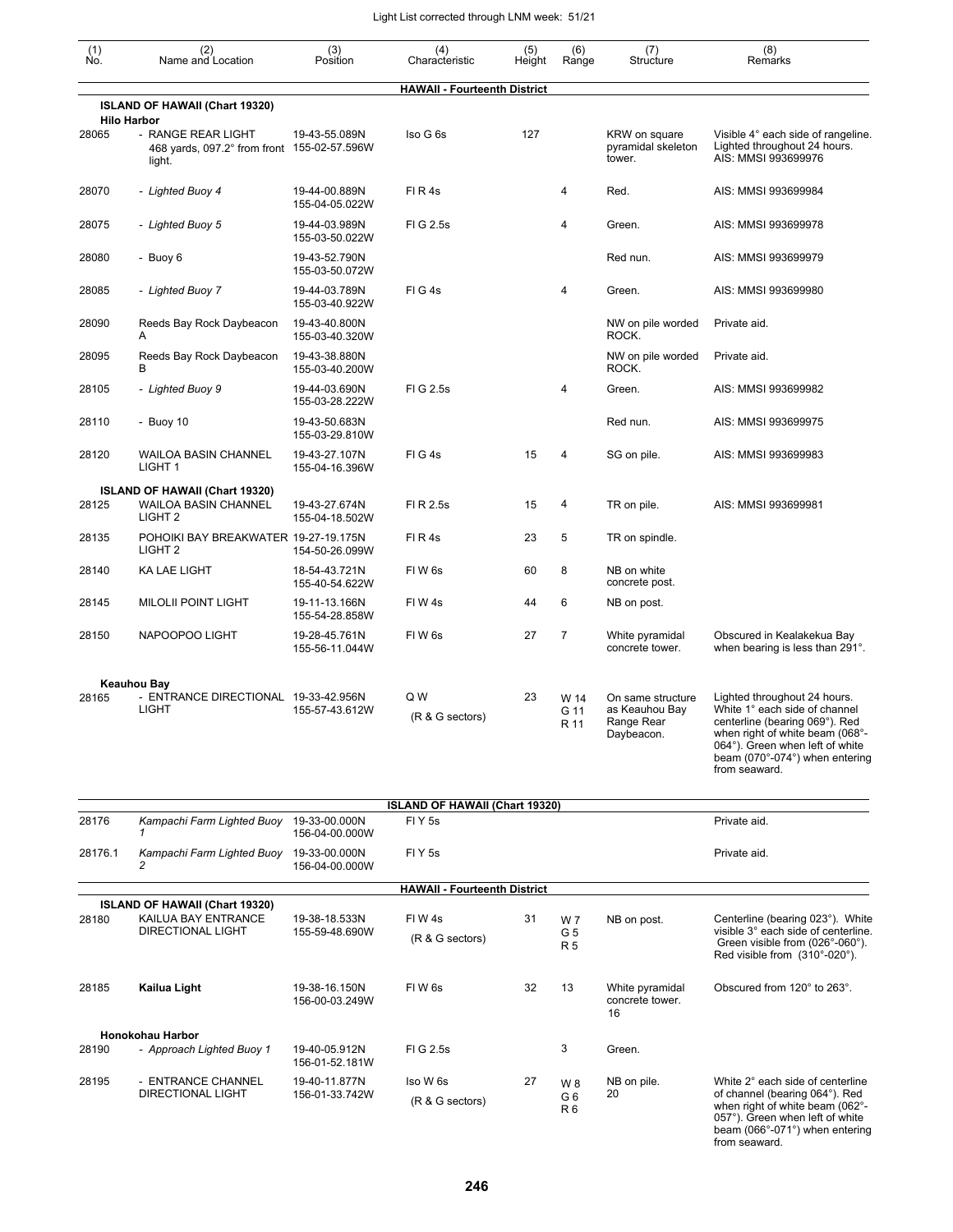| (1)<br>No. | (2)<br>Name and Location                                      | (3)<br>Position                 | (4)<br>Characteristic               | (5)<br>Height | (6)<br>Range         | (7)<br>Structure                                                           | (8)<br>Remarks                                                          |
|------------|---------------------------------------------------------------|---------------------------------|-------------------------------------|---------------|----------------------|----------------------------------------------------------------------------|-------------------------------------------------------------------------|
|            |                                                               |                                 | <b>HAWAII - Fourteenth District</b> |               |                      |                                                                            |                                                                         |
|            | ISLAND OF HAWAII (Chart 19320)<br>Honokohau Harbor            |                                 |                                     |               |                      |                                                                            |                                                                         |
| 28200      | - ENTRANCE CHANNEL<br>LIGHT <sub>3</sub>                      | 19-40-11.555N<br>156-01-37.914W | FIG4s                               | 25            | 5                    | SG on spindle.                                                             |                                                                         |
| 28205      | - CHANNEL LIGHT 4                                             | 19-40-09.447N<br>156-01-35.994W | FIR4s                               | 25            | 5                    | TR on post.                                                                |                                                                         |
| 28210      | - Channel Daybeacon 5                                         | 19-40-09.771N<br>156-01-33.202W |                                     |               |                      | SG on pile.                                                                |                                                                         |
| 28213      | Aqualink Lighted Buoy Kona                                    | 19-43-39.000N<br>156-03-43.000W | FIY <sub>4s</sub>                   |               |                      |                                                                            | Private aid.                                                            |
| 28215      | <b>KEAHOLE POINT LIGHT</b>                                    | 19-43-40.384N<br>156-03-39.889W | FIW <sub>6s</sub><br>(R sector)     | 43            | W9<br>R <sub>6</sub> | NB on post.                                                                | Red from 185° to 343°, covers<br>rocks off Makolea and Kaiwi<br>Points. |
|            |                                                               |                                 | Hawaiian Islands (Chart 19004)      |               |                      |                                                                            |                                                                         |
| 28216.1    | Keahole Point Warning Lighted 19-44-47.000N<br>Buoy A         | 156-03-42.000W                  | Q W                                 |               |                      |                                                                            | Private aid.                                                            |
| 28216.2    | <b>Keahole Point Warning Light</b><br>Buoy B                  | 19-44-34.000N<br>156-03-34.000W | Q W                                 |               |                      |                                                                            | Private aid.                                                            |
| 28216.3    | <b>Keahole Point Warning</b><br>Lighted Buoy C                | 19-44-23.000N<br>156-03-42.000W | Q W                                 |               |                      |                                                                            | Private aid.                                                            |
| 28216.4    | Keahole Point Warning Lighted 19-44-35.000N<br>Buoy D         | 156-03-53.000W                  | Q W                                 |               |                      |                                                                            | Private aid.                                                            |
|            |                                                               |                                 | <b>HAWAII - Fourteenth District</b> |               |                      |                                                                            |                                                                         |
|            | ISLAND OF HAWAII (Chart 19320)<br>Honokohau Harbor            |                                 |                                     |               |                      |                                                                            |                                                                         |
| 28217      | Kiholo Water Quality Buoy                                     | 19-51-36.000N<br>155-55-48.000W | FIY <sub>4</sub> s                  |               |                      |                                                                            | Private aid.                                                            |
|            | Kawaihae Bay                                                  |                                 |                                     |               |                      |                                                                            |                                                                         |
|            | <b>Puako Small Boat Harbor</b>                                |                                 |                                     |               |                      |                                                                            |                                                                         |
| 28220      | - LIGHT                                                       | 19-58-26.400N<br>155-49-53.400W | Oc G 4s                             | 30            |                      | On power pole.<br>Flood light for<br>launching ramp<br>also on power pole. | Private aid.                                                            |
| 28225      | - Buoy 1                                                      | 19-58-31.800N<br>155-50-00.500W |                                     |               |                      | Green spar.                                                                | Private aid.                                                            |
| 28230      | - Buoy 2                                                      | 19-58-31.500N<br>155-50-00.800W |                                     |               |                      | Red spar.                                                                  | Private aid.                                                            |
| 28235      | - Buoy 3                                                      | 19-58-30.600N<br>155-50-00.060W |                                     |               |                      | Green can.                                                                 | Private aid.                                                            |
| 28240      | - Buoy 4                                                      | 19-58-29.900N<br>155-50-00.100W |                                     |               |                      | Red nun.                                                                   | Private aid.                                                            |
| 28245      | - Buoy 5                                                      | 19-58-29.300N<br>155-49-58.700W |                                     |               |                      | Green can.                                                                 | Private aid.                                                            |
| 28250      | - Buoy 6                                                      | 19-58-28.900N<br>155-49-58.800W |                                     |               |                      | Red nun.                                                                   | Private aid.                                                            |
| 28255      | - Buoy 7                                                      | 19-58-27.840N<br>155-49-56.880W |                                     |               |                      | Green can.                                                                 | Private aid.                                                            |
| 28260      | - Buoy 8                                                      | 19-58-27.400N<br>155-49-57.400W |                                     |               |                      | Red nun.                                                                   | Private aid.                                                            |
| 28265      | - Buoy 9                                                      | 19-58-28.000N<br>155-49-57.100W |                                     |               |                      | Green can.                                                                 | Private aid.                                                            |
| 28270      | <b>KAWAIHAE LIGHT</b>                                         | 20-02-29.154N<br>155-49-58.296W | FIW 6s                              | 59            | 9                    | White pyramidal<br>concrete tower.                                         |                                                                         |
|            |                                                               |                                 | Kawaihae Light Draft Harbor         |               |                      |                                                                            |                                                                         |
| 28271      | Kawaihae LT Draft Harbor<br>Buoy 2                            | 20-01-18.690N<br>155-49-54.030W |                                     |               |                      |                                                                            | Aid maintained by State DOT<br>Private aid.                             |
| 28271.05   | Kawaihae LT Draft Harbor<br><b>Water Quality Lighted Buoy</b> | 20-01-26.911N<br>155-49-42.568W | FIY <sub>4s</sub>                   |               |                      | 2' yellow foam<br>buoy with steel<br>bumper.                               | Private aid.                                                            |
| 28271.1    | Kawaihae LT Draft Harbor<br>Buoy 3                            | 20-01-32.052N<br>155-49-45.642W |                                     |               |                      |                                                                            | Aid maintained by State DOT<br>Private aid.                             |
| 28271.2    | - LIGHT 5                                                     | 20-01-36.717N<br>155-49-43.342W | FIG6s                               | 15            | 5                    |                                                                            |                                                                         |
| 28271.3    | Kawaihae LT Draft Harbor<br>Buoy 6                            | 20-01-37.260N<br>155-49-40.464W |                                     |               |                      |                                                                            | Aid maintained by State DOT<br>Private aid.                             |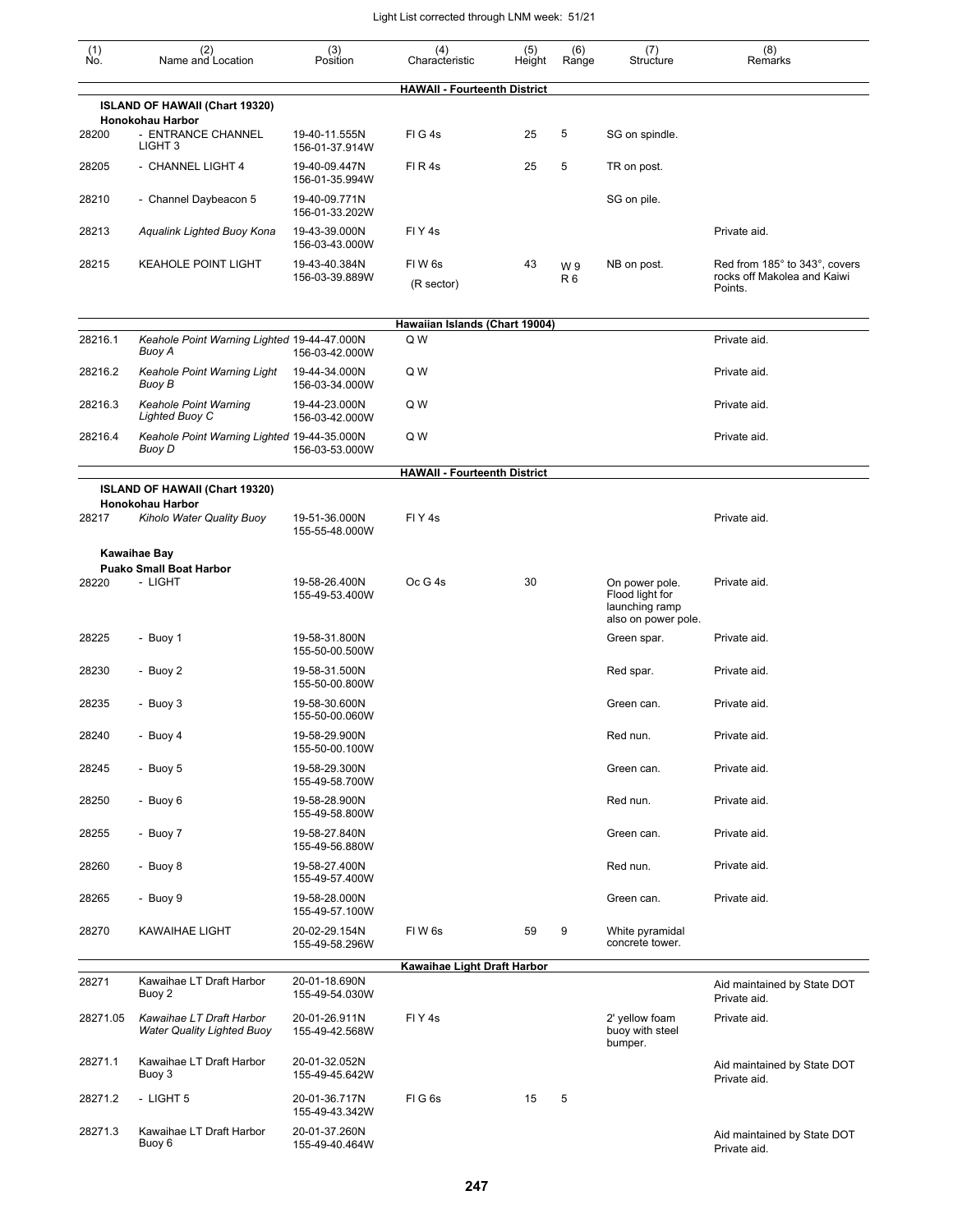| (1)<br>Ńó. | (2)<br>Name and Location                                                                      | (3)<br>Position                 | (4)<br>Characteristic               | (5)<br>Height | (6)<br>Range   | (7)<br>Structure                   | (8)<br>Remarks                                                     |
|------------|-----------------------------------------------------------------------------------------------|---------------------------------|-------------------------------------|---------------|----------------|------------------------------------|--------------------------------------------------------------------|
|            |                                                                                               |                                 | Kawaihae Light Draft Harbor         |               |                |                                    |                                                                    |
| 28271.4    | - Breakwater Daybeacon 8<br>20-01-39.671N<br>155-49-41.495W                                   | 20-01-39.704N<br>155-49-41.585W |                                     |               |                | TR on pile.                        |                                                                    |
|            |                                                                                               |                                 | <b>HAWAII - Fourteenth District</b> |               |                |                                    |                                                                    |
|            | ISLAND OF HAWAII (Chart 19320)<br><b>Kawaihae Bay</b>                                         |                                 |                                     |               |                |                                    |                                                                    |
| 28275      | <b>Kawaihae Harbor</b><br>- Entrance Lighted Buoy 1                                           | 20-02-32.241N<br>155-50-22.620W | FIG 2.5s                            |               | 5              | Green.                             |                                                                    |
| 28280      | - Entrance Lighted Buoy 2                                                                     | 20-02-26.621N<br>155-50-23.970W | FIR4s                               |               | $\overline{4}$ | Red.                               |                                                                    |
| 28285      | - CHANNEL RANGE FRONT<br><b>LIGHT</b>                                                         | 20-02-05.737N<br>155-49-38.454W | Q G                                 | 68            |                | KRW on post.                       | Visible 4° each side of rangeline.<br>Lighted throughout 24 hours. |
| 28290      | - CHANNEL RANGE REAR<br><b>LIGHT</b><br>246 yards, 120.1° from front<br>light.                | 20-02-02.077N<br>155-49-31.749W | Iso G 6s                            | 92            |                | KRW on post.                       | Visible 4° each side of rangeline.<br>Lighted throughout 24 hours. |
| 28295      | - Channel Buoy 3                                                                              | 20-02-24.171N<br>155-50-07.821W |                                     |               |                | Green can.                         |                                                                    |
| 28300      | - Channel Buoy 4                                                                              | 20-02-20.421N<br>155-50-10.271W |                                     |               |                | Red nun.                           |                                                                    |
| 28310      | - CHANNEL SOUTH<br><b>BREAKWATER LIGHT 6</b>                                                  | 20-02-14.240N<br>155-50-02.085W | FI R 2.5s                           | 20            | 4              | TR on spindle.                     |                                                                    |
| 28315      | - CHANNEL LIGHT 5                                                                             | 20-02-18.910N<br>155-49-55.173W | FIG4s                               | 20            | 5              | SG on concrete<br>base.            |                                                                    |
| 28320      | - SOUTH BREAKWATER<br>LIGHT 8                                                                 | 20-02-04.639N<br>155-50-01.715W | FI R 2.5s                           | 20            | $\overline{4}$ | TR on spindle.                     | Obscured from 140° clock wise<br>to 357°                           |
| 28325      | <b>MAHUKONA LIGHT</b>                                                                         | 20-10-49.083N<br>155-54-05.580W | FIW4s                               | 64            | 6              | White pyramidal<br>concrete tower. |                                                                    |
|            | <b>HAWAII TO OAHU (Chart 19340)</b><br>Maui Island                                            |                                 |                                     |               |                |                                    |                                                                    |
| 28330      | NAKALELE POINT LIGHT                                                                          | 21-01-44.679N<br>156-35-25.742W | FIW 2.5s                            | 142           | 6              | NB on pile.                        | Obscured from 301° to 106°.                                        |
| 28335      | <b>Waihee Reef Lighted Buoy 2</b>                                                             | 20-55-42.768N<br>156-28-30.933W | FIR4s                               |               | 4              | Red.                               |                                                                    |
|            | Kahului Harbor                                                                                |                                 |                                     |               |                |                                    |                                                                    |
| 28340      | - ENTRANCE RANGE<br><b>FRONT LIGHT</b>                                                        | 20-53-26.812N<br>156-28-19.606W | F R                                 | 49            |                | KRW on post.                       | Visible 4° each side of rangeline.<br>Lighted throughout 24 hours. |
| 28345      | - ENTRANCE RANGE REAR 20-53-13.337N<br><b>LIGHT</b><br>454 yards, 176.8° from front<br>light. | 156-28-18.826W                  | FR.                                 | 91            |                | KRW on post.                       | Visible 4° each side of rangeline.<br>Lighted throughout 24 hours. |
| 28350      | - ENTRANCE BREAKWATER 20-54-02.393N<br>LIGHT <sub>3</sub>                                     | 156-28-17.515W                  | FIG 2.5s                            | 25            | 6              | SG on post. 18                     |                                                                    |
| 28355      | - ENTRANCE BREAKWATER 20-54-01.196N<br>LIGHT 4                                                | 156-28-26.908W                  | FI R 2.5s                           | 25            | 6              | TR on spindle.                     |                                                                    |
| 28360      | - Buoy 5                                                                                      | 20-53-59.960N<br>156-28-17.476W |                                     |               |                | Green can.                         |                                                                    |
| 28365      | - Lighted Buoy 6                                                                              | 20-53-49.183N<br>156-28-29.133W | QR                                  |               | 3              | Red nun.                           |                                                                    |
| 28370      | - Lighted Buoy 8                                                                              | 20-53-42.579N<br>156-28-25.734W | FIR <sub>6s</sub>                   |               | 4              | Red.                               |                                                                    |
| 28375      | - Buoy 10                                                                                     | 20-53-35.680N<br>156-28-20.184W |                                     |               |                | Red nun.                           |                                                                    |
| 28380      | - Lighted Buoy 12                                                                             | 20-53-39.479N<br>156-28-13.234W | FIR4s                               |               | 4              | Red.                               |                                                                    |
|            | Kahului Boat Ramp                                                                             |                                 |                                     |               |                |                                    |                                                                    |
| 28380.5    | - Range Front Daybeacon                                                                       | 20-53-42.730N<br>156-28-43.069W |                                     |               |                | KRW on post.                       | Private aid.                                                       |
| 28381      | - Range Rear Daybeacon                                                                        | 20-53-42.200N<br>156-28-44.600W |                                     |               |                | KRW on post.                       | Private aid.                                                       |
|            |                                                                                               |                                 | Kahului Boat Ramp                   |               |                |                                    |                                                                    |
| 28381.1    | - Buoy 1                                                                                      | 20-53-47.000N                   |                                     |               |                |                                    | Aid maintained by State DOT                                        |

20-53-47.000N 156-28-32.000W

Aid maintained by State DOT Private aid.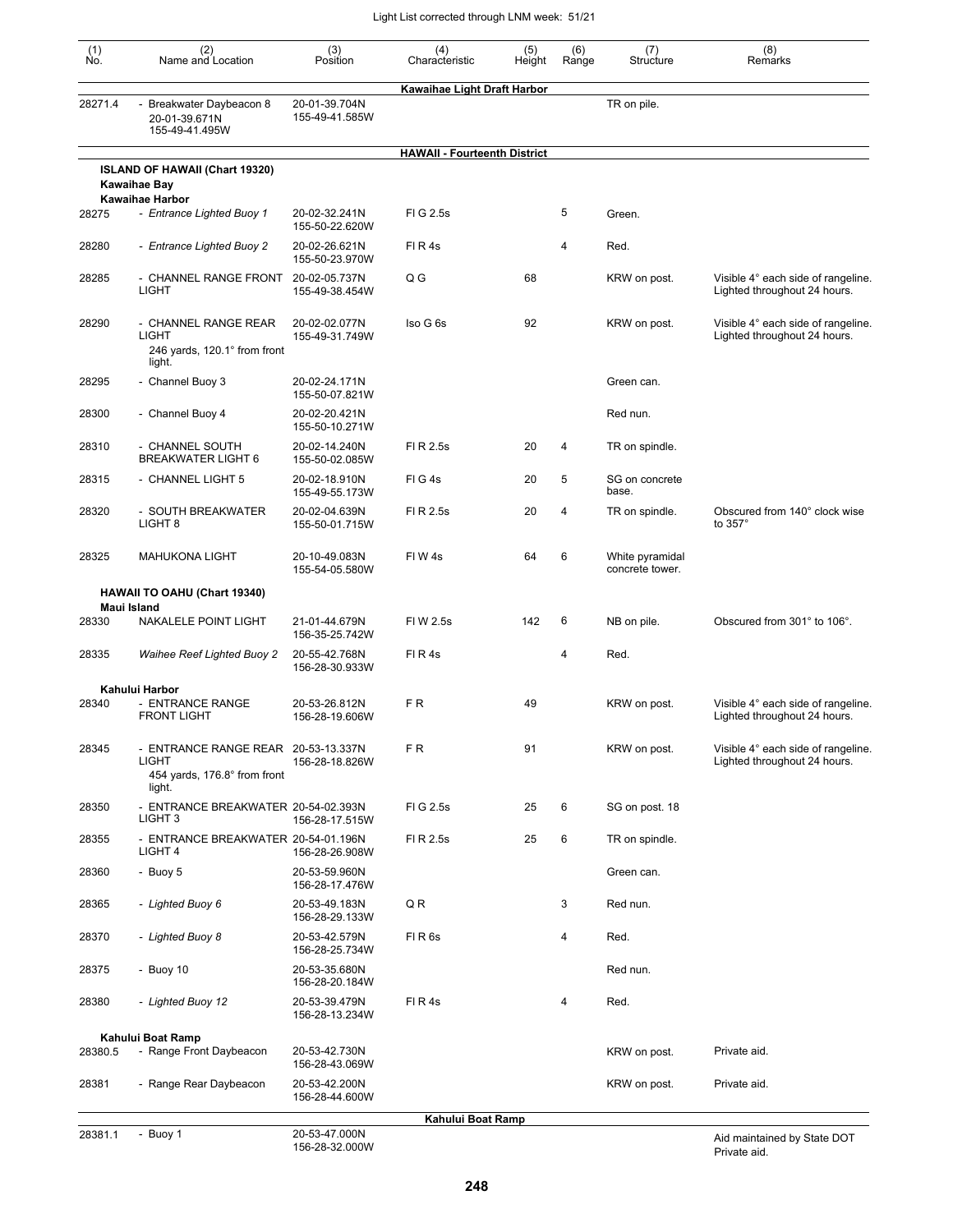| (1)<br>Ño. | (2)<br>Name and Location                                    | (3)<br>Position                 | (4)<br>Characteristic               | (5)<br>Height | (6)<br>Range | (7)<br>Structure                                           | (8)<br>Remarks                                                                    |
|------------|-------------------------------------------------------------|---------------------------------|-------------------------------------|---------------|--------------|------------------------------------------------------------|-----------------------------------------------------------------------------------|
| 28381.2    | - Buoy 2                                                    | 20-53-47.400N                   | Kahului Boat Ramp                   |               |              |                                                            |                                                                                   |
|            |                                                             | 156-28-32.300W                  |                                     |               |              |                                                            | Aid maintained by State DOT<br>Private aid.                                       |
| 28381.3    | - Buoy 3                                                    | 20-53-45.600N<br>156-28-35.500W |                                     |               |              |                                                            | Aid maintained by State DOT<br>Private aid.                                       |
| 28381.4    | - Buoy 4                                                    | 20-53-46.400N<br>156-28-35.500W |                                     |               |              |                                                            | Aid maintained by State DOT<br>Private aid.                                       |
| 28381.5    | - Buoy 5                                                    | 20-53-44.200N<br>156-28-38.700W |                                     |               |              |                                                            | Aid maintained by State DOT<br>Private aid.                                       |
| 28381.6    | - Buoy 6                                                    | 20-53-44.700N<br>156-28-38.600W |                                     |               |              |                                                            | Aid maintained by State DOT<br>Private aid.                                       |
| 28381.7    | - Buoy 7                                                    | 20-53-44.600N<br>156-28-41.700W |                                     |               |              |                                                            | Aid maintained by State DOT<br>Private aid.                                       |
| 28381.8    | - Buoy 8                                                    | 20-53-45.000N<br>156-28-40.900W |                                     |               |              |                                                            | Aid maintained by State DOT<br>Private aid.                                       |
| 28381.9    | - Buoy 9                                                    | 20-53-44.300N<br>156-28-43.000W |                                     |               |              |                                                            | Aid maintained by State DOT<br>Private aid.                                       |
|            | HAWAII TO OAHU (Chart 19340)                                |                                 | <b>HAWAII - Fourteenth District</b> |               |              |                                                            |                                                                                   |
|            | <b>Maui Island</b>                                          |                                 |                                     |               |              |                                                            |                                                                                   |
| 28385      | <b>Pauwela Point Light</b>                                  | 20-56-44.068N<br>156-19-16.857W | <b>FIW 15s</b>                      | 161           | 12           | White Post.<br>40                                          |                                                                                   |
| 28390      | KAUIKI HEAD LIGHT                                           | 20-45-25.553N<br>155-58-46.559W | FIW 2.5s                            | 85            | 6            | White pyramidal<br>concrete tower.                         |                                                                                   |
| 28395      | Hana Bay Daybeacon                                          | 20-45-24.000N<br>155-59-00.000W |                                     |               |              | Two white diamond<br>daymarks with red<br>vertical stripe. | Private aid.                                                                      |
| 28397      | FAD Site HC"1" - Hana, Maui                                 | 20-37-18.000N<br>155-52-17.760W | Q Y                                 |               |              | Yellow raft.                                               | Private aid.                                                                      |
| 28405      | HANAMANIOA POINT LIGHT                                      | 20-34-59.995N<br>156-24-43.410W | FIW4s                               | 73            | 8            | NB on post.                                                | Obscured from 124° to 290°.                                                       |
| 28410      | <b>MOLOKINI ISLAND LIGHT</b>                                | 20-37-50.043N<br>156-29-50.960W | FIW 2.5s                            | 186           | 6            | NR on post.                                                |                                                                                   |
|            | Kihei Boat Ramp                                             |                                 |                                     |               |              |                                                            |                                                                                   |
| 28411.1    | - Daybeacon 1                                               | 20-42-30.000N<br>156-26-48.000W |                                     |               |              | SG on pile.                                                | Private aid.                                                                      |
| 28411.2    | - Daybeacon 2                                               | 20-42-30.000N<br>156-26-48.000W |                                     |               |              | TR on pile.                                                | Private aid.                                                                      |
| 28411.3    | - Daybeacon 3                                               | 20-42-30.000N<br>156-26-48.000W |                                     |               |              | SG on pile.                                                | Private aid.                                                                      |
| 28411.4    | - Daybeacon 4                                               | 20-42-30.000N<br>156-26-48.000W |                                     |               |              | TR on pile.                                                | Private aid.                                                                      |
| 28411.5    | - Daybeacon 5                                               | 20-42-30.000N<br>156-26-48.000W |                                     |               |              | SG on pile.                                                | Private aid.                                                                      |
|            | Maui Island                                                 |                                 |                                     |               |              |                                                            |                                                                                   |
| 28415      | <b>McGregor Point Light</b>                                 | 20-46-38.945N<br>156-31-22.585W | Iso G 6s                            | 72            | 10           | On white tower.<br>20                                      | Obscured from 082° to 221°.                                                       |
|            | <b>Maalaea Basin</b>                                        |                                 |                                     |               |              |                                                            |                                                                                   |
| 28420      | - RANGE FRONT LIGHT                                         | 20-47-31.251N<br>156-30-40.685W | QR                                  | 27            |              | KRW on post.                                               | Visible 4° each side of rangeline.<br>Lighted during periods of<br>darkness only. |
| 28425      | - RANGE REAR LIGHT<br>71 yards, 338.4° from front<br>light. | 20-47-33.211N<br>156-30-41.603W | Iso R 6s                            | 44            |              | KRW on post.                                               | Visible 4° each side of rangeline.<br>Lighted during periods of<br>darkness only. |
| 28427      | - Channel Lighted Buoy 1                                    | 20-47-25.330N<br>156-30-38.660W | FI G 15s                            |               |              |                                                            | Private aid.                                                                      |
| 28430      | - Channel Lighted Buoy 2                                    | 20-47-25.330N<br>156-30-36.230W | FI R 15s                            |               |              |                                                            | Private aid.                                                                      |
| 28440      | Maalaea East Basin Buoy 4                                   | 20-47-40.000N<br>156-30-48.000W |                                     |               |              | Red nun.                                                   | Private aid.                                                                      |
| Lahaina    |                                                             |                                 |                                     |               |              |                                                            |                                                                                   |
| 28455      | - CG Mooring Buoy                                           | 20-51-44.659N<br>156-40-54.207W |                                     |               |              |                                                            | White with blue band.                                                             |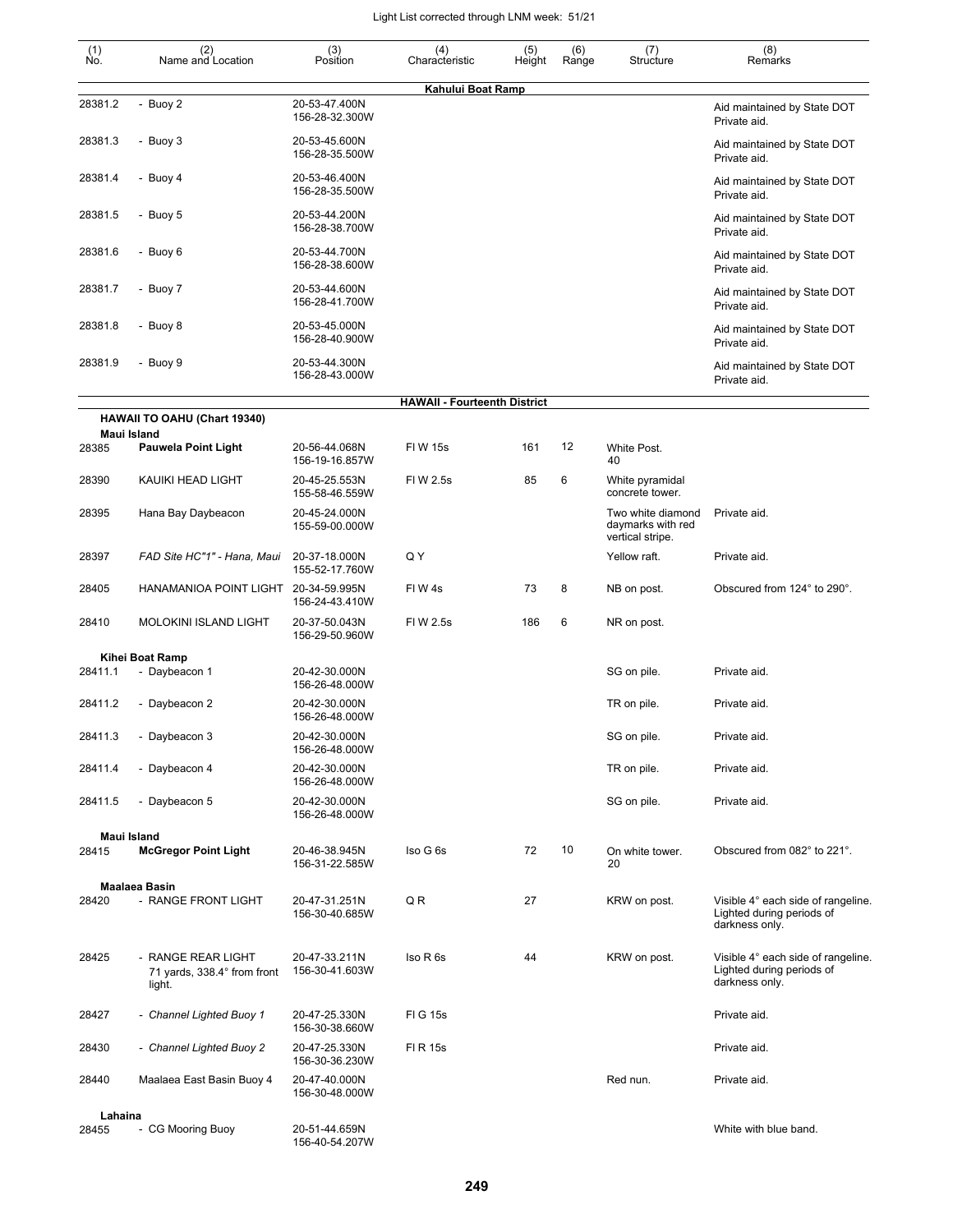| $(n)$<br>No. | (2)<br>Name and Location                                  | (3)<br>Position                 | (4)<br>Characteristic               | (5)<br>Height | (6)<br>Range          | (7)<br>Structure                                                                         | (8)<br>Remarks                                                   |
|--------------|-----------------------------------------------------------|---------------------------------|-------------------------------------|---------------|-----------------------|------------------------------------------------------------------------------------------|------------------------------------------------------------------|
|              |                                                           |                                 | <b>HAWAII - Fourteenth District</b> |               |                       |                                                                                          |                                                                  |
| Lahaina      | <b>HAWAII TO OAHU (Chart 19340)</b><br>Maui Island        |                                 |                                     |               |                       |                                                                                          |                                                                  |
| 28460        | - LIGHT                                                   | 20-52-19.828N<br>156-40-43.081W | FIR6s                               | 44            | 7                     | White pyramidal<br>concrete tower.                                                       | Obscured from 142° to 333°.                                      |
| 28465        | - Entrance Lighted Buoy L                                 | 20-52-05.546N<br>156-40-59.968W | $Mo(A)$ W                           |               | 5                     | Red and white<br>stripes with red<br>spherical topmark.                                  |                                                                  |
|              | <b>Lahaina Boat Basin</b>                                 |                                 |                                     |               |                       |                                                                                          |                                                                  |
| 28470        | - RANGE FRONT LIGHT                                       | 20-52-20.847N<br>156-40-43.669W | Q G                                 | 14            |                       | KRW on post.                                                                             | Visible 4° each side of rangeline.<br>Lighted throughout 24 hrs. |
| 28475        | - RANGE REAR LIGHT<br>42 yards, 044° from front<br>light. | 20-52-21.754N<br>156-40-42.736W | Iso G 6s                            | 24            |                       | KRW on post.                                                                             | Visible 4° each side of rangeline.<br>Lighted throughout 24 hrs. |
| 28476        | - Lighted Buoy 1                                          | 20-52-13.665N<br>156-40-52.110W | FIG4s                               |               | 4                     | Green.                                                                                   |                                                                  |
| 28477        | - Lighted Buoy 2                                          | 20-52-13.173N<br>156-40-50.730W | FIR4s                               |               | 4                     | Red.                                                                                     |                                                                  |
| 28480        | - Lighted Buoy 3                                          | 20-52-16.000N<br>156-40-50.340W | FIG4s                               |               |                       | Green.                                                                                   | Private aid.                                                     |
| 28485        | - Lighted Buoy 4                                          | 20-52-16.200N<br>156-40-48.240W | FIR4s                               |               |                       | Red.                                                                                     | Private aid.                                                     |
| 28490        | - Lighted Buoy 5                                          | 20-52-17.820N<br>156-40-47.400W | FIG4s                               |               |                       | Green.                                                                                   | Private aid.                                                     |
| 28495        | - Lighted Buoy 6                                          | 20-52-17.400N<br>156-40-46.740W | FIR4s                               |               |                       | Red.                                                                                     | Private aid.                                                     |
| 28500        | - Lighted Buoy 7                                          | 20-52-18.000N<br>156-40-42.000W | FIG4s                               |               |                       | Green.                                                                                   | Private aid.                                                     |
| 28505        | - Lighted Buoy 8                                          | 20-52-18.480N<br>156-40-45.720W | FIR4s                               |               |                       | Red.                                                                                     | Private aid.                                                     |
|              | <b>Mala Channel</b>                                       |                                 |                                     |               |                       |                                                                                          |                                                                  |
| 28507.1      | - LIGHT 1                                                 | 20-53-15.060N<br>156-41-16.620W | FIG4s                               | 10            |                       | SG on pile.                                                                              | Private aid.                                                     |
| 28507.2      | - LIGHT 2                                                 | 20-53-14.400N<br>156-41-17.760W | FIR4s                               | 10            |                       | TR on pile.                                                                              | Private aid.                                                     |
| 28507.3      | - LIGHT 3                                                 | 20-53-12.240N<br>156-41-14.220W | FIG4s                               | 10            |                       | SG on pile.                                                                              | Private aid.                                                     |
| 28507.4      | - LIGHT 4                                                 | 20-53-11.760N<br>156-41-15.420W | FIR4s                               | 10            |                       | TR on pile.                                                                              | Private aid.                                                     |
| 28507.5      | - LIGHT 5                                                 | 20-53-09.960N<br>156-41-12.120W | FIG4s                               | 10            |                       | SG on pile.                                                                              | Private aid.                                                     |
| 28507.6      | - LIGHT 6                                                 | 20-53-09.420N<br>156-41-13.140W | FIR4s                               | 10            |                       | TR on pile.                                                                              | Private aid.                                                     |
| 28508.1      | - Danger Daybeacon                                        | 20-53-17.000N<br>156-41-20.000W |                                     |               |                       | NW on pile worded<br><b>DANGER ROCKS.</b>                                                | Private aid.                                                     |
|              | Maui Island                                               |                                 |                                     |               |                       |                                                                                          |                                                                  |
| 28510        | <b>HAWEA POINT LIGHT</b>                                  | 21-00-14.313N<br>156-39-58.590W | FIW <sub>6s</sub>                   | 75            | 9                     | NB on post.                                                                              | Obscured from 230° to 024°.                                      |
|              | Lanai Island                                              |                                 |                                     |               |                       |                                                                                          |                                                                  |
| 28520        | POHAKULOA POINT LIGHT                                     | 20-55-44.618N<br>156-59-15.613W | FIW <sub>6s</sub><br>(R sector)     | 30            | W 8<br>R <sub>6</sub> | NB on spindle.                                                                           | Red from 268.5° to 276.5°.                                       |
| 28524        | PacIOOS Wave Lighted Buoy<br>Lanai                        | 20-45-00.780N<br>157-00-12.420W | FIY <sub>5s</sub>                   |               |                       | Datawell Waverider<br>Buoy. Yellow hull<br>with<br>light antenna 6ft<br>above waterline. | Private aid.                                                     |
| 28530        | Manele Bay Lighted Buoy 2                                 | 20-44-18.775N<br>156-52-50.172W | FIR4s                               |               | 4                     | Red.                                                                                     |                                                                  |
| 28535        | MANELE BAY BREAKWATER 20-44-33.172N<br><b>LIGHT</b>       | 156-53-12.474W                  | FIW4s                               | 20            | 6                     | On post on<br>concrete structure.                                                        |                                                                  |
|              | <b>Manele Small Boat Harbor</b>                           |                                 |                                     |               |                       |                                                                                          |                                                                  |
| 28540        | - Buoy 1                                                  | 20-44-30.000N<br>156-53-12.000W |                                     |               |                       | Green can.                                                                               | Private aid.                                                     |
| 28545        | - Buoy 2                                                  | 20-44-33.600N<br>156-53-10.800W |                                     |               |                       | Red nun.                                                                                 | Private aid.                                                     |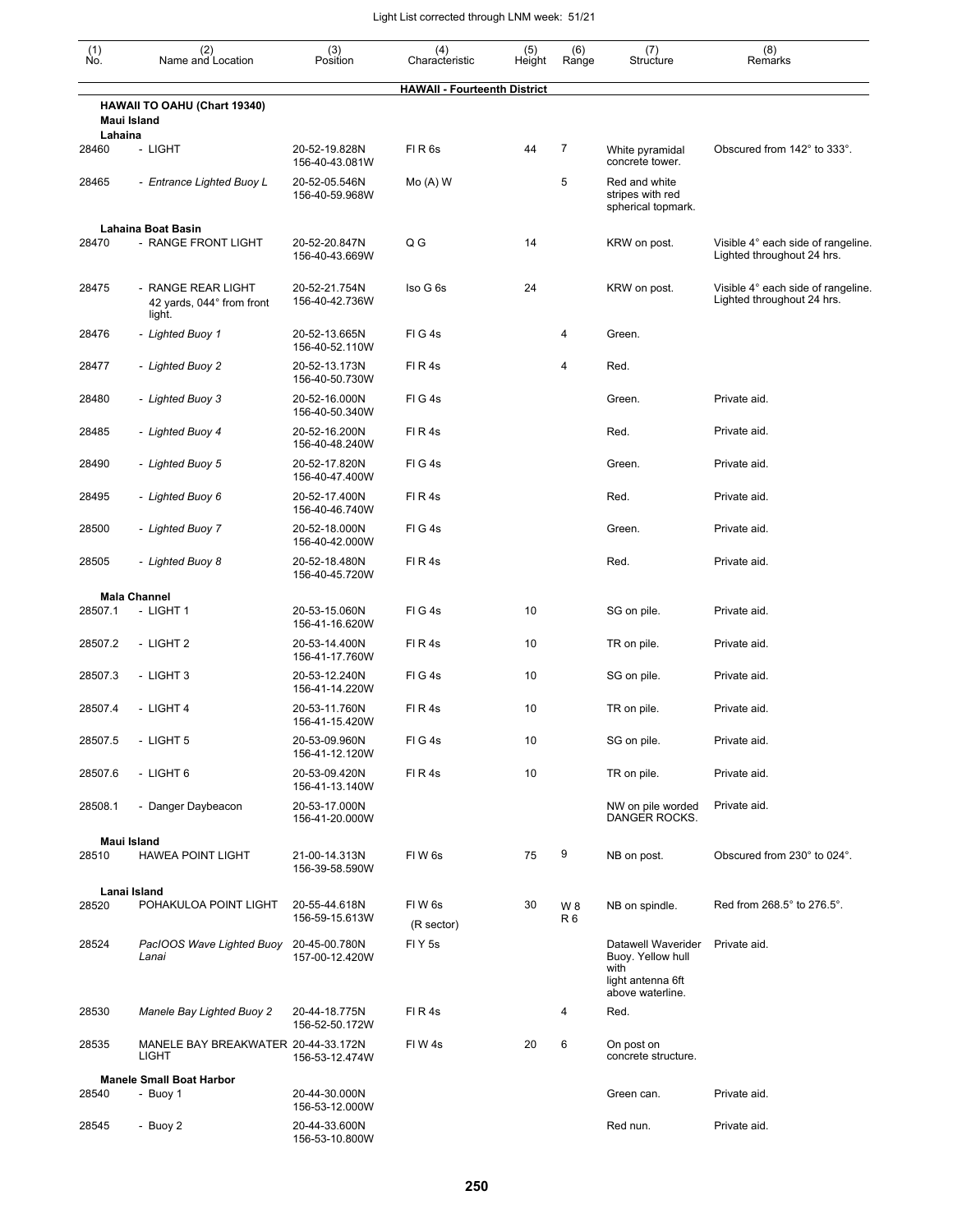| (1)<br>No. | (2)<br>Name and Location                                                        | (3)<br>Position                 | (4)<br>Characteristic                | (5)<br>Height | (6)<br>Range           | (7)<br>Structure                                              | (8)<br>Remarks                                               |
|------------|---------------------------------------------------------------------------------|---------------------------------|--------------------------------------|---------------|------------------------|---------------------------------------------------------------|--------------------------------------------------------------|
|            |                                                                                 |                                 | <b>HAWAII - Fourteenth District</b>  |               |                        |                                                               |                                                              |
|            | HAWAII TO OAHU (Chart 19340)<br>Lanai Island                                    |                                 |                                      |               |                        |                                                               |                                                              |
| 28546      | <b>Manele Small Boat Harbor</b><br>- Buoy 3                                     | 20-44-34.000N<br>156-53-12.000W |                                      |               |                        | Green can.                                                    | Private aid.                                                 |
| 28550      | - Buoy 4                                                                        | 20-44-34.800N<br>156-53-12.000W |                                      |               |                        | Red nun.                                                      | Private aid.                                                 |
| 28551      | - Buoy 6                                                                        | 20-44-34.000N<br>156-53-13.800W |                                      |               |                        | Red nun.                                                      | Private aid.                                                 |
| 28552      | - Buoy 8                                                                        | 20-44-33.600N<br>156-53-15.000W |                                      |               |                        | Red nun.                                                      | Private aid.                                                 |
| 28553      | Manele Bay Rock Danger<br>Buoy                                                  | 20-44-31.000N<br>156-53-16.000W |                                      |               |                        | White sphere with<br>orange diamond<br>worded DANGER<br>ROCK. | Private aid.                                                 |
|            | Lanai Island                                                                    |                                 |                                      |               |                        |                                                               |                                                              |
| 28554      | PALAOA POINT LIGHT                                                              | 20-43-56.467N<br>156-57-53.541W | FIW <sub>6s</sub><br>(R sector)      | 91            | <b>W7</b><br><b>R5</b> | On white skeleton<br>tower.                                   | Red from 260° to 280°. Covers<br>rocks off of Puupehe Point. |
|            | Kaumalapau Harbor                                                               |                                 |                                      |               |                        |                                                               |                                                              |
| 28555      | KAUMALAPAU LIGHT                                                                | 20-46-58.961N<br>156-59-29.644W | FIW <sub>4s</sub>                    | 68            | 5                      | NB on post.                                                   | Obscured from 180° to 000°.                                  |
| 28556      | <b>Moby Lighted Buoy 2</b><br>new site to establish buoy                        | 20-42-49.800N<br>157-09-10.800W | FIY <sub>6s</sub>                    |               |                        | yellow lighted buoy                                           | Establish around Nov 2020<br>Private aid.                    |
| 28560      | - Entrance Lighted Buoy 1                                                       | 20-47-06.825N<br>156-59-32.832W | FIG 2.5s                             |               | 4                      | Green.                                                        |                                                              |
| 28565      | - Buoy 2                                                                        | 20-47-02.812N<br>156-59-30.252W |                                      |               |                        | Red nun.                                                      |                                                              |
| 28570      | - Buoy 4                                                                        | 20-47-07.432N<br>156-59-27.162W |                                      |               |                        | Red nun.                                                      |                                                              |
|            | Molokai Island                                                                  |                                 |                                      |               |                        |                                                               |                                                              |
| 28575      | Molokai Light                                                                   | 21-12-34.302N<br>156-58-10.820W | <b>FIW 10s</b><br>(NIGHT)<br>FIW 10s | 213<br>213    | 13<br>8                | On white tower.<br>138                                        |                                                              |
| 28576      | CAPE HALAWA LIGHT                                                               | 21-09-32.749N<br>156-42-45.499W | FIW 2.5s                             | 321           | 6                      | Steel pole on<br>concrete base.                               | Obscured from 350° to 140°.                                  |
| 28585      | Kamalo Bay Reef Lighted<br>Buoy 2<br>Marks entrance to Kamalo<br>Bay.           | 21-01-53.919N<br>156-52-33.966W | FIR4s                                |               | 4                      | Red.                                                          |                                                              |
|            | Kaunakakai Harbor (Chart 19353)                                                 |                                 |                                      |               |                        |                                                               |                                                              |
| 28600      | Kaunakakai Harbor Lighted<br>Buoy 2                                             | 21-04-34.498N<br>157-01-52.543W | FIR4s                                |               | 4                      | Red.                                                          |                                                              |
| 28605      | KAUNAKAKAI HARBOR<br>RANGE FRONT LIGHT                                          | 21-05-15.899N<br>157-01-29.404W | QR                                   | 30            |                        | KRW on skeleton<br>tower on house.                            | Visible 4° each side of rangeline.                           |
| 28610      | KAUNAKAKAI HARBOR<br>RANGE REAR LIGHT<br>200 yards, 033.8° from front<br>light. | 21-05-20.843N<br>157-01-25.892W | Iso R 6s                             | 43            |                        | KRW on skeleton<br>tower.                                     | Visible 4° each side of rangeline.                           |
| 28615      | Kaunakakai Harbor Lighted<br>Buoy 3                                             | 21-04-39.380N<br>157-01-57.418W | FIG4s                                |               | 4                      | Green.                                                        |                                                              |
| 28620      | Kaunakakai Harbor Buoy 4                                                        | 21-04-42.496N<br>157-01-50.470W |                                      |               |                        | Red nun.                                                      |                                                              |
| 28625      | Kaunakakai Harbor Buoy 5                                                        | 21-04-59.780N<br>157-01-46.165W |                                      |               |                        | Green can.                                                    |                                                              |
|            | Kaunakakai Small Boat Harbor                                                    |                                 |                                      |               |                        |                                                               |                                                              |
| 28630      | - Buoy 1                                                                        | 21-04-50.010N<br>157-01-44.600W |                                      |               |                        | Green can.                                                    | Private aid.                                                 |
| 28635      | - Buoy 2                                                                        | 21-04-48.000N<br>157-01-42.000W |                                      |               |                        | Red nun.                                                      | Private aid.                                                 |
| 28640      | - Buoy 3                                                                        | 21-05-00.000N<br>157-01-08.000W |                                      |               |                        | Green can.                                                    | Private aid.                                                 |
| 28645      | - Buoy 4                                                                        | 21-04-09.000N<br>157-02-00.000W |                                      |               |                        | Red nun.                                                      | Private aid.                                                 |
| 28650      | - Buoy 5                                                                        | 21-04-51.000N<br>157-01-40.900W |                                      |               |                        | Green can.                                                    | Private aid.                                                 |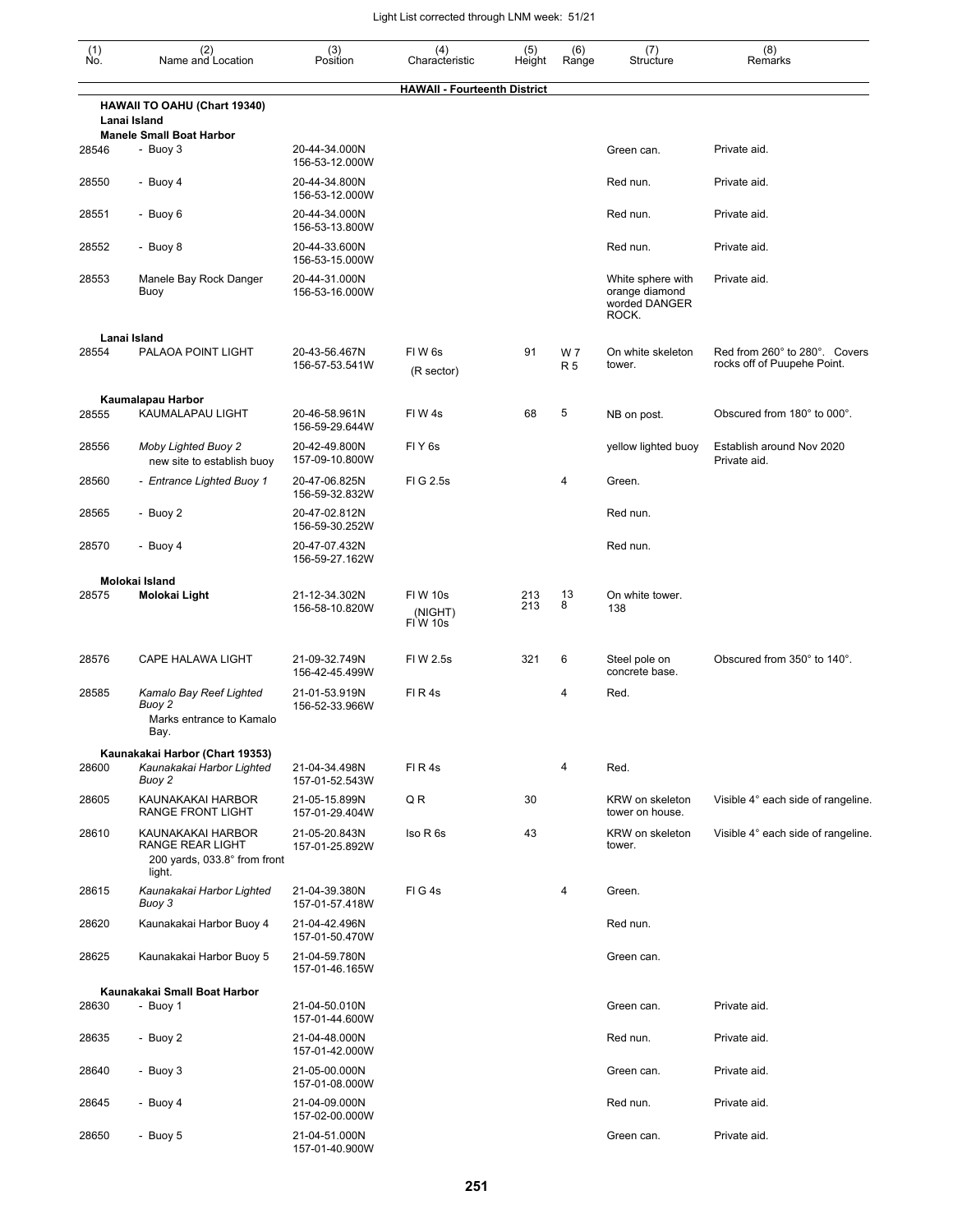| $\begin{smallmatrix} (1) \\ \mathsf{No} \end{smallmatrix}$ | (2)<br>Name and Location                                                               | (3)<br>Position                 | (4)<br>Characteristic               | (5)<br>Height | (6)<br>Range | (7)<br>Structure                                                            | (8)<br>Remarks                                                 |
|------------------------------------------------------------|----------------------------------------------------------------------------------------|---------------------------------|-------------------------------------|---------------|--------------|-----------------------------------------------------------------------------|----------------------------------------------------------------|
|                                                            |                                                                                        |                                 | <b>HAWAII - Fourteenth District</b> |               |              |                                                                             |                                                                |
|                                                            | HAWAII TO OAHU (Chart 19340)<br>Molokai Island                                         |                                 |                                     |               |              |                                                                             |                                                                |
| 28655                                                      | Kaunakakai Small Boat Harbor<br>- Buoy 6                                               | 21-04-09.000N<br>157-02-00.000W |                                     |               |              | Red nun.                                                                    | Private aid.                                                   |
| 28660                                                      | - Buoy 8                                                                               | 21-05-00.000N<br>157-01-07.000W |                                     |               |              | Red nun.                                                                    | Private aid.                                                   |
| 28667                                                      | Lono Harbor Range Front<br>Daybeacon                                                   | 21-05-12.960N<br>157-14-59.400W |                                     |               |              | KWR on post.                                                                | Private aid.                                                   |
| 28668                                                      | Lono Harbor Range Rear<br>Daybeacon                                                    | 21-05-14.340N<br>157-14-59.820W |                                     |               |              | KWR on post.                                                                | Private aid.                                                   |
| 28670                                                      | <b>LAAU POINT LIGHT</b>                                                                | 21-05-58.937N<br>157-18-18.467W | FIW 2.5s                            | 151           | 7            | NB on spindle.                                                              | Obscured from 189° to 286°.                                    |
|                                                            | O'ahu East Coast Kane'ohe Bay (Chart 19359)                                            |                                 |                                     |               |              |                                                                             |                                                                |
| 28672                                                      | <b>Mokapu Peninsula</b><br>PacIOOS Wave Lighted Buoy 21-28-38.845N                     |                                 | FIY <sub>5s</sub>                   |               |              | 3'X3' Yellow                                                                | Private aid.                                                   |
|                                                            | Kaneohe East                                                                           | 157-45-15.332W                  |                                     |               |              | Datawell Waverider<br>Buoy                                                  |                                                                |
| 28673                                                      | PacIOOS Wave Lighted Buoy 21-28-38.500N<br>Kaneohe West                                | 157-45-20.770W                  | FI Y 5s                             |               |              | 3'X3' Yellow<br>Datawell Waverider<br>Buoy                                  | Private aid.                                                   |
| 28674.01                                                   | O'ahu East Coast Kane'ohe Bay (Chart 19359)<br>WETS <sub>1</sub>                       | 21-28-27.200N<br>157-45-07.800W | FIY <sub>4s</sub>                   |               |              |                                                                             | Private aid.                                                   |
| 28674.02                                                   | WETS <sub>2</sub>                                                                      | 21-28-33.200N<br>157-45-14.600W | FIY <sub>4s</sub>                   |               |              |                                                                             | Private aid.                                                   |
| 28674.03                                                   | WETS 3                                                                                 | 21-28-23.600N<br>157-45-16.900W | FIY <sub>4s</sub>                   |               |              |                                                                             | Private aid.                                                   |
| 28674.04                                                   | WETS <sub>4</sub>                                                                      | 21-28-43.200N<br>157-45-34.000W | FIY <sub>4s</sub>                   |               |              |                                                                             | Private aid.                                                   |
| 28674.05                                                   | WETS <sub>5</sub>                                                                      | 21-28-49.400N<br>157-45-41.700W | FIY <sub>4s</sub>                   |               |              |                                                                             | Private aid.                                                   |
| 28674.06                                                   | WETS 6                                                                                 | 21-28-39.500N<br>157-45-44.000W | FIY <sub>4s</sub>                   |               |              |                                                                             | Private aid.                                                   |
| 28674.08                                                   | WEC BUOY 1                                                                             | 21-28-00.000N<br>157-45-00.000W | FIY <sub>4s</sub>                   |               |              |                                                                             | Private aid.                                                   |
|                                                            | <b>Mokapu Peninsula</b>                                                                |                                 |                                     |               |              |                                                                             |                                                                |
| 28675                                                      | <b>Pyramid Rock Light</b>                                                              | 21-27-44.140N<br>157-45-48.780W | FIW <sub>6s</sub>                   | 101           | 10           | On post on<br>concrete structure<br>with black and<br>white markings.<br>13 |                                                                |
| 28675.2                                                    | <b>Water Quality Buoy "CRIMP"</b>                                                      | 21-27-23.000N<br>157-47-46.000W | FIY4s                               |               |              |                                                                             | Private aid.                                                   |
| 28675.3                                                    | CRIMP-3                                                                                | 21-28-49.000N<br>157-46-56.000W | FIY <sub>4s</sub>                   |               |              |                                                                             | Private aid.                                                   |
|                                                            | Kaneohe Bay                                                                            |                                 |                                     |               |              |                                                                             |                                                                |
| 28680                                                      | - Entrance Channel Approach 21-31-06.581N<br>Lighted Buoy K                            | 157-48-13.897W                  | $Mo(A)$ W                           |               | 4            | Red and white<br>stripes with red<br>spherical topmark.                     |                                                                |
| 28685                                                      | - Channel Lighted Buoy 2                                                               | 21-30-52.586N<br>157-48-40.098W | FIR4s                               |               | 4            | Red.                                                                        | AIS: MMSI 993692059                                            |
| 28690                                                      | - Channel Buoy 3                                                                       | 21-30-34.891N<br>157-48-57.998W |                                     |               |              | Green can.                                                                  | AIS: MMSI 993692030                                            |
| 28695                                                      | - Channel Buoy 4                                                                       | 21-30-18.896N<br>157-49-20.699W |                                     |               |              | Red nun.                                                                    |                                                                |
| 28700                                                      | - Channel Daybeacon 5                                                                  | 21-29-57.400N<br>157-49-37.099W |                                     |               |              | SG on multi-pile<br>structure.                                              |                                                                |
| 28705                                                      | - Channel Daybeacon 6                                                                  | 21-30-01.099N<br>157-49-42.299W |                                     |               |              | TR on multi-pile<br>structure.                                              |                                                                |
| 28710                                                      | KANEOHE ENTRANCE AND<br>KUALOA POINT RANGE<br><b>FRONT LIGHT</b>                       | 21-29-44.534N<br>157-49-58.380W | Q R                                 | 25            |              | KRW on multi-pile<br>structure.                                             | Visible all around with higher<br>intensity beam on rangeline. |
| 28715                                                      | - ENTRANCE RANGE REAR 21-29-33.259N<br>LIGHT<br>559 yards, 227.3° from front<br>light. | 157-50-11.413W                  | Iso R <sub>6s</sub>                 | 57            |              | KRW on multi-pile<br>structure.                                             | Visible 4° each side of range line.                            |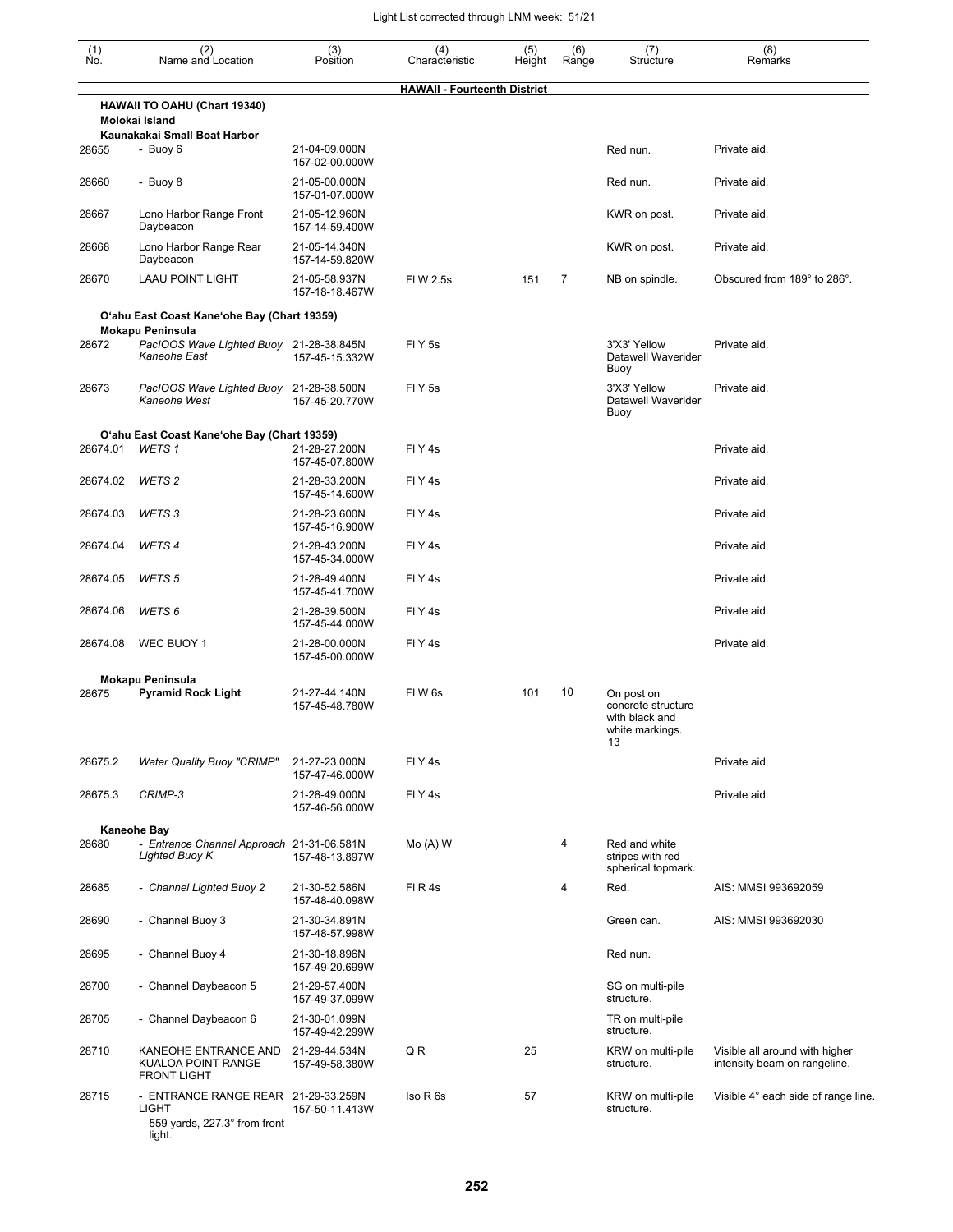| $\begin{smallmatrix} (1) \\ \mathsf{No} \end{smallmatrix}$ | (2)<br>Name and Location                                                          | (3)<br>Position                 | (4)<br>Characteristic               | (5)<br>Height | (6)<br>Range | (7)<br>Structure                                         | (8)<br>Remarks                     |
|------------------------------------------------------------|-----------------------------------------------------------------------------------|---------------------------------|-------------------------------------|---------------|--------------|----------------------------------------------------------|------------------------------------|
|                                                            |                                                                                   |                                 | <b>HAWAII - Fourteenth District</b> |               |              |                                                          |                                    |
|                                                            | O'ahu East Coast Kane'ohe Bay (Chart 19359)<br>Kaneohe Bay                        |                                 |                                     |               |              |                                                          |                                    |
| 28720                                                      | KUALOA POINT RANGE<br><b>REAR LIGHT</b><br>235 yards, 348.9° from front<br>light. | 21-29-51.406N<br>157-49-59.815W | Iso R 6s                            | 40            |              | KRW on multi-pile<br>structure.                          | Visible 4° each side of rangeline. |
| 28723                                                      | - Channel Buoy 7                                                                  | 21-29-41.533N<br>157-49-49.090W |                                     |               |              | Green can.                                               |                                    |
| 28725                                                      | - Channel Daybeacon 9                                                             | 21-29-33.059N<br>157-49-48.603W |                                     |               |              | SG on dolphin.                                           |                                    |
| 28730                                                      | - Channel Daybeacon 12                                                            | 21-29-14.664N<br>157-49-57.195W |                                     |               |              | TR on pile.                                              |                                    |
| 28735                                                      | - Channel Daybeacon 11                                                            | 21-29-17.603N<br>157-49-48.620W |                                     |               |              | SG on pile.                                              |                                    |
| 28740                                                      | - CHANNEL LIGHT 14                                                                | 21-28-23.150N<br>157-49-44.417W | FIR4s                               | 15            | 4            | TR on pile.                                              |                                    |
| 28745                                                      | - Channel Daybeacon 15                                                            | 21-28-13.288N<br>157-49-34.317W |                                     |               |              | SG on pile.                                              |                                    |
| 28750                                                      | - Channel Lighted Buoy 17                                                         | 21-27-54.333N<br>157-49-24.590W | Q G                                 |               | 4            | Green.                                                   |                                    |
| 28755                                                      | - CHANNEL LIGHT 18                                                                | 21-27-39.726N<br>157-49-18.838W | FI R 2.5s                           | 15            | 4            | TR on pile.                                              |                                    |
| 28760                                                      | - Channel Lighted Buoy 20                                                         | 21-27-21.809N<br>157-48-42.903W | FIR4s                               |               | 4            | Red.                                                     |                                    |
| 28765                                                      | - CHANNEL LIGHT 21                                                                | 21-27-12.884N<br>157-48-13.247W | FIG4s                               | 15            | 5            | SG on pile.                                              |                                    |
| 28770                                                      | - CHANNEL DANGER LIGHT 21-26-56.509N                                              | 157-47-44.930W                  | Q W                                 | 15            | 4            | NW on pile worded<br><b>DANGER</b><br>SUBMERGED<br>REEF. |                                    |
| 28775                                                      | - CHANNEL LIGHT 22                                                                | 21-26-44.866N<br>157-47-38.256W | FIR4s                               | 15            | 4            | TR on pile.                                              |                                    |
| 28780                                                      | - Channel Daybeacon 23                                                            | 21-26-46.338N<br>157-47-27.129W |                                     |               |              | SG on pile.                                              |                                    |
| 28785                                                      | - CHANNEL LIGHT 25                                                                | 21-26-36.627N<br>157-47-19.690W | Q G                                 | 15            | 4            | SG on dolphin.                                           |                                    |
| 28790                                                      | - Channel Buoy 26                                                                 | 21-26-13.810N<br>157-47-12.105W |                                     |               |              | Red nun.                                                 |                                    |
|                                                            | Kaneohe Bay Yacht Club                                                            |                                 |                                     |               |              |                                                          |                                    |
|                                                            | 28791.01 - Buoy A                                                                 | 21-26-02.700N<br>157-46-08.400W |                                     |               |              | Yellow Sphere.                                           | Private aid.                       |
|                                                            | 28791.02 - Buoy B                                                                 | 21-26-12.900N<br>157-46-27.900W |                                     |               |              | Yellow Sphere.                                           | Private aid.                       |
| 28791.03                                                   | - Buoy C                                                                          | 21-26-27.500N<br>157-47-02.500W |                                     |               |              | Yellow Sphere.                                           | Private aid.                       |
| 28791.04                                                   | - Buoy D                                                                          | 21-26-01.500N<br>157-47-02.200W |                                     |               |              | Yellow Sphere.                                           | Private aid.                       |
| 28791.05                                                   | - Buoy E                                                                          | 21-25-54.700N<br>157-46-58.500W |                                     |               |              | Yellow Sphere.                                           | Private aid.                       |
| 28791.06                                                   | - Buoy F                                                                          | 21-25-41.500N<br>157-47-16.200W |                                     |               |              | Yellow Sphere.                                           | Private aid.                       |
| 28791.07                                                   | - Buoy G                                                                          | 21-25-19.900N<br>157-46-59.800W |                                     |               |              | Yellow Sphere.                                           | Private aid.                       |
| 28791.08                                                   | - Buoy H                                                                          | 21-25-08.300N<br>157-46-51.400W |                                     |               |              | Yellow Sphere.                                           | Private aid.                       |
| 28791.09                                                   | - Outer Channel Red Marker<br><b>Lighted Buoy</b>                                 | 21-25-06.200N<br>157-46-27.600W | QR                                  |               |              |                                                          | Private aid.                       |
| 28791.11                                                   | - Outer Channel Green Marker 21-25-09.700N<br><b>Lighted Buoy</b>                 | 157-46-27.000W                  | Q G                                 |               |              |                                                          | Private aid.                       |
| 28791.12                                                   | - Green Buoy 1                                                                    | 21-25-34.400N<br>157-46-25.700W |                                     |               |              |                                                          | Private aid.                       |
| 28791.13                                                   | - Green Buoy 3                                                                    | 21-25-27.600N<br>157-46-20.900W |                                     |               |              |                                                          | Private aid.                       |
| 28791.14                                                   | - Garbage Can                                                                     | 21-25-25.200N<br>157-46-16.900W |                                     |               |              |                                                          | Private aid.                       |
| 28791.15                                                   | - RANGE FRONT LIGHT                                                               | 21-25-02.020N<br>157-45-58.200W | FR                                  | 23            |              |                                                          | Private aid.                       |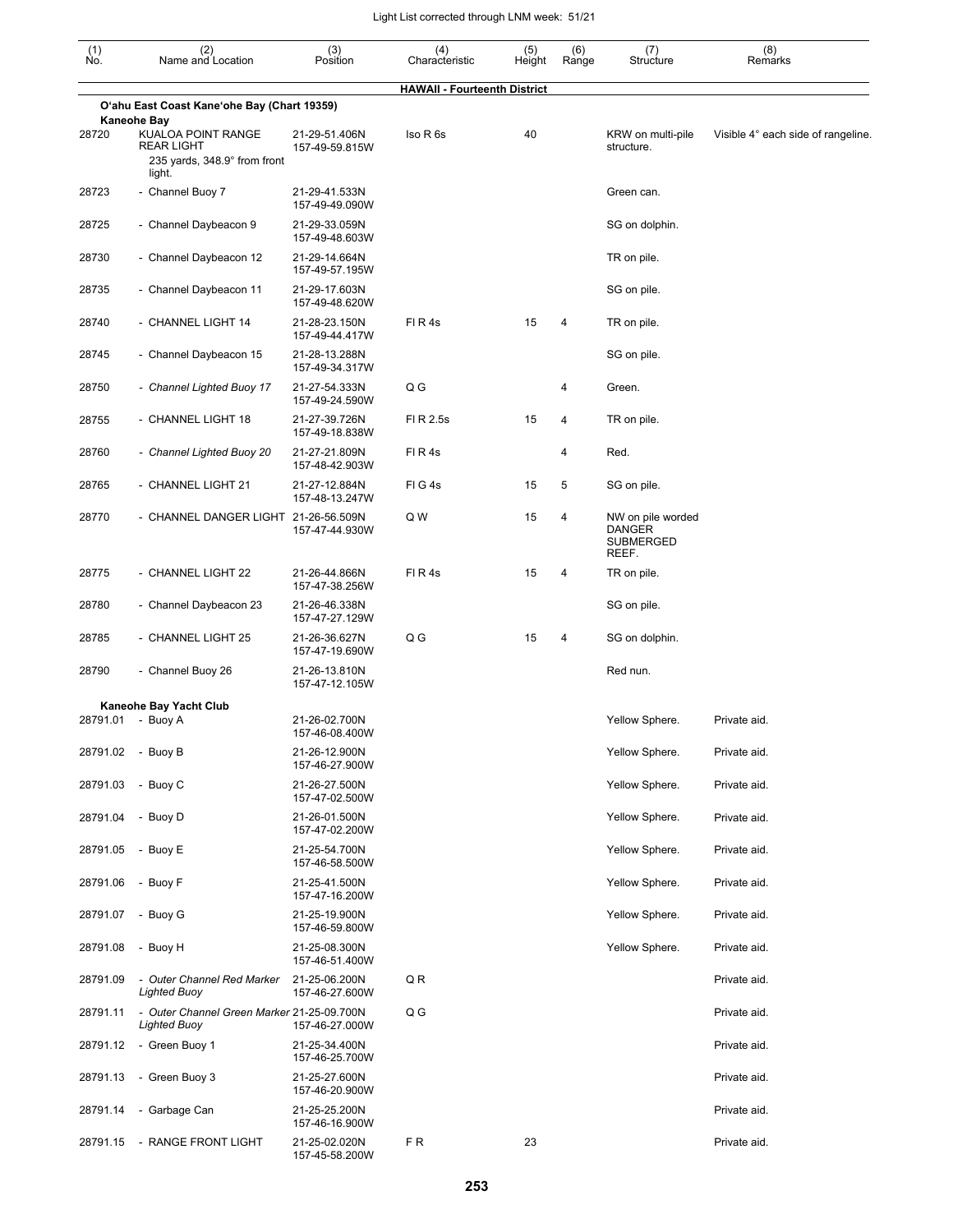| $\begin{smallmatrix} (1) \ N0. \end{smallmatrix}$ | (2)<br>Name and Location                                                                      | (3)<br>Position                 | (4)<br>Characteristic               | (5)<br>Height | (6)<br>Range | (7)<br>Structure                                                        | (8)<br>Remarks                              |
|---------------------------------------------------|-----------------------------------------------------------------------------------------------|---------------------------------|-------------------------------------|---------------|--------------|-------------------------------------------------------------------------|---------------------------------------------|
|                                                   |                                                                                               |                                 | <b>HAWAII - Fourteenth District</b> |               |              |                                                                         |                                             |
|                                                   | O'ahu East Coast Kane'ohe Bay (Chart 19359)                                                   |                                 |                                     |               |              |                                                                         |                                             |
|                                                   | <b>Kaneohe Bay</b><br>Kaneohe Bay Yacht Club                                                  |                                 |                                     |               |              |                                                                         |                                             |
| 28791.16                                          | - RANGE REAR LIGHT                                                                            | 21-25-01.090N<br>157-45-57.100W | FR.                                 | 30            |              |                                                                         | Private aid.                                |
| 28795                                             | Heeia Kea Small Boat Harbor<br>- Daybeacon 1                                                  | 21-26-46.284N<br>157-48-29.155W |                                     |               |              | SG on pile.                                                             |                                             |
| 28800                                             | - LIGHT 2                                                                                     | 21-26-53.485N<br>157-48-33.915W | Iso R 6s                            | 15            | 5            | TR on pile.                                                             |                                             |
|                                                   | <b>Sampan Channel</b>                                                                         |                                 |                                     |               |              |                                                                         |                                             |
| 28805                                             | - Entrance Lighted Buoy 2                                                                     | 21-28-09.598N<br>157-46-37.703W | FI R 2.5s                           |               | 4            | Red nun                                                                 |                                             |
| 28810                                             | - RANGE FRONT LIGHT                                                                           | 21-26-05.261N<br>157-48-18.309W | QR                                  | 36            |              | KRW on post.                                                            | Visible 4° each side of rangeline.          |
| 28815                                             | - RANGE REAR LIGHT<br>482 yards, 217.1° from front 157-48-27.571W<br>light.                   | 21-25-53.854N                   | Iso R 6s                            | 94            |              | KRW on post.                                                            | Visible 4° each side of rangeline.          |
| 28820                                             | - Buoy 4                                                                                      | 21-27-44.098N<br>157-47-00.633W |                                     |               |              | Red nun.                                                                |                                             |
| 28825                                             | - LIGHT 5                                                                                     | 21-27-24.369N<br>157-47-09.036W | FIG 2.5s                            | 16            | 4            | SG on pile.                                                             |                                             |
| 28830                                             | - Daybeacon 7                                                                                 | 21-27-13.422N<br>157-47-19.440W |                                     |               |              | SG on pile.                                                             |                                             |
| 28835                                             | - Daybeacon 8                                                                                 | 21-27-00.488N<br>157-47-34.423W |                                     |               |              | TR on pile.                                                             |                                             |
| 28840                                             | - Daybeacon 9                                                                                 | 21-26-58.941N<br>157-47-32.287W |                                     |               |              | SG on multi-pile<br>structure.                                          |                                             |
| 28845                                             | - Junction Buoy S                                                                             | 21-26-54.033N<br>157-47-41.090W |                                     |               |              | Green and red<br>bands; can.                                            |                                             |
|                                                   | Kaneohe Bay Utility Channel                                                                   |                                 |                                     |               |              |                                                                         |                                             |
| 28850                                             | - Buoy 2                                                                                      | 21-27-08.271N<br>157-47-00.017W |                                     |               |              | Red nun.                                                                | Marks shoal area.                           |
| 28855                                             | - Daybeacon 3                                                                                 | 21-27-09.657N<br>157-46-57.021W |                                     |               |              | SG on pile.                                                             |                                             |
| 28860                                             | - LIGHT 4                                                                                     | 21-26-58.505N<br>157-46-53.554W | FI R 2.5s                           | 15            | 3            | TR on pile.                                                             |                                             |
| 28865                                             | - Buoy 5                                                                                      | 21-26-57.807N<br>157-46-51.105W |                                     |               |              | Green can.                                                              |                                             |
| 28869                                             | Kaneohe Bay Warning Lighted 21-26-33.033N<br>Buoy A                                           | 157-47-03.090W                  | FIW 2.5s                            |               | 4            | White with orange<br>bands and orange<br>diamonds.                      | Marks south boundary of<br>prohibited area. |
| 28870                                             | Kaneohe Bay Warning Buoy B 21-26-16.033N                                                      | 157-46-27.090W                  |                                     |               |              | White can with<br>orange bands and<br>orange diamonds.                  | Marks south boundary of<br>prohibited area. |
| 28871                                             | Kaneohe Bay Warning Buoy C 21-26-06.033N                                                      | 157-46-00.090W                  |                                     |               |              | White can with<br>orange bands and<br>orange diamond.                   | Marks south boundary of<br>prohibited area. |
| 28875                                             | MAKANI KAI RANGE FRONT 21-25-05.700N<br>LIGHT                                                 | 157-47-24.300W                  | FR.                                 | 17            |              | KWR on pile.                                                            | Private aid.                                |
| 28880                                             | MAKANI KAI RANGE REAR<br>LIGHT<br>22 yards, 254° from front<br>light.                         | 21-25-05.500N<br>157-47-25.700W | FR.                                 | 24            |              | KWR on pile.                                                            | Private aid.                                |
|                                                   | OAHU ISLAND (Chart 19357)                                                                     |                                 |                                     |               |              |                                                                         |                                             |
| 28885                                             | Ulupau Crater Weapons Range Danger Zone<br>Mokapu Point Research<br><b>Lighted Buoy North</b> | 21-27-16.020N<br>157-42-54.972W | FIY <sub>6s</sub>                   |               |              | Yellow, aluminum<br>frame 5.7FT in<br>diameter, 8FT<br>above sea level. | Private aid.                                |
| 28886                                             | <b>Mokapu Point Research</b><br><b>Lighted Buoy South</b>                                     | 21-27-03.024N<br>157-42-55.980W | FIY <sub>6s</sub>                   |               |              | Yellow, aluminum<br>frame 5.7FT in<br>diameter, 8FT<br>above sea level. | Private aid.                                |
| 28890                                             | PacIOOS Wave Lighted Buoy 21-24-54.000N<br>Mokapu                                             | 157-40-41.880W                  | FIY <sub>5s</sub>                   |               |              |                                                                         | Private aid.                                |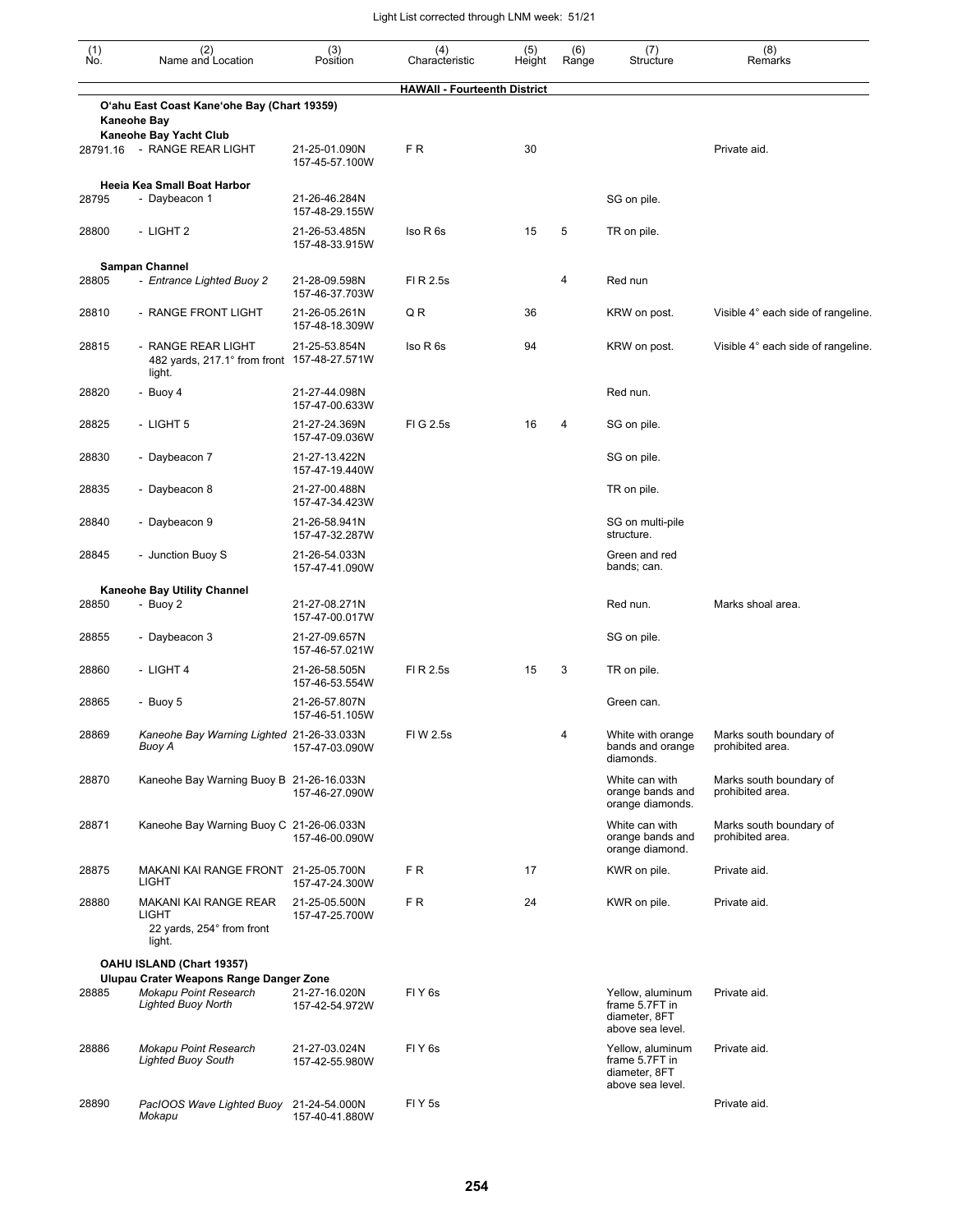| $(n)$<br>No. | (2)<br>Name and Location                                                                                             | (3)<br>Position                 | (4)<br>Characteristic               | (5)<br>Height | (6)<br>Range | (7)<br>Structure                           | (8)<br>Remarks                                                                                                                                                                                                              |
|--------------|----------------------------------------------------------------------------------------------------------------------|---------------------------------|-------------------------------------|---------------|--------------|--------------------------------------------|-----------------------------------------------------------------------------------------------------------------------------------------------------------------------------------------------------------------------------|
|              |                                                                                                                      |                                 | <b>HAWAII - Fourteenth District</b> |               |              |                                            |                                                                                                                                                                                                                             |
|              | Southeast Coast of O'ahu Waimänalo Bay to Diamond Head (Chart 19358)<br><b>Waimanalo Bay</b><br><b>Makai Channel</b> |                                 |                                     |               |              |                                            |                                                                                                                                                                                                                             |
| 28895        | - Daybeacon 3                                                                                                        | 21-19-06.000N<br>157-40-00.000W |                                     |               |              | SG on pile.                                | Private aid.                                                                                                                                                                                                                |
| 28900        | - Daybeacon 4                                                                                                        | 21-19-03.000N<br>157-40-04.000W |                                     |               |              | TR on pile.                                | Private aid.                                                                                                                                                                                                                |
| 28905        | - Daybeacon 5                                                                                                        | 21-19-17.200N<br>157-40-15.500W |                                     |               |              | SG on pile.                                | Private aid.                                                                                                                                                                                                                |
| 28920        | - Daybeacon 7                                                                                                        | 21-19-19.500N<br>157-40-17.500W |                                     |               |              | SG on dolphin.                             | Private aid.                                                                                                                                                                                                                |
| 28925        | <b>Makapuu Point Light</b>                                                                                           | 21-18-35.625N<br>157-38-59.162W | Oc W 10s                            | 420           | 19           | White cylindrical<br>concrete tower.<br>49 | Obscured west of 011°, and may<br>be obscured westward of 154°<br>by points northward of light.<br>Emergency light of reduced<br>intensity when main light is<br>extinguished. Operates during<br>periods of darkness only. |
| 28930        | Maunalua Bay<br>- LIGHT 1                                                                                            | 21-16-15.137N<br>157-42-56.221W | FIG4s                               | 15            | 5            | SG on multi-pile<br>structure.             |                                                                                                                                                                                                                             |
| 28935        | - Daybeacon 1A                                                                                                       | 21-16-28.440N<br>157-42-52.980W |                                     |               |              | SG on pile.                                | Private aid.                                                                                                                                                                                                                |
| 28940        | - Daybeacon 2                                                                                                        | 21-16-27.840N<br>157-42-51.780W |                                     |               |              | TR on pile.                                | Private aid.                                                                                                                                                                                                                |
| 28945        | - Daybeacon 3                                                                                                        | 21-16-35.640N<br>157-42-49.680W |                                     |               |              | SG on pile.                                | Private aid.                                                                                                                                                                                                                |
| 28950        | - Daybeacon 4                                                                                                        | 21-16-35.040N<br>157-42-48.660W |                                     |               |              | TR on pile.                                | Private aid.                                                                                                                                                                                                                |
| 28955        | - Daybeacon 5                                                                                                        | 21-16-39.900N<br>157-42-47.640W |                                     |               |              | SG on pile.                                | Private aid.                                                                                                                                                                                                                |
| 28960        | - Daybeacon 6                                                                                                        | 21-16-39.600N<br>157-42-46.620W |                                     |               |              | TR on pile.                                | Private aid.                                                                                                                                                                                                                |
| 28965        | - Daybeacon 7                                                                                                        | 21-16-43.500N<br>157-42-48.600W |                                     |               |              | SG on pile.                                | Private aid.                                                                                                                                                                                                                |
| 28970        | - Daybeacon 8                                                                                                        | 21-16-46.380N<br>157-42-47.820W |                                     |               |              | TR on pile.                                | Private aid.                                                                                                                                                                                                                |
| 28975        | - Daybeacon 9                                                                                                        | 21-16-47.400N<br>157-42-49.680W |                                     |               |              | SG on pile.                                | Private aid.                                                                                                                                                                                                                |
| 28980        | - Daybeacon 10                                                                                                       | 21-16-49.260N<br>157-42-48.660W |                                     |               |              | TR on pile.                                | Private aid.                                                                                                                                                                                                                |
| 28985        | - Daybeacon 11                                                                                                       | 21-16-51.480N<br>157-42-51.060W |                                     |               |              | SG on pile.                                | Private aid.                                                                                                                                                                                                                |
| 28990        | - Daybeacon 12                                                                                                       | 21-16-51.420N<br>157-42-49.260W |                                     |               |              | TR on pile.                                | Private aid.                                                                                                                                                                                                                |
| 28995        | - Daybeacon 13                                                                                                       | 21-16-52.380N<br>157-42-53.700W |                                     |               |              | SG on pile.                                | Private aid.                                                                                                                                                                                                                |
| 29000        | - Daybeacon 14                                                                                                       | 21-16-53.460N<br>157-42-53.400W |                                     |               |              | TR on pile.                                | Private aid.                                                                                                                                                                                                                |
| 29005        | - Daybeacon 15                                                                                                       | 21-16-53.700N<br>157-42-56.160W |                                     |               |              | SG on pile.                                | Private aid.                                                                                                                                                                                                                |
| 29010        | - Daybeacon 16                                                                                                       | 21-16-54.480N<br>157-42-55.560W |                                     |               |              | TR on pile.                                | Private aid.                                                                                                                                                                                                                |
| 29015        | - Daybeacon 17                                                                                                       | 21-16-55.680N<br>157-42-59.400W |                                     |               |              | SG on pile.                                | Private aid.                                                                                                                                                                                                                |
| 29020        | - Daybeacon 18                                                                                                       | 21-16-56.340N<br>157-42-58.800W |                                     |               |              | TR on pile.                                | Private aid.                                                                                                                                                                                                                |
| 29025        | - Daybeacon 19                                                                                                       | 21-16-57.000N<br>157-43-02.040W |                                     |               |              | SG on pile.                                | Private aid.                                                                                                                                                                                                                |
| 29030        | - Daybeacon 20                                                                                                       | 21-16-57.900N<br>157-43-01.560W |                                     |               |              | TR on pile.                                | Private aid.                                                                                                                                                                                                                |
| 29035        | - Daybeacon 21                                                                                                       | 21-16-58.620N<br>157-43-04.800W |                                     |               |              | SG on pile.                                | Private aid.                                                                                                                                                                                                                |
| 29040        | <b>Kuapa Entrance Channel</b><br>- Buoy 1                                                                            | 21-16-46.620N<br>157-42-46.980W |                                     |               |              | Green can.                                 | Private aid.                                                                                                                                                                                                                |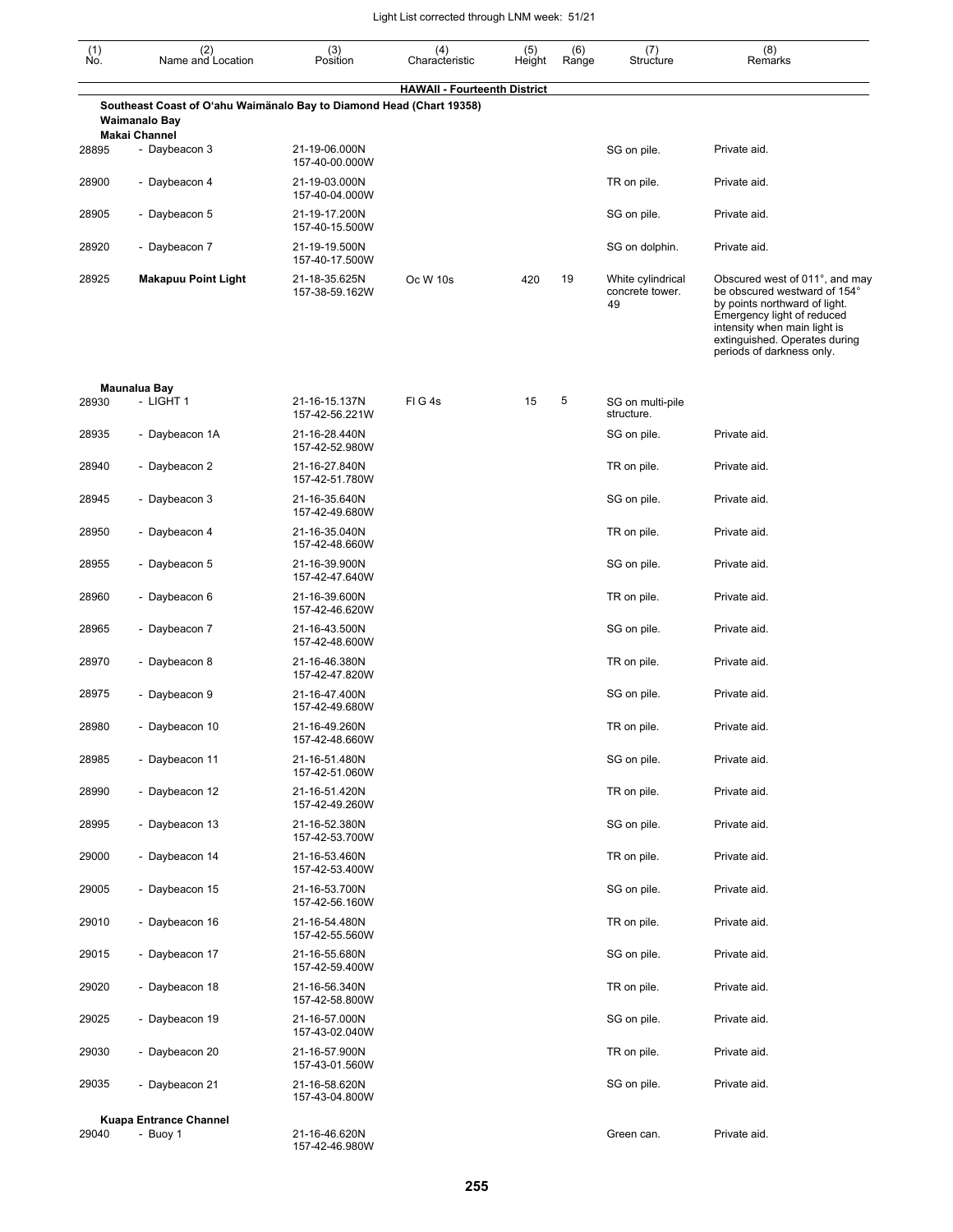| $\begin{smallmatrix} (1) \\ \mathsf{No} \end{smallmatrix}$ | (2)<br>Name and Location                                                                                              | (3)<br>Position                 | (4)<br>Characteristic                                          | (5)<br>Height | (6)<br>Range | (7)<br>Structure  | (8)<br>Remarks                                                                                                                                                                                                                                                               |
|------------------------------------------------------------|-----------------------------------------------------------------------------------------------------------------------|---------------------------------|----------------------------------------------------------------|---------------|--------------|-------------------|------------------------------------------------------------------------------------------------------------------------------------------------------------------------------------------------------------------------------------------------------------------------------|
|                                                            |                                                                                                                       |                                 | <b>HAWAII - Fourteenth District</b>                            |               |              |                   |                                                                                                                                                                                                                                                                              |
|                                                            | Southeast Coast of O'ahu Waimänalo Bay to Diamond Head (Chart 19358)<br>Maunalua Bay<br><b>Kuapa Entrance Channel</b> |                                 |                                                                |               |              |                   |                                                                                                                                                                                                                                                                              |
| 29045                                                      | - Buoy 2                                                                                                              | 21-16-45.000N<br>157-42-45.480W |                                                                |               |              | Red nun.          | Private aid.                                                                                                                                                                                                                                                                 |
| 29050                                                      | - Buoy 3                                                                                                              | 21-16-49.680N<br>157-42-45.180W |                                                                |               |              | Green can.        | Private aid.                                                                                                                                                                                                                                                                 |
| 29055                                                      | - Buoy 4                                                                                                              | 21-16-48.240N<br>157-42-43.980W |                                                                |               |              | Red nun.          | Private aid.                                                                                                                                                                                                                                                                 |
| 29057                                                      | - Shoal Buoy                                                                                                          | 21-16-52.260N<br>157-42-42.360W |                                                                |               |              | White buoy.       | Private aid.                                                                                                                                                                                                                                                                 |
|                                                            | O'ahu South Coast Approaches to Pearl Harbor (Chart 19369)                                                            |                                 |                                                                |               |              |                   |                                                                                                                                                                                                                                                                              |
| 29060                                                      | <b>Kaiser Boat Channel</b><br><b>Diamond Head Light</b>                                                               | 21-15-20.618N<br>157-48-34.470W | Oc (2) W 10s<br>(R sector)<br>2s fl 1.5s ec.<br>5s fl 1.5s ec. | 147           | W 17<br>R 14 | Lighthouse.<br>64 | Obscured from 110° to 272°, red<br>from 099° to 110°. Between 105°<br>to 110°, red sector may be<br>obscured by vegetation.<br>Emergency light of reduced<br>intensity when main light is<br>extinguished.                                                                   |
| 29065                                                      | Diamond Head Reef Lighted<br>Buoy 2                                                                                   | 21-14-48.651N<br>157-48-56.480W | QR                                                             |               | 5            |                   |                                                                                                                                                                                                                                                                              |
| 29070                                                      | - Daybeacon 1                                                                                                         | 21-16-37.800N<br>157-50-23.600W |                                                                |               |              | SG on pile.       | Private aid.                                                                                                                                                                                                                                                                 |
| 29075                                                      | - Daybeacon 2                                                                                                         | 21-16-39.300N<br>157-50-22.000W |                                                                |               |              | TR on pile.       | Private aid.                                                                                                                                                                                                                                                                 |
| 29080                                                      | - Daybeacon 3                                                                                                         | 21-16-42.200N<br>157-50-25.600W |                                                                |               |              | SG on pile.       | Private aid.                                                                                                                                                                                                                                                                 |
| 29085                                                      | - Daybeacon 4                                                                                                         | 21-16-41.600N<br>157-50-22.800W |                                                                |               |              | TR on pile.       | Private aid.                                                                                                                                                                                                                                                                 |
|                                                            | Ala Wai Boat Harbor                                                                                                   |                                 |                                                                |               |              |                   |                                                                                                                                                                                                                                                                              |
| 29090                                                      | - Entrance Lighted Buoy 1                                                                                             | 21-16-34.548N<br>157-50-49.219W | FIG 2.5s                                                       |               | 4            | Green Can         |                                                                                                                                                                                                                                                                              |
| 29095                                                      | - Entrance Lighted Buoy 2                                                                                             | 21-16-34.147N<br>157-50-46.219W | FI R 2.5s                                                      |               | 4            | Red nun           |                                                                                                                                                                                                                                                                              |
| 29096                                                      | <b>Water Quality Buoy "AW"</b>                                                                                        | 21-16-47.000N<br>157-50-54.000W | FIY <sub>4s</sub>                                              |               |              |                   | Private aid.                                                                                                                                                                                                                                                                 |
| 29100                                                      | - CHANNEL RANGE FRONT<br>LIGHT                                                                                        | 21-17-18.000N<br>157-50-36.000W | FR.                                                            | 30            |              | KRW on post.      | Private aid.                                                                                                                                                                                                                                                                 |
| 29105                                                      | - CHANNEL RANGE REAR<br>LIGHT                                                                                         | 21-17-19.200N<br>157-50-36.840W | QR                                                             | 48            |              | KRW on post.      | Private aid.                                                                                                                                                                                                                                                                 |
| 29110                                                      | - Channel Buoy 3                                                                                                      | 21-16-48.000N<br>157-50-46.000W |                                                                |               |              | Green.            | Private aid.                                                                                                                                                                                                                                                                 |
| 29115                                                      | - Channel Buoy 4                                                                                                      | 21-16-47.000N<br>157-50-43.900W |                                                                |               |              | Red.              | Private aid.                                                                                                                                                                                                                                                                 |
| 29120                                                      | - Channel Daybeacon 5                                                                                                 | 21-16-54.000N<br>157-50-42.000W |                                                                |               |              | SG on pile.       | Private aid.                                                                                                                                                                                                                                                                 |
| 29125                                                      | - Channel Daybeacon 6                                                                                                 | 21-16-54.000N<br>157-50-42.000W |                                                                |               |              | TR on pile.       | Private aid.                                                                                                                                                                                                                                                                 |
| 29130                                                      | - Channel Daybeacon 7                                                                                                 | 21-17-06.000N<br>157-50-42.000W |                                                                |               |              | SG on pile.       | Private aid.                                                                                                                                                                                                                                                                 |
| 29135                                                      | - Channel Daybeacon 8                                                                                                 | 21-17-06.000N<br>157-50-42.000W |                                                                |               |              | TR on pile.       | Private aid.                                                                                                                                                                                                                                                                 |
|                                                            | <b>Kewalo Basin</b>                                                                                                   |                                 |                                                                |               |              |                   |                                                                                                                                                                                                                                                                              |
| 29140                                                      | - ENTRANCE DIRECTIONAL 21-17-38.800N<br>LIGHT                                                                         | 157-51-28.029W                  | FRWG                                                           | 47            |              | On monopole.      | FW when on or very near center<br>of channel (033.6 to 034.0); AL<br>WR when right of inbound<br>channel (033.3 to 033.6); FR<br>when further right (032.9 to<br>033.3); AL WG when left of<br>inbound channel (034.0 to 034.3);<br>FG when further left (034.3 to<br>034.7) |
| 29150                                                      | - Lighted Buoy 1                                                                                                      | 21-17-16.196N<br>157-51-45.415W | FIG 2.5s                                                       |               | 4            | Green Can         |                                                                                                                                                                                                                                                                              |
| 29155                                                      | - Lighted Buoy 2                                                                                                      | 21-17-15.146N<br>157-51-43.715W | FIR4s                                                          |               | 4            | Red.              |                                                                                                                                                                                                                                                                              |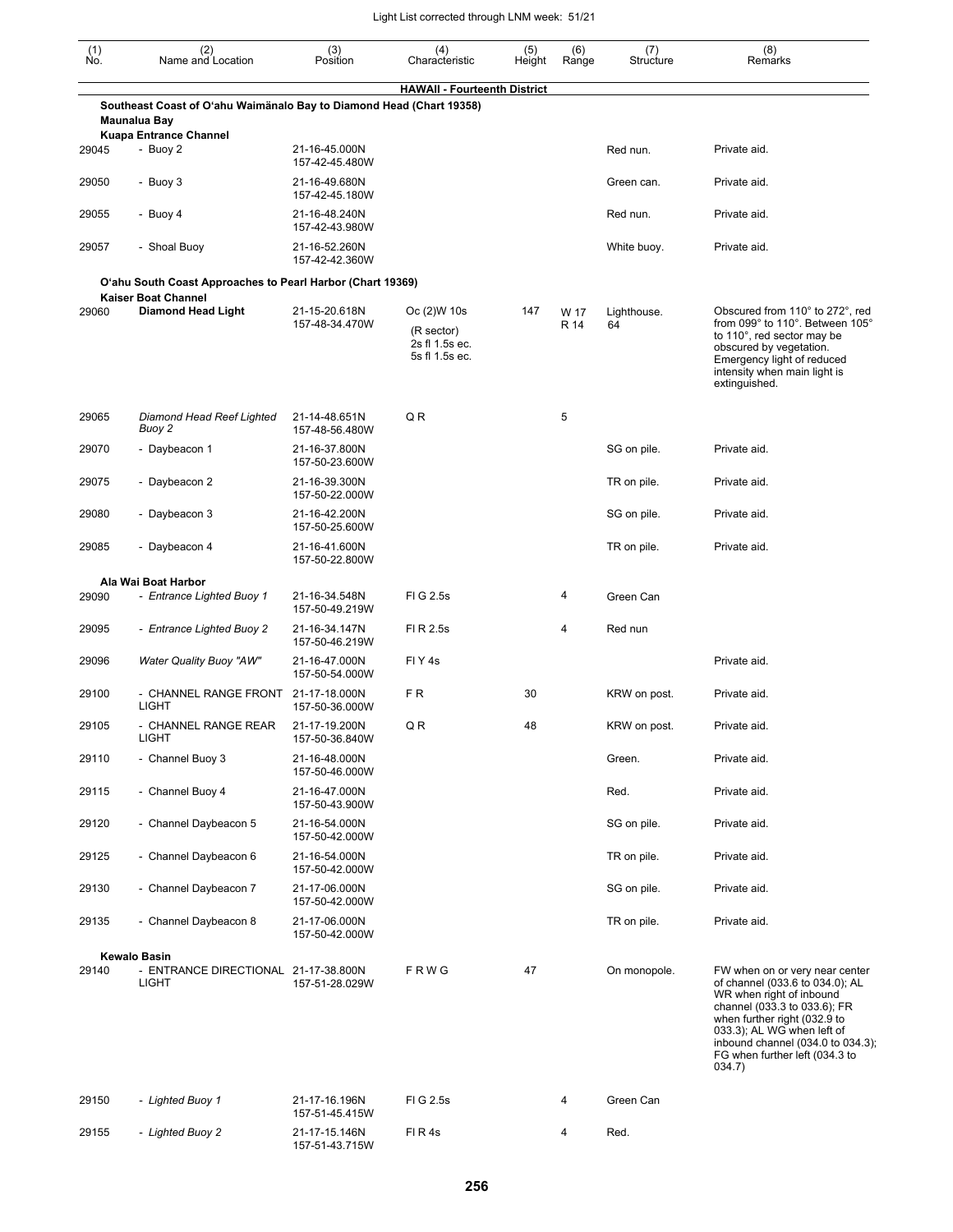| $\begin{smallmatrix} (1) \\ \mathsf{No} \end{smallmatrix}$ | (2)<br>Name and Location                                                         | (3)<br>Position                 | (4)<br>Characteristic               | (5)<br>Height | (6)<br>Range | (7)<br>Structure                                        | (8)<br>Remarks                                                     |
|------------------------------------------------------------|----------------------------------------------------------------------------------|---------------------------------|-------------------------------------|---------------|--------------|---------------------------------------------------------|--------------------------------------------------------------------|
|                                                            |                                                                                  |                                 | <b>HAWAII - Fourteenth District</b> |               |              |                                                         |                                                                    |
|                                                            | O'ahu South Coast Approaches to Pearl Harbor (Chart 19369)                       |                                 |                                     |               |              |                                                         |                                                                    |
| 29156                                                      | <b>Kewalo Basin</b><br><b>Water Quality Buoy "KN"</b>                            | 21-17-19.000N<br>157-51-54.000W | FIY <sub>4s</sub>                   |               |              |                                                         | Private aid.                                                       |
| 29158                                                      | - Lighted Buoy 3                                                                 | 21-17-23.359N<br>157-51-40.288W | FIG4s                               |               | 4            | Green.                                                  |                                                                    |
| 29160                                                      | - Lighted Buoy 4                                                                 | 21-17-23.741N<br>157-51-37.765W | FI R 2.5s                           |               | 4            | Red nun.                                                |                                                                    |
| 29165                                                      | - Lighted Buoy 6                                                                 | 21-17-30.645N<br>157-51-32.515W | FI R 2.5s                           |               | 4            | Red nun.                                                |                                                                    |
|                                                            | Island of O'ahu Honolulu Harbor (Chart 19367)<br><b>Honolulu Harbor</b>          |                                 |                                     |               |              |                                                         |                                                                    |
| 29170                                                      | - Entrance Light                                                                 | 21-17-44.748N<br>157-52-08.527W | FIG 7.5s                            | 95            | 20           | On white post.<br>82                                    | Visible from 305° to 089°.<br>Lighted throughout 24 hrs.           |
|                                                            | O'ahu South Coast Approaches to Pearl Harbor (Chart 19369)                       |                                 |                                     |               |              |                                                         |                                                                    |
| 29175                                                      | <b>Honolulu Harbor</b><br>- Entrance Lighted Buoy H                              | 21-16-50.939N<br>157-52-48.096W | $Mo(A)$ W                           |               | 6            | Red and white<br>stripes with red<br>spherical topmark. | AIS: MMSI 993692030                                                |
|                                                            | Island of O'ahu Honolulu Harbor (Chart 19367)                                    |                                 |                                     |               |              |                                                         |                                                                    |
| 29180                                                      | <b>Honolulu Harbor</b><br>- Channel Lighted Buoy 1                               | 21-17-30.046N<br>157-52-26.812W | FIG4s                               |               | 5            | Green.                                                  |                                                                    |
| 29185                                                      | - ENTRANCE CHANNEL<br>RANGE FRONT LIGHT                                          | 21-18-19.144N<br>157-51-55.886W | F <sub>R</sub>                      | 46            |              | KRW on concrete<br>structure.                           | Visible 4° each side of rangeline.<br>Lighted throughout 24 hours. |
| 29190                                                      | - ENTRANCE CHANNEL<br>RANGE REAR LIGHT<br>165 yards, 027.9° from front<br>light. | 21-18-23.483N<br>157-51-53.425W | FR.                                 | 64            |              | KRW on single pile<br>mast.                             | Visible 4° each side of rangeline.<br>Lighted thoughout 24 hours.  |
| 29195                                                      | - Channel Lighted Buoy 2                                                         | 21-17-27.546N<br>157-52-21.712W | FIR4s                               |               | 5            | Red.                                                    |                                                                    |
| 29200                                                      | - Channel Buoy 3                                                                 | 21-17-42.345N<br>157-52-19.912W |                                     |               |              | Green can.                                              |                                                                    |
| 29205                                                      | - Channel Buoy 4                                                                 | 21-17-39.616N<br>157-52-15.241W |                                     |               |              | Red nun.                                                |                                                                    |
| 29210                                                      | - Channel Lighted Buoy 5                                                         | 21-17-51.545N<br>157-52-14.412W | FIG 2.5s                            |               | 4            | Green.                                                  |                                                                    |
| 29215                                                      | - Channel Lighted Buoy 6                                                         | 21-17-44.185N<br>157-52-12.442W | FI R 2.5s                           |               | 4            | Red.                                                    | Marks shoal.                                                       |
| 29220                                                      | - CHANNEL LIGHT 7                                                                | 21-18-04.929N<br>157-52-08.721W | Iso G 6s                            | 15            | 3            | SG on Dolphin.                                          |                                                                    |
| 29225                                                      | - Buoy 8                                                                         | 21-18-18.142N<br>157-51-57.613W |                                     |               |              | Red nun.                                                |                                                                    |
| 29230                                                      | - Buoy 10                                                                        | 21-18-32.862N<br>157-51-55.939W |                                     |               |              | Red nun.                                                |                                                                    |
| 29235                                                      | - Buoy 12                                                                        | 21-18-58.588N<br>157-52-47.357W |                                     |               |              | Red nun.                                                |                                                                    |
| 29240                                                      | Kalihi Channel<br>- Entrance Lighted Buoy 1                                      | 21-17-23.350N                   | FIG 2.5s                            |               | 5            | Green.                                                  |                                                                    |
| 29245                                                      | - RANGE FRONT LIGHT                                                              | 157-53-54.851W<br>21-18-32.621N | Q G                                 | 36            |              | KRW on skeleton                                         | Visible 4° each side of rangeline.                                 |
|                                                            |                                                                                  | 157-53-43.128W                  |                                     |               |              | tower.                                                  |                                                                    |
| 29250                                                      | - RANGE REAR LIGHT<br>677 yards, 007° from front<br>light.                       | 21-18-52.604N<br>157-53-40.497W | Iso G 6s                            | 67            |              | KRW on skeleton<br>tower.                               | Visible 4° each side of rangeline.                                 |
| 29255                                                      | - Lighted Buoy 3                                                                 | 21-17-39.146N<br>157-53-52.110W | FIG 2.5s                            |               | 4            | Green.                                                  |                                                                    |
| 29260                                                      | - Lighted Buoy 4                                                                 | 21-17-38.746N<br>157-53-47.811W | FI R 2.5s                           |               | 4            | Red.                                                    |                                                                    |
| 29265                                                      | - Lighted Buoy 5                                                                 | 21-17-58.218N<br>157-53-49.314W | FIG 2.5s                            |               | 4            | Green.                                                  |                                                                    |
| 29270                                                      | - Lighted Buoy 6                                                                 | 21-17-57.136N<br>157-53-45.458W | FIR4s                               |               | 4            | Red.                                                    |                                                                    |
| 29275                                                      | - LIGHT 7                                                                        | 21-18-17.304N<br>157-53-47.481W | Q G                                 | 15            | 4            | SG on dolphin.                                          |                                                                    |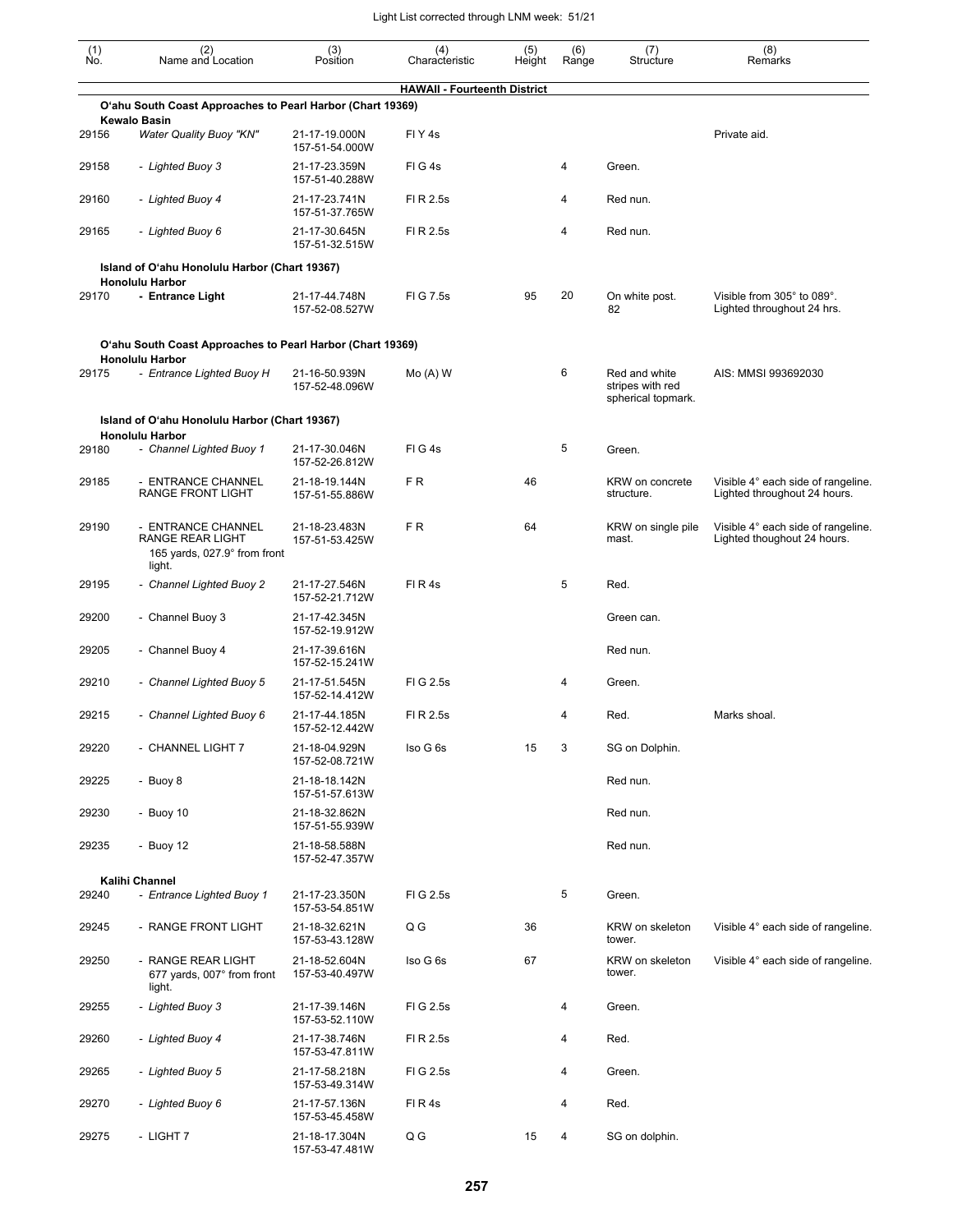| (1)<br>No. | (2)<br>Name and Location                                                                                        | (3)<br>Position                 | (4)<br>Characteristic               | (5)    | (6)<br>Range | (7)<br>Structure                                        | (8)<br>Remarks                                                                          |
|------------|-----------------------------------------------------------------------------------------------------------------|---------------------------------|-------------------------------------|--------|--------------|---------------------------------------------------------|-----------------------------------------------------------------------------------------|
|            |                                                                                                                 |                                 |                                     | Height |              |                                                         |                                                                                         |
|            | Island of O'ahu Honolulu Harbor (Chart 19367)                                                                   |                                 | <b>HAWAII - Fourteenth District</b> |        |              |                                                         |                                                                                         |
| 29280      | <b>Kalihi Channel</b><br>- LIGHT 8                                                                              | 21-18-16.234N<br>157-53-42.621W | QR                                  | 15     | 4            | TR on dolphin.                                          |                                                                                         |
| 29285      | - LIGHT 10                                                                                                      | 21-18-29.364N<br>157-53-37.311W | FI R 2.5s                           | 15     | 4            | TR on dolphin.                                          |                                                                                         |
| 29290      | - LIGHT 11                                                                                                      | 21-18-32.637N<br>157-53-41.364W | FIG 2.5s                            | 15     | 4            | SG on dolphin.                                          |                                                                                         |
| 29295      | - LIGHT 12                                                                                                      | 21-18-37.253N<br>157-53-31.921W | FIR4s                               | 15     | 4            | TR on dolphin.                                          |                                                                                         |
| 29300      | - LIGHT 13                                                                                                      | 21-18-47.524N<br>157-53-37.188W | FIG 2.5s                            | 15     | 4            | SG on dolphin.                                          |                                                                                         |
| 29305      | - LIGHT 14                                                                                                      | 21-18-46.062N<br>157-53-23.321W | FI R 2.5s                           | 15     | 4            | TR on dolphin.                                          |                                                                                         |
| 29310      | - LIGHT 15                                                                                                      | 21-18-51.312N<br>157-53-26.451W | FIG4s                               | 16     | 5            | SG on dolphin.                                          |                                                                                         |
|            | Keehi Lagoon                                                                                                    |                                 |                                     |        |              |                                                         |                                                                                         |
| 29315      | - BARGE TURNING<br>CHANNEL RANGE FRONT                                                                          | 21-19-47.774N<br>157-53-57.746W | Q G                                 | 16     |              |                                                         | Aid maintained by State DOT<br>Private aid.                                             |
| 29320      | - BARGE TURNING<br>CHANNEL RANGE REAR                                                                           | 21-19-53.174N<br>157-54-00.589W | F G                                 | 22     |              |                                                         | Aid maintained by State DOT<br>Private aid.                                             |
| 29325      | - Barge Turning Basin Buoy 2 21-19-22.500N                                                                      | 157-53-39.800W                  |                                     |        |              | Red nun.                                                | Private aid.                                                                            |
| 29330      | - Pipeline Marker Buoy A                                                                                        | 21-19-30.000N<br>157-53-42.000W |                                     |        |              | White sphere with<br>orange diamond<br>worded PIPELINE. | Private aid.                                                                            |
| 29335      | - Pipeline Marker Buoy B                                                                                        | 21-19-30.000N<br>157-53-48.000W |                                     |        |              | White sphere with<br>orange diamond<br>worded PIPELINE. | Private aid.                                                                            |
| 29340      | - Pipeline Marker Buoy C                                                                                        | 21-19-36.000N<br>157-53-54.000W |                                     |        |              | White sphere with<br>orange diamond<br>worded PIPELINE. | Private aid.                                                                            |
|            | O'ahu South Coast Approaches to Pearl Harbor (Chart 19369)<br><b>Hickam Harbor</b>                              |                                 |                                     |        |              |                                                         |                                                                                         |
| 29345      | - Channel Buoy 1                                                                                                | 21-18-12.882N<br>157-57-11.154W |                                     |        |              | Green can.                                              |                                                                                         |
| 29350      | - CHANNEL LIGHT 2                                                                                               | 21-18-12.177N<br>157-57-07.884W | FIR4s                               | 25     | 4            | TR on pile.                                             |                                                                                         |
| 29355      | - Channel Daybeacon 3                                                                                           | 21-18-25.645N<br>157-57-10.865W |                                     |        |              | SG on pile.                                             |                                                                                         |
| 29360      | - Channel Daybeacon 4                                                                                           | 21-18-25.446N<br>157-57-07.533W |                                     |        |              | TR on pile.                                             |                                                                                         |
| 29362      | - Channel Buoy 5                                                                                                | 21-18-35.023N<br>157-57-13.084W |                                     |        |              | Green can.                                              |                                                                                         |
| 29365      | - CHANNEL LIGHT 6                                                                                               | 21-18-37.236N<br>157-57-11.933W | FI R 2.5s                           | 16     | 4            | TR on concrete<br>pile.                                 |                                                                                         |
| 29367      | O'ahu South Coast Approaches to Pearl Harbor (Chart 19369)<br>Papa Hotel Approach Point V- 21-16-06.033N<br>AIS | 157-56-23.090W                  |                                     |        |              |                                                         | AIS: MMSI 993692044                                                                     |
|            | South Coast of Oahu (Chart 19366)                                                                               |                                 |                                     |        |              |                                                         |                                                                                         |
| 29368      | <b>Pearl Harbor</b><br>PacIOOS Wave Lighted Buoy 21-17-50.038N<br><b>Pearl Harbor</b>                           | 157-57-31.679W                  | FIY <sub>5s</sub>                   |        |              |                                                         | Private aid.                                                                            |
| 29370      | - Entrance Lighted Buoy 1                                                                                       | 21-17-52.248N<br>157-57-25.109W | FIG4s                               |        | 5            | Green.                                                  |                                                                                         |
| 29375      | - Entrance Lighted Buoy 2                                                                                       | 21-17-57.033N<br>157-57-16.890W | FI R 2.5s                           |        | 5            | Red.                                                    |                                                                                         |
| 29380      | - ENTRANCE RANGE<br><b>FRONT LIGHT</b>                                                                          | 21-19-36.433N<br>157-58-15.865W | Q R                                 | 60     |              | KRW on post.                                            | Visible 4° on either side of<br>rangeline. Operates during periods<br>of darkness only. |
| 29385      | - ENTRANCE RANGE REAR 21-19-56.050N<br><b>LIGHT</b><br>736 yards, 333.6° from front<br>light.                   | 157-58-26.247W                  | Oc R 4s                             | 95     |              | KRW on skeleton<br>tower.                               | Visible 4° each side of rangeline.<br>Operates during periods of<br>darkness only.      |
| 29390      | - Buoy 3                                                                                                        | 21-18-31.141N                   |                                     |        |              | Green can.                                              |                                                                                         |

157-57-46.567W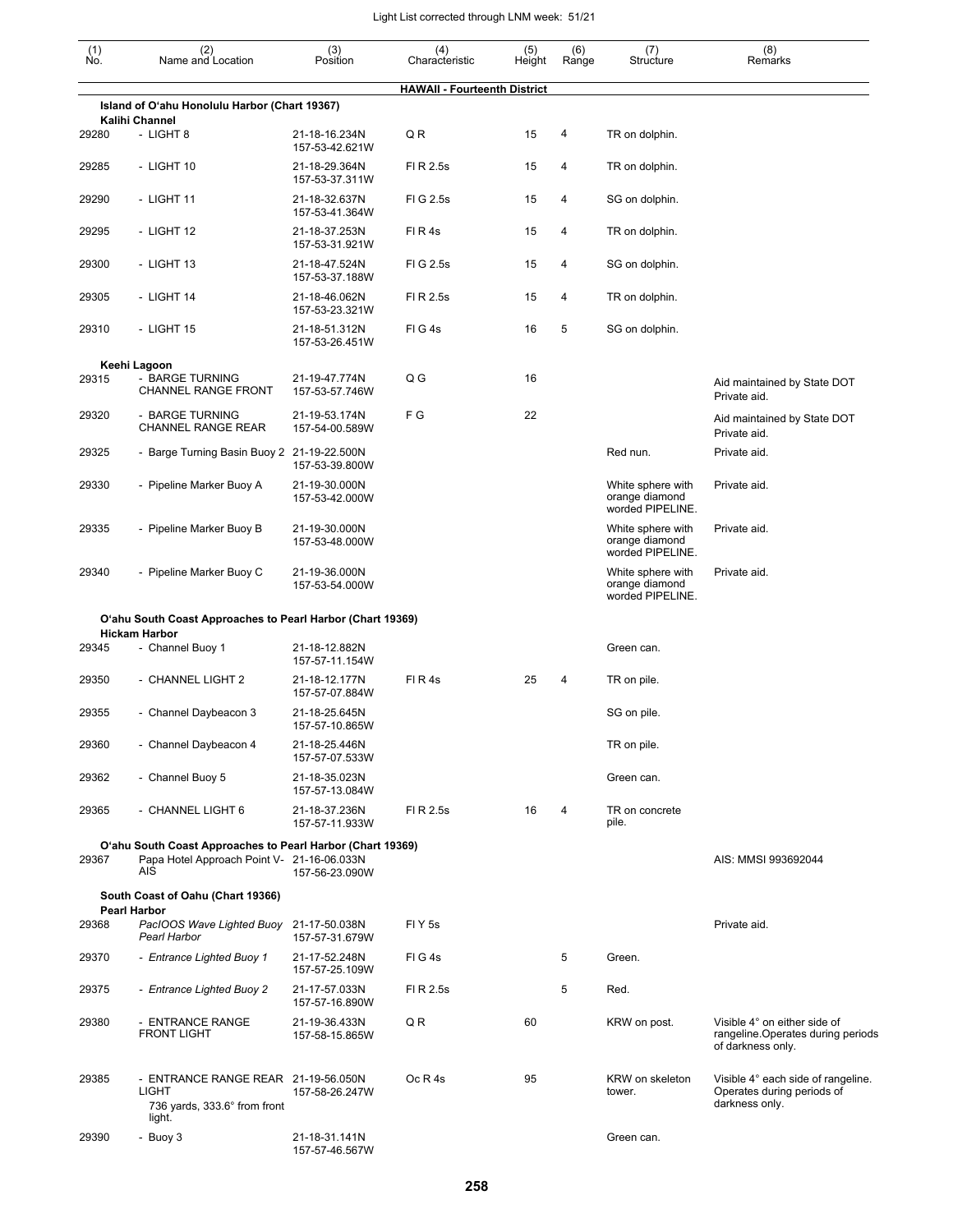| $\begin{smallmatrix} (1) \\ \mathsf{No} \end{smallmatrix}$ | (2)<br>Name and Location                                                                      | (3)<br>Position                 | (4)<br>Characteristic               | (5)<br>Height | (6)<br>Range   | (7)<br>Structure                  | (8)<br>Remarks                     |
|------------------------------------------------------------|-----------------------------------------------------------------------------------------------|---------------------------------|-------------------------------------|---------------|----------------|-----------------------------------|------------------------------------|
|                                                            |                                                                                               |                                 | <b>HAWAII - Fourteenth District</b> |               |                |                                   |                                    |
|                                                            | South Coast of Oahu (Chart 19366)<br><b>Pearl Harbor</b>                                      |                                 |                                     |               |                |                                   |                                    |
| 29395                                                      | - Buoy 4                                                                                      | 21-18-35.348N<br>157-57-38.309W |                                     |               |                | Red nun.                          |                                    |
| 29400                                                      | - LIGHT 5                                                                                     | 21-18-54.626N<br>157-58-01.198W | FIG 2.5s                            | 16            | 4              | SG on pile.                       |                                    |
| 29405                                                      | - LIGHT 6                                                                                     | 21-19-07.348N<br>157-57-54.509W | FIR4s                               | 15            | 3              | TR on pile.                       |                                    |
| 29410                                                      | - LIGHT 7                                                                                     | 21-19-23.442N<br>157-58-10.880W | FIG4s                               | 16            | 4              | SG on dolphin.                    |                                    |
| 29415                                                      | - A Docks Basin Daybeacon 2 21-19-35.841N                                                     | 157-57-55.380W                  |                                     |               |                | TR on pile.                       |                                    |
| 29420                                                      | - LIGHT 9                                                                                     | 21-19-39.750N<br>157-58-15.709W | FIG4s                               | 15            | 6              | SG on pile.                       |                                    |
|                                                            |                                                                                               |                                 | <b>Pearl Harbor</b>                 |               |                |                                   |                                    |
| 29423                                                      | - Lighted Buoy 10                                                                             | 21-20-05.313N<br>157-58-07.960W | FI R 2.5s                           |               | $\overline{4}$ |                                   |                                    |
|                                                            |                                                                                               |                                 | <b>HAWAII - Fourteenth District</b> |               |                |                                   |                                    |
|                                                            | South Coast of Oahu (Chart 19366)<br><b>Pearl Harbor</b>                                      |                                 |                                     |               |                |                                   |                                    |
| 29425                                                      | - Lighted Buoy 11                                                                             | 21-20-11.394N<br>157-58-18.481W | FIG 2.5s                            |               | 5              | Green.                            |                                    |
| 29430                                                      | <b>WEST LOCH JUNCTION</b><br><b>LIGHT W</b>                                                   | 21-20-30.543N<br>157-58-17.436W | $FI (2+1)G 6s$                      | 15            | 6              | JG on pile.                       |                                    |
| 29435                                                      | - LIGHT 15                                                                                    | 21-20-49.259N<br>157-58-16.213W | FIG4s                               | 15            | 4              | SG on multi-pile<br>structure.    |                                    |
| 29440                                                      | - LIGHT 16                                                                                    | 21-20-57.557N<br>157-58-05.110W | Q R                                 | 15            | 3              | TR on multi-pile<br>structure.    |                                    |
| 29445                                                      | - LIGHT 17                                                                                    | 21-21-02.033N<br>157-58-17.590W | Q G                                 | 15            | 4              | SG on pile.                       |                                    |
| 29450                                                      | - LIGHT 18                                                                                    | 21-21-03.555N<br>157-57-58.011W | FI R 2.5s                           | 15            | 4              | TR on pile.                       |                                    |
| 29455                                                      | - LIGHT 19                                                                                    | 21-21-12.456N<br>157-58-14.411W | FIG6s                               | 15            | 4              | SG on multi-pile<br>structure.    |                                    |
| 29460                                                      | - LIGHT 20                                                                                    | 21-21-08.457N<br>157-57-50.311W | FIR4s                               | 15            | 4              | TR on pile.                       |                                    |
| 29465                                                      | FORD ISLAND JUNCTION<br>LIGHT F                                                               | 21-21-16.655N<br>157-57-57.111W | $FI (2+1)G 6s$                      | 18            | 4              | JG on multi-pile<br>structure. 18 |                                    |
| 29470                                                      | - LIGHT 23                                                                                    | 21-22-02.247N<br>157-56-51.809W | FIG 2.5s                            | 15            | 4              | SG on pile.                       |                                    |
|                                                            | <b>Pearl Harbor North Channel</b><br>- Lighted Buoy 1                                         | 21-21-30.143N                   | FIG4s                               |               | 4              |                                   |                                    |
| 29480                                                      |                                                                                               | 157-58-18.690W                  |                                     |               |                | Green.                            |                                    |
| 29485                                                      | - LIGHT 2                                                                                     | 21-21-32.253N<br>157-58-10.210W | FI R 2.5s                           | 15            | 4              | TR on multi-pile<br>structure.    |                                    |
| 29490                                                      | - LIGHT 4                                                                                     | 21-21-41.452N<br>157-58-11.210W | FIR4s                               | 15            | 4              | TR on multi-pile<br>structure.    |                                    |
| 29495                                                      | - Lighted Buoy 6                                                                              | 21-22-24.684N<br>157-57-20.438W | FIR <sub>6s</sub>                   |               | $\overline{4}$ | Red.                              |                                    |
| 29500                                                      | - Lighted Buoy 8                                                                              | 21-22-20.744N<br>157-56-57.068W | FI R 2.5s                           |               | $\overline{4}$ | Red.                              |                                    |
| 29505                                                      | - Buoy 9                                                                                      | 21-22-26.263N<br>157-56-44.818W |                                     |               |                | Green can.                        |                                    |
|                                                            | <b>Pearl Harbor Middle Loch</b>                                                               |                                 |                                     |               |                |                                   |                                    |
| 29507                                                      | Pearl Harbor CG Hurricane<br>Mooring Buoy North                                               | 21-22-14.033N<br>157-58-53.090W |                                     |               |                |                                   | White with blue band.              |
| 29508                                                      | Pearl Harbor CG Hurricane<br>Mooring Buoy South                                               | 21-22-06.946N<br>157-58-51.127W |                                     |               |                |                                   | White with blue band.              |
|                                                            | <b>Pearl Harbor West Loch</b>                                                                 |                                 |                                     |               |                |                                   |                                    |
| 29510                                                      | - ENTRANCE RANGE<br><b>FRONT LIGHT</b>                                                        | 21-21-07.180N<br>157-58-59.679W | Q G                                 | 34            |                | KRW on skeleton<br>tower.         | Visible 4° each side of rangeline. |
| 29515                                                      | - ENTRANCE RANGE REAR 21-21-14.348N<br><b>LIGHT</b><br>300 yards, 323.5° from front<br>light. | 157-59-05.343W                  | Iso G 6s                            | 55            |                | KRW on skeleton<br>tower.         | Visible 4° each side of rangeline. |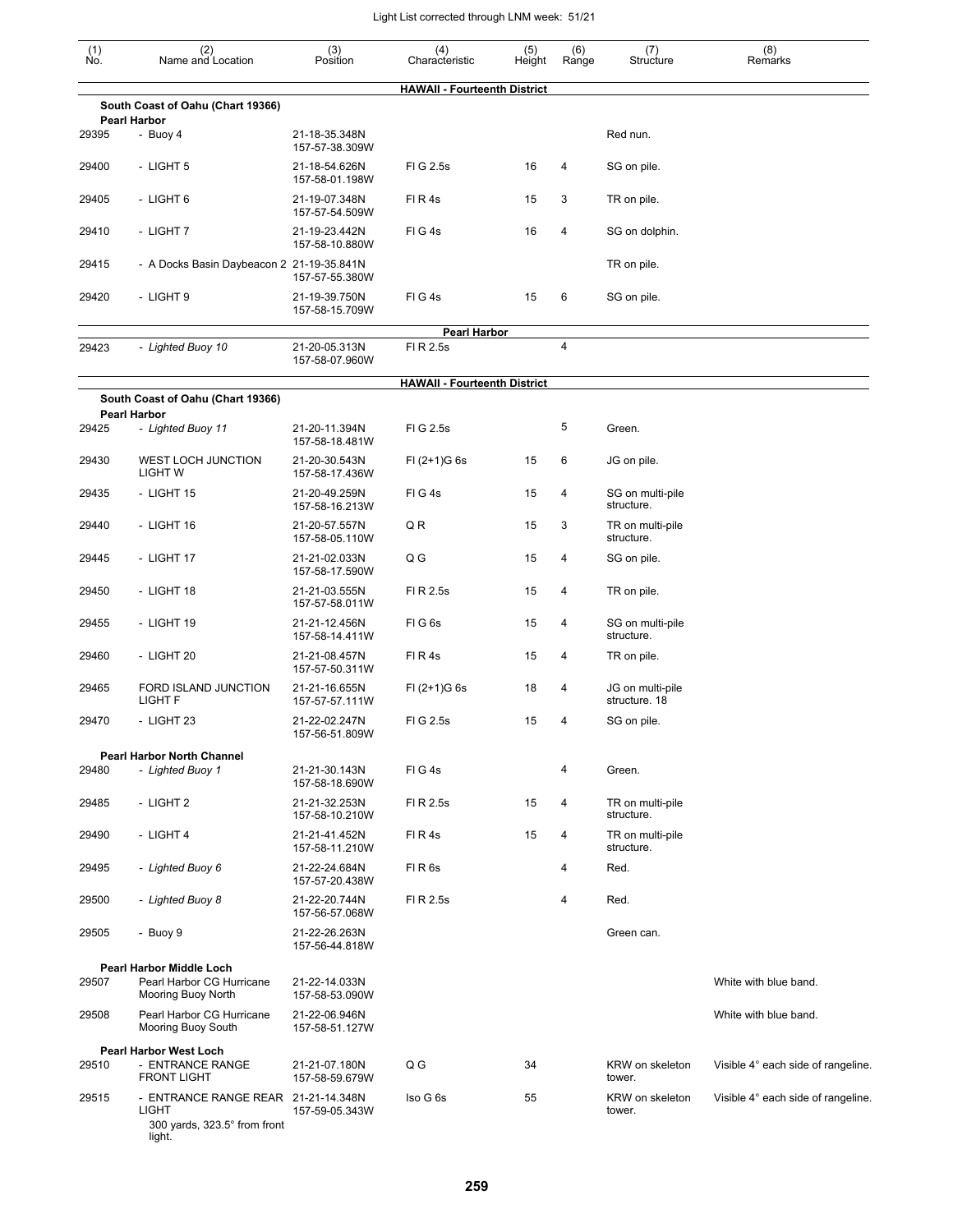|                                                   |                                                                                         |                                 |                                     | (5)    |              |                                                                      |                                                                                                  |
|---------------------------------------------------|-----------------------------------------------------------------------------------------|---------------------------------|-------------------------------------|--------|--------------|----------------------------------------------------------------------|--------------------------------------------------------------------------------------------------|
| $\begin{smallmatrix} (1) \ N0. \end{smallmatrix}$ | (2)<br>Name and Location                                                                | (3)<br>Position                 | (4)<br>Characteristic               | Height | (6)<br>Range | (7)<br>Structure                                                     | (8)<br>Remarks                                                                                   |
|                                                   |                                                                                         |                                 | <b>HAWAII - Fourteenth District</b> |        |              |                                                                      |                                                                                                  |
|                                                   | South Coast of Oahu (Chart 19366)<br><b>Pearl Harbor West Loch</b>                      |                                 |                                     |        |              |                                                                      |                                                                                                  |
| 29520                                             | - Daybeacon 1                                                                           | 21-20-21.655N<br>157-58-28.311W |                                     |        |              | SG on pile.                                                          |                                                                                                  |
| 29525                                             | - LIGHT 3                                                                               | 21-20-53.051N<br>157-58-53.609W | Q G                                 | 17     | 4            | SG on pile.                                                          |                                                                                                  |
| 29530                                             | - LIGHT 5                                                                               | 21-20-55.955N<br>157-58-59.610W | FIG 2.5s                            | 17     | 4            | SG on pile.                                                          |                                                                                                  |
| 29535                                             | - Lighted Buoy 6                                                                        | 21-21-04.893N<br>157-59-20.970W | QR                                  |        | 3            | Red.                                                                 |                                                                                                  |
| 29540                                             | - Lighted Buoy 7                                                                        | 21-21-10.210N<br>157-59-34.258W | Q G                                 |        | 3            | Green.                                                               |                                                                                                  |
| 29543                                             | - Lighted Buoy 8                                                                        | 21-21-21.414N<br>157-59-35.379W | FI R 2.5s                           |        | 3            | Red.                                                                 |                                                                                                  |
| 29545                                             | - LIGHT 9                                                                               | 21-21-14.349N<br>157-59-43.708W | FIG 2.5s                            | 16     | 4            | SG on multi-pile<br>structure.                                       |                                                                                                  |
| 29550                                             | - LIGHT 10                                                                              | 21-21-22.447N<br>157-59-58.707W | FIR4s                               | 17     | 4            | TR on multi-pile<br>structure.                                       |                                                                                                  |
| 29555                                             | - Daybeacon 11                                                                          | 21-21-16.447N<br>158-00-14.707W |                                     |        |              | SG on pile.                                                          |                                                                                                  |
|                                                   | <b>Pearl Harbor East Loch</b>                                                           |                                 |                                     |        |              |                                                                      |                                                                                                  |
| 29560                                             | - Daybeacon 2                                                                           | 21-22-20.241N<br>157-56-20.307W |                                     |        |              | TR on pile.                                                          |                                                                                                  |
| 29565                                             | - LIGHT 4                                                                               | 21-22-26.839N<br>157-56-12.207W | FIR4s                               | 15     | 4            | TR on pile.                                                          |                                                                                                  |
| 29568                                             | - Danger Daybeacon                                                                      | 21-23-04.000N<br>157-57-36.000W |                                     |        |              | NW on pile.                                                          | Private aid.                                                                                     |
| 29570                                             | <b>Pearl Harbor Southeast Loch</b><br><b>MERRY POINT LIGHT</b>                          | 21-21-07.883N<br>157-56-36.740W | F G                                 | 38     | 7            | NB on post. 26                                                       |                                                                                                  |
|                                                   | South Coast of O'ahu (Chart 19362)                                                      |                                 |                                     |        |              |                                                                      |                                                                                                  |
| 29580                                             | <b>Barbers Point</b><br>Anchorage Area Charlie<br>Lighted Buoy A                        | 21-16-32.600N<br>158-04-02.100W | FIY <sub>2s</sub>                   |        |              | SPAR buoy                                                            | buoy replacement 01Sep2020<br>Private aid.                                                       |
| 29585                                             | Anchorage Area Charlie<br>Lighted Buoy B                                                | 21-16-32.600N<br>158-04-29.100W | FIY <sub>2s</sub>                   |        |              | SPAR buoy                                                            | buoy replacement on 01Sep2020<br>Private aid.                                                    |
| 29590                                             | Anchorage Area Charlie Buoy<br>С                                                        | 21-16-48.000N<br>158-04-30.000W |                                     |        |              |                                                                      | Private aid.                                                                                     |
| 29595                                             | Anchorage Area Charlie Buoy 21-16-48.000N<br>D                                          | 158-04-00.000W                  |                                     |        |              |                                                                      | Private aid.                                                                                     |
| 29600                                             | - Anchorage Area Bravo Tank 21-16-12.000N<br><b>Terminal Lighted Buoy A</b>             | 158-05-15.000W                  | Q Y                                 |        |              | Yellow.                                                              | Three lighted fluorescent orange<br>fuel lines extend 840 feet from<br>the buoy.<br>Private aid. |
| 29610                                             | PacIOOS Wave Lighted Buoy<br>Kalaeloa                                                   | 21-19-24.000N<br>158-08-58.800W | <b>FIY5s</b>                        |        |              | Datawell Waverider<br>Buoy. Yellow hull<br>with<br>light antenna 6ft | Private aid.                                                                                     |
| 29650                                             | - Light                                                                                 | 21-17-46.934N<br>158-06-22.329W | FI W 7.5s                           | 85     | 24           | above waterline.<br>White cylindrical<br>concrete tower.<br>76       | Obscured from 147.7° to shore.<br>Lighted throughout 24 hours.                                   |
| 29651                                             | - Harbor Entrance Channel<br><b>Lighted Buoy 2</b>                                      | 21-18-55.437N<br>158-07-40.758W | FI R 2.5s                           |        | 4            | Red.                                                                 |                                                                                                  |
| 29651.5                                           | - Harbor Entrance Channel<br><b>Lighted Buoy 3</b>                                      | 21-19-00.033N<br>158-07-45.290W | FIG4s                               |        | 4            | Green                                                                |                                                                                                  |
| 29652                                             | - HARBOR ENTRANCE<br>CHANNEL RANGE FRONT<br><b>LIGHT</b>                                | 21-19-44.996N<br>158-06-53.238W | Q G                                 | 50     |              | KRW on post.                                                         | Visible 4° each side of rangeline.                                                               |
| 29653                                             | - HARBOR ENTRANCE<br>CHANNEL RANGE REAR<br>LIGHT<br>125 yards, $045.9^\circ$ from front | 21-19-47.627N<br>158-06-50.436W | Iso G 6s                            | 72     |              | KRW on post.                                                         | Visible 4° each side of rangeline.                                                               |
| 29654                                             | light.<br>- HARBOR ENTRANCE                                                             | 21-19-07.583N                   | FI R 2.5s                           | 25     | 4            | TR on pile.                                                          |                                                                                                  |
| 29654.1                                           | <b>CHANNEL LIGHT 4</b><br>- HARBOR ENTRANCE                                             | 158-07-28.553W<br>21-19-13.456N | FIG 2.5s                            | 25     | 4            | SG on dolphin.                                                       |                                                                                                  |
|                                                   | <b>CHANNEL LIGHT 5</b>                                                                  | 158-07-31.067W                  |                                     |        |              |                                                                      |                                                                                                  |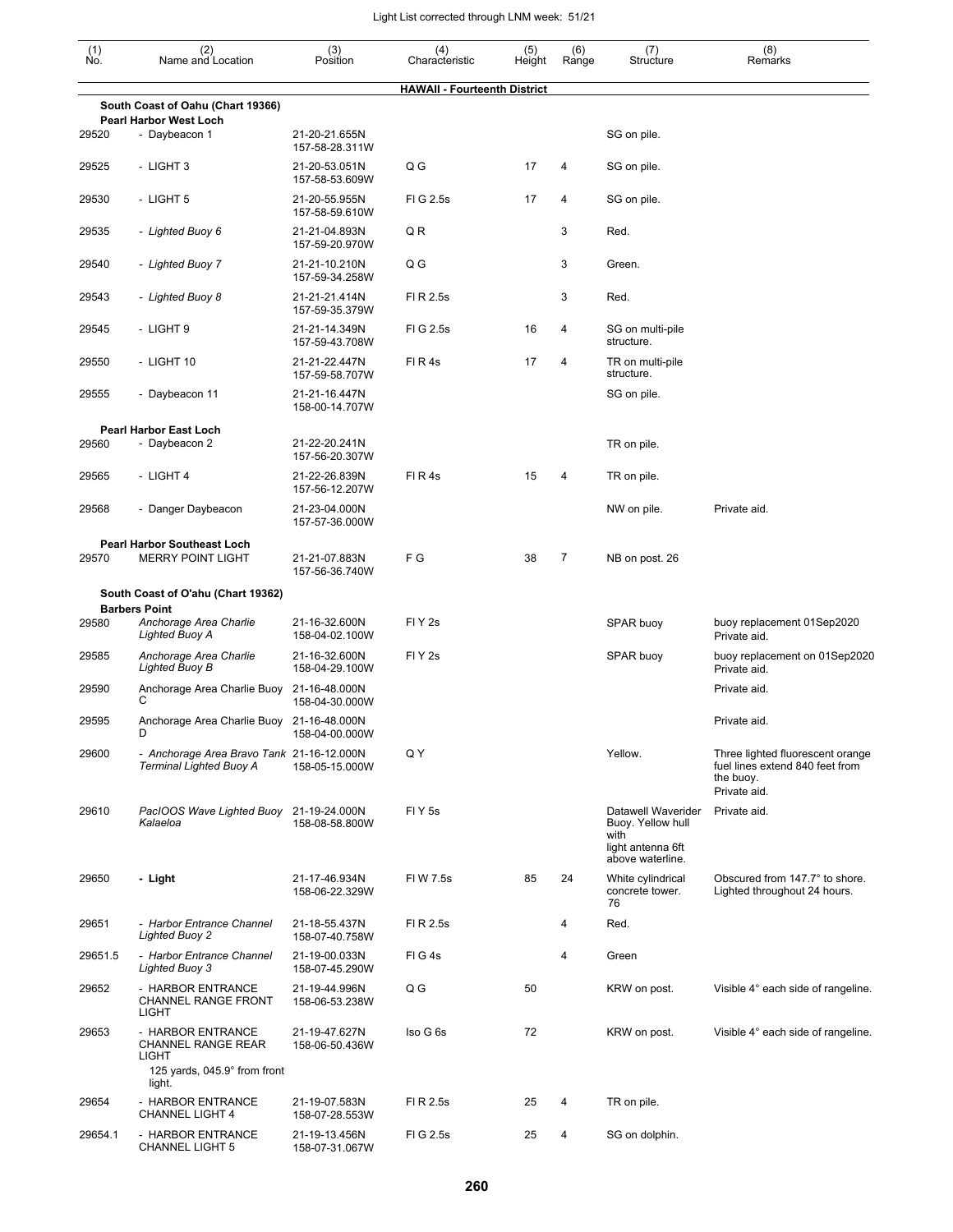| $\begin{smallmatrix} (1) \\ \mathsf{No} \end{smallmatrix}$ | (2)<br>Name and Location                                     | (3)<br>Position                 | (4)<br>Characteristic               | (5)<br>Height | (6)<br>Range | (7)<br>Structure                                                                         | (8)<br>Remarks                        |
|------------------------------------------------------------|--------------------------------------------------------------|---------------------------------|-------------------------------------|---------------|--------------|------------------------------------------------------------------------------------------|---------------------------------------|
|                                                            |                                                              |                                 | <b>HAWAII - Fourteenth District</b> |               |              |                                                                                          |                                       |
|                                                            | South Coast of O'ahu (Chart 19362)<br><b>Barbers Point</b>   |                                 |                                     |               |              |                                                                                          |                                       |
| 29654.2                                                    | - HARBOR ENTRANCE<br><b>CHANNEL LIGHT 6</b>                  | 21-19-19.108N<br>158-07-16.166W | Q R                                 | 25            | 6            | TR on post.                                                                              |                                       |
| 29654.3                                                    | - HARBOR ENTRANCE<br><b>CHANNEL LIGHT 7</b>                  | 21-19-23.842N<br>158-07-19.907W | Q G                                 | 25            | 6            | SG on pile.                                                                              |                                       |
|                                                            | <b>West Beach Marina</b>                                     |                                 |                                     |               |              |                                                                                          |                                       |
| 29655                                                      | - LIGHT 1                                                    | 21-19-12.000N<br>158-07-06.000W | FIG4s                               | 20            |              | SG on pile.                                                                              | Private aid.                          |
| 29656                                                      | - LIGHT 2                                                    | 21-19-41.710N<br>158-07-24.450W | Q R                                 | 20            |              | TR on pile.                                                                              | Private aid.                          |
| 29657                                                      | - Daybeacon 3                                                | 21-19-38.810N<br>158-07-29.040W |                                     |               |              | SG on pile.                                                                              | Private aid.                          |
| 29658                                                      | - Daybeacon 5                                                | 21-19-40.240N<br>158-07-29.380W |                                     |               |              | SG on pile.                                                                              | Private aid.                          |
| 29659                                                      | - Daybeacon 7                                                | 21-19-41.690N<br>158-07-29.230W |                                     |               |              | SG on pile                                                                               | Private aid.                          |
| 29660                                                      | - Daybeacon 9                                                | 21-19-43.060N<br>158-07-28.640W |                                     |               |              | SG on pile.                                                                              | Private aid.                          |
| 29661                                                      | - Daybeacon 11                                               | 21-19-44.230N<br>158-07-27.650W |                                     |               |              | SG on pile.                                                                              | Private aid.                          |
| 29662                                                      | - Daybeacon 12                                               | 21-19-43.170N<br>158-07-24.450W |                                     |               |              | TR on pile.                                                                              | Private aid.                          |
| 29663                                                      | - LIGHT 13                                                   | 21-19-44.680N<br>158-07-26.130W | FIG6s                               | 20            |              | SG on pile.                                                                              | Private aid.                          |
| 29664                                                      | - Daybeacon 14                                               | 21-19-47.790N<br>158-07-20.500W |                                     |               |              | TR on pile.                                                                              | Private aid.                          |
|                                                            | South Coast of O'ahu (Chart 19362)                           |                                 |                                     |               |              |                                                                                          |                                       |
| 29667                                                      | Ko'Olina CG Mooring Buoy                                     | 21-20-21.633N<br>158-08-13.890W |                                     |               |              |                                                                                          |                                       |
| 29670                                                      | <b>MAH Mooring Buoy</b>                                      | 21-19-59.340N<br>158-11-12.600W |                                     |               |              |                                                                                          | White with blue band.<br>Private aid. |
|                                                            | OAHU ISLAND (Chart 19357)                                    |                                 |                                     |               |              |                                                                                          |                                       |
| 29675                                                      | <b>Waianae Harbor</b><br>- BREAKWATER LIGHT 1                | 21-26-50.717N                   | FIG 2.5s                            | 20            | 8            | SG on Spindle.                                                                           |                                       |
|                                                            |                                                              | 158-11-48.987W                  |                                     |               |              |                                                                                          |                                       |
| 29680                                                      | - RANGE FRONT LIGHT                                          | 21-26-55.698N<br>158-11-46.864W | Q R                                 | 19            |              | KRW on post.                                                                             |                                       |
| 29685                                                      | - RANGE REAR LIGHT<br>78 yards, 003.3° from front<br>light.  | 21-26-58.016N<br>158-11-46.722W | Iso R 6s                            | 27            |              | KRW on post.                                                                             |                                       |
| 29695                                                      | <b>KAENA POINT LIGHT</b>                                     | 21-34-27.627N<br>158-16-45.958W | FIW 2.5s                            | 71            | 7            | NR on post.                                                                              |                                       |
| 29697                                                      | UH Research Lighted Buoy<br>Makaha                           | 21-30-06.000N<br>158-14-30.000W | FI (2)W 6s                          |               |              | Yellow can with<br>black mast.                                                           | Private aid.                          |
|                                                            | <b>Haleiwa Harbor</b>                                        |                                 |                                     |               |              |                                                                                          |                                       |
| 29700                                                      | - RANGE FRONT LIGHT                                          | 21-35-43.061N<br>158-06-11.696W | Q G                                 | 23            |              | KRW on post.                                                                             | Visible 4° each side of rangeline.    |
| 29705                                                      | - RANGE REAR LIGHT<br>286 yards, 128.9° from front<br>light. | 21-35-37.729N<br>158-06-04.618W | Iso G 6s                            | 45            |              | KRW on post.                                                                             | Visible 4° each side of rangeline.    |
| 29710                                                      | - Entrance Lighted Buoy 2                                    | 21-36-11.094N<br>158-06-50.735W | FI R 2.5s                           |               | 3            | Red.                                                                                     |                                       |
| 29720                                                      | - Buoy 3                                                     | 21-35-58.388N<br>158-06-28.949W |                                     |               |              | Green can.                                                                               |                                       |
| 29725                                                      | - Buoy 4                                                     | 21-35-56.952N<br>158-06-32.202W |                                     |               |              | Red nun.                                                                                 |                                       |
| 29732                                                      | - BREAKWATER LIGHT 6                                         | 21-35-47.666N<br>158-06-22.506W | FIR4s                               | 20            | 6            | TR on post.                                                                              |                                       |
| 29734                                                      | - LIGHT 7                                                    | 21-35-42.249N<br>158-06-21.391W | FIG6s                               | 20            | 6            | SG on post.                                                                              |                                       |
| 29734.5                                                    | PacIOOS Wave Lighted Buoy<br>Waimea                          | 21-40-22.000N<br>158-06-57.000W | FI Y 5s                             |               |              | Datawell Waverider<br>Buoy. Yellow hull<br>with<br>light antenna 6ft<br>above waterline. | Private aid.                          |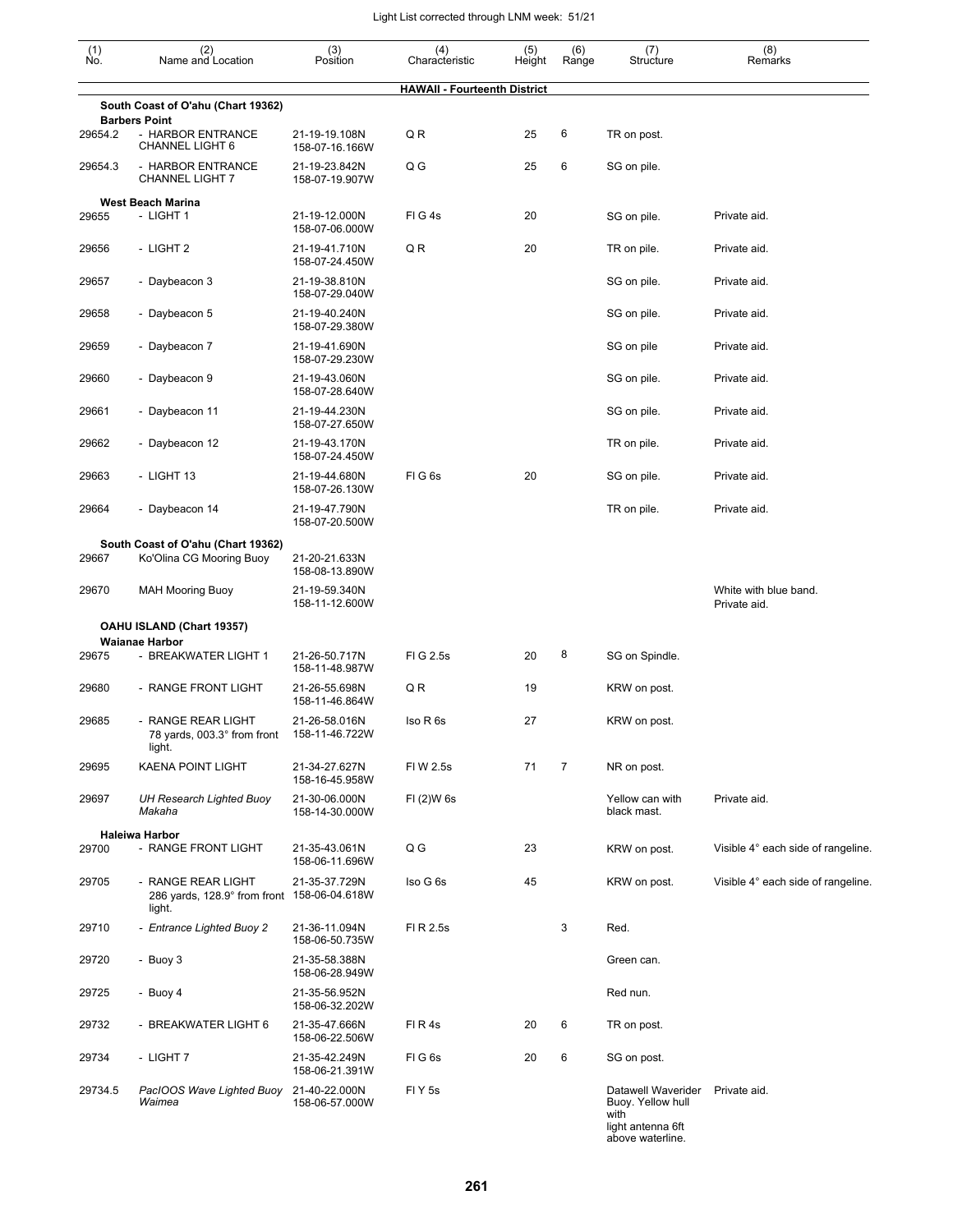| (1)<br>Ńó. | (2)<br>Name and Location                                                    | (3)<br>Position                 | (4)<br>Characteristic               | (5)<br>Height | (6)<br>Range                  | (7)<br>Structure                                                     | (8)<br>Remarks                                                              |
|------------|-----------------------------------------------------------------------------|---------------------------------|-------------------------------------|---------------|-------------------------------|----------------------------------------------------------------------|-----------------------------------------------------------------------------|
|            |                                                                             |                                 | <b>HAWAII - Fourteenth District</b> |               |                               |                                                                      |                                                                             |
| 29734.6    | OAHU ISLAND (Chart 19013)<br>HOT site surface mooring<br>buoy               | 22-40-00.000N<br>157-57-00.000W | FIY <sub>4s</sub>                   |               |                               |                                                                      | Private aid.                                                                |
|            | OAHU TO NIIHAU (Chart 19380)                                                |                                 |                                     |               |                               |                                                                      |                                                                             |
| 29735      | Kauai Island<br>PacIOOS Wave Lighted Buoy<br>Hanalei<br>Hanalei, Kauai      | 22-17-04.981N<br>159-34-27.181W | FI Y 5s                             |               |                               | Datawell Waverider<br>Buoy. Yellow hull<br>with<br>light antenna 6ft | Private aid.                                                                |
| 29737      | <b>Kilauea Point Light</b>                                                  | 22-13-53.266N<br>159-24-07.153W | <b>FIW 10s</b>                      | 174           | 9                             | above waterline.<br>White concrete<br>post.                          | Obscured from 295° to 065°.                                                 |
| 29740      | KAHALA POINT LIGHT                                                          | 22-08-47.714N<br>159-17-43.539W | FIW <sub>6s</sub>                   | 40            | 9                             | 10<br>NB on spindle.                                                 |                                                                             |
| 29745      | Nawiliwili Harbor Light                                                     | 21-57-17.936N<br>159-20-08.993W | <b>FIW 15s</b>                      | 110           | 9                             | Buff-colored<br>cylindrical concrete<br>tower.<br>73                 | Obscured from 065° to 115°.<br>Operates during periods of<br>darkness only. |
| 29750      | Ninini Point Lighted Buoy 2<br>Marks shoal off Ninini Point.                | 21-57-10.793N<br>159-20-07.360W | FIR4s                               |               | 4                             | Red.                                                                 |                                                                             |
|            | Nawiliwili Harbor                                                           |                                 |                                     |               |                               |                                                                      |                                                                             |
| 29755      | <b>KUKII POINT LIGHT</b>                                                    | 21-57-23.833N<br>159-20-52.790W | FIW 2.5s<br>(two R sectors)         | 47            | W 6<br><b>R5</b><br><b>R5</b> | White pyramidal<br>concrete tower.                                   | Red from 045° to 065° and 250°<br>to 290°.                                  |
| 29760      | - RANGE FRONT LIGHT                                                         | 21-57-23.000N<br>159-21-08.859W | FR.                                 | 45            |                               | KRW on post.                                                         | Visible 4° each side of rangeline.                                          |
| 29765      | - RANGE REAR LIGHT<br>181 yards, 289.4° from front 159-21-14.312W<br>light. | 21-57-24.795N                   | F <sub>R</sub>                      | 68            |                               | KRW on building.                                                     | Visible 4° each side of rangeline.                                          |
| 29770      | - BREAKWATER LIGHT                                                          | 21-57-11.715N<br>159-20-55.026W | Q W                                 | 33            | 4                             | NB on post. 23                                                       | Physical<br>AIS MMSI: 993696039                                             |
| 29775      | - Entrance Buoy 1<br>Marks submerged end of<br>breakwater.                  | 21-57-13.691N<br>159-20-53.888W |                                     |               |                               | Green can.                                                           |                                                                             |
| 29780      | - Buoy 2                                                                    | 21-57-21.708N<br>159-20-57.838W |                                     |               |                               | Red nun.                                                             |                                                                             |
| 29783      | - Buoy 4                                                                    | 21-57-16.033N<br>159-21-02.990W | FI R 2.5s                           |               | 4                             | Red nun.                                                             |                                                                             |
| 29784      | - Buoy 5                                                                    | 21-57-06.591N<br>159-21-01.702W |                                     |               |                               | Green can.                                                           |                                                                             |
| 29785      | - Lighted Buoy 6                                                            | 21-57-09.680N<br>159-21-07.835W | FIR4s                               |               | 4                             | Red nun.                                                             |                                                                             |
| 29790      | - Lighted Buoy 7                                                            | 21-57-00.677N<br>159-21-07.359W | FIG 2.5s                            |               | 3                             | Green.                                                               |                                                                             |
| 29793      | - Buoy 9                                                                    | 21-56-58.329N<br>159-21-13.770W |                                     |               |                               |                                                                      |                                                                             |
| 29795      | - Buoy 11                                                                   | 21-57-00.033N<br>159-21-20.430W |                                     |               |                               | Green can.                                                           |                                                                             |
|            | Nawiliwili Small Boat Harbor                                                |                                 |                                     |               |                               |                                                                      |                                                                             |
| 29805      | - LIGHT 1                                                                   | 21-56-57.786N<br>159-21-25.465W | FIG6s                               | 18            | 4                             | SG on pile.                                                          | Obscured from 244° to 021°.                                                 |
| 29810      | - LIGHT 2                                                                   | 21-56-58.187N<br>159-21-28.635W | FIR4s                               | 18            | 4                             | TR on pile.                                                          |                                                                             |
| 29815      | - LIGHT 3                                                                   | 21-56-56.100N<br>159-21-31.900W | Q G                                 | 8             |                               | SG on pile.                                                          | Private aid.                                                                |
| 29820      | - LIGHT 5                                                                   | 21-56-56.400N<br>159-21-31.000W | Q G                                 | 8             |                               | SG on pile.                                                          | Private aid.                                                                |
| 29825      | - LIGHT 7                                                                   | 21-56-56.900N<br>159-21-33.600W | Q G                                 | 8             |                               | SG on pile.                                                          | Private aid.                                                                |
| 29830      | - LIGHT 9                                                                   | 21-56-57.000N<br>159-21-36.200W | Q G                                 | 8             |                               | SG on pile.                                                          | Private aid.                                                                |
| 29835      | - LIGHT 11                                                                  | 21-56-57.600N<br>159-21-38.800W | Q G                                 | 8             |                               | SG on pile.                                                          | Private aid.                                                                |
| 29840      | - LIGHT 13                                                                  | 21-56-59.100N<br>159-21-39.000W | Q G                                 | 8             |                               | SG on pile.                                                          | Private aid.                                                                |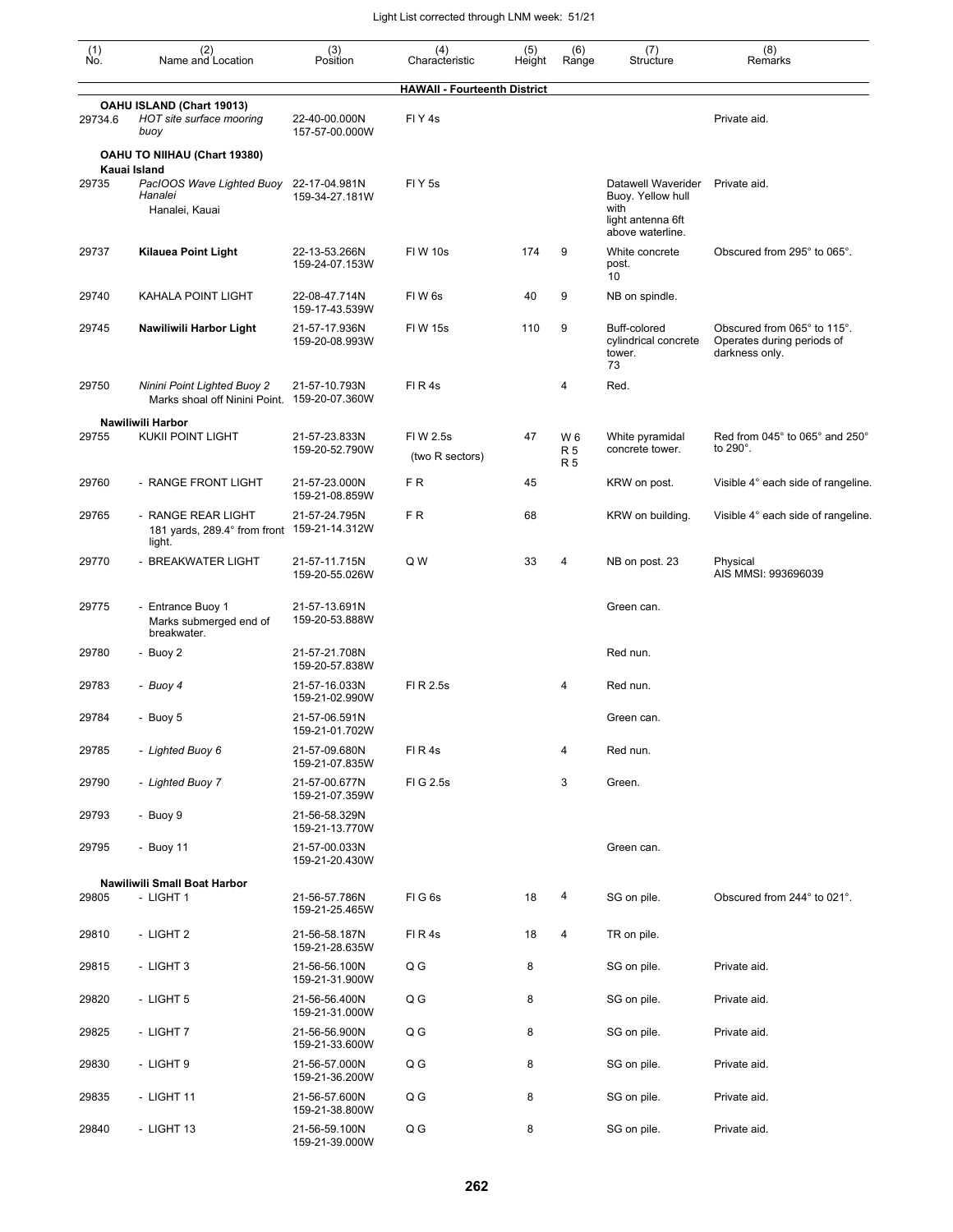| $\begin{smallmatrix} (1) \\ \mathsf{No} \end{smallmatrix}$ | (2)<br>Name and Location                                                           | (3)<br>Position                 | (4)<br>Characteristic               | (5)<br>Height | (6)<br>Range                | (7)<br>Structure                 | (8)<br>Remarks                                         |
|------------------------------------------------------------|------------------------------------------------------------------------------------|---------------------------------|-------------------------------------|---------------|-----------------------------|----------------------------------|--------------------------------------------------------|
|                                                            |                                                                                    |                                 | <b>HAWAII - Fourteenth District</b> |               |                             |                                  |                                                        |
|                                                            | OAHU TO NIIHAU (Chart 19380)<br>Kauai Island                                       |                                 |                                     |               |                             |                                  |                                                        |
| 29845                                                      | Nawiliwili Small Boat Harbor<br>- LIGHT 15                                         | 21-57-01.000N<br>159-21-38.600W | Q G                                 | 8             |                             | SG on pile.                      | Private aid.                                           |
| 29850                                                      | Kauai Island<br><b>MAKAHUENA POINT LIGHT</b>                                       | 21-52-08.323N<br>159-26-38.638W | FIW 2.5s                            | 80            | 8                           | NB on post.                      | Obscured from 110° to 237.5°.                          |
| 29860                                                      | Kalanipuao Rock Buoy 2                                                             | 21-52-37.941N<br>159-31-21.648W |                                     |               |                             | Red nun.                         |                                                        |
| 29865                                                      | PUOLO POINT LIGHT                                                                  | 21-53-34.427N<br>159-36-15.719W | FIW4s<br>(R sector)                 | 28            | W <sub>5</sub><br><b>R5</b> | NB on post.                      | Red from 261° to 282°, covers<br>Kalanipuao Rock.      |
|                                                            |                                                                                    |                                 |                                     |               |                             |                                  |                                                        |
| 29875                                                      | Hanapepe Bay<br>- Lighted Buoy 1                                                   | 21-53-45.530N<br>159-35-36.697W | FIG 2.5s                            |               | 5                           | Green.                           |                                                        |
| 29877                                                      | - BREAKWATER LIGHT 2                                                               | 21-53-49.130N<br>159-35-27.342W | QR                                  | 32            | 5                           | TR on spindle.                   |                                                        |
| 29885                                                      | - Lighted Buoy 3                                                                   | 21-53-57.169N<br>159-35-38.436W | $FI$ G 4s                           |               | 4                           | Green.                           |                                                        |
| 29890                                                      | - Buoy 5                                                                           | 21-54-01.333N<br>159-35-30.090W |                                     |               |                             | Green can.                       |                                                        |
| 29897                                                      | PORT ALLEN SMALL BOAT<br><b>HARBOR BREAKWATER</b><br>LIGHT <sub>1</sub>            | 21-54-03.510N<br>159-35-21.300W | FIG4s                               | 9             |                             | SG on spindle.                   | Private aid.                                           |
| 29898                                                      | Port Allen Small Boat Harbor<br>Breakwater Light 2                                 | 21-54-04.440N<br>159-35-20.130W | FIR <sub>2s</sub>                   |               |                             |                                  | Private aid.                                           |
|                                                            | Kikiaola Boat Harbor                                                               |                                 |                                     |               |                             |                                  |                                                        |
| 29900                                                      | - RANGE FRONT LIGHT                                                                | 21-57-33.898N<br>159-41-36.425W | FR.                                 | 16            |                             | Steel pole on<br>concrete base.  | Located west of harbor.<br>Private aid.                |
| 29901                                                      | - RANGE REAR LIGHT<br>71 yards, 351.1° from front<br>light.                        | 21-57-35.978N<br>159-41-36.772W | FR.                                 | 28            |                             | Steel pole on<br>concrete base.  | Located west of harbor.<br>Private aid.                |
| 29902                                                      | - LIGHT 1                                                                          | 21-57-00.645N<br>159-41-00.778W | Q G                                 | 16            |                             | Yellow pole on<br>concrete base. | Located on western harbor<br>entrance.<br>Private aid. |
| 29903                                                      | - LIGHT 2                                                                          | 21-57-00.597N<br>159-41-00.791W | Q R                                 | 16            |                             | Yellow pole on<br>concrete base. | Located on eastern harbor<br>entrance.<br>Private aid. |
|                                                            | <b>Hanapepe Bay</b>                                                                |                                 |                                     |               |                             |                                  |                                                        |
| 29905                                                      | KOKOLE LIGHT                                                                       | 21-58-44.451N<br>159-45-22.117W | FIW6s                               | 58            | 6                           | NB on skeleton<br>tower.         | Obscured from 163° to 283°.                            |
| 29907                                                      | NAVY BUOY                                                                          | 22-02-49.600N<br>159-47-49.700W | <b>FIY 12s</b>                      |               |                             |                                  | TEMP<br>Private aid.                                   |
| 29910                                                      | <b>NOHILI POINT LIGHT</b>                                                          | 22-03-44.845N<br>159-46-58.176W | FIW4s                               | 120           | 8                           | NB on spindle.                   | Obscured from 230° to 330°.                            |
| 29915                                                      | Milolii Beach Range Front<br>Daybeacon                                             | 22-08-42.000N<br>159-43-24.000W |                                     |               |                             | KRW on post.                     | Maintained from June 1 to Sept.<br>8.<br>Private aid.  |
| 29920                                                      | Milolii Beach Range Rear<br>Daybeacon<br>33 yards, 168.2° from front<br>daybeacon. | 22-08-55.000N<br>159-43-37.200W |                                     |               |                             | KRW on post.                     | Maintained from June 1 to Sept.<br>8.<br>Private aid.  |
| 29925                                                      | Nualolo Beach Range Front<br>Daybeacon                                             | 22-09-30.000N<br>159-42-00.000W |                                     |               |                             | KRW on post.                     | Maintained from June 1 to Sept.<br>8.<br>Private aid.  |
| 29930                                                      | Nualolo Beach Range Rear<br>Daybeacon<br>33 yards, 149° from front<br>daybeacon.   | 22-09-42.000N<br>159-42-10.000W |                                     |               |                             | KRW on post.                     | Maintained from June 1 to Sept.<br>8.<br>Private aid.  |
|                                                            | Lehua Island                                                                       |                                 |                                     |               |                             |                                  |                                                        |
| 29935                                                      | LEHUA ROCK LIGHT                                                                   | 22-01-12.463N<br>160-05-51.030W | FIW4s                               | 704           | 7                           | On post.                         | Obscured from 344° to 045°.                            |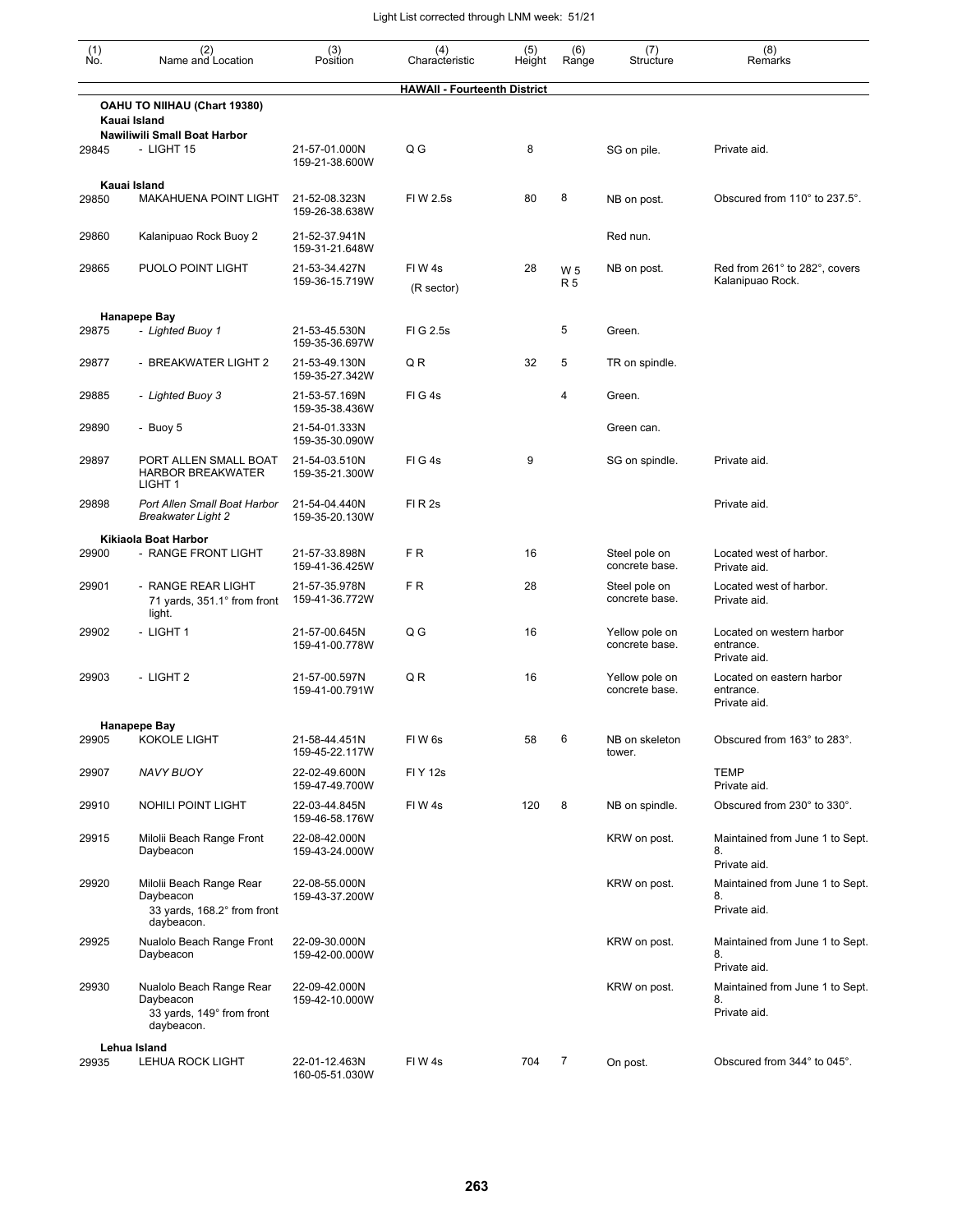| (1)<br>No. | (2)<br>Name and Location                                                                                                              | (3)<br>Position                 | (4)<br>Characteristic                        | (5)<br>Height | (6)<br>Range          | (7)<br>Structure                                                     | (8)<br>Remarks                                                                                                                      |
|------------|---------------------------------------------------------------------------------------------------------------------------------------|---------------------------------|----------------------------------------------|---------------|-----------------------|----------------------------------------------------------------------|-------------------------------------------------------------------------------------------------------------------------------------|
|            | LAYSAN ISLAND TO KURE ISLAND (Chart 19022)<br><b>Midway Islands</b>                                                                   |                                 | <b>PACIFIC ISLANDS - Fourteenth District</b> |               |                       |                                                                      |                                                                                                                                     |
|            | <b>Midway Channel</b>                                                                                                                 |                                 |                                              |               |                       |                                                                      |                                                                                                                                     |
| 29945      | - Entrance Lighted Buoy 1                                                                                                             | 28-11-53.949N<br>177-21-21.508W | FIG 2.5s                                     |               | 4                     | Green.                                                               |                                                                                                                                     |
| 29950      | - Range Front Daybeacon                                                                                                               | 28-13-51.622N<br>177-21-17.202W |                                              |               |                       | KRW on multi-pile<br>structure.                                      |                                                                                                                                     |
| 29955      | - Range Rear Daybeacon<br>601 yards, 359.8° from front 177-21-17.267W<br>range.                                                       | 28-14-09.468N                   |                                              |               |                       | KRW on pile<br>structure.                                            |                                                                                                                                     |
| 29960      | - Entrance Buoy 2                                                                                                                     | 28-11-54.013N<br>177-21-11.831W |                                              |               |                       | Red nun.                                                             |                                                                                                                                     |
| 29965      | - Buoy 3                                                                                                                              | 28-12-09.080N<br>177-21-18.944W |                                              |               |                       | Green can.                                                           |                                                                                                                                     |
| 29970      | - Buoy 4                                                                                                                              | 28-12-08.544N<br>177-21-14.168W |                                              |               |                       | Red nun.                                                             |                                                                                                                                     |
| 29980      | - Buoy 7                                                                                                                              | 28-12-37.354N<br>177-21-20.702W |                                              |               |                       | Green can.                                                           |                                                                                                                                     |
| 29985      | - Buoy 8                                                                                                                              | 28-12-35.678N<br>177-21-14.625W |                                              |               |                       | Red nun.                                                             |                                                                                                                                     |
| 30005      | Midway Inner Basin Junction<br>Buoy B                                                                                                 | 28-12-44.470N<br>177-21-20.710W |                                              |               |                       | Green can with red<br>band.                                          |                                                                                                                                     |
| 30010      | - Buoy $10$                                                                                                                           | 28-12-49.887N<br>177-21-13.814W |                                              |               |                       | Red nun.                                                             |                                                                                                                                     |
| 30015      | - Buoy 11                                                                                                                             | 28-12-59.225N<br>177-21-19.911W |                                              |               |                       | Green can.                                                           |                                                                                                                                     |
| 30025      | - Buoy 13                                                                                                                             | 28-13-10.873N<br>177-21-30.218W |                                              |               |                       | Green can.                                                           |                                                                                                                                     |
| 30035      | - Buoy 15                                                                                                                             | 28-13-08.876N<br>177-21-51.147W |                                              |               |                       | Green can.                                                           |                                                                                                                                     |
|            | SAMOA ISLANDS (Chart 83484)                                                                                                           |                                 |                                              |               |                       |                                                                      |                                                                                                                                     |
| 30180      | The Samoan Islands have been converted to the IALA Maritime Buoyage System for Region A.<br>AUNUU ISLAND<br><b>BREAKWATER LIGHT 1</b> | 14-16-59.287S<br>170-33-40.670W | FIG4s                                        | 27            | 4                     | TG on Spindle.                                                       |                                                                                                                                     |
| 30183      | PacIOOS Wave Lighted Buoy<br>Aunuu                                                                                                    | 14-16-23.520S<br>170-30-01.800W | FIY <sub>5s</sub>                            |               |                       | Datawell Waverider<br>Buoy. Yellow hull<br>with<br>light antenna 6ft | Private aid.                                                                                                                        |
|            |                                                                                                                                       |                                 |                                              |               |                       | above waterline.                                                     |                                                                                                                                     |
| 30185      | <b>Tutuila Island</b><br><b>BREAKERS POINT LIGHT</b>                                                                                  | 14-17-23.172S<br>170-39-49.040W | FIW 6s<br>(R sector)                         | 190           | W 8<br>R <sub>6</sub> | NB on spindle.                                                       | Red from 150° to 170°. Visible<br>from channel between Tutuila<br>Island and Aunuu Island around<br>into inner harbor of Pago Pago. |
| 30186      | Taema Bank Lighted Buoy 1                                                                                                             | 14-19-25.923S<br>170-40-28.488W | FIG4s                                        |               | 4                     | Green.                                                               |                                                                                                                                     |
|            | Pago Pago Harbor                                                                                                                      |                                 |                                              |               |                       |                                                                      |                                                                                                                                     |
| 30190      | - RANGE FRONT LIGHT                                                                                                                   | 14-16-08.334S<br>170-40-27.109W | QR                                           | 37            |                       | KRW on skeleton<br>tower.                                            | Visible 4° each side of rangeline.                                                                                                  |
| 30195      | - RANGE REAR LIGHT<br>212 yards, 342° from front<br>light.                                                                            | 14-16-02.290S<br>170-40-29.214W | Iso R 6s                                     | 182           |                       | KRW on square<br>structure.                                          | Visible 4° each side of rangeline.                                                                                                  |
| 30200      | Whale Rock Lighted Buoy 2                                                                                                             | 14-17-08.904S<br>170-40-11.789W | FIR4s                                        |               | 4                     | Red.                                                                 |                                                                                                                                     |
| 30205      | Toasa Rock Buoy 3                                                                                                                     | 14-16-57.647S<br>170-40-06.454W |                                              |               |                       | Green nun.                                                           |                                                                                                                                     |
| 30210      | - Lighted Buoy 4                                                                                                                      | 14-16-33.471S<br>170-40-44.599W | FI R 2.5s                                    |               | 4                     | Red.                                                                 |                                                                                                                                     |
| 30215      | - Lighted Buoy 5                                                                                                                      | 14-16-32.182S<br>170-40-15.343W | FIG 2.5s                                     |               | 4                     | Green.                                                               |                                                                                                                                     |
| 30220      | - Daybeacon 6                                                                                                                         | 14-16-33.210S<br>170-41-24.960W |                                              |               |                       | SR on pile.                                                          |                                                                                                                                     |
| 30225      | - Lighted Buoy WR7                                                                                                                    | 14-16-19.784S<br>170-41-14.524W | Q G                                          |               | 4                     | Green.                                                               |                                                                                                                                     |
|            | Ofu Harbor                                                                                                                            |                                 |                                              |               |                       |                                                                      |                                                                                                                                     |
| 30240      | - LIGHT 1                                                                                                                             | 14-09-48.720S<br>169-40-51.070W | FIG4s                                        | 15            | 4                     | TG on pile.                                                          |                                                                                                                                     |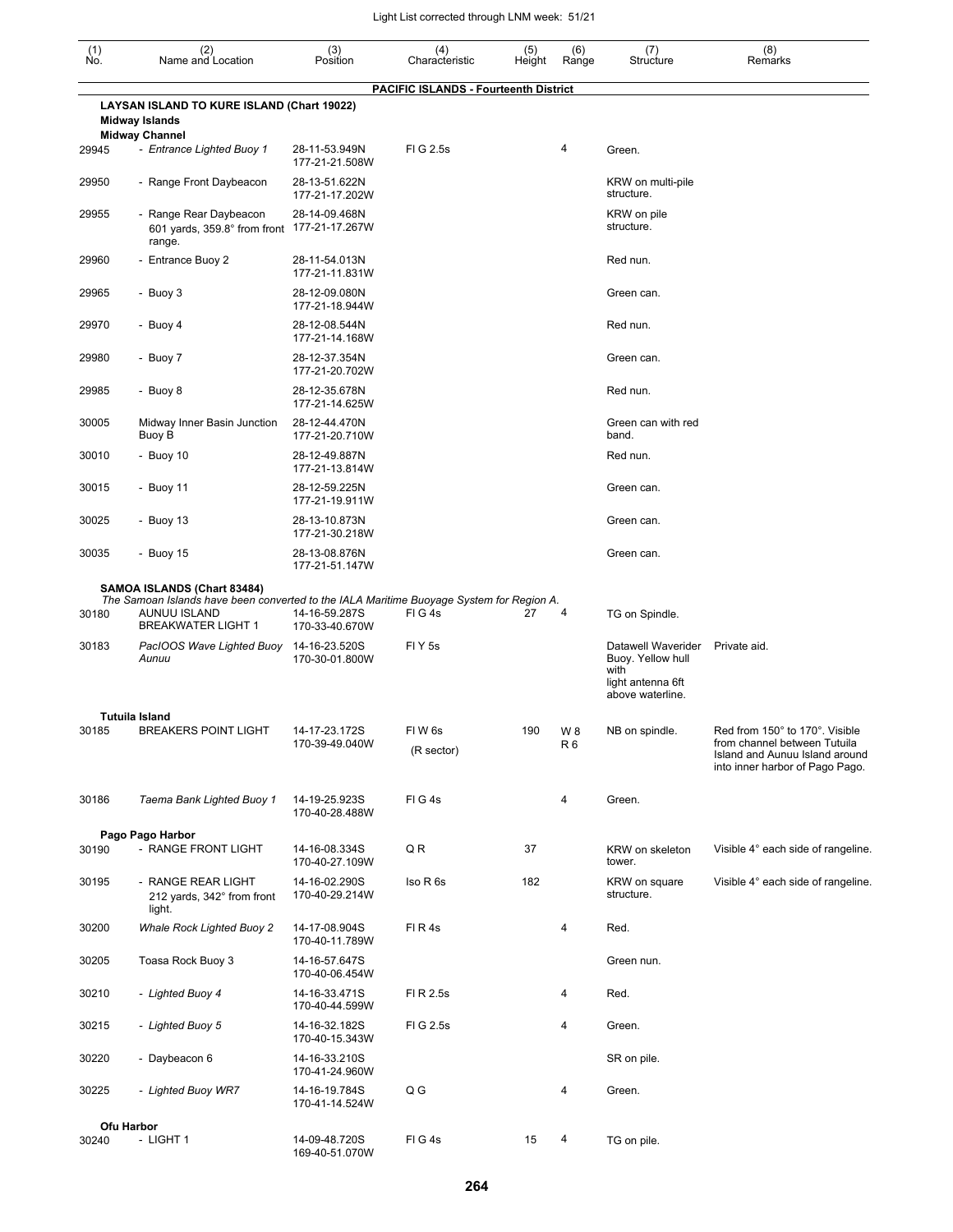| $\begin{smallmatrix} (1) \\ \mathsf{No} \end{smallmatrix}$ | (2)<br>Name and Location                                                                                                | (3)<br>Position                 | (4)<br>Characteristic                        | (5)<br>Height | (6)<br>Range | (7)<br>Structure        | (8)<br>Remarks |
|------------------------------------------------------------|-------------------------------------------------------------------------------------------------------------------------|---------------------------------|----------------------------------------------|---------------|--------------|-------------------------|----------------|
|                                                            |                                                                                                                         |                                 | <b>PACIFIC ISLANDS - Fourteenth District</b> |               |              |                         |                |
|                                                            | SAMOA ISLANDS (Chart 83484)<br><b>Ofu Harbor</b>                                                                        |                                 |                                              |               |              |                         |                |
| 30245                                                      | - LIGHT 2                                                                                                               | 14-09-49.600S<br>169-40-58.000W | FIR4s                                        | 22            | 4            | SR on pile.             |                |
| 30260                                                      | Ta`u Harbor<br>Ta'u Harbor Range Front                                                                                  | 14-14-21.046S                   |                                              |               |              | KRW on spindle.         |                |
| 30261                                                      | Daybeacon<br>Ta'u Harbor Range Rear                                                                                     | 169-30-38.744W<br>14-14-20.379S |                                              |               |              | KRW on spindle.         |                |
|                                                            | Daybeacon<br>33 yards, 045° from front<br>daybeacon.                                                                    | 169-30-38.040W                  |                                              |               |              |                         |                |
|                                                            | <b>Faleasao Harbor</b>                                                                                                  |                                 |                                              |               |              |                         |                |
| 30265                                                      | - Range Front Daybeacon                                                                                                 | 14-13-16.655S<br>169-30-53.722W |                                              |               |              | KRW on spindle.         |                |
| 30266                                                      | - Rear Range Daybeacon<br>66 yards, 200.5° from front<br>daybeacon.                                                     | 14-13-18.506S<br>169-30-54.416W |                                              |               |              | KRW on spindle.         |                |
|                                                            | KWAJALEIN ATOLL (Chart 81715)<br>Kwajalein Atoll                                                                        |                                 |                                              |               |              |                         |                |
|                                                            | <b>Roi-Namur Island Channel</b><br>Kwajalein Atoll has been converted to the IALA Maritime Buoyage system for Region A. |                                 |                                              |               |              |                         |                |
| 30310                                                      | - Approach Lighted Buoy 2                                                                                               | 09-20-33.813N<br>167-27-48.184E | FI R 4s                                      |               | 4            | Red.                    |                |
| 30312                                                      | - Daybeacon 3                                                                                                           | 09-22-25.260N<br>167-28-19.380E |                                              |               |              | TG on pile.             |                |
| 30315                                                      | - Lighted Buoy 5                                                                                                        | 09-22-58.629N<br>167-28-10.172E | FIG4s                                        |               | 3            | Green.                  |                |
| 30320                                                      | - Buoy 6                                                                                                                | 09-23-02.607N<br>167-28-08.061E |                                              |               |              | Red can.                |                |
| 30325                                                      | - Buoy 7                                                                                                                | 09-23-11.691N<br>167-28-16.820E |                                              |               |              | Green nun.              |                |
| 30330                                                      | - Buoy 8                                                                                                                | 09-23-13.810N<br>167-28-15.015E |                                              |               |              | Red can.                |                |
| 30335                                                      | - Buoy 9                                                                                                                | 09-23-22.512N<br>167-28-22.173E |                                              |               |              | Green nun.              |                |
| 30340                                                      | - Buoy $10$                                                                                                             | 09-23-23.534N<br>167-28-19.415E |                                              |               |              | Red can.                |                |
|                                                            | Kwajalein-Roi Highway Channel                                                                                           |                                 |                                              |               |              |                         |                |
| 30354                                                      | Kwaj-Roi Highway Channel<br>Buoy 6                                                                                      | 09-06-08.112N<br>167-34-35.904E |                                              |               |              | Red can.                |                |
| 30360                                                      | - Lighted Buoy 9                                                                                                        | 09-14-17.352N<br>167-30-28.248E | FIG4s                                        |               | 4            | Green nun.              | FIG4s          |
| 30362                                                      | - Buoy 10                                                                                                               | 09-16-01.301N<br>167-29-04.386E |                                              |               |              | Red can.                |                |
| 30365                                                      | - Buoy 12                                                                                                               | 09-18-01.616N<br>167-28-24.455E |                                              |               |              | Red can.                |                |
| 30370                                                      | - Lighted Buoy 13                                                                                                       | 09-18-41.107N<br>167-28-32.288E | FIG4s                                        |               | 5            | Green.                  |                |
| 30390                                                      | Kwajalein Bigej Channel<br>Kwajalein-Bigej Channel Buoy 08-52-28.380N<br>1                                              | 167-45-46.655E                  |                                              |               |              | Green nun.              |                |
| 30400                                                      | Kwajalein South Pass<br>- Buoy 1                                                                                        | 08-46-46.752N<br>167-38-50.699E |                                              |               |              | Green nun.              |                |
| 30410                                                      | <b>Kwajalein Gea Pass</b><br>- Lighted Buoy 2                                                                           | 08-49-12.952N<br>167-35-49.399E | FI R 2.5s                                    |               | 5            | Red.                    |                |
| 30415                                                      | - Lighted Buoy 3                                                                                                        | 08-49-08.956N<br>167-36-11.685E | FIG 2.5s                                     |               | 5            | Green.                  |                |
| 30420                                                      | - Buoy 4                                                                                                                | 08-49-19.449N<br>167-36-19.110E |                                              |               |              | Red can.                |                |
| 30425                                                      | - Lighted Buoy 6                                                                                                        | 08-49-25.416N<br>167-36-59.928E | FIR4s                                        |               | 3            | Red.                    |                |
|                                                            | Kwajalein Lagoon                                                                                                        |                                 |                                              |               |              |                         |                |
| 30430                                                      | - Junction Lighted Buoy V                                                                                               | 08-52-23.085N<br>167-43-48.964E | $FI (2+1)R 6s$                               |               | 4            | Red and green<br>bands. |                |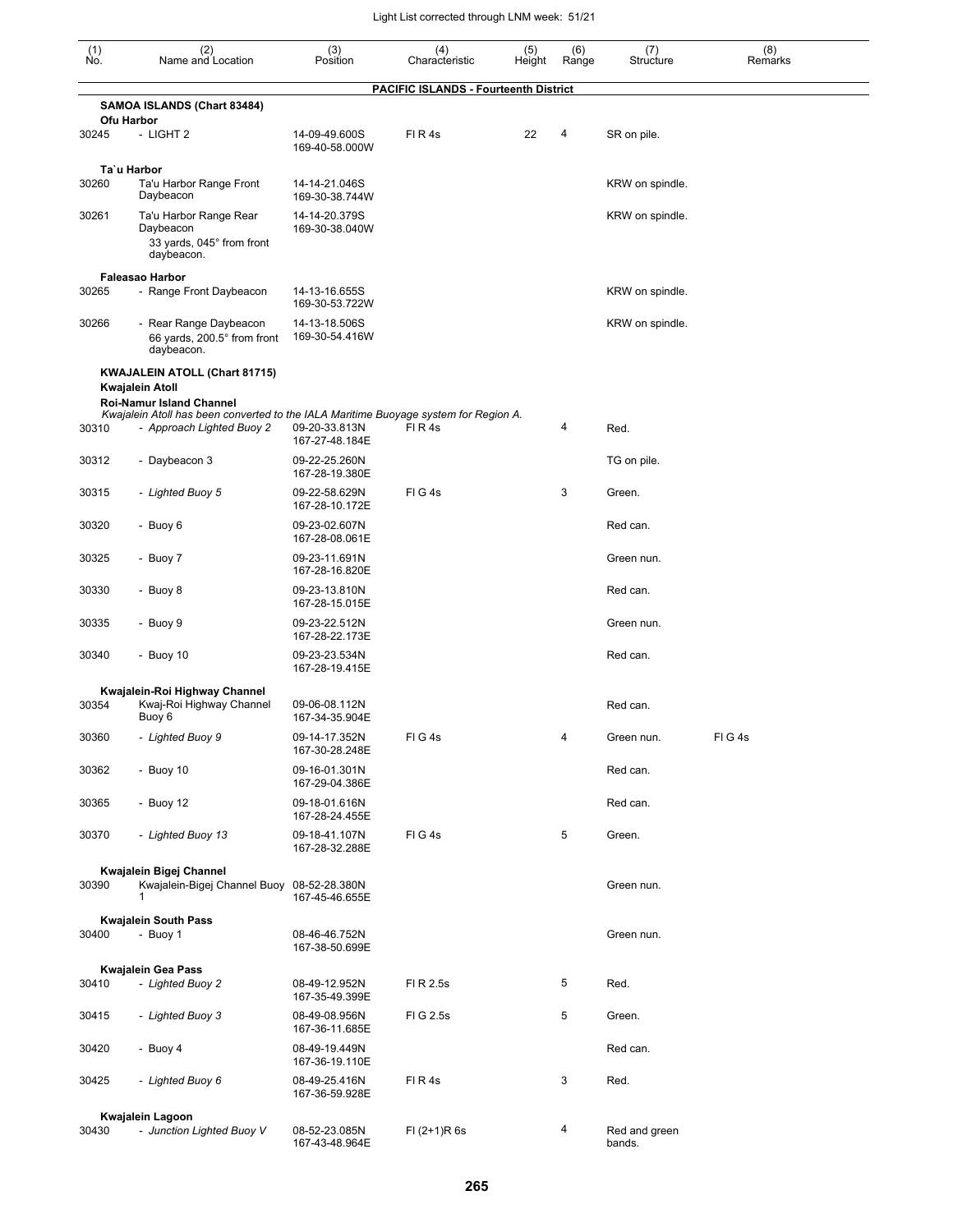| $\begin{smallmatrix} (1) \\ \mathsf{No} \end{smallmatrix}$ | (2)<br>Name and Location                                   | (3)<br>Position                 | (4)<br>Characteristic | (5)<br>Height | (6)<br>Range | (7)<br>Structure             | (8)<br>Remarks |  |  |
|------------------------------------------------------------|------------------------------------------------------------|---------------------------------|-----------------------|---------------|--------------|------------------------------|----------------|--|--|
| <b>PACIFIC ISLANDS - Fourteenth District</b>               |                                                            |                                 |                       |               |              |                              |                |  |  |
|                                                            | KWAJALEIN ATOLL (Chart 81715)                              |                                 |                       |               |              |                              |                |  |  |
|                                                            | <b>Kwajalein Lagoon</b>                                    |                                 |                       |               |              |                              |                |  |  |
| 30435                                                      | Kwajalein-Bigej Channel Buoy 08-49-16.780N<br>5            | 167-42-37.957E                  |                       |               |              | Green nun.                   |                |  |  |
| 30440                                                      | - Obstruction Daybeacon S                                  | 08-48-24.900N<br>167-42-03.540E |                       |               |              | NB on post.                  |                |  |  |
| 30450                                                      | KWAJALEIN-BIGEJ<br><b>CHANNEL LIGHT 7</b>                  | 08-47-01.440N<br>167-42-30.600E | FIG4s                 | 13            | 5            | SG on post.                  |                |  |  |
| 30455                                                      | Kwajalein-Bigej Channel<br>Lighted Buoy 8                  | 08-45-28.052N<br>167-43-53.399E | FI R 2.5s             |               | 3            | Red.                         |                |  |  |
| 30460                                                      | KWAJALEIN-BIGEJ<br><b>JUNCTION LIGHT N</b>                 | 08-44-19.399N<br>167-43-45.359E | $FI (2+1)G 6s$        | 12            | 5            | Green and red<br>bands.      |                |  |  |
| 30465                                                      | Kwajalein Harbor Approach<br><b>Channel Lighted Buoy 1</b> | 08-47-33.847N<br>167-39-47.209E | FIG4s                 |               | 5            | Green.                       |                |  |  |
| 30470                                                      | Kwajalein Harbor Junction<br>Lighted Buoy B                | 08-45-24.752N<br>167-42-46.699E | $FI (2+1)R 6s$        |               | 4            | Red and green<br>bands.      |                |  |  |
|                                                            | Kwajalein Harbor                                           |                                 |                       |               |              |                              |                |  |  |
| 30475                                                      | - Channel Buoy 3                                           | 08-45-02.455N<br>167-42-33.298E |                       |               |              | Green nun.                   |                |  |  |
| 30480                                                      | - Channel Buoy 5                                           | 08-44-29.779N<br>167-43-06.347E |                       |               |              | Green nun.                   |                |  |  |
| 30485                                                      | - Channel Buoy 7                                           | 08-44-18.193N<br>167-43-18.130E |                       |               |              | Green nun.                   |                |  |  |
| 30490                                                      | - Channel Buoy 9                                           | 08-44-05.366N<br>167-43-31.500E |                       |               |              | Green nun.                   |                |  |  |
| 30495                                                      | - Channel Lighted Buoy 8                                   | 08-44-11.482N<br>167-43-32.945E | FIR4s                 |               | 4            | Red can.                     |                |  |  |
| 30500                                                      | - Channel Junction Buoy G                                  | 08-43-50.652N<br>167-43-38.899E |                       |               |              | Green and red<br>bands; nun. |                |  |  |
| 30505                                                      | - Channel Buoy 11                                          | 08-43-49.505N<br>167-43-44.569E |                       |               |              | Green nun.                   |                |  |  |
|                                                            | ISLAND OF GUAM (Marianas) (Chart 81048)                    |                                 |                       |               |              |                              |                |  |  |

|         | <b>Guam Island</b>                |                                 | The Marianas Islands have been converted to the IALA Maritime Buoyage System for Region A. |                                  |              |
|---------|-----------------------------------|---------------------------------|--------------------------------------------------------------------------------------------|----------------------------------|--------------|
| 30600   | FAD Site "Number 6"               | 13-42-36.000N<br>145-01-36.000E | FIY <sub>4s</sub>                                                                          | Yellow spherical<br>buoy.        | Private aid. |
| 30602   | PacIOOS Wave Lighted Buoy<br>Ipan | 13-21-15.120N<br>144-47-17.880E | FIY <sub>5s</sub>                                                                          |                                  | Private aid. |
| 30603   | FAD Site "Cocos" - Guam           | 13-12-00.000N<br>144-41-42.000E | FIY <sub>4s</sub>                                                                          | Yellow spherical<br>buoy.        | Private aid. |
| 30606   | <b>FAD Site "Umatac"</b>          | 13-17-00.000N<br>144-37-00.000E | FIY <sub>4s</sub>                                                                          | Yellow spherical<br>buoy.        | Private aid. |
| 30609   | FAD Site "9 Mile"                 | 13-15-06.000N<br>144-28-42.000E | FIY4s                                                                                      | Yellow spherical<br>buoy.        | Private aid. |
| 30612   | FAD Site "FACPI 2" - Guam         | 13-19-36.000N<br>144-33-18.000E | FIY <sub>4s</sub>                                                                          | Yellow spherical<br>buoy.        | Private aid. |
| 30615   | FAD Site "FACPI" - Guam           | 13-20-24.000N<br>144-36-30.000E | FIY <sub>4s</sub>                                                                          | Yellow spherical<br>buoy.        | Private aid. |
| 30618   | FAD Site "Agat"                   | 13-23-18.000N<br>144-33-54.000E | FIY <sub>4s</sub>                                                                          | Yellow spherical<br>buoy.        | Private aid. |
| 30621   | FAD Site "Number 1" - Guam        | 13-32-12.000N<br>144-43-06.000E | FIY <sub>4s</sub>                                                                          | Yellow spherical<br>buoy.        | Private aid. |
| 30624   | FAD Site "Number 2" - Guam        | 13-35-36.000N<br>144-45-36.000E | FIY <sub>4s</sub>                                                                          | Yellow spherical<br>buoy.        | Private aid. |
| 30627   | FAD Site "Ledge" - Guam           | 13-35-48.000N<br>144-40-24.000E | FIY4s                                                                                      | Yellow spherical<br>buoy.        | Private aid. |
| 30631   | FAD Site "Number 3"               | 13-39-54.000N<br>144-46-06.000E | FIY <sub>4s</sub>                                                                          | Yellow spherical<br>buoy.        | Private aid. |
| 30634   | FAD Site "Number 4"               | 13-43-18.000N<br>144-43-18.000E | FIY <sub>4s</sub>                                                                          | Yellow spherical<br>buoy.        | Private aid. |
| 30637   | FAD Site "Old NOAA" - Guam        | 13-43-30.000N<br>144-40-48.000E | FIY <sub>4s</sub>                                                                          | Yellow spherical<br>buoy.        | Private aid. |
| 30637.1 | <b>FAD Site GF1</b>               | 13-44-24.000N<br>144-39-40.000E | FIY4s                                                                                      |                                  | Private aid. |
| 30640   | FAD Site "Number 5"               | 13-44-42.000N<br>144-48-24.000E | FIY <sub>4S</sub>                                                                          | <b>Yellow Spherical</b><br>buoy. | Private aid. |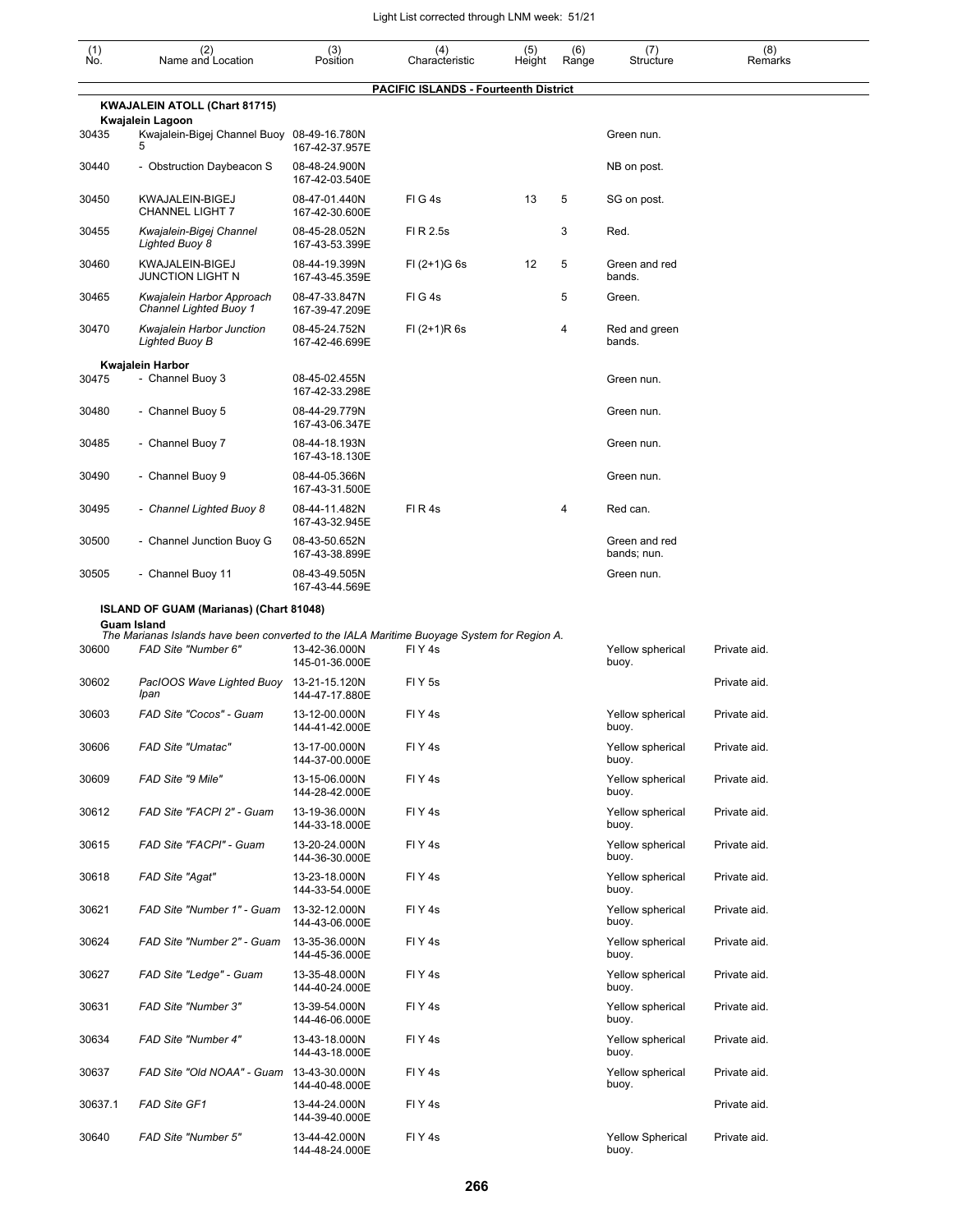| $\begin{smallmatrix} (1) \\ \mathsf{No} \end{smallmatrix}$ | (2)<br>Name and Location                                                                                                                                                  | (3)<br>Position                 | (4)<br>Characteristic                        | (5)<br>Height | (6)<br>Range   | (7)<br>Structure                                                     | (8)<br>Remarks                                                     |
|------------------------------------------------------------|---------------------------------------------------------------------------------------------------------------------------------------------------------------------------|---------------------------------|----------------------------------------------|---------------|----------------|----------------------------------------------------------------------|--------------------------------------------------------------------|
|                                                            |                                                                                                                                                                           |                                 | <b>PACIFIC ISLANDS - Fourteenth District</b> |               |                |                                                                      |                                                                    |
|                                                            | ISLAND OF GUAM (Marianas) (Chart 81048)<br><b>Guam Island</b>                                                                                                             |                                 |                                              |               |                |                                                                      |                                                                    |
| 30650                                                      | The Marianas Islands have been converted to the IALA Maritime Buoyage System for Region A.<br>PacIOOS Wave Lighted Buoy 13-40-59.880N<br>Ritidian<br>Ritidian Point, Guam | 144-48-45.000E                  | FIY5s                                        |               |                | Datawell Waverider<br>Buoy. Yellow hull<br>with<br>light antenna 6ft | Private aid.                                                       |
| 30660                                                      | RITIDIAN POINT LIGHT                                                                                                                                                      | 13-39-00.395N<br>144-51-42.475E | FIW <sub>6s</sub>                            | 573           | 9              | above waterline.<br>NB on pile.                                      | Obscured from 291° to 053°.                                        |
| 30665                                                      | Agana Small Boat Basin Approach<br>- RANGE FRONT LIGHT                                                                                                                    | 13-28-44.376N<br>144-45-06.619E | QR                                           | 17            |                | KRW on post.                                                         | Visible 4° each side of rangeline.                                 |
| 30670                                                      | - RANGE REAR LIGHT<br>108 yards, 186.8° from front<br>light.                                                                                                              | 13-28-41.182N<br>144-45-06.227E | Iso R 6s                                     | 35            |                | KRW on post.                                                         | Visible 4° each side of rangeline.                                 |
| 30675                                                      | - LIGHT 1                                                                                                                                                                 | 13-28-56.278N<br>144-45-06.247E | FIG 2.5s                                     | 17            | 3              | TG on pile.                                                          |                                                                    |
| 30680                                                      | - LIGHT 2                                                                                                                                                                 | 13-28-56.198N<br>144-45-12.257E | FI R 2.5s                                    | 22            | 4              | SR on pile.                                                          |                                                                    |
| 30685                                                      | <b>Orote Point Light</b>                                                                                                                                                  | 13-26-47.041N<br>144-37-10.970E | FIW <sub>5s</sub>                            | 226           | 14             | NB on concrete<br>tower.<br>20                                       | Obscured from 227° to 358°.                                        |
|                                                            | <b>Apra Outer Harbor</b>                                                                                                                                                  |                                 |                                              |               |                |                                                                      |                                                                    |
| 30690                                                      | - Entrance Lighted Buoy 1                                                                                                                                                 | 13-27-02.268N<br>144-37-24.367E | FIG4s                                        |               | 4              | Green.                                                               |                                                                    |
| 30695                                                      | - Entrance Lighted Buoy 2                                                                                                                                                 | 13-27-10.127N<br>144-37-22.756E | FIR4s                                        |               | 4              | Red.                                                                 |                                                                    |
| 30700                                                      | - ENTRANCE RANGE<br><b>FRONT LIGHT</b>                                                                                                                                    | 13-27-23.278N<br>144-39-59.780E | $Q$ $G$                                      | 39            |                | KRW on post.                                                         | Visible 4° each side of rangeline.<br>Lighted throughout 24 hours. |
| 30705                                                      | - ENTRANCE RANGE REAR 13-27-25.454N<br><b>LIGHT</b><br>661 yards, 083.7° from front<br>light.                                                                             | 144-40-19.757E                  | Iso G 6s                                     | 81            |                | KRW on skeleton<br>tower.                                            | Visible 4° each side of rangeline.<br>Lighted throughout 24 hours. |
| 30710                                                      | GLASS BREAKWATER LIGHT 13-27-17.472N                                                                                                                                      | 144-37-27.937E                  | FIW <sub>4s</sub>                            | 60            | 5              | NB on concrete<br>base.                                              |                                                                    |
| 30725                                                      | - PIER DOG LIGHT                                                                                                                                                          | 13-27-47.487N<br>144-38-54.160E | FIW 4s                                       | 25            | 5              | NB on post.                                                          | Obscured from 090° to 270°.                                        |
| 30730                                                      | - Lighted Buoy 3                                                                                                                                                          | 13-27-14.248N<br>144-39-14.727E | FI G 2.5s                                    |               | 4              | Green.                                                               |                                                                    |
|                                                            | <b>Cabras Island Channel</b>                                                                                                                                              |                                 |                                              |               |                |                                                                      |                                                                    |
| 30735                                                      | - Lighted Buoy 2                                                                                                                                                          | 13-27-32.565N<br>144-39-19.377E | FI R 2.5s                                    |               | 3              | Red.                                                                 |                                                                    |
| 30740                                                      | - Junction Lighted Buoy A                                                                                                                                                 | 13-27-24.318N<br>144-39-26.387E | $FI (2+1)G 6s$                               |               | 4              | Green and red<br>bands.                                              |                                                                    |
| 30745                                                      | - LIGHT 4                                                                                                                                                                 | 13-27-33.513N<br>144-39-38.003E | Iso R 6s                                     | 29            | $\overline{7}$ | SR on concrete<br>pile.                                              |                                                                    |
| 30750                                                      | - Lighted Buoy 5                                                                                                                                                          | 13-27-24.478N<br>144-39-49.717E | FIG6s                                        |               | 4              | Green.                                                               |                                                                    |
| 30751                                                      | PITI CHANNEL ENTRANCE<br>LIGHT 1                                                                                                                                          | 13-27-35.400N<br>144-40-24.900E | FIG4s                                        | 10            | 4              | TG on pile.                                                          |                                                                    |
| 30752                                                      | PITI CHANNEL ENTRANCE<br>LIGHT <sub>2</sub>                                                                                                                               | 13-27-36.500N<br>144-40-24.900E | FIR4s                                        | 30            | 3              | SR on pile.                                                          |                                                                    |
| 30755                                                      | <b>Apra Outer Harbor</b><br>- Lighted Buoy 5                                                                                                                              | 13-27-12.928N<br>144-39-21.657E | Q G                                          |               | 4              | Green.                                                               |                                                                    |
| 30760                                                      | - Lighted Buoy 6                                                                                                                                                          | 13-27-13.758N<br>144-39-32.197E | FIR4s                                        |               | 3              | Red.                                                                 |                                                                    |
| 30765                                                      | - Lighted Buoy 7                                                                                                                                                          | 13-27-04.738N<br>144-39-31.297E | FIG4s                                        |               | 4              | Green nun.                                                           |                                                                    |
| 30770                                                      | - Lighted Buoy 8                                                                                                                                                          | 13-27-09.138N<br>144-39-36.197E | FIR6s                                        |               | 4              | Red.                                                                 |                                                                    |
| 30775                                                      | - Buoy 9                                                                                                                                                                  | 13-26-54.198N<br>144-39-36.197E |                                              |               |                | Green nun.                                                           |                                                                    |
| 30785                                                      | - LIGHT                                                                                                                                                                   | 13-26-36.621N<br>144-39-20.724E | Iso W 6s                                     | 22            | 5              | NB on skeleton<br>tower.                                             |                                                                    |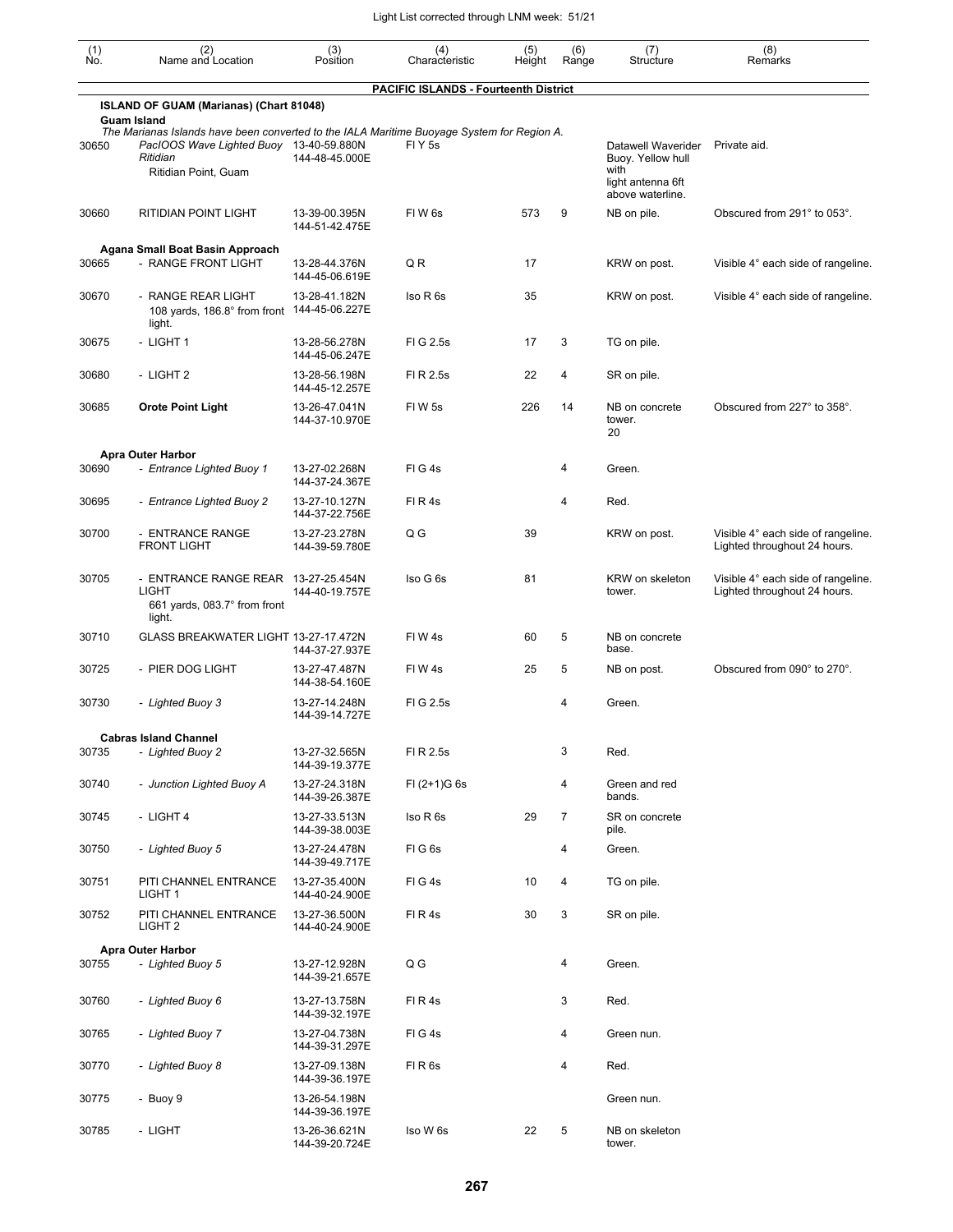| $\begin{smallmatrix} (1) \ N0. \end{smallmatrix}$ | (2)<br>Name and Location                                                               | (3)<br>Position                 | (4)<br>Characteristic                        | (5)<br>Height | (6)<br>Range | (7)<br>Structure                                        | (8)<br>Remarks                                     |
|---------------------------------------------------|----------------------------------------------------------------------------------------|---------------------------------|----------------------------------------------|---------------|--------------|---------------------------------------------------------|----------------------------------------------------|
|                                                   |                                                                                        |                                 | <b>PACIFIC ISLANDS - Fourteenth District</b> |               |              |                                                         |                                                    |
|                                                   | ISLAND OF GUAM (Marianas) (Chart 81048)                                                |                                 |                                              |               |              |                                                         |                                                    |
|                                                   | <b>Guam Island</b><br><b>Drydock Point</b>                                             |                                 |                                              |               |              |                                                         |                                                    |
| 30787                                             | - West Entrance Daybeacon 1 13-26-50.874N                                              | 144-40-09.434E                  |                                              |               |              | TG on pile.                                             | Private aid.                                       |
| 30787.2                                           | - West Entrance Daybeacon 2 13-26-53.461N                                              | 144-40-01.435E                  |                                              |               |              | SR on pile.                                             | Private aid.                                       |
| 30787.4                                           | - East Entrance Daybeacon 1 13-26-48.000N                                              | 144-40-24.000E                  |                                              |               |              | TG on pile.                                             | Private aid.                                       |
| 30787.6                                           | - East Entrance Daybeacon 2 13-26-50.908N                                              | 144-40-21.205E                  |                                              |               |              | SR on pile.                                             | Private aid.                                       |
| 30787.8                                           | - Daybeacon A                                                                          | 13-26-56.941N<br>144-40-11.138E |                                              |               |              | NY on pile.                                             | Private aid.                                       |
| 30788                                             | - Daybeacon B                                                                          | 13-26-57.268N<br>144-40-18.661E |                                              |               |              | NY on pile.                                             | Private aid.                                       |
| 30788.2                                           | - Daybeacon C                                                                          | 13-26-58.279N<br>144-40-24.183E |                                              |               |              | NY on pile.                                             | Private aid.                                       |
| 30788.4                                           | - Daybeacon D                                                                          | 13-26-58.879N<br>144-40-18.506E |                                              |               |              | NY on pile.                                             | Private aid.                                       |
| 30788.6                                           | - Daybeacon E                                                                          | 13-27-04.385N<br>144-40-06.386E |                                              |               |              | NY on pile.                                             | Private aid.                                       |
| 30788.8                                           | - Daybeacon F                                                                          | 13-27-05.668N<br>144-40-03.222E |                                              |               |              | NY on pile.                                             | Private aid.                                       |
|                                                   | Apra Inner Harbor                                                                      |                                 |                                              |               |              |                                                         |                                                    |
| 30790                                             | POLARIS POINT RANGE<br><b>FRONT LIGHT</b>                                              | 13-26-32.331N<br>144-40-01.901E | QR                                           | 16            |              | KRW on post.                                            | Visible 4° each side of rangeline.                 |
| 30795                                             | POLARIS POINT RANGE<br><b>REAR LIGHT</b><br>140 feet, 141° from front                  | 13-26-29.101N<br>144-40-04.574E | Iso R 6s                                     | 30            |              | KRW on post.                                            | Visible 4° each side of rangeline.                 |
|                                                   | light.                                                                                 |                                 |                                              |               |              |                                                         |                                                    |
| 30800                                             | - RANGE FRONT LIGHT                                                                    | 13-25-06.532N<br>144-40-01.738E | $Q$ $G$                                      | 42            |              | KRW on post.                                            | Visible 4° each side of rangeline.                 |
| 30805                                             | - RANGE REAR LIGHT<br>188 yards, 176.5° from front<br>light.                           | 13-25-00.942N<br>144-40-02.091E | Iso G 6s                                     | 59            |              | KRW on post.                                            | Visible 4° each side of rangeline.                 |
| 30807                                             | X-Ray Wharf Lighted Buoy 1                                                             | 13-25-39.206N<br>144-40-09.049E | FIG4s                                        |               |              |                                                         | Private aid.                                       |
| 30807.5                                           | X-Ray Wharf Lighted Buoy 2                                                             | 13-25-38.981N<br>144-40-15.392E | FIR4s                                        |               |              |                                                         | Private aid.                                       |
|                                                   | <b>Apra Harbor West Channel</b>                                                        |                                 |                                              |               |              |                                                         |                                                    |
| 30810                                             | Apra Harbor Western Shoal<br>Buoy WS                                                   | 13-26-59.579N<br>144-39-14.080E |                                              |               |              | Red and green<br>bands; can.                            |                                                    |
| 30810.5                                           | <b>ACOE Wave Meter Lighted</b><br>Buoy                                                 | 13-22-12.000N<br>144-38-36.000E | FIY <sub>4s</sub>                            |               |              | Yellow sphere.                                          | Aid maintained by U.S. Army<br>Corps of Engineers. |
|                                                   |                                                                                        |                                 |                                              |               |              |                                                         |                                                    |
| 30811                                             | <b>Agat Small Boat Harbor</b><br>Agat Harbor Entrance Lighted 13-22-03.678N<br>Buoy AG | 144-38-30.732E                  | $Mo(A)$ W                                    |               | 4            | Red and white<br>stripes with red<br>spherical topmark. |                                                    |
| 30811.1                                           | - Entrance Lighted Buoy 1                                                              | 13-22-00.365N<br>144-38-38.479E | Q G                                          |               | 4            | Green.                                                  |                                                    |
| 30811.3                                           | - LIGHT 3                                                                              | 13-21-57.528N<br>144-38-47.330E | FIG 2.5s                                     | 12            |              | TG on pile                                              | Private aid.                                       |
| 30811.4                                           | - LIGHT 4                                                                              | 13-21-59.662N<br>144-38-47.764E | FI R 2.5s                                    | 12            |              | SR on pile.                                             | Private aid.                                       |
| 30811.5                                           | - Daybeacon 5                                                                          | 13-21-59.067N<br>144-38-51.984E |                                              |               |              | TG on pile.                                             | Private aid.                                       |
| 30811.6                                           | - Daybeacon 6                                                                          | 13-22-00.551N<br>144-38-50.592E |                                              |               |              | SR on pile.                                             | Private aid.                                       |
| 30811.7                                           | - Daybeacon 7                                                                          | 13-22-01.715N<br>144-38-58.211E |                                              |               |              | TG on pile.                                             | Private aid.                                       |
| 30811.8                                           | - Daybeacon 8                                                                          | 13-22-03.381N<br>144-38-58.075E |                                              |               |              | SR on pile.                                             | Private aid.                                       |
| 30811.9                                           | - Daybeacon 9                                                                          | 13-22-03.799N<br>144-39-00.116E |                                              |               |              | TG on pile.                                             | Private aid.                                       |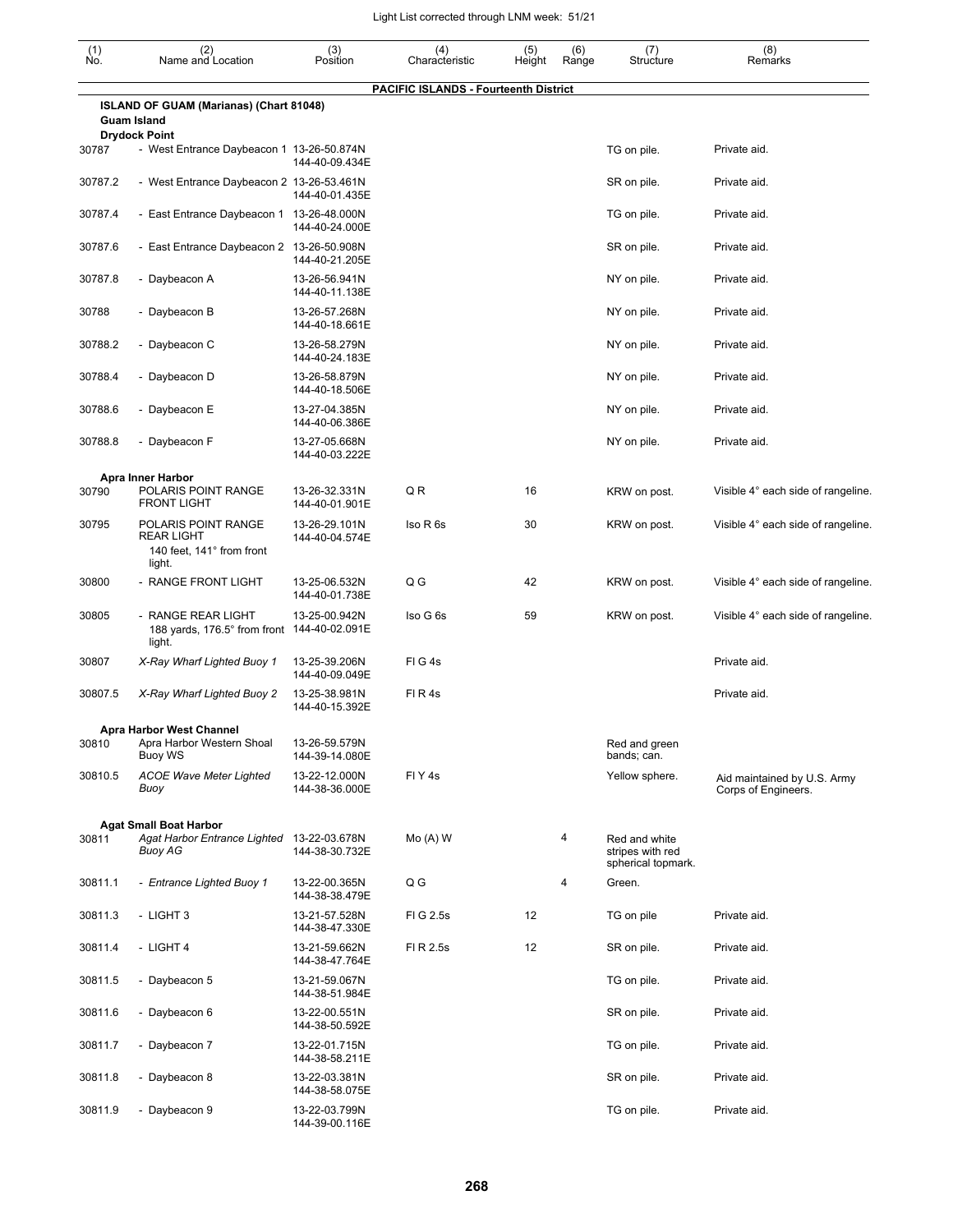| $\begin{smallmatrix} (1) \\ \mathsf{No} \end{smallmatrix}$ | (2)<br>Name and Location                                                         | (3)<br>Position                 | (4)                                          | (5)    | (6)                         | (7)                                                     | (8)                                                                            |
|------------------------------------------------------------|----------------------------------------------------------------------------------|---------------------------------|----------------------------------------------|--------|-----------------------------|---------------------------------------------------------|--------------------------------------------------------------------------------|
|                                                            |                                                                                  |                                 | Characteristic                               | Height | Range                       | Structure                                               | Remarks                                                                        |
|                                                            | ISLAND OF GUAM (Marianas) (Chart 81048)                                          |                                 | <b>PACIFIC ISLANDS - Fourteenth District</b> |        |                             |                                                         |                                                                                |
| <b>Merizo Bay</b>                                          | <b>Mamaon Channel</b>                                                            |                                 |                                              |        |                             |                                                         |                                                                                |
| 30815                                                      | - Lighted Buoy 1                                                                 | 13-16-09.000N<br>144-39-27.000E | Q G                                          |        |                             | Green.                                                  | Private aid.                                                                   |
| 30820                                                      | - Lighted Buoy 2                                                                 | 13-16-11.000N<br>144-39-32.237E | Q R                                          |        |                             | Red.                                                    | Private aid.                                                                   |
|                                                            | ROTA ISLAND (Chart 81063)<br><b>Rota West Harbor</b>                             |                                 |                                              |        |                             |                                                         |                                                                                |
| 30845                                                      | - RANGE FRONT LIGHT                                                              | 14-08-11.852N<br>145-08-05.941E | Q G                                          | 37     |                             | KRW on post.                                            | Visible 4° each side of<br>rangeline.                                          |
| 30850                                                      | - RANGE REAR LIGHT<br>30 yards, 117.2° from front<br>light.                      | 14-08-11.430N<br>145-08-06.755E | Iso G 6s                                     | 48     |                             | KRW on post.                                            | Visible 4° each side of<br>rangeline.                                          |
| 30851.1                                                    | FAD Site EE - Rota                                                               | 14-12-42.000N<br>145-10-48.000E | FIW4s                                        |        |                             |                                                         | Private aid.                                                                   |
| 30851.2                                                    | FAD Site DD - Rota                                                               | 14-05-48.000N<br>145-09-12.000E | FIW4s                                        |        |                             |                                                         | Private aid.                                                                   |
| 30851.3                                                    | FAD Site DE - Rota                                                               | 14-10-26.000N<br>145-06-00.000E | FIW4s                                        |        |                             |                                                         | Private aid.                                                                   |
| 30852.13                                                   | SAIPAN (Chart 81076)<br>Fad Site CC - Saipan                                     | 14-59-30.000N<br>145-43-48.000E | FIW4s                                        |        |                             |                                                         | Private aid.                                                                   |
| 30852.16                                                   | Fad Site FF - Saipan                                                             | 14-59-54.000N<br>145-27-42.000E | FIW4s                                        |        |                             |                                                         | Private aid.                                                                   |
| 30852.17                                                   | FAD Site GG - Saipan                                                             | 15-04-36.000N<br>145-32-56.000E | FIW4s                                        |        |                             |                                                         | Private aid.                                                                   |
| 30852.18                                                   | Fad Site HH - Saipan                                                             | 15-09-51.000N<br>145-28-15.000E | FIW4s                                        |        |                             |                                                         | Private aid.                                                                   |
| 30852.19                                                   | FAD Site II - Saipan                                                             | 15-14-54.000N<br>145-29-47.000E | FIW4s                                        |        |                             |                                                         | Private aid.                                                                   |
| 30852.2                                                    | FAD Site JJ - Saipan                                                             | 15-19-19.000N<br>145-32-20.000E | FIW4s                                        |        |                             |                                                         | Private aid.                                                                   |
| 30852.21                                                   | FAD Site KK - Saipan                                                             | 15-17-11.000N<br>145-41-20.000E | FIW4s                                        |        |                             |                                                         | Private aid.                                                                   |
|                                                            | 30852.22 Fad Site LL - Saipan                                                    | 15-20-45.000N<br>145-46-00.000E | FIW <sub>4s</sub>                            |        |                             |                                                         | Private aid.                                                                   |
|                                                            | <b>Tanapag Harbor</b>                                                            |                                 |                                              |        |                             |                                                         |                                                                                |
|                                                            | Saipan and Tinian (Chart 81067)<br>30852.27 C Fad - 1, Tinian<br>Data collection | 14-58-03.800N<br>145-33-59.300E | Q Y                                          |        |                             | yellow                                                  | established 06Oct2020<br>Private aid.                                          |
|                                                            | <b>Tanapag Harbor</b>                                                            |                                 |                                              |        |                             |                                                         |                                                                                |
| 30853                                                      | PacIOOS Wave Lighted Buoy<br>Tanapag<br>Putan Muchot, Saipan                     | 15-16-04.919N<br>145-39-43.970E | FIY <sub>5s</sub>                            |        |                             | Datawell Waverider<br>Buoy. Yellow hull<br>with         | Private aid.                                                                   |
|                                                            |                                                                                  |                                 |                                              |        |                             | light antenna 6ft<br>above waterline.                   |                                                                                |
| 30855                                                      | - Approach Lighted Buoy T                                                        | 15-12-11.497N<br>145-40-28.916E | $Mo(A)$ W                                    |        | 5                           | Red and white<br>stripes with red<br>spherical topmark. |                                                                                |
| 30860                                                      | Okino Reef Lighted Buoy 1                                                        | 15-12-42.992N<br>145-41-45.099E | FIG 2.5s                                     |        |                             |                                                         |                                                                                |
| 30865                                                      | MANAGAHA ISLAND LIGHT                                                            | 15-14-26.192N<br>145-42-44.628E | FWRG<br>(G & R sectors)                      | 75     | W 8<br>G8<br>R <sub>8</sub> | NB on spindle.                                          | Green from 030° to 040°. White<br>from 040° to 047°. Red from<br>047° to 057°. |
| 30870                                                      | - Channel Lighted Buoy 2                                                         | 15-13-12.741N<br>145-41-24.886E | FI R 2.5s                                    |        | 4                           | Red.                                                    |                                                                                |
| 30871                                                      | - Channel Lighted Buoy 2A                                                        | 15-13-45.408N<br>145-42-01.182E | QR                                           |        | 3                           | Red.                                                    |                                                                                |
| 30875                                                      | - RANGE FRONT LIGHT                                                              | 15-13-45.592N<br>145-44-25.585E | Q G                                          | 53     |                             | KRW on skeleton<br>tower.                               | Visible 4° each side of rangeline.                                             |
| 30880                                                      | - RANGE REAR LIGHT<br>1,085 yards, 088.1° from<br>front light.                   | 15-13-46.516N<br>145-44-58.820E | Iso G 6s                                     | 126    |                             | KRW on skeleton<br>tower.                               | Visible 4° each side of rangeline.                                             |
| 30885                                                      | - Channel Lighted Buoy 3                                                         | 15-13-39.270N<br>145-42-05.736E | Q G                                          |        | 4                           | Green.                                                  |                                                                                |